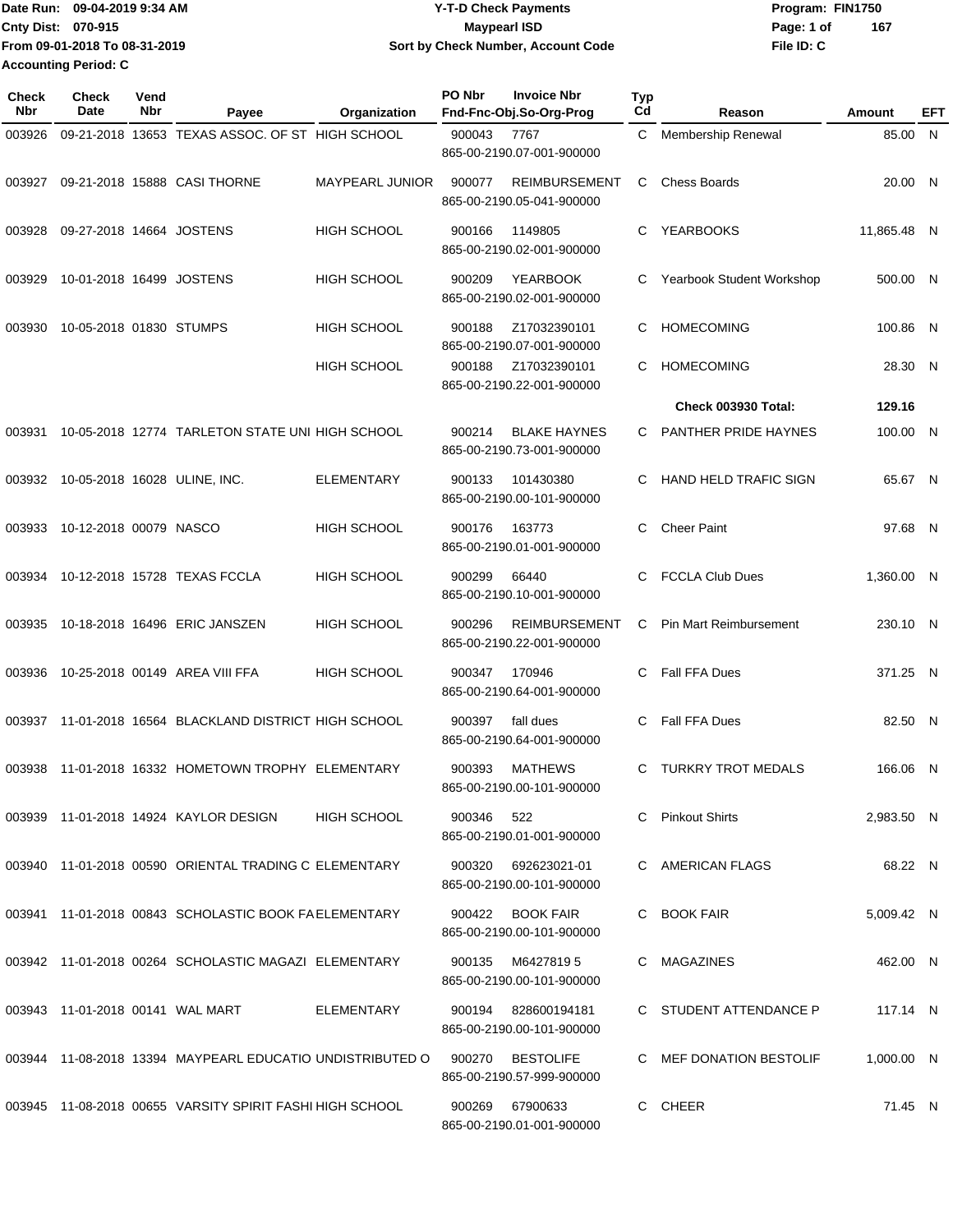|                             | Date Run: 09-04-2019 9:34 AM  | <b>Y-T-D Check Payments</b>        | Program: FIN1750 |     |
|-----------------------------|-------------------------------|------------------------------------|------------------|-----|
| Cnty Dist: 070-915          |                               | Maypearl ISD                       | Page: 2 of       | 167 |
|                             | From 09-01-2018 To 08-31-2019 | Sort by Check Number, Account Code | File ID: C       |     |
| <b>Accounting Period: C</b> |                               |                                    |                  |     |

| <b>Check</b><br>Nbr | <b>Check</b><br>Date     | Vend<br>Nbr | Payee                                                     | Organization       | <b>PO Nbr</b> | <b>Invoice Nbr</b><br>Fnd-Fnc-Obj.So-Org-Prog     | <b>Typ</b><br>Cd | Reason                     | Amount        | EFT |
|---------------------|--------------------------|-------------|-----------------------------------------------------------|--------------------|---------------|---------------------------------------------------|------------------|----------------------------|---------------|-----|
| 003946              |                          |             | 11-15-2018 00871 CARD SERVICE CENT                        | UNDISTRIBUTED O    | 900300        | 0543684MV2X6DZ                                    | C                | <b>MEF SUPPLIES</b>        | 11.96 N       |     |
|                     |                          |             |                                                           | UNDISTRIBUTED O    | 900303        | 865-00-2190.57-999-900000<br>7514119MXS66DT       | С                | <b>HIDDEN CREEK MEF</b>    | 2,525.21 N    |     |
|                     |                          |             |                                                           |                    |               | 865-00-2190.57-999-900000                         |                  |                            |               |     |
|                     | 12-13-2018               |             |                                                           | UNDISTRIBUTED O    | 900300        | 0543684MV2X6DZ<br>865-00-2190.57-999-900000       | D                | <b>LOST IN MAIL</b>        | $-11.96$ N    |     |
|                     |                          |             |                                                           | UNDISTRIBUTED O    | 900303        | 7514119MXS66DT<br>865-00-2190.57-999-900000       | D                | <b>LOST IN MAIL</b>        | $-2,525.21$ N |     |
|                     |                          |             |                                                           |                    |               |                                                   |                  | Check 003946 Total:        | .00           |     |
| 003947              | 11-15-2018 00243 HILCO   |             |                                                           | <b>HIGH SCHOOL</b> | 900411        | <b>PROM RENTAL</b><br>865-00-2190.09-001-900000   | C                | PROM VENUE RENTAL          | 1,700.00 N    |     |
| 003948              |                          |             | 11-15-2018 12087 OAK CLIFF OFFICE SU MAYPEARL JUNIOR      |                    | 900389        | 416289-0<br>865-00-2190.05-041-900000             | С                | headphones                 | 388.70 N      |     |
| 003949              |                          |             | 11-15-2018 12310 SOUTHWESTERN EXP HIGH SCHOOL             |                    | 900481        | <b>STOCK SHOW</b><br>865-00-2190.64-001-900000    | C                | Ft. Worth Stock Show & Rod | 1,460.00 N    |     |
| 003950              |                          |             | 11-15-2018 14122 LAURI ANN SPRADLIN MAYPEARL JUNIOR       |                    | 900473        | reimbursement<br>865-00-2190.09-041-900000        | С                | <b>Cheer Supplies</b>      | 27.35 N       |     |
| 003951              |                          |             | 11-29-2018 13254 EWELL EDUCATIONAL HIGH SCHOOL            |                    | 900459        | <b>FFA ENTRIES</b><br>865-00-2190.64-001-900000   | C                | FFA COMPETITION ENTRI      | 672.00 N      |     |
| 003952              | 11-29-2018 16499 JOSTENS |             |                                                           | <b>HIGH SCHOOL</b> | 900482        | 13151<br>865-00-2190.02-001-900000                | С                | 2019 Yearbook Deposit      | 3,424.50 N    |     |
| 003953              |                          |             | 11-29-2018 16373 MIDLOTHIAN PRINT FA DISTRICT WIDE        |                    | 900487        | 1170<br>865-00-2190.93-000-900000                 | C                | <b>TURKEY TROT SHIRTS</b>  | 1,087.00 N    |     |
| 003954              |                          |             | 11-29-2018 13035 TRACY SHEFFER                            | <b>HIGH SCHOOL</b> | 900390        | <b>REIMBURSEMENT</b><br>865-00-2190.01-001-900000 | С                | <b>CHEER SUPPLIES</b>      | 26.90 N       |     |
| 003955              |                          |             | 11-30-2018 00279 HOUSTON LIVESTOCK HIGH SCHOOL            |                    | 900531        | <b>ENTRIES</b><br>865-00-2190.64-001-900000       | С                | <b>HLSR Entries</b>        | 660.00 N      |     |
| 003956              |                          |             | 11-30-2018 15756 RODEO AUSTIN                             | <b>HIGH SCHOOL</b> | 900530        | <b>ENTRIES</b><br>865-00-2190.64-001-900000       | С                | Rodeo Austin               | 145.00 N      |     |
|                     |                          |             | 003957 11-30-2018 15757 SAN ANGELO STOCK HIGH SCHOOL      |                    | 900532        | <b>ENTRIES</b><br>865-00-2190.64-001-900000       |                  | San Angelo Entries         | 445.00 N      |     |
|                     |                          |             | 003958 11-30-2018 12311 SAN ANTONIO LIVEST HIGH SCHOOL    |                    | 900555        | <b>ENTRIES</b><br>865-00-2190.64-001-900000       |                  | C SAN ANTONIO ENTRIES      | 234.00 N      |     |
|                     |                          |             | 003959 12-06-2018 12506 MAYPEARL CHAMBER UNDISTRIBUTED O  |                    | 900362        | <b>CHRISTMAS</b><br>865-00-2190.57-999-900000     |                  | <b>CHRISTMAS LIGHTS</b>    | 106.25 N      |     |
|                     |                          |             | 003960 12-06-2018 15728 TEXAS FCCLA                       | <b>HIGH SCHOOL</b> | 900549        | FCCLA<br>865-00-2190.10-001-900000                |                  | FCCLA Leadership Confr.    | 263.00 N      |     |
|                     |                          |             | 003961 12-13-2018 00871 CARD SERVICE CENT UNDISTRIBUTED O |                    | 900409        | 0178<br>865-00-2190.57-999-900000                 |                  | MEF SUPPLIES               | 11.96 N       |     |
|                     |                          |             |                                                           | UNDISTRIBUTED O    | 900410 0046   | 865-00-2190.57-999-900000                         |                  | MEF GOLF TOURNAMENT        | 2,525.21 N    |     |
|                     |                          |             |                                                           |                    |               |                                                   |                  | Check 003961 Total:        | 2,537.17      |     |
|                     |                          |             | 003962 12-13-2018 01817 EUBANKS FLORIST                   | UNDISTRIBUTED O    | 900545        | 10421<br>865-00-2190.57-999-900000                |                  | C FLOWERS FOR BRYANT       | 65.00 N       |     |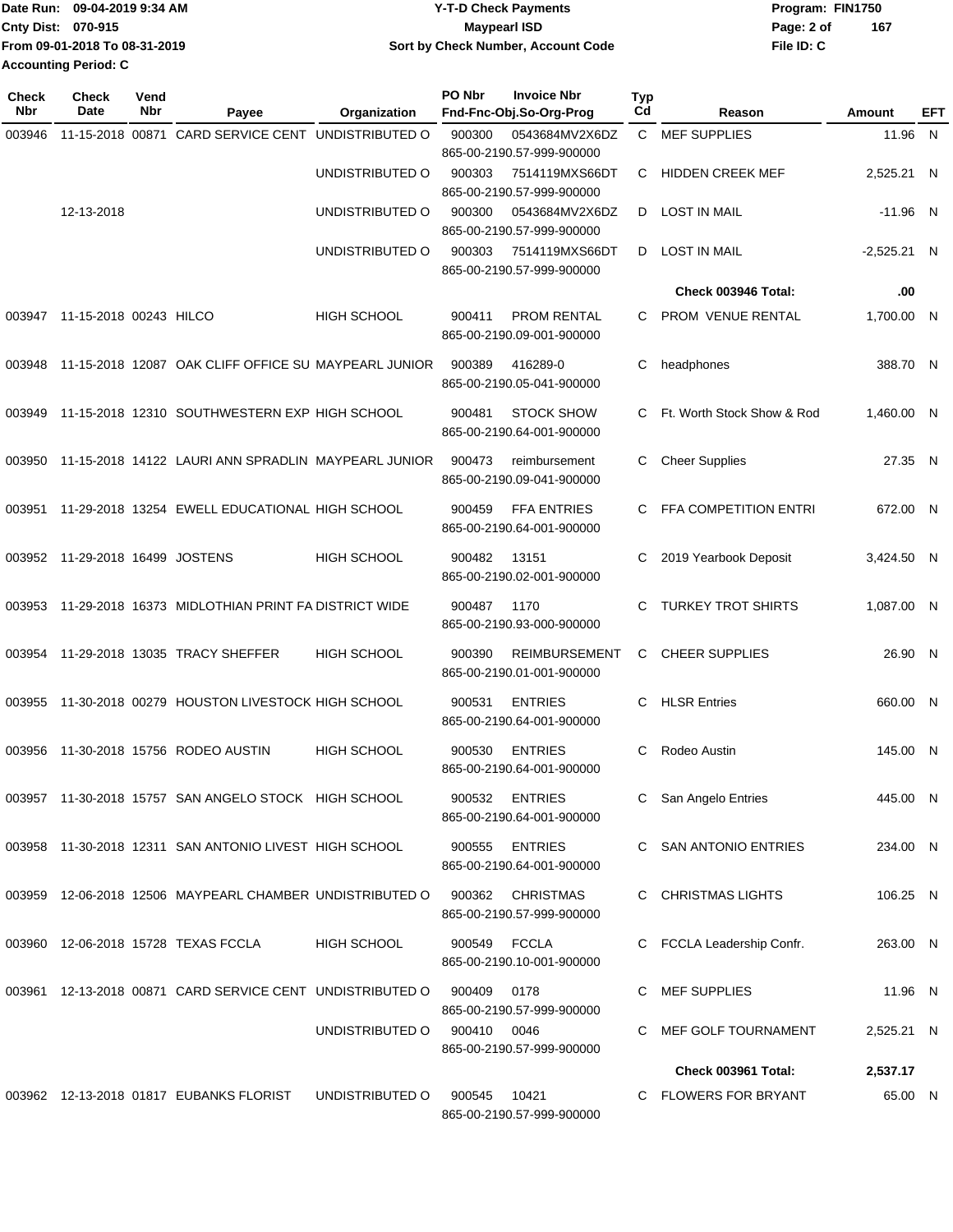|                             | Date Run: 09-04-2019 9:34 AM  | <b>Y-T-D Check Payments</b>        | Program: FIN1750 |     |
|-----------------------------|-------------------------------|------------------------------------|------------------|-----|
| <b>Cnty Dist: 070-915</b>   |                               | Maypearl ISD                       | Page: 3 of       | 167 |
|                             | From 09-01-2018 To 08-31-2019 | Sort by Check Number, Account Code | File ID: C       |     |
| <b>Accounting Period: C</b> |                               |                                    |                  |     |

| <b>Check</b><br>Nbr | <b>Check</b><br><b>Date</b> | Vend<br>Nbr | Payee                                                    | Organization           | PO Nbr | <b>Invoice Nbr</b><br>Fnd-Fnc-Obj.So-Org-Prog     | Typ<br>Cd | Reason                        | Amount     | EFT |
|---------------------|-----------------------------|-------------|----------------------------------------------------------|------------------------|--------|---------------------------------------------------|-----------|-------------------------------|------------|-----|
| 003963              |                             |             | 12-13-2018 14126 GANDY INK SCREEN P ELEMENTARY           |                        | 900384 | 621203<br>865-00-2190.00-101-900000               | C.        | <b>LSK T SHIRTS</b>           | 406.00 N   |     |
|                     |                             |             |                                                          | <b>MAYPEARL JUNIOR</b> | 900468 | 622686<br>865-00-2190.05-041-900000               | С         | UIL one act play shirts       | 462.00 N   |     |
|                     |                             |             |                                                          |                        |        |                                                   |           | <b>Check 003963 Total:</b>    | 868.00     |     |
| 003964              |                             |             | 12-13-2018 15728 TEXAS FCCLA                             | <b>HIGH SCHOOL</b>     | 900602 | 2018-13477<br>865-00-2190.10-001-900000           | С         | LATE REGISTRATION FEE         | 100.00 N   |     |
| 003965              |                             |             | 12-13-2018 16375 THE GI GO FUND                          | UNDISTRIBUTED O        | 900401 | <b>DONATION</b><br>865-00-2190.57-999-900000      | С         | <b>JEANS FOR TROOPS</b>       | 424.00 N   |     |
| 003966              |                             |             | 12-20-2018 00843 SCHOLASTIC BOOK FAINTERMEDIATE SCH      |                        | 900617 | 3903865<br>865-00-2190.00-043-900000              | С         | <b>BOOKFAIR</b>               | 1,426.12 N |     |
| 003967              |                             |             | 01-10-2019 16117 EAGLE NATIONAL STE HIGH SCHOOL          |                        | 900652 | 897470<br>865-00-2190.64-001-900000               | С         | <b>METAL FOR PROJECTS</b>     | 324.06 N   |     |
| 003968              |                             |             | 01-10-2019 16400 TAMMY ODGERS                            | <b>ELEMENTARY</b>      | 900630 | <b>REIMBURSEMENT</b><br>865-00-2190.00-101-900000 | С         | UIL DOZEN DONUTS              | 74.25 N    |     |
|                     |                             |             |                                                          | <b>ELEMENTARY</b>      | 900631 | <b>REIMBURSEMENT</b><br>865-00-2190.00-101-900000 | С         | UIL AWARDS REIMBURSE          | 68.73 N    |     |
|                     |                             |             |                                                          |                        |        |                                                   |           | <b>Check 003968 Total:</b>    | 142.98     |     |
| 003969              |                             |             | 01-10-2019 00141 WAL MART                                | ELEMENTARY             | 900543 | 006503<br>865-00-2190.00-101-900000               | С         | STUDENT CHRISTAMAS A          | 288.40 N   |     |
|                     |                             |             |                                                          | <b>MAYPEARL JUNIOR</b> | 900566 | 006381<br>865-00-2190.05-041-900000               | С         | Angel Tree Toys               | 172.32 N   |     |
|                     |                             |             |                                                          | <b>HIGH SCHOOL</b>     | 900551 | 001548<br>865-00-2190.10-001-900000               | С         | <b>Looming Supplies</b>       | 83.45 N    |     |
|                     |                             |             |                                                          | HIGH SCHOOL            | 900551 | 002296<br>865-00-2190.10-001-900000               | С         | <b>Looming Supplies</b>       | 66.84 N    |     |
|                     |                             |             |                                                          | <b>MAYPEARL JUNIOR</b> | 900544 | 003324<br>865-00-2190.69-041-900000               | С         | 12 days of Christmas for staf | 165.54 N   |     |
|                     |                             |             |                                                          |                        |        |                                                   |           | Check 003969 Total:           | 776.55     |     |
| 003970              |                             |             | 01-17-2019 16610 CHICK FIL A MIDLOTHI HIGH SCHOOL        |                        | 900728 | <b>NHS</b><br>865-00-2190.03-001-900000           | С         | Lunches for Judges            | 25.00 N    |     |
|                     |                             |             | 003971 01-17-2019 13254 EWELL EDUCATIONAL HIGH SCHOOL    |                        | 900687 | 517 MAYPEARL<br>865-00-2190.64-001-900000         |           | C FFA COMPETITION             | 345.00 N   |     |
|                     |                             |             | 003972  01-17-2019  16599  RALLY SPORTSWEAR  HIGH SCHOOL |                        | 900648 | 181528<br>865-00-2190.64-001-900000               |           | C TEE SHIRTS                  | 1,118.22 N |     |
|                     |                             |             | 003973  01-17-2019  13741  SCRIPPS NATIONAL S ELEMENTARY |                        | 900702 | 332235<br>865-00-2190.00-101-900000               |           | C SPELLING BEE                | 242.50 N   |     |
|                     |                             |             | 003974 01-17-2019 16508 SOUTH PLAINS COLLE HIGH SCHOOL   |                        | 900706 | <b>BURNS</b><br>865-00-2190.51-001-900000         |           | C SCHOLARSHIP                 | 500.00 N   |     |
|                     |                             |             |                                                          | <b>HIGH SCHOOL</b>     | 900706 | <b>BURNS</b><br>865-00-2190.73-001-900000         | C.        | <b>SCHOLARSHIP</b>            | 500.00 N   |     |
|                     |                             |             |                                                          |                        |        |                                                   |           | <b>Check 003974 Total:</b>    | 1,000.00   |     |
|                     |                             |             | 003975 01-17-2019 12135 STEPHEN F. AUSTIN S HIGH SCHOOL  |                        | 900729 | <b>PEARSON</b><br>865-00-2190.51-001-900000       |           | C SCHOLARSHIP                 | 500.00 N   |     |
|                     |                             |             | 003976 01-24-2019 16219 BEST WESTERN PLUS HIGH SCHOOL    |                        | 900764 | <b>HEIFER SHOW</b><br>865-00-2190.64-001-900000   |           | C STUDENT ROOMS AG            | 186.46 N   |     |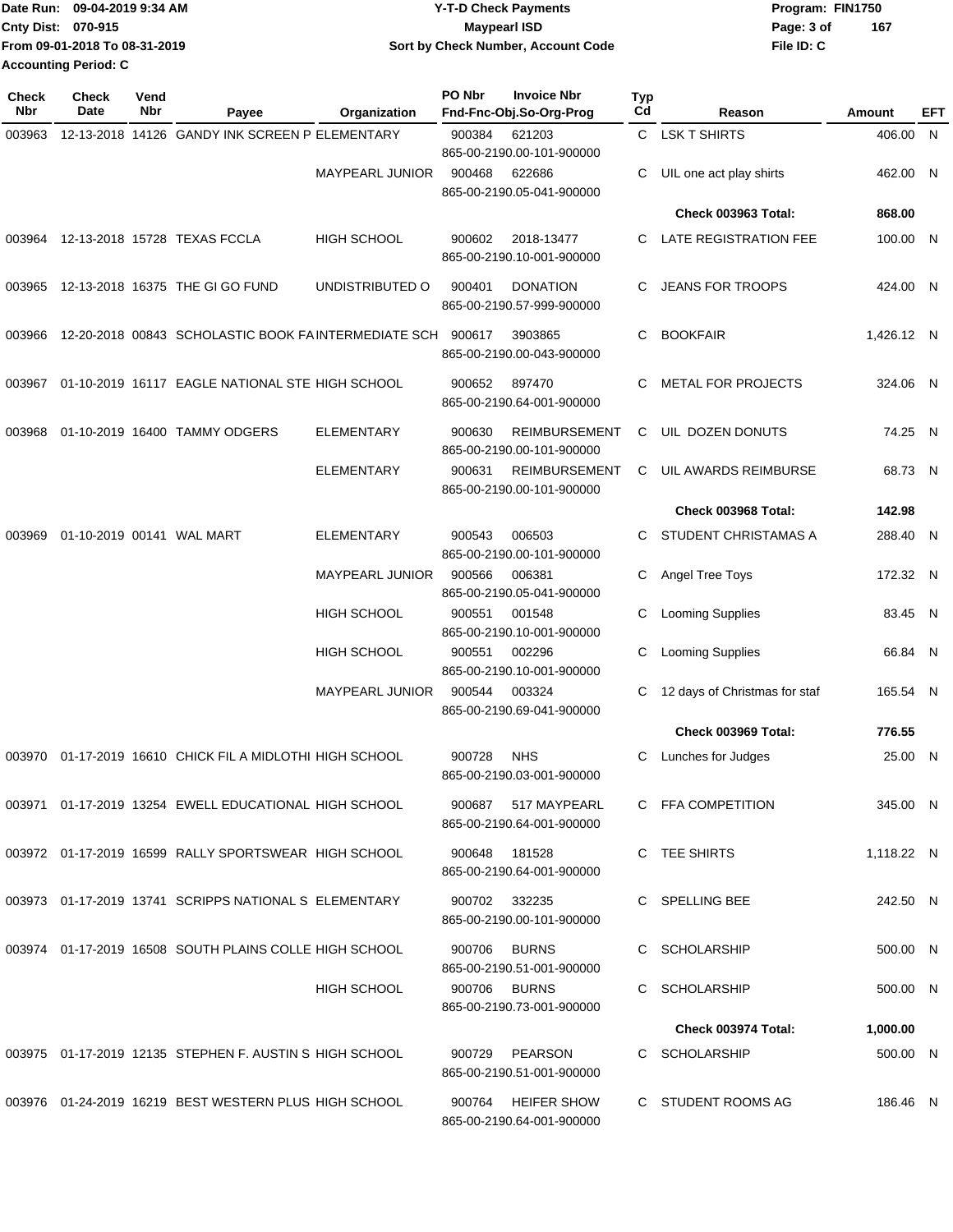|                           | Date Run: 09-04-2019 9:34 AM  | <b>Y-T-D Check Payments</b>        | Program: FIN1750  |
|---------------------------|-------------------------------|------------------------------------|-------------------|
| <b>Cnty Dist: 070-915</b> |                               | Maypearl ISD                       | 167<br>Page: 4 of |
|                           | From 09-01-2018 To 08-31-2019 | Sort by Check Number, Account Code | File ID: C        |
|                           | <b>Accounting Period: C</b>   |                                    |                   |

| <b>Check</b><br>Nbr | Check<br>Date                    | Vend<br>Nbr | Payee                                                      | Organization            | PO Nbr        | <b>Invoice Nbr</b><br>Fnd-Fnc-Obj.So-Org-Prog     | <b>Typ</b><br>Cd | Reason                       | Amount     | EFT |
|---------------------|----------------------------------|-------------|------------------------------------------------------------|-------------------------|---------------|---------------------------------------------------|------------------|------------------------------|------------|-----|
| 003977              |                                  |             | 01-24-2019 12450 KSA EVENTS                                | <b>HIGH SCHOOL</b>      | 900772        | <b>MAYPEARL VB</b><br>865-00-2190.91-001-900000   | C.               | <b>VOLLEYBALL DISNEY</b>     | 2,600.00   | - N |
| 003978              |                                  |             | 01-24-2019 12123 TEXAS FFA ASSOCIATI HIGH SCHOOL           |                         | 900766        | <b>MAYPEARL FFA</b><br>865-00-2190.64-001-900000  | C.               | <b>CAPITAL EVENT</b>         | 130.00 N   |     |
| 003979              |                                  |             | 01-24-2019 16007 TRAVEL LODGE                              | <b>HIGH SCHOOL</b>      | 900765        | MAYPEARL AG<br>865-00-2190.64-001-900000          | C.               | FFA 2 RM NIGHTS STUDE        | 152.84 N   |     |
| 003980              |                                  |             | 01-24-2019 13537 CRISTIN VOTAW                             | <b>ELEMENTARY</b>       | 900770        | 112276912479066<br>865-00-2190.00-101-900000      | C                | <b>REIM KEYBOARS/MOUSE</b>   | 122.15 N   |     |
| 003981              |                                  |             | 02-01-2019 15973 LESLIE PANTOJA                            | MAYPEARL JUNIOR         | 900804        | <b>REIMBURSEMENT</b><br>865-00-2190.05-041-900000 | C                | <b>BLUEBONNET AWARDS</b>     | 50.00 N    |     |
| 003982              |                                  |             | 02-01-2019 16614 RED LION HOTELS                           | <b>HIGH SCHOOL</b>      | 900795        | <b>STUDENT</b><br>865-00-2190.64-001-900000       | C                | <b>FFA STUDENT</b>           | 493.62 N   |     |
| 003983              | 02-01-2019 12855 SAGU            |             |                                                            | HIGH SCHOOL             | 900807        | GANN<br>865-00-2190.95-001-900000                 | C                | <b>SCHOLARSHIP</b>           | 375.00 N   |     |
| 003984              |                                  |             | 02-01-2019 00479 TRACTOR SUPPLY CO HIGH SCHOOL             |                         | 900460        | 100112861<br>865-00-2190.64-001-900000            | C                | <b>BARN CLEANING SUPPLIE</b> | 199.98 N   |     |
| 003985              |                                  |             | 02-08-2019 12436 PAM WILSON                                | UNDISTRIBUTED O         | 900862        | <b>REIMBURSEMENT</b><br>865-00-2190.78-999-900000 | C                | <b>REIMBURSEMENT-RETIR</b>   | 53.59 N    |     |
| 003986              |                                  |             | 02-08-2019 15973 LESLIE PANTOJA                            | <b>INTERMEDIATE SCH</b> | 900856        | <b>REIMBURSEMENT</b><br>865-00-2190.00-043-900000 | C                | SPELLING BEE TROPHIES        | 80.00 N    |     |
|                     |                                  |             |                                                            | <b>ELEMENTARY</b>       | 900856        | <b>REIMBURSEMENT</b><br>865-00-2190.00-101-900000 | C                | SPELLING BEE TROPHIES        | 50.00 N    |     |
|                     |                                  |             |                                                            |                         |               |                                                   |                  | Check 003986 Total:          | 130.00     |     |
| 003987              |                                  |             | 02-14-2019 12519 B & H PHOTO-VIDEO                         | <b>HIGH SCHOOL</b>      | 900823        | 788515950<br>865-00-2190.02-001-900000            | C                | <b>CAMERA ACCESSORIES</b>    | 345.88 N   |     |
| 003988              |                                  |             | 02-14-2019 16627 BEST WESTERN PLUS HIGH SCHOOL             |                         | 900904        | FFA DAY AT CAPI<br>865-00-2190.64-001-900000      | C                | STUDENT ROOM DAY AT          | 284.40 N   |     |
| 003989              |                                  |             | 02-14-2019 00871 CARD SERVICE CENT UNDISTRIBUTED O         |                         | 900779        | 55417340A4BTJA<br>865-00-2190.57-999-900000       | C                | <b>FLOWERS STAFF FATHER</b>  | 61.00 N    |     |
|                     |                                  |             | 003990 02-14-2019 15130 ELLIS COUNTY YOUTH UNDISTRIBUTED O |                         | 900900 19-127 | 865-00-2190.57-999-900000                         |                  | C FULL AD                    | 285.00 N   |     |
|                     |                                  |             | 003991  02-14-2019  16625  THE DONUT HOUSE  ELEMENTARY     |                         | 900896        | 6356<br>865-00-2190.00-101-900000                 |                  | C DONUTS                     | 281.20 N   |     |
|                     |                                  |             | 003992 02-21-2019 15620 METROPLEX REFRIGE HIGH SCHOOL      |                         | 900853        | 20800<br>865-00-2190.10-001-900000                |                  | C FCCLA ICE MACHINE          | 522.00 N   |     |
|                     |                                  |             | 003993 02-21-2019 14261 RYAN VINES                         | <b>HIGH SCHOOL</b>      | 900958        | REIMBURSEMENT<br>865-00-2190.64-001-900000        |                  | C HOTEL ROOM SAN ANTON       | 152.84 N   |     |
|                     | 003994 02-21-2019 00141 WAL MART |             |                                                            | ELEMENTARY              | 900769 007054 | 865-00-2190.00-101-900000                         |                  | C DONUTS WITH DUDES          | 244.08 N   |     |
|                     |                                  |             | 003995 02-28-2019 00887 BSN SPORTS                         | HIGH SCHOOL             | 900649        | 904413738<br>865-00-2190.85-001-900000            |                  | C Baseball Uniforms          | 2,200.00 N |     |
|                     |                                  |             | 003996 02-28-2019 16415 SPIRIT EVEN COORDI HIGH SCHOOL     |                         | 900743 40677  | 865-00-2190.01-001-900000                         |                  | C CHEERLEADING JUDGE         | 120.00 N   |     |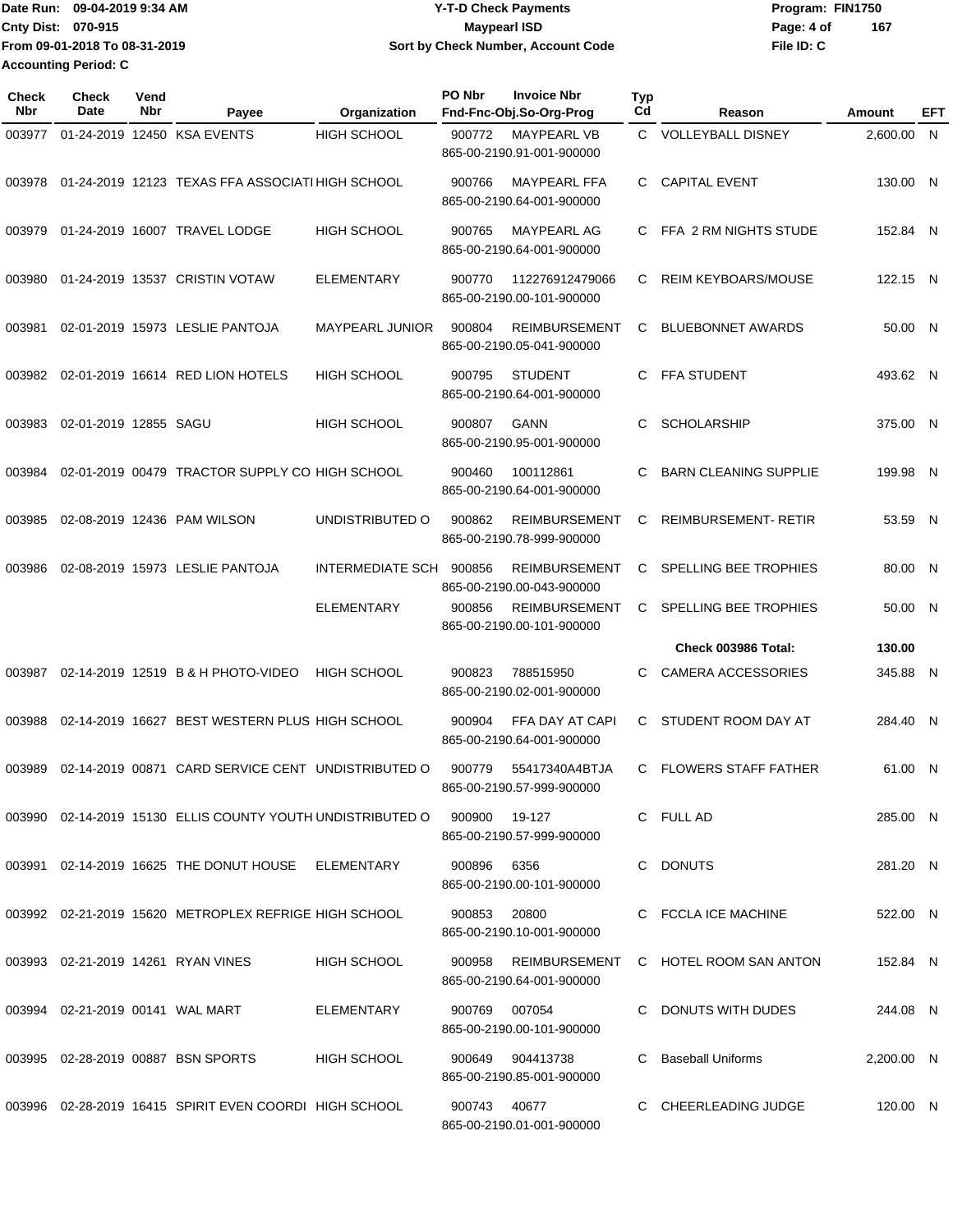Date Run: 09-04-2019 9:34 AM **Date Run:** 09-04-2019 9:34 AM **Cnty Dist:** 070-915 **Page:** 5 of **File ID: C From 09-01-2018 To 08-31-2019 09-04-2019 9:34 AM Y-T-D Check Payments 070-915 Maypearl ISD Sort by Check Number, Account Code 167 Accounting Period: C**

| Check<br><b>Nbr</b> | <b>Check</b><br>Date | Vend<br>Nbr | Payee                                                   | Organization       | PO Nbr | <b>Invoice Nbr</b><br>Fnd-Fnc-Obj.So-Org-Prog      | <b>Typ</b><br>Cd | Reason                                     | Amount            | EFT |
|---------------------|----------------------|-------------|---------------------------------------------------------|--------------------|--------|----------------------------------------------------|------------------|--------------------------------------------|-------------------|-----|
| 003997              |                      |             | 02-28-2019 00796 NORMAN ELLIS                           | UNDISTRIBUTED O    | 900640 | <b>TRAILER</b><br>865-00-2190.57-999-900000        |                  | C TRAILER                                  | 1.000.00 N        |     |
| 003998              |                      |             | 03-01-2019 16613 SEAQUEST INTERACTI ELEMENTARY          |                    | 901027 | <b>FIELDTRIP/LAWS</b><br>865-00-2190.00-101-900000 | C.               | FIELD TRIP                                 | 892.00 N          |     |
| 003999              |                      |             | 03-08-2019 12061 BLOOMING GROVE BO HIGH SCHOOL          |                    | 901007 | 102<br>865-00-2190.90-001-900000                   | C                | Powerlifting BG Meet Meals                 | 36.00 N           |     |
| 004000              |                      |             | 03-08-2019 15130 ELLIS COUNTY YOUTH HIGH SCHOOL         |                    | 901055 | YOUTH EXPO<br>865-00-2190.64-001-900000            | C                | ECYE 2018 ENTRIES                          | 2.609.00 N        |     |
| 004001              |                      |             | 03-08-2019 00832 JONES SCHOOL SUPP ELEMENTARY           |                    | 901013 | 1648300<br>865-00-2190.00-101-900000               | C.               | <b>SUPPLIES</b>                            | 231.00 N          |     |
| 004002              |                      |             | 03-08-2019 13315 REALLY GOOD STUFF ELEMENTARY           |                    | 900932 | 6828736<br>865-00-2190.00-101-900000               | C                | <b>ELEM SUPPLIES</b>                       | 31.50 N           |     |
| 004003              |                      |             | 03-08-2019 00316 SCHOOL SPECIALTY I ELEMENTARY          |                    | 900933 | 208122458411<br>865-00-2190.00-101-900000          | C                | <b>ELEM SUPPLIES</b>                       | 308.47 N          |     |
| 004004              |                      |             | 03-08-2019 16613 SEAQUEST INTERACTI ELEMENTARY          |                    | 901056 | 63190 DEPOSIT<br>865-00-2190.00-101-900000         | C                | <b>1ST GRADE FIELD TRIP</b>                | 100.00 N          |     |
| 004005              |                      |             | 03-08-2019 16461 SUBURBAN SCREEN R ELEMENTARY           |                    | 900832 | <b>INV02508</b><br>865-00-2190.00-101-900000       | C.               | <b>FIELD DAY SHIRTS</b>                    | 3,658.00 N        |     |
| 004006              |                      |             | 03-08-2019 13137 U.S. GAMES                             | <b>ELEMENTARY</b>  | 900871 | 904464601<br>865-00-2190.00-101-900000             | C                | ELEM PE SUPPLIES                           | 1,229.45 N        |     |
| 004007              |                      |             | 03-08-2019 13537 CRISTIN VOTAW                          | <b>ELEMENTARY</b>  | 901014 | <b>REIMBURSEMENT</b><br>865-00-2190.04-101-999000  | C                | <b>STAFF TEAMBUILDING</b>                  | 143.24 N          |     |
|                     |                      |             |                                                         | <b>ELEMENTARY</b>  | 901014 | <b>REIMBURSEMENT</b><br>865-00-2190.67-101-900000  | C                | <b>TEAMBUILDING</b><br>Check 004007 Total: | 32.76 N<br>176.00 |     |
|                     |                      |             |                                                         |                    |        |                                                    |                  |                                            |                   |     |
| 004008              |                      |             | 03-21-2019 15328 ACCURATE LABEL DE ELEMENTARY           |                    | 901029 | 165074<br>865-00-2190.00-101-900000                | C                | car rider stickers                         | 150.95 N          |     |
| 004009              |                      |             | 03-21-2019 12009 PROM NITE                              | <b>HIGH SCHOOL</b> | 900835 | 9374704<br>865-00-2190.09-001-900000               | C                | <b>PROM SUPPLIES</b>                       | 2,498.96 N        |     |
|                     |                      |             | 004010 03-28-2019 16639 CHICK FIL A/RIDGMAR ELEMENTARY  |                    |        | 901148 FIELD TRIP<br>865-00-2190.00-101-900000     |                  | C FIELD TRIP                               | 550.60 N          |     |
|                     |                      |             | 004011 03-28-2019 16458 CRESCENT YOGA STU HIGH SCHOOL   |                    |        | 901119 CLASSES<br>865-00-2190.12-001-900000        |                  | C PRIVATE CLASSES                          | 825.00 N          |     |
|                     |                      |             | 004012 03-28-2019 01817 EUBANKS FLORIST                 | UNDISTRIBUTED O    | 901130 | 10741<br>865-00-2190.57-999-900000                 |                  | C VELTMAN FUNERAL                          | 70.00 N           |     |
|                     |                      |             | 004013 03-28-2019 16637 DF MARKET 2, LLC                | <b>HIGH SCHOOL</b> | 901144 | FIELD TRIP<br>865-00-2190.22-001-900000            |                  | C DALLAS FARMERS MARKE                     | 207.00 N          |     |
|                     |                      |             | 004014 03-28-2019 13840 FOUR STORY GRAPHI HIGH SCHOOL   |                    | 901036 | MAY OAP 19<br>865-00-2190.94-001-900000            |                  | C OAP SHIRTS                               | 504.56 N          |     |
|                     |                      |             | 004015  03-28-2019  01717  FT. WORTH MUSEUM  ELEMENTARY |                    | 901147 | <b>FIELD TRIP</b><br>865-00-2190.00-101-900000     |                  | C FIELD TRIP                               | 648.00 N          |     |
|                     |                      |             |                                                         | <b>ELEMENTARY</b>  | 901143 | DAVIS FIELD TRI<br>865-00-2190.00-101-900000       |                  | C FIELD TRIP                               | 1,955.50 N        |     |
|                     |                      |             |                                                         | <b>ELEMENTARY</b>  | 901147 | FIELD TRIP<br>865-00-2190.00-101-900000            | D                | company wanted seperate c                  | $-648.00$ N       |     |
|                     |                      |             |                                                         | <b>ELEMENTARY</b>  | 901143 | DAVIS FIELD TRI<br>865-00-2190.00-101-900000       | D                | company wanted seperate c                  | $-1,955.50$ N     |     |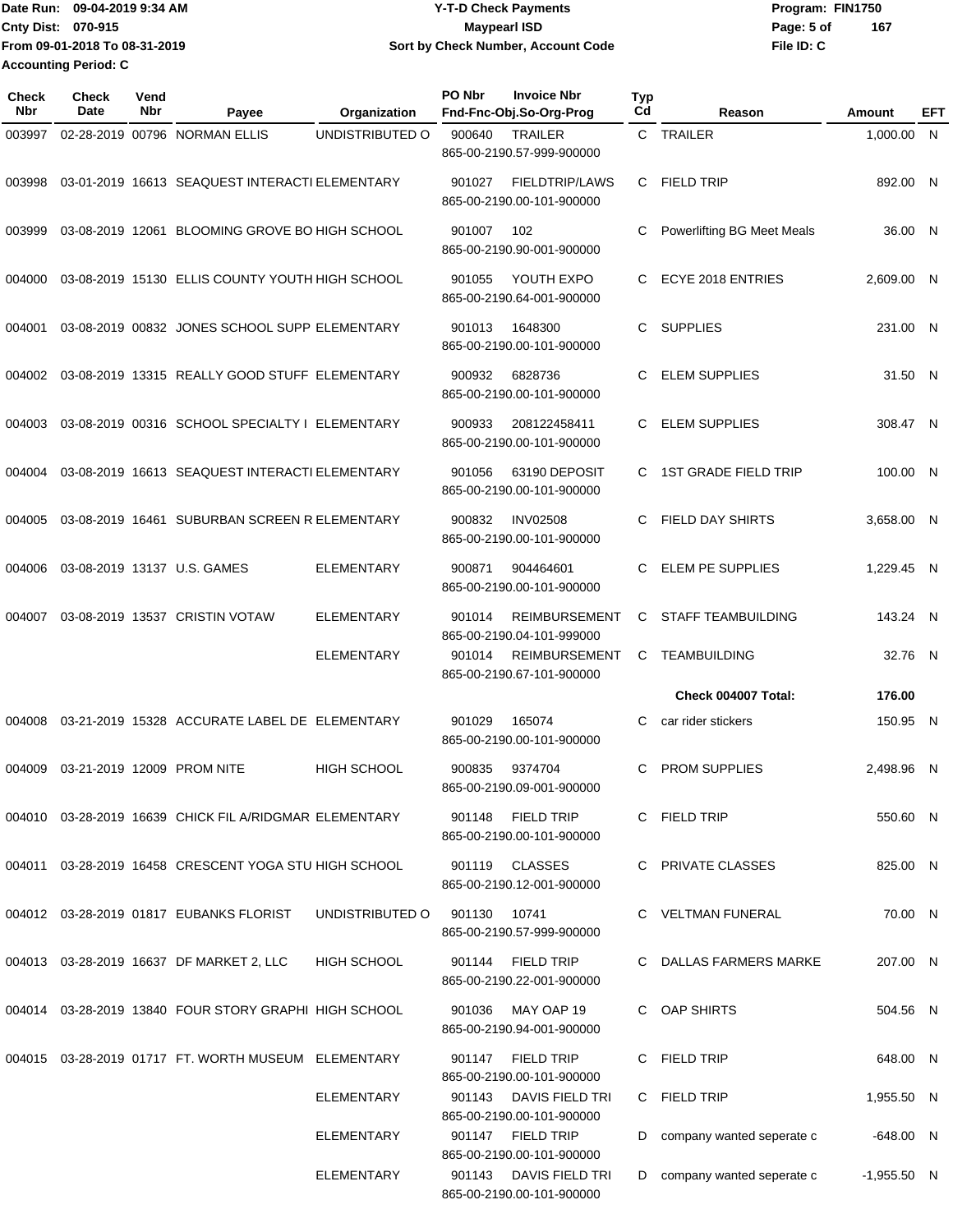|                             | Date Run: 09-04-2019 9:34 AM  | <b>Y-T-D Check Payments</b>        | Program: FIN1750 |     |
|-----------------------------|-------------------------------|------------------------------------|------------------|-----|
| Cnty Dist: 070-915          |                               | <b>Mavpearl ISD</b>                | Page: 6 of       | 167 |
|                             | From 09-01-2018 To 08-31-2019 | Sort by Check Number, Account Code | File ID: C       |     |
| <b>Accounting Period: C</b> |                               |                                    |                  |     |

| <b>Check</b><br>Nbr | <b>Check</b><br><b>Date</b> | Vend<br>Nbr | Payee                                                   | Organization         | PO Nbr<br><b>Invoice Nbr</b><br>Fnd-Fnc-Obj.So-Org-Prog     | <b>Typ</b><br>Cd | Reason                   | Amount     | EFT |
|---------------------|-----------------------------|-------------|---------------------------------------------------------|----------------------|-------------------------------------------------------------|------------------|--------------------------|------------|-----|
|                     |                             |             |                                                         |                      |                                                             |                  | Check 004015 Total:      | .00        |     |
| 004016              |                             |             | 03-28-2019 00140 FT. WORTH ZOO                          | <b>ELEMENTARY</b>    | KINDER FT ZOO<br>901142<br>865-00-2190.00-101-900000        | C                | KINDER FIELD TRIP        | 801.00 N   |     |
| 004017              |                             |             | 03-28-2019 16636 GRANT DIXON                            | <b>ELEMENTARY</b>    | 900694<br><b>REIMBURSEMENT</b><br>865-00-2190.00-101-900000 | С                | REIMBURSEMENT FOR FI     | 16.95 N    |     |
| 004018              |                             |             | 03-28-2019 16368 LINDSEY PORTER                         | MAYPEARL JUNIOR      | 901068<br><b>REIMBURSEMENT</b><br>865-00-2190.05-041-900000 | C                | <b>Art Project</b>       | 12.00 N    |     |
| 004019              |                             |             | 03-28-2019 00316 SCHOOL SPECIALTY I ELEMENTARY          |                      | 901080<br>208122525560<br>865-00-2190.00-101-900000         | C                | <b>ELEM SUPPLIES</b>     | 389.60 N   |     |
| 004020              |                             |             | 03-28-2019 16613 SEAQUEST INTERACTI ELEMENTARY          |                      | <b>FIELD TRIP</b><br>901146<br>865-00-2190.00-101-900000    | C                | <b>FIELD TRIP</b>        | 553.43 N   |     |
| 004021              |                             |             | 03-28-2019 01717 FT. WORTH MUSEUM                       | ELEMENTARY           | 900706<br>348918<br>865-00-2190.00-101-900000               | C                | <b>FIELD TRIP</b>        | 1,955.50 N |     |
| 004022              |                             |             | 03-28-2019 01717 FT. WORTH MUSEUM                       | ELEMENTARY           | 900707<br>355223<br>865-00-2190.00-101-900000               | C                | <b>FIELD TRIP</b>        | 648.00 N   |     |
| 004023              |                             |             | 04-05-2019 00887 BSN SPORTS                             | <b>DISTRICT WIDE</b> | 900983<br>904891881<br>865-00-2190.85-001-900000            | Y                | <b>Baseballs</b>         | 750.00 N   |     |
| 004024              |                             |             | 04-05-2019 00274 SCHOOL MATE/STUDE DISTRICT WIDE        |                      | 901030<br>IN000509300<br>865-00-2190.00-101-900000          | Y                | <b>PLANNERS</b>          | 1,200.00 N |     |
| 004025              |                             |             | 04-12-2019 12797 ANDERSON EVENTS                        | <b>HIGH SCHOOL</b>   | 9374708<br>900836<br>865-00-2190.09-001-900000              | C                | <b>PROM SUPPLIES</b>     | 2,516.23 N |     |
| 004026              |                             |             | 04-12-2019 12450 KSA EVENTS                             | <b>HIGH SCHOOL</b>   | <b>DISNEY TRIP</b><br>901188<br>865-00-2190.91-001-900000   | C                | <b>VOLLEYBALL DISNEY</b> | 2,400.00 N |     |
| 004027              |                             |             | 04-12-2019 00870 PLANK ROAD PUBLISH MAYPEARL JUNIOR     |                      | 900803<br>19-030903<br>865-00-2190.05-041-900000            | C                | <b>RECORDER</b>          | 362.52 N   |     |
| 004028              |                             |             | 04-18-2019 15811 BLAKE PHOTOGRAPH HIGH SCHOOL           |                      | 901219<br><b>PROM</b><br>865-00-2190.09-001-900000          | C                | PHOTO BOOTH RENTAL P     | 525.00 N   |     |
|                     | 04-30-2019                  |             |                                                         | <b>HIGH SCHOOL</b>   | 901219<br><b>PROM</b><br>865-00-2190.09-001-900000          | D                | NO SHOW AT PROM          | -525.00 N  |     |
|                     |                             |             |                                                         |                      |                                                             |                  | Check 004028 Total:      | .00        |     |
|                     |                             |             | 004029 04-18-2019 12450 KSA EVENTS                      | <b>HIGH SCHOOL</b>   | MAYPEARL<br>901211<br>865-00-2190.91-001-900000             |                  | C VOLLEYBALL DISNEY      | 2,600.00 N |     |
|                     |                             |             | 004030 04-18-2019 12456 MAINSTAY FARM                   | ELEMENTARY           | MAY 2<br>901196<br>865-00-2190.00-101-900000                |                  | C ELEM FIELD TRIP        | 1,311.00 N |     |
|                     |                             |             | 004031 04-18-2019 16648 MICHAEL C. STEINMET HIGH SCHOOL |                      | 901202 71<br>865-00-2190.09-001-900000                      |                  | C DJ FOR PROM            | 1,000.00 N |     |
|                     |                             |             | 004032 04-18-2019 15287 TARLETON STATE UNI HIGH SCHOOL  |                      | 901221<br>MAYPEARL<br>865-00-2190.01-001-900000             |                  | C DEPOSIT/ CAMPER CHEE   | 2,000.00 N |     |
|                     |                             |             | 004033 04-25-2019 13488 ELLIS COUNTY 4H                 | HIGH SCHOOL          | MAYPEARL<br>901242<br>865-00-2190.64-001-900000             |                  | C STATE FAIR GOAT TAGS S | 235.00 N   |     |
|                     |                             |             | 004034 04-25-2019 16654 HILCO CIVIC AND EVE HIGH SCHOOL |                      | 901244<br>MAYPEARL PROM<br>865-00-2190.09-001-900000        |                  | C STAGE RENTAL PROM      | 225.00 N   |     |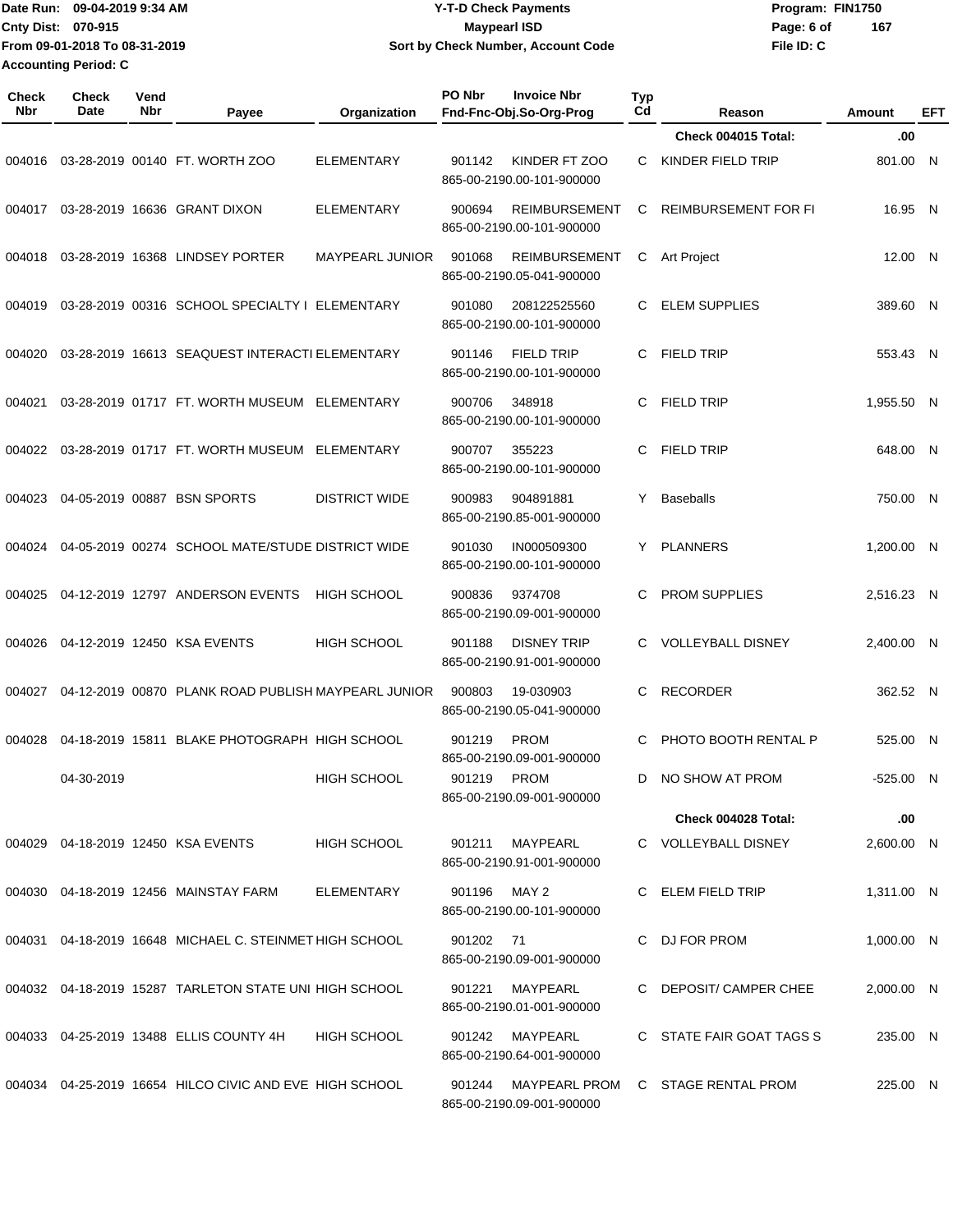|                             | IDate Run: 09-04-2019 9:34 AM | Y-T-D Check Payments               | Program: FIN1750  |
|-----------------------------|-------------------------------|------------------------------------|-------------------|
| <b>Cnty Dist: 070-915</b>   |                               | Mavpearl ISD                       | 167<br>Page: 7 of |
|                             | From 09-01-2018 To 08-31-2019 | Sort by Check Number, Account Code | File ID: C        |
| <b>Accounting Period: C</b> |                               |                                    |                   |

| Check<br><b>Nbr</b> | <b>Check</b><br>Date  | Vend<br>Nbr | Payee                                                             | Organization       | PO Nbr | <b>Invoice Nbr</b><br>Fnd-Fnc-Obj.So-Org-Prog     | <b>Typ</b><br>Cd | Reason                      | Amount     | EFT |
|---------------------|-----------------------|-------------|-------------------------------------------------------------------|--------------------|--------|---------------------------------------------------|------------------|-----------------------------|------------|-----|
| 004035              |                       |             | 04-25-2019 00141 WAL MART                                         | <b>ELEMENTARY</b>  | 901166 | 001971<br>865-00-2190.00-101-900000               |                  | C WATER                     | 18.06 N    |     |
| 004036              | 04-29-2019 12513 CAMT |             |                                                                   | UNDISTRIBUTED O    | 901254 | <b>CONFERENCE</b><br>199-13-6499.00-999-911000    | C                | <b>MATH CONFERENCE</b>      | 390.00 N   |     |
|                     |                       |             |                                                                   | UNDISTRIBUTED O    | 901254 | <b>CONFERENCE</b><br>199-13-6499.00-999-911000    | D                | wrng check number           | -390.00 N  |     |
|                     |                       |             | 05-03-2019 12797 ANDERSON EVENTS                                  | <b>ELEMENTARY</b>  | 901028 | 7716690<br>865-00-2190.00-101-900000              | C                | <b>ELEM SUPPLIES</b>        | 654.96 N   |     |
|                     |                       |             |                                                                   |                    |        |                                                   |                  | <b>Check 004036 Total:</b>  | 654.96     |     |
| 004037              |                       |             | 05-03-2019 12009 PROM NITE                                        | <b>HIGH SCHOOL</b> | 901203 | 9422041<br>865-00-2190.09-001-900000              | C                | CROWNED IN GOLD SET         | 69.10 N    |     |
| 004038              |                       |             | 05-03-2019 15632 SOLID ROCK RESOUR MAYPEARL JUNIOR                |                    | 900828 | MAY 17TH<br>865-00-2190.05-041-900000             | С                | Gameday Challenge           | 500.00 N   |     |
| 004039              |                       |             | 05-03-2019 01443 WAXAHACHIE COUNT HIGH SCHOOL                     |                    | 901255 | 46172<br>865-00-2190.89-001-900000                | C                | <b>Golf Course Fee</b>      | 717.60 N   |     |
| 004040              |                       |             | 05-03-2019 01885 LINDA ZWICK                                      | <b>HIGH SCHOOL</b> | 901258 | <b>REIMBURSEMENT</b><br>865-00-2190.09-001-900000 | С                | <b>PROM TICKETS</b>         | 80.00 N    |     |
| 004041              |                       |             | 05-10-2019 15873 BRITTANY CHADWICK HIGH SCHOOL                    |                    | 901294 | <b>REIMBURSEMENT</b><br>865-00-2190.03-001-900000 | C                | NHS STOLES                  | 175.00 N   |     |
| 004042              |                       |             | 05-10-2019 13254 EWELL EDUCATIONAL HIGH SCHOOL                    |                    | 901290 | 517-8250<br>865-00-2190.64-001-900000             | C.               | CONTEST FEES AND SCA        | 1,439.00 N |     |
| 004043              |                       |             | 05-10-2019 16578 FRESH COUNTRY FUN HIGH SCHOOL                    |                    | 901270 | 4523<br>865-00-2190.64-001-900000                 | C                | <b>MEAT AND DESSERT FUN</b> | 1,150.70 N |     |
| 004044              |                       |             | 05-10-2019 13776 HEB GROCERY STORE HIGH SCHOOL                    |                    | 901127 | <b>GRAD FLOWERS</b><br>865-00-2190.08-001-900000  | C.               | <b>GRADUATION FLOWERS</b>   | 177.84 N   |     |
| 004045              |                       |             | 05-10-2019 15847 JESSICA'S FLOWERS HIGH SCHOOL                    |                    | 901158 | <b>GRADUATION</b><br>865-00-2190.08-001-900000    | C.               | <b>FLOWERS FOR GRADUATI</b> | 380.00 N   |     |
| 004046              |                       |             | 05-10-2019 12827 THOMAS CREATIVE A ELEMENTARY                     |                    | 901245 | 56300<br>865-00-2190.00-101-900000                | C                | RED TASSLE 2019 DATE D      | 400.45 N   |     |
|                     |                       |             | 004047 05-17-2019 01869 ALL SPORTS TROPHIE MAYPEARL JUNIOR 901303 |                    |        | 13610<br>865-00-2190.69-041-900000                |                  | C Teacher of Year awards    | 126.50 N   |     |
|                     |                       |             | 004048 05-17-2019 00871 CARD SERVICE CENT HIGH SCHOOL             |                    | 901206 | 5543286365SNQQ<br>865-00-2190.09-001-900000       |                  | C SUPPLIES FOR PROM         | 526.13 N   |     |
|                     |                       |             |                                                                   | HIGH SCHOOL        | 901210 | 5531020332DJR6<br>865-00-2190.09-001-900000       |                  | C PROM                      | 746.51 N   |     |
|                     |                       |             |                                                                   |                    |        |                                                   |                  | Check 004048 Total:         | 1,272.64   |     |
|                     |                       |             | 004049  05-17-2019  12788  DEBBIE SHAUNFIELD  MAYPEARL JUNIOR     |                    | 901351 | REIMBURSEMENT<br>865-00-2190.69-041-900000        |                  | C STAAR Food Teachers       | 55.19 N    |     |
|                     |                       |             |                                                                   |                    |        | REIMBURSEMENT<br>865-00-2190.05-041-900000        |                  | C science suppies           | 12.92 N    |     |
| 004051              |                       |             | 05-17-2019 16659 LARA PRICE                                       | <b>HIGH SCHOOL</b> | 900824 | 170118A<br>865-00-2190.09-001-900000              |                  | C PROM PHOTO BOOTH          | 100.00 N   |     |
|                     |                       |             | 004052 05-17-2019 16660 PARSONS BAREFOOD HIGH SCHOOL              |                    | 901349 | <b>SENIOR TRIP</b><br>865-00-2190.08-001-900000   |                  | C SENIOR TRIP               | 1,787.00 N |     |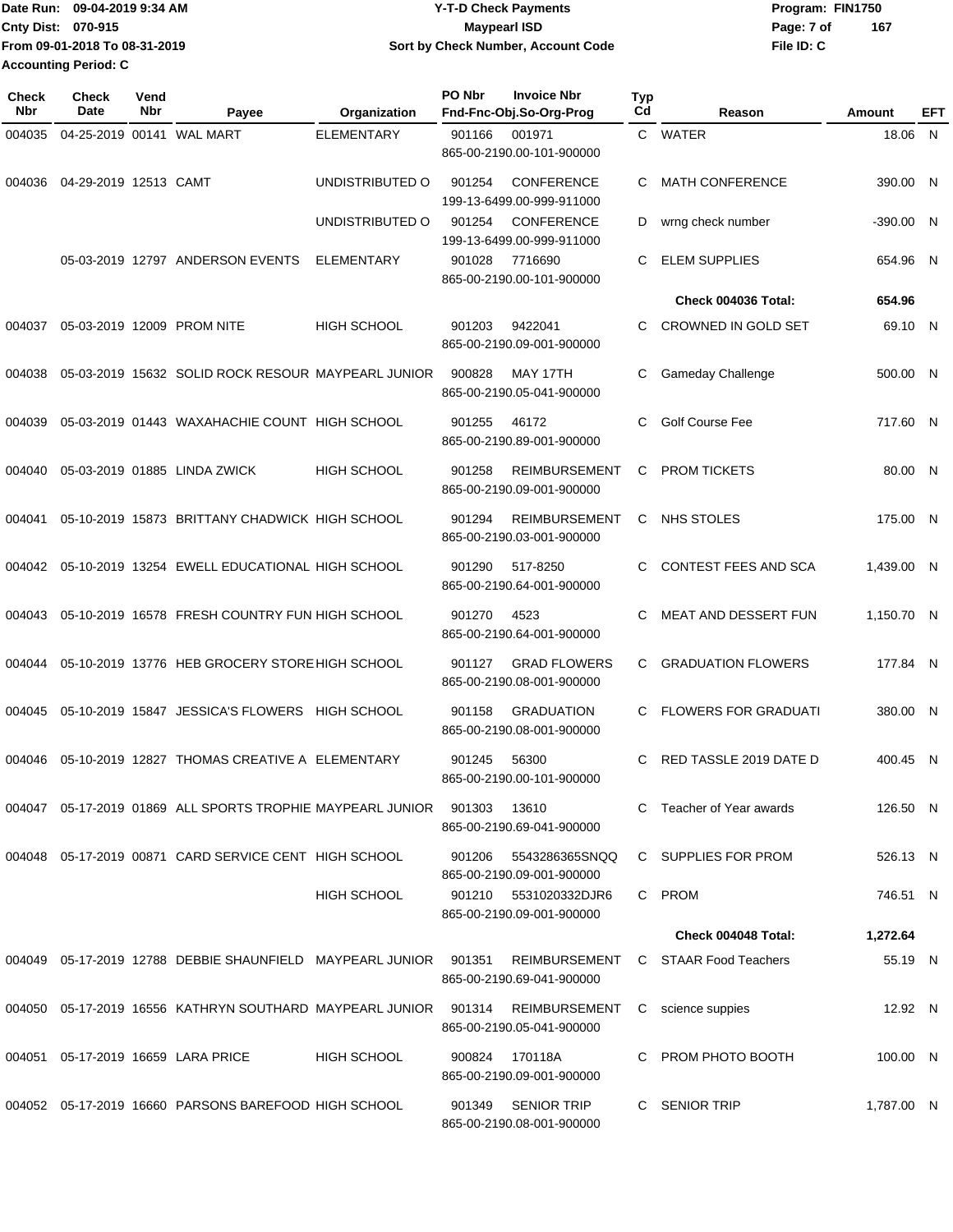|                           | Date Run: 09-04-2019 9:34 AM  | <b>Y-T-D Check Payments</b>        | Program: FIN1750  |  |
|---------------------------|-------------------------------|------------------------------------|-------------------|--|
| <b>Cnty Dist: 070-915</b> |                               | Maypearl ISD                       | 167<br>Page: 8 of |  |
|                           | From 09-01-2018 To 08-31-2019 | Sort by Check Number, Account Code | File ID: C        |  |
| Accounting Period: C      |                               |                                    |                   |  |

| <b>Check</b><br>Nbr | <b>Check</b><br>Date               | Vend<br>Nbr | Payee                                                      | Organization           | PO Nbr | <b>Invoice Nbr</b><br>Fnd-Fnc-Obj.So-Org-Prog              | Typ<br>Cd | Reason                       | <b>Amount</b> | EFT |
|---------------------|------------------------------------|-------------|------------------------------------------------------------|------------------------|--------|------------------------------------------------------------|-----------|------------------------------|---------------|-----|
| 004053              |                                    |             | 05-17-2019 14122 LAURI ANN SPRADLIN MAYPEARL JUNIOR        |                        | 901338 | <b>REIMBURSEMENT</b>                                       | C         | <b>NJHS Inductions</b>       | 118.17 N      |     |
|                     |                                    |             |                                                            |                        |        | 865-00-2190.05-041-900000                                  |           |                              |               |     |
|                     |                                    |             |                                                            | <b>MAYPEARL JUNIOR</b> | 901312 | <b>REIMBURSEMENT</b><br>865-00-2190.09-041-900000          | С         | Daddy/Daughter Dance         | 18.00 N       |     |
|                     |                                    |             |                                                            | <b>MAYPEARL JUNIOR</b> | 901332 | <b>REIMBURSEMENT</b><br>865-00-2190.09-041-900000          | С         | Daddy/Daughter dance         | 45.98 N       |     |
|                     |                                    |             |                                                            |                        |        |                                                            |           | Check 004053 Total:          | 182.15        |     |
|                     |                                    |             | 004054 05-17-2019 15287 TARLETON STATE UNI MAYPEARL JUNIOR |                        | 901311 | <b>CHEER CAMP</b><br>865-00-2190.09-041-900000             | C         | MJH Cheer Camp               | 3,740.00 N    |     |
| 004055              |                                    |             | 05-17-2019 00973 TARVER TROPHIES                           | HIGH SCHOOL            | 901337 | <b>BROWN</b><br>865-00-2190.94-001-900000                  | C         | 1 HD OSC FIQ                 | 41.00 N       |     |
| 004056              |                                    |             | 05-17-2019 15888 CASI THORNE                               | <b>MAYPEARL JUNIOR</b> | 901339 | <b>REIMBURSEMENT</b><br>865-00-2190.05-041-900000          | С         | Heart of the Pearl Medals    | 36.00 N       |     |
| 004057              |                                    |             | 05-23-2019 14960 EDUCATIONAL THEAT HIGH SCHOOL             |                        | 901362 | 7035<br>865-00-2190.94-001-900000                          | C         | ANNUAL DUES REINSTAT         | 470.00 N      |     |
| 004058              |                                    |             | 05-23-2019 16481 RON'S MOBILE DRUG HIGH SCHOOL             |                        | 900840 | <b>PHYSICALS</b><br>865-00-2190.83-001-900000              | C         | <b>ATHLETIC PHYSICALS</b>    | 280.00 N      |     |
| 004059              |                                    |             | 05-23-2019 16665 SOUTHWEST RESOUR HIGH SCHOOL              |                        | 901361 | <b>REIMBURSEMENT</b><br>865-00-2190.94-001-900000          | С         | DRAMA CLUB BANQUET           | 460.06 N      |     |
| 004060              | 05-23-2019 00141 WAL MART          |             |                                                            | <b>ELEMENTARY</b>      | 901239 | 002107<br>865-00-2190.00-101-900000                        | С         | <b>FIELD REWARDS SUPPLIE</b> | 56.65 N       |     |
|                     |                                    |             |                                                            | <b>HIGH SCHOOL</b>     | 901327 | 000832<br>865-00-2190.01-001-900000                        | C         | BUBBA 40OZ WATER BOT         | 155.04 N      |     |
|                     |                                    |             |                                                            | <b>HIGH SCHOOL</b>     | 901327 | 003878<br>865-00-2190.01-001-900000                        | C         | WATER                        | 103.36 N      |     |
|                     |                                    |             |                                                            | <b>HIGH SCHOOL</b>     | 901235 | 002282<br>865-00-2190.09-001-900000                        | C.        | <b>CARDS AND POKER CHIP</b>  | 62.31 N       |     |
|                     |                                    |             |                                                            | <b>HIGH SCHOOL</b>     | 901235 | 004766<br>865-00-2190.09-001-900000                        | C         | CARDS AND POKER CHIP         | 56.43 N       |     |
|                     |                                    |             |                                                            | <b>HIGH SCHOOL</b>     | 901175 | 006762<br>865-00-2190.09-001-900000                        | C         | PROM FOOD                    | 27.70 N       |     |
|                     |                                    |             |                                                            | HIGH SCHOOL            | 901175 | 002284<br>865-00-2190.09-001-900000                        |           | C PROM FOOD                  | 174.58 N      |     |
|                     |                                    |             |                                                            | HIGH SCHOOL            |        | 901326 003877<br>865-00-2190.94-001-900000                 |           | C DESSERT SUPPLIES DRA       | 73.37 N       |     |
|                     |                                    |             |                                                            |                        |        |                                                            |           | Check 004060 Total:          | 709.44        |     |
|                     |                                    |             | 004061 05-31-2019 16496 ERIC JANSZEN                       | <b>HIGH SCHOOL</b>     | 901381 | <b>REIMBURSEMENT</b><br>865-00-2190.08-001-900000          |           | C SENIOR TRIP                | 128.10 N      |     |
|                     | 004062  05-31-2019  16499  JOSTENS |             |                                                            | HIGH SCHOOL            |        | 901262 GRADUATION<br>865-00-2190.08-001-900000             |           | C HONOR CORDS                | 312.00 N      |     |
|                     |                                    |             | 004063 05-31-2019 12826 RACHEL BROWN                       | HIGH SCHOOL            | 901382 | REIMBURSEMENT<br>865-00-2190.01-001-900000                 |           | C PARKING                    | 28.61 N       |     |
|                     |                                    |             | 004064 05-31-2019 14261 RYAN VINES                         | HIGH SCHOOL            | 901378 | REIMBURSEMENT C FFA BANQUET<br>865-00-2190.64-001-900000   |           |                              | 388.49 N      |     |
|                     |                                    |             | 004065 05-31-2019 16400 TAMMY ODGERS                       | ELEMENTARY             | 901367 | REIMBURSEMENT C BOX TOP PARTY<br>865-00-2190.00-101-900000 |           |                              | 32.48 N       |     |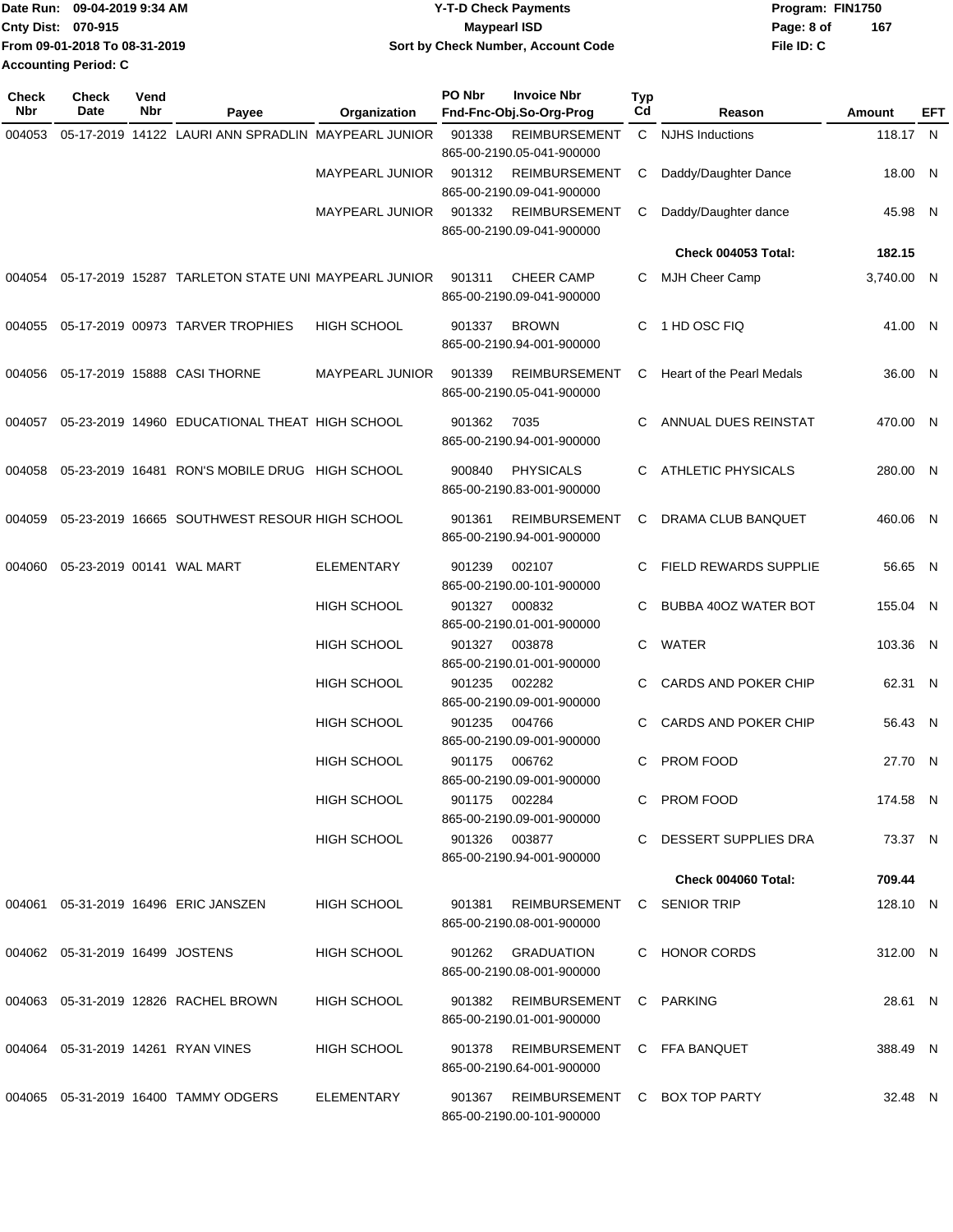|                           | Date Run: 09-04-2019 9:34 AM  | <b>Y-T-D Check Payments</b>        | Program: FIN1750  |  |
|---------------------------|-------------------------------|------------------------------------|-------------------|--|
| <b>Cnty Dist: 070-915</b> |                               | <b>Mavpearl ISD</b>                | 167<br>Page: 9 of |  |
|                           | From 09-01-2018 To 08-31-2019 | Sort by Check Number, Account Code | File ID: C        |  |
| Accounting Period: C      |                               |                                    |                   |  |

| <b>Check</b><br>Nbr | Check<br>Date                         | Vend<br>Nbr | Payee                                                  | Organization           | PO Nbr<br><b>Invoice Nbr</b><br>Fnd-Fnc-Obj.So-Org-Prog       | Typ<br>Cd | Reason                        | Amount      | EFT |
|---------------------|---------------------------------------|-------------|--------------------------------------------------------|------------------------|---------------------------------------------------------------|-----------|-------------------------------|-------------|-----|
| 004066              |                                       |             | 05-31-2019 15287 TARLETON STATE UNI HIGH SCHOOL        |                        | 901383<br><b>CHEER CAMP</b><br>865-00-2190.01-001-900000      | C.        | <b>BALANCE FOR CHEER CA</b>   | 4,680.00 N  |     |
| 004067              |                                       |             | 06-06-2019 16039 JYRO SIGNS                            | <b>HIGH SCHOOL</b>     | 901102<br>6578<br>865-00-2190.22-001-900000                   | С         | <b>SIGNS</b>                  | 402.95 N    |     |
| 004068              |                                       |             | 06-12-2019 00887 BSN SPORTS                            | <b>HIGH SCHOOL</b>     | 901204<br>905382439<br>865-00-2190.90-001-900000              | С         | Replacement Jerseys           | 390.00 N    |     |
|                     |                                       |             |                                                        | <b>HIGH SCHOOL</b>     | 901352<br>905382445<br>865-00-2190.91-001-900000              | С         | <b>Girls Weight Equipment</b> | 1,300.00 N  |     |
|                     |                                       |             |                                                        |                        |                                                               |           | Check 004068 Total:           | 1,690.00    |     |
| 004069              |                                       |             | 06-12-2019 00871 CARD SERVICE CENT MAYPEARL JUNIOR     |                        | 901305<br>554314048JAVABX<br>865-00-2190.05-041-900000        | C         | 8TH GRADE ALGERBRA T          | 350.00 N    |     |
| 004070              |                                       |             | 06-12-2019 12029 CREATIVE AWARDS & HIGH SCHOOL         |                        | 42218<br>901397<br>865-00-2190.64-001-900000                  | C         | <b>BUCKLES</b>                | 632.50 N    |     |
| 004071              |                                       |             | 06-12-2019 14003 VICTORY TEAM APPA HIGH SCHOOL         |                        | 901330<br>2019000008498<br>865-00-2190.01-001-900000          | C         | <b>CHEER</b>                  | 1,723.49 N  |     |
|                     |                                       |             | 004072 06-12-2019 00681 PEPWEAR LLC                    | <b>HIGH SCHOOL</b>     | 901359<br>82008<br>865-00-2190.22-001-900000                  | С         | PO Created by Req: 001424     | 120.00 N    |     |
| 004073              |                                       |             | 06-27-2019 16658 BOUGIE BABY BOWTI MAYPEARL JUNIOR     |                        | 901334<br>0665<br>865-00-2190.09-041-900000                   | С         | <b>Cheer Bows</b>             | 297.00 N    |     |
| 004074              |                                       |             | 06-27-2019 12450 KSA EVENTS                            | <b>HIGH SCHOOL</b>     | <b>VBALL DISNEY TR</b><br>901449<br>865-00-2190.91-001-900000 | C         | <b>DISNEY TRIP</b>            | 11,413.76 N |     |
| 004075              | 06-27-2019 12855 SAGU                 |             |                                                        | <b>HIGH SCHOOL</b>     | 901424<br>2019-0225<br>865-00-2190.08-001-900000              | C         | RENTAL                        | 300.00 N    |     |
|                     |                                       |             |                                                        | <b>HIGH SCHOOL</b>     | S. MOHRBACHER<br>901435<br>865-00-2190.73-001-900000          | C         | <b>SCHOLARSHIPS</b>           | 350.00 N    |     |
|                     |                                       |             |                                                        |                        |                                                               |           | <b>Check 004075 Total:</b>    | 650.00      |     |
| 004076              |                                       |             | 06-27-2019 16456 SAM HOUSTON STATE HIGH SCHOOL         |                        | 901421<br>K. CHANDLER<br>865-00-2190.73-001-900000            | С         | PANTHER PRIDE SCHOLA          | 100.00 N    |     |
|                     |                                       |             | 004077 06-27-2019 12774 TARLETON STATE UNI HIGH SCHOOL |                        | <b>L.ROUTH</b><br>901419<br>865-00-2190.73-001-900000         | C         | ATHLETIC/PANTHER SCH          | 350.00 N    |     |
|                     |                                       |             | 004078 06-27-2019 16090 TEXAS STATE TECHNI HIGH SCHOOL |                        | K.MOSELEY<br>901416<br>865-00-2190.73-001-900000              |           | PANTHER PRIDE SCHOLA          | 100.00 N    |     |
|                     |                                       |             |                                                        | <b>HIGH SCHOOL</b>     | 901417 S.EASTWOOD<br>865-00-2190.73-001-900000                |           | C PANTHER PRIDE/ATH           | 350.00 N    |     |
|                     |                                       |             |                                                        | <b>DISTRICT WIDE</b>   | 901417 S.EASTWOOD<br>865-00-2190.93-000-900000                |           | C VICKY WILLIAMS SCHOLA       | 500.00 N    |     |
|                     |                                       |             |                                                        |                        |                                                               |           | Check 004078 Total:           | 950.00      |     |
|                     | 004079   06-27-2019   00655   VARSITY |             |                                                        | HIGH SCHOOL            | 901331<br>67900787<br>865-00-2190.01-001-900000               |           | C HS CHEER UNIFORMS CA        | 1,294.65 N  |     |
|                     |                                       |             |                                                        | <b>MAYPEARL JUNIOR</b> | 901325<br>67900788<br>865-00-2190.09-041-900000               | С         | <b>MJH Cheerleading</b>       | 806.80 N    |     |
|                     |                                       |             |                                                        |                        |                                                               |           | Check 004079 Total:           | 2,101.45    |     |
|                     | 004080 07-11-2019 16499 JOSTENS       |             |                                                        | <b>HIGH SCHOOL</b>     | 900930<br>23403634<br>865-00-2190.08-001-900000               | С         | <b>DIPLOMA</b>                | 12.32 N     |     |
|                     | 004081  07-11-2019  00655  VARSITY    |             |                                                        | <b>MAYPEARL JUNIOR</b> | 901325<br>12617984<br>865-00-2190.09-041-900000               | С         | MJH Cheerleading              | 3,694.05 N  |     |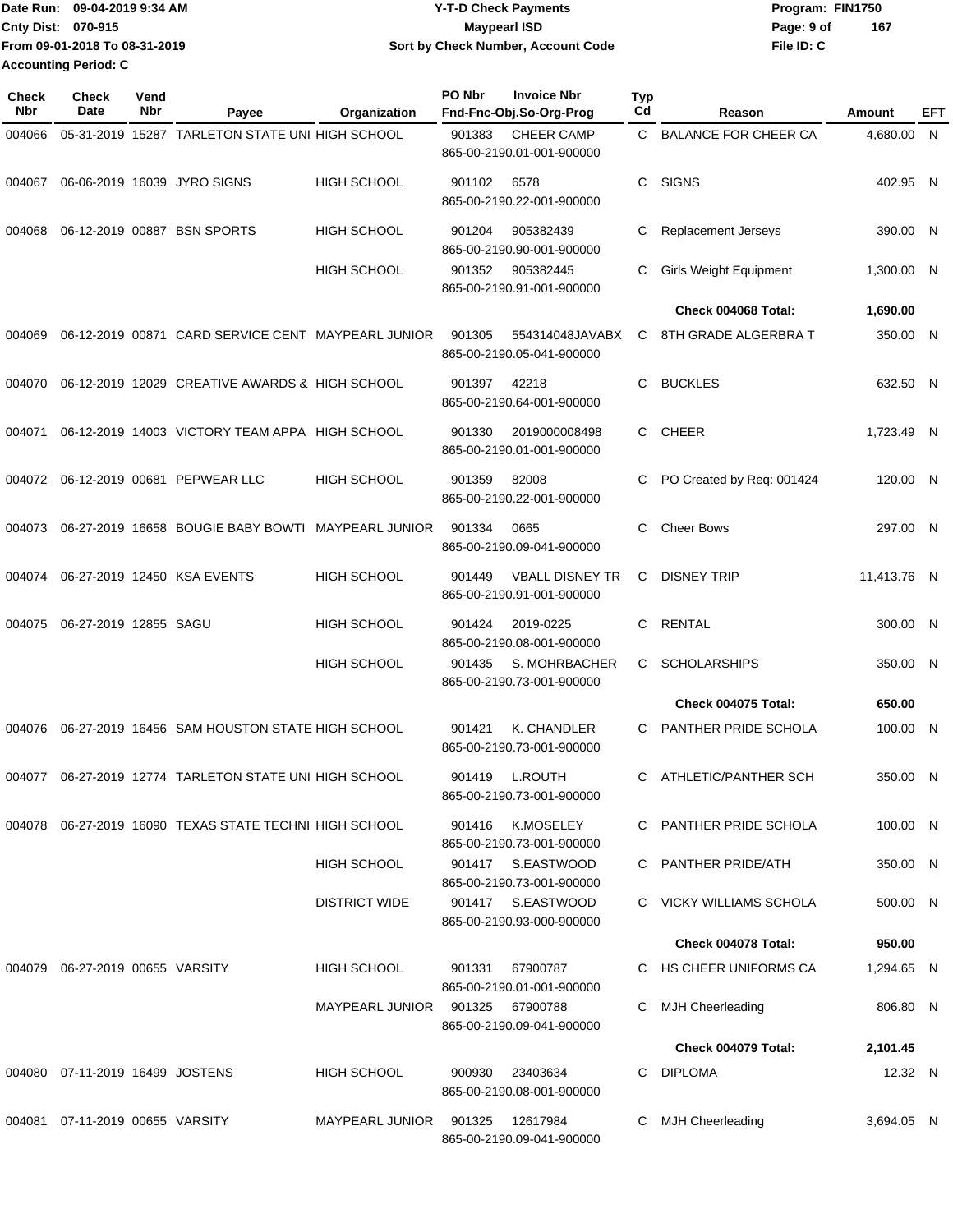| lDate Run:                  | 09-04-2019 9:34 AM            | <b>Y-T-D Check Payments</b>        | Program: FIN1750 |     |
|-----------------------------|-------------------------------|------------------------------------|------------------|-----|
| <b>Cnty Dist: 070-915</b>   |                               | <b>Mavpearl ISD</b>                | Page: 10 of      | 167 |
|                             | From 09-01-2018 To 08-31-2019 | Sort by Check Number, Account Code | File ID: C       |     |
| <b>Accounting Period: C</b> |                               |                                    |                  |     |

| <b>Check</b><br><b>Nbr</b> | <b>Check</b><br>Date     | Vend<br>Nbr | Payee                                                     | Organization         | PO Nbr | <b>Invoice Nbr</b><br>Fnd-Fnc-Obj.So-Org-Prog        | Typ<br>Cd | Reason                          | Amount     | EFT |
|----------------------------|--------------------------|-------------|-----------------------------------------------------------|----------------------|--------|------------------------------------------------------|-----------|---------------------------------|------------|-----|
| 004082                     | 07-18-2019 00871         |             | CARD SERVICE CENT UNDISTRIBUTED O                         |                      | 901422 | <b>BOARD</b><br>865-00-2190.57-999-900000            | C.        | <b>BOARD ROOM</b>               | 44.00 N    |     |
|                            |                          |             |                                                           | UNDISTRIBUTED O      | 900955 | <b>FLOWERS</b><br>865-00-2190.57-999-900000          | C         | FLOWERS FOR BOARD M             | 60.17 N    |     |
|                            |                          |             |                                                           |                      |        |                                                      |           | Check 004082 Total:             | 104.17     |     |
| 004083                     |                          |             | 07-18-2019 16578 FRESH COUNTRY FUN HIGH SCHOOL            |                      | 901462 | 125000<br>865-00-2190.64-001-900000                  | C         | MEAT AND DESSERT FUN            | 87.85 N    |     |
| 004084                     |                          |             | 07-18-2019 14261 RYAN VINES                               | <b>HIGH SCHOOL</b>   | 901465 | <b>REIMBURSEMENT</b><br>865-00-2190.64-001-900000    | C         | OFFICER SHIRTS                  | 210.33 N   |     |
| 004085                     | 07-18-2019 00655 VARSITY |             |                                                           | HIGH SCHOOL          | 901331 | 12626532<br>865-00-2190.01-001-900000                | C         | <b>CHEER</b>                    | 6,607.41 N |     |
|                            |                          |             |                                                           | <b>HIGH SCHOOL</b>   | 901345 | 12626532<br>865-00-2190.01-001-900000                | C         | <b>CHEER</b>                    | 7,589.70 N |     |
|                            |                          |             |                                                           |                      |        |                                                      |           | Check 004085 Total:             | 14,197.11  |     |
| 004086                     |                          |             | 07-25-2019 00516 NAVARRO COLLEGE                          | <b>HIGH SCHOOL</b>   | 901471 | L. HYLES<br>865-00-2190.73-001-900000                | C         | PANTHER PRIDE SCHOLA            | 100.00 N   |     |
|                            |                          |             |                                                           | <b>HIGH SCHOOL</b>   | 901471 | L. HYLES<br>865-00-2190.95-001-900000                | C.        | <b>KARLA FORD</b>               | 500.00 N   |     |
|                            |                          |             |                                                           |                      |        |                                                      |           | Check 004086 Total:             | 600.00     |     |
| 004087                     |                          |             | 07-25-2019 16456 SAM HOUSTON STATE HIGH SCHOOL            |                      | 901467 | <b>CLOUD</b><br>865-00-2190.73-001-900000            | C         | PANTHER PRIDE SCHOLA            | 100.00 N   |     |
| 004088                     |                          |             | 07-25-2019 16456 SAM HOUSTON STATE HIGH SCHOOL            |                      | 901468 | M. LaRUE<br>865-00-2190.73-001-900000                | C         | <b>BAND &amp; PANTHER SCHOL</b> | 350.00 N   |     |
| 004089                     |                          |             | 07-25-2019 16090 TEXAS STATE TECHNI HIGH SCHOOL           |                      | 901473 | S. ROCHELLE<br>865-00-2190.73-001-900000             | С         | <b>PANTHER &amp; JOSTENS SC</b> | 350.00 N   |     |
| 004090                     |                          |             | 07-25-2019 00959 TEXAS TECH UNIVERS HIGH SCHOOL           |                      | 901472 | J. CHENAULT<br>865-00-2190.73-001-900000             | C.        | <b>BAND &amp; PANTHER SCHOL</b> | 350.00     | -N  |
| 004091                     |                          |             | 07-25-2019 16680 UT ARLINGTON                             | <b>HIGH SCHOOL</b>   | 901470 | V. HARDY<br>865-00-2190.73-001-900000                | C         | PANTHER PRIDE SCHOLA            | 100.00 N   |     |
| 004092                     |                          |             | 08-02-2019 00516 NAVARRO COLLEGE                          | <b>DISTRICT WIDE</b> |        | 901481 T. HILL<br>865-00-2190.95-001-900000          | Y.        | KARLA FORD                      | 500.00 N   |     |
|                            |                          |             |                                                           | <b>DISTRICT WIDE</b> |        | 901481 TAYLOR HILL<br>865-00-2190.73-001-900000      |           | Y ATHL AND PANTHER SCH          | 350.00 N   |     |
|                            |                          |             |                                                           |                      |        |                                                      |           | Check 004092 Total:             | 850.00     |     |
|                            |                          |             | 004093 08-02-2019 16090 TEXAS STATE TECHNI DISTRICT WIDE  |                      | 901480 | DYLAN SHORT<br>865-00-2190.73-001-900000             |           | Y PANTHER PRIDE SCHOLA          | 100.00 N   |     |
|                            |                          |             | 004094 08-09-2019 00871 CARD SERVICE CENT UNDISTRIBUTED O |                      | 901469 | 854509368WGR56<br>865-00-2190.57-999-900000          |           | C CHIEF INTER LUNCH             | 12.00 N    |     |
|                            |                          |             |                                                           | UNDISTRIBUTED O      |        | 901474   05140486ELM7MN<br>865-00-2190.57-999-900000 |           | C LUNCH                         | 20.00 N    |     |
|                            |                          |             |                                                           | UNDISTRIBUTED O      |        | 901014   05140486LLM7MN<br>865-00-2190.57-999-900000 |           | C BOARD WATER                   | 11.96 N    |     |
|                            |                          |             |                                                           |                      |        |                                                      |           | Check 004094 Total:             | 43.96      |     |
|                            |                          |             | 004095 08-16-2019 15672 HILL COLLEGE                      | <b>HIGH SCHOOL</b>   | 901491 | G. DANIEL<br>865-00-2190.73-001-900000               |           | C PANTHER PRIDE                 | 100.00 N   |     |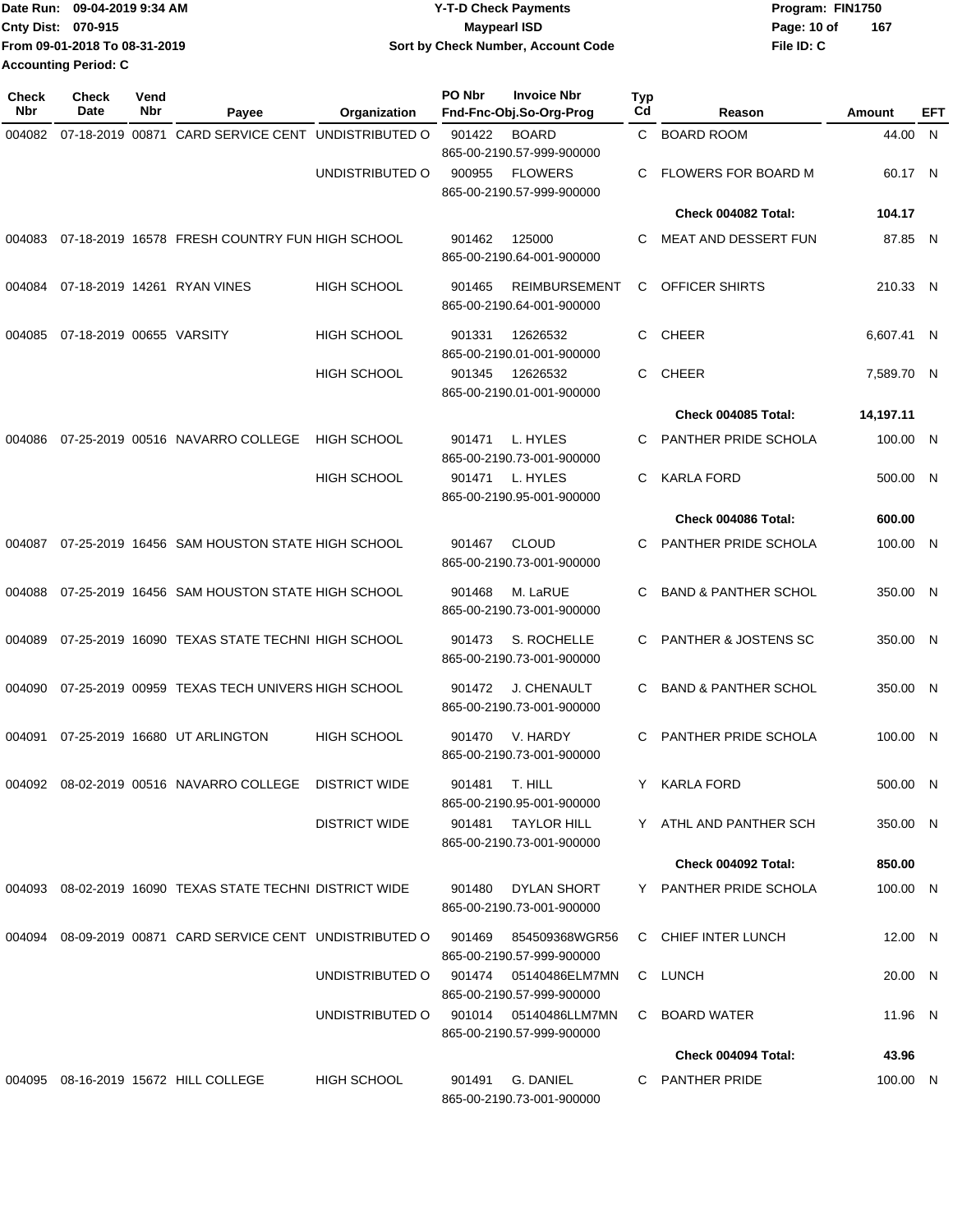|                             | 1Date Run: 09-04-2019 9:34 AM | <b>Y-T-D Check Payments</b>        | Program: FIN1750   |
|-----------------------------|-------------------------------|------------------------------------|--------------------|
| <b>Cnty Dist: 070-915</b>   |                               | Maypearl ISD                       | 167<br>Page: 11 of |
|                             | From 09-01-2018 To 08-31-2019 | Sort by Check Number, Account Code | File ID: C         |
| <b>Accounting Period: C</b> |                               |                                    |                    |

| 08-16-2019 13394 MAYPEARL EDUCATIO UNDISTRIBUTED O<br><b>REIMBURSE TO MEF.</b><br>901030<br><b>REIMBURSE</b><br>C.<br>1,000.00 N<br>004096<br>865-00-2190.57-999-900000<br>C. FORTIZ<br>PANTHER PRIDE ATHLE B<br>08-16-2019 12855 SAGU<br><b>HIGH SCHOOL</b><br>004097<br>901490<br>С<br>865-00-2190.73-001-900000<br>08-16-2019 15349 UNIVERSITY OF NORT HIGH SCHOOL<br><b>M. STOTTLEMIRE</b><br>PANTHER PRIDE/ LAKEVIE<br>004098<br>901489<br>C<br>865-00-2190.73-001-900000<br>08-30-2019 13789 TEXAS A & M UNIVERS HIGH SCHOOL<br>A. GRIFFIN<br><b>PANTHER PRIDE</b><br>004099<br>901057<br>С<br>865-00-2190.73-001-900000<br><b>HIGH SCHOOL</b><br>901057<br>A. GRIFFIN<br><b>MIKA TERRY</b><br>С<br>865-00-2190.73-001-900000<br>Check 004099 Total:<br>600.00<br>01-07-2019 00200 CLAIMS ADMINISTRATI MAYPEARL JUNIOR<br>900447<br><b>WORKERS COMP CHK #34</b><br>D<br>010719<br>199-11-6143.00-041-911000<br>01-09-2019 00200 CLAIMS ADMINISTRATI ELEMENTARY<br>900448<br><b>WORKERS COMP CHKS</b><br>010919<br>D<br>199-11-6143.00-101-911000<br>01-10-2019 00200 CLAIMS ADMINISTRATI UNDISTRIBUTED O<br><b>WORKERS COMPENSATIO</b><br>900449<br>D<br>011019<br>199-53-6143.00-999-999000<br>01-16-2019 00200 CLAIMS ADMINISTRATI ELEMENTARY<br><b>WORKERS COMP CHECK</b><br>900501<br>D<br>011619<br>199-11-6143.00-101-911000<br>UNDISTRIBUTED O<br>900501<br><b>WORKERS COMP EPAY</b><br>D<br>199-51-6143.00-999-999000<br>Check 011619 Total:<br>1,016.42 | EFT                  |
|------------------------------------------------------------------------------------------------------------------------------------------------------------------------------------------------------------------------------------------------------------------------------------------------------------------------------------------------------------------------------------------------------------------------------------------------------------------------------------------------------------------------------------------------------------------------------------------------------------------------------------------------------------------------------------------------------------------------------------------------------------------------------------------------------------------------------------------------------------------------------------------------------------------------------------------------------------------------------------------------------------------------------------------------------------------------------------------------------------------------------------------------------------------------------------------------------------------------------------------------------------------------------------------------------------------------------------------------------------------------------------------------------------------------------------------------------------------------|----------------------|
|                                                                                                                                                                                                                                                                                                                                                                                                                                                                                                                                                                                                                                                                                                                                                                                                                                                                                                                                                                                                                                                                                                                                                                                                                                                                                                                                                                                                                                                                        |                      |
|                                                                                                                                                                                                                                                                                                                                                                                                                                                                                                                                                                                                                                                                                                                                                                                                                                                                                                                                                                                                                                                                                                                                                                                                                                                                                                                                                                                                                                                                        | 350.00 N             |
|                                                                                                                                                                                                                                                                                                                                                                                                                                                                                                                                                                                                                                                                                                                                                                                                                                                                                                                                                                                                                                                                                                                                                                                                                                                                                                                                                                                                                                                                        | 350.00 N             |
|                                                                                                                                                                                                                                                                                                                                                                                                                                                                                                                                                                                                                                                                                                                                                                                                                                                                                                                                                                                                                                                                                                                                                                                                                                                                                                                                                                                                                                                                        | 100.00 N             |
|                                                                                                                                                                                                                                                                                                                                                                                                                                                                                                                                                                                                                                                                                                                                                                                                                                                                                                                                                                                                                                                                                                                                                                                                                                                                                                                                                                                                                                                                        | 500.00 N             |
|                                                                                                                                                                                                                                                                                                                                                                                                                                                                                                                                                                                                                                                                                                                                                                                                                                                                                                                                                                                                                                                                                                                                                                                                                                                                                                                                                                                                                                                                        |                      |
|                                                                                                                                                                                                                                                                                                                                                                                                                                                                                                                                                                                                                                                                                                                                                                                                                                                                                                                                                                                                                                                                                                                                                                                                                                                                                                                                                                                                                                                                        | 655.14 N             |
|                                                                                                                                                                                                                                                                                                                                                                                                                                                                                                                                                                                                                                                                                                                                                                                                                                                                                                                                                                                                                                                                                                                                                                                                                                                                                                                                                                                                                                                                        | 300.59 N             |
|                                                                                                                                                                                                                                                                                                                                                                                                                                                                                                                                                                                                                                                                                                                                                                                                                                                                                                                                                                                                                                                                                                                                                                                                                                                                                                                                                                                                                                                                        | 515.00 N             |
|                                                                                                                                                                                                                                                                                                                                                                                                                                                                                                                                                                                                                                                                                                                                                                                                                                                                                                                                                                                                                                                                                                                                                                                                                                                                                                                                                                                                                                                                        | 166.42 N             |
|                                                                                                                                                                                                                                                                                                                                                                                                                                                                                                                                                                                                                                                                                                                                                                                                                                                                                                                                                                                                                                                                                                                                                                                                                                                                                                                                                                                                                                                                        | 850.00 N             |
|                                                                                                                                                                                                                                                                                                                                                                                                                                                                                                                                                                                                                                                                                                                                                                                                                                                                                                                                                                                                                                                                                                                                                                                                                                                                                                                                                                                                                                                                        |                      |
| 01-23-2019 00200 CLAIMS ADMINISTRATI ELEMENTARY<br><b>WORKERS COMPENSATIO</b><br>900515<br>012319<br>D<br>199-11-6143.00-101-911000                                                                                                                                                                                                                                                                                                                                                                                                                                                                                                                                                                                                                                                                                                                                                                                                                                                                                                                                                                                                                                                                                                                                                                                                                                                                                                                                    | 166.42 N             |
| <b>ELEMENTARY</b><br><b>WORKERS COMPENSATIO</b><br>900515<br>D<br>199-11-6143.00-101-911000                                                                                                                                                                                                                                                                                                                                                                                                                                                                                                                                                                                                                                                                                                                                                                                                                                                                                                                                                                                                                                                                                                                                                                                                                                                                                                                                                                            | 234.83 N             |
| UNDISTRIBUTED O<br>900515<br><b>WORKERS COMPENSATIO</b><br>D<br>199-51-6143.00-999-999000                                                                                                                                                                                                                                                                                                                                                                                                                                                                                                                                                                                                                                                                                                                                                                                                                                                                                                                                                                                                                                                                                                                                                                                                                                                                                                                                                                              | 206.66 N             |
| Check 012319 Total:<br>607.91                                                                                                                                                                                                                                                                                                                                                                                                                                                                                                                                                                                                                                                                                                                                                                                                                                                                                                                                                                                                                                                                                                                                                                                                                                                                                                                                                                                                                                          |                      |
| 013019 01-30-2019 00200 CLAIMS ADMINISTRATI MAYPEARL JUNIOR<br><b>WORKERS COMPENSATIO</b><br>900529<br>D<br>199-11-6143.00-041-911000                                                                                                                                                                                                                                                                                                                                                                                                                                                                                                                                                                                                                                                                                                                                                                                                                                                                                                                                                                                                                                                                                                                                                                                                                                                                                                                                  | 800.00 N             |
| ELEMENTARY<br>900529<br>D WORKERS COMPENSATIO<br>199-11-6143.00-101-911000                                                                                                                                                                                                                                                                                                                                                                                                                                                                                                                                                                                                                                                                                                                                                                                                                                                                                                                                                                                                                                                                                                                                                                                                                                                                                                                                                                                             | 140.54 N             |
| ELEMENTARY<br>900529<br>D WORKERS COMPENSATIO<br>199-11-6143.00-101-911000                                                                                                                                                                                                                                                                                                                                                                                                                                                                                                                                                                                                                                                                                                                                                                                                                                                                                                                                                                                                                                                                                                                                                                                                                                                                                                                                                                                             | 185.99 N             |
| ELEMENTARY<br>900529<br>D WORKERS COMPENSATIO<br>199-11-6143.00-101-911000                                                                                                                                                                                                                                                                                                                                                                                                                                                                                                                                                                                                                                                                                                                                                                                                                                                                                                                                                                                                                                                                                                                                                                                                                                                                                                                                                                                             | 185.99 N             |
| ELEMENTARY<br>900529<br>D WORKERS COMPENSATIO<br>199-11-6143.00-101-911000<br>1,498.51<br><b>Check 013019 Total:</b>                                                                                                                                                                                                                                                                                                                                                                                                                                                                                                                                                                                                                                                                                                                                                                                                                                                                                                                                                                                                                                                                                                                                                                                                                                                                                                                                                   | 185.99 N             |
|                                                                                                                                                                                                                                                                                                                                                                                                                                                                                                                                                                                                                                                                                                                                                                                                                                                                                                                                                                                                                                                                                                                                                                                                                                                                                                                                                                                                                                                                        |                      |
| 020619 02-06-2019 00200 CLAIMS ADMINISTRATI MAYPEARL JUNIOR<br>D WORKERS COMPENSATIO<br>900568<br>199-11-6143.00-041-911000                                                                                                                                                                                                                                                                                                                                                                                                                                                                                                                                                                                                                                                                                                                                                                                                                                                                                                                                                                                                                                                                                                                                                                                                                                                                                                                                            | 50.00 N              |
| D WORKERS COMPENSATIO<br>ELEMENTARY<br>900568<br>199-11-6143.00-101-911000<br>ELEMENTARY<br>900568<br>D WORKER COMPENSATIO                                                                                                                                                                                                                                                                                                                                                                                                                                                                                                                                                                                                                                                                                                                                                                                                                                                                                                                                                                                                                                                                                                                                                                                                                                                                                                                                             | 187.14 N<br>184.18 N |
| 199-11-6143.00-101-911000<br>Check 020619 Total:<br>421.32                                                                                                                                                                                                                                                                                                                                                                                                                                                                                                                                                                                                                                                                                                                                                                                                                                                                                                                                                                                                                                                                                                                                                                                                                                                                                                                                                                                                             |                      |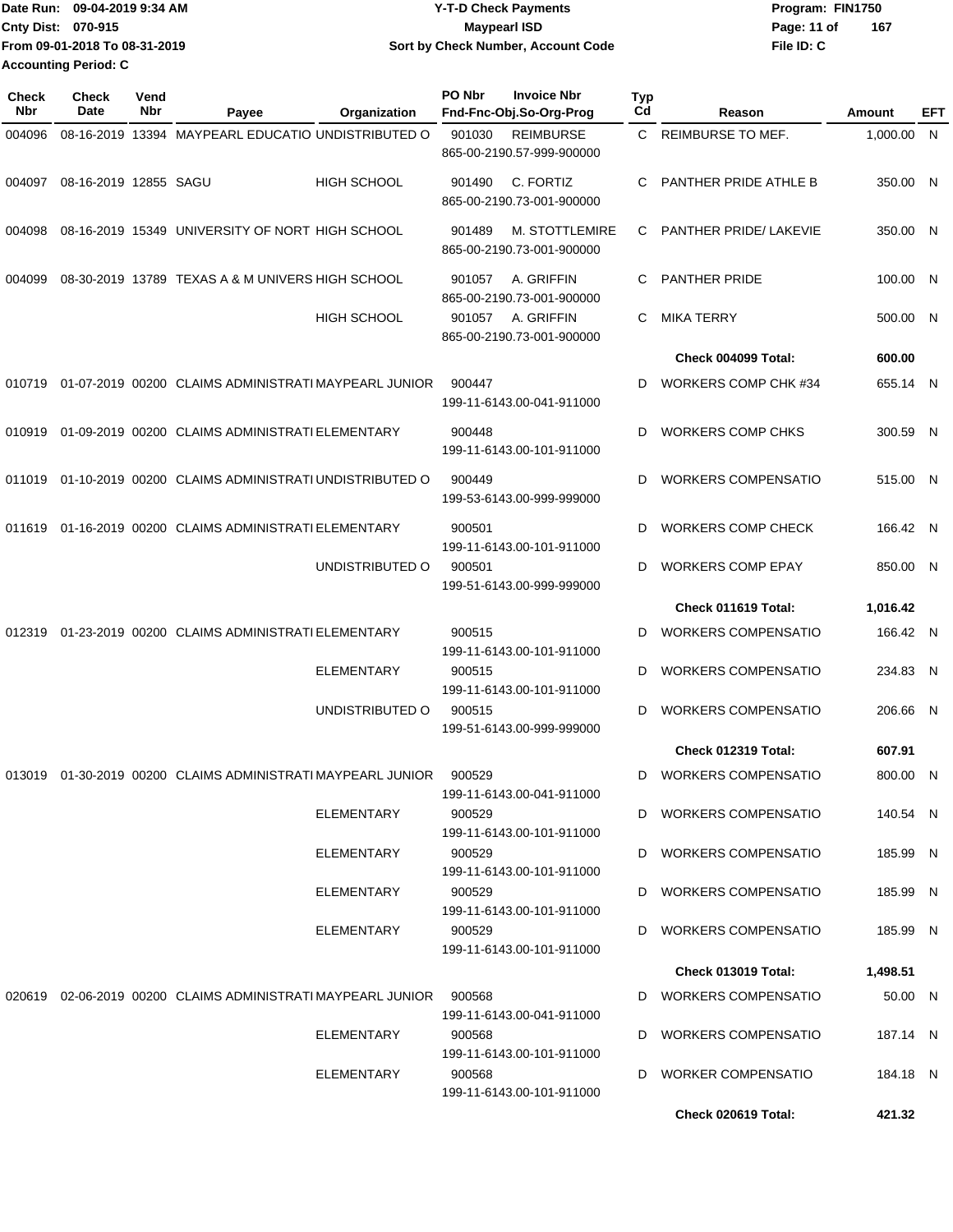| Date Run: 09-04-2019 9:34 AM |                               | <b>Y-T-D Check Payments</b>        | Program: FIN1750   |  |  |
|------------------------------|-------------------------------|------------------------------------|--------------------|--|--|
| <b>Cnty Dist: 070-915</b>    |                               | <b>Mavpearl ISD</b>                | 167<br>Page: 12 of |  |  |
|                              | From 09-01-2018 To 08-31-2019 | Sort by Check Number, Account Code | File ID: C         |  |  |
|                              | Accounting Period: C          |                                    |                    |  |  |

| Check<br>Nbr | <b>Check</b><br>Date         | Vend<br>Nbr | Payee                                                                    | Organization                   | PO Nbr         | <b>Invoice Nbr</b><br>Fnd-Fnc-Obj.So-Org-Prog          | Typ<br>Cd | Reason                     | Amount       | EFT |
|--------------|------------------------------|-------------|--------------------------------------------------------------------------|--------------------------------|----------------|--------------------------------------------------------|-----------|----------------------------|--------------|-----|
| 021319       |                              |             | 02-13-2019 00200 CLAIMS ADMINISTRATI ELEMENTARY                          |                                | 900603         |                                                        | D         | <b>WORKERS COMPENSATIO</b> | 226.01       | N   |
|              |                              |             |                                                                          |                                |                | 199-11-6143.00-101-911000                              |           |                            |              |     |
| 021419       |                              |             | 02-13-2019 00200 CLAIMS ADMINISTRATI UNDISTRIBUTED O                     |                                | 900604         | 199-51-6143.00-999-999000                              | D         | <b>WORKERS COMPENSATIO</b> | 650.00 N     |     |
| 021519       | 02-13-2019 13063 US BANK     |             |                                                                          | UNDISTRIBUTED O                | 900607         | 599-71-6511.00-999-999000                              | D         | Debt Service Payment       | 50,000.00 N  |     |
|              |                              |             |                                                                          | UNDISTRIBUTED O                | 900607         | 599-71-6511.01-999-999000                              | D         | Debt Service Payment       | 75,000.00 N  |     |
|              |                              |             |                                                                          | UNDISTRIBUTED O                | 900607         | 599-71-6511.02-999-999000                              | D         | Debt Service Payment       | 120,000.00 N |     |
|              |                              |             |                                                                          | UNDISTRIBUTED O                | 900607         | 599-71-6511.03-999-999000                              | D         | Debt Service Payment       | 99,892.80 N  |     |
|              |                              |             |                                                                          | <b>DISTRICT WIDE</b>           | 900607         | 599-71-6521.00-000-999000                              | D         | Debt Service Payment       | 19,700.00 N  |     |
|              |                              |             |                                                                          | UNDISTRIBUTED O                | 900607         | 599-71-6521.02-999-999000                              | D         | Debt Service Payment       | 104,615.63 N |     |
|              |                              |             |                                                                          | UNDISTRIBUTED O                | 900607         | 599-71-6521.03-999-999000                              | D         | Debt Service Payment       | 5,075.00 N   |     |
|              |                              |             |                                                                          | UNDISTRIBUTED O                | 900607         | 599-71-6521.04-999-999000                              | D         | Debt Service Payment       | 328,907.20 N |     |
|              |                              |             |                                                                          | UNDISTRIBUTED O                | 900607         | 599-71-6521.05-999-999000                              | D         | Debt Service Payment       | 35,110.00 N  |     |
|              |                              |             |                                                                          |                                |                |                                                        |           | Check 021519 Total:        | 838,300.63   |     |
| 021619       | 02-13-2019 13063 US BANK     |             |                                                                          | UNDISTRIBUTED O                | 900608         | 199-71-6513.02-999-999000                              | D         | MTN Tax Note Series 2013   | 95,000.00 N  |     |
|              |                              |             |                                                                          | UNDISTRIBUTED O                | 900608         | 199-71-6523.02-999-999000                              | D         | MTN Tax Note Series 2013   | 16,387.50 N  |     |
|              |                              |             |                                                                          |                                |                |                                                        |           | Check 021619 Total:        | 111,387.50   |     |
|              |                              |             | 02-25-2019 00200 CLAIMS ADMINISTRATI UNDISTRIBUTED O                     |                                |                |                                                        |           |                            |              |     |
| 022519       |                              |             |                                                                          |                                | 900627         | 199-51-6143.00-999-999000                              | D         | <b>WORKERS COMPENSATIO</b> | 1,150.00 N   |     |
| 022619       |                              |             | 02-26-2019 00200 CLAIMS ADMINISTRATI ELEMENTARY                          |                                | 900632         | 199-11-6143.00-101-911000                              | D         | <b>WORKERS COMPENSATIO</b> | 174.55 N     |     |
|              |                              |             |                                                                          | ELEMENTARY                     | 900632         | 199-11-6143.00-101-911000                              |           | D WORKERS COMPENSATIO      | 715.73 N     |     |
|              |                              |             |                                                                          |                                |                |                                                        |           | Check 022619 Total:        | 890.28       |     |
|              |                              |             | 028609 09-07-2018 16192 ACTION FIRE PROS UNDISTRIBUTED O 900017 M1891153 |                                |                | 199-51-6249.16-999-999000                              |           | C MONITORING ALARM SYS     | 750.00 N     |     |
|              |                              |             | 028610 09-07-2018 15614 ADVANTAGE MEDICAL UNDISTRIBUTED O                |                                | 900000 4012713 | 199-34-6219.01-999-999000                              |           | C DOT PHYSICAL             | 1.066.00 N   |     |
|              |                              |             | 028611 09-07-2018 16491 ALICE TRAINING INSTI UNDISTRIBUTED O             |                                |                | 900024 JXNR78JLTH3<br>199-13-6219.00-999-999000        |           | C TRAINING REGISTRATION    | 3,570.00 N   |     |
|              | 028612 09-07-2018 12411 ASCD |             |                                                                          | ADMINISTRATIVE                 |                | 900037 22292451<br>199-41-6499.00-701-999000           |           | C BASIC MEMEBERSHIP        | 59.00 N      |     |
|              |                              |             | 028613 09-07-2018 16051 BARSCO INC.                                      | UNDISTRIBUTED O                | 900001         | 2607963                                                |           | C AC PARTS                 | 6.75 N       |     |
|              |                              |             |                                                                          | UNDISTRIBUTED O 900001 2607982 |                | 199-51-6399.05-999-999000<br>199-51-6399.05-999-999000 |           | C AC PARTS                 | 16.94 N      |     |
|              |                              |             |                                                                          |                                |                |                                                        |           | Check 028613 Total:        | 23.69        |     |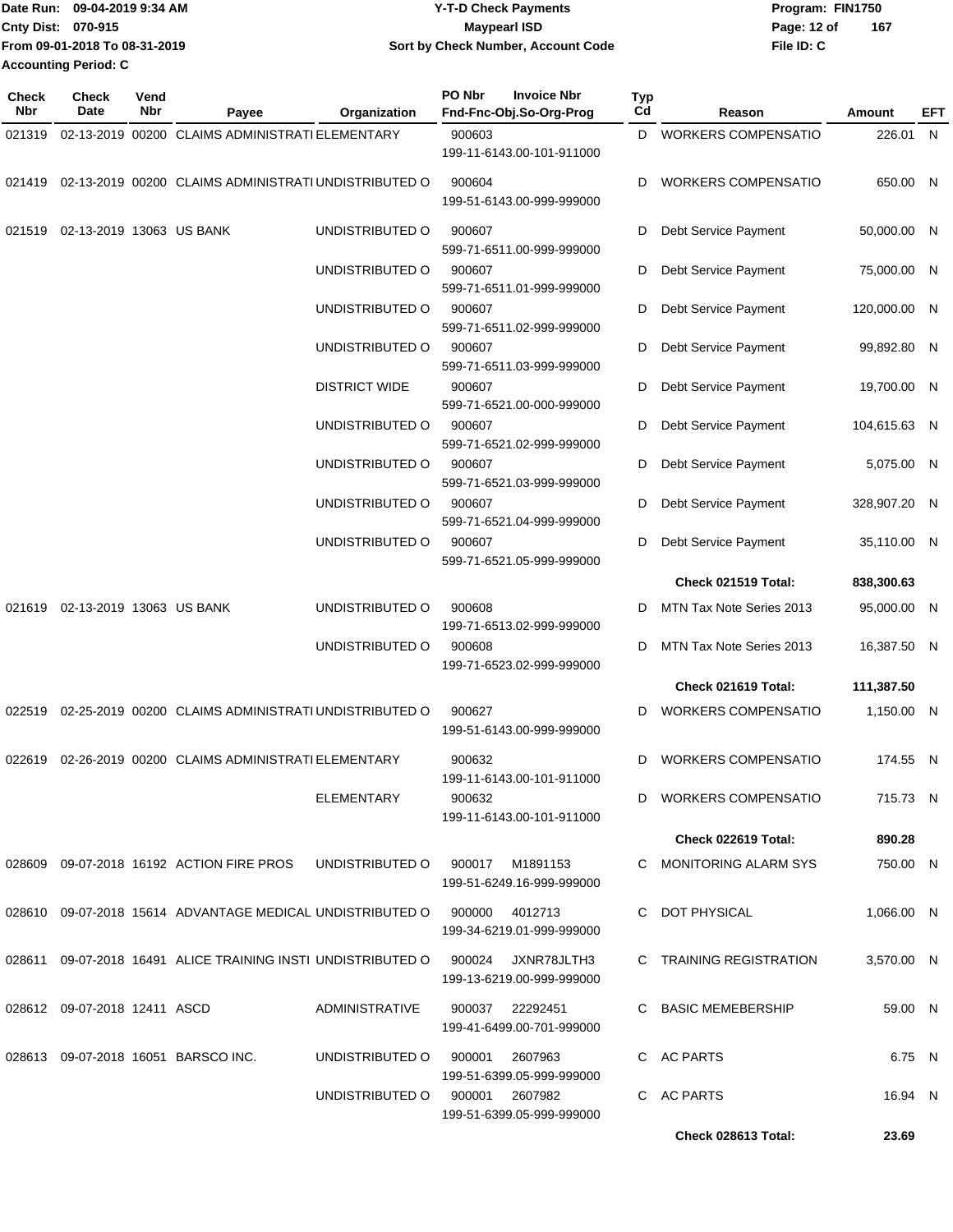| Date Run: 09-04-2019 9:34 AM  | <b>Y-T-D Check Payments</b>        | Program: FIN1750 |     |  |  |  |  |
|-------------------------------|------------------------------------|------------------|-----|--|--|--|--|
| Cnty Dist: 070-915            | Maypearl ISD                       | Page: 13 of      | 167 |  |  |  |  |
| From 09-01-2018 To 08-31-2019 | Sort by Check Number, Account Code | File ID: C       |     |  |  |  |  |
| <b>Accounting Period: C</b>   |                                    |                  |     |  |  |  |  |

| Check<br><b>Nbr</b> | <b>Check</b><br>Date       | Vend<br>Nbr | Payee                                                                    | Organization                     | PO Nbr | <b>Invoice Nbr</b><br>Fnd-Fnc-Obj.So-Org-Prog                             | Typ<br>Cd | Reason                      | Amount      | EFT |
|---------------------|----------------------------|-------------|--------------------------------------------------------------------------|----------------------------------|--------|---------------------------------------------------------------------------|-----------|-----------------------------|-------------|-----|
| 028614              | 09-07-2018 15344 BLUM ISD  |             |                                                                          | <b>HIGH SCHOOL</b>               | 900034 |                                                                           |           | C CC MMET                   | 300.00 N    |     |
|                     |                            |             |                                                                          |                                  |        | 199-36-6499.01-001-999000                                                 |           |                             |             |     |
|                     |                            |             | 028615 09-07-2018 13576 CANON FINANCIAL SE DIR COST-ADMINIS              |                                  | 900002 | 19124638<br>199-41-6249.00-720-999000                                     | C         | <b>ADMIN COPIER B&amp;W</b> | 458.87 N    |     |
| 028616              | 09-07-2018 00527 CDWG INC. |             |                                                                          | UNDISTRIBUTED O                  | 900011 | NWC9116<br>199-11-6399.45-999-999000                                      | C         | <b>MERAKI LICENSE</b>       | 4,375.00 N  |     |
| 028617              |                            |             | 09-07-2018 00217 CITY OF MAYPEARL                                        | UNDISTRIBUTED O                  | 900028 | 1081<br>199-51-6259.01-999-999000                                         |           | 7/27-08/29/18- ELEM YD M    | 26.00 N     |     |
|                     |                            |             |                                                                          | UNDISTRIBUTED O                  | 900028 | 383<br>199-51-6259.01-999-999000                                          | C.        | 7-27-08-29-18 H/S METER     | 51.00 N     |     |
|                     |                            |             |                                                                          | UNDISTRIBUTED O                  | 900028 | 1618<br>199-51-6259.01-999-999000                                         | C         | 7/27-8/29/18 ADMIN          | 51.00 N     |     |
|                     |                            |             |                                                                          | UNDISTRIBUTED O                  | 900028 | 574<br>199-51-6259.01-999-999000                                          |           | 7-27-08-29-2018 J/H YARD    | 50.75 N     |     |
|                     |                            |             |                                                                          | UNDISTRIBUTED O                  | 900028 | -80<br>199-51-6259.01-999-999000                                          |           | 7/27-08-29-2018 BALLFIEL    | 235.00 N    |     |
|                     |                            |             |                                                                          | UNDISTRIBUTED O                  | 900028 | 1394<br>199-51-6259.01-999-999000                                         | C         | 7/27-08/29/18 H/S CONCES    | 325.20 N    |     |
|                     |                            |             |                                                                          | UNDISTRIBUTED O                  | 900028 | 82<br>199-51-6259.01-999-999000                                           |           | 7/27-08/29/2018 INTERM M    | 535.20 N    |     |
|                     |                            |             |                                                                          | UNDISTRIBUTED O                  | 900028 | 1080<br>199-51-6259.01-999-999000                                         |           | 7/27-8/29/2018 LSK METER    | 193.20 N    |     |
|                     |                            |             |                                                                          | UNDISTRIBUTED O                  | 900028 | 595<br>199-51-6259.01-999-999000                                          | C.        | 7/27-8/29/18 J/H METER      | 110.40 N    |     |
|                     |                            |             |                                                                          |                                  |        |                                                                           |           | Check 028617 Total:         | 1,577.75    |     |
| 028618              |                            |             | 09-07-2018 00200 CLAIMS ADMINISTRATI ELEMENTARY                          |                                  | 900003 | 39258<br>199-11-6143.00-101-911000                                        | C         | FIRST QUARTERLY INSTA       | 8,208.00 N  |     |
| 028619              |                            |             | 09-07-2018 16523 CLEBURNE CROSS CO HIGH SCHOOL                           |                                  | 900037 | 199-36-6499.01-001-999000                                                 | C         | HS CC MEET                  | 300.00 N    |     |
| 028620              |                            |             | 09-07-2018 16520 DAN MOSLEY                                              | UNDISTRIBUTED O                  | 900025 | <b>VS LEGACY</b><br>199-36-6219.00-999-999000                             | C         | VAR FOOTBALL OFFICIAL       | 85.00 N     |     |
|                     |                            |             | 028621 09-07-2018 16504 EDGENUITY INC.                                   | UNDISTRIBUTED O                  | 900006 | 121973<br>199-11-6399.46-999-900000                                       |           | C CURRICULUM SOFTWARE       | 28,340.00 N |     |
|                     |                            |             | 028622 09-07-2018 01547 EICHELBAUM WARDEL DIR COST- ADMINIS 900008 61883 |                                  |        | 199-41-6211.00-720-999000                                                 |           | C 18-19 ANNUAL TELEPHON     | 750.00 N    |     |
|                     |                            |             | 028623 09-07-2018 00038 ELLIS APPRAISAL DISTTAX COLLECTION               |                                  |        | 900007 2018-13-04<br>199-41-6213.00-703-999000                            |           | C 4TH QUARTER PAYMENT       | 8,079.92 N  |     |
|                     |                            |             | 028624 09-07-2018 01116 EQUITY CENTER                                    | ADMINISTRATIVE                   |        | 900006 070915-10-1819<br>199-41-6499.00-701-999000                        |           | C 18-19 MEMBERSHIP FEES     | 1,245.00 N  |     |
|                     |                            |             | 028625 09-07-2018 16107 DANNY S FERGUS                                   | UNDISTRIBUTED O 900005 VS LEGACY |        | 199-36-6219.00-999-999000                                                 |           | C VAR FOOTBALL OFFICIAL     | 85.00 N     |     |
|                     |                            |             | 028626 09-07-2018 16065 FRIENDS OF TEXAS P ADMINISTRATIVE                |                                  |        | 900010 09012018<br>199-41-6499.00-701-999000                              |           | C 18/19 NETWORK MEMBER      | 300.00 N    |     |
|                     |                            |             | 028627 09-07-2018 16059 FRONTIER SOUTHWE UNDISTRIBUTED O 900009 031814-5 |                                  |        | 199-51-6259.02-999-999000                                                 |           | C 08/28-09/27/18 9724351720 | 59.28 N     |     |
|                     |                            |             |                                                                          | UNDISTRIBUTED O                  |        | 900009 091206-5                                                           |           | C 8/28-09/27 9724351000 AD  | 1,097.18 N  |     |
|                     |                            |             |                                                                          | UNDISTRIBUTED O                  |        | 199-51-6259.02-999-999000<br>900011 093015-5<br>199-51-6259.02-999-999000 |           | C 08-25-09-24-18 9724352019 | 123.81 N    |     |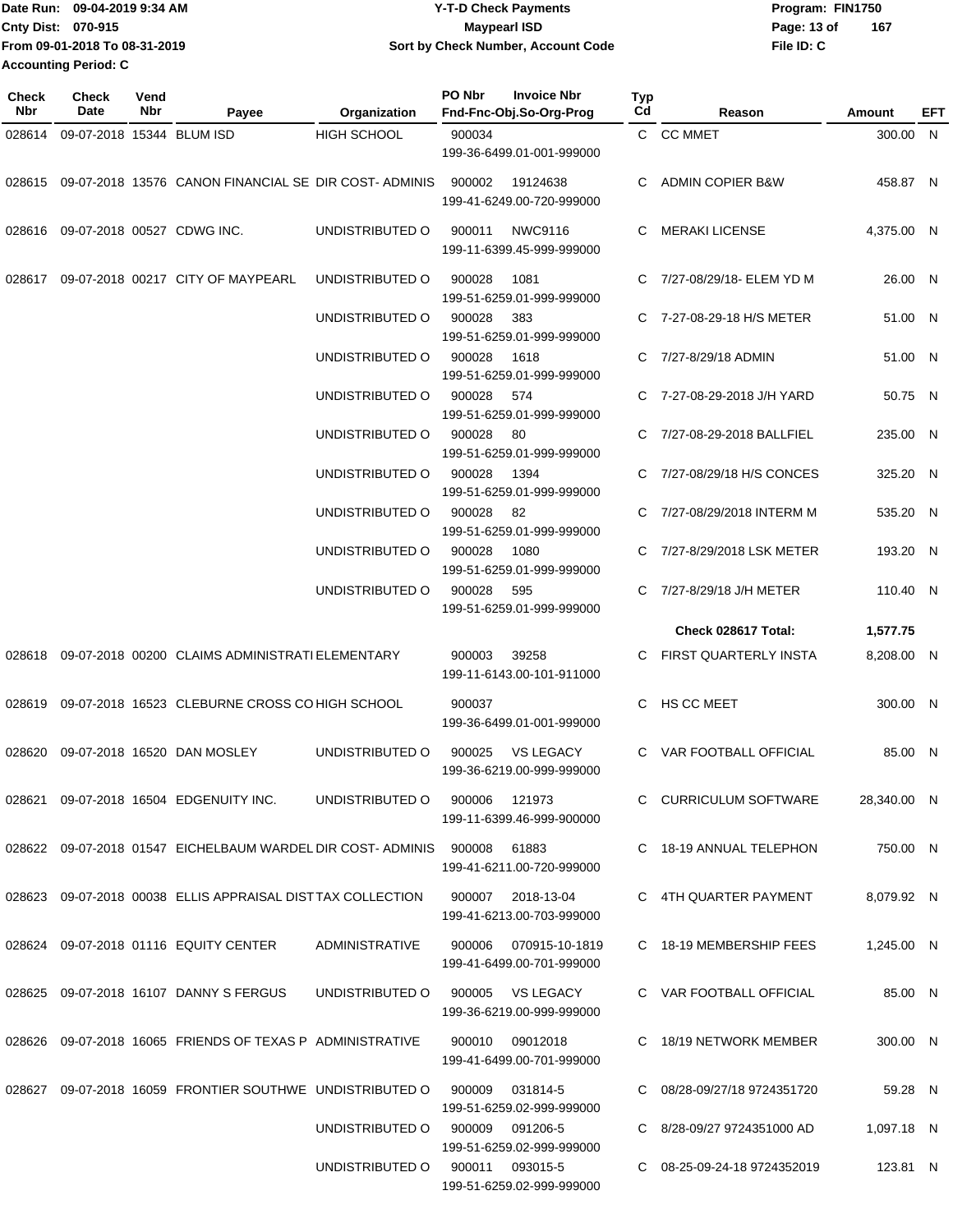|                             | 1Date Run: 09-04-2019 9:34 AM | <b>Y-T-D Check Payments</b>        | Program: FIN1750   |
|-----------------------------|-------------------------------|------------------------------------|--------------------|
| Cnty Dist: 070-915          |                               | Maypearl ISD                       | 167<br>Page: 14 of |
|                             | From 09-01-2018 To 08-31-2019 | Sort by Check Number, Account Code | File ID: C         |
| <b>Accounting Period: C</b> |                               |                                    |                    |

| <b>Check</b><br>Nbr | <b>Check</b><br><b>Date</b> | Vend<br>Nbr | Payee                                                      | Organization           | PO Nbr | <b>Invoice Nbr</b><br>Fnd-Fnc-Obj.So-Org-Prog    | <b>Typ</b><br>Cd | Reason                      | Amount     | EFT |
|---------------------|-----------------------------|-------------|------------------------------------------------------------|------------------------|--------|--------------------------------------------------|------------------|-----------------------------|------------|-----|
|                     |                             |             |                                                            | UNDISTRIBUTED O        | 900009 | 092515-5<br>199-51-6259.02-999-999000            | C.               | 08/28-09/27/18 9724352160   | 123.81 N   |     |
|                     |                             |             |                                                            | UNDISTRIBUTED O        | 900009 | 092815-5<br>199-51-6259.02-999-999000            | С                | 08-28-09-27-18 9724352520   | 123.81 N   |     |
|                     |                             |             |                                                            |                        |        |                                                  |                  | Check 028627 Total:         | 1,527.89   |     |
| 028628              |                             |             | 09-07-2018 14295 FRONTLINE TECHNOL UNDISTRIBUTED O         |                        | 900018 | <b>CDUS6358</b><br>199-11-6399.45-999-999000     | С                | ABSENCE/SUBSITUTE MA        | 8,500.00 N |     |
|                     |                             |             |                                                            | ADMINISTRATIVE         | 900018 | <b>CDUS6358</b><br>199-41-6219.10-701-999000     | С                | ABSENCE/SUBSITUTE MA        | 1,771.61 N |     |
|                     |                             |             |                                                            |                        |        |                                                  |                  | Check 028628 Total:         | 10,271.61  |     |
| 028629              |                             |             | 09-07-2018 01304 GRANDVIEW ALL-SPO MAYPEARL JUNIOR         |                        | 900035 | 199-36-6499.00-041-999000                        | С                | <b>JH CC MEET</b>           | 75.00 N    |     |
|                     |                             |             |                                                            | <b>HIGH SCHOOL</b>     | 900035 | 199-36-6499.01-001-999000                        | С                | HS CC MEET                  | 150.00 N   |     |
|                     |                             |             |                                                            |                        |        |                                                  |                  | Check 028629 Total:         | 225.00     |     |
| 028630              |                             |             | 09-07-2018 00112 LISA HALBERT                              | UNDISTRIBUTED O        | 900015 | <b>VS RIO VISTA</b><br>199-36-6219.00-999-999000 | C.               | <b>VOLLEYBALL OFFICIAL</b>  | 120.00 N   |     |
| 028631              |                             |             | 09-07-2018 14886 HEALTH SPECIAL RISK HIGH SCHOOL           |                        | 900013 | 312040<br>199-36-6499.01-001-999000              | С                | PREMIUM RENEWAL             | 1.638.40 N |     |
| 028632              |                             |             | 09-07-2018 15411 IMPACT APPLICATION HIGH SCHOOL            |                        | 900014 | 20182700<br>199-36-6499.05-001-999000            | С                | ONE YR SUBSCRIPTION         | 655.00 N   |     |
| 028633              |                             |             | 09-07-2018 12551 INTERQUEST DETECTI HIGH SCHOOL            |                        | 900020 | 112426<br>199-11-6219.02-001-924000              | С                | 08/27/2018 HALF DAY SER     | 280.00 N   |     |
| 028634              |                             |             | 09-07-2018 16291 JAILENE WILLIAMS                          | UNDISTRIBUTED O        | 900012 | <b>VS RIO VISTA</b><br>199-36-6219.00-999-999000 | С                | <b>VOLLEYBALL OFFICIAL</b>  | 120.00 N   |     |
| 028635              |                             |             | 09-07-2018 16521 JASON PIERCE                              | UNDISTRIBUTED O        | 900030 | <b>VS LEGACY</b><br>199-36-6219.00-999-999000    | C.               | VAR FOOTBALL OFFICIAL       | 100.00 N   |     |
| 028636              |                             |             | 09-07-2018 00184 KEENE ISD                                 | <b>MAYPEARL JUNIOR</b> | 900033 | 199-36-6499.00-041-999000                        | С                | JH CC MEET                  | 100.00 N   |     |
|                     |                             |             |                                                            | <b>HIGH SCHOOL</b>     | 900033 | 199-36-6499.01-001-999000                        | C                | <b>HS CC MEET</b>           | 200.00 N   |     |
|                     |                             |             |                                                            |                        |        |                                                  |                  | <b>Check 028636 Total:</b>  | 300.00     |     |
|                     |                             |             | 028637 09-07-2018 15885 MAYPEARL LIONS CLU ADMINISTRATIVE  |                        | 900016 | 102<br>199-41-6499.00-701-999000                 |                  | C YEARLY DUES MEMBERS       | 100.00 N   |     |
|                     |                             |             | 028638 09-07-2018 16103 STEVE MCCOLLUM                     | UNDISTRIBUTED O        |        | 900029 VS LEGACY<br>199-36-6219.00-999-999000    |                  | C VARSITY FOOTBALL OFFI     | 155.00 N   |     |
|                     |                             |             | 028639 09-07-2018 16104 DAVID J MILLER                     | UNDISTRIBUTED O        |        | 900004 VS LEGACY<br>199-36-6219.00-999-999000    |                  | C VS FOOTBALL OFFICIAL      | 70.00 N    |     |
|                     |                             |             | 028640 09-07-2018 13306 MOUNTAIN PEAK SPE UNDISTRIBUTED O  |                        | 900040 | 11-0788-00<br>199-51-6259.79-999-922000          |                  | C AG BUILDING 07/05 -08/05/ | 544.04 N   |     |
|                     |                             |             | 028641 09-07-2018 14075 NATIONAL TELESYSTE UNDISTRIBUTED O |                        |        | 900017 336375<br>199-51-6249.02-999-999000       |                  | C MOVED AND PREWIRED F      | 412.50 N   |     |
|                     |                             |             | 028642 09-07-2018 16239 NAVIANCE INC.                      | HIGH SCHOOL            | 900038 | INV00063023<br>199-11-6399.35-001-931000         |                  | C READING CURRICULUM        | 8,392.64 N |     |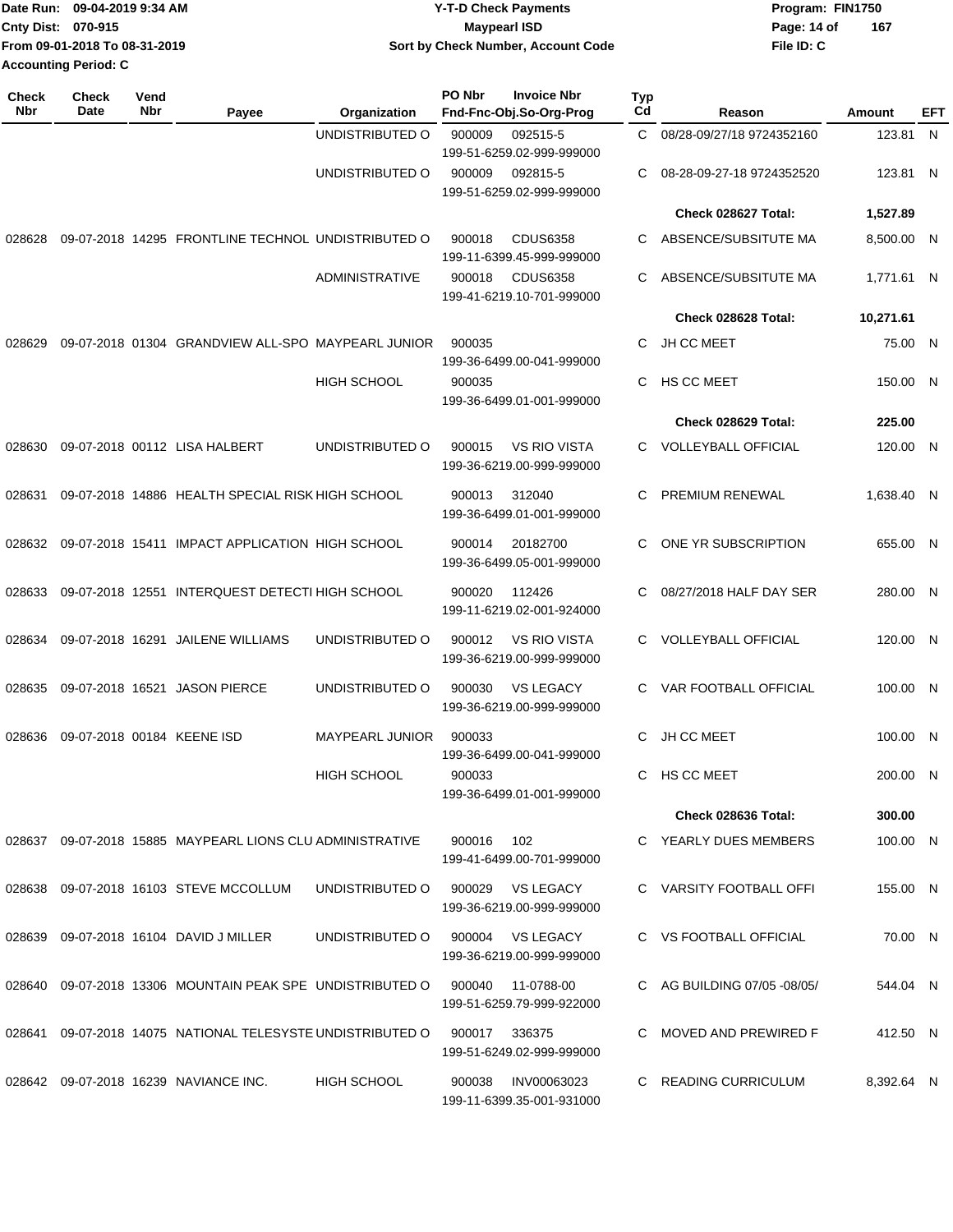|                           | Date Run: 09-04-2019 9:34 AM  | <b>Y-T-D Check Payments</b>        | Program: FIN1750   |
|---------------------------|-------------------------------|------------------------------------|--------------------|
| <b>Cnty Dist: 070-915</b> |                               | <b>Mavpearl ISD</b>                | 167<br>Page: 15 of |
|                           | From 09-01-2018 To 08-31-2019 | Sort by Check Number, Account Code | File ID: C         |
| Accounting Period: C      |                               |                                    |                    |

| <b>Check</b><br>Nbr | <b>Check</b><br>Date          | Vend<br>Nbr | Payee                                                      | <b>Organization</b>            | PO Nbr      | <b>Invoice Nbr</b><br>Fnd-Fnc-Obj.So-Org-Prog  | Typ<br>Cd | Reason                       | Amount     | EFT |
|---------------------|-------------------------------|-------------|------------------------------------------------------------|--------------------------------|-------------|------------------------------------------------|-----------|------------------------------|------------|-----|
| 028643              |                               |             | 09-07-2018 15814 NEC FINANCIAL SERVI UNDISTRIBUTED O       |                                | 900041      | 0002143634                                     |           | C SV1800 PHONE SYSTEM        | 1,159.20 N |     |
|                     |                               |             |                                                            |                                |             | 199-71-6512.00-999-999000                      |           |                              |            |     |
|                     |                               |             |                                                            | UNDISTRIBUTED O                | 900041      | 0002143634<br>199-71-6522.00-999-999000        | C         | SV1800 PHONE SYSTEM          | 181.07 N   |     |
|                     |                               |             |                                                            |                                |             |                                                |           | Check 028643 Total:          | 1,340.27   |     |
| 028644              |                               |             | 09-07-2018 16289 NEXTLINK BROADBAN UNDISTRIBUTED O         |                                | 900031      | N125089750-16                                  | C         | 8/30-09/29/18 LEVEL 1        | 790.00 N   |     |
|                     |                               |             |                                                            |                                |             | 199-11-6399.45-999-999000                      |           |                              |            |     |
| 028645              |                               |             | 09-07-2018 16482 ONE LESS THING                            | <b>HIGH SCHOOL</b>             | 900010      | 18574                                          | C         | ALL IN ONE LESSON PLAN       | 350.00 N   |     |
|                     |                               |             |                                                            |                                |             | 199-11-6399.09-001-922000                      |           |                              |            |     |
| 028646              |                               |             | 09-07-2018 00301 RED OAK HS ATHLETI MAYPEARL JUNIOR        |                                | 900036      |                                                | С         | JH CC MEET                   | 125.00 N   |     |
|                     |                               |             |                                                            |                                |             | 199-36-6499.00-041-999000                      |           |                              |            |     |
|                     |                               |             |                                                            | HIGH SCHOOL                    | 900036      | 199-36-6499.01-001-999000                      | C         | HS CC MEET                   | 300.00 N   |     |
|                     |                               |             |                                                            |                                |             |                                                |           | Check 028646 Total:          | 425.00     |     |
| 028647              |                               |             | 09-07-2018 00099 REGION 10/EDUCATIO ELEMENTARY             |                                | 900027      | 2018/2019                                      | С         | ROSETTA STONE                | 1,425.00 N |     |
|                     |                               |             |                                                            |                                |             | 263-11-6399.00-101-900000                      |           |                              |            |     |
| 028648              |                               |             | 09-07-2018 13741 SCRIPPS NATIONAL S MAYPEARL JUNIOR        |                                | 900019      | SK32-313977                                    | С         | spelling bee middle school e | 335.00 N   |     |
|                     |                               |             |                                                            |                                |             | 199-11-6499.00-041-921000                      |           |                              |            |     |
| 028649              | 09-07-2018 00552 TASB, INC.   |             |                                                            | DIR COST- ADMINIS              | 900033      | 548093                                         | C         | POLICY RENEWAL               | 850.00 N   |     |
|                     |                               |             |                                                            |                                |             | 199-41-6219.02-720-999000                      | С         |                              |            |     |
|                     |                               |             |                                                            | DIR COST- ADMINIS              | 900020      | 545622<br>199-41-6219.02-720-999000            |           | <b>BOARDBOOK SUBSCRIPTI</b>  | 1,250.00 N |     |
|                     |                               |             |                                                            | DIR COST- ADMINIS              | 900033      | 549118                                         | C         | ANNUAL SUPPORT MAINT         | 975.00 N   |     |
|                     |                               |             |                                                            |                                |             | 199-41-6219.02-720-999000                      |           |                              |            |     |
|                     |                               |             |                                                            | DIR COST- ADMINIS              | 900021      | 550841<br>199-41-6219.04-720-999000            | С         | <b>HR SERVICES 2018/2019</b> | 1,150.00 N |     |
|                     |                               |             |                                                            | UNDISTRIBUTED O                | 900022      | 547354                                         | C         | <b>FACILITY SERVICE MEMB</b> | 2,325.00 N |     |
|                     |                               |             |                                                            |                                |             | 199-51-6239.01-999-999000                      |           |                              |            |     |
|                     |                               |             |                                                            |                                |             |                                                |           | Check 028649 Total:          | 6,550.00   |     |
| 028650              |                               |             | 09-07-2018 00043 TASB RISK MANAGEM UNDISTRIBUTED O         |                                | 900036      | 47299<br>199-41-6429.00-999-999000             | C         | UNEMPLOYMENT COMP C          | 3,950.00 N |     |
|                     |                               |             |                                                            |                                |             |                                                |           |                              |            |     |
|                     | 028651 09-07-2018 00784 TASBO |             |                                                            | UNDISTRIBUTED O                | 900008      | 306134<br>199-11-6411.01-999-923000            |           | C SYNERGY CONFERENCE         | 295.00 N   |     |
|                     |                               |             |                                                            | IND COST-ADM                   |             | 900042 306134                                  |           | C SYNERGY CONFERENCE         | 295.00 N   |     |
|                     |                               |             |                                                            |                                |             | 199-41-6499.00-750-999000                      |           |                              |            |     |
|                     |                               |             |                                                            |                                |             |                                                |           | Check 028651 Total:          | 590.00     |     |
|                     |                               |             | 028652 09-07-2018 00122 TEXAS ASSOC OF RU ADMINISTRATIVE   |                                | 900035      | 2018/2019                                      |           | C YEARLY DUES MEMBERS        | 450.00 N   |     |
|                     |                               |             |                                                            |                                |             | 199-41-6499.00-701-999000                      |           |                              |            |     |
|                     |                               |             | 028653 09-07-2018 00136 TEXAS ASSOC. COMM ADMINISTRATIVE   |                                |             | 900034 2018-2019<br>199-41-6499.00-701-999000  |           | C INSTITUTIONAL MEMBERS      | 600.00 N   |     |
|                     |                               |             |                                                            |                                |             |                                                |           |                              |            |     |
|                     |                               |             | 028654 09-07-2018 16102 TEXAS J5 ENVIROMEN UNDISTRIBUTED O |                                | 900032 1761 | 199-51-6239.01-999-999000                      |           | C 1 YR CHLORINE              | 550.00 N   |     |
|                     |                               |             |                                                            |                                |             |                                                |           |                              |            |     |
|                     |                               |             | 028655 09-07-2018 01049 THYSSENKRUPP ELEV UNDISTRIBUTED O  |                                |             | 900016 3004117710<br>199-51-6249.00-999-999000 |           | C 18/19 YEARLY SERVICE       | 571.75 N   |     |
|                     | 028656 09-07-2018 13882 TRANE |             |                                                            | UNDISTRIBUTED O                |             | 900014 4865884                                 |           | C THERMOSTAT HVAC            | 86.39 N    |     |
|                     |                               |             |                                                            |                                |             | 199-51-6399.05-999-999000                      |           |                              |            |     |
|                     |                               |             |                                                            | UNDISTRIBUTED O                |             | 900015 4937925                                 |           | C MOTOR RELAY                | 474.89 N   |     |
|                     |                               |             |                                                            |                                |             | 199-51-6399.05-999-999000                      |           |                              |            |     |
|                     |                               |             |                                                            | UNDISTRIBUTED O 900013 4865876 |             | 199-51-6399.05-999-999000                      |           | C MODULE HVAC                | 160.90 N   |     |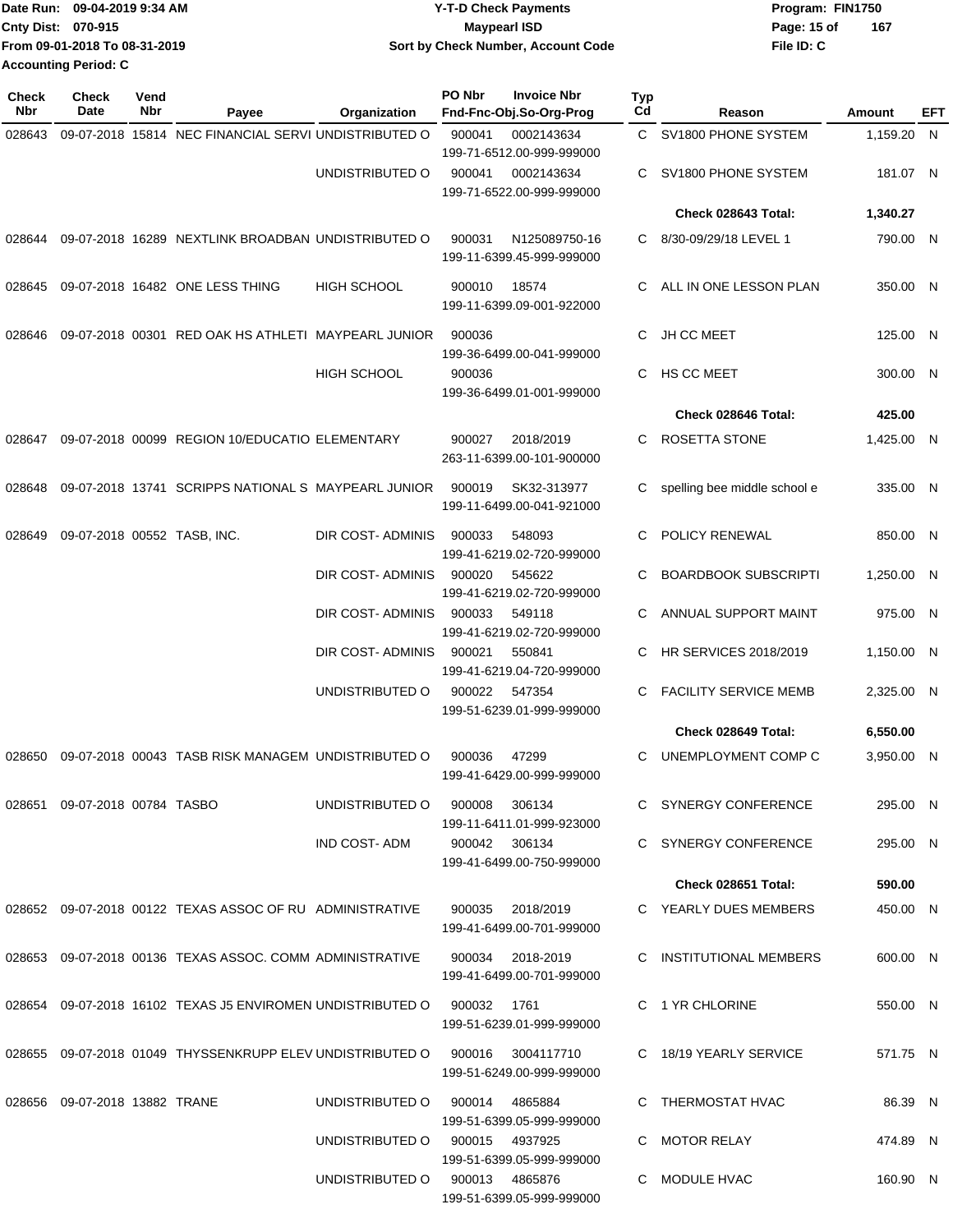|                           | Date Run: 09-04-2019 9:34 AM  | <b>Y-T-D Check Payments</b>        | Program: FIN1750   |
|---------------------------|-------------------------------|------------------------------------|--------------------|
| <b>Cnty Dist: 070-915</b> |                               | Maypearl ISD                       | 167<br>Page: 16 of |
|                           | From 09-01-2018 To 08-31-2019 | Sort by Check Number, Account Code | File ID: C         |
|                           | <b>Accounting Period: C</b>   |                                    |                    |

| <b>Check</b><br>Nbr | <b>Check</b><br>Date | Vend<br>Nbr | Payee                                                                        | Organization                     | PO Nbr | <b>Invoice Nbr</b><br>Fnd-Fnc-Obj.So-Org-Prog  | <b>Typ</b><br>Cd | Reason                        | Amount      | EFT |
|---------------------|----------------------|-------------|------------------------------------------------------------------------------|----------------------------------|--------|------------------------------------------------|------------------|-------------------------------|-------------|-----|
|                     |                      |             |                                                                              |                                  |        |                                                |                  | Check 028656 Total:           | 722.18      |     |
| 028657              |                      |             | 09-07-2018 16505 TRINITY 3 TECHNOLO HIGH SCHOOL                              |                                  | 900009 | PSI014959<br>199-11-6639.49-001-911000         | C.               | <b>GOOGLE CHROMES</b>         | 80,270.00 N |     |
| 028658              |                      |             | 09-07-2018 15503 UNIVERSITY BUILDING UNDISTRIBUTED O                         |                                  | 900005 | 0688191-IN<br>199-51-6639.16-999-999000        | C                | NEW BARS FOR DOOR DI          | 14,375.00 N |     |
| 028659              |                      |             | 09-07-2018 01058 UNIVERSITY OF TEXA HIGH SCHOOL                              |                                  | 900039 | 2018/2019<br>199-36-6499.01-001-999000         | C                | <b>MEMBERSHIP FEES</b>        | 1,600.00 N  |     |
| 028660              |                      |             | 09-07-2018 16280 VST SERVICES, LP                                            | UNDISTRIBUTED O                  | 900002 | 6932<br>199-11-6399.45-999-999000              | C                | <b>ERATE SERVICE JUNE 201</b> | 3,600.00 N  |     |
| 028661              |                      |             | 09-07-2018 16522 WAXAHACHIE CROSS MAYPEARL JUNIOR                            |                                  | 900032 | 199-36-6499.00-041-999000                      | C                | JH CC MEET                    | 150.00 N    |     |
|                     |                      |             |                                                                              | <b>HIGH SCHOOL</b>               | 900032 | 199-36-6499.01-001-999000                      | C                | HS CC MEET                    | 300.00 N    |     |
|                     |                      |             |                                                                              |                                  |        |                                                |                  | Check 028661 Total:           | 450.00      |     |
| 028662              |                      |             | 09-14-2018 15244 ALVARADO HIGH SCH HIGH SCHOOL                               |                                  | 900078 | JV TOURNAMENT<br>199-36-6499.01-001-999000     | C                | Alvarado JV Tournament        | 200.00 N    |     |
| 028663              |                      |             | 09-14-2018 00069 ATMOS ENERGY                                                | UNDISTRIBUTED O                  | 900059 | 3030318485<br>199-51-6259.00-999-999000        | C                | 08/02-09/04/2018 ELEM         | 89.07 N     |     |
|                     |                      |             |                                                                              | UNDISTRIBUTED O                  | 900059 | 3030318181<br>199-51-6259.00-999-999000        | C                | 08/02-09/04/2018 MIDDLE S     | 64.39 N     |     |
|                     |                      |             |                                                                              | UNDISTRIBUTED O                  | 900059 | 3030380238<br>199-51-6259.00-999-999000        | C                | 08/02-09/04-2018 ADMIN        | 56.76 N     |     |
|                     |                      |             |                                                                              | UNDISTRIBUTED O                  | 900059 | 3030380470<br>199-51-6259.00-999-999000        | C                | 08-02-09/04/2018 HIGH SC      | 180.13 N    |     |
|                     |                      |             |                                                                              |                                  |        |                                                |                  | Check 028663 Total:           | 390.35      |     |
| 028664              |                      |             | 09-14-2018 15716 ATSSB REGION 5 -Chri HIGH SCHOOL                            |                                  | 900057 | <b>JAZZ</b><br>199-11-6499.29-001-911B00       | С                | Jazz Tryout                   | 65.00 N     |     |
| 028665              |                      |             | 09-14-2018 00901 AVENUE FUEL DISTRI UNDISTRIBUTED O                          |                                  | 900047 | 67232<br>199-34-6311.01-999-999000             | C                | <b>FUEL FOR DISTRICT</b>      | 1.567.20 N  |     |
|                     |                      |             | 028666 09-14-2018 16115 BARRY STEELE                                         | UNDISTRIBUTED O                  |        | 900044 VS GATEWAY<br>199-36-6219.00-999-999000 |                  | C VAR FOOTBALL OFFICIAL       | 119.56 N    |     |
|                     |                      |             | 028667 09-14-2018 00887 BSN SPORTS                                           | UNDISTRIBUTED O 900012 2155116-1 |        | 199-36-6399.02-999-999000                      |                  | C HELMETS                     | 1,789.50 N  |     |
|                     |                      |             | 028668 09-14-2018 00218 THE COWBOY BANK O UNDISTRIBUTED O 900064 SHEPARD/LAW |                                  |        | 199-52-6219.03-999-999000                      |                  | C TEXAS COMMISSION LAW        | 1.000.00 N  |     |
|                     |                      |             | 028669 09-14-2018 14595 DARRELL ROBERTSO UNDISTRIBUTED O 900045 VS GATEWAY   |                                  |        | 199-36-6219.00-999-999000                      |                  | C VAR FOOTBALL OFFICIAL       | 149.80 N    |     |
|                     |                      |             | 028670  09-14-2018  13566  DRUG & ALCOHOL TE  UNDISTRIBUTED   0  900046      |                                  |        | 18106114<br>199-34-6219.01-999-999000          |                  | C DOT TESTING                 | 132.50 N    |     |
|                     |                      |             |                                                                              | UNDISTRIBUTED O 900046 18105906  |        | 199-34-6219.01-999-999000                      |                  | C DOT TESTING                 | 632.50 N    |     |
|                     |                      |             |                                                                              |                                  |        |                                                |                  | Check 028670 Total:           | 765.00      |     |
|                     |                      |             | 028671 09-14-2018 15656 DEPARTMENT OF INF UNDISTRIBUTED O 900048 18071289N   |                                  |        | 199-51-6259.02-999-999000                      |                  | C LONG DISTANCE               | 13.05 N     |     |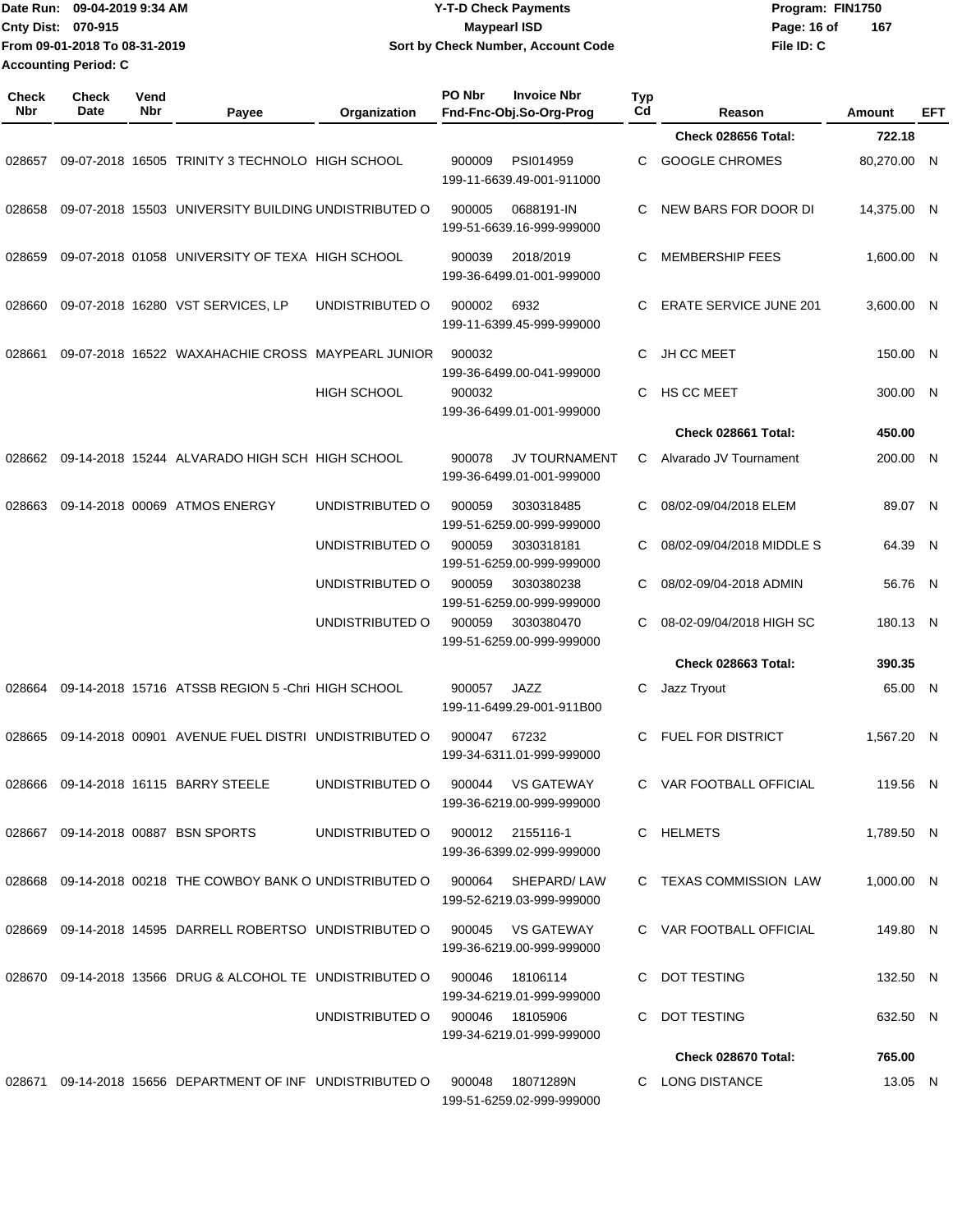| Date Run: 09-04-2019 9:34 AM  | <b>Y-T-D Check Payments</b>        | Program: FIN1750 |     |
|-------------------------------|------------------------------------|------------------|-----|
| Cnty Dist: 070-915            | <b>Mavpearl ISD</b>                | Page: 17 of      | 167 |
| From 09-01-2018 To 08-31-2019 | Sort by Check Number, Account Code | File ID: C       |     |
| <b>Accounting Period: C</b>   |                                    |                  |     |

| <b>Check</b><br>Nbr | Check<br>Date | Vend<br>Nbr | Payee                                                     | Organization       | PO Nbr | <b>Invoice Nbr</b><br>Fnd-Fnc-Obj.So-Org-Prog       | <b>Typ</b><br>Cd | Reason                       | Amount      | EFT |
|---------------------|---------------|-------------|-----------------------------------------------------------|--------------------|--------|-----------------------------------------------------|------------------|------------------------------|-------------|-----|
| 028672              |               |             | 09-14-2018 16413 EAST TEXAS COPY                          | UNDISTRIBUTED O    | 900049 | LE00138012<br>199-11-6219.00-999-923000             | C.               | LEASE/RENTAL CHARGE          | 128.23      | N   |
|                     |               |             |                                                           | <b>HIGH SCHOOL</b> | 900049 | LE00138012<br>199-11-6269.01-001-911000             | C                | LEASE/RENTAL CHARGE          | 128.24 N    |     |
|                     |               |             |                                                           |                    |        |                                                     |                  | Check 028672 Total:          | 256.47      |     |
| 028673              |               |             | 09-14-2018 16496 ERIC JANSZEN                             | UNDISTRIBUTED O    | 900111 | <b>REIMBURSEMENT</b><br>199-13-6399.01-999-999000   | C                | <b>STAFF DEVELOPMENT</b>     | 514.06 N    |     |
| 028674              |               |             | 09-14-2018 16158 GARY SCOTT COLE                          | UNDISTRIBUTED O    | 900065 | <b>VS WAXA LIFE</b><br>199-36-6219.00-999-999000    | C                | JV OFFICIAL VS WAXA LIF      | 65.00 N     |     |
| 028675              |               |             | 09-14-2018 12005 GLEN ROSE ISD                            | <b>HIGH SCHOOL</b> | 900062 | glen rose tourn<br>199-36-6499.01-001-999000        | C                | Glen Rose 9th/JV Tourname    | 550.00 N    |     |
| 028676              |               |             | 09-14-2018 00112 LISA HALBERT                             | UNDISTRIBUTED O    | 900052 | <b>VS TRIMBLE</b><br>199-36-6219.00-999-999000      | C.               | <b>HS VBALL</b>              | 115.00 N    |     |
| 028677              |               |             | 09-14-2018 16526 JEREMY BOYD                              | UNDISTRIBUTED O    | 900051 | <b>VS WAXA LIFE</b><br>199-36-6219.00-999-999000    | C                | JV OFFICIAL VS WAXA LIF      | 65.00 N     |     |
| 028678              |               |             | 09-14-2018 15955 JESSE STACY                              | UNDISTRIBUTED O    | 900050 | <b>VS WAXA LIFE</b><br>199-36-6219.00-999-999000    | C.               | JV OFFICIAL VS WAXA LIF      | 65.00 N     |     |
| 028679              |               |             | 09-14-2018 16466 JILL VARLEY CONSUL UNDISTRIBUTED O       |                    | 900063 | AUGUST <sub>09</sub><br>199-13-6499.00-999-911000   | C                | <b>SSTAFF DEVELOPMENT</b>    | 950.00 N    |     |
| 028680              |               |             | 09-14-2018 16301 MELODY MAYSE                             | UNDISTRIBUTED O    | 900053 | <b>VS TRIMBLE</b><br>199-36-6219.00-999-999000      | C.               | <b>HS VBALL</b>              | 115.00 N    |     |
| 028681              |               |             | 09-14-2018 16503 NORTHWEST EVALUA UNDISTRIBUTED O         |                    | 900004 | 7998<br>199-11-6399.46-999-900000                   | C                | SOFTWARE LICENSE /TRA        | 15,875.00 N |     |
| 028682              |               |             | 09-14-2018 16530 PARK PLACE MOTORC UNDISTRIBUTED O        |                    | 900092 | 233023<br>199-34-6219.00-999-999000                 | C                | <b>SPRINTER REPAIR</b>       | 1,203.45 N  |     |
|                     |               |             |                                                           | UNDISTRIBUTED O    | 900092 | 233023<br>199-34-6319.00-999-999000                 | C                | <b>SPRINTER REPAIR</b>       | 4,373.48 N  |     |
|                     |               |             |                                                           |                    |        |                                                     |                  | Check 028682 Total:          | 5,576.93    |     |
| 028683              |               |             | 09-14-2018 00099 REGION 10/EDUCATIO UNDISTRIBUTED O       |                    | 900060 | <b>TEKS BANK LICEN</b><br>199-21-6230.00-999-911000 | C                | <b>TEKS SOFTWARE LICENSI</b> | 600.00      | - N |
|                     |               |             | 028684 09-14-2018 14927 REPUBLIC SERVICES UNDISTRIBUTED O |                    | 900056 | 0794-013050891<br>199-51-6259.03-999-999000         |                  | C TRASH SERVICE              | 3,344.11 N  |     |
| 028685              |               |             | 09-14-2018 01071 RICK'S WORLD OF SP ADMINISTRATIVE        |                    | 900069 | 5525<br>199-41-6399.01-701-999000                   | C                | <b>ADMIN SHIRTS</b>          | 144.00 N    |     |
| 028686              |               |             | 09-14-2018 16527 ROBERT RAMOS                             | UNDISTRIBUTED O    | 900055 | <b>VS GATEWAY</b><br>199-36-6219.00-999-999000      |                  | C HS VAR FOOTBALL            | 95.00 N     |     |
|                     |               |             | 028687 09-14-2018 16529 RODERICK JONES                    | UNDISTRIBUTED O    | 900054 | VS GATEWAY<br>199-36-6219.00-999-999000             |                  | C HS VAR FOOTBALL            | 97.15 N     |     |
| 028688              |               |             | 09-14-2018 14261 RYAN VINES                               | <b>HIGH SCHOOL</b> | 900070 | REIMBURSEMENT<br>199-11-6411.04-001-922000          |                  | C VATAT Confr                | 86.75 N     |     |
|                     |               |             |                                                           | <b>HIGH SCHOOL</b> | 900071 | 167694<br>199-11-6411.04-001-922000                 |                  | C FFA Convention Fees        | 93.88 N     |     |
|                     |               |             |                                                           |                    |        |                                                     |                  | Check 028688 Total:          | 180.63      |     |
| 028689              |               |             | 09-14-2018 14122 LAURI ANN SPRADLIN MAYPEARL JUNIOR       |                    | 900046 | SPRADLING<br>199-36-6399.09-041-999000              | C.               | <b>Cheer Signs</b>           | 27.00 N     |     |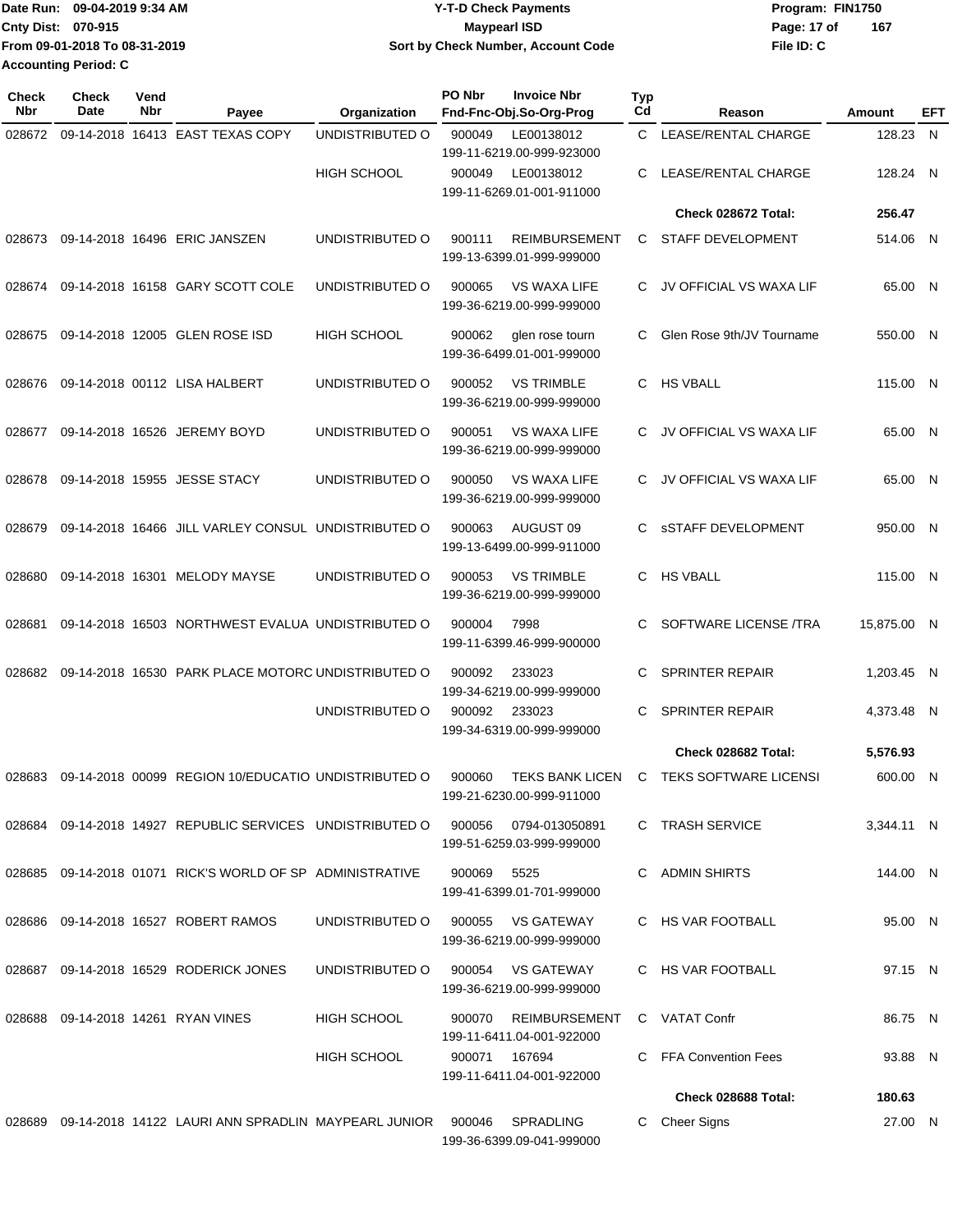|                    | Date Run: 09-04-2019 9:34 AM  | <b>Y-T-D Check Payments</b>        | Program: FIN1750 |     |
|--------------------|-------------------------------|------------------------------------|------------------|-----|
| Cnty Dist: 070-915 |                               | Maypearl ISD                       | Page: 18 of      | 167 |
|                    | From 09-01-2018 To 08-31-2019 | Sort by Check Number, Account Code | File ID: C       |     |
|                    | <b>Accounting Period: C</b>   |                                    |                  |     |

| <b>Check</b><br>Nbr | <b>Check</b><br>Date   | Vend<br>Nbr | Payee                                                      | Organization           | PO Nbr         | <b>Invoice Nbr</b><br>Fnd-Fnc-Obj.So-Org-Prog  | <b>Typ</b><br>Cd | Reason                       | Amount     | EFT |
|---------------------|------------------------|-------------|------------------------------------------------------------|------------------------|----------------|------------------------------------------------|------------------|------------------------------|------------|-----|
| 028690              | 09-14-2018 00810 TASSP |             |                                                            | <b>MAYPEARL JUNIOR</b> | 900022         | 30365<br>199-23-6499.00-041-999000             | C.               | Membership Renewal           | 240.00 N   |     |
|                     |                        |             |                                                            | <b>MAYPEARL JUNIOR</b> | 900023         | <b>WHERRY</b><br>199-23-6499.03-041-999000     | C                | TASSP Membership Renew       | 240.00 N   |     |
|                     |                        |             |                                                            |                        |                |                                                |                  | Check 028690 Total:          | 480.00     |     |
| 028691              | 09-14-2018 00777 TCA   |             |                                                            | <b>ELEMENTARY</b>      | 900021         | <b>STINSON</b><br>199-31-6499.00-101-999000    | C                | <b>TCA PROFFES</b>           | 210.00 N   |     |
| 028692              | 09-14-2018 13882 TRANE |             |                                                            | UNDISTRIBUTED O        | 900061         | 4937954<br>199-51-6249.01-999-999000           | С                | <b>HVAC TIME DELAY</b>       | 474.89 N   |     |
| 028693              |                        |             | 09-14-2018 16528 TYLER SIEVERT                             | UNDISTRIBUTED O        | 900057         | <b>VS GATEWAY</b><br>199-36-6219.00-999-999000 | C.               | HS VAR FOOTBALL              | 97.15 N    |     |
| 028694              |                        |             | 09-14-2018 15586 CECILIA WAGNON                            | UNDISTRIBUTED O        | 900028         | 69805578<br>199-11-6399.00-999-923000          | C                | <b>TASK BOX BUNDLE</b>       | 41.55 N    |     |
| 028695              |                        |             | 09-14-2018 15886 RONNY J. WIMBERLY UNDISTRIBUTED O         |                        | 900058         | <b>VS CLIFTON</b><br>199-36-6219.00-999-999000 | C                | <b>JH VBALL</b>              | 120.00 N   |     |
| 028696              |                        |             | 09-21-2018 15614 ADVANTAGE MEDICAL UNDISTRIBUTED O         |                        | 900078         | 4013298<br>199-34-6219.01-999-999000           | С                | <b>DOT PHYSICAL</b>          | 1,893.00 N |     |
| 028697              |                        |             | 09-21-2018 14693 AGILE SPORTS TECHN UNDISTRIBUTED O        |                        | 900145         | 00315428<br>199-36-6399.01-999-999BHS          | С                | Basketball Hudl boys         | 195.00 N   |     |
|                     |                        |             |                                                            | UNDISTRIBUTED O        | 900145         | 00315428<br>199-36-6399.01-999-999GHS          | С                | <b>Basketball Hudl girls</b> | 195.00 N   |     |
|                     |                        |             |                                                            | UNDISTRIBUTED O        | 900146         | INV00281646<br>199-36-6399.02-999-999000       | C                | <b>Football Hudl</b>         | 1,599.00 N |     |
|                     |                        |             |                                                            |                        |                |                                                |                  | Check 028697 Total:          | 1,989.00   |     |
| 028698              |                        |             | 09-21-2018 16536 ASHLEY DANIELS                            | UNDISTRIBUTED O        | 900085         | <b>VS WHITNEY</b><br>199-36-6219.00-999-999000 | C.               | JH VBALL                     | 155.00 N   |     |
| 028699              |                        |             | 09-21-2018 15616 AT&T CORP.                                | UNDISTRIBUTED O        | 900079         | 09102018<br>199-51-6259.02-999-999000          | C                | 08/03-09/02/18 WIRELESS      | 107.91 N   |     |
| 028700              |                        |             | 09-21-2018 15217 BAYLOR INSTITUTE O UNDISTRIBUTED O        |                        | 900047         | 15564<br>199-36-6219.00-999-999000             | С                | <b>Athletic Trainers</b>     | 276.25 N   |     |
| 028701              |                        |             | 09-21-2018 00956 BORDEN DAIRY                              | MAYPEARL JUNIOR        | 900142         | 2246754<br>240-35-6341.00-041-999000           |                  | C MILK J/H                   | 558.35 N   |     |
|                     |                        |             |                                                            | ELEMENTARY             | 900141         | 2246754<br>240-35-6341.00-101-999000           |                  | C ELEM MILK                  | 556.50 N   |     |
|                     |                        |             |                                                            | <b>HIGH SCHOOL</b>     | 900143 2246754 | 240-35-6341.01-001-999000                      |                  | C H/S MILK                   | 278.25 N   |     |
|                     |                        |             |                                                            |                        |                |                                                |                  | Check 028701 Total:          | 1,393.10   |     |
|                     |                        |             | 028702 09-21-2018 15980 RITCHIE BOWLING                    | ADMINISTRATIVE         | 900090         | REIMBURSEMENT<br>199-41-6399.01-701-999000     |                  | C FRAMES REIMBURSEMEN        | 23.08 N    |     |
|                     |                        |             | 028703 09-21-2018 13576 CANON FINANCIAL SE UNDISTRIBUTED O |                        | 900018         | 19215181<br>199-11-6219.00-999-923000          |                  | C SD 09-01-09-30-2018 COPI   | 1,300.29 N |     |
|                     |                        |             | 028704 09-21-2018 13566 DRUG & ALCOHOL TE UNDISTRIBUTED O  |                        | 900070         | 18106288<br>199-34-6219.01-999-999000          |                  | C DOT TESTING                | 57.50 N    |     |
|                     |                        |             | 028705 09-21-2018 15656 DEPARTMENT OF INF UNDISTRIBUTED O  |                        | 900097         | 18081289N<br>199-51-6259.02-999-999000         |                  | C SD 08-01-08-31-18 LONG D   | 76.77 N    |     |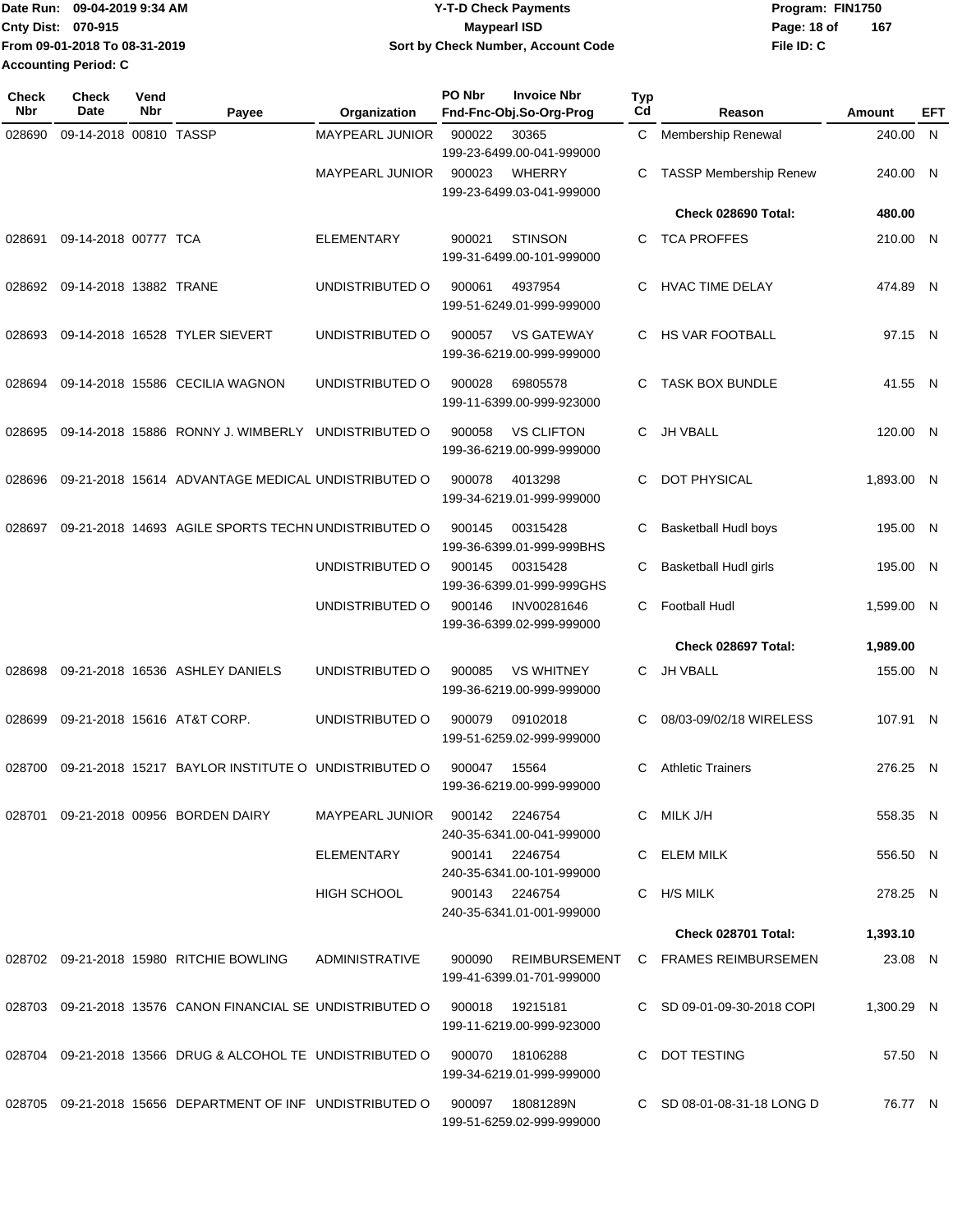|                             | Date Run: 09-04-2019 9:34 AM  | <b>Y-T-D Check Payments</b>        | Program: FIN1750   |
|-----------------------------|-------------------------------|------------------------------------|--------------------|
| Cnty Dist: 070-915          |                               | <b>Mavpearl ISD</b>                | 167<br>Page: 19 of |
|                             | From 09-01-2018 To 08-31-2019 | Sort by Check Number, Account Code | File ID: C         |
| <b>Accounting Period: C</b> |                               |                                    |                    |

| Check<br>Nbr | <b>Check</b><br>Date | Vend<br>Nbr | Payee                                                        | Organization           | PO Nbr       | <b>Invoice Nbr</b><br>Fnd-Fnc-Obj.So-Org-Prog   | Typ<br>Cd | Reason                      | Amount     | EFT |
|--------------|----------------------|-------------|--------------------------------------------------------------|------------------------|--------------|-------------------------------------------------|-----------|-----------------------------|------------|-----|
|              |                      |             | 028706 09-21-2018 12536 DESOTO JANITORIAL UNDISTRIBUTED O    |                        | 900095       | 187468<br>199-51-6319.01-999-999000             |           | C DESOTO JANITORIAL SUP     | 4,864.18 N |     |
|              |                      |             | 028707 09-21-2018 16480 DIAL LURICANTS, INC. UNDISTRIBUTED O |                        |              | 900122 0019104<br>199-34-6219.00-999-999000     | C.        | <b>EMPTY OIL DRUMS</b>      | 50.00 N    |     |
| 028708       |                      |             | 09-21-2018 16413 EAST TEXAS COPY                             | UNDISTRIBUTED O        | 900077       | 1250086<br>199-11-6219.00-999-923000            |           | C SD 08-04-09-03-18 SPED B/ | 63.62 N    |     |
|              |                      |             |                                                              | <b>HIGH SCHOOL</b>     | 900077       | 1250086<br>199-11-6269.00-001-911000            |           | C SD 08-04-09-03-18 HSP B/  | 47.46 N    |     |
|              |                      |             |                                                              | <b>MAYPEARL JUNIOR</b> | 900077       | 1250086<br>199-11-6269.00-041-911000            | C.        | SD 08-04-09-03-18 JHP       | 319.91 N   |     |
|              |                      |             |                                                              | <b>ELEMENTARY</b>      | 900077       | 1250086<br>199-11-6269.00-101-911000            | C.        | SD 08-04-09-03-18 ELEM T    | 452.69 N   |     |
|              |                      |             |                                                              | ELEMENTARY             | 900077       | 1250086<br>199-11-6269.00-101-999000            | C.        | SD 08-04-09-03-18 ELEM P    | 132.21 N   |     |
|              |                      |             |                                                              | <b>HIGH SCHOOL</b>     | 900077       | 1250086<br>199-11-6269.01-001-911000            |           | SD 08/04-09-03-18 HST B/    | 559.14 N   |     |
|              |                      |             |                                                              | <b>MAYPEARL JUNIOR</b> | 900077       | 1250086<br>199-11-6269.01-041-911000            | C.        | SD 08-04-09-03-18 JHT B/W   | 305.77 N   |     |
|              |                      |             |                                                              | <b>HIGH SCHOOL</b>     | 900076       | 1250043<br>199-11-6399.12-001-911000            |           | TONER/CARTRIDGE             | 57.00 N    |     |
|              |                      |             |                                                              | DIR COST-ADMINIS       | 900077       | 1250086<br>199-41-6249.00-720-999000            |           | C SD 08-04-09-03-18 ADMIN   | 565.94 N   |     |
|              |                      |             |                                                              |                        |              |                                                 |           | Check 028708 Total:         | 2,503.74   |     |
|              |                      |             | 028709 09-21-2018 15319 EDMENTUM, INC                        | UNDISTRIBUTED O        | 900049       | Q-73609<br>199-11-6399.46-999-900000            | C.        | STUDY ISLAND LICENSE F      | 4,257.00 N |     |
|              |                      |             | 028710 09-21-2018 01547 EICHELBAUM WARDEL DIR COST-ADMINIS   |                        | 900071       | 62442<br>199-41-6211.00-720-999000              |           | C CONFERENCE EWHPM          | 350.00 N   |     |
|              |                      |             | 028711 09-21-2018 12186 ELLIOTT ELECTRIC SU UNDISTRIBUTED O  |                        | 900112       | 09-61186-01<br>199-51-6319.02-999-999000        |           | C OPEN PO ELECTRICAL        | 73.58 N    |     |
|              |                      |             | 028712 09-21-2018 13336 ELLIS COUNTY MUSIC HIGH SCHOOL       |                        |              | 900059 83773/82122<br>199-11-6399.29-001-911BAN |           | C Supplies for Class        | 134.16 N   |     |
|              |                      |             |                                                              | HIGH SCHOOL            | 900154 84027 | 199-11-6399.29-001-911BAN                       |           | C Supplies for Band         | 175.84 N   |     |
|              |                      |             |                                                              |                        |              |                                                 |           | Check 028712 Total:         | 310.00     |     |
|              |                      |             | 028713 09-21-2018 16107 DANNY S FERGUS                       | UNDISTRIBUTED O        | 900067       | VS LEGACY 2<br>199-36-6219.00-999-999000        |           | C VAR FBALL OFFICIAL        | 30.00 N    |     |
|              |                      |             | 028714 09-21-2018 00040 FLATT STATIONERS, I MAYPEARL JUNIOR  |                        | 900041       | 276307-00<br>199-23-6499.00-041-999000          |           | C Signature Stamp           | 15.60 N    |     |
|              |                      |             |                                                              | MAYPEARL JUNIOR        |              | 900042 276308-00<br>199-23-6499.03-041-999000   |           | C Signature Stamp           | 18.60 N    |     |
|              |                      |             |                                                              |                        |              |                                                 |           | Check 028714 Total:         | 34.20      |     |
|              |                      |             | 028715 09-21-2018 00376 FLINN SCIENTIFIC                     | <b>MAYPEARL JUNIOR</b> | 900048       | 18-86280<br>199-11-6399.09-041-911000           | С         | Science Supplies            | 111.45 N   |     |
|              |                      |             | 028716 09-21-2018 13840 FOUR STORY GRAPHI UNDISTRIBUTED O    |                        | 900150       | 7236<br>240-35-6342.00-999-999000               |           | C CN STAFF SHIRTS           | 353.40 N   |     |
|              |                      |             | 028717 09-21-2018 16534 FRANK WILCOX                         | UNDISTRIBUTED O        | 900086       | <b>VS CLIFTON</b><br>199-36-6219.00-999-999000  |           | C HS VAR FOOTBALL           | 115.00 N   |     |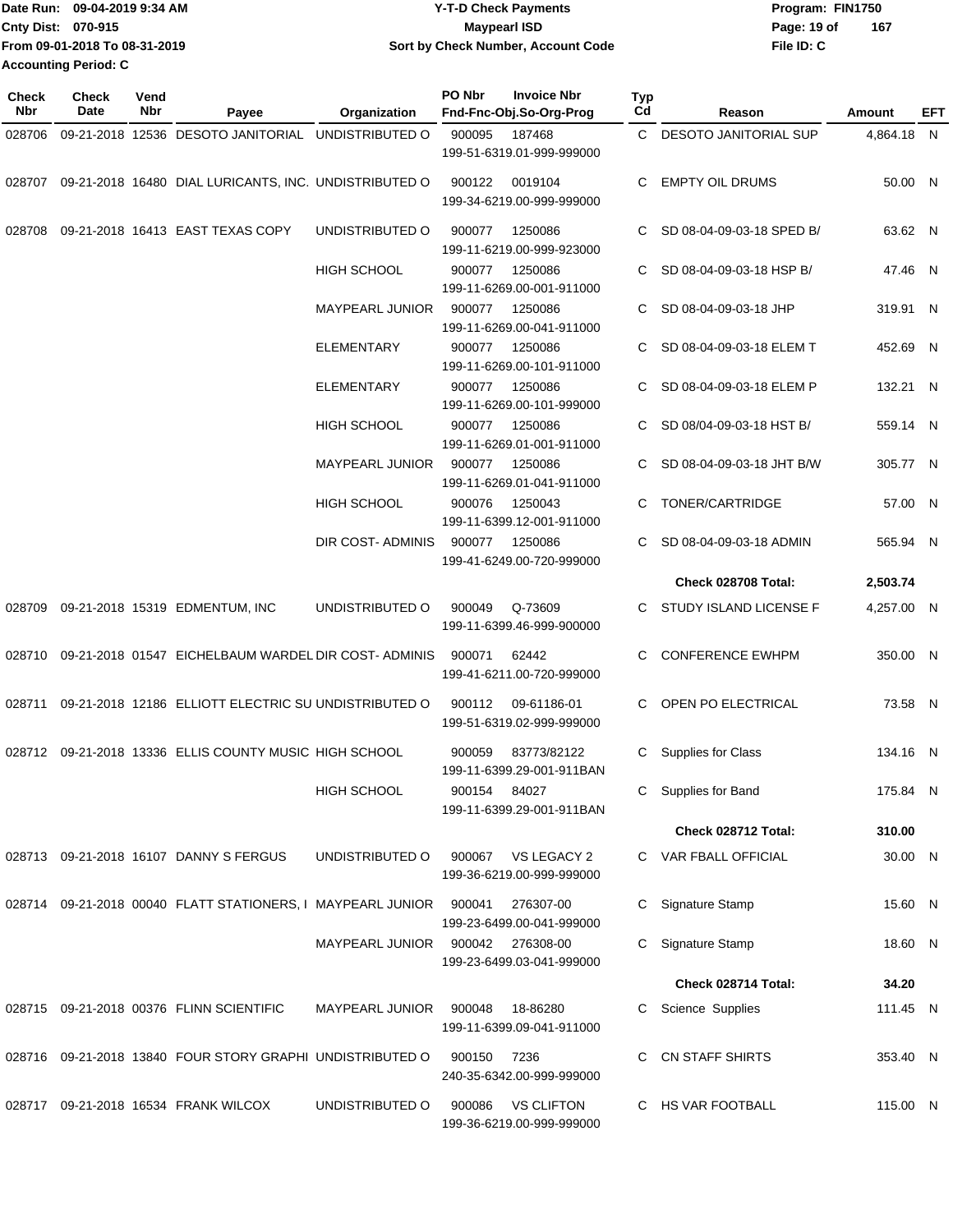|                             | Date Run: 09-04-2019 9:34 AM  | <b>Y-T-D Check Payments</b>        | Program: FIN1750 |     |  |  |
|-----------------------------|-------------------------------|------------------------------------|------------------|-----|--|--|
| <b>Cnty Dist: 070-915</b>   |                               | <b>Mavpearl ISD</b>                | Page: 20 of      | 167 |  |  |
|                             | From 09-01-2018 To 08-31-2019 | Sort by Check Number, Account Code | File ID: C       |     |  |  |
| <b>Accounting Period: C</b> |                               |                                    |                  |     |  |  |

| <b>Check</b><br>Nbr | Check<br>Date          | Vend<br>Nbr | Payee                                                      | Organization    | PO Nbr        | <b>Invoice Nbr</b><br>Fnd-Fnc-Obj.So-Org-Prog       | <b>Typ</b><br>Cd | Reason                         | Amount     | EFT |
|---------------------|------------------------|-------------|------------------------------------------------------------|-----------------|---------------|-----------------------------------------------------|------------------|--------------------------------|------------|-----|
| 028718              |                        |             | 09-21-2018 16535 GEORGE ISHAM DAVIS UNDISTRIBUTED O        |                 | 900084        | <b>VS CLIFTON</b><br>199-36-6219.00-999-999000      |                  | C VARSITY FOOTBALL OFFI        | 115.00 N   |     |
| 028719              |                        |             | 09-21-2018 16532 GLEN ROSE BAND BO HIGH SCHOOL             |                 | 900152        | <b>CONTEST 10.6.18</b><br>199-11-6499.29-001-911B00 | C                | Glen Rose Band Competitio      | 375.00 N   |     |
| 028720              |                        |             | 09-21-2018 16531 GODLEY BAND BOOST HIGH SCHOOL             |                 | 900151        | 9-29-18 marchin<br>199-11-6499.29-001-911B00        | C                | <b>Godley Band Competition</b> | 350.00 N   |     |
| 028721              |                        |             | 09-21-2018 16515 HALEY EHLY                                | UNDISTRIBUTED O | 900074        | <b>VS CLIFTON</b><br>199-36-6219.00-999-999000      | C.               | <b>H/S VOLLEYBALL</b>          | 115.00 N   |     |
| 028722              |                        |             | 09-21-2018 00255 HARRIS RATINGS WEE UNDISTRIBUTED O        |                 | 900038        | 1271<br>199-36-6399.02-999-999000                   | C                | <b>Harris Ratings</b>          | 99.00 N    |     |
| 028723              | 09-21-2018 00243 HILCO |             |                                                            | UNDISTRIBUTED O | 900087        | 487<br>199-51-6259.04-999-999000                    | C                | 08-02-09-04-2018 SECURIT       | 35.32 N    |     |
|                     |                        |             |                                                            | UNDISTRIBUTED O | 900087        | 487<br>199-51-6259.04-999-999000                    |                  | 08-02-09-04-2018 MARQUE        | 50.85 N    |     |
|                     |                        |             |                                                            | UNDISTRIBUTED O | 900087        | 487<br>199-51-6259.04-999-999000                    | C                | 08-02-09-04-2018 FUEL TA       | 32.96 N    |     |
|                     |                        |             |                                                            | UNDISTRIBUTED O | 900087        | 487<br>199-51-6259.04-999-999000                    | C                | 08-02-09-04-18 ATH FACILI      | 1,160.30 N |     |
|                     |                        |             |                                                            | UNDISTRIBUTED O | 900087        | 487<br>199-51-6259.04-999-999000                    |                  | 08-02-09-04-2018 J/H           | 4,015.46 N |     |
|                     |                        |             |                                                            | UNDISTRIBUTED O | 900087        | 487<br>199-51-6259.04-999-999000                    |                  | 08-02-09-04-18 HS. N.WING      | 3,604.49 N |     |
|                     |                        |             |                                                            | UNDISTRIBUTED O | 900087        | 487<br>199-51-6259.04-999-999000                    | C                | 08-02-09-04-2018 ELEM          | 4,570.63 N |     |
|                     |                        |             |                                                            | UNDISTRIBUTED O | 900087        | 487<br>199-51-6259.78-999-922000                    | C                | 08-02-09-04-2018 AG FACIL      | 915.16 N   |     |
|                     |                        |             |                                                            |                 |               |                                                     |                  | Check 028723 Total:            | 14,385.17  |     |
| 028724              |                        |             | 09-21-2018 16091 DANUTA C JACKSON                          | UNDISTRIBUTED O | 900098        | <b>VS WHITNEY</b><br>199-36-6219.00-999-999000      |                  | C H/S VOLLEYBALL               | 115.00 N   |     |
|                     |                        |             |                                                            | UNDISTRIBUTED O | 900069        | <b>VS CLIFTON</b><br>199-36-6219.00-999-999000      | C.               | <b>VOLLEYALL OFFICIAL</b>      | 120.00 N   |     |
|                     |                        |             |                                                            | UNDISTRIBUTED O | 900088        | <b>VS WHITNEY</b><br>199-36-6219.00-999-999000      |                  | C JH VBALL                     | 155.00 N   |     |
|                     |                        |             |                                                            |                 |               |                                                     |                  | Check 028724 Total:            | 390.00     |     |
|                     |                        |             | 028725 09-21-2018 01048 LABATT FOOD SERVIC MAYPEARL JUNIOR |                 | 900139        | 387495<br>240-35-6341.00-041-999000                 |                  | C J/HIGH FOOD                  | 6,045.52 N |     |
|                     |                        |             |                                                            | ELEMENTARY      | 900138        | 387487<br>240-35-6341.00-101-999000                 |                  | C ELEM FOOD                    | 3,184.92 N |     |
|                     |                        |             |                                                            | HIGH SCHOOL     | 900140 387460 | 240-35-6341.01-001-999000                           |                  | C H/S FOOD                     | 4,281.20 N |     |
|                     |                        |             |                                                            |                 |               |                                                     |                  | Check 028725 Total:            | 13,511.64  |     |
|                     |                        |             | 028726 09-21-2018 01113 LAKEVIEW CAMP AND HIGH SCHOOL      |                 |               | 900116 AWARDS 2019<br>199-11-6219.00-001-911000     |                  | C SENIOR AWARD RENTAL          | 384.50 N   |     |
|                     |                        |             | 028727 09-21-2018 16538 LIFE SCHOOL WAXAH HIGH SCHOOL      |                 | 900156        | 11-05-18 GOLF<br>199-36-6499.01-001-999000          |                  | C Life Waxahachie Golf Entry   | 860.00 N   |     |
|                     |                        |             | 028728 09-21-2018 14078 LRP PUBLICATIONS                   | UNDISTRIBUTED O | 900123        | MU237226<br>199-11-6411.01-999-923000               |                  | C IEP TEAM TRAINING            | 259.50 N   |     |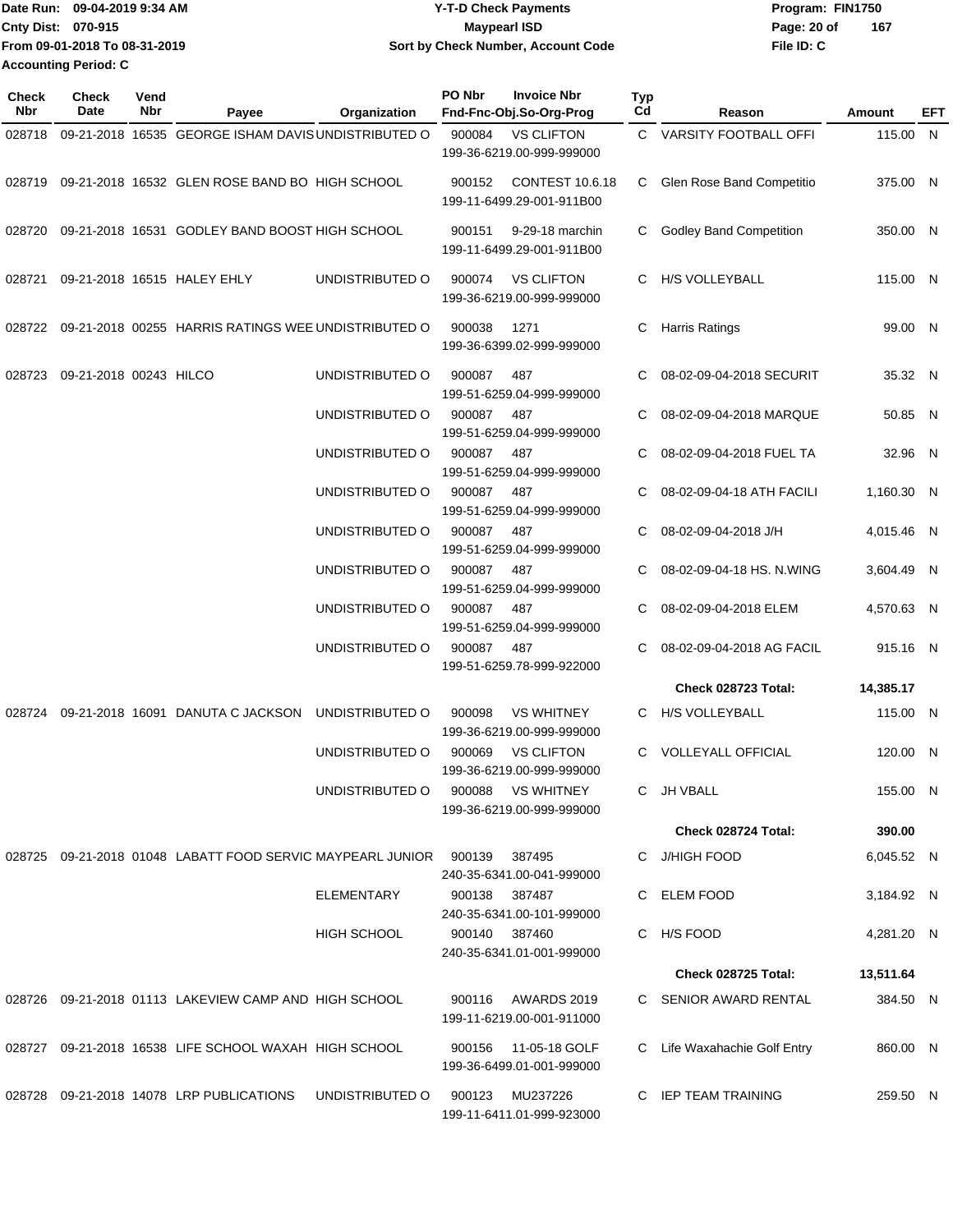|                             | Date Run: 09-04-2019 9:34 AM  | Y-T-D Check Payments               | Program: FIN1750   |
|-----------------------------|-------------------------------|------------------------------------|--------------------|
| <b>Cnty Dist: 070-915</b>   |                               | Maypearl ISD                       | 167<br>Page: 21 of |
|                             | From 09-01-2018 To 08-31-2019 | Sort by Check Number, Account Code | File ID: C         |
| <b>Accounting Period: C</b> |                               |                                    |                    |
|                             |                               |                                    |                    |

| <b>Check</b><br>Nbr | <b>Check</b><br>Date               | Vend<br>Nbr | Payee                                                      | Organization          | PO Nbr | <b>Invoice Nbr</b><br>Fnd-Fnc-Obj.So-Org-Prog  | <b>Typ</b><br>Cd | Reason                    | Amount   | EFT |
|---------------------|------------------------------------|-------------|------------------------------------------------------------|-----------------------|--------|------------------------------------------------|------------------|---------------------------|----------|-----|
| 028729              |                                    |             | 09-21-2018 16344 LUCAS BIGGS                               | UNDISTRIBUTED O       | 900089 | <b>VS LEGACY HIGH</b>                          |                  | C HS FOOTBALL             | 25.00 N  |     |
|                     |                                    |             |                                                            |                       |        | 199-36-6219.00-999-999000                      |                  |                           |          |     |
|                     |                                    |             |                                                            | UNDISTRIBUTED O       | 900089 | <b>VS MCGREGOR</b>                             | C                | JV FOOTBALL               | 25.00 N  |     |
|                     |                                    |             |                                                            |                       |        | 199-36-6219.00-999-999000                      |                  |                           |          |     |
|                     |                                    |             |                                                            | UNDISTRIBUTED O       | 900089 | <b>VS WAXA LIFE</b>                            | C.               | JV FOOTBALL               | 25.00 N  |     |
|                     |                                    |             |                                                            |                       |        | 199-36-6219.00-999-999000                      |                  |                           |          |     |
|                     |                                    |             |                                                            | UNDISTRIBUTED O       | 900089 | <b>VS CLIFTON</b>                              |                  | C HS VAR FOOTBALL         | 25.00 N  |     |
|                     |                                    |             |                                                            |                       |        | 199-36-6219.00-999-999000                      |                  |                           |          |     |
|                     |                                    |             |                                                            | UNDISTRIBUTED O       | 900089 | <b>VS GATEWAY</b>                              | C.               | HS VAR FOOTBALL           | 25.00 N  |     |
|                     |                                    |             |                                                            |                       |        | 199-36-6219.00-999-999000                      |                  |                           |          |     |
|                     |                                    |             |                                                            |                       |        |                                                |                  | Check 028729 Total:       | 125.00   |     |
|                     |                                    |             |                                                            |                       |        |                                                |                  |                           |          |     |
| 028730              |                                    |             | 09-21-2018 16145 MIDLOTHIAN HERITAG HIGH SCHOOL            |                       | 900148 | 10-23-18 GOLF                                  |                  | Midlothian Heritage Golf  | 390.00 N |     |
|                     |                                    |             |                                                            |                       |        | 199-36-6499.01-001-999000                      |                  |                           |          |     |
| 028731              |                                    |             | 09-21-2018 16104 DAVID J MILLER                            | UNDISTRIBUTED O       | 900068 | V. LEGACY -2                                   | C.               | VAR FBALL OFFICIAL        | 30.00 N  |     |
|                     |                                    |             |                                                            |                       |        | 199-36-6219.00-999-999000                      |                  |                           |          |     |
|                     |                                    |             |                                                            |                       |        |                                                |                  |                           |          |     |
| 028732              |                                    |             | 09-21-2018 01781 SYLVIA MILLER                             | UNDISTRIBUTED O       | 900075 | <b>VS CLIFTON</b><br>199-36-6219.00-999-999000 | C.               | <b>HS VOLLEYBALL</b>      | 115.00 N |     |
|                     |                                    |             |                                                            |                       |        |                                                |                  | <b>HS VOLLEYBALL</b>      |          |     |
|                     |                                    |             |                                                            | UNDISTRIBUTED O       | 900099 | <b>VS WHITNEY</b><br>199-36-6219.00-999-999000 | C                |                           | 115.00 N |     |
|                     |                                    |             |                                                            |                       |        |                                                |                  |                           |          |     |
|                     |                                    |             |                                                            |                       |        |                                                |                  | Check 028732 Total:       | 230.00   |     |
|                     |                                    |             | 028733 09-21-2018 15740 MOORE RECYCLING L UNDISTRIBUTED O  |                       | 900092 | 0001474469                                     |                  | SD 08-01-08-31-18 1025 W  | 21.35 N  |     |
|                     |                                    |             |                                                            |                       |        | 199-51-6259.03-999-999000                      |                  |                           |          |     |
|                     |                                    |             |                                                            | UNDISTRIBUTED O       | 900092 | 0001474468                                     | C.               | SD 08-01-08-31-18 600 PHI | 16.40 N  |     |
|                     |                                    |             |                                                            |                       |        | 199-51-6259.03-999-999000                      |                  |                           |          |     |
|                     |                                    |             |                                                            | UNDISTRIBUTED O       | 900092 | 0001474472                                     |                  | SD 08/01-08/31/18 400 PAN | 28.75 N  |     |
|                     |                                    |             |                                                            |                       |        | 199-51-6259.03-999-999000                      |                  |                           |          |     |
|                     |                                    |             |                                                            | UNDISTRIBUTED O       | 900092 | 0001474471                                     | C.               | SD 08-01-08-31-18 12636 F | 28.75 N  |     |
|                     |                                    |             |                                                            |                       |        | 199-51-6259.03-999-999000                      |                  |                           |          |     |
|                     |                                    |             |                                                            | UNDISTRIBUTED O       | 900092 | 0001474470                                     | C.               | SD 08-01-08-31-18 1024 W  | 82.75 N  |     |
|                     |                                    |             |                                                            |                       |        | 199-51-6259.03-999-999000                      |                  |                           |          |     |
|                     |                                    |             |                                                            |                       |        |                                                |                  | Check 028733 Total:       | 178.00   |     |
|                     | 028734 09-21-2018 01055 NTAASB     |             |                                                            | <b>ADMINISTRATIVE</b> | 900080 | 18/19 INVOICE                                  | C.               | 18-19 NTAASB              | 50.00 N  |     |
|                     |                                    |             |                                                            |                       |        | 199-41-6499.00-701-999000                      |                  |                           |          |     |
|                     |                                    |             | 028735 09-21-2018 15278 HEARTLAND PAYMEN UNDISTRIBUTED O   |                       |        | 900144 6297327-113742                          |                  | C CN NUTRIKIDS            | 442.00 N |     |
|                     |                                    |             |                                                            |                       |        | 240-35-6342.00-999-999000                      |                  |                           |          |     |
|                     |                                    |             |                                                            |                       |        |                                                |                  |                           |          |     |
|                     |                                    |             | 028736 09-21-2018 15729 PADILLA POLL                       | UNDISTRIBUTED O       | 900039 | 2131093                                        | C.               | SUBSCRIPTION              | 220.00 N |     |
|                     |                                    |             |                                                            |                       |        | 199-36-6399.02-999-999000                      |                  |                           |          |     |
|                     |                                    |             | 028737 09-21-2018 14604 PEARSON CLINICAL A UNDISTRIBUTED O |                       | 900029 | 106406                                         |                  | C TESTING MATERIALS       | 87.45 N  |     |
|                     |                                    |             |                                                            |                       |        | 199-31-6399.00-999-923000                      |                  |                           |          |     |
|                     |                                    |             |                                                            |                       |        |                                                |                  |                           |          |     |
|                     |                                    |             | 028738 09-21-2018 00099 REGION 10/EDUCATIO ADMINISTRATIVE  |                       | 900072 | 154152                                         |                  | C DCS QUICK CHECK SERVI   | 31.20 N  |     |
|                     |                                    |             |                                                            |                       |        | 199-41-6219.10-701-999000                      |                  |                           |          |     |
|                     |                                    |             | 028739 09-21-2018 16092 REGION 30 UIL MUSIC HIGH SCHOOL    |                       | 900155 | 10-20-18 MARCHI                                | C.               | UIL Entry Fee MARCHING    | 365.00 N |     |
|                     |                                    |             |                                                            |                       |        | 199-11-6499.29-001-911B00                      |                  |                           |          |     |
|                     |                                    |             |                                                            | <b>HIGH SCHOOL</b>    |        | 2018-0270                                      |                  | <b>Graduation Rental</b>  |          |     |
|                     | 028740   09-21-2018   12855   SAGU |             |                                                            |                       | 900103 | 199-11-6269.02-001-911000                      |                  |                           | 500.00 N |     |
|                     |                                    |             |                                                            |                       |        |                                                |                  |                           |          |     |
|                     |                                    |             | 028741 09-21-2018 16341 SPRINGTOWN BAND B HIGH SCHOOL      |                       | 900091 | SPRINGTOWN                                     | C                | <b>Band Competition</b>   | 300.00 N |     |
|                     |                                    |             |                                                            |                       |        | 199-11-6499.29-001-911B00                      |                  |                           |          |     |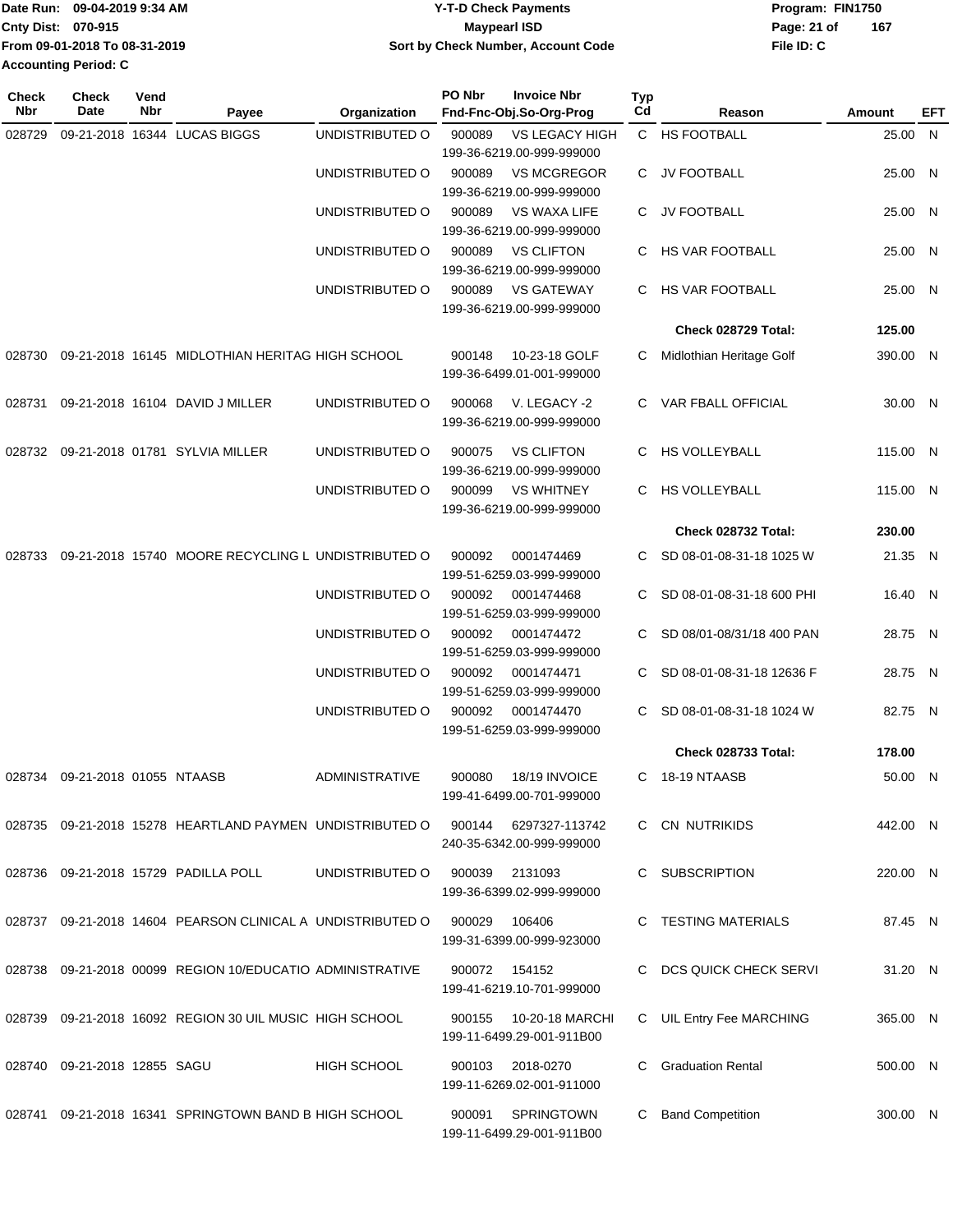|                             | Date Run: 09-04-2019 9:34 AM  | <b>Y-T-D Check Payments</b>        | Program: FIN1750 |     |  |  |  |
|-----------------------------|-------------------------------|------------------------------------|------------------|-----|--|--|--|
| Cnty Dist: 070-915          |                               | Maypearl ISD                       | Page: 22 of      | 167 |  |  |  |
|                             | From 09-01-2018 To 08-31-2019 | Sort by Check Number, Account Code | File ID: C       |     |  |  |  |
| <b>Accounting Period: C</b> |                               |                                    |                  |     |  |  |  |

| Check<br>Nbr | <b>Check</b><br>Date             | Vend<br>Nbr | Payee                                                         | Organization                      | PO Nbr | <b>Invoice Nbr</b><br>Fnd-Fnc-Obj.So-Org-Prog     | <b>Typ</b><br>Cd | Reason                       | Amount     | EFT |
|--------------|----------------------------------|-------------|---------------------------------------------------------------|-----------------------------------|--------|---------------------------------------------------|------------------|------------------------------|------------|-----|
| 028742       |                                  |             | 09-21-2018 16359 SQUARE-ONE BUSINE UNDISTRIBUTED O            |                                   | 900095 | PITNEY BOWES<br>199-41-6399.02-999-999000         | C.               | INK CARTRIDGES DM400C        | 127.50     | N.  |
| 028743       |                                  |             | 09-21-2018 15906 WILLIAM STEPINA                              | UNDISTRIBUTED O                   | 900083 | <b>VS CLIFTON</b><br>199-36-6219.00-999-999000    | C.               | <b>VARSITY FOOTBALL OFFI</b> | 115.00 N   |     |
| 028744       |                                  |             | 09-21-2018 14013 SYSTEMS GO                                   | <b>HIGH SCHOOL</b>                | 900100 | 2484<br>199-11-6399.14-001-922000                 | С                | Licensing & Curriculum       | 3,250.00 N |     |
| 028745       | 09-21-2018 00784 TASBO           |             |                                                               | DIR COST-ADMINIS                  | 900125 | 307849<br>199-41-6411.01-720-999000               | C                | <b>FINANCE SYMPOSIUM CO</b>  | 295.00 N   |     |
| 028746       | 09-21-2018 12319 TETA, INC.      |             |                                                               | <b>HIGH SCHOOL</b>                | 900153 | 23990<br>199-11-6411.29-001-911000                | С                | Professional Development     | 120.00 N   |     |
| 028747       | 09-21-2018 00777 TCA             |             |                                                               | <b>HIGH SCHOOL</b>                | 900064 | 11-14-17-18 CHA<br>199-31-6411.01-001-999000      | C                | Texas Counseling Assoc. Co   | 250.00 N   |     |
| 028748       |                                  |             | 09-21-2018 15760 TEXAS STATE LIBRAR HIGH SCHOOL               |                                   | 900127 | TQ19477<br>199-12-6329.00-001-999000              | C.               | <b>TEXQUEST PROGRAM</b>      | 320.49 N   |     |
| 028749       |                                  |             | 09-21-2018 15888 CASI THORNE                                  | <b>MAYPEARL JUNIOR</b>            | 900132 | <b>REIMBURSEMENT</b><br>199-31-6399.00-041-999000 | C                | <b>COUNSELOR SUPPLIES</b>    | 532.44 N   |     |
| 028750       |                                  |             | 09-21-2018 16525 TIM PIERCE                                   | UNDISTRIBUTED O                   | 900093 | <b>VS LIFE WAXA</b><br>199-36-6219.00-999-999000  | C.               | JV OFFICIAL VS WAXA LIF      | 90.00 N    |     |
| 028751       |                                  |             | 09-21-2018 15909 RODNEY TURNER                                | UNDISTRIBUTED O                   | 900094 | <b>VS CLIFTON</b><br>199-36-6219.00-999-999000    | C.               | VAR FOOTBALL OFFICIAL        | 115.00 N   |     |
| 028752       |                                  |             | 09-21-2018 00460 VINEYARD'S AUTO SU UNDISTRIBUTED O           |                                   | 900096 | 188473<br>199-34-6219.00-999-999000               | C                | <b>BATTERIES</b>             | 359.97 N   |     |
|              |                                  |             |                                                               | UNDISTRIBUTED O                   | 900073 | 190563<br>199-34-6319.00-999-999000               | C                | OPEN PO - VINEYARD'S         | 222.98 N   |     |
|              |                                  |             |                                                               |                                   |        |                                                   |                  | Check 028752 Total:          | 582.95     |     |
| 028753       |                                  |             | 09-21-2018 16153 WAXAHACHIE GOLF B HIGH SCHOOL                |                                   | 900147 | 10/02/18 GOLF<br>199-36-6499.01-001-999000        | C.               | Waxahachie JV Golf           | 780.00 N   |     |
| 028754       |                                  |             | 09-21-2018 01145 WELDERS WAREHOUS HIGH SCHOOL                 |                                   | 900081 | 34310<br>199-11-6399.09-001-922000                | C                | <b>RENTAL</b>                | 50.00 N    |     |
|              |                                  |             |                                                               | <b>HIGH SCHOOL</b>                | 900082 | 34806<br>199-11-6399.09-001-922000                |                  | C 08/31 RENTAL               | 50.00 N    |     |
|              |                                  |             |                                                               |                                   |        |                                                   |                  | Check 028754 Total:          | 100.00     |     |
|              | 028755 09-21-2018 16304 WEST ISD |             |                                                               | MAYPEARL JUNIOR 900157 VOLLEYBALL |        | 199-36-6499.00-041-999000                         |                  | C West B Team Volleyball Tou | 300.00 N   |     |
|              |                                  |             | 028756 09-21-2018 16369 WILLIE JACKSON                        | UNDISTRIBUTED O                   |        | 900100 VS WHITNEY<br>199-36-6219.00-999-999000    |                  | C HS VOLLEYBALL              | 100.00 N   |     |
|              |                                  |             | 028757  09-27-2018  16514  1ST CLASS GRAPHICS UNDISTRIBUTED O |                                   | 900206 | 1293<br>199-51-6639.16-999-999000                 |                  | C WINDOW TREATMENT           | 3,500.00 N |     |
|              |                                  |             | 028758 09-27-2018 00901 AVENUE FUEL DISTRI UNDISTRIBUTED O    |                                   | 900124 | 67350<br>199-34-6311.01-999-999000                |                  | C FUEL FOR DISTRICT          | 2,307.54 N |     |
|              |                                  |             | 028759 09-27-2018 15964 SHANNON BARNES                        | UNDISTRIBUTED O                   |        | 900103 VS FT.WORTH<br>199-36-6219.00-999-999000   |                  | C JV OFFICIAL                | 155.00 N   |     |
|              |                                  |             | 028760 09-27-2018 16051 BARSCO INC.                           | UNDISTRIBUTED O                   | 900074 | 2615256<br>199-51-6399.05-999-999000              |                  | C OPEN PO - BARSCO PRES      | 69.00 N    |     |
|              |                                  |             |                                                               | UNDISTRIBUTED O                   |        | 900074 2615595<br>199-51-6399.05-999-999000       |                  | C OPEN PO - BARSCO TEMP      | 56.59 N    |     |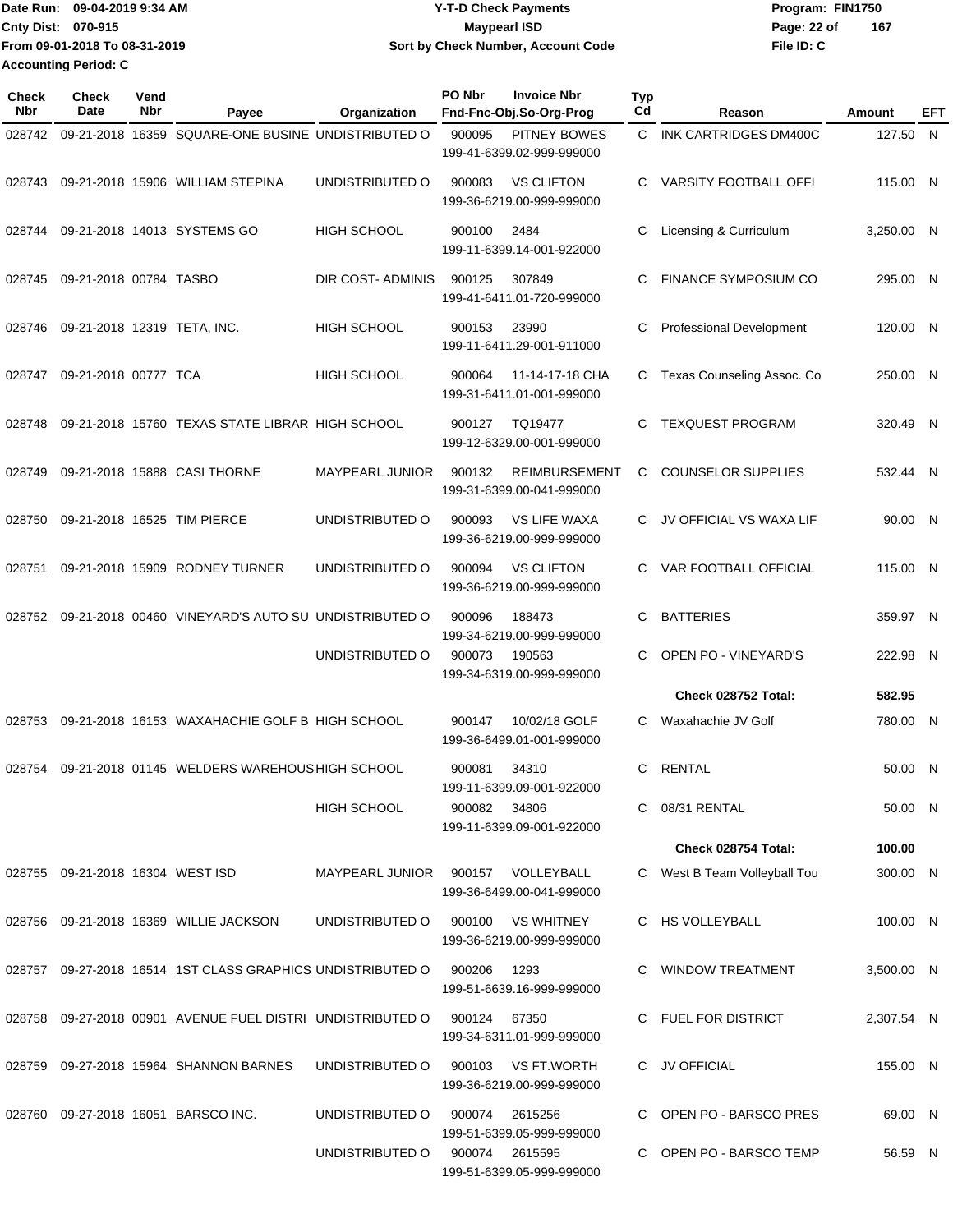Date Run: 09-04-2019 9:34 AM **Date Run:** 09-04-2019 9:34 AM **Cnty Dist:** 070-915 **Page: 23 of** Maypearl ISD **CONTEX 150 Page: 23 of File ID: C From 09-01-2018 To 08-31-2019 09-04-2019 9:34 AM Y-T-D Check Payments 070-915 Maypearl ISD Sort by Check Number, Account Code 167 Accounting Period: C**

| Check<br>Nbr | <b>Check</b><br>Date        | Vend<br>Nbr | Payee                                                       | Organization       | PO Nbr       | <b>Invoice Nbr</b><br>Fnd-Fnc-Obj.So-Org-Prog        | Typ<br>Cd    | Reason                        | Amount      | EFT |
|--------------|-----------------------------|-------------|-------------------------------------------------------------|--------------------|--------------|------------------------------------------------------|--------------|-------------------------------|-------------|-----|
|              |                             |             |                                                             | UNDISTRIBUTED O    | 900074       | 2616091<br>199-51-6399.05-999-999000                 |              | C OPEN PO - BARSCO MOT        | 81.83 N     |     |
|              |                             |             |                                                             |                    |              |                                                      |              | Check 028760 Total:           | 207.42      |     |
| 028761       |                             |             | 09-27-2018 16544 CHRISTEN ROGERS                            | UNDISTRIBUTED O    | 900121       | <b>VS WEST</b><br>199-36-6219.00-999-999000          | C.           | HS VBALL VS WEST OFFIC        | 100.00 N    |     |
|              |                             |             | 028762 09-27-2018 00217 CITY OF MAYPEARL                    | UNDISTRIBUTED O    | 900200       | <b>PURCHASE</b><br>199-52-6639.05-999-999000         | C.           | POLICE VEHICLE W UPGR         | 20,000.00 N |     |
| 028763       |                             |             | 09-27-2018 16545 COURTNEY MEARS                             | UNDISTRIBUTED O    | 900113       | <b>VS WEST</b><br>199-36-6219.00-999-999000          | C.           | <b>HS VBALL VS WEST OFFIC</b> | 100.00 N    |     |
|              | 028764 09-27-2018 15168 CPI |             |                                                             | UNDISTRIBUTED O    | 900061       | <b>IUS0119797</b><br>199-21-6411.00-999-923000       | C.           | ANNUAL MEMBERS FEE J/         | 150.00 N    |     |
| 028765       |                             |             | 09-27-2018 16520 DAN MOSLEY                                 | UNDISTRIBUTED O    | 900120       | VS LEGACY 2<br>199-36-6219.00-999-999000             |              | C VAR FBALL OFFICIAL          | 30.00 N     |     |
| 028766       |                             |             | 09-27-2018 00242 DEMCO, INC.                                | <b>HIGH SCHOOL</b> | 900104       | 6454254<br>199-12-6399.00-001-999000                 | C            | <b>Library Supplies</b>       | 131.76 N    |     |
| 028767       |                             |             | 09-27-2018 12885 DIRECT ENERGY                              | UNDISTRIBUTED O    | 900105       | 182570035952520<br>199-51-6259.04-999-999000         |              | C SD 8-13-09-11-18 BUS BAR    | 74.23 N     |     |
|              |                             |             |                                                             | UNDISTRIBUTED O    | 900107       | 182610035996422<br>199-51-6259.04-999-999000         |              | C SD 8-13-09-11-18 PORTAB     | 121.01 N    |     |
|              |                             |             |                                                             | UNDISTRIBUTED O    | 900107       | 182610035996422<br>199-51-6259.04-999-999000         |              | C SD 8-13-09-11-18 QUAD BU    | 261.03 N    |     |
|              |                             |             |                                                             | UNDISTRIBUTED O    | 900107       | 182610035996422<br>199-51-6259.04-999-999000         |              | C SD 8-13-09-11-18 INTERM     | 509.20 N    |     |
|              |                             |             |                                                             | UNDISTRIBUTED O    | 900107       | 182610035996422<br>199-51-6259.04-999-999000         |              | C SD 8-13-9-11-18 GOLF FAC    | 462.22 N    |     |
|              |                             |             |                                                             | UNDISTRIBUTED O    | 900107       | 182610035996422<br>199-51-6259.04-999-999000         |              | C SD 8-13-0911-18 HS SOUT     | 3,477.31 N  |     |
|              |                             |             |                                                             | UNDISTRIBUTED O    | 900107       | 182610035996422<br>199-51-6259.04-999-999000         |              | C SD 8-13-9-11-18 INTERME     | 1,767.33 N  |     |
|              |                             |             |                                                             | UNDISTRIBUTED O    | 900107       | 182610035996422<br>199-51-6259.04-999-999000         | $\mathbf{C}$ | SD 8-13-9-11-18 ARCHIVE       | 181.53 N    |     |
|              |                             |             |                                                             | UNDISTRIBUTED O    | 900107       | 182610035996422<br>199-51-6259.04-999-999000         |              | C SD 8-13-9-11-18 INT PRAC    | 101.54 N    |     |
|              |                             |             |                                                             | UNDISTRIBUTED O    |              | 900106  182600035968288<br>199-51-6259.04-999-999000 |              | C SD 08-13-09-11-2018 ADMI    | 315.56 N    |     |
|              |                             |             |                                                             |                    |              |                                                      |              | Check 028767 Total:           | 7,270.96    |     |
|              |                             |             | 028768 09-27-2018 13639 EAST TEXAS COPY SY MAYPEARL JUNIOR  |                    | 900106       | 1254702<br>199-11-6399.38-041-911000                 |              | C Staples for copier SHAUNFI  | 236.00 N    |     |
|              |                             |             | 028769 09-27-2018 01547 EICHELBAUM WARDEL HIGH SCHOOL       |                    | 900117 62574 | 199-23-6499.00-001-999000                            |              | C SECRETARY TRAINING          | 195.00 N    |     |
|              |                             |             | 028770 09-27-2018 12186 ELLIOTT ELECTRIC SU UNDISTRIBUTED O |                    |              | 900112 09-61186-02<br>199-51-6319.02-999-999000      |              | C FLUSH VALVES                | 29.96 N     |     |
| 028771       |                             |             | 09-27-2018 15300 FERRIS ALL SPORTS CHIGH SCHOOL             |                    | 900180       | TOURNA 11/15<br>199-36-6499.01-001-999000            |              | C V Girls Ferris BBall Tourn  | 300.00 N    |     |
|              |                             |             | 028772 09-27-2018 00360 PAMELA D. FUCHS                     | UNDISTRIBUTED O    | 900104       | VS WEST<br>199-36-6219.00-999-999000                 |              | C HS VOLLEYBALL               | 115.00 N    |     |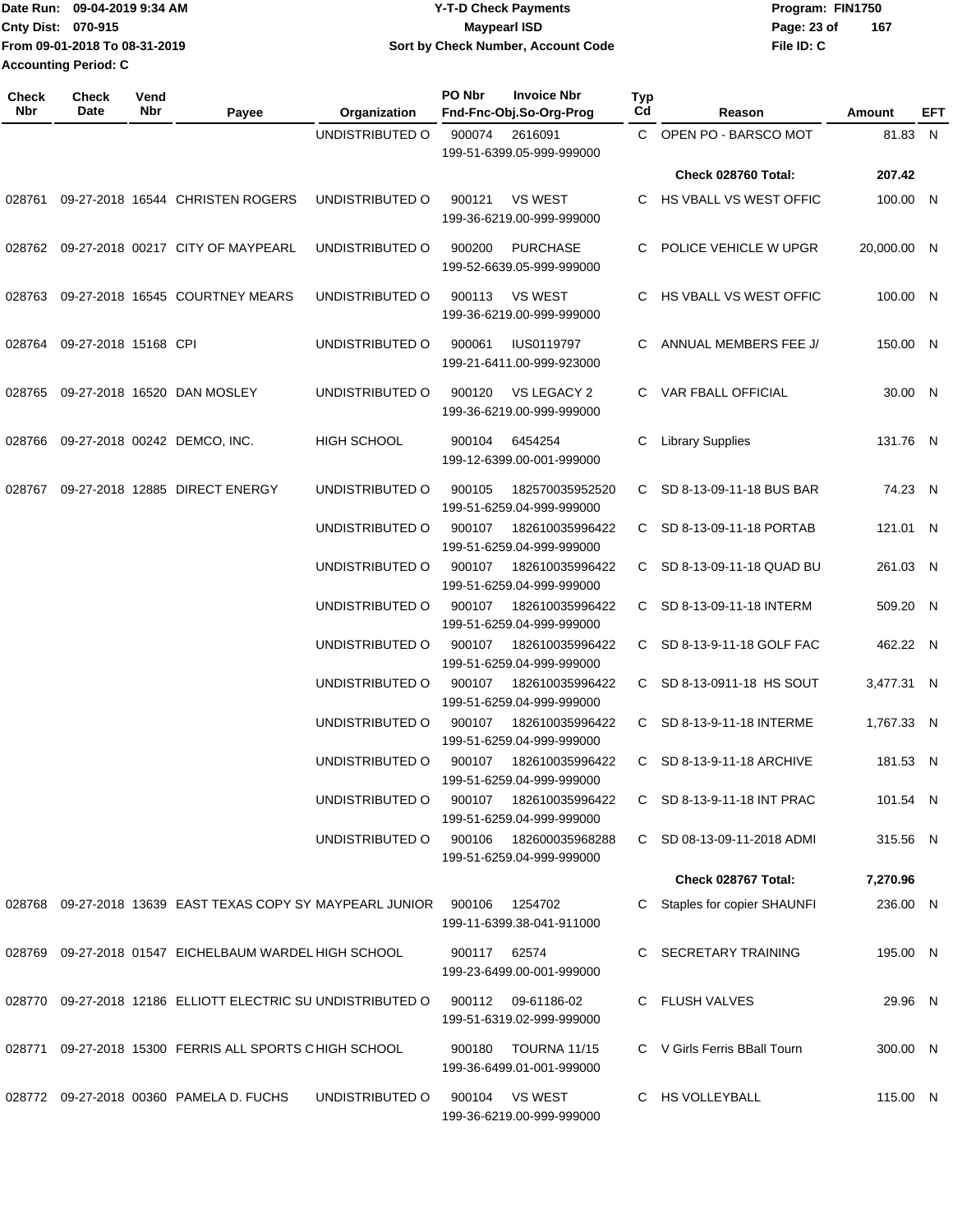Date Run: 09-04-2019 9:34 AM **Date Run:** 09-04-2019 9:34 AM **Cnty Dist:** 070-915 **Page: 24 of** Maypearl ISD Maypearl ISD **File ID: C From 09-01-2018 To 08-31-2019 09-04-2019 9:34 AM Y-T-D Check Payments 070-915 Maypearl ISD Sort by Check Number, Account Code 167 Accounting Period: C**

| Check<br><b>Nbr</b> | Check<br>Date            | Vend<br>Nbr | Payee                                                                   | Organization                  | PO Nbr        | <b>Invoice Nbr</b><br>Fnd-Fnc-Obj.So-Org-Prog     | <b>Typ</b><br>Cd | Reason                        | Amount     | EFT          |
|---------------------|--------------------------|-------------|-------------------------------------------------------------------------|-------------------------------|---------------|---------------------------------------------------|------------------|-------------------------------|------------|--------------|
| 028773              |                          |             | 09-27-2018 16543 GARREN MORRIS                                          | UNDISTRIBUTED O               | 900114        | VS FT.WORTH<br>199-36-6219.00-999-999000          | C.               | JV OFFICIAL VS FW CHRIS       | 170.00     | $\mathsf{N}$ |
| 028774              |                          |             | 09-27-2018 16542 GARY MORRIS                                            | UNDISTRIBUTED O               | 900115        | <b>VS FT.WORTH</b><br>199-36-6219.00-999-999000   | C                | JV OFFICIAL VS FW CHRIS       | 170.00 N   |              |
| 028775              |                          |             | 09-27-2018 12005 GLEN ROSE ISD                                          | <b>HIGH SCHOOL</b>            | 900183        | <b>TOURNAMENT</b><br>199-36-6499.01-001-999000    | C                | VAR VBALL TOURNAMENT          | 400.00 N   |              |
| 028776              |                          |             | 09-27-2018 01304 GRANDVIEW ALL-SPO HIGH SCHOOL                          |                               | 900182        | <b>TOURNAMENT</b><br>199-36-6499.01-001-999000    | C.               | VAR VBALL TOURNAMENT          | 325.00 N   |              |
| 028777              |                          |             | 09-27-2018 16515 HALEY EHLY                                             | UNDISTRIBUTED O               | 900116        | <b>VS KEENE</b><br>199-36-6219.00-999-999000      | C                | <b>VBALL OFFICIAL KEENE</b>   | 115.00 N   |              |
| 028778              | 09-27-2018 14150 HARRIS  |             |                                                                         | ELEMENTARY                    | 900109        | XT00144112<br>240-35-6341.00-101-999000           | C                | EZ SCHOOL.COM 07-1-07-        | 1.25 N     |              |
| 028779              |                          |             | 09-27-2018 14289 TRUDIE HEAD                                            | UNDISTRIBUTED O               | 900202        | 1 OF 8 PAYMENTS<br>224-11-6219.00-999-923000      | C                | <b>RTI SERVICES</b>           | 3,750.00 N |              |
| 028780              |                          |             | 09-27-2018 14135 HOUGHTON MIFFLIN H HIGH SCHOOL                         |                               | 900109        | 954002969<br>410-11-6321.00-001-911000            | C                | <b>HMH AVANCEMOS TX 201</b>   | 109.70 N   |              |
| 028781              | 09-27-2018 15594 ID ZONE |             |                                                                         | <b>HIGH SCHOOL</b>            | 900137        | 1515505<br>199-12-6399.00-001-999000              | C                | Printer Ink                   | 120.00 N   |              |
| 028782              |                          |             | 09-27-2018 00795 ISI COMMERCIAL REF UNDISTRIBUTED O                     |                               | 900161        | 0354774<br>199-51-6249.35-999-999000              | C                | Walk In Cooler Freezer        | 733.65 N   |              |
| 028783              |                          |             | 09-27-2018 01844 J.W. PEPPER & SON, I HIGH SCHOOL                       |                               | 900129        | 05B24991<br>199-11-6399.29-001-9110BA             | C                | <b>Music Stands</b>           | 1,200.00 N |              |
| 028784              |                          |             | 09-27-2018 16540 JAGUAR ATHLETIC BO HIGH SCHOOL                         |                               | 900196        | <b>BASK BALL</b><br>199-36-6499.01-001-999000     | C                | JV Boys BBall Heritage Tour   | 250.00 N   |              |
| 028785              |                          |             | 09-27-2018 16526 JEREMY BOYD                                            | UNDISTRIBUTED O               | 900102        | VS WAXA LIFE -2<br>199-36-6219.00-999-999000      | C.               | JV OFFICIAL VS WAXA LIF       | 15.00 N    |              |
| 028786              |                          |             | 09-27-2018 01533 KAMICO INSTRUCTION MAYPEARL JUNIOR                     |                               | 900099        | 116966<br>199-11-6399.02-041-911000               | C                | <b>JHLANGUAGE ARTS MATE</b>   | 304.75 N   |              |
|                     |                          |             | 028787 09-27-2018 12671 KENNEDALE ISD                                   | <b>HIGH SCHOOL</b>            |               | 900178 11-15-17-2018<br>199-36-6499.01-001-999000 |                  | C JV Girls Kennedale BBall To | 225.00 N   |              |
|                     |                          |             | 028788  09-27-2018  00063  LAKESHORE  EQUIPME  MAYPEARL  JUNIOR  900097 |                               |               | 900097<br>199-11-6399.03-041-911000               |                  | C jh math supplies            | 431.52 N   |              |
|                     |                          |             | 028789 09-27-2018 15653 M.A.C. ALARMS                                   | UNDISTRIBUTED O               | 900168 31652A | 199-51-6249.16-999-999000                         |                  | C ANNUAL SERVICE AGREE        | 2,820.00 N |              |
|                     |                          |             | 028790 09-27-2018 16541 MARVIN LEMMONS                                  | UNDISTRIBUTED O               |               | 900117 VS FT.WORTH<br>199-36-6219.00-999-999000   |                  | C JV OFFICIAL VS FW CHRIS     | 155.00 N   |              |
|                     |                          |             | 028791 09-27-2018 16547 MATTHEW LEE YOUN UNDISTRIBUTED O                |                               |               | 900119 VS RIO VISTA<br>199-36-6219.00-999-999000  |                  | C VB OFFIICIAL RIO VISTA      | 20.00 N    |              |
|                     |                          |             | 028792 09-27-2018 01781 SYLVIA MILLER                                   | UNDISTRIBUTED O               |               | 900108 VS WEST<br>199-36-6219.00-999-999000       |                  | C HS VBALL                    | 115.00 N   |              |
|                     |                          |             | 028793 09-27-2018 14075 NATIONAL TELESYSTE UNDISTRIBUTED O              |                               | 900127        | 336746<br>199-51-6249.02-999-999000               |                  | C TROUBLE SHOT BAD PHO        | 204.00 N   |              |
|                     |                          |             |                                                                         | UNDISTRIBUTED O               | 900125        | 336577<br>199-51-6249.02-999-999000               |                  | C PORT SWAPS                  | 104.25 N   |              |
|                     |                          |             |                                                                         | UNDISTRIBUTED O 900126 336634 |               | 199-51-6249.02-999-999000                         |                  | C REPAIRS                     | 768.50 N   |              |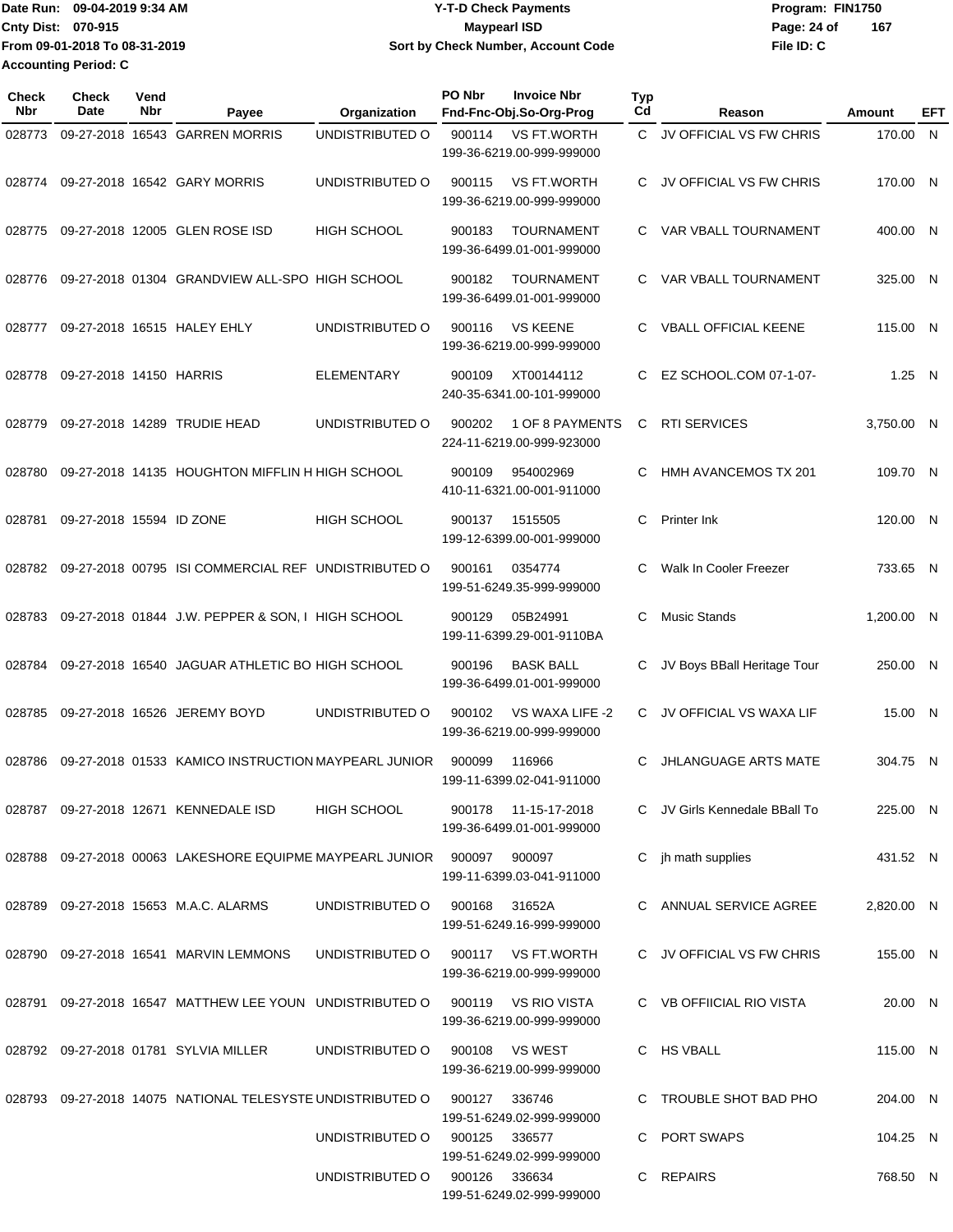|                     | Date Run: 09-04-2019 9:34 AM<br>Cnty Dist: 070-915<br>From 09-01-2018 To 08-31-2019<br><b>Accounting Period: C</b> |             |                                                            | <b>Y-T-D Check Payments</b><br><b>Maypearl ISD</b><br>Sort by Check Number, Account Code |                                                             |           | Program: FIN1750<br>Page: 25 of<br>167<br>File ID: C |  |            |     |
|---------------------|--------------------------------------------------------------------------------------------------------------------|-------------|------------------------------------------------------------|------------------------------------------------------------------------------------------|-------------------------------------------------------------|-----------|------------------------------------------------------|--|------------|-----|
| <b>Check</b><br>Nbr | <b>Check</b><br>Date                                                                                               | Vend<br>Nbr | Payee                                                      | Organization                                                                             | PO Nbr<br><b>Invoice Nbr</b><br>Fnd-Fnc-Obj.So-Org-Prog     | Typ<br>Cd | Reason                                               |  | Amount     | EFT |
|                     |                                                                                                                    |             |                                                            |                                                                                          |                                                             |           | Check 028793 Total:                                  |  | 1,076.75   |     |
| 028794              |                                                                                                                    |             | 09-27-2018 12087 OAK CLIFF OFFICE SU MAYPEARL JUNIOR       |                                                                                          | 900169<br>414500-0<br>199-11-6399.07-041-911000             | С         | Office supplies JH                                   |  | 417.42 N   |     |
|                     |                                                                                                                    |             |                                                            | MAYPEARL JUNIOR                                                                          | 900170<br>414502-0<br>199-11-6399.38-041-911000             | C         | Paper                                                |  | 818.22 N   |     |
|                     |                                                                                                                    |             |                                                            |                                                                                          |                                                             |           | Check 028794 Total:                                  |  | 1,235.64   |     |
| 028795              |                                                                                                                    |             | 09-27-2018 16014 ORKIN PEST CONTRO UNDISTRIBUTED O         |                                                                                          | 900019<br>387398<br>199-51-6249.00-999-999000               | C         | PEST CONTROL                                         |  | 450.00 N   |     |
| 028796              |                                                                                                                    |             | 09-27-2018 14314 RAPTOR TECHNOLOGI ELEMENTARY              |                                                                                          | 97415<br>900134<br>199-11-6399.00-101-911SUP                | C         | <b>VISITOR BADGES</b>                                |  | 100.00 N   |     |
| 028797              |                                                                                                                    |             | 09-27-2018 16349 ROBERT KEVIN LIGHT UNDISTRIBUTED O        |                                                                                          | <b>VS WHITNEY</b><br>900123<br>199-36-6219.00-999-999000    | С         | HS VBALL OFFICIAL                                    |  | 100.00     | - N |
|                     |                                                                                                                    |             |                                                            | UNDISTRIBUTED O                                                                          | 900122<br><b>VS KEENE</b><br>199-36-6219.00-999-999000      | C         | <b>VBALL OFFICIAL KEENE</b>                          |  | 100.00 N   |     |
|                     |                                                                                                                    |             |                                                            |                                                                                          |                                                             |           | Check 028797 Total:                                  |  | 200.00     |     |
| 028798              |                                                                                                                    |             | 09-27-2018 16497 SIDELINE INTERACTIV UNDISTRIBUTED O       |                                                                                          | 900003<br><b>TABLE</b><br>199-36-6399.05-999-999000         | C         | <b>SCORING TABLE</b>                                 |  | 3,108.70 N |     |
| 028799              |                                                                                                                    |             | 09-27-2018 14122 LAURI ANN SPRADLIN MAYPEARL JUNIOR        |                                                                                          | 900158<br><b>REIMBURSEMENT</b><br>199-36-6399.09-041-999000 | С         | Pep Rally Props                                      |  | 56.00 N    |     |
| 028800              |                                                                                                                    |             | 09-27-2018 16296 SUPERIOR PEDIATRIC UNDISTRIBUTED O        |                                                                                          | 900060<br>120<br>199-31-6219.02-999-923000                  | C         | <b>PT SERVICES</b>                                   |  | 503.75 N   |     |
|                     |                                                                                                                    |             |                                                            | UNDISTRIBUTED O                                                                          | 900060<br>120<br>199-31-6219.04-999-923000                  | C         | OT SERVICES                                          |  | 520.00 N   |     |
|                     |                                                                                                                    |             |                                                            |                                                                                          |                                                             |           | Check 028800 Total:                                  |  | 1,023.75   |     |
| 028801              | 09-27-2018 00784 TASBO                                                                                             |             |                                                            | ADMINISTRATIVE                                                                           | 900160<br>308129<br>199-41-6499.04-701-999000               | C         | PERSONNEL & PAYROLL                                  |  | 295.00 N   |     |
|                     | 028802 09-27-2018 16123 TECHAIR                                                                                    |             |                                                            | HIGH SCHOOL                                                                              | 900111<br>04339797<br>199-11-6399.09-001-922000             |           | PICKED UP 10 BOTTLES                                 |  | 26.00 N    |     |
|                     | 028803 09-27-2018 00127 TEPSA                                                                                      |             |                                                            | <b>ELEMENTARY</b>                                                                        | 300038930<br>900174<br>199-23-6499.00-101-999000            | C         | ANNUAL MEMBERSHIP C/                                 |  | 386.00 N   |     |
|                     |                                                                                                                    |             | 028804 09-27-2018 16037 TEX AIR FILTERS                    | UNDISTRIBUTED O                                                                          | 327960<br>900081<br>199-51-6249.01-999-999000               | C         | AIR FILTERS                                          |  | 712.08 N   |     |
|                     |                                                                                                                    |             | 028805 09-27-2018 00134 TXU ENERGY                         | UNDISTRIBUTED O                                                                          | 900110<br>054202294084<br>199-51-6259.04-999-999000         |           | C SECURITY LIGHTS SD 8-                              |  | 330.30 N   |     |
|                     |                                                                                                                    |             | 028806 09-27-2018 01800 BRUCE W. URBANOVS UNDISTRIBUTED O  |                                                                                          | VS KEENE<br>900112<br>199-36-6219.00-999-999000             |           | C HS VBALL VS KEENE                                  |  | 115.00 N   |     |
|                     |                                                                                                                    |             | 028807 09-27-2018 15799 VENUS ISD ATHLETIC HIGH SCHOOL     |                                                                                          | 11/29-12-01 TOU<br>900179<br>199-36-6499.01-001-999000      |           | C V Girls Venus BBall Tourn                          |  | 250.00 N   |     |
|                     |                                                                                                                    |             |                                                            | <b>HIGH SCHOOL</b>                                                                       | 900195<br>11/29-12-01 BAS<br>199-36-6499.05-001-999000      |           | C V Boys BBall Venus Tourna                          |  | 250.00 N   |     |
|                     |                                                                                                                    |             |                                                            |                                                                                          |                                                             |           | Check 028807 Total:                                  |  | 500.00     |     |
|                     |                                                                                                                    |             | 028808 09-27-2018 00460 VINEYARD'S AUTO SU UNDISTRIBUTED O |                                                                                          | 900073<br>191125<br>199-34-6319.00-999-999000               |           | OPEN PO - VINEYARD'S MI                              |  | 49.20 N    |     |
|                     |                                                                                                                    |             | 028809 09-27-2018 00141 WAL MART                           | HIGH SCHOOL                                                                              | 002015<br>900063<br>199-31-6399.00-001-999000               | С         | Cooking Supp for College Fa                          |  | 183.66 N   |     |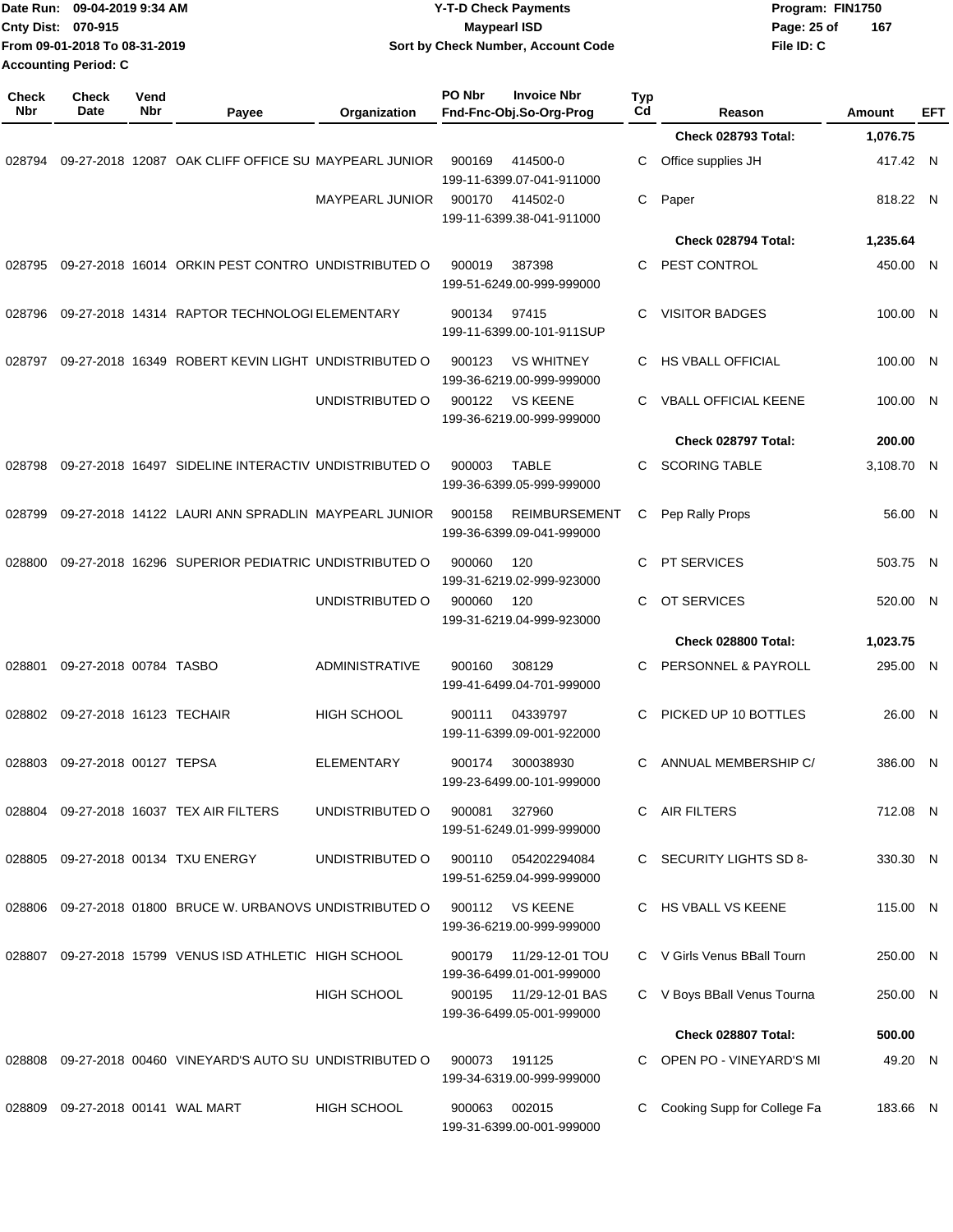|                             | Date Run: 09-04-2019 9:34 AM  | <b>Y-T-D Check Payments</b>        | Program: FIN1750   |  |  |  |
|-----------------------------|-------------------------------|------------------------------------|--------------------|--|--|--|
| <b>Cnty Dist: 070-915</b>   |                               | <b>Mavpearl ISD</b>                | 167<br>Page: 26 of |  |  |  |
|                             | From 09-01-2018 To 08-31-2019 | Sort by Check Number, Account Code | File ID: C         |  |  |  |
| <b>Accounting Period: C</b> |                               |                                    |                    |  |  |  |

| <b>Check</b><br>Nbr | <b>Check</b><br>Date  | Vend<br><b>Nbr</b> | Payee                                                                | Organization                                             | PO Nbr | <b>Invoice Nbr</b><br>Fnd-Fnc-Obj.So-Org-Prog  | <b>Typ</b><br>Cd | Reason                                                  | Amount               | EFT |
|---------------------|-----------------------|--------------------|----------------------------------------------------------------------|----------------------------------------------------------|--------|------------------------------------------------|------------------|---------------------------------------------------------|----------------------|-----|
| 028810              |                       |                    | 09-27-2018 01145 WELDERS WAREHOUS HIGH SCHOOL                        |                                                          | 900068 | 618178<br>199-11-6399.09-001-922000            | C.               | <b>Welding Supplies</b>                                 | 514.10 N             |     |
|                     |                       |                    |                                                                      | <b>HIGH SCHOOL</b>                                       | 900101 | 618249<br>199-11-6399.09-001-922000            | С                | <b>Welding Supplies AG</b>                              | 100.50 N             |     |
|                     |                       |                    |                                                                      |                                                          |        |                                                |                  | Check 028810 Total:                                     | 614.60               |     |
| 028811              |                       |                    | 09-27-2018 00298 WHITNEY ISD                                         | <b>HIGH SCHOOL</b>                                       | 900184 | <b>TOURNAMENT</b><br>199-36-6499.05-001-999000 |                  | C VARSITY VOLLEYBALL TO                                 | 325.00 N             |     |
|                     |                       |                    | 028812 09-27-2018 16369 WILLIE JACKSON                               | UNDISTRIBUTED O                                          | 900118 | <b>VS KEENE</b><br>199-36-6219.00-999-999000   | C.               | <b>VBALL OFFICIAL KEENE</b>                             | 100.00 N             |     |
| 028813              |                       |                    | 10-05-2018 14905 ACE EDUCATIONAL SUMAYPEARL JUNIOR                   |                                                          | 900149 | 2283337<br>199-11-6399.08-041-911000           | C.               | <b>HISTORY SUPPLIES</b>                                 | 40.18 N              |     |
| 028814              |                       |                    | 10-05-2018 00004 ALERT SERVICES                                      | UNDISTRIBUTED O                                          | 900136 | 5029319<br>199-36-6399.05-999-999000           | С                | <b>Training Supplies</b>                                | 549.88 N             |     |
| 028815              |                       |                    | 10-05-2018 15616 AT&T CORP.                                          | UNDISTRIBUTED O                                          | 900131 | 9724351720<br>199-51-6259.02-999-999000        | C.               | 9-21-10-21-2018 LONG DIS                                | 111.12 N             |     |
| 028816              |                       |                    | 10-05-2018 00069 ATMOS ENERGY                                        | UNDISTRIBUTED O                                          | 900150 | 3030380238<br>199-51-6259.00-999-999000        | C.               | SD 9-05-10-01-18 ADMIN                                  | 67.30 N              |     |
|                     |                       |                    |                                                                      | UNDISTRIBUTED O                                          | 900150 | 3030318181<br>199-51-6259.00-999-999000        | C.               | SD 9-5-10-01-18 MIDDLE S                                | 73.30 N              |     |
|                     |                       |                    |                                                                      | UNDISTRIBUTED O                                          | 900150 | 3030318485<br>199-51-6259.00-999-999000        | C.               | SD 9-5-10-01-18 ELEM SCH                                | 91.32 N              |     |
|                     |                       |                    |                                                                      | UNDISTRIBUTED O                                          | 900150 | 3030380470<br>199-51-6259.00-999-999000        | C.               | SD 9-5-10-01-18 HIGH SCH                                | 164.50 N             |     |
|                     |                       |                    |                                                                      |                                                          |        |                                                |                  | Check 028816 Total:                                     | 396.42               |     |
| 028817              |                       |                    | 10-05-2018 15217 BAYLOR INSTITUTE O UNDISTRIBUTED O                  |                                                          | 900210 | 15509<br>199-36-6219.00-999-999000             | C.               | Athletic Trainers 8-25-09-24-                           | 975.00 N             |     |
| 028818              |                       |                    | 10-05-2018 13576 CANON FINANCIAL SE DIR COST-ADMINIS                 |                                                          | 900138 | 19235311<br>199-41-6249.00-720-999000          | C                | <b>ADMIN COPIER B&amp;W</b>                             | 458.87 N             |     |
| 028819              | 10-05-2018 14724 CASH |                    |                                                                      | <b>DISTRICT WIDE</b>                                     | 900144 | <b>GATE BAGS</b><br>199-00-5752.02-000-900000  | C.               | <b>EXTRA MONEY FOR HOM</b>                              | 1,000.00 N           |     |
|                     |                       |                    | 028820 10-05-2018 00217 CITY OF MAYPEARL UNDISTRIBUTED O 900140 1081 |                                                          |        | 199-51-6259.01-999-999000                      |                  | C ELEM YARD METE SD 8/29                                | 26.00 N              |     |
|                     |                       |                    |                                                                      | UNDISTRIBUTED O 900140 1618                              |        | 199-51-6259.01-999-999000                      |                  | C ADMIN OFFICE SD 8-29-09                               | 51.00 N              |     |
|                     |                       |                    |                                                                      | UNDISTRIBUTED O 900140 383                               |        | 199-51-6259.01-999-999000                      |                  | C H/S SD 8/29-09/25/2018                                | 87.00 N              |     |
|                     |                       |                    |                                                                      | UNDISTRIBUTED O 900140 80                                |        | 199-51-6259.01-999-999000                      |                  | C ISD BALLFIELD SD 8-29-09                              | 97.50 N              |     |
|                     |                       |                    |                                                                      | UNDISTRIBUTED O 900140 595                               |        | 199-51-6259.01-999-999000                      |                  | C YARD METER SD 8-29-09-2                               | 63.60 N              |     |
|                     |                       |                    |                                                                      | UNDISTRIBUTED O 900140 1080<br>UNDISTRIBUTED O 900140 82 |        | 199-51-6259.01-999-999000                      |                  | C ELEM SD 8/29-09-25-2018<br>C INTERM SD 8/29-09/25/201 | 192.00 N<br>624.60 N |     |
|                     |                       |                    |                                                                      | UNDISTRIBUTED O 900140 574                               |        | 199-51-6259.01-999-999000                      |                  | C JR.HIGH SD 8/29-09-25-201                             | 122.80 N             |     |
|                     |                       |                    |                                                                      | UNDISTRIBUTED O 900139 BOYD NORTON                       |        | 199-51-6259.01-999-999000                      |                  | C MAYPEARL VS CLIFTON 0                                 | 87.50 N              |     |
|                     |                       |                    |                                                                      |                                                          |        | 199-52-6219.01-999-999000                      |                  | Check 028820 Total:                                     | 1,352.00             |     |
|                     |                       |                    |                                                                      |                                                          |        |                                                |                  |                                                         |                      |     |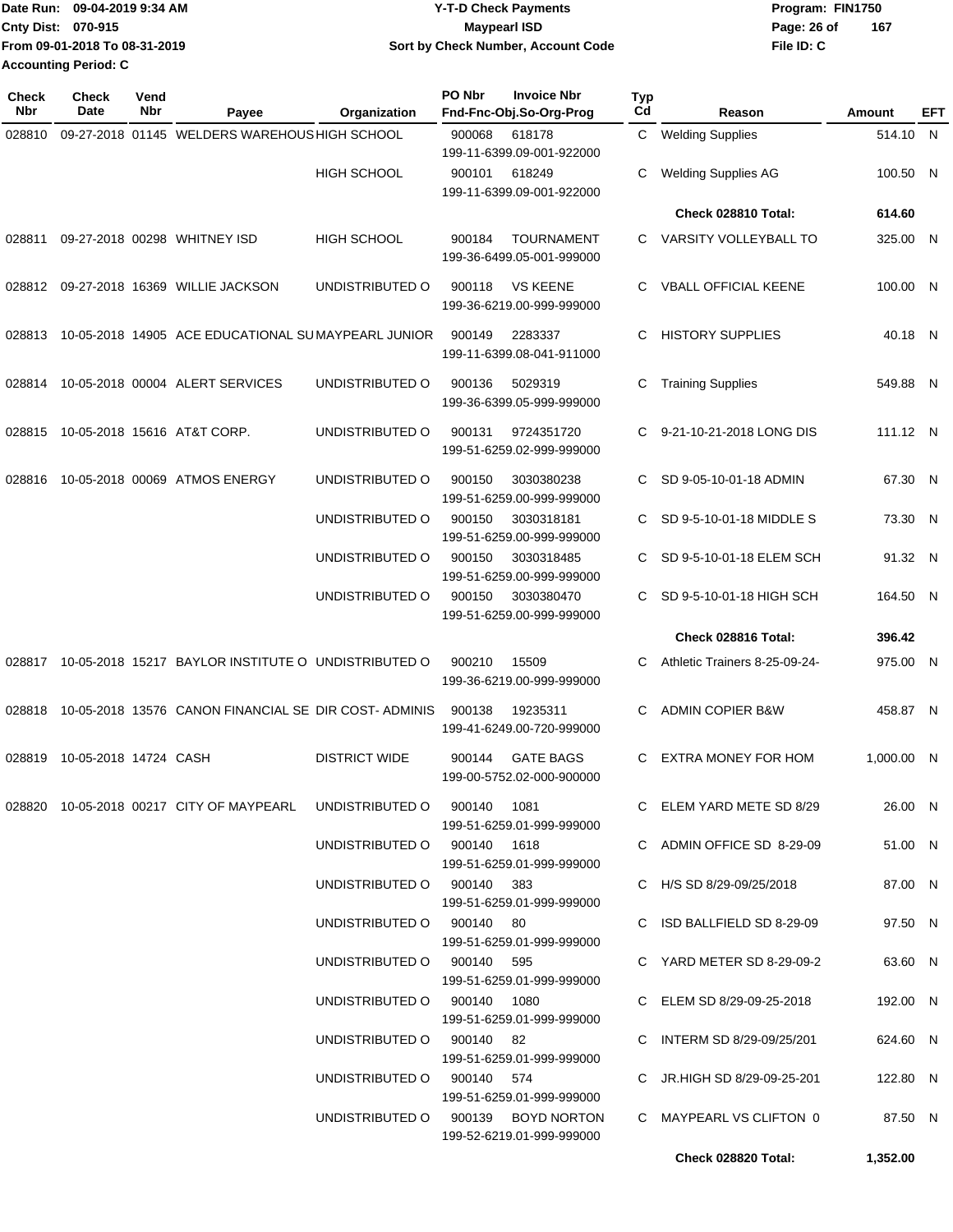Date Run: 09-04-2019 9:34 AM **Date Run:** 09-04-2019 9:34 AM **Program:** FIN1750 **Cnty Dist:** 070-915 **Page: 27 of** Maypearl ISD **CONTEX 150 Page: 27 of File ID: C From 09-01-2018 To 08-31-2019 09-04-2019 9:34 AM Y-T-D Check Payments 070-915 Maypearl ISD Sort by Check Number, Account Code 167 Accounting Period: C**

| Check<br>Nbr | <b>Check</b><br>Date | Vend<br>Nbr | Payee                                                  | Organization                        | PO Nbr        | <b>Invoice Nbr</b><br>Fnd-Fnc-Obj.So-Org-Prog     | <b>Typ</b><br>Cd | Reason                       | Amount      | EFT |
|--------------|----------------------|-------------|--------------------------------------------------------|-------------------------------------|---------------|---------------------------------------------------|------------------|------------------------------|-------------|-----|
| 028821       |                      |             | 10-05-2018 14778 CONNOR HARPER                         | <b>HIGH SCHOOL</b>                  | 900192        | 09242018A<br>199-11-6219.29-001-911BAN            | C.               | <b>Marching Tech Payment</b> | 1,120.47 N  |     |
| 028822       |                      |             | 10-05-2018 16545 COURTNEY MEARS                        | UNDISTRIBUTED O                     | 900137        | <b>VS KEENE</b><br>199-36-6219.00-999-999000      | С                | JH VOLLEYBALL                | 155.00 N    |     |
| 028823       |                      |             | 10-05-2018 16448 COWTOWN MATERIAL UNDISTRIBUTED O      |                                     | 900080        | 1969<br>199-51-6319.04-999-999000                 | С                | <b>Building supplies</b>     | 2,114.16 N  |     |
| 028824       |                      |             | 10-05-2018 16348 HIRAM E. DODSON                       | UNDISTRIBUTED O                     | 900083        | 18-148<br>199-51-6249.00-999-999000               | С                | <b>Safety Gates</b>          | 3,800.00 N  |     |
| 028825       |                      |             | 10-05-2018 00040 FLATT STATIONERS, I MAYPEARL JUNIOR   |                                     | 900173        | 277291-00<br>199-11-6399.08-041-911000            | С                | <b>Social Studies</b>        | 148.42 N    |     |
| 028826       |                      |             | 10-05-2018 16059 FRONTIER SOUTHWE UNDISTRIBUTED O      |                                     | 900145        | 031814-5<br>199-51-6259.02-999-999000             | C.               | 9-28-10-27-2018 435-1720 F   | 59.28 N     |     |
|              |                      |             |                                                        | UNDISTRIBUTED O                     | 900145        | 092515-5<br>199-51-6259.02-999-999000             | C.               | 9-28-10-27-2018 435-2160     | 126.30 N    |     |
|              |                      |             |                                                        | UNDISTRIBUTED O                     | 900145        | 091206-5<br>199-51-6259.02-999-999000             | C                | 9-28-10-27-18 435-1000 AD    | 874.43 N    |     |
|              |                      |             |                                                        | UNDISTRIBUTED O                     | 900145        | 092915-5<br>199-51-6259.02-999-999000             | C                | 9-22-10-21-18 435-2038 J/H   | 123.81 N    |     |
|              |                      |             |                                                        | UNDISTRIBUTED O                     | 900145        | 093015-5<br>199-51-6259.02-999-999000             | С                | 09-25-10-24-18 435-2019 H/   | 123.81 N    |     |
|              |                      |             |                                                        | UNDISTRIBUTED O                     | 900145        | 092815-5<br>199-51-6259.02-999-999000             | С                | 9-28-10-27-18 435-2520 INT   | 123.81 N    |     |
|              |                      |             |                                                        |                                     |               |                                                   |                  | Check 028826 Total:          | 1,431.44    |     |
| 028827       |                      |             | 10-05-2018 16158 GARY SCOTT COLE                       | UNDISTRIBUTED O                     | 900146        | <b>VS GROSEBECK</b><br>199-36-6219.00-999-999000  | C.               | JV FOOTBALL OFFICIAL         | 80.00 N     |     |
| 028828       |                      |             | 10-05-2018 16223 Houston ISD                           | UNDISTRIBUTED O                     | 900133        | 1819SEP94<br>199-31-6299.00-999-923000            | C.               | 9-1-9-30-18 SHARS BILLIN     | 34.71 N     |     |
| 028829       |                      |             | 10-05-2018 14290 HP COMMERCIAL REP UNDISTRIBUTED O     |                                     | 900213        | <b>BLXS788802</b><br>199-53-6239.01-999-999000    | C                | <b>REPAIR LAPTOP</b>         | 125.00 N    |     |
| 028830       |                      |             | 10-05-2018 12152 TRICIA IKARD                          | <b>SCHOOL BOARD</b>                 | 900235        | REIMBURSEMENT<br>199-41-6239.00-702-999000        | C.               | mileage tasa conference      | 259.49 N    |     |
|              |                      |             | 028831 10-05-2018 12551 INTERQUEST DETECTI HIGH SCHOOL |                                     | 900142 112495 | 199-11-6219.02-001-924000                         |                  | C HALF DAY SERVICE 9-12-1    | 280.00 N    |     |
|              |                      |             | 028832 10-05-2018 16549 JAMES BANKS                    | UNDISTRIBUTED O 900147 VS GROESBECK |               | 199-36-6219.00-999-999000                         |                  | C JV FOOTBALL OFFICIAL       | 80.00 N     |     |
|              |                      |             | 028833 10-05-2018 14924 KAYLOR DESIGN                  | MAYPEARL JUNIOR 900193 512          |               | 199-36-6399.09-041-999000                         |                  | C Cheer suppllies            | 150.00 N    |     |
|              |                      |             | 028834 10-05-2018 15958 KEVIN BAKER                    | UNDISTRIBUTED O                     |               | 900132 VS GROESBECK<br>199-36-6219.00-999-999000  |                  | C JV FOOTBALL VS GROESB      | 80.00 N     |     |
|              |                      |             | 028835 10-05-2018 16344 LUCAS BIGGS                    | UNDISTRIBUTED O                     |               | 900134 FT.WORTH<br>199-36-6219.00-999-999000      |                  | C FOOTBALL JV                | 25.00 N     |     |
|              |                      |             | 028836 10-05-2018 16301 MELODY MAYSE                   | UNDISTRIBUTED O 900143 VS KEENE     |               | 199-36-6219.00-999-999000                         |                  | C VBALL OFFICIAL JH          | 120.00 N    |     |
|              |                      |             | 028837 10-05-2018 16320 MENTORS CARE                   | UNDISTRIBUTED O                     |               | 900207 #3 FALL 18/19<br>199-31-6219.01-999-999000 |                  | C MENTORS CARE               | 17,500.00 N |     |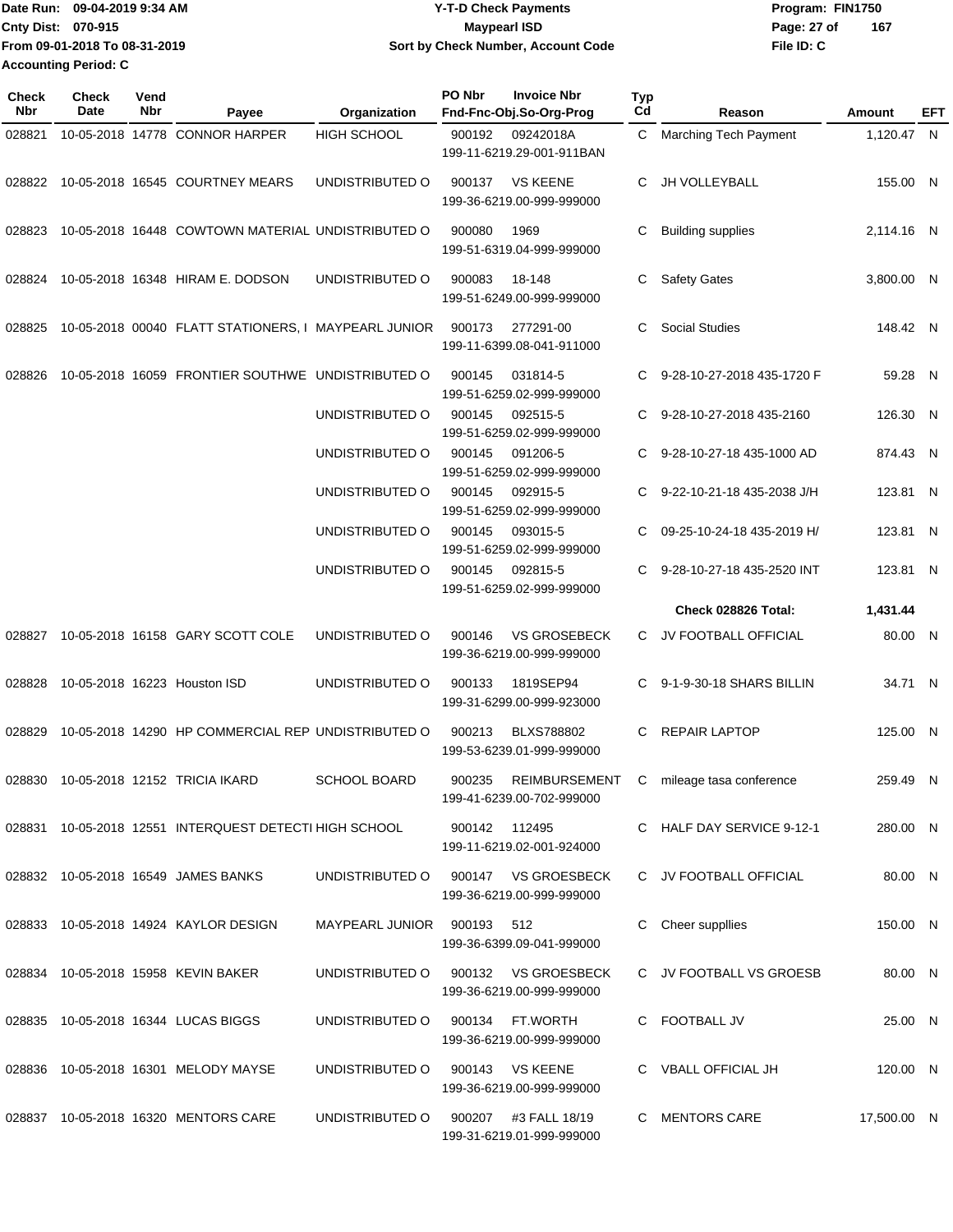|                             | IDate Run: 09-04-2019 9:34 AM | Y-T-D Check Payments               | Program: FIN1750   |
|-----------------------------|-------------------------------|------------------------------------|--------------------|
| <b>Cnty Dist: 070-915</b>   |                               | <b>Mavpearl ISD</b>                | 167<br>Page: 28 of |
|                             | From 09-01-2018 To 08-31-2019 | Sort by Check Number, Account Code | File ID: C         |
| <b>Accounting Period: C</b> |                               |                                    |                    |

| <b>Check</b><br><b>Nbr</b> | <b>Check</b><br><b>Date</b> | Vend<br>Nbr | Payee                                                      | Organization           | PO Nbr | <b>Invoice Nbr</b><br>Fnd-Fnc-Obj.So-Org-Prog | <b>Typ</b><br>Cd | Reason                    | Amount     | EFT |
|----------------------------|-----------------------------|-------------|------------------------------------------------------------|------------------------|--------|-----------------------------------------------|------------------|---------------------------|------------|-----|
| 028838                     |                             |             | 10-05-2018 13306 MOUNTAIN PEAK SPE UNDISTRIBUTED O         |                        | 900141 | 11078800                                      | C.               | AG DEPT SD 8-05-09-05-18  | 113.60 N   |     |
|                            |                             |             |                                                            |                        |        | 199-51-6259.79-999-922000                     |                  |                           |            |     |
| 028839                     | 10-05-2018 00079 NASCO      |             |                                                            | <b>MAYPEARL JUNIOR</b> | 900093 | 149952<br>199-11-6399.09-041-911000           | C                | <b>SCIENCE LABS</b>       | 196.23 N   |     |
|                            |                             |             |                                                            |                        |        |                                               |                  |                           |            |     |
| 028840                     |                             |             | 10-05-2018 16289 NEXTLINK BROADBAN UNDISTRIBUTED O         |                        | 900135 | N125089750-17<br>199-11-6399.45-999-999000    | C                | 09/30-10/29-18 LEVEL 1    | 790.00 N   |     |
|                            |                             |             |                                                            | UNDISTRIBUTED O        | 900148 | N125089750-17<br>199-11-6399.45-999-999000    | C.               | LEVEL ONE SD 9-30-10-29-  | 790.00 N   |     |
|                            |                             |             |                                                            |                        |        |                                               |                  | Check 028840 Total:       | 1,580.00   |     |
| 028841                     |                             |             | 10-05-2018 12087 OAK CLIFF OFFICE SU UNDISTRIBUTED O       |                        | 900197 | 414745-0                                      | С                | STUDENT CHAIR BLACK       | 867.12 N   |     |
|                            |                             |             |                                                            |                        |        | 199-51-6399.04-999-999000                     |                  |                           |            |     |
| 028842                     |                             |             | 10-05-2018 00287 OFFICE DEPOT                              | <b>HIGH SCHOOL</b>     | 900115 | 206671864001<br>199-11-6399.12-001-911000     | C                | <b>BROTHER PRINTER</b>    | 392.34 N   |     |
|                            |                             |             |                                                            | <b>HIGH SCHOOL</b>     | 900130 | 207630361001                                  | C                | <b>TI 84 CALCULATOR</b>   | 435.96 N   |     |
|                            |                             |             |                                                            |                        |        | 199-11-6399.42-001-911000                     |                  |                           |            |     |
|                            |                             |             |                                                            | UNDISTRIBUTED O        | 900164 | 206792012001<br>199-51-6399.04-999-999000     | C                | <b>WORKPRO CHAIR BLK</b>  | 264.30 N   |     |
|                            |                             |             |                                                            |                        |        |                                               |                  | Check 028842 Total:       | 1,092.60   |     |
| 028843                     |                             |             | 10-05-2018 00698 PALMER ISD                                | <b>MAYPEARL JUNIOR</b> | 900211 | <b>BASKET BALL</b>                            | C                | G JH BBall Tour Palmer    | 350.00 N   |     |
|                            |                             |             |                                                            |                        |        | 199-36-6499.00-041-999000                     |                  |                           |            |     |
| 028844                     |                             |             | 10-05-2018 01032 QUICK WAY SIGNS                           | UNDISTRIBUTED O        | 900089 | 49398<br>199-51-6249.00-999-999000            | С                | QW Signs srv call & bulbs | 198.00 N   |     |
|                            |                             |             |                                                            |                        |        |                                               |                  |                           |            |     |
| 028845                     |                             |             | 10-05-2018 00099 REGION 10/EDUCATIO UNDISTRIBUTED O        |                        | 900208 | PRE K COOP                                    | С                | EARLY CHILDHOOD SERVI     | 600.00 N   |     |
|                            |                             |             |                                                            |                        |        | 199-41-6239.02-999-999000                     |                  |                           |            |     |
| 028846                     |                             |             | 10-05-2018 14927 REPUBLIC SERVICES                         | UNDISTRIBUTED O        | 900149 | 0794013105039<br>199-51-6259.03-999-999000    | С                | 10/01-10/31/18 WASTER     | 2,929.97 N |     |
| 028847                     | 10-05-2018 00131 TASA       |             |                                                            | <b>IND COST-ADM</b>    | 900212 | <b>MEMBER</b>                                 | C                | MEMEBERSHIP 18-19         | 538.40 N   |     |
|                            |                             |             |                                                            |                        |        | 199-41-6499.00-750-999000                     |                  |                           |            |     |
| 028848                     |                             |             | 10-05-2018 16525 TIM PIERCE                                | UNDISTRIBUTED O        | 900136 | <b>VS GROESBECK</b>                           | C.               | <b>JV FOOTBALL</b>        | 80.00 N    |     |
|                            |                             |             |                                                            |                        |        | 199-36-6219.00-999-999000                     |                  |                           |            |     |
| 028849                     |                             |             | 10-05-2018 15497 TRAIL OF BREADCRU UNDISTRIBUTED O         |                        | 900255 | LISA ALLEN                                    |                  | C STARR GRAMMER/WRITIN    | 430.00 N   |     |
|                            |                             |             |                                                            |                        |        | 199-13-6499.00-999-911000                     |                  |                           |            |     |
|                            |                             |             | 028850 10-05-2018 01078 WILLIAM V. MACGILL & HIGH SCHOOL   |                        | 900131 | IN0650757<br>199-11-6399.32-001-911000        |                  | <b>AED/CPR Supplies</b>   | 685.76 N   |     |
|                            |                             |             |                                                            | <b>HIGH SCHOOL</b>     | 900065 | IN0650547                                     |                  | Indiv. Healthcare Plans   | 234.95 N   |     |
|                            |                             |             |                                                            |                        |        | 199-33-6399.00-001-999000                     |                  |                           |            |     |
|                            |                             |             |                                                            |                        |        |                                               |                  | Check 028850 Total:       | 920.71     |     |
| 028851                     |                             |             | 10-12-2018 16514 1ST CLASS GRAPHICS UNDISTRIBUTED O        |                        | 900308 | 1299<br>199-52-6639.05-999-999000             |                  | <b>TAHOE POLICE WRAP</b>  | 2,100.00 N |     |
|                            |                             |             | 028852 10-12-2018 14674 AEROWAVE                           | UNDISTRIBUTED O        | 900031 | 32052145                                      |                  | C PORTABLE RADIOS         | 6,765.00 N |     |
|                            |                             |             |                                                            |                        |        | 199-52-6639.04-999-900000                     |                  |                           |            |     |
|                            |                             |             | 028853 10-12-2018 00901 AVENUE FUEL DISTRI UNDISTRIBUTED O |                        | 900156 | 67458                                         |                  | <b>FUEL FOR DISTRICT</b>  | 2,824.16 N |     |
|                            |                             |             |                                                            |                        |        | 199-34-6311.01-999-999000                     |                  |                           |            |     |
| 028854                     |                             |             | 10-12-2018 15043 BLACKBOARD INC.                           | UNDISTRIBUTED O        | 900098 | 1300477                                       | C.               | website/tech              | 9,521.76 N |     |
|                            |                             |             |                                                            |                        |        | 199-11-6399.45-999-999000                     |                  |                           |            |     |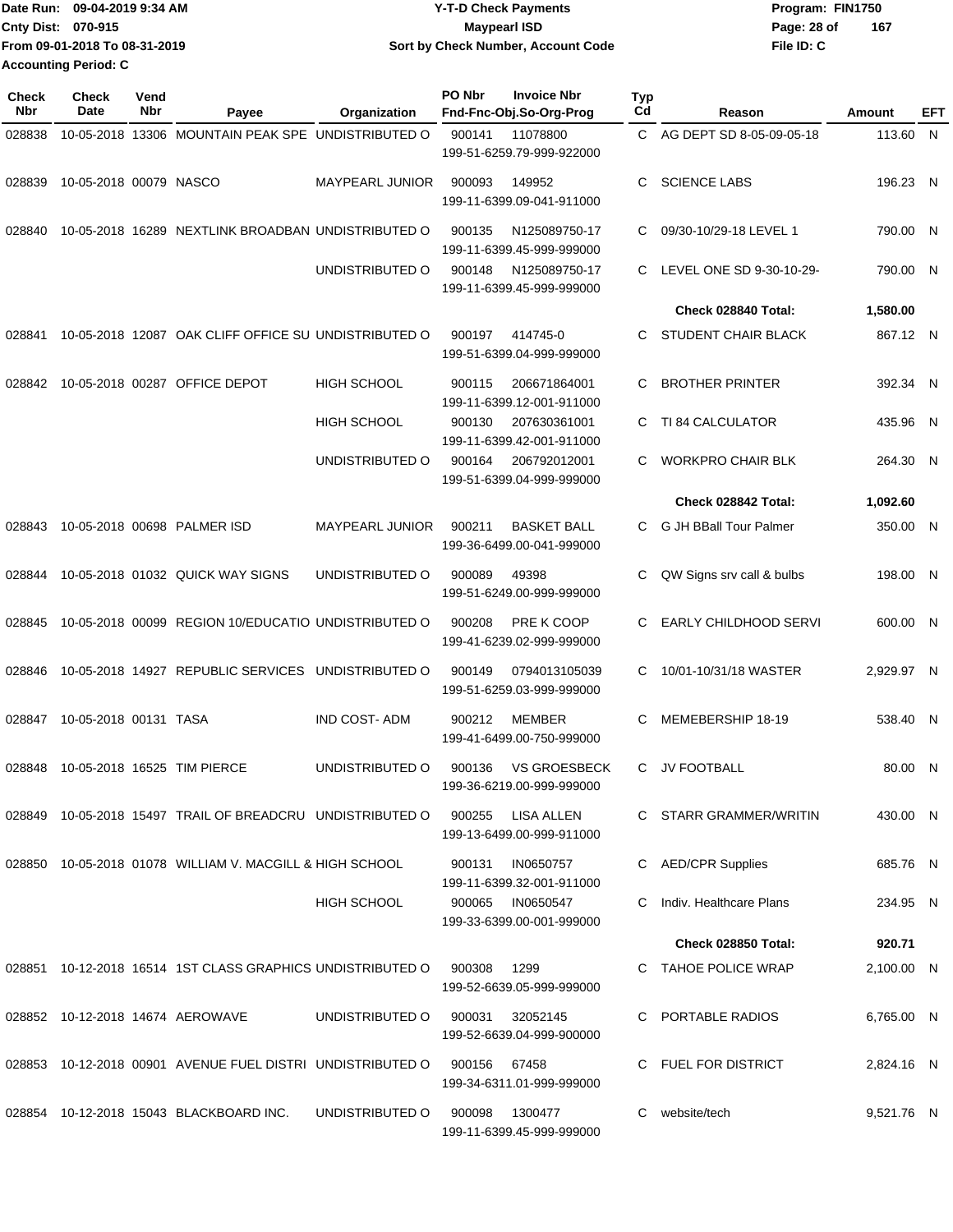|                             | Date Run: 09-04-2019 9:34 AM  | <b>Y-T-D Check Payments</b>        | Program: FIN1750 |     |
|-----------------------------|-------------------------------|------------------------------------|------------------|-----|
| <b>Cnty Dist: 070-915</b>   |                               | <b>Mavpearl ISD</b>                | Page: 29 of      | 167 |
|                             | From 09-01-2018 To 08-31-2019 | Sort by Check Number, Account Code | File ID: C       |     |
| <b>Accounting Period: C</b> |                               |                                    |                  |     |

| <b>Check</b><br>Nbr | <b>Check</b><br>Date | Vend<br>Nbr | Payee                                                                      | Organization                        | PO Nbr | <b>Invoice Nbr</b><br>Fnd-Fnc-Obj.So-Org-Prog    | <b>Typ</b><br>Cd | Reason                     | Amount     | EFT |
|---------------------|----------------------|-------------|----------------------------------------------------------------------------|-------------------------------------|--------|--------------------------------------------------|------------------|----------------------------|------------|-----|
| 028855              |                      |             | 10-12-2018 00956 BORDEN DAIRY                                              | MAYPEARL JUNIOR                     | 900245 | 2299192<br>240-35-6341.00-041-999000             | C                | MILK SEPT J/H              | 795.00 N   |     |
|                     |                      |             |                                                                            | <b>ELEMENTARY</b>                   | 900244 | 2299192<br>240-35-6341.00-101-999000             | С                | MILK SEPT ELEM             | 967.25     | - N |
|                     |                      |             |                                                                            | <b>HIGH SCHOOL</b>                  | 900246 | 2299192<br>240-35-6341.01-001-999000             | C                | <b>FOR SEPT</b>            | 520.46 N   |     |
|                     |                      |             |                                                                            |                                     |        |                                                  |                  | Check 028855 Total:        | 2,282.71   |     |
| 028856              |                      |             | 10-12-2018 15907 BRENT ALLEN                                               | UNDISTRIBUTED O                     | 900158 | <b>VS MCGREGOR</b><br>199-36-6219.00-999-999000  |                  | C FOOTBALL OFFICIAL        | 100.00 N   |     |
| 028857              |                      |             | 10-12-2018 00887 BSN SPORTS                                                | UNDISTRIBUTED O                     | 900110 | 903269112<br>199-36-6399.01-999-999GHS           | C                | Girls BBall Equipment      | 580.00 N   |     |
| 028858              |                      |             | 10-12-2018 16544 CHRISTEN ROGERS                                           | UNDISTRIBUTED O                     | 900160 | <b>VS GRANVIEW</b><br>199-36-6219.00-999-999000  | C.               | <b>VOLLEYBALL OFFICIAL</b> | 100.00 N   |     |
| 028859              |                      |             | 10-12-2018 14453 CIPA FILTER                                               | UNDISTRIBUTED O                     | 900190 | 252611<br>199-11-6399.45-999-999000              | C                | <b>Firewall and Filter</b> | 4,222.00 N |     |
| 028860              |                      |             | 10-12-2018 00217 CITY OF MAYPEARL                                          | UNDISTRIBUTED O                     | 900168 | 1394<br>199-51-6259.01-999-999000                | C                | SD 8-29-9-25-18 NEW CON    | 213.60 N   |     |
| 028861              |                      |             | 10-12-2018 15282 COLORADO BOXED BE ELEMENTARY                              |                                     | 900237 | 8623330<br>240-35-6341.00-101-999000             | C                | <b>USDA FOODS</b>          | 337.94 N   |     |
| 028862              |                      |             | 10-12-2018 16545 COURTNEY MEARS                                            | UNDISTRIBUTED O                     | 900165 | <b>VS GRANDVIEW</b><br>199-36-6219.00-999-999000 | C.               | <b>VOLLEYBALL OFFICIAL</b> | 100.00 N   |     |
| 028863              |                      |             | 10-12-2018 16520 DAN MOSLEY                                                | UNDISTRIBUTED O                     | 900161 | <b>VS MCGREGOR</b><br>199-36-6219.00-999-999000  | C.               | <b>FOOTBALL OFFICIAL</b>   | 100.00 N   |     |
| 028864              |                      |             | 10-12-2018 16413 EAST TEXAS COPY                                           | UNDISTRIBUTED O                     | 900155 | LE00138013<br>199-11-6219.00-999-923000          | C                | <b>SPED COPIER</b>         | 128.23 N   |     |
|                     |                      |             |                                                                            | <b>HIGH SCHOOL</b>                  | 900155 | LE00138013<br>199-11-6269.01-001-911000          | C                | <b>ATHETIC COPIER</b>      | 128.24 N   |     |
|                     |                      |             |                                                                            |                                     |        |                                                  |                  | Check 028864 Total:        | 256.47     |     |
| 028865              |                      |             | 10-12-2018 01547 EICHELBAUM WARDEL DIR COST-ADMINIS                        |                                     | 900162 | 62764<br>199-41-6211.00-720-999000               | C                | PHONE CONVERSATIONS        | 458.00 N   |     |
|                     |                      |             | 028866 10-12-2018 00040 FLATT STATIONERS, I ELEMENTARY                     |                                     |        | 900220 278019-00<br>199-11-6399.11-101-911000    |                  | C ADMIN SUPPLIES PAPER     | 274.33 N   |     |
|                     |                      |             | 028867  10-12-2018  13840  FOUR STORY GRAPHI UNDISTRIBUTED O  900272  7236 |                                     |        | 240-35-6342.00-999-999000                        |                  | C TSHIRTS 2XL              | 44.00 N    |     |
|                     |                      |             | 028868 10-12-2018 00360 PAMELA D. FUCHS                                    | UNDISTRIBUTED O 900171 VS GRANDVIEW |        | 199-36-6219.00-999-999000                        |                  | C VOLLEYBALL OFFICIAL      | 115.00 N   |     |
|                     |                      |             | 028869 10-12-2018 01844 J.W. PEPPER & SON, I MAYPEARL JUNIOR 900058        |                                     |        | 05B23634/6310<br>199-11-6399.29-041-911000       |                  | C Music for Class          | 973.44 N   |     |
|                     |                      |             | 028870 10-12-2018 16521 JASON PIERCE                                       | UNDISTRIBUTED O                     |        | 900163 VS MCGREGOR<br>199-36-6219.00-999-999000  |                  | C FOOTBALL OFFICIAL        | 100.00 N   |     |
|                     |                      |             | 028871 10-12-2018 16526 JEREMY BOYD                                        | UNDISTRIBUTED O 900159 VS MCGREGOR  |        | 199-36-6219.00-999-999000                        |                  | C FOOTBALL OFFICIAL        | 120.00 N   |     |
|                     |                      |             | 028872 10-12-2018 15932 JERRY BROCCOLI                                     | UNDISTRIBUTED O 900164 VS MCGREGOR  |        | 199-36-6219.00-999-999000                        |                  | C FOOTBALL OFFICIAL        | 120.00 N   |     |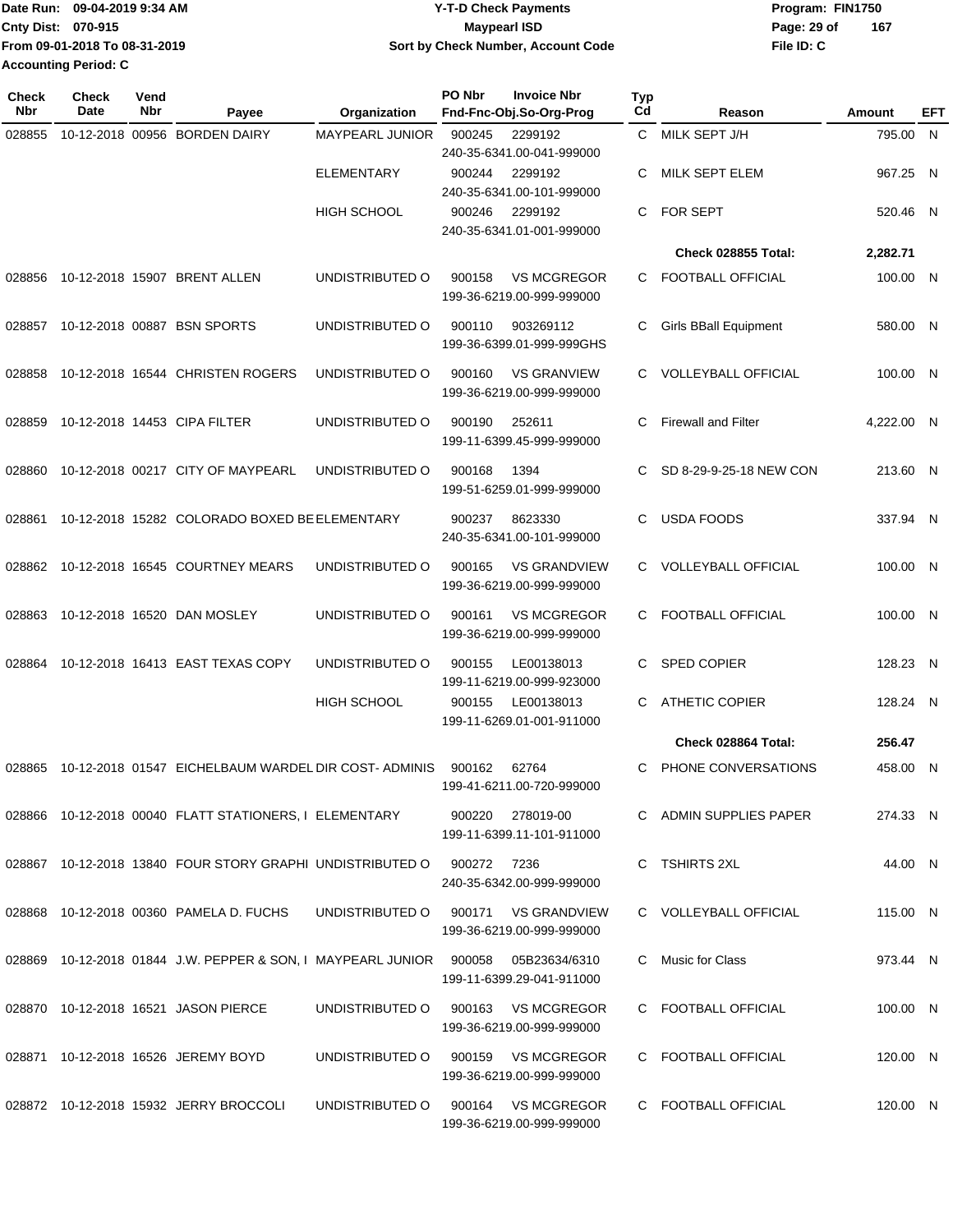|                           | IDate Run: 09-04-2019 9:34 AM | <b>Y-T-D Check Payments</b>        | Program: FIN1750 |     |
|---------------------------|-------------------------------|------------------------------------|------------------|-----|
| <b>Cnty Dist: 070-915</b> |                               | <b>Mavpearl ISD</b>                | Page: 30 of      | 167 |
|                           | From 09-01-2018 To 08-31-2019 | Sort by Check Number, Account Code | File ID: C       |     |
| Accounting Period: C      |                               |                                    |                  |     |

| <b>Check</b><br><b>Nbr</b> | Check<br>Date           | Vend<br>Nbr | Payee                                                       | Organization           | PO Nbr | <b>Invoice Nbr</b><br>Fnd-Fnc-Obj.So-Org-Prog    | <b>Typ</b><br>Cd | Reason                      | Amount     | EFT |
|----------------------------|-------------------------|-------------|-------------------------------------------------------------|------------------------|--------|--------------------------------------------------|------------------|-----------------------------|------------|-----|
| 028873                     |                         |             | 10-12-2018 14924 KAYLOR DESIGN                              | <b>MAYPEARL JUNIOR</b> | 900193 | 518<br>199-36-6399.09-041-999000                 | C.               | Cheer suppllies             | 390.00 N   |     |
| 028874                     |                         |             | 10-12-2018 01048 LABATT FOOD SERVIC MAYPEARL JUNIOR         |                        | 900242 | 90227764/909621<br>240-35-6341.00-041-999000     | C.               | <b>GROCERIES</b>            | 5,251.01 N |     |
|                            |                         |             |                                                             | <b>ELEMENTARY</b>      | 900241 | 387487<br>240-35-6341.00-101-999000              | C                | <b>ELEM GROCERIES</b>       | 4,891.67 N |     |
|                            |                         |             |                                                             | <b>HIGH SCHOOL</b>     | 900243 | 387460<br>240-35-6341.01-001-999000              | C                | <b>H/S GROCERIES</b>        | 5,639.00 N |     |
|                            |                         |             |                                                             |                        |        |                                                  |                  | Check 028874 Total:         | 15,781.68  |     |
| 028875                     |                         |             | 10-12-2018 14204 LANDMARK EQUIPME UNDISTRIBUTED O           |                        | 900221 | W76399<br>199-51-6319.03-999-999000              | C                | Open PO - Landmark PART     | 85.58 N    |     |
| 028876                     | 10-12-2018 15098 LOWE'S |             |                                                             | UNDISTRIBUTED O        | 900113 | 99007281357<br>199-51-6319.02-999-999000         | C.               | OPEN PO - LOWES             | 1,203.67 N |     |
| 028877                     |                         |             | 10-12-2018 16541 MARVIN LEMMONS                             | UNDISTRIBUTED O        | 900166 | <b>VS MCGREGOR</b><br>199-36-6219.00-999-999000  | C.               | JV FOOTBALL                 | 120.00 N   |     |
| 028878                     |                         |             | 10-12-2018 16103 STEVE MCCOLLUM                             | UNDISTRIBUTED O        | 900172 | <b>VS MCGREGOR</b><br>199-36-6219.00-999-999000  |                  | C FOOTBALL OFFICIAL         | 100.00 N   |     |
| 028879                     |                         |             | 10-12-2018 15740 MOORE RECYCLING L UNDISTRIBUTED O          |                        | 900167 | 0001479253<br>199-51-6259.03-999-999000          | C.               | SD 9-01-9-30-18 600 PHILLI  | 21.35 N    |     |
|                            |                         |             |                                                             | UNDISTRIBUTED O        | 900167 | 0001479255<br>199-51-6259.03-999-999000          | C                | SD 9-01-9-30-18 1024 W 4T   | 85.35 N    |     |
|                            |                         |             |                                                             | UNDISTRIBUTED O        | 900167 | 0001479254<br>199-51-6259.03-999-999000          | C                | SD 9-01-9-30-18 1025 W 4T   | 21.40 N    |     |
|                            |                         |             |                                                             | UNDISTRIBUTED O        | 900167 | 0001479256<br>199-51-6259.03-999-999000          | C                | SD 09-01-09-30-18 1266 FM   | 28.76 N    |     |
|                            |                         |             |                                                             | UNDISTRIBUTED O        | 900167 | 0001479257<br>199-51-6259.03-999-999000          | C.               | SD 9-01-9-30-18 400 PANT    | 28.80 N    |     |
|                            |                         |             |                                                             |                        |        |                                                  |                  | Check 028879 Total:         | 185.66     |     |
| 028880                     | 10-12-2018 00079 NASCO  |             |                                                             | <b>MAYPEARL JUNIOR</b> | 900024 | 148355<br>199-11-6399.32-041-911000              | C                | art supplies                | 226.12 N   |     |
|                            |                         |             | 028881 10-12-2018 14075 NATIONAL TELESYSTE UNDISTRIBUTED O  |                        | 900169 | 336786<br>199-51-6249.02-999-999000              |                  | TROUBLESHOOT CAFETE         | 412.50 N   |     |
|                            |                         |             | 028882 10-12-2018 14369 NORTH TEXAS TOLLW UNDISTRIBUTED O   |                        | 900170 | 797617087<br>199-34-6219.01-999-999000           |                  | <b>TOLL BILL 1358171</b>    | 6.94 N     |     |
| 028883                     |                         |             | 10-12-2018 00287 OFFICE DEPOT                               | MAYPEARL JUNIOR        | 900186 | 210102000001<br>199-11-6399.01-041-923000        |                  | C 2 DRAWER FILING CABINE    | 209.98 N   |     |
|                            |                         |             |                                                             | UNDISTRIBUTED O        | 900185 | 1517001/683001<br>199-21-6399.00-999-923000      |                  | C OFFICE SUPPLIES           | 152.31 N   |     |
|                            |                         |             |                                                             | UNDISTRIBUTED O        |        | 900175 210099260001<br>199-51-6319.02-999-999000 |                  | Office Supplies from Ofc De | 471.37 N   |     |
|                            |                         |             |                                                             |                        |        |                                                  |                  | Check 028883 Total:         | 833.66     |     |
|                            |                         |             | 028884 10-12-2018 15054 O'REILLY AUTO PARTS UNDISTRIBUTED O |                        |        | 900114 0645359755<br>199-34-6319.00-999-999000   |                  | C OPEN PO - ORIELLYS OIL    | 53.09 N    |     |
| 028885                     |                         |             | 10-12-2018 16014 ORKIN PEST CONTRO UNDISTRIBUTED O          |                        | 900019 | 389483<br>199-51-6249.00-999-999000              | C.               | MONTHLY PEST CONTRO         | 450.00 N   |     |
|                            |                         |             | 028886 10-12-2018 00854 PITNEY BOWES GLOB UNDISTRIBUTED O   |                        | 900126 | 3307231308<br>199-41-6399.02-999-999000          |                  | C POSTAGE                   | 420.00 N   |     |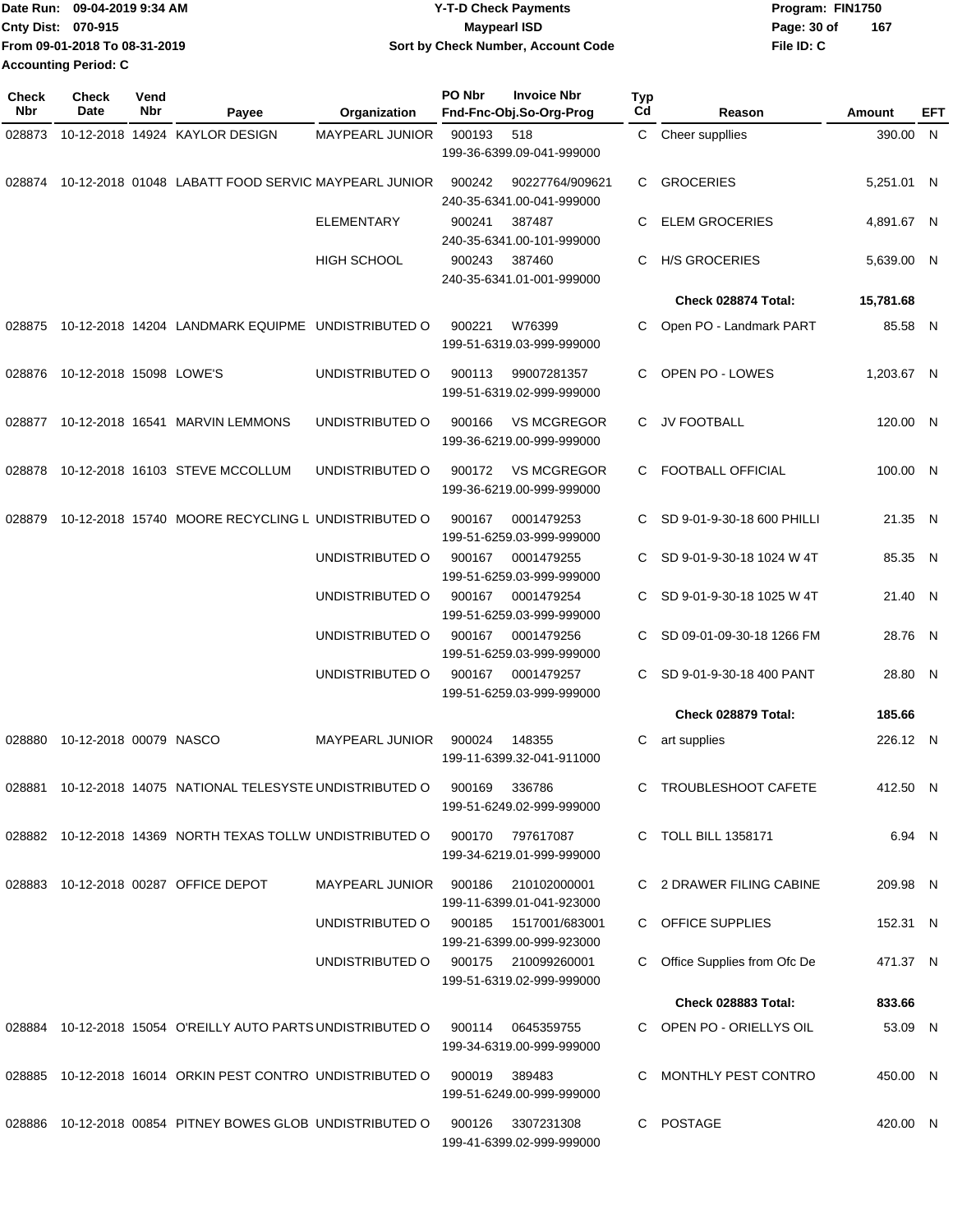|                             | Date Run: 09-04-2019 9:34 AM  | <b>Y-T-D Check Payments</b>        | Program: FIN1750   |
|-----------------------------|-------------------------------|------------------------------------|--------------------|
| <b>Cnty Dist: 070-915</b>   |                               | <b>Mavpearl ISD</b>                | 167<br>Page: 31 of |
|                             | From 09-01-2018 To 08-31-2019 | Sort by Check Number, Account Code | File ID: C         |
| <b>Accounting Period: C</b> |                               |                                    |                    |

| Check<br>Nbr | <b>Check</b><br>Date | Vend<br>Nbr | Payee                                               | Organization       | PO Nbr       | <b>Invoice Nbr</b><br>Fnd-Fnc-Obj.So-Org-Prog    | <b>Typ</b><br>Cd | Reason                       | Amount      | EFT |
|--------------|----------------------|-------------|-----------------------------------------------------|--------------------|--------------|--------------------------------------------------|------------------|------------------------------|-------------|-----|
| 028887       |                      |             | 10-12-2018 00099 REGION 10/EDUCATIO UNDISTRIBUTED O |                    | 900001       | <b>GUIDE</b><br>199-11-6399.46-999-900000        | C.               | 18/19 TEXGUIDE ACCESS        | 5,000.00 N  |     |
| 028888       |                      |             | 10-12-2018 12783 AMANDA STINSON                     | <b>ELEMENTARY</b>  | 900247       | 161680<br>199-31-6499.00-101-999000              | C                | <b>REIMBURSEMENT TCA RE</b>  | 125.00 N    |     |
| 028889       |                      |             | 10-12-2018 16296 SUPERIOR PEDIATRIC UNDISTRIBUTED O |                    | 900261       | 122<br>199-31-6219.02-999-923000                 | C                | PT CONTRACTED SERVIC         | 585.00 N    |     |
|              |                      |             |                                                     | UNDISTRIBUTED O    | 900261       | 122<br>199-31-6219.04-999-923000                 | C.               | OT CONTRACTED SERVIC         | 715.00 N    |     |
|              |                      |             |                                                     |                    |              |                                                  |                  | Check 028889 Total:          | 1,300.00    |     |
| 028890       |                      |             | 10-12-2018 15497 TRAIL OF BREADCRU UNDISTRIBUTED O  |                    | 900124       | 10-11-12-18<br>199-13-6499.00-999-911000         | C.               | <b>GRAMMAR/WRITING DEVE</b>  | 1,290.00 N  |     |
| 028891       |                      |             | 10-12-2018 01800 BRUCE W. URBANOVS UNDISTRIBUTED O  |                    | 900157       | <b>VS GRANDVIEW</b><br>199-36-6219.00-999-999000 | C.               | <b>VOLLEYBALL OFFICIAL</b>   | 115.00 N    |     |
| 028892       |                      |             | 10-18-2018 16150 ALVARADO FLEET SE UNDISTRIBUTED O  |                    | 900280       | 1363<br>199-34-6219.00-999-999000                | C                | Alvarado Fleet - Bus 48 Rep  | 214.09 N    |     |
| 028893       |                      |             | 10-18-2018 16533 AMPLIFIED IT, LLC                  | UNDISTRIBUTED O    | 900274       | 11277<br>199-11-6399.45-999-999000               | С                | Management Lic               | 250.00 N    |     |
| 028894       |                      |             | 10-18-2018 01256 AT&T MOBILITY                      | UNDISTRIBUTED O    | 900173       | X10102018<br>199-51-6259.02-999-999000           | C                | SD 09-03-10-02 WIRELESS      | 108.59 N    |     |
| 028895       |                      |             | 10-18-2018 16553 BRANDY B. KERBOW                   | UNDISTRIBUTED O    | 900329       | 1805<br>199-13-6219.00-999-999000                | C.               | <b>TEACHER TRAINING</b>      | 1,750.00 N  |     |
| 028896       |                      |             | 10-18-2018 14119 BROOKSHIRE BROTHE HIGH SCHOOL      |                    | 900045       | 1000004277<br>199-11-6399.10-001-922000          | C                | <b>FCS</b>                   | 39.14 N     |     |
| 028897       |                      |             | 10-18-2018 00887 BSN SPORTS                         | <b>HIGH SCHOOL</b> | 900040       | 903057424<br>199-36-6399.11-001-999000           | C                | Scorebooks/Shirts            | 348.00 N    |     |
| 028898       |                      |             | 10-18-2018 00871 CARD SERVICE CENT UNDISTRIBUTED O  |                    | 900181       | 0178<br>199-11-6411.00-999-923000                | C                | WINNINGHAM CONFEREN          | 424.62 N    |     |
|              |                      |             |                                                     | UNDISTRIBUTED O    | 900178       | 0046<br>199-13-6299.00-999-999000                | C                | STAFF DEVELOPMENT            | 137.53 N    |     |
|              |                      |             |                                                     | UNDISTRIBUTED O    | 900179 0178  | 199-21-6411.01-999-999000                        |                  | C THORNE DIST TESTING C      | 253.74 N    |     |
|              |                      |             |                                                     | UNDISTRIBUTED O    | 900094       | 0178<br>199-34-6219.02-999-999000                | C                | <b>Sprinter Registration</b> | 8.50 N      |     |
|              |                      |             |                                                     | UNDISTRIBUTED O    | 900180       | 0178<br>199-41-6399.02-999-999000                |                  | C POSTAGE                    | 46.90 N     |     |
|              |                      |             |                                                     |                    |              |                                                  |                  | Check 028898 Total:          | 871.29      |     |
| 028899       |                      |             | 10-18-2018 00981 COMMERCIAL BUILDIN UNDISTRIBUTED O |                    | 900292       | 19318<br>199-51-6249.00-999-999000               | C.               | Athletics Dryer repair       | 306.00 N    |     |
|              | 10-29-2018           |             |                                                     | UNDISTRIBUTED O    | 900292 19318 | 199-51-6249.00-999-999000                        | D                | MADE OUT TO WRONG VE         | $-306.00$ N |     |
|              |                      |             |                                                     |                    |              |                                                  |                  | Check 028899 Total:          | .00         |     |
|              |                      |             | 028900 10-18-2018 16550 DAVID JOHNSON               | UNDISTRIBUTED O    | 900176       | <b>VS MCGREGOR</b><br>199-36-6219.00-999-999000  |                  | C FOOTBALL                   | 120.00 N    |     |
| 028901       |                      |             | 10-18-2018 12536 DESOTO JANITORIAL UNDISTRIBUTED O  |                    | 900288       | 187908<br>199-51-6319.01-999-999000              | C.               | DESOTO JANITORIAL SUP        | 4,943.76 N  |     |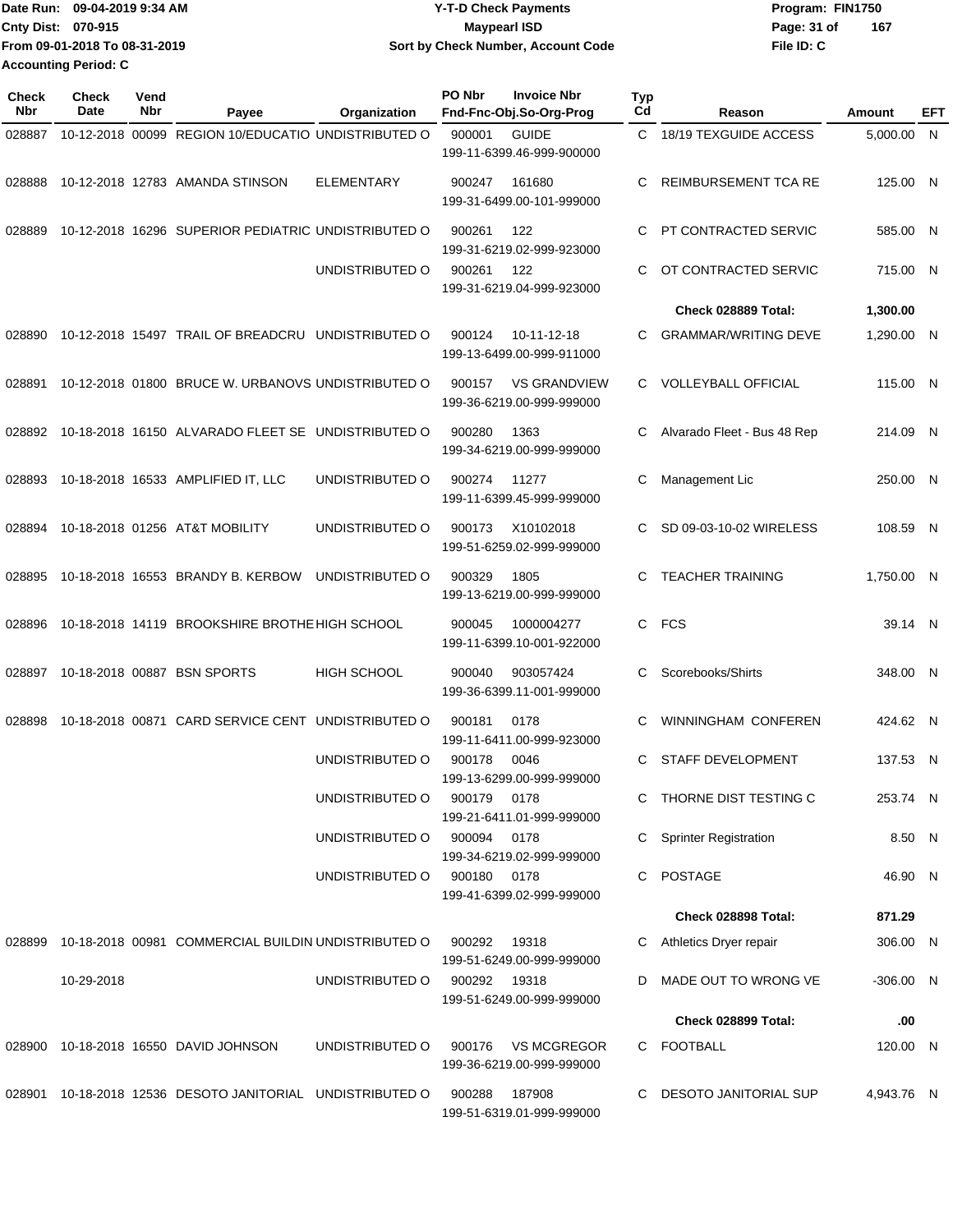|                      | Date Run: 09-04-2019 9:34 AM  | <b>Y-T-D Check Payments</b>        | Program: FIN1750 |     |
|----------------------|-------------------------------|------------------------------------|------------------|-----|
| Cnty Dist: 070-915   |                               | Maypearl ISD                       | Page: 32 of      | 167 |
|                      | From 09-01-2018 To 08-31-2019 | Sort by Check Number, Account Code | File ID: C       |     |
| Accounting Period: C |                               |                                    |                  |     |
|                      |                               |                                    |                  |     |

| <b>Check</b><br>Nbr | Check<br>Date | Vend<br>Nbr | Payee                                                     | <b>Organization</b>             | PO Nbr | <b>Invoice Nbr</b><br>Fnd-Fnc-Obj.So-Org-Prog                             | Typ<br>Cd | Reason                      | Amount     | EFT |
|---------------------|---------------|-------------|-----------------------------------------------------------|---------------------------------|--------|---------------------------------------------------------------------------|-----------|-----------------------------|------------|-----|
| 028902              |               |             | 10-18-2018 12885 DIRECT ENERGY                            | UNDISTRIBUTED O                 | 900192 | 182880036253536                                                           |           | C SD9/12-10/10/18 PORTABL   | 117.04 N   |     |
|                     |               |             |                                                           | UNDISTRIBUTED O                 | 900192 | 199-51-6259.04-999-999000<br>182880036253536<br>199-51-6259.04-999-999000 |           | C SDD9/12-10/10/18 GOLF FA  | 447.11 N   |     |
|                     |               |             |                                                           | UNDISTRIBUTED O                 | 900192 | 182880036253536                                                           |           | C SD9/12-10/10/18 INTERME   | 1,454.27 N |     |
|                     |               |             |                                                           | UNDISTRIBUTED O                 | 900192 | 199-51-6259.04-999-999000<br>182880036253536<br>199-51-6259.04-999-999000 |           | C sd 9/12-10/10/18 H/S SOUT | 3,025.51 N |     |
|                     |               |             |                                                           | UNDISTRIBUTED O                 | 900192 | 182880036253536<br>199-51-6259.04-999-999000                              |           | C SD9/12-10/10/18 H/S       | 100.72 N   |     |
|                     |               |             |                                                           | UNDISTRIBUTED O                 | 900192 | 182880036253536<br>199-51-6259.04-999-999000                              |           | C SD9/12-10/10/18 QUAD BUI  | 224.85 N   |     |
|                     |               |             |                                                           | UNDISTRIBUTED O                 | 900192 | 182880036253536<br>199-51-6259.04-999-999000                              |           | C SD 9/12-10/10/18 INT CAFE | 498.97 N   |     |
|                     |               |             |                                                           | UNDISTRIBUTED O                 | 900192 | 182880036253536<br>199-51-6259.04-999-999000                              |           | C SD9/12-10/10/18 ARCHIVE   | 123.98 N   |     |
|                     |               |             |                                                           |                                 |        |                                                                           |           | Check 028902 Total:         | 5,992.45   |     |
|                     |               |             | 028903 10-18-2018 13566 DRUG & ALCOHOL TE UNDISTRIBUTED O |                                 | 900183 | 18108466<br>199-34-6219.01-999-999000                                     | С         | DOT PRE EMPLOYMENT D        | 57.50 N    |     |
| 028904              |               |             | 10-18-2018 16413 EAST TEXAS COPY                          | UNDISTRIBUTED O                 | 900182 | 1266451<br>199-11-6219.07-999-923000                                      |           | C SD 9/4-10/03/2018 SPED B/ | 34.29 N    |     |
|                     |               |             |                                                           | UNDISTRIBUTED O                 | 900187 | 1266461<br>199-11-6219.07-999-923000                                      |           | C SD 8/9-/09/8/18 COLOR CO  | 92.36 N    |     |
|                     |               |             |                                                           | <b>HIGH SCHOOL</b>              | 900187 | 1266461<br>199-11-6269.00-001-911000                                      |           | C SD 8/9-/09/8/18 COLOR CO  | 88.74 N    |     |
|                     |               |             |                                                           | <b>HIGH SCHOOL</b>              | 900182 | 1266451<br>199-11-6269.00-001-911000                                      |           | C SD 9/4-10/3-18 HSP B/W    | 47.98 N    |     |
|                     |               |             |                                                           | <b>MAYPEARL JUNIOR</b>          | 900182 | 1266451<br>199-11-6269.00-041-911000                                      |           | C SD 9/4-10/3/18 JHP B/W    | 380.09 N   |     |
|                     |               |             |                                                           | <b>MAYPEARL JUNIOR</b>          | 900187 | 1266461<br>199-11-6269.00-041-911000                                      | C.        | SD 8/9-/09/8/18 COLOR CO    | 160.26 N   |     |
|                     |               |             |                                                           | ELEMENTARY                      | 900182 | 1266451<br>199-11-6269.00-101-911000                                      | C.        | SD 9/4-10/03/18 ELEM T B/   | 754.17 N   |     |
|                     |               |             |                                                           | ELEMENTARY                      |        | 900187 1266461<br>199-11-6269.00-101-911000                               |           | C SD 8/9-/09/8/18 COLOR CO  | 170.59 N   |     |
|                     |               |             |                                                           | ELEMENTARY                      |        | 900182 1266451                                                            |           | C SD 9/4-10/03/18 ELEM P B/ | 68.13 N    |     |
|                     |               |             |                                                           | ELEMENTARY                      |        | 199-11-6269.00-101-999000<br>900187 1266461                               |           | C SD 8/9-/09/8/18 COLOR CO  | 129.40 N   |     |
|                     |               |             |                                                           | HIGH SCHOOL                     |        | 199-11-6269.00-101-999000<br>900187 1266461<br>199-11-6269.01-001-911000  |           | C SD 8/9-/09/8/18 COLOR CO  | 271.12 N   |     |
|                     |               |             |                                                           | HIGH SCHOOL                     |        | 900182 1266451                                                            |           | C SD 9/4-10/03/18 HST B/W   | 832.36 N   |     |
|                     |               |             |                                                           | MAYPEARL JUNIOR 900182 1266451  |        | 199-11-6269.01-001-911000                                                 |           | C $SD9/4-10/3/18$ JHT B/W   | 382.39 N   |     |
|                     |               |             |                                                           | MAYPEARL JUNIOR 900187 1266461  |        | 199-11-6269.01-041-911000                                                 |           | C SD 8/9-/09/8/18 COLOR CO  | 214.56 N   |     |
|                     |               |             |                                                           | DIR COST-ADMINIS 900187 1266461 |        | 199-11-6269.01-041-911000                                                 |           | C SD 8/9-/09/8/18 COLOR CO  | 70.00 N    |     |
|                     |               |             |                                                           | DIR COST-ADMINIS 900182 1266451 |        | 199-41-6249.00-720-999000                                                 |           | C SD 9-4-10-3-18 ADMIN B/W  | 240.08 N   |     |
|                     |               |             |                                                           |                                 |        | 199-41-6249.00-720-999000                                                 |           | Check 028904 Total:         | 3,936.52   |     |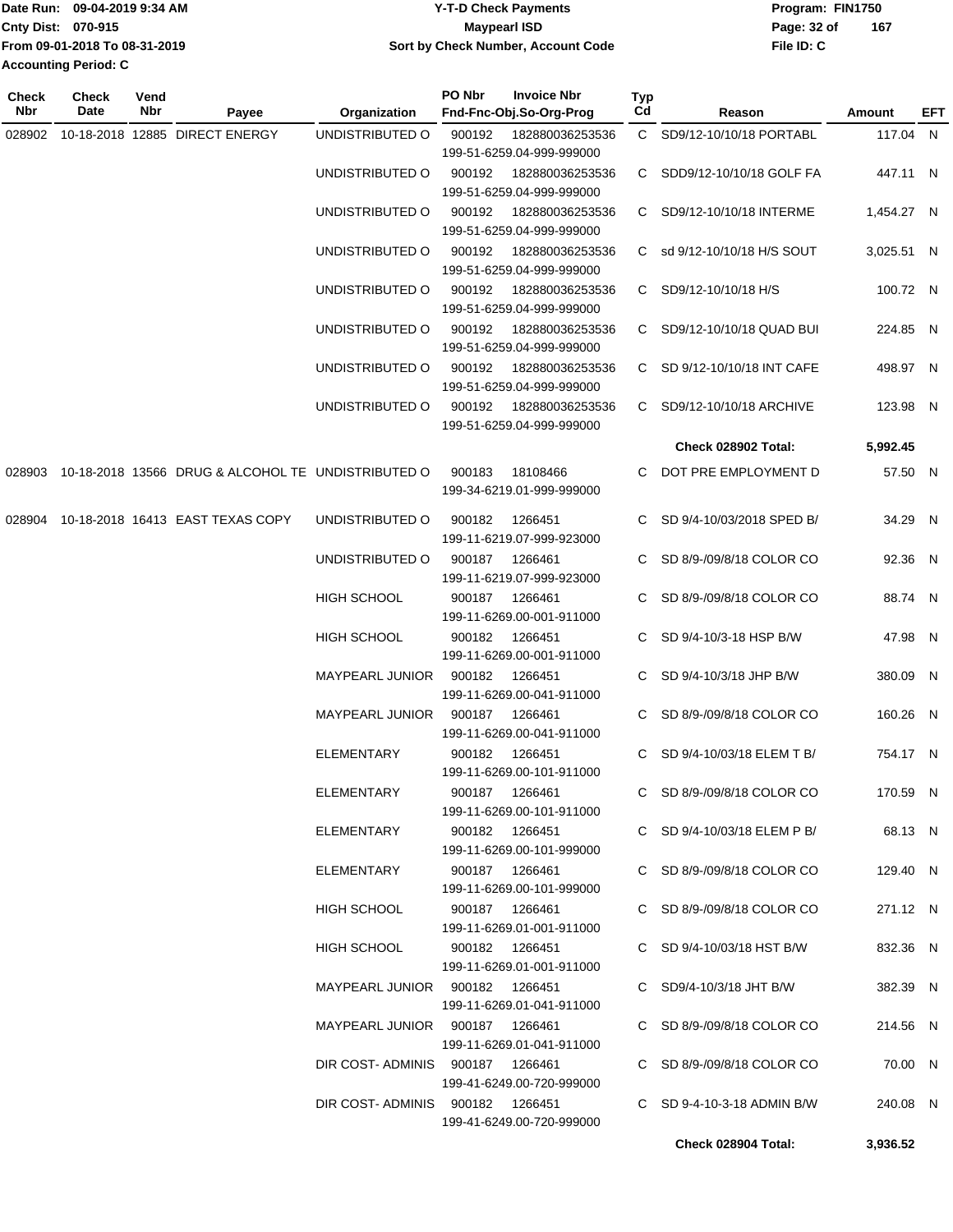| Date Run: 09-04-2019 9:34 AM  | Y-T-D Check Payments | Program: FIN1750                   |
|-------------------------------|----------------------|------------------------------------|
| <b>Cnty Dist: 070-915</b>     | <b>Mavpearl ISD</b>  | 167<br>Page: 33 of                 |
| From 09-01-2018 To 08-31-2019 |                      | File ID: C                         |
| <b>Accounting Period: C</b>   |                      |                                    |
|                               |                      | Sort by Check Number, Account Code |

| <b>Check</b><br>Nbr | <b>Check</b><br>Date   | Vend<br>Nbr | Payee                                                      | Organization          | PO Nbr                    | <b>Invoice Nbr</b><br>Fnd-Fnc-Obj.So-Org-Prog  | <b>Typ</b><br>Cd | Reason                       | Amount        | EFT |
|---------------------|------------------------|-------------|------------------------------------------------------------|-----------------------|---------------------------|------------------------------------------------|------------------|------------------------------|---------------|-----|
| 028905              |                        |             | 10-18-2018 13404 EDUPHORIA SCHOOL UNDISTRIBUTED O          |                       | 900283                    | 2005                                           |                  | C Analytical Software        | 1,080.00 N    |     |
|                     |                        |             |                                                            |                       | 199-11-6399.45-999-999000 |                                                |                  |                              |               |     |
| 028906              |                        |             | 10-18-2018 16554 ELISAH DANIEL                             | UNDISTRIBUTED O       | 900191                    | <b>VS MCGRGOR</b><br>199-36-6219.00-999-999000 | C.               | FOOTBALL 10/05/18 CLOC       | 25.00 N       |     |
|                     |                        |             |                                                            | UNDISTRIBUTED O       | 900191                    | <b>VS CLIFTON</b><br>199-36-6219.00-999-999000 | C                | FOOTBALL 09/14/2018 CLO      | 25.00 N       |     |
|                     |                        |             |                                                            | UNDISTRIBUTED O       | 900191                    | <b>VS DALLAS</b><br>199-36-6219.00-999-999000  | C                | FOOTBALL OFFICIAL 09/7/      | 25.00 N       |     |
|                     |                        |             |                                                            | UNDISTRIBUTED O       | 900191                    | <b>VS LEGACY</b><br>199-36-6219.00-999-999000  | C.               | FOOTBALL OFFICIAL 8/31/      | 25.00 N       |     |
|                     |                        |             |                                                            |                       |                           |                                                |                  | Check 028906 Total:          | 100.00        |     |
| 028907              |                        |             | 10-18-2018 00040 FLATT STATIONERS, I HIGH SCHOOL           |                       | 900264                    | 278547-00<br>199-11-6399.12-001-911000         | C                | Supplies                     | 197.95 N      |     |
| 028908              |                        |             | 10-18-2018 16059 FRONTIER SOUTHWE UNDISTRIBUTED O          |                       | 900189                    | <b>INVUS78342</b><br>199-11-6399.45-999-999000 | C.               | SD7/01-8/31/18 ABSENSE       | 1,211.94 N    |     |
|                     | 10-19-2018             |             |                                                            | UNDISTRIBUTED O       | 900189                    | <b>INVUS78342</b><br>199-11-6399.45-999-999000 | D                | <b>WRONG VENDOR</b>          | $-1,211.94$ N |     |
|                     | 10-18-2018             |             |                                                            | <b>ADMINISTRATIVE</b> | 900189                    | <b>INVUS78342</b><br>199-41-6219.10-701-999000 | C                | SD7/01-8/31/18 TIME ATTE     | 500.00 N      |     |
|                     | 10-19-2018             |             |                                                            | <b>ADMINISTRATIVE</b> | 900189                    | <b>INVUS78342</b><br>199-41-6219.10-701-999000 | D                | <b>WRONG VENDOR</b>          | -500.00 N     |     |
|                     |                        |             |                                                            |                       |                           |                                                |                  | Check 028908 Total:          | .00           |     |
| 028909              |                        |             | 10-18-2018 12341 GRAINGER INDUSTRIA UNDISTRIBUTED O        |                       | 900171                    | 9916661730<br>199-51-6319.04-999-999000        | C                | Pop Nut Brand Tool Kit       | 169.47 N      |     |
| 028910              | 10-18-2018 00243 HILCO |             |                                                            | UNDISTRIBUTED O       | 900174                    | 487<br>199-51-6259.04-999-999000               |                  | SD 9-4-10-03-18 SECURITY     | 35.32 N       |     |
|                     |                        |             |                                                            | UNDISTRIBUTED O       | 900174                    | 487<br>199-51-6259.04-999-999000               | C.               | SD 9-4-10-03-18 FUEL TAN     | 32.96 N       |     |
|                     |                        |             |                                                            | UNDISTRIBUTED O       | 900174                    | 487<br>199-51-6259.04-999-999000               | C.               | SD 9-4-10-03-18 MARQUEE      | 48.98 N       |     |
|                     |                        |             |                                                            | UNDISTRIBUTED O       | 900174                    | 487<br>199-51-6259.04-999-999000               | C.               | SD 9-4-10-3-18 J/H           | 3.572.04 N    |     |
|                     |                        |             |                                                            | UNDISTRIBUTED O       | 900174                    | 487<br>199-51-6259.04-999-999000               |                  | C SD 9-4-10-03-18 ELEM SCH   | 4,037.09 N    |     |
|                     |                        |             |                                                            | UNDISTRIBUTED O       | 900174 487                | 199-51-6259.04-999-999000                      |                  | C SD 9-04-10-03-18 ATH FACI  | 1,052.15 N    |     |
|                     |                        |             |                                                            | UNDISTRIBUTED O       | 900174                    | - 487<br>199-51-6259.04-999-999000             |                  | C SD 9-4-10-03-18 HIGH SCH   | 2,944.77 N    |     |
|                     |                        |             |                                                            | UNDISTRIBUTED O       | 900174 487                | 199-51-6259.78-999-922000                      | C.               | SD 9-4-10-03-18 AG FACILI    | 900.74 N      |     |
|                     |                        |             |                                                            |                       |                           |                                                |                  | Check 028910 Total:          | 12,624.05     |     |
|                     |                        |             | 028911 10-18-2018 16348 HIRAM E. DODSON                    | UNDISTRIBUTED O       | 900087                    | 18-138<br>199-51-6249.00-999-999000            | C.               | Gym roof leak repair         | 450.00 N      |     |
|                     |                        |             | 028912 10-18-2018 00795 ISI COMMERCIAL REF UNDISTRIBUTED O |                       | 900085                    | 0362877<br>199-51-6249.00-999-999000           |                  | C Service Call on JH RT Cool | 378.75 N      |     |
|                     |                        |             | 028913 10-18-2018 16556 KATHRYN SOUTHARD MAYPEARL JUNIOR   |                       | 900330                    | REIMBURSEMENT<br>199-11-6399.09-041-911000     | C                | Science Lab Supplies         | 20.87 N       |     |
|                     |                        |             | 028914 10-18-2018 00184 KEENE ISD                          | <b>HIGH SCHOOL</b>    | 900184                    | 2018-2019<br>199-36-6499.05-001-999000         |                  | C START UP FEES 18/19        | 5,500.00 N    |     |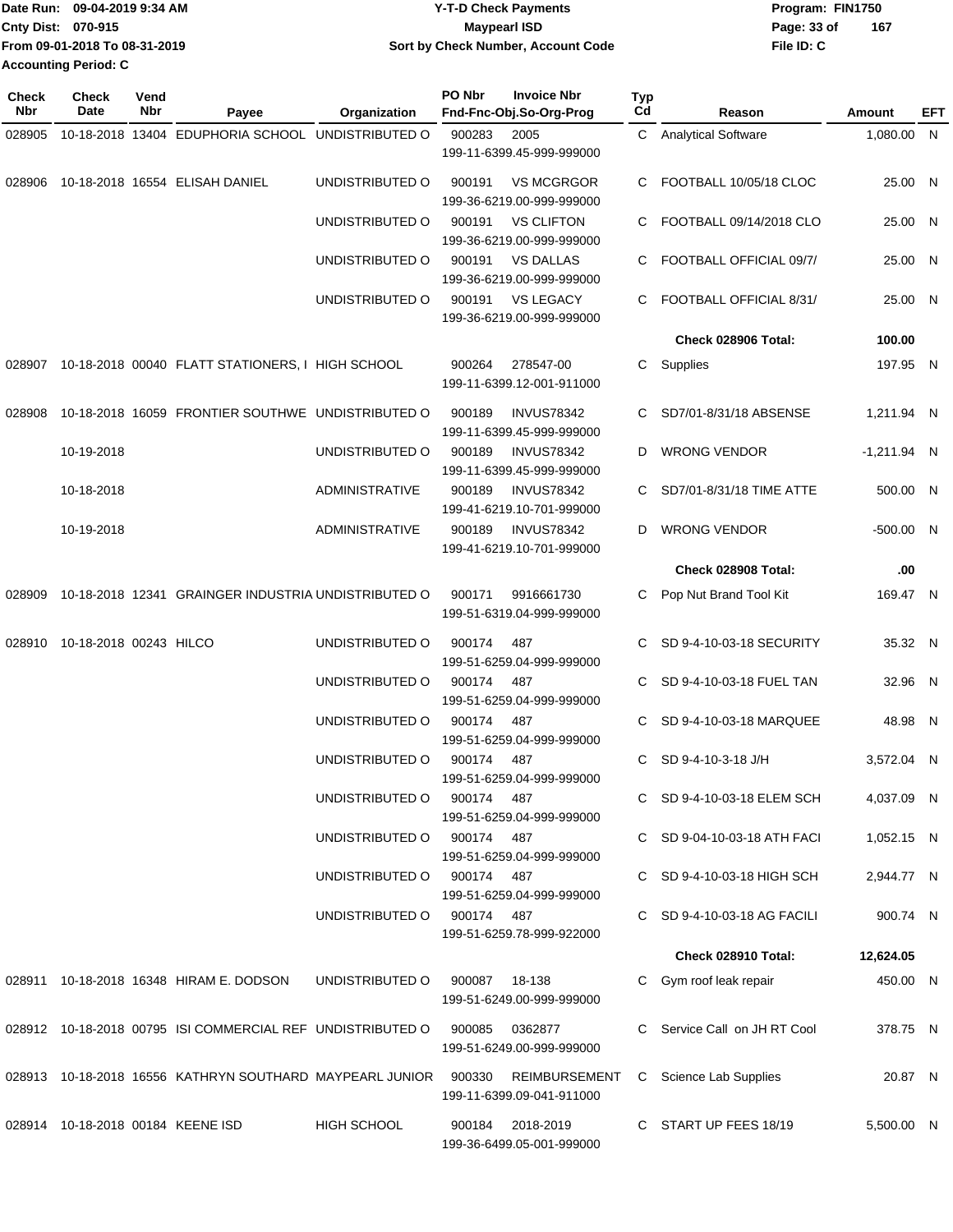| Date Run: 09-04-2019 9:34 AM  | <b>Y-T-D Check Payments</b>        | Program: FIN1750   |  |  |  |
|-------------------------------|------------------------------------|--------------------|--|--|--|
| <b>Cnty Dist: 070-915</b>     | <b>Mavpearl ISD</b>                | 167<br>Page: 34 of |  |  |  |
| From 09-01-2018 To 08-31-2019 | Sort by Check Number, Account Code | File ID: C         |  |  |  |
| <b>Accounting Period: C</b>   |                                    |                    |  |  |  |

| <b>Check</b><br><b>Nbr</b> | Check<br>Date                   | Vend<br>Nbr | Payee                                                      | Organization          | PO Nbr | <b>Invoice Nbr</b><br>Fnd-Fnc-Obj.So-Org-Prog     | <b>Typ</b><br>Cd | Reason                         | Amount      | EFT |
|----------------------------|---------------------------------|-------------|------------------------------------------------------------|-----------------------|--------|---------------------------------------------------|------------------|--------------------------------|-------------|-----|
| 028915                     |                                 |             | 10-18-2018 00063 LAKESHORE EQUIPME MAYPEARL JUNIOR         |                       | 900229 | 4922051018<br>199-11-6399.32-041-911000           |                  | C ART SUPPLIES                 | 133.30 N    |     |
| 028916                     |                                 |             | 10-18-2018 14204 LANDMARK EQUIPME UNDISTRIBUTED O          |                       | 900221 | W76400<br>199-51-6319.03-999-999000               | C                | Open PO - Landmark THRO        | 3.55 N      |     |
| 028917                     |                                 |             | 10-18-2018 14122 LAURI ANN SPRADLIN MAYPEARL JUNIOR        |                       | 900263 | <b>REIMBURSEMENT</b><br>199-36-6399.09-041-999000 | С                | Cheerleading REEIMBURSE        | 159.85 N    |     |
| 028918                     |                                 |             | 10-18-2018 16109 LEARNING.COM                              | UNDISTRIBUTED O       | 900000 | 41184<br>199-11-6399.45-999-999000                | C                | <b>BUNDLE FALL BILLING 18/</b> | 1,700.00 N  |     |
| 028919                     |                                 |             | 10-18-2018 16120 MARKS PLUMBING PA UNDISTRIBUTED O         |                       | 900162 | 001741301<br>199-51-6319.02-999-999000            | С                | Plumbing parts                 | 567.84 N    |     |
| 028920                     |                                 |             | 10-18-2018 15911 MIGHTY MUSIC PUBLI MAYPEARL JUNIOR        |                       | 900227 | 2004322<br>199-11-6399.42-041-911000              | C                | Music                          | 249.99 N    |     |
| 028921                     | 10-18-2018 00079 NASCO          |             |                                                            | <b>ELEMENTARY</b>     | 900204 | 174565/171410<br>199-11-6399.39-101-911000        | C.               | <b>PAINT SUPPLIES</b>          | 340.86 N    |     |
| 028922                     |                                 |             | 10-18-2018 00516 NAVARRO COLLEGE                           | <b>HIGH SCHOOL</b>    | 900177 | 17784-17787<br>199-11-6223.00-001-931000          | C                | 2018 FALL TUITION AND F        | 55,840.90 N |     |
| 028923                     |                                 |             | 10-18-2018 15814 NEC FINANCIAL SERVI UNDISTRIBUTED O       |                       | 900175 | 0002152501<br>199-71-6512.00-999-999000           | C                | SV8100 PHONE SYSTEM            | 1,159.20 N  |     |
|                            |                                 |             |                                                            | UNDISTRIBUTED O       | 900175 | 0002152501<br>199-71-6522.00-999-999000           | C                | SV8100 PHONE SYSTEM            | 181.07 N    |     |
|                            |                                 |             |                                                            |                       |        |                                                   |                  | <b>Check 028923 Total:</b>     | 1,340.27    |     |
| 028924                     |                                 |             | 10-18-2018 00287 OFFICE DEPOT                              | <b>ADMINISTRATIVE</b> | 900218 | 213808443001<br>199-41-6399.01-701-999000         | C.               | OFFICE SUPPLIES                | 746.99 N    |     |
| 028925                     |                                 |             | 10-18-2018 00590 ORIENTAL TRADING C MAYPEARL JUNIOR        |                       | 900254 | 692371079-01<br>199-12-6399.00-041-999000         | C                | Library supplies               | 216.71 N    |     |
| 028926                     |                                 |             | 10-18-2018 14604 PEARSON CLINICAL A UNDISTRIBUTED O        |                       | 900189 | 11819315<br>199-31-6399.00-999-923000             | C                | <b>DYSLEXIA INDEX</b>          | 56.00 N     |     |
| 028927                     |                                 |             | 10-18-2018 00854 PITNEY BOWES GLOB UNDISTRIBUTED O         |                       | 900188 | 09736591<br>199-41-6399.02-999-999000             | C                | <b>POSTAGE</b>                 | 500.00 N    |     |
| 028928                     |                                 |             | 10-18-2018 00870 PLANK ROAD PUBLISH MAYPEARL JUNIOR        |                       | 900226 | 19-016112<br>199-11-6399.42-041-911000            | C.               | Music                          | 233.14 N    |     |
| 028929                     |                                 |             | 10-18-2018 00099 REGION 10/EDUCATIO UNDISTRIBUTED O        |                       | 900185 | 154628<br>199-11-6399.45-999-999000               |                  | C 18-19 DISCOVERY STREA        | 3,000.00 N  |     |
|                            |                                 |             | 028930 10-18-2018 13740 SCHOOL SPECIALTY/C MAYPEARL JUNIOR |                       | 900025 | 208121749487<br>199-11-6399.32-041-911000         |                  | C Art Supplies                 | 319.00 N    |     |
|                            |                                 |             | 028931 10-18-2018 16555 SKOTT WILLIAMS                     | UNDISTRIBUTED O       | 900193 | VS WHITNEY<br>199-36-6219.00-999-999000           |                  | C FOOTBALL OFFICIAL            | 80.00 N     |     |
|                            | 028932 10-18-2018 16408 SMARTOX |             |                                                            | UNDISTRIBUTED O       | 900186 | 11818<br>199-36-6219.01-999-999000                |                  | C DRUG TESTING HS              | 476.00 N    |     |
|                            |                                 |             | 028933 10-18-2018 00234 SOUTHWEST INTERNA UNDISTRIBUTED O  |                       | 900314 | 7230<br>199-34-6219.00-999-999000                 |                  | C SW Intl Trucks - Bus 48 Rep  | 5,316.62 N  |     |
| 028934                     | 10-18-2018 00477 TCEA           |             |                                                            | UNDISTRIBUTED O       | 900313 | 321804/273425<br>199-53-6499.01-999-999000        | C.               | Conference for Debbie & Jus    | 608.00 N    |     |
|                            |                                 |             |                                                            | UNDISTRIBUTED O       | 900327 | 2247/2300<br>199-53-6499.01-999-999000            |                  | C Sys Admin Conference         | 698.00 N    |     |
|                            |                                 |             |                                                            |                       |        |                                                   |                  | Check 028934 Total:            | 1,306.00    |     |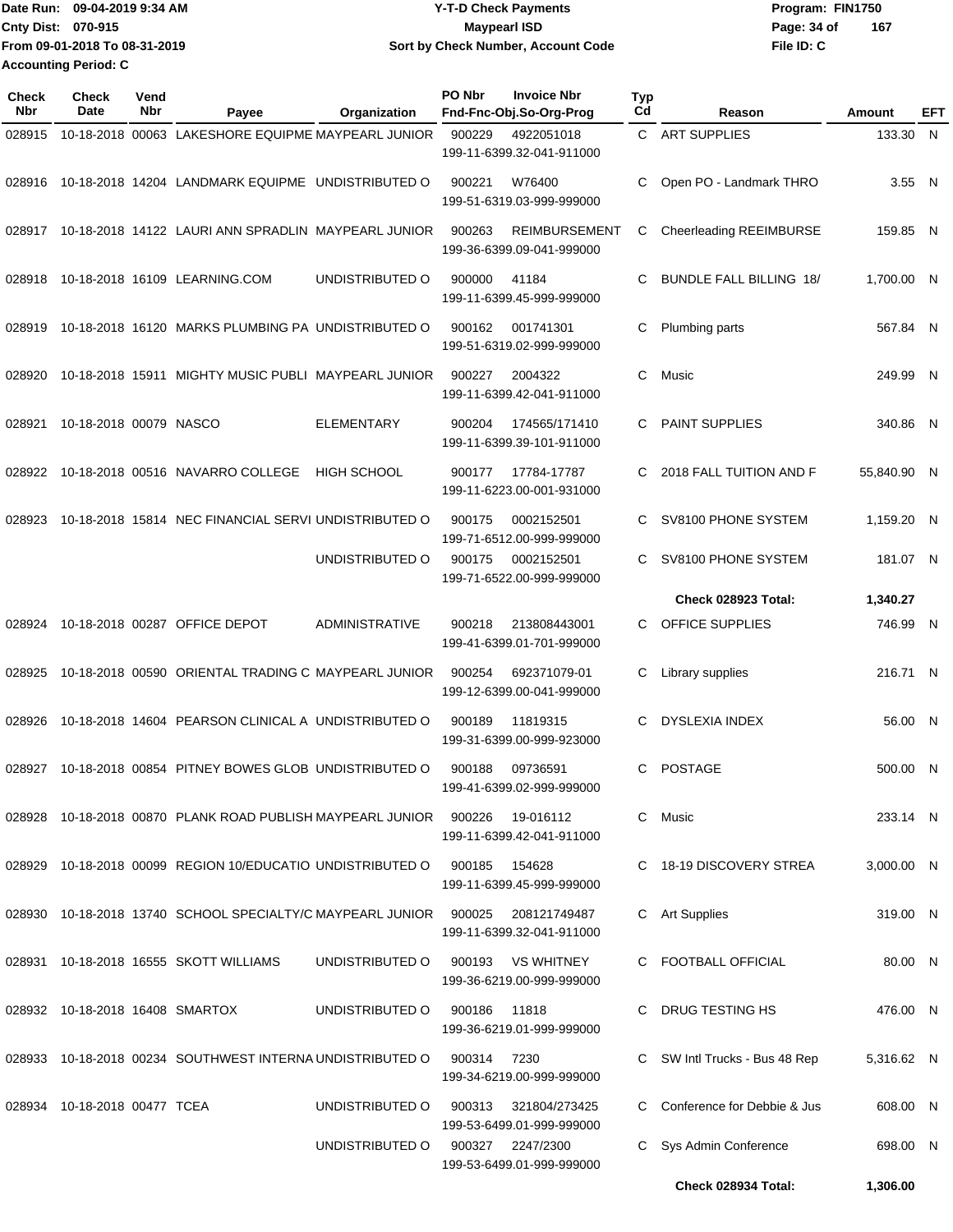| Date Run: 09-04-2019 9:34 AM  | <b>Y-T-D Check Payments</b>        | Program: FIN1750   |  |  |  |
|-------------------------------|------------------------------------|--------------------|--|--|--|
| <b>Cnty Dist: 070-915</b>     | <b>Mavpearl ISD</b>                | 167<br>Page: 35 of |  |  |  |
| From 09-01-2018 To 08-31-2019 | Sort by Check Number, Account Code | File ID: C         |  |  |  |
| Accounting Period: C          |                                    |                    |  |  |  |

| <b>Check</b><br>Nbr | <b>Check</b><br>Date   | Vend<br>Nbr | Payee                                                                   | <b>Organization</b>               | <b>PO Nbr</b> | <b>Invoice Nbr</b><br>Fnd-Fnc-Obj.So-Org-Prog      | Typ<br>Cd | Reason                      | Amount      | EFT |
|---------------------|------------------------|-------------|-------------------------------------------------------------------------|-----------------------------------|---------------|----------------------------------------------------|-----------|-----------------------------|-------------|-----|
| 028935              |                        |             | 10-18-2018 00218 THE COWBOY BANK O HIGH SCHOOL                          |                                   | 900332        | <b>CC REGIONALS</b><br>199-36-6499.05-001-999000   |           | C CC Regional Meals         | 75.00 N     |     |
| 028936              | 10-18-2018 13882 TRANE |             |                                                                         | UNDISTRIBUTED O                   | 900075        | 8762289<br>199-51-6399.05-999-999000               | С         | OPEN PO - TRANE MODUL       | 177.06 N    |     |
|                     |                        |             |                                                                         | UNDISTRIBUTED O                   | 900075        | 9762218<br>199-51-6399.05-999-999000               | С         | OPEN PO - TRANE MOTOR       | 565.66 N    |     |
|                     |                        |             |                                                                         |                                   |               |                                                    |           | Check 028936 Total:         | 742.72      |     |
| 028937              |                        |             | 10-18-2018 16505 TRINITY 3 TECHNOLO UNDISTRIBUTED O                     |                                   | 900191        | PSI015697<br>199-11-6639.47-999-911000             | С         | Cases                       | 4,370.00 N  |     |
|                     |                        |             |                                                                         | <b>HIGH SCHOOL</b>                | 900231        | PSI019030<br>199-11-6639.48-001-911000             | С         | Cases for HS                | 3,860.00 N  |     |
|                     |                        |             |                                                                         | UNDISTRIBUTED O                   | 900284        | PSI019323<br>199-53-6639.01-999-999000             | С         | AC ADAPTERS OEM 45 W        | 775.00 N    |     |
|                     |                        |             |                                                                         |                                   |               |                                                    |           | Check 028937 Total:         | 9,005.00    |     |
| 028938              |                        |             | 10-18-2018 00134 TXU ENERGY                                             | UNDISTRIBUTED O                   | 900190        | 055752085159<br>199-51-6259.04-999-999000          | С         | SD9/12-10/10/18 SECURIT     | 327.45 N    |     |
| 028939              |                        |             | 10-18-2018 00460 VINEYARD'S AUTO SU UNDISTRIBUTED O                     |                                   | 900073        | 192315<br>199-34-6319.00-999-999000                | С         | OPEN PO - VINEYARD'S OI     | 10.60 N     |     |
| 028940              |                        |             | 10-18-2018 11000 WENGER CORPORATI HIGH SCHOOL                           |                                   | 900121        | 753658<br>199-11-6399.29-001-9110BA                | С         | Supplies for Class - Chairs | 291.00 N    |     |
|                     |                        |             |                                                                         | <b>HIGH SCHOOL</b>                | 900121        | 753658<br>199-11-6399.29-001-911BUN                | С         | Supplies for Class - Chairs | 1,200.00 N  |     |
|                     |                        |             |                                                                         |                                   |               |                                                    |           | Check 028940 Total:         | 1,491.00    |     |
| 028941              |                        |             | 10-19-2018 14295 FRONTLINE TECHNOL UNDISTRIBUTED O                      |                                   | 900194        | <b>INVUS78342</b><br>199-11-6399.45-999-999000     | С         | ABSENCE SUBSTITU 7/01-      | 1,211.94 N  |     |
|                     |                        |             |                                                                         | <b>ADMINISTRATIVE</b>             | 900194        | <b>INVUS78342</b><br>199-41-6219.10-701-999000     | С         | TIME AND ATTEND 7/1-8/3     | 500.00 N    |     |
|                     |                        |             |                                                                         |                                   |               |                                                    |           | Check 028941 Total:         | 1,711.94    |     |
|                     |                        |             | 028942 10-25-2018 15376 ALL ABOUT TIRES, LLC UNDISTRIBUTED O            |                                   | 900365        | 37856<br>199-34-6219.00-999-999000                 | C         | AAT- RP TIRE BUS 53 INST    | 415.00 N    |     |
|                     |                        |             | 028943 10-25-2018 01530 ANDERSON, MARX & B DIR COST-ADMINIS             |                                   | 900196        | 37948<br>199-41-6212.00-720-999000                 |           | C AUDIT YEAR END 8/31/201   | 17,250.00 N |     |
|                     |                        |             | 028944 10-25-2018 14657 APPLE, INC.                                     | UNDISTRIBUTED O 900306 6764113597 |               | 224-11-6399.00-999-923000                          |           | C IPOD TOUCH32GB            | 193.00 N    |     |
|                     |                        |             | 028945 10-25-2018 00901 AVENUE FUEL DISTRI UNDISTRIBUTED O 900211 67552 |                                   |               | 199-34-6311.01-999-999000                          |           | C FUEL FOR DISTRICT VEHI    | 2,191.51 N  |     |
|                     |                        |             | 028946 10-25-2018 16553 BRANDY B. KERBOW UNDISTRIBUTED O                |                                   | 900329        | 1809<br>199-13-6219.00-999-999000                  |           | C FACETIME 1 HR 4TH GRA     | 100.00 N    |     |
|                     |                        |             | 028947  10-25-2018  00887  BSN SPORTS                                   | <b>HIGH SCHOOL</b>                |               | 900108 903395835/3524<br>199-36-6399.13-001-999000 |           | C Softball Equipment        | 3,617.75 N  |     |
|                     |                        |             | 028948 10-25-2018 13576 CANON FINANCIAL SE UNDISTRIBUTED O              |                                   | 900018        | 19325615<br>199-11-6219.00-999-923000              |           | C SD 10-01-10-31-18 COPIER  | 260.05 N    |     |
|                     |                        |             |                                                                         | HIGH SCHOOL                       |               | 900018 19325615<br>199-11-6269.00-001-911000       |           | C SD 10-01-10-31-18 COPIER  | 1,040.24 N  |     |
|                     |                        |             |                                                                         |                                   |               |                                                    |           | Check 028948 Total:         | 1,300.29    |     |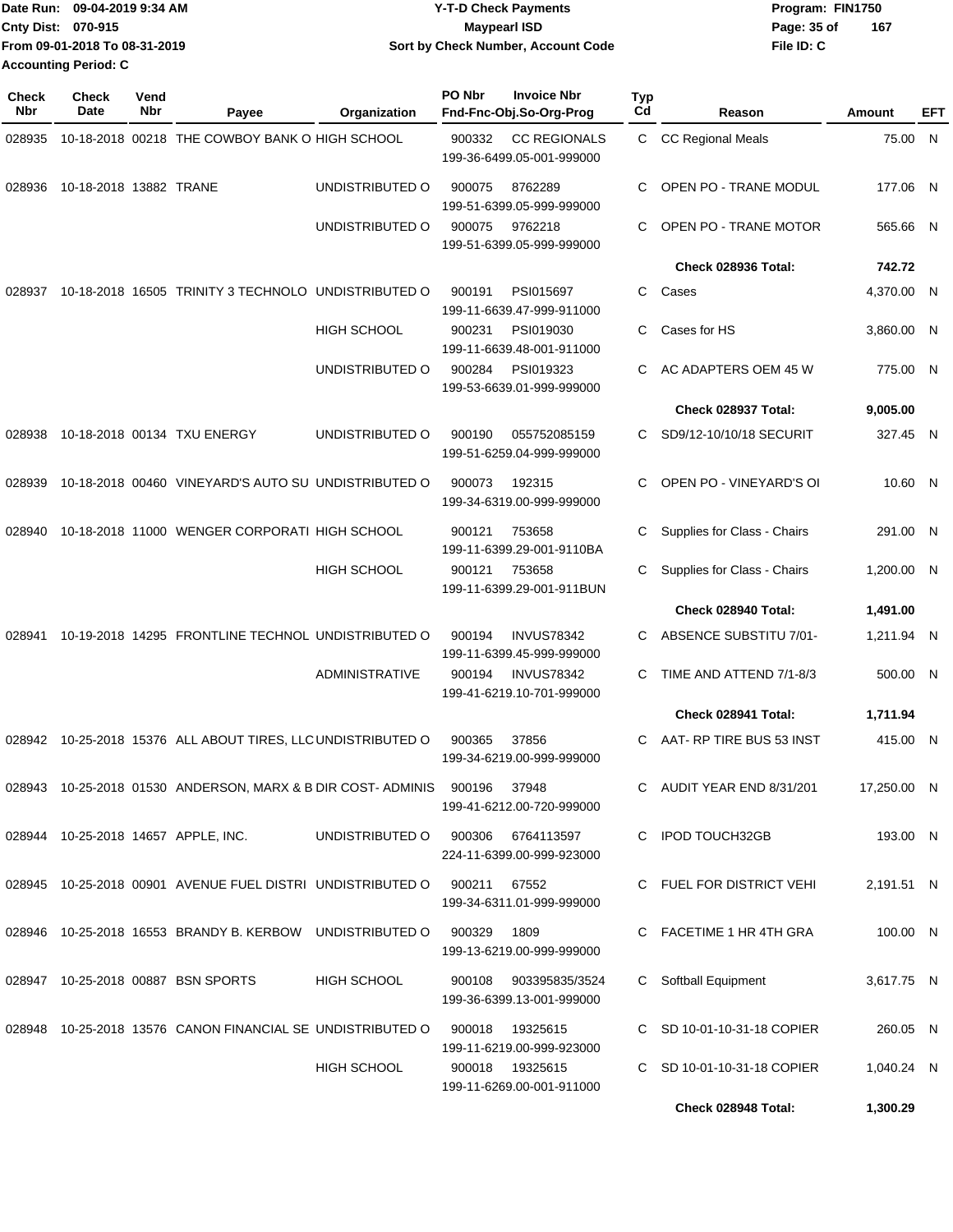|                    | Date Run: 09-04-2019 9:34 AM  | <b>Y-T-D Check Payments</b>        | Program: FIN1750 |     |  |  |
|--------------------|-------------------------------|------------------------------------|------------------|-----|--|--|
| Cnty Dist: 070-915 |                               | <b>Mavpearl ISD</b>                | Page: 36 of      | 167 |  |  |
|                    | From 09-01-2018 To 08-31-2019 | Sort by Check Number, Account Code | File ID: C       |     |  |  |
|                    | <b>Accounting Period: C</b>   |                                    |                  |     |  |  |

| Check<br>Nbr | <b>Check</b><br><b>Date</b> | Vend<br>Nbr | Payee                                                                      | Organization                    | PO Nbr | <b>Invoice Nbr</b><br>Fnd-Fnc-Obj.So-Org-Prog     | Typ<br>Cd    | Reason                       | Amount     | EFT |
|--------------|-----------------------------|-------------|----------------------------------------------------------------------------|---------------------------------|--------|---------------------------------------------------|--------------|------------------------------|------------|-----|
| 028949       | 10-25-2018 14724 CASH       |             |                                                                            | <b>DISTRICT WIDE</b>            | 900213 | J/ FOOTBALL GAM<br>199-00-5752.02-000-900000      | $\mathsf{C}$ | MONEY FOR 2 GATE BAG         | 1,000.00 N |     |
| 028950       |                             |             | 10-25-2018 15888 CASI THORNE                                               | <b>MAYPEARL JUNIOR</b>          | 900344 | <b>REIMBURSEMENT</b><br>199-31-6399.00-041-999000 | С            | kindness club supplies       | 36.57 N    |     |
| 028951       |                             |             | 10-25-2018 00527 CDWG INC.                                                 | <b>HIGH SCHOOL</b>              | 900181 | <b>PKM8275</b><br>199-11-6399.24-001-924000       | С            | Dyslexia Lessons on DVDs     | 51.17 N    |     |
|              |                             |             |                                                                            | UNDISTRIBUTED O                 | 900279 | PQR3280<br>199-52-6399.01-999-999000              | С            | SECURITY TACTICAL SUP        | 1,634.45 N |     |
|              |                             |             |                                                                            | UNDISTRIBUTED O                 | 900279 | <b>PQR3280</b><br>199-53-6639.00-999-999000       | С            | <b>LAPTOPS</b>               | 1.634.45 N |     |
|              |                             |             |                                                                            | UNDISTRIBUTED O                 | 900286 | PQS2391<br>199-53-6639.01-999-999000              | С            | DELL 3 PRONG ADAPTER         | 1,308.50 N |     |
|              |                             |             |                                                                            |                                 |        |                                                   |              | Check 028951 Total:          | 4,628.57   |     |
|              |                             |             | 028952 10-25-2018 13537 CRISTIN VOTAW                                      | <b>ELEMENTARY</b>               | 900323 | <b>REIMBURSEMENT</b><br>199-23-6399.02-101-999000 | С            | <b>BOOK REIMBURSEMENT</b>    | 60.70 N    |     |
| 028953       |                             |             | 10-25-2018 16430 Dallas Summer Musicals HIGH SCHOOL                        |                                 | 900324 | PHANTOM OPERA<br>199-11-6499.29-001-911B00        | C            | Professional Perfo BALCON    | 348.00 N   |     |
| 028954       |                             |             | 10-25-2018 12536 DESOTO JANITORIAL UNDISTRIBUTED O                         |                                 | 900343 | 188227<br>199-51-6319.01-999-999000               | С            | <b>DESOTO JANITORIAL SUP</b> | 1,875.29 N |     |
| 028955       |                             |             | 10-25-2018 12885 DIRECT ENERGY                                             | UNDISTRIBUTED O                 | 900197 | 182890036270204<br>199-51-6259.04-999-999000      | С            | BUS BARN SD 09/12-10/10/     | 58.91 N    |     |
|              |                             |             |                                                                            | UNDISTRIBUTED O                 | 900198 | 182890036273821<br>199-51-6259.04-999-999000      | С            | ADMIN SD 9/12-10/10/18       | 277.97 N   |     |
|              |                             |             |                                                                            |                                 |        |                                                   |              | Check 028955 Total:          | 336.88     |     |
| 028956       |                             |             | 10-25-2018 16413 EAST TEXAS COPY                                           | UNDISTRIBUTED O                 | 900195 | 1269814<br>199-11-6219.07-999-923000              | С            | CLR SD 9/9-10/8/18 SPED      | 83.10 N    |     |
|              |                             |             |                                                                            | <b>HIGH SCHOOL</b>              | 900195 | 1269814<br>199-11-6269.00-001-911000              | C            | CLR SD 9/9-10/8/18 HSP       | 104.80 N   |     |
|              |                             |             |                                                                            | <b>MAYPEARL JUNIOR</b>          | 900195 | 1269814<br>199-11-6269.00-041-911000              | C.           | CLR SD 9/9-10/8/18 JHP       | 140.00 N   |     |
|              |                             |             |                                                                            | ELEMENTARY                      | 900195 | 1269814<br>199-11-6269.00-101-911000              | C.           | CLR SD 9/9-10/8/18 ELEM      | 251.81 N   |     |
|              |                             |             |                                                                            | ELEMENTARY                      |        | 900195 1269814<br>199-11-6269.00-101-999000       |              | C CLR SD 9/9-10/8/18 ELEM    | 121.23 N   |     |
|              |                             |             |                                                                            | HIGH SCHOOL                     |        | 900195 1269814<br>199-11-6269.01-001-911000       |              | C CLR SD 9/9-10/8/18 HST     | 149.37 N   |     |
|              |                             |             |                                                                            | MAYPEARL JUNIOR 900195 1269814  |        | 199-11-6269.01-041-911000                         |              | C CLR SD 9/9-10/8/18 JHT     | 205.69 N   |     |
|              |                             |             |                                                                            | DIR COST-ADMINIS 900195 1269814 |        | 199-41-6249.00-720-999000                         |              | C CLR SD 9/9-10/8/18 ADMIN   | 70.00 N    |     |
|              |                             |             |                                                                            |                                 |        |                                                   |              | <b>Check 028956 Total:</b>   | 1,126.00   |     |
|              |                             |             | 028957 10-25-2018 12538 ECS LEARNING SYSTE MAYPEARL JUNIOR  900336  217135 |                                 |        | 199-11-6399.02-041-911000                         |              | C JH LANGUAGE ARTS           | 500.00 N   |     |
|              |                             |             |                                                                            | MAYPEARL JUNIOR 900336 217135   |        | 199-11-6399.03-041-911000                         |              | C JH MATH SUPPLIES           | 200.00 N   |     |
|              |                             |             |                                                                            | MAYPEARL JUNIOR 900336 217135   |        | 199-11-6399.09-041-911000                         |              | C JH SCIENCE SUPPLIES        | 1,299.00 N |     |
|              |                             |             |                                                                            | MAYPEARL JUNIOR 900336 217135   |        | 199-11-6399.38-041-911000                         |              | C INSTRUCTIONAL MATERIA      | 2,091.02 N |     |
|              |                             |             |                                                                            |                                 |        |                                                   |              | Check 028957 Total:          | 4,090.02   |     |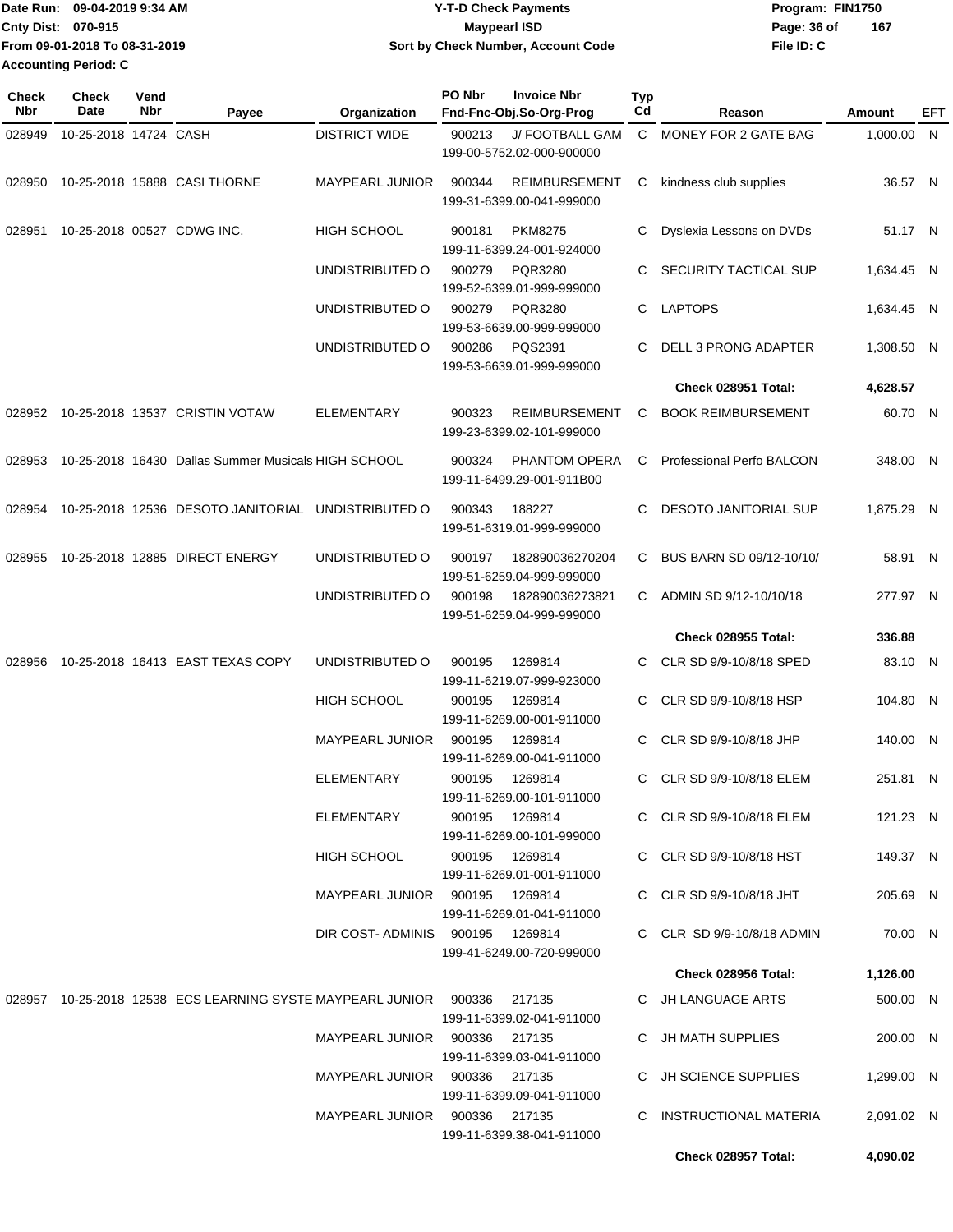| Date Run: 09-04-2019 9:34 AM  | <b>Y-T-D Check Payments</b>        | Program: FIN1750 |       |
|-------------------------------|------------------------------------|------------------|-------|
| <b>Cnty Dist: 070-915</b>     | <b>Mavpearl ISD</b>                | Page: 37 of      | - 167 |
| From 09-01-2018 To 08-31-2019 | Sort by Check Number, Account Code | File ID: C       |       |
| <b>Accounting Period: C</b>   |                                    |                  |       |

| <b>Check</b><br>Nbr | <b>Check</b><br>Date | Vend<br>Nbr | Payee                                                | Organization           | PO Nbr           | <b>Invoice Nbr</b><br>Fnd-Fnc-Obj.So-Org-Prog    | Typ<br>Cd | Reason                                               | <b>Amount</b>        | EFT |
|---------------------|----------------------|-------------|------------------------------------------------------|------------------------|------------------|--------------------------------------------------|-----------|------------------------------------------------------|----------------------|-----|
| 028958              |                      |             | 10-25-2018 12186 ELLIOTT ELECTRIC SU UNDISTRIBUTED O |                        | 900112           | 0963050-01<br>199-51-6319.02-999-999000          |           | C HS STRUTT                                          | 18.49 N              |     |
| 028959              |                      |             | 10-25-2018 13336 ELLIS COUNTY MUSIC HIGH SCHOOL      |                        | 900352           | 87831<br>199-11-6249.29-001-911000               | С         | <b>Instrument Repairs</b>                            | 1,800.00 N           |     |
|                     |                      |             |                                                      | <b>MAYPEARL JUNIOR</b> | 900353           | 87813<br>199-11-6399.29-041-911000               | С         | Supplies for Band                                    | 99.94 N              |     |
|                     |                      |             |                                                      |                        |                  |                                                  |           | Check 028959 Total:                                  | 1,899.94             |     |
| 028960              | 10-25-2018 16378 ETC |             |                                                      | <b>IND COST-ADM</b>    | 900268           | 4038<br>199-41-6219.09-750-999000                | C         | <b>ACA REPORTING</b>                                 | 3,173.10 N           |     |
| 028961              |                      |             | 10-25-2018 00040 FLATT STATIONERS, I MAYPEARL JUNIOR |                        | 900315           | 278820-00<br>199-11-6399.07-041-911000           | C         | INTERM OFFICE SUPPLIE                                | 319.19 N             |     |
| 028962              |                      |             | 10-25-2018 01343 GINGERBREAD PRESS ADMINISTRATIVE    |                        | 900163           | 317752/317753<br>199-41-6399.01-701-999000       | C.        | <b>ENVELOPE/BUSINESS CA</b>                          | 2,181.98 N           |     |
| 028963              |                      |             | 10-25-2018 16524 GT DISTRIBUTORS-AU UNDISTRIBUTED O  |                        | 900056           | <b>INV0678573</b><br>199-52-6399.01-999-999000   | C.        | <b>SECURITY SUPPLIES</b>                             | 3.268.79 N           |     |
| 028964              |                      |             | 10-25-2018 00612 HOME DEPOT CREDIT HIGH SCHOOL       |                        | 900067           | 8562471<br>199-11-6399.09-001-922000             | C         | <b>AG SUPPLIES</b>                                   | 28.45 N              |     |
|                     |                      |             |                                                      | HIGH SCHOOL            | 900067           | 6021248<br>199-11-6399.09-001-922000             | C         | <b>SUPPLIES FOR</b>                                  | 635.65 N             |     |
|                     |                      |             |                                                      | <b>HIGH SCHOOL</b>     | 900105           | 7571780<br>199-12-6399.00-001-999000             | С         | <b>Library Supplies BATTERIE</b>                     | 105.82 N             |     |
|                     |                      |             |                                                      |                        |                  |                                                  |           | Check 028964 Total:                                  | 769.92               |     |
| 028965              |                      |             | 10-25-2018 00795 ISI COMMERCIAL REF UNDISTRIBUTED O  |                        | 900349           | 0365127<br>199-51-6249.00-999-999000             | C.        | ISI Comm-HS Ice Machine R                            | 418.25 N             |     |
|                     |                      |             |                                                      | UNDISTRIBUTED O        | 900350           | 0365145<br>199-51-6249.00-999-999000             | С         | ISI Comm-JH Fridge Repair<br>Check 028965 Total:     | 312.50 N<br>730.75   |     |
|                     |                      |             |                                                      |                        |                  |                                                  |           |                                                      |                      |     |
| 028966              |                      |             | 10-25-2018 16291 JAILENE WILLIAMS                    | UNDISTRIBUTED O        | 900201           | <b>VS GRANDVIEW</b><br>199-36-6219.00-999-999000 | C.        | J/H VOLLEYBALL                                       | 155.00 N             |     |
|                     |                      |             | 028967 10-25-2018 16560 JUSTIN JONES                 | UNDISTRIBUTED O        | 900202           | <b>VS CLIFTON</b><br>199-36-6219.00-999-999000   | C         | <b>FOOTBALL</b>                                      | 115.00 N             |     |
|                     |                      |             | 028968 10-25-2018 16039 JYRO SIGNS                   | UNDISTRIBUTED O        | 900322           | 6385<br>199-51-6319.02-999-999000                | C.        | Aluminum comp sign                                   | 100.00 N             |     |
|                     |                      |             |                                                      | UNDISTRIBUTED O        | 900341           | 6391<br>199-51-6319.02-999-999000                | C         | JYRO SIGN - ALUM SIGN                                | 37.95 N              |     |
|                     |                      |             |                                                      |                        |                  |                                                  |           | Check 028968 Total:                                  | 137.95               |     |
| 028969              |                      |             | 10-25-2018 14924 KAYLOR DESIGN                       | <b>HIGH SCHOOL</b>     | 900260           | 521<br>199-36-6399.08-001-999000                 |           | C EYE BLACK                                          | 164.00 N             |     |
|                     |                      |             | 028970 10-25-2018 16344 LUCAS BIGGS                  | UNDISTRIBUTED O        | 900200           | <b>VS MCGREGOR</b><br>199-36-6219.00-999-999000  |           | C ANNOUNCER FOOTBALL                                 | 25.00 N              |     |
|                     |                      |             |                                                      | UNDISTRIBUTED O        | 900200           | <b>VS WHITNEY</b><br>199-36-6219.00-999-999000   | C.        | announcer FOOTBALL                                   | 25.00 N              |     |
|                     |                      |             |                                                      | UNDISTRIBUTED O        | 900200           | <b>VS MCGREGOR</b><br>199-36-6219.00-999-999000  | C.        | ANNOUNCER FOOTBALL J                                 | 25.00 N              |     |
|                     |                      |             |                                                      |                        |                  |                                                  |           | Check 028970 Total:                                  | 75.00                |     |
| 028971              |                      |             | 10-25-2018 01099 MACKIN LIBRARY MED MAYPEARL JUNIOR  | <b>MAYPEARL JUNIOR</b> | 900026<br>900026 | 551405<br>199-12-6399.00-041-999000<br>554309    | C<br>C    | <b>MJH Library Books</b><br><b>MJH Library Books</b> | 615.01 N<br>718.33 N |     |
|                     |                      |             |                                                      |                        |                  | 199-12-6399.00-041-999000                        |           |                                                      |                      |     |
|                     |                      |             |                                                      |                        |                  |                                                  |           | Check 028971 Total:                                  | 1,333.34             |     |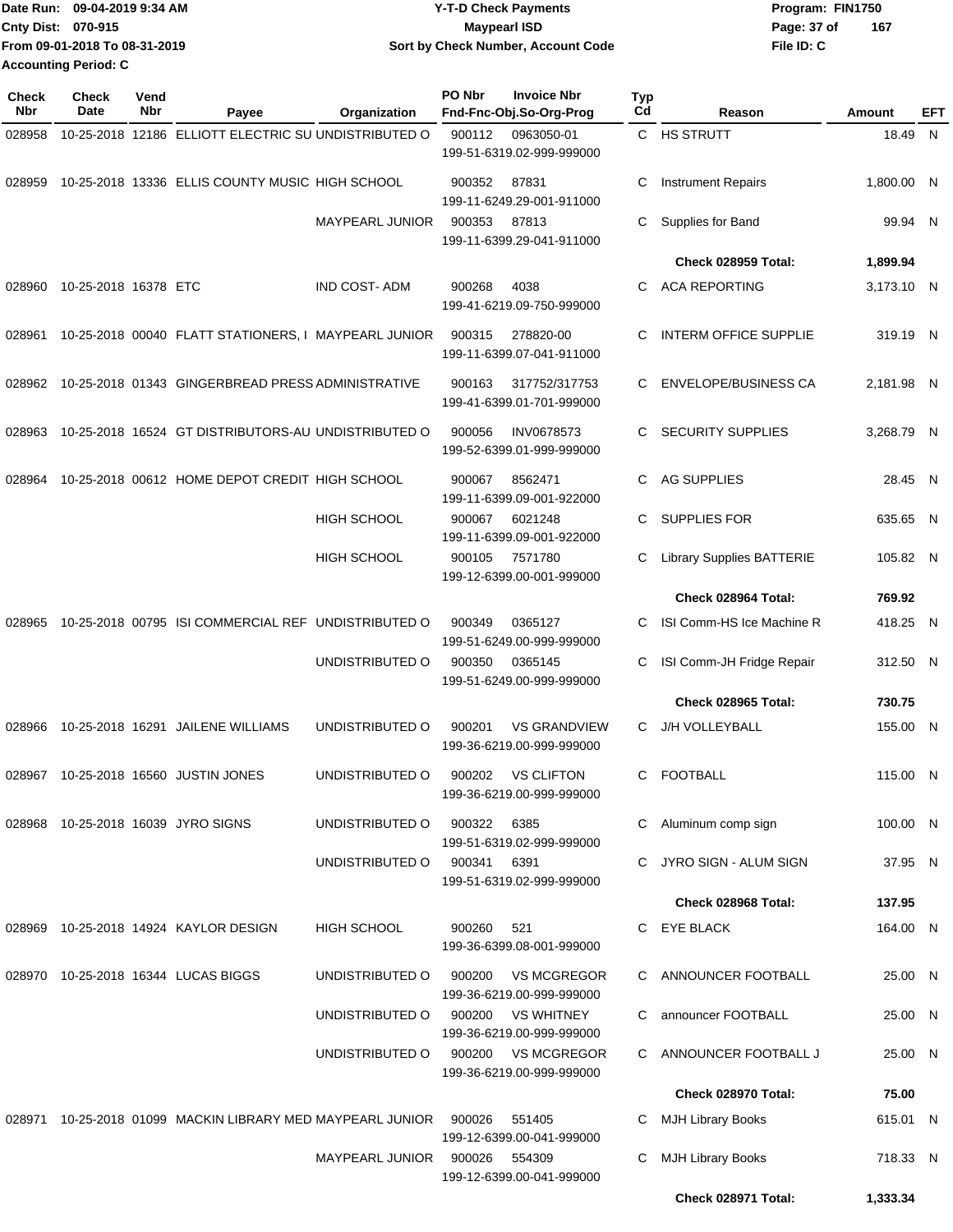|                             | Date Run: 09-04-2019 9:34 AM  | <b>Y-T-D Check Payments</b>        | Program: FIN1750 |     |
|-----------------------------|-------------------------------|------------------------------------|------------------|-----|
| Cnty Dist: 070-915          |                               | <b>Mavpearl ISD</b>                | Page: 38 of      | 167 |
|                             | From 09-01-2018 To 08-31-2019 | Sort by Check Number, Account Code | File ID: C       |     |
| <b>Accounting Period: C</b> |                               |                                    |                  |     |

| <b>Check</b><br>Nbr | <b>Check</b><br><b>Date</b>     | Vend<br>Nbr | Payee                                                                            | Organization                  | PO Nbr<br><b>Invoice Nbr</b><br>Fnd-Fnc-Obj.So-Org-Prog                                                  | Typ<br>Cd | Reason                                | Amount     | EFT |
|---------------------|---------------------------------|-------------|----------------------------------------------------------------------------------|-------------------------------|----------------------------------------------------------------------------------------------------------|-----------|---------------------------------------|------------|-----|
| 028972              |                                 |             | 10-25-2018 16120 MARKS PLUMBING PA UNDISTRIBUTED O                               |                               | 900210<br>INV001742200<br>199-51-6319.02-999-999000                                                      | С         | <b>ENCORE PRERINSE STEM</b>           | 43.90 N    |     |
|                     |                                 |             |                                                                                  | UNDISTRIBUTED O               | 900321<br>INV001747663<br>199-51-6319.02-999-999000                                                      | С         | MPP - Hugh sink faucet part           | 330.61 N   |     |
|                     |                                 |             |                                                                                  |                               |                                                                                                          |           | Check 028972 Total:                   | 374.51     |     |
| 028973              |                                 |             | 10-25-2018 16301 MELODY MAYSE                                                    | UNDISTRIBUTED O               | 900204<br><b>VS GRANDVIEW</b><br>199-36-6219.00-999-999000                                               | C         | <b>VOLLEYBALL OFFICIAL</b>            | 155.00 N   |     |
| 028974              | 10-25-2018 14745 N2Y, INC.      |             |                                                                                  | UNDISTRIBUTED O               | 900096<br>S407627<br>199-11-6399.01-999-923000                                                           | С         | UNIQUE LEARNING SYSTE                 | 1,828.84 N |     |
| 028975              |                                 |             | 10-25-2018 16548 ORCHID EVENTS                                                   | UNDISTRIBUTED O               | 900328<br><b>TCEA FEB EVENT</b><br>199-53-6411.00-999-999000                                             | С         | Hotel for TCEA Conf in San            | 1,010.04 N |     |
| 028976              |                                 |             | 10-25-2018 12436 PAM WILSON                                                      | ADMINISTRATIVE                | 900378<br><b>REIMBURSEMENT</b><br>199-41-6399.01-701-999000                                              | С         | <b>OFFICE SUPPLIES</b>                | 57.31 N    |     |
| 028977              |                                 |             | 10-25-2018 01301 PIONEER DRAMA SER HIGH SCHOOL                                   |                               | 575183<br>900177<br>199-11-6399.07-001-911000                                                            | C         | THEATRE SCRIPTS                       | 532.25 N   |     |
| 028978              |                                 |             | 10-25-2018 00099 REGION 10/EDUCATIO UNDISTRIBUTED O                              |                               | 900234<br>155704<br>199-11-6399.45-999-999000                                                            | С         | EDUPHORIA MEMBERSHI                   | 6,150.00 N |     |
| 028979              |                                 |             | 10-25-2018 15886 RONNY J. WIMBERLY UNDISTRIBUTED O                               |                               | 900212<br><b>VS HARMONY</b><br>199-36-6219.00-999-999000                                                 | C         | <b>VOLLEYBALL OFFICIAL</b>            | 115.00 N   |     |
| 028980              |                                 |             | 10-25-2018 16010 SARDIS TIRES & WHE UNDISTRIBUTED O                              |                               | 900281<br><b>MALIBU TIRES</b><br>199-34-6219.00-999-999000                                               | C         | Sardis Tire - Malibu Tires            | 340.00 N   |     |
|                     |                                 |             |                                                                                  | UNDISTRIBUTED O               | 900303<br>43424/<br>199-34-6319.00-999-922000                                                            | С         | AG TRAILERS RED LB/ ST                | 450.00 N   |     |
|                     |                                 |             |                                                                                  |                               |                                                                                                          |           | Check 028980 Total:                   | 790.00     |     |
| 028981              |                                 |             | 10-25-2018 00316 SCHOOL SPECIALTY I MAYPEARL JUNIOR                              |                               | 900232<br>208121852186<br>199-11-6399.07-041-911000                                                      | С         | office                                | 80.78 N    |     |
|                     |                                 |             |                                                                                  | <b>ELEMENTARY</b>             | 900219<br>208121850930<br>199-11-6399.11-101-911000                                                      | С         | OFFICE SUPPLIES                       | 90.95 N    |     |
|                     |                                 |             |                                                                                  |                               |                                                                                                          |           | Check 028981 Total:                   | 171.73     |     |
|                     |                                 |             | 028982 10-25-2018 16561 SCOT W. BROWN                                            |                               | UNDISTRIBUTED O 900203 VS MCGREGOR<br>199-36-6219.00-999-999000                                          |           | C FOOTBALL OFFICIAL                   | 100.00 N   |     |
|                     |                                 |             | 028983  10-25-2018  00234  SOUTHWEST INTERNA UNDISTRIBUTED O  900289             |                               | 7446<br>199-34-6219.00-999-999000                                                                        |           | C SW Intl Trucks - Bus 51 Rep         | 900.91 N   |     |
|                     |                                 |             | 028984 10-25-2018 15913 TATUM THORNE                                             | UNDISTRIBUTED O 900379        | 199-21-6411.01-999-999000                                                                                |           | REIMBURSEMENT C TESTING TRAINING MEAL | 14.53 N    |     |
|                     | 028985 10-25-2018 16123 TECHAIR |             |                                                                                  | UNDISTRIBUTED O               | 900199<br>04299449<br>199-51-6319.02-999-999000                                                          |           | C CYLINDERS                           | 151.42 N   |     |
|                     |                                 |             |                                                                                  |                               | 028986 10-25-2018 01049 THYSSENKRUPP ELEV UNDISTRIBUTED O 900016 3004117899<br>199-51-6249.00-999-999000 |           | C ELEM 18/19 SERVICE ELE              | 571.75 N   |     |
|                     |                                 |             | 028987  10-25-2018  00460  VINEYARD'S  AUTO SU UNDISTRIBUTED   0  900073  192783 |                               | 199-34-6319.00-999-999000                                                                                |           | C OPEN PO - VINEYARD'S 12             | 378.87 N   |     |
|                     |                                 |             |                                                                                  | UNDISTRIBUTED 0 900073 192684 | 199-34-6319.00-999-999000                                                                                |           | C OPEN PO - VINEYARD'S B              | 371.97 N   |     |
|                     |                                 |             |                                                                                  |                               |                                                                                                          |           | Check 028987 Total:                   | 750.84     |     |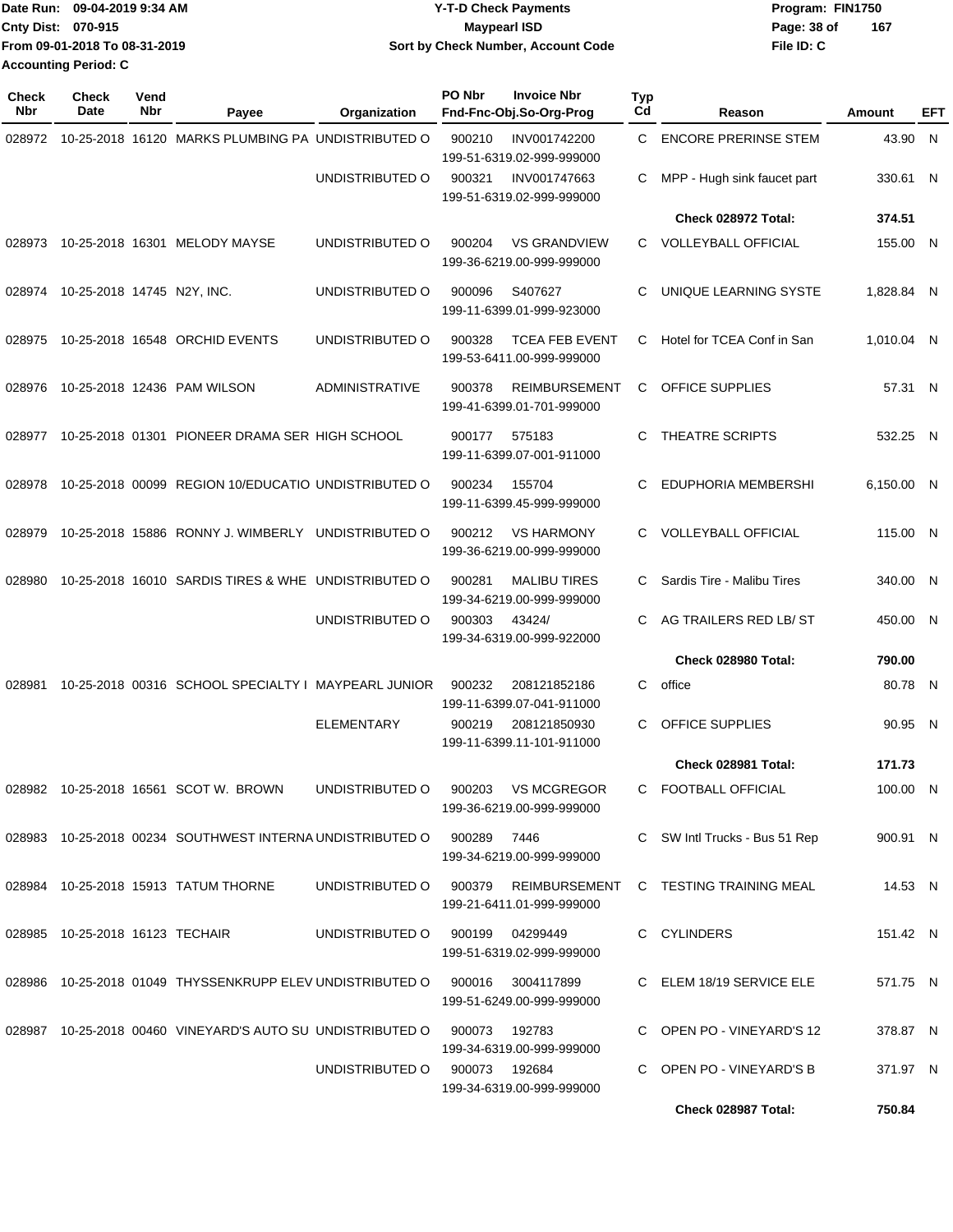|                             | Date Run: 09-04-2019 9:34 AM  | <b>Y-T-D Check Payments</b>        | Program: FIN1750 |     |
|-----------------------------|-------------------------------|------------------------------------|------------------|-----|
| Cnty Dist: 070-915          |                               | <b>Maypearl ISD</b>                | Page: 39 of      | 167 |
|                             | From 09-01-2018 To 08-31-2019 | Sort by Check Number, Account Code | File ID: C       |     |
| <b>Accounting Period: C</b> |                               |                                    |                  |     |

**PO Nbr Invoice Nbr**

| <b>Check</b><br>Nbr | Check<br>Date | Vend<br>Nbr | Payee                                                             | Organization                     | PO Nbr       | <b>Invoice Nbr</b><br>Fnd-Fnc-Obj.So-Org-Prog   | <b>Typ</b><br>$_{\rm Cd}$ | Reason                      | <b>Amount</b> | EFT |
|---------------------|---------------|-------------|-------------------------------------------------------------------|----------------------------------|--------------|-------------------------------------------------|---------------------------|-----------------------------|---------------|-----|
| 028988              |               |             | 10-25-2018 01145 WELDERS WAREHOUS HIGH SCHOOL                     |                                  | 900251       | 618984                                          | C.                        | <b>SETUP CHARGE</b>         | 6,463.00 N    |     |
|                     |               |             |                                                                   |                                  |              | 199-11-6639.22-001-922000                       |                           |                             |               |     |
| 028989              |               |             | 10-25-2018 01078 WILLIAM V. MACGILL & HIGH SCHOOL                 |                                  | 900270       | IN0654354<br>199-33-6399.00-001-999000          | C                         | Scoliometer                 | 57.98 N       |     |
|                     |               |             |                                                                   | <b>HIGH SCHOOL</b>               | 900259       | IN0654164<br>199-33-6399.00-001-999000          | C                         | <b>NURSE SUPPLIES</b>       | 254.97 N      |     |
|                     |               |             |                                                                   |                                  |              |                                                 |                           | Check 028989 Total:         | 312.95        |     |
| 028990              |               |             | 10-29-2018 00218 THE COWBOY BANK O HIGH SCHOOL                    |                                  | 900385       | <b>PLAYOFFS VB</b><br>199-36-6499.05-001-999000 | C                         | Volleyball Playoff Meal     | 504.00 N      |     |
| 028991              |               |             | 11-01-2018 15376 ALL ABOUT TIRES, LLC UNDISTRIBUTED O             |                                  | 900358       | 37902<br>199-34-6219.00-999-999000              | C                         | AAT- Bus 49 tire repair     | 95.00 N       |     |
| 028992              |               |             | 11-01-2018 16572 ANTHONY M. ARMOUR UNDISTRIBUTED O                |                                  | 900231       | <b>VS WEST</b><br>199-36-6219.00-999-999000     | С                         | varsity football            | 115.00 N      |     |
| 028993              |               |             | 11-01-2018 14657 APPLE, INC.                                      | UNDISTRIBUTED O                  | 900118       | 6759463380<br>199-53-6639.01-999-999000         | C                         | I PAD MINI                  | 758.00 N      |     |
|                     |               |             |                                                                   | UNDISTRIBUTED O                  | 900118       | 6759915236<br>199-53-6639.01-999-999000         | C.                        | POWER ADAPTER/LIGHTN        | 280.00 N      |     |
|                     |               |             |                                                                   |                                  |              |                                                 |                           | Check 028993 Total:         | 1,038.00      |     |
| 028994              |               |             | 11-01-2018 15616 AT&T CORP.                                       | UNDISTRIBUTED O                  | 900216       | 0573207983001<br>199-51-6259.02-999-999000      | C.                        | LON DISTANCE SD 9/24-10     | 123.47 N      |     |
| 028995              |               |             | 11-01-2018 00330 BARNES & NOBLE                                   | ADMINISTRATIVE                   | 900198       | 3732120<br>199-41-6399.01-701-999000            | C                         | school leadership book      | 23.96 N       |     |
| 028996              |               |             | 11-01-2018 16048 BATTERIES PLUS                                   | UNDISTRIBUTED O                  | 900375       | 150-P7356608<br>199-51-6319.04-999-999000       | C                         | BatteriesPlus- 12V BAH Batt | 526.80 N      |     |
| 028997              |               |             | 11-01-2018 16401 CAMPOS ENGINEERIN UNDISTRIBUTED O                |                                  | 900415       | 821697<br>199-51-6249.01-999-999000             | C                         | CEI-HS Gym a/c repair       | 1,182.43 N    |     |
| 028998              |               |             | 11-01-2018 13576 CANON FINANCIAL SE DIR COST-ADMINIS              |                                  | 900018       | 19345557<br>199-41-6249.00-720-999000           | C                         | <b>ADMIN COPIER B/W</b>     | 458.87 N      |     |
| 028999              |               |             | 11-01-2018 00289 CAROLINA BIOLOGICA MAYPEARL JUNIOR               |                                  | 900309       | 50450412 RI<br>199-11-6399.08-041-911000        | C                         | Science                     | 349.19 N      |     |
|                     |               |             | 029000 11-01-2018 12530 CHICK-FIL-A                               | UNDISTRIBUTED O                  |              | 900437 5739088<br>199-13-6299.00-999-999000     |                           | C DISTRICT BREAKFAAST       | 1,256.25 N    |     |
|                     |               |             | 029001 11-01-2018 00200 CLAIMS ADMINISTRATI HIGH SCHOOL           |                                  | 900367       | 39259<br>199-11-6143.00-001-911000              |                           | C 2ND QUARTERLY INSTALL     | 4,103.00 N    |     |
|                     |               |             | 029002 11-01-2018 13148 COMMERCIAL EQUIPM UNDISTRIBUTED O         |                                  | 900217 19318 | 199-51-6249.00-999-999000                       |                           | C ATHLETICS DRYER           | 306.00 N      |     |
|                     |               |             | 029003 11-01-2018 13591 DAVID BRADBURRY                           | UNDISTRIBUTED O                  |              | 900232 VS WEST<br>199-36-6219.00-999-999000     |                           | C VARSITY FOOTBALL          | 115.00 N      |     |
|                     |               |             | 029004 11-01-2018 16574 DAVID RINDAL                              | UNDISTRIBUTED O                  |              | 900236 VS WEST<br>199-36-6219.00-999-999000     |                           | C FOOTBALL OFFICIAL         | 115.00 N      |     |
|                     |               |             | 029005 11-01-2018 00242 DEMCO, INC.                               | MAYPEARL JUNIOR  900030  6447804 |              | 199-12-6399.00-041-999000                       | C                         | <b>Library Supplies</b>     | 157.35 N      |     |
|                     |               |             | 029006 11-01-2018 01547 EICHELBAUM WARDEL DIR COST-ADMINIS 900219 |                                  |              | 63096<br>199-41-6211.00-720-999000              |                           | C LEGAL SERVICES            | 479.52 N      |     |
|                     |               |             |                                                                   |                                  |              |                                                 |                           |                             |               |     |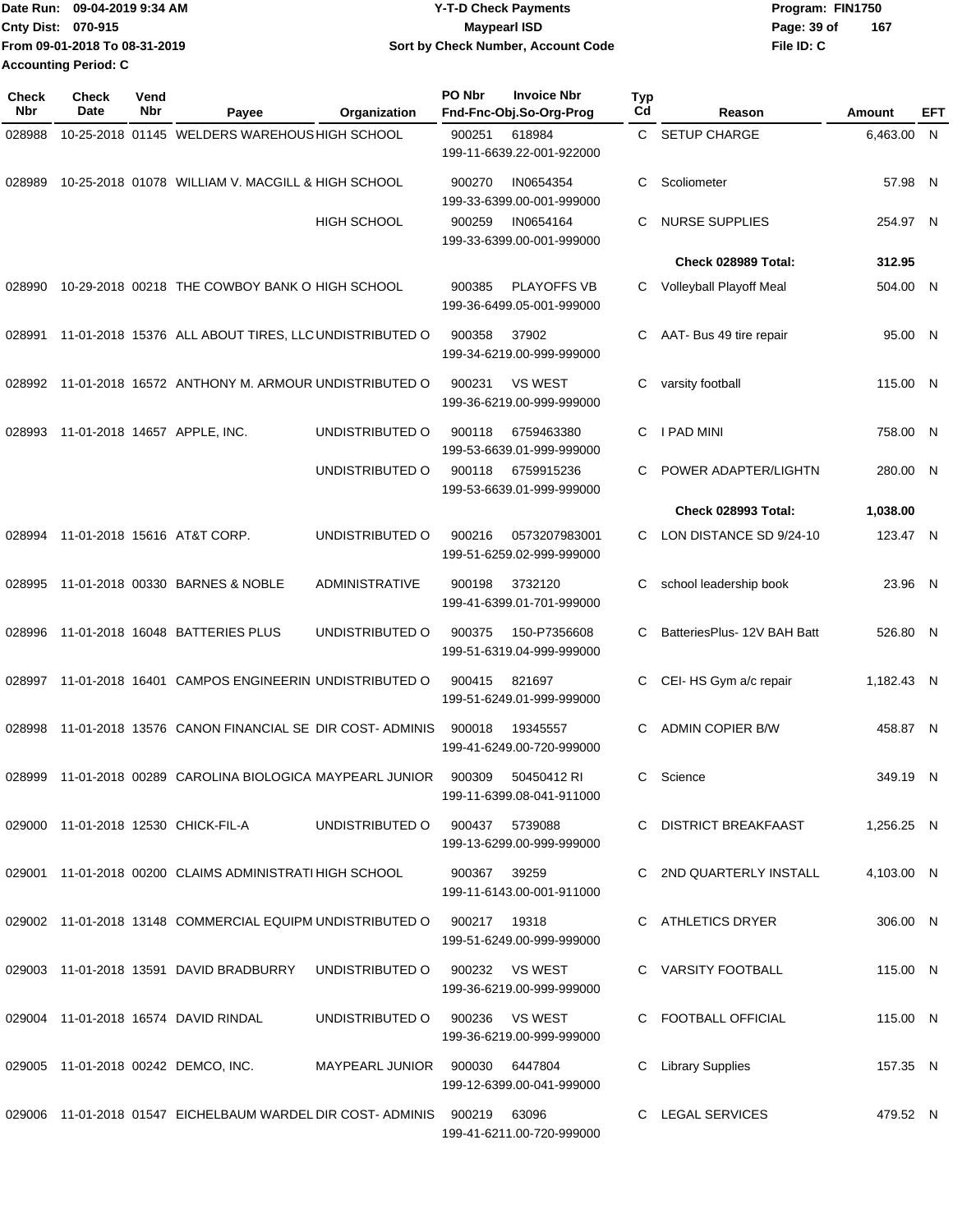|                             | TDate Run: 09-04-2019 9:34 AM | <b>Y-T-D Check Payments</b>        | Program: FIN1750 |     |
|-----------------------------|-------------------------------|------------------------------------|------------------|-----|
| <b>Cnty Dist: 070-915</b>   |                               | Maypearl ISD                       | Page: 40 of      | 167 |
|                             | From 09-01-2018 To 08-31-2019 | Sort by Check Number, Account Code | File ID: C       |     |
| <b>Accounting Period: C</b> |                               |                                    |                  |     |

**PO Nbr Invoice Nbr**

| <b>Check</b><br><b>Nbr</b> | Check<br>Date                     | Vend<br>Nbr | Payee                                                      | Organization                    | PO Nbr | <b>Invoice Nbr</b><br>Fnd-Fnc-Obj.So-Org-Prog      | Typ<br>$_{\rm Cd}$ | Reason                           | <b>Amount</b> | EFT |
|----------------------------|-----------------------------------|-------------|------------------------------------------------------------|---------------------------------|--------|----------------------------------------------------|--------------------|----------------------------------|---------------|-----|
| 029007                     |                                   |             | 11-01-2018 13336 ELLIS COUNTY MUSIC HIGH SCHOOL            |                                 | 900402 | 88284<br>199-11-6249.29-001-911000                 |                    | C Instrument Repair              | 400.00 N      |     |
|                            |                                   |             |                                                            | <b>HIGH SCHOOL</b>              | 900326 | 86968<br>199-11-6249.29-001-911000                 | С                  | Instrument Repair                | 550.00 N      |     |
|                            |                                   |             |                                                            | <b>HIGH SCHOOL</b>              | 900326 | 86815<br>199-11-6249.29-001-911000                 | C                  | <b>MOUTHPIECE</b>                | 109.99 N      |     |
|                            |                                   |             |                                                            | <b>HIGH SCHOOL</b>              | 900293 | 86299<br>199-11-6249.29-001-911000                 | С                  | Case Repair/Replacement          | 149.99 N      |     |
|                            |                                   |             |                                                            | <b>HIGH SCHOOL</b>              | 900222 | 85615<br>199-11-6399.29-001-9110BA                 | С                  | <b>Instrument Stock</b>          | 4,631.00 N    |     |
|                            |                                   |             |                                                            | <b>HIGH SCHOOL</b>              | 900223 | 85690<br>199-11-6399.29-001-911BAN                 |                    | Sound Cable Replacement          | 102.97 N      |     |
|                            |                                   |             |                                                            | <b>MAYPEARL JUNIOR</b>          | 900298 | 86695<br>199-11-6399.29-041-911000                 | C                  | Supplies for Band                | 248.76 N      |     |
|                            |                                   |             |                                                            |                                 |        |                                                    |                    | Check 029007 Total:              | 6,192.71      |     |
| 029008                     |                                   |             | 11-01-2018 00337 JOHN BRIDGES                              | <b>TAX COLLECTION</b>           | 900220 | 2018 TAX<br>199-41-6219.04-703-999000              | C                  | 2018 TAX ROLL                    | 2,955.00 N    |     |
| 029009                     |                                   |             | 11-01-2018 16569 EXTREME TACTICS/TR UNDISTRIBUTED O        |                                 | 900432 | <b>SHEPHERD</b><br>199-52-6399.01-999-999000       | C                  | ETTS RANGE FEE I YR UN           | 600.00 N      |     |
|                            |                                   |             | 029010 11-01-2018 12045 GREG FRENCH                        | UNDISTRIBUTED O                 | 900221 | <b>CLEB VS</b><br>199-36-6219.00-999-999000        |                    | VOLLEYBALL CORSICANA/            | 80.00 N       |     |
| 029011                     |                                   |             | 11-01-2018 16059 FRONTIER SOUTHWE UNDISTRIBUTED O          |                                 | 900218 | 093015-5<br>199-51-6259.02-999-999000              | C                  | HS 435-2019 SD10/25-             | 125.04 N      |     |
|                            |                                   |             |                                                            | UNDISTRIBUTED O                 | 900215 | 092915-5<br>199-51-6259.02-999-999000              | C                  | SD10/22-11/21/18 JH 97243        | 125.04 N      |     |
|                            |                                   |             |                                                            |                                 |        |                                                    |                    | Check 029011 Total:              | 250.08        |     |
|                            |                                   |             | 029012 11-01-2018 16537 GALLS PARENT HOLDI UNDISTRIBUTED O |                                 | 900167 | 010981184<br>199-52-6399.01-999-999000             | C                  | <b>TACTICAL GEAR</b>             | 410.00 N      |     |
|                            |                                   |             | 029013 11-01-2018 15127 GLEN ROSE HS                       | <b>MAYPEARL JUNIOR</b>          | 900417 | GRJH<br>199-36-6499.00-041-999000                  |                    | <b>B JH BBall Tour Glen Rose</b> | 300.00 N      |     |
|                            |                                   |             | 029014 11-01-2018 14289 TRUDIE HEAD                        | UNDISTRIBUTED O                 | 900409 | TIN 450881462<br>224-11-6219.00-999-923000         | C.                 | 2ND PAYMENT RTI SERVI            | 3,750.00 N    |     |
|                            |                                   |             | 029015 11-01-2018 12231 HILLSBORO ISD                      | MAYPEARL JUNIOR 900416 2019     |        | 199-36-6499.00-041-999000                          |                    | C B JH BBall Tour Hills          | 400.00 N      |     |
|                            |                                   |             | 029016 11-01-2018 01065 HOBART CORP                        | UNDISTRIBUTED O                 | 900423 | 33781916<br>199-51-6249.35-999-999000              |                    | C OVEN REPAIR                    | 987.14 N      |     |
|                            |                                   |             |                                                            | UNDISTRIBUTED O                 |        | 900222 33786146<br>199-51-6249.35-999-999000       |                    | C INTERM KITCHEN OVEN            | 1,073.38 N    |     |
|                            |                                   |             |                                                            | UNDISTRIBUTED O 900423 33781916 |        | 199-51-6319.35-999-999000                          |                    | C OVEN REPAIR                    | 672.54 N      |     |
|                            |                                   |             |                                                            |                                 |        |                                                    |                    | Check 029016 Total:              | 2,733.06      |     |
|                            |                                   |             | 029017 11-01-2018 16571 JAMES HAILE                        | UNDISTRIBUTED O                 |        | 900233 VS WEST<br>199-36-6219.00-999-999000        |                    | C VARSITY FOOTBALL OFFI          | 115.00 N      |     |
|                            | 029018 11-01-2018 16567 JAMIE DYE |             |                                                            | UNDISTRIBUTED O                 |        | 900228 CLEB VS CORSIC<br>199-36-6219.00-999-999000 |                    | C VOLLEYBALL BI DIST HOS         | 80.00 N       |     |
|                            |                                   |             | 029019 11-01-2018 16526 JEREMY BOYD                        | UNDISTRIBUTED O                 |        | 900223 VS WEST<br>199-36-6219.00-999-999000        |                    | C FOOTBALL VS WEST               | 120.00 N      |     |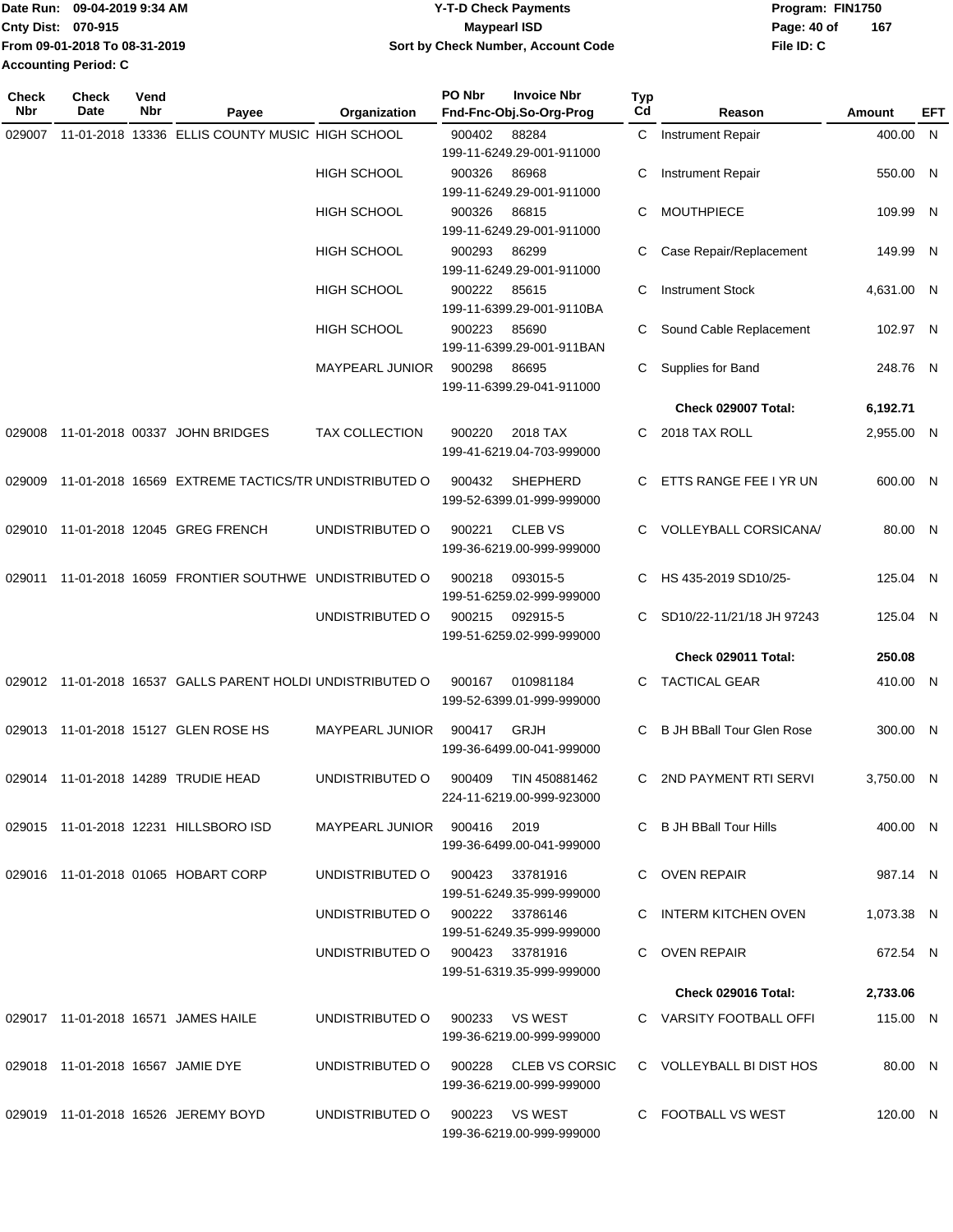Date Run: 09-04-2019 9:34 AM **Date Runity Controller State Payments** Program: FIN1750 **Cnty Dist:** 070-915 **Page: 41 of** Maypearl ISD **CONTEX 150 Page: 41 of** Page: 41 of **From 09-01-2018 To 08-31-2019 09-04-2019 9:34 AM Y-T-D Check Payments 070-915 Maypearl ISD Sort by Check Number, Account Code Accounting Period: C**

**File ID: C 167**

| Check<br><b>Nbr</b> | <b>Check</b><br>Date       | Vend<br>Nbr | Payee                                                             | Organization       | PO Nbr        | <b>Invoice Nbr</b><br>Fnd-Fnc-Obj.So-Org-Prog | <b>Typ</b><br>Cd | Reason                      | Amount     | EFT |
|---------------------|----------------------------|-------------|-------------------------------------------------------------------|--------------------|---------------|-----------------------------------------------|------------------|-----------------------------|------------|-----|
| 029020              |                            |             | 11-01-2018 16570 JEROME JOHNSON                                   | UNDISTRIBUTED O    | 900234        | <b>VS WEST</b><br>199-36-6219.00-999-999000   | C.               | <b>FOOTBALL OFFICIAL</b>    | 105.00 N   |     |
| 029021              |                            |             | 11-01-2018 15898 JOHN TAYLOR                                      | UNDISTRIBUTED O    | 900224        | <b>VS WEST</b><br>199-36-6219.00-999-999000   | С                | JV FBALL VS WEST            | 120.00 N   |     |
| 029022              |                            |             | 11-01-2018 00402 JUNIOR LIBRARY GUIL MAYPEARL JUNIOR              |                    | 900362        | 429330<br>199-12-6399.05-041-999000           | С                | Intermediate Library        | 639.00 N   |     |
| 029023              |                            |             | 11-01-2018 14227 KATELYNN GONZALEZ UNDISTRIBUTED O                |                    | 900235        | VS FT.WORTH<br>199-36-6219.00-999-999000      | С                | <b>VOLLEYBALL OFFICIAL</b>  | 115.00 N   |     |
| 029024              | 11-01-2018 00184 KEENE ISD |             |                                                                   | <b>HIGH SCHOOL</b> | 900418        | <b>KEENE</b><br>199-36-6499.01-001-999000     | С                | JV Boys BBall Keene Tourn   | 150.00 N   |     |
| 029025              |                            |             | 11-01-2018 14075 NATIONAL TELESYSTE UNDISTRIBUTED O               |                    | 900230        | 336548<br>199-51-6249.02-999-999000           | С                | <b>TROUBLESHOOT FAX LIN</b> | 139.00 N   |     |
| 029026              |                            |             | 11-01-2018 16289 NEXTLINK BROADBAN UNDISTRIBUTED O                |                    | 900214        | N125089750-18<br>199-11-6399.45-999-999000    | C                | LEVEL 1 SD 10/30/18-        | 790.00 N   |     |
| 029027              |                            |             | 11-01-2018 14369 NORTH TEXAS TOLLW UNDISTRIBUTED O                |                    | 900225        | 798691796<br>199-34-6219.01-999-999000        | С                | <b>TOLL ROADS 133-4354</b>  | 7.32 N     |     |
| 029028              |                            |             | 11-01-2018 15389 NORTHERN SPEECH S ELEMENTARY                     |                    | 900291        | 1218234<br>225-11-6399.00-101-923000          | С                | VOCABULARY EXCHANGE         | 297.12 N   |     |
| 029029              |                            |             | 11-01-2018 00287 OFFICE DEPOT                                     | UNDISTRIBUTED O    | 900237        | 210100683002<br>199-21-6399.00-999-923000     | С                | <b>ENVELOPES CLASP</b>      | 10.00 N    |     |
| 029030              |                            |             | 11-01-2018 16566 OPAL LADINE THOMAS UNDISTRIBUTED O               |                    | 900229        | <b>CLEB VS</b><br>199-36-6219.00-999-999000   | С                | DIST VBALL GAME HOSTE       | 100.00 N   |     |
| 029031              |                            |             | 11-01-2018 14604 PEARSON CLINICAL A UNDISTRIBUTED O               |                    | 900248        | 11835317<br>199-31-6399.00-999-923000         | С                | WISC-INT SUBSCRIPTION       | 140.00 N   |     |
| 029032              |                            |             | 11-01-2018 16568 PRODUCTIVITY CENTE UNDISTRIBUTED O               |                    | 900431        | <b>SCOTT</b><br>199-52-6399.01-999-999000     | С                | <b>TCLEDDS LICENSE</b>      | 162.00 N   |     |
| 029033              |                            |             | 11-01-2018 14314 RAPTOR TECHNOLOGI UNDISTRIBUTED O                |                    | 900302        | 199-52-6219.03-999-999000                     | С                | <b>SCANNER PRINTER ROLL</b> | 3,580.00 N |     |
|                     |                            |             | 029034 11-01-2018 00099 REGION 10/EDUCATIO UNDISTRIBUTED O        |                    | 900238        | 153952<br>199-11-6411.00-999-923000           |                  | C CONFERENCE NOW4FOR        | 75.38 N    |     |
|                     |                            |             |                                                                   | UNDISTRIBUTED O    | 900238 153952 | 199-11-6411.01-999-923000                     |                  | C NOW4FOREVER CONFER        | 4.62 N     |     |
|                     |                            |             |                                                                   |                    |               |                                               |                  | Check 029034 Total:         | 80.00      |     |
|                     |                            |             | 029035 11-01-2018 00316 SCHOOL SPECIALTY I MAYPEARL JUNIOR 900230 |                    |               | 208121868431<br>199-11-6399.32-041-911000     |                  | C ART SUPPLIES              | 96.00 N    |     |
|                     |                            |             | 029036 11-01-2018 16032 SHAR PRODUCTS CO MAYPEARL JUNIOR          |                    | 900228        | p168135201027<br>199-11-6399.42-041-911000    |                  | C Music                     | 128.20 N   |     |
|                     |                            |             |                                                                   | MAYPEARL JUNIOR    | 900228        | P168135201019<br>199-11-6399.42-041-911000    |                  | C Music                     | 136.80 N   |     |
|                     |                            |             |                                                                   |                    |               |                                               |                  | Check 029036 Total:         | 265.00     |     |
|                     |                            |             | 029037 11-01-2018 00234 SOUTHWEST INTERNA UNDISTRIBUTED O         |                    | 900373        | 7613<br>199-34-6219.00-999-999000             |                  | C SWIT- Bus 49 Repairs      | 387.50 N   |     |
|                     |                            |             | 029038 11-01-2018 16296 SUPERIOR PEDIATRIC UNDISTRIBUTED O        |                    | 900398        | 123<br>199-31-6219.02-999-923000              |                  | PT CONTRACRED SERVIC        | 715.00 N   |     |
|                     |                            |             |                                                                   | UNDISTRIBUTED O    | 900361 121    |                                               |                  | C PT SERVICES 9/5-9/15      | 552.50 N   |     |

199-31-6219.02-999-923000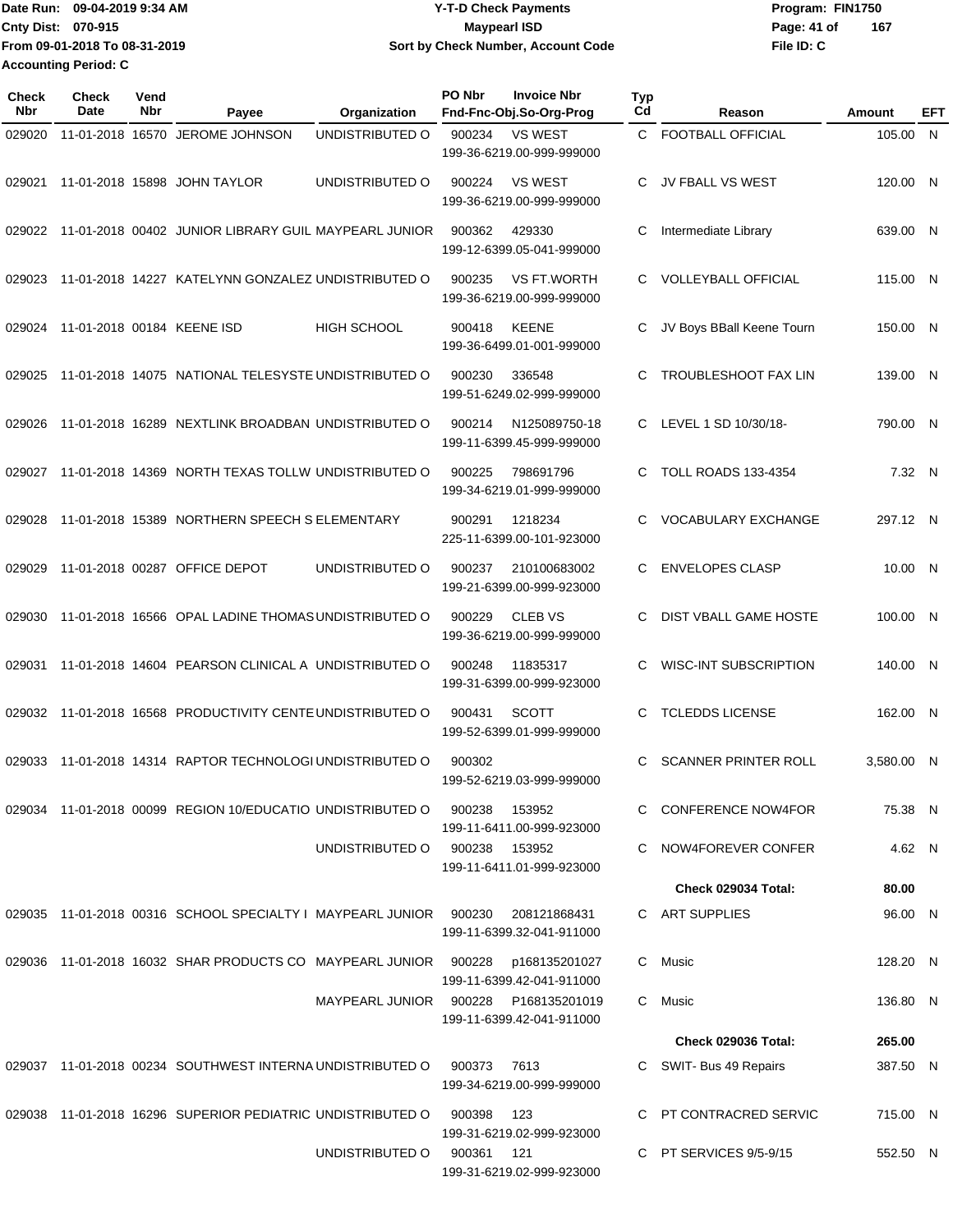| Date Run:                   | 09-04-2019 9:34 AM            | <b>Y-T-D Check Payments</b>        | Program: FIN1750   |
|-----------------------------|-------------------------------|------------------------------------|--------------------|
| Cnty Dist: 070-915          |                               | <b>Mavpearl ISD</b>                | 167<br>Page: 42 of |
|                             | From 09-01-2018 To 08-31-2019 | Sort by Check Number, Account Code | File ID: C         |
| <b>Accounting Period: C</b> |                               |                                    |                    |

| Check<br><b>Nbr</b> | <b>Check</b><br>Date             | Vend<br>Nbr | Payee                                                 | Organization       | PO Nbr | <b>Invoice Nbr</b><br>Fnd-Fnc-Obj.So-Org-Prog      | <b>Typ</b><br>Cd | Reason                       | Amount     | EFT |
|---------------------|----------------------------------|-------------|-------------------------------------------------------|--------------------|--------|----------------------------------------------------|------------------|------------------------------|------------|-----|
|                     |                                  |             |                                                       | UNDISTRIBUTED O    | 900398 | 123                                                | C.               | OT CONTRACTED SERVIC         | 650.00 N   |     |
|                     |                                  |             |                                                       |                    |        | 199-31-6219.04-999-923000                          |                  |                              |            |     |
|                     |                                  |             |                                                       | UNDISTRIBUTED O    | 900361 | 121                                                | C.               | OT SERVICES 9-13-9-14-20     | 390.00 N   |     |
|                     |                                  |             |                                                       |                    |        | 199-31-6219.04-999-923000                          |                  | Check 029038 Total:          | 2,307.50   |     |
|                     |                                  |             |                                                       |                    |        |                                                    |                  |                              |            |     |
| 029039              | 11-01-2018 00131 TASA            |             |                                                       | <b>HIGH SCHOOL</b> | 900102 | <b>ERIC JANSZEN</b><br>199-23-6499.00-001-999000   | С                | Membership Renewal           | 240.00 N   |     |
| 029040              |                                  |             | 11-01-2018 16565 TEXAS COMMISSION                     | UNDISTRIBUTED O    | 900410 | <b>SCOTT</b><br>199-52-6399.01-999-999000          | C                | appointment application      | 35.00 N    |     |
| 029041              |                                  |             | 11-01-2018 13417 TEXAS DEPT. OF STAT MAYPEARL JUNIOR  |                    | 900239 | 240-35-6341.00-041-999000                          | C.               | <b>HEALTH INSPECTION FEE</b> | 600.00 N   |     |
|                     |                                  |             |                                                       | <b>ELEMENTARY</b>  | 900238 | ELEM<br>240-35-6341.00-101-999000                  | C                | ELEM HEALTH INSPECTIO        | 300.00 N   |     |
|                     |                                  |             |                                                       | <b>HIGH SCHOOL</b> | 900240 | <b>HS INSPECTIONS</b><br>240-35-6341.01-001-999000 | C                | <b>HEALTH INSPECTIONS H/</b> | 300.00 N   |     |
|                     |                                  |             |                                                       |                    |        |                                                    |                  | Check 029041 Total:          | 1,200.00   |     |
| 029042              |                                  |             | 11-01-2018 16506 TITAN SCHOOL SOLUT UNDISTRIBUTED O   |                    | 900007 | 668 18/19 YR<br>240-35-6219.00-999-999000          | C.               | ANNUAL SUBSRIPTION NU        | 3,950.00 N |     |
| 029043              |                                  |             | 11-01-2018 13585 TRA, INCORPORATED UNDISTRIBUTED O    |                    | 900072 | 458885<br>199-51-6319.02-999-999000                | C                | OPEN PO - TRACTOR SUP        | 25.00 N    |     |
|                     |                                  |             |                                                       | UNDISTRIBUTED O    | 900072 | 92626<br>199-51-6319.02-999-999000                 | C                | OPEN PO - TRACTOR SUP        | 71.98 N    |     |
|                     | 11-14-2018                       |             |                                                       | UNDISTRIBUTED O    | 900072 | 458885<br>199-51-6319.02-999-999000                | D                | PO PUT IN FOR WRONG V        | $-25.00$ N |     |
|                     |                                  |             |                                                       | UNDISTRIBUTED O    | 900072 | 92626<br>199-51-6319.02-999-999000                 | D                | PO PUT IN FOR WRONG V        | -71.98 N   |     |
|                     |                                  |             |                                                       |                    |        |                                                    |                  | Check 029043 Total:          | .00        |     |
| 029044              | 11-01-2018 15500 TSHA            |             |                                                       | UNDISTRIBUTED O    | 900338 | 45357<br>199-11-6411.01-999-923000                 | C.               | ANNUAL DUES CECILIA W        | 105.00 N   |     |
| 029045              |                                  |             | 11-01-2018 15503 UNIVERSITY BUILDING UNDISTRIBUTED O  |                    | 900227 | 0688192-IN<br>199-51-6249.01-999-999000            | C                | <b>INTERM DOORS AND GLA</b>  | 500.00 N   |     |
|                     | 029046 11-01-2018 00141 WAL MART |             |                                                       | <b>HIGH SCHOOL</b> | 900051 | 562495310729585<br>199-11-6399.10-001-922000       | C                | <b>Cooking Supplies</b>      | 31.23 N    |     |
|                     |                                  |             |                                                       | <b>HIGH SCHOOL</b> | 900051 | 552269731052798<br>199-11-6399.10-001-922000       | C.               | <b>Cooking Supplies</b>      | 119.31 N   |     |
|                     |                                  |             |                                                       | <b>HIGH SCHOOL</b> | 900052 | 908671622667752<br>199-11-6399.10-001-922000       | C.               | <b>Cooking Supplies</b>      | 151.68 N   |     |
|                     |                                  |             |                                                       | <b>HIGH SCHOOL</b> | 900051 | 466154588923538<br>199-11-6399.10-001-922000       | C.               | <b>Cooking Supplies</b>      | 121.73 N   |     |
|                     |                                  |             |                                                       | <b>HIGH SCHOOL</b> | 900051 | 668554288923758<br>199-11-6399.10-001-922000       | C.               | <b>Cooking Supplies</b>      | 110.93 N   |     |
|                     |                                  |             |                                                       |                    |        |                                                    |                  | Check 029046 Total:          | 534.88     |     |
|                     |                                  |             | 029047 11-01-2018 16033 SHERYL WILEMON                | UNDISTRIBUTED O    | 900226 | <b>DIST GM CLE</b><br>199-36-6219.00-999-999000    |                  | C CLEBURNE VS CORSICAN       | 100.00 N   |     |
|                     |                                  |             | 029048 11-05-2018 00218 THE COWBOY BANK O HIGH SCHOOL |                    | 900442 | <b>VBALL POFFS</b><br>199-36-6499.01-001-999000    |                  | C Volleyball Playoff Meal    | 252.00 N   |     |
| 029049              |                                  |             | 11-08-2018 14905 ACE EDUCATIONAL SUUNDISTRIBUTED O    |                    | 900370 | 2289836<br>199-11-6399.01-999-923000               | C                | <b>CLASS SUPPLIES</b>        | 140.71 N   |     |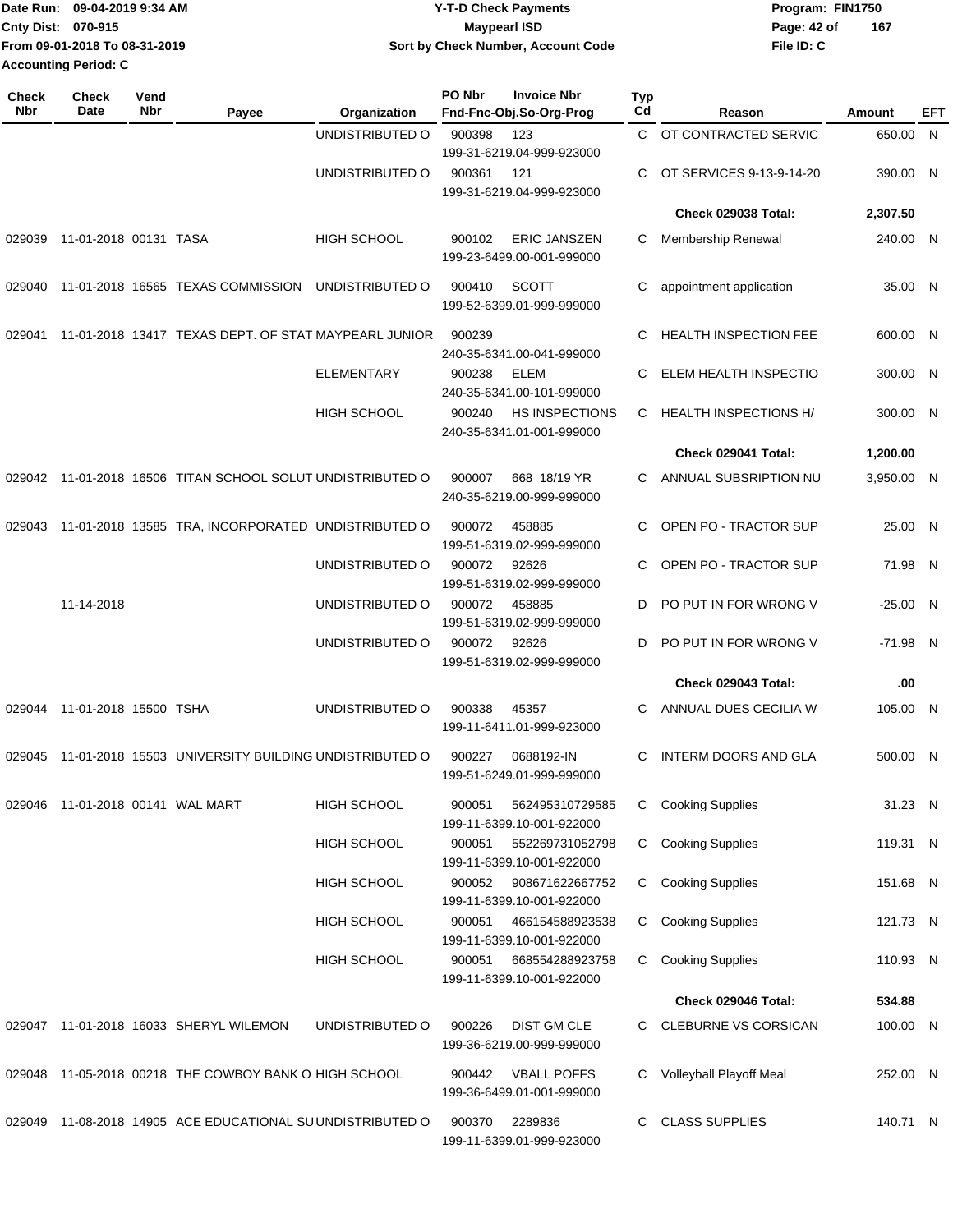|                             | IDate Run: 09-04-2019 9:34 AM | Y-T-D Check Payments                      | Program: FIN1750 |     |
|-----------------------------|-------------------------------|-------------------------------------------|------------------|-----|
| <b>Cnty Dist: 070-915</b>   |                               | <b>Mavpearl ISD</b>                       | Page: 43 of      | 167 |
|                             | From 09-01-2018 To 08-31-2019 | <b>Sort by Check Number, Account Code</b> | File ID: C       |     |
| <b>Accounting Period: C</b> |                               |                                           |                  |     |

| <b>Check</b><br>Nbr | <b>Check</b><br>Date  | Vend<br>Nbr | Payee                                                   | Organization                | PO Nbr      | <b>Invoice Nbr</b><br>Fnd-Fnc-Obj.So-Org-Prog | Typ<br>Cd | Reason                       | Amount     | EFT |
|---------------------|-----------------------|-------------|---------------------------------------------------------|-----------------------------|-------------|-----------------------------------------------|-----------|------------------------------|------------|-----|
| 029050              |                       |             | 11-08-2018 16192 ACTION FIRE PROS                       | UNDISTRIBUTED O             | 900017      | M1891528                                      | C.        | <b>QUARTERLY MONITORIN</b>   | 750.00 N   |     |
|                     |                       |             |                                                         |                             |             | 199-51-6249.16-999-999000                     |           |                              |            |     |
| 029051              |                       |             | 11-08-2018 14674 AEROWAVE                               | UNDISTRIBUTED O             | 900403      | 32052339                                      | C         | Srv Rep Policy Radio Repea   | 1,320.00 N |     |
|                     |                       |             |                                                         |                             |             | 199-34-6319.00-999-999000                     |           |                              |            |     |
| 029052              |                       |             | 11-08-2018 16127 ALLIED FLOW SPECIAL UNDISTRIBUTED O    |                             | 900282      | 101918-0550                                   | C         | Allied Flow Spec - SRO Offic | 668.00 N   |     |
|                     |                       |             |                                                         |                             |             | 199-51-6319.02-999-999000                     |           |                              |            |     |
| 029053              | 11-08-2018 15512 ASHA |             |                                                         | UNDISTRIBUTED O             | 900408      | 3446866                                       |           | 2019 ASHA DUES WAGNO         | 225.00 N   |     |
|                     |                       |             |                                                         |                             |             | 199-11-6399.00-999-923000                     |           |                              |            |     |
|                     |                       |             |                                                         |                             |             |                                               |           |                              |            |     |
| 029054              |                       |             | 11-08-2018 00069 ATMOS ENERGY                           | UNDISTRIBUTED O             | 900244      | 3030380238<br>199-51-6259.00-999-999000       | C.        | ADMIN SD 10/2-11/01/18       | 87.48 N    |     |
|                     |                       |             |                                                         | UNDISTRIBUTED O             | 900244      | 3030318485                                    | C         | LSK ELEM SD 10/2-11/01/1     | 215.13 N   |     |
|                     |                       |             |                                                         |                             |             | 199-51-6259.00-999-999000                     |           |                              |            |     |
|                     |                       |             |                                                         | UNDISTRIBUTED O             | 900244      | 3030380470                                    | C         | H/S 10/02-11/01/18           | 234.16 N   |     |
|                     |                       |             |                                                         |                             |             | 199-51-6259.00-999-999000                     |           |                              |            |     |
|                     |                       |             |                                                         | UNDISTRIBUTED O             | 900244      | 3030318181                                    | C         | MIDDLE SCH SD 10/2-          | 121.52 N   |     |
|                     |                       |             |                                                         |                             |             | 199-51-6259.00-999-999000                     |           |                              |            |     |
|                     |                       |             |                                                         |                             |             |                                               |           | Check 029054 Total:          | 658.29     |     |
| 029055              |                       |             | 11-08-2018 00901 AVENUE FUEL DISTRI UNDISTRIBUTED O     |                             | 900245      | 67634<br>199-34-6311.01-999-999000            | C.        | <b>FUEL FOR VEHICLES</b>     | 3,214.79 N |     |
|                     |                       |             |                                                         |                             |             |                                               |           |                              |            |     |
| 029056              |                       |             | 11-08-2018 16553 BRANDY B. KERBOW                       | UNDISTRIBUTED O             | 900329      | 1805                                          | C         | <b>COACHING</b>              | 875.00 N   |     |
|                     |                       |             |                                                         |                             |             | 199-13-6219.00-999-999000                     |           |                              |            |     |
| 029057              |                       |             | 11-08-2018 00527 CDWG INC.                              | UNDISTRIBUTED O             | 900275      | PSB3610                                       | C.        | TRIPP REMOTE MONITORI        | 2,397.40 N |     |
|                     |                       |             |                                                         |                             |             | 199-11-6639.47-999-911000                     |           |                              |            |     |
|                     |                       |             |                                                         | UNDISTRIBUTED O             | 900275      | PQX4090<br>199-11-6639.47-999-911000          | С         | Battery Refresh -            | 1,832.64 N |     |
|                     |                       |             |                                                         | UNDISTRIBUTED O             | 900297      | <b>PSV6792</b>                                | С         | Network Backup               | 7,475.00 N |     |
|                     |                       |             |                                                         |                             |             | 199-11-6639.50-999-999000                     |           |                              |            |     |
|                     |                       |             |                                                         |                             |             |                                               |           | Check 029057 Total:          | 11,705.04  |     |
| 029058              |                       |             | 11-08-2018 00217 CITY OF MAYPEARL                       | UNDISTRIBUTED O             | 900248      | 1081                                          | C         | 9/25-10/30/18 ELEM YD        | 21.00 N    |     |
|                     |                       |             |                                                         |                             |             | 199-51-6259.01-999-999000                     |           |                              |            |     |
|                     |                       |             |                                                         | UNDISTRIBUTED O             | 900248 1618 |                                               | C.        | 9/25-10/30/18 ADMIN OFFI     | 46.00 N    |     |
|                     |                       |             |                                                         | UNDISTRIBUTED O 900248 80   |             | 199-51-6259.01-999-999000                     |           | C 9/25-10/30/18 ISD BALLFIE  | 27.05 N    |     |
|                     |                       |             |                                                         |                             |             | 199-51-6259.01-999-999000                     |           |                              |            |     |
|                     |                       |             |                                                         | UNDISTRIBUTED O 900248 1080 |             |                                               |           | C 9/25/10/30/18 ELEM SCHO    | 346.00 N   |     |
|                     |                       |             |                                                         |                             |             | 199-51-6259.01-999-999000                     |           |                              |            |     |
|                     |                       |             |                                                         | UNDISTRIBUTED O 900248 574  |             |                                               |           | C 09/25-10/30/218 JR.HIGH    | 199.20 N   |     |
|                     |                       |             |                                                         | UNDISTRIBUTED O 900248 82   |             | 199-51-6259.01-999-999000                     |           | C 9/25/10/30/2018 INTER      |            |     |
|                     |                       |             |                                                         |                             |             | 199-51-6259.01-999-999000                     |           |                              | 525.40 N   |     |
|                     |                       |             |                                                         | UNDISTRIBUTED O 900248 383  |             |                                               |           | C 9/25/10/30/18 HIGH SCHOO   | 162.40 N   |     |
|                     |                       |             |                                                         |                             |             | 199-51-6259.01-999-999000                     |           |                              |            |     |
|                     |                       |             |                                                         | UNDISTRIBUTED O 900248 595  |             |                                               |           | C 9/25/10/30/2018 JR HIGH S  | 369.40 N   |     |
|                     |                       |             |                                                         |                             |             | 199-51-6259.01-999-999000                     |           |                              |            |     |
|                     |                       |             |                                                         | UNDISTRIBUTED O 900248 1394 |             | 199-51-6259.01-999-999000                     |           | C 9/25-10-30-18 CONCESSIO    | 115.60 N   |     |
|                     |                       |             |                                                         |                             |             |                                               |           | <b>Check 029058 Total:</b>   | 1,812.05   |     |
|                     |                       |             | 029059 11-08-2018 00200 CLAIMS ADMINISTRATI HIGH SCHOOL |                             |             | 900246 42282                                  |           | C FINAL AUDIT                | 2,351.06 N |     |
|                     |                       |             |                                                         |                             |             | 199-11-6143.00-001-911000                     |           |                              |            |     |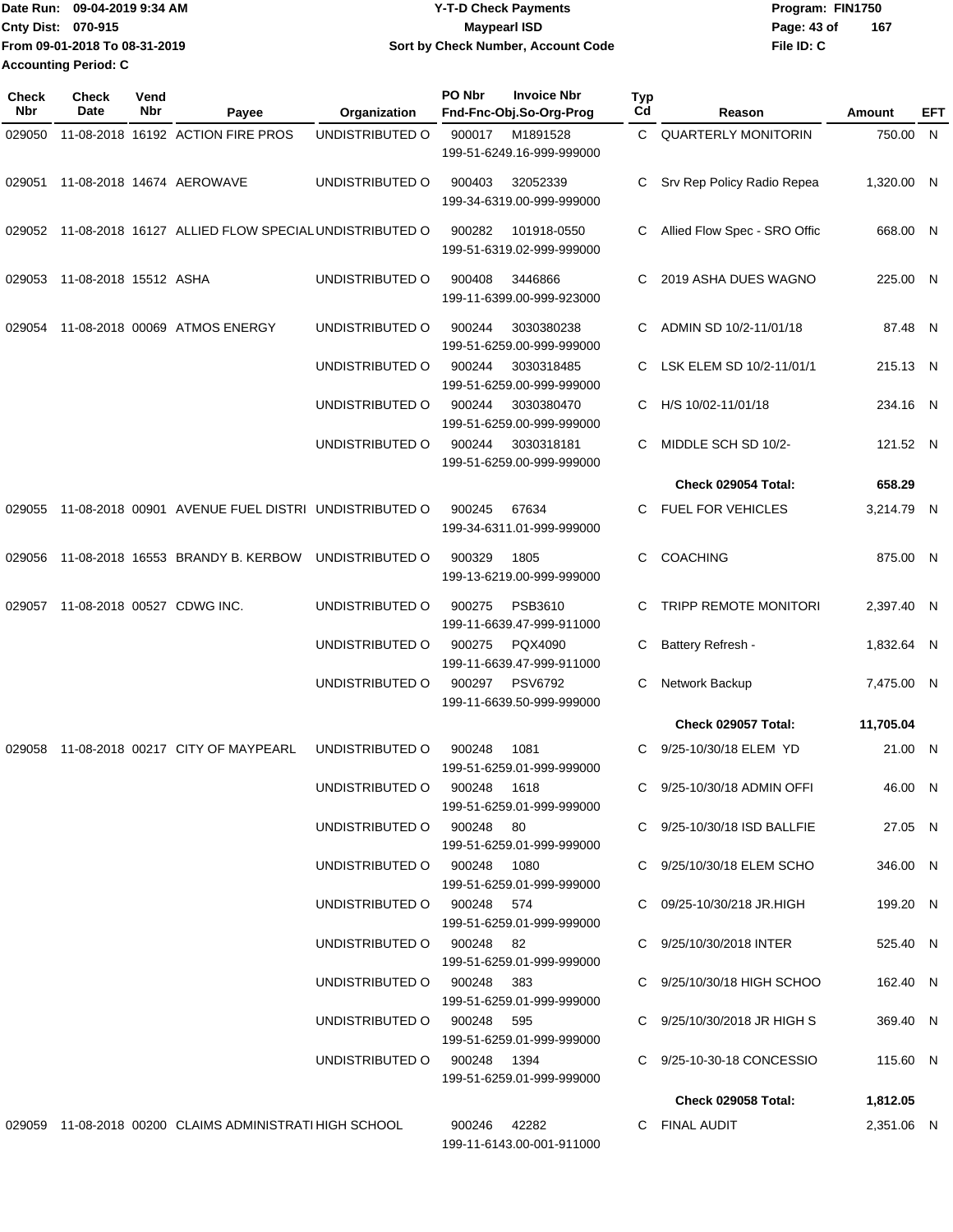|                             | IDate Run: 09-04-2019 9:34 AM | Y-T-D Check Payments               | Program: FIN1750   |  |  |
|-----------------------------|-------------------------------|------------------------------------|--------------------|--|--|
| <b>Cnty Dist: 070-915</b>   |                               | Maypearl ISD                       | 167<br>Page: 44 of |  |  |
|                             | From 09-01-2018 To 08-31-2019 | Sort by Check Number, Account Code | File ID: C         |  |  |
| <b>Accounting Period: C</b> |                               |                                    |                    |  |  |

| <b>Check</b><br>Nbr | <b>Check</b><br>Date | Vend<br>Nbr | Payee                                                      | Organization       | PO Nbr | <b>Invoice Nbr</b><br>Fnd-Fnc-Obj.So-Org-Prog      | <b>Typ</b><br>Cd | Reason                                            | Amount               | EFT |
|---------------------|----------------------|-------------|------------------------------------------------------------|--------------------|--------|----------------------------------------------------|------------------|---------------------------------------------------|----------------------|-----|
| 029060              |                      |             | 11-08-2018 13413 COVINGTON ISD                             | <b>HIGH SCHOOL</b> | 900436 | <b>DEC BBALL</b><br>199-36-6499.05-001-999000      | $\mathsf{C}^-$   | <b>COVINGTON ISD</b>                              | 700.00 N             |     |
| 029061              |                      |             | 11-08-2018 00218 THE COWBOY BANK O HIGH SCHOOL             |                    | 900466 | <b>VBALL LONGVIEW</b><br>199-36-6499.01-001-999000 | C                | Volleyball Playoff Meal                           | 912.00 N             |     |
|                     |                      |             | 029062 11-08-2018 13531 DEBBIE GRIFFIN                     | UNDISTRIBUTED O    | 900438 | <b>REIMBURSEMENT</b><br>199-53-6411.00-999-999000  | C.               | Food for 2 - TCEA Sys Admi                        | 51.00 N              |     |
|                     |                      |             |                                                            | UNDISTRIBUTED O    | 900345 | <b>REIMBURSEMENT</b><br>199-53-6411.00-999-999000  | C                | Hotel for TCEA Sys Admin C                        | 501.36 N             |     |
|                     |                      |             |                                                            |                    |        |                                                    |                  | Check 029062 Total:                               | 552.36               |     |
| 029063              |                      |             | 11-08-2018 00242 DEMCO, INC.                               | <b>ELEMENTARY</b>  | 900396 | 6487404<br>199-12-6399.00-101-999000               | С                | <b>LIBRARY SUPPLIES</b>                           | 720.24 N             |     |
| 029064              |                      |             | 11-08-2018 15656 DEPARTMENT OF INF UNDISTRIBUTED O         |                    | 900249 | 19091289N<br>199-51-6259.02-999-999000             | С                | LONG DISTANCE SERVICE                             | 75.21 N              |     |
| 029065              |                      |             | 11-08-2018 01586 ESTES ELECTRIC, INC. UNDISTRIBUTED O      |                    | 900439 | 13523<br>199-51-6249.00-999-999000                 | С                | Rep/rplcd lights + mtls/labor                     | 749.15 N             |     |
| 029066              |                      |             | 11-08-2018 00040 FLATT STATIONERS, I HIGH SCHOOL           |                    | 900391 | 279696-00<br>199-31-6399.00-001-999000             | С                | COUNSEL. OFF. SUPPLIES                            | 323.20 N             |     |
| 029067              |                      |             | 11-08-2018 16059 FRONTIER SOUTHWE UNDISTRIBUTED O          |                    | 900251 | 031814-5<br>199-51-6259.02-999-999000              | С                | SD10/28-11/27/18 972.435.1                        | 60.52 N              |     |
|                     |                      |             |                                                            | UNDISTRIBUTED O    | 900251 | 091206-5<br>199-51-6259.02-999-999000              | С                | SD 10/28-11/27/18 972/435/                        | 918.03 N             |     |
|                     |                      |             |                                                            | UNDISTRIBUTED O    | 900251 | 092515-5<br>199-51-6259.02-999-999000              | С                | SD10/28-11-27-2018 97243                          | 125.04 N             |     |
|                     |                      |             |                                                            | UNDISTRIBUTED O    | 900251 | 092815-5<br>199-51-6259.02-999-999000              | С                | SD10/28-11/27/18 972.435.2<br>Check 029067 Total: | 125.04 N<br>1,228.63 |     |
|                     |                      |             |                                                            |                    |        |                                                    |                  |                                                   |                      |     |
| 029068              |                      |             | 11-08-2018 00360 PAMELA D. FUCHS                           | UNDISTRIBUTED O    | 900250 | <b>PLAY OFFS</b><br>199-36-6219.00-999-999000      | С                | <b>VOLLEYBALL OFFICIAL 10/</b>                    | 85.00 N              |     |
| 029069              |                      |             | 11-08-2018 16240 HENDERSHOT EQUIP                          | UNDISTRIBUTED O    | 900380 | SR49731<br>199-34-6219.00-999-999000               | С                | Hendershot Equ.- Tractor Re                       | 857.40 N             |     |
|                     |                      |             | 029070 11-08-2018 14399 ROBERT HODGE JR.                   | UNDISTRIBUTED O    | 900261 | <b>VS VENUS</b><br>199-36-6219.00-999-999000       |                  | C BASKETBALL OFFICIAL                             | 135.00 N             |     |
|                     |                      |             | 029071 11-08-2018 16385 HOONUIT LLC                        | UNDISTRIBUTED O    | 900290 | ANNUAL SUB<br>199-11-6399.45-999-999000            |                  | C DISTRICT LICENSE HOON                           | 2,400.00 N           |     |
|                     |                      |             | 029072 11-08-2018 16223 Houston ISD                        | UNDISTRIBUTED O    | 900260 | 181910116<br>199-31-6299.00-999-923000             |                  | C SHARS BILLING 10/01-10/3                        | 68.79 N              |     |
|                     |                      |             | 029073 11-08-2018 12247 HUBBARD HIGH SCHO HIGH SCHOOL      |                    | 900407 | DEC TOURNAMA<br>199-36-6499.01-001-999000          |                  | C V Girls Hubbard BBall Tourn                     | 300.00 N             |     |
|                     |                      |             | 029074 11-08-2018 12551 INTERQUEST DETECTI HIGH SCHOOL     |                    | 900252 | 112571<br>199-11-6219.02-001-924000                |                  | C HALF DAY SERCICE H/S 1                          | 280.00 N             |     |
|                     |                      |             | 029075 11-08-2018 00795 ISI COMMERCIAL REF UNDISTRIBUTED O |                    | 900404 | 0366805<br>199-51-6249.00-999-999000               | С                | ISI - Reps JH Reach in Coole                      | 2,006.10 N           |     |
|                     |                      |             | 029076 11-08-2018 01844 J.W. PEPPER & SON, I HIGH SCHOOL   |                    | 900364 | 05B31908<br>199-11-6399.29-001-911BAN              | C                | Music for Class                                   | 204.09 N             |     |
|                     |                      |             |                                                            | <b>HIGH SCHOOL</b> | 900360 | 05B31878<br>199-11-6399.29-001-911BAN              |                  | C Supplies for Band                               | 288.99 N             |     |
|                     |                      |             |                                                            | MAYPEARL JUNIOR    | 900253 | 05B32789<br>199-11-6399.29-041-911000              | C.               | <b>Christmas Music</b>                            | 9.00 N               |     |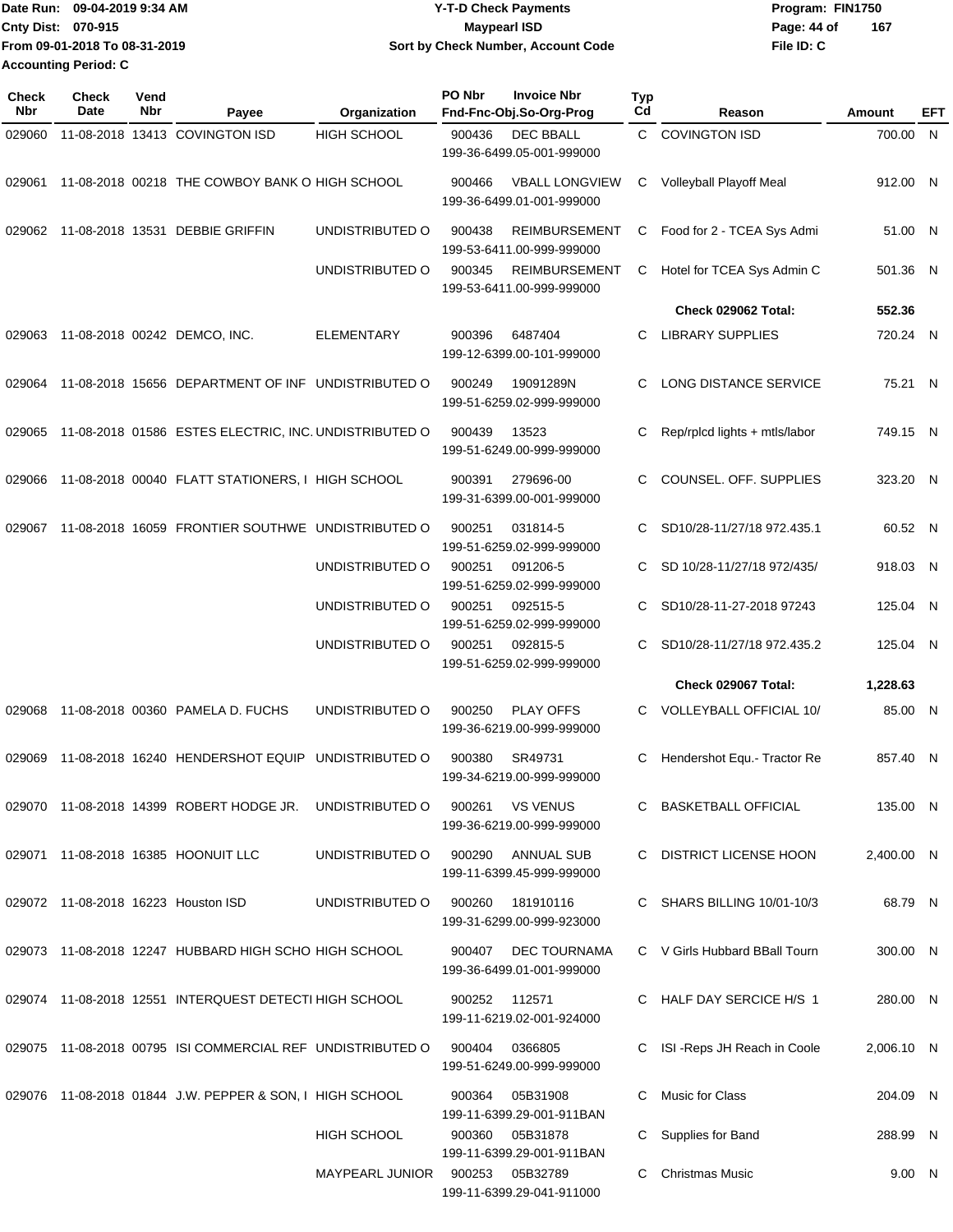|                             | Date Run: 09-04-2019 9:34 AM  | <b>Y-T-D Check Payments</b>        | Program: FIN1750   |  |  |
|-----------------------------|-------------------------------|------------------------------------|--------------------|--|--|
| Cnty Dist: 070-915          |                               | <b>Mavpearl ISD</b>                | 167<br>Page: 45 of |  |  |
|                             | From 09-01-2018 To 08-31-2019 | Sort by Check Number, Account Code | File ID: C         |  |  |
| <b>Accounting Period: C</b> |                               |                                    |                    |  |  |

| Check<br>Nbr | <b>Check</b><br><b>Date</b> | Vend<br>Nbr | Payee                                                       | Organization           | PO Nbr | <b>Invoice Nbr</b><br>Fnd-Fnc-Obj.So-Org-Prog   | Typ<br>Cd | Reason                        | Amount        | <b>EFT</b> |
|--------------|-----------------------------|-------------|-------------------------------------------------------------|------------------------|--------|-------------------------------------------------|-----------|-------------------------------|---------------|------------|
|              |                             |             |                                                             | <b>MAYPEARL JUNIOR</b> | 900255 | 05B32658<br>199-11-6399.29-041-911000           |           | C PRELUDE AND MARCH SC        | 12.00 N       |            |
|              |                             |             |                                                             | <b>MAYPEARL JUNIOR</b> | 900253 | 05B28011<br>199-11-6399.29-041-911000           | C         | <b>Christmas Music</b>        | 422.99 N      |            |
|              |                             |             |                                                             |                        |        |                                                 |           | Check 029076 Total:           | 937.07        |            |
| 029077       |                             |             | 11-08-2018 16091 DANUTA C JACKSON                           | UNDISTRIBUTED O        | 900254 | <b>BI DISTRICT</b><br>199-36-6219.00-999-999000 |           | C VOLLEYBALL OFFICIAL AT      | 65.00 N       |            |
| 029078       |                             |             | 11-08-2018 15914 JOSEPH MANGUM                              | UNDISTRIBUTED O        | 900253 | <b>VS TEAGUE</b><br>199-36-6219.00-999-999000   | C.        | FOOTBALL OFFICIAL VS T        | 80.00 N       |            |
| 029079       |                             |             | 11-08-2018 00608 KAPLAN EARLY LEARN UNDISTRIBUTED O         |                        | 900372 | 0004902989<br>199-11-6399.01-999-923000         | C.        | <b>ILS SUPPLIES</b>           | 143.55 N      |            |
| 029080       |                             |             | 11-08-2018 00063 LAKESHORE EQUIPME UNDISTRIBUTED O          |                        | 900368 | 5466751018<br>199-11-6399.00-999-923000         | C         | <b>SLP TESTING SUPPLIES</b>   | 562.26 N      |            |
|              |                             |             |                                                             | UNDISTRIBUTED O        | 900369 | 5466691018<br>199-11-6399.01-999-923000         | C.        | ILS SUPPLIES POWER TIL        | 80.49 N       |            |
|              |                             |             |                                                             |                        |        |                                                 |           | Check 029080 Total:           | 642.75        |            |
| 029081       |                             |             | 11-08-2018 13394 MAYPEARL EDUCATIO UNDISTRIBUTED O          |                        | 900256 | <b>DONATION</b><br>865-00-2190.57-999-900000    | C         | <b>MEF DONATION</b>           | 1,000.00 N    |            |
|              |                             |             |                                                             | UNDISTRIBUTED O        | 900256 | <b>DONATION</b><br>865-00-2190.57-999-900000    | D         | printed in wrong fund         | $-1,000.00$ N |            |
|              |                             |             |                                                             |                        |        |                                                 |           | Check 029081 Total:           | .00           |            |
| 029082       |                             |             | 11-08-2018 15740 MOORE RECYCLING L UNDISTRIBUTED O          |                        | 900247 | 0001484213<br>199-51-6259.03-999-999000         | C.        | 1025 W 4TH ST SD 10-1-        | 26.30 N       |            |
|              |                             |             |                                                             | UNDISTRIBUTED O        | 900247 | 0001484215<br>199-51-6259.03-999-999000         | C         | 12636 FM 157 SD 10/1/10/3     | 28.80 N       |            |
|              |                             |             |                                                             | UNDISTRIBUTED O        | 900247 | 0001484216<br>199-51-6259.03-999-999000         | C         | 400 PANTHER SD 10/01-         | 28.80 N       |            |
|              |                             |             |                                                             | UNDISTRIBUTED O        | 900247 | 0001484212<br>199-51-6259.03-999-999000         | C         | 600 PHILLIPS 10-01-10-31-     | 18.90 N       |            |
|              |                             |             |                                                             | UNDISTRIBUTED O        | 900247 | 0001484214<br>199-51-6259.03-999-999000         | C.        | 1024 W 4TH 10/01-10/31/18     | 82.90 N       |            |
|              |                             |             |                                                             |                        |        |                                                 |           | Check 029082 Total:           | 185.70        |            |
|              |                             |             | 029083 11-08-2018 13306 MOUNTAIN PEAK SPE UNDISTRIBUTED O   |                        | 900257 | 11078800<br>199-51-6259.79-999-922000           | C         | SD 9/5-10/05/18 12636 FM      | 139.22 N      |            |
| 029084       |                             |             | 11-08-2018 14369 NORTH TEXAS TOLLW UNDISTRIBUTED O          |                        | 900258 | 801896291<br>199-34-6219.01-999-999000          | C.        | <b>TOLLWAY LICENSE 110-42</b> | 2.95 N        |            |
|              |                             |             | 029085 11-08-2018 12087 OAK CLIFF OFFICE SU UNDISTRIBUTED O |                        | 900382 | 416291-0<br>199-51-6399.04-999-999000           | C         | <b>FLOOR MATS</b>             | 253.17 N      |            |
|              |                             |             |                                                             | UNDISTRIBUTED O        | 900383 | 416292-0<br>199-51-6399.04-999-999000           | C.        | <b>TABLES</b>                 | 669.45 N      |            |
|              |                             |             |                                                             |                        |        |                                                 |           | Check 029085 Total:           | 922.62        |            |
| 029086       |                             |             | 11-08-2018 14574 PERMA-BOUND BOOK HIGH SCHOOL               |                        | 900236 | 1796370-00<br>199-12-6399.04-001-999000         | C         | <b>Library Books</b>          | 2,106.43 N    |            |
|              |                             |             |                                                             | <b>MAYPEARL JUNIOR</b> | 900256 | 1796587-00<br>199-12-6399.05-041-999000         | С         | <b>Library Books</b>          | 220.53 N      |            |
|              |                             |             |                                                             |                        |        |                                                 |           | Check 029086 Total:           | 2,326.96      |            |
| 029087       |                             |             | 11-08-2018 00099 REGION 10/EDUCATIO HIGH SCHOOL             |                        | 900265 | 155322<br>199-12-6239.00-001-999000             | C.        | 18/19/LIBRARY COOPERA         | 1,000.00 N    |            |
|              |                             |             |                                                             | <b>MAYPEARL JUNIOR</b> | 900265 | 155322<br>199-12-6239.00-041-999000             | C.        | 18/19 LIBRARY SERVICES        | 500.00 N      |            |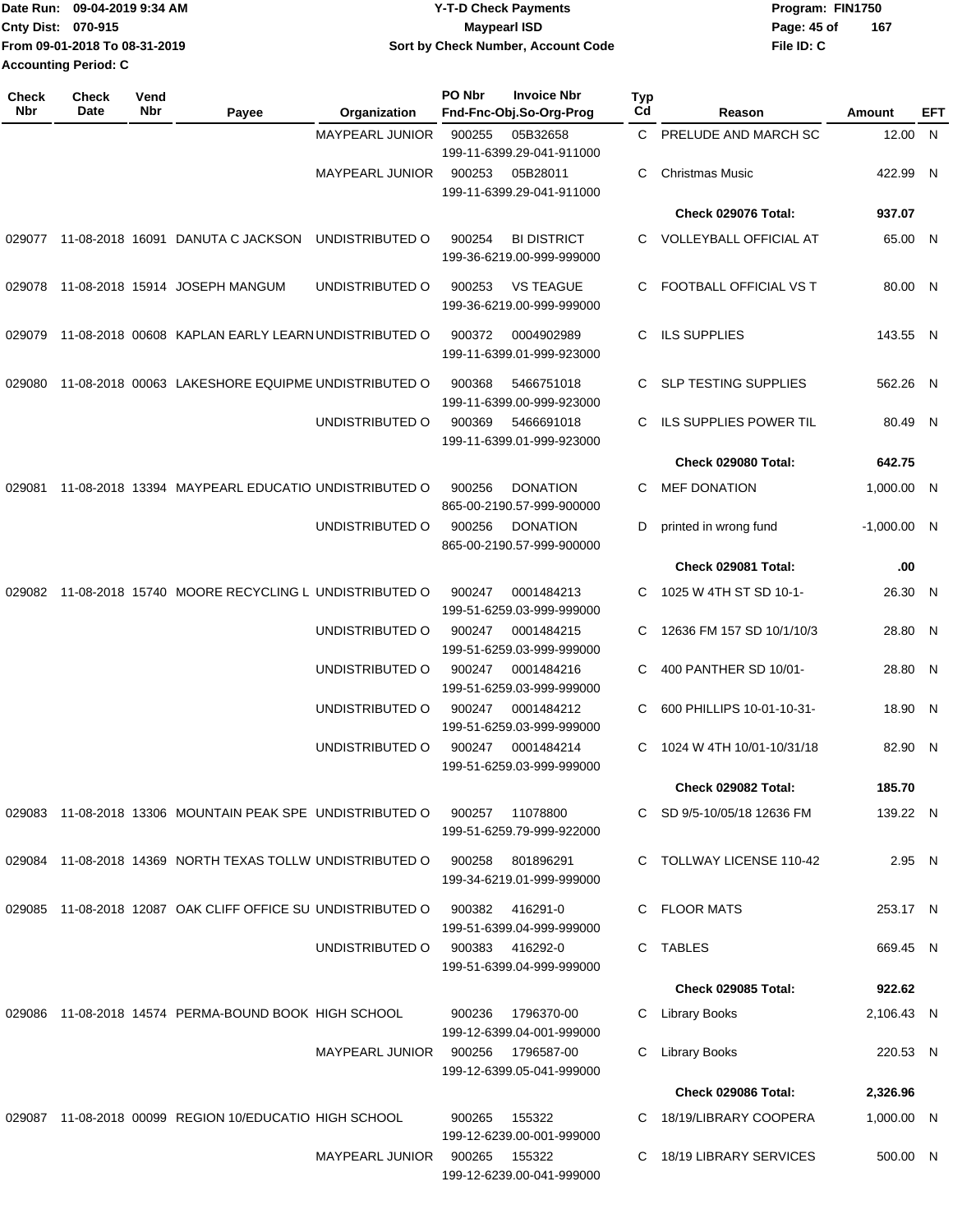| 09-04-2019 9:34 AM<br><b>I</b> Date Run: |                               | <b>Y-T-D Check Payments</b>        | Program: FIN1750   |  |  |  |
|------------------------------------------|-------------------------------|------------------------------------|--------------------|--|--|--|
| <b>Cnty Dist: 070-915</b>                |                               | Maypearl ISD                       | 167<br>Page: 46 of |  |  |  |
|                                          | From 09-01-2018 To 08-31-2019 | Sort by Check Number, Account Code | File ID: C         |  |  |  |
| <b>Accounting Period: C</b>              |                               |                                    |                    |  |  |  |

| Check<br>Nbr | <b>Check</b><br>Date     | Vend<br>Nbr | Payee                                                      | Organization       | PO Nbr | <b>Invoice Nbr</b><br>Fnd-Fnc-Obj.So-Org-Prog     | <b>Typ</b><br>Cd | Reason                         | Amount      | EFT |
|--------------|--------------------------|-------------|------------------------------------------------------------|--------------------|--------|---------------------------------------------------|------------------|--------------------------------|-------------|-----|
|              |                          |             |                                                            | <b>ELEMENTARY</b>  | 900265 | 155322<br>199-12-6239.00-101-999000               | C.               | 18/19 LIBRARY SERVICES         | 500.00 N    |     |
|              |                          |             |                                                            | UNDISTRIBUTED O    | 900264 | 155246<br>199-13-6230.00-999-911000               | C                | 18/19 ADVANCED                 | 1,200.00 N  |     |
|              |                          |             |                                                            | <b>HIGH SCHOOL</b> | 900266 | 155105<br>199-31-6239.00-001-999000               | C.               | <b>COUNSELOR AND STUDE</b>     | 3,000.00 N  |     |
|              |                          |             |                                                            | UNDISTRIBUTED O    | 900262 | 155449<br>199-53-6239.00-999-999000               | C                | <b>TSDS/PEIMS FOR</b>          | 1,750.00 N  |     |
|              |                          |             |                                                            | UNDISTRIBUTED O    | 900263 | 155539<br>199-53-6239.00-999-999000               | C                | 18/19 TXEIS SOFTWARE S         | 33,245.62 N |     |
|              |                          |             |                                                            |                    |        |                                                   |                  | Check 029087 Total:            | 41,195.62   |     |
| 029088       |                          |             | 11-08-2018 14927 REPUBLIC SERVICES UNDISTRIBUTED O         |                    | 900259 | 0794-013159116<br>199-51-6259.03-999-999000       | C.               | <b>WASTE SERVICE 11/01-11/</b> | 3,359.62 N  |     |
| 029089       |                          |             | 11-08-2018 16165 INSTERSTATE BILLING UNDISTRIBUTED O       |                    | 900339 | 3012601830<br>199-34-6219.00-999-999000           | C.               | Rush Truck Cntr- Bus 53 Re     | 1,891.50 N  |     |
| 029090       |                          |             | 11-08-2018 14261 RYAN VINES                                | <b>HIGH SCHOOL</b> | 900413 | <b>REIMBURSEMENT</b><br>199-11-6399.09-001-922000 | C                | <b>SPRAYER SUPPLIES</b>        | 88.94 N     |     |
|              |                          |             |                                                            | HIGH SCHOOL        | 900412 | <b>REIMBURSEMENT</b><br>199-11-6399.09-001-922000 | C.               | <b>AG SUPPLIES</b>             | 27.96 N     |     |
|              |                          |             |                                                            | <b>HIGH SCHOOL</b> | 900414 | <b>REIMBURSEMENT</b><br>199-11-6399.09-001-922000 | C                | <b>BARN SUPPLIES</b>           | 91.97 N     |     |
|              |                          |             |                                                            |                    |        |                                                   |                  | Check 029090 Total:            | 208.87      |     |
| 029091       |                          |             | 11-08-2018 00316 SCHOOL SPECIALTY I ELEMENTARY             |                    | 900205 | 208121830792<br>199-11-6399.05-101-911000         | C.               | 4TH GRADE ROOM SUPPL           | 220.44 N    |     |
|              |                          |             | 029092 11-08-2018 15702 SOLARWINDS, INC.                   | UNDISTRIBUTED O    | 900276 | IN399496<br>199-11-6399.45-999-999000             | С                | Remote Access for Repair       | 156.00 N    |     |
| 029093       |                          |             | 11-08-2018 15888 CASI THORNE                               | MAYPEARL JUNIOR    | 900424 | <b>REIMBURSEMENT</b><br>199-36-6399.13-041-999000 | C                | kindness club supplies         | 60.61 N     |     |
| 029094       | 11-08-2018 13063 US BANK |             |                                                            | UNDISTRIBUTED O    | 900267 | 5159125<br>599-71-6599.00-999-999000              | C                | BONDS 10/01/18-09/30/19        | 450.00 N    |     |
|              |                          |             |                                                            | UNDISTRIBUTED O    | 900268 | 5159126<br>599-71-6599.00-999-999000              | C.               | TAX REFUNDING 10/01-9/3        | 450.00 N    |     |
|              |                          |             |                                                            |                    |        |                                                   |                  | Check 029094 Total:            | 900.00      |     |
|              |                          |             | 029095 11-08-2018 00655 VARSITY SPIRIT FASHI HIGH SCHOOL   |                    | 900044 | 67900633<br>865-00-2190.01-001-900000             | C                | Cheer                          | 71.45 N     |     |
|              |                          |             |                                                            | HIGH SCHOOL        | 900044 | 67900633<br>865-00-2190.01-001-900000             | D                | printed in wrong fund          | -71.45 N    |     |
|              |                          |             |                                                            |                    |        |                                                   |                  | <b>Check 029095 Total:</b>     | .00         |     |
|              |                          |             | 029096 11-08-2018 00460 VINEYARD'S AUTO SU UNDISTRIBUTED O |                    | 900073 | 187731<br>199-34-6319.00-999-999000               |                  | C PARTS                        | 211.95 N    |     |
| 029097       |                          |             | 11-08-2018 16546 WEST INTERACTIVE S UNDISTRIBUTED O        |                    | 900273 | 100068<br>199-11-6399.45-999-999000               | C                | RENEWAL SCHOO MESS 1           | 2,207.10 N  |     |
|              |                          |             | 029098 11-15-2018 16308 AMBER HELLER                       | HIGH SCHOOL        | 900458 | <b>REIMBURSEMENT</b><br>199-11-6399.10-001-911000 |                  | C CULINARY KITCHEN EQIP        | 32.99 N     |     |
|              |                          |             | 029099 11-15-2018 00330 BARNES & NOBLE                     | UNDISTRIBUTED O    | 900405 | 3751634<br>199-21-6399.01-999-999000              | C                | <b>Book Study</b>              | 299.40 N    |     |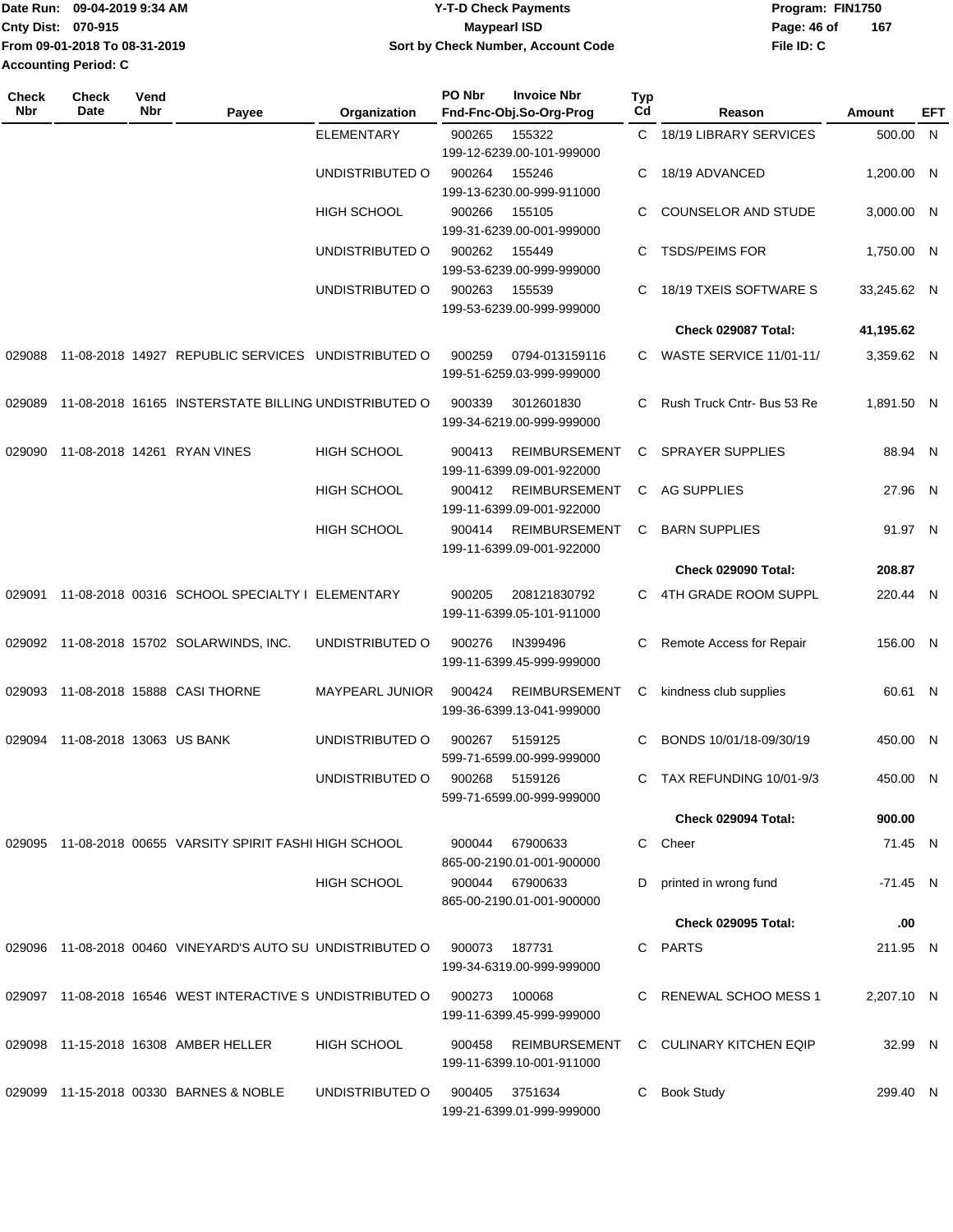|                             | Date Run: 09-04-2019 9:34 AM  | <b>Y-T-D Check Payments</b>        | Program: FIN1750 |     |  |  |
|-----------------------------|-------------------------------|------------------------------------|------------------|-----|--|--|
| <b>Cnty Dist: 070-915</b>   |                               | Maypearl ISD                       | Page: 47 of      | 167 |  |  |
|                             | From 09-01-2018 To 08-31-2019 | Sort by Check Number, Account Code | File ID: C       |     |  |  |
| <b>Accounting Period: C</b> |                               |                                    |                  |     |  |  |

| <b>Check</b><br>Nbr | <b>Check</b><br>Date | Vend<br>Nbr | Payee                                                 | Organization          | PO Nbr | <b>Invoice Nbr</b><br>Fnd-Fnc-Obj.So-Org-Prog          | <b>Typ</b><br>C <sub>d</sub> | Reason                         | Amount      | EFT |
|---------------------|----------------------|-------------|-------------------------------------------------------|-----------------------|--------|--------------------------------------------------------|------------------------------|--------------------------------|-------------|-----|
| 029100              |                      |             | 11-15-2018 00956 BORDEN DAIRY                         | MAYPEARL JUNIOR       | 900450 | 2342613                                                |                              | C MILK M/S OCTOBER             | 1,073.25 N  |     |
|                     |                      |             |                                                       |                       |        | 240-35-6341.00-041-999000                              |                              |                                |             |     |
|                     |                      |             |                                                       | <b>ELEMENTARY</b>     | 900449 | 2342613                                                |                              | MILK OCT 18 ELEM               | 1,330.83 N  |     |
|                     |                      |             |                                                       |                       |        | 240-35-6341.00-101-999000                              |                              |                                |             |     |
|                     |                      |             |                                                       | <b>HIGH SCHOOL</b>    | 900451 | 2342613                                                | C                            | MILK OCTOBER H/S               | 623.54 N    |     |
|                     |                      |             |                                                       |                       |        | 240-35-6341.01-001-999000                              |                              |                                |             |     |
|                     |                      |             |                                                       |                       |        |                                                        |                              | Check 029100 Total:            | 3,027.62    |     |
|                     |                      |             | 029101 11-15-2018 14119 BROOKSHIRE BROTHE HIGH SCHOOL |                       | 900045 | 1000005174                                             |                              | C FCS                          | 55.68 N     |     |
|                     |                      |             |                                                       |                       |        | 199-11-6399.10-001-922000                              |                              |                                |             |     |
|                     |                      |             |                                                       | <b>HIGH SCHOOL</b>    | 900045 | 1000005197                                             |                              | C FCS                          | 7.81 N      |     |
|                     |                      |             |                                                       |                       |        | 199-11-6399.10-001-922000                              |                              |                                |             |     |
|                     |                      |             |                                                       |                       |        |                                                        |                              | <b>Check 029101 Total:</b>     | 63.49       |     |
| 029102              |                      |             | 11-15-2018 00871 CARD SERVICE CENT UNDISTRIBUTED O    |                       | 900298 | 0514048MMLM841                                         |                              | C BOSSES DAY                   | 65.36 N     |     |
|                     |                      |             |                                                       |                       |        | 199-13-6299.00-999-999000                              |                              |                                |             |     |
|                     | 12-13-2018           |             |                                                       | UNDISTRIBUTED O       | 900298 | 0514048MMLM841                                         |                              | D LOST IN MAIL                 | $-65.36$ N  |     |
|                     |                      |             |                                                       |                       |        | 199-13-6299.00-999-999000                              |                              |                                |             |     |
|                     | 11-15-2018           |             |                                                       | UNDISTRIBUTED O       | 900302 | 5548382MV2LR5H                                         | C.                           | <b>TRAINING SUPPLIES</b>       | 71.39 N     |     |
|                     |                      |             |                                                       |                       |        | 199-13-6399.01-999-999000                              |                              |                                |             |     |
|                     | 12-13-2018           |             |                                                       | UNDISTRIBUTED O       | 900302 | 5548382MV2LR5H                                         |                              | D LOST IN MAIL                 | $-71.39$ N  |     |
|                     |                      |             |                                                       |                       |        | 199-13-6399.01-999-999000                              |                              |                                |             |     |
|                     | 11-15-2018           |             |                                                       | UNDISTRIBUTED O       | 900302 | 5550629M4RDQ4R                                         | C                            | <b>INSPECTION POLICE VEHI</b>  | 25.50 N     |     |
|                     |                      |             |                                                       |                       |        | 199-34-6219.01-999-999000                              |                              |                                |             |     |
|                     | 12-13-2018           |             |                                                       | UNDISTRIBUTED O       | 900302 | 5550629M4RDQ4R                                         | D                            | <b>LOST IN MAIL</b>            | $-25.50$ N  |     |
|                     |                      |             |                                                       |                       |        | 199-34-6219.01-999-999000                              |                              |                                |             |     |
|                     | 11-15-2018           |             |                                                       | UNDISTRIBUTED O       | 900225 | 7530637MDXYF                                           |                              | C Card Serv - Bus 48 Regisrati | 23.00 N     |     |
|                     |                      |             |                                                       |                       |        | 199-34-6219.02-999-999000                              |                              |                                |             |     |
|                     |                      |             |                                                       | UNDISTRIBUTED O       | 900299 | 7530637M54N15                                          |                              | C REG POLICE VEHICLE           | 9.25 N      |     |
|                     |                      |             |                                                       |                       |        | 199-34-6219.02-999-999000                              |                              |                                |             |     |
|                     | 12-13-2018           |             |                                                       | UNDISTRIBUTED O       | 900225 | 7530637MDXYF                                           |                              | D LOST IN MAIL                 | $-23.00$ N  |     |
|                     |                      |             |                                                       |                       |        | 199-34-6219.02-999-999000                              |                              |                                |             |     |
|                     |                      |             |                                                       | UNDISTRIBUTED O       | 900299 | 7530637M54N15                                          |                              | D LOST IN MAIL                 | $-9.25$ N   |     |
|                     |                      |             |                                                       |                       |        | 199-34-6219.02-999-999000                              |                              |                                |             |     |
|                     | 11-15-2018           |             |                                                       | <b>ADMINISTRATIVE</b> | 900300 | 5542950M9JHJED                                         |                              | C CHAMBER COMMERCE W           | 70.00 N     |     |
|                     |                      |             |                                                       |                       |        | 199-41-6411.01-701-999000                              |                              |                                |             |     |
|                     |                      |             |                                                       | ADMINISTRATIVE        | 900299 | 2524780MZ04XPX                                         |                              | C JOB FAIR TWU                 | 165.00 N    |     |
|                     |                      |             |                                                       |                       |        | 199-41-6411.01-701-999000                              |                              |                                |             |     |
|                     | 12-13-2018           |             |                                                       | ADMINISTRATIVE        |        | 900300 5542950M9JHJED                                  |                              | D LOST IN MAIL                 | -70.00 N    |     |
|                     |                      |             |                                                       |                       |        | 199-41-6411.01-701-999000                              |                              |                                |             |     |
|                     |                      |             |                                                       | ADMINISTRATIVE        |        | 900299 2524780MZ04XPX                                  |                              | D LOST IN MAIL                 | $-165.00$ N |     |
|                     |                      |             |                                                       |                       |        | 199-41-6411.01-701-999000                              |                              |                                |             |     |
|                     | 11-15-2018           |             |                                                       | <b>SCHOOL BOARD</b>   |        | 900295 8517924ML                                       |                              | C DINNER                       | 69.16 N     |     |
|                     |                      |             |                                                       |                       |        | 199-41-6499.02-702-999000                              |                              |                                |             |     |
|                     |                      |             |                                                       | <b>SCHOOL BOARD</b>   |        | 900296      054368ML2X63W<br>199-41-6499.02-702-999000 |                              | C BOARD MEETING                | 194.42 N    |     |
|                     |                      |             |                                                       | <b>SCHOOL BOARD</b>   |        | 900297      0543684M6BLJ90                             |                              | C RETIREMENT CARDS             | 107.88 N    |     |
|                     |                      |             |                                                       |                       |        | 199-41-6499.02-702-999000                              |                              |                                |             |     |
|                     | 12-13-2018           |             |                                                       | <b>SCHOOL BOARD</b>   |        | 900295 8517924ML                                       |                              | D LOST IN MAIL                 | -69.16 N    |     |
|                     |                      |             |                                                       |                       |        | 199-41-6499.02-702-999000                              |                              |                                |             |     |
|                     |                      |             |                                                       | SCHOOL BOARD          |        | 900296  054368ML2X63W                                  |                              | D LOST IN MAIL                 | -194.42 N   |     |
|                     |                      |             |                                                       |                       |        | 199-41-6499.02-702-999000                              |                              |                                |             |     |
|                     |                      |             |                                                       | <b>SCHOOL BOARD</b>   |        | 900297      0543684M6BLJ90                             |                              | D LOST IN MAIL                 | $-107.88$ N |     |
|                     |                      |             |                                                       |                       |        | 199-41-6499.02-702-999000                              |                              |                                |             |     |
|                     | 11-15-2018           |             |                                                       |                       |        | UNDISTRIBUTED O 900304 817924MLWGNEH                   |                              | C SAFES                        | 253.94 N    |     |
|                     |                      |             |                                                       |                       |        | 199-51-6399.04-999-999000                              |                              |                                |             |     |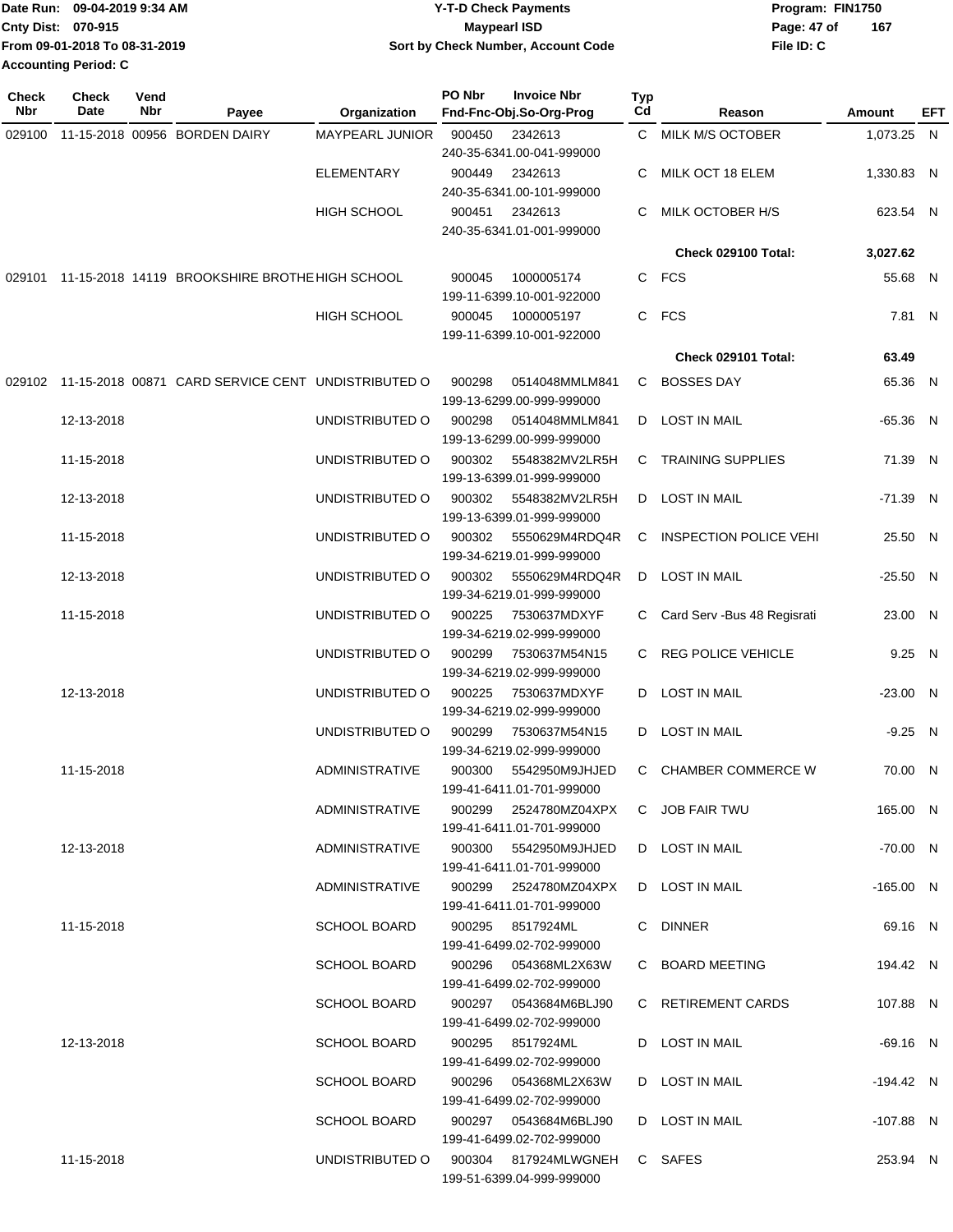|                             | Date Run: 09-04-2019 9:34 AM  | <b>Y-T-D Check Payments</b>        | Program: FIN1750 |     |
|-----------------------------|-------------------------------|------------------------------------|------------------|-----|
| Cnty Dist: 070-915          |                               | <b>Mavpearl ISD</b>                | Page: 48 of      | 167 |
|                             | From 09-01-2018 To 08-31-2019 | Sort by Check Number, Account Code | File ID: C       |     |
| <b>Accounting Period: C</b> |                               |                                    |                  |     |

| Check<br><b>Nbr</b> | <b>Check</b><br>Date              | Vend<br>Nbr | Payee                                                    | Organization                    | PO Nbr | <b>Invoice Nbr</b><br>Fnd-Fnc-Obj.So-Org-Prog  | Typ<br>Cd | Reason                      | Amount        | EFT |
|---------------------|-----------------------------------|-------------|----------------------------------------------------------|---------------------------------|--------|------------------------------------------------|-----------|-----------------------------|---------------|-----|
|                     | 12-13-2018                        |             |                                                          | UNDISTRIBUTED O                 | 900304 | 817924MLWGNEH<br>199-51-6399.04-999-999000     |           | D LOST IN MAIL              | $-253.94$ N   |     |
|                     | 11-15-2018                        |             |                                                          | UNDISTRIBUTED O                 | 900301 | 0543684MVBLJQM<br>199-52-6399.00-999-999000    |           | C TV, MOUNTS SECURITY O     | 2,065.74 N    |     |
|                     | 12-13-2018                        |             |                                                          | UNDISTRIBUTED O                 | 900301 | 0543684MVBLJQM<br>199-52-6399.00-999-999000    | D         | <b>LOST IN MAIL</b>         | $-2,065.74$ N |     |
|                     | 11-15-2018                        |             |                                                          | UNDISTRIBUTED O                 | 900233 | 5543687M47Y0W8<br>199-52-6399.01-999-999000    | C.        | <b>SECURITY BADGES</b>      | 333.80 N      |     |
|                     | 12-13-2018                        |             |                                                          | UNDISTRIBUTED O                 | 900233 | 5543687M47Y0W8<br>199-52-6399.01-999-999000    | D         | <b>LOST IN MAIL</b>         | $-333.80$ N   |     |
|                     |                                   |             |                                                          |                                 |        |                                                |           | Check 029102 Total:         | .00           |     |
|                     | 029103 11-15-2018 00527 CDWG INC. |             |                                                          | UNDISTRIBUTED O                 | 900277 | <b>PSB3659</b>                                 | C         | upgrade Server keyboard ac  | 211.81 N      |     |
|                     |                                   |             |                                                          |                                 |        | 199-11-6639.47-999-911000                      |           |                             |               |     |
|                     |                                   |             |                                                          | UNDISTRIBUTED O                 | 900430 | <b>PVK3953</b><br>199-52-6639.03-999-999000    | C.        | <b>HP LASERJET</b>          | 739.69 N      |     |
|                     |                                   |             |                                                          |                                 |        |                                                |           | <b>Check 029103 Total:</b>  | 951.50        |     |
| 029104              |                                   |             | 11-15-2018 15282 COLORADO BOXED BE ELEMENTARY            |                                 | 900448 | 8692314<br>240-35-6341.00-101-999000           | C         | <b>USDA FOOD ELEM</b>       | 64.16 N       |     |
|                     |                                   |             |                                                          | <b>ELEMENTARY</b>               | 900448 | 8692315<br>240-35-6341.00-101-999000           | C         | USDA FOOS HS                | 79.40 N       |     |
|                     |                                   |             |                                                          | <b>ELEMENTARY</b>               | 900448 | 8692316<br>240-35-6341.00-101-999000           | C.        | USDA FOODS MIDDLE SC        | 79.40 N       |     |
|                     |                                   |             |                                                          |                                 |        |                                                |           | Check 029104 Total:         | 222.96        |     |
|                     |                                   |             | 029105 11-15-2018 14778 CONNOR HARPER                    | <b>HIGH SCHOOL</b>              | 900491 | 10292018A<br>199-11-6219.29-001-911BAN         | C         | Marching Tech Payment       | 944.18 N      |     |
| 029106              |                                   |             | 11-15-2018 13874 DEMARRIO STEWARD UNDISTRIBUTED O        |                                 | 900279 | <b>VS VENUS</b><br>199-36-6219.00-999-999000   | C         | <b>BASKETBALL OFFICIAL</b>  | 135.00 N      |     |
|                     |                                   |             | 029107 11-15-2018 16573 DOUGLAS S. RAWSO UNDISTRIBUTED O |                                 | 900277 | <b>VS WEST</b><br>199-36-6219.00-999-999000    | C         | FOOTBALL OFFICIAL           | 115.00 N      |     |
| 029108              |                                   |             | 11-15-2018 16413 EAST TEXAS COPY                         | UNDISTRIBUTED O                 | 900272 | LE00138014<br>199-11-6219.00-999-923000        | C         | <b>LEASE CHARGE SPED</b>    | 128.23 N      |     |
|                     |                                   |             |                                                          | UNDISTRIBUTED O                 | 900271 | 1283450<br>199-11-6219.07-999-923000           |           | C SD 10/04-11/03/18 SPED B/ | 28.53 N       |     |
|                     |                                   |             |                                                          | HIGH SCHOOL                     |        | 900271 1283450<br>199-11-6269.00-001-911000    |           | C SD 10/04-11/03/18 HSP     | 27.68 N       |     |
|                     |                                   |             |                                                          | MAYPEARL JUNIOR 900271 1283450  |        | 199-11-6269.00-041-911000                      |           | C SD 10/04-11/03/18 JHP B/W | 406.59 N      |     |
|                     |                                   |             |                                                          | ELEMENTARY                      |        | 900271 1283450<br>199-11-6269.00-101-911000    |           | C SD 10/04-11/03/18 B/W ELE | 917.56 N      |     |
|                     |                                   |             |                                                          | ELEMENTARY                      |        | 900271 1283450<br>199-11-6269.00-101-999000    |           | C SD 10/04-11/03/18 ELEM P  | 52.18 N       |     |
|                     |                                   |             |                                                          | HIGH SCHOOL                     |        | 900272 LE00138014<br>199-11-6269.01-001-911000 |           | C LEASE CHARGE HST          | 128.24 N      |     |
|                     |                                   |             |                                                          | <b>HIGH SCHOOL</b>              |        | 900271 1283450<br>199-11-6269.01-001-911000    |           | C SD 10/04-11/03/18 HST B/W | 643.94 N      |     |
|                     |                                   |             |                                                          | MAYPEARL JUNIOR 900271 1283450  |        | 199-11-6269.01-041-911000                      |           | C SD 10/04-11/03/18 JHT B/W | 353.57 N      |     |
|                     |                                   |             |                                                          | DIR COST-ADMINIS 900271 1283450 |        | 199-41-6249.00-720-999000                      |           | C SD 10/04-11/03/18 B/W AD  | 261.23 N      |     |
|                     |                                   |             |                                                          |                                 |        |                                                |           | Check 029108 Total:         | 2,947.75      |     |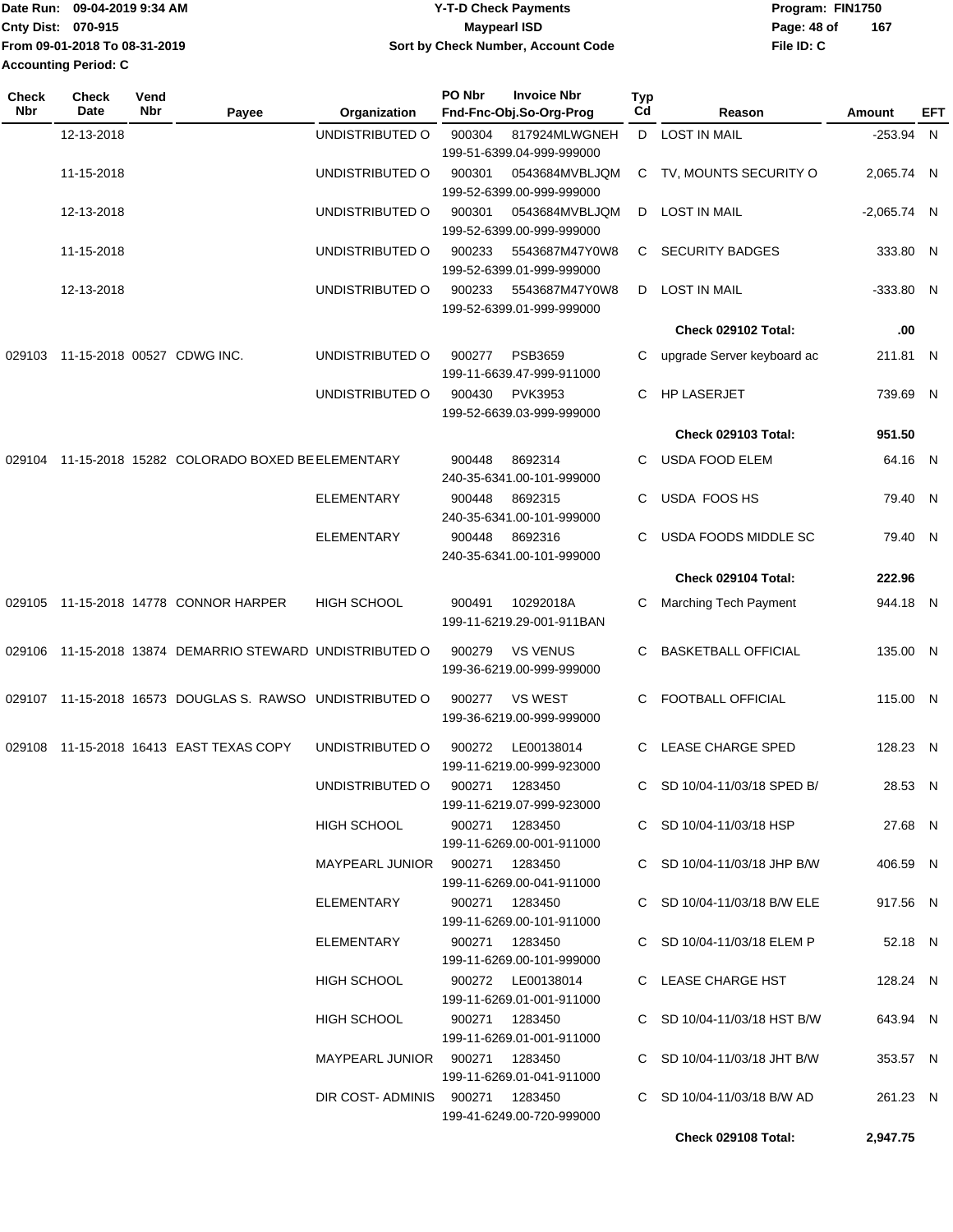|                             | Date Run: 09-04-2019 9:34 AM  | <b>Y-T-D Check Payments</b>        | Program: FIN1750   |  |
|-----------------------------|-------------------------------|------------------------------------|--------------------|--|
| <b>Cnty Dist: 070-915</b>   |                               | <b>Mavpearl ISD</b>                | 167<br>Page: 49 of |  |
|                             | From 09-01-2018 To 08-31-2019 | Sort by Check Number, Account Code | File ID: C         |  |
| <b>Accounting Period: C</b> |                               |                                    |                    |  |

| <b>Check</b><br>Nbr | Check<br>Date                  | Vend<br>Nbr | Payee                                                      | Organization       | PO Nbr | <b>Invoice Nbr</b><br>Fnd-Fnc-Obj.So-Org-Prog                             | Typ<br>Cd | Reason                        | Amount     | EFT |
|---------------------|--------------------------------|-------------|------------------------------------------------------------|--------------------|--------|---------------------------------------------------------------------------|-----------|-------------------------------|------------|-----|
| 029109              |                                |             | 11-15-2018 12186 ELLIOTT ELECTRIC SU UNDISTRIBUTED O       |                    | 900112 | 96399101                                                                  | C         | OPEN PO 1p 20A BOLT BR        | 44.85 N    |     |
|                     |                                |             |                                                            |                    |        | 199-51-6319.02-999-999000                                                 |           |                               |            |     |
|                     |                                |             |                                                            | UNDISTRIBUTED O    | 900112 | 09-63131-01<br>199-51-6319.02-999-999000                                  | C         | OPEN PO 120V CONTACT          | 131.52 N   |     |
|                     |                                |             |                                                            | UNDISTRIBUTED O    | 900112 | 09-63588-02<br>199-51-6319.02-999-999000                                  | C         | OPEN POLED WALL               | 139.74 N   |     |
|                     |                                |             |                                                            | UNDISTRIBUTED O    | 900112 | 09-63588-01                                                               | C         | OPEN PO37W LED WALL           | 1,117.92 N |     |
|                     |                                |             |                                                            |                    |        | 199-51-6319.02-999-999000                                                 |           | Check 029109 Total:           | 1,434.03   |     |
|                     |                                |             |                                                            |                    |        |                                                                           |           |                               |            |     |
| 029110              |                                |             | 11-15-2018 13336 ELLIS COUNTY MUSIC HIGH SCHOOL            |                    | 900492 | 88912<br>199-11-6249.29-001-911000                                        | С         | <b>Instrument Repair</b>      | 10.00 N    |     |
|                     |                                |             |                                                            | <b>HIGH SCHOOL</b> | 900492 | 88349<br>199-11-6249.29-001-911000                                        | С         | <b>Instrument Repair</b>      | 45.00 N    |     |
|                     |                                |             |                                                            | <b>HIGH SCHOOL</b> | 900492 | 88968<br>199-11-6249.29-001-911000                                        | C         | Instrument Repair             | 55.00 N    |     |
|                     |                                |             |                                                            |                    |        |                                                                           |           | Check 029110 Total:           | 110.00     |     |
| 029111              |                                |             | 11-15-2018 15584 FOLLETT SCHOOL SO UNDISTRIBUTED O         |                    | 900452 | 1332215<br>199-11-6399.45-999-999000                                      | C         | Campus Library Software       | 4,925.06 N |     |
|                     |                                |             | 029112 11-15-2018 16537 GALLS PARENT HOLDI UNDISTRIBUTED O |                    | 900285 | 011120018<br>199-52-6399.01-999-999000                                    | С         | maypearl isd patch police     | 218.00 N   |     |
|                     |                                |             |                                                            | UNDISTRIBUTED O    | 900167 | 011145450<br>199-52-6399.01-999-999000                                    | C         | raincoat                      | 159.99 N   |     |
|                     |                                |             |                                                            |                    |        |                                                                           |           | Check 029112 Total:           | 377.99     |     |
|                     |                                |             | 029113 11-15-2018 12341 GRAINGER INDUSTRIA UNDISTRIBUTED O |                    | 900356 | 9942728594<br>199-51-6319.02-999-999000                                   | С         | Grainger- Supls for sec, Icks | 66.04 N    |     |
|                     |                                |             | 029114 11-15-2018 16526 JEREMY BOYD                        | UNDISTRIBUTED O    | 900275 | <b>VS GRANDVIEW</b><br>199-36-6219.00-999-999000                          | C         | <b>FOOTBALL OFICIAL</b>       | 120.00 N   |     |
|                     |                                |             | 029115 11-15-2018 15932 JERRY BROCCOLI                     | UNDISTRIBUTED O    | 900276 | <b>VS GRANDVIEW</b><br>199-36-6219.00-999-999000                          | C         | FOOTBALL OFFICIAL             | 120.00 N   |     |
| 029116              |                                |             | 11-15-2018 15914 JOSEPH MANGUM                             | UNDISTRIBUTED O    | 900274 | <b>VS GRANDVIEW</b><br>199-36-6219.00-999-999000                          | C         | <b>FOOTBALL VS GRANDVIE</b>   | 120.00 N   |     |
|                     |                                |             | 029117 11-15-2018 16039 JYRO SIGNS                         | UNDISTRIBUTED O    | 900440 | 6416<br>199-51-6319.02-999-999000                                         |           | Athl door sign & cmps door #  | 95.95 N    |     |
|                     |                                |             | 029118 11-15-2018 01048 LABATT FOOD SERVIC MAYPEARL JUNIOR |                    | 900498 | 10284422                                                                  | C         | M/S GROCERIES                 | 6,609.12 N |     |
|                     |                                |             |                                                            | <b>ELEMENTARY</b>  |        | 240-35-6341.00-041-999000<br>900497 10284421<br>240-35-6341.00-101-999000 |           | C GROCERIES                   | 6,061.15 N |     |
|                     |                                |             |                                                            | HIGH SCHOOL        | 900499 | 10284419<br>240-35-6341.01-001-999000                                     | C         | <b>H/S GROCERIES</b>          | 6,168.25 N |     |
|                     |                                |             |                                                            |                    |        |                                                                           |           | Check 029118 Total:           | 18,838.52  |     |
|                     |                                |             | 029119 11-15-2018 00063 LAKESHORE EQUIPME ELEMENTARY       |                    | 900400 | 1143301118<br>199-11-6399.00-101-911000                                   | C         | kinder supplies               | 132.12 N   |     |
|                     |                                |             |                                                            | <b>ELEMENTARY</b>  |        | 900427 1143351118<br>199-11-6399.41-101-911000                            |           | <b>PREK SUPPLIES</b>          | 311.02 N   |     |
|                     |                                |             |                                                            |                    |        |                                                                           |           | Check 029119 Total:           | 443.14     |     |
|                     | 029120 11-15-2018 15098 LOWE'S |             |                                                            | UNDISTRIBUTED O    | 900113 | 99007281357<br>199-51-6319.02-999-999000                                  |           | OPEN PO - LOWES               | 32.25 N    |     |
|                     |                                |             |                                                            | UNDISTRIBUTED O    | 900340 | 99007281357<br>199-51-6319.02-999-999000                                  |           | OPEN PO - LOWES               | 90.74 N    |     |
|                     |                                |             |                                                            | UNDISTRIBUTED O    | 900113 | 99007281357<br>199-51-6319.02-999-999000                                  |           | C OPEN PO - LOWES             | 26.78 N    |     |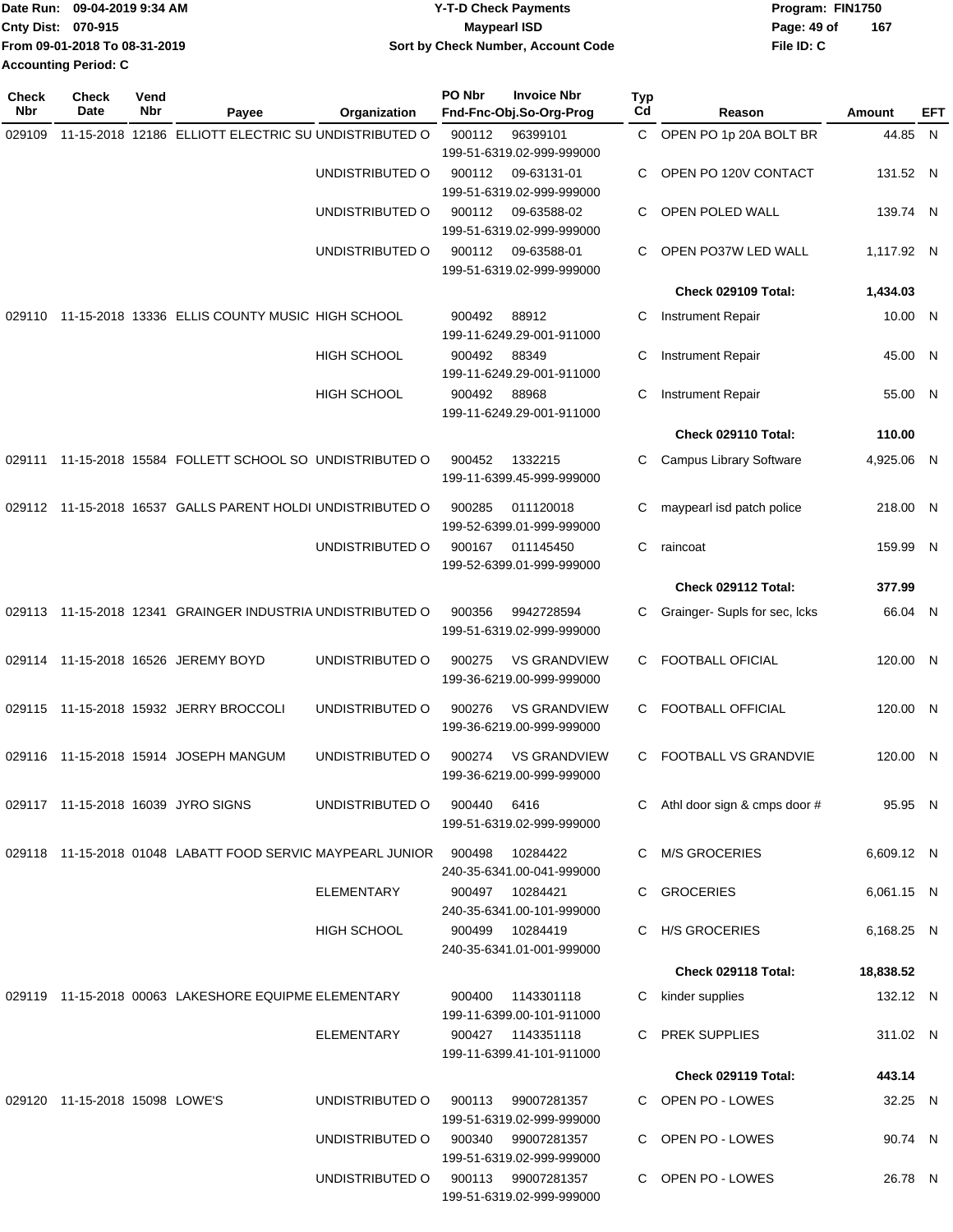|                           | Date Run: 09-04-2019 9:34 AM  | <b>Y-T-D Check Payments</b>        | Program: FIN1750 |     |
|---------------------------|-------------------------------|------------------------------------|------------------|-----|
| <b>Cnty Dist: 070-915</b> |                               | Maypearl ISD                       | Page: 50 of      | 167 |
|                           | From 09-01-2018 To 08-31-2019 | Sort by Check Number, Account Code | File ID: C       |     |
| Accounting Period: C      |                               |                                    |                  |     |

| Check<br><b>Nbr</b> | <b>Check</b><br>Date | Vend<br>Nbr | Payee                                                      | Organization                        | PO Nbr | <b>Invoice Nbr</b><br>Fnd-Fnc-Obj.So-Org-Prog    | <b>Typ</b><br>Cd | Reason                     | Amount      | EFT |
|---------------------|----------------------|-------------|------------------------------------------------------------|-------------------------------------|--------|--------------------------------------------------|------------------|----------------------------|-------------|-----|
|                     |                      |             |                                                            | UNDISTRIBUTED O                     | 900113 | 99007281357                                      |                  | C OPEN PO - LOWES          | 373.24 N    |     |
|                     |                      |             |                                                            |                                     |        | 199-51-6319.02-999-999000                        |                  |                            |             |     |
|                     |                      |             |                                                            | UNDISTRIBUTED O                     | 900340 | 2829\63                                          | C                | OPEN PO - LOWES            | 343.35 N    |     |
|                     |                      |             |                                                            |                                     |        | 199-51-6319.02-999-999000                        |                  |                            |             |     |
|                     |                      |             |                                                            | UNDISTRIBUTED O                     | 900113 | 99007281357                                      | C.               | OPEN PO - LOWES            | 645.46 N    |     |
|                     |                      |             |                                                            |                                     |        | 199-51-6319.02-999-999000                        |                  |                            |             |     |
|                     |                      |             |                                                            | UNDISTRIBUTED O                     | 900340 | 99007281357                                      |                  | OPEN PO - LOWES            | 304.69 N    |     |
|                     |                      |             |                                                            |                                     |        | 199-51-6319.02-999-999000                        |                  |                            |             |     |
|                     |                      |             |                                                            | UNDISTRIBUTED O                     | 900113 | 99007281357                                      | C                | OPEN PO - LOWES            | 163.98 N    |     |
|                     |                      |             |                                                            |                                     |        | 199-51-6319.02-999-999000                        |                  |                            |             |     |
|                     |                      |             |                                                            | UNDISTRIBUTED O                     | 900258 | 88193546                                         | C                | Grass Seed for Sports Comp | 1,844.00 N  |     |
|                     |                      |             |                                                            |                                     |        | 199-51-6319.03-999-999000                        |                  |                            |             |     |
|                     |                      |             |                                                            |                                     |        |                                                  |                  | Check 029120 Total:        | 3,824.49    |     |
| 029121              |                      |             | 11-15-2018 16344 LUCAS BIGGS                               | UNDISTRIBUTED O                     | 900294 | <b>VS VENUS</b>                                  | C.               | FOOTBALL CLOCK             | 25.00 N     |     |
|                     |                      |             |                                                            |                                     |        | 199-36-6219.00-999-999000                        |                  |                            |             |     |
|                     |                      |             |                                                            | UNDISTRIBUTED O                     | 900294 | <b>VS TEAGUE</b>                                 | C                | FOOTBALL ANNOUNCER         | 25.00 N     |     |
|                     |                      |             |                                                            |                                     |        | 199-36-6219.00-999-999000                        |                  |                            |             |     |
|                     |                      |             |                                                            | UNDISTRIBUTED O                     | 900294 | <b>VS GRANDVIEW</b>                              | C                | <b>FOOTBALL ANNOUNCER</b>  | 25.00 N     |     |
|                     |                      |             |                                                            |                                     |        | 199-36-6219.00-999-999000                        |                  |                            |             |     |
|                     |                      |             |                                                            | UNDISTRIBUTED O                     | 900294 | <b>VS GRANDVIEW</b>                              | C.               | FOOTBALL ANNOUNCER         | 25.00 N     |     |
|                     |                      |             |                                                            |                                     |        | 199-36-6219.00-999-999000                        |                  |                            |             |     |
|                     |                      |             |                                                            |                                     |        |                                                  |                  | Check 029121 Total:        | 100.00      |     |
|                     |                      |             | 029122 11-15-2018 15526 NAVARRO COLLEGE B HIGH SCHOOL      |                                     | 900292 | 1000426                                          | C.               | 2018/19 DUAL CREDIT FAL    | 29,575.02 N |     |
|                     |                      |             |                                                            |                                     |        | 199-11-6399.34-001-931000                        |                  |                            |             |     |
|                     |                      |             |                                                            |                                     |        |                                                  |                  |                            |             |     |
| 029123              |                      |             | 11-15-2018 15814 NEC FINANCIAL SERVI UNDISTRIBUTED O       |                                     | 900273 | 0002160685<br>199-71-6512.00-999-999000          | C                | SV8100 PHONE SYSTEM        | 1,159.20 N  |     |
|                     |                      |             |                                                            |                                     |        |                                                  | C                |                            |             |     |
|                     |                      |             |                                                            | UNDISTRIBUTED O                     | 900273 | 0002160685<br>199-71-6522.00-999-999000          |                  | SV8100 PHONE SYSTEM        | 181.07 N    |     |
|                     |                      |             |                                                            |                                     |        |                                                  |                  | <b>Check 029123 Total:</b> | 1,340.27    |     |
|                     |                      |             |                                                            |                                     |        |                                                  |                  |                            |             |     |
|                     |                      |             | 029124 11-15-2018 00287 OFFICE DEPOT                       | UNDISTRIBUTED O                     | 900371 | 227999263001                                     | C                | <b>SUPPLIES</b>            | 98.42 N     |     |
|                     |                      |             |                                                            |                                     |        | 199-11-6399.00-999-923000                        |                  |                            |             |     |
|                     |                      |             |                                                            | UNDISTRIBUTED O                     | 900371 | 227998721001                                     | C                | <b>OFFICE SUPPLIES</b>     | 134.90 N    |     |
|                     |                      |             |                                                            |                                     |        | 199-11-6399.00-999-923000                        |                  |                            |             |     |
|                     |                      |             |                                                            | UNDISTRIBUTED O                     |        | 900312 226952539001<br>199-21-6399.00-999-923000 |                  | C OFFICE SUPPLIES          | 44.56 N     |     |
|                     |                      |             |                                                            | UNDISTRIBUTED O 900312 226952282001 |        |                                                  |                  | C OFFICE SUPPLIES          | 10.99 N     |     |
|                     |                      |             |                                                            |                                     |        | 199-21-6399.00-999-923000                        |                  |                            |             |     |
|                     |                      |             |                                                            |                                     |        |                                                  |                  | Check 029124 Total:        | 288.87      |     |
|                     |                      |             |                                                            |                                     |        |                                                  |                  |                            |             |     |
|                     |                      |             | 029125 11-15-2018 00854 PITNEY BOWES GLOB UNDISTRIBUTED O  |                                     | 900502 | 800090900973659                                  |                  | C postage                  | 1,000.00 N  |     |
|                     |                      |             |                                                            |                                     |        | 199-41-6399.02-999-999000                        |                  |                            |             |     |
|                     |                      |             | 029126 11-15-2018 15670 Q MINISTRY PROJECT UNDISTRIBUTED O |                                     | 900283 | 111018-MISD-FIN                                  |                  | C 17/18 RENEWAL PMT FINA   | 722.50 N    |     |
|                     |                      |             |                                                            |                                     |        | 199-41-6219.02-999-999000                        |                  |                            |             |     |
|                     |                      |             | 029127 11-15-2018 00099 REGION 10/EDUCATIO UNDISTRIBUTED O |                                     | 900284 | 156254                                           |                  | C TEKS RESOURCE SYSTE      | 3,860.00 N  |     |
|                     |                      |             |                                                            |                                     |        | 199-13-6230.01-999-911000                        |                  |                            |             |     |
|                     |                      |             |                                                            | UNDISTRIBUTED O                     |        | 900278 154407                                    |                  | C REGIST. GUEST AST.       | 1,250.00 N  |     |
|                     |                      |             |                                                            |                                     |        | 199-13-6499.01-999-911000                        |                  |                            |             |     |
|                     |                      |             |                                                            | UNDISTRIBUTED O 900284 156254       |        |                                                  |                  | C TEKS RESOURCE SYSTE      | 3,860.00 N  |     |
|                     |                      |             |                                                            |                                     |        | 199-21-6230.00-999-911000                        |                  |                            |             |     |
|                     |                      |             |                                                            |                                     |        |                                                  |                  | Check 029127 Total:        | 8,970.00    |     |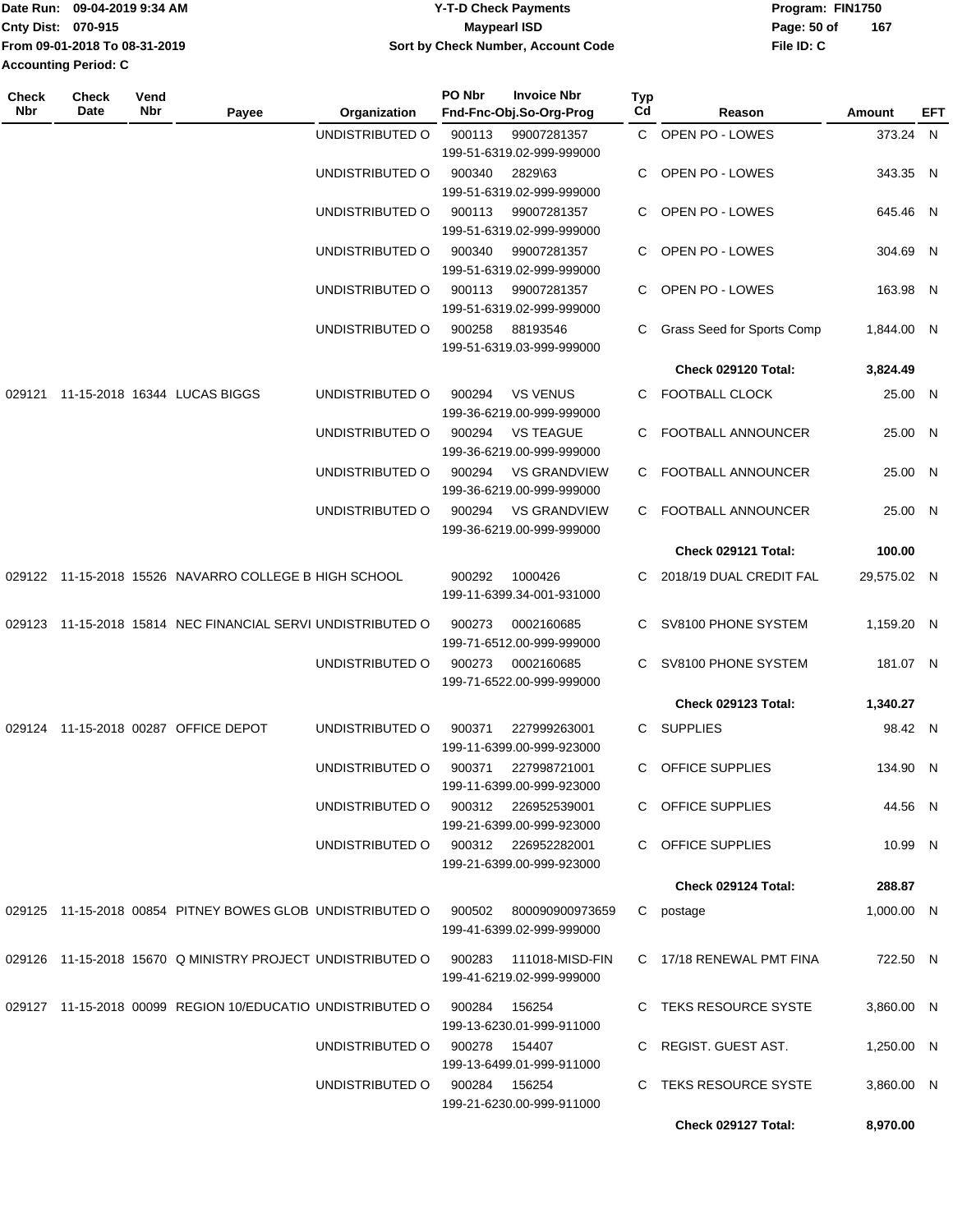|                             | IDate Run: 09-04-2019 9:34 AM | <b>Y-T-D Check Payments</b>        | Program: FIN1750   |
|-----------------------------|-------------------------------|------------------------------------|--------------------|
| <b>Cnty Dist: 070-915</b>   |                               | Mavpearl ISD                       | 167<br>Page: 51 of |
|                             | From 09-01-2018 To 08-31-2019 | Sort by Check Number, Account Code | File ID: C         |
| <b>Accounting Period: C</b> |                               |                                    |                    |

| <b>Check</b><br><b>Nbr</b> | Check<br>Date                   | Vend<br>Nbr | Payee                                                       | Organization      | PO Nbr        | <b>Invoice Nbr</b><br>Fnd-Fnc-Obj.So-Org-Prog     | Typ<br>Cd | Reason                            | Amount     | EFT |
|----------------------------|---------------------------------|-------------|-------------------------------------------------------------|-------------------|---------------|---------------------------------------------------|-----------|-----------------------------------|------------|-----|
| 029128                     |                                 |             | 11-15-2018 16167 RENVY ANNICE EVAN UNDISTRIBUTED O          |                   | 900282        | <b>VS WHITNEY</b><br>199-36-6219.00-999-999000    |           | C BASKETBALL OFFICIAL             | 85.00 N    |     |
| 029129                     |                                 |             | 11-15-2018 16367 RICHARD CRAIG HERT MAYPEARL JUNIOR         |                   | 900472        | 0000000002<br>199-11-6399.13-041-911000           | C         | OAP                               | 150.00 N   |     |
|                            |                                 |             | 029130 11-15-2018 15983 RICO BAILEY                         | UNDISTRIBUTED O   | 900281        | <b>VS WHITNEY</b><br>199-36-6219.00-999-999000    | C         | <b>BASKETBALL OFFICIAL</b>        | 85.00 N    |     |
| 029131                     |                                 |             | 11-15-2018 16384 STEVEN RACHEL                              | UNDISTRIBUTED O   | 900286        | <b>VS WHITNEY</b><br>199-36-6219.00-999-999000    | C         | <b>BASKETBALL OFFICIAL</b>        | 85.00 N    |     |
|                            |                                 |             | 029132 11-15-2018 16581 STEVEN SNEED                        | UNDISTRIBUTED O   | 900287        | <b>VS WHITNEY</b><br>199-36-6219.00-999-999000    | C         | <b>BASKETBALL OFFICIAL</b>        | 85.00 N    |     |
|                            |                                 |             | 029133 11-15-2018 12783 AMANDA STINSON                      | <b>ELEMENTARY</b> | 900462        | <b>REIMBURSEMENT</b><br>199-31-6411.01-101-999000 | C         | NOVA CRISIS TRAINING              | 111.92 N   |     |
| 029134                     | 11-15-2018 00552 TASB, INC.     |             |                                                             | DIR COST-ADMINIS  | 900290        | 552986<br>199-41-6211.00-720-999000               | C         | <b>LEGAL ASSISTANCE</b>           | 200.00 N   |     |
|                            |                                 |             |                                                             | DIR COST-ADMINIS  | 900291        | 553865<br>199-41-6219.04-720-999000               | C         | 2019 TASB MEMBERSHIP              | 1,848.72 N |     |
|                            |                                 |             |                                                             |                   |               |                                                   |           | Check 029134 Total:               | 2,048.72   |     |
|                            | 029135 11-15-2018 16123 TECHAIR |             |                                                             | UNDISTRIBUTED O   | 900455        | 04410740/443253<br>199-51-6249.00-999-999000      | C         | Tech Air - Open PO RENTA          | 236.14 N   |     |
| 029136                     |                                 |             | 11-15-2018 00132 TEXAS EDUCATIONAL UNDISTRIBUTED O          |                   | 900285        | 4044<br>199-21-6219.00-999-923000                 | C         | <b>IDEA, B FORMULA &amp; PRES</b> | 3,597.61 N |     |
|                            |                                 |             | 029137 11-15-2018 15332 TODD N. BRUNER                      | UNDISTRIBUTED O   | 900293        | <b>VS LORENA</b><br>199-36-6219.00-999-999000     | C         | <b>BASKETBALL OFFICIAL</b>        | 135.00 N   |     |
| 029138                     |                                 |             | 11-15-2018 00479 TRACTOR SUPPLY CO UNDISTRIBUTED O          |                   | 900496        | 603530120260202<br>199-51-6319.02-999-999000      | C         | OPEN PO - TRACTOR SUP             | 25.00 N    |     |
|                            |                                 |             |                                                             | UNDISTRIBUTED O   | 900496        | 603530120260202<br>199-51-6319.02-999-999000      | C         | OPEN PO - TRACTOR SUP             | 71.98 N    |     |
|                            |                                 |             |                                                             |                   |               |                                                   |           | Check 029138 Total:               | 96.98      |     |
| 029139                     |                                 |             | 11-15-2018 00144 WAXAHACHIE DAILY LI UNDISTRIBUTED O        |                   | 900280        | 300350940<br>199-41-6219.02-999-999000            | C.        | <b>FINANCIAL RATING PUBLI</b>     | 58.32 N    |     |
|                            |                                 |             | 029140 11-15-2018 01145 WELDERS WAREHOUS HIGH SCHOOL        |                   | 900294 619213 | 199-11-6399.09-001-922000                         |           | C Welding Gun Repair              | 49.75 N    |     |
|                            |                                 |             | 029141 11-29-2018 16192 ACTION FIRE PROS                    | UNDISTRIBUTED O   | 900489        | A1822912<br>199-51-6249.00-999-999000             |           | C AFP-AG Barn Panel & Diale       | 242.50 N   |     |
|                            |                                 |             | 029142 11-29-2018 14674 AEROWAVE                            | UNDISTRIBUTED O   | 900300        | 32055125<br>199-52-6399.01-999-999000             |           | C RADIO FOR OFFICER               | 346.69 N   |     |
|                            |                                 |             | 029143 11-29-2018 14657 APPLE, INC.                         | UNDISTRIBUTED O   | 900474        | 6771117558<br>199-53-6639.01-999-999000           |           | C IPAD MINI4 BLK                  | 92.00 N    |     |
|                            |                                 |             | 029144 11-29-2018 01256 AT&T MOBILITY                       | UNDISTRIBUTED O   | 900306        | 824711164X11102<br>199-51-6259.02-999-999000      |           | C SD10/03-11/02/18 WIRELE         | 108.59 N   |     |
|                            |                                 |             | 029145 11-29-2018 16558 AXON ENTERPRISE, IN UNDISTRIBUTED O |                   | 900334        | SI-1561541<br>199-52-6399.01-999-999000           |           | C TACTICAL GEAR                   | 1,776.00 N |     |
|                            |                                 |             | 029146 11-29-2018 16401 CAMPOS ENGINEERIN UNDISTRIBUTED O   |                   | 900342        | 821818<br>199-51-6249.01-999-999000               |           | C Campos Eng-HVAC repair          | 1,000.00 N |     |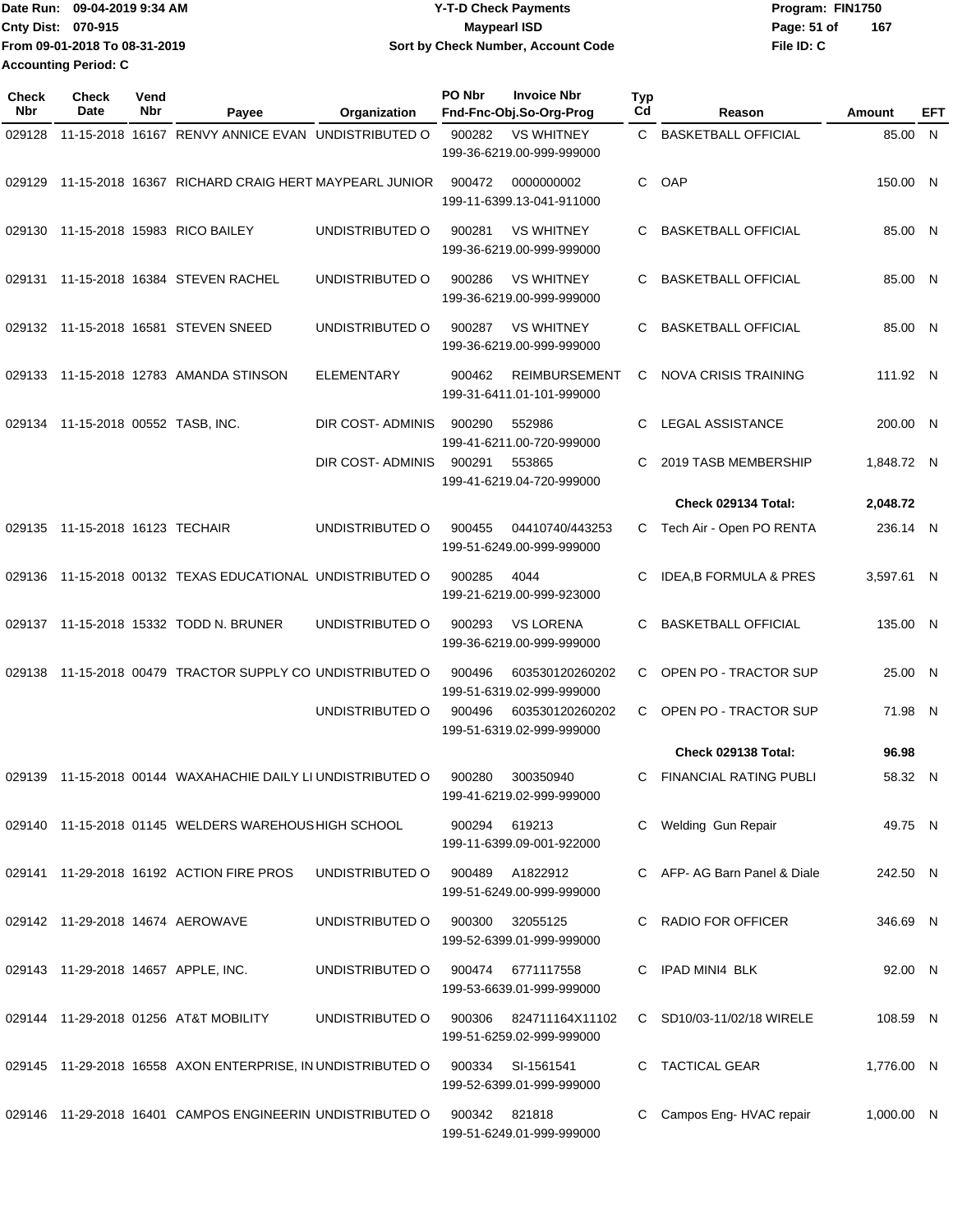|                           | Date Run: 09-04-2019 9:34 AM  | <b>Y-T-D Check Payments</b>        | Program: FIN1750   |
|---------------------------|-------------------------------|------------------------------------|--------------------|
| <b>Cnty Dist: 070-915</b> |                               | <b>Maypearl ISD</b>                | 167<br>Page: 52 of |
|                           | From 09-01-2018 To 08-31-2019 | Sort by Check Number, Account Code | File ID: C         |
| Accounting Period: C      |                               |                                    |                    |

| <b>Check</b><br>Nbr | <b>Check</b><br>Date | Vend<br>Nbr | Payee                                                        | Organization                           | PO Nbr | <b>Invoice Nbr</b><br>Fnd-Fnc-Obj.So-Org-Prog                      | Typ<br>Cd | Reason                             | Amount      | EFT |
|---------------------|----------------------|-------------|--------------------------------------------------------------|----------------------------------------|--------|--------------------------------------------------------------------|-----------|------------------------------------|-------------|-----|
|                     |                      |             | 029147 11-29-2018 13576 CANON FINANCIAL SE HIGH SCHOOL       |                                        | 900018 | 19435598                                                           |           | C SD 11/01/11/30/18 COPIER         | 520.10 N    |     |
|                     |                      |             |                                                              | <b>ELEMENTARY</b>                      | 900018 | 199-11-6269.00-001-911000<br>19435598<br>199-11-6269.00-101-911000 | C.        | SD 11/01/11/30/18 COPIER           | 780.19 N    |     |
|                     |                      |             |                                                              |                                        |        |                                                                    |           | Check 029147 Total:                | 1,300.29    |     |
| 029148              |                      |             | 11-29-2018 16577 CARTER EVALUATION UNDISTRIBUTED O           |                                        | 900475 | $\overline{1}$<br>199-31-6219.00-999-923000                        | C         | PSY/ED EVALU ARD                   | 787.50 N    |     |
| 029149              |                      |             | 11-29-2018 15869 CLARK SECURITY PROUNDISTRIBUTED O           |                                        | 900337 | 24K090316<br>199-51-6319.02-999-999000                             | C         | <b>Clark Sec- Norton Door Clos</b> | 228.39 N    |     |
|                     | 01-15-2019           |             |                                                              | UNDISTRIBUTED O                        | 900337 | 24K090316<br>199-51-6319.02-999-999000                             | D         | loss check reissue                 | $-228.39$ N |     |
|                     |                      |             |                                                              |                                        |        |                                                                    |           | Check 029149 Total:                | .00         |     |
| 029150              |                      |             | 11-29-2018 16584 CLIFTON WHITE                               | UNDISTRIBUTED O                        | 900307 | <b>VS ABBOT</b><br>199-36-6219.00-999-999000                       | C         | <b>BASKETBALL VS ABBOT</b>         | 135.00 N    |     |
| 029151              |                      |             | 11-29-2018 13566 DRUG & ALCOHOL TE UNDISTRIBUTED O           |                                        | 900310 | 18109756<br>199-34-6219.01-999-999000                              | C         | RANDOM DRUG TESTING/               | 467.49 N    |     |
|                     |                      |             | 029152 11-29-2018 13531 DEBBIE GRIFFIN                       | <b>ADMINISTRATIVE</b>                  | 900512 | <b>REIMBURSEMENT</b><br>199-53-6399.00-701-999000                  | С         | Reimb for Raptor & smart Ta        | 74.75 N     |     |
|                     |                      |             | 029153 11-29-2018 15656 DEPARTMENT OF INF UNDISTRIBUTED O    |                                        | 900311 | 19101289N<br>199-51-6259.02-999-999000                             | С         | LONGDISTANCE SD 10/01-             | 102.08 N    |     |
|                     |                      |             | 029154 11-29-2018 16480 DIAL LURICANTS, INC. UNDISTRIBUTED O |                                        | 900476 | 0051125-IN<br>199-51-6249.00-999-999000                            | C         | Dial Lub- Used Filter Remov        | 50.00 N     |     |
| 029155              |                      |             | 11-29-2018 12885 DIRECT ENERGY                               | UNDISTRIBUTED O                        | 900318 | 183170036564405<br>199-51-6259.04-999-999000                       | C.        | SD 10/11-11/08/18 INTERM           | 13.47 N     |     |
|                     |                      |             |                                                              | UNDISTRIBUTED O                        | 900318 | 183170036564405<br>199-51-6259.04-999-999000                       | C.        | SD 10/11-11/08/18 ARCHIV           | 34.89 N     |     |
|                     |                      |             |                                                              | UNDISTRIBUTED O                        | 900318 | 183170036553396<br>199-51-6259.04-999-999000                       |           | C SD10/11-11/08/18 BUS BAR         | 43.92 N     |     |
|                     |                      |             |                                                              | UNDISTRIBUTED O                        | 900318 | 183170036564405<br>199-51-6259.04-999-999000                       |           | C SD 10/11-11/08/18 QUAD B         | 122.44 N    |     |
|                     |                      |             |                                                              | UNDISTRIBUTED O                        |        | 900318  183170036564405<br>199-51-6259.04-999-999000               |           | C SD 10/11/11/08/18 GOLF           | 647.66 N    |     |
|                     |                      |             |                                                              | UNDISTRIBUTED O 900318 183170036564405 |        | 199-51-6259.04-999-999000                                          |           | C SD 10/11-11/08/18 INTERM         | 889.76 N    |     |
|                     |                      |             |                                                              | UNDISTRIBUTED O 900318 183170036557079 |        | 199-51-6259.04-999-999000                                          |           | C SD 10/11-11/08/18 ADMIN          | 150.79 N    |     |
|                     |                      |             |                                                              | UNDISTRIBUTED O 900318 183170036564405 |        | 199-51-6259.04-999-999000                                          |           | C SD 10/11-11/08/18 INTER C        | 361.83 N    |     |
|                     |                      |             |                                                              | UNDISTRIBUTED O 900318 183170036564405 |        | 199-51-6259.04-999-999000                                          |           | C SD 10/11-11/08/18 PORTAB         | 181.87 N    |     |
|                     |                      |             |                                                              | UNDISTRIBUTED O 900318 183170036564405 |        | 199-51-6259.04-999-999000                                          |           | C SD 10/11-11-08-18 HS SOU         | 2,353.89 N  |     |
|                     |                      |             |                                                              |                                        |        |                                                                    |           | Check 029155 Total:                | 4,800.52    |     |
|                     |                      |             | 029156 11-29-2018 16585 DOMINGO RANGEL JR UNDISTRIBUTED O    |                                        |        | 900308 GORDON<br>199-36-6219.00-999-999000                         |           | C PLAYYOFF OFFICIAL FAN            | 130.00 N    |     |
|                     |                      |             | 029157 11-29-2018 16187 KING SPORTS LINK                     | UNDISTRIBUTED O 900323 VS JOSHUA       |        | 199-36-6219.00-999-999000                                          |           | C BASKETBALL                       | 135.00 N    |     |
|                     |                      |             |                                                              | UNDISTRIBUTED O 900309 VS ABBOTT       |        | 199-36-6219.00-999-999000                                          |           | C BASKETBALL OFFICIAL              | 135.00 N    |     |
|                     |                      |             |                                                              |                                        |        |                                                                    |           | Check 029157 Total:                | 270.00      |     |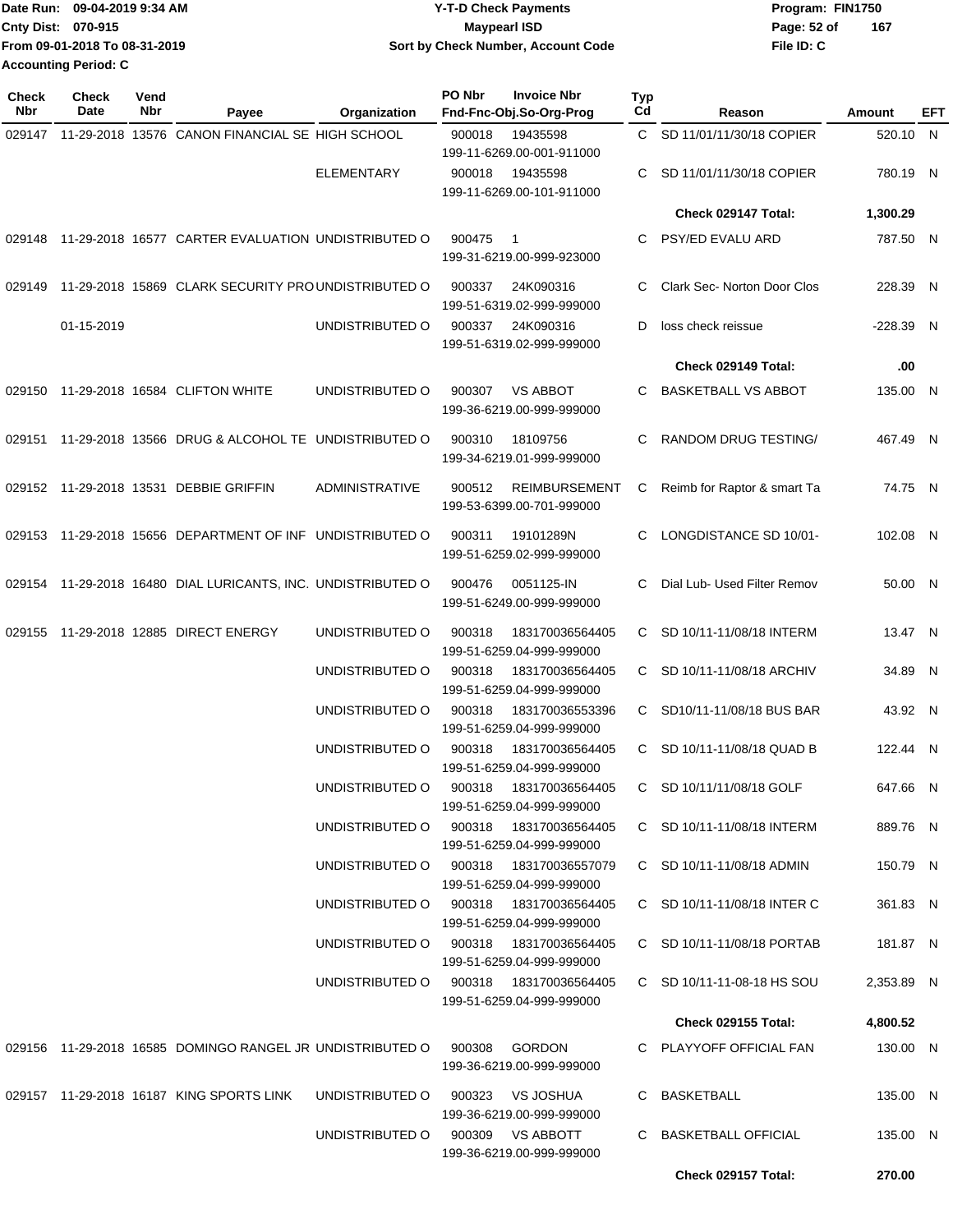|                             | Date Run: 09-04-2019 9:34 AM  | Y-T-D Check Payments               | Program: FIN1750   |
|-----------------------------|-------------------------------|------------------------------------|--------------------|
| <b>Cnty Dist: 070-915</b>   |                               | Maypearl ISD                       | 167<br>Page: 53 of |
|                             | From 09-01-2018 To 08-31-2019 | Sort by Check Number, Account Code | File ID: C         |
| <b>Accounting Period: C</b> |                               |                                    |                    |

| <b>Check</b><br>Nbr | Check<br>Date                    | Vend<br>Nbr | Payee                                                                   | Organization                     | PO Nbr     | <b>Invoice Nbr</b><br>Fnd-Fnc-Obj.So-Org-Prog | Typ<br>Cd | Reason                      | Amount     | EFT |
|---------------------|----------------------------------|-------------|-------------------------------------------------------------------------|----------------------------------|------------|-----------------------------------------------|-----------|-----------------------------|------------|-----|
| 029158              |                                  |             | 11-29-2018 16413 EAST TEXAS COPY                                        | UNDISTRIBUTED O                  | 900305     | 1288135                                       |           | C SD 10/9/11/18/2018 SPED   | 84.45 N    |     |
|                     |                                  |             |                                                                         |                                  |            | 199-11-6219.07-999-923000                     |           |                             |            |     |
|                     |                                  |             |                                                                         | <b>HIGH SCHOOL</b>               | 900305     | 1288135                                       | C.        | SD 10/09-11/08/2018 HSP     | 111.86 N   |     |
|                     |                                  |             |                                                                         |                                  |            | 199-11-6269.00-001-911000                     |           |                             |            |     |
|                     |                                  |             |                                                                         | <b>MAYPEARL JUNIOR</b>           | 900305     | 1288135                                       | C.        | SD 10/09-11/08/18 JHP       | 146.08 N   |     |
|                     |                                  |             |                                                                         |                                  |            | 199-11-6269.00-041-911000                     |           |                             |            |     |
|                     |                                  |             |                                                                         | <b>ELEMENTARY</b>                | 900305     | 1288135                                       | C         | SD 10/09-11/08/18 ELEM T    | 233.35 N   |     |
|                     |                                  |             |                                                                         |                                  |            | 199-11-6269.00-101-911000                     |           |                             |            |     |
|                     |                                  |             |                                                                         | <b>ELEMENTARY</b>                | 900305     | 1288135                                       |           | SD 10/09-11/08-18 ELEM P    | 95.05 N    |     |
|                     |                                  |             |                                                                         |                                  |            | 199-11-6269.00-101-999000                     |           |                             |            |     |
|                     |                                  |             |                                                                         | <b>HIGH SCHOOL</b>               | 900305     | 1288135<br>199-11-6269.01-001-911000          | C.        | SD 10/09-11/08/18 HST       | 134.36 N   |     |
|                     |                                  |             |                                                                         | MAYPEARL JUNIOR                  | 900305     | 1288135                                       | C.        | SD 10/09-11/08/18 JHT       | 172.48 N   |     |
|                     |                                  |             |                                                                         |                                  |            | 199-11-6269.01-041-911000                     |           |                             |            |     |
|                     |                                  |             |                                                                         | DIR COST- ADMINIS                | 900305     | 1288135                                       | C.        | SD 10/9-11/8/18 ADMIN       | 70.00 N    |     |
|                     |                                  |             |                                                                         |                                  |            | 199-41-6249.00-720-999000                     |           |                             |            |     |
|                     |                                  |             |                                                                         |                                  |            |                                               |           | Check 029158 Total:         | 1,047.63   |     |
| 029159              |                                  |             | 11-29-2018 01547 EICHELBAUM WARDEL DIR COST- ADMINIS                    |                                  | 900331     | 63447                                         | C.        | PHONE AND EMAIL LEGA        | 990.00 N   |     |
|                     |                                  |             |                                                                         |                                  |            | 199-41-6211.00-720-999000                     |           |                             |            |     |
|                     |                                  |             |                                                                         |                                  |            |                                               |           |                             |            |     |
| 029160              |                                  |             | 11-29-2018 12186 ELLIOTT ELECTRIC SU UNDISTRIBUTED O                    |                                  | 900112     | .96446601                                     | C         | OPEN PO JUNCTION BOX        | 29.12 N    |     |
|                     |                                  |             |                                                                         |                                  |            | 199-51-6319.02-999-999000                     |           |                             |            |     |
|                     |                                  |             |                                                                         | UNDISTRIBUTED O                  | 900112     | 096506401                                     | C.        | OPEN PO PART                | 32.47 N    |     |
|                     |                                  |             |                                                                         |                                  |            | 199-51-6319.02-999-999000                     |           |                             |            |     |
|                     |                                  |             |                                                                         |                                  |            |                                               |           | Check 029160 Total:         | 61.59      |     |
|                     |                                  |             | 029161 11-29-2018 00038 ELLIS APPRAISAL DISTTAX COLLECTION              |                                  | 900312     | 2019-13-1                                     | C.        | 1ST QTR PMENT EAD BUD       | 8,472.94 N |     |
|                     |                                  |             |                                                                         |                                  |            | 199-41-6213.00-703-999000                     |           |                             |            |     |
|                     |                                  |             | 029162 11-29-2018 13336 ELLIS COUNTY MUSIC HIGH SCHOOL                  |                                  | 900505     | 89458                                         | С         | Marching Instrument Repair  | 100.00 N   |     |
|                     |                                  |             |                                                                         |                                  |            | 199-11-6249.29-001-911000                     |           |                             |            |     |
|                     |                                  |             | 029163 11-29-2018 16059 FRONTIER SOUTHWE UNDISTRIBUTED O                |                                  |            | 02915-5                                       | C.        | SD11/22-12/21/18 JH 97243   | 126.04 N   |     |
|                     |                                  |             |                                                                         |                                  | 900314     | 199-51-6259.02-999-999000                     |           |                             |            |     |
|                     |                                  |             |                                                                         |                                  |            |                                               |           |                             |            |     |
|                     |                                  |             | 029164 11-29-2018 16537 GALLS PARENT HOLDI UNDISTRIBUTED O              |                                  | 900331     | 011154686                                     |           | C SUPPLIES                  | 480.86 N   |     |
|                     |                                  |             |                                                                         |                                  |            | 199-52-6399.01-999-999000                     |           |                             |            |     |
|                     |                                  |             | 029165 11-29-2018 14289 TRUDIE HEAD                                     | UNDISTRIBUTED O 900516 450881462 |            |                                               |           | C RTI SERVICES 3/8 PAYME    | 3,750.00 N |     |
|                     |                                  |             |                                                                         |                                  |            | 224-11-6219.00-999-923000                     |           |                             |            |     |
|                     |                                  |             | 029166 11-29-2018 16240 HENDERSHOT EQUIP UNDISTRIBUTED O 900224 ss12297 |                                  |            |                                               |           | C HENDERSHOT TRACTOR        | 5,295.00 N |     |
|                     |                                  |             |                                                                         |                                  |            | 199-51-6319.03-999-999000                     |           |                             |            |     |
|                     |                                  |             |                                                                         |                                  |            |                                               |           |                             |            |     |
|                     | 029167 11-29-2018 16421 HICO ISD |             |                                                                         | HIGH SCHOOL                      |            | 900420 tournament                             |           | C V Boys BBall Hico Tourn   | 300.00 N   |     |
|                     |                                  |             |                                                                         |                                  |            | 199-36-6499.01-001-999000                     |           |                             |            |     |
|                     | 029168 11-29-2018 00243 HILCO    |             |                                                                         | UNDISTRIBUTED O 900315 487       |            |                                               |           | C SECURITY LIGHTS 10/3/11/  | 35.32 N    |     |
|                     |                                  |             |                                                                         |                                  |            | 199-51-6259.04-999-999000                     |           |                             |            |     |
|                     |                                  |             |                                                                         | UNDISTRIBUTED O                  | 900315 487 |                                               |           | C MARQUEE SD 10/03-11/05/   | 50.69 N    |     |
|                     |                                  |             |                                                                         |                                  |            | 199-51-6259.04-999-999000                     |           |                             |            |     |
|                     |                                  |             |                                                                         | UNDISTRIBUTED O                  | 900315 487 |                                               |           | C FUEL TANKS SD 10/03-      | 32.96 N    |     |
|                     |                                  |             |                                                                         |                                  |            | 199-51-6259.04-999-999000                     |           |                             |            |     |
|                     |                                  |             |                                                                         | UNDISTRIBUTED O                  | 900315 487 |                                               |           | C J/H SD 10/03-11/05/18     | 2,923.14 N |     |
|                     |                                  |             |                                                                         |                                  |            | 199-51-6259.04-999-999000                     |           |                             |            |     |
|                     |                                  |             |                                                                         | UNDISTRIBUTED O 900315 487       |            |                                               |           | C ATHLETIC FAC SD 10/03/1   | 695.25 N   |     |
|                     |                                  |             |                                                                         |                                  |            | 199-51-6259.04-999-999000                     |           |                             |            |     |
|                     |                                  |             |                                                                         | UNDISTRIBUTED O 900315 487       |            | 199-51-6259.04-999-999000                     |           | C H/S N. WING SD 10/03-11/0 | 2,490.54 N |     |
|                     |                                  |             |                                                                         |                                  |            |                                               |           |                             |            |     |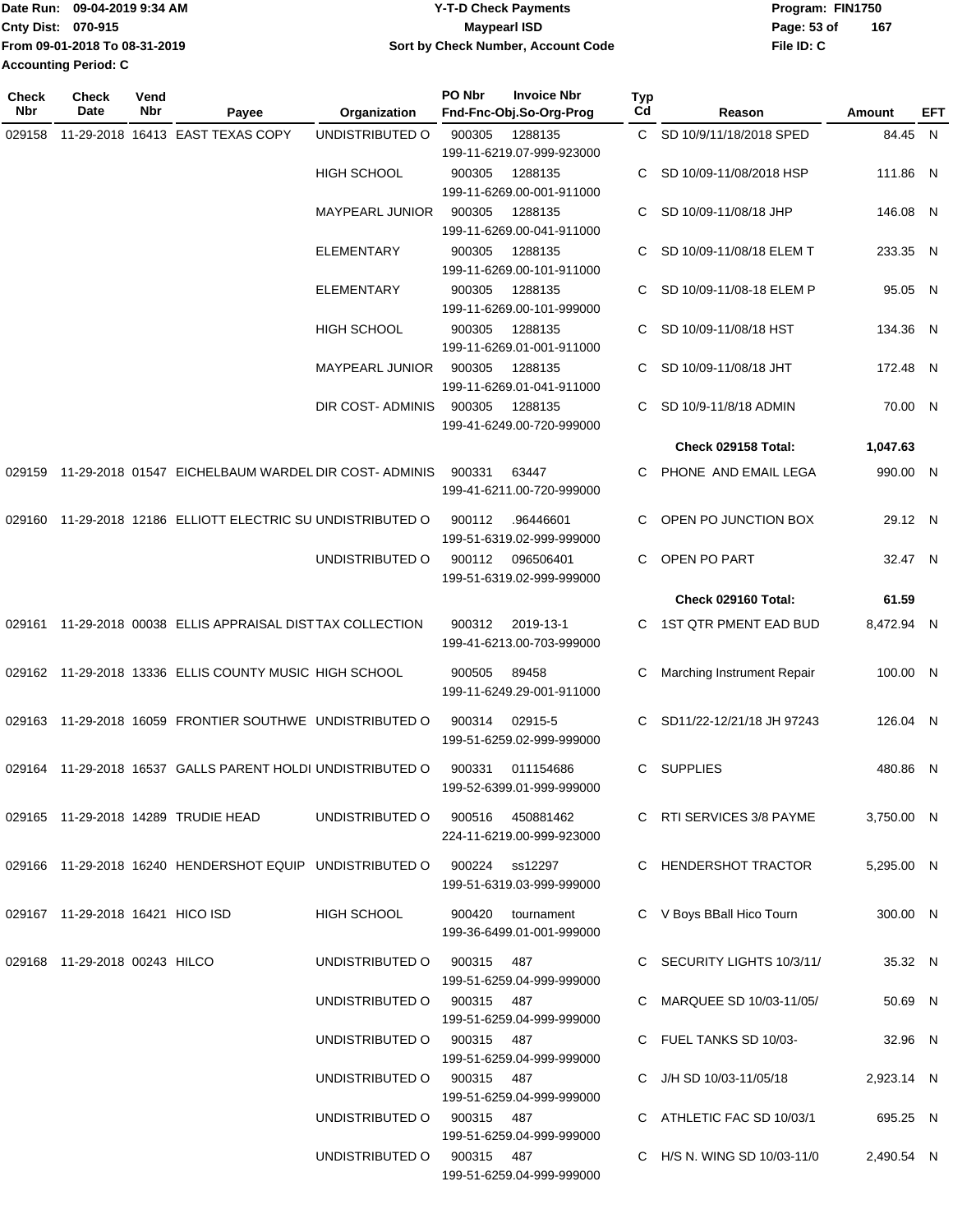|                           | Date Run: 09-04-2019 9:34 AM  | <b>Y-T-D Check Payments</b>        | Program: FIN1750   |
|---------------------------|-------------------------------|------------------------------------|--------------------|
| <b>Cnty Dist: 070-915</b> |                               | <b>Maypearl ISD</b>                | 167<br>Page: 54 of |
|                           | From 09-01-2018 To 08-31-2019 | Sort by Check Number, Account Code | File ID: C         |
|                           | <b>Accounting Period: C</b>   |                                    |                    |

| <b>Check</b><br><b>Nbr</b> | <b>Check</b><br>Date | Vend<br>Nbr | Payee                                                       | Organization       | PO Nbr | <b>Invoice Nbr</b><br>Fnd-Fnc-Obj.So-Org-Prog     | <b>Typ</b><br>Cd | Reason                        | Amount     | EFT |
|----------------------------|----------------------|-------------|-------------------------------------------------------------|--------------------|--------|---------------------------------------------------|------------------|-------------------------------|------------|-----|
|                            |                      |             |                                                             | UNDISTRIBUTED O    | 900315 | 487<br>199-51-6259.04-999-999000                  |                  | C AG FACILITY 10/03/11/05/1   | 972.84 N   |     |
|                            |                      |             |                                                             | UNDISTRIBUTED O    | 900315 | 487<br>199-51-6259.04-999-999000                  | C                | ELEM SD 10/03/11/05/18        | 3,618.91 N |     |
|                            |                      |             |                                                             |                    |        |                                                   |                  | Check 029168 Total:           | 10,819.65  |     |
| 029169                     |                      |             | 11-29-2018 00612 HOME DEPOT CREDIT HIGH SCHOOL              |                    | 900313 | 603532250185741<br>199-11-6399.09-001-922000      | C.               | SUPPLIES FOR AG PROJE         | 43.33 N    |     |
| 029170                     |                      |             | 11-29-2018 16199 JEFFERY BETTS                              | UNDISTRIBUTED O    | 900322 | <b>VS JOSHUA</b><br>199-36-6219.00-999-999000     | C                | <b>BASKETBALL</b>             | 135.00 N   |     |
| 029171                     |                      |             | 11-29-2018 16261 JESSICA BIGGS                              | <b>HIGH SCHOOL</b> | 900483 | <b>REIMBURSEMENT</b><br>199-11-6411.04-001-922000 | C                | <b>TEXES SpEd Test Manual</b> | 46.98 N    |     |
|                            |                      |             | 029172 11-29-2018 13896 JOE NIMOCK                          | UNDISTRIBUTED O    | 900317 | <b>VS COVINGTON</b><br>199-36-6219.00-999-999000  | C.               | <b>BASKETBALL</b>             | 135.00 N   |     |
|                            |                      |             | 029173 11-29-2018 16586 JON MYKAL ABILA                     | UNDISTRIBUTED O    | 900316 | <b>GORD</b><br>199-36-6219.00-999-999000          | C.               | FBALL POFF GORDAN FA          | 130.00 N   |     |
|                            |                      |             | 029174 11-29-2018 14468 LEGO EDUCATION                      | MAYPEARL JUNIOR    | 900215 | 1190329018<br>199-11-6399.43-041-911000           | C                | EV3 SCIENCE ADD ON PA         | 611.80 N   |     |
| 029175                     |                      |             | 11-29-2018 16580 LISA ALLEN                                 | <b>HIGH SCHOOL</b> | 900484 | <b>REIMBURSEMENT</b><br>199-11-6399.04-001-911000 | C                | <b>English Curriculum</b>     | 189.43 N   |     |
| 029176                     |                      |             | 11-29-2018 16588 MICHAEL D REPPART UNDISTRIBUTED O          |                    | 900319 | <b>GORDAN</b><br>199-36-6219.00-999-999000        | C.               | FBALL PLAYOFF GORDAN          | 319.00 N   |     |
| 029177                     |                      |             | 11-29-2018 16171 MICHAEL WAITES JR                          | UNDISTRIBUTED O    | 900320 | <b>VS COVINGTON</b><br>199-36-6219.00-999-999000  | C                | <b>BASKETBALL</b>             | 135.00 N   |     |
| 029178                     |                      |             | 11-29-2018 16082 MOHAWK FACTORING UNDISTRIBUTED O           |                    | 900265 | C4335002<br>199-51-6319.02-999-999000             | C                | Mohawk - Carpet, Tile & Glu   | 193.33 N   |     |
|                            |                      |             |                                                             | UNDISTRIBUTED O    | 900265 | C4335003<br>199-51-6319.02-999-999000             | C                | Mohawk - Carpet, Tile & Glu   | 1,156.61 N |     |
|                            |                      |             |                                                             |                    |        |                                                   |                  | Check 029178 Total:           | 1,349.94   |     |
|                            |                      |             | 029179 11-29-2018 14369 NORTH TEXAS TOLLW UNDISTRIBUTED O   |                    | 900324 | 798302163<br>199-34-6219.01-999-999000            | C                | <b>TOLL TAG 135/8172</b>      | 5.74 N     |     |
|                            |                      |             |                                                             | UNDISTRIBUTED O    | 900325 | 802135649<br>199-34-6219.01-999-999000            |                  | C TOLL TAG 137 2946           | 15.98 N    |     |
|                            |                      |             |                                                             |                    |        |                                                   |                  | Check 029179 Total:           | 21.72      |     |
|                            |                      |             | 029180 11-29-2018 00287 OFFICE DEPOT                        | UNDISTRIBUTED O    | 900488 | 68001/03001/040<br>199-21-6399.01-999-999000      |                  | C SUPPLIES                    | 92.65 N    |     |
|                            |                      |             |                                                             | UNDISTRIBUTED O    |        | 900079 229449636001<br>199-51-6319.04-999-999000  |                  | C OFFICE SUPPLIES             | 182.27 N   |     |
|                            |                      |             |                                                             |                    |        |                                                   |                  | Check 029180 Total:           | 274.92     |     |
|                            |                      |             | 029181 11-29-2018 00093 OLEN WILLIAMS, INC. UNDISTRIBUTED O |                    | 900444 | 30579<br>199-51-6319.03-999-999000                |                  | C OW - Srv call fuel srchg    | 625.00 N   |     |
|                            |                      |             | 029182 11-29-2018 16014 ORKIN PEST CONTRO UNDISTRIBUTED O   |                    |        | 900019 391446<br>199-51-6249.00-999-999000        | C.               | MONTHLY PEST                  | 450.00 N   |     |
|                            |                      |             | 029183 11-29-2018 16407 PARSONS COMMERCI UNDISTRIBUTED O    |                    | 900493 | 14014<br>199-51-6249.00-999-999000                |                  | PCR-Rprs to metal roof        | 962.00 N   |     |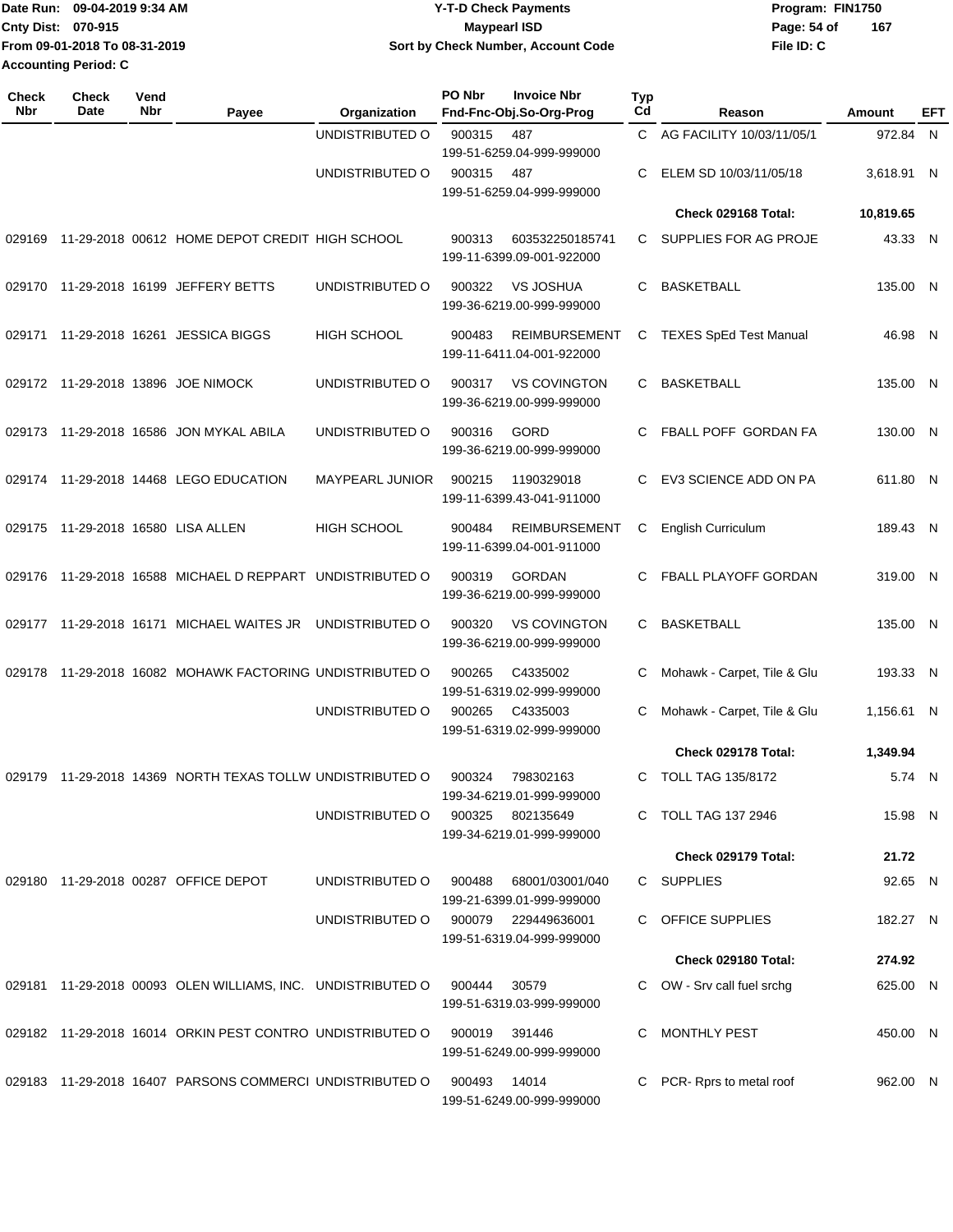|                             | Date Run: 09-04-2019 9:34 AM  | <b>Y-T-D Check Payments</b>        | Program: FIN1750   |
|-----------------------------|-------------------------------|------------------------------------|--------------------|
| <b>Cnty Dist: 070-915</b>   |                               | <b>Mavpearl ISD</b>                | 167<br>Page: 55 of |
|                             | From 09-01-2018 To 08-31-2019 | Sort by Check Number, Account Code | File ID: C         |
| <b>Accounting Period: C</b> |                               |                                    |                    |

| Check<br>Nbr | <b>Check</b><br>Date             | Vend<br>Nbr | Payee                                                  | Organization                  | <b>PO Nbr</b> | <b>Invoice Nbr</b><br>Fnd-Fnc-Obj.So-Org-Prog     | <b>Typ</b><br>Cd | Reason                           | Amount     | EFT |
|--------------|----------------------------------|-------------|--------------------------------------------------------|-------------------------------|---------------|---------------------------------------------------|------------------|----------------------------------|------------|-----|
| 029184       |                                  |             | 11-29-2018 14604 PEARSON CLINICAL A UNDISTRIBUTED O    |                               | 900257        | 11879833<br>199-31-6399.00-999-923000             | C.               | <b>TESTING MATERIALS</b>         | 56.35 N    |     |
| 029185       |                                  |             | 11-29-2018 14314 RAPTOR TECHNOLOGI UNDISTRIBUTED O     |                               | 900478        | 52724<br>199-11-6399.45-999-999000                | C                | <b>District Raptor Licensing</b> | 2,040.00 N |     |
| 029186       |                                  |             | 11-29-2018 00099 REGION 10/EDUCATIO UNDISTRIBUTED O    |                               | 900330        | 156184<br>199-41-6239.02-999-999000               | C                | VIDEOCONFERENCE 18/1             | 5,000.00 N |     |
| 029187       |                                  |             | 11-29-2018 16587 RUEBEN MORALES                        | UNDISTRIBUTED O               | 900326        | <b>GORDA</b><br>199-36-6219.00-999-999000         | C.               | FBALL POFF GORDAN FA             | 130.00 N   |     |
| 029188       |                                  |             | 11-29-2018 00316 SCHOOL SPECIALTY I ELEMENTARY         |                               | 900429        | 208122024116<br>199-11-6399.41-101-911000         | C.               | STORAGE COMPARTMEN               | 365.92 N   |     |
| 029189       |                                  |             | 11-29-2018 14122 LAURI ANN SPRADLIN MAYPEARL JUNIOR    |                               | 900507        | <b>REIMBURSEMENT</b><br>199-36-6399.09-041-999000 | C                | Cheer                            | 38.75 N    |     |
| 029190       |                                  |             | 11-29-2018 01714 TEXAS DEPT OF LICEN UNDISTRIBUTED O   |                               | 900327        | 064741<br>199-51-6249.00-999-999000               | C.               | ELEV LIC ELEM SCHOOL             | 20.00 N    |     |
|              |                                  |             |                                                        | UNDISTRIBUTED O               | 900327        | 038742<br>199-51-6249.00-999-999000               | C                | ELEV. LICENSE MAYPEAR            | 20.00 N    |     |
|              | 11-30-2018                       |             |                                                        | UNDISTRIBUTED O               | 900327        | 038742<br>199-51-6249.00-999-999000               | D                | needed two seperate checks       | $-20.00$ N |     |
|              |                                  |             |                                                        | UNDISTRIBUTED O               | 900327        | 064741<br>199-51-6249.00-999-999000               | D                | needed two seperate checks       | $-20.00$ N |     |
|              |                                  |             |                                                        |                               |               |                                                   |                  | Check 029190 Total:              | .00        |     |
| 029191       |                                  |             | 11-29-2018 00134 TXU ENERGY                            | UNDISTRIBUTED O               | 900329        | 05200869008<br>199-51-6259.04-999-999000          | C.               | SECURITY LIGHTS SD 10/1          | 327.45 N   |     |
|              |                                  |             | 029192 11-29-2018 01058 UNIVERSITY OF TEXA HIGH SCHOOL |                               | 900328        | <b>HOSTED POFF</b><br>199-36-6499.05-001-999000   | C.               | PLAYOFF GAME GORDAN              | 59.70 N    |     |
| 029193       |                                  |             | 11-29-2018 15583 UNIVERSITY OF TEXA HIGH SCHOOL        |                               | 900480        | <b>EVALU FEE</b><br>199-11-6399.27-001-911000     | C                | UIL One-Act Play                 | 30.00 N    |     |
| 029194       |                                  |             | 11-29-2018 00460 VINEYARD'S AUTO SU UNDISTRIBUTED O    |                               | 900073        | 195508<br>199-34-6319.00-999-999000               | C                | <b>HEATER HOSE</b>               | 4.08 N     |     |
|              |                                  |             |                                                        | UNDISTRIBUTED O               | 900073 194776 | 199-34-6319.00-999-999000                         |                  | ST FLUID BATTERY TERMI           | 11.90 N    |     |
|              |                                  |             |                                                        | UNDISTRIBUTED O               | 900073 195338 | 199-34-6319.00-999-999000                         |                  | C ANTIFREEZE                     | 129.27 N   |     |
|              |                                  |             |                                                        |                               |               |                                                   |                  | Check 029194 Total:              | 145.25     |     |
|              | 029195 11-29-2018 00141 WAL MART |             |                                                        | HIGH SCHOOL                   | 900052        | 006761<br>199-11-6399.10-001-922000               |                  | C Cooking Supplies               | 57.53 N    |     |
|              |                                  |             |                                                        | HIGH SCHOOL                   | 900055        | 001930<br>199-11-6399.10-001-922000               | C.               | <b>Cooking Supplies</b>          | 180.46 N   |     |
|              |                                  |             |                                                        | HIGH SCHOOL                   | 900052 003093 | 199-11-6399.10-001-922000                         | C                | <b>Cooking Supplies</b>          | 167.49 N   |     |
|              |                                  |             |                                                        | HIGH SCHOOL                   | 900366        | 005337<br>199-31-6399.00-001-999000               | C.               | FAFSA PARENT NIGHT               | 51.11 N    |     |
|              |                                  |             |                                                        | MAYPEARL JUNIOR               | 900469        | 008824<br>199-31-6399.00-041-999000               |                  | C supplies for Kindness Club     | 132.08 N   |     |
|              |                                  |             |                                                        | MAYPEARL JUNIOR 900354 008309 |               | 199-31-6399.00-041-999000                         |                  | C Supplies                       | 105.26 N   |     |
|              |                                  |             |                                                        | UNDISTRIBUTED O               | 900355        | 008543<br>199-52-6399.01-999-999000               |                  | C SAFES                          | 594.00 N   |     |
|              |                                  |             |                                                        |                               |               |                                                   |                  | Check 029195 Total:              | 1,287.93   |     |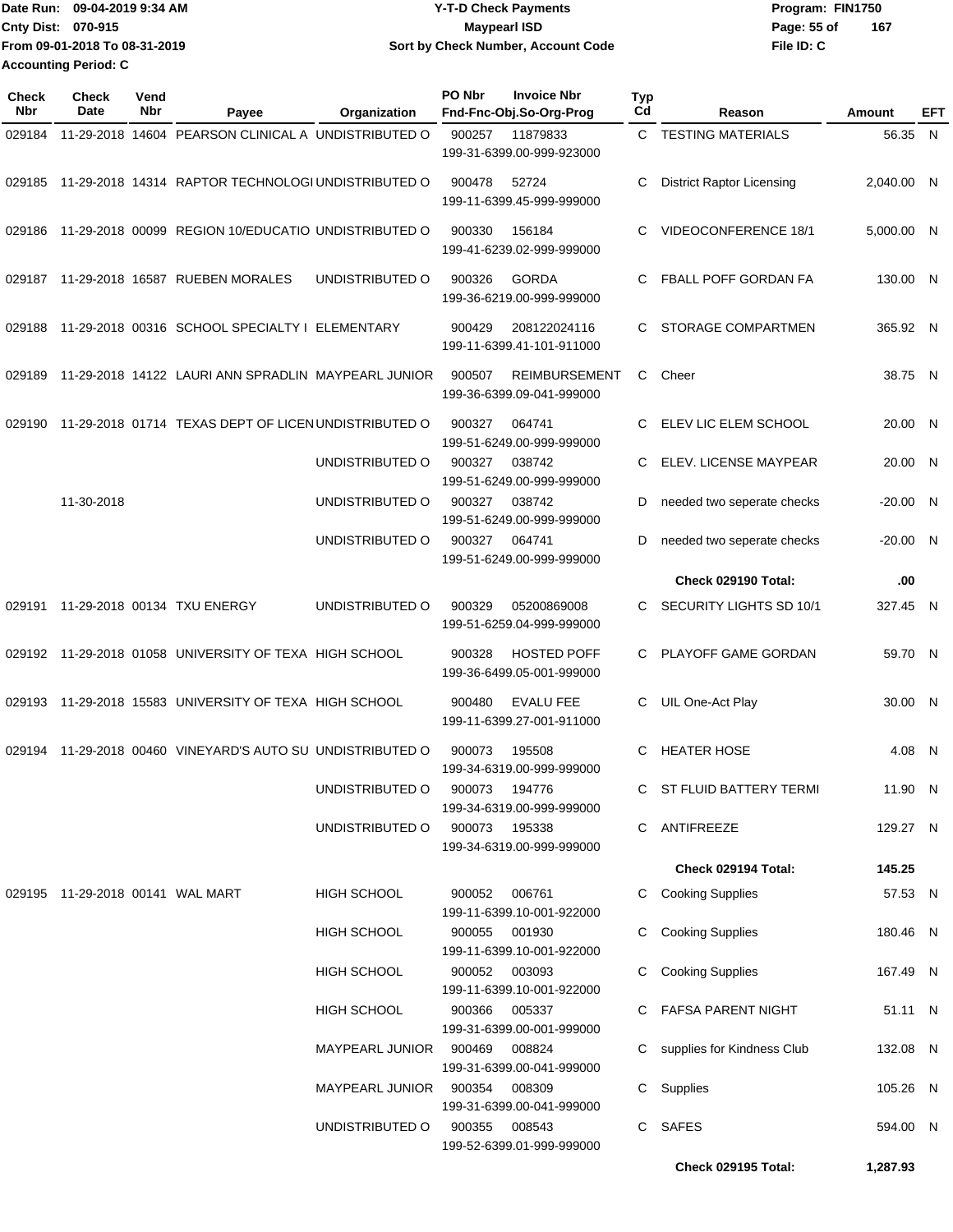|                           | Date Run: 09-04-2019 9:34 AM  | <b>Y-T-D Check Payments</b>        | Program: FIN1750   |
|---------------------------|-------------------------------|------------------------------------|--------------------|
| <b>Cnty Dist: 070-915</b> |                               | <b>Mavpearl ISD</b>                | 167<br>Page: 56 of |
|                           | From 09-01-2018 To 08-31-2019 | Sort by Check Number, Account Code | File ID: C         |
|                           | Accounting Period: C          |                                    |                    |

| Check<br><b>Nbr</b> | Check<br>Date | Vend<br>Nbr | Payee                                                                        | Organization       | PO Nbr         | <b>Invoice Nbr</b><br>Fnd-Fnc-Obj.So-Org-Prog  | <b>Typ</b><br>Cd | Reason                        | Amount     | <b>EFT</b> |
|---------------------|---------------|-------------|------------------------------------------------------------------------------|--------------------|----------------|------------------------------------------------|------------------|-------------------------------|------------|------------|
| 029196              |               |             | 11-29-2018 01145 WELDERS WAREHOUS HIGH SCHOOL                                |                    | 900332         | 35057<br>199-11-6399.09-001-922000             | C.               | <b>MONTHLY FEE</b>            | 105.00     | <b>N</b>   |
|                     |               |             |                                                                              | <b>HIGH SCHOOL</b> | 900332         | 35313<br>199-11-6399.09-001-922000             | C                | MONTHLY FEE                   | 105.00 N   |            |
|                     |               |             |                                                                              |                    |                |                                                |                  | Check 029196 Total:           | 210.00     |            |
| 029197              |               |             | 11-29-2018 15782 WILLIAM DUNLAP                                              | UNDISTRIBUTED O    | 900333         | <b>VS LORENA</b><br>199-36-6219.00-999-999000  | C.               | <b>BASKETBALL</b>             | 135.00 N   |            |
| 029198              |               |             | 11-29-2018 16592 WISS, JANNEY, ELSTN UNDISTRIBUTED O                         |                    | 900334         | 0398094<br>199-51-6219.00-999-999000           | C                | <b>INVESTIGATION OF EXTE</b>  | 7,500.00 N |            |
| 029199              |               |             | 11-30-2018 01714 TEXAS DEPT OF LICEN UNDISTRIBUTED O                         |                    | 900338         | 038742<br>199-51-6249.00-999-999000            | C                | MAYPEARL H/S ELEV LICE        | 20.00 N    |            |
| 029200              |               |             | 11-30-2018 01714 TEXAS DEPT OF LICEN UNDISTRIBUTED O                         |                    | 900339         | 064741<br>199-51-6249.00-999-999000            | C                | <b>LSK ELEVATOR LICENSE</b>   | 20.00 N    |            |
| 029201              |               |             | 12-06-2018 16192 ACTION FIRE PROS                                            | UNDISTRIBUTED O    | 900524         | A1823458<br>199-51-6249.00-999-999000          | C                | HS Gym Repairs                | 195.00 N   |            |
|                     |               |             |                                                                              | UNDISTRIBUTED O    | 900506         | A1823459<br>199-51-6249.00-999-999000          | C.               | AFP - HS Gym Panel Servic     | 195.00 N   |            |
|                     |               |             |                                                                              |                    |                |                                                |                  | Check 029201 Total:           | 390.00     |            |
| 029202              |               |             | 12-06-2018 16150 ALVARADO FLEET SE UNDISTRIBUTED O                           |                    | 900341         | 1521<br>199-34-6219.00-999-999000              | C.               | <b>BUS 50 REPAIR</b>          | 2,210.35 N |            |
|                     |               |             |                                                                              | UNDISTRIBUTED O    | 900341         | 1521<br>199-51-6249.00-999-999000              | C                | LABOR BUS 50 REPAIR           | 950.00 N   |            |
|                     |               |             |                                                                              |                    |                |                                                |                  | Check 029202 Total:           | 3,160.35   |            |
| 029203              |               |             | 12-06-2018 13398 ARLINGTON HEIGHTS HIGH SCHOOL                               |                    | 900538         | <b>TOURNAMENT</b><br>199-36-6499.01-001-999000 | C.               | Softball Tourn JV Arl. Height | 225.00 N   |            |
| 029204              |               |             | 12-06-2018 15616 AT&T CORP.                                                  | UNDISTRIBUTED O    | 900356         | 9724351720<br>199-51-6259.02-999-999000        | C.               | 9724351720 LONG DISTAN        | 68.80 N    |            |
| 029205              |               |             | 12-06-2018 15716 ATSSB REGION 5 - Chri HIGH SCHOOL                           |                    | 900571         | 90488<br>199-11-6499.29-001-911B00             | С                | Students advancing to Area    | 140.00 N   |            |
|                     |               |             | 029206 12-06-2018 00901 AVENUE FUEL DISTRI UNDISTRIBUTED O                   |                    | 900342         | 67787/67707<br>199-34-6311.01-999-999000       |                  | C FUEL FOR FLEET              | 4,392.16 N |            |
|                     |               |             | 029207 12-06-2018 00330 BARNES & NOBLE                                       | ADMINISTRATIVE     | 900172 3757895 | 199-41-6399.01-701-999000                      |                  | C BOOKS                       | 75.88 N    |            |
|                     |               |             | 029208 12-06-2018 15217 BAYLOR INSTITUTE O UNDISTRIBUTED O                   |                    | 900546         | 15624<br>199-36-6219.00-999-999000             |                  | C Athletic Trainers           | 836.88 N   |            |
|                     |               |             | 029209 12-06-2018 15724 BOBBY E. PARKER, JR. UNDISTRIBUTED O                 |                    |                | 900354 CONFERENCE<br>199-11-6219.00-999-911000 |                  | C PSP CONFERENCE              | 324.68 N   |            |
|                     |               |             | 029210 12-06-2018 00887 BSN SPORTS                                           | UNDISTRIBUTED O    | 900120         | 903762412<br>199-36-6399.01-999-999BHS         |                  | C Boys Basketball Uniforms    | 1,500.00 N |            |
|                     |               |             | 029211  12-06-2018  16401  CAMPOS ENGINEERIN UNDISTRIBUTED O  900527  821816 |                    |                | 199-51-6249.00-999-999000                      |                  | C LSK-Domestic Water Pump     | 1,800.00 N |            |
|                     |               |             | 029212 12-06-2018 13576 CANON FINANCIAL SE DIR COST-ADMINIS 900018           |                    |                | 19456016<br>199-41-6249.00-720-999000          |                  | C ADMIN COPIER                | 458.87 N   |            |
|                     |               |             | 029213 12-06-2018 00527 CDWG INC.                                            | UNDISTRIBUTED O    | 900519         | QDJ0402<br>199-52-6399.01-999-999000           |                  | C SECURITY                    | 821.01 N   |            |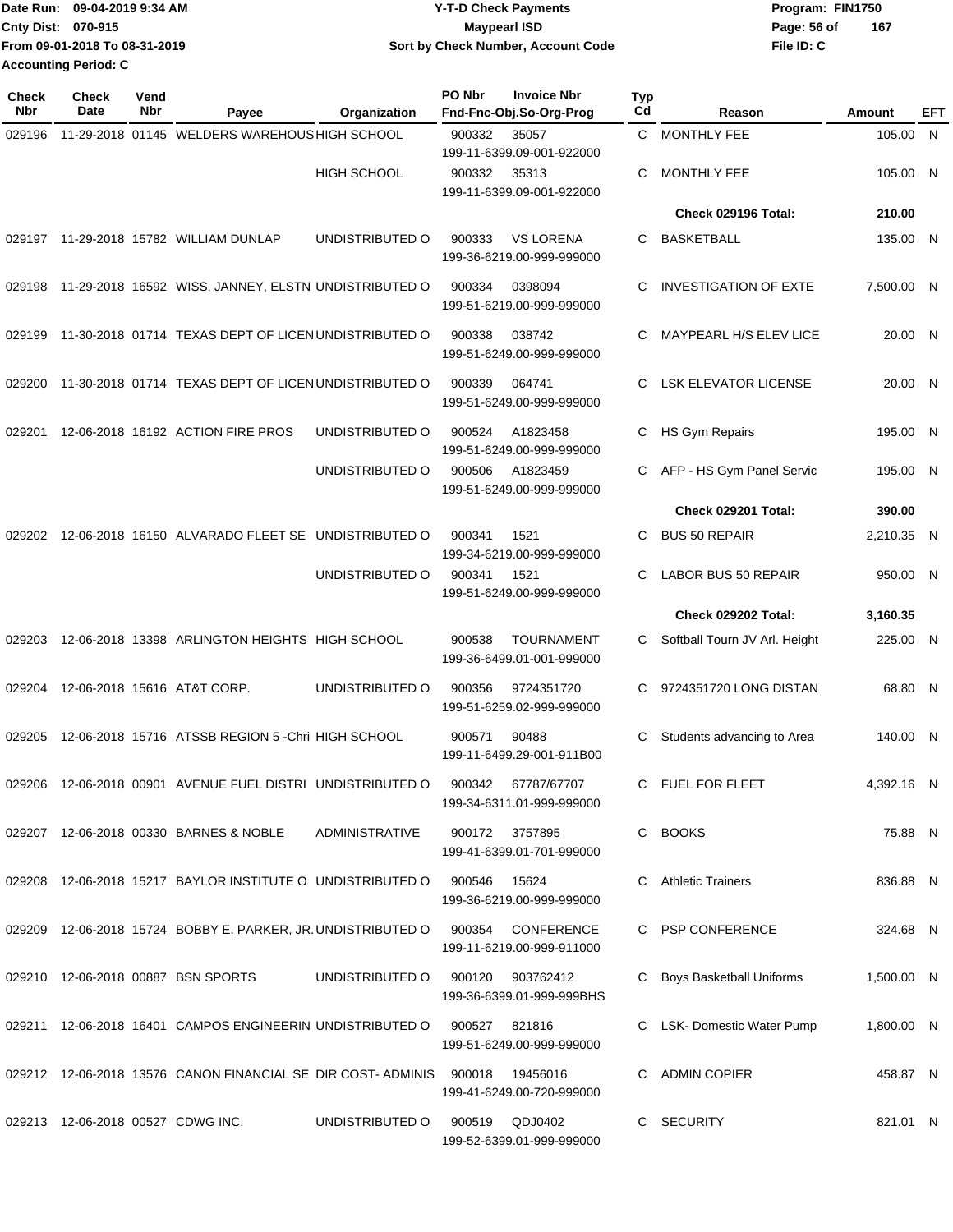|                             | Date Run: 09-04-2019 9:34 AM  | <b>Y-T-D Check Payments</b>        | Program: FIN1750 |     |  |  |
|-----------------------------|-------------------------------|------------------------------------|------------------|-----|--|--|
| Cnty Dist: 070-915          |                               | <b>Mavpearl ISD</b>                | Page: 57 of      | 167 |  |  |
|                             | From 09-01-2018 To 08-31-2019 | Sort by Check Number, Account Code | File ID: C       |     |  |  |
| <b>Accounting Period: C</b> |                               |                                    |                  |     |  |  |

| <b>Check</b><br>Nbr | <b>Check</b><br>Date | Vend<br>Nbr | Payee                                                        | Organization                  | PO Nbr     | <b>Invoice Nbr</b><br>Fnd-Fnc-Obj.So-Org-Prog  | Typ<br>Cd | Reason                     | Amount      | EFT |
|---------------------|----------------------|-------------|--------------------------------------------------------------|-------------------------------|------------|------------------------------------------------|-----------|----------------------------|-------------|-----|
|                     |                      |             | 029214 12-06-2018 16593 CENTER FOR EDU & E HIGH SCHOOL       |                               | 900565     | 07225787                                       |           | C AMERICAN SCHOOL LAW      | 200.00 N    |     |
|                     |                      |             |                                                              | <b>HIGH SCHOOL</b>            | 900565     | 199-23-6399.04-001-999000<br>07225787          | C         | AMERICAN SCHOOL LAW        | 84.95 N     |     |
|                     |                      |             |                                                              |                               |            | 199-23-6499.00-001-999000                      |           | Check 029214 Total:        | 284.95      |     |
|                     |                      |             | 029215 12-06-2018 00217 CITY OF MAYPEARL                     | UNDISTRIBUTED O               | 900357     | 1081<br>199-51-6259.01-999-999000              | C         | 1024 W 4 ST SD 10/31-11-2  | 21.00 N     |     |
|                     |                      |             |                                                              | UNDISTRIBUTED O               | 900357     | 1618<br>199-51-6259.01-999-999000              | C         | 309 MAIN SD 10/31-11/28/1  | 46.00 N     |     |
|                     |                      |             |                                                              | UNDISTRIBUTED O               | 900357     | 1394<br>199-51-6259.01-999-999000              | C         | CONCESSION SD 10/31-       | 64.00 N     |     |
|                     |                      |             |                                                              | UNDISTRIBUTED O               | 900357 80  | 199-51-6259.01-999-999000                      |           | BALLFIELD SD 10/30-11/28/  | 22.65 N     |     |
|                     |                      |             |                                                              | UNDISTRIBUTED O               | 900357 574 | 199-51-6259.01-999-999000                      | C         | 4TH PHILLIPS SD 10/31-11/  | 325.15 N    |     |
|                     |                      |             |                                                              | UNDISTRIBUTED O               | 900357     | 383<br>199-51-6259.01-999-999000               | C         | 600 PHILLIPS SD 10/30-11/  | 104.20 N    |     |
|                     |                      |             |                                                              | UNDISTRIBUTED O               | 900357     | 595<br>199-51-6259.01-999-999000               | C         | 1025 W 4 ST SD 10/31-11/2  | 119.20 N    |     |
|                     |                      |             |                                                              | UNDISTRIBUTED O               | 900357     | -82<br>199-51-6259.01-999-999000               | C         | 400 PANTHER SD 10/30-      | 458.20 N    |     |
|                     |                      |             |                                                              | UNDISTRIBUTED O               | 900357     | 1080<br>199-51-6259.01-999-999000              |           | LSK 1024W 4TH SD 10/30-1   | 142.60 N    |     |
|                     |                      |             |                                                              |                               |            |                                                |           | <b>Check 029215 Total:</b> | 1,303.00    |     |
|                     |                      |             | 029216 12-06-2018 00847 CLIFTON ISD                          | <b>HIGH SCHOOL</b>            | 900537     | <b>TOURNAMENT</b><br>199-36-6499.01-001-999000 | C.        | Softball Tourn Clifton     | 350.00 N    |     |
|                     |                      |             | 029217 12-06-2018 13413 COVINGTON ISD                        | <b>HIGH SCHOOL</b>            | 900569     | <b>TOURNAMENT</b><br>199-36-6499.01-001-999000 | C         | JV Boys BBall Covington To | 400.00 N    |     |
| 029218              |                      |             | 12-06-2018 15305 DELL MARKETING LP                           | <b>HIGH SCHOOL</b>            | 900552     | 10284090302<br>199-11-6639.48-001-911000       | C         | HS broken screen           | 151.00 N    |     |
|                     | 01-15-2019           |             |                                                              | <b>HIGH SCHOOL</b>            | 900552     | 10284090302<br>199-11-6639.48-001-911000       | D         | LOST IN MAIL REISSUE       | $-151.00$ N |     |
|                     |                      |             |                                                              |                               |            |                                                |           | Check 029218 Total:        | .00         |     |
|                     |                      |             | 029219 12-06-2018 12536  DESOTO JANITORIAL   UNDISTRIBUTED O |                               | 900345     | 188227-1<br>199-51-6249.35-999-999000          |           | C FOOD SERVICE SUPPLIES    | 542.10 N    |     |
|                     |                      |             |                                                              | UNDISTRIBUTED 0 900503 188682 |            | 199-51-6319.01-999-999000                      |           | C DESOTO JANITORIAL SUP    | 3,801.99 N  |     |
|                     |                      |             |                                                              | UNDISTRIBUTED O 900447 188348 |            | 240-35-6342.00-999-999000                      |           | C SUPPLIES                 | 111.71 N    |     |
|                     |                      |             |                                                              |                               |            |                                                |           | Check 029219 Total:        | 4,455.80    |     |
|                     |                      |             | 029220 12-06-2018 16137 UNDRE DUDLEY                         | UNDISTRIBUTED O               |            | 900355 VS WEST<br>199-36-6219.00-999-999000    |           | C BASKETBALL               | 85.00 N     |     |
|                     |                      |             | 029221 12-06-2018 16117 EAGLE NATIONAL STE HIGH SCHOOL       |                               | 900406     | 795028<br>199-11-6399.09-001-922000            |           | C CLASSROOM MATERIALS      | 2,813.63 N  |     |
|                     |                      |             | 029222 12-06-2018 00337 JOHN BRIDGES                         | IND COST- ADM                 | 900346     | 206307<br>199-41-6499.00-750-999000            |           | C 146 BACK 40 RD 76084 201 | 295.59 N    |     |
|                     | 12-20-2018           |             |                                                              | IND COST-ADM                  |            | 900346 206307<br>199-41-6499.00-750-999000     |           | D NO LONGER HAVE THIS L    | $-295.59$ N |     |
|                     |                      |             |                                                              |                               |            |                                                |           | Check 029222 Total:        | .00.        |     |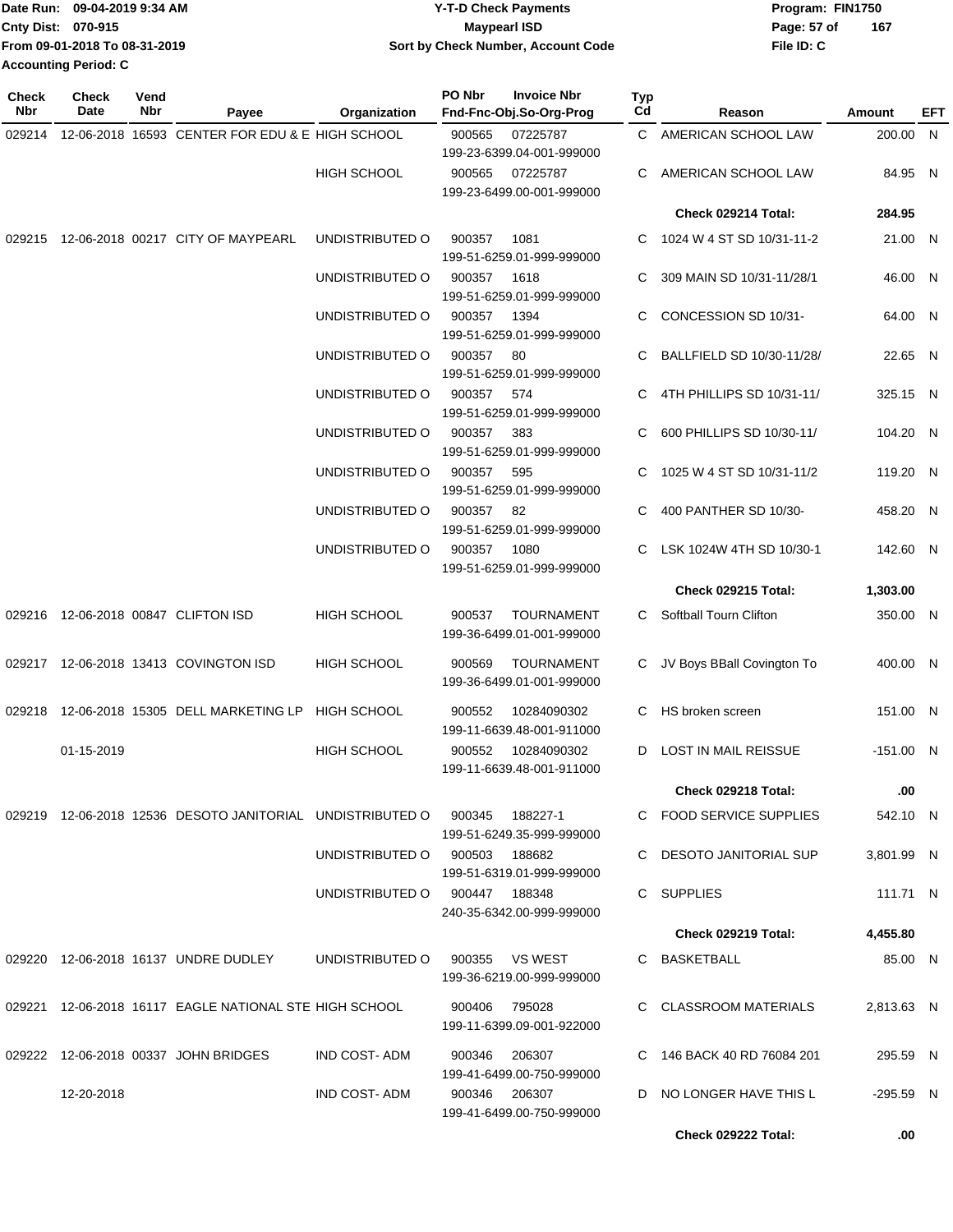|                           | IDate Run: 09-04-2019 9:34 AM | <b>Y-T-D Check Payments</b>               | Program: FIN1750   |
|---------------------------|-------------------------------|-------------------------------------------|--------------------|
| <b>Cnty Dist: 070-915</b> |                               | Maypearl ISD                              | 167<br>Page: 58 of |
|                           | From 09-01-2018 To 08-31-2019 | <b>Sort by Check Number, Account Code</b> | File ID: C         |
|                           | <b>Accounting Period: C</b>   |                                           |                    |

| <b>Check</b><br>Nbr | <b>Check</b><br>Date       | Vend<br>Nbr | Payee                                                       | Organization       | PO Nbr | <b>Invoice Nbr</b><br>Fnd-Fnc-Obj.So-Org-Prog | Typ<br>Cd | Reason                          | Amount     | EFT |
|---------------------|----------------------------|-------------|-------------------------------------------------------------|--------------------|--------|-----------------------------------------------|-----------|---------------------------------|------------|-----|
| 029223              |                            |             | 12-06-2018 16059 FRONTIER SOUTHWE UNDISTRIBUTED O           |                    | 900360 | 031814-5                                      | C.        | 9724351720 FAX SD 11-28-        | 60.52 N    |     |
|                     |                            |             |                                                             |                    |        | 199-51-6259.02-999-999000                     |           |                                 |            |     |
|                     |                            |             |                                                             | UNDISTRIBUTED O    | 900360 | 093015-5                                      | С         | 4352019 H/S SD 11-25-12-2       | 126.04 N   |     |
|                     |                            |             |                                                             |                    |        | 199-51-6259.02-999-999000                     |           |                                 |            |     |
|                     |                            |             |                                                             | UNDISTRIBUTED O    | 900360 | 092515-5                                      | С         | 435-2160 LSK SD 11-28-12-       | 126.04 N   |     |
|                     |                            |             |                                                             |                    |        | 199-51-6259.02-999-999000                     |           |                                 |            |     |
|                     |                            |             |                                                             | UNDISTRIBUTED O    | 900360 | 092815-5                                      | С         | 435-2520 INTERM SD 11/28        | 126.04 N   |     |
|                     |                            |             |                                                             |                    |        | 199-51-6259.02-999-999000                     |           |                                 |            |     |
|                     |                            |             |                                                             | UNDISTRIBUTED O    | 900360 | 091206-5                                      | С         | 9724351000 ADM SD 11/28-        | 998.49 N   |     |
|                     |                            |             |                                                             |                    |        | 199-51-6259.02-999-999000                     |           |                                 |            |     |
|                     |                            |             |                                                             |                    |        |                                               |           | Check 029223 Total:             | 1,437.13   |     |
| 029224              | 12-06-2018 00304 FROST ISD |             |                                                             | <b>HIGH SCHOOL</b> | 900419 | <b>TOURNAMENT</b>                             | C         | V Boys BBall Frost Tourn        | 300.00 N   |     |
|                     |                            |             |                                                             |                    |        | 199-36-6499.01-001-999000                     |           |                                 |            |     |
| 029225              |                            |             | 12-06-2018 16074 GRIFFITH FENCE CO                          | UNDISTRIBUTED O    | 900082 | fence                                         | С         | <b>Chain Link Fence</b>         | 8,220.00 N |     |
|                     |                            |             |                                                             |                    |        | 199-51-6249.00-999-999000                     |           |                                 |            |     |
|                     |                            |             |                                                             | <b>ELEMENTARY</b>  |        |                                               |           | <b>RENEWAL</b>                  |            |     |
| 029226              | 12-06-2018 01437 HATCH     |             |                                                             |                    | 900556 | 06UJ9A001F3D<br>225-11-6399.00-101-923000     | C         |                                 | 541.68 N   |     |
|                     |                            |             |                                                             |                    |        |                                               |           |                                 |            |     |
| 029227              |                            |             | 12-06-2018 01065 HOBART CORP                                | UNDISTRIBUTED O    | 900521 | 33813057                                      | С         | HS Conv Oven Repair             | 338.00 N   |     |
|                     |                            |             |                                                             |                    |        | 199-51-6319.35-999-999000                     |           |                                 |            |     |
| 029228              |                            |             | 12-06-2018 16223 Houston ISD                                | UNDISTRIBUTED O    | 900349 | 181911116                                     | С         | <b>SHARS BILLING 11/01-11/3</b> | 66.16 N    |     |
|                     |                            |             |                                                             |                    |        | 199-31-6299.00-999-923000                     |           |                                 |            |     |
| 029229              |                            |             | 12-06-2018 12551 INTERQUEST DETECTI HIGH SCHOOL             |                    | 900347 | 112660                                        | С         | HALF DAY SERVICE 11-29-         | 280.00 N   |     |
|                     |                            |             |                                                             |                    |        | 199-11-6219.02-001-924000                     |           |                                 |            |     |
|                     |                            |             |                                                             |                    |        |                                               |           |                                 |            |     |
| 029230              |                            |             | 12-06-2018 01844 J.W. PEPPER & SON, I HIGH SCHOOL           |                    | 900457 | 05B36452                                      | С         | <b>FALL MUSICAL MUSIC</b>       | 87.50 N    |     |
|                     |                            |             |                                                             |                    |        | 199-11-6399.07-001-911000                     |           |                                 |            |     |
|                     |                            |             |                                                             | MAYPEARL JUNIOR    | 900515 | 05B37044                                      | С         | Backing Track for Choir Con     | 26.99 N    |     |
|                     |                            |             |                                                             |                    |        | 199-11-6399.29-041-911B00                     |           |                                 |            |     |
|                     |                            |             |                                                             |                    |        |                                               |           | <b>Check 029230 Total:</b>      | 114.49     |     |
| 029231              |                            |             | 12-06-2018 16120 MARKS PLUMBING PA UNDISTRIBUTED O          |                    | 900494 | 001755169                                     | С         | <b>LSK Kitchen repairs</b>      | 52.66 N    |     |
|                     |                            |             |                                                             |                    |        | 199-51-6249.00-999-999000                     |           |                                 |            |     |
|                     |                            |             | 029232 12-06-2018 13306 MOUNTAIN PEAK SPE UNDISTRIBUTED O   |                    | 900361 | 11-0788-00                                    |           | C AG DEPT SD 10/05-11/04/2      | 136.21 N   |     |
|                     |                            |             |                                                             |                    |        | 199-51-6259.79-999-922000                     |           |                                 |            |     |
|                     |                            |             | 029233 12-06-2018 00442 MOVIE LICENSING US ELEMENTARY       |                    |        |                                               |           | C LIBRARY SUPPLIES              |            |     |
|                     |                            |             |                                                             |                    |        | 900520 PUBLIC<br>199-12-6399.00-101-999000    |           |                                 | 41.00 N    |     |
|                     |                            |             |                                                             | <b>ELEMENTARY</b>  |        | 900520 LICENSE                                |           | MOVIE LICENSE                   | 450.00 N   |     |
|                     |                            |             |                                                             |                    |        | 199-12-6411.01-101-911000                     |           |                                 |            |     |
|                     |                            |             |                                                             |                    |        |                                               |           | <b>Check 029233 Total:</b>      | 491.00     |     |
|                     |                            |             |                                                             |                    |        |                                               |           |                                 |            |     |
|                     |                            |             | 029234 12-06-2018 15289 BENJI L. NEWMAN                     | UNDISTRIBUTED O    | 900343 | VS HARMONY<br>199-36-6219.00-999-999000       |           | C BASKETBALL VS WACO            | 85.00 N    |     |
|                     |                            |             |                                                             |                    |        |                                               |           |                                 |            |     |
|                     |                            |             | 029235 12-06-2018 16289 NEXTLINK BROADBAN UNDISTRIBUTED O   |                    | 900350 | N125089750-19                                 |           | C LEVEL 1 SD 11/30-12/29/20     | 790.00 N   |     |
|                     |                            |             |                                                             |                    |        | 199-11-6399.45-999-999000                     |           |                                 |            |     |
|                     |                            |             | 029236 12-06-2018 15599 NORTH CROWLEY SO HIGH SCHOOL        |                    | 900547 | TOURNAMENT                                    |           | C JV Softball Tourn N Crowley   | 250.00 N   |     |
|                     |                            |             |                                                             |                    |        | 199-36-6499.01-001-999000                     |           |                                 |            |     |
|                     |                            |             | 029237 12-06-2018 00093 OLEN WILLIAMS, INC. UNDISTRIBUTED O |                    | 900526 | 30681                                         | C         |                                 | 815.00 N   |     |
|                     |                            |             |                                                             |                    |        | 199-51-6319.03-999-999000                     |           | OW- Scoreboard Repair           |            |     |
|                     |                            |             |                                                             |                    |        |                                               |           |                                 |            |     |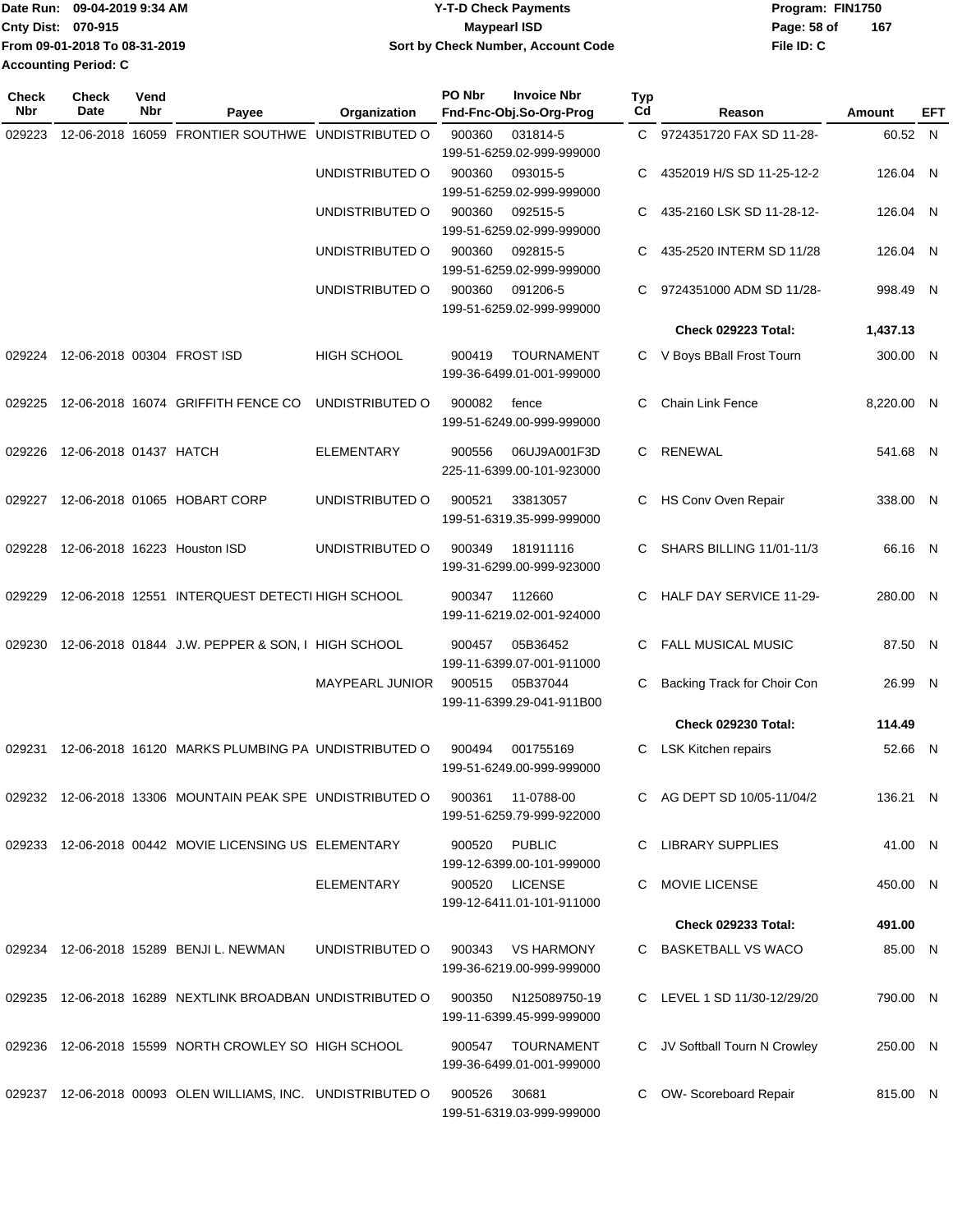|                           | Date Run: 09-04-2019 9:34 AM  | <b>Y-T-D Check Payments</b>        | Program: FIN1750 |     |
|---------------------------|-------------------------------|------------------------------------|------------------|-----|
| <b>Cnty Dist: 070-915</b> |                               | Maypearl ISD                       | Page: 59 of      | 167 |
|                           | From 09-01-2018 To 08-31-2019 | Sort by Check Number, Account Code | File ID: C       |     |
|                           | <b>Accounting Period: C</b>   |                                    |                  |     |

| <b>Check</b><br>Nbr | <b>Check</b><br>Date          | Vend<br>Nbr | Payee                                                      | Organization          | PO Nbr     | <b>Invoice Nbr</b><br>Fnd-Fnc-Obj.So-Org-Prog     | <b>Typ</b><br>Cd | Reason                       | Amount        | EFT |
|---------------------|-------------------------------|-------------|------------------------------------------------------------|-----------------------|------------|---------------------------------------------------|------------------|------------------------------|---------------|-----|
| 029238              |                               |             | 12-06-2018 15083 OLMSTED-KIRK PAPE                         | UNDISTRIBUTED O       | 900495     | 4159017<br>199-51-6319.01-999-999000              | C.               | New Vac Cleaners             | 2,247.60 N    |     |
| 029239              |                               |             | 12-06-2018 14927 REPUBLIC SERVICES                         | UNDISTRIBUTED O       | 900363     | 0794-0131211519<br>199-51-6259.03-999-999000      | C.               | SD 12/01-12/31/18            | 2,936.94 N    |     |
|                     |                               |             |                                                            | UNDISTRIBUTED O       | 900363     | 0794-0131211519<br>199-51-6259.03-999-999000      | D                | wrong check number           | $-2,936.94$ N |     |
|                     |                               |             |                                                            |                       |            |                                                   |                  | Check 029239 Total:          | .00           |     |
| 029240              |                               |             | 12-06-2018 15102 DARRON O. RICHARD UNDISTRIBUTED O         |                       | 900344     | <b>VS WEST</b><br>199-36-6219.00-999-999000       | С                | <b>BASKETBALL VS WEST</b>    | 85.00 N       |     |
|                     |                               |             |                                                            | UNDISTRIBUTED O       | 900344     | <b>VS WEST</b><br>199-36-6219.00-999-999000       | D                | wrong check number           | $-85.00$ N    |     |
|                     |                               |             |                                                            |                       |            |                                                   |                  | Check 029240 Total:          | .00           |     |
| 029241              |                               |             | 12-06-2018 16165 INSTERSTATE BILLING UNDISTRIBUTED O       |                       | 900351     | 3012848365<br>199-34-6219.00-999-999000           | C                | <b>BUS 55 REPAIR</b>         | 1,009.75 N    |     |
|                     |                               |             |                                                            | UNDISTRIBUTED O       | 900351     | 3012848365<br>199-34-6219.00-999-999000           | D                | wrong check number           | $-1,009.75$ N |     |
|                     |                               |             |                                                            |                       |            |                                                   |                  | Check 029241 Total:          | .00           |     |
| 029242              |                               |             | 12-06-2018 14261 RYAN VINES                                | <b>HIGH SCHOOL</b>    | 900534     | <b>REIMBURSEMENT</b><br>199-11-6399.09-001-922000 | C                | California Bander            | 53.82 N       |     |
|                     |                               |             |                                                            | <b>HIGH SCHOOL</b>    | 900534     | <b>REIMBURSEMENT</b><br>199-11-6399.09-001-922000 | D                | wrong check number           | $-53.82$ N    |     |
|                     |                               |             |                                                            |                       |            |                                                   |                  | Check 029242 Total:          | .00           |     |
| 029243              |                               |             | 12-06-2018 16581 STEVEN SNEED                              | UNDISTRIBUTED O       | 900353     | <b>VS WEST</b><br>199-36-6219.00-999-999000       | C                | <b>BASKETBALL</b>            | 85.00 N       |     |
|                     | 12-07-2018                    |             |                                                            | UNDISTRIBUTED O       | 900353     | <b>VS WEST</b><br>199-36-6219.00-999-999000       | D                | wrong check number           | -85.00 N      |     |
|                     |                               |             |                                                            |                       |            |                                                   |                  | Check 029243 Total:          | .00           |     |
| 029244              |                               |             | 12-06-2018 16590 SUNNYVALE SOFTBAL HIGH SCHOOL             |                       | 900548     | <b>TOURNAMENT</b><br>199-36-6499.01-001-999000    |                  | C V Softball Tourn Sunnyvale | 300.00 N      |     |
|                     | 12-07-2018                    |             |                                                            | <b>HIGH SCHOOL</b>    | 900548     | <b>TOURNAMENT</b><br>199-36-6499.01-001-999000    | D                | wrong check number           | $-300.00$ N   |     |
|                     |                               |             |                                                            |                       |            |                                                   |                  | Check 029244 Total:          | .00           |     |
|                     |                               |             | 029245 12-06-2018 16296 SUPERIOR PEDIATRIC UNDISTRIBUTED O |                       | 900541     | 125<br>199-31-6219.02-999-923000                  |                  | C PT CONTRACT SERVICES       | 487.50 N      |     |
|                     | 12-07-2018                    |             |                                                            | UNDISTRIBUTED O       | 900541     | 125<br>199-31-6219.02-999-923000                  |                  | D wrong check number         | -487.50 N     |     |
|                     | 12-06-2018                    |             |                                                            | UNDISTRIBUTED O       | 900541 125 | 199-31-6219.04-999-923000                         |                  | C OT CONTRACT SERVICES       | 292.50 N      |     |
|                     | 12-07-2018                    |             |                                                            | UNDISTRIBUTED O       | 900541 125 | 199-31-6219.04-999-923000                         |                  | D wrong check number         | -292.50 N     |     |
|                     |                               |             |                                                            |                       |            |                                                   |                  | Check 029245 Total:          | .00           |     |
|                     | 029246 12-06-2018 00784 TASBO |             |                                                            | <b>ADMINISTRATIVE</b> |            | 900471 311464<br>199-41-6499.04-701-999000        |                  | C ANNUAL CONFERENCE          | 385.00 N      |     |
|                     |                               |             |                                                            | ADMINISTRATIVE        |            | 900471 311465<br>199-41-6499.04-701-999000        |                  | C ANNUAL CONFERENCE          | 385.00 N      |     |
|                     | 12-07-2018                    |             |                                                            | ADMINISTRATIVE        |            | 900471 311464<br>199-41-6499.04-701-999000        |                  | D wrong check number         | $-385.00$ N   |     |
|                     |                               |             |                                                            | <b>ADMINISTRATIVE</b> |            | 900471 311465<br>199-41-6499.04-701-999000        | D                | wrong check number           | $-385.00$ N   |     |
|                     |                               |             |                                                            |                       |            |                                                   |                  | Check 029246 Total:          | .00.          |     |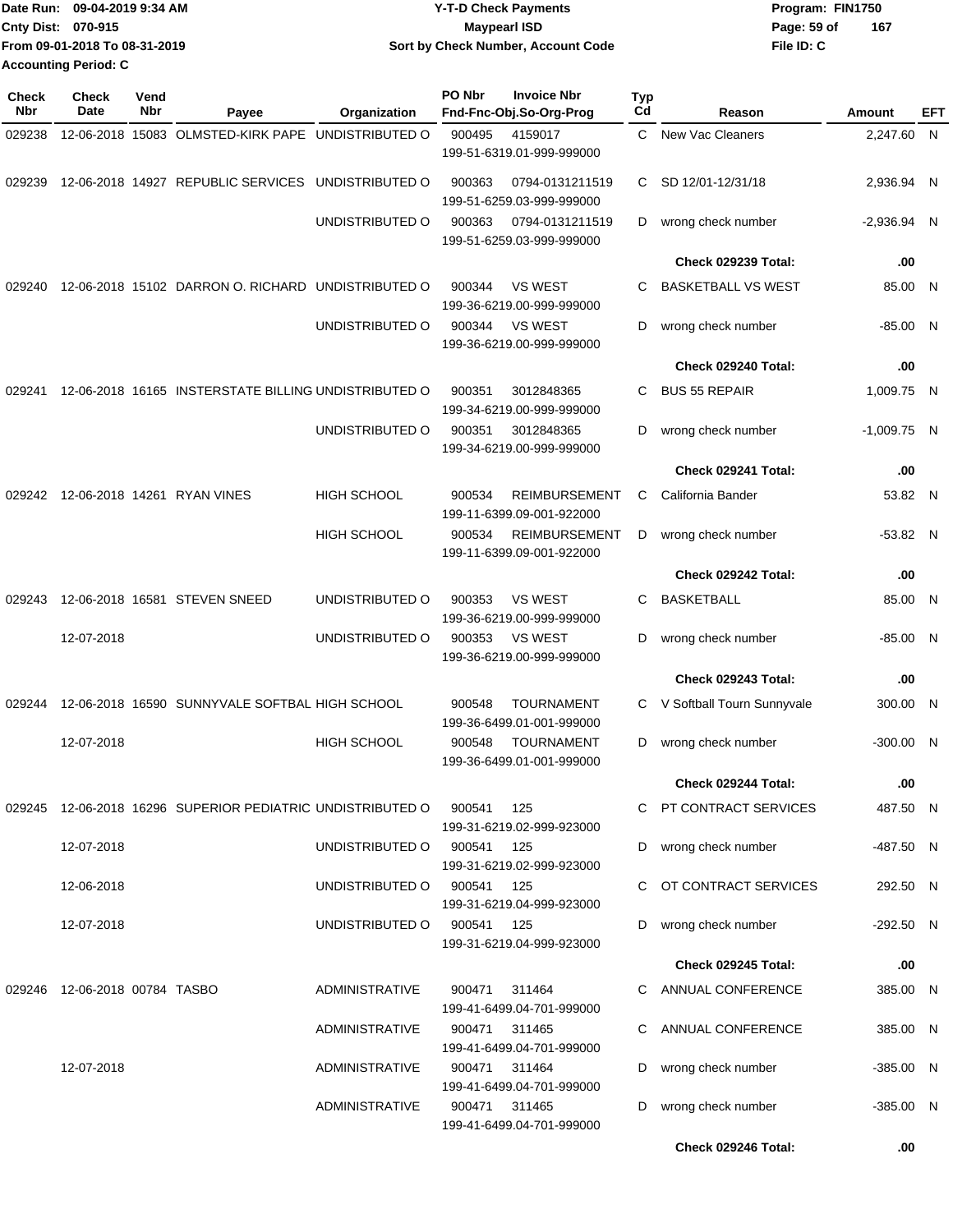|                             | Date Run: 09-04-2019 9:34 AM  | <b>Y-T-D Check Payments</b>        | Program: FIN1750 |     |  |  |  |
|-----------------------------|-------------------------------|------------------------------------|------------------|-----|--|--|--|
| Cnty Dist: 070-915          |                               | Maypearl ISD                       | Page: 60 of      | 167 |  |  |  |
|                             | From 09-01-2018 To 08-31-2019 | Sort by Check Number, Account Code | File ID: C       |     |  |  |  |
| <b>Accounting Period: C</b> |                               |                                    |                  |     |  |  |  |

| <b>Check</b><br>Nbr | <b>Check</b><br>Date                | Vend<br>Nbr | Payee                                              | Organization         | PO Nbr | <b>Invoice Nbr</b><br>Fnd-Fnc-Obj.So-Org-Prog  | <b>Typ</b><br>Cd | Reason                      | Amount        | EFT |
|---------------------|-------------------------------------|-------------|----------------------------------------------------|----------------------|--------|------------------------------------------------|------------------|-----------------------------|---------------|-----|
| 029247              |                                     |             | 12-06-2018 16030 TDINDUSTRIES, INC                 | UNDISTRIBUTED O      | 900381 | 0001423773<br>199-51-6249.01-999-999000        |                  | C TDI- HS Gym Repairs Unt G | 2,524.01 N    |     |
|                     | 12-07-2018                          |             |                                                    | UNDISTRIBUTED O      | 900381 | 0001423773<br>199-51-6249.01-999-999000        | D                | wrong check number          | $-2,524.01$ N |     |
|                     |                                     |             |                                                    |                      |        |                                                |                  | Check 029247 Total:         | .00           |     |
| 029248              | 12-06-2018 16123 TECHAIR            |             |                                                    | <b>DISTRICT WIDE</b> | 900455 | 04351860<br>199-51-6249.00-999-999000          |                  | Y Tech Air - Open PO        | 129.95 N      |     |
|                     |                                     |             |                                                    | UNDISTRIBUTED O      | 900455 | 04471322/449609<br>199-51-6249.00-999-999000   | C.               | Tech Air - Open PO          | 229.10 N      |     |
|                     | 12-07-2018                          |             |                                                    | UNDISTRIBUTED O      | 900455 | 04471322/449609<br>199-51-6249.00-999-999000   | D                | wrong check number          | $-229.10$ N   |     |
|                     |                                     |             |                                                    | UNDISTRIBUTED O      | 900455 | 04351860<br>199-51-6249.00-999-999000          | D                | wrong check number          | $-129.95$ N   |     |
|                     |                                     |             |                                                    |                      |        |                                                |                  | Check 029248 Total:         | $-0.00$       |     |
| 029249              | 12-06-2018 00127 TEPSA              |             |                                                    | <b>HIGH SCHOOL</b>   | 900542 | <b>MEMBERSHIP</b><br>199-23-6499.00-001-999000 | С                | MEMBERSHIP                  | 61.00 N       |     |
|                     | 12-07-2018                          |             |                                                    | <b>HIGH SCHOOL</b>   | 900542 | <b>MEMBERSHIP</b><br>199-23-6499.00-001-999000 | D                | wrong check number          | $-61.00$ N    |     |
|                     | 12-06-2018                          |             |                                                    | <b>ELEMENTARY</b>    | 900542 | <b>MEMBERSHIP</b><br>199-23-6499.03-101-999000 | С                | <b>MEMBERSHIP</b>           | 275.00 N      |     |
|                     | 12-07-2018                          |             |                                                    | <b>ELEMENTARY</b>    | 900542 | MEMBERSHIP<br>199-23-6499.03-101-999000        | D                | wrong check number          | $-275.00$ N   |     |
|                     |                                     |             |                                                    |                      |        |                                                |                  | Check 029249 Total:         | .00           |     |
| 029250              |                                     |             | 12-06-2018 15293 SNOOPY THOMPSON                   | UNDISTRIBUTED O      | 900352 | VS WACO<br>199-36-6219.00-999-999000           | С                | BASKETBALL                  | 85.00 N       |     |
|                     | 12-07-2018                          |             |                                                    | UNDISTRIBUTED O      | 900352 | VS WACO<br>199-36-6219.00-999-999000           | D                | wrong check number          | $-85.00$ N    |     |
|                     |                                     |             |                                                    |                      |        |                                                |                  | Check 029250 Total:         | .00           |     |
| 029251              |                                     |             | 12-06-2018 01049 THYSSENKRUPP ELEV UNDISTRIBUTED O |                      | 900016 | 3004296744<br>199-51-6249.00-999-999000        | C.               | ELEM SERVIVE ELEVATO        | 571.75 N      |     |
|                     |                                     |             |                                                    | UNDISTRIBUTED O      | 900016 | 3004296743<br>199-51-6249.00-999-999000        | C.               | H/S SERVICE ELEVATOR        | 571.75 N      |     |
|                     | 12-07-2018                          |             |                                                    | UNDISTRIBUTED O      | 900016 | 3004296743<br>199-51-6249.00-999-999000        | D                | wrong check number          | -571.75 N     |     |
|                     |                                     |             |                                                    | UNDISTRIBUTED O      | 900016 | 3004296744<br>199-51-6249.00-999-999000        | D                | wrong check number          | -571.75 N     |     |
|                     |                                     |             |                                                    |                      |        |                                                |                  | Check 029251 Total:         | .00           |     |
|                     | 029252 12-06-2018 16028 ULINE, INC. |             |                                                    | UNDISTRIBUTED O      | 900266 | 101997495<br>199-51-6319.04-999-999000         | С                | Uline - Supplies            | 659.12 N      |     |
|                     | 12-07-2018                          |             |                                                    | UNDISTRIBUTED O      | 900266 | 101997495<br>199-51-6319.04-999-999000         | D                | wrong check number          | $-659.12$ N   |     |
|                     |                                     |             |                                                    |                      |        |                                                |                  | Check 029252 Total:         | .00           |     |
| 029253              |                                     |             | 12-06-2018 00573 UNITED RENTALS                    | UNDISTRIBUTED O      | 900522 | 33813263<br>199-51-6249.01-999-999000          | С                | Rental for Reps at HS Gym   | 407.00 N      |     |
|                     | 12-07-2018                          |             |                                                    | UNDISTRIBUTED O      | 900522 | 33813263<br>199-51-6249.01-999-999000          | D                | wrong check number          | -407.00 N     |     |
|                     |                                     |             |                                                    |                      |        |                                                |                  | Check 029253 Total:         | .00           |     |
| 029254              |                                     |             | 12-06-2018 15799 VENUS ISD ATHLETIC HIGH SCHOOL    |                      | 900536 | <b>TOURNAMENT</b><br>199-36-6499.01-001-999000 | C                | Softball Tourn Heritage/Ven | 250.00 N      |     |
|                     | 12-07-2018                          |             |                                                    | <b>HIGH SCHOOL</b>   | 900536 | TOURNAMENT<br>199-36-6499.01-001-999000        | D                | wrong check number          | -250.00 N     |     |
|                     |                                     |             |                                                    |                      |        |                                                |                  | Check 029254 Total:         | .00           |     |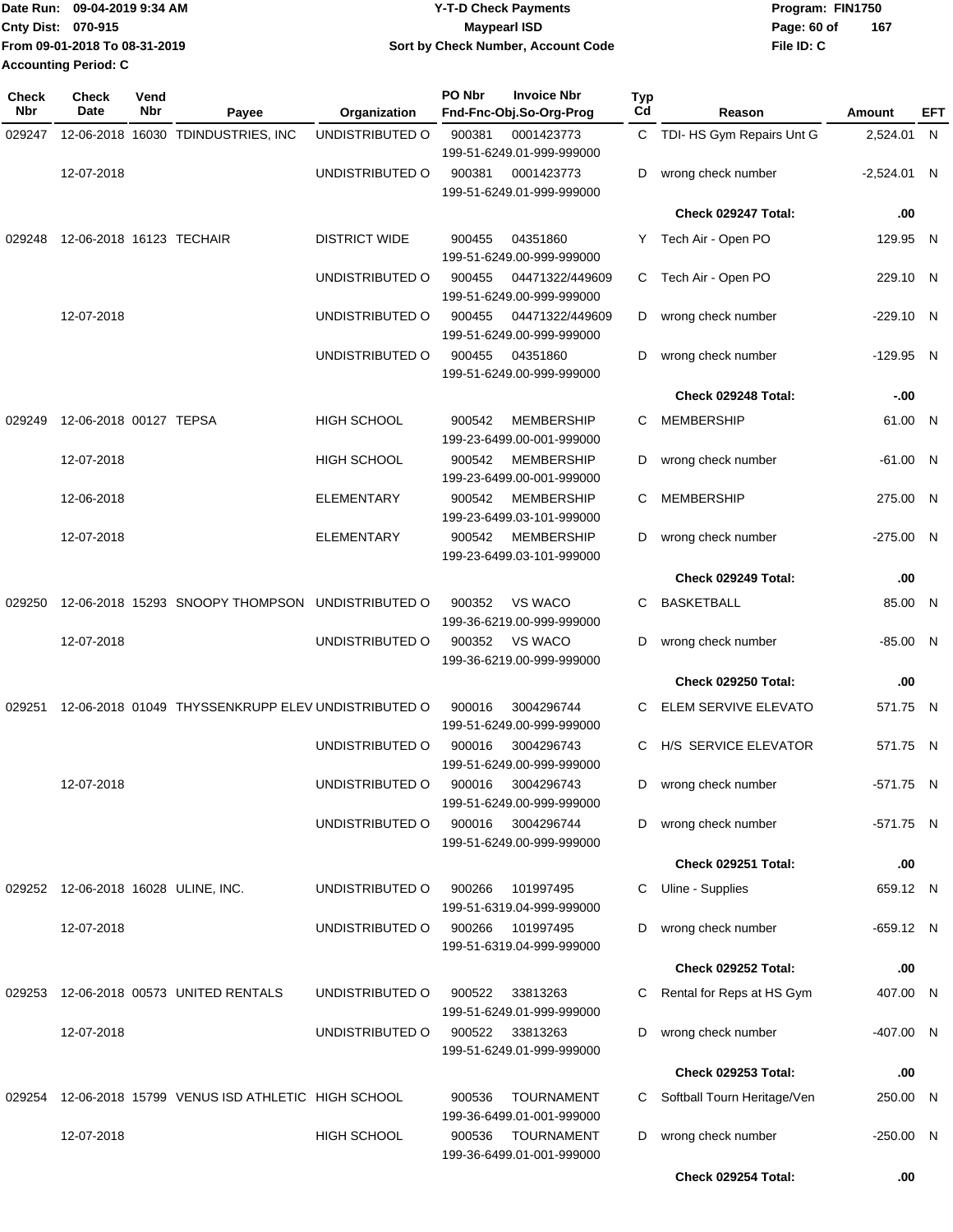Date Run: 09-04-2019 9:34 AM **Date Run:** 09-04-2019 9:34 AM **Program:** FIN1750 **Cnty Dist:** 070-915 **Page: 61 of** Maypearl ISD **Contract ISD File ID: C From 09-01-2018 To 08-31-2019 09-04-2019 9:34 AM Y-T-D Check Payments 070-915 Maypearl ISD Sort by Check Number, Account Code 167 Accounting Period: C**

| <b>Check</b><br>Nbr | Check<br>Date                   | Vend<br>Nbr | Payee                                                | Organization          | PO Nbr | <b>Invoice Nbr</b><br>Fnd-Fnc-Obj.So-Org-Prog     | <b>Typ</b><br>Cd | Reason                     | <b>Amount</b> | EFT |
|---------------------|---------------------------------|-------------|------------------------------------------------------|-----------------------|--------|---------------------------------------------------|------------------|----------------------------|---------------|-----|
| 029255              |                                 |             | 12-06-2018 13498 KENNETH WILLIAMS                    | UNDISTRIBUTED O       | 900348 | <b>VS WEST</b><br>199-36-6219.00-999-999000       | C.               | <b>BASKETBALL VS WEST</b>  | 85.00 N       |     |
|                     | 12-07-2018                      |             |                                                      | UNDISTRIBUTED O       | 900348 | <b>VS WEST</b><br>199-36-6219.00-999-999000       | D                | wrong check number         | $-85.00$ N    |     |
|                     |                                 |             |                                                      |                       |        |                                                   |                  | <b>Check 029255 Total:</b> | .00           |     |
| 029256              |                                 |             | 12-07-2018 15102 DARRON O. RICHARD UNDISTRIBUTED O   |                       | 900365 | <b>VS WEST</b><br>199-36-6219.00-999-999000       | C.               | <b>BASKETBALL VS WEST</b>  | 85.00 N       |     |
| 029257              |                                 |             | 12-07-2018 13498 KENNETH WILLIAMS                    | UNDISTRIBUTED O       | 900380 | <b>VS WEST</b><br>199-36-6219.00-999-999000       | C                | <b>BASKETBALL</b>          | 85.00 N       |     |
| 029258              |                                 |             | 12-07-2018 14927 REPUBLIC SERVICES UNDISTRIBUTED O   |                       | 900364 | 0794-013211519<br>199-51-6259.03-999-999000       | C                | TRASH SERVICE 12/01-12-    | 2,936.94 N    |     |
| 029259              |                                 |             | 12-07-2018 16165 INSTERSTATE BILLING UNDISTRIBUTED O |                       | 900366 | 3012848365<br>199-34-6219.00-999-999000           | C                | <b>BUS 55 REPAIR</b>       | 1,009.75 N    |     |
| 029260              |                                 |             | 12-07-2018 14261 RYAN VINES                          | <b>HIGH SCHOOL</b>    | 900367 | <b>REIMBURSEMENT</b><br>199-11-6399.09-001-922000 | C                | CALIFORNIA CASTRATION      | 53.82 N       |     |
| 029261              |                                 |             | 12-07-2018 15293 SNOOPY THOMPSON                     | UNDISTRIBUTED O       | 900375 | VS WACO<br>199-36-6219.00-999-999000              | C                | <b>BASKETBALL</b>          | 85.00 N       |     |
| 029262              |                                 |             | 12-07-2018 16581 STEVEN SNEED                        | UNDISTRIBUTED O       | 900368 | <b>VS WEST</b><br>199-36-6219.00-999-999000       | C                | <b>BASKETBALL</b>          | 85.00 N       |     |
| 029263              |                                 |             | 12-07-2018 16590 SUNNYVALE SOFTBAL HIGH SCHOOL       |                       | 900369 | <b>TOURNAMENT</b><br>199-36-6499.01-001-999000    | C.               | V SOFTBALL TOURN SUN       | 300.00 N      |     |
| 029264              |                                 |             | 12-07-2018 16296 SUPERIOR PEDIATRIC UNDISTRIBUTED O  |                       | 900370 | 125<br>199-31-6219.02-999-923000                  | C.               | <b>PT SERVICES</b>         | 487.50 N      |     |
|                     |                                 |             |                                                      | UNDISTRIBUTED O       | 900370 | 125<br>199-31-6219.04-999-923000                  | C                | OT SERVICES                | 292.50 N      |     |
|                     |                                 |             |                                                      |                       |        |                                                   |                  | Check 029264 Total:        | 780.00        |     |
| 029265              | 12-07-2018 00784 TASBO          |             |                                                      | <b>ADMINISTRATIVE</b> | 900371 | 311464<br>199-41-6499.04-701-999000               | C.               | ANNUAL CONFERENCE          | 385.00 N      |     |
|                     |                                 |             |                                                      | <b>ADMINISTRATIVE</b> | 900371 | 311465<br>199-41-6499.04-701-999000               | С                | ANNUAL CONFERENCE          | 385.00 N      |     |
|                     |                                 |             |                                                      |                       |        |                                                   |                  | <b>Check 029265 Total:</b> | 770.00        |     |
|                     |                                 |             | 029266 12-07-2018 16030 TDINDUSTRIES, INC            | UNDISTRIBUTED O       | 900372 | 0001423773<br>199-51-6249.01-999-999000           |                  | C H/S GYM REPAIR UNT G9    | 2,524.01 N    |     |
|                     | 029267 12-07-2018 16123 TECHAIR |             |                                                      | UNDISTRIBUTED O       | 900373 | 04471322/449609<br>199-51-6249.00-999-999000      |                  | C MONTHLY SERVICE          | 229.10 N      |     |
|                     |                                 |             |                                                      | UNDISTRIBUTED O       |        | 900373 04351860<br>199-51-6249.00-999-999000      |                  | C MONTHLY SERVICE          | 129.95 N      |     |
|                     |                                 |             |                                                      |                       |        |                                                   |                  | Check 029267 Total:        | 359.05        |     |
|                     | 029268 12-07-2018 00127 TEPSA   |             |                                                      | <b>HIGH SCHOOL</b>    | 900374 | MEMBERSHIP<br>199-23-6499.00-001-999000           |                  | C MEMEBERSHIP DUES         | 61.00 N       |     |
|                     |                                 |             |                                                      | ELEMENTARY            |        | 900374 MEMBERSHIP<br>199-23-6499.03-101-999000    |                  | C MEMBERSHIP DUES          | 275.00 N      |     |
|                     |                                 |             |                                                      |                       |        |                                                   |                  | <b>Check 029268 Total:</b> | 336.00        |     |
| 029269              |                                 |             | 12-07-2018 01049 THYSSENKRUPP ELEV UNDISTRIBUTED O   |                       | 900376 | 3004296743<br>199-51-6249.00-999-999000           |                  | C SERVICE H/S ELEVATOR     | 571.75 N      |     |
|                     |                                 |             |                                                      | UNDISTRIBUTED O       | 900376 | 3004296744<br>199-51-6249.00-999-999000           |                  | C SERVICE LSK ELEVATOR     | 571.75 N      |     |
|                     |                                 |             |                                                      |                       |        |                                                   |                  | Check 029269 Total:        | 1,143.50      |     |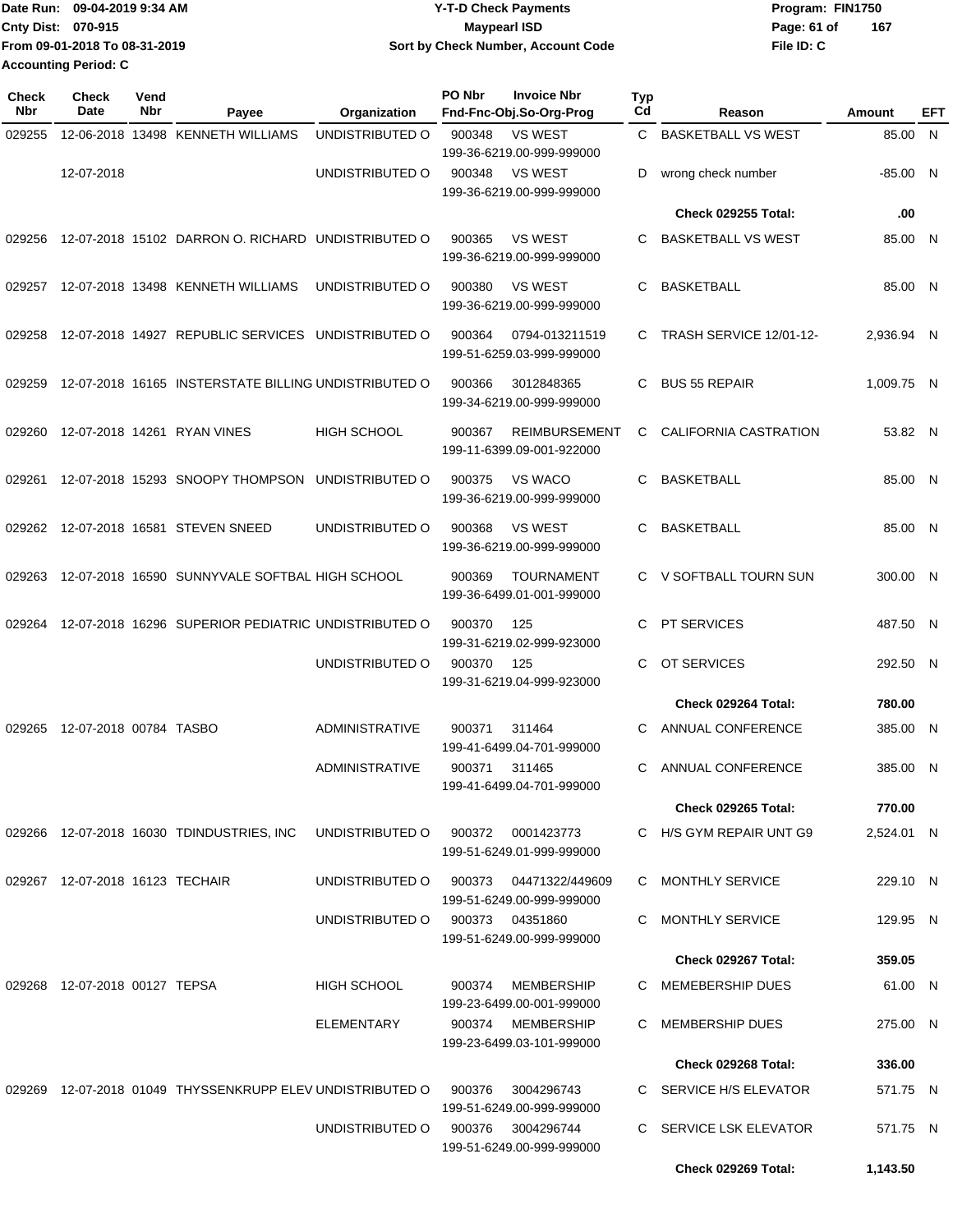| Date Run: 09-04-2019 9:34 AM  | <b>Y-T-D Check Payments</b>        | Program: FIN1750 |     |
|-------------------------------|------------------------------------|------------------|-----|
| <b>Cnty Dist: 070-915</b>     | Maypearl ISD                       | Page: 62 of      | 167 |
| From 09-01-2018 To 08-31-2019 | Sort by Check Number, Account Code | File ID: C       |     |
| <b>Accounting Period: C</b>   |                                    |                  |     |

| Check<br><b>Nbr</b> | Check<br>Date | Vend<br><b>Nbr</b> | Payee                                                    | Organization           | PO Nbr<br><b>Invoice Nbr</b><br>Fnd-Fnc-Obj.So-Org-Prog  | Typ<br>Cd | Reason                       | Amount     | EFT          |
|---------------------|---------------|--------------------|----------------------------------------------------------|------------------------|----------------------------------------------------------|-----------|------------------------------|------------|--------------|
| 029270              |               |                    | 12-07-2018 16028 ULINE, INC.                             | UNDISTRIBUTED O        | 900377<br>101997495<br>199-51-6319.04-999-999000         |           | C SUPPLIES                   | 659.12 N   |              |
| 029271              |               |                    | 12-07-2018 00573 UNITED RENTALS                          | UNDISTRIBUTED O        | 163521270001<br>900378<br>199-51-6249.01-999-999000      | C         | <b>RENTAL FOR REPS HS GY</b> | 358.05     | $\mathsf{N}$ |
| 029272              |               |                    | 12-07-2018 15799 VENUS ISD ATHLETIC HIGH SCHOOL          |                        | <b>TOURNAMENT</b><br>900379<br>199-36-6499.01-001-999000 | C.        | SOFTBALL TOURN               | 250.00 N   |              |
| 029273              |               |                    | 12-13-2018 16514 1ST CLASS GRAPHICS UNDISTRIBUTED O      |                        | 900529<br>1346<br>199-51-6639.16-999-999000              | C         | 12X18 SIGN FOR REUNIFI       | 200.00 N   |              |
| 029274              |               |                    | 12-13-2018 00004 ALERT SERVICES                          | UNDISTRIBUTED O        | 900561<br>5034085<br>199-36-6399.05-999-999000           | C         | Laundry Detergent            | 225.00 N   |              |
| 029275              |               |                    | 12-13-2018 15401 AMERICAN ASSOCIATI ADMINISTRATIVE       |                        | 900381<br><b>TERRY</b><br>199-41-6399.01-701-999000      | C         | TX NOTARY RENEWAL L.T        | 85.94 N    |              |
|                     |               |                    |                                                          | <b>ADMINISTRATIVE</b>  | 900381<br><b>WIGGINS</b><br>199-41-6399.01-701-999000    | С         | TX.NOTARY RENEWAL N.         | 85.94 N    |              |
|                     |               |                    |                                                          |                        |                                                          |           | <b>Check 029275 Total:</b>   | 171.88     |              |
| 029276              |               |                    | 12-13-2018 00677 ASW ENTERPRISES                         | <b>MAYPEARL JUNIOR</b> | 900501<br>5009<br>199-11-6399.27-041-911000              | C         | <b>UIL Tests</b>             | 100.00     | N            |
| 029277              |               |                    | 12-13-2018 00069 ATMOS ENERGY                            | UNDISTRIBUTED O        | 900387<br>3030380470<br>199-51-6259.00-999-999000        | C         | H/S SD 11/02-12-03-2018      | 883.01     | $\mathsf{N}$ |
|                     |               |                    |                                                          | UNDISTRIBUTED O        | 3030318485<br>900387<br>199-51-6259.00-999-999000        | C         | LSK SD 11/02-12/03/2018      | 826.02 N   |              |
|                     |               |                    |                                                          | UNDISTRIBUTED O        | 900387<br>3030380238<br>199-51-6259.00-999-999000        | C         | ADMIN SD 11/02-12/03/18      | 341.36 N   |              |
|                     |               |                    |                                                          | UNDISTRIBUTED O        | 900387<br>3030318181<br>199-51-6259.00-999-999000        | C         | M/S SD 11/02-12/03/18        | 317.37 N   |              |
|                     |               |                    |                                                          |                        |                                                          |           | Check 029277 Total:          | 2,367.76   |              |
| 029278              |               |                    | 12-13-2018 16559 BADGE AND WALLET                        | UNDISTRIBUTED O        | 900333<br>198694<br>199-52-6399.01-999-999000            | C         | SMITH WARREN BADGE           | 79.00 N    |              |
| 029279              |               |                    | 12-13-2018 16051 BARSCO INC.                             | UNDISTRIBUTED O        | 02635279<br>900074<br>199-51-6399.05-999-999000          | C         | OPEN PO - BARSCO HEAT        | 216.16 N   |              |
|                     |               |                    |                                                          | UNDISTRIBUTED O        | 900567<br>2635279<br>199-51-6399.05-999-999000           | C.        | HEAT STRIP FOR BCE3 FO       | 216.16 N   |              |
|                     |               |                    |                                                          |                        |                                                          |           | <b>Check 029279 Total:</b>   | 432.32     |              |
|                     |               |                    | 029280 12-13-2018 16048 BATTERIES PLUS                   | UNDISTRIBUTED O        | 900504<br>150-P9155171<br>199-51-6319.01-999-999000      |           | Floor Scrub Mach Batteries   | 2,780.91 N |              |
|                     |               |                    | 029281 12-13-2018 00956 BORDEN DAIRY                     | MAYPEARL JUNIOR 900595 | 2385140<br>240-35-6341.00-041-999000                     |           | C MILK JR HIGH 11/03-11-30-  | 377.36 N   |              |
|                     |               |                    |                                                          | MAYPEARL JUNIOR 900595 | 2385140<br>240-35-6341.00-041-999000                     |           | C MILK INTER 11/03/11/30/20  | 399.62 N   |              |
|                     |               |                    |                                                          | ELEMENTARY             | 900594<br>2385140<br>240-35-6341.00-101-999000           | C.        | MILK ELEM11/03/11/30/201     | 1,002.50 N |              |
|                     |               |                    |                                                          | <b>HIGH SCHOOL</b>     | 900596<br>2385140<br>240-35-6341.01-001-999000           |           | MILK HS 11/03-11/30/2018     | 417.64 N   |              |
|                     |               |                    |                                                          |                        |                                                          |           | Check 029281 Total:          | 2,197.12   |              |
|                     |               |                    | 029282 12-13-2018 16553 BRANDY B. KERBOW UNDISTRIBUTED O |                        | 900329<br>1805<br>199-13-6219.00-999-999000              | C.        | COACHING12/10/18             | 875.00 N   |              |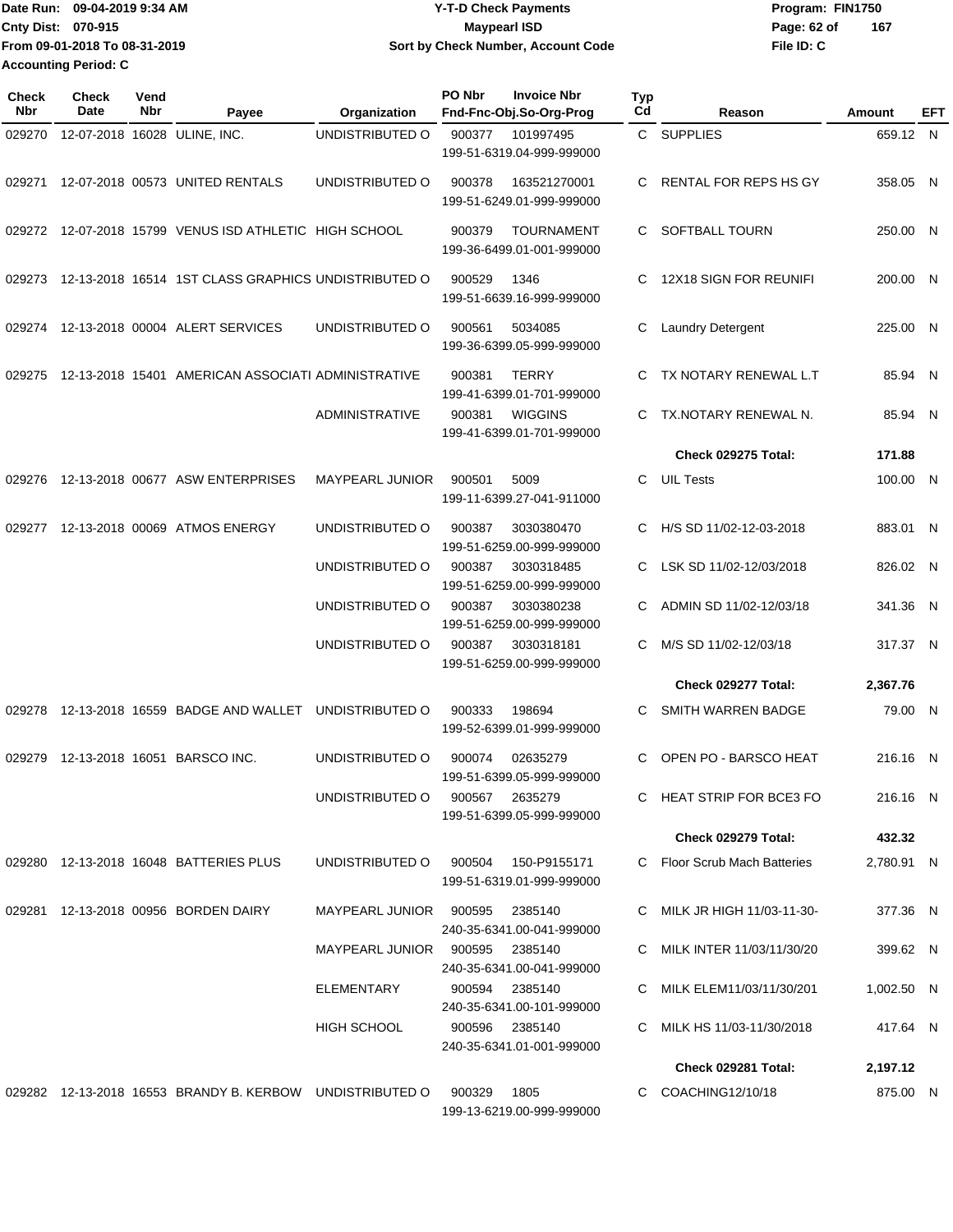|                    | Date Run: 09-04-2019 9:34 AM  | <b>Y-T-D Check Payments</b>        | Program: FIN1750 |     |
|--------------------|-------------------------------|------------------------------------|------------------|-----|
| Cnty Dist: 070-915 |                               | <b>Mavpearl ISD</b>                | Page: 63 of      | 167 |
|                    | From 09-01-2018 To 08-31-2019 | Sort by Check Number, Account Code | File ID: C       |     |
|                    | <b>Accounting Period: C</b>   |                                    |                  |     |

| <b>Check</b><br>Nbr | <b>Check</b><br>Date | Vend<br>Nbr | Payee                                                     | Organization                | PO Nbr                            | <b>Invoice Nbr</b><br>Fnd-Fnc-Obj.So-Org-Prog | Typ<br>Cd                | Reason                           | Amount     | EFT |
|---------------------|----------------------|-------------|-----------------------------------------------------------|-----------------------------|-----------------------------------|-----------------------------------------------|--------------------------|----------------------------------|------------|-----|
| 029283              |                      |             | 12-13-2018 14119 BROOKSHIRE BROTHE HIGH SCHOOL            |                             | 900393                            | 1000008621<br>199-11-6399.10-001-922000       |                          | C COOKING SUPPLIES               | 23.44 N    |     |
| 029284              |                      |             | 12-13-2018 00887 BSN SPORTS                               | UNDISTRIBUTED O             | 900119                            | 903522261<br>199-36-6399.01-999-999BHS        | С                        | <b>Boys Basketball Equipment</b> | 2,251.75 N |     |
|                     |                      |             |                                                           | UNDISTRIBUTED O             | 900445                            | 903827615<br>199-36-6399.02-999-999000        | C.                       | Shirts for Football              | 472.50 N   |     |
|                     |                      |             |                                                           |                             |                                   |                                               |                          | Check 029284 Total:              | 2,724.25   |     |
|                     |                      |             | 029285 12-13-2018 16401 CAMPOS ENGINEERIN UNDISTRIBUTED O |                             | 900386                            | 821606<br>199-51-6249.01-999-999000           | C.                       | ES RTU REPLACEMENT               | 5,450.00 N |     |
| 029286              |                      |             | 12-13-2018 00871 CARD SERVICE CENT HIGH SCHOOL            |                             | 900305                            | 0178<br>199-11-6399.12-001-911000             |                          | C HS SUPPLIES SOUND              | 399.00 N   |     |
|                     |                      |             |                                                           | HIGH SCHOOL                 | 900317                            | 0178<br>199-11-6399.23-001-925000             | С                        | HEADSETS                         | 19.47 N    |     |
|                     |                      |             |                                                           | <b>HIGH SCHOOL</b>          | 900317                            | 0178<br>199-11-6399.23-001-925000             | С                        | LABELS INK JET                   | 17.60 N    |     |
|                     |                      |             |                                                           | <b>MAYPEARL JUNIOR</b>      | 900318                            | 0178<br>199-11-6399.23-041-925000             | С                        | ESL headphones                   | 59.97 N    |     |
|                     |                      |             |                                                           | <b>ELEMENTARY</b>           | 900319                            | 0178<br>199-11-6399.23-101-925000             | С                        | ESL headphones                   | 39.98 N    |     |
|                     |                      |             |                                                           | <b>HIGH SCHOOL</b>          | 900305                            | 0178<br>199-11-6639.48-001-911000             | C                        | <b>SOUND SYSTEM</b>              | 600.00 N   |     |
|                     |                      |             |                                                           | UNDISTRIBUTED O             | 900410                            | 0046<br>199-13-6299.00-999-999000             |                          | <b>BOSSES DAY LUNCH</b>          | 65.36 N    |     |
|                     |                      |             | UNDISTRIBUTED O                                           | 900410                      | 0046<br>199-13-6399.01-999-999000 | C                                             | <b>SECURITY SUPPLIES</b> | 71.39 N                          |            |     |
|                     |                      |             |                                                           | UNDISTRIBUTED O             | 900405                            | 0178<br>199-13-6499.00-999-911000             |                          | C TEACHER LUNCHEON               | 385.42 N   |     |
|                     |                      |             |                                                           | UNDISTRIBUTED O             | 900403                            | 0046<br>199-13-6499.00-999-911000             | C                        | <b>TEACHER LUNCHEON</b>          | 303.75 N   |     |
|                     |                      |             |                                                           | UNDISTRIBUTED O             | 900409                            | 0178<br>199-34-6219.01-999-999000             | С                        | <b>REGISTER BUS</b>              | 25.50 N    |     |
|                     |                      |             |                                                           | UNDISTRIBUTED O             | 900410                            | 0046<br>199-34-6219.01-999-999000             | C                        | <b>INSPECTION POLICE</b>         | 25.50 N    |     |
|                     |                      |             |                                                           | UNDISTRIBUTED O 900409 0178 |                                   | 199-34-6219.02-999-999000                     |                          | C REG BUS 48                     | 23.00 N    |     |
|                     |                      |             |                                                           | UNDISTRIBUTED O 900410 0046 |                                   | 199-34-6219.02-999-999000                     |                          | C POLICE VEHICLE                 | 9.25 N     |     |
|                     |                      |             |                                                           | HIGH SCHOOL                 | 900407 0178                       | 199-36-6499.01-001-999000                     |                          | C WINGATE VOLLEYBALL P           | 679.07 N   |     |
|                     |                      |             |                                                           | ADMINISTRATIVE              | 900409 0178                       | 199-41-6411.01-701-999000                     |                          | C WAXAHACHIE CHAMBER             | 70.00 N    |     |
|                     |                      |             |                                                           | ADMINISTRATIVE              | 900410 0046                       | 199-41-6411.01-701-999000                     |                          | C JOB FAIR                       | 165.00 N   |     |
|                     |                      |             |                                                           | IND COST- ADM               | 900408 0178                       | 199-41-6499.00-750-999000                     |                          | C FEE/LOST CHECK MAIL            | 25.00 N    |     |
|                     |                      |             |                                                           | IND COST- ADM               | 900403 0046                       | 199-41-6499.00-750-999000                     |                          | C FEE/LOST CHECK IN MAIL         | 25.00 N    |     |
|                     |                      |             |                                                           | SCHOOL BOARD                | 900403 0046                       | 199-41-6499.02-702-999000                     |                          | C BOARD MEETING NOV              | 75.00 N    |     |
|                     |                      |             |                                                           | <b>SCHOOL BOARD</b>         | 900409 0178                       | 199-41-6499.02-702-999000                     |                          | C BOARD MEETING                  | 69.16 N    |     |
|                     |                      |             |                                                           | SCHOOL BOARD                | 900406 0178                       | 199-41-6499.02-702-999000                     |                          | C BOARD MEAL                     | 37.31 N    |     |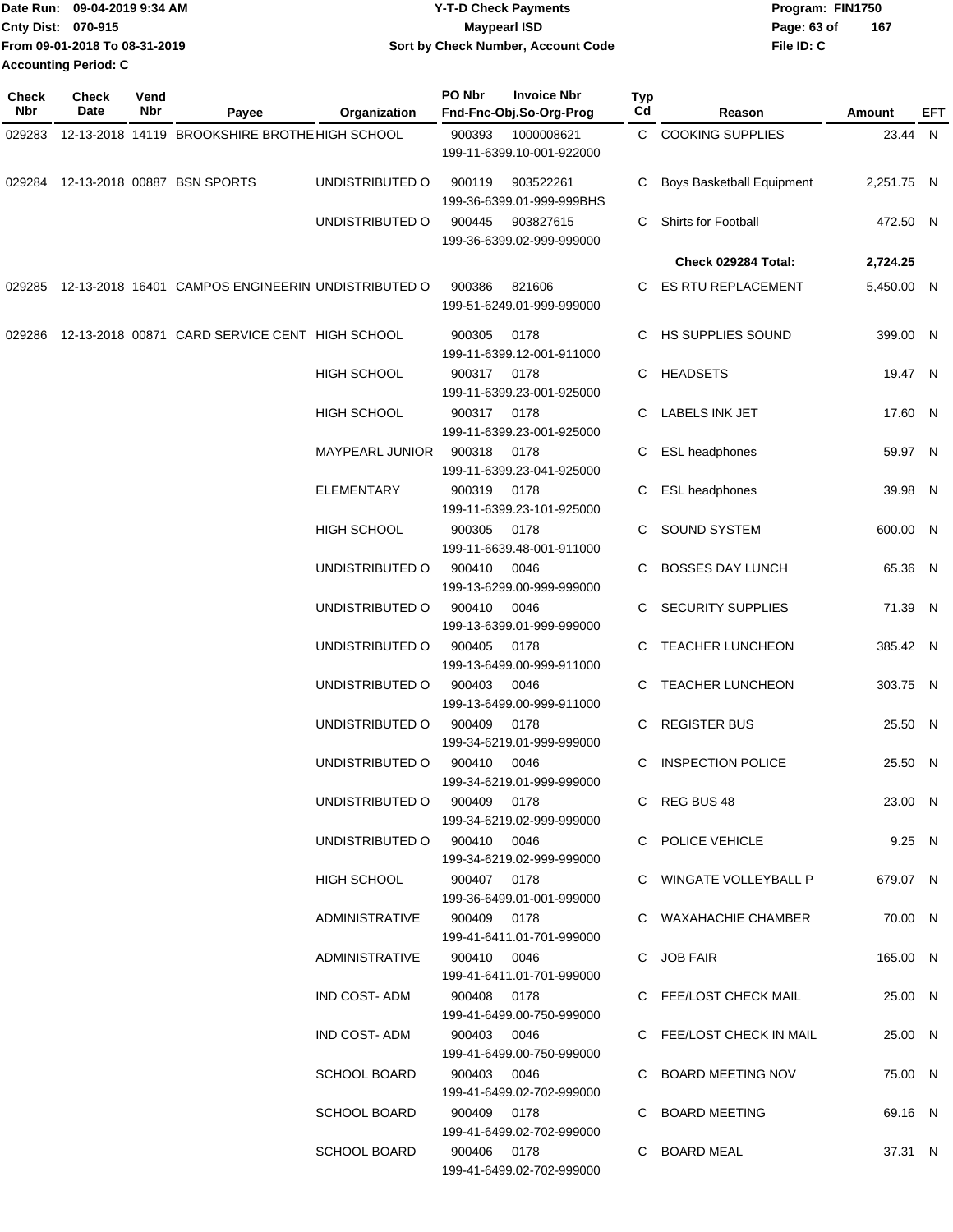|                           | Date Run: 09-04-2019 9:34 AM  | <b>Y-T-D Check Payments</b>        | Program: FIN1750 |     |
|---------------------------|-------------------------------|------------------------------------|------------------|-----|
| <b>Cnty Dist: 070-915</b> |                               | <b>Mavpearl ISD</b>                | Page: 64 of      | 167 |
|                           | From 09-01-2018 To 08-31-2019 | Sort by Check Number, Account Code | File ID: C       |     |
| Accounting Period: C      |                               |                                    |                  |     |

| <b>Check</b><br>Nbr | Check<br>Date | Vend<br>Nbr | Payee                                                                         | Organization                   | PO Nbr | <b>Invoice Nbr</b><br>Fnd-Fnc-Obj.So-Org-Prog | <b>Typ</b><br>Cd | Reason                       | Amount     | EFT |
|---------------------|---------------|-------------|-------------------------------------------------------------------------------|--------------------------------|--------|-----------------------------------------------|------------------|------------------------------|------------|-----|
|                     |               |             |                                                                               | <b>SCHOOL BOARD</b>            | 900409 | 0178                                          |                  | C SUPPLIES BOARD             | 194.42 N   |     |
|                     |               |             |                                                                               |                                |        | 199-41-6499.02-702-999000                     |                  |                              |            |     |
|                     |               |             |                                                                               | <b>SCHOOL BOARD</b>            | 900409 | 0178<br>199-41-6499.02-702-999000             | C                | <b>BOARD MEETING</b>         | 107.88 N   |     |
|                     |               |             |                                                                               | UNDISTRIBUTED O                | 900409 | 0178                                          | C.               | SAFES                        | 253.94 N   |     |
|                     |               |             |                                                                               |                                |        | 199-51-6399.04-999-999000                     |                  |                              |            |     |
|                     |               |             |                                                                               | UNDISTRIBUTED O                | 900410 | 0046<br>199-52-6399.00-999-999000             |                  | <b>SECURITY SUPPLIES</b>     | 2,064.74 N |     |
|                     |               |             |                                                                               | UNDISTRIBUTED O                | 900409 | 0178                                          | C                | <b>SECURITY BADGES</b>       | 333.80 N   |     |
|                     |               |             |                                                                               |                                |        | 199-52-6399.01-999-999000                     |                  |                              |            |     |
|                     |               |             |                                                                               |                                |        |                                               |                  | Check 029286 Total:          | 6,145.51   |     |
| 029287              |               |             | 12-13-2018 00527 CDWG INC.                                                    | UNDISTRIBUTED O                | 900278 | QCV5087                                       | C                | Microsoft License            | 1,200.00 N |     |
|                     |               |             |                                                                               |                                |        | 199-11-6399.45-999-999000                     |                  |                              |            |     |
|                     |               |             |                                                                               | UNDISTRIBUTED O                | 900278 | QCP0026<br>199-11-6399.45-999-999000          | C                | Microsoft License            | 8,274.40 N |     |
|                     |               |             |                                                                               |                                |        |                                               |                  | Check 029287 Total:          | 9,474.40   |     |
| 029288              |               |             | 12-13-2018 00217 CITY OF MAYPEARL                                             | UNDISTRIBUTED O                | 900397 | <b>BOYD NORTON</b>                            |                  | C VS GRANDVIEW               | 87.50 N    |     |
|                     |               |             |                                                                               |                                |        | 199-52-6219.01-999-999000                     |                  |                              |            |     |
| 029289              |               |             | 12-13-2018 16582 COLLEGE STREET PRI UNDISTRIBUTED O                           |                                | 900528 | D <sub>16768</sub>                            | C.               | <b>CITATION BOOKS</b>        | 163.30 N   |     |
|                     |               |             |                                                                               |                                |        | 199-52-6399.01-999-999000                     |                  |                              |            |     |
| 029290              |               |             | 12-13-2018 15282 COLORADO BOXED BE MAYPEARL JUNIOR                            |                                | 900593 | 8735501                                       | C                | <b>USDA FOODS</b>            | 79.40 N    |     |
|                     |               |             |                                                                               |                                |        | 240-35-6341.00-041-999000                     |                  |                              |            |     |
|                     |               |             |                                                                               | <b>MAYPEARL JUNIOR</b>         | 900593 | 8735502                                       | C                | <b>USDA FOODS</b>            | 79.40 N    |     |
|                     |               |             |                                                                               | <b>MAYPEARL JUNIOR</b>         | 900593 | 240-35-6341.00-041-999000<br>8735500          | C                | <b>USDA FOODS</b>            | 26.64 N    |     |
|                     |               |             |                                                                               |                                |        | 240-35-6341.00-041-999000                     |                  |                              |            |     |
|                     |               |             |                                                                               |                                |        |                                               |                  | Check 029290 Total:          | 185.44     |     |
| 029291              |               |             | 12-13-2018 12536 DESOTO JANITORIAL                                            | UNDISTRIBUTED O                | 900560 | 188962                                        | C.               | <b>DESOTO JANITORIAL SUP</b> | 4,310.30 N |     |
|                     |               |             |                                                                               |                                |        | 199-51-6319.01-999-999000                     |                  |                              |            |     |
|                     |               |             |                                                                               | UNDISTRIBUTED O                | 900560 | 188962-1                                      | C.               | <b>DESOTO JANITORIAL SUP</b> | 291.43 N   |     |
|                     |               |             |                                                                               |                                |        | 199-51-6319.01-999-999000<br>183379           |                  |                              |            |     |
|                     |               |             |                                                                               | UNDISTRIBUTED O                | 900392 | 240-35-6342.00-999-999000                     | C.               | LIQUID SANITIZER             | 62.76 N    |     |
|                     |               |             |                                                                               |                                |        |                                               |                  | <b>Check 029291 Total:</b>   | 4,664.49   |     |
|                     |               |             | 029292 12-13-2018 00950 DRAMATIC PUBLISHIN MAYPEARL JUNIOR  900359  100037414 |                                |        |                                               |                  | C Play                       | 402.40 N   |     |
|                     |               |             |                                                                               |                                |        | 199-11-6399.13-041-911000                     |                  |                              |            |     |
|                     |               |             | 029293 12-13-2018 16413 EAST TEXAS COPY                                       | UNDISTRIBUTED O                | 900394 | LE00138015                                    |                  | C sped copier lease          | 128.23 N   |     |
|                     |               |             |                                                                               |                                |        | 199-11-6219.00-999-923000                     |                  |                              |            |     |
|                     |               |             |                                                                               | UNDISTRIBUTED O                | 900395 | 1298573<br>199-11-6219.07-999-923000          |                  | C SPED SD 11/04-12/03/18     | 25.81 N    |     |
|                     |               |             |                                                                               | HIGH SCHOOL                    |        | 900395 1298573                                |                  | C HSP SD 11/04-12/03/2018    | 22.12 N    |     |
|                     |               |             |                                                                               |                                |        | 199-11-6269.00-001-911000                     |                  |                              |            |     |
|                     |               |             |                                                                               | MAYPEARL JUNIOR 900395 1298573 |        |                                               |                  | C JHP SD 11/04-12/03/2018    | 347.71 N   |     |
|                     |               |             |                                                                               |                                |        | 199-11-6269.00-041-911000                     |                  |                              |            |     |
|                     |               |             |                                                                               | ELEMENTARY                     |        | 900395 1298573<br>199-11-6269.00-101-911000   |                  | C ELEM T SD 11/04-12/03/18   | 576.29 N   |     |
|                     |               |             |                                                                               | ELEMENTARY                     |        | 900395 1298573                                |                  | C ELEM P 11/04-12/03/18      | 59.71 N    |     |
|                     |               |             |                                                                               |                                |        | 199-11-6269.00-101-999000                     |                  |                              |            |     |
|                     |               |             |                                                                               | HIGH SCHOOL                    |        | 900394 LE00138015                             |                  | C HS COPIER LEASE            | 128.24 N   |     |
|                     |               |             |                                                                               |                                |        | 199-11-6269.01-001-911000                     |                  |                              |            |     |
|                     |               |             |                                                                               | HIGH SCHOOL                    |        | 900395 1298573<br>199-11-6269.01-001-911000   |                  | C HST SD 11/04-12/03/2018    | 468.26 N   |     |
|                     |               |             |                                                                               |                                |        |                                               |                  |                              |            |     |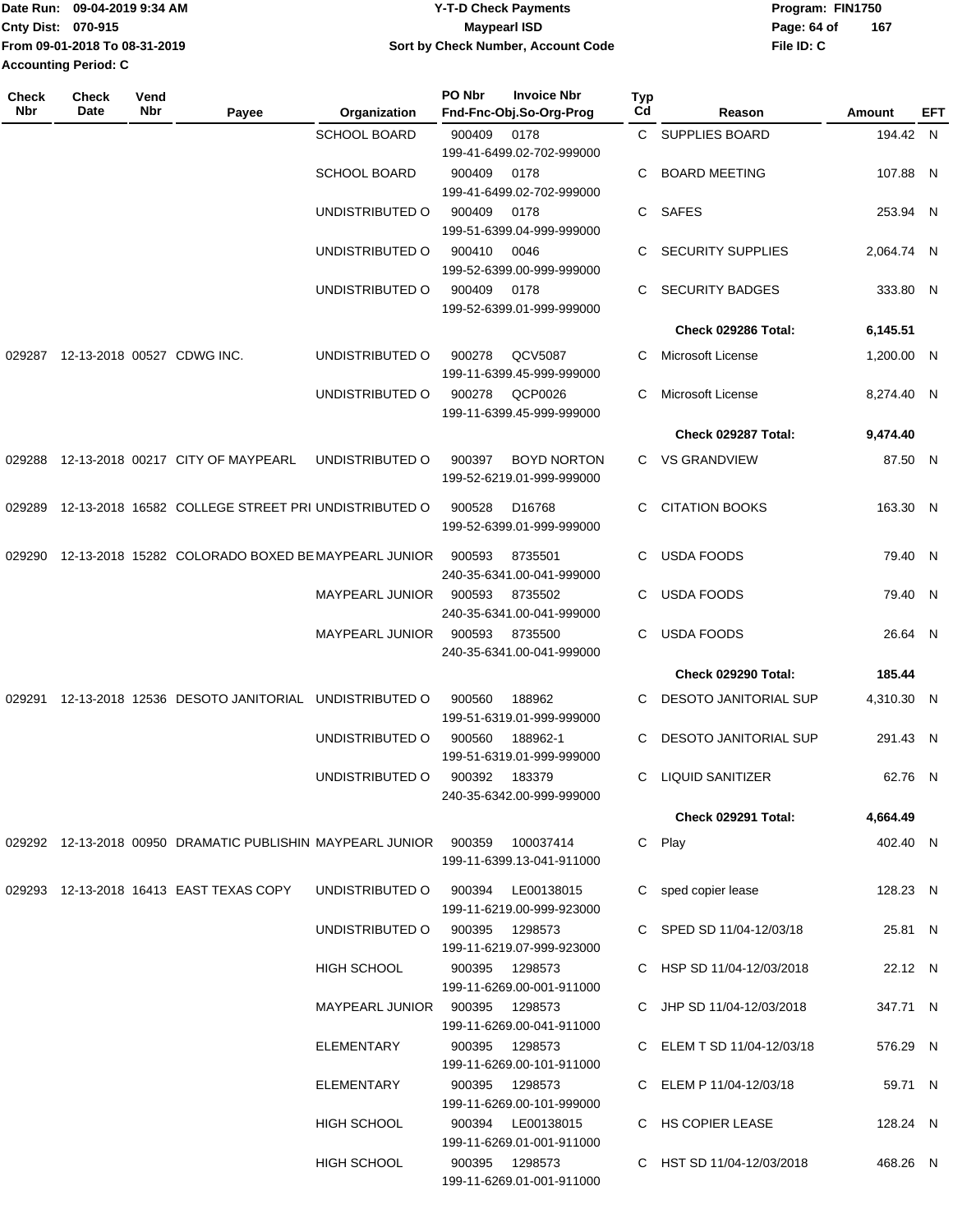| IDate Run: 09-04-2019 9:34 AM | <b>Y-T-D Check Payments</b>        | Program: FIN1750 |     |
|-------------------------------|------------------------------------|------------------|-----|
| <b>Cnty Dist: 070-915</b>     | <b>Mavpearl ISD</b>                | Page: 65 of      | 167 |
| From 09-01-2018 To 08-31-2019 | Sort by Check Number, Account Code | File ID: C       |     |
| Accounting Period: C          |                                    |                  |     |

| <b>Check</b><br>Nbr | Check<br>Date                  | Vend<br>Nbr | Payee                                                                 | Organization                                                   | PO Nbr                                       | <b>Invoice Nbr</b><br>Fnd-Fnc-Obj.So-Org-Prog  | Typ<br>Cd           | Reason                                 | Amount                 | EFT |
|---------------------|--------------------------------|-------------|-----------------------------------------------------------------------|----------------------------------------------------------------|----------------------------------------------|------------------------------------------------|---------------------|----------------------------------------|------------------------|-----|
|                     |                                |             |                                                                       | <b>MAYPEARL JUNIOR</b>                                         | 900395                                       | 1298573<br>199-11-6269.01-041-911000           | C.                  | JHT SD 11/04-12/03/18                  | 350.43 N               |     |
|                     |                                |             |                                                                       | DIR COST- ADMINIS                                              | 900395                                       | 1298573<br>199-41-6249.00-720-999000           | C                   | ADMIN SD 11/04-12/03/18                | 176.25 N               |     |
|                     |                                |             |                                                                       |                                                                |                                              |                                                |                     | <b>Check 029293 Total:</b>             | 2,283.05               |     |
| 029294              |                                |             | 12-13-2018 01343 GINGERBREAD PRESS UNDISTRIBUTED O                    |                                                                | 900441                                       | 317939<br>199-21-6399.00-999-923000            | C                   | <b>BUSINESS CARDS J WINNI</b>          | 70.00 N                |     |
|                     |                                |             |                                                                       | <b>MAYPEARL JUNIOR</b>                                         | 900388                                       | 317949<br>199-23-6411.05-041-999000            | C                   | <b>Bubsiness cards WHERRY</b>          | 70.00 N                |     |
|                     |                                |             |                                                                       | <b>MAYPEARL JUNIOR</b>                                         | 900387                                       | 317948<br>199-23-6499.00-041-999000            | C                   | business cards                         | 70.00 N                |     |
|                     |                                |             |                                                                       |                                                                |                                              |                                                |                     | Check 029294 Total:                    | 210.00                 |     |
| 029295              |                                |             | 12-13-2018 16524 GT DISTRIBUTORS-AU UNDISTRIBUTED O                   |                                                                | 900400                                       | <b>INV0686825</b><br>199-52-6399.01-999-999000 | C.                  | SECURITY SUPPLIES                      | 823.08 N               |     |
| 029296              |                                |             | 12-13-2018 01065 HOBART CORP                                          | UNDISTRIBUTED O                                                | 900389                                       | 33813263<br>199-51-6249.35-999-999000          | C.                  | <b>CONVECTION OVEN INTE</b>            | 407.00 N               |     |
| 029297              |                                |             | 12-13-2018 16261 JESSICA BIGGS                                        | <b>HIGH SCHOOL</b>                                             | 900510                                       | reimbursememt<br>199-11-6499.04-001-911000     | C.                  | SpEd Cert. Test                        | 118.87 N               |     |
| 029298              |                                |             | 12-13-2018 00402 JUNIOR LIBRARY GUIL ELEMENTARY                       |                                                                | 900470                                       | 441380<br>199-12-6399.06-101-999000            | C.                  | <b>ELEM BOOKS</b>                      | 667.10 N               |     |
| 029299              |                                |             | 12-13-2018 14924 KAYLOR DESIGN                                        | UNDISTRIBUTED O                                                | 900456                                       | 525<br>199-11-6399.08-999-923000               | C.                  | SPECIAL OLYMPIC SHIRT                  | 496.00 N               |     |
| 029300              |                                |             | 12-13-2018 01048 LABATT FOOD SERVIC MAYPEARL JUNIOR                   |                                                                | 900598                                       | 923/447/269/912<br>240-35-6341.00-041-999000   | C.                  | <b>GROCERIES INTERM</b>                | 1,605.82 N             |     |
|                     |                                |             | MAYPEARL JUNIOR                                                       | 900598                                                         | 921/445/271/910<br>240-35-6341.00-041-999000 | C.                                             | <b>GROCERIES JH</b> | 2,051.97 N                             |                        |     |
|                     |                                |             |                                                                       | <b>ELEMENTARY</b>                                              | 900597                                       | 922/446/270/911<br>240-35-6341.00-101-999000   | C.                  | <b>GROCERIES ELEM</b>                  | 3,709.65 N             |     |
|                     |                                |             |                                                                       | <b>HIGH SCHOOL</b>                                             | 900599                                       | 920/444/272/909<br>240-35-6341.01-001-999000   | C                   | <b>HS GROCERIES</b>                    | 2.992.73 N             |     |
|                     |                                |             |                                                                       |                                                                |                                              |                                                |                     | Check 029300 Total:                    | 10,360.17              |     |
|                     |                                |             | 029301 12-13-2018 16551 LEARNING DISABLITIE HIGH SCHOOL  900311  1961 |                                                                |                                              | 199-11-6399.01-001-923000                      |                     | C STORY BY STORY                       | 40.00 N                |     |
|                     | 029302 12-13-2018 15098 LOWE'S |             |                                                                       | UNDISTRIBUTED O 900340 902646                                  |                                              | 199-51-6319.02-999-999000                      |                     | C OPEN PO - LOWES                      | 70.15 N                |     |
|                     |                                |             |                                                                       | UNDISTRIBUTED O 900340 902615                                  |                                              | 199-51-6319.02-999-999000                      |                     | C OPEN PO - LOWES                      | 28.46 N                |     |
|                     |                                |             |                                                                       | UNDISTRIBUTED O 900340 902953                                  |                                              | 199-51-6319.02-999-999000                      |                     | C OPEN PO - LOWES                      | 35.65 N                |     |
|                     |                                |             |                                                                       | UNDISTRIBUTED O 900340 902207                                  |                                              | 199-51-6319.02-999-999000                      |                     | C OPEN PO - LOWES                      | 75.68 N                |     |
|                     |                                |             |                                                                       | UNDISTRIBUTED O 900340 901506                                  |                                              | 199-51-6319.02-999-999000                      |                     | C OPEN PO - LOWES                      | 254.15 N               |     |
|                     |                                |             |                                                                       | UNDISTRIBUTED O 900340 902785                                  |                                              | 199-51-6319.02-999-999000                      |                     | C OPEN PO - LOWES                      | 205.21 N               |     |
|                     |                                |             |                                                                       | UNDISTRIBUTED O 900340 902531<br>UNDISTRIBUTED O 900340 997219 |                                              | 199-51-6319.02-999-999000                      |                     | C OPEN PO - LOWES<br>C OPEN PO - LOWES | 133.49 N<br>1,058.86 N |     |
|                     |                                |             |                                                                       |                                                                |                                              | 199-51-6319.02-999-999000                      |                     |                                        |                        |     |
|                     |                                |             |                                                                       |                                                                |                                              |                                                |                     | Check 029302 Total:                    | 1,861.65               |     |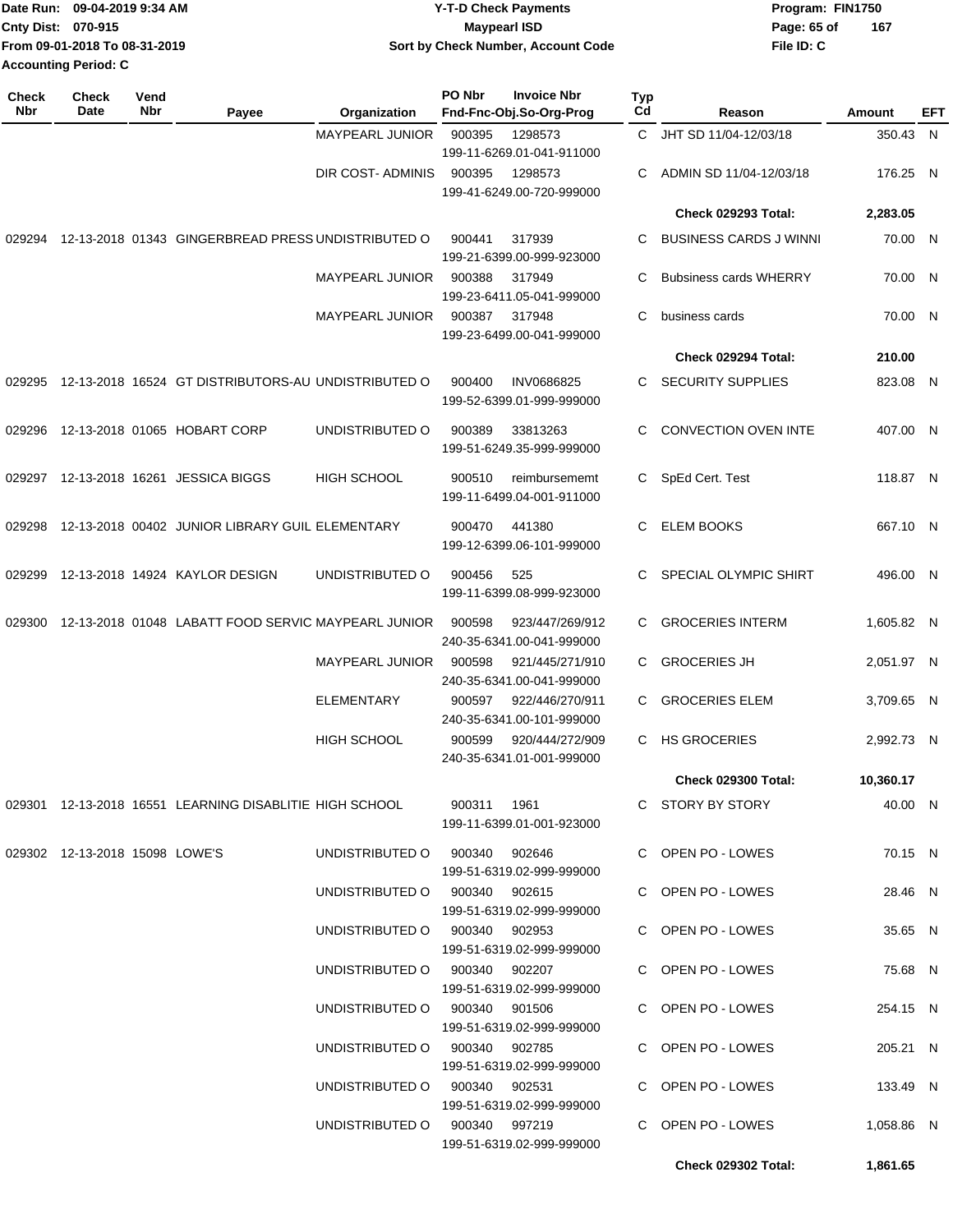|                             | IDate Run: 09-04-2019 9:34 AM | <b>Y-T-D Check Payments</b>        | Program: FIN1750   |
|-----------------------------|-------------------------------|------------------------------------|--------------------|
| <b>Cnty Dist: 070-915</b>   |                               | <b>Maypearl ISD</b>                | 167<br>Page: 66 of |
|                             | From 09-01-2018 To 08-31-2019 | Sort by Check Number, Account Code | File ID: C         |
| <b>Accounting Period: C</b> |                               |                                    |                    |

| <b>Check</b><br><b>Nbr</b> | <b>Check</b><br>Date | Vend<br>Nbr | Payee                                                      | Organization                 | PO Nbr       | <b>Invoice Nbr</b><br>Fnd-Fnc-Obj.So-Org-Prog    | Typ<br>Cd | Reason                        | Amount     | EFT |
|----------------------------|----------------------|-------------|------------------------------------------------------------|------------------------------|--------------|--------------------------------------------------|-----------|-------------------------------|------------|-----|
| 029303                     |                      |             | 12-13-2018 14078 LRP PUBLICATIONS                          | <b>ELEMENTARY</b>            | 900540       | 4421475<br>199-11-6399.09-101-923000             |           | C EARLY CHILDHOOD RENE        | 259.50 N   |     |
|                            |                      |             |                                                            | UNDISTRIBUTED O              | 900553       | 4422020<br>199-31-6399.00-999-924000             | C.        | SEC 504 COMPLIANCE K-1        | 204.50 N   |     |
|                            |                      |             |                                                            |                              |              |                                                  |           | <b>Check 029303 Total:</b>    | 464.00     |     |
| 029304                     |                      |             | 12-13-2018 16344 LUCAS BIGGS                               | UNDISTRIBUTED O              | 900396       | <b>VS ABBOTT</b><br>199-36-6219.00-999-999000    | C         | BASKETBALL                    | 20.00 N    |     |
|                            |                      |             |                                                            | UNDISTRIBUTED O              | 900396       | <b>VS JOSHUA</b><br>199-36-6219.00-999-999000    | С         | <b>BASKETBALL</b>             | 20.00 N    |     |
|                            |                      |             |                                                            | UNDISTRIBUTED O              | 900396       | VS WACO HSI<br>199-36-6219.00-999-999000         | C         | <b>BASKETBALL</b>             | 20.00 N    |     |
|                            |                      |             |                                                            | UNDISTRIBUTED O              | 900396       | <b>VS COVINGTON</b><br>199-36-6219.00-999-999000 | C         | <b>BASKETBALL</b>             | 20.00 N    |     |
|                            |                      |             |                                                            | UNDISTRIBUTED O              | 900396       | POFF GAME<br>199-36-6219.00-999-999000           | C         | FANNINDEL VS GORDAN           | 50.00 N    |     |
|                            |                      |             |                                                            |                              |              |                                                  |           | Check 029304 Total:           | 130.00     |     |
|                            |                      |             | 029305 12-13-2018 00060 LUCKIES AUTO AND T UNDISTRIBUTED O |                              | 900390       | 88146<br>199-52-6399.01-999-999000               |           | C SECURITY VEHICLE            | 1,347.83 N |     |
|                            |                      |             | 029306 12-13-2018 15740 MOORE RECYCLING L UNDISTRIBUTED O  |                              | 900391       | 0001490141<br>199-51-6259.03-999-999000          | C         | RECYLCE 11/01-11/30/18 A      | 26.35 N    |     |
|                            |                      |             |                                                            | UNDISTRIBUTED O              | 900391       | 0001490140<br>199-51-6259.03-999-999000          | C.        | RECYCLE 11-01/11/30/18 1      | 70.65 N    |     |
|                            |                      |             |                                                            | UNDISTRIBUTED O              | 900391       | 0001490139<br>199-51-6259.03-999-999000          | C         | RECYLCE SD 11/01-11/30 1      | 23.85 N    |     |
|                            |                      |             |                                                            | UNDISTRIBUTED O              | 900391       | 0001490138<br>199-51-6259.03-999-999000          | C.        | RECYCLE 11/01-11/30/18 6      | 18.90 N    |     |
|                            |                      |             |                                                            | UNDISTRIBUTED O              | 900391       | 0001490142<br>199-51-6259.03-999-999000          | С         | RECYCLE 11/01-11/30 400       | 23.90 N    |     |
|                            |                      |             |                                                            |                              |              |                                                  |           | <b>Check 029306 Total:</b>    | 163.65     |     |
|                            |                      |             | 029307 12-13-2018 00287 OFFICE DEPOT                       | UNDISTRIBUTED O              | 900477       | 238549803001<br>199-21-6399.00-999-923000        |           | C SUPPLIES OFFICE             | 101.79 N   |     |
|                            |                      |             | 029308 12-13-2018 16407 PARSONS COMMERCI UNDISTRIBUTED O   |                              | 900592 14135 | 199-51-6319.02-999-999000                        |           | C INT - Sealed stone w/mortar | 250.00 N   |     |
|                            |                      |             |                                                            | UNDISTRIBUTED O 900591 14134 |              | 199-51-6319.02-999-999000                        |           | C JH Seals for vents & pipes  | 563.00 N   |     |
|                            |                      |             |                                                            |                              |              |                                                  |           | Check 029308 Total:           | 813.00     |     |
|                            |                      |             | 029309 12-13-2018 00099 REGION 10/EDUCATIO UNDISTRIBUTED O |                              | 900398       | 156574<br>199-41-6239.02-999-999000              |           | C 18/19 ADMINISTRATIVE SE     | 8,991.00 N |     |
|                            |                      |             | 029310 12-13-2018 00109 SCHOLASTIC INC                     | MAYPEARL JUNIOR              |              | 900517 26865739<br>199-12-6399.05-041-999000     |           | C LIBRARY BOOKS               | 480.00 N   |     |
|                            |                      |             | 029311 12-13-2018 15293 SNOOPY THOMPSON UNDISTRIBUTED O    |                              | 900402       | <b>VS KEENE</b><br>199-36-6219.00-999-999000     |           | C BASKETBALL                  | 90.00 N    |     |
|                            |                      |             | 029312 12-13-2018 16296 SUPERIOR PEDIATRIC UNDISTRIBUTED O |                              | 900605       | - 126<br>199-31-6219.02-999-923000               |           | C PT SERVICES                 | 195.00 N   |     |
|                            |                      |             |                                                            | UNDISTRIBUTED O              | 900605 126   | 199-31-6219.04-999-923000                        | C.        | OT SERVICES                   | 292.50 N   |     |
|                            |                      |             |                                                            |                              |              |                                                  |           | Check 029312 Total:           | 487.50     |     |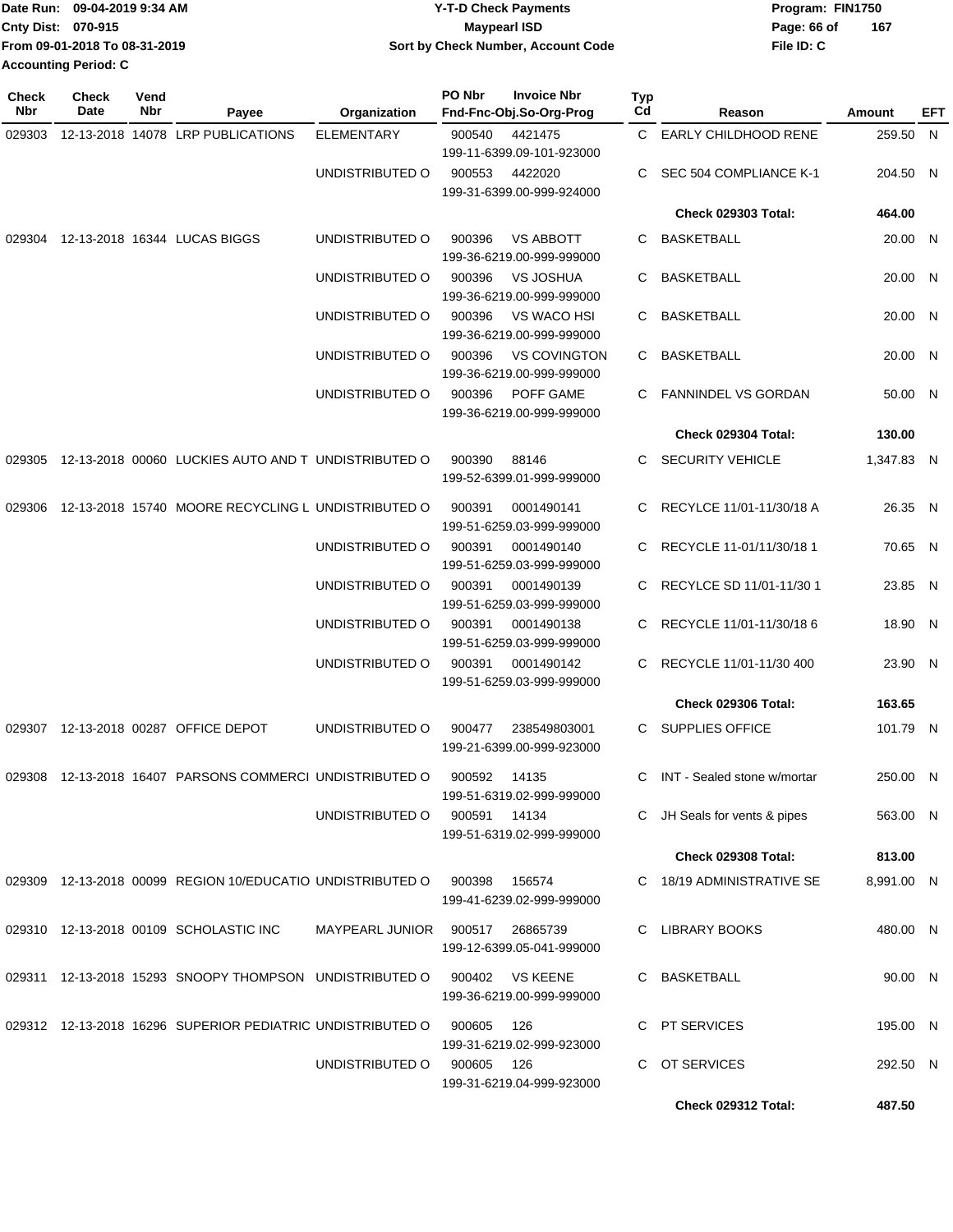|                             | Date Run: 09-04-2019 9:34 AM  | <b>Y-T-D Check Payments</b>        | Program: FIN1750 |     |
|-----------------------------|-------------------------------|------------------------------------|------------------|-----|
| Cnty Dist: 070-915          |                               | <b>Mavpearl ISD</b>                | Page: 67 of      | 167 |
|                             | From 09-01-2018 To 08-31-2019 | Sort by Check Number, Account Code | File ID: C       |     |
| <b>Accounting Period: C</b> |                               |                                    |                  |     |

| Check<br>Nbr | <b>Check</b><br>Date       | Vend<br>Nbr | Payee                                                       | Organization       | PO Nbr | <b>Invoice Nbr</b><br>Fnd-Fnc-Obj.So-Org-Prog     | Typ<br>Cd    | Reason                        | Amount     | EFT |
|--------------|----------------------------|-------------|-------------------------------------------------------------|--------------------|--------|---------------------------------------------------|--------------|-------------------------------|------------|-----|
| 029313       | 12-13-2018 00174 THSBCA    |             |                                                             | <b>HIGH SCHOOL</b> | 900411 | <b>DENE MATHEWS</b>                               | $\mathbf{C}$ | 2019 CLINIC REGISTRATIO       | 85.00 N    |     |
|              |                            |             |                                                             |                    |        | 199-36-6499.05-001-999000                         |              |                               |            |     |
|              |                            |             |                                                             | <b>HIGH SCHOOL</b> | 900411 | <b>GEARY WALKER</b>                               | C.           | <b>CLINIC REGISTRATION 20</b> | 85.00 N    |     |
|              |                            |             |                                                             | <b>HIGH SCHOOL</b> | 900411 | 199-36-6499.05-001-999000<br><b>BRIAN BILBREY</b> | C.           | <b>CLINIC REGISTRATION 20</b> |            |     |
|              |                            |             |                                                             |                    |        | 199-36-6499.05-001-999000                         |              |                               | 85.00 N    |     |
|              |                            |             |                                                             |                    |        |                                                   |              | Check 029313 Total:           | 255.00     |     |
| 029314       |                            |             | 12-13-2018 15349 UNIVERSITY OF NORT ADMINISTRATIVE          |                    | 900399 | <b>RITCHIE</b>                                    | C.           | UNT/TWU EDUCATION CA          | 150.00 N   |     |
|              |                            |             |                                                             |                    |        | 199-41-6411.01-701-999000                         |              |                               |            |     |
| 029315       | 12-13-2018 16557 VIEVU LLC |             |                                                             | UNDISTRIBUTED O    | 900335 | 87411                                             | C.           | <b>BODY CAMERA</b>            | 818.00 N   |     |
|              |                            |             |                                                             |                    |        | 199-52-6399.01-999-999000                         |              |                               |            |     |
|              |                            |             | 029316 12-13-2018 00144 WAXAHACHIE DAILY LI UNDISTRIBUTED O |                    | 900385 | 00101647                                          | C            | <b>INTERACTIVE FLAT</b>       | 245.56 N   |     |
|              |                            |             |                                                             |                    |        | 199-41-6499.00-999-999000                         |              |                               |            |     |
|              |                            |             |                                                             |                    |        |                                                   |              |                               |            |     |
| 029317       |                            |             | 12-13-2018 15165 WAXAHACHIE GLASS UNDISTRIBUTED O           |                    | 900384 | 769<br>199-51-6249.00-999-999000                  | C            | <b>LABOR TO INSTALL</b>       | 95.00 N    |     |
|              |                            |             |                                                             | UNDISTRIBUTED O    | 900384 | 769                                               | C            | MATERIAL H/S FRAMED MI        | 144.74 N   |     |
|              |                            |             |                                                             |                    |        | 199-51-6319.02-999-999000                         |              |                               |            |     |
|              |                            |             |                                                             |                    |        |                                                   |              | Check 029317 Total:           | 239.74     |     |
| 029318       |                            |             | 12-13-2018 01145 WELDERS WAREHOUS HIGH SCHOOL               |                    | 900465 | 620215                                            | C            | <b>Welding Supplies</b>       | 499.80 N   |     |
|              |                            |             |                                                             |                    |        | 199-11-6399.09-001-922000                         |              |                               |            |     |
| 029319       |                            |             | 12-13-2018 16592 WISS, JANNEY, ELSTN UNDISTRIBUTED O        |                    | 900383 | 0406205                                           | C            | MASONARY ASSESSMENT           | 9,663.00 N |     |
|              |                            |             |                                                             |                    |        | 199-51-6219.00-999-999000                         |              |                               |            |     |
|              |                            |             |                                                             | UNDISTRIBUTED O    | 900382 | 0403441                                           | C            | MASONARY ASSESSMENT           | 5,670.81 N |     |
|              |                            |             |                                                             |                    |        | 199-51-6219.00-999-999000                         |              | Check 029319 Total:           | 15,333.81  |     |
|              |                            |             |                                                             |                    |        | 2294953                                           | C.           |                               |            |     |
| 029320       |                            |             | 12-20-2018 14905 ACE EDUCATIONAL SUELEMENTARY               |                    | 900575 | 199-11-6399.00-101-923000                         |              | <b>SPED SUPPLIES</b>          | 130.60 N   |     |
|              |                            |             |                                                             |                    |        |                                                   |              |                               |            |     |
| 029321       |                            |             | 12-20-2018 15614 ADVANTAGE MEDICAL UNDISTRIBUTED O          |                    | 900425 | 4014934<br>199-34-6219.01-999-999000              | C            | DOT PHYSICAL THORNE           | 82.00 N    |     |
|              |                            |             |                                                             |                    |        |                                                   |              |                               |            |     |
|              |                            |             | 029322 12-20-2018 01256 AT&T MOBILITY                       | UNDISTRIBUTED O    | 900424 | 824711164X12102<br>199-51-6259.02-999-999000      | C            | WIRELESS SD 11/03-12/02/      | 108.79 N   |     |
|              |                            |             |                                                             |                    |        |                                                   |              |                               |            |     |
|              |                            |             | 029323 12-20-2018 00901 AVENUE FUEL DISTRI UNDISTRIBUTED O  |                    | 900434 | 67895                                             |              | C FUEL FOR FLLET              | 2,368.81 N |     |
|              |                            |             |                                                             |                    |        | 199-34-6311.01-999-999000                         |              |                               |            |     |
|              |                            |             | 029324 12-20-2018 00887 BSN SPORTS                          | <b>HIGH SCHOOL</b> | 900376 | 903633096                                         | C.           | Shirts for Powerlifting       | 465.45 N   |     |
|              |                            |             |                                                             |                    |        | 199-36-6399.14-001-999000                         |              |                               |            |     |
|              |                            |             | 029325 12-20-2018 16401 CAMPOS ENGINEERIN UNDISTRIBUTED O   |                    | 900637 | 821889                                            |              | C ES ETU REPLACEMENT          | 2,200.00 N |     |
|              |                            |             |                                                             |                    |        | 199-51-6249.00-999-999000                         |              |                               |            |     |
| 029326       |                            |             | 12-20-2018 13576 CANON FINANCIAL SE MAYPEARL JUNIOR         |                    | 900018 | 19546174                                          |              | C SD 12/01-12/31/2018 MONT    | 863.12 N   |     |
|              |                            |             |                                                             |                    |        | 199-11-6269.00-041-911000                         |              |                               |            |     |
|              |                            |             |                                                             | <b>ELEMENTARY</b>  | 900018 | 19546174<br>199-11-6269.00-101-911000             |              | C SD 12/01-12/31 MONTHLY      | 437.17 N   |     |
|              |                            |             |                                                             |                    |        |                                                   |              | Check 029326 Total:           | 1,300.29   |     |
|              |                            |             | 029327 12-20-2018 00501 CHANNING BETE COM MAYPEARL JUNIOR   |                    | 900562 | 53609735                                          | C.           | <b>ESL Newsletters</b>        | 445.85 N   |     |
|              |                            |             |                                                             |                    |        | 199-11-6399.23-041-925000                         |              |                               |            |     |
|              |                            |             | 12-20-2018 15869 CLARK SECURITY PROUNDISTRIBUTED O          |                    | 900615 | 24K091341                                         | C            |                               |            |     |
| 029328       |                            |             |                                                             |                    |        | 199-51-6319.02-999-999000                         |              | Top Jams for HS               | 141.66 N   |     |
|              | 02-06-2019                 |             |                                                             | UNDISTRIBUTED O    | 900615 | 24K091341                                         | D            | <b>LOST IN MAIL</b>           | -141.66 N  |     |
|              |                            |             |                                                             |                    |        | 199-51-6319.02-999-999000                         |              |                               |            |     |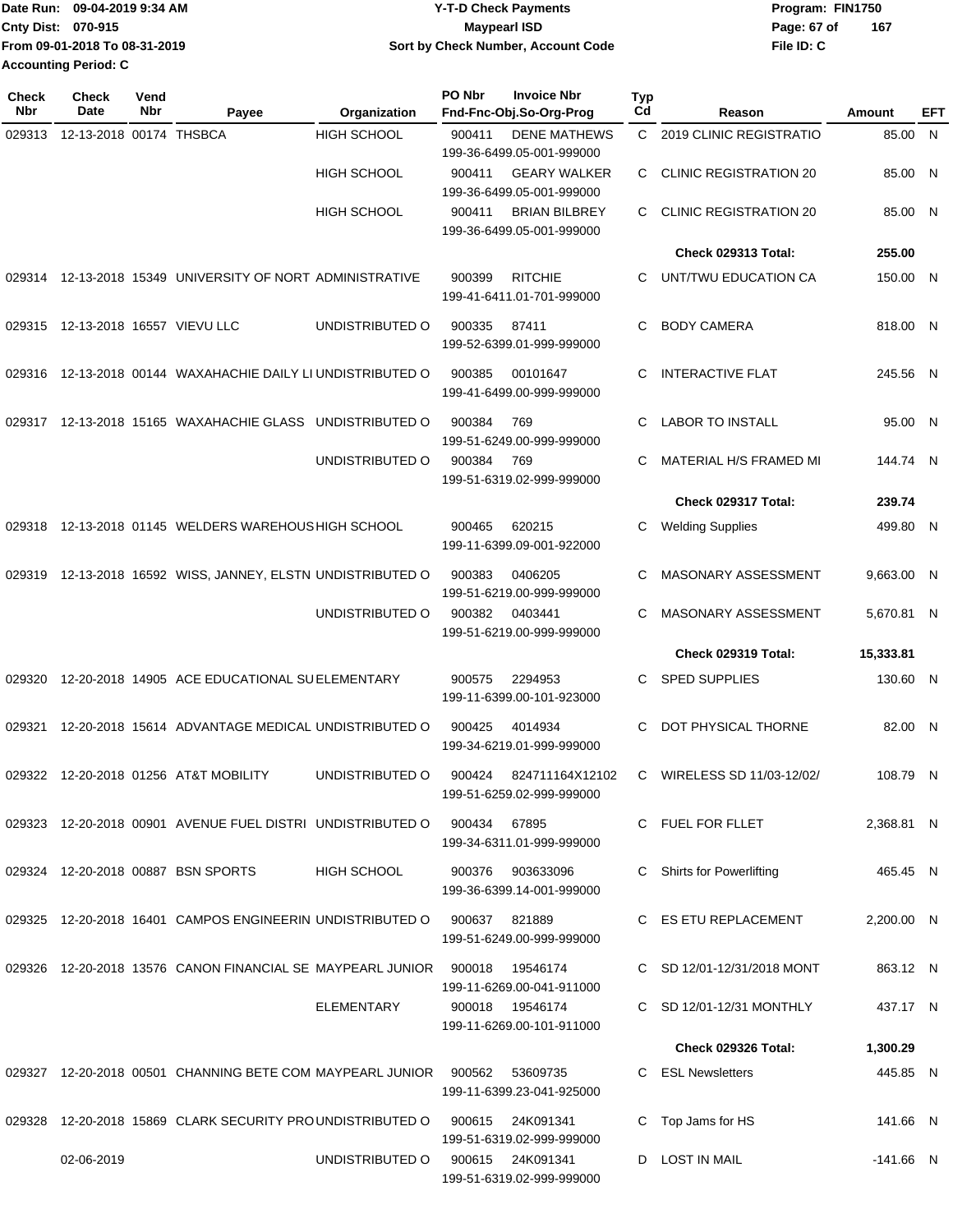| Date Run: 09-04-2019 9:34 AM<br>Cnty Dist: 070-915<br>From 09-01-2018 To 08-31-2019<br><b>Accounting Period: C</b> |                               |             |                                                              |                                 | <b>Y-T-D Check Payments</b><br><b>Maypearl ISD</b><br>Sort by Check Number, Account Code |                                                   |                       |                               | Program: FIN1750<br>Page: 68 of<br>File ID: C | 167           |     |
|--------------------------------------------------------------------------------------------------------------------|-------------------------------|-------------|--------------------------------------------------------------|---------------------------------|------------------------------------------------------------------------------------------|---------------------------------------------------|-----------------------|-------------------------------|-----------------------------------------------|---------------|-----|
| <b>Check</b><br>Nbr                                                                                                | <b>Check</b><br>Date          | Vend<br>Nbr |                                                              |                                 | PO Nbr                                                                                   | <b>Invoice Nbr</b>                                | Typ<br>C <sub>d</sub> |                               |                                               | <b>Amount</b> |     |
|                                                                                                                    |                               |             | Payee                                                        | Organization                    |                                                                                          | Fnd-Fnc-Obj.So-Org-Prog                           |                       | Reason<br>Check 029328 Total: |                                               | .00           | EFT |
| 029329                                                                                                             |                               |             | 12-20-2018 13566 DRUG & ALCOHOL TE UNDISTRIBUTED O           |                                 | 900426                                                                                   | 18110625<br>199-34-6219.01-999-999000             | С                     | DOT PRE EMPLOYMENT            |                                               | 57.50 N       |     |
| 029330                                                                                                             |                               |             | 12-20-2018 16399 DENE MATTHEWS                               | <b>ELEMENTARY</b>               | 900629                                                                                   | <b>REIMBURSEMENT</b><br>199-11-6399.12-101-911000 | С                     | <b>REIMBURSEMNT FOR TUR</b>   |                                               | 17.33 N       |     |
| 029331                                                                                                             |                               |             | 12-20-2018 12536 DESOTO JANITORIAL UNDISTRIBUTED O           |                                 | 900435                                                                                   | 188531<br>199-51-6319.02-999-999000               | С                     | DISH MACHINE DETERGE          |                                               | 52.38 N       |     |
| 029332                                                                                                             |                               |             | 12-20-2018 16117 EAGLE NATIONAL STE HIGH SCHOOL              |                                 | 900508                                                                                   | 799405<br>199-11-6399.09-001-922000               | C                     | AG SUPPLIES                   |                                               | 1,380.42 N    |     |
|                                                                                                                    |                               |             |                                                              | <b>HIGH SCHOOL</b>              | 900508                                                                                   | 799404<br>199-11-6399.09-001-922000               | C                     | AG SUPPLIES                   |                                               | 110.90 N      |     |
|                                                                                                                    |                               |             |                                                              |                                 |                                                                                          |                                                   |                       | Check 029332 Total:           |                                               | 1,491.32      |     |
| 029333                                                                                                             |                               |             | 12-20-2018 16413 EAST TEXAS COPY                             | UNDISTRIBUTED O                 | 900421                                                                                   | 1302161<br>199-11-6219.07-999-923000              | C                     | SD 11/09-/12/08/18 COLOR      |                                               | 86.38 N       |     |
|                                                                                                                    |                               |             |                                                              | <b>HIGH SCHOOL</b>              | 900421                                                                                   | 1302161<br>199-11-6269.00-001-911000              | C                     | SD 11/09-/12/08/18 COLOR      |                                               | 104.35 N      |     |
|                                                                                                                    |                               |             |                                                              | <b>MAYPEARL JUNIOR</b>          | 900421                                                                                   | 1302161<br>199-11-6269.00-041-911000              |                       | SD 11/09-/12/08/18 COLOR      |                                               | 202.18 N      |     |
|                                                                                                                    |                               |             |                                                              | <b>ELEMENTARY</b>               | 900421                                                                                   | 1302161<br>199-11-6269.00-101-911000              | C.                    | SD 11/09-/12/08/18 COLOR      |                                               | 128.58 N      |     |
|                                                                                                                    |                               |             |                                                              | <b>ELEMENTARY</b>               | 900421                                                                                   | 1302161<br>199-11-6269.00-101-999000              | C                     | SD 11/09-/12/08/18 COLOR      |                                               | 94.08 N       |     |
|                                                                                                                    |                               |             |                                                              | <b>HIGH SCHOOL</b>              | 900421                                                                                   | 1302161<br>199-11-6269.01-001-911000              |                       | SD 11/09-/12/08/18 COLOR      |                                               | 118.17 N      |     |
|                                                                                                                    |                               |             |                                                              | <b>MAYPEARL JUNIOR</b>          | 900421                                                                                   | 1302161<br>199-11-6269.01-041-911000              | C                     | SD 11/09-/12/08/18 COLOR      |                                               | 181.56 N      |     |
|                                                                                                                    |                               |             |                                                              | DIR COST- ADMINIS               | 900421                                                                                   | 1302161<br>199-41-6249.00-720-999000              | C                     | SD 11/09-/12/08/18 COLOR      |                                               | 70.00 N       |     |
|                                                                                                                    |                               |             |                                                              |                                 |                                                                                          |                                                   |                       | <b>Check 029333 Total:</b>    |                                               | 985.30        |     |
|                                                                                                                    |                               |             | 029334 12-20-2018 01586 ESTES ELECTRIC, INC. UNDISTRIBUTED O |                                 | 900619                                                                                   | 13670<br>199-51-6249.00-999-999000                | C                     | Repaired controlled screen    |                                               | 135.00 N      |     |
|                                                                                                                    |                               |             | 029335 12-20-2018 00688 ETA HAND2MIND                        | MAYPEARL JUNIOR 900269 60130965 |                                                                                          | 199-11-6399.03-041-911000                         |                       | Math supplies                 |                                               | 173.08 N      |     |
|                                                                                                                    |                               |             | 029336 12-20-2018 16603 EVELYN LUTTRALL                      | <b>ADMINISTRATIVE</b>           | 900643                                                                                   | 182912<br>199-41-6399.01-701-999000               |                       | C CN TOWELS                   |                                               | 60.00 N       |     |
|                                                                                                                    |                               |             | 029337 12-20-2018 16594 EVIDENT, INC.                        | UNDISTRIBUTED O                 | 900564                                                                                   | 138675A<br>199-52-6399.01-999-999000              |                       | C SECURITY SUPPLIES           |                                               | 195.17 N      |     |
|                                                                                                                    |                               |             | 029338 12-20-2018 15584 FOLLETT SCHOOL SO ELEMENTARY         |                                 | 900486                                                                                   | 1340778<br>199-12-6399.00-101-999000              |                       | POLYTHERMAL LAMINATE          |                                               | 102.85 N      |     |
|                                                                                                                    |                               |             | 029339 12-20-2018 14289 TRUDIE HEAD                          | UNDISTRIBUTED O                 | 900641                                                                                   | 450881462<br>224-11-6219.00-999-923000            |                       | C december contracted service |                                               | 3,750.00 N    |     |
|                                                                                                                    | 029340 12-20-2018 00243 HILCO |             |                                                              | UNDISTRIBUTED O                 | 900422                                                                                   | 4705171500<br>199-51-6259.04-999-999000           |                       | SEC LIGHTS 11/5/12/05/18      |                                               | 35.32 N       |     |
|                                                                                                                    |                               |             |                                                              | UNDISTRIBUTED O                 |                                                                                          | 900422 4706839800<br>199-51-6259.04-999-999000    |                       | C MARQUEE 11/5-12/05/18       |                                               | 47.52 N       |     |
|                                                                                                                    |                               |             |                                                              | UNDISTRIBUTED O                 |                                                                                          | 900422 4705273700<br>199-51-6259.04-999-999000    |                       | C FUEL TANKS 11/5/12/05/20    |                                               | 32.96 N       |     |
|                                                                                                                    |                               |             |                                                              | UNDISTRIBUTED O                 | 900422                                                                                   | 4706312901<br>199-51-6259.04-999-999000           |                       | C ELEM 11/5-12/05/18          |                                               | 2,732.08 N    |     |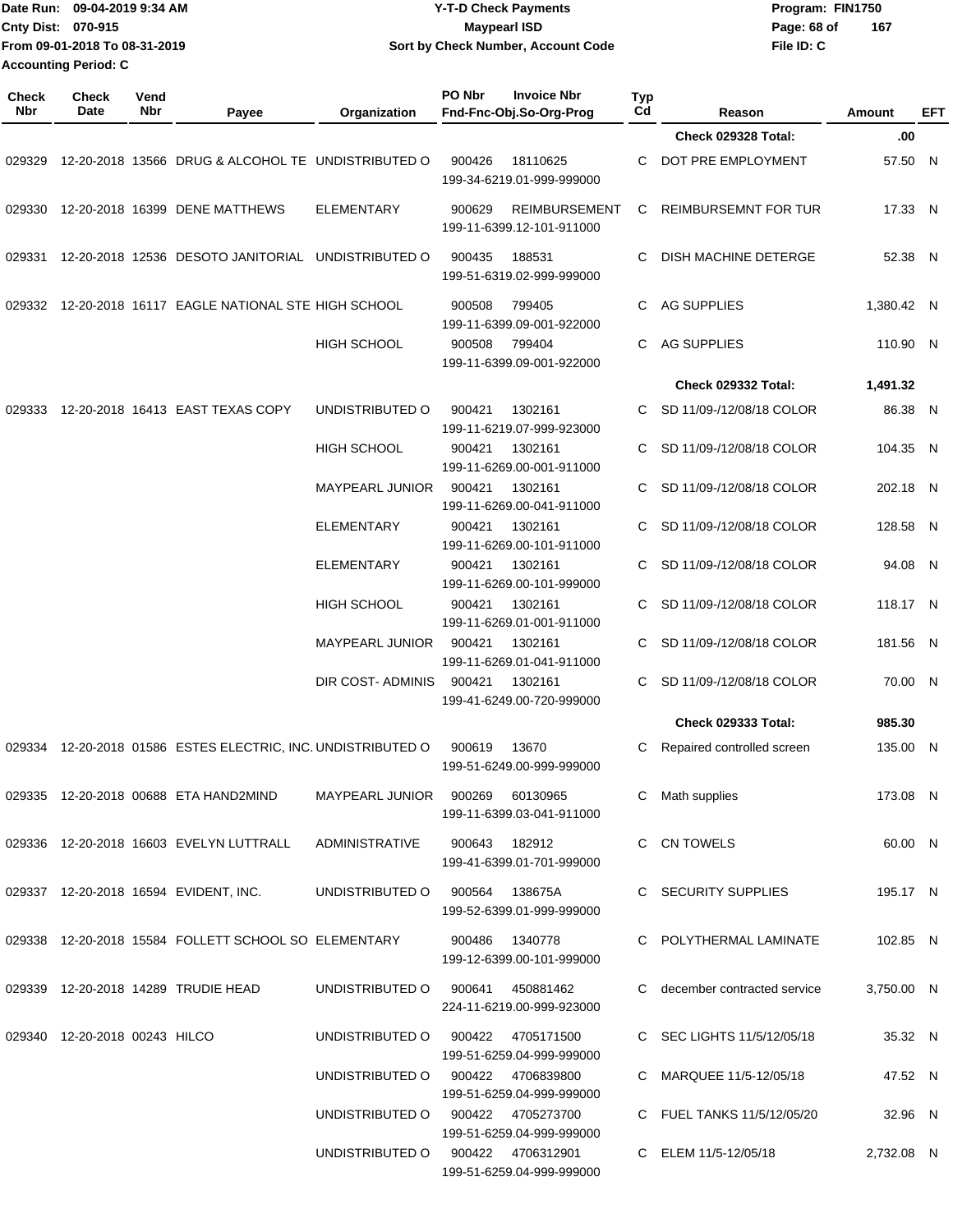|                           | Date Run: 09-04-2019 9:34 AM  | <b>Y-T-D Check Payments</b>        | Program: FIN1750   |
|---------------------------|-------------------------------|------------------------------------|--------------------|
| <b>Cnty Dist: 070-915</b> |                               | <b>Mavpearl ISD</b>                | 167<br>Page: 69 of |
|                           | From 09-01-2018 To 08-31-2019 | Sort by Check Number, Account Code | File ID: C         |
| Accounting Period: C      |                               |                                    |                    |

| Check<br><b>Nbr</b> | <b>Check</b><br>Date | Vend<br>Nbr | Payee                                                      | Organization           | PO Nbr | <b>Invoice Nbr</b><br>Fnd-Fnc-Obj.So-Org-Prog     | <b>Typ</b><br>Cd | Reason                     | Amount      | EFT |
|---------------------|----------------------|-------------|------------------------------------------------------------|------------------------|--------|---------------------------------------------------|------------------|----------------------------|-------------|-----|
|                     |                      |             |                                                            | UNDISTRIBUTED O        | 900422 | 4602563301<br>199-51-6259.04-999-999000           |                  | C H/S N.WING SD            | 1,690.23 N  |     |
|                     |                      |             |                                                            | UNDISTRIBUTED O        | 900422 | 4602266500<br>199-51-6259.04-999-999000           | C.               | ATH FACILITY SD 11/5-12/0  | 446.51 N    |     |
|                     |                      |             |                                                            | UNDISTRIBUTED O        | 900422 | 4705335301<br>199-51-6259.04-999-999000           | C                | J/H SD 11/5/-12/05/18      | 2,879.88 N  |     |
|                     |                      |             |                                                            | UNDISTRIBUTED O        | 900422 | 4706783900<br>199-51-6259.78-999-922000           | C.               | AG FACILITY 11/5-12/05/18  | 1,282.87 N  |     |
|                     |                      |             |                                                            |                        |        |                                                   |                  | Check 029340 Total:        | 9,147.37    |     |
| 029341              |                      |             | 12-20-2018 01065 HOBART CORP                               | UNDISTRIBUTED O        | 900640 | 33856820<br>199-51-6249.00-999-999000             | C.               | <b>STEAMER LSK</b>         | 317.00 N    |     |
|                     |                      |             | 029342 12-20-2018 16230 IDEAL IMPACT INC                   | UNDISTRIBUTED O        | 900423 | SVC180271<br>199-51-6249.00-999-999000            | C                | <b>THERMOSTAT NEW</b>      | 168.75 N    |     |
| 029343              |                      |             | 12-20-2018 00795 ISI COMMERCIAL REF UNDISTRIBUTED O        |                        | 900425 | 0376719<br>199-51-6249.35-999-999000              | C                | JH WALK-IN COOLER REP      | 4.554.00 N  |     |
|                     |                      |             |                                                            | UNDISTRIBUTED O        | 900425 | 0376719<br>199-51-6319.35-999-999000              | C                | JH WALK-IN COOLER REP      | 3,360.00 N  |     |
|                     |                      |             |                                                            |                        |        |                                                   |                  | Check 029343 Total:        | 7,914.00    |     |
| 029344              |                      |             | 12-20-2018 01326 JASON BAUGH                               | UNDISTRIBUTED O        | 900436 | <b>VS GRANDVIEW</b><br>199-36-6219.00-999-999000  | C.               | <b>BASKETBALL</b>          | 85.00 N     |     |
| 029345              |                      |             | 12-20-2018 13896 JOE NIMOCK                                | UNDISTRIBUTED O        | 900427 | <b>VS MILDRED</b><br>199-36-6219.00-999-999000    | C.               | <b>BASKETBALL</b>          | 135.00 N    |     |
| 029346              |                      |             | 12-20-2018 13247 LEGAL DIGEST                              | <b>ELEMENTARY</b>      | 900589 | 30914<br>199-11-6399.00-101-923000                | C                | ELEM SPEC ED SUPPLIES      | 127.00 N    |     |
|                     |                      |             |                                                            | <b>HIGH SCHOOL</b>     | 900589 | 30914<br>199-11-6399.01-001-923000                | C.               | HS SPED SUPPLIES           | 127.00 N    |     |
|                     |                      |             |                                                            | <b>MAYPEARL JUNIOR</b> | 900589 | 30914<br>199-11-6399.01-041-923000                | C                | <b>JH SPED SUPPLIES</b>    | 127.00 N    |     |
|                     |                      |             |                                                            |                        |        |                                                   |                  | Check 029346 Total:        | 381.00      |     |
| 029347              |                      |             | 12-20-2018 15761 LINDY TERRY                               | ADMINISTRATIVE         | 900437 | <b>REIMBURSEMENT</b><br>199-41-6499.00-701-999000 | C                | <b>BOARD SUPPLIES</b>      | 18.00 N     |     |
|                     |                      |             | 029348 12-20-2018 01099 MACKIN LIBRARY MED MAYPEARL JUNIOR |                        | 900426 | 560296<br>199-12-6399.05-041-999000               | C.               | books                      | 18.30 N     |     |
| 029349              |                      |             | 12-20-2018 15781 JASPER E. MANNING                         | UNDISTRIBUTED O        | 900428 | <b>VS WHITNEY</b><br>199-36-6219.00-999-999000    |                  | C BASKETBALL               | 135.00 N    |     |
|                     | 01-31-2019           |             |                                                            | UNDISTRIBUTED O        | 900428 | VS WHITNEY<br>199-36-6219.00-999-999000           | D                | <b>LOST IN MAIL</b>        | $-135.00$ N |     |
|                     |                      |             |                                                            |                        |        |                                                   |                  | Check 029349 Total:        | .00         |     |
|                     |                      |             | 029350 12-20-2018 16320 MENTORS CARE                       | UNDISTRIBUTED O        | 900429 | #4<br>199-31-6219.01-999-999000                   | C.               | <b>MENTORS CARE #4</b>     | 17,500.00 N |     |
| 029351              |                      |             | 12-20-2018 15814 NEC FINANCIAL SERVI UNDISTRIBUTED O       |                        | 900430 | 0002168977<br>199-71-6512.00-999-999000           | C.               | NEC SV8100 PHONE SYST      | 1,159.20 N  |     |
|                     |                      |             |                                                            | UNDISTRIBUTED O        | 900430 | 0002168977<br>199-71-6522.00-999-999000           | C.               | NEC SV8100 PHONE SYST      | 181.07 N    |     |
|                     |                      |             |                                                            |                        |        |                                                   |                  | <b>Check 029351 Total:</b> | 1,340.27    |     |
|                     |                      |             | 029352 12-20-2018 12087 OAK CLIFF OFFICE SU ELEMENTARY     |                        | 900590 | 4128202-0<br>199-12-6399.00-101-999000            | C                | replacement lamp           | 140.39 N    |     |
|                     |                      |             |                                                            | <b>HIGH SCHOOL</b>     |        | 900392 418328-0<br>199-23-6399.04-001-999000      | C                | <b>Signature Stamps</b>    | 47.00 N     |     |
|                     |                      |             |                                                            |                        |        |                                                   |                  | Check 029352 Total:        | 187.39      |     |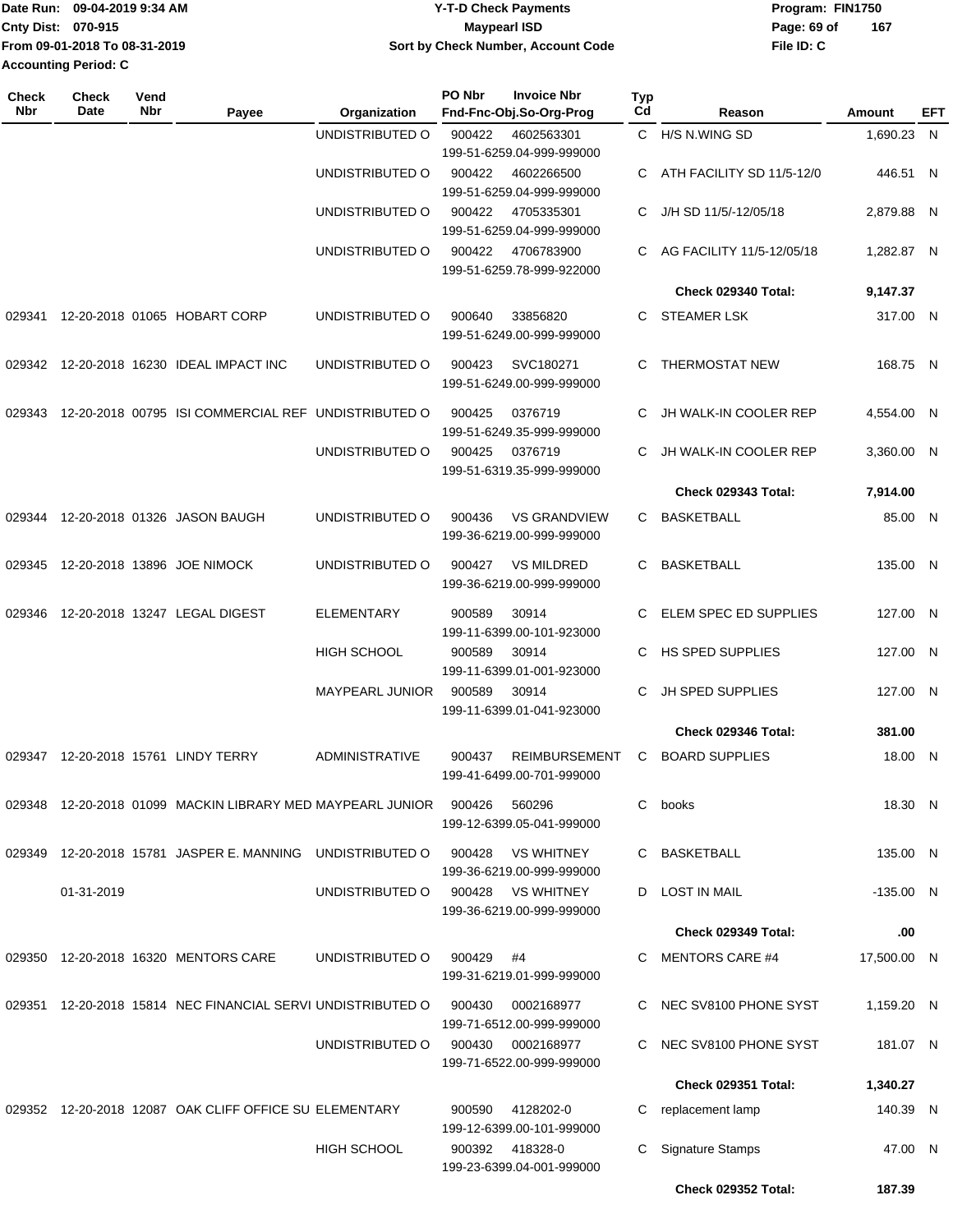|                           | Date Run: 09-04-2019 9:34 AM  | <b>Y-T-D Check Payments</b>        | Program: FIN1750 |     |  |  |
|---------------------------|-------------------------------|------------------------------------|------------------|-----|--|--|
| <b>Cnty Dist: 070-915</b> |                               | Maypearl ISD                       | Page: 70 of      | 167 |  |  |
|                           | From 09-01-2018 To 08-31-2019 | Sort by Check Number, Account Code | File ID: C       |     |  |  |
|                           | <b>Accounting Period: C</b>   |                                    |                  |     |  |  |

| <b>Check</b><br><b>Nbr</b> | <b>Check</b><br>Date            | Vend<br>Nbr | Payee                                                                      | Organization                      | PO Nbr   | <b>Invoice Nbr</b><br>Fnd-Fnc-Obj.So-Org-Prog    | Typ<br>Cd | Reason                     | Amount     | EFT |
|----------------------------|---------------------------------|-------------|----------------------------------------------------------------------------|-----------------------------------|----------|--------------------------------------------------|-----------|----------------------------|------------|-----|
| 029353                     |                                 |             | 12-20-2018 00287 OFFICE DEPOT                                              | HIGH SCHOOL                       | 900559   | 245975350001<br>199-11-6399.23-001-925000        |           | C ESL TELPAS               | 88.02 N    |     |
| 029354                     |                                 |             | 12-20-2018 15054 O'REILLY AUTO PARTS UNDISTRIBUTED O                       |                                   | 900114   | 0868-134576<br>199-34-6319.00-999-999000         | С         | OPEN PO - ORIELLYS BAT     | 50.94 N    |     |
| 029355                     |                                 |             | 12-20-2018 16014 ORKIN PEST CONTRO UNDISTRIBUTED O                         |                                   | 900019   | 393446<br>199-51-6249.00-999-999000              | С         | MONTHLY PEST CONTRO        | 450.00 N   |     |
| 029356                     |                                 |             | 12-20-2018 14574 PERMA-BOUND BOOK MAYPEARL JUNIOR                          |                                   | 900256   | 1796587-01<br>199-12-6399.05-041-999000          | С         | Library Books              | 58.16 N    |     |
|                            |                                 |             |                                                                            | <b>MAYPEARL JUNIOR</b>            | 900262   | 1803981-00<br>199-12-6399.05-041-999000          | С         | <b>Library Books</b>       | 283.56 N   |     |
|                            |                                 |             |                                                                            | <b>ELEMENTARY</b>                 | 900479   | 1803704-00<br>199-12-6399.06-101-999000          | С         | books                      | 253.75 N   |     |
|                            |                                 |             |                                                                            |                                   |          |                                                  |           | Check 029356 Total:        | 595.47     |     |
| 029357                     |                                 |             | 12-20-2018 16589 PIRAINO CONSULTING HIGH SCHOOL                            |                                   | 900554   | 11983<br>199-11-6639.48-001-911000               | С         | Pre-K Projector & HS proj  | 1,400.00 N |     |
| 029358                     |                                 |             | 12-20-2018 00099 REGION 10/EDUCATIO ELEMENTARY                             |                                   | 900271   | 156646<br>199-31-6499.00-101-999000              | С         | NOVA TRAINING 10/31-11/    | 125.00 N   |     |
| 029359                     |                                 |             | 12-20-2018 01071 RICK'S WORLD OF SP ADMINISTRATIVE                         |                                   | 900601   | 5649<br>199-41-6399.01-701-999000                | С         | COFFEE CUPS WITH LOG       | 300.00 N   |     |
| 029360                     |                                 |             | 12-20-2018 13510 ROBERT WHITE                                              | UNDISTRIBUTED O                   | 900419   | <b>VS WHITNEY</b><br>199-36-6219.00-999-999000   | С         | <b>BASKETBALL</b>          | 135.00 N   |     |
| 029361                     |                                 |             | 12-20-2018 00316 SCHOOL SPECIALTY I ELEMENTARY                             |                                   | 900394   | 208121963028<br>199-11-6399.00-101-911000        | С         | KINDER SUPPLIES            | 250.91 N   |     |
|                            |                                 |             |                                                                            | <b>ELEMENTARY</b>                 | 900428   | 208121967834<br>199-11-6399.41-101-911000        | С         | <b>PRE K SUPPLIES</b>      | 16.58 N    |     |
|                            |                                 |             |                                                                            |                                   |          |                                                  |           | Check 029361 Total:        | 267.49     |     |
| 029362                     | 12-20-2018 16408 SMARTOX        |             |                                                                            | UNDISTRIBUTED O                   | 900418   | 12263<br>199-36-6219.01-999-999000               | С         | <b>HS DRUG TESTING</b>     | 425.00 N   |     |
| 029363                     |                                 |             | 12-20-2018 16581 STEVEN SNEED                                              | UNDISTRIBUTED O                   | 900431   | <b>VS GRANDVIEW</b><br>199-36-6219.00-999-999000 | С         | <b>BASKETBALL</b>          | 85.00 N    |     |
|                            |                                 |             |                                                                            | UNDISTRIBUTED O                   |          | 900417 VS MILDRED<br>199-36-6219.00-999-999000   |           | C BASKETBALL               | 115.00 N   |     |
|                            |                                 |             |                                                                            |                                   |          |                                                  |           | Check 029363 Total:        | 200.00     |     |
|                            |                                 |             | 029364 12-20-2018 16296 SUPERIOR PEDIATRIC UNDISTRIBUTED O  900618  127    |                                   |          | 199-31-6219.02-999-923000                        |           | C PT SERVICES              | 487.50 N   |     |
|                            |                                 |             |                                                                            | UNDISTRIBUTED O 900618 127        |          | 199-31-6219.04-999-923000                        |           | C OT SERVICES              | 113.75 N   |     |
|                            |                                 |             |                                                                            |                                   |          |                                                  |           | <b>Check 029364 Total:</b> | 601.25     |     |
|                            |                                 |             | 029365 12-20-2018 15332 TODD N. BRUNER                                     | UNDISTRIBUTED O 900416 VS MILDRED |          | 199-36-6219.00-999-999000                        |           | C BASKETBALL               | 135.00 N   |     |
|                            | 029366 12-20-2018 16602 TXELLIS |             |                                                                            | ADMINISTRATIVE                    | 900634 1 | 199-41-6219.10-701-999000                        |           | C AERIAL PHOTOS            | 500.00 N   |     |
|                            |                                 |             | 029367 12-20-2018 00134 TXU ENERGY                                         | UNDISTRIBUTED O                   |          | 199-51-6259.04-999-999000                        |           | C SECURITY LIGHTS SD 11/9  | 309.89 N   |     |
|                            |                                 |             | 029368  12-20-2018  00460  VINEYARD'S  AUTO SU  UNDISTRIBUTED   0   900073 |                                   |          | 196965<br>199-34-6319.00-999-999000              |           | C OPEN PO - VINEYARD'S M   | 28.40 N    |     |
|                            |                                 |             |                                                                            | UNDISTRIBUTED O                   |          | 900073 196643<br>199-34-6319.00-999-999000       |           | C OPEN PO - VINEYARD'S SI  | 50.96 N    |     |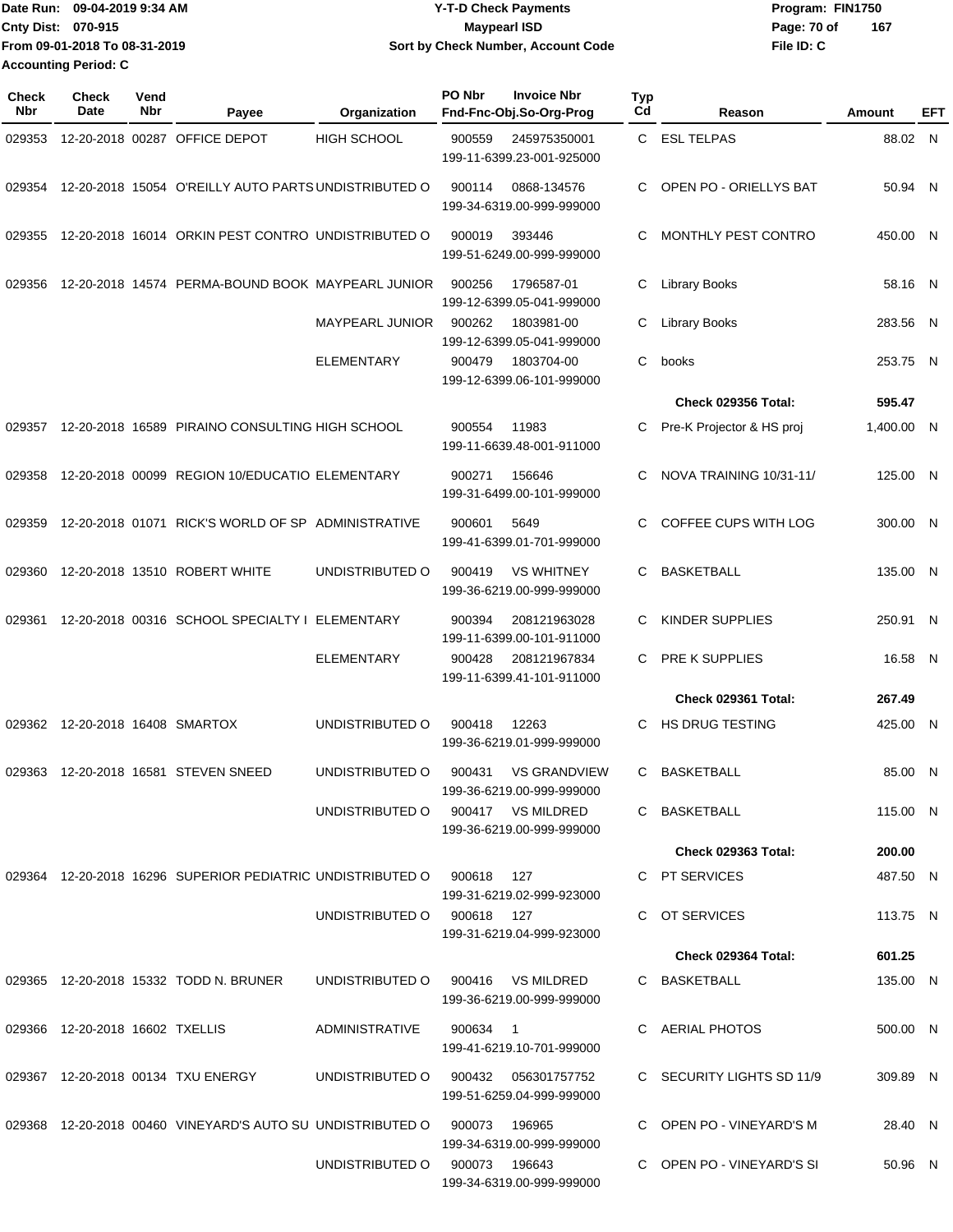| Date Run: 09-04-2019 9:34 AM  | <b>Y-T-D Check Payments</b>        | Program: FIN1750   |
|-------------------------------|------------------------------------|--------------------|
| <b>Cnty Dist: 070-915</b>     | <b>Mavpearl ISD</b>                | 167<br>Page: 71 of |
| From 09-01-2018 To 08-31-2019 | Sort by Check Number, Account Code | File ID: C         |
| <b>Accounting Period: C</b>   |                                    |                    |

| <b>Check</b><br><b>Nbr</b> | <b>Check</b><br>Date | Vend<br>Nbr | Payee                                                        | Organization                           | <b>PO Nbr</b><br>Fnd-Fnc-Obj.So-Org-Prog | <b>Invoice Nbr</b>                                | <b>Typ</b><br>Cd | Reason                     | Amount     | EFT          |
|----------------------------|----------------------|-------------|--------------------------------------------------------------|----------------------------------------|------------------------------------------|---------------------------------------------------|------------------|----------------------------|------------|--------------|
|                            |                      |             |                                                              |                                        |                                          |                                                   |                  | <b>Check 029368 Total:</b> | 79.36      |              |
| 029369                     |                      |             | 12-20-2018 01145 WELDERS WAREHOUS HIGH SCHOOL                |                                        | 900420                                   | 35574<br>199-11-6399.09-001-922000                | C                | MONTHLY RENTAL FOR N       | 105.00 N   |              |
| 029370                     |                      |             | 12-20-2018 15782 WILLIAM DUNLAP                              | UNDISTRIBUTED O                        | 900433                                   | <b>VS GRANDVIEW</b><br>199-36-6219.00-999-999000  | C                | <b>BASKETBALL</b>          | 85.00 N    |              |
| 029371                     |                      |             | 12-20-2018 12436 PAM WILSON                                  | <b>ADMINISTRATIVE</b>                  | 900616                                   | <b>REIMBURSEMENT</b><br>199-41-6399.01-701-999000 | С                | <b>SUPPLIES</b>            | 69.85 N    |              |
|                            |                      |             |                                                              | <b>SCHOOL BOARD</b>                    | 900616                                   | <b>REIMBURSEMENT</b><br>199-41-6499.02-702-999000 | С                | <b>BOARD MEAL</b>          | 43.51 N    |              |
|                            |                      |             |                                                              | UNDISTRIBUTED O                        | 900616                                   | <b>REIMBURSEMENT</b><br>199-52-6399.00-999-999000 | C                | <b>SECURITY SUPPLIES</b>   | 25.98 N    |              |
|                            |                      |             |                                                              |                                        |                                          |                                                   |                  | <b>Check 029371 Total:</b> | 139.34     |              |
| 029372                     |                      |             | 01-10-2019 14674 AEROWAVE                                    | UNDISTRIBUTED O                        | 900301                                   | 32055126<br>199-52-6399.01-999-999000             | C                | <b>SECURITY</b>            | 95.00 N    |              |
| 029373                     |                      |             | 01-10-2019 15616 AT&T CORP.                                  | UNDISTRIBUTED O                        | 900440                                   | 0573207983001<br>199-51-6259.02-999-999000        | C.               | <b>LONG DISTANCE</b>       | 98.88 N    |              |
| 029374                     |                      |             | 01-10-2019 00069 ATMOS ENERGY                                | UNDISTRIBUTED O                        | 900461                                   | 3030380470<br>199-51-6259.00-999-999000           | C                | H/S SD 12/04-01/03/19      | 898.02 N   |              |
|                            |                      |             |                                                              | UNDISTRIBUTED O                        | 900461                                   | 3030380238<br>199-51-6259.00-999-999000           | C                | ADMIN 12/04-01/032019      | 410.61 N   |              |
|                            |                      |             |                                                              | UNDISTRIBUTED O                        | 900461                                   | 3030318181<br>199-51-6259.00-999-999000           | С                | MIDLE 12/04-01/03/2019     | 308.65     | $\mathsf{N}$ |
|                            |                      |             |                                                              | UNDISTRIBUTED O                        | 900461                                   | 3030318485<br>199-51-6259.00-999-999000           | C                | ELEM SD 12/04-01/03/2019   | 1,070.97 N |              |
|                            |                      |             |                                                              |                                        |                                          |                                                   |                  | Check 029374 Total:        | 2,688.25   |              |
| 029375                     |                      |             | 01-10-2019 00217 CITY OF MAYPEARL                            | UNDISTRIBUTED O                        | 900446                                   | 595<br>199-51-6259.00-999-999000                  | С                | JR.HIGH 11/28-12/27/2018   | 143.20 N   |              |
|                            |                      |             |                                                              | UNDISTRIBUTED O                        | 900446<br>80                             | 199-51-6259.01-999-999000                         | С                | BALLFIELD 11/28-12/27/201  | 21.00 N    |              |
|                            |                      |             |                                                              | UNDISTRIBUTED O                        | 900446                                   | 1081<br>199-51-6259.01-999-999000                 | C                | ELEM YD METER 11/28-12/    | 21.00 N    |              |
|                            |                      |             |                                                              | UNDISTRIBUTED O                        | 900446 1618                              | 199-51-6259.01-999-999000                         |                  | C ADMIN 11/28-12/27/2018   | 46.00 N    |              |
|                            |                      |             |                                                              | UNDISTRIBUTED O 900446 1394            |                                          | 199-51-6259.01-999-999000                         |                  | C CONCESS BATHROOM 11/     | 46.00 N    |              |
|                            |                      |             |                                                              | UNDISTRIBUTED O 900446 82              |                                          | 199-51-6259.01-999-999000                         |                  | C INTERM 11/28-12/27/2018  | 415.00 N   |              |
|                            |                      |             |                                                              | UNDISTRIBUTED O 900446 1080            |                                          | 199-51-6259.01-999-999000                         |                  | C ELEM 11/28-12/27/2018    | 670.00 N   |              |
|                            |                      |             |                                                              | UNDISTRIBUTED O 900446 574             |                                          | 199-51-6259.01-999-999000                         |                  | C JR.HIGH 11/28-12/27/2018 | 123.30 N   |              |
|                            |                      |             |                                                              | UNDISTRIBUTED O 900446 383             |                                          | 199-51-6259.01-999-999000                         |                  | C H/S 11/28-12/27/2018     | 102.40 N   |              |
|                            |                      |             |                                                              |                                        |                                          |                                                   |                  | <b>Check 029375 Total:</b> | 1,587.90   |              |
|                            |                      |             | 029376  01-10-2019  15656  DEPARTMENT OF INF UNDISTRIBUTED O |                                        | 900458                                   | 19111289N<br>199-51-6259.02-999-999000            |                  | C LONG DISTANCE 11/01-11/  | 61.34 N    |              |
|                            |                      |             | 029377 01-10-2019 12885 DIRECT ENERGY                        | UNDISTRIBUTED O                        | 900469                                   | 183520036891225<br>199-51-6259.04-999-999000      |                  | C ARCHIVE 11/09-12/10/2018 | 29.01 N    |              |
|                            |                      |             |                                                              | UNDISTRIBUTED O 900469 183530036897086 |                                          | 199-51-6259.04-999-999000                         |                  | C BUS BARN SD 11/09-12/10/ | 75.08 N    |              |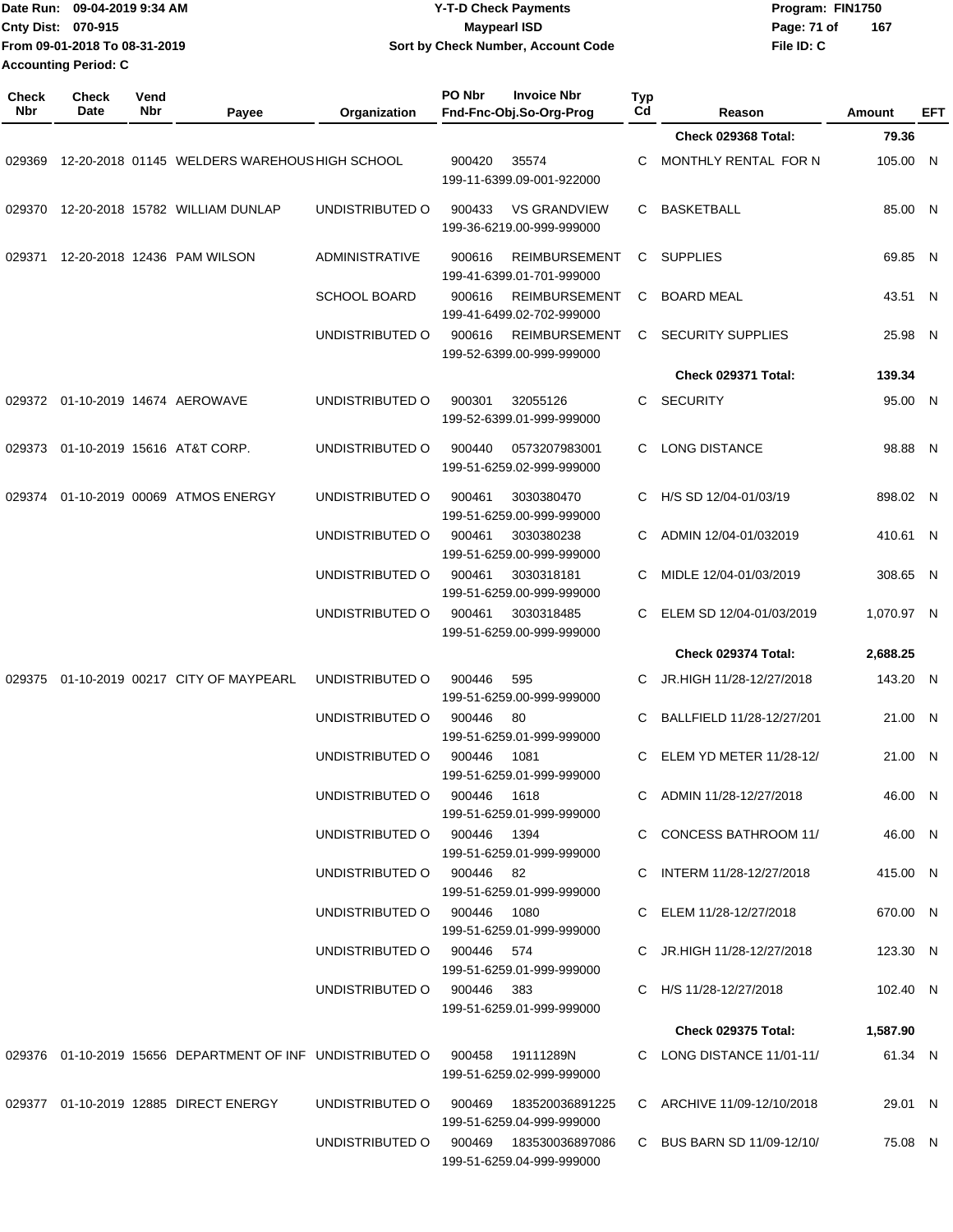|                             | Date Run: 09-04-2019 9:34 AM  | <b>Y-T-D Check Payments</b>        | Program: FIN1750 |     |
|-----------------------------|-------------------------------|------------------------------------|------------------|-----|
| Cnty Dist: 070-915          |                               | Maypearl ISD                       | Page: 72 of      | 167 |
|                             | From 09-01-2018 To 08-31-2019 | Sort by Check Number, Account Code | File ID: C       |     |
| <b>Accounting Period: C</b> |                               |                                    |                  |     |
|                             |                               |                                    |                  |     |

| <b>Check</b><br>Nbr | <b>Check</b><br>Date              | Vend<br>Nbr | Payee                                                      | Organization                  | PO Nbr | <b>Invoice Nbr</b><br>Fnd-Fnc-Obj.So-Org-Prog  | <b>Typ</b><br>Cd | Reason                       | Amount     | EFT |
|---------------------|-----------------------------------|-------------|------------------------------------------------------------|-------------------------------|--------|------------------------------------------------|------------------|------------------------------|------------|-----|
|                     |                                   |             |                                                            | UNDISTRIBUTED O               | 900469 | 183520036891225                                |                  | C H/S BALL PARK 11/09-12/1   | 15.45 N    |     |
|                     |                                   |             |                                                            |                               |        | 199-51-6259.04-999-999000                      |                  |                              |            |     |
|                     |                                   |             |                                                            | UNDISTRIBUTED O               | 900469 | 183520036891225                                | C.               | GOLF FACILITY 11/09-12/1     | 815.15 N   |     |
|                     |                                   |             |                                                            |                               |        | 199-51-6259.04-999-999000                      |                  |                              |            |     |
|                     |                                   |             |                                                            | UNDISTRIBUTED O               | 900469 | 183520036891225<br>199-51-6259.04-999-999000   |                  | C H/S SOUTHWING 11/09-12     | 2,044.22 N |     |
|                     |                                   |             |                                                            | UNDISTRIBUTED O               | 900469 | 183520036891225<br>199-51-6259.04-999-999000   |                  | C INT CAFET 11/09-12/10/201  | 250.27 N   |     |
|                     |                                   |             |                                                            | UNDISTRIBUTED O               | 900469 | 183520036891225<br>199-51-6259.04-999-999000   | $\mathbf{C}$     | QUAD 11/09-12/10/2018        | 384.31 N   |     |
|                     |                                   |             |                                                            | UNDISTRIBUTED O               | 900469 | 183520036891225<br>199-51-6259.04-999-999000   | C                | INTERM 11/09-12/10/18        | 1,412.42 N |     |
|                     |                                   |             |                                                            | UNDISTRIBUTED O               | 900469 | 183530036897157                                |                  | C ADMIN SD 11/09-12/10/18    | 476.52 N   |     |
|                     |                                   |             |                                                            | UNDISTRIBUTED O               | 900469 | 199-51-6259.04-999-999000<br>183520036891225   | C.               | PORTABLE 11/09-12/10/20      | 187.52 N   |     |
|                     |                                   |             |                                                            |                               |        | 199-51-6259.04-999-999000                      |                  |                              |            |     |
|                     |                                   |             |                                                            |                               |        |                                                |                  | Check 029377 Total:          | 5,689.95   |     |
|                     |                                   |             | 029378 01-10-2019 01547 EICHELBAUM WARDEL DIR COST-ADMINIS |                               | 900468 | 63770<br>199-41-6211.00-720-999000             |                  | C LEGAL FEES 11/16-12/14/2   | 2,637.50 N |     |
|                     |                                   |             | 029379  01-10-2019  00040  FLATT STATIONERS, I ELEMENTARY  |                               | 900577 | 282094-00<br>199-11-6399.11-101-911000         |                  | C ELEM OFFICE SUPPLIES       | 195.01 N   |     |
|                     |                                   |             |                                                            | <b>ELEMENTARY</b>             | 900636 | 282361-00<br>199-23-6399.02-101-999000         | C.               | PRINCIPAL SUPPLIES           | 179.96 N   |     |
|                     |                                   |             |                                                            |                               |        |                                                |                  | Check 029379 Total:          | 374.97     |     |
|                     |                                   |             |                                                            |                               |        |                                                |                  |                              |            |     |
| 029380              |                                   |             | 01-10-2019 16059 FRONTIER SOUTHWE UNDISTRIBUTED O          |                               | 900470 | 031814-5<br>199-51-6259.02-999-999000          | C.               | 435-1720 FAX SD 12-28-01/    | 60.52 N    |     |
|                     |                                   |             |                                                            | UNDISTRIBUTED O               | 900470 | 092915-5<br>199-51-6259.02-999-999000          |                  | 435-2038 JH SD 12/22-01/2    | 126.04 N   |     |
|                     |                                   |             |                                                            | UNDISTRIBUTED O               | 900470 | 092515-5<br>199-51-6259.02-999-999000          | C.               | 435-2160 LSK SD 1228-01/2    | 126.04 N   |     |
|                     |                                   |             |                                                            | UNDISTRIBUTED O               | 900470 | 093015-5<br>199-51-6259.02-999-999000          | C.               | 435-2019 H/S SD 12-28-01-    | 126.04 N   |     |
|                     |                                   |             |                                                            | UNDISTRIBUTED O               | 900470 | 092815-5<br>199-51-6259.02-999-999000          |                  | C 435-2520 INT SD 12/28-01/2 | 126.04 N   |     |
|                     |                                   |             |                                                            | UNDISTRIBUTED O               |        | 900470 091206-5<br>199-51-6259.02-999-999000   |                  | C 4351000 ADMIN SD 12/28-0   | 860.23 N   |     |
|                     |                                   |             |                                                            |                               |        |                                                |                  | Check 029380 Total:          | 1,424.91   |     |
|                     |                                   |             |                                                            |                               |        |                                                |                  |                              |            |     |
|                     |                                   |             | 029381 01-10-2019 12551 INTERQUEST DETECTI HIGH SCHOOL     |                               |        | 900451 112741<br>199-11-6219.02-001-924000     |                  | C 2 HALF DAY SERVICE 12/1    | 560.00 N   |     |
|                     |                                   |             | 029382 01-10-2019 01844 J.W. PEPPER & SON, I HIGH SCHOOL   |                               |        | 900457 05B39889<br>199-11-6399.07-001-911000   |                  | C FALL MUSICAL MUSIC         | 87.50 N    |     |
|                     |                                   |             | 029383 01-10-2019 00063 LAKESHORE EQUIPME ELEMENTARY       |                               |        | 900573 3214351218<br>199-11-6399.00-101-923000 |                  | C ELEM SPEC ED SUPPLIES      | 170.15 N   |     |
|                     |                                   |             |                                                            |                               |        |                                                |                  |                              |            |     |
|                     | 029384  01-10-2019  15098  LOWE'S |             |                                                            | UNDISTRIBUTED O               |        | 900340 901281<br>199-51-6319.02-999-999000     |                  | C OPEN PO - LOWES            | 21.27 N    |     |
|                     |                                   |             |                                                            | UNDISTRIBUTED 0 900340 902656 |        | 199-51-6319.02-999-999000                      |                  | C OPEN PO - LOWES            | 55.72 N    |     |
|                     |                                   |             |                                                            | UNDISTRIBUTED 0 900340 901637 |        | 199-51-6319.02-999-999000                      |                  | C OPEN PO - LOWES            | 276.03 N   |     |
|                     |                                   |             |                                                            | UNDISTRIBUTED 0 900340 971217 |        | 199-51-6319.02-999-999000                      |                  | C OPEN PO - LOWES            | 588.41 N   |     |
|                     |                                   |             |                                                            |                               |        |                                                |                  | Check 029384 Total:          | 941.43     |     |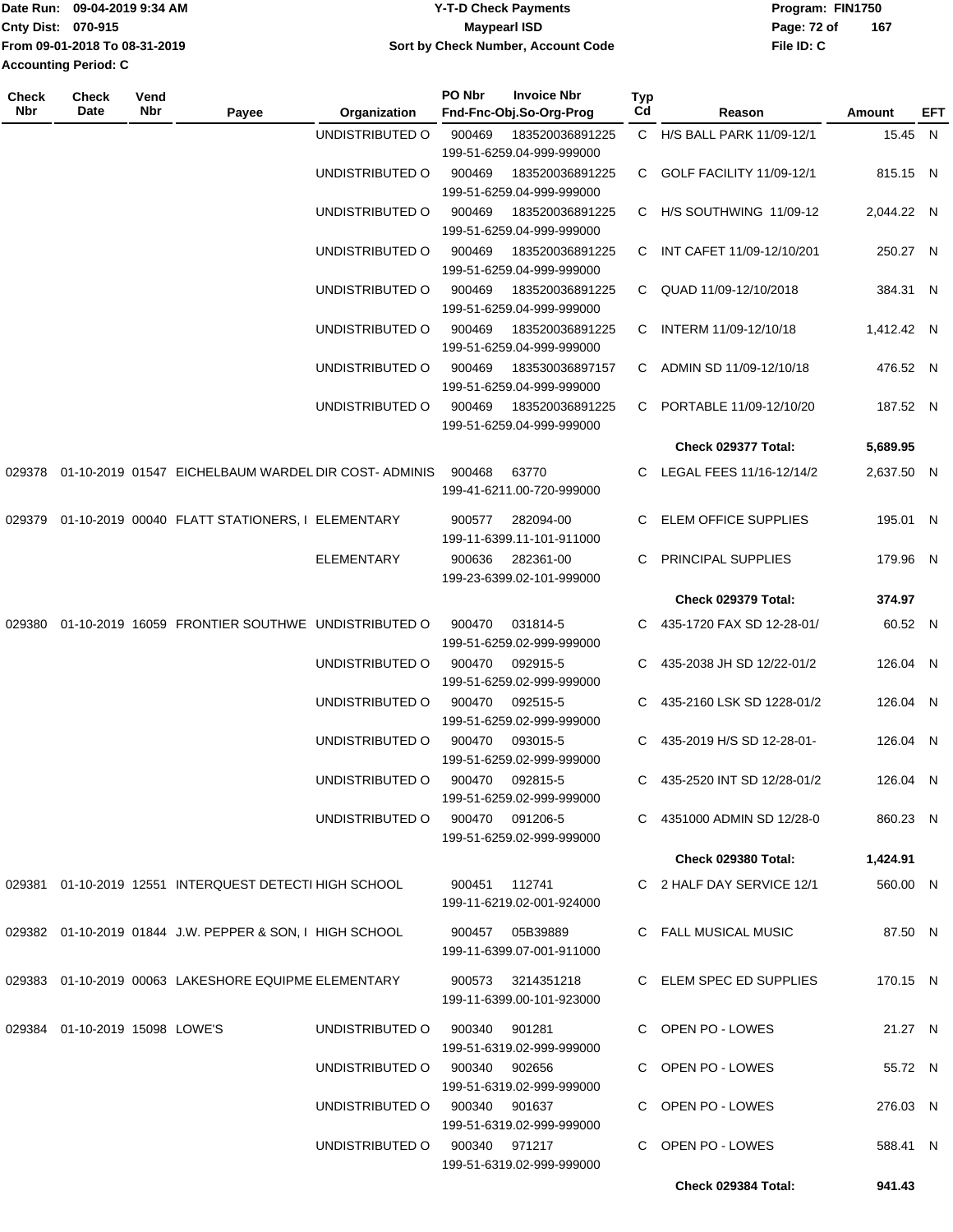| IDate Run: 09-04-2019 9:34 AM | <b>Y-T-D Check Payments</b>        | Program: FIN1750 |     |  |  |  |
|-------------------------------|------------------------------------|------------------|-----|--|--|--|
| <b>Cnty Dist: 070-915</b>     | Maypearl ISD                       | Page: 73 of      | 167 |  |  |  |
| From 09-01-2018 To 08-31-2019 | Sort by Check Number, Account Code | File ID: C       |     |  |  |  |
| Accounting Period: C          |                                    |                  |     |  |  |  |

| <b>Check</b><br>Nbr | <b>Check</b><br>Date            | Vend<br>Nbr | Payee                                                       | Organization    | PO Nbr | <b>Invoice Nbr</b><br>Fnd-Fnc-Obj.So-Org-Prog | <b>Typ</b><br>Cd | Reason                      | Amount      | EFT |
|---------------------|---------------------------------|-------------|-------------------------------------------------------------|-----------------|--------|-----------------------------------------------|------------------|-----------------------------|-------------|-----|
| 029385              |                                 |             | 01-10-2019 15740 MOORE RECYCLING L UNDISTRIBUTED O          |                 | 900474 | 0001495158<br>199-51-6259.03-999-999000       | C                | 1025 W 4 RECYCLE 12/01-     | 26.35 N     |     |
|                     |                                 |             |                                                             | UNDISTRIBUTED O | 900474 | 0001495157<br>199-51-6259.03-999-999000       | C                | 600 PHILLI RECYC 12/01/1    | 21.40 N     |     |
|                     |                                 |             |                                                             | UNDISTRIBUTED O | 900474 | 0001495159<br>199-51-6259.03-999-999000       | C                | 1024 W 4TH RECYCLE 12/1     | 80.60 N     |     |
|                     |                                 |             |                                                             | UNDISTRIBUTED O | 900474 | 0001495161<br>199-51-6259.03-999-999000       | C                | 400 PANTH RECYCLE 12/0      | 28.85 N     |     |
|                     |                                 |             |                                                             | UNDISTRIBUTED O | 900474 | 0001495160<br>199-51-6259.03-999-999000       | C                | 12636 FM 157 RECYCE 12/     | 28.85 N     |     |
|                     |                                 |             |                                                             |                 |        |                                               |                  | <b>Check 029385 Total:</b>  | 186.05      |     |
| 029386              |                                 |             | 01-10-2019 13306 MOUNTAIN PEAK SPE UNDISTRIBUTED O          |                 | 900452 | 11-0788-00<br>199-51-6259.79-999-922000       | C.               | AG SD 11/04-12/04/18        | 76.69 N     |     |
| 029387              |                                 |             | 01-10-2019 16289 NEXTLINK BROADBAN UNDISTRIBUTED O          |                 | 900460 | N125089750-20<br>199-11-6399.45-999-999000    |                  | C LEVEL 1 SD 12/30-01/29/20 | 790.00 N    |     |
| 029388              |                                 |             | 01-10-2019 00287 OFFICE DEPOT                               | UNDISTRIBUTED O | 900580 | 246479285001<br>199-11-6399.00-999-923000     | C                | <b>TESTING SUPPLIES</b>     | 40.17 N     |     |
|                     |                                 |             |                                                             | UNDISTRIBUTED O | 900580 | 246480274001<br>199-11-6399.00-999-923000     | C                | <b>TETING SUPPLIES</b>      | 13.28 N     |     |
|                     |                                 |             |                                                             | UNDISTRIBUTED O | 900580 | 246479285001<br>199-11-6399.01-999-923000     | C                | <b>ILS SUPPLIES</b>         | 269.80 N    |     |
|                     |                                 |             |                                                             | ELEMENTARY      | 900578 | 247363098001<br>199-12-6399.00-101-999000     | С                | <b>LIBRARY SUPPLIES</b>     | 359.77 N    |     |
|                     |                                 |             |                                                             | UNDISTRIBUTED O | 900579 | 246469040001<br>199-21-6399.00-999-923000     | C                | OFFICE SUPPLIES             | 65.58 N     |     |
|                     |                                 |             |                                                             | UNDISTRIBUTED O | 900572 | 245688035001<br>199-51-6249.00-999-999000     | С                | Office Supplies from Ofc De | 4.36        | N   |
|                     |                                 |             |                                                             | UNDISTRIBUTED O | 900572 | 245687527001<br>199-51-6249.00-999-999000     | C                | Office Supplies from Ofc De | 88.54 N     |     |
|                     |                                 |             |                                                             | UNDISTRIBUTED O | 900572 | 245688036001<br>199-51-6249.00-999-999000     | С                | Office Supplies from Ofc De | 14.61 N     |     |
|                     |                                 |             |                                                             |                 |        |                                               |                  | Check 029388 Total:         | 856.11      |     |
|                     |                                 |             | 029389 01-10-2019 16605 POLICE AND SHERIFF' UNDISTRIBUTED O |                 | 900471 | 112002<br>199-52-6399.01-999-999000           |                  | C SECURE ID CARDS           | 17.49 N     |     |
|                     |                                 |             | 029390 01-10-2019 00099 REGION 10/EDUCATIO ADMINISTRATIVE   |                 |        | 900454 156870<br>199-41-6219.10-701-999000    |                  | C SEPT-NOV DCS CHECK S      | 173.80 N    |     |
|                     | 029391 01-10-2019 16123 TECHAIR |             |                                                             | UNDISTRIBUTED O | 900455 | 04534067<br>199-51-6249.00-999-999000         |                  | C Tech Air - Open PO RENTA  | 237.19 N    |     |
|                     |                                 |             | 029392 01-10-2019 00479 TRACTOR SUPPLY CO HIGH SCHOOL       |                 | 900461 | 301205117599<br>199-11-6399.09-001-922000     |                  | C AG SUPPLIES               | 330.86 N    |     |
|                     |                                 |             |                                                             | HIGH SCHOOL     | 900509 | 301205117532<br>199-11-6399.09-001-922000     |                  | C shop and projects         | 164.96 N    |     |
|                     |                                 |             |                                                             | UNDISTRIBUTED O | 900496 | 035301205117557<br>199-51-6319.02-999-999000  |                  | C OPEN PO - TRACTOR SUP     | 120.14 N    |     |
|                     |                                 |             |                                                             | UNDISTRIBUTED O | 900496 | 301205117524<br>199-51-6319.02-999-999000     |                  | C OPEN PO - TRACTOR SUP     | 109.99 N    |     |
|                     |                                 |             |                                                             |                 |        |                                               |                  | <b>Check 029392 Total:</b>  | 725.95      |     |
|                     |                                 |             | 029393 01-10-2019 16562 URELIFT DALLAS/FOR UNDISTRIBUTED O  |                 |        | 900374 13-2462<br>199-51-6629.21-999-999000   |                  | C CONCRETE SIDEWALK         | 10,100.00 N |     |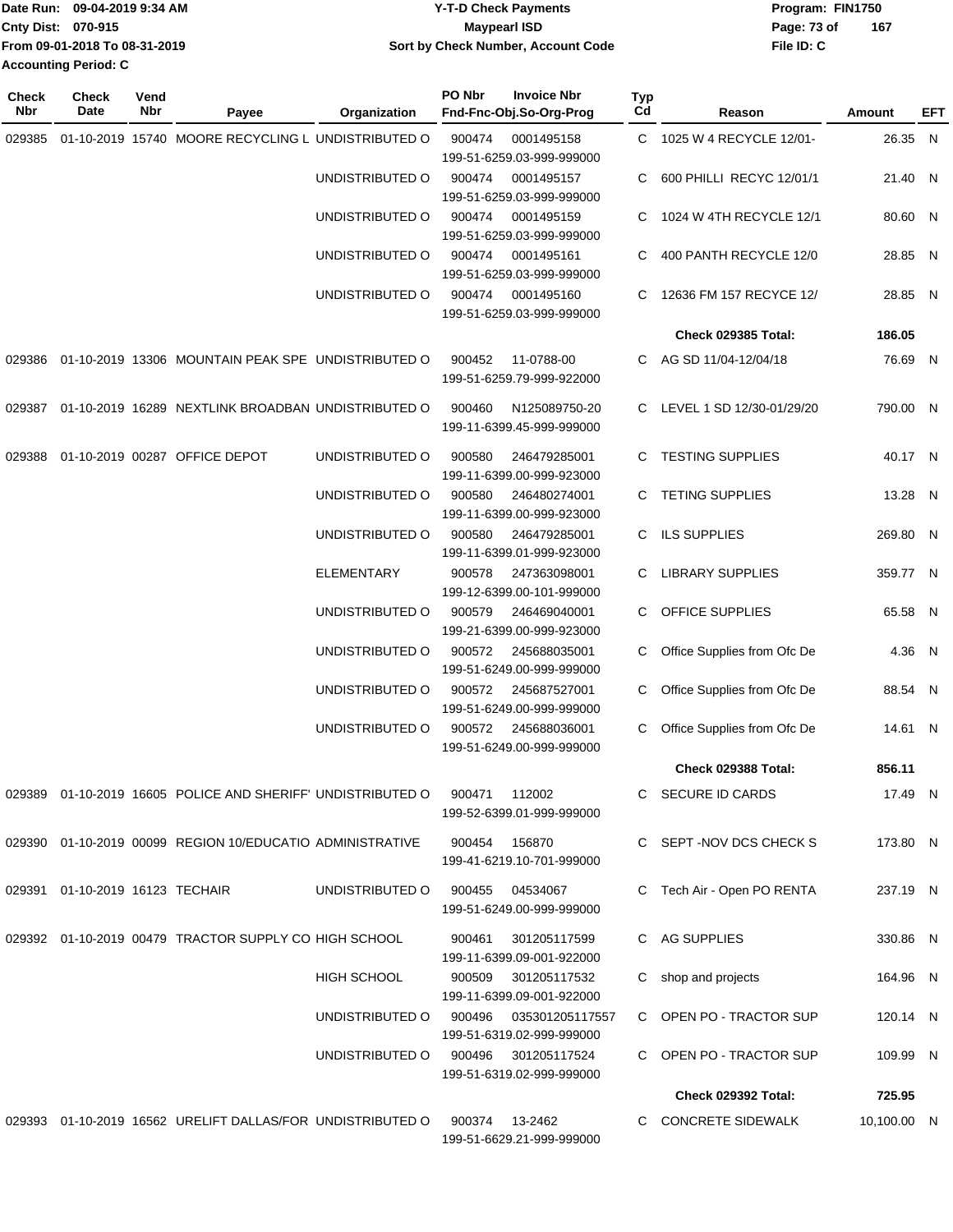|                    | Date Run: 09-04-2019 9:34 AM  | <b>Y-T-D Check Payments</b>        | Program: FIN1750 |     |  |
|--------------------|-------------------------------|------------------------------------|------------------|-----|--|
| Cnty Dist: 070-915 |                               | Maypearl ISD                       | Page: 74 of      | 167 |  |
|                    | From 09-01-2018 To 08-31-2019 | Sort by Check Number, Account Code | File ID: C       |     |  |
|                    | <b>Accounting Period: C</b>   |                                    |                  |     |  |

| Check<br>Nbr | <b>Check</b><br>Date      | Vend<br>Nbr | Payee                                                                                 | Organization                           | PO Nbr      | <b>Invoice Nbr</b><br>Fnd-Fnc-Obj.So-Org-Prog     | Typ<br>Cd | Reason                       | Amount     | EFT |
|--------------|---------------------------|-------------|---------------------------------------------------------------------------------------|----------------------------------------|-------------|---------------------------------------------------|-----------|------------------------------|------------|-----|
| 029394       | 01-10-2019 13063 US BANK  |             |                                                                                       | UNDISTRIBUTED O                        | 900463      | 5220334                                           | C.        | <b>SERIES 2014</b>           | 440.00 N   |     |
|              |                           |             |                                                                                       | UNDISTRIBUTED O                        |             | 599-71-6599.00-999-999000<br>5223673              | С         | <b>SERIES 2004</b>           | 377.13 N   |     |
|              |                           |             |                                                                                       |                                        | 900464      | 599-71-6599.00-999-999000                         |           |                              |            |     |
|              |                           |             |                                                                                       |                                        |             |                                                   |           | Check 029394 Total:          | 817.13     |     |
| 029395       | 01-10-2019 00141 WAL MART |             |                                                                                       | <b>HIGH SCHOOL</b>                     | 900055      | 002843<br>199-11-6399.10-001-922000               | С         | <b>Cooking Supplies</b>      | 75.85 N    |     |
|              |                           |             |                                                                                       | <b>HIGH SCHOOL</b>                     | 900479      | 007762<br>199-11-6399.10-001-922000               | С         | <b>COOKING SUPPLIES</b>      | 41.97 N    |     |
|              |                           |             |                                                                                       | <b>HIGH SCHOOL</b>                     | 900054      | 007763<br>199-11-6399.10-001-922000               | С         | <b>Cooking Supplies</b>      | 265.14 N   |     |
|              |                           |             |                                                                                       | <b>ELEMENTARY</b>                      | 900485      | 005124<br>199-12-6399.00-101-999000               | С         | TV/DVD                       | 281.76 N   |     |
|              |                           |             |                                                                                       | UNDISTRIBUTED O                        | 900500      | 001640<br>240-35-6342.00-999-999000               | С         | <b>HEATERS</b>               | 88.06 N    |     |
|              |                           |             |                                                                                       |                                        |             |                                                   |           | <b>Check 029395 Total:</b>   | 752.78     |     |
| 029396       |                           |             | 01-17-2019 16192 ACTION FIRE PROS                                                     | UNDISTRIBUTED O                        | 900714      | A1920405<br>199-51-6249.00-999-999000             | С         | Rplcd detector in Int Gym    | 275.00 N   |     |
| 029397       |                           |             | 01-17-2019 16591 ALAN BIGGS                                                           | <b>HIGH SCHOOL</b>                     | 900684      | 14576<br>199-36-6499.05-001-999000                | С         | Chains for Playoff Ftball Ga | 180.00 N   |     |
| 029398       |                           |             | 01-17-2019 15376 ALL ABOUT TIRES, LLC UNDISTRIBUTED O                                 |                                        | 900638      | 38092<br>199-51-6249.00-999-999000                | С         | Inv 38092 tire repairs       | 110.00 N   |     |
| 029399       |                           |             | 01-17-2019 16150 ALVARADO FLEET SE UNDISTRIBUTED O                                    |                                        | 900513      | 00001072<br>199-34-6219.00-999-999000             | С         | <b>SPRINTER REPAIR</b>       | 2,488.56 N |     |
|              |                           |             |                                                                                       | UNDISTRIBUTED O                        | 900512      | 00001707<br>199-34-6219.00-999-999000             | С         | <b>BUS 25 REPAIR</b>         | 949.82 N   |     |
|              |                           |             |                                                                                       |                                        |             |                                                   |           | <b>Check 029399 Total:</b>   | 3,438.38   |     |
| 029400       |                           |             | 01-17-2019 16308 AMBER HELLER                                                         | <b>HIGH SCHOOL</b>                     | 900688      | <b>REIMBURSEMENT</b><br>199-11-6399.10-001-911000 | С         | <b>FCS Supplies</b>          | 66.57 N    |     |
| 029401       |                           |             | 01-17-2019 01256 AT&T MOBILITY                                                        | UNDISTRIBUTED O                        | 900489      | 824711164X01102<br>199-51-6259.02-999-999000      | C         | WIRELESS SD 12/03-01/02/     | 108.66 N   |     |
|              |                           |             | 029402 01-17-2019 00901 AVENUE FUEL DISTRI UNDISTRIBUTED O                            |                                        | 900502      | 68031<br>199-34-6311.01-999-999000                |           | C FUEL FOR FLEET             | 1,479.39 N |     |
|              |                           |             | 029403 01-17-2019 15289 BENJI L. NEWMAN                                               | UNDISTRIBUTED O                        | 900441 WEST | 199-36-6219.00-999-999000                         |           | C VS WEST H/S BASKETBAL      | 105.00 N   |     |
|              |                           |             |                                                                                       | UNDISTRIBUTED O 900443 HARMONY         |             | 199-36-6219.00-999-999000                         |           | C BASKETBALL                 | 155.00 N   |     |
|              |                           |             |                                                                                       |                                        |             |                                                   |           | <b>Check 029403 Total:</b>   | 260.00     |     |
|              |                           |             | 029404  01-17-2019  15724  BOBBY E. PARKER, JR. UNDISTRIBUTED O  900483  01022019MISD |                                        |             | 199-11-6219.00-999-911000                         |           | C PSP CONSULTING DEC 20      | 147.72 N   |     |
|              |                           |             | 029405 01-17-2019 00956 BORDEN DAIRY                                                  | MAYPEARL JUNIOR 900672 2435859/2435859 |             | 240-35-6341.00-041-999000                         |           | C MS MILK                    | 586.97 N   |     |
|              |                           |             |                                                                                       | ELEMENTARY                             | 900671      | 2435859<br>240-35-6341.00-101-999000              |           | C ELEM MILK                  | 808.25 N   |     |
|              |                           |             |                                                                                       | HIGH SCHOOL                            |             | 900673 2435859<br>240-35-6341.01-001-999000       |           | C MILK H/S                   | 367.02 N   |     |
|              |                           |             |                                                                                       |                                        |             |                                                   |           | Check 029405 Total:          | 1,762.24   |     |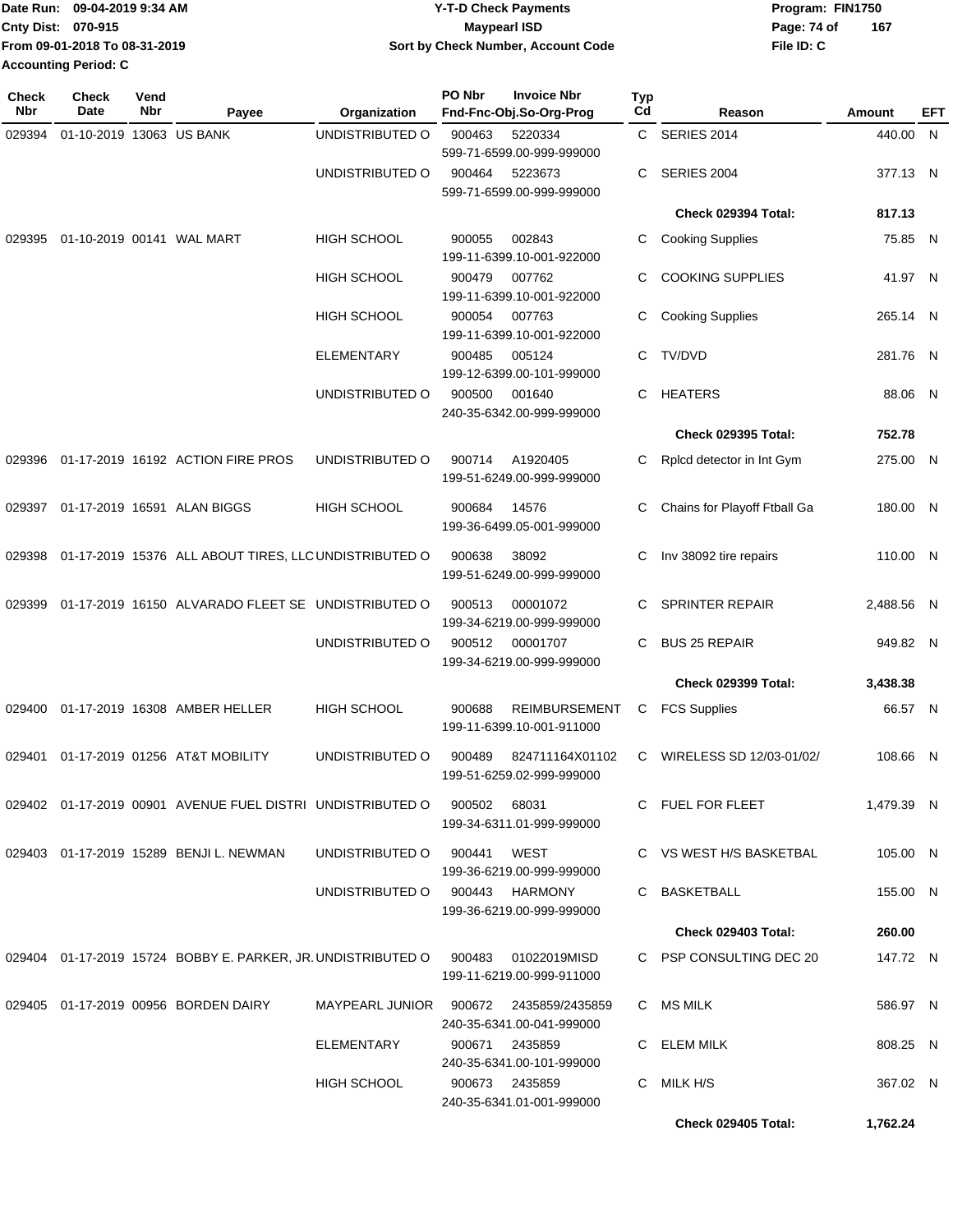| 09-04-2019 9:34 AM<br><b>Date Run:</b> | <b>Y-T-D Check Payments</b>        | Program: FIN1750   |
|----------------------------------------|------------------------------------|--------------------|
| <b>Cnty Dist: 070-915</b>              | <b>Mavpearl ISD</b>                | 167<br>Page: 75 of |
| From 09-01-2018 To 08-31-2019          | Sort by Check Number, Account Code | File ID: C         |
| <b>Accounting Period: C</b>            |                                    |                    |

| <b>Check</b><br>Nbr | <b>Check</b><br>Date              | Vend<br>Nbr | Payee                                                        | Organization          | PO Nbr | <b>Invoice Nbr</b><br>Fnd-Fnc-Obj.So-Org-Prog    | Typ<br>Cd | Reason                       | Amount     | EFT |
|---------------------|-----------------------------------|-------------|--------------------------------------------------------------|-----------------------|--------|--------------------------------------------------|-----------|------------------------------|------------|-----|
| 029406              |                                   |             | 01-17-2019 00887 BSN SPORTS                                  | <b>HIGH SCHOOL</b>    | 900463 | 904014843<br>199-36-6399.13-001-999000           | C.        | <b>Softball Pants</b>        | 295.00 N   |     |
|                     |                                   |             | 029407 01-17-2019 00035 BUCK'S WHEEL &                       | UNDISTRIBUTED O       | 900679 | 83238<br>199-34-6319.00-999-999000               | С         | Rear wheel allignment Bus 5  | 523.02 N   |     |
| 029408              |                                   |             | 01-17-2019 13576 CANON FINANCIAL SE DIR COST-ADMINIS         |                       | 900018 | 19566411<br>199-41-6249.00-720-999000            | C.        | <b>CONTRACT CHARGE</b>       | 458.87 N   |     |
| 029409              |                                   |             | 01-17-2019 00871 CARD SERVICE CENT UNDISTRIBUTED O           |                       | 900497 | 0178<br>199-21-6411.00-999-923000                | С         | <b>WORKSHOP ED311</b>        | 175.00 N   |     |
|                     |                                   |             |                                                              | UNDISTRIBUTED O       | 900570 | 201038486<br>199-34-6319.00-999-999000           | С         | NaviStar Eng Diag Software   | 629.00 N   |     |
|                     |                                   |             |                                                              | <b>ADMINISTRATIVE</b> | 900467 | 0046<br>199-41-6499.00-701-999000                | C         | <b>CHRISTMAS LUNCHEON</b>    | 75.00 N    |     |
|                     |                                   |             |                                                              | <b>IND COST-ADM</b>   | 900496 | 5543286PA5SB04<br>199-41-6499.00-750-999000      | C.        | <b>AMAZON MEMBERSHIP</b>     | 14.06 N    |     |
|                     |                                   |             |                                                              |                       |        |                                                  |           | Check 029409 Total:          | 893.06     |     |
| 029410              |                                   |             | 01-17-2019 00289 CAROLINA BIOLOGICA MAYPEARL JUNIOR          |                       | 900627 | 50508463 RI<br>199-11-6399.09-041-911000         | C.        | <b>BIOLOGY SUPPLIES</b>      | 592.31 N   |     |
| 029411              |                                   |             | 01-17-2019 16577 CARTER EVALUATION UNDISTRIBUTED O           |                       | 900716 | $\overline{2}$<br>199-31-6219.00-999-923000      | C.        | <b>AUTISM EVALUATION</b>     | 787.50 N   |     |
|                     | 029412 01-17-2019 00527 CDWG INC. |             |                                                              | <b>HIGH SCHOOL</b>    | 900514 | QJL0882<br>199-53-6249.00-001-999000             | С         | Battery Overload in HS Libra | 500.00 N   |     |
|                     |                                   |             |                                                              | <b>ADMINISTRATIVE</b> | 900514 | QJL0882<br>199-53-6399.00-701-999000             | С         | Battery Overload in HS Libra | 11.71 N    |     |
|                     |                                   |             |                                                              | <b>ADMINISTRATIVE</b> | 900513 | QJG8255<br>199-53-6399.00-701-999000             | C         | cables                       | 100.50 N   |     |
|                     |                                   |             |                                                              |                       |        |                                                  |           | Check 029412 Total:          | 612.21     |     |
|                     |                                   |             | 029413 01-17-2019 15869 CLARK SECURITY PROUNDISTRIBUTED O    |                       | 900498 | 24k090316<br>199-51-6249.00-999-999000           | C         | door closer                  | 228.39 N   |     |
| 029414              |                                   |             | 01-17-2019 16584 CLIFTON WHITE                               | UNDISTRIBUTED O       | 900444 | <b>VS WEST</b><br>199-36-6219.00-999-999000      | C         | <b>BASKETBALL</b>            | 105.00 N   |     |
|                     |                                   |             |                                                              | UNDISTRIBUTED O       |        | 900475 GRANDVIEW<br>199-36-6219.00-999-999000    | C.        | <b>BASKETBALL</b>            | 135.00 N   |     |
|                     |                                   |             |                                                              |                       |        |                                                  |           | Check 029414 Total:          | 240.00     |     |
|                     |                                   |             | 029415  01-17-2019  15102  DARRON RICHARDSO  UNDISTRIBUTED O |                       | 900459 | WEST<br>199-36-6219.00-999-999000                |           | C BASKETBALL                 | 150.00 N   |     |
|                     |                                   |             |                                                              | UNDISTRIBUTED O       |        | 900509 VS RIO VISTA<br>199-36-6219.00-999-999000 |           | C BASKETBALL                 | 155.00 N   |     |
|                     |                                   |             |                                                              |                       |        |                                                  |           | Check 029415 Total:          | 305.00     |     |
|                     |                                   |             | 029416  01-17-2019  13566  DRUG & ALCOHOL TE UNDISTRIBUTED O |                       |        | 900514 18111407<br>199-34-6219.01-999-999000     |           | C DOT                        | 1,322.50 N |     |
|                     |                                   |             | 029417  01-17-2019  15241  DALLAS DEES                       | <b>HIGH SCHOOL</b>    | 900724 | REIMBURSEMENT<br>199-11-6399.29-001-911BAN       |           | C Reimbursement for Music    | 205.99 N   |     |
|                     |                                   |             | 029418 01-17-2019 15305 DELL MARKETING LP HIGH SCHOOL        |                       | 900500 | 10284090302<br>199-11-6639.48-001-911000         |           | C FLORES LAPTOP              | 151.00 N   |     |
|                     |                                   |             | 029419 01-17-2019 12536 DESOTO JANITORIAL UNDISTRIBUTED O    |                       | 900660 | 189277<br>199-51-6319.01-999-999000              |           | DSJ Vac Bags                 | 39.50 N    |     |
|                     |                                   |             |                                                              | UNDISTRIBUTED O       | 900604 | 189137<br>199-51-6319.01-999-999000              |           | Wax for Floor Machines       | 532.13 N   |     |
|                     |                                   |             |                                                              | UNDISTRIBUTED O       |        | 900661 189307<br>199-51-6319.01-999-999000       |           | C DESOTO JANITORIAL SUP      | 1,801.34 N |     |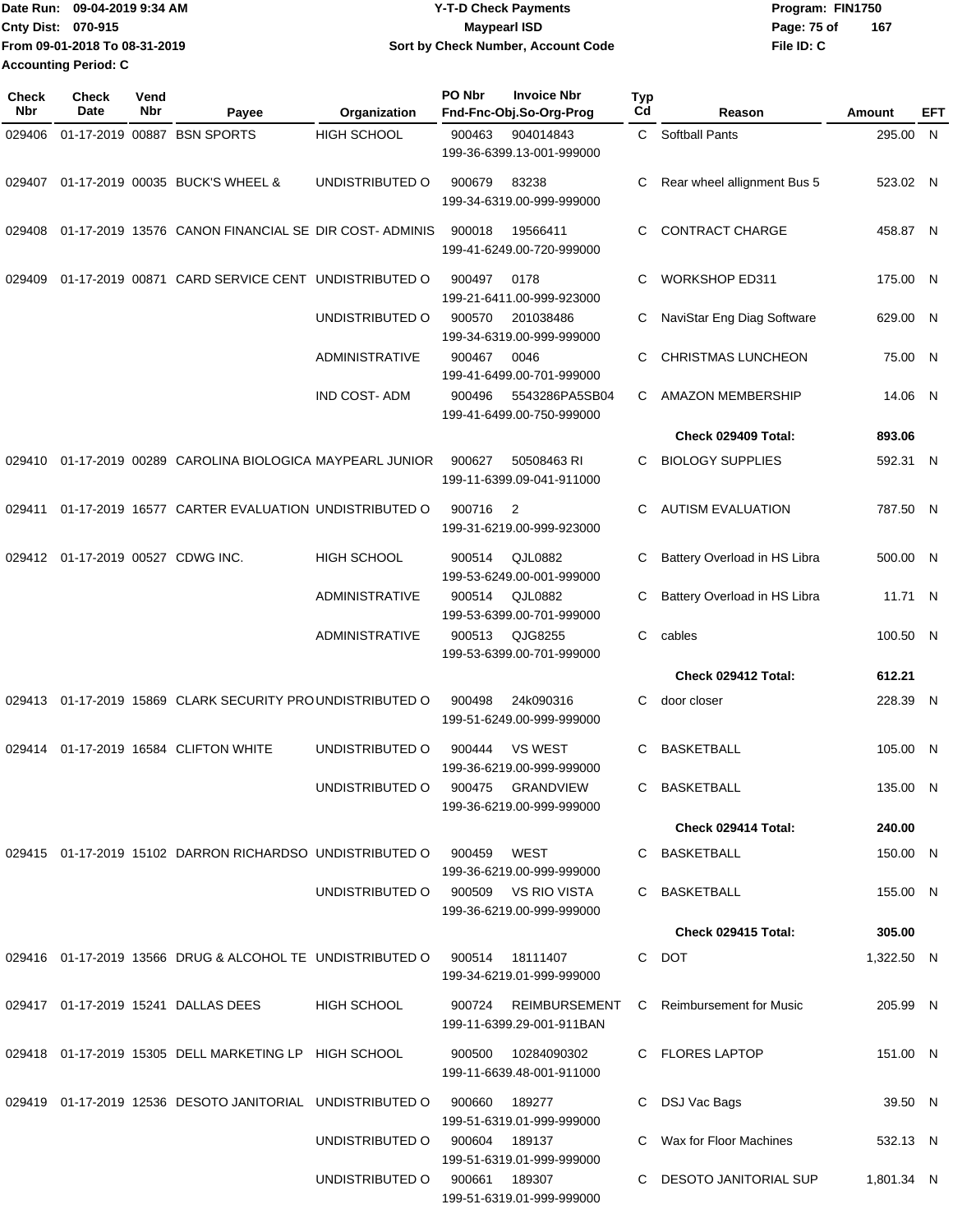|              | Date Run: 09-04-2019 9:34 AM<br>Cnty Dist: 070-915<br>From 09-01-2018 To 08-31-2019<br><b>Accounting Period: C</b><br>Check<br>Vend |            |                                                                                   |                        | <b>Y-T-D Check Payments</b><br><b>Maypearl ISD</b><br>Sort by Check Number, Account Code |           |                             | Program: FIN1750<br>Page: 76 of<br>167<br>File ID: C |               |     |
|--------------|-------------------------------------------------------------------------------------------------------------------------------------|------------|-----------------------------------------------------------------------------------|------------------------|------------------------------------------------------------------------------------------|-----------|-----------------------------|------------------------------------------------------|---------------|-----|
| Check<br>Nbr | Date                                                                                                                                | <b>Nbr</b> | Payee                                                                             | Organization           | PO Nbr<br><b>Invoice Nbr</b><br>Fnd-Fnc-Obj.So-Org-Prog                                  | Typ<br>Cd | Reason                      |                                                      | <b>Amount</b> | EFT |
|              |                                                                                                                                     |            |                                                                                   |                        |                                                                                          |           | Check 029419 Total:         |                                                      | 2,372.97      |     |
| 029420       |                                                                                                                                     |            | 01-17-2019 16606 DONOVAN BROWN                                                    | UNDISTRIBUTED O        | <b>VS GRANDVIEW</b><br>900484<br>199-36-6219.00-999-999000                               | С         | <b>BASKETBALL</b>           |                                                      | 135.00 N      |     |
| 029421       |                                                                                                                                     |            | 01-17-2019 16137 UNDRE DUDLEY                                                     | UNDISTRIBUTED O        | <b>VS TLCA ARLINGT</b><br>900465<br>199-36-6219.00-999-999000                            | С         | <b>BASKETBALL</b>           |                                                      | 65.00 N       |     |
|              |                                                                                                                                     |            | 029422 01-17-2019 16117 EAGLE NATIONAL STE HIGH SCHOOL                            |                        | 897469<br>900656<br>199-11-6399.09-001-922000                                            | С         | <b>METAL FOR PROJECTS</b>   |                                                      | 711.28 N      |     |
| 029423       |                                                                                                                                     |            | 01-17-2019 16413 EAST TEXAS COPY                                                  | UNDISTRIBUTED O        | 900485<br>LE00138016<br>199-11-6219.00-999-923000                                        | С         | <b>LEASE RENTAL</b>         |                                                      | 128.23 N      |     |
|              |                                                                                                                                     |            |                                                                                   | UNDISTRIBUTED O        | 900490<br>1316280<br>199-11-6219.07-999-923000                                           | С         | SPED B/W SD 12/04-01/03/    |                                                      | 15.83 N       |     |
|              |                                                                                                                                     |            |                                                                                   | <b>HIGH SCHOOL</b>     | 900490<br>1316280<br>199-11-6269.00-001-911000                                           | С         | HSP B/W 12/04-01/03/2019    |                                                      | 15.59 N       |     |
|              |                                                                                                                                     |            |                                                                                   | <b>MAYPEARL JUNIOR</b> | 900490<br>1316280<br>199-11-6269.00-041-911000                                           | С         | JHP B/W 12/04-01/03/2019    |                                                      | 264.96 N      |     |
|              |                                                                                                                                     |            |                                                                                   | <b>ELEMENTARY</b>      | 900490<br>1316280<br>199-11-6269.00-101-911000                                           | С         | ELEM T B/W 12/04-01/03/20   |                                                      | 552.44 N      |     |
|              |                                                                                                                                     |            |                                                                                   | ELEMENTARY             | 900490<br>1316280<br>199-11-6269.00-101-999000                                           | С         | ELEM P B/W 12/04-01/03/20   |                                                      | 34.17 N       |     |
|              |                                                                                                                                     |            |                                                                                   | <b>HIGH SCHOOL</b>     | 900490<br>1316280<br>199-11-6269.01-001-911000                                           | С         | HST B/W 12/04-01/03/2019    |                                                      | 423.13 N      |     |
|              |                                                                                                                                     |            |                                                                                   | <b>HIGH SCHOOL</b>     | 900485<br>LE00138016<br>199-11-6269.01-001-911000                                        | С         | <b>LEASE RENTAL</b>         |                                                      | 128.24 N      |     |
|              |                                                                                                                                     |            |                                                                                   | <b>MAYPEARL JUNIOR</b> | 900490<br>1316280<br>199-11-6269.01-041-911000                                           | С         | JHT B/W 12/04-01/03/2019    |                                                      | 258.82 N      |     |
|              |                                                                                                                                     |            |                                                                                   | DIR COST- ADMINIS      | 900490<br>1316280<br>199-41-6249.00-720-999000                                           | С         | ADMIN B/W SD 12/04-01/03    |                                                      | 201.78 N      |     |
|              |                                                                                                                                     |            |                                                                                   |                        |                                                                                          |           | <b>Check 029423 Total:</b>  |                                                      | 2.023.19      |     |
|              |                                                                                                                                     |            | 029424 01-17-2019 12186 ELLIOTT ELECTRIC SU UNDISTRIBUTED O 900635 096639501      |                        | 199-51-6249.00-999-999000                                                                |           | C SUPPLIES CONDUIT DIEC     |                                                      | 399.03 N      |     |
|              |                                                                                                                                     |            | 029425  01-17-2019  00337  ELLIS  COUNTY                                          | UNDISTRIBUTED O        | 900507 1404<br>199-51-6319.02-999-999000                                                 |           | C ANNUAL INSPECTION         |                                                      | 108.33 N      |     |
|              |                                                                                                                                     |            | 029426  01-17-2019  16594  EVIDENT, INC.                                          |                        | UNDISTRIBUTED O 900564 138675B<br>199-52-6399.01-999-999000                              |           | C SECURITY SUPPLIES         |                                                      | 77.01 N       |     |
|              |                                                                                                                                     |            | 029427  01-17-2019  16072  FIRE AND SAFETY PR  UNDISTRIBUTED O  900676  30203     |                        | 199-51-6249.00-999-999000                                                                |           | C Kitchen Vent Inspections  |                                                      | 398.00 N      |     |
|              |                                                                                                                                     |            | 029428  01-17-2019  00040  FLATT STATIONERS, I MAYPEARL JUNIOR  900644  282438-00 |                        | 199-11-6399.01-041-923000                                                                |           | C JH SPED SUPPLIES          |                                                      | 120.15 N      |     |
|              | 029429  01-17-2019  00243  HILCO                                                                                                    |            |                                                                                   | UNDISTRIBUTED O        | 900491 4705273700<br>199-51-6259.04-999-999000                                           |           | C FUEL TANKS SD 12/05-      |                                                      | 34.25 N       |     |
|              |                                                                                                                                     |            |                                                                                   |                        | UNDISTRIBUTED O 900491 4706839800<br>199-51-6259.04-999-999000                           |           | C MARQUEE SD 12/05-01/03/   |                                                      | 47.31 N       |     |
|              |                                                                                                                                     |            |                                                                                   |                        | UNDISTRIBUTED O 900491 4705171500<br>199-51-6259.04-999-999000                           |           | C SEC LIGHTS SD 12/05-01/0  |                                                      | 36.61 N       |     |
|              |                                                                                                                                     |            |                                                                                   |                        | UNDISTRIBUTED O 900491 4705335301<br>199-51-6259.04-999-999000                           |           | C J/H SD 12/05-01/03/19     |                                                      | 2,362.05 N    |     |
|              |                                                                                                                                     |            |                                                                                   |                        | UNDISTRIBUTED O 900491 4602563301<br>199-51-6259.04-999-999000                           |           | C H/S N. WING SD 12/05-01/0 |                                                      | 1,475.22 N    |     |
|              |                                                                                                                                     |            |                                                                                   |                        | UNDISTRIBUTED O 900491 4602266500                                                        |           | C ATH FACILITY SD 12/05-01/ |                                                      | 480.24 N      |     |

199-51-6259.04-999-999000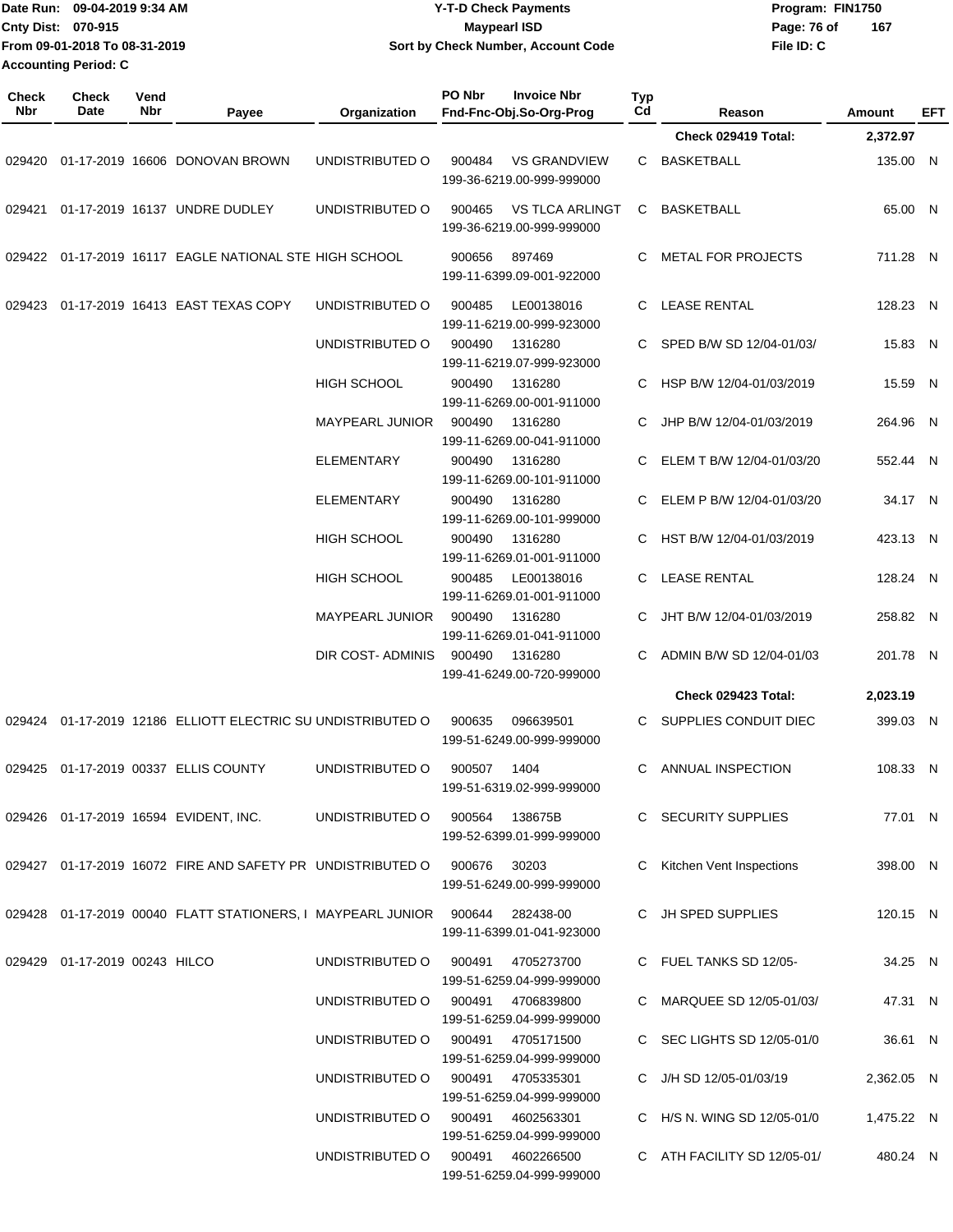|                           | Date Run: 09-04-2019 9:34 AM  | <b>Y-T-D Check Payments</b>        | Program: FIN1750   |  |  |  |
|---------------------------|-------------------------------|------------------------------------|--------------------|--|--|--|
| <b>Cnty Dist: 070-915</b> |                               | Maypearl ISD                       | 167<br>Page: 77 of |  |  |  |
|                           | From 09-01-2018 To 08-31-2019 | Sort by Check Number, Account Code | File ID: C         |  |  |  |
| Accounting Period: C      |                               |                                    |                    |  |  |  |

| <b>Check</b><br><b>Nbr</b> | <b>Check</b><br><b>Date</b> | Vend<br>Nbr | Payee                                                                 | Organization                  | PO Nbr | <b>Invoice Nbr</b><br>Fnd-Fnc-Obj.So-Org-Prog     | Typ<br>Cd | Reason                          | Amount     | EFT |
|----------------------------|-----------------------------|-------------|-----------------------------------------------------------------------|-------------------------------|--------|---------------------------------------------------|-----------|---------------------------------|------------|-----|
|                            |                             |             |                                                                       | UNDISTRIBUTED O               | 900491 | 4706312901                                        |           | C ELEM SD 12/05-01/03/19        | 2,502.64 N |     |
|                            |                             |             |                                                                       |                               |        | 199-51-6259.04-999-999000                         |           |                                 |            |     |
|                            |                             |             |                                                                       | UNDISTRIBUTED O               | 900491 | 4706783900                                        | C         | AG SD 12/05-01/03/19            | 1,276.94 N |     |
|                            |                             |             |                                                                       |                               |        | 199-51-6259.78-999-922000                         |           |                                 |            |     |
|                            |                             |             |                                                                       |                               |        |                                                   |           | Check 029429 Total:             | 8,215.26   |     |
|                            |                             |             | 029430  01-17-2019  14399  ROBERT HODGE JR.                           | UNDISTRIBUTED O               | 900493 | <b>VS GRANDVIEW</b><br>199-36-6219.00-999-999000  | C         | BASKETBALL                      | 155.00 N   |     |
| 029431                     |                             |             | 01-17-2019 16223 Houston ISD                                          | UNDISTRIBUTED O               | 900499 | 181912114<br>199-31-6299.00-999-923000            | C         | <b>SHARS BILLING 12/01-12/3</b> | 145.09 N   |     |
|                            |                             |             | 029432 01-17-2019 01844 J.W. PEPPER & SON, I HIGH SCHOOL              |                               | 900457 | 05B35646<br>199-11-6399.07-001-911000             | C         | <b>FALL MUSICAL MUSIC</b>       | 233.05 N   |     |
|                            |                             |             |                                                                       | <b>HIGH SCHOOL</b>            | 900482 | 05B24991<br>199-11-6399.29-001-9110BA             | C         | <b>MANHASSET MUSIC STAN</b>     | 37.99 N    |     |
|                            |                             |             |                                                                       | <b>MAYPEARL JUNIOR</b>        | 900480 | O5B32658/23746<br>199-11-6399.29-041-911000       |           | C MUSIC                         | 90.00 N    |     |
|                            |                             |             |                                                                       | <b>MAYPEARL JUNIOR</b>        | 900253 | 05B31634<br>199-11-6399.29-041-911000             | C         | <b>Christmas Music</b>          | 28.50 N    |     |
|                            |                             |             |                                                                       | <b>MAYPEARL JUNIOR</b>        | 900481 | 05B37044<br>199-11-6399.29-041-911B00             | C         | JR HIGH CHOIR                   | 35.98 N    |     |
|                            |                             |             |                                                                       |                               |        |                                                   |           | Check 029432 Total:             | 425.52     |     |
|                            |                             |             | 029433  01-17-2019  01326  JASON BAUGH                                | UNDISTRIBUTED O               | 900486 | <b>VS CLIFTON</b><br>199-36-6219.00-999-999000    | C         | <b>BASKETBALL</b>               | 120.00 N   |     |
|                            |                             |             |                                                                       | UNDISTRIBUTED O               | 900450 | <b>VS WEST</b><br>199-36-6219.00-999-999000       | C         | <b>BASKETBALL</b>               | 140.00 N   |     |
|                            |                             |             |                                                                       |                               |        |                                                   |           | <b>Check 029433 Total:</b>      | 260.00     |     |
|                            |                             |             | 029434 01-17-2019 15781 JASPER E. MANNING                             | UNDISTRIBUTED O               | 900476 | <b>WEST</b><br>199-36-6219.00-999-999000          | C         | <b>BASKETBALL</b>               | 155.00 N   |     |
|                            |                             |             |                                                                       | UNDISTRIBUTED O               | 900508 | <b>VS RIO VISTA</b><br>199-36-6219.00-999-999000  | C         | <b>BASKETBALL</b>               | 155.00 N   |     |
|                            |                             |             |                                                                       |                               |        |                                                   |           | Check 029434 Total:             | 310.00     |     |
| 029435                     | 01-17-2019 16583 KAMI       |             |                                                                       | <b>MAYPEARL JUNIOR</b>        | 900558 | 202275<br>199-11-6399.02-041-911000               | C         | Kami Individual License         | 100.00 N   |     |
|                            |                             |             |                                                                       | MAYPEARL JUNIOR               | 900558 | 202275<br>199-11-6399.03-041-911000               |           | Kami Individual License         | 100.00 N   |     |
|                            |                             |             |                                                                       | MAYPEARL JUNIOR 900558 202275 |        | 199-11-6399.09-041-911000                         | C         | Kami Individual License         | 100.00 N   |     |
|                            |                             |             |                                                                       |                               |        |                                                   |           | <b>Check 029435 Total:</b>      | 300.00     |     |
|                            |                             |             | 029436  01-17-2019  01048  LABATT FOOD SERVIC MAYPEARL JUNIOR  900669 |                               |        | 4059/4295/3697<br>240-35-6341.00-041-999000       |           | C J/H FOOD                      | 3,502.32 N |     |
|                            |                             |             |                                                                       | ELEMENTARY                    | 900668 | 4058/4294/3696<br>240-35-6341.00-101-999000       |           | C ELEM FOOD                     | 4,131.85 N |     |
|                            |                             |             |                                                                       | HIGH SCHOOL                   |        | 900670 24056/4292/94<br>240-35-6341.01-001-999000 |           | C H/S FOOD                      | 3,385.95 N |     |
|                            |                             |             |                                                                       |                               |        |                                                   |           | Check 029436 Total:             | 11,020.12  |     |
|                            |                             |             | 029437 01-17-2019 14078 LRP PUBLICATIONS                              | UNDISTRIBUTED O               |        | 900642 4430373<br>199-11-6411.01-999-923000       |           | C OSEP HANDBOOK                 | 309.50 N   |     |
|                            |                             |             | 029438  01-17-2019  16344  LUCAS BIGGS                                | UNDISTRIBUTED O               | 900442 | KEENE<br>199-36-6219.00-999-999000                |           | C BASKETBALL VS KEENE           | 20.00 N    |     |
|                            |                             |             |                                                                       | UNDISTRIBUTED O               | 900442 | MILDRED<br>199-36-6219.00-999-999000              |           | C BASKETBALL VS MILDRED         | 20.00 N    |     |
|                            |                             |             |                                                                       | UNDISTRIBUTED O               |        | 900442 WHITNEY<br>199-36-6219.00-999-999000       |           | C BASKETBALL VS                 | 20.00 N    |     |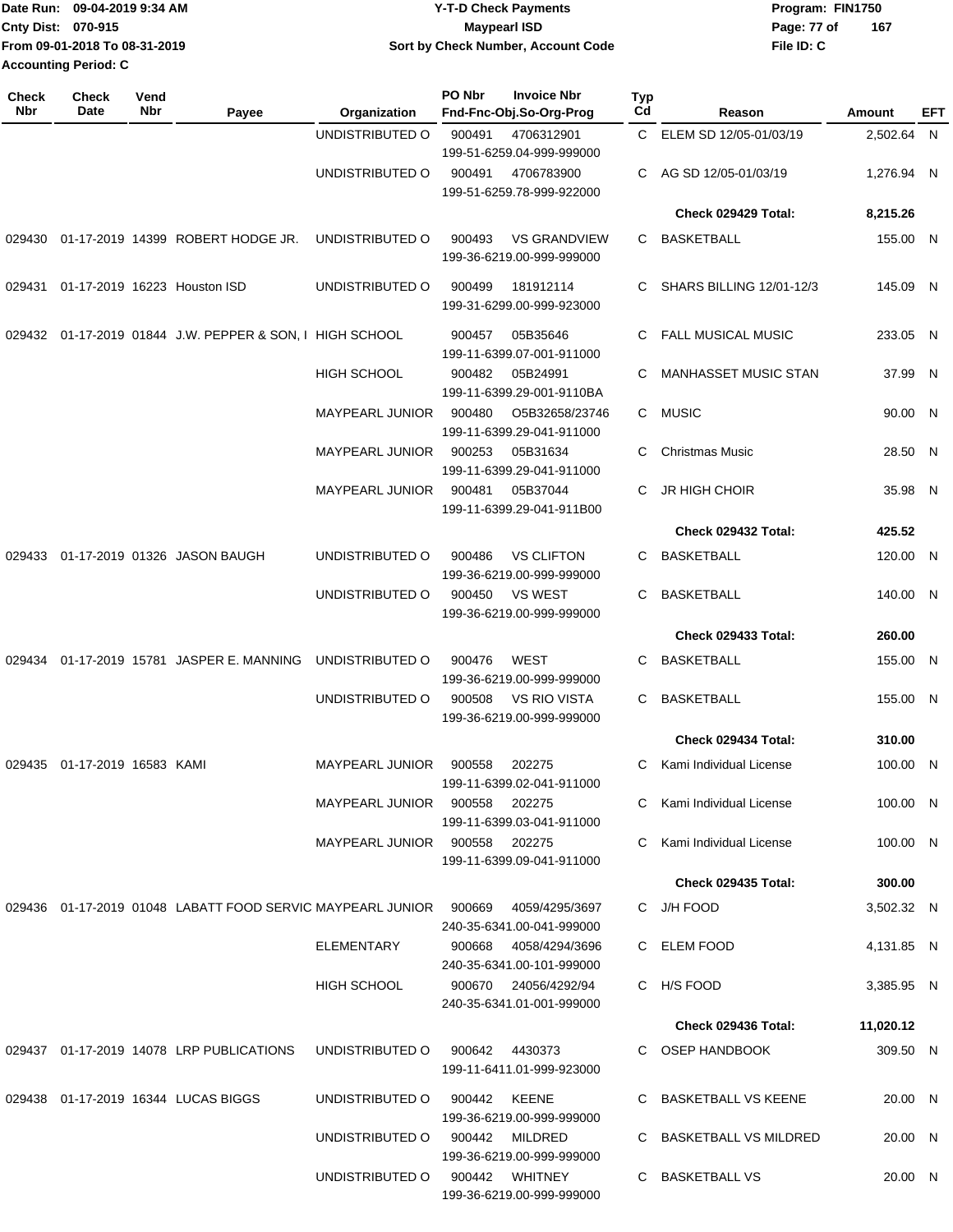| Date Run: 09-04-2019 9:34 AM  |  | <b>Y-T-D Check Payments</b>        | Program: FIN1750   |  |  |  |
|-------------------------------|--|------------------------------------|--------------------|--|--|--|
| <b>Cnty Dist: 070-915</b>     |  | <b>Mavpearl ISD</b>                | 167<br>Page: 78 of |  |  |  |
| From 09-01-2018 To 08-31-2019 |  | Sort by Check Number, Account Code | File ID: C         |  |  |  |
| Accounting Period: C          |  |                                    |                    |  |  |  |

| <b>Check</b><br>Nbr | Check<br>Date          | Vend<br>Nbr | Payee                                                                | Organization           | PO Nbr | <b>Invoice Nbr</b><br>Fnd-Fnc-Obj.So-Org-Prog    | Typ<br>Cd | Reason                       | Amount     | EFT |
|---------------------|------------------------|-------------|----------------------------------------------------------------------|------------------------|--------|--------------------------------------------------|-----------|------------------------------|------------|-----|
|                     |                        |             |                                                                      | UNDISTRIBUTED O        | 900442 | <b>GRANDVIEW</b>                                 | C.        | <b>BASKETBALL VS GRANDVI</b> | 20.00 N    |     |
|                     |                        |             |                                                                      |                        |        | 199-36-6219.00-999-999000                        |           |                              |            |     |
|                     |                        |             |                                                                      |                        |        |                                                  |           | Check 029438 Total:          | 80.00      |     |
| 029439              |                        |             | 01-17-2019 00060 LUCKIES AUTO AND T UNDISTRIBUTED O                  |                        | 900076 | 88280<br>199-34-6219.02-999-999000               | C.        | OPEN PO - LUCKY'S TAHO       | 25.50 N    |     |
|                     |                        |             |                                                                      | UNDISTRIBUTED O        | 900076 | 88277<br>199-34-6219.02-999-999000               | С         | OPEN PO - LUCKY'S EXP 5      | 25.50 N    |     |
|                     |                        |             |                                                                      | UNDISTRIBUTED O        | 900076 | 88275<br>199-34-6219.02-999-999000               | C.        | OPEN PO - LUCKY'S EXP 5      | 25.50 N    |     |
|                     |                        |             |                                                                      | UNDISTRIBUTED O        | 900076 | 88276<br>199-34-6219.02-999-999000               | C         | OPEN PO - LUCKY'S            | 25.50 N    |     |
|                     |                        |             |                                                                      | UNDISTRIBUTED O        | 900076 | 88324<br>199-34-6219.02-999-999000               | С         | OPEN PO - LUCKY'S AG T       | 25.50 N    |     |
|                     |                        |             |                                                                      | UNDISTRIBUTED O        | 900076 | 88303<br>199-34-6219.02-999-999000               | С         | OPEN PO - LUCKY'S FORD       | 25.50 N    |     |
|                     |                        |             |                                                                      |                        |        |                                                  |           | Check 029439 Total:          | 153.00     |     |
|                     |                        |             | 029440 01-17-2019 15653 M.A.C. ALARMS                                | UNDISTRIBUTED O        | 900434 | 32020A<br>199-52-6639.03-999-999000              | С         | DOORS/LOCKS                  | 4,850.00 N |     |
| 029441              |                        |             | 01-17-2019 00441 VIRGIL MAJORS                                       | UNDISTRIBUTED O        | 900462 | <b>VS WACO</b><br>199-36-6219.00-999-999000      | С         | <b>BASKETBALL</b>            | 155.00 N   |     |
|                     |                        |             | 029442  01-17-2019  16161  MARCUS SWIFT                              | UNDISTRIBUTED O        | 900473 | <b>GRANDVIEW</b><br>199-36-6219.00-999-999000    | С         | <b>BASKETBALL</b>            | 65.00 N    |     |
| 029443              |                        |             | 01-17-2019 12959 MAVERICK METAL TRA HIGH SCHOOL                      |                        | 900466 | 118384<br>199-11-6399.09-001-922000              | С         | <b>SUPPLIES FOR</b>          | 50.85 N    |     |
|                     |                        |             |                                                                      | <b>HIGH SCHOOL</b>     | 900653 | 118259<br>199-11-6399.09-001-922000              | С         | AG SUPPLIES                  | 376.35 N   |     |
|                     |                        |             |                                                                      |                        |        |                                                  |           | Check 029443 Total:          | 427.20     |     |
| 029444              |                        |             | 01-17-2019 16595 MOTOROLA SOLUTION UNDISTRIBUTED O                   |                        | 900563 | 41261409<br>199-52-6399.01-999-999000            | С         | security supplies            | 3,184.22 N |     |
| 029445              | 01-17-2019 00079 NASCO |             |                                                                      | <b>ELEMENTARY</b>      | 900632 | 242801<br>199-11-6399.39-101-911000              | С         | ELEM ART SUPPLIES            | 103.16 N   |     |
|                     |                        |             | 029446 01-17-2019 15814 NEC FINANCIAL SERVI UNDISTRIBUTED O          |                        | 900492 | 0002177630<br>199-71-6512.00-999-999000          |           | C NEC SV8100 PHONE SYST      | 1,159.20 N |     |
|                     |                        |             |                                                                      | UNDISTRIBUTED O        |        | 900492   0002177630<br>199-71-6522.00-999-999000 |           | C NEC SV8100 PHONE SYST      | 181.07 N   |     |
|                     |                        |             |                                                                      |                        |        |                                                  |           | Check 029446 Total:          | 1,340.27   |     |
|                     |                        |             | 029447 01-17-2019 15389 NORTHERN SPEECH SUNDISTRIBUTED O             |                        | 900581 | 1225963<br>224-11-6399.18-999-923000             |           | C IDEA B SUPPLIES            | 857.12 N   |     |
|                     |                        |             |                                                                      | UNDISTRIBUTED O        |        | 900576 1225965<br>224-11-6399.18-999-923000      |           | C CORE VOCAB EXCHANGE        | 300.57 N   |     |
|                     |                        |             |                                                                      |                        |        |                                                  |           | Check 029447 Total:          | 1,157.69   |     |
|                     |                        |             | 029448 01-17-2019 15054 O'REILLY AUTO PARTS UNDISTRIBUTED O          |                        |        | 900114 5716-175494<br>199-34-6319.00-999-999000  |           | C OPEN PO - ORIELLYS AIR     | 36.05 N    |     |
|                     |                        |             | 029449 01-17-2019 16014 ORKIN PEST CONTRO UNDISTRIBUTED O            |                        | 900019 | 395422<br>199-51-6249.00-999-999000              | C.        | MONTHLY PEST CONTRO          | 450.00 N   |     |
|                     |                        |             | 029450  01-17-2019  14574  PERMA-BOUND BOOK  MAYPEARL JUNIOR  900487 |                        |        | 1803981-01<br>199-12-6399.05-041-999000          |           | C LIBRARY BOOKS              | 26.32 N    |     |
|                     |                        |             |                                                                      | MAYPEARL JUNIOR 900503 |        | 1796587-02<br>199-12-6399.05-041-999000          | C.        | <b>LIBRARY BOOKS</b>         | 37.77 N    |     |
|                     |                        |             |                                                                      |                        |        |                                                  |           | Check 029450 Total:          | 64.09      |     |
|                     |                        |             |                                                                      |                        |        |                                                  |           |                              |            |     |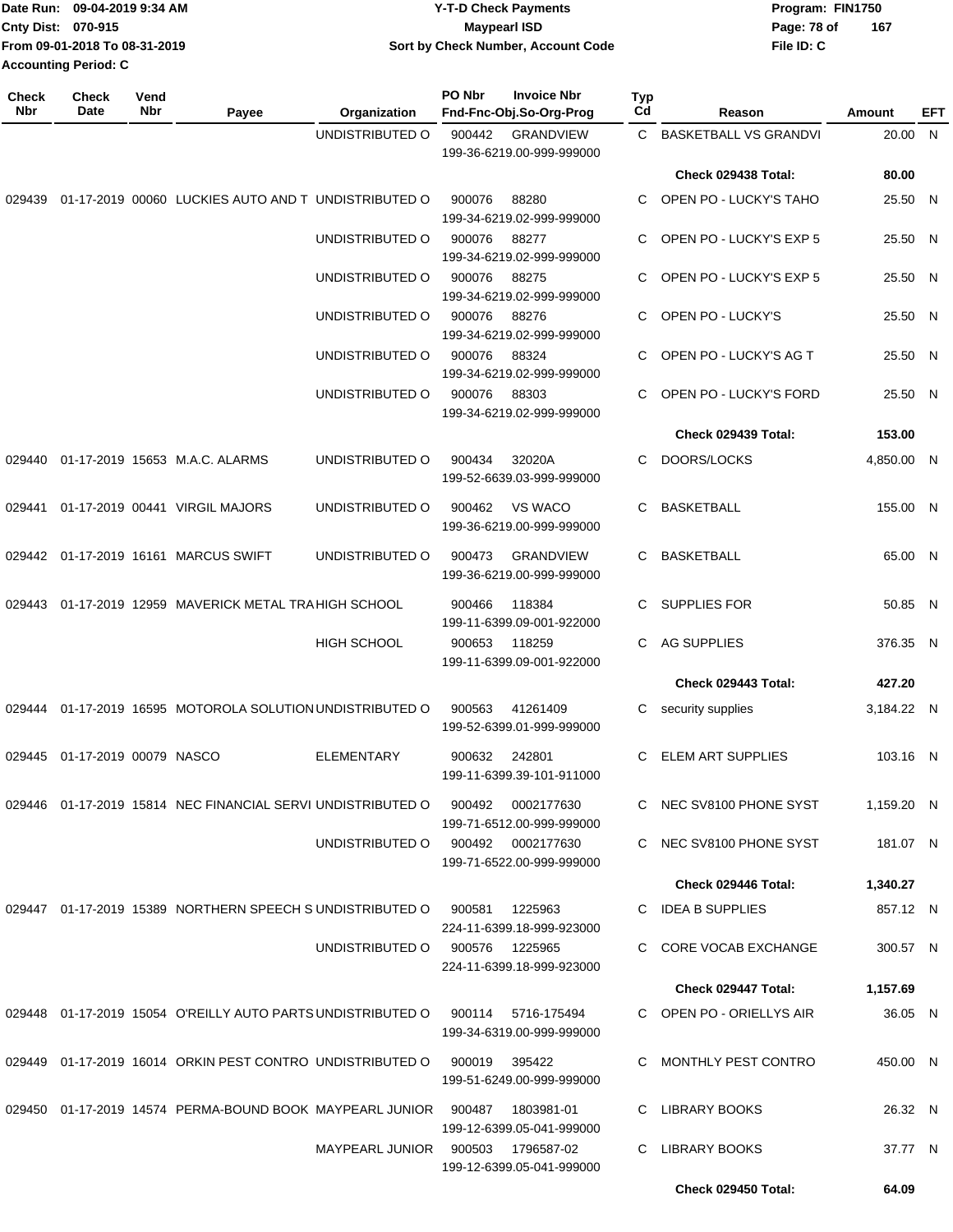Date Run: 09-04-2019 9:34 AM **Date Runity Controller State Payments** Program: FIN1750 **Cnty Dist:** 070-915 **Page: 79 of MaypearI ISD Page: 79 of File ID: C From 09-01-2018 To 08-31-2019 09-04-2019 9:34 AM Y-T-D Check Payments 070-915 Maypearl ISD Sort by Check Number, Account Code 167 Accounting Period: C**

| Check<br>Nbr | <b>Check</b><br>Date           | Vend<br>Nbr | Payee                                                                     | Organization                      | PO Nbr | <b>Invoice Nbr</b><br>Fnd-Fnc-Obj.So-Org-Prog       | <b>Typ</b><br>Cd | Reason                       | Amount     | EFT |
|--------------|--------------------------------|-------------|---------------------------------------------------------------------------|-----------------------------------|--------|-----------------------------------------------------|------------------|------------------------------|------------|-----|
| 029451       |                                |             | 01-17-2019 00854 PITNEY BOWES GLOB DIR COST-ADMINIS                       |                                   | 900453 | 3307907772<br>199-41-6269.00-720-999000             | C.               | POSTAGE LEASE                | 420.00 N   |     |
|              | 029452 01-17-2019 00824 PRO-ED |             |                                                                           | UNDISTRIBUTED O                   | 900623 | 2751873<br>224-11-6399.18-999-923000                | C                | EDMARK 1&2                   | 1,245.20 N |     |
| 029453       |                                |             | 01-17-2019 16596 RAY EDWARD CHAPA HIGH SCHOOL                             |                                   | 900683 | MP-201819-1<br>199-11-6219.29-001-911BAN            | C                | <b>Clarinet Clinic</b>       | 675.00 N   |     |
| 029454       |                                |             | 01-17-2019 15983 RICO BAILEY                                              | UNDISTRIBUTED O                   | 900510 | <b>VS RIO VISTA</b><br>199-36-6219.00-999-999000    | C                | <b>BASKETBALL</b>            | 155.00 N   |     |
| 029455       |                                |             | 01-17-2019 15564 RIDDELL/ALL AMERICA UNDISTRIBUTED O                      |                                   | 900568 | 950813172<br>199-36-6399.02-999-999000              | С                | <b>Helmet Reconditioning</b> | 2,669.68 N |     |
| 029456       |                                |             | 01-17-2019 13510 ROBERT WHITE                                             | UNDISTRIBUTED O                   | 900477 | <b>GRANDVIEW</b><br>199-36-6219.00-999-999000       | C.               | <b>BASKETBALL</b>            | 155.00 N   |     |
| 029457       |                                |             | 01-17-2019 14261 RYAN VINES                                               | <b>HIGH SCHOOL</b>                | 900689 | <b>REIMBURSEMENT</b><br>199-11-6399.09-001-922000   | C.               | <b>Blades</b>                | 143.45 N   |     |
| 029458       |                                |             | 01-17-2019 16600 SMALL FACTORY INNO UNDISTRIBUTED O                       |                                   | 900620 | 1027<br>224-11-6399.18-999-923000                   | C                | <b>SOFTWARE</b>              | 1,000.00 N |     |
|              |                                |             |                                                                           | UNDISTRIBUTED O                   | 900650 | 1028<br>224-11-6399.18-999-923000                   | C                | ON SITE TRAINING             | 1,500.00 N |     |
|              |                                |             |                                                                           |                                   |        |                                                     |                  | Check 029458 Total:          | 2,500.00   |     |
| 029459       |                                |             | 01-17-2019 15313 CARROLL MARVIN SMI UNDISTRIBUTED O                       |                                   | 900445 | <b>WEST</b><br>199-36-6219.00-999-999000            | C                | <b>BASKETBALL</b>            | 25.00 N    |     |
|              |                                |             |                                                                           | UNDISTRIBUTED O                   | 900445 | <b>HARDERY</b><br>199-36-6219.00-999-999000         | C                | <b>BASKETBALL</b>            | 25.00 N    |     |
|              |                                |             |                                                                           | UNDISTRIBUTED O                   | 900472 | <b>GRANDVIEW</b><br>199-36-6219.00-999-999000       | C                | <b>BASKETBALL VS GRANDVI</b> | 25.00 N    |     |
|              |                                |             |                                                                           | UNDISTRIBUTED O                   | 900511 | <b>RIO VISTA</b><br>199-36-6219.00-999-999000       | C.               | <b>BASKETBALL</b>            | 17.50 N    |     |
|              |                                |             |                                                                           |                                   |        |                                                     |                  | Check 029459 Total:          | 92.50      |     |
| 029460       |                                |             | 01-17-2019 15293 SNOOPY THOMPSON                                          | UNDISTRIBUTED O                   | 900455 | <b>VS TLCA ARLINGT</b><br>199-36-6219.00-999-999000 | C.               | <b>BASETBALL</b>             | 65.00 N    |     |
|              |                                |             | 029461  01-17-2019  00234  SOUTHWEST INTERNA UNDISTRIBUTED   000433  7622 |                                   |        | 199-34-6219.00-999-999000                           |                  | C BUS REPAIR 48              | 8,374.10 N |     |
|              |                                |             | 029462 01-17-2019 16384 STEVEN RACHEL                                     | UNDISTRIBUTED O 900478 GRANDVIEW  |        | 199-36-6219.00-999-999000                           |                  | C BASKETBALL                 | 65.00 N    |     |
|              |                                |             | 029463 01-17-2019 16581 STEVEN SNEED                                      | UNDISTRIBUTED O 900494 VS CLIFTON |        | 199-36-6219.00-999-999000                           |                  | C BASKETBALL                 | 120.00 N   |     |
|              |                                |             | 029464 01-17-2019 15979 SUCCESS ED LLC                                    | UNDISTRIBUTED O 900718 990416     |        | 199-31-6219.03-999-923000                           |                  | C SPED MANAGEMENT            | 2,500.00 N |     |
|              |                                |             |                                                                           | UNDISTRIBUTED 0 900718 990416     |        | 199-31-6399.00-999-924000                           |                  | C 504 MANAG SOFTWARE         | 1,795.50 N |     |
|              |                                |             |                                                                           | UNDISTRIBUTED 0 900718 990416     |        | 224-11-6399.18-999-923000                           |                  | C IDEA B                     | 426.50 N   |     |
|              |                                |             |                                                                           |                                   |        |                                                     |                  | Check 029464 Total:          | 4,722.00   |     |
|              |                                |             | 029465  01-17-2019  16296  SUPERIOR PEDIATRIC UNDISTRIBUTED O  900608     |                                   |        | - 124<br>199-31-6219.02-999-923000                  |                  | C PT CONTRACTED              | 455.00 N   |     |
|              |                                |             |                                                                           | UNDISTRIBUTED 0 900717 128        |        | 199-31-6219.02-999-923000                           |                  | C PT CONTRACTED              | 260.00 N   |     |
|              |                                |             |                                                                           | UNDISTRIBUTED 0 900717 128        |        | 199-31-6219.04-999-923000                           |                  | C OT SERVICES                | 130.00 N   |     |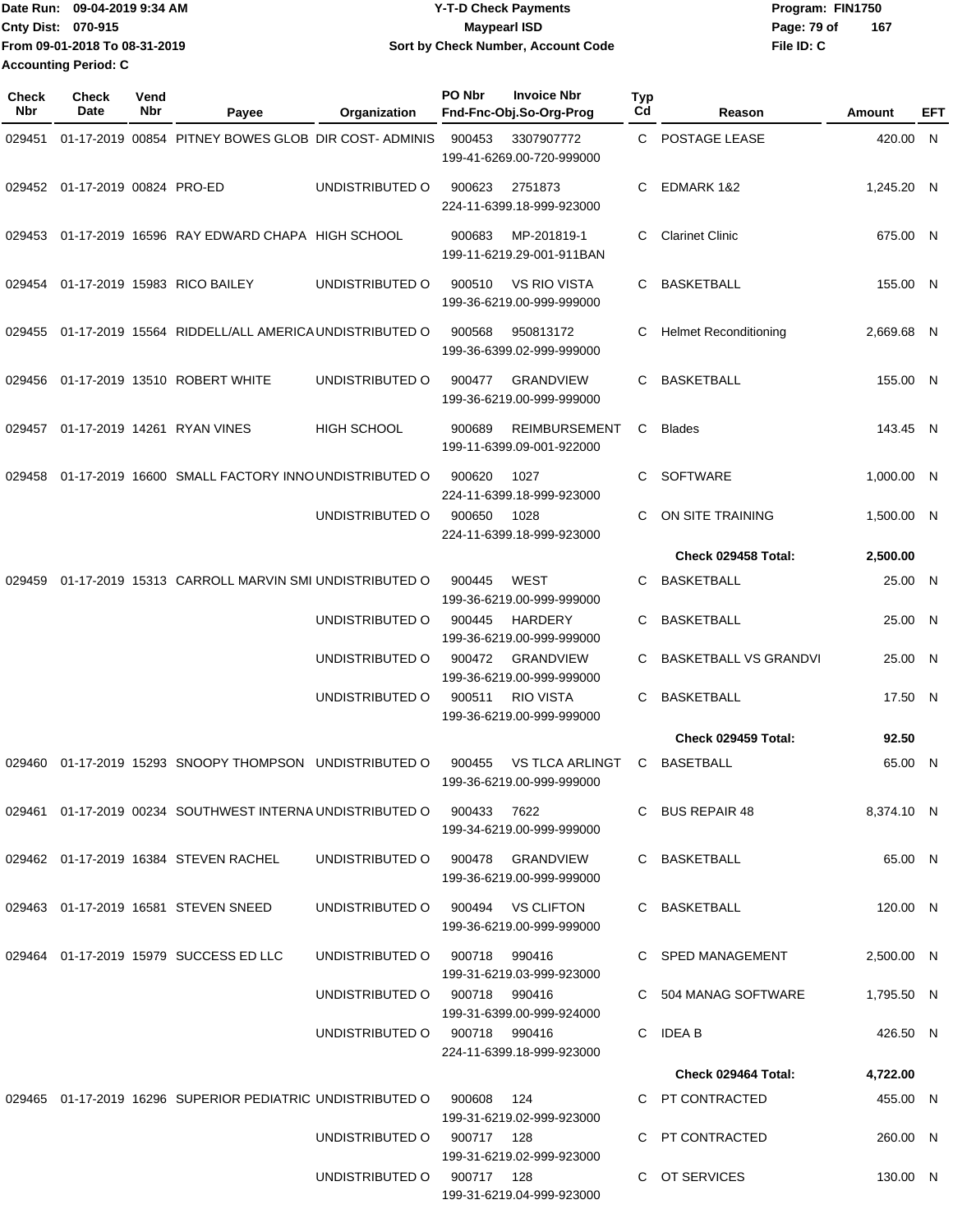| Date Run: 09-04-2019 9:34 AM  | <b>Y-T-D Check Payments</b>        | Program: FIN1750   |
|-------------------------------|------------------------------------|--------------------|
| Cnty Dist: 070-915            | <b>Mavpearl ISD</b>                | 167<br>Page: 80 of |
| From 09-01-2018 To 08-31-2019 | Sort by Check Number, Account Code | File ID: C         |
| Accounting Period: C          |                                    |                    |

| <b>Check</b><br>Nbr | <b>Check</b><br>Date      | Vend<br>Nbr | Payee                                                       | Organization        | PO Nbr | <b>Invoice Nbr</b><br>Fnd-Fnc-Obj.So-Org-Prog    | Typ<br>Cd    | Reason                         | Amount      | EFT |
|---------------------|---------------------------|-------------|-------------------------------------------------------------|---------------------|--------|--------------------------------------------------|--------------|--------------------------------|-------------|-----|
|                     |                           |             |                                                             | UNDISTRIBUTED O     | 900608 | 124<br>199-31-6219.04-999-923000                 | $\mathbf{C}$ | OT CONTRACTED                  | 243.75 N    |     |
|                     |                           |             |                                                             |                     |        |                                                  |              | Check 029465 Total:            | 1,088.75    |     |
| 029466              | 01-17-2019 00784 TASBO    |             |                                                             | <b>IND COST-ADM</b> | 900506 | 19986<br>199-41-6499.00-750-999000               | C            | MEMBERSHIP DUES WILS           | 135.00 N    |     |
| 029467              | 01-17-2019 16608 THSADA   |             |                                                             | UNDISTRIBUTED O     | 900704 | 12356<br>199-13-6499.00-999-911000               | C            | <b>REGISTRATION RIEPE TH</b>   | 205.00 N    |     |
| 029468              |                           |             | 01-17-2019 15332 TODD N. BRUNER                             | UNDISTRIBUTED O     | 900456 | <b>HARMONY WACO</b><br>199-36-6219.00-999-999000 | C.           | <b>BASKETBALL</b>              | 155.00 N    |     |
| 029469              |                           |             | 01-17-2019 16505 TRINITY 3 TECHNOLO                         | UNDISTRIBUTED O     | 900495 | PSI015861<br>199-11-6639.47-999-911000           | C.           | <b>ADAPTER</b>                 | 775.00 N    |     |
|                     |                           |             |                                                             | <b>HIGH SCHOOL</b>  | 900539 | PSI026354<br>199-11-6639.48-001-911000           | С            | Chromebook Crts for Elem &     | 5,307.00 N  |     |
|                     |                           |             |                                                             | MAYPEARL JUNIOR     | 900539 | PSI026292<br>199-11-6639.48-041-911000           | C            | Chromebook Crts for Elem &     | 15,000.00 N |     |
|                     |                           |             |                                                             | <b>ELEMENTARY</b>   | 900539 | PSI026292<br>199-11-6639.48-101-911000           | C            | Chromebook Crts for Elem &     | 15,000.00 N |     |
|                     |                           |             |                                                             |                     |        |                                                  |              | Check 029469 Total:            | 36,082.00   |     |
| 029470              |                           |             | 01-17-2019 00134 TXU ENERGY                                 | UNDISTRIBUTED O     | 900488 | 900012111737<br>199-51-6259.04-999-999000        | C.           | SECURITY LIGHTS SD 12/1        | 327.26 N    |     |
| 029471              | 01-17-2019 15072 WACO ISD |             |                                                             | <b>HIGH SCHOOL</b>  | 900731 | PLAY OFF GAME<br>199-36-6499.01-001-999000       | C.           | Volleyball Playoff Site        | 111.38 N    |     |
| 029472              |                           |             | 01-17-2019 16592 WISS, JANNEY, ELSTN UNDISTRIBUTED O        |                     | 900505 | 0409233<br>199-51-6219.01-999-999000             | C            | <b>INTERM. NORTH BRICK DI</b>  | 570.00 N    |     |
|                     |                           |             |                                                             | UNDISTRIBUTED O     | 900504 | 0409231<br>199-51-6219.01-999-999000             | C            | <b>INTERM ASSESSMENT</b>       | 4,883.77 N  |     |
|                     |                           |             |                                                             |                     |        |                                                  |              | Check 029472 Total:            | 5,453.77    |     |
| 029473              |                           |             | 01-24-2019 00004 ALERT SERVICES                             | UNDISTRIBUTED O     | 900760 | 5034889<br>199-36-6399.05-999-999000             | С            | <b>Training Supplies</b>       | 173.80 N    |     |
| 029474              |                           |             | 01-24-2019 13962 APOGEE COMPONENT HIGH SCHOOL               |                     | 900662 | 016403<br>199-11-6399.13-001-922000              | С            | Supplies                       | 146.06 N    |     |
|                     |                           |             | 029475 01-24-2019 16048 BATTERIES PLUS                      | UNDISTRIBUTED O     | 900682 | 150-P10708025<br>199-51-6319.01-999-999000       |              | C Battery chgr floor scrub mac | 674.85 N    |     |
|                     |                           |             | 029476 01-24-2019 16219 BEST WESTERN PLUS HIGH SCHOOL       |                     | 900767 | <b>SHOW</b><br>199-11-6411.04-001-922000         |              | C CTE TEACHER TRAVEL           | 372.92 N    |     |
|                     |                           |             | 029477 01-24-2019 16553 BRANDY B. KERBOW UNDISTRIBUTED O    |                     | 900329 | 1900<br>199-13-6219.00-999-999000                |              | C COACHING ELEM / FACETI       | 975.00 N    |     |
|                     |                           |             | 029478 01-24-2019 16563 C & P PUMP SERVICE, UNDISTRIBUTED O |                     | 900377 | 44057<br>199-51-6629.22-999-999000               | C            | LSK WATER PUMP                 | 21,160.00 N |     |
|                     |                           |             | 029479 01-24-2019 13576 CANON FINANCIAL SE MAYPEARL JUNIOR  |                     | 900018 | 19656206<br>199-11-6269.00-041-911000            | C            | <b>MONTHLY LEASE 1/1-</b>      | 1,300.29 N  |     |
|                     |                           |             | 029480 01-24-2019 13831 CAREY'S SPORTING G HIGH SCHOOL      |                     | 900609 | 35734<br>199-36-6399.11-001-999000               |              | Volleyball Equipment           | 301.50 N    |     |
| 029481              |                           |             | 01-24-2019 00289 CAROLINA BIOLOGICA HIGH SCHOOL             |                     | 900663 | 50524850 RI<br>199-11-6399.13-001-922000         |              | C Supplies                     | 283.25 N    |     |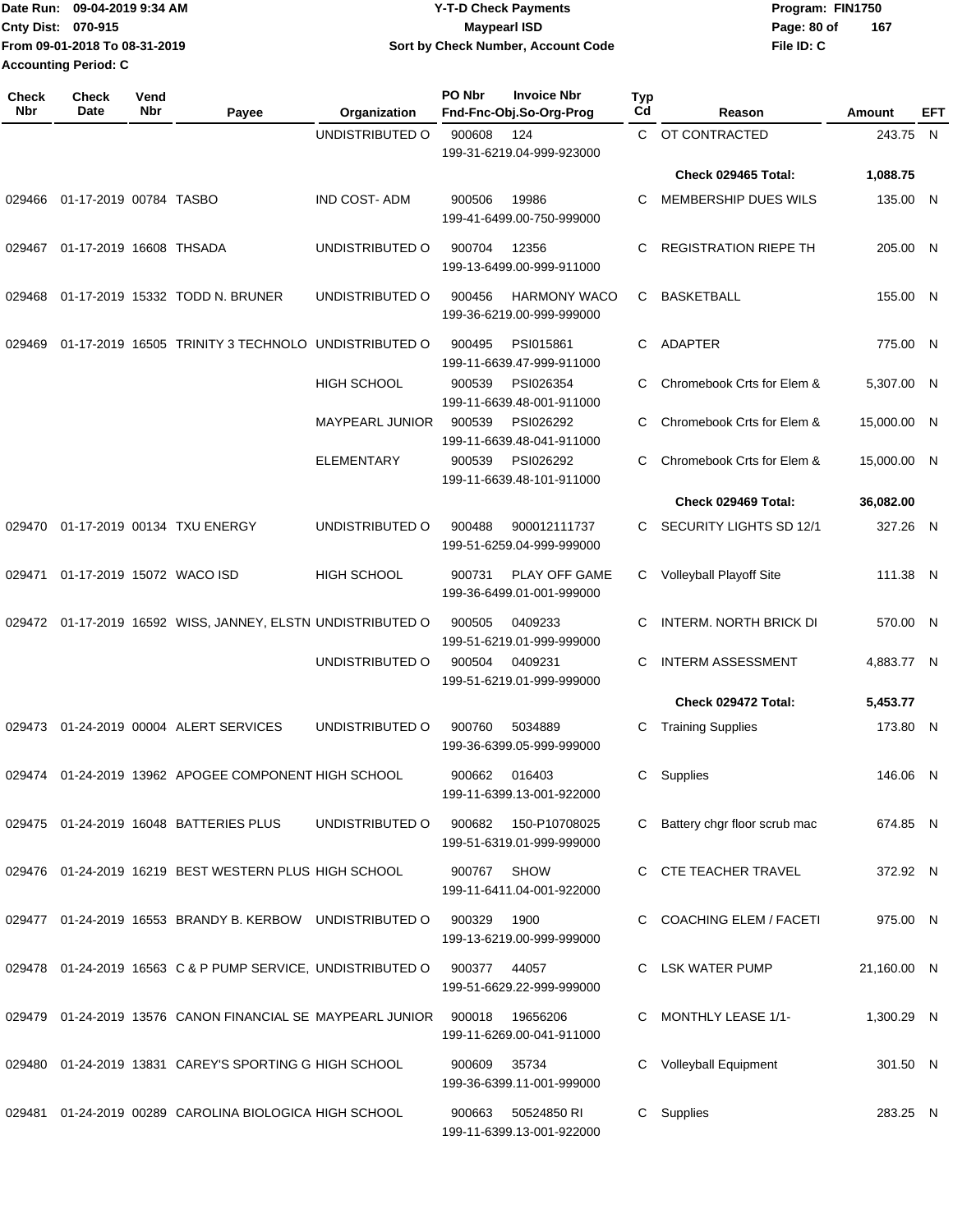|                           | IDate Run: 09-04-2019 9:34 AM | <b>Y-T-D Check Payments</b>        | Program: FIN1750   |
|---------------------------|-------------------------------|------------------------------------|--------------------|
| <b>Cnty Dist: 070-915</b> |                               | Maypearl ISD                       | 167<br>Page: 81 of |
|                           | From 09-01-2018 To 08-31-2019 | Sort by Check Number, Account Code | File ID: C         |
|                           | <b>Accounting Period: C</b>   |                                    |                    |

**PO Nbr Invoice Nbr**

| Check<br>Nbr | <b>Check</b><br>Date       | Vend<br>Nbr | Payee                                                       | Organization                           | PO Nbr        | <b>Invoice Nbr</b><br>Fnd-Fnc-Obj.So-Org-Prog    | Typ<br>Cd | Reason                      | Amount     | EFT |
|--------------|----------------------------|-------------|-------------------------------------------------------------|----------------------------------------|---------------|--------------------------------------------------|-----------|-----------------------------|------------|-----|
| 029482       | 01-24-2019 00527 CDWG INC. |             |                                                             | UNDISTRIBUTED O                        | 900606        | QMD6380<br>199-11-6639.47-999-911000             |           | C Network - Smartnet        | 5,764.65 N |     |
|              |                            |             |                                                             | UNDISTRIBUTED O                        | 900607        | qlx4129<br>199-11-6639.47-999-911000             | C         | <b>Network Switches</b>     | 628.90 N   |     |
|              |                            |             |                                                             |                                        |               |                                                  |           | Check 029482 Total:         | 6,393.55   |     |
| 029483       |                            |             | 01-24-2019 00200 CLAIMS ADMINISTRATI HIGH SCHOOL            |                                        | 900519        | 39260<br>199-11-6143.00-001-911000               | С         | <b>3RD QUARTER INSTALLM</b> | 4,103.00 N |     |
| 029484       |                            |             | 01-24-2019 16584 CLIFTON WHITE                              | UNDISTRIBUTED O                        | 900518        | <b>VS RIO VISTA</b><br>199-36-6219.00-999-999000 | С         | <b>BASKETBALL</b>           | 100.00 N   |     |
| 029485       | 01-24-2019 15168 CPI       |             |                                                             | <b>ELEMENTARY</b>                      | 900446        | CUS0170939<br>199-11-6399.00-101-923000          | C.        | SD 12/11-01/9/19 ADMIN      | 64.00 N    |     |
|              |                            |             |                                                             | <b>HIGH SCHOOL</b>                     | 900446        | CUS0170939<br>199-11-6399.01-001-923000          | C.        | SD 12/11-01/9/19 ADMIN      | 64.00 N    |     |
|              |                            |             |                                                             | <b>MAYPEARL JUNIOR</b>                 | 900446        | CUS0170939<br>199-11-6399.01-041-923000          |           | SD 12/11-01/9/19 ADMIN      | 64.00 N    |     |
|              |                            |             |                                                             |                                        |               |                                                  |           | Check 029485 Total:         | 192.00     |     |
| 029486       |                            |             | 01-24-2019 13566 DRUG & ALCOHOL TE UNDISTRIBUTED O          |                                        | 900520        | 18105389<br>199-34-6219.01-999-999000            |           | DOT PRE EMPLOYMENT 0        | 287.50 N   |     |
| 029487       |                            |             | 01-24-2019 15656 DEPARTMENT OF INF UNDISTRIBUTED O          |                                        | 900522        | 19121290N<br>199-51-6259.02-999-999000           | C.        | LONG DISTANCE SD 12/01      | 50.62 N    |     |
| 029488       |                            |             | 01-24-2019 12885 DIRECT ENERGY                              | UNDISTRIBUTED O                        | 900521        | 190140037132824<br>199-51-6259.04-999-999000     |           | C SD 12/11-01/9/19 BALL     | 14.39 N    |     |
|              |                            |             |                                                             | UNDISTRIBUTED O                        | 900521        | 190140037132824<br>199-51-6259.04-999-999000     | C.        | SD 12/11-01/9/19 ARCHIVE    | 30.41 N    |     |
|              |                            |             |                                                             | UNDISTRIBUTED O                        | 900521        | 190150037139135<br>199-51-6259.04-999-999000     |           | C SD 12/11-1/9/19 BUS BARN  | 85.51 N    |     |
|              |                            |             |                                                             | UNDISTRIBUTED O                        | 900521        | 190140037132824<br>199-51-6259.04-999-999000     | C.        | SD 12/11-01/9/19 GOLF FA    | 843.05 N   |     |
|              |                            |             |                                                             | UNDISTRIBUTED O                        | 900521        | 190140037132824<br>199-51-6259.04-999-999000     |           | C SD 12/11-01/9/19 PORTAB   | 207.11 N   |     |
|              |                            |             |                                                             | UNDISTRIBUTED O                        | 900521        | 190150037144193<br>199-51-6259.04-999-999000     |           | C SD 12/11-01/9/19 ADMIN    | 472.19 N   |     |
|              |                            |             |                                                             | UNDISTRIBUTED O                        | 900521        | 190140037132824<br>199-51-6259.04-999-999000     |           | C SD 12/11-01/9/19 INTERM   | 1,224.25 N |     |
|              |                            |             |                                                             | UNDISTRIBUTED O                        | 900521        | 190140037132824<br>199-51-6259.04-999-999000     |           | C SD 12/11-01/9/19 INTER C  | 259.38 N   |     |
|              |                            |             |                                                             | UNDISTRIBUTED O                        | 900521        | 190140037132824<br>199-51-6259.04-999-999000     |           | C SD 12/11-01/9/19 QUAD     | 348.52 N   |     |
|              |                            |             |                                                             | UNDISTRIBUTED O 900521 190140037132824 |               | 199-51-6259.04-999-999000                        |           | C SD 12/11-01/9/19 HS SOUT  | 2,313.56 N |     |
|              |                            |             |                                                             |                                        |               |                                                  |           | Check 029488 Total:         | 5,798.37   |     |
|              |                            |             | 029489   01-24-2019   12538   ECS LEARNING SYSTE ELEMENTARY |                                        | 900710 217807 | 199-11-6399.04-101-911000                        |           | C 3RD GRADE STARR MAST      | 1,342.19 N |     |
|              |                            |             |                                                             | ELEMENTARY                             | 900709 217806 | 199-11-6399.04-101-911000                        |           | C STARR MASTER PRACTIC      | 1,274.72 N |     |
|              |                            |             |                                                             | ELEMENTARY                             | 900720 217808 | 199-11-6399.35-101-911000                        |           | C LANG ARTS                 | 973.69 N   |     |
|              |                            |             |                                                             |                                        |               |                                                  |           | Check 029489 Total:         | 3,590.60   |     |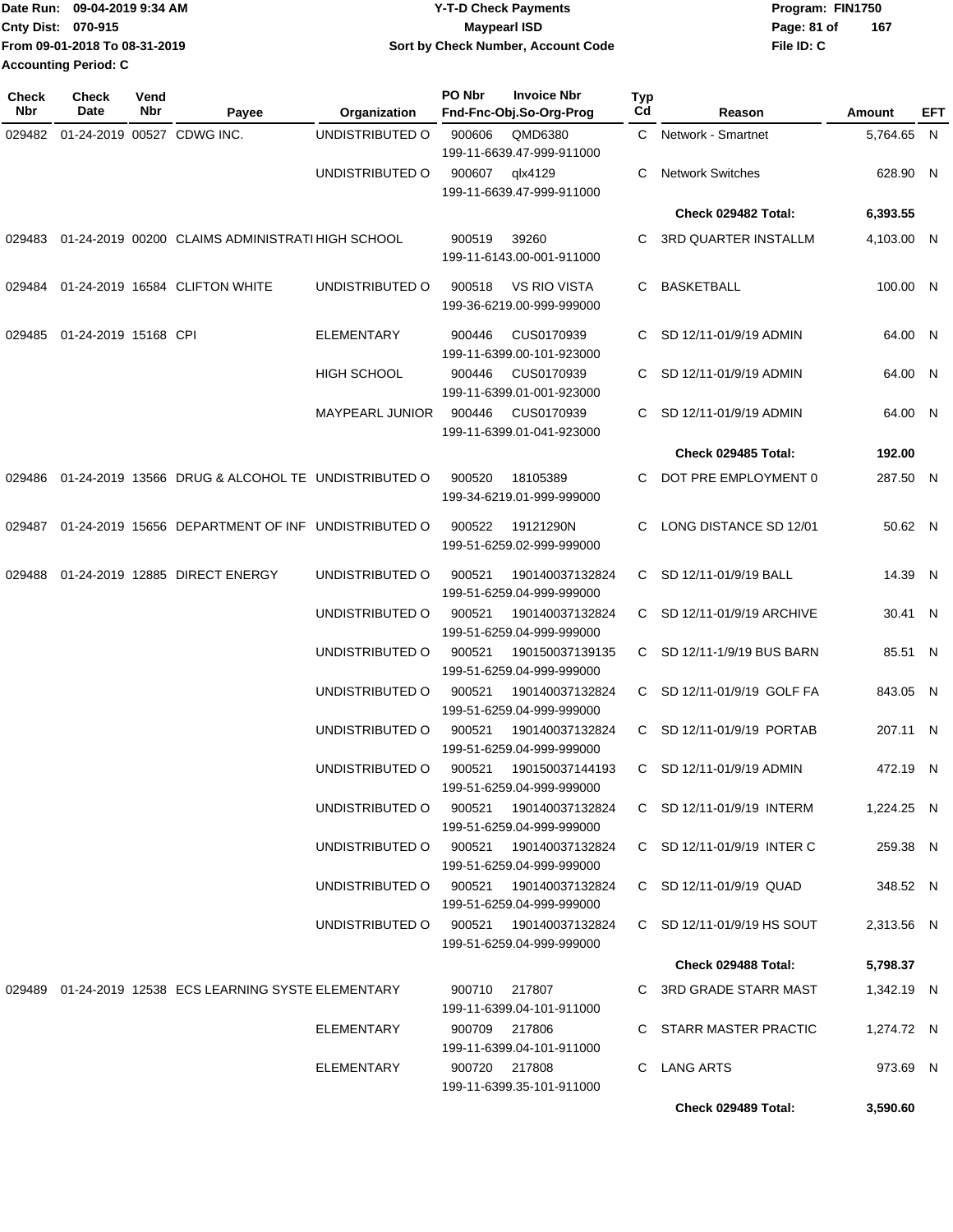|                             | IDate Run: 09-04-2019 9:34 AM | <b>Y-T-D Check Payments</b>        | Program: FIN1750   |
|-----------------------------|-------------------------------|------------------------------------|--------------------|
| <b>Cnty Dist: 070-915</b>   |                               | <b>Mavpearl ISD</b>                | 167<br>Page: 82 of |
|                             | From 09-01-2018 To 08-31-2019 | Sort by Check Number, Account Code | File ID: C         |
| <b>Accounting Period: C</b> |                               |                                    |                    |

| <b>Check</b><br>Nbr | <b>Check</b><br>Date | Vend<br>Nbr | Payee                                                     | Organization       | PO Nbr | <b>Invoice Nbr</b><br>Fnd-Fnc-Obj.So-Org-Prog      | <b>Typ</b><br>Cd | Reason                                     | Amount   | EFT |
|---------------------|----------------------|-------------|-----------------------------------------------------------|--------------------|--------|----------------------------------------------------|------------------|--------------------------------------------|----------|-----|
| 029490              |                      |             | 01-24-2019 12186 ELLIOTT ELECTRIC SU UNDISTRIBUTED O      |                    | 900749 | 096665801/02<br>199-51-6249.00-999-999000          |                  | C STAGE LIGHTING                           | 603.47 N |     |
| 029491              |                      |             | 01-24-2019 13336 ELLIS COUNTY MUSIC HIGH SCHOOL           |                    | 900747 | 90372<br>199-11-6249.29-001-911000                 | С                | <b>Instrument Repair</b>                   | 48.00 N  |     |
|                     |                      |             |                                                           | <b>HIGH SCHOOL</b> | 900696 | 93340<br>199-11-6399.29-001-911BAN                 | C                | <b>Reeds for Clinic</b>                    | 124.45 N |     |
|                     |                      |             |                                                           |                    |        |                                                    |                  | Check 029491 Total:                        | 172.45   |     |
| 029492              |                      |             | 01-24-2019 00376 FLINN SCIENTIFIC                         | <b>HIGH SCHOOL</b> | 900666 | 2304595<br>199-11-6399.13-001-922000               | C                | Supplies                                   | 84.62 N  |     |
| 029493              |                      |             | 01-24-2019 00326 GM DATA PRODUCTS ADMINISTRATIVE          |                    | 900695 | 142645<br>199-41-6399.01-701-999000                |                  | <b>FINANCE CHECKS</b>                      | 354.10 N |     |
| 029494              |                      |             | 01-24-2019 12216 GOPHER SPORT                             | <b>ELEMENTARY</b>  | 900701 | 9555875<br>199-31-6399.00-101-999000               | C                | <b>ELEM COUNSELOR</b>                      | 256.17 N |     |
| 029495              |                      |             | 01-24-2019 16391 BRADY HOLT                               | HIGH SCHOOL        | 900741 | <b>GPHS GOLF</b><br>199-36-6499.01-001-999000      | С                | Golf GPHS                                  | 800.00 N |     |
| 029496              |                      |             | 01-24-2019 12341 GRAINGER INDUSTRIA UNDISTRIBUTED O       |                    | 900674 | 9049579569<br>199-51-6319.02-999-999000            |                  | JH BB Goal elec limit switch               | 633.18 N |     |
| 029497              |                      |             | 01-24-2019 01128 GROESBECK ISD                            | <b>HIGH SCHOOL</b> | 900659 | MAYPEARL<br>199-36-6499.01-001-999000              | С                | Volleyball Playoff Site                    | 92.00 N  |     |
| 029498              |                      |             | 01-24-2019 12231 HILLSBORO ISD                            | <b>HIGH SCHOOL</b> | 900736 | <b>HILLSBORO MEET</b><br>199-36-6499.01-001-999000 | С                | Powerlifting Hillsboro Meet                | 325.00 N |     |
| 029499              |                      |             | 01-24-2019 00612 HOME DEPOT CREDIT HIGH SCHOOL            |                    | 900654 | 3013856/1564742<br>199-11-6399.09-001-922000       | C.               | <b>SUPPLIES FOR</b>                        | 514.71 N |     |
| 029500              |                      |             | 01-24-2019 16039 JYRO SIGNS                               | UNDISTRIBUTED O    | 900681 | 6490<br>199-51-6319.02-999-999000                  | С                | Alum Sign - ath loc doors                  | 40.95 N  |     |
| 029501              |                      |             | 01-24-2019 16556 KATHRYN SOUTHARD MAYPEARL JUNIOR         |                    | 900693 | <b>REIMBURSEMENT</b><br>199-11-6399.09-041-911000  | С                | Science Labs                               | 16.72 N  |     |
|                     |                      |             | 029502 01-24-2019 13498 KENNETH WILLIAMS                  | UNDISTRIBUTED O    | 900523 | <b>VS RIO VISTA</b><br>199-36-6219.00-999-999000   | C                | <b>BASKETBALL</b>                          | 100.00 N |     |
|                     |                      |             | 029503  01-24-2019  16512  KRISTI GUEST                   | <b>HIGH SCHOOL</b> | 900665 | 199-11-6399.12-001-911000                          |                  | REIMBURSEMENT C 12 Days Before Winter Brea | 62.77 N  |     |
|                     |                      |             | 029504 01-24-2019 16580 LISA ALLEN                        | <b>HIGH SCHOOL</b> | 900664 | REIMBURSEMENT<br>199-11-6399.04-001-911000         |                  | C Unit Novel Bundle Reimburs               | 24.99 N  |     |
|                     |                      |             | 029505 01-24-2019 16344 LUCAS BIGGS                       | UNDISTRIBUTED O    | 900517 | <b>VS GRANDVIEW</b><br>199-36-6219.00-999-999000   |                  | C BASKETBALL                               | 10.00 N  |     |
|                     |                      |             |                                                           | UNDISTRIBUTED O    |        | 900517 VS RIO VISTA<br>199-36-6219.00-999-999000   |                  | BASKETBALL                                 | 10.00 N  |     |
|                     |                      |             |                                                           | UNDISTRIBUTED O    | 900517 | <b>VS CLIFTON</b><br>199-36-6219.00-999-999000     |                  | BASKETBALL                                 | 20.00 N  |     |
|                     |                      |             |                                                           | UNDISTRIBUTED O    |        | 900527 WACO HSI<br>199-36-6219.00-999-999000       | C                | BASKETBALL                                 | 20.00 N  |     |
|                     |                      |             |                                                           |                    |        |                                                    |                  | <b>Check 029505 Total:</b>                 | 60.00    |     |
|                     |                      |             | 029506 01-24-2019 16120 MARKS PLUMBING PA UNDISTRIBUTED O |                    | 900675 | 001768289<br>199-51-6319.02-999-999000             | C.               | MISD bathroom maint suppli                 | 133.87 N |     |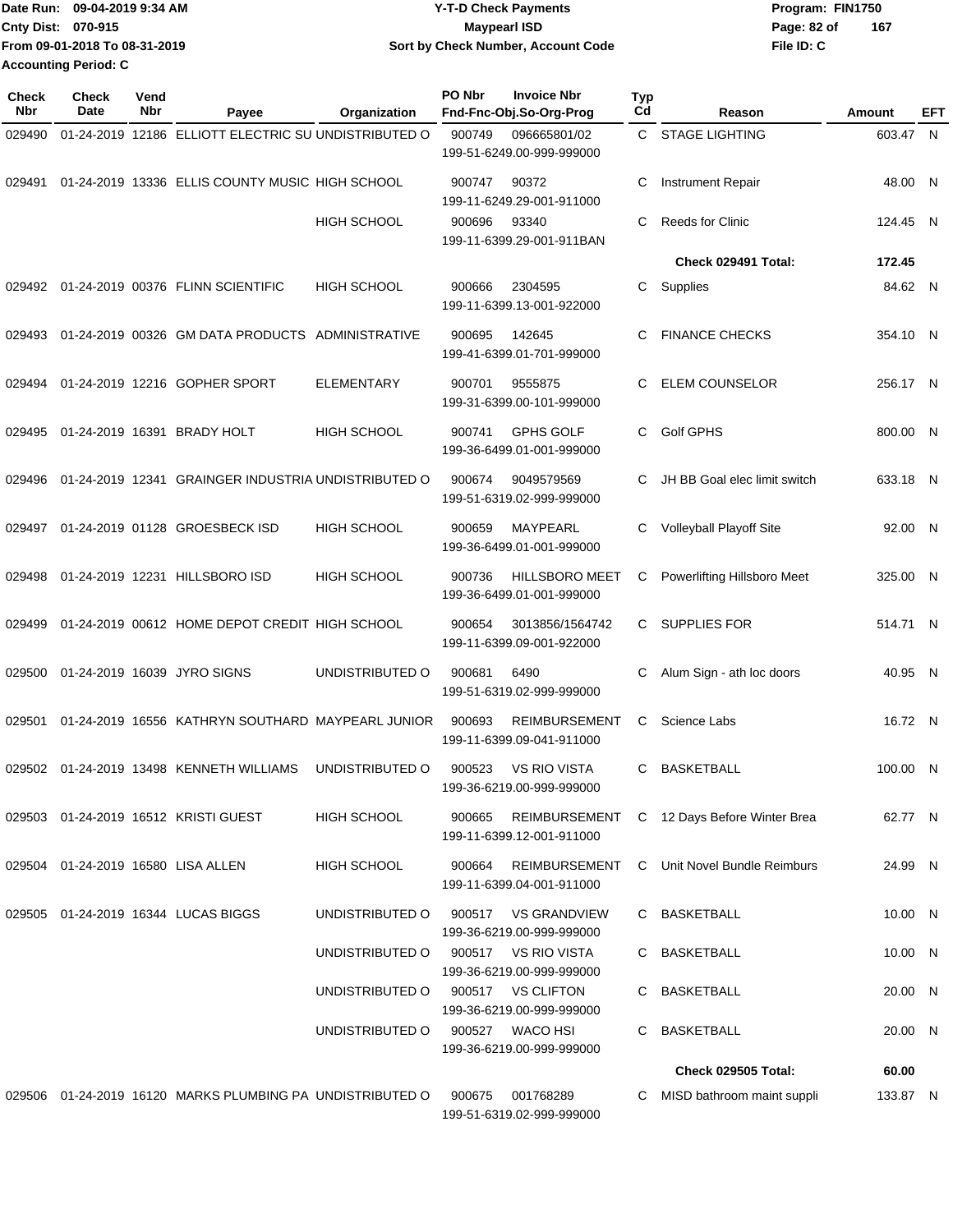|                             | Date Run: 09-04-2019 9:34 AM  | <b>Y-T-D Check Payments</b>        | Program: FIN1750   |  |  |
|-----------------------------|-------------------------------|------------------------------------|--------------------|--|--|
| <b>Cnty Dist: 070-915</b>   |                               | Maypearl ISD                       | 167<br>Page: 83 of |  |  |
|                             | From 09-01-2018 To 08-31-2019 | Sort by Check Number, Account Code | File ID: C         |  |  |
| <b>Accounting Period: C</b> |                               |                                    |                    |  |  |

**PO Nbr Invoice Nbr**

| <b>Check</b><br>Nbr | <b>Check</b><br>Date                  | Vend<br>Nbr | Payee                                                                 | Organization          | PO Nbr        | <b>Invoice Nbr</b><br>Fnd-Fnc-Obj.So-Org-Prog      | Typ<br>Cd | Reason                      | <b>Amount</b> | EFT |
|---------------------|---------------------------------------|-------------|-----------------------------------------------------------------------|-----------------------|---------------|----------------------------------------------------|-----------|-----------------------------|---------------|-----|
| 029507              |                                       |             | 01-24-2019 16171 MICHAEL WAITES JR                                    | UNDISTRIBUTED O       | 900526        | <b>VS HARMONY</b>                                  |           | C BASKETBALL                | 155.00 N      |     |
|                     |                                       |             |                                                                       |                       |               | 199-36-6219.00-999-999000                          |           |                             |               |     |
| 029508              | 01-24-2019 00079 NASCO                |             |                                                                       | <b>ELEMENTARY</b>     | 900574        | 246957<br>199-11-6399.00-101-923000                | C.        | ELEM SPEC ED SUPPLIES       | 22.37 N       |     |
|                     |                                       |             |                                                                       | <b>ELEMENTARY</b>     | 900574        | 233905<br>199-11-6399.00-101-923000                | C.        | ELEM SPEC ED SUPPLIES       | 71.95 N       |     |
|                     |                                       |             |                                                                       |                       |               |                                                    |           | Check 029508 Total:         | 94.32         |     |
| 029509              |                                       |             | 01-24-2019 00287 OFFICE DEPOT                                         | <b>ELEMENTARY</b>     | 900621        | 249180755001<br>199-11-6399.00-101-923000          |           | ELEM SPEC ED SUPPLIES       | 394.98 N      |     |
|                     |                                       |             |                                                                       | UNDISTRIBUTED O       | 900621        | 249180087001<br>199-21-6399.00-999-923000          | C         | <b>OFFICE SUPPLIES</b>      | 225.07 N      |     |
|                     |                                       |             |                                                                       | <b>ADMINISTRATIVE</b> | 900603        | 246917296001                                       | C.        | <b>SUPT OFFICE SUPPLIES</b> | 4.17 N        |     |
|                     |                                       |             |                                                                       |                       |               | 199-41-6399.01-701-999000                          |           |                             |               |     |
|                     |                                       |             |                                                                       | <b>ADMINISTRATIVE</b> | 900603        | 246917297001<br>199-41-6399.01-701-999000          |           | <b>SUPT OFFICE SUPPLIES</b> | 8.19 N        |     |
|                     |                                       |             |                                                                       | <b>ADMINISTRATIVE</b> | 900603        | 246917299001<br>199-41-6399.01-701-999000          | C.        | <b>SUPT OFFICE SUPPLIES</b> | 15.30 N       |     |
|                     |                                       |             |                                                                       | <b>ADMINISTRATIVE</b> | 900603        | 246917070001<br>199-41-6399.01-701-999000          | C.        | SUPT OFFICE SUPPLIES        | 34.99 N       |     |
|                     |                                       |             |                                                                       |                       |               |                                                    |           | Check 029509 Total:         | 682.70        |     |
| 029510              |                                       |             | 01-24-2019 00590 ORIENTAL TRADING C MAYPEARL JUNIOR                   |                       | 900625        | 694155666-01<br>199-11-6399.01-041-923000          | C.        | <b>JH SPED SUPPLIES</b>     | 62.65 N       |     |
|                     |                                       |             |                                                                       | <b>ELEMENTARY</b>     | 900586        | 694032149-01<br>199-31-6399.00-101-999000          | C.        | <b>ELEM COUNSELOR</b>       | 139.49 N      |     |
|                     |                                       |             |                                                                       |                       |               |                                                    |           | Check 029510 Total:         | 202.14        |     |
| 029511              |                                       |             | 01-24-2019 14574 PERMA-BOUND BOOK HIGH SCHOOL                         |                       | 900236        | 1796370-01<br>199-12-6399.04-001-999000            | С         | <b>Library Books</b>        | 388.07 N      |     |
|                     |                                       |             |                                                                       | <b>ELEMENTARY</b>     | 900479        | 1803704-01                                         | C         | <b>BOOKS</b>                | 107.53 N      |     |
|                     |                                       |             |                                                                       |                       |               | 199-12-6399.06-101-999000                          |           | Check 029511 Total:         | 495.60        |     |
|                     |                                       |             |                                                                       |                       |               |                                                    |           |                             |               |     |
|                     |                                       |             | 029512 01-24-2019 15780 RDL SUPPLY                                    | UNDISTRIBUTED O       | 900645        | DAL00058457-001<br>199-51-6319.05-999-999000       | C         | <b>SUPPLIES ADMIN FRONT</b> | 498.25 N      |     |
|                     |                                       |             | 029513 01-24-2019 00099 REGION 10/EDUCATIO UNDISTRIBUTED O            |                       | 900588        | 157084<br>199-34-6219.01-999-999000                |           | C 8 HOUR TRAINING THORN     | 55.00 N       |     |
|                     |                                       |             |                                                                       | UNDISTRIBUTED O       | 900587 157083 | 199-34-6219.01-999-999000                          |           | C 8 HR TRAINING MATTHEW     | 55.00 N       |     |
|                     |                                       |             |                                                                       |                       |               |                                                    |           | Check 029513 Total:         | 110.00        |     |
|                     |                                       |             | 029514 01-24-2019 16167 RENVY ANNICE EVAN UNDISTRIBUTED O             |                       | 900525        | VS HARMONY<br>199-36-6219.00-999-999000            |           | C BASKETBALL VS HARMON      | 155.00 N      |     |
|                     |                                       |             | 029515 01-24-2019 00100 RIO VISTA ISD                                 | <b>HIGH SCHOOL</b>    |               | 900740 RIO VISTA GOLF<br>199-36-6499.01-001-999000 |           | C Golf Rio Vista            | 800.00 N      |     |
|                     |                                       |             | 029516  01-24-2019  00316  SCHOOL SPECIALTY I MAYPEARL JUNIOR  900626 |                       |               | 308103242932<br>199-11-6399.01-041-923000          |           | C SPED SUPPLIES JH          | 79.23 N       |     |
|                     |                                       |             | 029517 01-24-2019 15101 SUMMIT GIRLS GOLF HIGH SCHOOL                 |                       | 900738        | MANSFIELD GOLF<br>199-36-6499.01-001-999000        |           | C Golf Mansfield Summit     | 1,000.00 N    |     |
|                     | 029518  01-24-2019  00552  TASB, INC. |             |                                                                       | DIR COST-ADMINIS      | 900516        | 556969<br>199-41-6219.02-720-999000                |           | C LOCALIZED UPDATE 112      | 950.40 N      |     |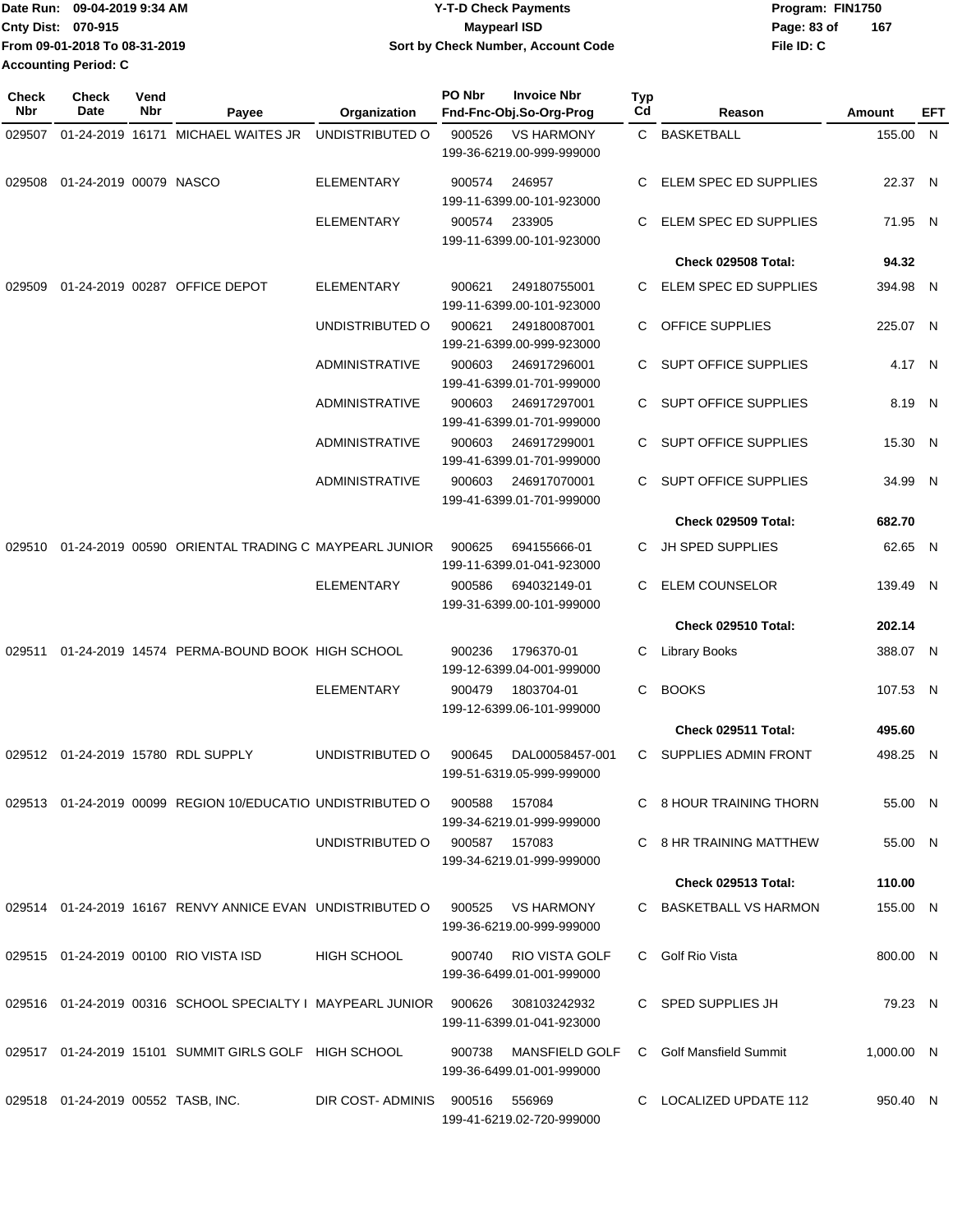Date Run: 09-04-2019 9:34 AM **Date Run:** 09-04-2019 9:34 AM **Cnty Dist:** 070-915 **Page: 84 of MaypearI ISD MaypearI ISD Page: 84 of File ID: C From 09-01-2018 To 08-31-2019 09-04-2019 9:34 AM Y-T-D Check Payments 070-915 Maypearl ISD Sort by Check Number, Account Code 167 Accounting Period: C**

| Check<br>Nbr | <b>Check</b><br>Date    | Vend<br><b>Nbr</b> | Payee                                                                     | Organization                         | PO Nbr        | <b>Invoice Nbr</b><br>Fnd-Fnc-Obj.So-Org-Prog    | <b>Typ</b><br>Cd | Reason                      | <b>Amount</b> | EFT |
|--------------|-------------------------|--------------------|---------------------------------------------------------------------------|--------------------------------------|---------------|--------------------------------------------------|------------------|-----------------------------|---------------|-----|
| 029519       | 01-24-2019 00475 THSPA  |                    |                                                                           | <b>HIGH SCHOOL</b>                   | 900611        | <b>MEMBERSHIP</b><br>199-36-6499.05-001-999000   | $\mathbf{C}$     | Powerlifting THSPA Member   | 75.00 N       |     |
| 029520       | 01-24-2019 00474 THSWPA |                    |                                                                           | <b>HIGH SCHOOL</b>                   | 900610        | <b>MEMBERSHIP</b><br>199-36-6499.01-001-999000   | C                | Powerlifting THSWPA Memb    | 75.00 N       |     |
| 029521       |                         |                    | 01-24-2019 16007 TRAVEL LODGE                                             | <b>HIGH SCHOOL</b>                   | 900768        | <b>MAYPEARL AG</b><br>199-11-6411.04-001-922000  | C.               | <b>HOTEL 2 NIGHTS AG</b>    | 152.84 N      |     |
| 029522       |                         |                    | 01-24-2019 15503 UNIVERSITY BUILDING UNDISTRIBUTED O                      |                                      | 900614        | 06589723-IN<br>199-51-6319.05-999-999000         | C.               | <b>WALL/DOORS</b>           | 684.25 N      |     |
| 029523       |                         |                    | 01-24-2019 00460 VINEYARD'S AUTO SU UNDISTRIBUTED O                       |                                      | 900073        | 198850<br>199-34-6319.00-999-999000              | C                | OPEN PO - VINEYARD'S B      | 47.04 N       |     |
| 029524       |                         |                    | 01-24-2019 00141 WAL MART                                                 | <b>MAYPEARL JUNIOR</b>               | 900628        | 603220200077604<br>199-31-6399.00-041-999000     | C                | Christmas reward for winner | 167.55 N      |     |
| 029525       |                         |                    | 01-24-2019 15317 WATCH D.O.G.S.                                           | <b>ELEMENTARY</b>                    | 900712        | W2003686<br>199-31-6399.00-101-999000            | С                | <b>UNIFORM SHIRTS</b>       | 169.71 N      |     |
| 029526       |                         |                    | 01-24-2019 00385 WAXAHACHIE ISD                                           | <b>HIGH SCHOOL</b>                   | 900762        | UIL<br>199-11-6399.06-001-911000                 | C.               | UIL OAP CLINIC              | 300.00 N      |     |
| 029527       |                         |                    | 01-24-2019 01145 WELDERS WAREHOUS HIGH SCHOOL                             |                                      | 900524        | 622087<br>199-11-6399.09-001-922000              | C                | DEC MONTHLY CHARGE          | 138.30 N      |     |
| 029528       |                         |                    | 01-24-2019 00298 WHITNEY ISD                                              | <b>HIGH SCHOOL</b>                   | 900739        | <b>WHITNEY GOLF</b><br>199-36-6499.01-001-999000 | C.               | <b>Golf Whitney</b>         | 900.00 N      |     |
| 029529       |                         |                    | 01-24-2019 01078 WILLIAM V. MACGILL & ELEMENTARY                          |                                      | 900633        | IN0661271<br>199-33-6399.00-101-999000           | C                | <b>NURSE SUPPLIES</b>       | 357.19 N      |     |
| 029530       |                         |                    | 02-01-2019 14674 AEROWAVE                                                 | UNDISTRIBUTED O                      | 900677        | 32056343<br>199-51-6249.00-999-999000            | С                | Radio repairs unit 206      | 40.00 N       |     |
|              |                         |                    |                                                                           | UNDISTRIBUTED O                      | 900678        | 32056340<br>199-51-6249.00-999-999000            | С                | Radio repair unit #301      | 40.00 N       |     |
|              |                         |                    |                                                                           | UNDISTRIBUTED O                      | 900778        | 32057089<br>199-51-6319.04-999-999000            | C                | Surveillance Kit SHEPHARD   | 68.90 N       |     |
|              |                         |                    |                                                                           |                                      |               |                                                  |                  | Check 029530 Total:         | 148.90        |     |
|              |                         |                    | 029531 02-01-2019 15616 AT&T CORP.                                        | UNDISTRIBUTED O 900533 0573207983001 |               | 199-51-6259.02-999-999000                        |                  | C LONG DIST. 972-435-1720   | 72.47 N       |     |
|              |                         |                    | 029532 02-01-2019 00901 AVENUE FUEL DISTRI UNDISTRIBUTED O 900543         |                                      |               | 68118<br>199-34-6311.01-999-999000               |                  | C FUEL FOR DISTRICT VEHI    | 2,040.78 N    |     |
|              |                         |                    | 029533 02-01-2019 16617 BELFOR USA GROUP, IUNDISTRIBUTED O 900558 1188948 |                                      |               | 199-51-6249.00-999-999000                        |                  | C REPAIR ATHLETIC BUILDI    | 7,544.47 N    |     |
|              |                         |                    | 029534 02-01-2019 15289 BENJI L. NEWMAN                                   | UNDISTRIBUTED O 900531 VS GRANDVIEW  |               | 199-36-6219.00-999-999000                        |                  | C BASKETBALL                | 100.00 N      |     |
|              |                         |                    | 029535 02-01-2019 01580 BLICK ART MATERIALS HIGH SCHOOL                   |                                      | 900715 983061 | 199-11-6399.39-001-922000                        |                  | C ART SUPPLIES              | 584.28 N      |     |
|              |                         |                    | 029536 02-01-2019 14851 PAUL BOWMAN                                       | UNDISTRIBUTED O                      |               | 900547 VS WEST<br>199-36-6219.00-999-999000      |                  | C BASKETBALL                | 20.00 N       |     |
|              |                         |                    |                                                                           | UNDISTRIBUTED O 900547 VS KEENE      |               | 199-36-6219.00-999-999000                        |                  | C BASKETBALL                | 25.00 N       |     |
|              |                         |                    |                                                                           |                                      |               |                                                  |                  | <b>Check 029536 Total:</b>  | 45.00         |     |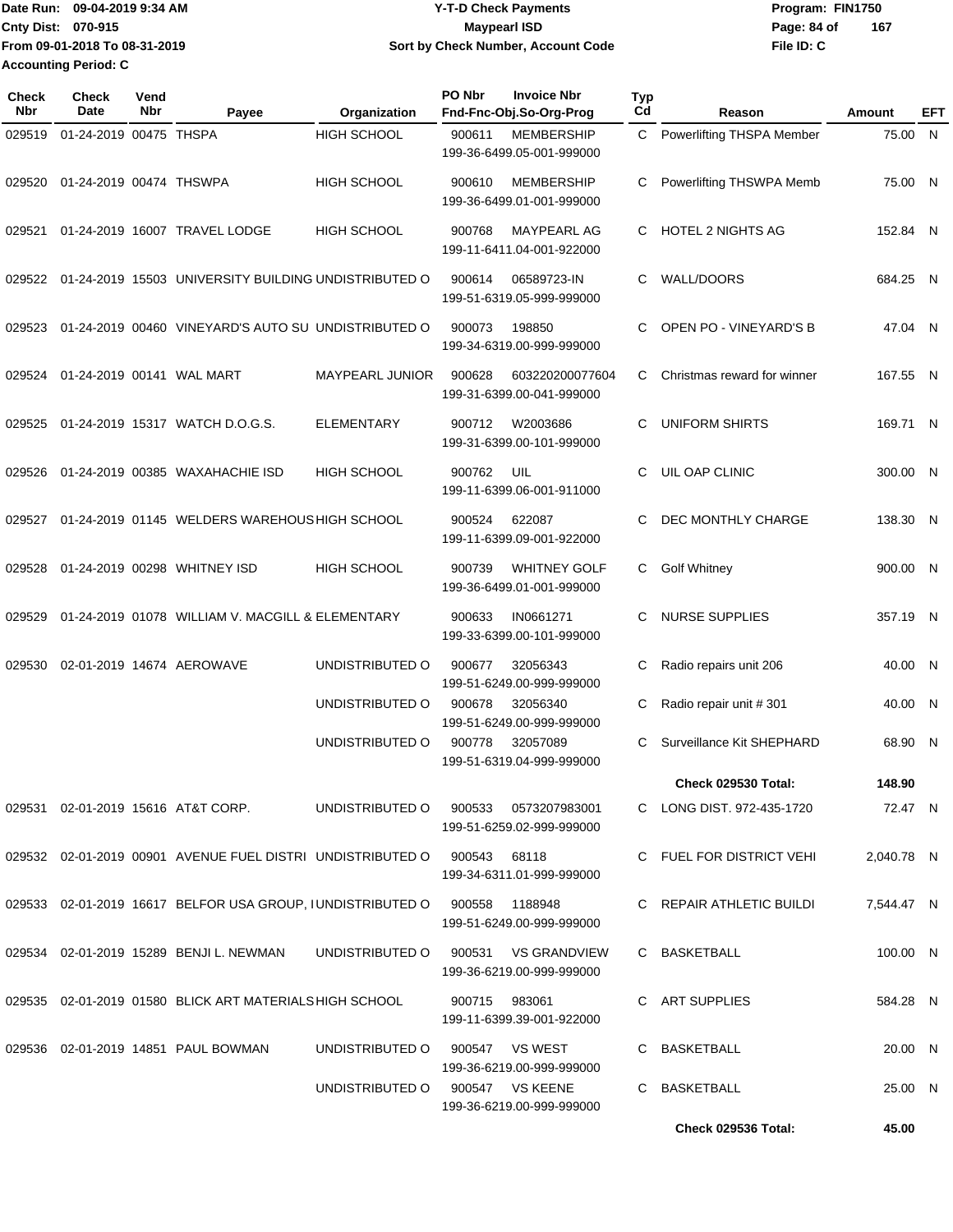|                             | Date Run: 09-04-2019 9:34 AM  | <b>Y-T-D Check Payments</b>        | Program: FIN1750   |  |
|-----------------------------|-------------------------------|------------------------------------|--------------------|--|
| <b>Cnty Dist: 070-915</b>   |                               | <b>Mavpearl ISD</b>                | 167<br>Page: 85 of |  |
|                             | From 09-01-2018 To 08-31-2019 | Sort by Check Number, Account Code | File ID: C         |  |
| <b>Accounting Period: C</b> |                               |                                    |                    |  |

| <b>Check</b><br>Nbr | <b>Check</b><br>Date | Vend<br>Nbr | Payee                                                          | Organization       | PO Nbr       | <b>Invoice Nbr</b><br>Fnd-Fnc-Obj.So-Org-Prog     | Typ<br>Cd | Reason                            | Amount     | EFT |
|---------------------|----------------------|-------------|----------------------------------------------------------------|--------------------|--------------|---------------------------------------------------|-----------|-----------------------------------|------------|-----|
| 029537              |                      |             | 02-01-2019 13576 CANON FINANCIAL SE DIR COST-ADMINIS           |                    | 900536       | 19670556                                          |           | C ADMIN COPIER                    | 458.87 N   |     |
|                     |                      |             |                                                                |                    |              | 199-41-6249.00-720-999000                         |           |                                   |            |     |
| 029538              |                      |             | 02-01-2019 16584 CLIFTON WHITE                                 | UNDISTRIBUTED O    | 900553       | <b>VS RIO VISTA</b><br>199-36-6219.00-999-999000  | C         | BASKETBALL                        | 65.00 N    |     |
|                     |                      |             |                                                                | UNDISTRIBUTED O    | 900548       | <b>VS KEENE</b><br>199-36-6219.00-999-999000      | C         | <b>BASKETBALL</b>                 | 155.00 N   |     |
|                     |                      |             |                                                                |                    |              |                                                   |           | Check 029538 Total:               | 220.00     |     |
| 029539              |                      |             | 02-01-2019 00218 THE COWBOY BANK O HIGH SCHOOL                 |                    | 900758       | <b>CHENAULT MEAL</b><br>199-11-6411.29-001-911000 | C.        | TMEA Meals - Student inclu        | 95.00 N    |     |
|                     |                      |             |                                                                | <b>HIGH SCHOOL</b> | 900758       | <b>KEENE MEALS</b><br>199-11-6411.29-001-911B00   | C.        | TMEA Meals - Student inclu        | 95.00 N    |     |
|                     |                      |             |                                                                | HIGH SCHOOL        | 900758       | <b>DEES MEALS</b><br>199-11-6412.29-001-911000    | C         | <b>TMEA Meals - Student inclu</b> | 95.00 N    |     |
|                     |                      |             |                                                                | UNDISTRIBUTED O    | 900824       | <b>FUEL CARD</b><br>199-34-6311.00-999-922000     | C.        | <b>GAS CARD AG</b>                | 500.00 N   |     |
|                     |                      |             |                                                                |                    |              |                                                   |           | <b>Check 029539 Total:</b>        | 785.00     |     |
| 029540              |                      |             | 02-01-2019 15068 CROCKETT HOTEL                                | <b>HIGH SCHOOL</b> | 900756       | FEB 13TH 15TH<br>199-11-6411.29-001-911000        | C.        | <b>TMEA Hotel - Sarah Keene</b>   | 658.23 N   |     |
| 029541              |                      |             | 02-01-2019 13874 DEMARRIO STEWARD UNDISTRIBUTED O              |                    | 900551       | <b>VS KEENE</b><br>199-36-6219.00-999-999000      | C         | <b>BASKETBALL</b>                 | 155.00 N   |     |
| 029542              |                      |             | 02-01-2019 16606 DONOVAN BROWN                                 | UNDISTRIBUTED O    | 900549       | <b>VS KEENE</b><br>199-36-6219.00-999-999000      | C         | <b>BASKETBALL</b>                 | 155.00 N   |     |
| 029543              |                      |             | 02-01-2019 16619 DORRIS LUCY WALTE UNDISTRIBUTED O             |                    | 900825       | <b>SPED</b><br>199-11-6219.01-999-923999          | C.        | <b>EVALUATION</b>                 | 200.00 N   |     |
| 029544              |                      |             | 02-01-2019 16413 EAST TEXAS COPY                               | UNDISTRIBUTED O    | 900528       | 1319240<br>199-11-6219.07-999-923000              | C.        | B/W SPED 12/09/18-01/08/1         | 73.22 N    |     |
|                     |                      |             |                                                                | HIGH SCHOOL        | 900528       | 1319240<br>199-11-6269.00-001-911000              | C         | B/W HSP 12/09/18-01/08/19         | 81.48 N    |     |
|                     |                      |             |                                                                | <b>HIGH SCHOOL</b> | 900528       | 1319240<br>199-11-6269.00-001-911000              | C.        | B/W JHP 12/09/18-01/08/19         | 140.00 N   |     |
|                     |                      |             |                                                                | <b>ELEMENTARY</b>  | 900528       | 1319240<br>199-11-6269.00-101-911000              | C         | B/W ELEM T 12/09/18-01/08         | 79.75 N    |     |
|                     |                      |             |                                                                | ELEMENTARY         | 900528       | 1319240<br>199-11-6269.00-101-999000              |           | C B/W ELEM P 12/09/18-01/08       | 81.85 N    |     |
|                     |                      |             |                                                                | HIGH SCHOOL        | 900528       | 1319240<br>199-11-6269.01-001-911000              |           | C B/W HST 12/09/18-01/08/19       | 101.95 N   |     |
|                     |                      |             |                                                                | MAYPEARL JUNIOR    | 900528       | 1319240<br>199-11-6269.01-041-911000              |           | C B/W JHT 12/09/18-01/08/19       | 165.88 N   |     |
|                     |                      |             |                                                                | DIR COST-ADMINIS   | 900528       | 1319240<br>199-41-6249.00-720-999000              |           | B/W ADMIN 12/09/18-01/08/         | 70.00 N    |     |
|                     |                      |             |                                                                |                    |              |                                                   |           | Check 029544 Total:               | 794.13     |     |
|                     |                      |             | 029545 02-01-2019 12538 ECS LEARNING SYSTE ELEMENTARY          |                    |              | 900723 217854<br>199-11-6399.35-101-911000        |           | C STAAY MASTER READING            | 1,026.55 N |     |
|                     |                      |             | 029546  02-01-2019  01547  EICHELBAUM WARDEL DIR COST- ADMINIS |                    | 900534       | 64033<br>199-41-6211.00-720-999000                |           | C LEGAL SERVICES                  | 1,391.00 N |     |
|                     |                      |             | 029547 02-01-2019 13336 ELLIS COUNTY MUSIC HIGH SCHOOL         |                    | 900744       | 93503<br>199-11-6399.29-001-911BAN                | C.        | Supplies for band                 | 44.97 N    |     |
|                     |                      |             |                                                                | <b>HIGH SCHOOL</b> | 900744 84832 | 199-11-6399.29-001-911BAN                         |           | Supplies for band                 | 3.99 N     |     |
|                     |                      |             |                                                                |                    |              |                                                   |           | Check 029547 Total:               | 48.96      |     |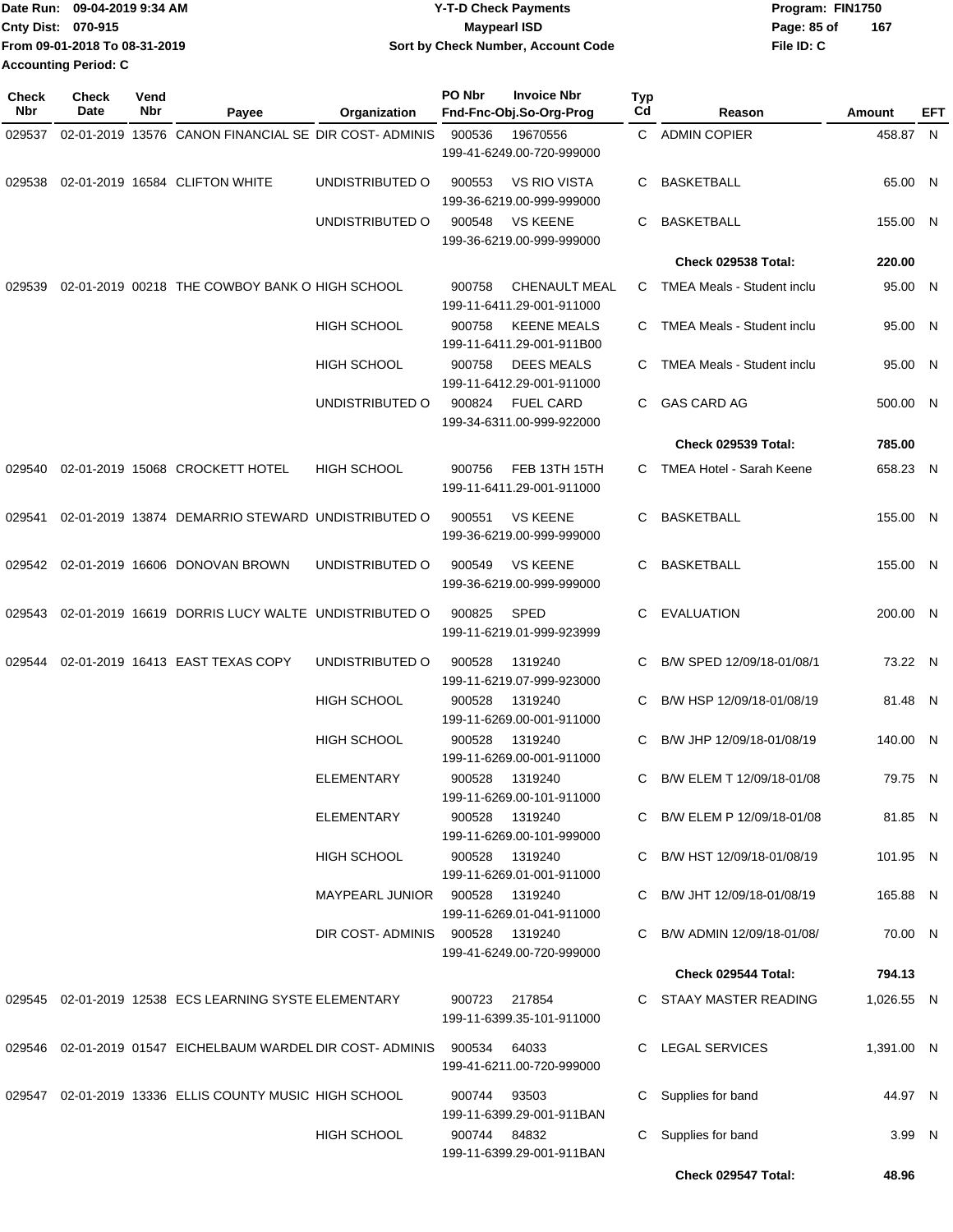|                    | Date Run: 09-04-2019 9:34 AM  | <b>Y-T-D Check Payments</b>        | Program: FIN1750 |     |
|--------------------|-------------------------------|------------------------------------|------------------|-----|
| Cnty Dist: 070-915 |                               | Maypearl ISD                       | Page: 86 of      | 167 |
|                    | From 09-01-2018 To 08-31-2019 | Sort by Check Number, Account Code | File ID: C       |     |
|                    | <b>Accounting Period: C</b>   |                                    |                  |     |

| Check<br>Nbr | <b>Check</b><br>Date | Vend<br>Nbr | Payee                                                              | Organization                    | PO Nbr        | <b>Invoice Nbr</b><br>Fnd-Fnc-Obj.So-Org-Prog    | <b>Typ</b><br>Cd | Reason                                   | Amount      | EFT |
|--------------|----------------------|-------------|--------------------------------------------------------------------|---------------------------------|---------------|--------------------------------------------------|------------------|------------------------------------------|-------------|-----|
| 029548       |                      |             | 02-01-2019 16594 EVIDENT, INC.                                     | UNDISTRIBUTED O                 | 900559        | 138675C<br>199-52-6399.01-999-999000             |                  | C TEST KITS                              | 36.59 N     |     |
|              |                      |             |                                                                    | UNDISTRIBUTED O                 | 900559        | 138675D<br>199-52-6399.01-999-999000             | C.               | <b>TEST KITS</b>                         | 19.93 N     |     |
|              |                      |             |                                                                    |                                 |               |                                                  |                  | Check 029548 Total:                      | 56.52       |     |
| 029549       |                      |             | 02-01-2019 16059 FRONTIER SOUTHWE UNDISTRIBUTED O                  |                                 | 900540        | 4352038092915-5<br>199-51-6259.02-999-999000     | C.               | J/H 435-2038 SD 01/22-02/2               | 126.02 N    |     |
| 029550       |                      |             | 02-01-2019 14289 TRUDIE HEAD                                       | UNDISTRIBUTED O                 | 900800        | 5TH PAYMENT<br>224-11-6219.00-999-923000         | C                | <b>CONTRACTED RTI SERVIC</b>             | 3,750.00 N  |     |
| 029551       |                      |             | 02-01-2019 14399 ROBERT HODGE JR.                                  | UNDISTRIBUTED O                 | 900552        | <b>VS KEENE</b><br>199-36-6219.00-999-999000     | C                | <b>BASKETBALL</b>                        | 155.00 N    |     |
| 029552       |                      |             | 02-01-2019 16223 Houston ISD                                       | UNDISTRIBUTED O                 | 900557        | 18191110<br>199-31-6299.00-999-923000            | C.               | SHARS BILLING 01/01-01/3                 | 79.79 N     |     |
| 029553       |                      |             | 02-01-2019 15478 HYATT REGENCY RIVE HIGH SCHOOL                    |                                 | 900757        | <b>DEES</b><br>199-11-6411.29-001-911B00         | C                | <b>TMEA Hotel - Dallas Dees</b>          | 565.17 N    |     |
|              |                      |             |                                                                    | HIGH SCHOOL                     | 900759        | <b>CHENAULT</b><br>199-11-6412.29-001-911000     | C                | All-State Student Housing                | 141.29 N    |     |
|              |                      |             |                                                                    |                                 |               |                                                  |                  | <b>Check 029553 Total:</b>               | 706.46      |     |
| 029554       |                      |             | 02-01-2019 00795 ISI COMMERCIAL REF UNDISTRIBUTED O                |                                 | 900541        | 0374917<br>199-51-6249.00-999-999000             | C                | <b>ELEM MODEL AM15T</b>                  | 1,702.34 N  |     |
|              |                      |             |                                                                    | UNDISTRIBUTED O                 | 900542        | 0359600<br>199-51-6249.35-999-999000             | C                | <b>J/H REFRIG REPAIR</b>                 | 138.00 N    |     |
|              |                      |             |                                                                    |                                 |               |                                                  |                  | Check 029554 Total:                      | 1,840.34    |     |
| 029555       |                      |             | 02-01-2019 15781 JASPER E. MANNING                                 | UNDISTRIBUTED O                 | 900556        | <b>VS WHITNEY</b><br>199-36-6219.00-999-999000   | C                | <b>BASKETBALL</b>                        | 135.00 N    |     |
| 029556       |                      |             | 02-01-2019 13896 JOE NIMOCK                                        | UNDISTRIBUTED O                 | 900537        | <b>VS GRANDVIEW</b><br>199-36-6219.00-999-999000 | C                | <b>BASKETBALL</b>                        | 100.00 N    |     |
| 029557       |                      |             | 02-01-2019 13498 KENNETH WILLIAMS                                  | UNDISTRIBUTED O                 | 900555        | <b>VS RIO VISTA</b><br>199-36-6219.00-999-999000 | C                | <b>BASKETBALL</b>                        | 65.00 N     |     |
|              |                      |             | 029558 02-01-2019 16580 LISA ALLEN                                 | HIGH SCHOOL                     |               | 199-11-6399.12-001-911000                        |                  | 900790 REIMBURSEMENT C ENGLISHCURRICULUM | 76.19 N     |     |
|              |                      |             | 029559 02-01-2019 12506 MAYPEARL CHAMBER ADMINISTRATIVE            |                                 | 900546        | MEMEBERSHIP<br>199-41-6499.00-701-999000         |                  | C 2019 MEMBER                            | 50.00 N     |     |
|              |                      |             | 029560 02-01-2019 16615 NICHOLAS SIMMEL                            | UNDISTRIBUTED O                 |               | 900538 VS GRANDVIEW<br>199-36-6219.00-999-999000 |                  | C BASKETBALL                             | 90.00 N     |     |
|              |                      |             | 029561  02-01-2019  13541  NORCOSTCO                               | UNDISTRIBUTED O                 | 900199 170419 | 199-53-6639.01-999-999000                        |                  | C STAGE LIGHTING                         | 21,587.00 N |     |
|              |                      |             | 029562 02-01-2019 12087 OAK CLIFF OFFICE SU MAYPEARL JUNIOR 900733 |                                 |               | 419822-0<br>199-11-6399.07-041-911000            |                  | C Office supplies                        | 1,610.21 N  |     |
|              |                      |             |                                                                    | UNDISTRIBUTED O 900708 419621-1 |               | 199-51-6399.04-999-999000                        |                  | C FURNITURE                              | 183.00 N    |     |
|              |                      |             |                                                                    | UNDISTRIBUTED O 900708 419621-2 |               | 199-51-6399.04-999-999000                        |                  | C FURNITURE                              | 3,294.49 N  |     |
|              |                      |             |                                                                    | UNDISTRIBUTED O 900708 419621-0 |               | 199-51-6399.04-999-999000                        |                  | C FURNITURE                              | 1,213.51 N  |     |
|              |                      |             |                                                                    |                                 |               |                                                  |                  | Check 029562 Total:                      | 6,301.21    |     |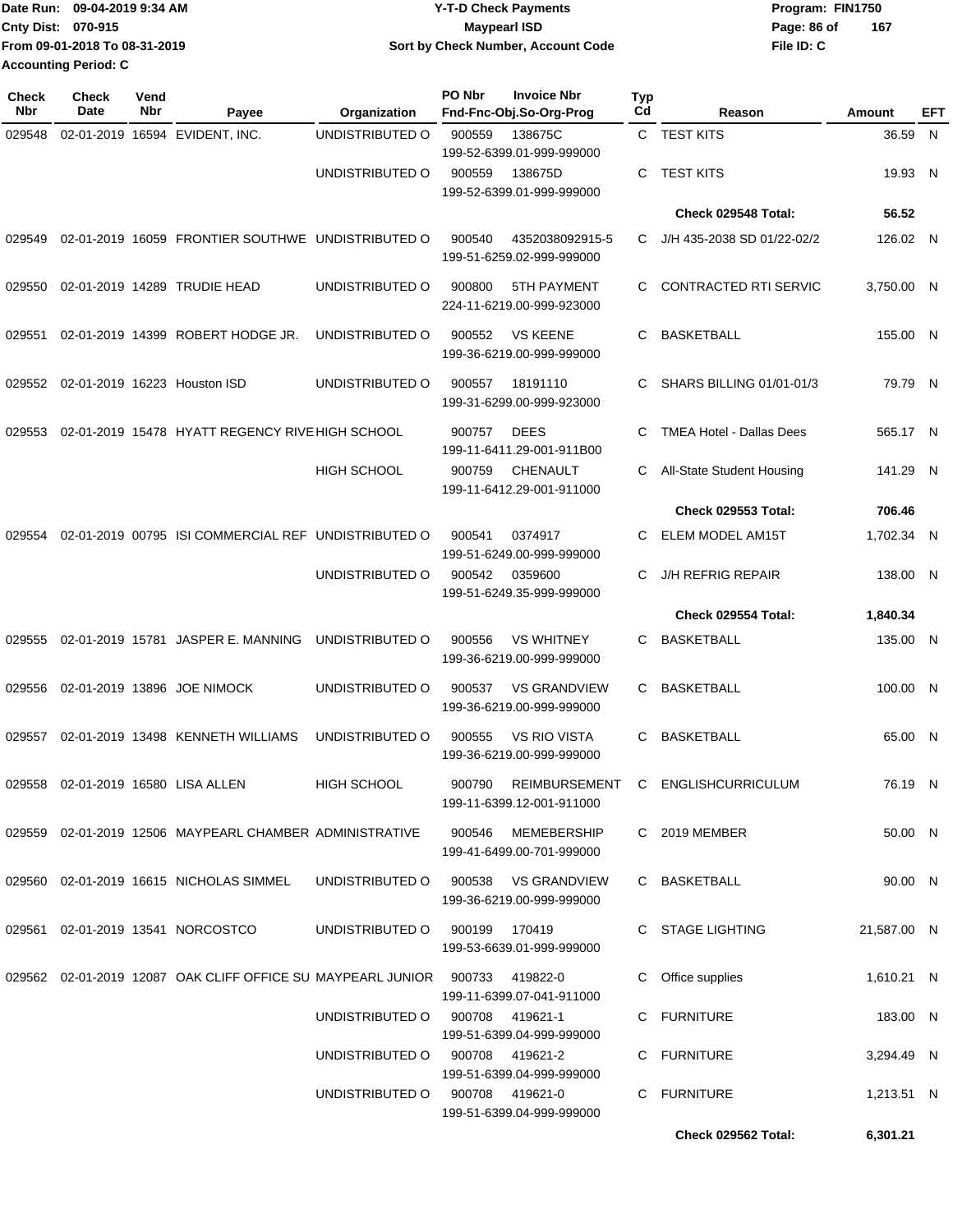|                           | IDate Run: 09-04-2019 9:34 AM | <b>Y-T-D Check Payments</b>        | Program: FIN1750 |     |
|---------------------------|-------------------------------|------------------------------------|------------------|-----|
| <b>Cnty Dist: 070-915</b> |                               | <b>Maypearl ISD</b>                | Page: 87 of      | 167 |
|                           | From 09-01-2018 To 08-31-2019 | Sort by Check Number, Account Code | File ID: C       |     |
|                           | <b>Accounting Period: C</b>   |                                    |                  |     |

| <b>Check</b><br>Nbr | <b>Check</b><br><b>Date</b>   | Vend<br>Nbr | Payee                                                                   | Organization               | PO Nbr | <b>Invoice Nbr</b><br>Fnd-Fnc-Obj.So-Org-Prog     | <b>Typ</b><br>Cd | Reason                     | Amount     | EFT |
|---------------------|-------------------------------|-------------|-------------------------------------------------------------------------|----------------------------|--------|---------------------------------------------------|------------------|----------------------------|------------|-----|
| 029563              |                               |             | 02-01-2019 00093 OLEN WILLIAMS, INC.                                    | UNDISTRIBUTED O            | 900535 | 30841<br>199-36-6639.02-999-999000                |                  | C HS SCOREBOARD            | 2,612.25 N |     |
| 029564              | 02-01-2019 16611 PESI, INC.   |             |                                                                         | UNDISTRIBUTED O            | 900746 | <b>SPED DIRECTOR</b><br>199-11-6411.01-999-923000 | C.               | SPED TRAINING AUTISM       | 199.98 N   |     |
|                     |                               |             |                                                                         | UNDISTRIBUTED O            | 900746 | <b>STEPHENS</b><br>224-11-6399.18-999-923000      | C.               | <b>SPED</b>                | 99.96 N    |     |
|                     |                               |             |                                                                         |                            |        |                                                   |                  | Check 029564 Total:        | 299.94     |     |
| 029565              |                               |             | 02-01-2019 16614 RED LION HOTELS                                        | <b>HIGH SCHOOL</b>         | 900795 | <b>TEACHER ROOM</b><br>199-11-6411.04-001-922000  |                  | C CTE TEACHER TRAVEL       | 493.62 N   |     |
| 029566              |                               |             | 02-01-2019 16092 REGION 30 UIL MUSIC HIGH SCHOOL                        |                            | 900777 | <b>MAYPEARL UIL</b><br>199-11-6499.29-001-911B00  | C.               | Solo-Ensemble Entries      | 300.00 N   |     |
|                     |                               |             |                                                                         | <b>HIGH SCHOOL</b>         | 900819 | UIL<br>199-11-6499.29-001-911B00                  | C                | UIL CSR Entry Fee          | 365.00 N   |     |
|                     |                               |             |                                                                         |                            |        |                                                   |                  | Check 029566 Total:        | 665.00     |     |
| 029567              |                               |             | 02-01-2019 16167 RENVY ANNICE EVAN UNDISTRIBUTED O                      |                            | 900561 | <b>VS KEENE</b><br>199-36-6219.00-999-999000      | C                | <b>BASKETBALL</b>          | 120.00 N   |     |
| 029568              |                               |             | 02-01-2019 14927 REPUBLIC SERVICES UNDISTRIBUTED O                      |                            | 900532 | 0794-013259635<br>199-51-6259.03-999-999000       | C.               | SD 12/01/12/31 TRASH       | 2,414.97 N |     |
| 029569              |                               |             | 02-01-2019 13510 ROBERT WHITE                                           | UNDISTRIBUTED O            | 900539 | <b>VS GRANDVIEW</b><br>199-36-6219.00-999-999000  | C.               | <b>BASKETBALL</b>          | 90.00 N    |     |
|                     |                               |             |                                                                         | UNDISTRIBUTED O            | 900554 | <b>VS KEENE</b><br>199-36-6219.00-999-999000      | C                | <b>BASKETBALL</b>          | 155.00 N   |     |
|                     |                               |             |                                                                         |                            |        |                                                   |                  | Check 029569 Total:        | 245.00     |     |
| 029570              |                               |             | 02-01-2019 16446 Secured Mobility LLC                                   | UNDISTRIBUTED O            | 900530 | 896764<br>199-34-6319.00-999-999000               | C.               | SMART TAG PRINTER          | 220.00 N   |     |
|                     |                               |             |                                                                         | UNDISTRIBUTED O            | 900530 | 896764<br>199-34-6399.00-999-999000               | C                | <b>SMART TAG PRINTER</b>   | 1,050.00 N |     |
|                     |                               |             |                                                                         | UNDISTRIBUTED O            | 900530 | 896764<br>199-34-6399.01-999-999000               | C                | <b>SMART TAG PRINTER</b>   | 1,500.00 N |     |
|                     |                               |             |                                                                         |                            |        |                                                   |                  | Check 029570 Total:        | 2,770.00   |     |
| 029571              |                               |             | 02-01-2019 15313 CARROLL MARVIN SMI UNDISTRIBUTED O                     |                            | 900550 | <b>VS KEENE</b><br>199-36-6219.00-999-999000      |                  | C BASKETBALL               | 20.00 N    |     |
|                     |                               |             | 029572 02-01-2019 15293 SNOOPY THOMPSON UNDISTRIBUTED O 900560 VS KEENE |                            |        | 199-36-6219.00-999-999000                         |                  | C BASKETBALL               | 120.00 N   |     |
|                     |                               |             | 029573 02-01-2019 16296 SUPERIOR PEDIATRIC UNDISTRIBUTED O 900751 129   |                            |        | 199-31-6219.02-999-923000                         |                  | C PT CONTRACTED SERVIC     | 276.25 N   |     |
|                     |                               |             |                                                                         | UNDISTRIBUTED O 900751 129 |        | 199-31-6219.04-999-923000                         |                  | C OT CONTRACTED SERVIC     | 113.75 N   |     |
|                     |                               |             |                                                                         |                            |        |                                                   |                  | Check 029573 Total:        | 390.00     |     |
|                     |                               |             | 029574 02-01-2019 16037 TEX AIR FILTERS                                 | UNDISTRIBUTED O            | 900680 | 339696<br>199-51-6319.02-999-999000               |                  | C Air Filters for district | 873.00 N   |     |
|                     | 029575 02-01-2019 12163 TCASE |             |                                                                         | UNDISTRIBUTED O            |        | 900806 200014909<br>199-11-6411.01-999-923000     |                  | C GREAT IDEAS              | 20.00 N    |     |
|                     |                               |             | 029576 02-01-2019 00479 TRACTOR SUPPLY CO HIGH SCHOOL                   |                            |        | 900509 100547412<br>199-11-6399.09-001-922000     |                  | C PROJECTS                 | 221.92 N   |     |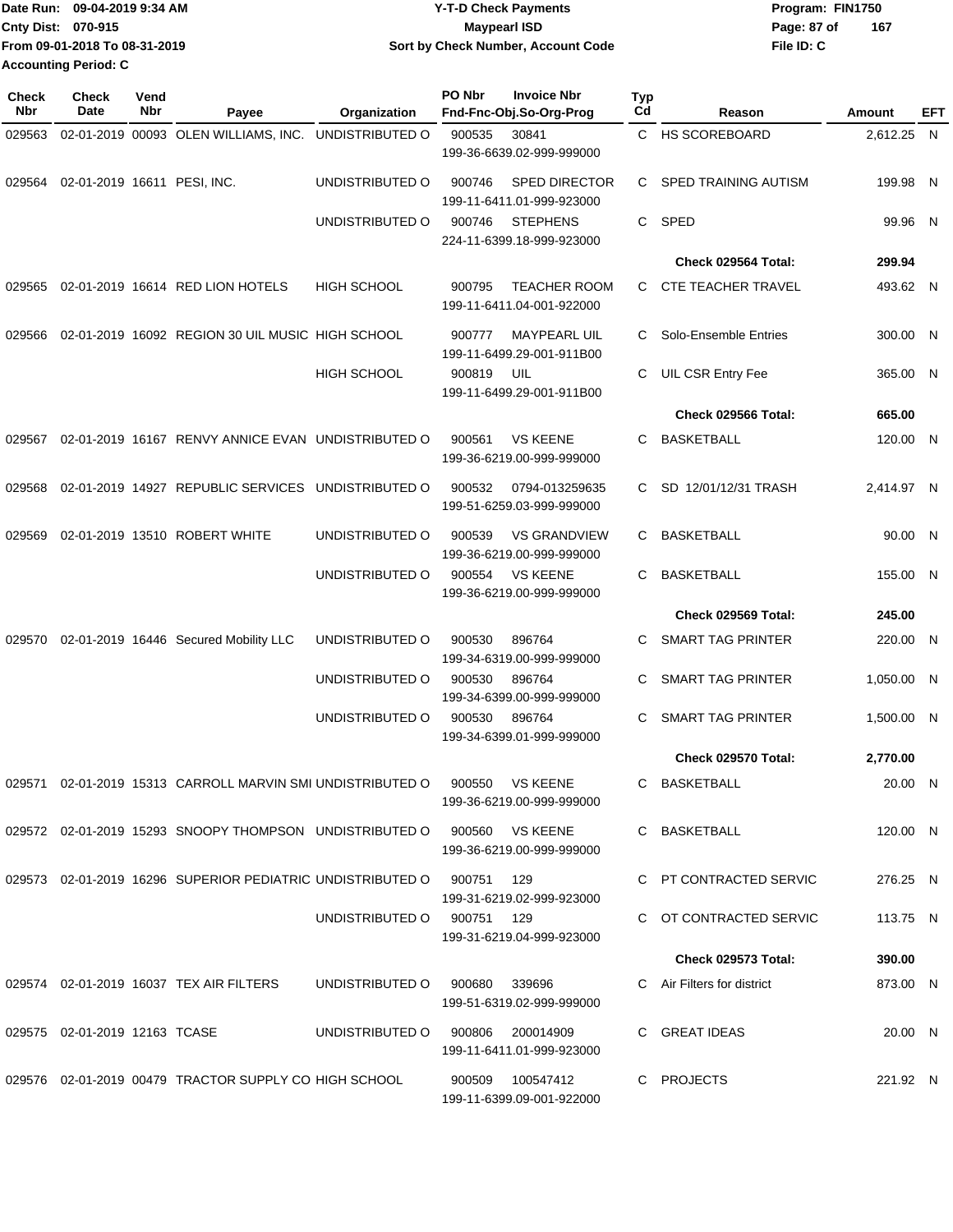|                             | IDate Run: 09-04-2019 9:34 AM | <b>Y-T-D Check Payments</b>        | Program: FIN1750   |
|-----------------------------|-------------------------------|------------------------------------|--------------------|
| <b>Cnty Dist: 070-915</b>   |                               | <b>Mavpearl ISD</b>                | 167<br>Page: 88 of |
|                             | From 09-01-2018 To 08-31-2019 | Sort by Check Number, Account Code | File ID: C         |
| <b>Accounting Period: C</b> |                               |                                    |                    |

| Check<br>Nbr | Check<br>Date         | Vend<br>Nbr | Payee                                                     | Organization         | PO Nbr      | <b>Invoice Nbr</b><br>Fnd-Fnc-Obj.So-Org-Prog       | Typ<br>Cd | Reason                        | Amount     | EFT |
|--------------|-----------------------|-------------|-----------------------------------------------------------|----------------------|-------------|-----------------------------------------------------|-----------|-------------------------------|------------|-----|
| 029577       | 02-01-2019 15500 TSHA |             |                                                           | UNDISTRIBUTED O      | 900753      | 51403<br>199-11-6411.01-999-923000                  |           | C SPED TRAINING               | 245.00 N   |     |
| 029578       |                       |             | 02-01-2019 15503 UNIVERSITY BUILDING UNDISTRIBUTED O      |                      | 900351      | 0690353-IN<br>199-51-6319.02-999-999000             | C         | UBS- LSK Hardware for gate    | 3,830.00 N |     |
| 029579       |                       |             | 02-01-2019 00460 VINEYARD'S AUTO SU UNDISTRIBUTED O       |                      | 900073      | 199222<br>199-34-6319.00-999-999000                 | C.        | OPEN PO - VINEYARD'S H        | 6.12 N     |     |
| 029580       |                       |             | 02-01-2019 01560 WARDS NATURAL SCI HIGH SCHOOL            |                      | 900667      | 8084911608<br>199-11-6399.13-001-922000             | C         | <b>SUPPLIES</b>               | 76.52 N    |     |
|              |                       |             |                                                           | <b>HIGH SCHOOL</b>   | 900667      | 8084927784<br>199-11-6399.13-001-922000             | C         | <b>SUPPLIES</b>               | 161.37 N   |     |
|              |                       |             |                                                           |                      |             |                                                     |           | Check 029580 Total:           | 237.89     |     |
| 029581       |                       |             | 02-01-2019 01145 WELDERS WAREHOUS HIGH SCHOOL             |                      | 900545      | 35830<br>199-11-6399.09-001-922000                  | C         | <b>LEASE JAN</b>              | 110.00 N   |     |
|              |                       |             |                                                           | HIGH SCHOOL          | 900544      | 622411<br>199-11-6399.09-001-922000                 | C         | <b>SAW BLADES</b>             | 137.00 N   |     |
|              |                       |             |                                                           |                      |             |                                                     |           | Check 029581 Total:           | 247.00     |     |
| 029582       |                       |             | 02-08-2019 16192 ACTION FIRE PROS                         | UNDISTRIBUTED O      | 900017      | M1990329<br>199-51-6249.16-999-999000               | C         | <b>QUARTERLY MONITORIN</b>    | 750.00 N   |     |
| 029583       |                       |             | 02-08-2019 14674 AEROWAVE                                 | UNDISTRIBUTED O      | 900583      | 32055126<br>199-52-6399.01-999-999000               | C         | radio                         | 30.00 N    |     |
| 029584       |                       |             | 02-08-2019 16622 ALISA KATIGAN                            | MAYPEARL JUNIOR      | 900829      | <b>REIMBURSEMENT</b><br>199-11-6399.02-041-911000   | С         | Misc. items for coloring club | 37.79 N    |     |
| 029585       |                       |             | 02-08-2019 15999 ANTWONE WARREN                           | <b>DISTRICT WIDE</b> | 900573      | <b>VS CLIFTON</b><br>199-00-5752.01-000-900000      | C         | <b>BASKETBALL</b>             | 155.00 N   |     |
| 029586       |                       |             | 02-08-2019 00069 ATMOS ENERGY                             | UNDISTRIBUTED O      | 900585      | 000145352<br>199-51-6259.00-999-999000              | C         | SD01/04-02-01-19 MIDDLE       | 495.15 N   |     |
|              |                       |             |                                                           | UNDISTRIBUTED O      | 900585      | 000925333<br>199-51-6259.00-999-999000              | C         | SD 01/04-02/01/2019 HIGH      | 1,207.57 N |     |
|              |                       |             |                                                           | UNDISTRIBUTED O      | 900585      | 000622831<br>199-51-6259.00-999-999000              | C         | SD 01/04-02/01/19 LSK         | 1.340.74 N |     |
|              |                       |             |                                                           | UNDISTRIBUTED O      | 900585      | 14Y527988<br>199-51-6259.00-999-999000              |           | C SD 01/04-02/01/2019 ADMI    | 568.97 N   |     |
|              |                       |             |                                                           |                      |             |                                                     |           | Check 029586 Total:           | 3,612.43   |     |
|              |                       |             | 029587 02-08-2019 15289 BENJI L. NEWMAN                   | <b>DISTRICT WIDE</b> |             | 900574 VS ARLIN/CLIFTO<br>199-00-5752.01-000-900000 |           | C BASKETBALL                  | 115.00 N   |     |
| 029588       |                       |             | 02-08-2019 12477 BIRD'S RADIATOR                          | UNDISTRIBUTED O      | 900796      | 88854<br>199-34-6319.00-999-999000                  |           | C Inv 88854 New Surge Tank    | 125.00 N   |     |
| 029589       |                       |             | 02-08-2019 00015 C & C REFRIGERATIO UNDISTRIBUTED O       |                      | 900848      | 39361<br>199-51-6319.02-999-999000                  |           | C HS ice maker repair         | 138.25 N   |     |
|              |                       |             | 029590 02-08-2019 16552 COLOSSUS, INCORPO UNDISTRIBUTED O |                      | 900348      | XT0000002156<br>199-52-6639.03-999-999000           |           | C software subscription       | 5,050.00 N |     |
| 029591       |                       |             | 02-08-2019 00217 CITY OF MAYPEARL                         | UNDISTRIBUTED O      | 900586      | 80<br>199-51-6259.01-999-999000                     |           | C SD 12/27-01/28/19 BALLFIE   | 21.00 N    |     |
|              |                       |             |                                                           | UNDISTRIBUTED O      | 900586      | 1081<br>199-51-6259.01-999-999000                   |           | C SD 12/27-01/28/19 ELEM Y    | 21.00 N    |     |
|              |                       |             |                                                           | UNDISTRIBUTED O      | 900586      | 1618<br>199-51-6259.01-999-999000                   |           | C SD 12/27-01/28/19 ADMIN     | 46.00 N    |     |
|              |                       |             |                                                           | UNDISTRIBUTED O      | 900586 1394 | 199-51-6259.01-999-999000                           |           | C SD 12/27-01/28/19 NEW BA    | 61.00 N    |     |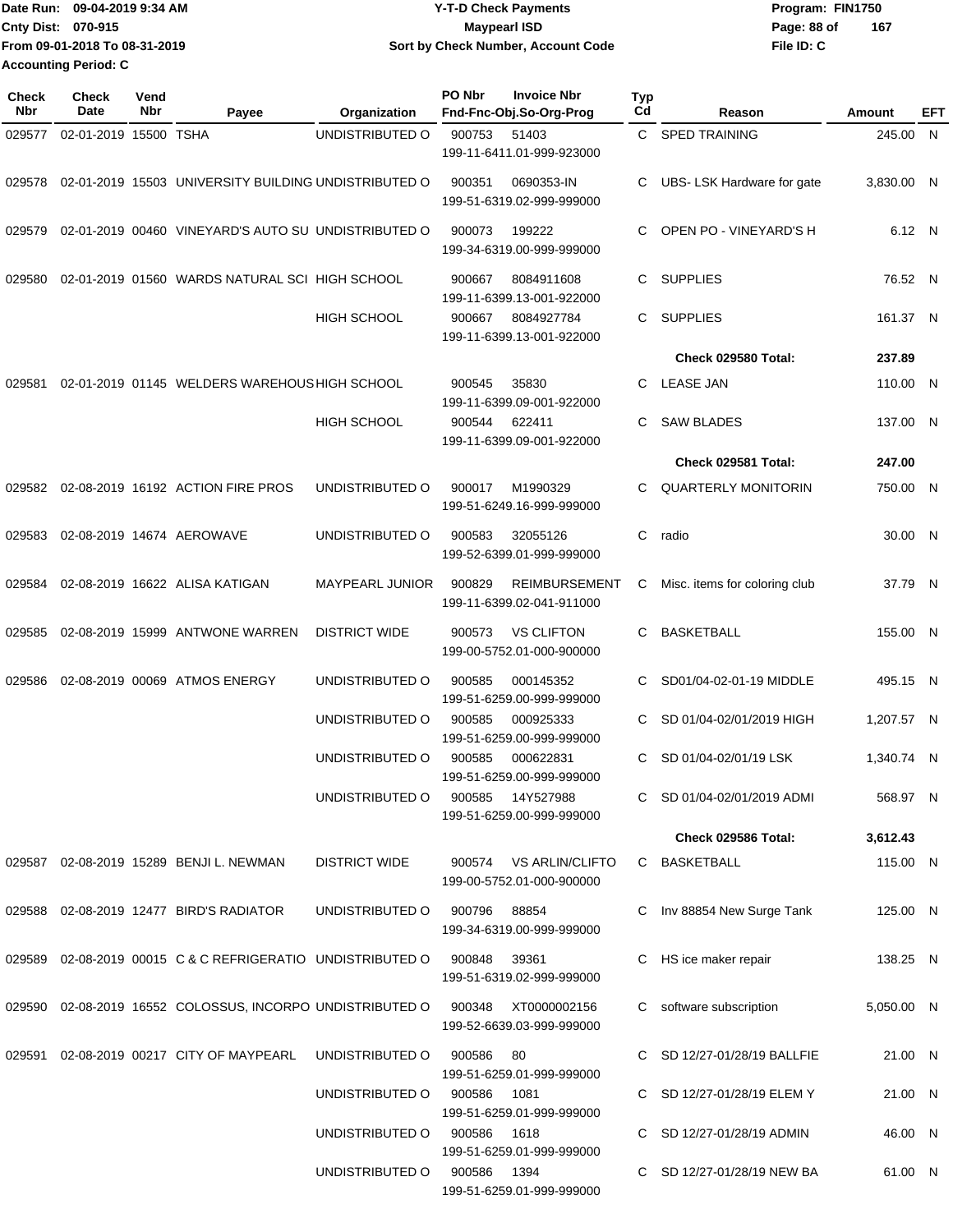| Date Run:                   | 09-04-2019 9:34 AM            | <b>Y-T-D Check Payments</b>        | Program: FIN1750 |     |
|-----------------------------|-------------------------------|------------------------------------|------------------|-----|
| <b>Cnty Dist: 070-915</b>   |                               | <b>Maypearl ISD</b>                | Page: 89 of      | 167 |
|                             | From 09-01-2018 To 08-31-2019 | Sort by Check Number, Account Code | File ID: C       |     |
| <b>Accounting Period: C</b> |                               |                                    |                  |     |

| <b>Check</b><br>Nbr | <b>Check</b><br><b>Date</b> | Vend<br>Nbr | Payee                                                                    | Organization                    | PO Nbr        | <b>Invoice Nbr</b><br>Fnd-Fnc-Obj.So-Org-Prog  | <b>Typ</b><br>Cd | Reason                       | Amount     | EFT |
|---------------------|-----------------------------|-------------|--------------------------------------------------------------------------|---------------------------------|---------------|------------------------------------------------|------------------|------------------------------|------------|-----|
|                     |                             |             |                                                                          | UNDISTRIBUTED O                 | 900586        | 383<br>199-51-6259.01-999-999000               | C.               | SD 12/27-01/28/19 HIGH SC    | 98.20 N    |     |
|                     |                             |             |                                                                          | UNDISTRIBUTED O                 | 900586        | 595<br>199-51-6259.01-999-999000               | C                | SD 12/27-01/28/19 JR HIGH    | 145.00 N   |     |
|                     |                             |             |                                                                          | UNDISTRIBUTED O                 | 900586        | 1080<br>199-51-6259.01-999-999000              | C                | SD 12/27-01/28/19 LSK        | 489.40 N   |     |
|                     |                             |             |                                                                          | UNDISTRIBUTED O                 | 900586        | 82<br>199-51-6259.01-999-999000                | C.               | SD 12/27-01/28/19 INTER S    | 291.40 N   |     |
|                     |                             |             |                                                                          | UNDISTRIBUTED O                 | 900586        | 574<br>199-51-6259.01-999-999000               | C                | SD 12/27-01/28/19 JR. HIG    | 112.85 N   |     |
|                     |                             |             |                                                                          |                                 |               |                                                |                  | Check 029591 Total:          | 1,285.85   |     |
| 029592              |                             |             | 02-08-2019 15869 CLARK SECURITY PROUNDISTRIBUTED O                       |                                 | 900566        | 24K091341<br>199-51-6319.02-999-999000         | $\mathbf{C}$     | TOP JAMS H/S                 | 141.66 N   |     |
| 029593              |                             |             | 02-08-2019 00218 THE COWBOY BANK O HIGH SCHOOL                           |                                 | 900842        | <b>PLAYOFF</b><br>199-36-6499.05-001-999000    | C                | Girls BBall Playoff Meal     | 180.00 N   |     |
| 029594              |                             |             | 02-08-2019 13566 DRUG & ALCOHOL TE UNDISTRIBUTED O                       |                                 | 900580        | 18114122<br>199-34-6219.01-999-999000          | C.               | DOT PRE EMPLOYMENT 0         | 57.50 N    |     |
| 029595              |                             |             | 02-08-2019 15305 DELL MARKETING LP                                       | UNDISTRIBUTED O                 | 900858        | <b>BATTERY</b><br>199-53-6639.01-999-999000    | C                | <b>CHROMEBOOK BATTERY</b>    | 169.00 N   |     |
| 029596              |                             |             | 02-08-2019 13874 DEMARRIO STEWARD DISTRICT WIDE                          |                                 | 900576        | <b>VS CLIFTON</b><br>199-00-5752.01-000-900000 | C.               | <b>BASKETBALL</b>            | 155.00 N   |     |
| 029597              |                             |             | 02-08-2019 12536 DESOTO JANITORIAL UNDISTRIBUTED O                       |                                 | 900755        | 189728<br>199-51-6319.01-999-999000            | C                | DESOTO JANITORIAL SUP        | 3,667.65 N |     |
| 029598              |                             |             | 02-08-2019 00445 EAI EDUCATION                                           | MAYPEARL JUNIOR                 | 900722        | 0915849<br>199-11-6399.03-041-911000           | C                | TI-84 Calculators teacher pa | 1,363.50 N |     |
| 029599              |                             |             | 02-08-2019 01586 ESTES ELECTRIC, INC. UNDISTRIBUTED O                    |                                 | 900844        | 13843<br>199-51-6319.02-999-999000             | C.               | Inv. #13843                  | 1.206.00 N |     |
| 029600              |                             |             | 02-08-2019 00040 FLATT STATIONERS, I ELEMENTARY                          |                                 | 900793        | 284783-00<br>199-31-6399.09-101-999000         | C.               | <b>SUPPLIES</b>              | 332.79 N   |     |
|                     |                             |             | 029601 02-08-2019 16578 FRESH COUNTRY FUN UNDISTRIBUTED O 900464 125001  |                                 |               | 199-13-6299.00-999-999000                      |                  | C TURKEY AND HAMS            | 4,462.50 N |     |
|                     |                             |             | 029602 02-08-2019 16059 FRONTIER SOUTHWE UNDISTRIBUTED O 900589 031814-5 |                                 |               | 199-51-6259.02-999-999000                      |                  | C SD 01/28-02/27/19 435-     | 60.51 N    |     |
|                     |                             |             |                                                                          | UNDISTRIBUTED O 900589 093015-5 |               | 199-51-6259.02-999-999000                      |                  | C SD 01/28-02/27/19 HS 435-  | 126.02 N   |     |
|                     |                             |             |                                                                          | UNDISTRIBUTED O 900589 092515-5 |               | 199-51-6259.02-999-999000                      |                  | C SD 01/28-02/27/19 435-     | 126.02 N   |     |
|                     |                             |             |                                                                          | UNDISTRIBUTED O 900589 092815-5 |               | 199-51-6259.02-999-999000                      |                  | C SD 01/28-02/27/19 INT 435- | 126.02 N   |     |
|                     |                             |             |                                                                          | UNDISTRIBUTED O 900589 091206-5 |               | 199-51-6259.02-999-999000                      |                  | C SD 01/28-02/27/19 435-     | 859.31 N   |     |
|                     |                             |             |                                                                          |                                 |               |                                                |                  | Check 029602 Total:          | 1,297.88   |     |
|                     |                             |             |                                                                          |                                 |               | 011600081<br>199-52-6399.01-999-999000         |                  | C HATS                       | 67.99 N    |     |
|                     |                             |             | 029604 02-08-2019 12551 INTERQUEST DETECTI HIGH SCHOOL                   |                                 | 900567 112816 | 199-11-6219.02-001-924000                      |                  | C HALF DAY SERVICE 01/08/    | 280.00 N   |     |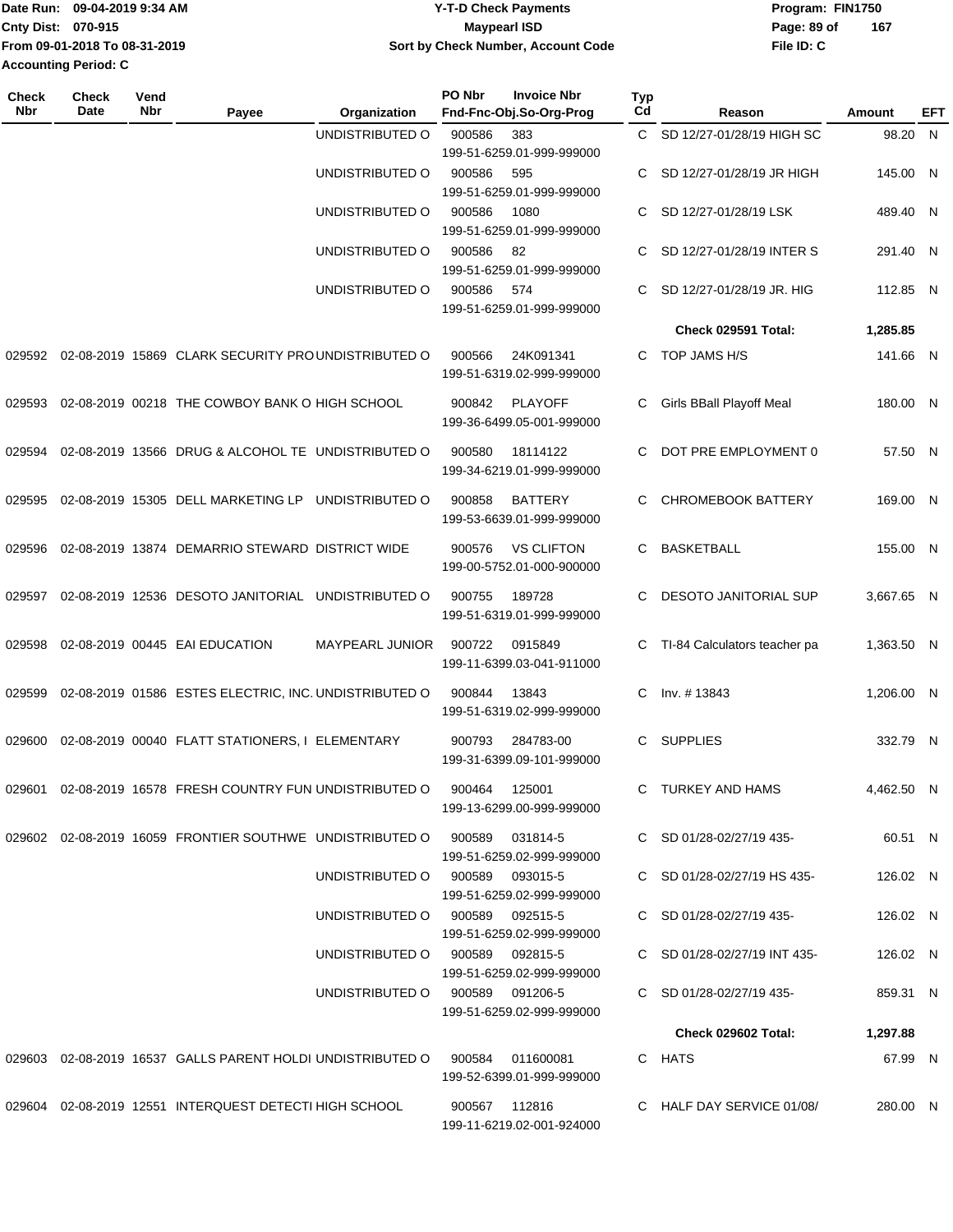|                             | IDate Run: 09-04-2019 9:34 AM | <b>Y-T-D Check Payments</b>        | Program: FIN1750   |  |
|-----------------------------|-------------------------------|------------------------------------|--------------------|--|
| <b>Cnty Dist: 070-915</b>   |                               | Maypearl ISD                       | 167<br>Page: 90 of |  |
|                             | From 09-01-2018 To 08-31-2019 | Sort by Check Number, Account Code | File ID: C         |  |
| <b>Accounting Period: C</b> |                               |                                    |                    |  |

| <b>Check</b><br>Nbr | Check<br>Date | Vend<br>Nbr | Payee                                                | Organization           | PO Nbr | <b>Invoice Nbr</b><br>Fnd-Fnc-Obj.So-Org-Prog    | Typ<br>Cd | Reason                        | Amount     | EFT |
|---------------------|---------------|-------------|------------------------------------------------------|------------------------|--------|--------------------------------------------------|-----------|-------------------------------|------------|-----|
| 029605              |               |             | 02-08-2019 16623 KEVIN HAGEMANN                      | <b>DISTRICT WIDE</b>   | 900577 | <b>VS GRANDVIEW</b><br>199-00-5752.02-000-900000 |           | C FOOTBALL                    | 115.00 N   |     |
| 029606              |               |             | 02-08-2019 15653 M.A.C. ALARMS                       | UNDISTRIBUTED O        | 900845 | 32501A<br>199-51-6319.02-999-999000              | C         | 3 additional ext buttons      | 1,816.00 N |     |
| 029607              |               |             | 02-08-2019 16161 MARCUS SWIFT                        | <b>DISTRICT WIDE</b>   | 900578 | <b>VS CLIFTON</b><br>199-00-5752.01-000-900000   | C         | <b>BASKETBALL</b>             | 115.00 N   |     |
| 029608              |               |             | 02-08-2019 00399 MARK TERRILL                        | <b>DISTRICT WIDE</b>   | 900581 | <b>VS GRANDVIEW</b><br>199-00-5752.02-000-900000 | C.        | <b>FOOTBALL</b>               | 115.00 N   |     |
| 029609              |               |             | 02-08-2019 15740 MOORE RECYCLING L UNDISTRIBUTED O   |                        | 900590 | 0001498589<br>199-51-6259.03-999-999000          | C         | SD 01-01-31-19 400 PANTH      | 26.25 N    |     |
|                     |               |             |                                                      | UNDISTRIBUTED O        | 900590 | 0001498585<br>199-51-6259.03-999-999000          | C         | SD 01-01-31-19 600 PHILLI     | 16.30 N    |     |
|                     |               |             |                                                      | UNDISTRIBUTED O        | 900590 | 0001498588<br>199-51-6259.03-999-999000          | C         | SD 01-01-31-19 12636 FM 1     | 26.30 N    |     |
|                     |               |             |                                                      | UNDISTRIBUTED O        | 900590 | 0001498587<br>199-51-6259.03-999-999000          | C         | SD 01-01-31-19 1024 W 4T      | 77.80 N    |     |
|                     |               |             |                                                      | UNDISTRIBUTED O        | 900590 | 0001498586<br>199-51-6259.03-999-999000          | C.        | SD 01-01-31-19 1025 W 4T      | 18.85 N    |     |
|                     |               |             |                                                      |                        |        |                                                  |           | Check 029609 Total:           | 165.50     |     |
| 029610              |               |             | 02-08-2019 13306 MOUNTAIN PEAK SPE UNDISTRIBUTED O   |                        | 900571 | 11078800<br>199-51-6259.79-999-922000            | C         | AG SD 12/04-01/04/2019        | 62.04 N    |     |
| 029611              |               |             | 02-08-2019 15814 NEC FINANCIAL SERVI UNDISTRIBUTED O |                        | 900572 | 0002185708<br>199-71-6522.00-999-999000          | C.        | SV8100 PHONE LEASE            | 1,340.27 N |     |
| 029612              |               |             | 02-08-2019 16289 NEXTLINK BROADBAN UNDISTRIBUTED O   |                        | 900569 | N125089750-21<br>199-11-6399.45-999-999000       | C.        | LEVEL ONE SD 01/30-02/27      | 790.00 N   |     |
| 029613              |               |             | 02-08-2019 00287 OFFICE DEPOT                        | UNDISTRIBUTED O        | 900763 | 265054704001<br>199-11-6399.04-999-923000        |           | C SUPPLIES                    | 52.17 N    |     |
|                     |               |             |                                                      | UNDISTRIBUTED O        | 900750 | 265056705001<br>224-11-6399.18-999-923000        |           | C BALANCE BALL CHAIR, ST      | 89.99 N    |     |
|                     |               |             |                                                      | UNDISTRIBUTED O        | 900750 | 265056547001<br>224-11-6399.18-999-923000        | C         | <b>BALANCE BALL CHAIR, ST</b> | 149.98 N   |     |
|                     |               |             |                                                      |                        |        |                                                  |           | Check 029613 Total:           | 292.14     |     |
| 029614              |               |             | 02-08-2019 15083 OLMSTED-KIRK PAPE UNDISTRIBUTED O   |                        | 900846 | 4188222<br>199-51-6249.00-999-999000             | C         | JH Floor scrubr machine rep   | 571.07 N   |     |
| 029615              |               |             | 02-08-2019 15054 O'REILLY AUTO PARTS UNDISTRIBUTED O |                        | 900114 | 0645386142<br>199-34-6319.00-999-999000          |           | C HITCH CLIP PIN              | 75.96 N    |     |
|                     |               |             | 029616 02-08-2019 15858 PLAYSCRIPTS, INC             | <b>HIGH SCHOOL</b>     | 900713 | 2172022<br>199-11-6399.06-001-911000             |           | C ONE ACT SUPPLIES            | 874.70 N   |     |
| 029617              |               |             | 02-08-2019 00401 POSITIVE PROMOTION ELEMENTARY       |                        | 900794 | 06200563<br>199-31-6399.00-101-999000            |           | C SUPPLIES                    | 514.71 N   |     |
| 029618              |               |             | 02-08-2019 14927 REPUBLIC SERVICES UNDISTRIBUTED O   |                        | 900582 | 0794-013329462<br>199-51-6259.03-999-999000      |           | C SD 01/01-01-31-19           | 3,074.88 N |     |
| 029619              |               |             | 02-08-2019 00100 RIO VISTA ISD                       | <b>MAYPEARL JUNIOR</b> | 900866 | <b>JH TRACK</b><br>199-36-6499.00-041-999000     | C.        | JH Track Entry Rio Vista      | 200.00 N   |     |
|                     |               |             |                                                      | <b>HIGH SCHOOL</b>     | 900866 | <b>JH TRACK</b><br>199-36-6499.01-001-999000     | C         | JH Track Entry Rio Vista      | 250.00 N   |     |
|                     |               |             |                                                      | <b>HIGH SCHOOL</b>     | 900867 | TRACK<br>199-36-6499.01-001-999000               | C         | HS Track Entry Rio Vista      | 450.00 N   |     |
|                     |               |             |                                                      |                        |        |                                                  |           | Check 029619 Total:           | 900.00     |     |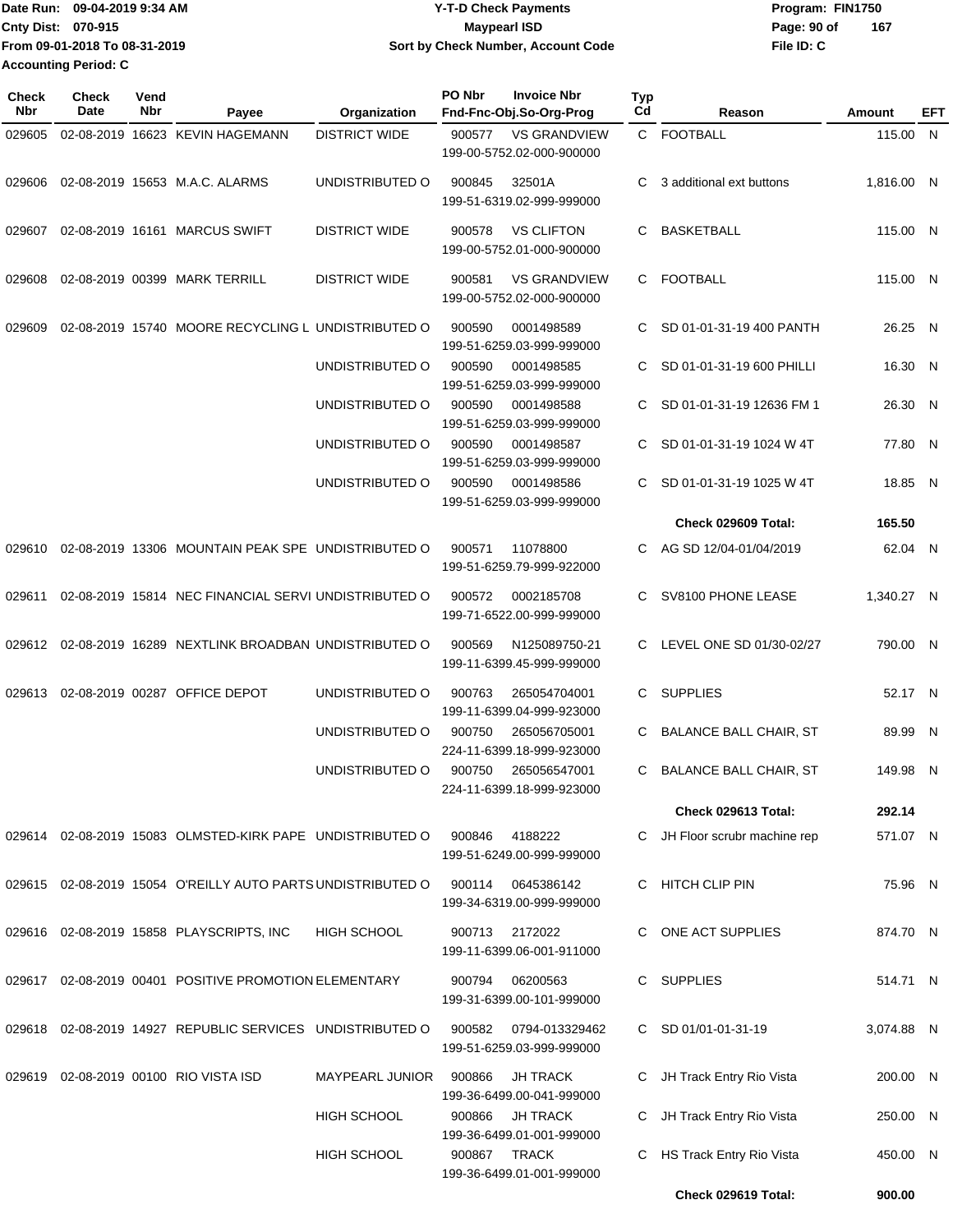| Date Run:                 | 09-04-2019 9:34 AM            | <b>Y-T-D Check Payments</b>               | Program: FIN1750   |
|---------------------------|-------------------------------|-------------------------------------------|--------------------|
| <b>Cnty Dist: 070-915</b> |                               | <b>Mavpearl ISD</b>                       | 167<br>Page: 91 of |
|                           | From 09-01-2018 To 08-31-2019 | <b>Sort by Check Number, Account Code</b> | File ID: C         |
| Accounting Period: C      |                               |                                           |                    |

| <b>Check</b><br>Nbr | <b>Check</b><br>Date     | Vend<br>Nbr | Payee                                                       | Organization           | PO Nbr       | <b>Invoice Nbr</b><br>Fnd-Fnc-Obj.So-Org-Prog     | <b>Typ</b><br>Cd | Reason                     | Amount     | EFT |
|---------------------|--------------------------|-------------|-------------------------------------------------------------|------------------------|--------------|---------------------------------------------------|------------------|----------------------------|------------|-----|
| 029620              |                          |             | 02-08-2019 15313 CARROLL MARVIN SMI DISTRICT WIDE           |                        | 900575       | <b>VS CLIFTON</b><br>199-00-5752.01-000-900000    |                  | C BASKETBALL               | 25.00 N    |     |
| 029621              |                          |             | 02-08-2019 16296 SUPERIOR PEDIATRIC UNDISTRIBUTED O         |                        | 900843       | 130<br>199-31-6219.02-999-923000                  | C                | PT CONTRACTED SERVIC       | 715.00 N   |     |
|                     |                          |             |                                                             | UNDISTRIBUTED O        | 900843       | 130<br>199-31-6219.04-999-923000                  | C                | OT CONTRACTED SERVIC       | 487.50 N   |     |
|                     |                          |             |                                                             |                        |              |                                                   |                  | Check 029621 Total:        | 1,202.50   |     |
|                     |                          |             | 029622 02-08-2019 16030 TDINDUSTRIES, INC                   | UNDISTRIBUTED O        | 900588       | 0001353592<br>199-51-6249.01-999-999000           | C                | <b>JH AC CAFETERIA</b>     | 836.00 N   |     |
|                     |                          |             |                                                             | UNDISTRIBUTED O        | 900587       | 0001439773<br>199-51-6249.01-999-999000           | C.               | JH AC                      | 1,508.75 N |     |
|                     |                          |             |                                                             | UNDISTRIBUTED O        | 900861       | 1408327<br>199-51-6319.02-999-999000              | С                | Inv 0001408327 GYM UNIT    | 844.00 N   |     |
|                     |                          |             |                                                             |                        |              |                                                   |                  | Check 029622 Total:        | 3,188.75   |     |
| 029623              | 02-08-2019 16123 TECHAIR |             |                                                             | UNDISTRIBUTED O        | 900455       | 04602526/462746<br>199-51-6249.00-999-999000      | C.               | Tech Air - Open PO RENTA   | 240.75 N   |     |
| 029624              |                          |             | 02-08-2019 16037 TEX AIR FILTERS                            | UNDISTRIBUTED O        | 900802       | 341095<br>199-51-6319.02-999-999000               | C.               | <b>FILTERS</b>             | 287.44 N   |     |
| 029625              |                          |             | 02-08-2019 16621 TEXAS A&M UNIVERSI IND COST-ADM            |                        | 900827       | <b>BOWLING</b><br>199-41-6499.00-750-999000       | C.               | <b>JOB FAIR</b>            | 175.00 N   |     |
| 029626              |                          |             | 02-08-2019 16102 TEXAS J5 ENVIROMEN UNDISTRIBUTED O         |                        | 900865       | 2226<br>199-51-6319.02-999-999000                 | С                | Inv 2226 Ag SHop Septic Sy | 350.00 N   |     |
| 029627              |                          |             | 02-08-2019 13035 TRACY SHEFFER                              | <b>MAYPEARL JUNIOR</b> | 900841       | <b>REIMBURSEMENT</b><br>199-11-6399.44-041-911000 | С                | Outdoor ed supplies        | 35.59 N    |     |
| 029628              |                          |             | 02-08-2019 15503 UNIVERSITY BUILDING UNDISTRIBUTED O        |                        | 900850       | 0690347-IN<br>199-51-6319.02-999-999000           | C                | HS Door #4                 | 728.00 N   |     |
| 029629              | 02-08-2019 13063 US BANK |             |                                                             | UNDISTRIBUTED O        | 900570       | 5249984<br>199-71-6599.00-999-999000              | C                | <b>SERIES 2010</b>         | 1.375.00 N |     |
| 029630              |                          |             | 02-08-2019 00460 VINEYARD'S AUTO SU UNDISTRIBUTED O         |                        | 900073       | 200181<br>199-34-6319.00-999-999000               | C                | OPEN PO - VINEYARD'S       | 99.78 N    |     |
|                     |                          |             | 029631 02-08-2019 00144 WAXAHACHIE DAILY LI UNDISTRIBUTED O |                        | 900579       | 00103857<br>199-41-6219.02-999-999000             |                  | C PROPERTY CASUALITY IN    | 95.50 N    |     |
|                     |                          |             | 029632 02-08-2019 01078 WILLIAM V. MACGILL & HIGH SCHOOL    |                        | 900745       | IN0663637<br>199-33-6399.00-001-999000            |                  | C NURSE SUPPLIES           | 150.84 N   |     |
|                     |                          |             | 029633 02-08-2019 13362 YOUTHLIGHT, INC.                    | ELEMENTARY             | 900721       | 1093492<br>199-31-6399.00-101-999000              |                  | C SUPPLIES                 | 162.52 N   |     |
|                     |                          |             | 029634 02-14-2019 15614 ADVANTAGE MEDICAL UNDISTRIBUTED O   |                        | 900591       | 4016223<br>199-34-6219.01-999-999000              |                  | C DOT PHYSICAL PAT. INV    | 82.00 N    |     |
|                     |                          |             | 029635 02-14-2019 01869 ALL SPORTS TROPHIE HIGH SCHOOL      |                        | 900797 13248 | 199-11-6399.29-001-911B00                         |                  | <b>Plaques for Contest</b> | 90.00 N    |     |
|                     |                          |             | 029636 02-14-2019 00901 AVENUE FUEL DISTRI UNDISTRIBUTED O  |                        | 900592       | 68217<br>199-34-6311.01-999-999000                |                  | C FUEL FOR DISTRICT VEHI   | 1,609.38 N |     |
|                     |                          |             | 029637 02-14-2019 12519 B & H PHOTO-VIDEO                   | HIGH SCHOOL            | 900823       | 788515950<br>199-11-6399.40-001-922000            | $\mathbf{C}$     | CAMERA                     | 2,000.00 N |     |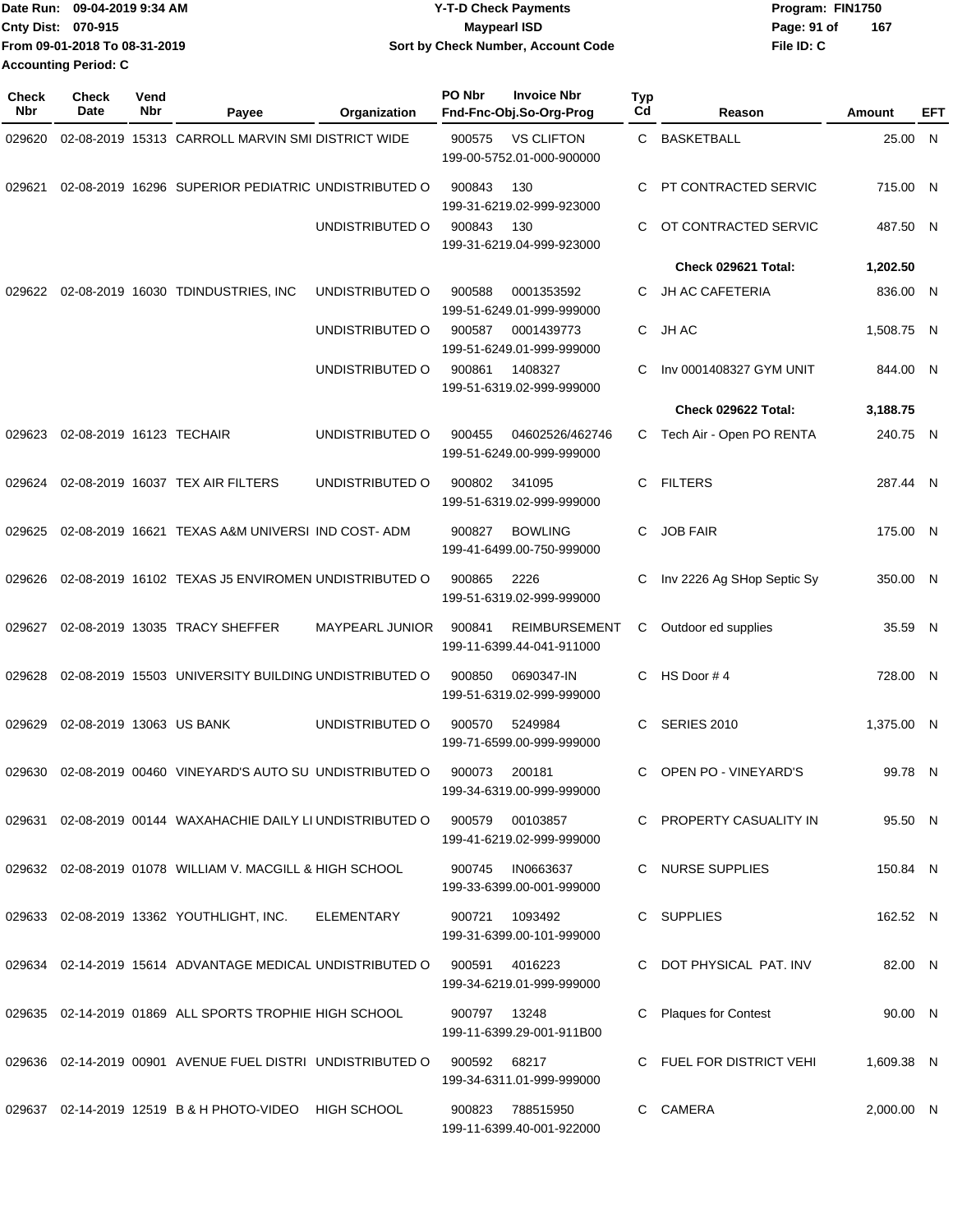|                           | Date Run: 09-04-2019 9:34 AM  | <b>Y-T-D Check Payments</b>        | Program: FIN1750   |
|---------------------------|-------------------------------|------------------------------------|--------------------|
| <b>Cnty Dist: 070-915</b> |                               | <b>Mavpearl ISD</b>                | 167<br>Page: 92 of |
|                           | From 09-01-2018 To 08-31-2019 | Sort by Check Number, Account Code | File ID: C         |
| Accounting Period: C      |                               |                                    |                    |

| <b>Check</b><br>Nbr | <b>Check</b><br>Date | Vend<br>Nbr | Payee                                                 | Organization           | PO Nbr | <b>Invoice Nbr</b><br>Fnd-Fnc-Obj.So-Org-Prog                       | Typ<br>Cd | Reason                        | Amount      | EFT |
|---------------------|----------------------|-------------|-------------------------------------------------------|------------------------|--------|---------------------------------------------------------------------|-----------|-------------------------------|-------------|-----|
| 029638              |                      |             | 02-14-2019 15217 BAYLOR INSTITUTE O UNDISTRIBUTED O   |                        | 900395 | 015564                                                              | C         | Athletic Trainers 09/25-/10/2 | 975.00 N    |     |
|                     | 02-28-2019           |             |                                                       | UNDISTRIBUTED O        |        | 199-36-6219.00-999-999000                                           |           |                               | $-975.00$ N |     |
|                     |                      |             |                                                       |                        | 900395 | 015564<br>199-36-6219.00-999-999000                                 | D         | sent new invoice wrong amo    |             |     |
|                     |                      |             |                                                       |                        |        |                                                                     |           | Check 029638 Total:           | .00         |     |
| 029639              |                      |             | 02-14-2019 15724 BOBBY E. PARKER, JR. UNDISTRIBUTED O |                        | 900599 | 02012019<br>199-11-6219.00-999-911000                               | С         | PSP JANUARY 2019              | 507.94 N    |     |
| 029640              |                      |             | 02-14-2019 16627 BEST WESTERN PLUS HIGH SCHOOL        |                        | 900906 | FFA DAY AT CAPI<br>199-11-6411.04-001-922000                        | C         | <b>TEACHER ROOMS</b>          | 169.96 N    |     |
| 029641              |                      |             | 02-14-2019 00844 BLOOMING GROVE IS HIGH SCHOOL        |                        | 900874 | <b>BASEBALL</b><br>199-36-6499.01-001-999000                        | С         | Baseball Tourn. BG            | 300.00 N    |     |
|                     |                      |             |                                                       | <b>HIGH SCHOOL</b>     | 900872 | <b>BG MEET</b><br>199-36-6499.01-001-999000                         | С         | Powerlifting BG Meet          | 400.00 N    |     |
|                     |                      |             |                                                       |                        |        |                                                                     |           | Check 029641 Total:           | 700.00      |     |
| 029642              |                      |             | 02-14-2019 00956 BORDEN DAIRY                         | <b>MAYPEARL JUNIOR</b> | 900885 | 2478478<br>240-35-6341.00-041-999000                                | C         | MILK                          | 915.56 N    |     |
|                     |                      |             |                                                       | <b>ELEMENTARY</b>      | 900884 | 2478478<br>240-35-6341.00-101-999000                                | C         | MILK                          | 1,204.42 N  |     |
|                     |                      |             |                                                       | <b>HIGH SCHOOL</b>     | 900886 | 2478478<br>240-35-6341.01-001-999000                                | С         | MILK                          | 464.81 N    |     |
|                     |                      |             |                                                       |                        |        |                                                                     |           | Check 029642 Total:           | 2,584.79    |     |
| 029643              |                      |             | 02-14-2019 16553 BRANDY B. KERBOW                     | ELEMENTARY             | 900593 | 1901<br>211-11-6291.00-101-924SIG                                   | С         | <b>FACE TIME 4TH GRADE</b>    | 100.00 N    |     |
| 029644              |                      |             | 02-14-2019 16382 BRITTANY CHADWICK HIGH SCHOOL        |                        | 900788 | <b>REIMBURSEMENT</b><br>199-31-6339.00-001-999000                   | С         | STUDENT OF MONTH ICE          | 37.73 N     |     |
| 029645              |                      |             | 02-14-2019 14119 BROOKSHIRE BROTHE HIGH SCHOOL        |                        | 900535 | 1000009387<br>199-31-6399.00-001-999000                             | C         | Ice Cream Sundae Party        | 37.73 N     |     |
| 029646              |                      |             | 02-14-2019 00871 CARD SERVICE CENT UNDISTRIBUTED O    |                        | 900780 | 05140480QLM82D<br>199-13-6499.00-999-911000                         | C         | <b>TEACHER LUNCHEON</b>       | 322.65 N    |     |
|                     |                      |             |                                                       | <b>ELEMENTARY</b>      | 900725 | 55421350QJ82W3<br>199-23-6411.02-101-999000                         | C.        | <b>TASA CONFERENCE</b>        | 750.00 N    |     |
|                     |                      |             |                                                       | ELEMENTARY             | 900596 | 55432860Y5SR9<br>199-23-6411.02-101-999000                          |           | C HAMPTON INN TASA CON        | 336.81 N    |     |
|                     |                      |             |                                                       | UNDISTRIBUTED O 900801 |        | 75306370Z4WXN<br>199-34-6219.02-999-999000                          |           | C MALIBBU REG.                | 39.25 N     |     |
|                     |                      |             |                                                       | HIGH SCHOOL            |        | 900597    55432860Q5VODT<br>199-36-6499.05-001-999000               |           | C BILBREY WACO                | 200.56 N    |     |
|                     |                      |             |                                                       | ADMINISTRATIVE         |        | 900868 600DX4/LMK93T<br>199-41-6411.01-701-999000                   |           | C TASA PARKING/GAS            | 67.25 N     |     |
|                     |                      |             |                                                       | ADMINISTRATIVE         |        | 900726 55421350QJ82W3<br>199-41-6411.01-701-999000                  |           | C TASA BOWLING                | 325.00 N    |     |
|                     |                      |             |                                                       | ADMINISTRATIVE         |        | 900818 55436870Y4BZQ9J<br>199-41-6411.01-701-999000                 |           | C HOTEL TASA CONFERENC        | 568.50 N    |     |
|                     |                      |             |                                                       | <b>SCHOOL BOARD</b>    |        | 900598  051404810LM812<br>199-41-6499.00-702-999000                 |           | C SCHOOLBOARD MEAL            | 248.81 N    |     |
|                     |                      |             |                                                       | <b>SCHOOL BOARD</b>    |        | 900707  051404809LYJ7VY<br>199-41-6499.02-702-999000                |           | C BOARD MEETING MEAL          | 58.10 N     |     |
|                     |                      |             |                                                       |                        |        | UNDISTRIBUTED O 900752 55432860P5S94Z4<br>199-52-6399.01-999-999000 |           | C METAL DETECTORS             | 240.00 N    |     |
|                     |                      |             |                                                       |                        |        |                                                                     |           | Check 029646 Total:           | 3,156.93    |     |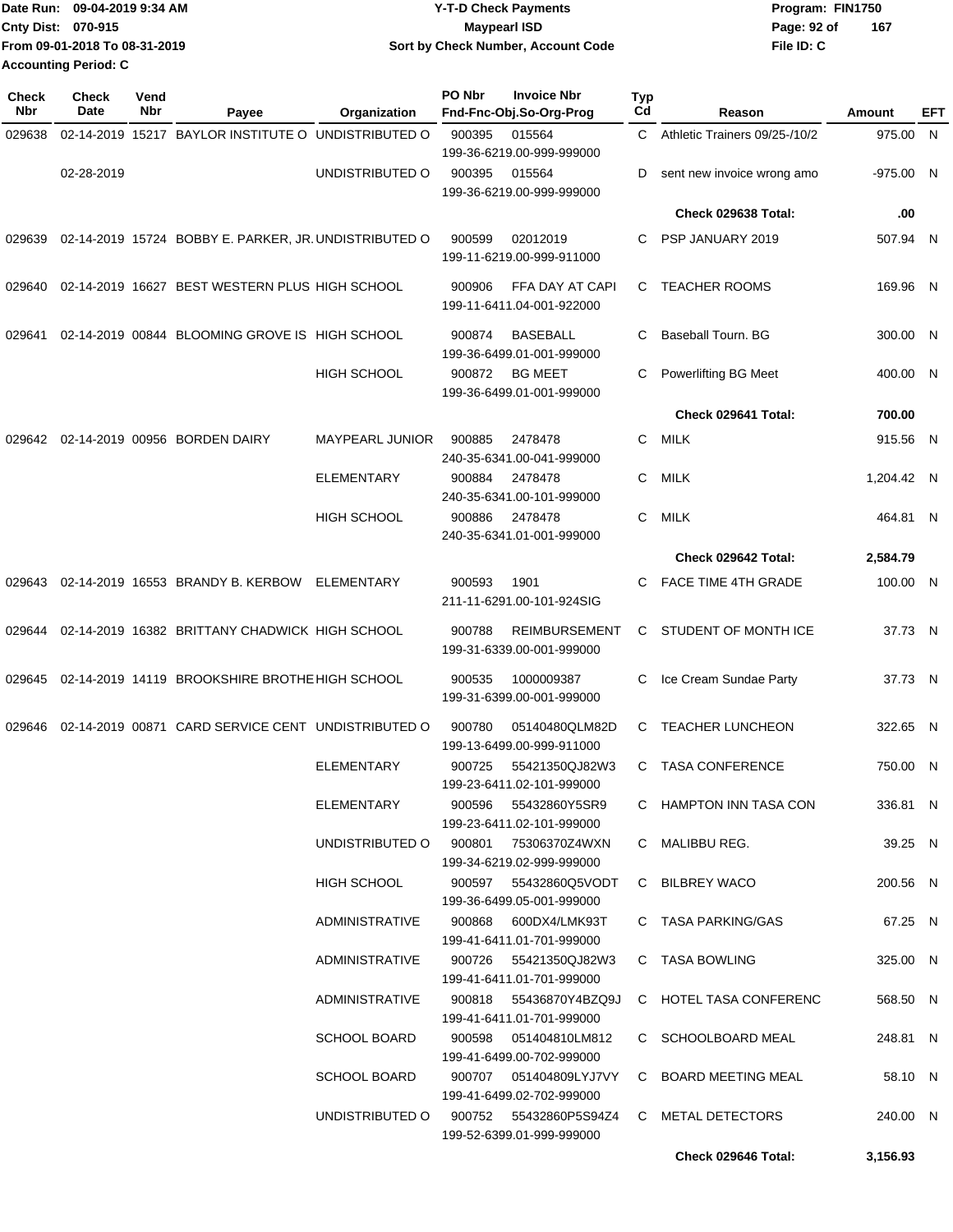| Date Run: 09-04-2019 9:34 AM  | <b>Y-T-D Check Payments</b>        | Program: FIN1750   |
|-------------------------------|------------------------------------|--------------------|
| <b>Cnty Dist: 070-915</b>     | <b>Mavpearl ISD</b>                | 167<br>Page: 93 of |
| From 09-01-2018 To 08-31-2019 | Sort by Check Number, Account Code | File ID: C         |
| <b>Accounting Period: C</b>   |                                    |                    |

| <b>Check</b><br>Nbr | <b>Check</b><br>Date      | Vend<br><b>Nbr</b> | Payee                                                      | Organization           | PO Nbr | <b>Invoice Nbr</b><br>Fnd-Fnc-Obj.So-Org-Prog     | Typ<br>Cd | Reason                        | <b>Amount</b> | EFT |
|---------------------|---------------------------|--------------------|------------------------------------------------------------|------------------------|--------|---------------------------------------------------|-----------|-------------------------------|---------------|-----|
| 029647              |                           |                    | 02-14-2019 01383 CLEBURNE HIGH SCH HIGH SCHOOL             |                        | 900877 | <b>POWERLIFTING</b><br>199-36-6499.01-001-999000  | C.        | Powerlifting Cleburne Meet    | 300.00 N      |     |
| 029648              |                           |                    | 02-14-2019 15282 COLORADO BOXED BE MAYPEARL JUNIOR         |                        | 900887 | 8815661/8815659<br>240-35-6341.00-041-999000      | C.        | <b>USDA FOODS</b>             | 197.71 N      |     |
| 029649              |                           |                    | 02-14-2019 16601 CONOVER COMPANY UNDISTRIBUTED O           |                        | 900622 | 26603<br>224-11-6399.18-999-923000                | C.        | <b>FUNCTIONAL SKILL SYST</b>  | 150.00 N      |     |
| 029650              | 02-14-2019 16441 DAC-Inc. |                    |                                                            | UNDISTRIBUTED O        | 900550 | 2046543<br>199-52-6639.04-999-900000              | C.        | <b>CAMERAS INSTALL</b>        | 4,441.00 N    |     |
| 029651              |                           |                    | 02-14-2019 13531 DEBBIE GRIFFIN                            | UNDISTRIBUTED O        | 900605 | <b>REIMBURSEMENT</b><br>199-53-6499.01-999-999000 | C         | PARKING TASA CONF             | 25.00 N       |     |
|                     |                           |                    |                                                            | UNDISTRIBUTED O        | 900454 | <b>REIMBURSEMENT</b><br>199-53-6499.01-999-999000 | C         | Meals for TCEA conf in Feb.   | 430.88 N      |     |
|                     |                           |                    |                                                            |                        |        |                                                   |           | Check 029651 Total:           | 455.88        |     |
| 029652              |                           |                    | 02-14-2019 00242 DEMCO, INC.                               | <b>HIGH SCHOOL</b>     | 900783 | 6541831<br>199-11-6399.01-001-923000              | C.        | <b>HEADPHONES/SPED SUP</b>    | 69.91 N       |     |
|                     |                           |                    |                                                            | <b>MAYPEARL JUNIOR</b> | 900773 | 6542893<br>199-12-6399.00-041-999000              | C         | Library furniture             | 1,915.85 N    |     |
|                     |                           |                    |                                                            | <b>ELEMENTARY</b>      | 900786 | 6541833<br>199-12-6399.00-101-999000              | C         | <b>LIBRARY SUPPLIES</b>       | 493.70 N      |     |
|                     |                           |                    |                                                            |                        |        |                                                   |           | Check 029652 Total:           | 2,479.46      |     |
| 029653              |                           |                    | 02-14-2019 16413 EAST TEXAS COPY                           | UNDISTRIBUTED O        | 900594 | LE00138017<br>199-11-6219.00-999-923000           | C.        | SPED LEASE RENTAL             | 128.23 N      |     |
|                     |                           |                    |                                                            | <b>HIGH SCHOOL</b>     | 900594 | LE00138017<br>199-11-6269.01-001-911000           | C.        | HS ATH LEASE RENTAL           | 128.24 N      |     |
|                     |                           |                    |                                                            |                        |        |                                                   |           | Check 029653 Total:           | 256.47        |     |
| 029654              |                           |                    | 02-14-2019 15300 FERRIS ALL SPORTS CHIGH SCHOOL            |                        | 900875 | <b>BASEBALL</b><br>199-36-6499.01-001-999000      | C.        | <b>Baseball Tourn. Ferris</b> | 350.00 N      |     |
| 029655              |                           |                    | 02-14-2019 12216 GOPHER SPORT                              | <b>ELEMENTARY</b>      | 900833 | 9561514<br>199-11-6399.12-101-911000              | C         | <b>SUPPLIES</b>               | 680.76 N      |     |
| 029656              |                           |                    | 02-14-2019 00795 ISI COMMERCIAL REF UNDISTRIBUTED O        |                        | 900609 | 0387454<br>199-51-6249.00-999-999000              | C         | <b>WALK IN COOLER</b>         | 294.25 N      |     |
|                     |                           |                    | 029657 02-14-2019 01844 J.W. PEPPER & SON, I HIGH SCHOOL   |                        | 900798 | 05B49903<br>199-11-6399.29-001-911BAN             | C.        | Music for UIL                 | 150.99 N      |     |
| 029658              |                           |                    | 02-14-2019 16089 JUSTIN LASCSAK                            | UNDISTRIBUTED O        | 900453 | REIMBURSEMENT<br>199-53-6499.01-999-999000        |           | C Food for TCEA conf in Feb   | 118.86 N      |     |
|                     |                           |                    | 029659 02-14-2019 00118 KENNEDALE BASEBAL HIGH SCHOOL      |                        | 900878 | JV BASEBALL<br>199-36-6499.01-001-999000          |           | C JV Bbaseball Tourn, Kenned  | 250.00 N      |     |
|                     |                           |                    | 029660 02-14-2019 01048 LABATT FOOD SERVIC MAYPEARL JUNIOR |                        | 900882 | 01067656/011374<br>240-35-6341.00-041-999000      |           | C GROCERIES                   | 4,980.91 N    |     |
|                     |                           |                    |                                                            | ELEMENTARY             | 900881 | 01067655<br>240-35-6341.00-101-999000             |           | C GROCERIES                   | 4,541.30 N    |     |
|                     |                           |                    |                                                            | <b>HIGH SCHOOL</b>     | 900883 | 01067653/011374<br>240-35-6341.01-001-999000      |           | C GROCERIES                   | 5,480.93 N    |     |
|                     |                           |                    |                                                            |                        |        |                                                   |           | Check 029660 Total:           | 15,003.14     |     |
| 029661              | 02-14-2019 15098 LOWE'S   |                    |                                                            | UNDISTRIBUTED O        | 900657 | 901155<br>199-51-6249.00-999-999000               |           | OPEN PO - LOWES supplie       | 30.01 N       |     |
|                     |                           |                    |                                                            | UNDISTRIBUTED O        | 900657 | 917261<br>199-51-6249.00-999-999000               |           | C OPEN PO - LOWES SCEW        | 21.23 N       |     |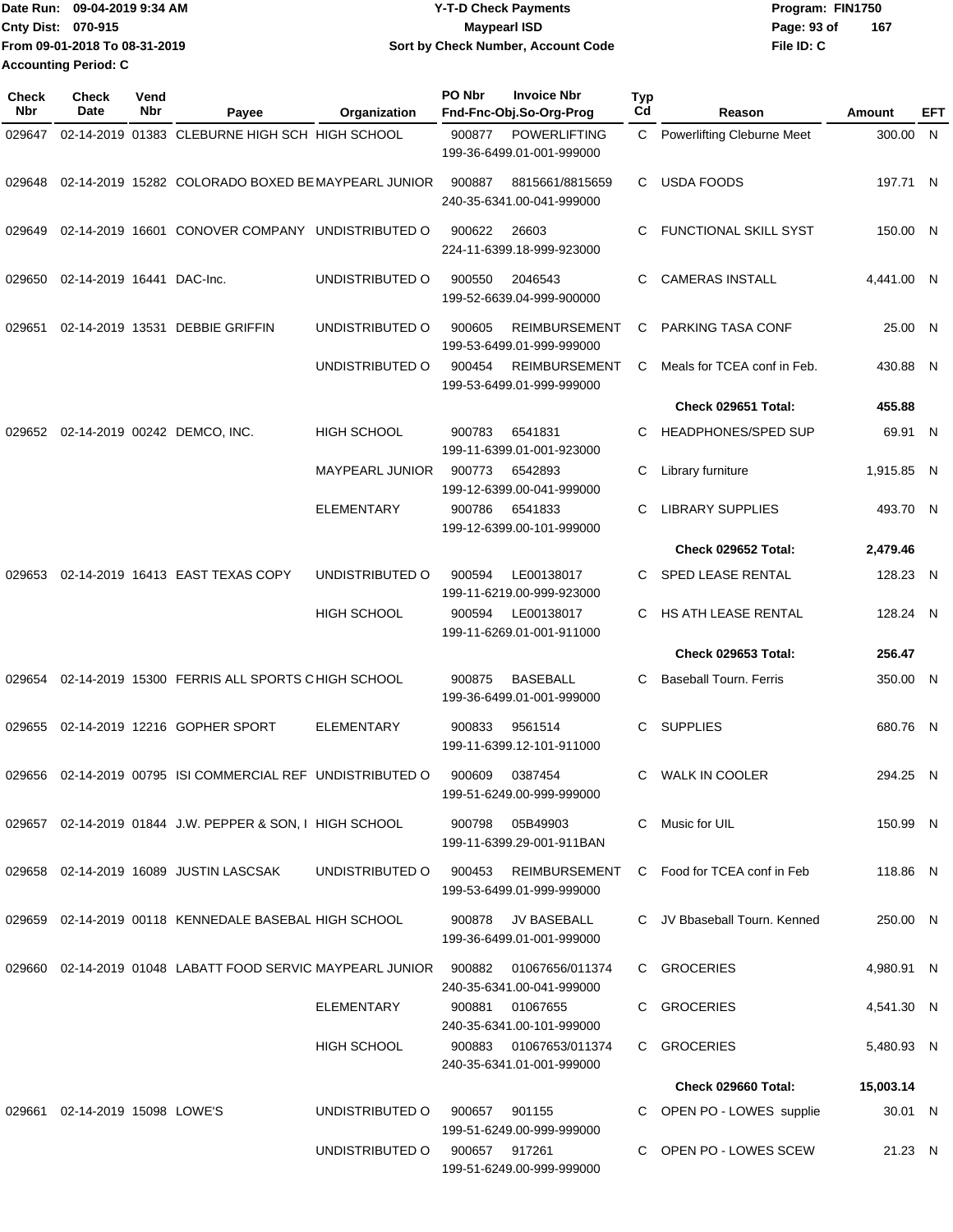|                           | Date Run: 09-04-2019 9:34 AM  | Y-T-D Check Payments               | Program: FIN1750   |
|---------------------------|-------------------------------|------------------------------------|--------------------|
| <b>Cnty Dist: 070-915</b> |                               | Maypearl ISD                       | 167<br>Page: 94 of |
|                           | From 09-01-2018 To 08-31-2019 | Sort by Check Number, Account Code | File ID: C         |
| Accounting Period: C      |                               |                                    |                    |

| <b>Check</b><br>Nbr | <b>Check</b><br>Date             | Vend<br>Nbr | Payee                                                                       | Organization           | PO Nbr       | <b>Invoice Nbr</b><br>Fnd-Fnc-Obj.So-Org-Prog | <b>Typ</b><br>Cd | Reason                       | Amount       | EFT |
|---------------------|----------------------------------|-------------|-----------------------------------------------------------------------------|------------------------|--------------|-----------------------------------------------|------------------|------------------------------|--------------|-----|
|                     |                                  |             |                                                                             | UNDISTRIBUTED O        | 900657       | 901454                                        | C.               | OPEN PO - LOWES PAINTI       | 86.84 N      |     |
|                     |                                  |             |                                                                             |                        |              | 199-51-6249.00-999-999000                     |                  |                              |              |     |
|                     |                                  |             |                                                                             | UNDISTRIBUTED O        | 900657       | 916850                                        | C                | <b>OPEN PO - LOWES LIGHT</b> | 32.91 N      |     |
|                     |                                  |             |                                                                             |                        |              | 199-51-6249.00-999-999000                     |                  |                              |              |     |
|                     |                                  |             |                                                                             | UNDISTRIBUTED O        | 900657       | 901536                                        | С                | OPEN PO - LOWES              | 250.55 N     |     |
|                     |                                  |             |                                                                             |                        |              | 199-51-6249.00-999-999000                     |                  | OPEN PO - LOWES              |              |     |
|                     |                                  |             |                                                                             | UNDISTRIBUTED O        | 900657       | 901226<br>199-51-6249.00-999-999000           | С                |                              | 542.96 N     |     |
|                     |                                  |             |                                                                             |                        |              |                                               |                  | Check 029661 Total:          | 964.50       |     |
| 029662              |                                  |             | 02-14-2019 00060 LUCKIES AUTO AND T UNDISTRIBUTED O                         |                        | 900076       | 87961<br>199-34-6219.02-999-999000            | C.               | OPEN PO - LUCKY'S            | 40.00 N      |     |
| 029663              |                                  |             | 02-14-2019 01099 MACKIN LIBRARY MED ELEMENTARY                              |                        | 900518       | 562473                                        | C.               | <b>TEACHERS GUIDE</b>        | 168.87 N     |     |
|                     |                                  |             |                                                                             |                        |              | 199-12-6399.06-101-999000                     |                  |                              |              |     |
| 029664              |                                  |             | 02-14-2019 12087 OAK CLIFF OFFICE SU MAYPEARL JUNIOR                        |                        | 900859       | 420791-0                                      | C                | Principal supplies           | 498.58 N     |     |
|                     |                                  |             |                                                                             |                        |              | 199-23-6399.03-041-999000                     |                  |                              |              |     |
|                     |                                  |             |                                                                             |                        |              |                                               |                  | OFFICE SUPPLIES              |              |     |
| 029665              |                                  |             | 02-14-2019 00287 OFFICE DEPOT                                               | UNDISTRIBUTED O        | 900805       | 4001/5001/0001<br>199-21-6399.00-999-923000   | C.               |                              | 55.58 N      |     |
|                     |                                  |             |                                                                             | <b>MAYPEARL JUNIOR</b> | 900774       | 266920085001                                  | C                | Office Chair                 | 263.99 N     |     |
|                     |                                  |             |                                                                             |                        |              | 199-23-6399.03-041-999000                     |                  |                              |              |     |
|                     |                                  |             |                                                                             |                        |              |                                               |                  | Check 029665 Total:          | 319.57       |     |
| 029666              |                                  |             | 02-14-2019 16014 ORKIN PEST CONTRO UNDISTRIBUTED O                          |                        | 900019       | 397061                                        | C                | MONTHLY PEST CONTRO          | 450.00 N     |     |
|                     |                                  |             |                                                                             |                        |              | 199-51-6249.00-999-999000                     |                  |                              |              |     |
| 029667              |                                  |             | 02-14-2019 15784 PARADISE ISD                                               | <b>HIGH SCHOOL</b>     | 900876       | jv baseball tou                               | C                | JV Bbaseball Tourn. Paradis  | 200.00 N     |     |
|                     |                                  |             |                                                                             |                        |              | 199-36-6499.01-001-999000                     |                  |                              |              |     |
|                     |                                  |             |                                                                             |                        |              |                                               |                  | <b>ELEM TESTING SUPPLIES</b> |              |     |
| 029668              |                                  |             | 02-14-2019 14604 PEARSON CLINICAL A ELEMENTARY                              |                        | 900699       | 11972673/119709<br>199-31-6339.00-101-999000  | C                |                              | 303.66 N     |     |
|                     |                                  |             |                                                                             |                        |              |                                               |                  |                              |              |     |
| 029669              |                                  |             | 02-14-2019 14574 PERMA-BOUND BOOK MAYPEARL JUNIOR                           |                        | 900557       | 1806827-00<br>199-12-6399.05-041-999000       | С                | Library books                | 32.32 N      |     |
|                     |                                  |             |                                                                             |                        |              |                                               |                  |                              |              |     |
| 029670              |                                  |             | 02-14-2019 16589 PIRAINO CONSULTING ELEMENTARY                              |                        | 900658       | 12083                                         | C.               | <b>Control Panels</b>        | 82,334.23 N  |     |
|                     |                                  |             |                                                                             |                        |              | 211-11-6639.00-101-924SIG                     |                  |                              |              |     |
|                     |                                  |             | 029671  02-14-2019  00854  PITNEY BOWES  GLOB  UNDISTRIBUTED   0  900888    |                        |              | 0866459                                       |                  | C POSTAGE                    | $1,000.00$ N |     |
|                     |                                  |             |                                                                             |                        |              | 199-41-6399.02-999-999000                     |                  |                              |              |     |
|                     |                                  |             | 029672 02-14-2019 16167 RENVY ANNICE EVAN UNDISTRIBUTED O 900600 VS CLIFTON |                        |              |                                               |                  | C BASKETBALL                 | 155.00 N     |     |
|                     |                                  |             |                                                                             |                        |              | 199-36-6219.00-999-999000                     |                  |                              |              |     |
|                     | 029673 02-14-2019 00561 RICE ISD |             |                                                                             | HIGH SCHOOL            | 900873 RICE  |                                               |                  | C Baseball Tourn, Rice       | 250.00 N     |     |
|                     |                                  |             |                                                                             |                        |              | 199-36-6499.01-001-999000                     |                  |                              |              |     |
|                     | 029674 02-14-2019 16408 SMARTOX  |             |                                                                             | UNDISTRIBUTED O        | 900606 12710 |                                               |                  | C HS DRUG TESTING JAN 20     | 425.00 N     |     |
|                     |                                  |             |                                                                             |                        |              | 199-36-6219.01-999-999000                     |                  |                              |              |     |
|                     |                                  |             |                                                                             |                        |              |                                               |                  |                              |              |     |
|                     |                                  |             | 029675 02-14-2019 15293 SNOOPY THOMPSON UNDISTRIBUTED O 900595 VS RIO VISTA |                        |              | 199-36-6219.00-999-999000                     |                  | C BASKETBALL                 | 85.00 N      |     |
|                     |                                  |             |                                                                             |                        |              |                                               |                  |                              |              |     |
|                     |                                  |             | 029676 02-14-2019 16626 TOMMY W. TUBBS                                      | UNDISTRIBUTED O        | 900601       | GRANDVIEW                                     |                  | C FOOTBALL                   | 118.00 N     |     |
|                     |                                  |             |                                                                             |                        |              | 199-36-6219.00-999-999000                     |                  |                              |              |     |
|                     |                                  |             | 029677  02-14-2019  16137  UNDRE DUDLEY                                     | UNDISTRIBUTED O        |              | 900602 RIO VISTA                              |                  | C BASKETBALL                 | 115.00 N     |     |
|                     |                                  |             |                                                                             |                        |              | 199-36-6219.00-999-999000                     |                  |                              |              |     |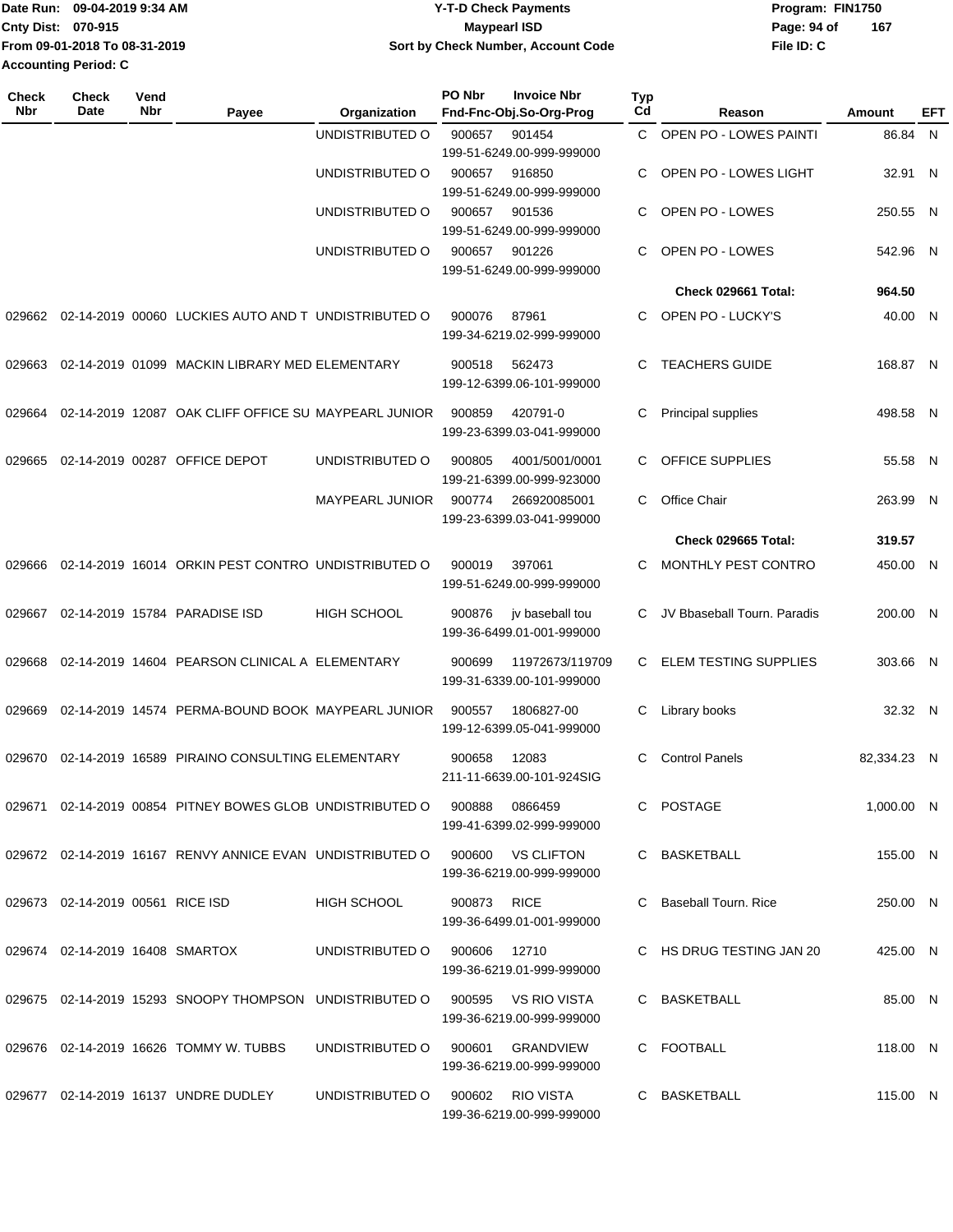Date Run: 09-04-2019 9:34 AM **Date Runity Controller State Payments** Program: FIN1750 **Cnty Dist:** 070-915 **Page: 95 of MaypearI ISD Conty Dist:** 070-915 **File ID: C From 09-01-2018 To 08-31-2019 09-04-2019 9:34 AM Y-T-D Check Payments 070-915 Maypearl ISD Sort by Check Number, Account Code 167 Accounting Period: C**

| <b>Check</b><br>Nbr | <b>Check</b><br><b>Date</b> | Vend<br>Nbr | Payee                                               | Organization                                              | PO Nbr | <b>Invoice Nbr</b><br>Fnd-Fnc-Obj.So-Org-Prog       | Typ<br>Cd | Reason                     | Amount                   | EFT |
|---------------------|-----------------------------|-------------|-----------------------------------------------------|-----------------------------------------------------------|--------|-----------------------------------------------------|-----------|----------------------------|--------------------------|-----|
| 029678              |                             |             | 02-14-2019 00298 WHITNEY ISD                        | <b>HIGH SCHOOL</b>                                        | 900894 | <b>WHITNEY TENNIS</b><br>199-36-6499.01-001-999000  |           | C Tennis Entry Whitney     | 200.00 N                 |     |
| 029680              |                             |             | 02-19-2019 00218 THE COWBOY BANK O HIGH SCHOOL      |                                                           | 900925 | PLAYOFF MEAL<br>199-36-6499.05-001-999000           | C         | Boys BBall Playoff Meal    | 192.00 N                 |     |
| 029681              |                             |             | 02-21-2019 16628 ERICKSON POLES                     | UNDISTRIBUTED O                                           | 900939 | <b>POLES</b><br>199-36-6399.03-999-999GHS           | С         | Poles for pole vault       | 602.00 N                 |     |
| 029682              |                             |             | 02-21-2019 16271 ARBORCULTURE TRE UNDISTRIBUTED O   |                                                           | 900909 | A718962<br>199-51-6249.00-999-999000                | C         | <b>REMOVED 3 TREES</b>     | 3,900.00 N               |     |
| 029683              |                             |             | 02-21-2019 01256 AT&T MOBILITY                      | UNDISTRIBUTED O                                           | 900617 | 824711164X02102<br>199-51-6259.02-999-999000        | C         | WIRELESS SD 01/03/02/02/   | 108.86 N                 |     |
| 029684              |                             |             | 02-21-2019 00887 BSN SPORTS                         | UNDISTRIBUTED O                                           | 900694 | 904487025<br>199-36-6399.02-999-999000              | C.        | Footballs                  | 650.00 N                 |     |
| 029685              |                             |             | 02-21-2019 13576 CANON FINANCIAL SE MAYPEARL JUNIOR |                                                           | 900018 | 19766816<br>199-11-6269.01-041-911000               | C         | MONTHLY LEASE 02/01-       | 1,118.04 N               |     |
|                     |                             |             |                                                     | DIR COST-ADMINIS                                          | 900018 | 19766816<br>199-41-6249.00-720-999000               | C         | MONTHLY LEASE 02/01-       | 182.25 N                 |     |
|                     |                             |             |                                                     |                                                           |        |                                                     |           | Check 029685 Total:        | 1,300.29                 |     |
| 029686              |                             |             | 02-21-2019 00218 THE COWBOY BANK O HIGH SCHOOL      |                                                           | 900943 | <b>MEAL CARD POFF</b><br>199-36-6499.05-001-999000  | C         | Boys BBall Playoff Meal    | 1,000.00 N               |     |
| 029687              |                             |             | 02-21-2019 15656 DEPARTMENT OF INF UNDISTRIBUTED O  |                                                           | 900626 | 19011290N<br>199-51-6259.02-999-999000              | C         | DIR LONG DISTANCE SD J     | 78.86 N                  |     |
| 029688              |                             |             | 02-21-2019 12536 DESOTO JANITORIAL UNDISTRIBUTED O  |                                                           | 900864 | 190037<br>199-51-6319.01-999-999000                 | C         | <b>JANITORIAL SUPPLIES</b> | 2,366.51 N               |     |
| 029689              |                             |             | 02-21-2019 12885 DIRECT ENERGY                      | UNDISTRIBUTED O                                           | 900622 | 190440037443526<br>199-51-6259.04-999-999000        | C         | INT PRACT FIELD 01/10-     | 15.36 N                  |     |
|                     |                             |             |                                                     | UNDISTRIBUTED O                                           | 900620 | 190450037446260<br>199-51-6259.04-999-999000        | C.        | BUS BARN SD 01/10-02/10/   | 89.36 N                  |     |
|                     |                             |             |                                                     | UNDISTRIBUTED O                                           | 900622 | 190440037443526<br>199-51-6259.04-999-999000        | C.        | ARCHIVE 01/10-02/10/19     | 33.61 N                  |     |
|                     |                             |             |                                                     | UNDISTRIBUTED O                                           |        | 199-51-6259.04-999-999000                           |           | C ADMIN SD 01/10-02/10/19  | 575.00 N                 |     |
|                     |                             |             |                                                     | UNDISTRIBUTED O                                           |        | 900622 190440037443526<br>199-51-6259.04-999-999000 |           | C INTERM CAFETERIS 01/10-  | 325.09 N                 |     |
|                     |                             |             |                                                     | UNDISTRIBUTED O                                           |        | 900622 190440037443526<br>199-51-6259.04-999-999000 |           | C QUAD BUILD 01/10-02/10/1 | 472.10 N                 |     |
|                     |                             |             |                                                     | UNDISTRIBUTED O 900622 190440037443526                    |        | 199-51-6259.04-999-999000                           |           | C GOLF FAC 01/10-02/10/19  | 1,026.33 N               |     |
|                     |                             |             |                                                     | UNDISTRIBUTED O 900622 190440037443526<br>UNDISTRIBUTED O |        | 199-51-6259.04-999-999000<br>900622 190440037443526 |           | C HS SWING SD 01/10-02/10/ | 2,721.40 N<br>1,586.44 N |     |
|                     |                             |             |                                                     |                                                           |        | 199-51-6259.04-999-999000                           |           | C INTERMEDIATE 01/10-02/1  |                          |     |
|                     |                             |             |                                                     | UNDISTRIBUTED O                                           |        | 900622 190440037443526<br>199-51-6259.04-999-999000 |           | C PORTABLE 01/10-02/10/19  | 216.83 N                 |     |
|                     |                             |             |                                                     |                                                           |        |                                                     |           | Check 029689 Total:        | 7,061.52                 |     |
|                     |                             |             | 029690 02-21-2019 15771 DON A. ATCHISON             | UNDISTRIBUTED O                                           |        | 900613 VS WHITNEY<br>199-36-6219.00-999-999000      |           | C BASKETBALL               | 135.00 N                 |     |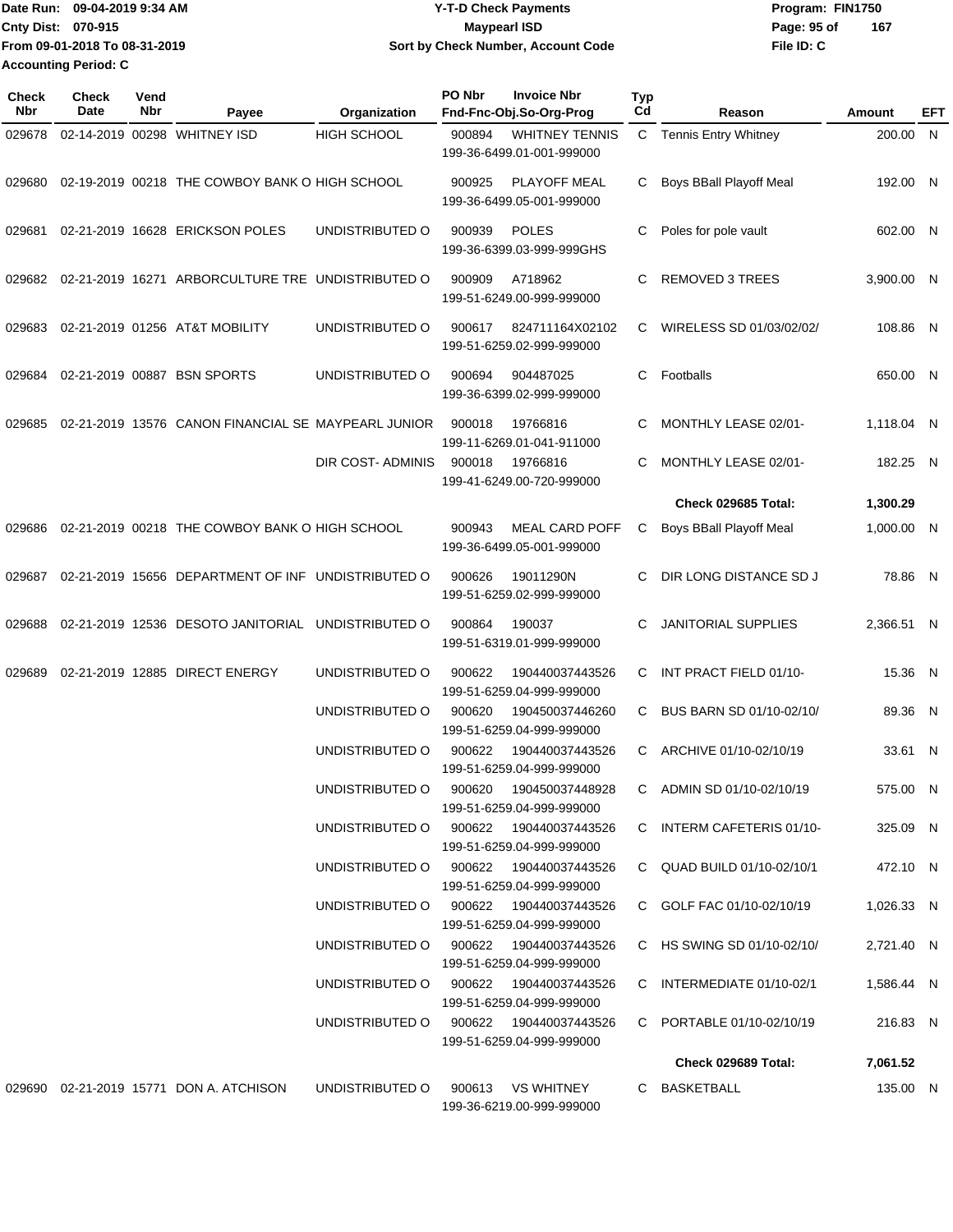|                           | IDate Run: 09-04-2019 9:34 AM | <b>Y-T-D Check Payments</b>        | Program: FIN1750   |
|---------------------------|-------------------------------|------------------------------------|--------------------|
| <b>Cnty Dist: 070-915</b> |                               | <b>Mavpearl ISD</b>                | 167<br>Page: 96 of |
|                           | From 09-01-2018 To 08-31-2019 | Sort by Check Number, Account Code | File ID: C         |
| Accounting Period: C      |                               |                                    |                    |

| <b>Check</b><br>Nbr | Check<br><b>Date</b>          | Vend<br><b>Nbr</b> | Payee                                                       | Organization                      | PO Nbr      | <b>Invoice Nbr</b><br>Fnd-Fnc-Obj.So-Org-Prog | Typ<br>Cd | Reason                      | Amount     | <b>EFT</b> |
|---------------------|-------------------------------|--------------------|-------------------------------------------------------------|-----------------------------------|-------------|-----------------------------------------------|-----------|-----------------------------|------------|------------|
| 029691              |                               |                    | 02-21-2019 16413 EAST TEXAS COPY                            | UNDISTRIBUTED O                   | 900624      | 1334116                                       |           | C B/W 01/04-02/03/19 SPED   | 21.52 N    |            |
|                     |                               |                    |                                                             |                                   |             | 199-11-6219.07-999-923000                     |           |                             |            |            |
|                     |                               |                    |                                                             | UNDISTRIBUTED O                   | 900623      | 1336958                                       | C.        | COLOR SD 01/09/02/08/19     | 89.78 N    |            |
|                     |                               |                    |                                                             |                                   |             | 199-11-6219.07-999-923000                     |           |                             |            |            |
|                     |                               |                    |                                                             | HIGH SCHOOL                       | 900624      | 1334116                                       | C.        | B/W 01/04-02/03/19 HSP      | 23.90 N    |            |
|                     |                               |                    |                                                             |                                   |             | 199-11-6269.00-001-911000                     |           |                             |            |            |
|                     |                               |                    |                                                             | HIGH SCHOOL                       | 900623      | 1336958                                       |           | COLOR SD 01/09-02/08/19     | 115.00 N   |            |
|                     |                               |                    |                                                             |                                   |             | 199-11-6269.00-001-911000                     |           |                             |            |            |
|                     |                               |                    |                                                             | MAYPEARL JUNIOR                   | 900623      | 1336958                                       | C.        | COLOR 01/09-02/08/19 JHP    | 146.00 N   |            |
|                     |                               |                    |                                                             |                                   |             | 199-11-6269.00-041-911000                     |           |                             |            |            |
|                     |                               |                    |                                                             | MAYPEARL JUNIOR                   | 900624      | 1334116                                       |           | C B/W 01/04-02/03/19 JHP    | 472.57 N   |            |
|                     |                               |                    |                                                             |                                   |             | 199-11-6269.00-041-911000                     |           |                             |            |            |
|                     |                               |                    |                                                             | ELEMENTARY                        | 900623      | 1336958                                       |           | C COLOR SD 01/09-02/10/19   | 165.33 N   |            |
|                     |                               |                    |                                                             |                                   |             | 199-11-6269.00-101-911000                     |           |                             |            |            |
|                     |                               |                    |                                                             | <b>ELEMENTARY</b>                 | 900624      | 1334116                                       |           | C B/W 01/04-02/03/19 ELEM T | 669.76 N   |            |
|                     |                               |                    |                                                             |                                   |             | 199-11-6269.00-101-911000                     |           |                             |            |            |
|                     |                               |                    |                                                             | <b>ELEMENTARY</b>                 | 900624      | 1334116                                       |           | C B/W 01/04-02/03/19 ELEM P | 55.23 N    |            |
|                     |                               |                    |                                                             |                                   |             | 199-11-6269.00-101-999000                     |           |                             |            |            |
|                     |                               |                    |                                                             | <b>ELEMENTARY</b>                 | 900623      | 1336958                                       |           | C COLOR SD 01/09-02/08/19   | 168.26 N   |            |
|                     |                               |                    |                                                             |                                   |             | 199-11-6269.00-101-999000                     |           |                             |            |            |
|                     |                               |                    |                                                             | <b>HIGH SCHOOL</b>                | 900624      | 1334116                                       |           | C B/W 01/04-02/03/19 HST    | 548.46 N   |            |
|                     |                               |                    |                                                             |                                   |             | 199-11-6269.01-001-911000                     |           |                             |            |            |
|                     |                               |                    |                                                             | <b>HIGH SCHOOL</b>                | 900623      | 1336958                                       |           | C COLOR SD 01/09-02/08/19   | 131.88 N   |            |
|                     |                               |                    |                                                             |                                   |             | 199-11-6269.01-001-911000                     |           |                             |            |            |
|                     |                               |                    |                                                             | MAYPEARL JUNIOR                   | 900624      | 1334116                                       |           | C B/W 01/04-02/03/19 JHT    | 383.27 N   |            |
|                     |                               |                    |                                                             |                                   |             | 199-11-6269.01-041-911000                     |           |                             |            |            |
|                     |                               |                    |                                                             | MAYPEARL JUNIOR                   | 900623      | 1336958                                       |           | COLOR SD 01/09-02/08/19     | 220.55 N   |            |
|                     |                               |                    |                                                             |                                   |             | 199-11-6269.01-041-911000                     |           |                             |            |            |
|                     |                               |                    |                                                             | DIR COST-ADMINIS                  | 900623      | 1336958                                       | C.        | COLOR SD 01/09-02/ADMI      | 70.00 N    |            |
|                     |                               |                    |                                                             |                                   |             | 199-41-6249.00-720-999000                     |           |                             |            |            |
|                     |                               |                    |                                                             | DIR COST- ADMINIS                 | 900624      | 1334116                                       | C.        | B/W 01/04-02/03/19 ADMIN    | 179.46 N   |            |
|                     |                               |                    |                                                             |                                   |             | 199-41-6249.00-720-999000                     |           |                             |            |            |
|                     |                               |                    |                                                             |                                   |             |                                               |           | Check 029691 Total:         | 3,460.97   |            |
|                     |                               |                    | 029692 02-21-2019 12186 ELLIOTT ELECTRIC SU UNDISTRIBUTED O |                                   | 900852      | 09-690-10-01                                  |           | C Supplies                  | 709.91 N   |            |
|                     |                               |                    |                                                             |                                   |             | 199-51-6319.02-999-999000                     |           |                             |            |            |
|                     |                               |                    |                                                             |                                   |             |                                               |           |                             |            |            |
|                     |                               |                    | 029693 02-21-2019 13336 ELLIS COUNTY MUSIC HIGH SCHOOL      |                                   | 900898      | 95794/93632/226                               |           | C Instrument Repairs        | 343.00 N   |            |
|                     |                               |                    |                                                             |                                   |             | 199-11-6249.29-001-911000                     |           |                             |            |            |
|                     |                               |                    | 029694 02-21-2019 16372 FamilyID, INC.                      | UNDISTRIBUTED O                   | 900915 4810 |                                               |           | C Online Registration       | 2,465.00 N |            |
|                     |                               |                    |                                                             |                                   |             | 199-11-6399.45-999-999000                     |           |                             |            |            |
|                     |                               |                    |                                                             |                                   |             |                                               |           |                             |            |            |
|                     |                               |                    | 029695 02-21-2019 14347 FLAGHOUSE INC.                      | UNDISTRIBUTED O                   | 900776      | P080937401012                                 |           | C NUMBER BEAM               | 85.30 N    |            |
|                     |                               |                    |                                                             |                                   |             | 199-11-6399.04-999-923000                     |           |                             |            |            |
|                     |                               |                    |                                                             | UNDISTRIBUTED O                   | 900776      | P080937401020                                 |           | C SOFT TOSS                 | 86.75 N    |            |
|                     |                               |                    |                                                             |                                   |             | 199-11-6399.04-999-923000                     |           |                             |            |            |
|                     |                               |                    |                                                             |                                   |             |                                               |           | Check 029695 Total:         | 172.05     |            |
|                     |                               |                    | 029696 02-21-2019 15584 FOLLETT SCHOOL SO ELEMENTARY        |                                   |             | 900782 1347324                                |           | C LAMINATED                 | 103.32 N   |            |
|                     |                               |                    |                                                             |                                   |             | 199-12-6399.00-101-999000                     |           |                             |            |            |
|                     |                               |                    |                                                             |                                   |             |                                               |           |                             |            |            |
|                     | 029697 02-21-2019 00243 HILCO |                    |                                                             | UNDISTRIBUTED O                   | 900625      | 4705273700<br>199-51-6259.04-999-999000       |           | C B/W 01/04-02/03/19 FUEL T | 34.25 N    |            |
|                     |                               |                    |                                                             | UNDISTRIBUTED O                   |             | 900625 4705171500                             |           | C B/W 01/04-02/03/19 SEC LI | 76.72 N    |            |
|                     |                               |                    |                                                             |                                   |             | 199-51-6259.04-999-999000                     |           |                             |            |            |
|                     |                               |                    |                                                             | UNDISTRIBUTED O 900625 4706839800 |             |                                               |           | C B/W 01/04-02/03/19        | 48.82 N    |            |
|                     |                               |                    |                                                             |                                   |             | 199-51-6259.04-999-999000                     |           |                             |            |            |
|                     |                               |                    |                                                             |                                   |             |                                               |           |                             |            |            |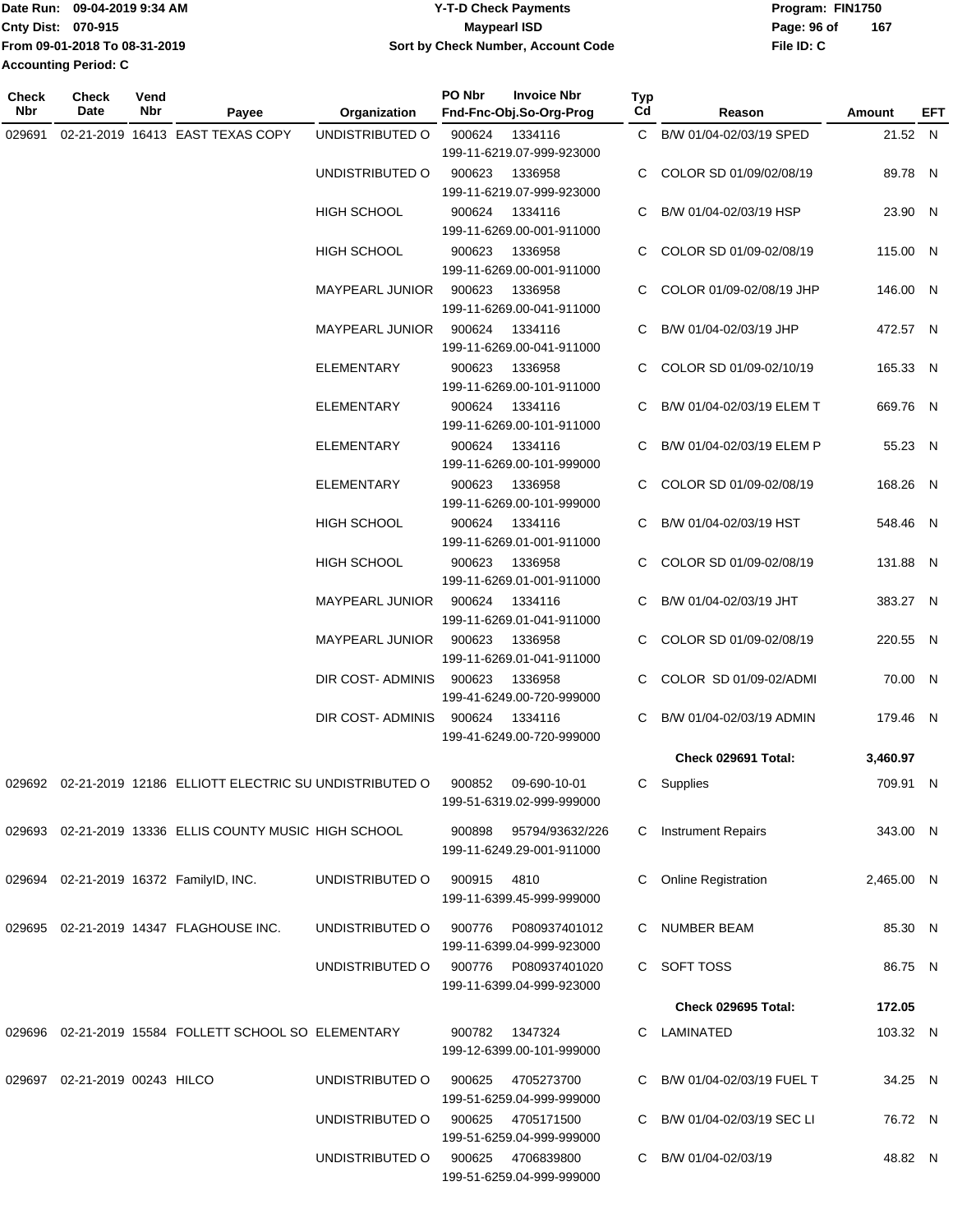|                             | Date Run: 09-04-2019 9:34 AM  | <b>Y-T-D Check Payments</b>        | Program: FIN1750 |     |  |  |
|-----------------------------|-------------------------------|------------------------------------|------------------|-----|--|--|
| Cnty Dist: 070-915          |                               | Maypearl ISD                       | Page: 97 of      | 167 |  |  |
|                             | From 09-01-2018 To 08-31-2019 | Sort by Check Number, Account Code | File ID: C       |     |  |  |
| <b>Accounting Period: C</b> |                               |                                    |                  |     |  |  |

| Check<br><b>Nbr</b> | <b>Check</b><br>Date | Vend<br>Nbr | Payee                                                       | Organization          | PO Nbr | <b>Invoice Nbr</b><br>Fnd-Fnc-Obj.So-Org-Prog     | <b>Typ</b><br>Cd | Reason                               | Amount     | EFT |
|---------------------|----------------------|-------------|-------------------------------------------------------------|-----------------------|--------|---------------------------------------------------|------------------|--------------------------------------|------------|-----|
|                     |                      |             |                                                             | UNDISTRIBUTED O       | 900625 | 4602266500<br>199-51-6259.04-999-999000           |                  | C SD 01/03-02/04/19 ATH FA           | 434.07 N   |     |
|                     |                      |             |                                                             | UNDISTRIBUTED O       | 900625 | 4705335301<br>199-51-6259.04-999-999000           | C.               | B/W 01/04-02/03/19 JH                | 2,956.25 N |     |
|                     |                      |             |                                                             | UNDISTRIBUTED O       | 900625 | 4706312901<br>199-51-6259.04-999-999000           | C.               | B/W 01/04-02/03/19 ELEM              | 3,273.37 N |     |
|                     |                      |             |                                                             | UNDISTRIBUTED O       | 900625 | 4602563301<br>199-51-6259.04-999-999000           | C.               | B/W 01/04-02/03/19 HS NWI            | 2,004.91 N |     |
|                     |                      |             |                                                             | UNDISTRIBUTED O       | 900625 | 4706783900<br>199-51-6259.78-999-922000           | C                | B/W 01/04-02/03/19 AG                | 1,573.48 N |     |
|                     |                      |             |                                                             |                       |        |                                                   |                  | Check 029697 Total:                  | 10,401.87  |     |
| 029698              |                      |             | 02-21-2019 00612 HOME DEPOT CREDIT MAYPEARL JUNIOR          |                       | 900582 | 1414941<br>199-11-6399.44-041-911000              | C                | Eviro.Science                        | 112.02 N   |     |
|                     |                      |             |                                                             | UNDISTRIBUTED O       | 900613 | 2230752<br>199-51-6319.05-999-999000              | C.               | <b>STEEL TRACK</b>                   | 99.31 N    |     |
|                     |                      |             |                                                             |                       |        |                                                   |                  | Check 029698 Total:                  | 211.33     |     |
| 029699              |                      |             | 02-21-2019 15781 JASPER E. MANNING                          | UNDISTRIBUTED O       | 900614 | <b>VS WHITNEY</b><br>199-36-6219.00-999-999000    |                  | C BASKETBALL                         | 115.00 N   |     |
|                     |                      |             | 029700 02-21-2019 15119 MARAKBIZ, LLC                       | UNDISTRIBUTED O       | 900923 | 900923<br>224-11-6219.02-999-923000               | C.               | ONLINE SPED GUIDELINE                | 500.00 N   |     |
| 029701              |                      |             | 02-21-2019 16120 MARKS PLUMBING PA UNDISTRIBUTED O          |                       | 900851 | 001775483<br>199-51-6249.00-999-999000            | C                | Plumbing sipplies                    | 16.71 N    |     |
|                     |                      |             | 029702 02-21-2019 15620 METROPLEX REFRIGE HIGH SCHOOL       |                       | 900853 | 20800<br>199-11-6639.22-001-922000                |                  | C CTE EQUIP ICE MACHINE              | 3,000.00 N |     |
|                     |                      |             | 029703 02-21-2019 16171 MICHAEL WAITES JR                   | UNDISTRIBUTED O       | 900615 | <b>VS WHITNEY</b><br>199-36-6219.00-999-999000    |                  | C BASKETBALL                         | 135.00 N   |     |
| 029704              |                      |             | 02-21-2019 16255 MARC NOLAN                                 | <b>HIGH SCHOOL</b>    | 900950 | <b>REIMBURSEMENT</b><br>199-11-6399.09-001-922000 | C.               | <b>AG SUPPLIES</b>                   | 193.73 N   |     |
|                     |                      |             |                                                             | <b>HIGH SCHOOL</b>    | 900952 | <b>REIMBURSEMENT</b><br>199-11-6411.04-001-922000 |                  | C MEALS SAN ANTONIO SH               | 83.03 N    |     |
|                     |                      |             |                                                             | <b>HIGH SCHOOL</b>    | 900951 | 199-11-6411.04-001-922000                         |                  | REIMBURSEMENT C MEALS SAN ANGELO SHO | 51.75 N    |     |
|                     |                      |             |                                                             |                       |        |                                                   |                  | Check 029704 Total:                  | 328.51     |     |
|                     |                      |             | 029705 02-21-2019 12087 OAK CLIFF OFFICE SU MAYPEARL JUNIOR |                       | 900859 | 420791-1<br>199-23-6399.03-041-999000             | C.               | Principal supplies                   | 31.96 N    |     |
|                     |                      |             | 029706 02-21-2019 00287 OFFICE DEPOT                        | ELEMENTARY            | 900869 | 272035177001<br>199-11-6399.00-101-923000         |                  | <b>OFFICE SUPPLIES</b>               | 174.40 N   |     |
|                     |                      |             |                                                             | <b>HIGH SCHOOL</b>    | 900817 | 271580259001<br>199-11-6399.01-001-923000         |                  | C OFFICE SUPPLIES                    | 87.64 N    |     |
|                     |                      |             |                                                             | <b>ELEMENTARY</b>     | 900815 | 271581811001<br>199-12-6399.00-101-999000         | C.               | <b>DEHUMIDIFIER</b>                  | 269.99 N   |     |
|                     |                      |             |                                                             | UNDISTRIBUTED O       | 900809 | 271575135001<br>199-34-6399.01-999-999000         | C.               | OFFICE SUPPPLIES                     | 22.01 N    |     |
|                     |                      |             |                                                             | <b>ADMINISTRATIVE</b> | 900809 | 271577075001<br>199-41-6399.01-701-999000         | C                | <b>SUPPLIES</b>                      | 52.02 N    |     |
|                     |                      |             |                                                             |                       |        |                                                   |                  | Check 029706 Total:                  | 606.06     |     |
| 029707              |                      |             | 02-21-2019 14574 PERMA-BOUND BOOK MAYPEARL JUNIOR           |                       | 900557 | 1806827-01<br>199-12-6399.05-041-999000           |                  | C Library books                      | 665.16 N   |     |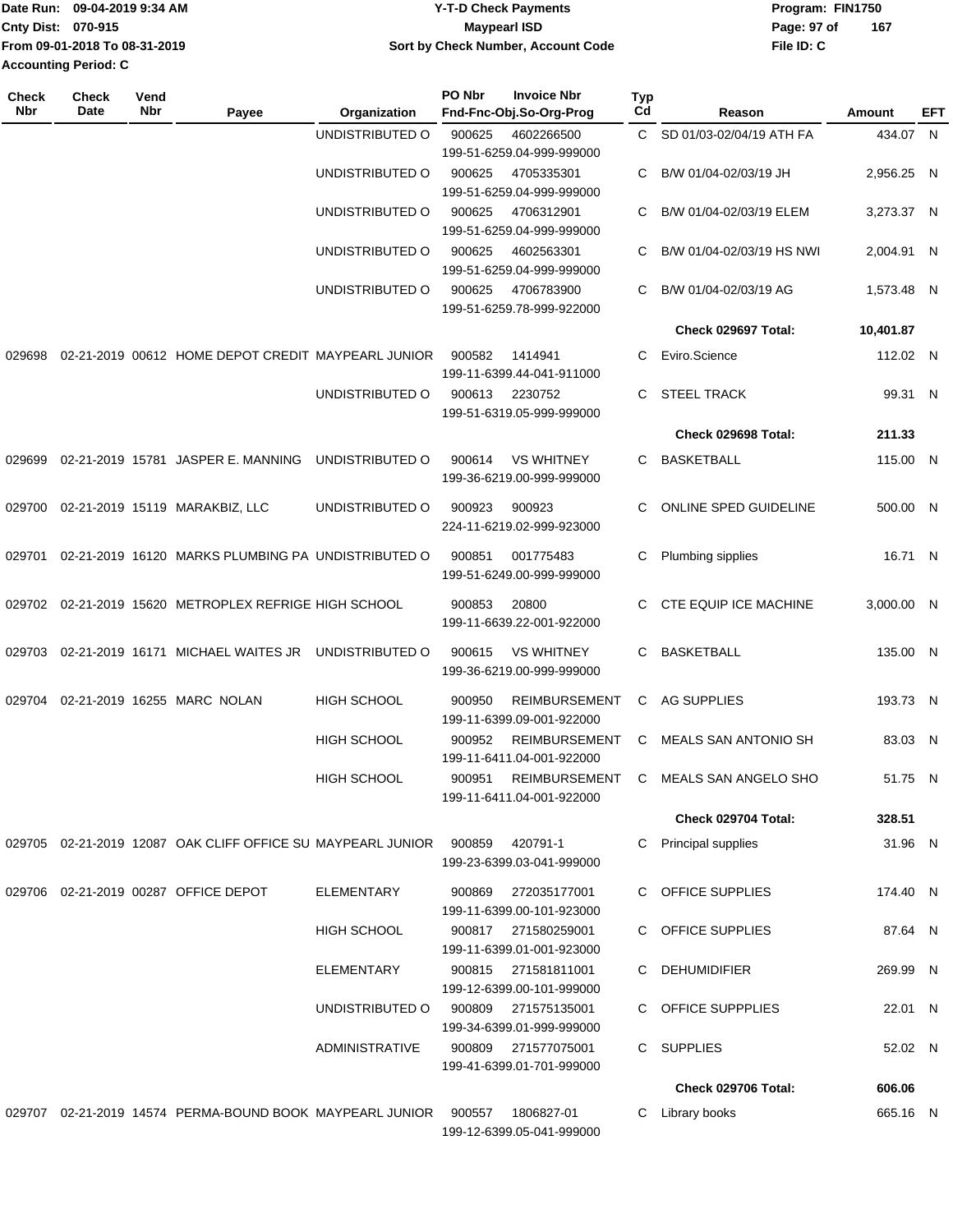|                             | Date Run: 09-04-2019 9:34 AM  | <b>Y-T-D Check Payments</b>        | Program: FIN1750 |     |
|-----------------------------|-------------------------------|------------------------------------|------------------|-----|
| <b>Cnty Dist: 070-915</b>   |                               | Maypearl ISD                       | Page: 98 of      | 167 |
|                             | From 09-01-2018 To 08-31-2019 | Sort by Check Number, Account Code | File ID: C       |     |
| <b>Accounting Period: C</b> |                               |                                    |                  |     |

| <b>Check</b><br>Nbr | Check<br>Date                    | Vend<br>Nbr | Payee                                               | Organization                  | PO Nbr | <b>Invoice Nbr</b><br>Fnd-Fnc-Obj.So-Org-Prog    | <b>Typ</b><br>Cd | Reason                         | Amount        | EFT |
|---------------------|----------------------------------|-------------|-----------------------------------------------------|-------------------------------|--------|--------------------------------------------------|------------------|--------------------------------|---------------|-----|
| 029708              |                                  |             | 02-21-2019 14261 RYAN VINES                         | <b>HIGH SCHOOL</b>            | 900957 | <b>REIMBURSEMENT</b>                             | $\mathsf{C}$     | FOOD SAN ANTONIO SHO           | 35.15 N       |     |
|                     |                                  |             |                                                     |                               |        | 199-11-6411.04-001-922000                        |                  |                                |               |     |
| 029709              |                                  |             | 02-21-2019 16446 Secured Mobility LLC               | UNDISTRIBUTED O               | 900916 | 896764<br>199-11-6399.45-999-999000              | C                | Smart Tag                      | 750.00 N      |     |
|                     | 02-22-2019                       |             |                                                     | UNDISTRIBUTED O               | 900916 | 896764<br>199-11-6399.45-999-999000              | D                | ALREADY PAID 02/01/2019        | -750.00 N     |     |
|                     | 02-21-2019                       |             |                                                     | <b>HIGH SCHOOL</b>            | 900916 | 896764<br>199-11-6639.48-001-911000              | C.               | Smart Tag                      | 2,020.00 N    |     |
|                     | 02-22-2019                       |             |                                                     | <b>HIGH SCHOOL</b>            | 900916 | 896764<br>199-11-6639.48-001-911000              | D.               | ALREADY PAID 02/01/2019        | $-2,020.00$ N |     |
|                     |                                  |             |                                                     |                               |        |                                                  |                  | Check 029709 Total:            | .00           |     |
| 029710              |                                  |             | 02-21-2019 15313 CARROLL MARVIN SMI UNDISTRIBUTED O |                               | 900612 | <b>VS WHITNEY</b><br>199-36-6219.00-999-999000   | C.               | <b>BASKETBALL</b>              | 25.00 N       |     |
| 029711              |                                  |             | 02-21-2019 00234 SOUTHWEST INTERNA UNDISTRIBUTED O  |                               | 900897 | WP22482<br>199-34-6319.00-999-999000             | C                | Bus 48 Window Replacemen       | 339.17 N      |     |
|                     | 029712 02-21-2019 00784 TASBO    |             |                                                     | UNDISTRIBUTED O               | 900621 | 45896-2019<br>199-53-6499.01-999-999000          | C                | MEMBERSHIP DUES LASC           | 135.00 N      |     |
| 029713              | 02-21-2019 12163 TCASE           |             |                                                     | UNDISTRIBUTED O               | 900948 | 200015660<br>199-11-6411.01-999-923000           | C                | <b>GREAT IDEAS 2019 NOTE</b>   | 70.00 N       |     |
|                     |                                  |             |                                                     | UNDISTRIBUTED O               | 900924 | 966<br>199-11-6411.01-999-923000                 | C.               | 33RD ANNUAL CONF SPE           | 360.00 N      |     |
|                     |                                  |             |                                                     |                               |        |                                                  |                  | Check 029713 Total:            | 430.00        |     |
| 029714              |                                  |             | 02-21-2019 15332 TODD N. BRUNER                     | UNDISTRIBUTED O               | 900618 | <b>VS WHITNEY</b><br>199-36-6219.00-999-999000   | C                | <b>BASKETBALL</b>              | 85.00 N       |     |
| 029715              |                                  |             | 02-21-2019 00134 TXU ENERGY                         | UNDISTRIBUTED O               | 900616 | 054952265593<br>199-51-6259.04-999-999000        | C.               | SECURITY LIGHTS SD 01/1        | 327.26 N      |     |
| 029716              |                                  |             | 02-21-2019 16137 UNDRE DUDLEY                       | UNDISTRIBUTED O               | 900611 | <b>VS WEST</b><br>199-36-6219.00-999-999000      | C                | <b>BASKETBALL</b>              | 105.00 N      |     |
|                     |                                  |             |                                                     | UNDISTRIBUTED O               | 900610 | <b>VS GRANDVIEW</b><br>199-36-6219.00-999-999000 | C.               | <b>FOOTBALL</b>                | 115.00 N      |     |
|                     |                                  |             |                                                     |                               |        |                                                  |                  | Check 029716 Total:            | 220.00        |     |
|                     | 029717 02-21-2019 00141 WAL MART |             |                                                     | HIGH SCHOOL                   | 900646 | 003334<br>199-11-6399.10-001-911000              |                  | C COOKING/FOOD SUPPLIE         | 38.34 N       |     |
|                     |                                  |             |                                                     | HIGH SCHOOL                   |        | 900646 000198<br>199-11-6399.10-001-911000       |                  | C COOKING/FOOD SUPPLIE         | 153.83 N      |     |
|                     |                                  |             |                                                     | HIGH SCHOOL                   |        | 900646 004250<br>199-11-6399.10-001-911000       |                  | C COOKING/FOOD SUPPLIE         | 201.97 N      |     |
|                     |                                  |             |                                                     | HIGH SCHOOL                   |        | 900810 001675<br>199-11-6399.10-001-922000       |                  | C COOKING SUPPLIES 113 S       | 47.00 N       |     |
|                     |                                  |             |                                                     | HIGH SCHOOL                   |        | 900831 007222<br>199-31-6399.00-001-999000       |                  | C SMALL GROUP                  | 96.65 N       |     |
|                     |                                  |             |                                                     | MAYPEARL JUNIOR 900727 003436 |        | 199-31-6399.00-041-999000                        |                  | C Misc. items for Counselor gr | 157.51 N      |     |
|                     |                                  |             |                                                     | <b>HIGH SCHOOL</b>            |        | 900742 006344<br>199-36-6399.12-001-999000       |                  | C REFRESH DECOR NHS            | 140.20 N      |     |
|                     |                                  |             |                                                     | UNDISTRIBUTED O 900792 009387 |        | 240-35-6342.00-999-999000                        |                  | C FOOD PROCESSOR               | 98.64 N       |     |
|                     |                                  |             |                                                     | UNDISTRIBUTED O 900792 009836 |        | 240-35-6342.00-999-999000                        |                  | C FOOD PROCESSORS              | 32.88 N       |     |
|                     |                                  |             |                                                     | UNDISTRIBUTED 0 900734 001650 |        | 240-35-6342.00-999-999000                        |                  | C SUMMIT BREAFAST ITEMS        | 131.69 N      |     |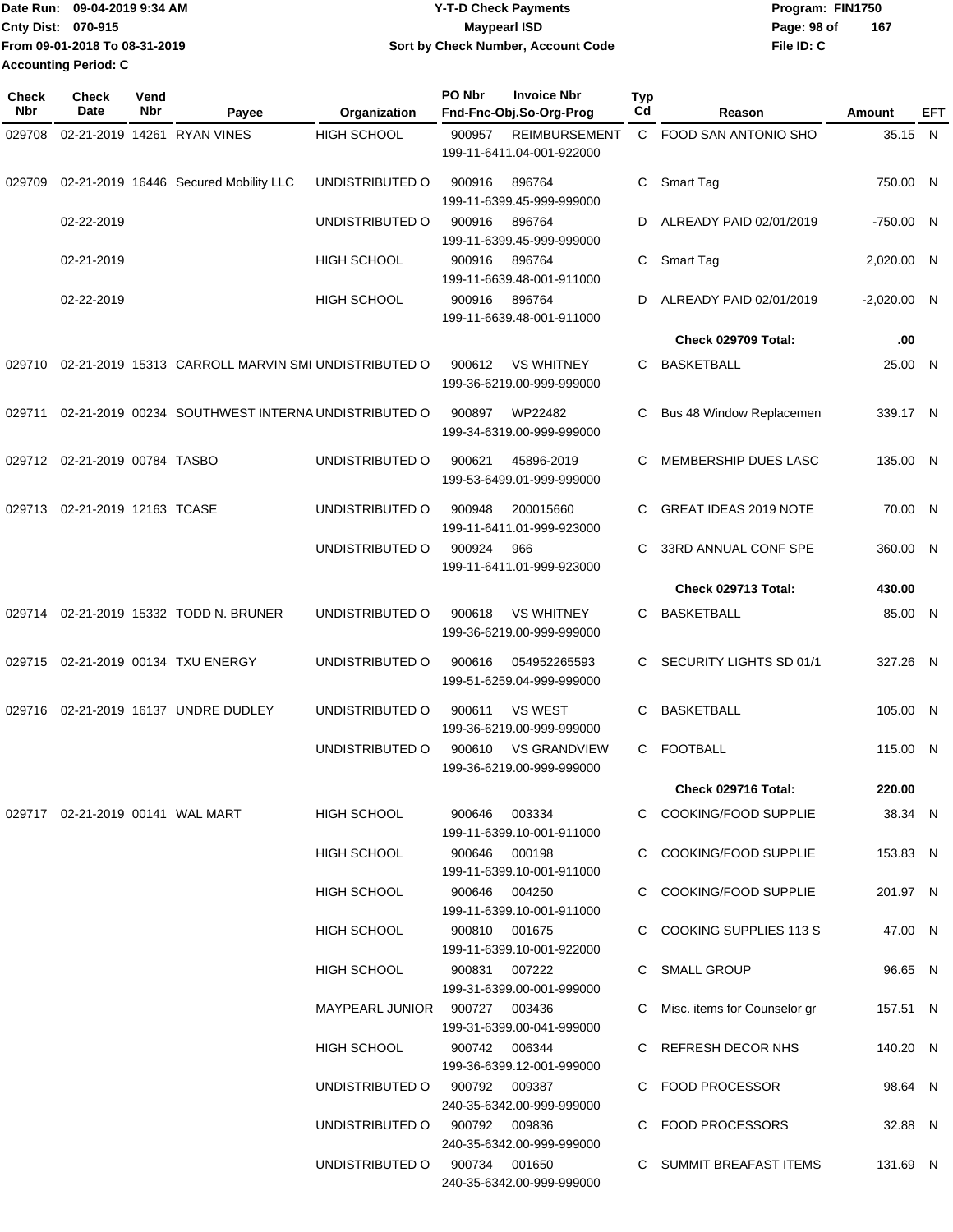|                     | Date Run: 09-04-2019 9:34 AM<br>Cnty Dist: 070-915<br>From 09-01-2018 To 08-31-2019<br><b>Accounting Period: C</b> |             |                                                            |                                  | <b>Y-T-D Check Payments</b><br><b>Maypearl ISD</b><br>Sort by Check Number, Account Code |                                                    |           |                               | Program: FIN1750<br>Page: 99 of<br>File ID: C | 167        |            |
|---------------------|--------------------------------------------------------------------------------------------------------------------|-------------|------------------------------------------------------------|----------------------------------|------------------------------------------------------------------------------------------|----------------------------------------------------|-----------|-------------------------------|-----------------------------------------------|------------|------------|
| <b>Check</b><br>Nbr | Check<br>Date                                                                                                      | Vend<br>Nbr | Payee                                                      | Organization                     | PO Nbr                                                                                   | <b>Invoice Nbr</b><br>Fnd-Fnc-Obj.So-Org-Prog      | Typ<br>Cd | Reason                        |                                               | Amount     | <b>EFT</b> |
|                     |                                                                                                                    |             |                                                            |                                  |                                                                                          |                                                    |           | Check 029717 Total:           |                                               | 1,098.71   |            |
| 029718              |                                                                                                                    |             | 02-21-2019 00385 WAXAHACHIE ISD                            | <b>HIGH SCHOOL</b>               | 900619                                                                                   | <b>TEEN PARENTING</b><br>199-11-6219.00-001-924000 | С         | TENN PARENTING 2ND            |                                               | 558.56 N   |            |
|                     |                                                                                                                    |             |                                                            | <b>HIGH SCHOOL</b>               | 900927                                                                                   | 2010<br>199-36-6499.05-001-999000                  | C         | Playoff Invoice               |                                               | 140.30 N   |            |
|                     |                                                                                                                    |             |                                                            |                                  |                                                                                          |                                                    |           | Check 029718 Total:           |                                               | 698.86     |            |
| 029719              |                                                                                                                    |             | 02-21-2019 16495 WAYLON WHITNEY                            | UNDISTRIBUTED O                  | 900918                                                                                   | <b>REIMBURSEMENT</b><br>199-36-6399.05-999-999000  | С         | Nails for Drag                |                                               | 36.30 N    |            |
| 029720              |                                                                                                                    |             | 02-21-2019 01078 WILLIAM V. MACGILL & HIGH SCHOOL          |                                  | 900791                                                                                   | IN0664783<br>199-11-6399.32-001-911000             | С         | <b>NURSES SUPPLIES</b>        |                                               | 64.01 N    |            |
| 029721              |                                                                                                                    |             | 02-22-2019 16610 CHICK FIL A MIDLOTHI HIGH SCHOOL          |                                  | 900954                                                                                   | <b>SPEAKER</b><br>199-31-6399.00-001-999000        | C         | LUNCH FOR DIVERSITY S         |                                               | 25.00 N    |            |
|                     |                                                                                                                    |             | 029722 02-22-2019 14261 RYAN VINES                         | <b>HIGH SCHOOL</b>               | 900956                                                                                   | <b>REIMBURSEMENT</b><br>199-11-6411.04-001-922000  | С         | SAN ANGELO FOOD AG S          |                                               | 31.99 N    |            |
| 029723              |                                                                                                                    |             | 02-28-2019 16192 ACTION FIRE PROS                          | UNDISTRIBUTED O                  | 900940                                                                                   | A1920677<br>199-51-6249.00-999-999000              | С         | Duct detector Bkrm B125       |                                               | 195.00 N   |            |
| 029724              |                                                                                                                    |             | 02-28-2019 14674 AEROWAVE                                  | UNDISTRIBUTED O                  | 900978                                                                                   | 32058069<br>199-51-6319.02-999-999000              | С         | Radio repair # 204            |                                               | 38.40 N    |            |
| 029725              |                                                                                                                    |             | 02-28-2019 00004 ALERT SERVICES                            | UNDISTRIBUTED O                  | 900893                                                                                   | 5036266<br>199-36-6399.05-999-999000               | C         | Face Guard                    |                                               | 55.90 N    |            |
|                     |                                                                                                                    |             |                                                            | UNDISTRIBUTED O                  | 900892                                                                                   | 5036265<br>199-36-6399.05-999-999000               | С         | Laundry Detergent             |                                               | 259.00 N   |            |
|                     |                                                                                                                    |             |                                                            |                                  |                                                                                          |                                                    |           | <b>Check 029725 Total:</b>    |                                               | 314.90     |            |
| 029726              |                                                                                                                    |             | 02-28-2019 15376 ALL ABOUT TIRES, LLC UNDISTRIBUTED O      |                                  | 900941                                                                                   | 38258<br>199-34-6319.00-999-999000                 | С         | Bus 50 & 51 tire repairs      |                                               | 165.00 N   |            |
|                     |                                                                                                                    |             | 029727 02-28-2019 13962 APOGEE COMPONENT HIGH SCHOOL       |                                  | 900945                                                                                   | 018592<br>199-11-6399.12-001-911000                |           | C BLUE TUBE HS SUPPLIES       |                                               | 25.63 N    |            |
|                     |                                                                                                                    |             |                                                            | <b>HIGH SCHOOL</b>               |                                                                                          | 900945 018592<br>199-11-6399.13-001-922000         |           | C TUBING SUPPLIES             |                                               | 100.41 N   |            |
|                     |                                                                                                                    |             |                                                            | <b>HIGH SCHOOL</b>               |                                                                                          | 900944 018595<br>199-11-6399.13-001-922000         |           | C FIBERGLASS                  |                                               | 128.96 N   |            |
|                     |                                                                                                                    |             |                                                            |                                  |                                                                                          |                                                    |           | Check 029727 Total:           |                                               | 255.00     |            |
|                     |                                                                                                                    |             | 029728 02-28-2019 00901 AVENUE FUEL DISTRI UNDISTRIBUTED O |                                  | 900638 68299                                                                             | 199-34-6311.01-999-999000                          |           | C FUEL FOR DISTRICT VEHI      |                                               | 2,663.57 N |            |
|                     |                                                                                                                    |             | 029729 02-28-2019 15217 BAYLOR INSTITUTE O UNDISTRIBUTED O |                                  | 900639                                                                                   | 15564<br>199-36-6219.00-999-999000                 |           | Athletic Trainers 09/25-/10/2 |                                               | 739.38 N   |            |
|                     |                                                                                                                    |             | 029730 02-28-2019 15488 BEYOND PLAY                        | ELEMENTARY                       | 900880                                                                                   | 745310<br>199-11-6399.00-101-923000                |           | C ELEM SPED SUPPLIES          |                                               | 54.85 N    |            |
|                     |                                                                                                                    |             |                                                            | ELEMENTARY                       |                                                                                          | 900880 745310<br>225-11-6399.00-101-923000         |           | C SUPPLIES                    |                                               | 187.22 N   |            |
|                     |                                                                                                                    |             |                                                            |                                  |                                                                                          |                                                    |           | Check 029730 Total:           |                                               | 242.07     |            |
|                     |                                                                                                                    |             | 029731 02-28-2019 00887 BSN SPORTS                         | UNDISTRIBUTED O                  | 900732                                                                                   | 904498833<br>199-36-6399.03-999-999GHS             |           | Track Uniforms                |                                               | 1,525.00 N |            |
|                     |                                                                                                                    |             |                                                            | UNDISTRIBUTED O                  | 900732                                                                                   | 904498833<br>199-36-6399.06-999-999HS0             | C         | Track Uniforms                |                                               | 500.00 N   |            |
|                     |                                                                                                                    |             |                                                            | UNDISTRIBUTED O 900719 904533662 |                                                                                          | 199-36-6399.16-999-999000                          | С         | <b>Tennis Equipment</b>       |                                               | 192.00 N   |            |
|                     |                                                                                                                    |             |                                                            |                                  |                                                                                          |                                                    |           | Check 029731 Total:           |                                               | 2,217.00   |            |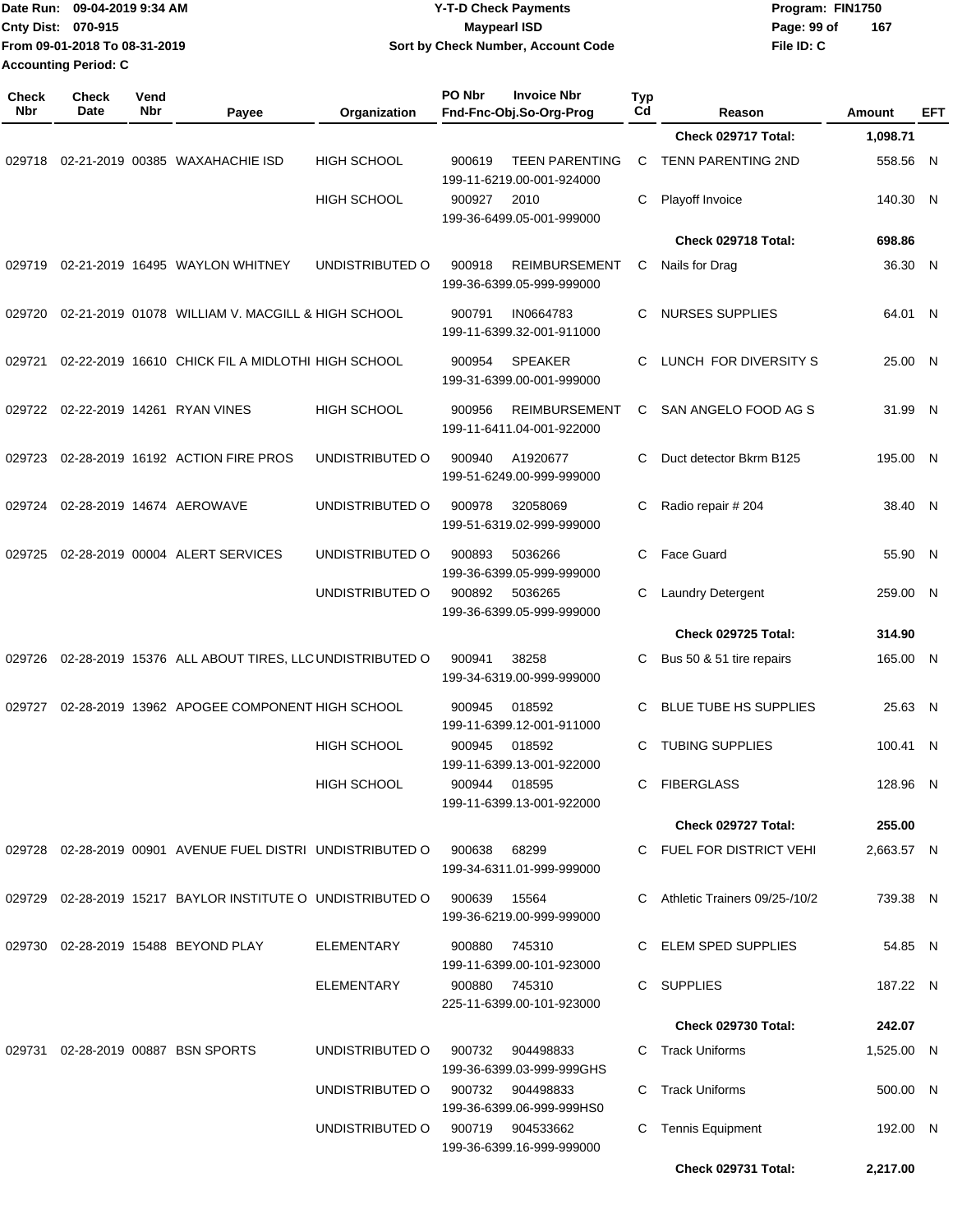|                             | Date Run: 09-04-2019 9:34 AM  | <b>Y-T-D Check Payments</b>        | Program: FIN1750    |
|-----------------------------|-------------------------------|------------------------------------|---------------------|
| <b>Cnty Dist: 070-915</b>   |                               | Maypearl ISD                       | 167<br>Page: 100 of |
|                             | From 09-01-2018 To 08-31-2019 | Sort by Check Number, Account Code | File ID: C          |
| <b>Accounting Period: C</b> |                               |                                    |                     |

| <b>Check</b><br>Nbr | <b>Check</b><br>Date | Vend<br>Nbr | Payee                                                                              | Organization                    | PO Nbr        | <b>Invoice Nbr</b><br>Fnd-Fnc-Obj.So-Org-Prog                                 | Typ<br>Cd | Reason                                   | Amount     | EFT |
|---------------------|----------------------|-------------|------------------------------------------------------------------------------------|---------------------------------|---------------|-------------------------------------------------------------------------------|-----------|------------------------------------------|------------|-----|
| 029732              |                      |             | 02-28-2019 00527 CDWG INC.                                                         | <b>HIGH SCHOOL</b>              | 900921        | 3994234<br>199-11-6639.48-001-911000                                          |           | C signage                                | 239.36     | N   |
|                     |                      |             |                                                                                    | <b>HIGH SCHOOL</b>              | 900920        | rdp4849/4529<br>199-11-6639.48-001-911000                                     | С         | Projector Bulb Replacement               | 1,090.84 N |     |
|                     |                      |             |                                                                                    |                                 |               |                                                                               |           | Check 029732 Total:                      | 1,330.20   |     |
| 029733              |                      |             | 02-28-2019 16576 CREATIVE THERAPY                                                  | <b>MAYPEARL JUNIOR</b>          | 900624        | 353901A<br>199-11-6399.01-041-923000                                          | С         | sand and tray                            | 164.90 N   |     |
| 029734              |                      |             | 02-28-2019 00242 DEMCO, INC.                                                       | <b>HIGH SCHOOL</b>              | 900754        | 6549538<br>199-11-6399.01-001-923000                                          | С         | <b>SPED SUPPLIES</b>                     | 879.67 N   |     |
|                     |                      |             |                                                                                    | MAYPEARL JUNIOR                 | 900905        | 6552042<br>199-12-6399.00-041-999000                                          | С         | Library supplies                         | 110.83 N   |     |
|                     |                      |             |                                                                                    |                                 |               |                                                                               |           | Check 029734 Total:                      | 990.50     |     |
| 029735              |                      |             | 02-28-2019 12536 DESOTO JANITORIAL                                                 | UNDISTRIBUTED O                 | 900969        | 189307-1<br>199-51-6319.01-999-999000                                         | С         | VAC BAGS                                 | 59.25 N    |     |
|                     |                      |             |                                                                                    | UNDISTRIBUTED O                 | 900972        | 190354<br>199-51-6319.01-999-999000                                           | С         | <b>JANITORIAL SUPPLIES</b>               | 2,968.45 N |     |
|                     |                      |             |                                                                                    |                                 |               |                                                                               |           | Check 029735 Total:                      | 3,027.70   |     |
| 029736              |                      |             | 02-28-2019 01547 EICHELBAUM WARDEL DIR COST-ADMINIS                                |                                 | 900636        | 64410<br>199-41-6211.00-720-999000                                            | С         | <b>LEGAL SERVICES</b>                    | 5,686.50 N |     |
| 029737              |                      |             | 02-28-2019 16616 FUN AND FUNCTION                                                  | ELEMENTARY                      | 900814        | 354912<br>199-11-6399.09-101-923000                                           | С         | <b>GEL FLOOR TILE</b>                    | 225.99 N   |     |
|                     |                      |             |                                                                                    | ELEMENTARY                      | 900879        | 357236<br>225-11-6399.00-101-923000                                           | С         | <b>SUPPLIES</b>                          | 273.39 N   |     |
|                     |                      |             |                                                                                    |                                 |               |                                                                               |           | Check 029737 Total:                      | 499.38     |     |
| 029738              |                      |             | 02-28-2019 14569 GUMDROP PROFESSI ELEMENTARY                                       |                                 | 900785        | PINV120045<br>199-12-6399.06-101-999000                                       | С         | ELEM LIBRARY BOOKS                       | 3,129.13 N |     |
| 029739              |                      |             | 02-28-2019 01065 HOBART CORP                                                       | UNDISTRIBUTED O                 | 900628        | 33939623<br>199-51-6249.35-999-999000                                         | С         | LABOR CHARGE                             | 420.75 N   |     |
|                     |                      |             |                                                                                    | UNDISTRIBUTED O                 | 900629        | 33939389<br>199-51-6249.35-999-999000                                         | С         | <b>LABOR CHARGE</b>                      | 464.75 N   |     |
|                     |                      |             |                                                                                    | UNDISTRIBUTED O                 | 900628        | 33939623<br>199-51-6319.35-999-999000                                         | С         | PARTS ELEM KITCHEN                       | 954.13 N   |     |
|                     |                      |             |                                                                                    | UNDISTRIBUTED O 900629 33939389 |               | 199-51-6319.35-999-999000                                                     |           | C KITCHEN HIGH SCHOOL                    | 571.41 N   |     |
|                     |                      |             |                                                                                    |                                 |               |                                                                               |           | <b>Check 029739 Total:</b>               | 2,411.04   |     |
|                     |                      |             | 029740 02-28-2019 14802 Lauren A. Wilson                                           |                                 |               | UNDISTRIBUTED O 900994 REIMBURSEMENT C Trackmate<br>199-36-6399.03-999-999GHS |           |                                          | 165.00 N   |     |
|                     |                      |             | 029741 02-28-2019 16580 LISA ALLEN                                                 | <b>HIGH SCHOOL</b>              |               | 199-11-6399.04-001-911000                                                     |           | 900986 REIMBURSEMENT C ENGLISH RESOURCES | 26.24 N    |     |
|                     |                      |             | 029742  02-28-2019  00060  LUCKIES  AUTO  AND T  UNDISTRIBUTED   0   900076  88444 |                                 |               | 199-34-6219.02-999-999000                                                     |           | C OPEN PO - LUCKY'S BUS1                 | 7.00 N     |     |
|                     |                      |             |                                                                                    | UNDISTRIBUTED O 900076 88446    |               | 199-34-6219.02-999-999000                                                     |           | C OPEN PO - LUCKY'S BUS 1                | 7.00 N     |     |
|                     |                      |             |                                                                                    | UNDISTRIBUTED O 900076 88430    |               | 199-34-6219.02-999-999000                                                     |           | C OPEN PO - LUCKY'S BUS 1                | 7.00 N     |     |
|                     |                      |             |                                                                                    | UNDISTRIBUTED 0 900076 88445    |               | 199-34-6219.02-999-999000                                                     |           | C OPEN PO - LUCKY'S BUS 1                | 7.00 N     |     |
|                     |                      |             |                                                                                    | UNDISTRIBUTED 0 900076 88428    |               | 199-34-6219.02-999-999000                                                     |           | C OPEN PO - LUCKY'S BUS 4                | 7.00 N     |     |
|                     |                      |             |                                                                                    | UNDISTRIBUTED O                 | 900076  88448 | 199-34-6219.02-999-999000                                                     |           | C OPEN PO - LUCKY'S AG T                 | 7.00 N     |     |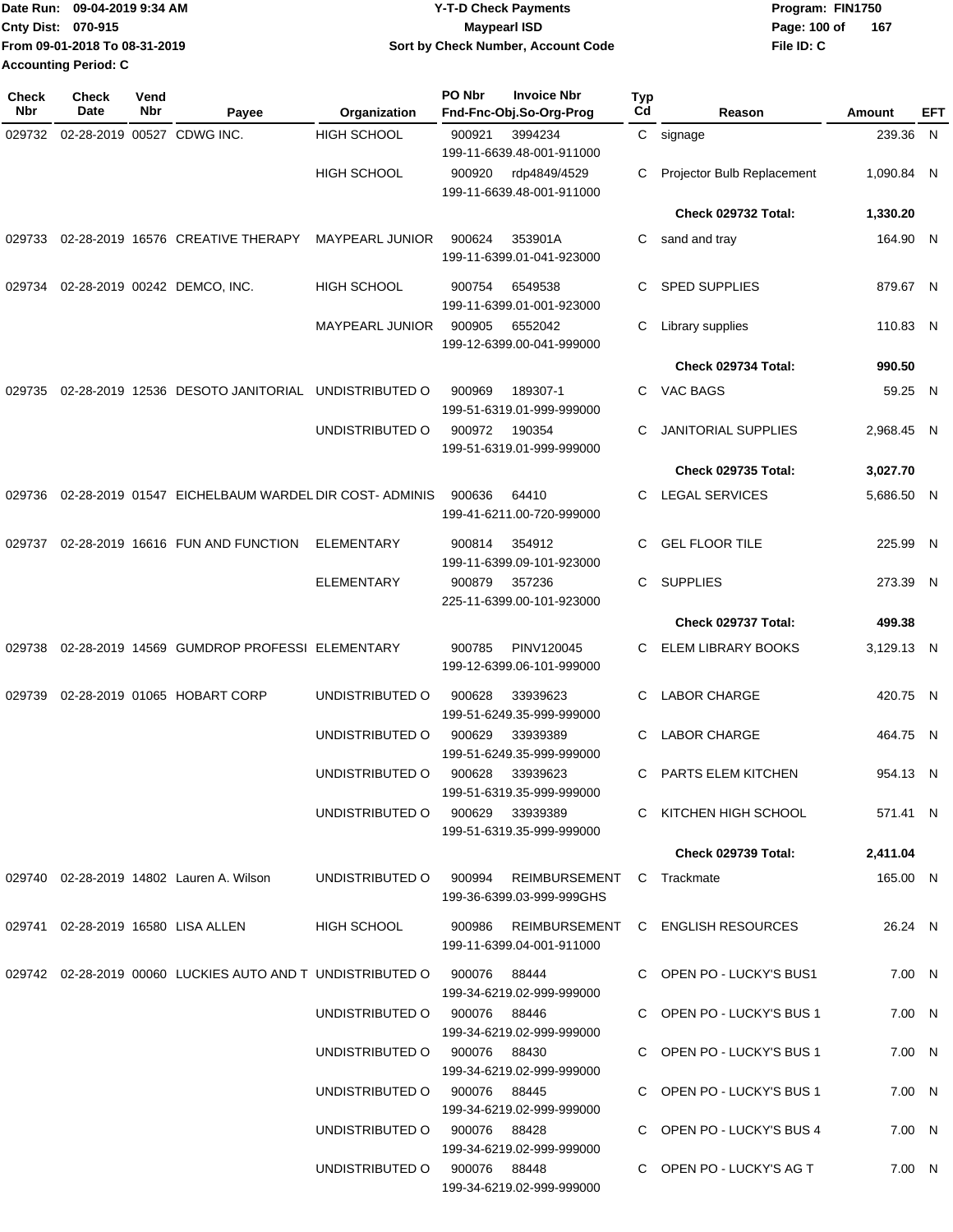|                             | Date Run: 09-04-2019 9:34 AM  | <b>Y-T-D Check Payments</b>        | Program: FIN1750 |     |  |  |
|-----------------------------|-------------------------------|------------------------------------|------------------|-----|--|--|
| <b>Cnty Dist: 070-915</b>   |                               | <b>Mavpearl ISD</b>                | Page: 101 of     | 167 |  |  |
|                             | From 09-01-2018 To 08-31-2019 | Sort by Check Number, Account Code | File ID: C       |     |  |  |
| <b>Accounting Period: C</b> |                               |                                    |                  |     |  |  |

| <b>Check</b><br>Nbr | <b>Check</b><br><b>Date</b> | Vend<br>Nbr | Payee                                                                      | Organization           | PO Nbr        | <b>Invoice Nbr</b><br>Fnd-Fnc-Obj.So-Org-Prog  | <b>Typ</b><br>Cd | Reason                     | Amount   | EFT |
|---------------------|-----------------------------|-------------|----------------------------------------------------------------------------|------------------------|---------------|------------------------------------------------|------------------|----------------------------|----------|-----|
|                     |                             |             |                                                                            | UNDISTRIBUTED O        | 900076        | 88449                                          | C.               | OPEN PO - LUCKY'S BUS 5    | 40.00 N  |     |
|                     |                             |             |                                                                            |                        |               | 199-34-6219.02-999-999000                      |                  |                            |          |     |
|                     |                             |             |                                                                            | UNDISTRIBUTED O        | 900076        | 88433                                          | C                | OPEN PO - LUCKY'S BUS 5    | 40.00 N  |     |
|                     |                             |             |                                                                            |                        |               | 199-34-6219.02-999-999000                      |                  |                            |          |     |
|                     |                             |             |                                                                            | UNDISTRIBUTED O        | 900076        | 88432<br>199-34-6219.02-999-999000             | C                | OPEN PO - LUCKY'S BUS 5    | 40.00 N  |     |
|                     |                             |             |                                                                            | UNDISTRIBUTED O        | 900076        | 88431                                          | C                | OPEN PO - LUCKY'S BUS 5    | 40.00 N  |     |
|                     |                             |             |                                                                            |                        |               | 199-34-6219.02-999-999000                      |                  |                            |          |     |
|                     |                             |             |                                                                            |                        |               |                                                |                  | <b>Check 029742 Total:</b> | 202.00   |     |
| 029743              |                             |             | 02-28-2019 16289 NEXTLINK BROADBAN UNDISTRIBUTED O                         |                        | 900637        | N125089750-22                                  | C.               | LEVEL 1 SD 02/28-03/29/19  | 790.00 N |     |
|                     |                             |             |                                                                            |                        |               | 199-11-6399.45-999-999000                      |                  |                            |          |     |
| 029744              |                             |             | 02-28-2019 14369 NORTH TEXAS TOLLW UNDISTRIBUTED O                         |                        | 900630        | 802135649                                      | C.               | <b>TOLL TAGS 137-2946</b>  | 4.88 N   |     |
|                     |                             |             |                                                                            |                        |               | 199-34-6219.01-999-999000                      |                  |                            |          |     |
| 029745              |                             |             | 02-28-2019 12087 OAK CLIFF OFFICE SU HIGH SCHOOL                           |                        | 900837        | 420732-0                                       | C                | <b>HS FALL SUPPLIES</b>    | 500.00 N |     |
|                     |                             |             |                                                                            |                        |               | 199-11-6399.00-001-911SUP                      |                  |                            |          |     |
|                     |                             |             |                                                                            | HIGH SCHOOL            | 900837        | 420732-0                                       | C.               | <b>SUPPLIES</b>            | 33.95 N  |     |
|                     |                             |             |                                                                            |                        |               | 199-11-6399.12-001-911000                      |                  |                            |          |     |
|                     |                             |             |                                                                            | HIGH SCHOOL            | 900837        | 420732-0                                       | C                | <b>SUPPLIES</b>            | 3.00 N   |     |
|                     |                             |             |                                                                            |                        |               | 199-23-6399.04-001-999000                      |                  |                            |          |     |
|                     |                             |             |                                                                            | <b>HIGH SCHOOL</b>     | 900837        | 420732-0<br>199-23-6499.00-001-999000          | C.               | <b>SUPPLIES</b>            | 219.05 N |     |
|                     |                             |             |                                                                            |                        |               |                                                |                  | Check 029745 Total:        | 756.00   |     |
| 029746              |                             |             | 02-28-2019 00287 OFFICE DEPOT                                              | <b>MAYPEARL JUNIOR</b> | 900907        | 275238610001                                   | С                | library supplies           | 79.96 N  |     |
|                     |                             |             |                                                                            |                        |               | 199-12-6399.00-041-999000                      |                  |                            |          |     |
|                     |                             |             | 02-28-2019 15083 OLMSTED-KIRK PAPE UNDISTRIBUTED O                         |                        | 900847        | 4200935                                        | C                | LSK Floor scrub machine re | 292.18 N |     |
| 029747              |                             |             |                                                                            |                        |               | 199-51-6249.00-999-999000                      |                  |                            |          |     |
|                     |                             |             |                                                                            |                        |               |                                                |                  |                            |          |     |
| 029748              |                             |             | 02-28-2019 16629 PAWS FOR REFLECTI HIGH SCHOOL                             |                        | 900971        | <b>FIELD TRIP</b><br>199-11-6399.01-001-923000 | C                | <b>FIELD TRIP FEE</b>      | 75.00 N  |     |
|                     |                             |             |                                                                            |                        |               |                                                |                  |                            |          |     |
| 029749              |                             |             | 02-28-2019 14604 PEARSON CLINICAL A ELEMENTARY                             |                        | 900820        | 11999223                                       | C.               | <b>OLSAT 8 NORM BOOK</b>   | 87.25 N  |     |
|                     |                             |             |                                                                            |                        |               | 199-31-6399.00-101-999000                      |                  |                            |          |     |
|                     |                             |             | 029750 02-28-2019 14574 PERMA-BOUND BOOK MAYPEARL JUNIOR 900557 1806828-01 |                        |               |                                                |                  | C Library books            | 38.65 N  |     |
|                     |                             |             |                                                                            |                        |               | 199-12-6399.05-041-999000                      |                  |                            |          |     |
|                     |                             |             | 029751 02-28-2019 14314 RAPTOR TECHNOLOGI ELEMENTARY                       |                        | 900937 105249 |                                                |                  | C TWIN TURBO               | 695.00 N |     |
|                     |                             |             |                                                                            |                        |               | 199-11-6399.11-101-911000                      |                  |                            |          |     |
|                     |                             |             | 029752  02-28-2019  13315  REALLY GOOD STUFF  MAYPEARL JUNIOR  900930      |                        |               | 6828050                                        | C.               | <b>Science Supplies</b>    | 86.93 N  |     |
|                     |                             |             |                                                                            |                        |               | 199-11-6399.09-041-911000                      |                  |                            |          |     |
|                     |                             |             | 029753 02-28-2019 00099 REGION 10/EDUCATIO UNDISTRIBUTED O                 |                        | 900686        | 157666                                         |                  | C ASSESSMENT CONFEREN      | 25.00 N  |     |
|                     |                             |             |                                                                            |                        |               | 199-21-6411.01-999-999000                      |                  |                            |          |     |
|                     |                             |             |                                                                            | UNDISTRIBUTED O        | 900775 157553 |                                                |                  | C Naviance Training        | 200.00 N |     |
|                     |                             |             |                                                                            |                        |               | 199-21-6411.02-999-999000                      |                  |                            |          |     |
|                     |                             |             |                                                                            | ELEMENTARY             | 900686        | 157666                                         |                  | C ASSESSMENT CONFEREN      | 25.00 N  |     |
|                     |                             |             |                                                                            | UNDISTRIBUTED O        | 900761 157625 | 199-31-6411.01-101-999000                      |                  | C 8 HR TRAINING THORNE     | 85.00 N  |     |
|                     |                             |             |                                                                            |                        |               | 199-34-6219.01-999-999000                      |                  |                            |          |     |
|                     |                             |             |                                                                            | <b>ADMINISTRATIVE</b>  | 900633 157741 |                                                |                  | C LASER W2 FORMS 2018 E    | 24.00 N  |     |
|                     |                             |             |                                                                            |                        |               | 199-41-6399.01-701-999000                      |                  |                            |          |     |
|                     |                             |             |                                                                            |                        |               |                                                |                  | Check 029753 Total:        | 359.00   |     |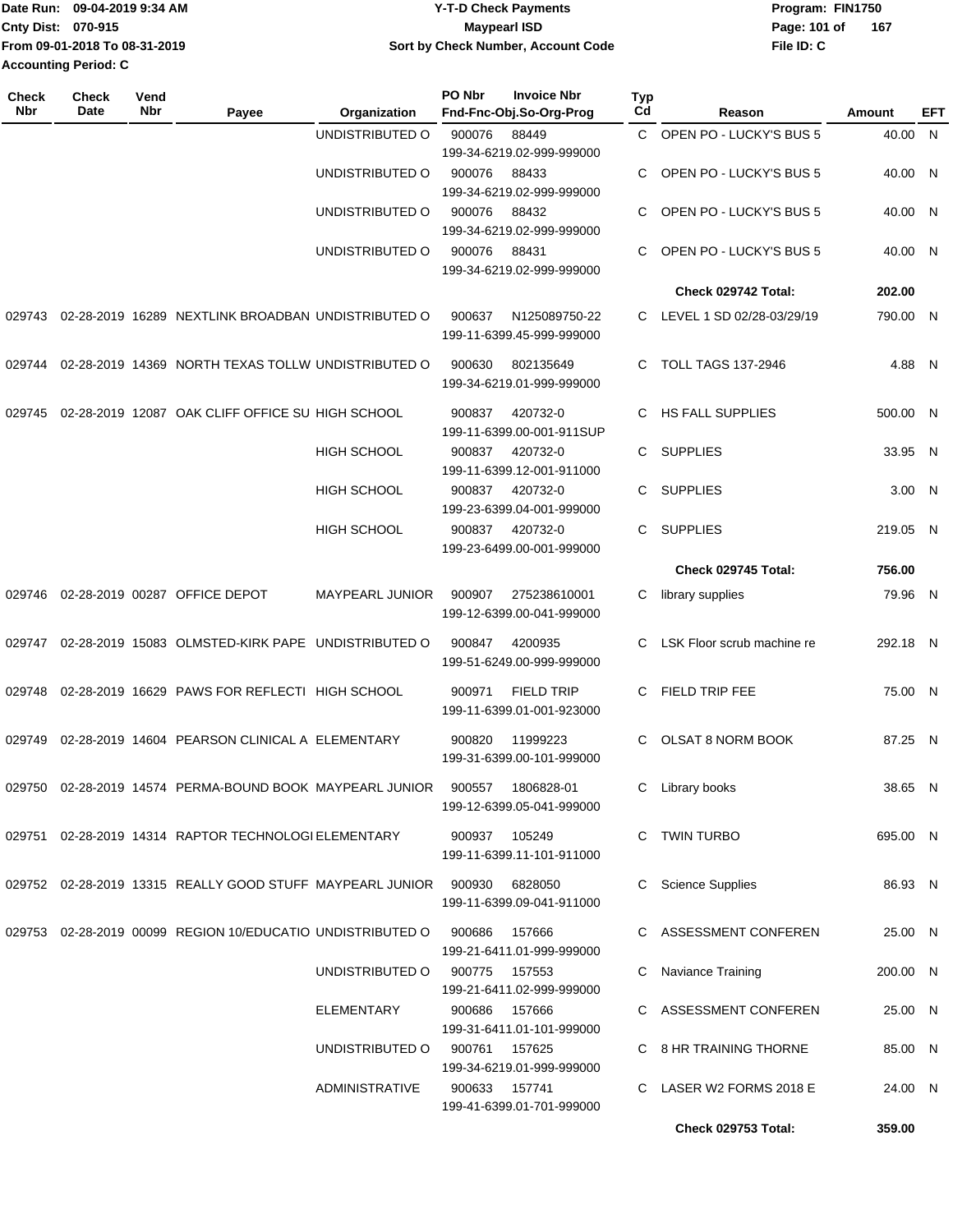| Date Run: 09-04-2019 9:34 AM  | <b>Y-T-D Check Payments</b>        | Program: FIN1750     |
|-------------------------------|------------------------------------|----------------------|
| <b>Cnty Dist: 070-915</b>     | Maypearl ISD                       | -167<br>Page: 102 of |
| From 09-01-2018 To 08-31-2019 | Sort by Check Number, Account Code | File ID: C           |
| <b>Accounting Period: C</b>   |                                    |                      |

| <b>Check</b><br>Nbr | <b>Check</b><br><b>Date</b> | Vend<br>Nbr | Payee                                                                   | Organization           | PO Nbr        | <b>Invoice Nbr</b><br>Fnd-Fnc-Obj.So-Org-Prog     | <b>Typ</b><br>Cd | Reason                      | Amount      | EFT |
|---------------------|-----------------------------|-------------|-------------------------------------------------------------------------|------------------------|---------------|---------------------------------------------------|------------------|-----------------------------|-------------|-----|
| 029754              |                             |             | 02-28-2019 16092 REGION 30 UIL MUSIC MAYPEARL JUNIOR                    |                        | 901006        | <b>UIL MAYPEARL</b><br>199-11-6499.29-041-911000  | C.               | JH UIL CSR Fee              | 365.00 N    |     |
|                     |                             |             | 029755 02-28-2019 14261 RYAN VINES                                      | <b>HIGH SCHOOL</b>     | 900988        | <b>REIMBURSEMENT</b><br>199-11-6411.04-001-922000 | C                | PARKING FEES DAY AT C       | 27.44 N     |     |
| 029756              |                             |             | 02-28-2019 00316 SCHOOL SPECIALTY I ELEMENTARY                          |                        | 900914        | 208122424571<br>199-11-6399.02-101-911000         | C                | 2ND GRADE SUPPLIES          | 197.91 N    |     |
|                     |                             |             |                                                                         | <b>MAYPEARL JUNIOR</b> | 900929        | 208122439949<br>199-11-6399.09-041-911000         | C                | <b>Science Supplies</b>     | 186.46 N    |     |
|                     |                             |             |                                                                         |                        |               |                                                   |                  | <b>Check 029756 Total:</b>  | 384.37      |     |
| 029757              |                             |             | 02-28-2019 00234 SOUTHWEST INTERNA UNDISTRIBUTED O                      |                        | 900942        | 8440<br>199-34-6319.00-999-999000                 | C                | Bus 48 Window replacement   | 375.00 N    |     |
| 029758              |                             |             | 02-28-2019 16415 SPIRIT EVEN COORDI MAYPEARL JUNIOR                     |                        | 900771        | 406777<br>199-36-6399.09-041-999000               | C                | Cheer Judges for tryouts    | 120.00 N    |     |
| 029759              |                             |             | 02-28-2019 00043 TASB RISK MANAGEM UNDISTRIBUTED O                      |                        | 900635        | 49559<br>199-34-6429.00-999-999000                | C                | <b>AUTO INSURANCE</b>       | 10,963.00 N |     |
|                     |                             |             |                                                                         | UNDISTRIBUTED O        | 900635        | 49559<br>199-51-6429.00-999-999000                | C                | PROPERTY INSURANCE          | 78,832.00 N |     |
|                     |                             |             |                                                                         |                        |               |                                                   |                  | Check 029759 Total:         | 89,795.00   |     |
| 029760              | 02-28-2019 12075 TEP        |             |                                                                         | <b>HIGH SCHOOL</b>     | 900784        | 0026740-IN<br>199-11-6399.01-001-923000           | C                | <b>WEBSTER DICT</b>         | 140.38 N    |     |
| 029761              |                             |             | 02-28-2019 00479 TRACTOR SUPPLY CO UNDISTRIBUTED O                      |                        | 900496        | 100560450<br>199-51-6319.02-999-999000            | C                | OPEN PO - TRACTOR SUP       | 120.99 N    |     |
| 029762              |                             |             | 02-28-2019 13035 TRACY SHEFFER                                          | <b>MAYPEARL JUNIOR</b> | 900953        | <b>REIMBURSEMENT</b><br>199-11-6399.07-041-911000 | С                | Science supplies            | 5.87 N      |     |
|                     |                             |             |                                                                         | <b>MAYPEARL JUNIOR</b> | 900953        | <b>REIMBURSEMENT</b><br>199-11-6399.09-041-911000 | С                | Science supplies            | 51.63 N     |     |
|                     |                             |             |                                                                         |                        |               |                                                   |                  | Check 029762 Total:         | 57.50       |     |
| 029763              |                             |             | 02-28-2019 15503 UNIVERSITY BUILDING UNDISTRIBUTED O                    |                        | 900435        | 0690747-IN<br>199-51-6639.16-999-999000           | C                | LOCKS/DOORS                 | 23,345.00 N |     |
| 029764              |                             |             | 02-28-2019 00460 VINEYARD'S AUTO SU UNDISTRIBUTED O                     |                        | 900073        | 201030<br>199-34-6319.00-999-999000               | С                | OPE - VINEYARD'S PROFIL     | 26.98 N     |     |
|                     |                             |             | 029765 02-28-2019 01145 WELDERS WAREHOUS HIGH SCHOOL                    |                        | 900631        | 36093<br>199-11-6399.09-001-922000                |                  | C RENTAL                    | 110.00 N    |     |
|                     |                             |             |                                                                         | HIGH SCHOOL            | 900655 623270 | 199-11-6399.09-001-922000                         |                  | C CONSUMABLE SUPPLIES       | 227.30 N    |     |
|                     |                             |             |                                                                         |                        |               |                                                   |                  | <b>Check 029765 Total:</b>  | 337.30      |     |
|                     |                             |             | 029766  02-28-2019  01078  WILLIAM V. MACGILL & MAYPEARL JUNIOR  900634 |                        |               | IN0667073<br>199-33-6399.00-041-999000            |                  | C NURSES SUPPLIES           | 346.67 N    |     |
|                     |                             |             | 029767 03-08-2019 16308 AMBER HELLER                                    | <b>HIGH SCHOOL</b>     | 900993        | REIMBURSEMENT<br>199-11-6399.12-001-911000        | C                | MISD BOARD                  | 122.38 N    |     |
|                     |                             |             | 029768 03-08-2019 16271 ARBORCULTURE TRE UNDISTRIBUTED O                |                        |               | 900970 C6113R<br>199-51-6249.00-999-999000        |                  | C TREE REMOVAL              | 2,232.00 N  |     |
|                     |                             |             | 029769  03-08-2019  15616  AT&T CORP.                                   | UNDISTRIBUTED O        | 900646        | 9724351720<br>199-51-6259.02-999-999000           |                  | C long distance sd feb 2019 | 127.19 N    |     |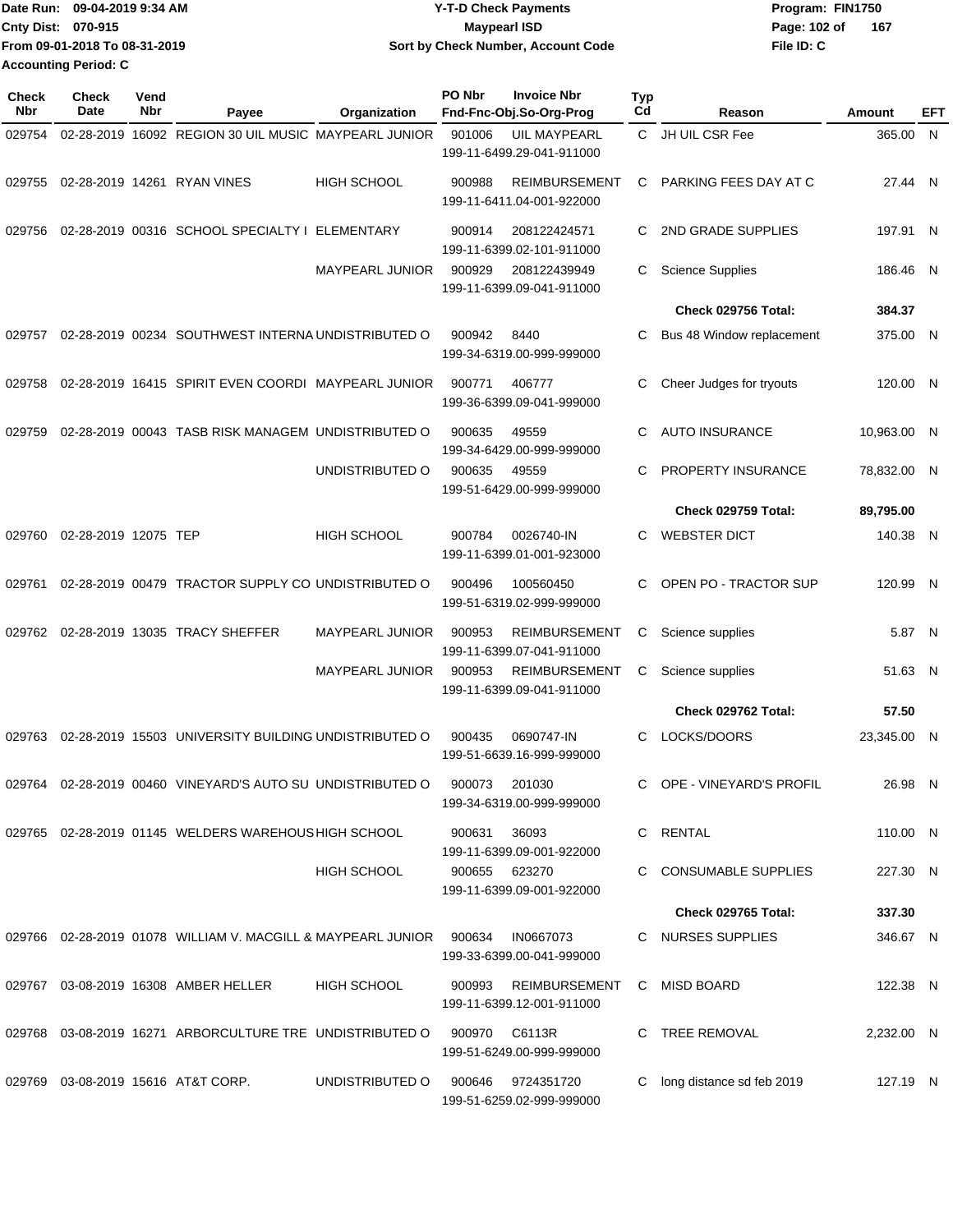| <b>IDate Run:</b>           | 09-04-2019 9:34 AM            | <b>Y-T-D Check Payments</b>        | Program: FIN1750 |       |  |  |  |
|-----------------------------|-------------------------------|------------------------------------|------------------|-------|--|--|--|
| <b>Cnty Dist: 070-915</b>   |                               | Maypearl ISD                       | Page: 103 of     | - 167 |  |  |  |
|                             | From 09-01-2018 To 08-31-2019 | Sort by Check Number, Account Code | File ID: C       |       |  |  |  |
| <b>Accounting Period: C</b> |                               |                                    |                  |       |  |  |  |

| <b>Check</b><br>Nbr | <b>Check</b><br>Date | Vend<br>Nbr | Payee                                               | Organization                | PO Nbr | <b>Invoice Nbr</b><br>Fnd-Fnc-Obj.So-Org-Prog | Typ<br>Cd | Reason                        | Amount     | EFT |
|---------------------|----------------------|-------------|-----------------------------------------------------|-----------------------------|--------|-----------------------------------------------|-----------|-------------------------------|------------|-----|
| 029770              |                      |             | 03-08-2019 00069 ATMOS ENERGY                       | UNDISTRIBUTED O             | 900658 | 3030380238                                    |           | C ADMIN SD 02/02-03/01/19     | 449.47 N   |     |
|                     |                      |             |                                                     |                             |        | 199-51-6259.00-999-999000                     |           |                               |            |     |
|                     |                      |             |                                                     | UNDISTRIBUTED O             | 900658 | 3030380470                                    | С         | HS SD 02/02-03/01/19          | 849.58 N   |     |
|                     |                      |             |                                                     |                             |        | 199-51-6259.00-999-999000                     |           |                               |            |     |
|                     |                      |             |                                                     | UNDISTRIBUTED O             | 900658 | 3030318181                                    | С         | MIDDLE SD 02/02-03/01/19      | 376.60 N   |     |
|                     |                      |             |                                                     |                             |        | 199-51-6259.00-999-999000                     |           |                               |            |     |
|                     |                      |             |                                                     | UNDISTRIBUTED O             | 900658 | 3030318485<br>199-51-6259.00-999-999000       | С         | ELEM SD 02/02-03/01/19        | 936.65 N   |     |
|                     |                      |             |                                                     |                             |        |                                               |           | Check 029770 Total:           | 2,612.30   |     |
| 029771              |                      |             | 03-08-2019 12520 BALLARD & TIGHE, PU ELEMENTARY     |                             | 900840 | 0159896-IN                                    | С         | PK-K Oral Tests               | 140.00 N   |     |
|                     |                      |             |                                                     |                             |        | 199-11-6399.23-101-925000                     |           |                               |            |     |
| 029772              |                      |             | 03-08-2019 16219 BEST WESTERN PLUS HIGH SCHOOL      |                             | 901060 | AG                                            | С         | <b>TEACHER ROOMS</b>          | 410.88 N   |     |
|                     |                      |             |                                                     |                             |        | 199-11-6411.04-001-922000                     |           |                               |            |     |
|                     |                      |             |                                                     | <b>HIGH SCHOOL</b>          | 901060 | AG                                            | C         | <b>STUDENT ROOMS</b>          | 616.32 N   |     |
|                     |                      |             |                                                     |                             |        | 199-11-6412.00-001-922000                     |           |                               |            |     |
|                     |                      |             |                                                     |                             |        |                                               |           | Check 029772 Total:           | 1,027.20   |     |
| 029773              |                      |             | 03-08-2019 00956 BORDEN DAIRY                       | <b>MAYPEARL JUNIOR</b>      | 901066 | 2521959                                       | С         | MILK MIDDLE SCHOOL            | 801.62 N   |     |
|                     |                      |             |                                                     |                             |        | 240-35-6341.00-041-999000                     |           |                               |            |     |
|                     |                      |             |                                                     | <b>ELEMENTARY</b>           | 901065 | 2521959                                       | С         | <b>MILK ELEM</b>              | 1,179.25 N |     |
|                     |                      |             |                                                     |                             |        | 240-35-6341.00-101-999000                     |           |                               |            |     |
|                     |                      |             |                                                     | <b>HIGH SCHOOL</b>          | 901067 | 2521959                                       | С         | <b>MILK HS</b>                | 442.82 N   |     |
|                     |                      |             |                                                     |                             |        | 240-35-6341.01-001-999000                     |           |                               |            |     |
|                     |                      |             |                                                     |                             |        |                                               |           | Check 029773 Total:           | 2,423.69   |     |
| 029774              |                      |             | 03-08-2019 16553 BRANDY B. KERBOW                   | ELEMENTARY                  | 900661 | 1902                                          | С         | FACETIME COACHING 4 T         | 100.00 N   |     |
|                     |                      |             |                                                     |                             |        | 211-11-6291.00-101-924SIG                     |           |                               |            |     |
| 029775              |                      |             | 03-08-2019 13576 CANON FINANCIAL SE MAYPEARL JUNIOR |                             | 900018 | 19787945                                      | C         | <b>CONTRACT CHARGE</b>        | 458.87 N   |     |
|                     |                      |             |                                                     |                             |        | 199-11-6269.00-041-911000                     |           |                               |            |     |
|                     |                      |             |                                                     |                             |        |                                               |           |                               |            |     |
| 029776              |                      |             | 03-08-2019 16577 CARTER EVALUATION UNDISTRIBUTED O  |                             | 901058 | #3                                            | С         | ED EVALUATION                 | 697.50 N   |     |
|                     |                      |             |                                                     |                             |        | 199-31-6219.00-999-923000                     |           |                               |            |     |
| 029777              |                      |             | 03-08-2019 00217 CITY OF MAYPEARL                   | UNDISTRIBUTED O             | 900648 | 1081                                          | C         | SD 01-28-02-26-19 ELEM Y      | 21.00 N    |     |
|                     |                      |             |                                                     |                             |        | 199-51-6259.01-999-999000                     |           |                               |            |     |
|                     |                      |             |                                                     | UNDISTRIBUTED O 900648      |        | 1618                                          |           | C SD 01/28-02/26 ADMIN        | 46.00 N    |     |
|                     |                      |             |                                                     |                             |        | 199-51-6259.01-999-999000                     |           |                               |            |     |
|                     |                      |             |                                                     | UNDISTRIBUTED O 900648 1394 |        |                                               |           | C SD $01/28-02/26$ HS CONCE   | 46.00 N    |     |
|                     |                      |             |                                                     |                             |        | 199-51-6259.01-999-999000                     |           |                               |            |     |
|                     |                      |             |                                                     | UNDISTRIBUTED O 900648 80   |        |                                               |           | C SD01/28-02/26/19 BFIELD P   | 27.05 N    |     |
|                     |                      |             |                                                     |                             |        | 199-51-6259.01-999-999000                     |           |                               |            |     |
|                     |                      |             |                                                     | UNDISTRIBUTED O 900648 82   |        | 199-51-6259.01-999-999000                     |           | $C$ SD 01-28-02/26 INT        | 532.00 N   |     |
|                     |                      |             |                                                     | UNDISTRIBUTED O 900648 1080 |        |                                               |           | C SD 01/28-02/26 ELEM 1024    | 532.00 N   |     |
|                     |                      |             |                                                     |                             |        | 199-51-6259.01-999-999000                     |           |                               |            |     |
|                     |                      |             |                                                     | UNDISTRIBUTED O 900648 574  |        |                                               |           | C SD 1/38-02/26 JR.HIGH YD    | 357.05 N   |     |
|                     |                      |             |                                                     |                             |        | 199-51-6259.01-999-999000                     |           |                               |            |     |
|                     |                      |             |                                                     | UNDISTRIBUTED O 900648 383  |        |                                               |           | C SD 01/28-02/26 HIGH SCH     | 135.40 N   |     |
|                     |                      |             |                                                     |                             |        | 199-51-6259.01-999-999000                     |           |                               |            |     |
|                     |                      |             |                                                     | UNDISTRIBUTED O 900648 595  |        |                                               |           | C SD $01/28-02/26/2019$ JR HI | 146.80 N   |     |
|                     |                      |             |                                                     |                             |        | 199-51-6259.01-999-999000                     |           |                               |            |     |
|                     |                      |             |                                                     |                             |        |                                               |           | Check 029777 Total:           | 1,843.30   |     |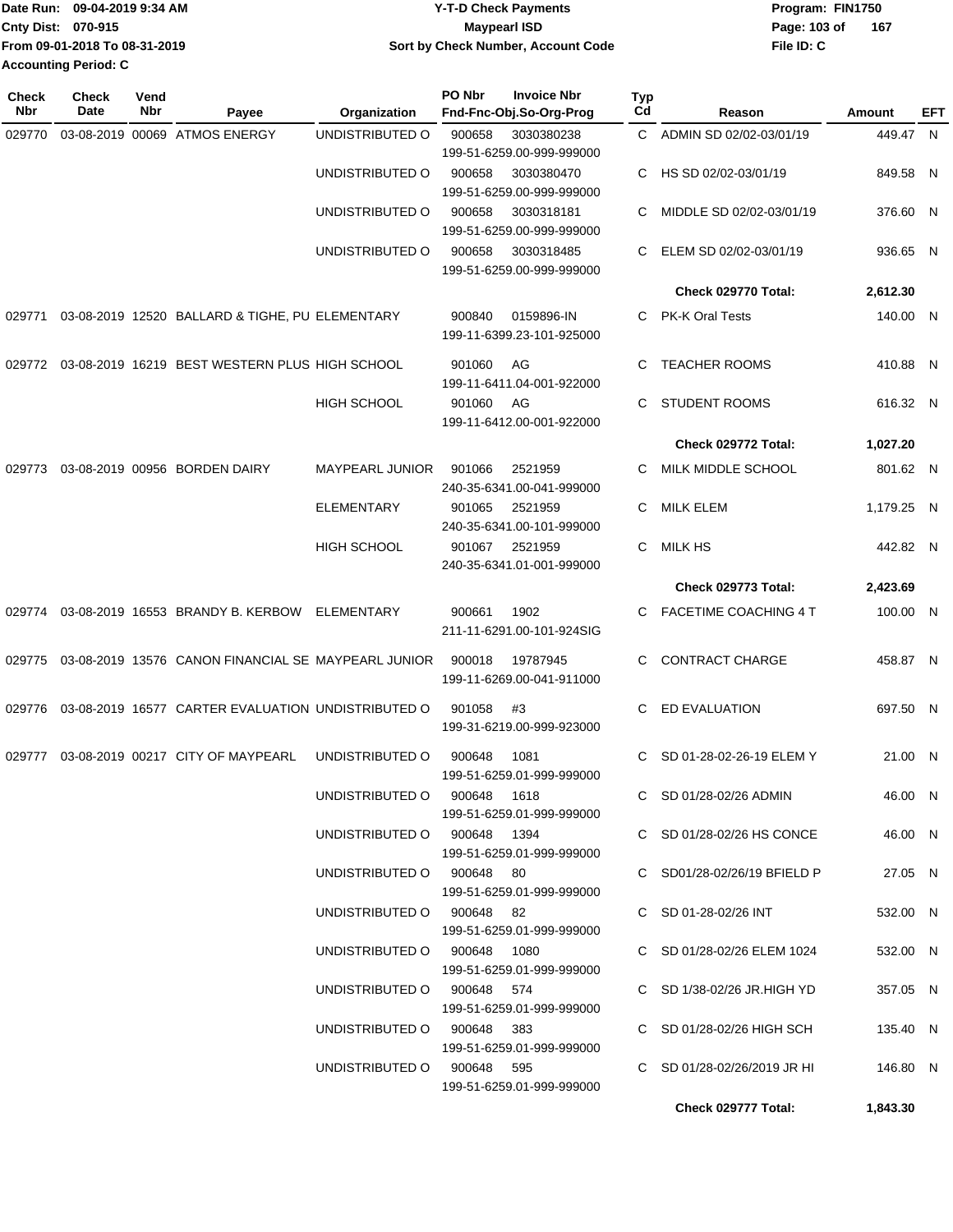Date Run: 09-04-2019 9:34 AM **Date Runity Controller State Payments** Program: FIN1750 **Cnty Dist: Page: 104 of File ID: C From 09-01-2018 To 08-31-2019 09-04-2019 9:34 AM Y-T-D Check Payments 070-915 Maypearl ISD Sort by Check Number, Account Code 167 Accounting Period: C**

| <b>Check</b><br>Nbr | <b>Check</b><br><b>Date</b> | Vend<br>Nbr | Payee                                                                          | Organization                          | PO Nbr                                            | <b>Invoice Nbr</b><br>Fnd-Fnc-Obj.So-Org-Prog      | <b>Typ</b><br>Cd | Reason                             | Amount     | EFT |
|---------------------|-----------------------------|-------------|--------------------------------------------------------------------------------|---------------------------------------|---------------------------------------------------|----------------------------------------------------|------------------|------------------------------------|------------|-----|
| 029778              |                             |             | 03-08-2019 12478 PSAT/NMSQT                                                    | <b>HIGH SCHOOL</b>                    | 900657<br>381908651A<br>199-31-6399.01-001-921000 |                                                    | C.               | PSAT/NMSQT TESTING FE              | 1,520.00 N |     |
| 029779              |                             |             | 03-08-2019 15282 COLORADO BOXED BE ELEMENTARY                                  |                                       | 901074                                            | 8850242<br>240-35-6341.00-101-999000               | C                | <b>USDA FOODS</b>                  | 97.75 N    |     |
| 029780              |                             |             | 03-08-2019 13571 COOK CHILDREN'S ME HIGH SCHOOL                                |                                       | 901021                                            | TURNER/CALDWE<br>199-33-6411.00-001-999000         | C                | <b>NURSE TRAINING</b>              | 160.00 N   |     |
| 029781              |                             |             | 03-08-2019 13531 DEBBIE GRIFFIN                                                | <b>ADMINISTRATIVE</b>                 | 901062                                            | <b>REIMBURSEMENT</b><br>199-53-6399.00-701-999000  | C                | Reimbursement - HDMI cab           | 30.92 N    |     |
|                     |                             |             | 029782 03-08-2019 00242 DEMCO, INC.                                            | MAYPEARL JUNIOR                       | 900748                                            | 6545146<br>199-11-6399.01-041-923000               | C                | <b>STOOLS</b>                      | 410.66 N   |     |
| 029783              |                             |             | 03-08-2019 13803 DISCOVERY TOYS/JUL UNDISTRIBUTED O                            |                                       | 900855                                            | PO900855<br>199-11-6399.00-999-923000              | C                | <b>SLP TESTING SUPPLIES</b>        | 141.18 N   |     |
| 029784              |                             |             | 03-08-2019 16604 DOORMASTERS                                                   | <b>HIGH SCHOOL</b>                    | 900685                                            | 648<br>199-51-6629.25-001-922900                   | C.               | <b>CONCRETE WORG AG</b>            | 4,450.00 N |     |
| 029785              |                             |             | 03-08-2019 13782 DORIAN BUSINESS SY HIGH SCHOOL                                |                                       | 901044                                            | 19-75926<br>199-11-6411.29-001-911000              | С                | <b>TSSEC Registration Fees</b>     | 10.00 N    |     |
|                     |                             |             |                                                                                | <b>HIGH SCHOOL</b>                    | 901052                                            | 19022-75926/699<br>199-11-6411.29-001-911000       | C                | <b>TSSEC Final Registration Fe</b> | 50.00 N    |     |
|                     |                             |             |                                                                                | <b>HIGH SCHOOL</b>                    | 900656                                            | 19-69949<br>199-11-6499.29-001-911B00              | C                | <b>TSSECEVENTS</b>                 | 30.00 N    |     |
|                     |                             |             |                                                                                | <b>HIGH SCHOOL</b>                    | 901044                                            | 19-69949<br>199-11-6499.29-001-911B00              | C                | <b>TSSEC Registration Fees</b>     | 210.00 N   |     |
|                     |                             |             |                                                                                |                                       |                                                   |                                                    |                  | Check 029785 Total:                | 300.00     |     |
| 029786              |                             |             | 03-08-2019 16619 DORRIS LUCY WALTE UNDISTRIBUTED O                             |                                       | 901047                                            | <b>EVALU</b><br>199-11-6219.01-999-923999          | C                | <b>EVALUATION</b>                  | 412.00 N   |     |
| 029787              |                             |             | 03-08-2019 12186 ELLIOTT ELECTRIC SU UNDISTRIBUTED O                           |                                       | 900112                                            | 097002701<br>199-51-6319.02-999-999000             | C                | <b>METAL HANDLE</b>                | 133.44 N   |     |
| 029788              |                             |             | 03-08-2019 15130 ELLIS COUNTY YOUTH UNDISTRIBUTED O                            |                                       | 900691                                            | AD<br>199-41-6219.02-999-999000                    | C                | <b>PRINTING</b>                    | 285.00 N   |     |
|                     |                             |             | 029789  03-08-2019  00688  ETA HAND2MIND                                       | ELEMENTARY                            | 900938                                            | 60142815<br>199-11-6399.01-101-921000              |                  | C LSK GT Supplies                  | 110.46 N   |     |
|                     | 029790 03-08-2019 16378 ETC |             |                                                                                | IND COST-ADM                          | 900659 7255                                       | 199-41-6219.09-750-999000                          |                  | C 1095 C 2018 PRINTING FO          | 515.00 N   |     |
|                     |                             |             | 029791 03-08-2019 14347 FLAGHOUSE INC.                                         | UNDISTRIBUTED O                       |                                                   | 900981 PO81258801012<br>199-11-6399.01-999-923000  |                  | C SPED SUPPLIES                    | 182.11 N   |     |
|                     |                             |             | 029792 03-08-2019 16059 FRONTIER SOUTHWE UNDISTRIBUTED O 900654 43517200318145 |                                       |                                                   | 199-51-6259.02-999-999000                          |                  | C SD 02/28-03/27 435-1720          | 61.76 N    |     |
|                     |                             |             |                                                                                | UNDISTRIBUTED O                       |                                                   | 900654 43520380929155<br>199-51-6259.02-999-999000 |                  | C SD 02/22-03/21/19 JH 435-2       | 126.02 N   |     |
|                     |                             |             |                                                                                | UNDISTRIBUTED O                       | 900654                                            | 43510000912065<br>199-51-6259.02-999-999000        |                  | C SD 02/28-03/27 ADMIN 435         | 875.21 N   |     |
|                     |                             |             |                                                                                | UNDISTRIBUTED O                       | 900654                                            | 43520190930155<br>199-51-6259.02-999-999000        |                  | C SD 02/28-03/27 HS 435-201        | 128.52 N   |     |
|                     |                             |             |                                                                                | UNDISTRIBUTED O                       | 900654                                            | 43521600925155<br>199-51-6259.02-999-999000        |                  | C SD 02/28-03/27 ELEM 435-2        | 128.52 N   |     |
|                     |                             |             |                                                                                | UNDISTRIBUTED O 900654 43525200928155 |                                                   | 199-51-6259.02-999-999000                          |                  | C SD 02/28-03/27 INTERM 43         | 128.52 N   |     |
|                     |                             |             |                                                                                |                                       |                                                   |                                                    |                  | Check 029792 Total:                | 1,448.55   |     |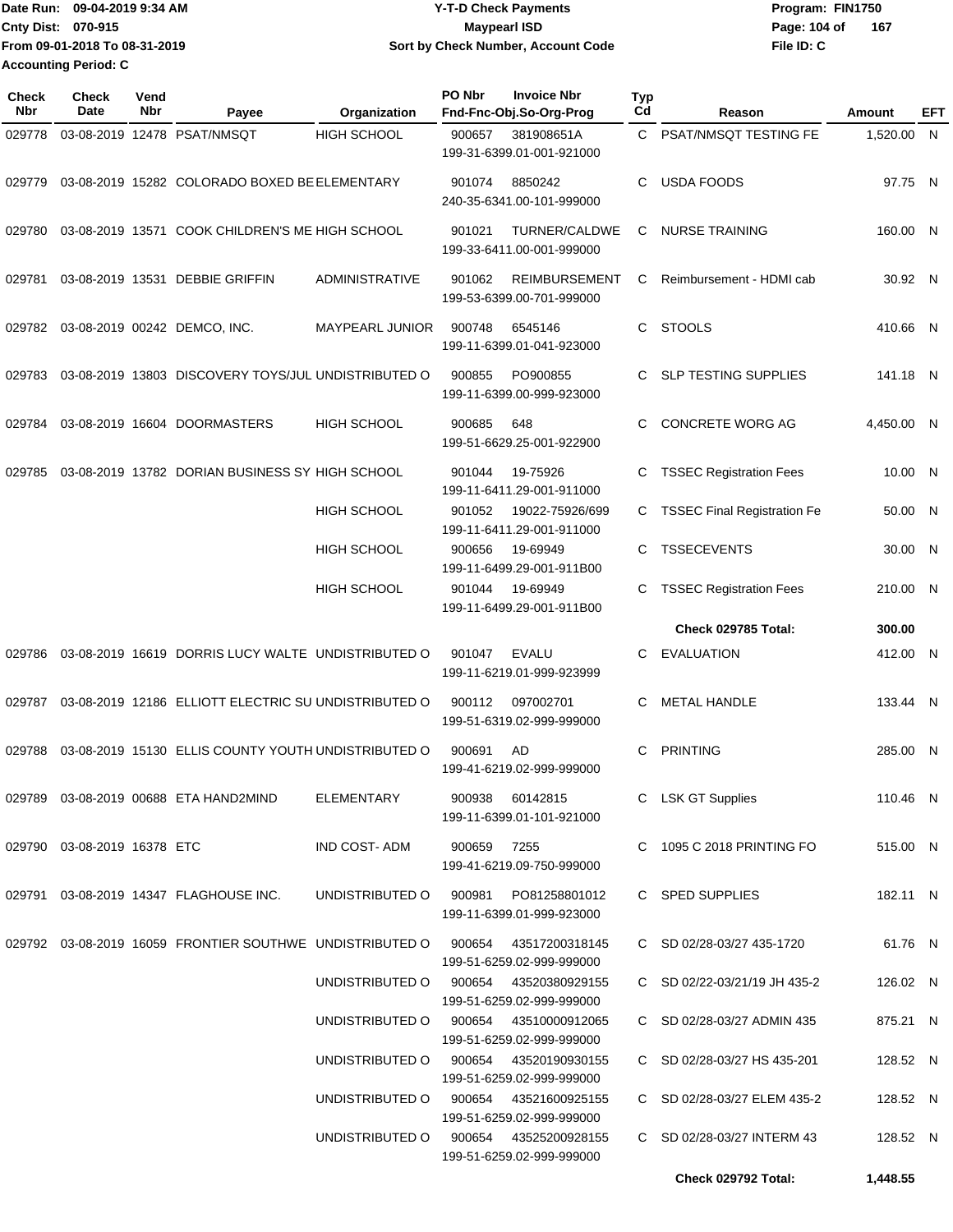| TDate Run: 09-04-2019 9:34 AM | <b>Y-T-D Check Payments</b>        | Program: FIN1750      |
|-------------------------------|------------------------------------|-----------------------|
| <b>Cnty Dist: 070-915</b>     | Maypearl ISD                       | - 167<br>Page: 105 of |
| From 09-01-2018 To 08-31-2019 | Sort by Check Number, Account Code | File ID: C            |
| <b>Accounting Period: C</b>   |                                    |                       |

| <b>Check</b><br>Nbr | Check<br>Date | Vend<br>Nbr | Payee                                                     | Organization           | PO Nbr | <b>Invoice Nbr</b><br>Fnd-Fnc-Obj.So-Org-Prog    | <b>Typ</b><br>Cd | Reason                          | Amount     | EFT |
|---------------------|---------------|-------------|-----------------------------------------------------------|------------------------|--------|--------------------------------------------------|------------------|---------------------------------|------------|-----|
| 029793              |               |             | 03-08-2019 15348 GANDER PUBLISHING ELEMENTARY             |                        | 900700 | 0208775-IN<br>199-11-6399.01-101-921000          | C.               | <b>ELEM GT SUPPLIES</b>         | 156.15 N   |     |
| 029794              |               |             | 03-08-2019 14289 TRUDIE HEAD                              | UNDISTRIBUTED O        | 901020 | <b>6TH PAYMENT</b><br>224-11-6219.00-999-923000  | C.               | <b>CONTRACTED RTI 6TH PA</b>    | 3,750.00 N |     |
| 029795              |               |             | 03-08-2019 16223 Houston ISD                              | UNDISTRIBUTED O        | 900649 | 18192116<br>199-31-6299.00-999-923000            | C                | SHARS BILLING 02/01-02/2        | 45.79 N    |     |
| 029796              |               |             | 03-08-2019 12551 INTERQUEST DETECTI HIGH SCHOOL           |                        | 900647 | 112902<br>199-11-6219.02-001-924000              | C                | HALF DAY 02/18                  | 280.00 N   |     |
| 029797              |               |             | 03-08-2019 01844 J.W. PEPPER & SON, I HIGH SCHOOL         |                        | 900457 | 05B34296<br>199-11-6399.07-001-911000            | C                | <b>FALL MUSICAL MUSIC</b>       | 985.37 N   |     |
|                     |               |             |                                                           | <b>MAYPEARL JUNIOR</b> | 900997 | 05B56612<br>199-11-6399.29-041-911000            | C                | Music for UIL                   | 53.99 N    |     |
|                     |               |             |                                                           |                        |        |                                                  |                  | Check 029797 Total:             | 1,039.36   |     |
| 029798              |               |             | 03-08-2019 00832 JONES SCHOOL SUPP ELEMENTARY             |                        | 901012 | 1648325<br>199-11-6399.21-101-911000             | C.               | AWARDS                          | 156.98 N   |     |
| 029799              |               |             | 03-08-2019 01048 LABATT FOOD SERVIC MAYPEARL JUNIOR       |                        | 901070 | 02034993<br>240-35-6341.00-041-999000            | C                | <b>GROCERIES MIDDLE SCH</b>     | 5,400.24 N |     |
|                     |               |             |                                                           | <b>ELEMENTARY</b>      | 901069 | 2034992<br>240-35-6341.00-101-999000             | C                | <b>GROCERIES ELEM</b>           | 4.633.24 N |     |
|                     |               |             |                                                           | <b>HIGH SCHOOL</b>     | 901073 | 2034990<br>240-35-6341.01-001-999000             | C                | <b>GROCERIES HS</b>             | 5,577.89 N |     |
|                     |               |             |                                                           |                        |        |                                                  |                  | Check 029799 Total:             | 15,611.37  |     |
| 029800              |               |             | 03-08-2019 00063 LAKESHORE EQUIPME ELEMENTARY             |                        | 900974 | 1110830219<br>199-11-6399.00-101-923000          | C                | <b>SPED SUPPLIES</b>            | 80.47 N    |     |
| 029801              |               |             | 03-08-2019 15866 LEGACY ISP, LLC                          | UNDISTRIBUTED O        | 900651 | 153789<br>199-11-6639.47-999-911000              | С                | Demo projectors in elem         | 3,825.00 N |     |
| 029802              |               |             | 03-08-2019 16624 LESSONPIX, INC.                          | <b>ELEMENTARY</b>      | 900973 | 2327<br>199-11-6399.00-101-923000                | C                | <b>GROUP USER LISCENSE</b>      | 180.00 N   |     |
| 029803              |               |             | 03-08-2019 16538 LIFE SCHOOL WAXAH HIGH SCHOOL            |                        | 901063 | LIFE<br>199-36-6499.05-001-999000                | C                | Boys BBall Playoff Invoice      | 225.23 N   |     |
|                     |               |             | 029804 03-08-2019 16632 LONE STAR EVENTS & HIGH SCHOOL    |                        | 901059 | <b>TESTING</b><br>199-31-6399.01-001-921000      |                  | C TESTING                       | 275.93 N   |     |
|                     |               |             | 029805 03-08-2019 15653 M.A.C. ALARMS                     | UNDISTRIBUTED O        | 900990 | 32658A<br>199-51-6319.02-999-999000              |                  | C TESTED EXIT BUTTON            | 170.00 N   |     |
|                     |               |             | 029806 03-08-2019 16633 MALAKOFF ATHLETIC HIGH SCHOOL     |                        | 901064 | <b>POWERLIFTING</b><br>199-36-6499.01-001-999000 |                  | C Regional Powerlifting Entries | 70.00 N    |     |
|                     |               |             | 029807 03-08-2019 16120 MARKS PLUMBING PA UNDISTRIBUTED O |                        | 900968 | inv001779679<br>199-51-6319.02-999-999000        |                  | C HS Library Tip tap stem       | 229.30 N   |     |
|                     |               |             | 029808 03-08-2019 15740 MOORE RECYCLING L UNDISTRIBUTED O |                        | 900655 | 0001508859<br>199-51-6259.03-999-999000          |                  | C 1024 W 4TH SD SD 02/01-0      | 78.00 N    |     |
|                     |               |             |                                                           | UNDISTRIBUTED O        | 900655 | 0001508857<br>199-51-6259.03-999-999000          |                  | C 600 PHILLIPS SD 02/01-02/     | 23.80 N    |     |
|                     |               |             |                                                           | UNDISTRIBUTED O        | 900655 | 0001508861<br>199-51-6259.03-999-999000          |                  | C 400 PANTHER SD 02/01-         | 28.80 N    |     |
|                     |               |             |                                                           | UNDISTRIBUTED O        | 900655 | 0001508860<br>199-51-6259.03-999-999000          |                  | C 12636 FM 157 SD 02/01-02/     | 28.80 N    |     |
|                     |               |             |                                                           | UNDISTRIBUTED O        | 900655 | 0001508858<br>199-51-6259.03-999-999000          |                  | C 1025 W 4TH SD 02/01-          | 23.85 N    |     |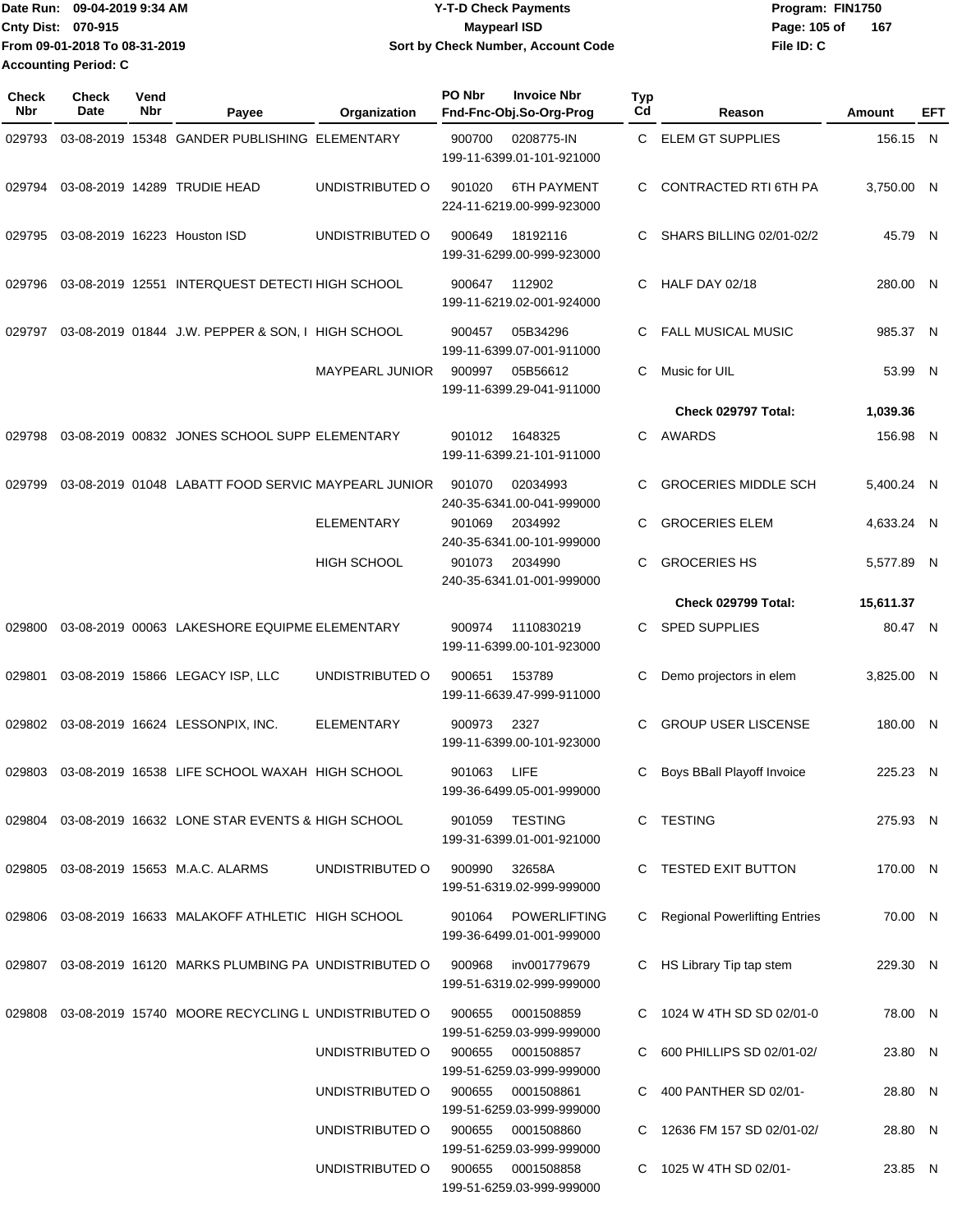| Date Run: 09-04-2019 9:34 AM<br>Cnty Dist: 070-915<br>From 09-01-2018 To 08-31-2019 |                             |                    | <b>Y-T-D Check Payments</b>                                                 |                                |             |                                               | Program: FIN1750 |                               |             |     |
|-------------------------------------------------------------------------------------|-----------------------------|--------------------|-----------------------------------------------------------------------------|--------------------------------|-------------|-----------------------------------------------|------------------|-------------------------------|-------------|-----|
|                                                                                     |                             |                    | <b>Maypearl ISD</b><br>Sort by Check Number, Account Code                   |                                |             |                                               | Page: 106 of     | 167                           |             |     |
|                                                                                     |                             |                    |                                                                             |                                |             |                                               | File ID: C       |                               |             |     |
|                                                                                     | <b>Accounting Period: C</b> |                    |                                                                             |                                |             |                                               |                  |                               |             |     |
| <b>Check</b><br><b>Nbr</b>                                                          | <b>Check</b><br><b>Date</b> | Vend<br><b>Nbr</b> | Payee                                                                       | Organization                   | PO Nbr      | <b>Invoice Nbr</b><br>Fnd-Fnc-Obj.So-Org-Prog | <b>Typ</b><br>Cd | Reason                        | Amount      | EFT |
|                                                                                     |                             |                    |                                                                             |                                |             |                                               |                  | Check 029808 Total:           | 183.25      |     |
| 029809                                                                              |                             |                    | 03-08-2019 13306 MOUNTAIN PEAK SPE UNDISTRIBUTED O                          |                                | 900650      | 11078800<br>199-51-6259.79-999-922000         | C                | AG SD 01/04-02/03/19          | 60.19 N     |     |
| 029810                                                                              | 03-08-2019 00079 NASCO      |                    |                                                                             | <b>MAYPEARL JUNIOR</b>         | 900955      | 299790<br>199-11-6399.32-041-911000           | С                | <b>Art Supplies</b>           | 80.35 N     |     |
| 029811                                                                              |                             |                    | 03-08-2019 00516 NAVARRO COLLEGE                                            | <b>HIGH SCHOOL</b>             | 900651      | 17853/54/55<br>199-11-6223.00-001-931000      | С                | <b>SPRING TUITION AND FEE</b> | 52,361.50 N |     |
| 029812                                                                              |                             |                    | 03-08-2019 15526 NAVARRO COLLEGE B HIGH SCHOOL                              |                                | 900652      | 1000489<br>199-11-6399.34-001-931000          | C.               | SPRING 2019 TEXTBOOKS         | 17,709.80 N |     |
| 029813                                                                              |                             |                    | 03-08-2019 13541 NORCOSTCO                                                  | MAYPEARL JUNIOR                | 901016      | 172070<br>199-11-6399.29-041-911B00           | С                | Supplies for Performance      | 115.07 N    |     |
|                                                                                     |                             |                    |                                                                             | <b>MAYPEARL JUNIOR</b>         | 900996      | 172051<br>199-11-6399.29-041-911B00           | С                | Supplies for class            | 122.57 N    |     |
|                                                                                     |                             |                    |                                                                             |                                |             |                                               |                  | Check 029813 Total:           | 237.64      |     |
| 029814                                                                              |                             |                    | 03-08-2019 12087 OAK CLIFF OFFICE SU ADMINISTRATIVE                         |                                | 900966      | 421584-0<br>199-41-6399.01-701-999000         | С                | <b>SHREDDER</b>               | 3,028.04 N  |     |
| 029815                                                                              |                             |                    | 03-08-2019 00590 ORIENTAL TRADING C ELEMENTARY                              |                                | 900931      | 694935632-01<br>199-11-6399.00-101-911000     | С                | KINDER SUPPLIES               | 186.16 N    |     |
| 029816                                                                              |                             |                    | 03-08-2019 00833 PALOS SPORTS                                               | <b>HIGH SCHOOL</b>             | 900889      | 309997-00<br>199-11-6399.12-001-911000        | C                | PE SUPPLIES                   | 27.88 N     |     |
|                                                                                     |                             |                    |                                                                             | <b>HIGH SCHOOL</b>             | 900889      | 309997-01<br>199-11-6399.12-001-911000        | C                | PE SUPPLIES                   | 229.98 N    |     |
|                                                                                     |                             |                    |                                                                             |                                |             |                                               |                  | Check 029816 Total:           | 257.86      |     |
| 029817                                                                              |                             |                    | 03-08-2019 14604 PEARSON CLINICAL A HIGH SCHOOL                             |                                | 900908      | 11994529<br>199-31-6339.00-001-999000         | С                | <b>OLSAT TESTING</b>          | 151.00 N    |     |
|                                                                                     |                             |                    | 029818  03-08-2019  14574  PERMA-BOUND BOOK ELEMENTARY  900781  1812389-00  |                                |             | 199-12-6399.06-101-999000                     |                  | C BOOKS                       | 1,504.25 N  |     |
|                                                                                     |                             |                    | 029819  03-08-2019  16179  ERICA CROSLEY  MAYPEARL JUNIOR  901042  S19-1773 |                                |             | 199-11-6499.29-041-911000                     |                  | C Beginner Band Fee           | 145.00 N    |     |
|                                                                                     |                             |                    | 029820  03-08-2019  13315  REALLY GOOD STUFF  ELEMENTARY  900932  6828736   |                                |             | 199-11-6399.00-101-911000                     |                  | C SUPPLIES                    | 25.99 N     |     |
| 029821                                                                              |                             |                    | 03-08-2019 14927 REPUBLIC SERVICES UNDISTRIBUTED O 900653 0794-013357486    |                                |             | 199-51-6259.03-999-999000                     |                  | C SD 03/01-/03/31/2019 TRAS   | 2,921.24 N  |     |
|                                                                                     |                             |                    | 029822  03-08-2019  16296  SUPERIOR PEDIATRIC UNDISTRIBUTED O  901081       |                                |             | 132<br>199-31-6219.02-999-923000              |                  | C PT SERVICES                 | 422.50 N    |     |
|                                                                                     |                             |                    |                                                                             | UNDISTRIBUTED O 901081 132     |             | 199-31-6219.04-999-923000                     |                  | C OT SERVICES                 | 162.50 N    |     |
|                                                                                     |                             |                    |                                                                             |                                |             |                                               |                  | Check 029822 Total:           | 585.00      |     |
|                                                                                     |                             |                    | 029823 03-08-2019 14013 SYSTEMS GO                                          | HIGH SCHOOL                    | 900947 2585 | 199-11-6399.13-001-922000                     |                  | C ROCKET SUPPLIES             | 32.00 N     |     |
|                                                                                     |                             |                    | 029824 03-08-2019 00552 TASB, INC.                                          | DIR COST-ADMINIS 900645 558502 |             |                                               |                  | C POLICY UPDATES              | 21.12 N     |     |

216.07 N

199-41-6219.02-720-999000 029825 03-08-2019 16123 TECHAIR UNDISTRIBUTED O 900455 04667943 C RENTALS FEB 2019 199-51-6249.00-999-999000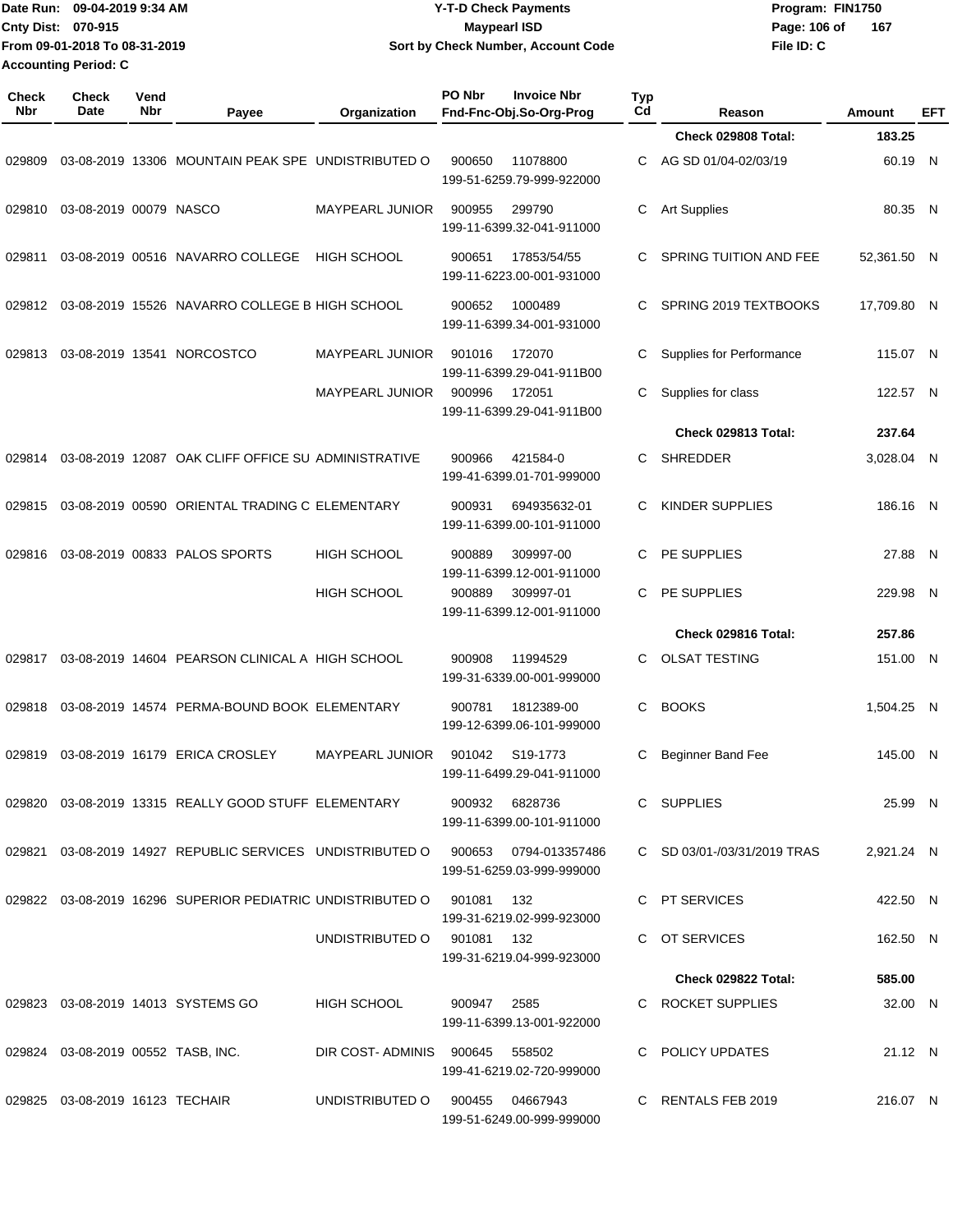| IDate Run: 09-04-2019 9:34 AM |                               | <b>Y-T-D Check Payments</b>        | Program: FIN1750    |  |  |  |
|-------------------------------|-------------------------------|------------------------------------|---------------------|--|--|--|
| <b>Cnty Dist: 070-915</b>     |                               | <b>Mavpearl ISD</b>                | Page: 107 of<br>167 |  |  |  |
|                               | From 09-01-2018 To 08-31-2019 | Sort by Check Number, Account Code | File ID: C          |  |  |  |
| <b>Accounting Period: C</b>   |                               |                                    |                     |  |  |  |

| Check<br><b>Nbr</b> | <b>Check</b><br>Date      | Vend<br>Nbr | Payee                                                          | Organization       | PO Nbr                                       | <b>Invoice Nbr</b><br>Fnd-Fnc-Obj.So-Org-Prog      | Typ<br>Cd | Reason                      | Amount     | EFT |
|---------------------|---------------------------|-------------|----------------------------------------------------------------|--------------------|----------------------------------------------|----------------------------------------------------|-----------|-----------------------------|------------|-----|
| 029826              |                           |             | 03-08-2019 16183 TEXAS MULTI-CHEM. L UNDISTRIBUTED O           |                    | 900600<br>12690<br>199-51-6319.03-999-999000 |                                                    | C.        | <b>MOUND CLAY</b>           | 4,165.00 N |     |
| 029827              |                           |             | 03-08-2019 16195 TEXAS STAR RECOGN HIGH SCHOOL                 |                    | 901008                                       | <b>LETTER JACKETS</b><br>199-36-6499.05-001-999000 | С         | Letter Jackets              | 920.00 N   |     |
| 029828              |                           |             | 03-08-2019 01049 THYSSENKRUPP ELEV UNDISTRIBUTED O             |                    | 900016                                       | 3004468457<br>199-51-6249.00-999-999000            | C         | <b>H/S SERVICE ELEVATOR</b> | 590.50 N   |     |
|                     |                           |             |                                                                | UNDISTRIBUTED O    | 900016                                       | 3004469277<br>199-51-6249.00-999-999000            | C         | ELEM SERVICE ELEVATO        | 590.50 N   |     |
|                     |                           |             |                                                                |                    |                                              |                                                    |           | Check 029828 Total:         | 1,181.00   |     |
| 029829              |                           |             | 03-08-2019 00655 VARSITY SPIRIT FASHI MAYPEARL JUNIOR          |                    | 900816                                       | REG-0010483474<br>199-36-6399.09-041-999000        | C         | Cheerleading TCU Spirit Da  | 435.00 N   |     |
| 029830              |                           |             | 03-08-2019 00460 VINEYARD'S AUTO SU UNDISTRIBUTED O            |                    | 900073                                       | 201759<br>199-34-6319.00-999-999000                | C         | DIESEL FUEL ADD TRANS       | 25.48 N    |     |
| 029831              |                           |             | 03-08-2019 01145 WELDERS WAREHOUS HIGH SCHOOL                  |                    | 900660                                       | 621168<br>199-11-6399.09-001-922000                | C         | <b>REPAIR TORCH</b>         | 59.80 N    |     |
|                     |                           |             |                                                                | <b>HIGH SCHOOL</b> | 900655                                       | 623337<br>199-11-6399.09-001-922000                | C         | <b>CONSUMABLE SUPPLIES</b>  | 257.48 N   |     |
|                     |                           |             |                                                                |                    |                                              |                                                    |           | Check 029831 Total:         | 317.28     |     |
| 029832              |                           |             | 03-18-2019 14098 AIM FOR SUCCESS                               | <b>HIGH SCHOOL</b> | 900662                                       | 0351800306<br>199-31-6219.19-001-999MEF            | C         | MEF AIM FOR SUCCESS         | 968.36     | N   |
| 029833              |                           |             | 03-18-2019 15814 NEC FINANCIAL SERVI UNDISTRIBUTED O           |                    | 900663                                       | 0002193942<br>199-71-6512.00-999-999000            | C         | NEC SV8100 PHONE SYST       | 1,159.20 N |     |
|                     |                           |             |                                                                | UNDISTRIBUTED O    | 900663                                       | 0002193942<br>199-71-6522.00-999-999000            | C         | SV1800 PHONE SYSTEM         | 181.07 N   |     |
|                     |                           |             |                                                                |                    |                                              |                                                    |           | <b>Check 029833 Total:</b>  | 1,340.27   |     |
| 029834              | 03-21-2019 14149 4IMPRINT |             |                                                                | UNDISTRIBUTED O    | 900977                                       | 7111293<br>224-11-6399.18-999-923000               | С         | OFFICE SUPPLIES             | 484.66 N   |     |
| 029835              |                           |             | 03-21-2019 15614 ADVANTAGE MEDICAL UNDISTRIBUTED O             |                    | 900665                                       | 4016987<br>199-34-6219.01-999-999000               | C         | <b>DOT PHYSICALS</b>        | 246.00 N   |     |
| 029836              |                           |             | 03-21-2019 15376 ALL ABOUT TIRES, LLC UNDISTRIBUTED O          |                    | 900681                                       | 38345<br>199-34-6219.00-999-922000                 | C.        | AG TRUCK TIRES              | 952.00 N   |     |
|                     |                           |             | 029837 03-21-2019 16127 ALLIED FLOW SPECIAL UNDISTRIBUTED O    |                    | 901084                                       | WO-030719-1293<br>199-51-6319.04-999-999000        | C.        | <b>Rebuild Backflow</b>     | 2,087.48 N |     |
|                     |                           |             | 029838 03-21-2019 13962 APOGEE COMPONENT HIGH SCHOOL           |                    | 900987                                       | 019085<br>199-11-6399.13-001-922000                |           | <b>ROCKET SUPPLIES</b>      | 112.65 N   |     |
| 029839              |                           |             | 03-21-2019 01256 AT&T MOBILITY                                 | UNDISTRIBUTED O    | 900680                                       | 824711164<br>199-51-6259.02-999-999000             |           | WIRELESS SD 02/03-03/02/    | 109.66 N   |     |
|                     |                           |             | 029840  03-21-2019  00901  AVENUE FUEL DISTRI  UNDISTRIBUTED O |                    | 900677                                       | 68383<br>199-34-6311.01-999-999000                 | C.        | FUEL FOR DISTRICT VEHI      | 2.248.01 N |     |
| 029841              |                           |             | 03-21-2019 00887 BSN SPORTS                                    | UNDISTRIBUTED O    | 900647                                       | 904680226<br>199-36-6399.04-999-999000             | С         | <b>Baseball Equipment</b>   | 2,234.00 N |     |
|                     |                           |             |                                                                | UNDISTRIBUTED O    | 900647                                       | 904667505<br>199-36-6399.04-999-999000             | С         | <b>Baseball Equipment</b>   | 3,190.00 N |     |
|                     |                           |             |                                                                |                    |                                              |                                                    |           | Check 029841 Total:         | 5,424.00   |     |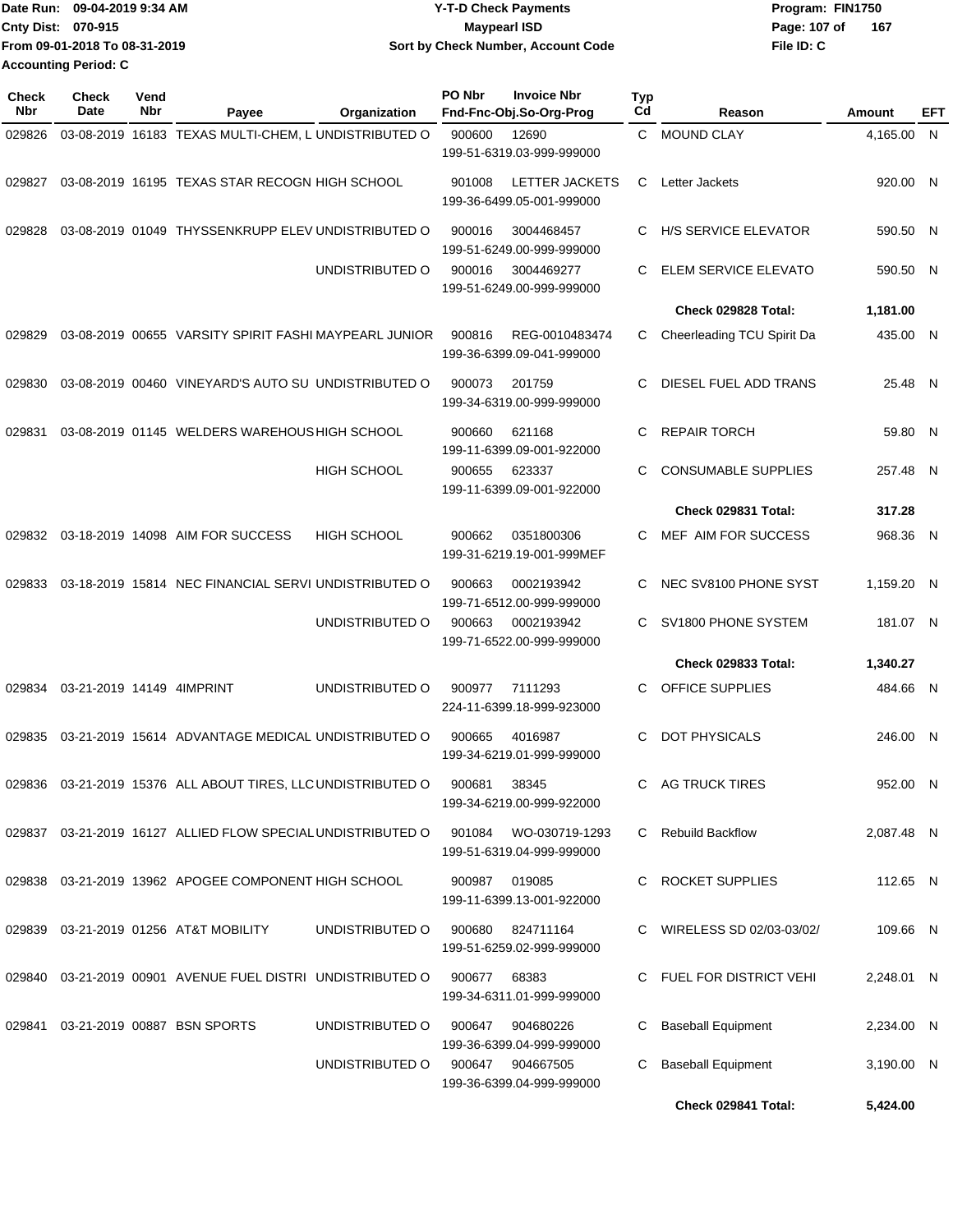|                             | Date Run: 09-04-2019 9:34 AM  | Y-T-D Check Payments               | Program: FIN1750 |     |  |  |
|-----------------------------|-------------------------------|------------------------------------|------------------|-----|--|--|
| <b>Cnty Dist: 070-915</b>   |                               | <b>Mavpearl ISD</b>                | Page: 108 of     | 167 |  |  |
|                             | From 09-01-2018 To 08-31-2019 | Sort by Check Number, Account Code | File ID: C       |     |  |  |
| <b>Accounting Period: C</b> |                               |                                    |                  |     |  |  |

**PO Nbr Invoice Nbr**

| <b>Check</b><br>Nbr | <b>Check</b><br>Date    | Vend<br>Nbr | Payee                                              | Organization                    | PO Nbr | <b>Invoice Nbr</b><br>Fnd-Fnc-Obj.So-Org-Prog | <b>Typ</b><br>Cd | Reason                      | <b>Amount</b> | EFT |
|---------------------|-------------------------|-------------|----------------------------------------------------|---------------------------------|--------|-----------------------------------------------|------------------|-----------------------------|---------------|-----|
| 029842              |                         |             | 03-21-2019 00871 CARD SERVICE CENT                 | UNDISTRIBUTED O                 | 900667 | 55432861\554328                               |                  | C TRAINING CONFERENCE       | 837.15 N      |     |
|                     |                         |             |                                                    |                                 |        | 199-11-6411.01-999-923000                     |                  |                             |               |     |
|                     |                         |             |                                                    | UNDISTRIBUTED O                 | 900679 | 85179241PWGNE                                 |                  | C PROFESSIONAL DEVEL        | 48.32 N       |     |
|                     |                         |             |                                                    | UNDISTRIBUTED O                 | 900801 | 199-13-6499.00-999-911000<br>75306371M4XQ     |                  | C REG AG TRUC               | 8.50 N        |     |
|                     |                         |             |                                                    |                                 |        | 199-34-6219.02-999-999000                     |                  |                             |               |     |
|                     |                         |             |                                                    | UNDISTRIBUTED O                 | 900801 | 75306371K4R8MY                                |                  | C REG 55,54,53,52,41,17,131 | 144.27 N      |     |
|                     |                         |             |                                                    |                                 |        | 199-34-6219.02-999-999000                     |                  |                             |               |     |
|                     |                         |             |                                                    | <b>ADMINISTRATIVE</b>           | 900666 | 55436871S4MHMX<br>199-41-6411.01-701-999000   |                  | C TRAVEL TO AUSTIN SHER     | 251.85 N      |     |
|                     |                         |             |                                                    | <b>SCHOOL BOARD</b>             | 900962 | 05436841M2X6AD<br>199-41-6499.02-702-999000   |                  | C RECOGNITION CARDS         | 75.00 N       |     |
|                     |                         |             |                                                    | SCHOOL BOARD                    | 900961 | 85179241MWGNE                                 | C.               | <b>BOARD MEAL</b>           | 82.01 N       |     |
|                     |                         |             |                                                    |                                 |        | 199-41-6499.02-702-999000                     |                  |                             |               |     |
|                     |                         |             |                                                    | UNDISTRIBUTED O                 | 900808 | 5436841K2X6AJTD                               |                  | C APC from Dollar General   | 185.11 N      |     |
|                     |                         |             |                                                    |                                 |        | 199-51-6319.01-999-999000                     |                  |                             |               |     |
|                     |                         |             |                                                    | UNDISTRIBUTED O                 | 900890 | 55432862B2Y0BTZ<br>199-52-6399.01-999-999000  | C.               | <b>BOOKS</b>                | 51.44 N       |     |
|                     |                         |             |                                                    |                                 |        |                                               |                  | Check 029842 Total:         | 1,683.65      |     |
| 029843              | 03-21-2019 16631 CARLEX |             |                                                    | <b>HIGH SCHOOL</b>              | 901038 | 278154A                                       | C.               | <b>SPANISH SUPPLIES</b>     | 115.01 N      |     |
|                     |                         |             |                                                    |                                 |        | 199-11-6399.12-001-911000                     |                  |                             |               |     |
| 029844              |                         |             | 03-21-2019 00235 CORSICANA ISD                     | HIGH SCHOOL                     | 901110 | judging                                       | C                | judging fee                 | 100.00 N      |     |
|                     |                         |             |                                                    |                                 |        | 199-11-6412.01-001-911000                     |                  |                             |               |     |
|                     |                         |             |                                                    |                                 |        |                                               |                  |                             |               |     |
| 029845              |                         |             | 03-21-2019 13566 DRUG & ALCOHOL TE UNDISTRIBUTED O |                                 | 900676 | 18115985<br>199-34-6219.01-999-999000         | C                | DOT PRE EMPLOYMENT D        | 57.15 N       |     |
|                     |                         |             |                                                    | UNDISTRIBUTED O                 | 900668 | 18115473                                      | C                | DOT DRUG TESTING            | 252.48 N      |     |
|                     |                         |             |                                                    |                                 |        | 199-34-6219.01-999-999000                     |                  |                             |               |     |
|                     |                         |             |                                                    |                                 |        |                                               |                  | Check 029845 Total:         | 309.63        |     |
|                     |                         |             | 029846  03-21-2019  00242  DEMCO, INC.             | <b>ELEMENTARY</b>               | 901010 | 6561949                                       | C.               | <b>BOOKMARKS LIBRARY SU</b> | 108.68 N      |     |
|                     |                         |             |                                                    |                                 |        | 199-12-6399.00-101-999000                     |                  |                             |               |     |
| 029847              |                         |             | 03-21-2019 15656 DEPARTMENT OF INF UNDISTRIBUTED O |                                 | 900684 | 19021290N                                     | C.               | <b>LONG DISTANCE FEB</b>    | 78.31 N       |     |
|                     |                         |             |                                                    |                                 |        | 199-51-6259.02-999-999000                     |                  |                             |               |     |
|                     |                         |             |                                                    |                                 |        |                                               |                  | C SPED COPIER SD 2/04-03/   |               |     |
|                     |                         |             | 029848  03-21-2019  16413  EAST TEXAS COPY         | UNDISTRIBUTED O 900674 1351304  |        | 199-11-6219.00-999-923000                     |                  |                             | 29.93 N       |     |
|                     |                         |             |                                                    | UNDISTRIBUTED O                 |        | 900671 LE00138018                             |                  | C SPED LEASE CANON          | 128.23 N      |     |
|                     |                         |             |                                                    |                                 |        | 199-11-6219.00-999-923000                     |                  |                             |               |     |
|                     |                         |             |                                                    | HIGH SCHOOL                     |        | 900674 1351304                                |                  | C HSP SD 2/04-03/03/19      | 25.78 N       |     |
|                     |                         |             |                                                    |                                 |        | 199-11-6269.00-001-911000                     |                  |                             |               |     |
|                     |                         |             |                                                    | MAYPEARL JUNIOR 900674 1351304  |        |                                               |                  | C JHP SD 2/04-03/03/19      | 462.59 N      |     |
|                     |                         |             |                                                    | ELEMENTARY                      |        | 199-11-6269.00-041-911000<br>900674 1351304   |                  | C ELE T SD 2/04-03/03/19    | 507.59 N      |     |
|                     |                         |             |                                                    |                                 |        | 199-11-6269.00-101-911000                     |                  |                             |               |     |
|                     |                         |             |                                                    | ELEMENTARY                      |        | 900674 1351304                                |                  | C ELE P SD 2/04-03/03/19    | 57.14 N       |     |
|                     |                         |             |                                                    |                                 |        | 199-11-6269.00-101-999000                     |                  |                             |               |     |
|                     |                         |             |                                                    | HIGH SCHOOL                     |        | 900671 LE00138018                             |                  | C HS LEASE CANON            | 128.24 N      |     |
|                     |                         |             |                                                    |                                 |        | 199-11-6269.01-001-911000                     |                  |                             |               |     |
|                     |                         |             |                                                    | <b>HIGH SCHOOL</b>              |        | 900674 1351304<br>199-11-6269.01-001-911000   |                  | C HST SD 2/04-03/03/19      | 503.29 N      |     |
|                     |                         |             |                                                    | MAYPEARL JUNIOR 900674 1351304  |        |                                               |                  | C JHT SD 2/04-03/03/19      | 455.80 N      |     |
|                     |                         |             |                                                    |                                 |        | 199-11-6269.01-041-911000                     |                  |                             |               |     |
|                     |                         |             |                                                    | DIR COST-ADMINIS 900674 1351304 |        |                                               |                  | C ADMIN SD 2/04-03/03/19    | 181.48 N      |     |
|                     |                         |             |                                                    |                                 |        | 199-41-6249.00-720-999000                     |                  |                             |               |     |
|                     |                         |             |                                                    |                                 |        |                                               |                  | Check 029848 Total:         | 2,480.07      |     |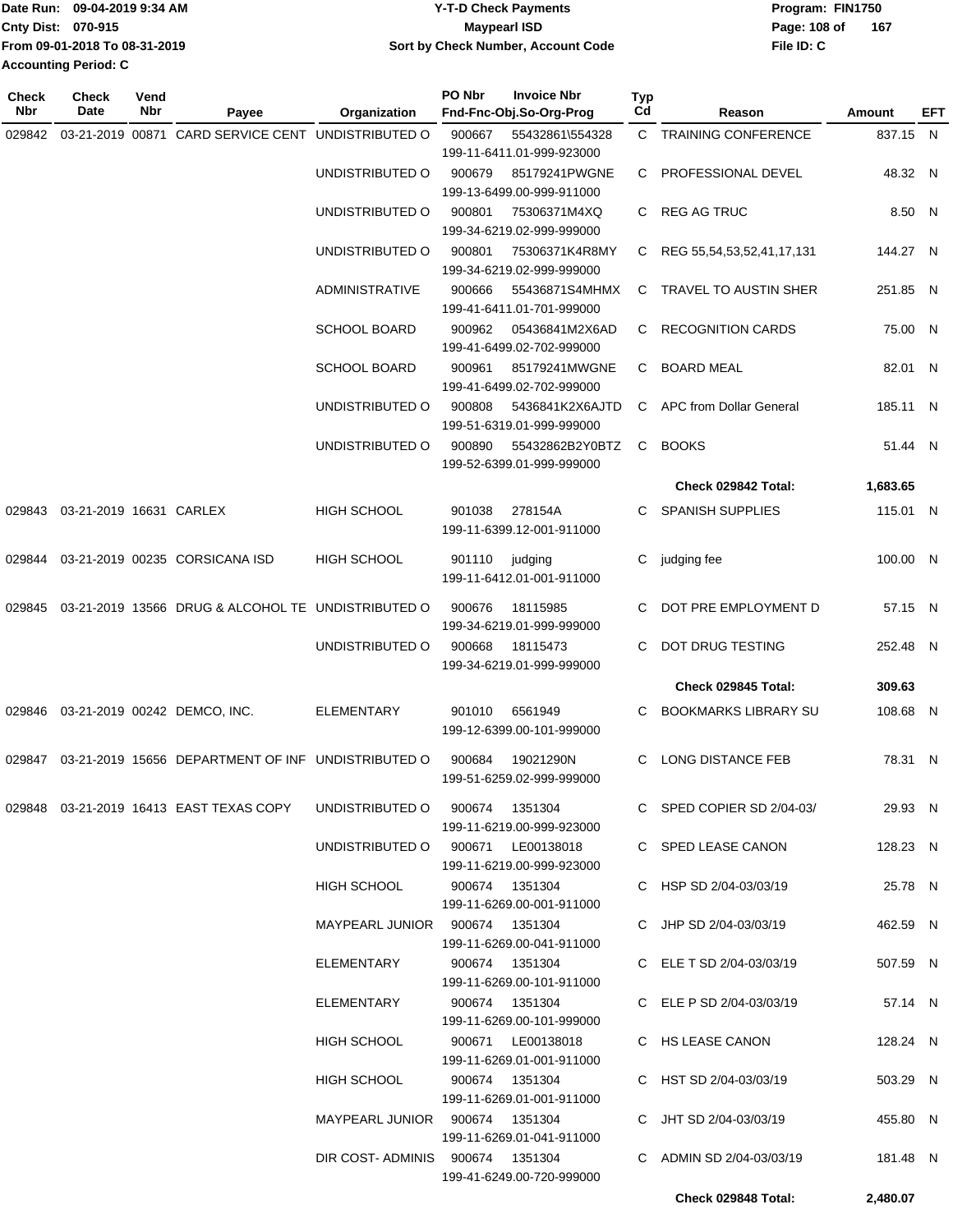| Date Run: 09-04-2019 9:34 AM  | <b>Y-T-D Check Payments</b>        | Program: FIN1750    |  |  |  |
|-------------------------------|------------------------------------|---------------------|--|--|--|
| <b>Cnty Dist: 070-915</b>     | <b>Mavpearl ISD</b>                | 167<br>Page: 109 of |  |  |  |
| From 09-01-2018 To 08-31-2019 | Sort by Check Number, Account Code | File ID: C          |  |  |  |
| <b>Accounting Period: C</b>   |                                    |                     |  |  |  |

| <b>Check</b><br>Nbr | Check<br>Date                  | Vend<br>Nbr | Payee                                                      | Organization                  | PO Nbr | <b>Invoice Nbr</b><br>Fnd-Fnc-Obj.So-Org-Prog     | <b>Typ</b><br>Cd | Reason                             | Amount      | EFT |
|---------------------|--------------------------------|-------------|------------------------------------------------------------|-------------------------------|--------|---------------------------------------------------|------------------|------------------------------------|-------------|-----|
| 029849              |                                |             | 03-21-2019 00038 ELLIS APPRAISAL DISTTAX COLLECTION        |                               | 900664 | 2019-13-2<br>199-41-6213.00-703-999000            |                  | C 2ND QTR PAYMENT 2019             | 8,472.94 N  |     |
| 029850              |                                |             | 03-21-2019 16372 FamilyID, INC.                            | UNDISTRIBUTED O               | 901061 | 5181<br>199-11-6399.45-999-999000                 | C                | <b>Adding Campus</b>               | 495.00 N    |     |
| 029851              | 03-21-2019 00243 HILCO         |             |                                                            | UNDISTRIBUTED O               | 900673 | 4705273700<br>199-51-6259.04-999-999000           | C.               | FUEL TANKS SD 02/04-               | 34.25 N     |     |
|                     |                                |             |                                                            | UNDISTRIBUTED O               | 900673 | 4706839800<br>199-51-6259.04-999-999000           | C                | MARQUEE SD 02/04-                  | 47.40 N     |     |
|                     |                                |             |                                                            | UNDISTRIBUTED O               | 900673 | 4705171500<br>199-51-6259.04-999-999000           | C                | SEC LIGHTS SD 02/04-03/0           | 36.89 N     |     |
|                     |                                |             |                                                            | UNDISTRIBUTED O               | 900673 | 4602563301<br>199-51-6259.04-999-999000           | C                | H/S NWING SD SD 02/04-0            | 2,172.32 N  |     |
|                     |                                |             |                                                            | UNDISTRIBUTED O               | 900673 | 4706312901<br>199-51-6259.04-999-999000           | C                | ELEM SD 02/04-03/06/19             | 3,220.35 N  |     |
|                     |                                |             |                                                            | UNDISTRIBUTED O               | 900673 | 4602266500<br>199-51-6259.04-999-999000           | C                | ATH FACILITY SD 02/04-03/          | 411.64 N    |     |
|                     |                                |             |                                                            | UNDISTRIBUTED O               | 900673 | 4705335301<br>199-51-6259.04-999-999000           | C                | J/H SD 02/04-03/06/19              | 3,612.88 N  |     |
|                     |                                |             |                                                            | UNDISTRIBUTED O               | 900673 | 4706783900<br>199-51-6259.78-999-922000           |                  | AG FAC SD 02/04-03/06/19           | 1,493.96 N  |     |
|                     |                                |             |                                                            |                               |        |                                                   |                  | Check 029851 Total:                | 11,029.69   |     |
| 029852              |                                |             | 03-21-2019 16630 HUNTER KNEPSHIELD UNDISTRIBUTED O         |                               | 900964 | 199-51-6219.02-999-999000                         | C                | REMOVAL OF PLAYGROU                | 15,000.00 N |     |
| 029853              |                                |             | 03-21-2019 12777 IREDELL ISD                               | <b>HIGH SCHOOL</b>            | 901087 | <b>TENNIS</b><br>199-36-6499.01-001-999000        | C                | <b>Tennis Entry Iredell</b>        | 30.00 N     |     |
| 029854              |                                |             | 03-21-2019 01844 J.W. PEPPER & SON, I MAYPEARL JUNIOR      |                               | 900998 | 05B56677<br>199-11-6399.29-041-911B00             | C                | Supplies for Class                 | 194.85 N    |     |
| 029855              |                                |             | 03-21-2019 16089 JUSTIN LASCSAK                            | <b>HIGH SCHOOL</b>            | 901103 | <b>REIMBURSEMENT</b><br>199-53-6399.00-001-999000 | C                | <b>Reimbrusement Certification</b> | 29.00 N     |     |
| 029856              |                                |             | 03-21-2019 16039 JYRO SIGNS                                | UNDISTRIBUTED O               | 900967 | 6557<br>199-34-6319.00-999-999000                 | C                | Magnetic bus numbers               | 329.00 N    |     |
|                     |                                |             | 029857 03-21-2019 14204 LANDMARK EQUIPME UNDISTRIBUTED O   |                               | 900221 | W78650<br>199-51-6319.03-999-999000               |                  | C CHAINS FOR CHAINSAW              | 51.98 N     |     |
|                     |                                |             | 029858 03-21-2019 15311 LONE STAR PERCUSSI HIGH SCHOOL     |                               |        | 901017 INV-57889<br>199-11-6399.29-001-911BUN     |                  | C Equipment for class              | 147.89 N    |     |
|                     | 029859 03-21-2019 15098 LOWE'S |             |                                                            | UNDISTRIBUTED O               | 900657 | 901168<br>199-51-6249.00-999-999000               |                  | C SUPPLIES                         | 280.04 N    |     |
|                     |                                |             |                                                            | UNDISTRIBUTED O               | 900657 | 901971<br>199-51-6249.00-999-999000               |                  | C SUPPLIES                         | 492.94 N    |     |
|                     |                                |             |                                                            | UNDISTRIBUTED 0 900657 901333 |        | 199-51-6249.00-999-999000                         |                  | C SUPPLIES                         | 434.98 N    |     |
|                     |                                |             |                                                            | UNDISTRIBUTED O 900799 996686 |        | 199-51-6319.03-999-999000                         |                  | C AG SUPPLIES                      | 664.41 N    |     |
|                     |                                |             |                                                            |                               |        |                                                   |                  | <b>Check 029859 Total:</b>         | 1,872.37    |     |
|                     |                                |             | 029860 03-21-2019 00060 LUCKIES AUTO AND T UNDISTRIBUTED O |                               | 900678 | 88465<br>199-34-6219.00-999-922000                |                  | C PARTS FOR AG TRUCK               | 351.73 N    |     |
|                     |                                |             |                                                            | UNDISTRIBUTED O               | 900678 | 88465<br>199-51-6249.00-999-999000                |                  | C LABOR FOR AG TRUCK               | 225.00 N    |     |
|                     |                                |             |                                                            |                               |        |                                                   |                  | Check 029860 Total:                | 576.73      |     |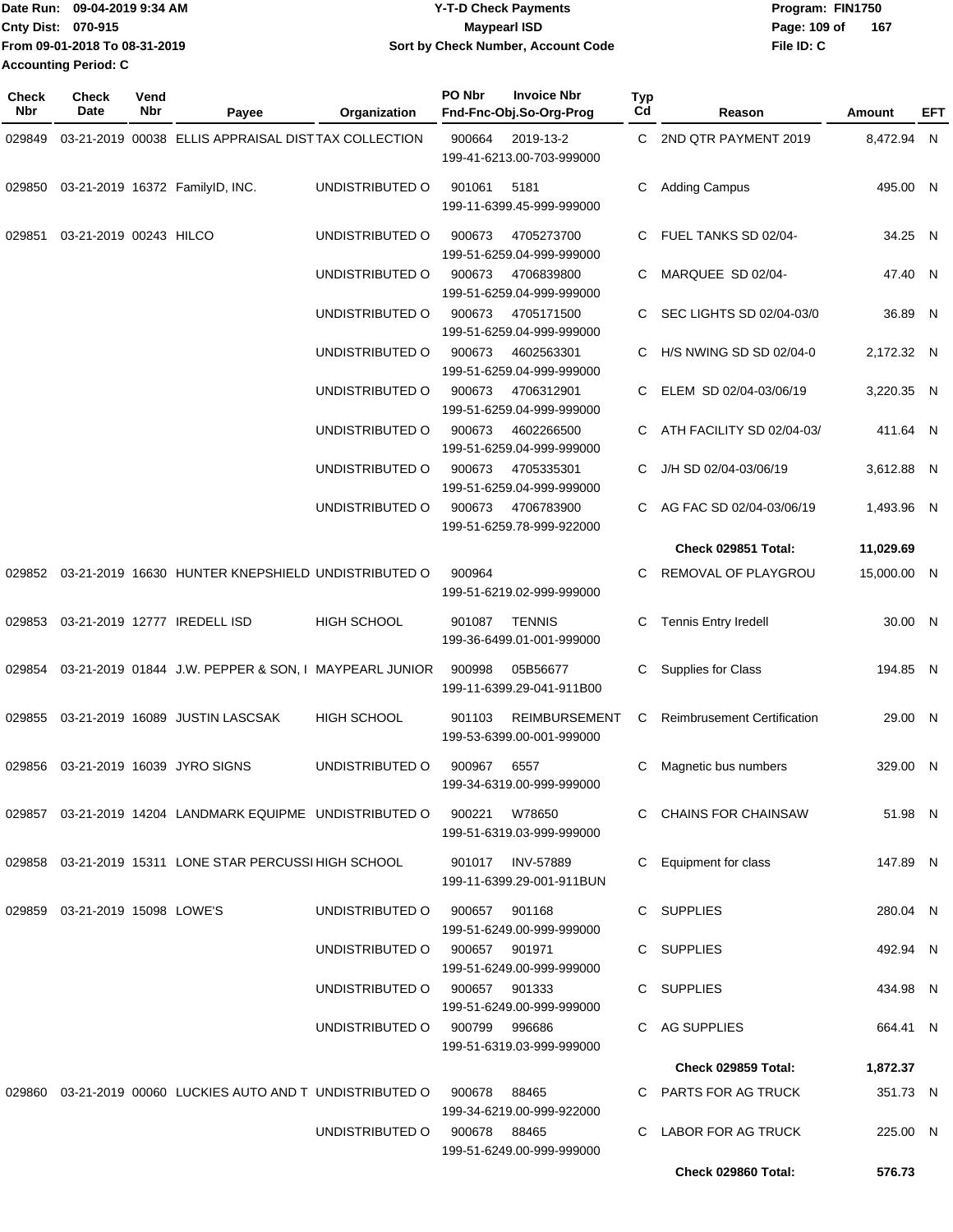| Date Run: 09-04-2019 9:34 AM  | <b>Y-T-D Check Payments</b>        | Program: FIN1750    |  |  |  |
|-------------------------------|------------------------------------|---------------------|--|--|--|
| Cnty Dist: 070-915            | <b>Mavpearl ISD</b>                | 167<br>Page: 110 of |  |  |  |
| From 09-01-2018 To 08-31-2019 | Sort by Check Number, Account Code | File ID: C          |  |  |  |
| <b>Accounting Period: C</b>   |                                    |                     |  |  |  |

| <b>Check</b><br>Nbr | <b>Check</b><br>Date     | Vend<br><b>Nbr</b> | Payee                                                        | Organization       | PO Nbr       | <b>Invoice Nbr</b><br>Fnd-Fnc-Obj.So-Org-Prog     | <b>Typ</b><br>Cd | Reason                       | Amount     | EFT |
|---------------------|--------------------------|--------------------|--------------------------------------------------------------|--------------------|--------------|---------------------------------------------------|------------------|------------------------------|------------|-----|
| 029861              |                          |                    | 03-21-2019 13079 MAYPEARL BAND BOO DISTRICT WIDE             |                    | 900683       | <b>BAND BOOSTER</b><br>199-00-5749.00-000-900000  | $\mathbf{C}$     | <b>COVINGTON BAND</b>        | 238.00 N   |     |
| 029862              |                          |                    | 03-21-2019 15306 MUSIC IS ELEMENTAR ELEMENTARY               |                    | 901002       | 265574<br>199-11-6399.10-101-911000               | C.               | <b>MUSIC SUPPLIES</b>        | 310.19 N   |     |
| 029863              | 03-21-2019 00079 NASCO   |                    |                                                              | UNDISTRIBUTED O    | 900975       | 306887<br>224-11-6399.18-999-923000               | C.               | <b>MATH SUPPLIES</b>         | 74.73 N    |     |
| 029864              |                          |                    | 03-21-2019 12087 OAK CLIFF OFFICE SU HIGH SCHOOL             |                    | 901053       | 422099-1<br>199-11-6399.12-001-911000             | C.               | <b>TEACHER SUPPLIES</b>      | 2.22 N     |     |
|                     |                          |                    |                                                              | <b>HIGH SCHOOL</b> | 901053       | 422099-0<br>199-11-6399.12-001-911000             | C                | <b>TEACHER SUPPLIES</b>      | 598.22 N   |     |
|                     |                          |                    |                                                              |                    |              |                                                   |                  | Check 029864 Total:          | 600.44     |     |
| 029865              |                          |                    | 03-21-2019 00590 ORIENTAL TRADING C ELEMENTARY               |                    | 901026       | 695070268-01<br>199-11-6399.35-101-911000         | C                | LANGUAGE ARTS SUPPLI         | 51.93 N    |     |
| 029866              |                          |                    | 03-21-2019 16328 SCOTT SHEPARD                               | UNDISTRIBUTED O    | 901085       | <b>REIMBURSEMENT</b><br>199-52-6399.01-999-999000 | C                | <b>BUSINESS CARDS</b>        | 21.18 N    |     |
| 029867              | 03-21-2019 16408 SMARTOX |                    |                                                              | UNDISTRIBUTED O    | 900675       | 12998<br>199-36-6219.01-999-999000                | C.               | HS DRUG TESTING FEB 20       | 476.00 N   |     |
| 029868              |                          |                    | 03-21-2019 00134 TXU ENERGY                                  | UNDISTRIBUTED O    | 900672       | 054977276911<br>199-51-6259.04-999-999000         | C.               | SECURITY LIGHTS SD 02/1      | 327.26 N   |     |
| 029869              |                          |                    | 03-21-2019 15503 UNIVERSITY BUILDING UNDISTRIBUTED O         |                    | 900949       | 112363<br>199-51-6249.00-999-999000               | C.               | Ofc cores at LSK             | 805.00 N   |     |
|                     |                          |                    |                                                              | UNDISTRIBUTED O    | 900351       | 109314<br>199-51-6319.02-999-999000               | C                | UBS- LSK Hardware for gate   | 500.00 N   |     |
|                     |                          |                    |                                                              | UNDISTRIBUTED O    | 900899       | 112354<br>199-51-6319.02-999-999000               | С                | Pro lock key punch + shippin | 1,450.00 N |     |
|                     |                          |                    |                                                              | UNDISTRIBUTED O    | 900351       | 110373<br>199-51-6319.02-999-999000               | C                | UBS- LSK Hardware for gate   | 684.25 N   |     |
|                     |                          |                    |                                                              |                    |              |                                                   |                  | Check 029869 Total:          | 3,439.25   |     |
| 029870              |                          |                    | 03-21-2019 16437 UNIVERSITY OF TEXA ADMINISTRATIVE           |                    | 901086       | <b>CAREER DAY</b><br>199-41-6499.00-701-999000    | C                | <b>CAREER DAY</b>            | 45.00 N    |     |
|                     |                          |                    | 029871  03-21-2019  00298  WHITNEY ISD                       | HIGH SCHOOL        | 901088       | TENNIS<br>199-36-6499.01-001-999000               |                  | C Tennis Entry Whitney       | 200.00 N   |     |
|                     |                          |                    | 029872 03-28-2019 14674 AEROWAVE                             | UNDISTRIBUTED O    | 901096       | 32058094<br>199-34-6319.00-999-999000             |                  | C Inv 32058094               | 340.00 N   |     |
|                     |                          |                    | 029873 03-28-2019 15376 ALL ABOUT TIRES, LLC UNDISTRIBUTED O |                    | 901095       | 38318/38317<br>199-34-6219.00-999-922000          |                  | C Inv. 38317 & 38318 AG SHO  | 165.00 N   |     |
|                     |                          |                    |                                                              | UNDISTRIBUTED O    | 901098       | 38020/38316<br>199-34-6319.00-999-999000          |                  | C Inv.38316 & 38020 BUS 49   | 250.00 N   |     |
|                     |                          |                    |                                                              | UNDISTRIBUTED O    | 901116 38362 | 199-34-6319.00-999-999000                         |                  | Bus 52 new tires + install   | 780.00 N   |     |
|                     |                          |                    |                                                              |                    |              |                                                   |                  | Check 029873 Total:          | 1,195.00   |     |
|                     |                          |                    | 029874 03-28-2019 16150 ALVARADO FLEET SE UNDISTRIBUTED O    |                    | 900686       | 00001828<br>199-34-6219.00-999-999000             |                  | <b>DIAGNOSTICS BUS 49</b>    | 180.84 N   |     |
|                     |                          |                    |                                                              | UNDISTRIBUTED O    | 901099       | 00002016<br>199-34-6319.00-999-999000             | C                | Inv # 00002016 Bus 25 repai  | 753.03 N   |     |
|                     |                          |                    |                                                              | UNDISTRIBUTED O    |              | 900686 00001828<br>199-51-6249.00-999-999000      | C.               | LABOR BUS 49                 | 1,483.90 N |     |
|                     |                          |                    |                                                              |                    |              |                                                   |                  | Check 029874 Total:          | 2,417.77   |     |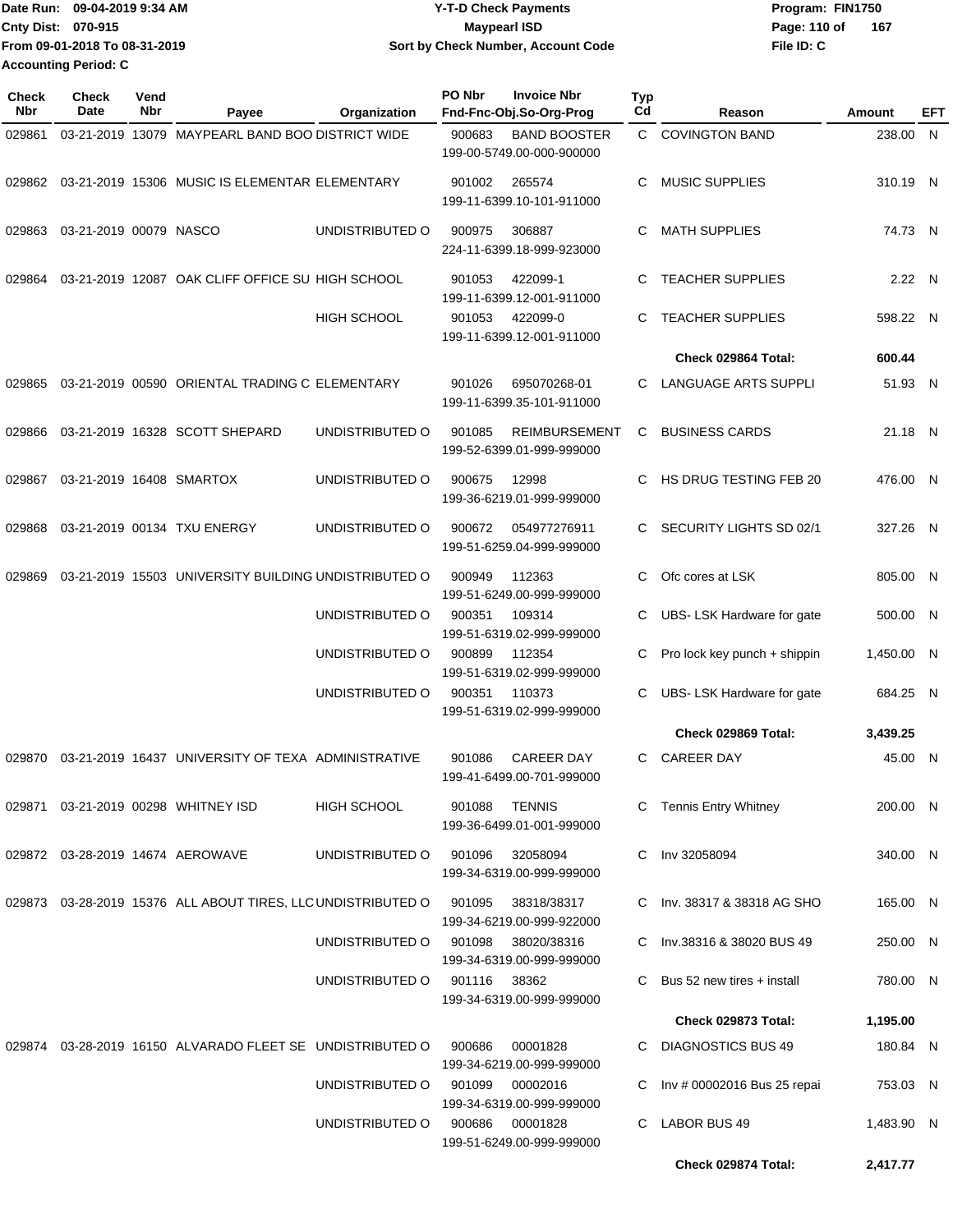| Date Run: 09-04-2019 9:34 AM  | <b>Y-T-D Check Payments</b>        | Program: FIN1750    |
|-------------------------------|------------------------------------|---------------------|
| <b>Cnty Dist: 070-915</b>     | Maypearl ISD                       | 167<br>Page: 111 of |
| From 09-01-2018 To 08-31-2019 | Sort by Check Number, Account Code | File ID: C          |
| <b>Accounting Period: C</b>   |                                    |                     |

| <b>Check</b><br>Nbr | <b>Check</b><br>Date              | Vend<br>Nbr | Payee                                                                         | Organization           | PO Nbr<br><b>Invoice Nbr</b><br>Fnd-Fnc-Obj.So-Org-Prog        | <b>Typ</b><br>Cd | Reason                     | Amount     | EFT |
|---------------------|-----------------------------------|-------------|-------------------------------------------------------------------------------|------------------------|----------------------------------------------------------------|------------------|----------------------------|------------|-----|
| 029875              |                                   |             | 03-28-2019 00901 AVENUE FUEL DISTRI                                           | UNDISTRIBUTED O        | 900697<br>68477<br>199-34-6311.01-999-999000                   | C.               | <b>FUEL FOR VEHICLES</b>   | 1,753.16 N |     |
| 029876              |                                   |             | 03-28-2019 16553 BRANDY B. KERBOW                                             | ELEMENTARY             | 900700<br>1903<br>211-11-6291.00-101-924SIG                    | C                | <b>FACETIME COACHING</b>   | 100.00 N   |     |
| 029877              |                                   |             | 03-28-2019 00887 BSN SPORTS                                                   | UNDISTRIBUTED O        | 900912<br>904763700<br>199-36-6399.03-999-999GHS               | C                | Shot Put Toe Boards        | 340.00 N   |     |
|                     |                                   |             |                                                                               | <b>HIGH SCHOOL</b>     | 900928<br>904808370<br>199-36-6399.11-001-999000               | C                | Volleyball Equipment       | 1,850.50 N |     |
|                     |                                   |             |                                                                               | <b>HIGH SCHOOL</b>     | 900928<br>904808370<br>199-36-6399.11-001-999VOL               | С                | Volleyball Equipment       | 619.50 N   |     |
|                     |                                   |             |                                                                               |                        |                                                                |                  | Check 029877 Total:        | 2,810.00   |     |
| 029878              |                                   |             | 03-28-2019 16401 CAMPOS ENGINEERIN UNDISTRIBUTED O                            |                        | 900963<br>822162<br>199-51-6219.00-999-999000                  | C                | ES RTU REPLACEMENT         | 6,893.10 N |     |
| 029879              |                                   |             | 03-28-2019 13576 CANON FINANCIAL SE MAYPEARL JUNIOR                           |                        | 900018<br>19878066<br>199-11-6269.00-041-911000                | С                | MONTHLY LEASE 03/01-       | 498.40 N   |     |
|                     |                                   |             |                                                                               | <b>ELEMENTARY</b>      | 19878066<br>900018<br>199-11-6269.00-101-911000                | C                | MONTHLY LEASE 03/01-       | 342.98 N   |     |
|                     |                                   |             |                                                                               | <b>ELEMENTARY</b>      | 900018<br>19878066<br>199-11-6269.00-101-999000                | C                | MONTHLY LEASE 03/01-       | 458.91 N   |     |
|                     |                                   |             |                                                                               |                        |                                                                |                  | Check 029879 Total:        | 1,300.29   |     |
| 029880              |                                   |             | 03-28-2019 16576 CREATIVE THERAPY                                             | <b>MAYPEARL JUNIOR</b> | 900624<br>353901B<br>199-11-6399.01-041-923000                 | C                | 48 INCH BOBO               | 239.95 N   |     |
| 029881              |                                   |             | 03-28-2019 15153 RANDY DANIEL                                                 | UNDISTRIBUTED O        | <b>VS RIO VISTA</b><br>900702<br>199-36-6219.00-999-999000     | C                | <b>UMPIRE</b>              | 145.00 N   |     |
| 029882              |                                   |             | 03-28-2019 12536 DESOTO JANITORIAL                                            | UNDISTRIBUTED O        | 190715<br>901101<br>199-51-6319.01-999-999000                  | C                | <b>JANITORIAL SUPPLIES</b> | 2,790.62 N |     |
| 029883              |                                   |             | 03-28-2019 16348 HIRAM E. DODSON                                              | UNDISTRIBUTED O        | 901112<br>19-107<br>199-51-6319.02-999-999000                  | С                | GATE FOR PLAYGROUND        | 2,450.00 N |     |
| 029884              |                                   |             | 03-28-2019 16638 DYLAN LOPEZ                                                  | UNDISTRIBUTED O        | <b>VS GRANDVIEW</b><br>900698<br>199-36-6219.00-999-999000     | C                | <b>UMPIRE</b>              | 170.00 N   |     |
|                     |                                   |             | 029885  03-28-2019  16117  EAGLE NATIONAL STE HIGH SCHOOL  900822  906409     |                        | 199-11-6399.09-001-922000                                      |                  | C METAL FOR PROJECTS       | 502.38 N   |     |
|                     |                                   |             | 029886  03-28-2019  00445  EAI EDUCATION                                      |                        | UNDISTRIBUTED O 900976 INV0924099<br>224-11-6399.18-999-923000 |                  | C SUPPLIES FOR STUDENT     | 103.21 N   |     |
|                     |                                   |             | 029887  03-28-2019  16413  EAST TEXAS COPY                                    | ELEMENTARY             | 901015 1351692<br>199-11-6399.00-101-911SUP                    |                  | C CARTRIDGES               | 354.00 N   |     |
|                     | 029888  03-28-2019  15210  FED EX |             |                                                                               | UNDISTRIBUTED O        | 900693 649707272<br>199-41-6399.02-999-999000                  |                  | C POSTAGE EICHELBAUM P     | 35.50 N    |     |
|                     |                                   |             | 029889  03-28-2019  00040  FLATT STATIONERS, I ELEMENTARY  901031  286949-00  |                        | 199-11-6399.11-101-911000                                      |                  | C ELEM SUPPLIES            | 1,955.22 N |     |
|                     |                                   |             |                                                                               |                        | ELEMENTARY 901092 287996-00<br>211-11-6399.00-101-924SIG       |                  | C WIRELESS KEYBOARD &      | 670.83 N   |     |
|                     |                                   |             |                                                                               |                        |                                                                |                  | Check 029889 Total:        | 2,626.05   |     |
|                     |                                   |             | 029890  03-28-2019  13840  FOUR STORY GRAPHI UNDISTRIBUTED O  900692  CN 2018 |                        | 240-35-6342.00-999-999000                                      |                  | C FOOD SERVICE TSHIRTS     | 105.92 N   |     |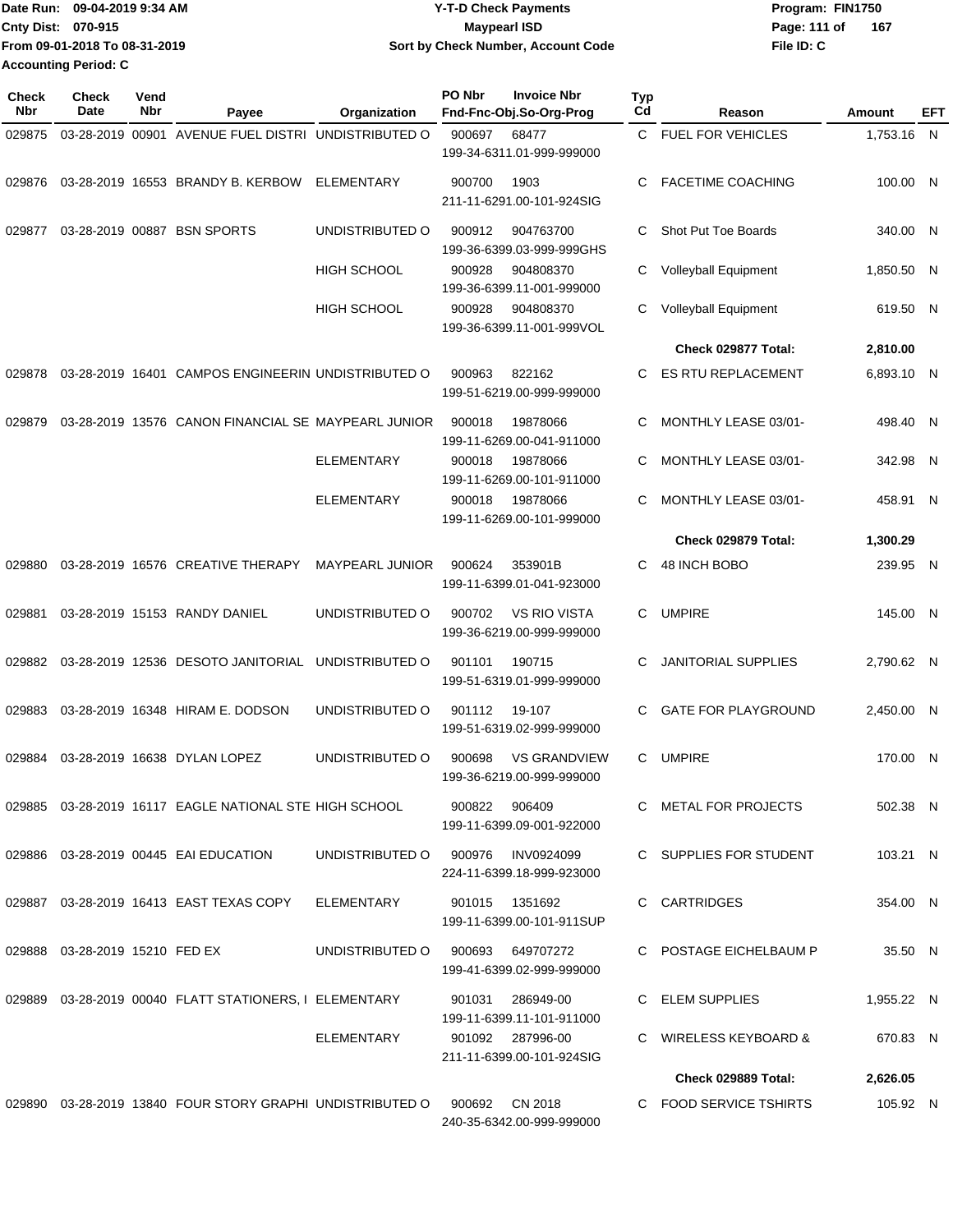| 1Date Run: 09-04-2019 9:34 AM | <b>Y-T-D Check Payments</b>        | Program: FIN1750    |  |  |  |
|-------------------------------|------------------------------------|---------------------|--|--|--|
| Cnty Dist: 070-915            | Maypearl ISD                       | 167<br>Page: 112 of |  |  |  |
| From 09-01-2018 To 08-31-2019 | Sort by Check Number, Account Code | File ID: C          |  |  |  |
| <b>Accounting Period: C</b>   |                                    |                     |  |  |  |

| <b>Check</b><br><b>Nbr</b> | Check<br>Date                 | Vend<br>Nbr | Payee                                                     | Organization           | PO Nbr | <b>Invoice Nbr</b><br>Fnd-Fnc-Obj.So-Org-Prog     | <b>Typ</b><br>Cd | Reason                        | Amount     | EFT |
|----------------------------|-------------------------------|-------------|-----------------------------------------------------------|------------------------|--------|---------------------------------------------------|------------------|-------------------------------|------------|-----|
| 029891                     |                               |             | 03-28-2019 14289 TRUDIE HEAD                              | UNDISTRIBUTED O        | 901141 | <b>MARCH 2019</b><br>224-11-6219.00-999-923000    | C.               | RTI SERVICE 7TH PAYME         | 3,750.00   | - N |
| 029892                     |                               |             | 03-28-2019 14399 ROBERT HODGE JR.                         | UNDISTRIBUTED O        | 900701 | <b>VS WHITNEY</b><br>199-36-6219.00-999-999000    | С                | <b>UMPIRE</b>                 | 85.00 N    |     |
|                            |                               |             |                                                           | UNDISTRIBUTED O        | 900689 | <b>GRANDVIEW</b><br>199-36-6219.00-999-999000     | С                | <b>MAYPEARL VS GRANDVIE</b>   | 145.00 N   |     |
|                            |                               |             |                                                           |                        |        |                                                   |                  | Check 029892 Total:           | 230.00     |     |
| 029893                     |                               |             | 03-28-2019 00612 HOME DEPOT CREDIT HIGH SCHOOL            |                        | 900821 | 7012801<br>199-11-6399.09-001-922000              | С                | <b>SUPPLIES FOR</b>           | 364.57 N   |     |
|                            |                               |             |                                                           | HIGH SCHOOL            | 900821 | 3571665<br>199-11-6399.09-001-922000              | С                | <b>SUPPLIES FOR</b>           | 127.73 N   |     |
|                            |                               |             |                                                           |                        |        |                                                   |                  | <b>Check 029893 Total:</b>    | 492.30     |     |
| 029894                     |                               |             | 03-28-2019 12777 IREDELL ISD                              | HIGH SCHOOL            | 901152 | <b>TENNIS</b><br>199-36-6499.01-001-999000        | С                | <b>Tennis Entry Iredell</b>   | 135.00 N   |     |
| 029895                     |                               |             | 03-28-2019 16635 IRVING TYRONE DECK UNDISTRIBUTED O       |                        | 900691 | LIFE OAK<br>199-36-6219.00-999-999000             | С                | <b>UMPIRE</b>                 | 145.00 N   |     |
| 029896                     |                               |             | 03-28-2019 00795 ISI COMMERCIAL REF UNDISTRIBUTED O       |                        | 900696 | 0396300<br>199-51-6249.00-999-999000              | С                | <b>LABOR AND TRIP</b>         | 294.25 N   |     |
|                            |                               |             |                                                           | UNDISTRIBUTED O        | 900696 | 0396300<br>199-51-6249.35-999-999000              | С                | PARTS HS FREEZER              | 100.00 N   |     |
|                            |                               |             |                                                           |                        |        |                                                   |                  | Check 029896 Total:           | 394.25     |     |
| 029897                     |                               |             | 03-28-2019 01844 J.W. PEPPER & SON, I HIGH SCHOOL         |                        | 901046 | 05B57829<br>199-11-6399.29-001-9110BA             | С                | Needed music stands           | 1,161.01 N |     |
|                            |                               |             |                                                           | <b>HIGH SCHOOL</b>     | 901046 | 05B57829<br>199-11-6399.29-001-911BAN             | C                | Needed music stands           | 38.99 N    |     |
|                            |                               |             |                                                           |                        |        |                                                   |                  | Check 029897 Total:           | 1,200.00   |     |
| 029898                     |                               |             | 03-28-2019 00689 JACKIE VOLENTINE                         | UNDISTRIBUTED O        | 900690 | <b>VS LIFESCHOOL</b><br>199-36-6219.00-999-999000 | С                | <b>UMPIRE</b>                 | 145.00 N   |     |
| 029899                     |                               |             | 03-28-2019 15603 JAMES R. JOHNSON                         | UNDISTRIBUTED O        | 900692 | <b>VS GRANDVIEW</b><br>199-36-6219.00-999-999000  | C                | <b>CUA GAME</b>               | 170.00 N   |     |
|                            |                               |             | 029900 03-28-2019 00063 LAKESHORE EQUIPME ELEMENTARY      |                        | 901001 | 1203840319<br>199-11-6399.02-101-911000           |                  | C 2ND GRADE SUPPLIES          | 270.17 N   |     |
|                            |                               |             |                                                           | <b>ELEMENTARY</b>      | 900984 | 1203810319<br>199-11-6399.03-101-911000           |                  | C CARDS                       | 68.97 N    |     |
|                            |                               |             |                                                           | UNDISTRIBUTED O        |        | 901023 1203420319<br>224-11-6399.18-999-923000    |                  | C supplies                    | 285.16 N   |     |
|                            |                               |             |                                                           |                        |        |                                                   |                  | Check 029900 Total:           | 624.30     |     |
|                            |                               |             | 029901 03-28-2019 15311 LONE STAR PERCUSSI HIGH SCHOOL    |                        |        | 901017 inv-58225<br>199-11-6399.29-001-911BUN     | C                | Equipment for class           | 159.90 N   |     |
|                            |                               |             | 029902 03-28-2019 16120 MARKS PLUMBING PA UNDISTRIBUTED O |                        | 901115 | INV001786082<br>199-51-6319.02-999-999000         |                  | C HS Lib B /G bthrm & boys bt | 163.08 N   |     |
|                            | 029903 03-28-2019 00079 NASCO |             |                                                           | <b>MAYPEARL JUNIOR</b> | 900946 | 299791<br>199-11-6399.09-041-911000               | С                | <b>Science Supplies</b>       | 269.73 N   |     |
|                            |                               |             | 029904  03-28-2019  16255  MARC  NOLAN                    | <b>HIGH SCHOOL</b>     | 901113 | REIMBURSEMENT<br>199-11-6399.09-001-922000        |                  | C SUPPLIES                    | 79.60 N    |     |
|                            |                               |             |                                                           | HIGH SCHOOL            | 901113 | REIMBURSEMENT<br>199-11-6411.04-001-922000        |                  | C AG SHOW                     | 206.24 N   |     |
|                            |                               |             |                                                           | UNDISTRIBUTED O        |        | 901113 REIMBURSEMENT<br>199-34-6311.00-999-922000 | C.               | <b>FUEL</b>                   | 50.00 N    |     |
|                            |                               |             |                                                           |                        |        |                                                   |                  | Check 029904 Total:           | 335.84     |     |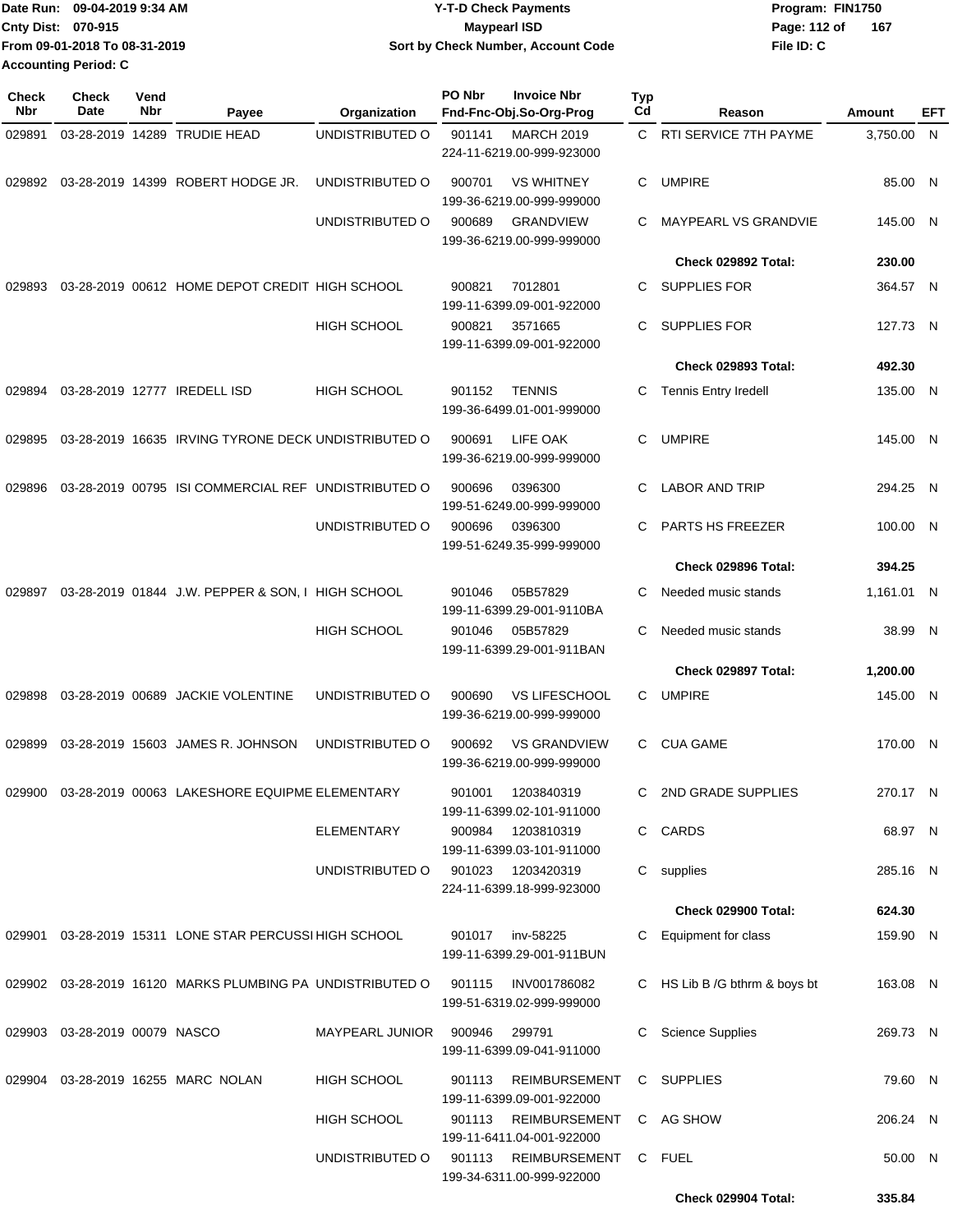| IDate Run: 09-04-2019 9:34 AM | <b>Y-T-D Check Payments</b>        | Program: FIN1750    |  |  |  |
|-------------------------------|------------------------------------|---------------------|--|--|--|
| <b>Cnty Dist: 070-915</b>     | <b>Mavpearl ISD</b>                | 167<br>Page: 113 of |  |  |  |
| From 09-01-2018 To 08-31-2019 | Sort by Check Number, Account Code | File ID: C          |  |  |  |
| <b>Accounting Period: C</b>   |                                    |                     |  |  |  |

| Check<br>Nbr | <b>Check</b><br>Date | Vend<br>Nbr | Payee                                              | Organization           | PO Nbr | <b>Invoice Nbr</b><br>Fnd-Fnc-Obj.So-Org-Prog                          | <b>Typ</b><br>Cd | Reason                          | Amount   | EFT |
|--------------|----------------------|-------------|----------------------------------------------------|------------------------|--------|------------------------------------------------------------------------|------------------|---------------------------------|----------|-----|
| 029905       |                      |             | 03-28-2019 14369 NORTH TEXAS TOLLW UNDISTRIBUTED O |                        | 900695 | 798691698<br>199-34-6219.01-999-999000                                 |                  | C TOLL ROAD 135-8177            | 5.52 N   |     |
| 029906       |                      |             | 03-28-2019 12087 OAK CLIFF OFFICE SU HIGH SCHOOL   |                        | 901054 | 422101-1<br>199-11-6399.12-001-911000                                  | C                | <b>OFFICE SUPPLIES</b>          | 10.03 N  |     |
|              |                      |             |                                                    | <b>HIGH SCHOOL</b>     | 901054 | 422101-0<br>199-11-6399.12-001-911000                                  | C                | <b>OFFICE SUPPLIES</b>          | 74.76 N  |     |
|              |                      |             |                                                    | HIGH SCHOOL            | 901054 | 422101-2<br>199-11-6399.12-001-911000                                  | C                | OFFICE SUPPLIES                 | 333.79 N |     |
|              |                      |             |                                                    | <b>HIGH SCHOOL</b>     | 901054 | 422101-0<br>199-11-6399.40-001-922000                                  | C                | OFFICE SUPPLIES                 | 478.70 N |     |
|              |                      |             |                                                    |                        |        |                                                                        |                  | Check 029906 Total:             | 897.28   |     |
| 029907       |                      |             | 03-28-2019 00287 OFFICE DEPOT                      | <b>HIGH SCHOOL</b>     | 901037 | 285240328001<br>199-11-6399.12-001-923000                              | C                | <b>SUPPLIES</b>                 | 26.84 N  |     |
|              |                      |             |                                                    | <b>HIGH SCHOOL</b>     | 901037 | 285240327001<br>199-11-6399.12-001-923000                              | C                | <b>SUPPLIES</b>                 | 159.98 N |     |
|              |                      |             |                                                    | <b>HIGH SCHOOL</b>     | 901037 | 285240133001                                                           | C.               | <b>SUPPLIES</b>                 | 179.98 N |     |
|              |                      |             |                                                    |                        |        | 199-11-6399.12-001-923000                                              |                  |                                 |          |     |
|              |                      |             |                                                    | HIGH SCHOOL            | 900989 | 283389259001<br>199-11-6399.23-001-925000                              | C                | <b>MHS ESL Supplies</b>         | 25.18 N  |     |
|              |                      |             |                                                    | <b>HIGH SCHOOL</b>     | 900989 | 283389258001<br>199-11-6399.23-001-925000                              | C                | <b>MHS ESL Supplies</b>         | 68.67 N  |     |
|              |                      |             |                                                    | HIGH SCHOOL            | 900989 | 283388110001<br>199-11-6399.23-001-925000                              | C                | <b>MHS ESL Supplies</b>         | 7.94 N   |     |
|              |                      |             |                                                    | <b>HIGH SCHOOL</b>     | 900989 | 283389260001<br>199-11-6399.23-001-925000                              | C                | <b>MHS ESL Supplies</b>         | 107.32 N |     |
|              |                      |             |                                                    | ELEMENTARY             | 900991 | 283421398001<br>199-11-6399.23-101-925000                              | C                | <b>LSK ESL Supplies</b>         | 14.59 N  |     |
|              |                      |             |                                                    | <b>ELEMENTARY</b>      | 900991 | 283409264001<br>199-11-6399.23-101-925000                              | C                | <b>LSK ESL Supplies</b>         | 18.61 N  |     |
|              |                      |             |                                                    | ELEMENTARY             | 900991 | 283421397001<br>199-11-6399.23-101-925000                              | C                | <b>LSK ESL Supplies</b>         | 6.89 N   |     |
|              |                      |             |                                                    | ELEMENTARY             | 900991 | 283421396001<br>199-11-6399.23-101-925000                              | C                | <b>LSK ESL Supplies</b>         | 41.90 N  |     |
|              |                      |             |                                                    | <b>ELEMENTARY</b>      | 900991 | 283421395001<br>199-11-6399.23-101-925000                              | C                | <b>LSK ESL Supplies</b>         | 106.94 N |     |
|              |                      |             |                                                    | UNDISTRIBUTED O        | 900995 | 283720648001<br>199-21-6399.01-999-999000                              | C                | <b>Curriculum Data Supplies</b> | 16.68 N  |     |
|              |                      |             |                                                    | UNDISTRIBUTED O        | 900995 | 283720388001<br>199-21-6399.01-999-999000                              | C                | <b>Curriculum Data Supplies</b> | 39.72 N  |     |
|              |                      |             |                                                    |                        |        |                                                                        |                  | Check 029907 Total:             | 821.24   |     |
| 029908       |                      |             | 03-28-2019 15083 OLMSTED-KIRK PAPE UNDISTRIBUTED O |                        | 901018 | 4215785<br>199-51-6319.01-999-999000                                   | C.               | JH Floor scrubber repairs       | 219.40 N |     |
| 029909       |                      |             | 03-28-2019 00590 ORIENTAL TRADING C ELEMENTARY     |                        | 900934 | 694955788-03                                                           | C.               | <b>SUPPLIES</b>                 | 27.40 N  |     |
|              |                      |             |                                                    | ELEMENTARY             | 900934 | 199-31-6399.00-101-999000<br>694955788-01<br>199-31-6399.00-101-999000 | C.               | <b>SUPPLIES</b>                 | 133.97 N |     |
|              |                      |             |                                                    |                        |        |                                                                        |                  | Check 029909 Total:             | 161.37   |     |
| 029910       |                      |             | 03-28-2019 15537 OVATION MUSIC FESTI HIGH SCHOOL   |                        | 901004 | 19036                                                                  | C                | <b>HS Post-UIL Festival</b>     | 450.00 N |     |
|              |                      |             |                                                    |                        |        | 199-11-6499.29-001-911B00                                              |                  |                                 |          |     |
|              |                      |             |                                                    | <b>MAYPEARL JUNIOR</b> | 901005 | 19037<br>199-11-6499.29-041-911000                                     | C                | JH Post-UIL Festival            | 450.00 N |     |
|              |                      |             |                                                    |                        |        |                                                                        |                  | Check 029910 Total:             | 900.00   |     |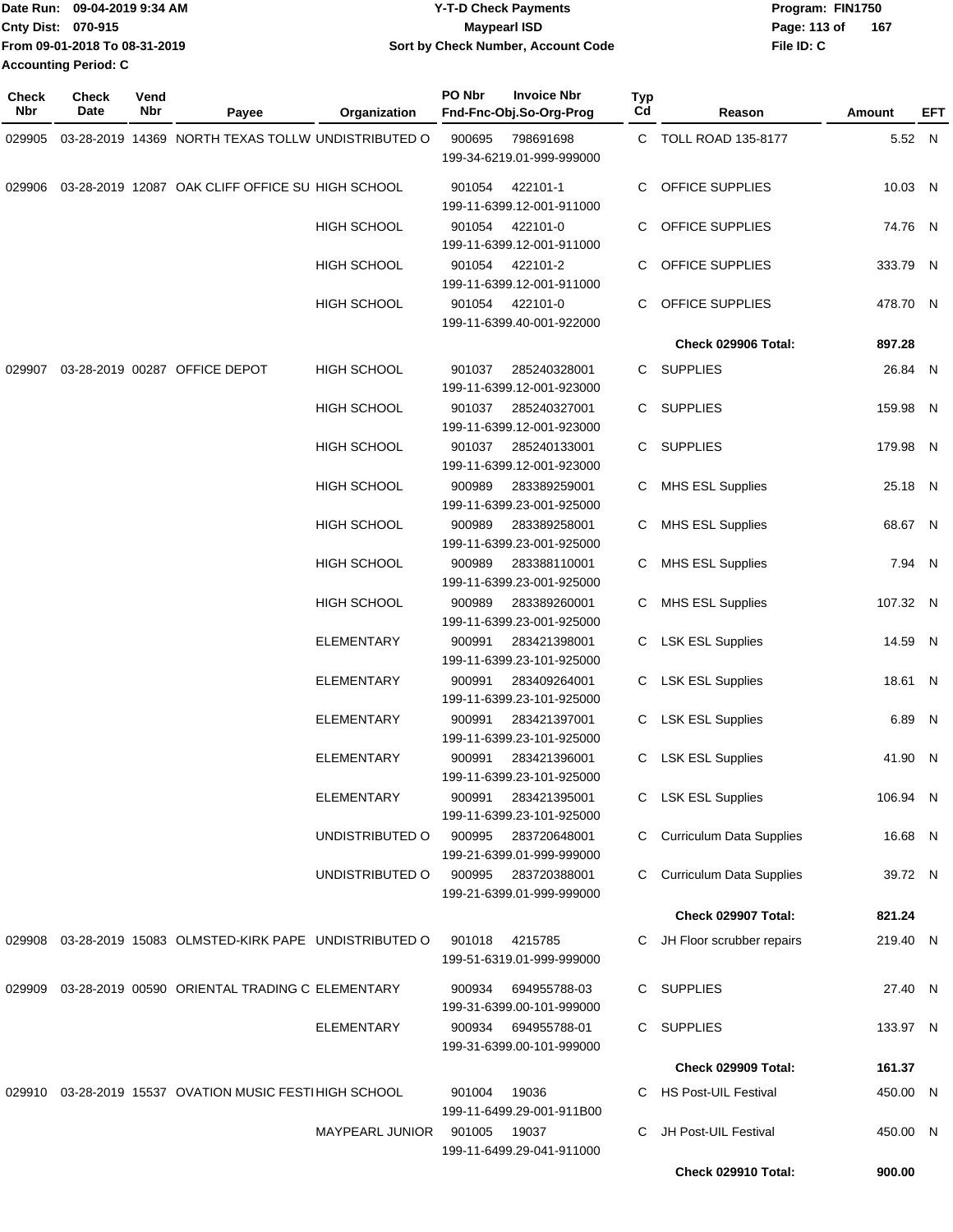|                    | Date Run: 09-04-2019 9:34 AM  | <b>Y-T-D Check Payments</b>        | Program: FIN1750 |     |  |  |
|--------------------|-------------------------------|------------------------------------|------------------|-----|--|--|
| Cnty Dist: 070-915 |                               | <b>Mavpearl ISD</b>                | Page: 114 of     | 167 |  |  |
|                    | From 09-01-2018 To 08-31-2019 | Sort by Check Number, Account Code | File ID: C       |     |  |  |
|                    | <b>Accounting Period: C</b>   |                                    |                  |     |  |  |

| <b>Check</b><br>Nbr | <b>Check</b><br><b>Date</b> | Vend<br>Nbr | Payee                                                             | Organization                        | PO Nbr | <b>Invoice Nbr</b><br>Fnd-Fnc-Obj.So-Org-Prog                                 | Typ<br>Cd | Reason                      | Amount   | EFT |
|---------------------|-----------------------------|-------------|-------------------------------------------------------------------|-------------------------------------|--------|-------------------------------------------------------------------------------|-----------|-----------------------------|----------|-----|
| 029911              |                             |             | 03-28-2019 15352 PALCO SPECIALTIES, I MAYPEARL JUNIOR             |                                     | 901040 | 19626                                                                         |           | C Theater Arts              | 447.60 N |     |
|                     |                             |             |                                                                   |                                     |        | 199-11-6399.13-041-911000                                                     |           |                             |          |     |
|                     |                             |             |                                                                   | MAYPEARL JUNIOR                     | 901040 | 19626                                                                         | С         | <b>Theater Arts</b>         | 35.30 N  |     |
|                     |                             |             |                                                                   |                                     |        | 199-11-6399.27-041-911000                                                     |           |                             |          |     |
|                     |                             |             |                                                                   |                                     |        |                                                                               |           | Check 029911 Total:         | 482.90   |     |
|                     |                             |             | 029912 03-28-2019 00833 PALOS SPORTS                              | <b>MAYPEARL JUNIOR</b>              | 900895 | 310378-00<br>199-11-6399.00-041-911000                                        | С         | MIDLE SCHOOL PE             | 208.78 N |     |
|                     |                             |             |                                                                   | <b>MAYPEARL JUNIOR</b>              | 900895 | 310390-01<br>199-11-6399.00-041-911000                                        | С         | MIDDLE SCHOOL PE            | 229.98 N |     |
|                     |                             |             |                                                                   |                                     |        |                                                                               |           | Check 029912 Total:         | 438.76   |     |
| 029913              |                             |             | 03-28-2019 00870 PLANK ROAD PUBLISH ELEMENTARY                    |                                     | 901043 | 19-033641<br>199-11-6399.10-101-911000                                        | С         | <b>ELEM MUSIC</b>           | 273.31 N |     |
| 029914              |                             |             | 03-28-2019 00099 REGION 10/EDUCATIO ADMINISTRATIVE                |                                     | 900688 | 157998<br>199-41-6219.10-701-999000                                           | С         | <b>DCS BACKGROUND DEC J</b> | 114.00 N |     |
| 029915              |                             |             | 03-28-2019 00100 RIO VISTA ISD                                    | <b>DISTRICT WIDE</b>                | 900687 | <b>REIMBURSEMENT</b><br>199-00-5749.00-000-900000                             | С         | REIMBURSEMENT JH TRA        | 225.00 N |     |
| 029916              |                             |             | 03-28-2019 16641 ROBERT ALBERO                                    | UNDISTRIBUTED O                     | 900703 | <b>VS RIO VISTA</b><br>199-36-6219.00-999-999000                              |           | C UMPIRE                    | 145.00 N |     |
| 029917              |                             |             | 03-28-2019 16642 SACOMA WRIGHT                                    | UNDISTRIBUTED O                     | 900704 | <b>VS WHITNEY</b>                                                             | С         | <b>UMPIRE</b>               | 85.00 N  |     |
|                     |                             |             |                                                                   | UNDISTRIBUTED O                     | 900705 | 199-36-6219.00-999-999000<br><b>VS GRANDVIEW</b><br>199-36-6219.00-999-999000 | C         | <b>UMPIRE</b>               | 145.00 N |     |
|                     |                             |             |                                                                   |                                     |        |                                                                               |           | Check 029917 Total:         | 230.00   |     |
| 029918              |                             |             | 03-28-2019 00357 SCHOOL HEALTH COR UNDISTRIBUTED O                |                                     | 900870 | 3559358-00                                                                    | С         | <b>SUPPLIES</b>             | 49.00 N  |     |
|                     |                             |             |                                                                   |                                     |        | 224-11-6399.18-999-923000                                                     |           |                             |          |     |
|                     |                             |             |                                                                   | UNDISTRIBUTED O                     | 900870 | 3559358-01<br>224-11-6399.18-999-923000                                       | С         | <b>SUPPLIES</b>             | 30.24 N  |     |
|                     |                             |             |                                                                   | UNDISTRIBUTED O                     | 900870 | 3559358-02<br>224-11-6399.18-999-923000                                       | С         | <b>IDEA B SUPPLIES</b>      | 75.99 N  |     |
|                     |                             |             |                                                                   |                                     |        |                                                                               |           | Check 029918 Total:         | 155.23   |     |
|                     |                             |             | 029919 03-28-2019 00316 SCHOOL SPECIALTY I ELEMENTARY             |                                     | 900834 | 308103268058<br>199-11-6399.01-101-911000                                     |           | C FIRST GRADE SUPPLIES      | 506.09 N |     |
|                     |                             |             |                                                                   | ELEMENTARY                          |        | 901000 308103266701<br>199-11-6399.03-101-911000                              |           | C 3RD GRADE SUPPLIES        | 506.50 N |     |
|                     |                             |             |                                                                   | UNDISTRIBUTED O 900787 30810326519  |        | 199-11-6399.04-999-923000                                                     |           | C SUPPLIES                  | 275.78 N |     |
|                     |                             |             |                                                                   | <b>HIGH SCHOOL</b>                  |        | 901035 208122510628<br>199-11-6399.12-001-923000                              |           | C HS SPED SUPPLIES          | 53.52 N  |     |
|                     |                             |             |                                                                   | UNDISTRIBUTED O 900787 308103265319 |        | 224-11-6399.18-999-923000                                                     |           | C SUPPLIES                  | 515.02 N |     |
|                     |                             |             |                                                                   |                                     |        |                                                                               |           | Check 029919 Total:         | 1,856.91 |     |
|                     |                             |             | 029920 03-28-2019 16296 SUPERIOR PEDIATRIC UNDISTRIBUTED O 901125 |                                     |        | - 131<br>199-31-6219.02-999-923000                                            |           | C PT CONTRACTED SERVIC      | 520.00 N |     |
|                     |                             |             |                                                                   | UNDISTRIBUTED O 901093 133          |        | 199-31-6219.02-999-923000                                                     |           | C PT CONTRACTED SERVIC      | 357.50 N |     |
|                     |                             |             |                                                                   | UNDISTRIBUTED O 901125 131          |        | 199-31-6219.04-999-923000                                                     |           | C OT CONTRACTED SERVIC      | 325.00 N |     |
|                     |                             |             |                                                                   | UNDISTRIBUTED O 901093 133          |        | 199-31-6219.04-999-923000                                                     |           | C OT CONTRACTED SERVIC      | 276.25 N |     |
|                     |                             |             |                                                                   |                                     |        |                                                                               |           | Check 029920 Total:         | 1,478.75 |     |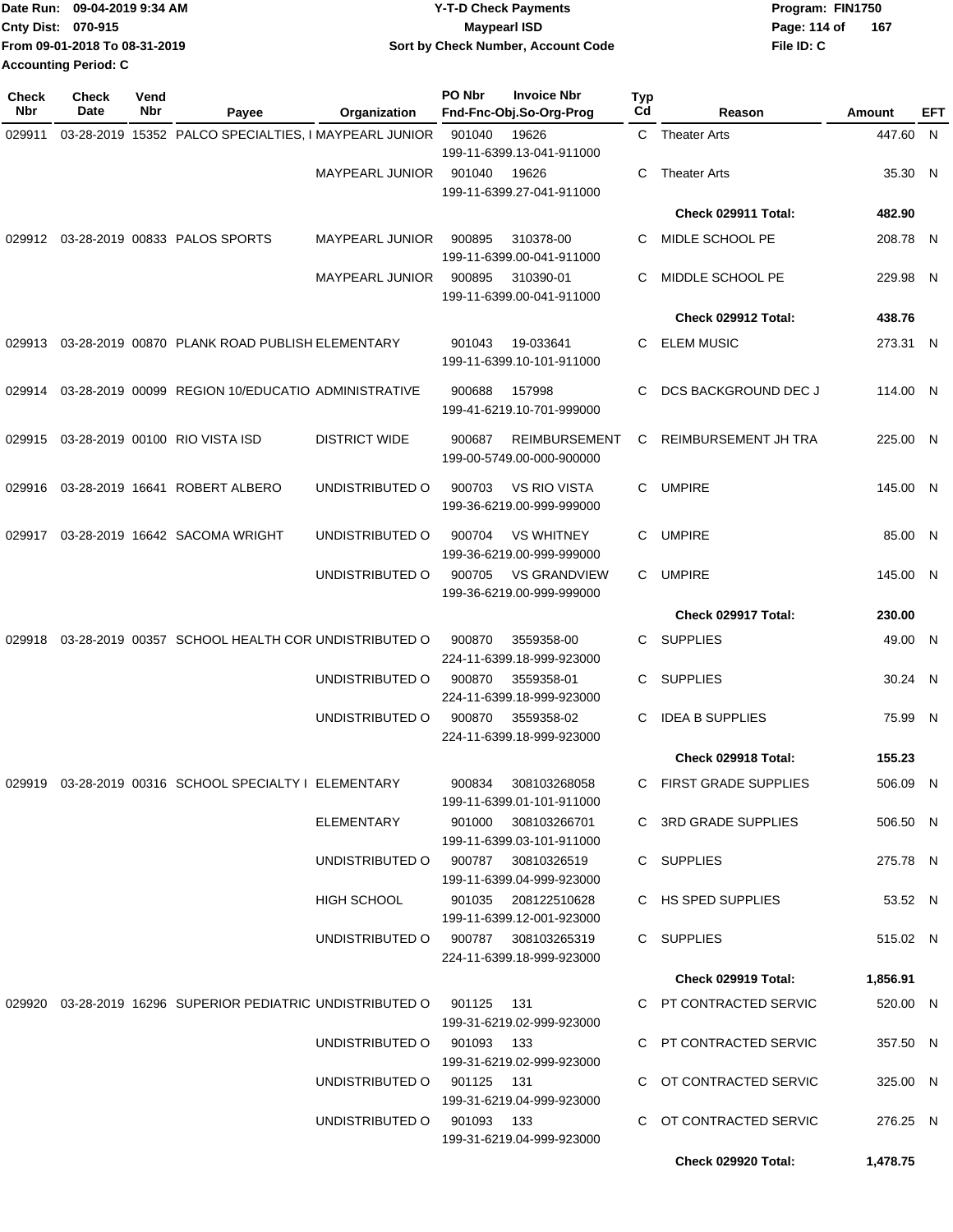Date Run: 09-04-2019 9:34 AM **Date Runity Controller State Payments** Program: FIN1750 **Cnty Dist: 070-915 File ID: C From 09-01-2018 To 08-31-2019 09-04-2019 9:34 AM Y-T-D Check Payments 070-915 Maypearl ISD Sort by Check Number, Account Code** Page: 115 of 167 **Accounting Period: C**

| Check<br>Nbr | Check<br>Date | Vend<br>Nbr | Payee                                                       | Organization         | PO Nbr      | <b>Invoice Nbr</b><br>Fnd-Fnc-Obj.So-Org-Prog  | Typ<br>Cd | Reason                        | Amount     | <b>EFT</b> |
|--------------|---------------|-------------|-------------------------------------------------------------|----------------------|-------------|------------------------------------------------|-----------|-------------------------------|------------|------------|
| 029921       |               |             | 03-28-2019 16030 TDINDUSTRIES, INC                          | UNDISTRIBUTED O      | 901091      | 0001445678<br>199-51-6399.05-999-999000        |           | C Touble Shoot HVAC JR.HIG    | 844.00 N   |            |
|              |               |             | 029922 03-28-2019 16183 TEXAS MULTI-CHEM, L UNDISTRIBUTED O |                      | 901057      | 13092<br>199-51-6319.02-999-999000             | C         | <b>BB Field Marking Chalk</b> | 172.50 N   |            |
| 029923       |               |             | 03-28-2019 16028 ULINE, INC.                                | UNDISTRIBUTED O      | 901082      | 106812166<br>199-51-6319.02-999-999000         | C.        | <b>BOXES AND TAPE</b>         | 1,123.50 N |            |
| 029924       |               |             | 03-28-2019 15799 VENUS ISD ATHLETIC HIGH SCHOOL             |                      | 901108      | <b>TRACK MEET</b><br>199-36-6499.05-001-999000 |           | C HS Track Entry Venus        | 600.00 N   |            |
| 029925       |               |             | 03-28-2019 00141 WAL MART                                   | MAYPEARL JUNIOR      | 900839      | 003678<br>199-11-6399.02-041-911000            | C         | Lang.Arts supplies            | 157.13 N   |            |
|              |               |             |                                                             | MAYPEARL JUNIOR      | 900839      | 000379<br>199-11-6399.02-041-911000            | C         | Lang.Arts supplies            | 140.26 N   |            |
|              |               |             |                                                             | MAYPEARL JUNIOR      | 900902      | 005665<br>199-11-6399.03-041-911000            | C         | Calculators                   | 109.11 N   |            |
|              |               |             |                                                             | MAYPEARL JUNIOR      | 900959      | 001314<br>199-11-6399.07-041-911000            | С         | Cell phone organizer          | 53.68 N    |            |
|              |               |             |                                                             | <b>HIGH SCHOOL</b>   | 900810      | 000990<br>199-11-6399.10-001-922000            | C         | cooking supplies              | 69.13 N    |            |
|              |               |             |                                                             | HIGH SCHOOL          | 900811      | 003287<br>199-11-6399.10-001-922000            | C         | <b>COOKING</b>                | 9.41 N     |            |
|              |               |             |                                                             | HIGH SCHOOL          | 900810      | 001958<br>199-11-6399.10-001-922000            | C         | <b>COOKING SUPPLIES</b>       | 149.24 N   |            |
|              |               |             |                                                             | <b>HIGH SCHOOL</b>   | 900810      | 005910<br>199-11-6399.10-001-922000            | C         | <b>COOKING SUPPLIES</b>       | 130.61 N   |            |
|              |               |             |                                                             | HIGH SCHOOL          | 900911      | 002086<br>199-31-6339.00-001-999000            | C.        | <b>TESTING SNACKS</b>         | 188.24 N   |            |
|              |               |             |                                                             | <b>HIGH SCHOOL</b>   | 901024      | 003949<br>199-36-6399.08-001-999000            | C         | FOOD CHEERLEADING TR          | 76.57 N    |            |
|              |               |             |                                                             |                      |             |                                                |           | Check 029925 Total:           | 1,083.38   |            |
| 029926       |               |             | 03-28-2019 15495 WAXAHACHIE DODGE, UNDISTRIBUTED O          |                      | 901094      | 529953C<br>199-34-6319.00-999-999000           | C         | Transit oil change            | 40.00 N    |            |
|              |               |             | 029927 03-28-2019 01145 WELDERS WAREHOUS HIGH SCHOOL        |                      | 900699      | 36368<br>199-11-6399.09-001-922000             |           | RENTAL PERIOD FEB 2019        | 110.00 N   |            |
| 029928       |               |             |                                                             |                      | 901045      | IN0668880<br>199-33-6399.00-041-999000         | C.        | Nurse supplies                | 134.55 N   |            |
| 029929       |               |             | 03-28-2019 01388 WORTHINGTON DIREC ELEMENTARY               |                      | 901041      | INV332012MAY039<br>199-11-6399.36-101-911000   |           | C ELEM FURNITURE              | 707.00 N   |            |
| 029930       |               |             | 04-05-2019 14905 ACE EDUCATIONAL SUDISTRICT WIDE            |                      | 901034      | 2306844<br>199-11-6399.24-101-924000           |           | Y SUPPLIES                    | 93.13 N    |            |
|              |               |             |                                                             | <b>DISTRICT WIDE</b> |             | 901034 2306844<br>199-11-6399.24-001-924000    |           | Y SUPPLIES                    | 346.38 N   |            |
|              |               |             |                                                             |                      |             |                                                |           | <b>Check 029930 Total:</b>    | 439.51     |            |
| 029931       |               |             | 04-05-2019 16192 ACTION FIRE PROS                           | <b>DISTRICT WIDE</b> |             | 901145 A1920743<br>199-51-6319.04-999-999000   | Y.        | Isk replace smoke det rm B2   | 355.00 N   |            |
|              |               |             | 029932 04-05-2019 16150 ALVARADO FLEET SE DISTRICT WIDE     |                      | 900712      | 2041<br>199-51-6249.00-999-999000              |           | LABOR BUS 49                  | 1,841.10 N |            |
|              |               |             |                                                             | <b>DISTRICT WIDE</b> | 900712 2041 | 199-34-6219.00-999-999000                      | Y.        | PARTS BUS 49                  | 7,788.19 N |            |
|              |               |             |                                                             |                      |             |                                                |           | <b>Check 029932 Total:</b>    | 9,629.29   |            |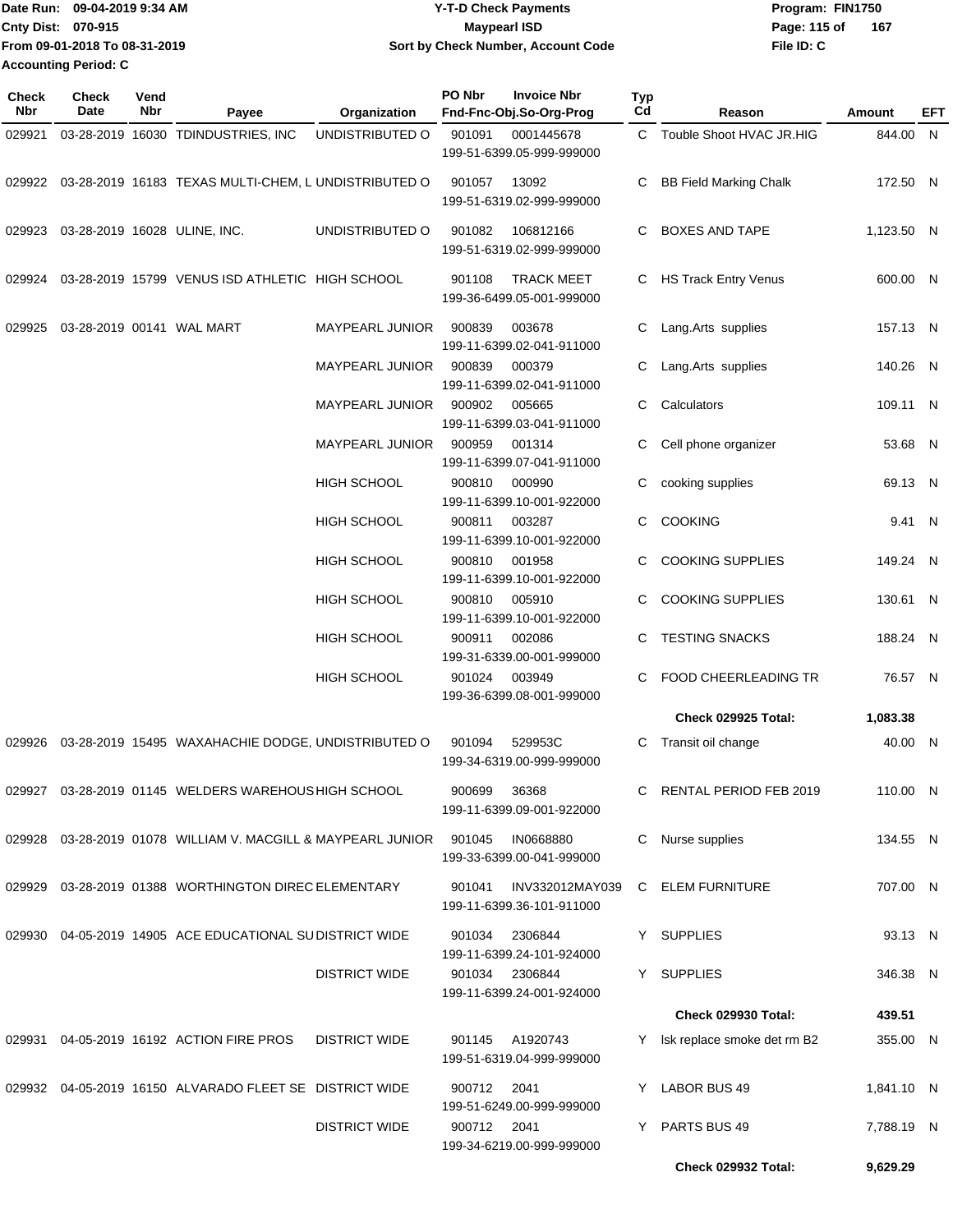| Date Run: 09-04-2019 9:34 AM  | Y-T-D Check Payments               | Program: FIN1750    |
|-------------------------------|------------------------------------|---------------------|
| <b>Cnty Dist: 070-915</b>     | Maypearl ISD                       | 167<br>Page: 116 of |
| From 09-01-2018 To 08-31-2019 | Sort by Check Number, Account Code | File ID: C          |
| <b>Accounting Period: C</b>   |                                    |                     |

| <b>Check</b><br>Nbr | Check<br>Date                     | Vend<br>Nbr | Payee                                                      | Organization           | PO Nbr | <b>Invoice Nbr</b><br>Fnd-Fnc-Obj.So-Org-Prog | <b>Typ</b><br>Cd | Reason                       | Amount     | EFT |
|---------------------|-----------------------------------|-------------|------------------------------------------------------------|------------------------|--------|-----------------------------------------------|------------------|------------------------------|------------|-----|
| 029933              |                                   |             | 04-05-2019 13962 APOGEE COMPONENT DISTRICT WIDE            |                        | 901126 | 020404                                        | Y.               | BLUE TUBES COUPLER R         | 54.46 N    |     |
|                     |                                   |             |                                                            |                        |        | 199-11-6399.13-001-922000                     |                  |                              |            |     |
| 029934              |                                   |             | 04-05-2019 15616 AT&T CORP.                                | <b>DISTRICT WIDE</b>   | 900713 | 0573207983001                                 | Y                | LONG DISTANCE MARCH          | 83.81 N    |     |
|                     |                                   |             |                                                            |                        |        | 199-51-6259.02-999-999000                     |                  |                              |            |     |
| 029935              |                                   |             | 04-05-2019 00069 ATMOS ENERGY                              | UNDISTRIBUTED O        | 900726 | 3030318485                                    | C                | SD 03/02-04/01/19 LSK        | 626.70 N   |     |
|                     |                                   |             |                                                            |                        |        | 199-51-6259.00-999-999000                     |                  |                              |            |     |
|                     |                                   |             |                                                            | UNDISTRIBUTED O        | 900726 | 3030380238                                    | C                | SD 03/02-04/01/19 ADMIN      | 231.82 N   |     |
|                     |                                   |             |                                                            |                        |        | 199-51-6259.00-999-999000                     |                  |                              |            |     |
|                     |                                   |             |                                                            | UNDISTRIBUTED O        | 900726 | 3030318181<br>199-51-6259.00-999-999000       | С                | SD 03/02-04/01/19 MIDDLE     | 241.95 N   |     |
|                     |                                   |             |                                                            | UNDISTRIBUTED O        | 900726 | 3030380470                                    | С                | SD 03/02-04/01/19 H/S        | 490.98 N   |     |
|                     |                                   |             |                                                            |                        |        | 199-51-6259.00-999-999000                     |                  |                              |            |     |
|                     |                                   |             |                                                            |                        |        |                                               |                  | <b>Check 029935 Total:</b>   | 1,591.45   |     |
| 029936              |                                   |             | 04-05-2019 15724 BOBBY E. PARKER, JR. DISTRICT WIDE        |                        | 900714 | 03-01-2019MISD                                | Y.               | <b>MARCH PSP RELATED TO</b>  | 275.22 N   |     |
|                     |                                   |             |                                                            |                        |        | 199-11-6219.00-999-911000                     |                  |                              |            |     |
| 029937              |                                   |             | 04-05-2019 12477 BIRD'S RADIATOR                           | <b>DISTRICT WIDE</b>   | 900716 | 88822                                         | Y                | <b>NEW SURGE TANK BUS 11</b> | 125.00 N   |     |
|                     |                                   |             |                                                            |                        |        | 199-34-6319.00-999-999000                     |                  |                              |            |     |
| 029938              |                                   |             | 04-05-2019 00956 BORDEN DAIRY                              | <b>MAYPEARL JUNIOR</b> | 901172 | 2574391                                       | С                | MILK INTM J/H                | 694.02 N   |     |
|                     |                                   |             |                                                            |                        |        | 240-35-6341.00-041-999000                     |                  |                              |            |     |
|                     |                                   |             |                                                            | <b>ELEMENTARY</b>      | 901171 | 2574391                                       | С                | <b>MILK ELEM</b>             | 952.21 N   |     |
|                     |                                   |             |                                                            |                        |        | 240-35-6341.00-101-999000                     |                  |                              |            |     |
|                     |                                   |             |                                                            | HIGH SCHOOL            | 901173 | 2574391                                       | С                | <b>MILK HS</b>               | 331.25 N   |     |
|                     |                                   |             |                                                            |                        |        | 240-35-6341.01-001-999000                     |                  |                              |            |     |
|                     |                                   |             |                                                            |                        |        |                                               |                  | Check 029938 Total:          | 1,977.48   |     |
| 029939              |                                   |             | 04-05-2019 00887 BSN SPORTS                                | <b>DISTRICT WIDE</b>   | 900926 | 904839407                                     | Y.               | Softball Jersey              | 100.00 N   |     |
|                     |                                   |             |                                                            |                        |        | 199-36-6399.05-999-999000                     |                  |                              |            |     |
| 029940              |                                   |             | 04-05-2019 13576 CANON FINANCIAL SE DISTRICT WIDE          |                        | 900018 | 19899157                                      | Y                | <b>ADMIN COPIER</b>          | 458.87 N   |     |
|                     |                                   |             |                                                            |                        |        | 199-11-6269.00-101-999000                     |                  |                              |            |     |
| 029941              |                                   |             | 04-05-2019 14076 CDI COMPUTER DEAL DISTRICT WIDE           |                        | 901079 | 730008                                        | Y                | <b>LCD PANEL</b>             | 59.00 N    |     |
|                     |                                   |             |                                                            |                        |        | 199-53-6239.01-999-999000                     |                  |                              |            |     |
|                     | 029942 04-05-2019 00527 CDWG INC. |             |                                                            | HIGH SCHOOL            | 901104 | RQG6936                                       | С                | Chrome licenses for spares   | 197.44 N   |     |
|                     |                                   |             |                                                            |                        |        | 199-11-6639.48-001-911000                     |                  |                              |            |     |
|                     |                                   |             | 029943 04-05-2019 15282 COLORADO BOXED BE MAYPEARL JUNIOR  |                        | 901170 | 8885201                                       | С                | <b>USDA FOODS</b>            | 53.95 N    |     |
|                     |                                   |             |                                                            |                        |        | 240-35-6341.00-041-999000                     |                  |                              |            |     |
|                     |                                   |             | 029944 04-05-2019 14359 DEMOULIN BROS. AND DISTRICT WIDE   |                        | 900250 | 2810982                                       |                  | Marching Jackets             | 2,966.00 N |     |
|                     |                                   |             |                                                            |                        |        | 199-11-6399.29-001-9110BA                     |                  |                              |            |     |
|                     |                                   |             |                                                            | <b>DISTRICT WIDE</b>   | 900250 | 2810982                                       |                  | <b>Marching Jackets</b>      | 868.88 N   |     |
|                     |                                   |             |                                                            |                        |        | 199-11-6399.29-001-911BUN                     |                  |                              |            |     |
|                     |                                   |             |                                                            |                        |        |                                               |                  | Check 029944 Total:          | 3,834.88   |     |
|                     |                                   |             | 029945 04-05-2019 12885 DIRECT ENERGY                      | <b>DISTRICT WIDE</b>   | 900719 | 190840037848392                               | Y                | BUS BARN 0211-03/11/19       | 87.01 N    |     |
|                     |                                   |             |                                                            |                        |        | 199-51-6259.04-999-999000                     |                  |                              |            |     |
|                     |                                   |             |                                                            | <b>DISTRICT WIDE</b>   | 900719 | 190840037850952<br>199-51-6259.04-999-999000  |                  | Y ADMIN 02/11-03-11/19       | 571.54 N   |     |
|                     |                                   |             |                                                            |                        |        |                                               |                  | Check 029945 Total:          | 658.55     |     |
|                     |                                   |             |                                                            |                        |        |                                               |                  |                              |            |     |
|                     |                                   |             | 029946  04-05-2019  01547  EICHELBAUM WARDEL DISTRICT WIDE |                        | 900718 | 64667<br>199-41-6211.00-720-999000            |                  | LEGAL SERVICES               | 3,543.00 N |     |
|                     |                                   |             |                                                            | <b>DISTRICT WIDE</b>   | 900717 | 64668                                         |                  | Y TRAINING BULLYING, HAR     | 2,578.30 N |     |
|                     |                                   |             |                                                            |                        |        | 199-41-6211.00-720-999000                     |                  |                              |            |     |
|                     |                                   |             |                                                            |                        |        |                                               |                  | Check 029946 Total:          | 6,121.30   |     |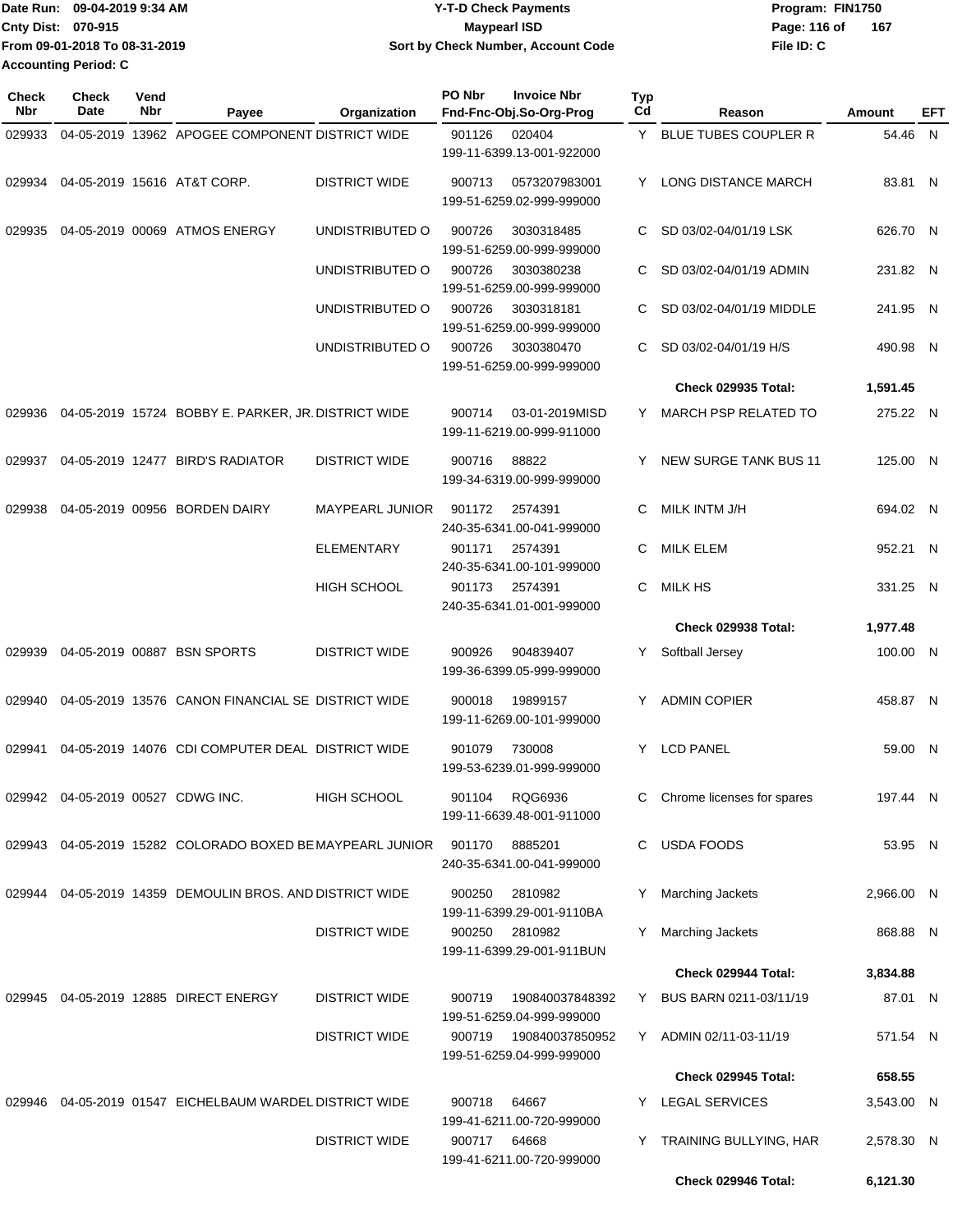|                           | Date Run: 09-04-2019 9:34 AM  | <b>Y-T-D Check Payments</b>        | Program: FIN1750      |
|---------------------------|-------------------------------|------------------------------------|-----------------------|
| <b>Cnty Dist: 070-915</b> |                               | <b>Mavpearl ISD</b>                | - 167<br>Page: 117 of |
|                           | From 09-01-2018 To 08-31-2019 | Sort by Check Number, Account Code | File ID: C            |
| Accounting Period: C      |                               |                                    |                       |

| Check<br>Nbr | <b>Check</b><br>Date | Vend<br>Nbr | Payee                                                                            | Organization           | PO Nbr | <b>Invoice Nbr</b><br>Fnd-Fnc-Obj.So-Org-Prog     | Typ<br>Cd | Reason                       | Amount     | EFT |
|--------------|----------------------|-------------|----------------------------------------------------------------------------------|------------------------|--------|---------------------------------------------------|-----------|------------------------------|------------|-----|
| 029947       |                      |             | 04-05-2019 12186 ELLIOTT ELECTRIC SU DISTRICT WIDE                               |                        | 901111 | 097125001<br>199-51-6629.25-001-922900            |           | Y SUPPLIES                   | 472.67 N   |     |
|              |                      |             |                                                                                  | <b>DISTRICT WIDE</b>   | 901097 | 09-71253-01<br>199-51-6319.04-999-999000          |           | New lights for Playground    | 885.76 N   |     |
|              |                      |             |                                                                                  |                        |        |                                                   |           | Check 029947 Total:          | 1,358.43   |     |
| 029948       |                      |             | 04-05-2019 16059 FRONTIER SOUTHWE UNDISTRIBUTED O                                |                        | 900721 | 031814-5<br>199-51-6259.02-999-999000             | C         | 03/28-04/27 MARQUEE 435      | 61.76 N    |     |
|              |                      |             |                                                                                  | UNDISTRIBUTED O        | 900721 | 972435201909301<br>199-51-6259.02-999-999000      | C         | 03-25-04-24 9724352019 H/    | 128.52 N   |     |
|              |                      |             |                                                                                  | UNDISTRIBUTED O        | 900721 | 092515-5<br>199-51-6259.02-999-999000             | C         | 03-28-04-27 9724352160 LS    | 128.52 N   |     |
|              |                      |             |                                                                                  | UNDISTRIBUTED O        | 900721 | 972435203809291<br>199-51-6259.02-999-999000      | C         | 03/22-04-21-19 9724352038    | 128.52 N   |     |
|              |                      |             |                                                                                  | UNDISTRIBUTED O        | 900721 | 092815-5<br>199-51-6259.02-999-999000             | C         | 02-28-04-27-19 9724352520    | 128.52 N   |     |
|              |                      |             |                                                                                  | UNDISTRIBUTED O        | 900721 | 91206-5<br>199-51-6259.02-999-999000              | C         | 03/28-04/27 9724351000 AD    | 867.63 N   |     |
|              |                      |             |                                                                                  |                        |        |                                                   |           | Check 029948 Total:          | 1,443.47   |     |
| 029949       |                      |             | 04-05-2019 12005 GLEN ROSE ISD                                                   | HIGH SCHOOL            | 901176 | GOLF<br>199-36-6499.01-001-999000                 | C         | Golf Glen Rose               | 1,000.00 N |     |
| 029950       |                      |             | 04-05-2019 12551 INTERQUEST DETECTI DISTRICT WIDE                                |                        | 900715 | 112996<br>199-11-6219.02-001-924000               |           | HALF DAY SERVICE 03/21/      | 280.00 N   |     |
| 029951       |                      |             | 04-05-2019 01048 LABATT FOOD SERVIC MAYPEARL JUNIOR                              |                        | 901168 | 3034154/3034152<br>240-35-6341.00-041-999000      | C         | <b>GROCERIES INTER J/H</b>   | 3,831.59 N |     |
|              |                      |             |                                                                                  | <b>ELEMENTARY</b>      | 901167 | 03243663/317483<br>240-35-6341.00-101-999000      | C         | <b>GROCERIES LSK</b>         | 3,844.19 N |     |
|              |                      |             |                                                                                  | <b>HIGH SCHOOL</b>     | 901169 | 3034151/0317482<br>240-35-6341.01-001-999000      | C         | <b>GROCERIES HS</b>          | 3,906.77 N |     |
|              |                      |             |                                                                                  |                        |        |                                                   |           | Check 029951 Total:          | 11,582.55  |     |
|              |                      |             | 029952 04-05-2019 16644 LAKE WACO GOLF CL HIGH SCHOOL                            |                        | 901161 | 19301<br>199-36-6499.01-001-999000                |           | District Golf Entry Lake Wac | 427.50 N   |     |
|              |                      |             | 029953 04-05-2019 00562 MILDRED ISD                                              | HIGH SCHOOL            | 901159 | <b>TRACK MEET</b><br>199-36-6499.05-001-999000    |           | C HS Track Entry Mildred     | 1,100.00 N |     |
|              |                      |             | 029954 04-05-2019 13306 MOUNTAIN PEAK SPE UNDISTRIBUTED O 900724 11078800        |                        |        | 199-51-6259.79-999-922000                         |           | C AG SD 02/03-03/05/19       | 55.10 N    |     |
|              |                      |             | 029955 04-05-2019 16289 NEXTLINK BROADBAN UNDISTRIBUTED O                        |                        |        | 900722 N125089750-23<br>199-11-6399.45-999-999000 |           | C LEVEL 1 03/30-04/29/19     | 790.00 N   |     |
|              |                      |             | 029956 04-05-2019 00287 OFFICE DEPOT                                             | ELEMENTARY             | 900725 | 29184815000<br>199-11-6399.00-101-923000          |           | C bookcases                  | 159.98 N   |     |
|              |                      |             | 029957 04-05-2019 15054 O'REILLY AUTO PARTS UNDISTRIBUTED O 900114 0645390758    |                        |        | 199-34-6319.00-999-999000                         |           | C SUPPLIES                   | 177.75 N   |     |
|              |                      |             | 029958  04-05-2019  16014  ORKIN PEST CONTRO UNDISTRIBUTED  0  900019  185072317 |                        |        | 199-51-6249.00-999-999000                         |           | C MONTHLY PEST CONTRO        | 450.00 N   |     |
|              |                      |             | 029959 04-05-2019 00833 PALOS SPORTS                                             | MAYPEARL JUNIOR 900895 |        | 310378-02<br>199-11-6399.00-041-911000            |           | C MIDDLE SCHOOL PE           | 54.53 N    |     |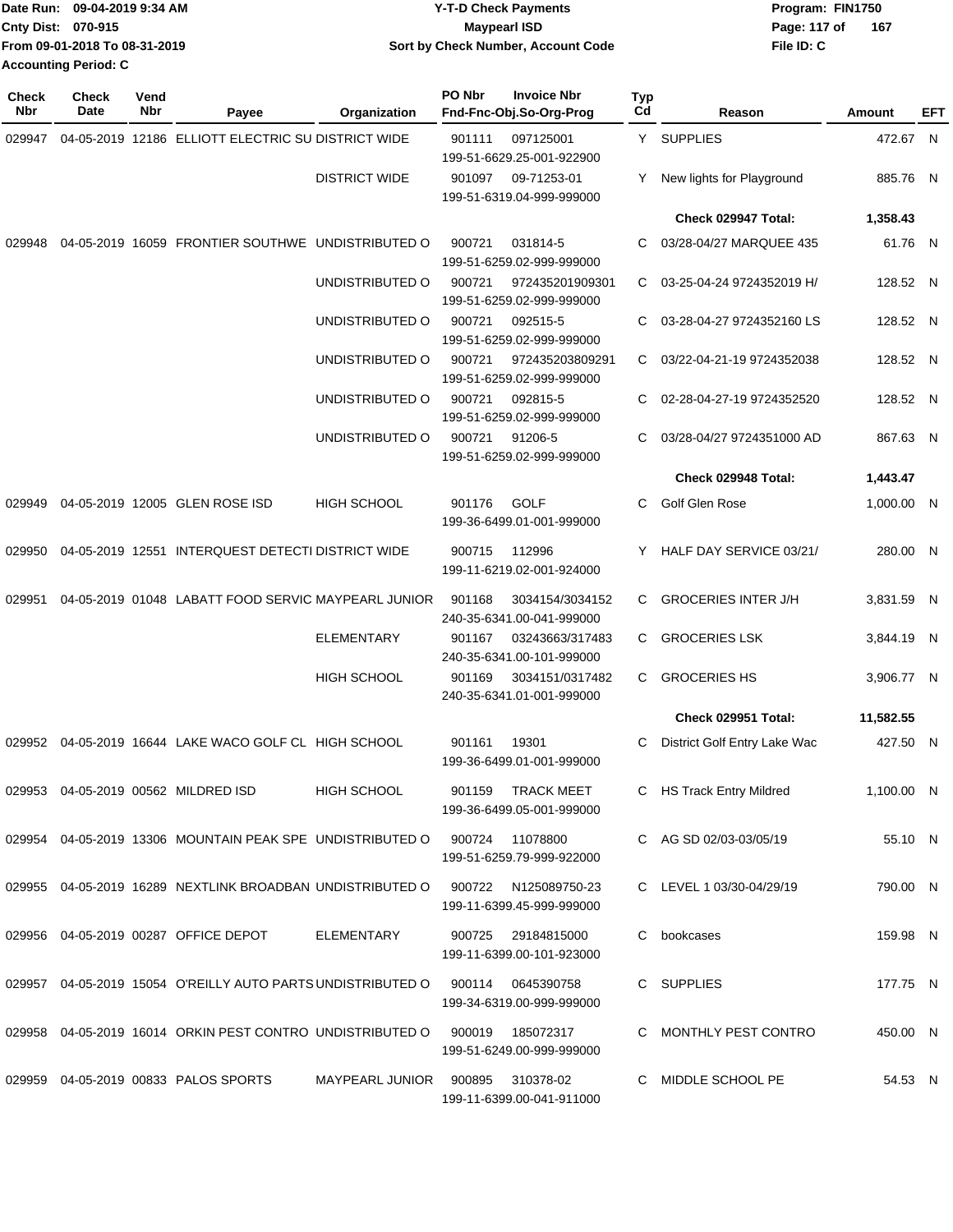**From 09-01-2018 To 08-31-2019 Accounting Period: C**

## Date Run: 09-04-2019 9:34 AM **Date Runity Controller State Payments** Program: FIN1750 **Cnty Dist:** 070-915 **Page: 118 of** Maypearl ISD **CONTEX CONTEX PAGES** 218 of **09-04-2019 9:34 AM Y-T-D Check Payments 070-915 Maypearl ISD Sort by Check Number, Account Code**

**File ID: C 167**

| <b>Check</b><br><b>Nbr</b> | <b>Check</b><br>Date            | Vend<br>Nbr | Payee                                               | Organization                           | PO Nbr | <b>Invoice Nbr</b><br>Fnd-Fnc-Obj.So-Org-Prog                        | <b>Typ</b><br>Cd | Reason                                                        | Amount     | EFT |
|----------------------------|---------------------------------|-------------|-----------------------------------------------------|----------------------------------------|--------|----------------------------------------------------------------------|------------------|---------------------------------------------------------------|------------|-----|
| 029960                     |                                 |             | 04-05-2019 12125 REGION 4 ESC                       | <b>MAYPEARL JUNIOR</b>                 | 901107 | 1574900<br>199-11-6399.08-041-911000                                 | C.               | Social Studies STAAR Prep                                     | 51.00 N    |     |
| 029961                     |                                 |             | 04-05-2019 00072 SHIFFLER EQUIPMENT DISTRICT WIDE   |                                        | 900979 | 1907903500<br>199-51-6319.02-999-999000                              | Y                | MHS & INT stall door stop                                     | 38.87 N    |     |
|                            | 029962 04-05-2019 16123 TECHAIR |             |                                                     | <b>DISTRICT WIDE</b>                   | 900455 | 04733005<br>199-51-6249.00-999-999000                                | Y                | <b>MARCH 2019</b>                                             | 237.19 N   |     |
| 029963                     |                                 |             | 04-05-2019 00479 TRACTOR SUPPLY CO DISTRICT WIDE    |                                        | 900901 | 100562971<br>199-51-6319.02-999-999000                               | Y                | LIVE TRAP                                                     | 40.00 N    |     |
| 029964                     |                                 |             | 04-05-2019 15497 TRAIL OF BREADCRU DISTRICT WIDE    |                                        | 901157 | 923637135<br>199-13-6499.00-999-911000                               | Y                | <b>ESSAY AND GRAMMAR</b>                                      | 985.00 N   |     |
| 029965                     |                                 |             | 04-05-2019 16028 ULINE, INC.                        | UNDISTRIBUTED O                        | 901138 | 107130515<br>199-51-6319.01-999-999000                               | С                | Feminine Disposal Units                                       | 1,247.31 N |     |
| 029966                     | 04-05-2019 13063 US BANK        |             |                                                     | UNDISTRIBUTED O                        | 900727 | 5311761<br>199-71-6599.00-999-999000                                 | C                | SERIES 2013-A                                                 | 450.00 N   |     |
| 029967                     | 04-05-2019 13063 US BANK        |             |                                                     | UNDISTRIBUTED O                        | 900728 | 5311760<br>599-71-6599.00-999-999000                                 | C                | <b>SERIES 2013</b>                                            | 450.00 N   |     |
| 029968                     |                                 |             | 04-05-2019 01145 WELDERS WAREHOUS HIGH SCHOOL       |                                        | 900723 | 624219<br>199-11-6399.09-001-922000                                  | C                | <b>BLUE ROD CANNISTER</b>                                     | 50.00 N    |     |
| 029969                     |                                 |             | 04-05-2019 01538 WESTERN PSYCHOLO UNDISTRIBUTED O   |                                        | 901149 | WPS-258300<br>199-31-6399.00-999-923000                              | C.               | <b>CAP KIT</b>                                                | 247.50 N   |     |
| 029970                     |                                 |             | 04-12-2019 16308 AMBER HELLER                       | <b>HIGH SCHOOL</b>                     | 901185 | <b>REIMBURSEMET</b><br>199-36-6499.01-001-999000                     | C.               | CATERING BI DISTRICT C                                        | 119.34 N   |     |
| 029971                     |                                 |             | 04-12-2019 00901 AVENUE FUEL DISTRI UNDISTRIBUTED O |                                        | 900743 | 68598<br>199-34-6311.01-999-999000                                   | C.               | FUEL FOR DISTRICT                                             | 2,544.89 N |     |
| 029972                     |                                 |             | 04-12-2019 16457 BEST WESTERN INN O HIGH SCHOOL     |                                        | 901190 | <b>GOLF</b><br>199-36-6499.01-001-999000                             | С                | <b>Hotels for Golf</b>                                        | 492.14 N   |     |
| 029973                     |                                 |             | 04-12-2019 00871 CARD SERVICE CENT MAYPEARL JUNIOR  |                                        | 900741 | 85166182R01LFE0<br>199-11-6399.44-041-911000                         | C.               | 123 PONDS FILTERS PUM                                         | 351.00 N   |     |
|                            |                                 |             |                                                     |                                        |        | 199-13-6499.00-999-911000                                            |                  | UNDISTRIBUTED O 901077 05140481XLM83L7 C STAFF ATTENDANCE LUN | 322.65 N   |     |
|                            |                                 |             |                                                     | UNDISTRIBUTED O 901132 55429502FJJ2E07 |        | 199-13-6499.01-999-911000                                            |                  | C GYTO NATIONALS                                              | 999.90 N   |     |
|                            |                                 |             |                                                     | ADMINISTRATIVE                         |        | 900740 55547502X7QYXV<br>199-41-6411.01-701-999000                   |                  | C JOB FAIR SAGU                                               | 25.00 N    |     |
|                            |                                 |             |                                                     |                                        |        | DIR COST-ADMINIS 900742 05314612500QY3H<br>199-41-6411.01-720-999000 |                  | C MEAL                                                        | 10.50 N    |     |
|                            |                                 |             |                                                     | DIR COST-ADMINIS 900739 5543286235SW2R |        | 199-41-6411.01-720-999000                                            |                  | C TASB MEETING PAM NAN                                        | 537.71 N   |     |
|                            |                                 |             |                                                     | <b>SCHOOL BOARD</b>                    |        | 901131      05140482HLM7MM<br>199-41-6499.02-702-999000              |                  | C FOOD SUPPLIES BOARD                                         | 136.39 N   |     |
|                            |                                 |             |                                                     |                                        |        |                                                                      |                  | Check 029973 Total:                                           | 2,383.15   |     |
|                            | 029974 04-12-2019 15168 CPI     |             |                                                     | UNDISTRIBUTED O 900854 CUS0177358      |        |                                                                      |                  | C NCI BLEND LEARN ONLIN                                       | 500.00 N   |     |
|                            |                                 |             |                                                     | UNDISTRIBUTED O 900854 CUSO177358      |        | 199-11-6399.03-999-923000                                            |                  | C NCI ENHANCED PART WR                                        | 531.50 N   |     |
|                            |                                 |             |                                                     |                                        |        | 224-11-6399.18-999-923000                                            |                  | Check 029974 Total:                                           | 1,031.50   |     |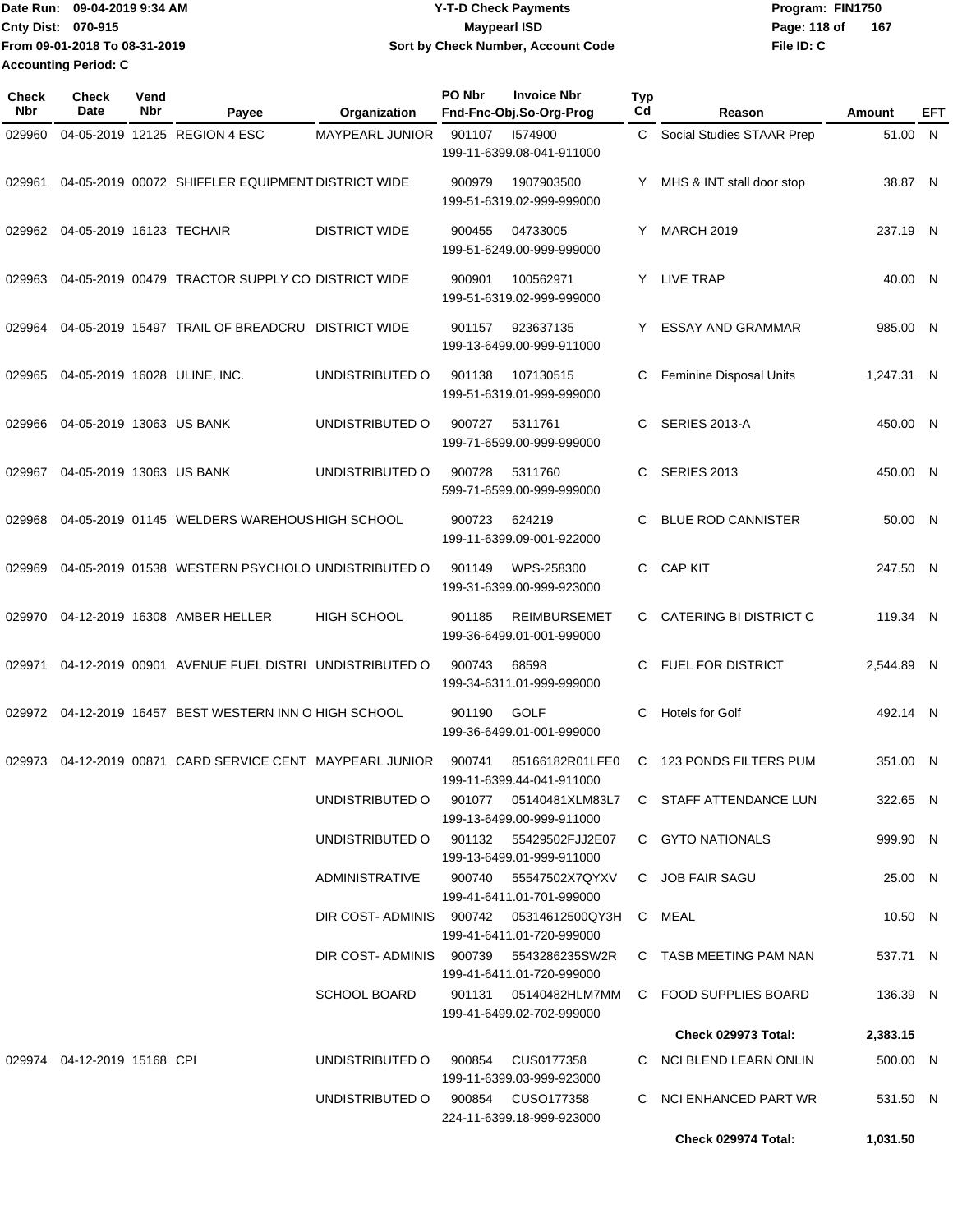|                           | Date Run: 09-04-2019 9:34 AM  | <b>Y-T-D Check Payments</b>        | Program: FIN1750 |     |  |
|---------------------------|-------------------------------|------------------------------------|------------------|-----|--|
| <b>Cnty Dist: 070-915</b> |                               | Maypearl ISD                       | Page: 119 of     | 167 |  |
|                           | From 09-01-2018 To 08-31-2019 | Sort by Check Number, Account Code | File ID: C       |     |  |
| Accounting Period: C      |                               |                                    |                  |     |  |

| <b>Check</b><br>Nbr | <b>Check</b><br>Date | Vend<br>Nbr | Payee                                   | Organization                    | PO Nbr         | <b>Invoice Nbr</b><br>Fnd-Fnc-Obj.So-Org-Prog | <b>Typ</b><br>Cd | Reason                       | Amount     | EFT |
|---------------------|----------------------|-------------|-----------------------------------------|---------------------------------|----------------|-----------------------------------------------|------------------|------------------------------|------------|-----|
|                     |                      |             | 029975 04-12-2019 12885 DIRECT ENERGY   | UNDISTRIBUTED O                 | 900735         | 190920037939599                               |                  | C SD 02/11-03/11/19 ARCHIV   | 31.26 N    |     |
|                     |                      |             |                                         |                                 |                | 199-51-6259.04-999-999000                     |                  |                              |            |     |
|                     |                      |             |                                         | UNDISTRIBUTED O                 | 900735         | 190920037939599                               |                  | C SD 02/11-03/11/19 INT PRC  | 13.46 N    |     |
|                     |                      |             |                                         |                                 |                | 199-51-6259.04-999-999000                     |                  |                              |            |     |
|                     |                      |             |                                         | UNDISTRIBUTED O                 | 900735         | 190920037939599                               |                  | C SD 02/11-03/11/19 HS SOU   | 2,507.03 N |     |
|                     |                      |             |                                         |                                 |                | 199-51-6259.04-999-999000                     |                  |                              |            |     |
|                     |                      |             |                                         | UNDISTRIBUTED O                 | 900735         | 190920037939599                               |                  | C SD 02/11-03/11/19 GOLF F   | 984.41 N   |     |
|                     |                      |             |                                         |                                 |                | 199-51-6259.04-999-999000                     |                  |                              |            |     |
|                     |                      |             |                                         | UNDISTRIBUTED O                 | 900735         | 190920037939599                               |                  | C SD 02/11-03/11/19 INT CAF  | 276.42 N   |     |
|                     |                      |             |                                         |                                 |                | 199-51-6259.04-999-999000                     |                  |                              |            |     |
|                     |                      |             |                                         | UNDISTRIBUTED O                 | 900735         | 190920037939599                               |                  | C SD 02/11-03/11/19 INTERM   | 1,850.54 N |     |
|                     |                      |             |                                         |                                 |                | 199-51-6259.04-999-999000                     |                  |                              |            |     |
|                     |                      |             |                                         | UNDISTRIBUTED O                 | 900735         | 190920037939599                               |                  | C SD 02/11-03/11/19 QUAD     | 465.75 N   |     |
|                     |                      |             |                                         |                                 |                | 199-51-6259.04-999-999000                     |                  |                              |            |     |
|                     |                      |             |                                         | UNDISTRIBUTED O                 | 900735         | 190920037939599                               |                  | C SD 02/11-03/11/19 PORTAB   | 209.81 N   |     |
|                     |                      |             |                                         |                                 |                | 199-51-6259.04-999-999000                     |                  |                              |            |     |
|                     |                      |             |                                         |                                 |                |                                               |                  | <b>Check 029975 Total:</b>   | 6,338.68   |     |
|                     |                      |             |                                         |                                 |                |                                               |                  |                              |            |     |
|                     |                      |             | 029976 04-12-2019 16413 EAST TEXAS COPY | UNDISTRIBUTED O                 | 900738         | 1359222                                       |                  | C SD 2-09/03-08-19 COLOR C   | 77.19 N    |     |
|                     |                      |             |                                         |                                 |                | 199-11-6219.00-999-923000                     |                  |                              |            |     |
|                     |                      |             |                                         | UNDISTRIBUTED O                 | 900736         | LE00138019                                    |                  | C SPED COPIER LEASE          | 128.23 N   |     |
|                     |                      |             |                                         |                                 |                | 199-11-6219.00-999-923000                     |                  |                              |            |     |
|                     |                      |             |                                         | UNDISTRIBUTED O                 | 900737         | 1366638                                       |                  | C SD 03-04-04-03-19 B/W CO   | 15.06 N    |     |
|                     |                      |             |                                         |                                 |                | 199-11-6219.07-999-923000                     |                  |                              |            |     |
|                     |                      |             |                                         | <b>HIGH SCHOOL</b>              |                | 900737 1366638                                |                  | C SD 03-04-04-03-19 B/W CO   | 27.65 N    |     |
|                     |                      |             |                                         |                                 |                | 199-11-6269.00-001-911000                     |                  |                              |            |     |
|                     |                      |             |                                         | HIGH SCHOOL                     | 900738         | 1359222                                       |                  | C SD 2-09/03-08-19 COLOR C   | 122.95 N   |     |
|                     |                      |             |                                         |                                 |                | 199-11-6269.00-001-911000                     |                  |                              |            |     |
|                     |                      |             |                                         | <b>MAYPEARL JUNIOR</b>          | 900738         | 1359222                                       |                  | C SD 2-09/03-08-19 COLOR C   | 146.98 N   |     |
|                     |                      |             |                                         |                                 |                | 199-11-6269.00-041-911000                     |                  |                              |            |     |
|                     |                      |             |                                         | MAYPEARL JUNIOR                 | 900737         | 1366638                                       |                  | C SD 03-04-04-03-19 B/W CO   | 353.98 N   |     |
|                     |                      |             |                                         |                                 |                | 199-11-6269.00-041-911000                     |                  |                              |            |     |
|                     |                      |             |                                         | <b>ELEMENTARY</b>               | 900738         | 1359222                                       |                  | C SD 2-09/03-08-19 COLOR C   | 114.55 N   |     |
|                     |                      |             |                                         |                                 |                | 199-11-6269.00-101-911000                     |                  |                              |            |     |
|                     |                      |             |                                         | ELEMENTARY                      |                | 900737 1366638                                |                  | C SD 03-04-04-03-19 B/W CO   | 385.78 N   |     |
|                     |                      |             |                                         |                                 |                | 199-11-6269.00-101-911000                     |                  |                              |            |     |
|                     |                      |             |                                         | ELEMENTARY                      |                | 900737 1366638                                |                  | C SD 03-04-04-03-19 B/W CO   | 32.33 N    |     |
|                     |                      |             |                                         |                                 |                | 199-11-6269.00-101-999000                     |                  |                              |            |     |
|                     |                      |             |                                         | ELEMENTARY                      |                | 900738 1359222                                |                  | C SD 2-09/03-08-19 COLOR C   | 113.95 N   |     |
|                     |                      |             |                                         |                                 |                | 199-11-6269.00-101-999000                     |                  |                              |            |     |
|                     |                      |             |                                         | HIGH SCHOOL                     |                | 900737 1366638                                |                  | $C$ SD 03-04-04-03-19 B/W CO | 445.17 N   |     |
|                     |                      |             |                                         |                                 |                | 199-11-6269.01-001-911000                     |                  |                              |            |     |
|                     |                      |             |                                         | HIGH SCHOOL                     |                | 900736 LE00138019                             |                  | C ATH COPIER LEASE           | 128.24 N   |     |
|                     |                      |             |                                         |                                 |                | 199-11-6269.01-001-911000                     |                  |                              |            |     |
|                     |                      |             |                                         | HIGH SCHOOL                     | 900738 1359222 |                                               |                  | C SD 2-09/03-08-19 COLOR C   | 130.38 N   |     |
|                     |                      |             |                                         |                                 |                | 199-11-6269.01-001-911000                     |                  |                              |            |     |
|                     |                      |             |                                         | MAYPEARL JUNIOR 900738 1359222  |                |                                               |                  | C SD 2-09/03-08-19 COLOR C   | 179.00 N   |     |
|                     |                      |             |                                         |                                 |                | 199-11-6269.01-041-911000                     |                  |                              |            |     |
|                     |                      |             |                                         | MAYPEARL JUNIOR 900737 1366638  |                |                                               |                  | C SD 03-04-04-03-19 B/W CO   | 425.38 N   |     |
|                     |                      |             |                                         |                                 |                | 199-11-6269.01-041-911000                     |                  |                              |            |     |
|                     |                      |             |                                         | DIR COST-ADMINIS 900738 1359222 |                |                                               |                  | C SD 2-09/03-08-19 COLOR C   | 70.00 N    |     |
|                     |                      |             |                                         |                                 |                | 199-41-6249.00-720-999000                     |                  |                              |            |     |
|                     |                      |             |                                         | DIR COST-ADMINIS 900737 1366638 |                |                                               |                  | C SD 03-04-04-03-19 B/W CO   | 125.42 N   |     |
|                     |                      |             |                                         |                                 |                | 199-41-6249.00-720-999000                     |                  |                              |            |     |
|                     |                      |             |                                         |                                 |                |                                               |                  | Check 029976 Total:          | 3,022.24   |     |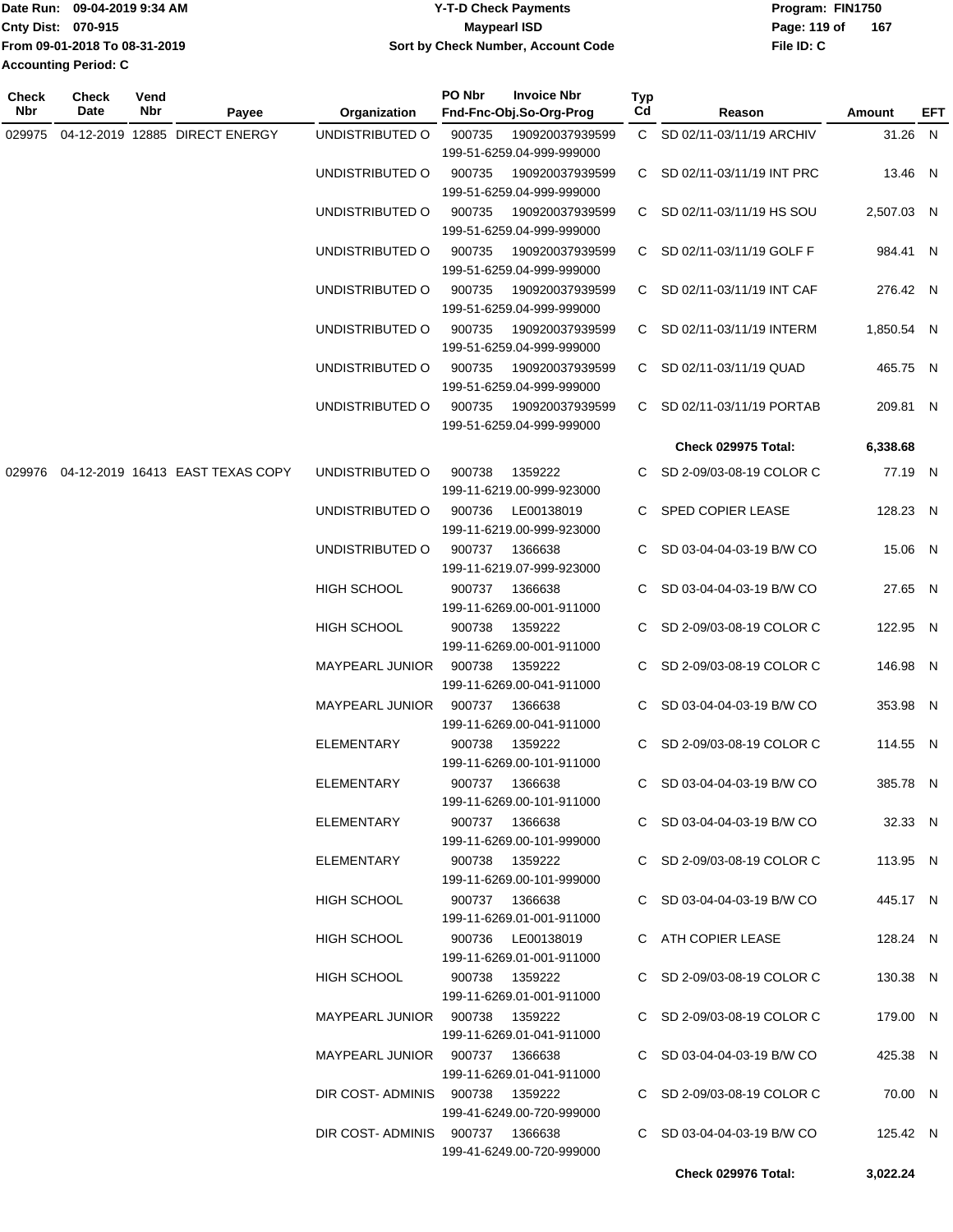| Date Run: 09-04-2019 9:34 AM  | Y-T-D Check Payments               | Program: FIN1750    |
|-------------------------------|------------------------------------|---------------------|
| <b>Cnty Dist: 070-915</b>     | <b>Mavpearl ISD</b>                | 167<br>Page: 120 of |
| From 09-01-2018 To 08-31-2019 | Sort by Check Number, Account Code | File ID: C          |
| <b>Accounting Period: C</b>   |                                    |                     |

| Check<br>Nbr | <b>Check</b><br>Date              | Vend<br>Nbr | Payee                                                        | Organization                    | PO Nbr | <b>Invoice Nbr</b><br>Fnd-Fnc-Obj.So-Org-Prog    | <b>Typ</b><br>Cd | Reason                        | Amount     | EFT |
|--------------|-----------------------------------|-------------|--------------------------------------------------------------|---------------------------------|--------|--------------------------------------------------|------------------|-------------------------------|------------|-----|
| 029977       |                                   |             | 04-12-2019 12186 ELLIOTT ELECTRIC SU UNDISTRIBUTED O         |                                 | 900112 | 097256301<br>199-51-6319.02-999-999000           |                  | C ELF TEST DUPLEX             | 240.39 N   |     |
|              |                                   |             |                                                              | UNDISTRIBUTED O                 | 901156 | 097214201<br>199-51-6319.04-999-999000           | C                | Outdoor security Lighting     | 2,660.76 N |     |
|              |                                   |             |                                                              |                                 |        |                                                  |                  | Check 029977 Total:           | 2,901.15   |     |
| 029978       |                                   |             | 04-12-2019 16616 FUN AND FUNCTION                            | ELEMENTARY                      | 901128 | 366359<br>225-11-6399.00-101-923000              |                  | CLASSROOM BREAK BOX           | 367.24 N   |     |
| 029979       |                                   |             | 04-12-2019 16645 GARON HAWKINS                               | UNDISTRIBUTED O                 | 900729 | <b>VS GRANDVIEW</b><br>199-36-6219.00-999-999000 |                  | C FOOTBALL OFFICIAL           | 115.00 N   |     |
| 029980       |                                   |             | 04-12-2019 16074 GRIFFITH FENCE CO                           | UNDISTRIBUTED O                 | 901123 | 469756/469754<br>199-51-6629.24-999-999000       |                  | C FENCE PRIMARY SCHOOL        | 5,231.00 N |     |
| 029981       |                                   |             | 04-12-2019 15221 HERITAGE FOOD SER UNDISTRIBUTED O           |                                 | 901150 | 0005700445<br>199-51-6319.02-999-999000          | C                | JH reach in warmer repair     | 31.50 N    |     |
|              | 029982 04-12-2019 00243 HILCO     |             |                                                              | UNDISTRIBUTED O                 | 900745 | 487<br>199-51-6259.04-999-999000                 | C.               | SD 03/06-04/04/19 SECURI      | 37.17 N    |     |
|              |                                   |             |                                                              | UNDISTRIBUTED O                 | 900745 | 487<br>199-51-6259.04-999-999000                 | C.               | SD 03/06-04/04/19 MARQU       | 51.23 N    |     |
|              |                                   |             |                                                              | UNDISTRIBUTED O                 | 900745 | 487<br>199-51-6259.04-999-999000                 |                  | SD 03/06-04/04/19 FUEL TA     | 34.25 N    |     |
|              |                                   |             |                                                              | UNDISTRIBUTED O                 | 900745 | 487<br>199-51-6259.04-999-999000                 | C.               | SD 03/06-04/04/19 ATH FA      | 357.26 N   |     |
|              |                                   |             |                                                              | UNDISTRIBUTED O                 | 900745 | 487<br>199-51-6259.04-999-999000                 | C.               | SD 03/06-04/04/19 HS N WI     | 1,827.48 N |     |
|              |                                   |             |                                                              | UNDISTRIBUTED O                 | 900745 | 487<br>199-51-6259.04-999-999000                 | C                | SD 03/06-04/04/19 ELEM        | 2,795.57 N |     |
|              |                                   |             |                                                              | UNDISTRIBUTED O                 | 900745 | 487<br>199-51-6259.04-999-999000                 | C.               | SD 03/06-04/04/19 J/H         | 2,357.72 N |     |
|              |                                   |             |                                                              | UNDISTRIBUTED O                 | 900745 | 487<br>199-51-6259.78-999-922000                 | C.               | SD 03/06-04/04/19 AG FACI     | 1,052.20 N |     |
|              |                                   |             |                                                              |                                 |        |                                                  |                  | Check 029982 Total:           | 8,512.88   |     |
|              |                                   |             | 029983 04-12-2019 00049 HOUGHTON MIFFLIN H UNDISTRIBUTED O   |                                 | 901137 | 954263399<br>199-31-6399.00-999-923000           |                  | C TESTING MATERIALS           | 495.94 N   |     |
|              |                                   |             | 029984 04-12-2019 16223 Houston ISD                          | UNDISTRIBUTED 0 900730 18193120 |        | 199-31-6299.00-999-923000                        |                  | C SHARS BILLING MARCH         | 72.47 N    |     |
|              |                                   |             | 029985 04-12-2019 14204 LANDMARK EQUIPME UNDISTRIBUTED O     |                                 | 900221 | W79145<br>199-51-6319.03-999-999000              |                  | C STI5 LB                     | 110.49 N   |     |
|              | 029986  04-12-2019  15098  LOWE'S |             |                                                              | UNDISTRIBUTED O                 |        | 901075 916542<br>199-51-6319.05-999-999000       |                  | C SUPPLIES                    | 56.01 N    |     |
|              |                                   |             |                                                              | UNDISTRIBUTED O                 |        | 901075 901174<br>199-51-6319.05-999-999000       |                  | C GLASS TILE                  | 78.38 N    |     |
|              |                                   |             |                                                              | UNDISTRIBUTED O 901075 901528   |        | 199-51-6319.05-999-999000                        |                  | C SUPPLIES                    | 74.42 N    |     |
|              |                                   |             |                                                              | UNDISTRIBUTED O 901075 901506   |        | 199-51-6319.05-999-999000                        |                  | C SUPPLIES                    | 45.69 N    |     |
|              |                                   |             |                                                              |                                 |        |                                                  |                  | Check 029986 Total:           | 254.50     |     |
|              |                                   |             | 029987 04-12-2019  16120  MARKS PLUMBING PA  UNDISTRIBUTED O |                                 |        | 901115 INV001790222<br>199-51-6319.02-999-999000 |                  | C HS Lib B /G bthrm & boys bt | 41.84 N    |     |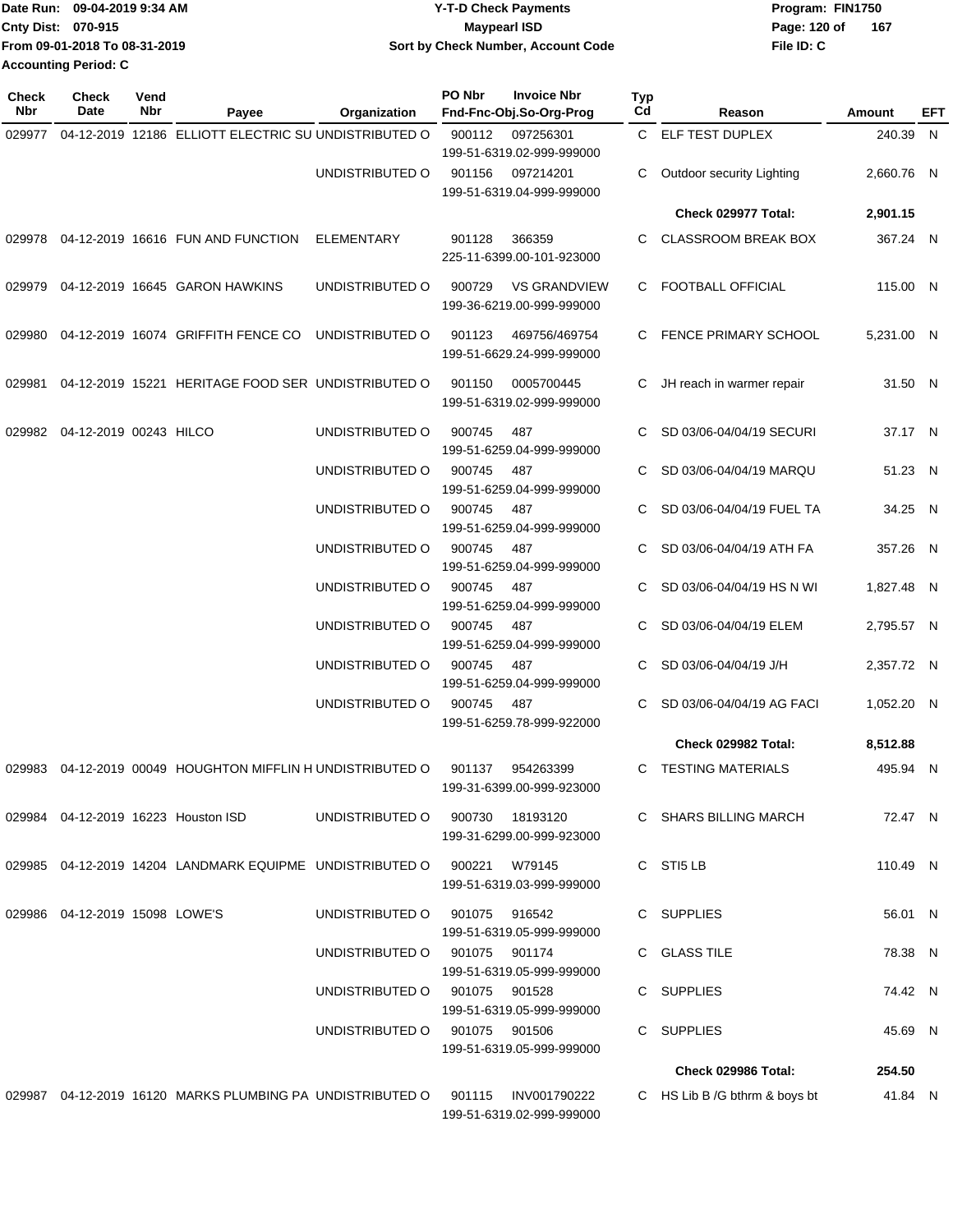| <b>Date Run:</b>            | 09-04-2019 9:34 AM            | <b>Y-T-D Check Payments</b>        | Program: FIN1750 |       |
|-----------------------------|-------------------------------|------------------------------------|------------------|-------|
| <b>Cnty Dist: 070-915</b>   |                               | Maypearl ISD                       | Page: 121 of     | - 167 |
|                             | From 09-01-2018 To 08-31-2019 | Sort by Check Number, Account Code | File ID: C       |       |
| <b>Accounting Period: C</b> |                               |                                    |                  |       |

| <b>Check</b><br>Nbr | Check<br>Date                   | Vend<br>Nbr | Payee                                                       | Organization           | PO Nbr       | <b>Invoice Nbr</b><br>Fnd-Fnc-Obj.So-Org-Prog | Typ<br>Cd | Reason                     | Amount     | EFT |
|---------------------|---------------------------------|-------------|-------------------------------------------------------------|------------------------|--------------|-----------------------------------------------|-----------|----------------------------|------------|-----|
| 029988              |                                 |             | 04-12-2019 15740 MOORE RECYCLING L UNDISTRIBUTED O          |                        | 900731       | 0001513535                                    | C.        | SD 03/01-03/31/19 400 PAN  | 25.02 N    |     |
|                     |                                 |             |                                                             |                        |              | 199-51-6259.03-999-999000                     |           |                            |            |     |
|                     |                                 |             |                                                             | UNDISTRIBUTED O        | 900731       | 0001513532                                    | C.        | SD 03/01-03/31/19 1025 W   | 21.27 N    |     |
|                     |                                 |             |                                                             |                        |              | 199-51-6259.03-999-999000                     |           |                            |            |     |
|                     |                                 |             |                                                             | UNDISTRIBUTED O        | 900731       | 0001513533                                    | C         | SD 03/01-03/31/19 1024 W   | 81.35 N    |     |
|                     |                                 |             |                                                             |                        |              | 199-51-6259.03-999-999000                     |           |                            |            |     |
|                     |                                 |             |                                                             | UNDISTRIBUTED O        | 900731       | 0001513531                                    | C         | SD 03/01-03/31/19 600 PHIL | 17.58 N    |     |
|                     |                                 |             |                                                             |                        |              | 199-51-6259.03-999-999000                     |           |                            |            |     |
|                     |                                 |             |                                                             | UNDISTRIBUTED O        | 900731       | 0001513534                                    | C         | SD 03/01-03/31/19 12636 F  | 28.70 N    |     |
|                     |                                 |             |                                                             |                        |              | 199-51-6259.03-999-999000                     |           |                            |            |     |
|                     |                                 |             |                                                             |                        |              |                                               |           | Check 029988 Total:        | 173.92     |     |
| 029989              |                                 |             | 04-12-2019 15814 NEC FINANCIAL SERVI UNDISTRIBUTED O        |                        | 900744       | 0002202494                                    | C.        | NEC PHONE SYSTEM           | 1,340.27 N |     |
|                     |                                 |             |                                                             |                        |              | 199-71-6512.00-999-999000                     |           |                            |            |     |
|                     |                                 |             |                                                             | UNDISTRIBUTED O        | 900744       | 0002202494                                    | C.        | NEC PHONE SYSTEM SV8       | 940.25 N   |     |
|                     |                                 |             |                                                             |                        |              | 199-71-6522.00-999-999000                     |           |                            |            |     |
|                     |                                 |             |                                                             |                        |              |                                               |           | Check 029989 Total:        | 2,280.52   |     |
| 029990              |                                 |             | 04-12-2019 00287 OFFICE DEPOT                               | UNDISTRIBUTED O        | 901136       | 294785591001                                  |           | C OFFICE SUPPLIES          | 84.31 N    |     |
|                     |                                 |             |                                                             |                        |              | 199-21-6399.00-999-923000                     |           |                            |            |     |
| 029991              |                                 |             | 04-12-2019 00401 POSITIVE PROMOTION MAYPEARL JUNIOR         |                        | 900826       | 06247960                                      | C.        | Awards                     | 282.61 N   |     |
|                     |                                 |             |                                                             |                        |              | 199-11-6399.25-041-911000                     |           |                            |            |     |
|                     |                                 |             |                                                             |                        |              |                                               |           |                            |            |     |
|                     |                                 |             | 029992 04-12-2019 16647 RHONDA GREENE                       | MAYPEARL JUNIOR        | 901187       | <b>REIMBURSEMET</b>                           |           | C SUPPLIES                 | 49.57 N    |     |
|                     |                                 |             |                                                             |                        |              | 199-11-6399.07-041-911000                     |           |                            |            |     |
| 029993              |                                 |             | 04-12-2019 14261 RYAN VINES                                 | <b>HIGH SCHOOL</b>     | 901181       | <b>REIMBURSEMET</b>                           | C.        | <b>COUNTY FAIR</b>         | 270.59 N   |     |
|                     |                                 |             |                                                             |                        |              | 199-11-6399.09-001-922000                     |           |                            |            |     |
|                     |                                 |             |                                                             | <b>HIGH SCHOOL</b>     | 901182       | <b>REIMBURSEMET</b>                           | C.        | <b>HOUSTON STOCK SHOWS</b> | 409.00 N   |     |
|                     |                                 |             |                                                             |                        |              | 199-11-6411.04-001-922000                     |           |                            |            |     |
|                     |                                 |             |                                                             | <b>HIGH SCHOOL</b>     | 901183       | <b>REIMBURSEMET</b>                           | C.        | <b>HOUSTON STOCK SHOWS</b> | 137.26 N   |     |
|                     |                                 |             |                                                             |                        |              | 199-11-6411.04-001-922000                     |           |                            |            |     |
|                     |                                 |             |                                                             | UNDISTRIBUTED O        | 901184       | <b>REIMBURSEMET</b>                           |           | C FUEL STOCK SHOWS         | 140.00 N   |     |
|                     |                                 |             |                                                             |                        |              | 199-34-6311.00-999-922000                     |           |                            |            |     |
|                     |                                 |             |                                                             |                        |              |                                               |           | <b>Check 029993 Total:</b> | 956.85     |     |
|                     | 029994 04-12-2019 16408 SMARTOX |             |                                                             | UNDISTRIBUTED O        | 900732 13264 |                                               |           | HS DRUG SCREENING MA       | 544.00 N   |     |
|                     |                                 |             |                                                             |                        |              | 199-36-6219.01-999-999000                     |           |                            |            |     |
|                     |                                 |             | 029995 04-12-2019 16296 SUPERIOR PEDIATRIC UNDISTRIBUTED O  |                        | 901177       | - 134                                         |           | C PT SERVICES              | 520.00 N   |     |
|                     |                                 |             |                                                             |                        |              | 199-31-6219.02-999-923000                     |           |                            |            |     |
|                     |                                 |             |                                                             | UNDISTRIBUTED O        | 901177 134   |                                               |           | C OT SERVICES              | 146.25 N   |     |
|                     |                                 |             |                                                             |                        |              | 199-31-6219.04-999-923000                     |           |                            |            |     |
|                     |                                 |             |                                                             |                        |              |                                               |           | <b>Check 029995 Total:</b> | 666.25     |     |
|                     |                                 |             | 029996 04-12-2019 16037 TEX AIR FILTERS                     | UNDISTRIBUTED O        |              | 901118 347018                                 |           | District air filters       | 260.34 N   |     |
|                     |                                 |             |                                                             |                        |              | 199-51-6319.04-999-999000                     |           |                            |            |     |
|                     |                                 |             |                                                             |                        |              |                                               |           |                            |            |     |
|                     |                                 |             | 029997 04-12-2019 01458 THE GREENERY                        | MAYPEARL JUNIOR 901165 |              | 408719                                        |           | C PLANTS JH                | 81.60 N    |     |
|                     |                                 |             |                                                             |                        |              | 199-11-6399.44-041-911000                     |           |                            |            |     |
|                     |                                 |             | 029998 04-12-2019 16453 TRYP BY WYNDHAM                     | <b>HIGH SCHOOL</b>     | 901189       | 80555EC012689                                 | C.        | <b>Hotels for Tennis</b>   | 834.08 N   |     |
|                     |                                 |             |                                                             |                        |              | 199-36-6499.05-001-999000                     |           |                            |            |     |
|                     |                                 |             |                                                             |                        |              |                                               |           |                            |            |     |
|                     |                                 |             | 029999 04-12-2019 15503 UNIVERSITY BUILDING UNDISTRIBUTED O |                        | 901120       | 0691371-IN                                    |           | Quad bldg door & hardware  | 700.00 N   |     |
|                     |                                 |             |                                                             | UNDISTRIBUTED O        | 901121       | 199-51-6319.04-999-999000<br>0691370-IN       | C.        | LSK SPED office locks      | 345.00 N   |     |
|                     |                                 |             |                                                             |                        |              | 199-51-6319.04-999-999000                     |           |                            |            |     |
|                     |                                 |             |                                                             |                        |              |                                               |           | <b>Check 029999 Total:</b> | 1,045.00   |     |
|                     |                                 |             |                                                             |                        |              |                                               |           |                            |            |     |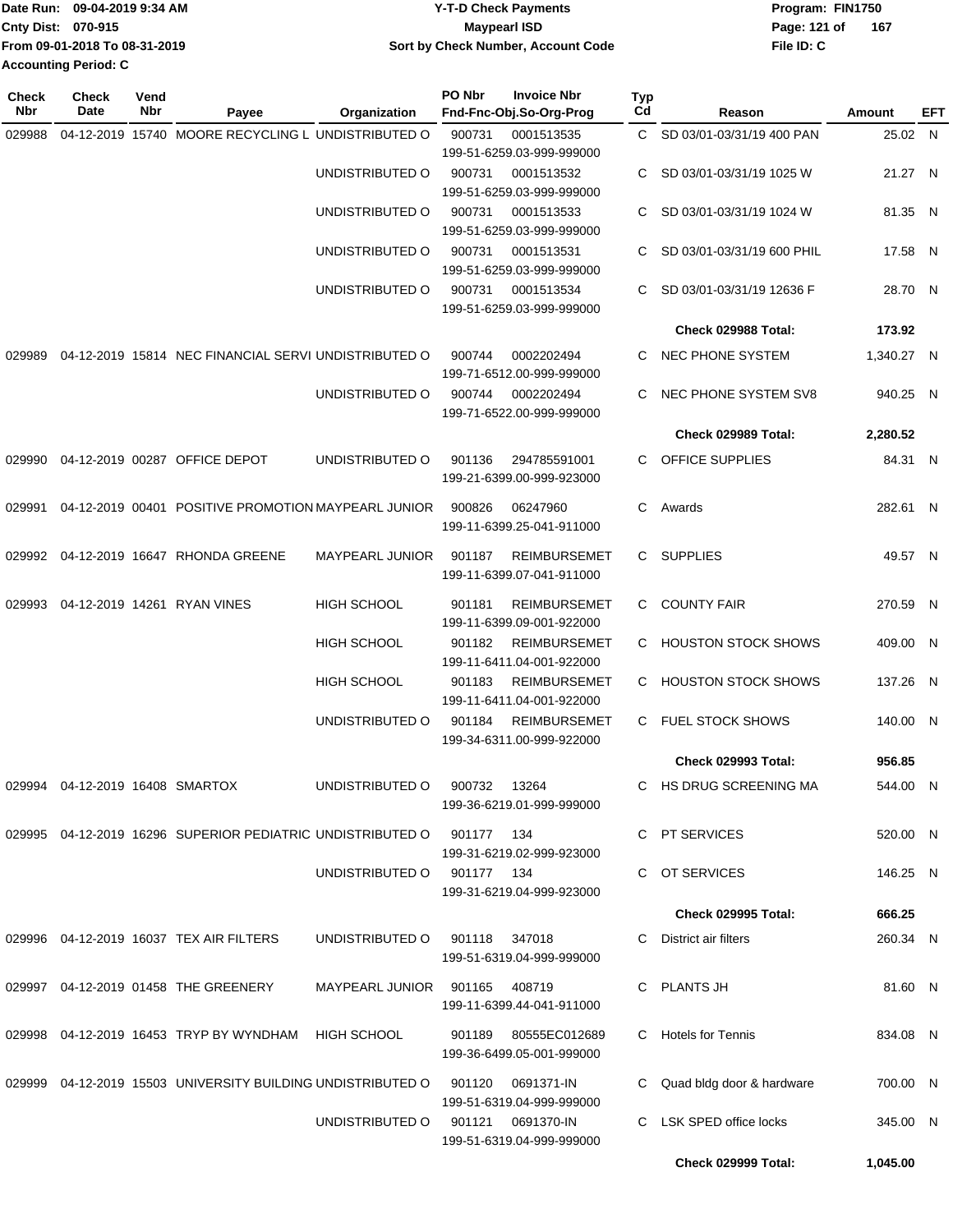Date Run: 09-04-2019 9:34 AM **Date Runity Controller State Payments** Program: FIN1750 **Cnty Dist:** 070-915 **Page: 122 of MaypearI ISD Page: 122 of File ID: C From 09-01-2018 To 08-31-2019 09-04-2019 9:34 AM Y-T-D Check Payments 070-915 Maypearl ISD Sort by Check Number, Account Code 167 Accounting Period: C**

**PO Nbr Invoice Nbr**

**Check**

**Vend**

| <b>Check</b><br>Nbr | <b>Check</b><br>Date | Vend<br>Nbr | Payee                                                       | Organization    | PO Nbr | <b>Invoice Nbr</b><br>Fnd-Fnc-Obj.So-Org-Prog     | Typ<br>Cd | Reason                        | Amount     | EFT |
|---------------------|----------------------|-------------|-------------------------------------------------------------|-----------------|--------|---------------------------------------------------|-----------|-------------------------------|------------|-----|
| 030000              |                      |             | 04-12-2019 01078 WILLIAM V. MACGILL & ELEMENTARY            |                 | 901003 | IN0669738<br>199-33-6399.00-101-999000            |           | C HEALTH SUPPLIES             | 239.15 N   |     |
|                     |                      |             | 030001 04-18-2019 15614 ADVANTAGE MEDICAL UNDISTRIBUTED O   |                 | 900747 | 4017446<br>199-34-6219.01-999-999000              |           | C DOT PHYSICAL                | 82.00 N    |     |
|                     |                      |             | 030002 04-18-2019 13962 APOGEE COMPONENT HIGH SCHOOL        |                 | 901179 | 021210<br>199-11-6399.13-001-922000               |           | RRC3 SPORT ALTIMETER          | 89.37 N    |     |
|                     |                      |             | 030003 04-18-2019 01256 AT&T MOBILITY                       | UNDISTRIBUTED O | 900751 | 824711164X04102<br>199-51-6259.02-999-999000      |           | C SD 03/03-0402/19            | 108.19 N   |     |
|                     |                      |             | 030004 04-18-2019 16459 BRENHAM COUNTRY HIGH SCHOOL         |                 | 901192 | <b>GOLF PRACTICE</b><br>199-36-6499.01-001-999000 |           | C Golf Regional Practice Roun | 120.00 N   |     |
|                     |                      |             | 030005 04-18-2019 00871 CARD SERVICE CENT ADMINISTRATIVE    |                 | 901078 | 851792421WGNEH<br>199-41-6499.04-701-999000       | C.        | STA LUN INTERV/CARD           | 246.01 N   |     |
|                     |                      |             | 030006 04-18-2019 16652 CHRISTOPHER ERICK UNDISTRIBUTED O   |                 | 900755 | <b>VS KEENE</b><br>199-36-6219.00-999-999000      |           | C UMPIRE                      | 100.00 N   |     |
|                     |                      |             | 030007 04-18-2019 00217 CITY OF MAYPEARL                    | UNDISTRIBUTED O | 900753 | 1081<br>199-51-6259.01-999-999000                 | C.        | SD 02/26-03/27/19 ELEM Y      | 21.00 N    |     |
|                     |                      |             |                                                             | UNDISTRIBUTED O | 900753 | 1618<br>199-51-6259.01-999-999000                 |           | SD 02/26-03/27/19 ADMIN       | 46.00 N    |     |
|                     |                      |             |                                                             | UNDISTRIBUTED O | 900753 | 1394<br>199-51-6259.01-999-999000                 | C         | SD 02/26-03/27/19 CONCE       | 46.00 N    |     |
|                     |                      |             |                                                             | UNDISTRIBUTED O | 900753 | 80<br>199-51-6259.01-999-999000                   |           | MAY ISD BFIELD 02/26-03/      | 37.50 N    |     |
|                     |                      |             |                                                             | UNDISTRIBUTED O | 900753 | 1080<br>199-51-6259.01-999-999000                 | C.        | SD 02/26-03/27/19 ELEM        | 616.00 N   |     |
|                     |                      |             |                                                             | UNDISTRIBUTED O | 900753 | 82<br>199-51-6259.01-999-999000                   | C.        | SD 02/26-03/27/19 INTM SC     | 167.20 N   |     |
|                     |                      |             |                                                             | UNDISTRIBUTED O | 900753 | 574<br>199-51-6259.01-999-999000                  |           | SD 02/26-03/27/19 J/H YRD     | 544.60 N   |     |
|                     |                      |             |                                                             | UNDISTRIBUTED O | 900753 | 595<br>199-51-6259.01-999-999000                  | C.        | SD 02/26-03/27/19 JR HIGH     | 128.80 N   |     |
|                     |                      |             |                                                             | UNDISTRIBUTED O | 900753 | 383<br>199-51-6259.01-999-999000                  |           | C SD 02/26-03/27/19 HIGH SC   | 143.80 N   |     |
|                     |                      |             |                                                             |                 |        |                                                   |           | Check 030007 Total:           | 1,750.90   |     |
|                     |                      |             | 030008 04-18-2019 00200 CLAIMS ADMINISTRATI HIGH SCHOOL     |                 | 900759 | 39261<br>199-11-6143.00-001-911000                |           | C 4TH QTR INSTALLMENT         | 4,103.00 N |     |
|                     |                      |             | 030009 04-18-2019 12536 DESOTO JANITORIAL UNDISTRIBUTED O   |                 | 901191 | 191038<br>199-51-6319.01-999-999000               |           | Custdial Supply Order 4.1.19  | 3,056.52 N |     |
|                     |                      |             | 030010 04-18-2019 16348 HIRAM E. DODSON                     | UNDISTRIBUTED O | 901133 | 19-108<br>199-51-6629.00-999-999000               |           | C EXTENSION ON CAFETERI       | 4,950.00 N |     |
|                     |                      |             | 030011 04-18-2019 16619 DORRIS LUCY WALTE UNDISTRIBUTED O   |                 | 901200 | THEREAPY<br>199-11-6219.01-999-923999             |           | C THERAPY                     | 525.00 N   |     |
|                     |                      |             | 030012  04-18-2019  16638  DYLAN LOPEZ                      | UNDISTRIBUTED O |        | 900757 VS WEST<br>199-36-6219.00-999-999000       |           | C UMPIRE                      | 170.00 N   |     |
|                     |                      |             | 030013 04-18-2019 15650 ESPECIAL NEEDS, LLC UNDISTRIBUTED O |                 | 901025 | 228236<br>224-11-6399.18-999-923000               |           | C IDEA B SUPPLIES             | 2,023.93 N |     |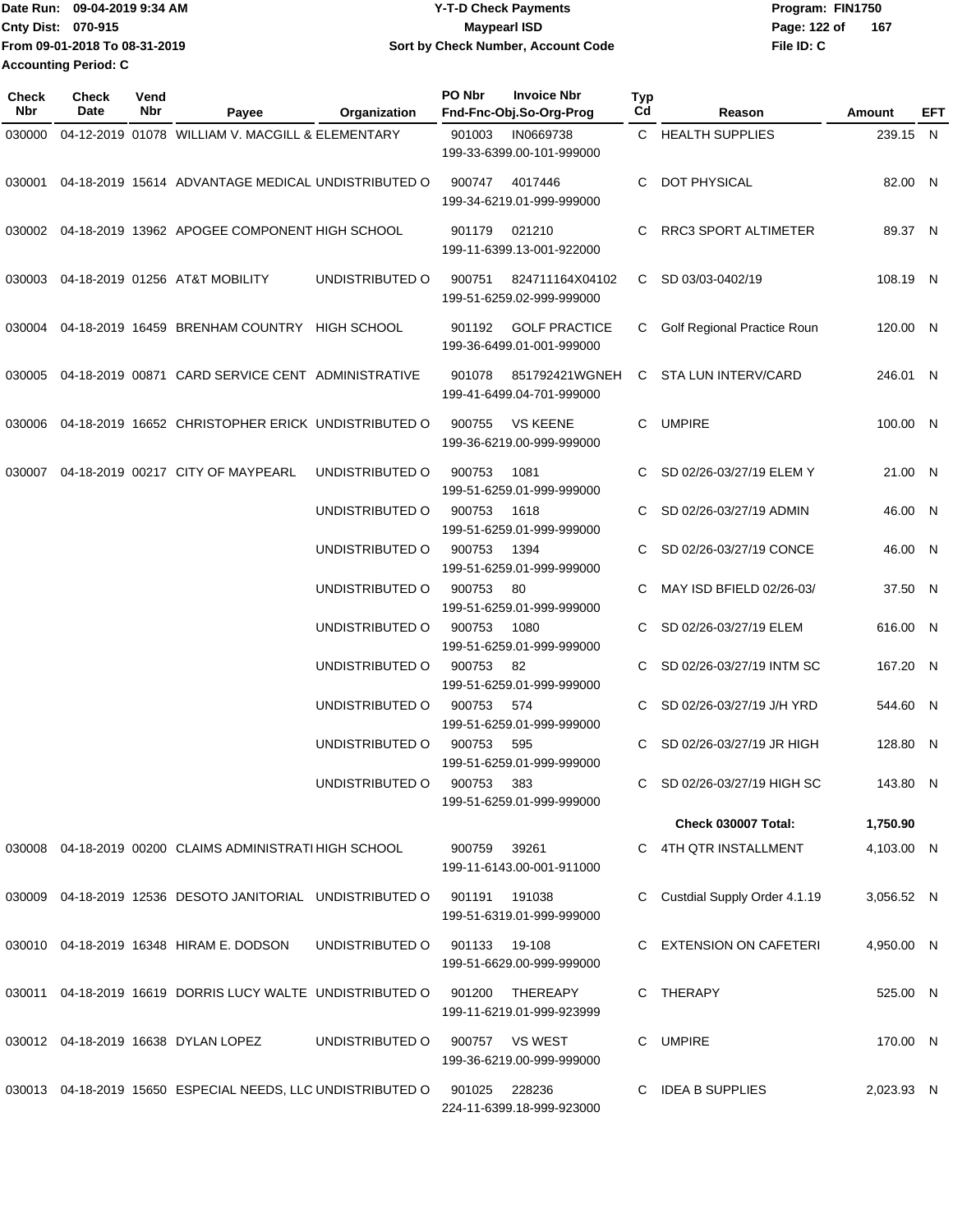| ∎Date Run: 09-04-2019 9:34 AM | <b>Y-T-D Check Payments</b>        | Program: FIN1750    |
|-------------------------------|------------------------------------|---------------------|
| <b>Cnty Dist: 070-915</b>     | <b>Mavpearl ISD</b>                | 167<br>Page: 123 of |
| From 09-01-2018 To 08-31-2019 | Sort by Check Number, Account Code | File ID: C          |
| <b>Accounting Period: C</b>   |                                    |                     |

| <b>Check</b><br>Nbr | <b>Check</b><br><b>Date</b>          | Vend<br>Nbr | Payee                                                      | Organization           | PO Nbr | <b>Invoice Nbr</b><br>Fnd-Fnc-Obj.So-Org-Prog    | <b>Typ</b><br>Cd | Reason                     | Amount     | EFT |
|---------------------|--------------------------------------|-------------|------------------------------------------------------------|------------------------|--------|--------------------------------------------------|------------------|----------------------------|------------|-----|
| 030014              |                                      |             | 04-18-2019 16464 JOHN T. FORBES                            | UNDISTRIBUTED O        | 900748 | <b>VS WEST</b>                                   | C.               | <b>OFFICIAL 2 GAMES</b>    | 170.00 N   |     |
|                     |                                      |             |                                                            |                        |        | 199-36-6219.00-999-999000                        |                  |                            |            |     |
|                     |                                      |             | 030015 04-18-2019 16653 MITCHEL BETTS                      | UNDISTRIBUTED O        | 900758 | <b>VS KEENE</b><br>199-36-6219.00-999-999000     | C.               | <b>UMPIRE</b>              | 100.00 N   |     |
| 030016              |                                      |             | 04-18-2019 12087 OAK CLIFF OFFICE SU MAYPEARL JUNIOR       |                        | 901214 | 423953-0<br>199-11-6399.00-041-911SUP            | C                | Fall supplies              | 465.23 N   |     |
|                     |                                      |             |                                                            | <b>MAYPEARL JUNIOR</b> | 901212 | 423956-0<br>199-11-6399.07-041-911000            | C                | Office supply              | 492.38 N   |     |
|                     |                                      |             |                                                            |                        |        |                                                  |                  | <b>Check 030016 Total:</b> | 957.61     |     |
| 030017              |                                      |             | 04-18-2019 15054 O'REILLY AUTO PARTS UNDISTRIBUTED O       |                        | 900114 | 0645403351<br>199-34-6319.00-999-999000          | C.               | BLUE DEF 4 2.5 GAL         | 55.96 N    |     |
|                     |                                      |             |                                                            | UNDISTRIBUTED O        | 900114 | 0645402398<br>199-34-6319.00-999-999000          | C                | <b>BLUE DEF 2.5GAL</b>     | 27.98 N    |     |
|                     |                                      |             |                                                            |                        |        |                                                  |                  | Check 030017 Total:        | 83.94      |     |
| 030018              |                                      |             | 04-18-2019 14574 PERMA-BOUND BOOK MAYPEARL JUNIOR          |                        | 900557 | 1806828-00<br>199-12-6399.05-041-999000          | С                | Library books              | 701.51 N   |     |
| 030019              |                                      |             | 04-18-2019 12826 RACHEL BROWN                              | <b>HIGH SCHOOL</b>     | 901229 | <b>REIMBURSEMET</b><br>199-11-6411.04-001-911000 | C.               | <b>MEALS UIL ACADEMIC</b>  | 45.64 N    |     |
| 030020              |                                      |             | 04-18-2019 12019 STEPHEN CRAIG MCQ UNDISTRIBUTED O         |                        | 900749 | <b>VS KEENE</b><br>199-36-6219.00-999-999000     | C                | <b>UMPIRE</b>              | 100.00 N   |     |
| 030021              |                                      |             | 04-18-2019 00973 TARVER TROPHIES                           | UNDISTRIBUTED O        | 900913 | maypearl<br>199-36-6399.05-999-999000            | C                | <b>Track Medals</b>        | 3,467.60 N |     |
|                     | 030022 04-18-2019 00784 TASBO        |             |                                                            | <b>IND COST-ADM</b>    | 901195 | 35222/35224<br>199-41-6499.00-750-999000         | C.               | ANNUAL MEMBERSHIP          | 270.00 N   |     |
| 030023              |                                      |             | 04-18-2019 16651 THOMAS CHRISTOPHE UNDISTRIBUTED O         |                        | 900756 | <b>VS KEENE</b><br>199-36-6219.00-999-999000     | C                | <b>UMPIRE</b>              | 100.00 N   |     |
| 030024              |                                      |             | 04-18-2019 00134 TXU ENERGY                                | UNDISTRIBUTED O        | 900752 | 055152272201<br>199-51-6259.04-999-999000        | C.               | SECUR LIGHTS SD 03/12-0    | 327.26 N   |     |
|                     |                                      |             | 030025 04-25-2019 01869 ALL SPORTS TROPHIE HIGH SCHOOL     |                        | 901049 | 13462<br>199-11-6399.29-001-911B00               | C                | End of Year Awards         | 160.00 N   |     |
|                     |                                      |             | 030026  04-25-2019  16607  ALWAYS  GOOD CATE  ELEMENTARY   |                        |        | 901072 LUNCH MENTOR<br>199-31-6399.10-101-999000 |                  | C LUNCH MENTORS CARE       | 294.00 N   |     |
|                     |                                      |             | 030027 04-25-2019 00901 AVENUE FUEL DISTRI UNDISTRIBUTED O |                        | 900771 | 68691<br>199-34-6311.01-999-999000               |                  | C FUEL FO DISTRICT         | 1,441.72 N |     |
|                     |                                      |             | 030028 04-25-2019 13576 CANON FINANCIAL SE HIGH SCHOOL     |                        | 900018 | 19988012<br>199-11-6269.01-001-911000            |                  | C CONTRACT CHARGE 04-0     | 1,300.29 N |     |
|                     | 030029  04-25-2019  00527  CDWG INC. |             |                                                            | HIGH SCHOOL            | 901105 | RQG6931<br>199-11-6639.48-001-911000             |                  | C Signage                  | 98.72 N    |     |
|                     |                                      |             |                                                            | <b>HIGH SCHOOL</b>     | 901105 | RPV4024<br>199-11-6639.48-001-911000             | C.               | Signage                    | 386.00 N   |     |
|                     |                                      |             |                                                            |                        |        |                                                  |                  | <b>Check 030029 Total:</b> | 484.72     |     |
|                     |                                      |             | 030030 04-25-2019 16442 CHARLES DEE NEWKI UNDISTRIBUTED O  |                        | 900766 | <b>VS KEEN</b><br>199-36-6219.00-999-999000      |                  | C UMPIRE                   | 82.00 N    |     |
|                     |                                      |             | 030031 04-25-2019 16652 CHRISTOPHER ERICK UNDISTRIBUTED O  |                        | 900776 | <b>VS WHITNEY</b><br>199-36-6219.00-999-999000   |                  | C UMPIRE                   | 170.00 N   |     |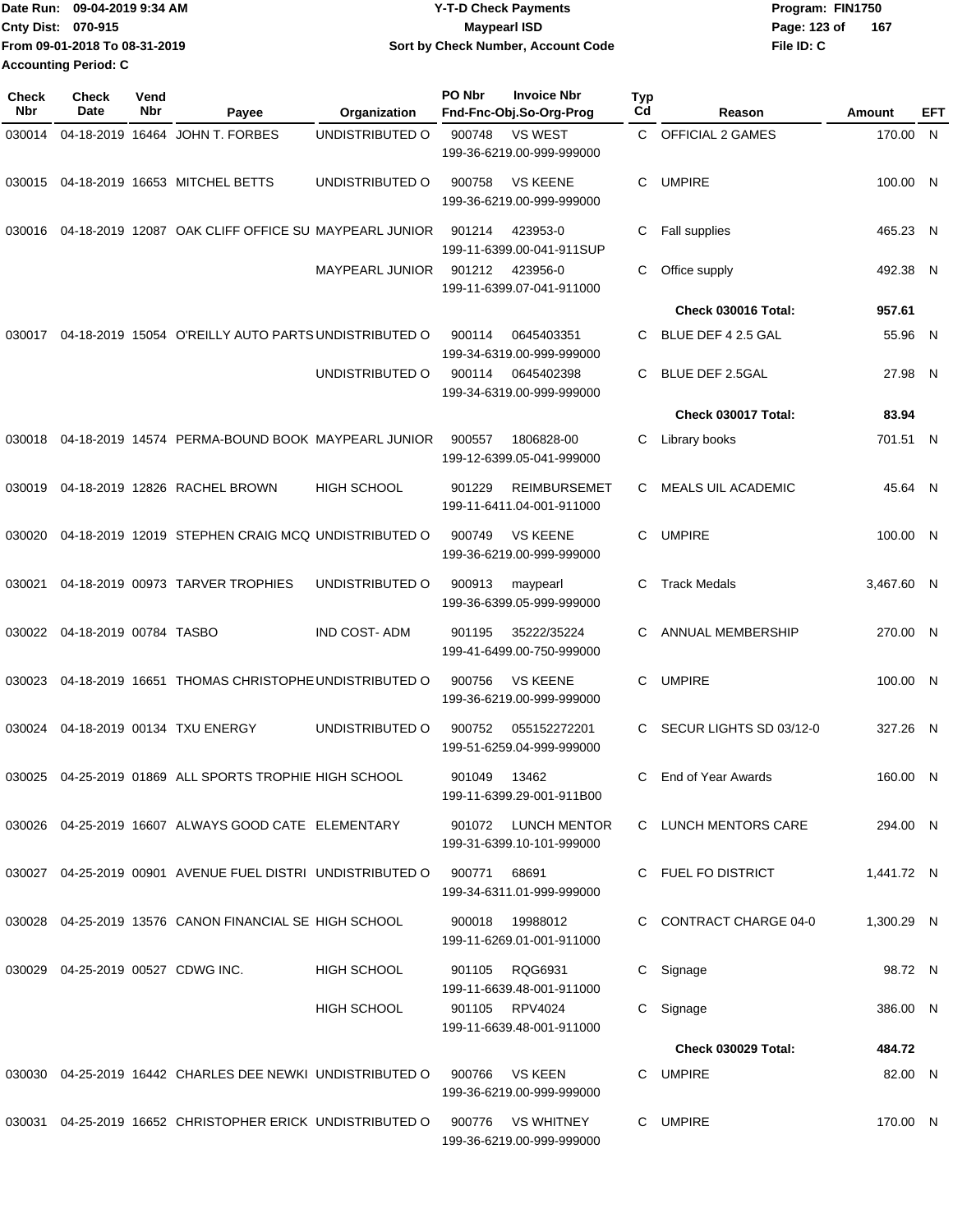Date Run: 09-04-2019 9:34 AM **Date Run:** 09-04-2019 9:34 AM **Cnty Dist: 070-915 File ID: C From 09-01-2018 To 08-31-2019 09-04-2019 9:34 AM Y-T-D Check Payments 070-915 Maypearl ISD Sort by Check Number, Account Code** Page: 124 of 167 **Accounting Period: C**

| <b>Check</b><br>Nbr | Check<br>Date | Vend<br>Nbr | Payee                                                       | Organization           | PO Nbr | <b>Invoice Nbr</b><br>Fnd-Fnc-Obj.So-Org-Prog   | <b>Typ</b><br>Cd | Reason                        | Amount     | EFT |
|---------------------|---------------|-------------|-------------------------------------------------------------|------------------------|--------|-------------------------------------------------|------------------|-------------------------------|------------|-----|
|                     |               |             | 030032 04-25-2019 15153 RANDY DANIEL                        | UNDISTRIBUTED O        | 900769 | <b>VS WEST</b><br>199-36-6219.00-999-999000     |                  | C UMPIRE                      | 145.00 N   |     |
| 030033              |               |             | 04-25-2019 13566 DRUG & ALCOHOL TE UNDISTRIBUTED O          |                        | 900762 | 18117511<br>199-34-6219.01-999-999000           |                  | DOT PRE EMPLOYMENT S          | 57.50 N    |     |
|                     |               |             | 030034 04-25-2019 00242 DEMCO, INC.                         | UNDISTRIBUTED O        | 901129 | 6591430<br>224-11-6399.18-999-923000            | C                | <b>SPED SUPPLIES CHAIRS</b>   | 1,233.86 N |     |
| 030035              |               |             | 04-25-2019 15656 DEPARTMENT OF INF UNDISTRIBUTED O          |                        | 900761 | 19031290N<br>199-51-6259.02-999-999000          | C                | LONGDISTANCE SD 03/01-        | 56.09 N    |     |
| 030036              |               |             | 04-25-2019 12885 DIRECT ENERGY                              | UNDISTRIBUTED O        | 900772 | 191060038093997<br>199-51-6259.04-999-999000    |                  | C BUS BARN SD 03/12-04/09/    | 40.04 N    |     |
|                     |               |             |                                                             | UNDISTRIBUTED O        | 900772 | 191060038096576<br>199-51-6259.04-999-999000    | C                | ADMIN SD 03/12-04/09/19       | 314.18 N   |     |
|                     |               |             |                                                             |                        |        |                                                 |                  | <b>Check 030036 Total:</b>    | 354.22     |     |
| 030037              |               |             | 04-25-2019 16413 EAST TEXAS COPY                            | UNDISTRIBUTED O        | 900777 | 1375072<br>199-11-6219.07-999-923000            | C                | SPED CLR COPIES SD 03/        | 84.48 N    |     |
|                     |               |             |                                                             | HIGH SCHOOL            | 900777 | 1375072<br>199-11-6269.00-001-911000            | C                | HSP CLR COPIES SD 03/09       | 107.72 N   |     |
|                     |               |             |                                                             | MAYPEARL JUNIOR        | 900777 | 1375072<br>199-11-6269.00-041-911000            |                  | JHP CLR COPIES SD 03/09       | 142.41 N   |     |
|                     |               |             |                                                             | ELEMENTARY             | 900777 | 1375072<br>199-11-6269.00-101-911000            |                  | ELET CLR COPIES SD 03/0       | 111.62 N   |     |
|                     |               |             |                                                             | ELEMENTARY             | 900777 | 1375072<br>199-11-6269.00-101-999000            |                  | ELE P CLR COPY SD 03/09       | 93.63 N    |     |
|                     |               |             |                                                             | HIGH SCHOOL            | 900777 | 1375072<br>199-11-6269.01-001-911000            |                  | HST CLR COPIES SD 03/09       | 127.52 N   |     |
|                     |               |             |                                                             | <b>MAYPEARL JUNIOR</b> | 900777 | 1375072<br>199-11-6269.01-041-911000            | C                | JHT CLR COPIES SD 03/09       | 176.75 N   |     |
|                     |               |             |                                                             | DIR COST- ADMINIS      | 900777 | 1375072<br>199-41-6249.00-720-999000            | C.               | <b>ADMIN COLOR COPIES 3/9</b> | 70.00 N    |     |
|                     |               |             |                                                             |                        |        |                                                 |                  | Check 030037 Total:           | 914.13     |     |
|                     |               |             | 030038 04-25-2019 12186 ELLIOTT ELECTRIC SU UNDISTRIBUTED O |                        | 900112 | 097297101<br>199-51-6319.02-999-999000          | C                | 26W PLUG IN CFL               | 49.70 N    |     |
|                     |               |             | 030039 04-25-2019 13619 HILLTOP SECURITIES, UNDISTRIBUTED O |                        | 900763 | MAYPEARL<br>199-71-6599.00-999-999000           |                  | 2018 ANNUAL DISCLOSUR         | 3,500.00 N |     |
|                     |               |             | 030040 04-25-2019 16635 IRVING TYRONE DECK UNDISTRIBUTED O  |                        | 900768 | <b>VS WEST</b><br>199-36-6219.00-999-999000     | C                | <b>UMPIRE</b>                 | 145.00 N   |     |
|                     |               |             | 030041 04-25-2019 00795 ISI COMMERCIAL REF UNDISTRIBUTED O  |                        | 901240 | 222423<br>199-51-6319.02-999-999000             | C                | Pass thru cooler repair       | 297.40 N   |     |
|                     |               |             | 030042  04-25-2019  00689  JACKIE VOLENTINE                 | UNDISTRIBUTED O        | 900764 | VS KEEN<br>199-36-6219.00-999-999000            | C                | umpire                        | 82.00 N    |     |
|                     |               |             |                                                             | UNDISTRIBUTED O        | 900765 | VS CLIFTON<br>199-36-6219.00-999-999000         |                  | C UMPIRE                      | 145.00 N   |     |
|                     |               |             |                                                             |                        |        |                                                 |                  | <b>Check 030042 Total:</b>    | 227.00     |     |
|                     |               |             | 030043 04-25-2019 16655 MIKE RICHARDSON                     | UNDISTRIBUTED O        | 900778 | <b>VS BLOOMING</b><br>199-36-6219.00-999-999000 | C                | umpire                        | 170.00 N   |     |
| 030044              |               |             | 04-25-2019 14369 NORTH TEXAS TOLLW UNDISTRIBUTED O          |                        | 900773 | 802135649<br>199-34-6219.01-999-999000          |                  | TOLL ROAD PLATE 137294        | $3.36$ N   |     |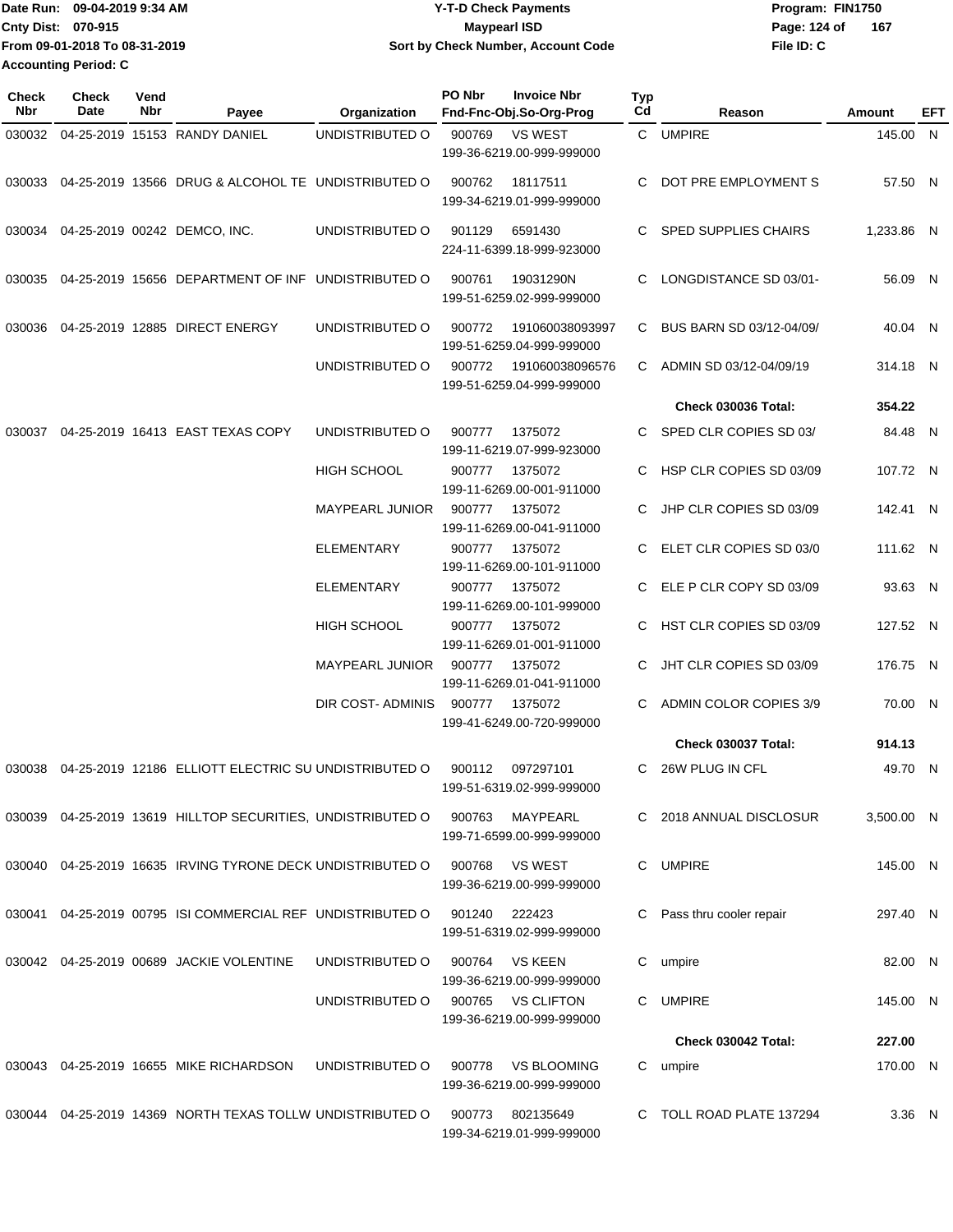| Date Run: 09-04-2019 9:34 AM  | <b>Y-T-D Check Payments</b>        | Program: FIN1750    |
|-------------------------------|------------------------------------|---------------------|
| Cnty Dist: 070-915            | Mavpearl ISD                       | 167<br>Page: 125 of |
| From 09-01-2018 To 08-31-2019 | Sort by Check Number, Account Code | File ID: C          |
| <b>Accounting Period: C</b>   |                                    |                     |

| <b>Check</b><br>Nbr | <b>Check</b><br>Date                | Vend<br>Nbr | Payee                                                          | Organization                  | PO Nbr       | <b>Invoice Nbr</b><br>Fnd-Fnc-Obj.So-Org-Prog   | <b>Typ</b><br>Cd | Reason                        | Amount     | EFT |
|---------------------|-------------------------------------|-------------|----------------------------------------------------------------|-------------------------------|--------------|-------------------------------------------------|------------------|-------------------------------|------------|-----|
| 030045              |                                     |             | 04-25-2019 15054 O'REILLY AUTO PARTS UNDISTRIBUTED O           |                               | 901135       | 0645-400220<br>199-34-6219.00-999-922000        |                  | C RANCH O SHOCKS              | 269.28 N   |     |
|                     |                                     |             |                                                                | UNDISTRIBUTED O               | 900114       | 0645403880<br>199-34-6319.00-999-999000         | C                | <b>BUS 49 AC BELT</b>         | 41.92 N    |     |
|                     |                                     |             |                                                                |                               |              |                                                 |                  | Check 030045 Total:           | 311.20     |     |
|                     |                                     |             | 030046  04-25-2019  16641  ROBERT ALBERO                       | UNDISTRIBUTED O               | 900767       | <b>VS CLIFTON</b><br>199-36-6219.00-999-999000  | C.               | UMPIRE                        | 145.00 N   |     |
| 030047              |                                     |             | 04-25-2019 00234 SOUTHWEST INTERNA UNDISTRIBUTED O             |                               | 901083       | WP23653<br>199-34-6319.00-999-999000            | C                | <b>Bus Repair DRIVE SHAFT</b> | 584.46 N   |     |
| 030048              |                                     |             | 04-25-2019 16646 TANG COMPANY LLC ELEMENTARY                   |                               | 901186       | 13236<br>199-11-6411.03-101-911000              |                  | <b>MATH WORKSHOP</b>          | 500.00 N   |     |
|                     |                                     |             |                                                                | UNDISTRIBUTED O               | 901186       | 13236<br>199-13-6499.00-999-911000              |                  | <b>MATH WORKSHOP</b>          | 307.00 N   |     |
|                     |                                     |             |                                                                |                               |              |                                                 |                  | Check 030048 Total:           | 807.00     |     |
|                     |                                     |             | 030049 04-25-2019 16651 THOMAS CHRISTOPHE UNDISTRIBUTED O      |                               | 900775       | <b>VS WHITNEY</b><br>199-36-6219.00-999-999000  | C.               | UMPIRE                        | 170.00 N   |     |
|                     |                                     |             | 030050 04-25-2019 00762 TONY GONZALES                          | UNDISTRIBUTED O               | 900779       | <b>VS BLOOMING</b><br>199-36-6219.00-999-999000 | C.               | <b>UMPIRE</b>                 | 170.00 N   |     |
|                     | 030051  04-25-2019  00141  WAL MART |             |                                                                | <b>MAYPEARL JUNIOR</b>        | 900919       | 000860<br>199-11-6399.01-041-921000             |                  | <b>GT PANTHER LAB SUPPLI</b>  | 73.86 N    |     |
|                     |                                     |             |                                                                | MAYPEARL JUNIOR               | 900959       | 001335<br>199-11-6399.07-041-911000             |                  | <b>SHOE ORGANIZER</b>         | 58.56 N    |     |
|                     |                                     |             |                                                                | <b>HIGH SCHOOL</b>            | 900811       | 007651<br>199-11-6399.10-001-922000             | C                | <b>COOKING SUPPLIES</b>       | 36.64 N    |     |
|                     |                                     |             |                                                                | <b>HIGH SCHOOL</b>            |              | 900812 003084<br>199-11-6399.12-001-911000      |                  | <b>COOKING SUPPLIES</b>       | 72.12 N    |     |
|                     |                                     |             |                                                                | HIGH SCHOOL                   | 900812       | 004659<br>199-11-6399.12-001-911000             | C                | <b>COOKING SUPPLIES</b>       | 86.17 N    |     |
|                     |                                     |             |                                                                | <b>HIGH SCHOOL</b>            | 900811       | 009060<br>199-11-6399.12-001-911000             | C                | <b>COOKING SUPPLIES</b>       | 89.27 N    |     |
|                     |                                     |             |                                                                | <b>HIGH SCHOOL</b>            |              | 900812 003675<br>199-11-6399.12-001-911000      | C.               | <b>COOKING SUPPLIES</b>       | 181.62 N   |     |
|                     |                                     |             |                                                                | MAYPEARL JUNIOR 901164 009744 |              | 199-11-6399.44-041-911000                       |                  | C PLANTS SHRUBS               | 153.92 N   |     |
|                     |                                     |             |                                                                | MAYPEARL JUNIOR 901162 001336 |              | 199-31-6399.00-041-999000                       |                  | C STARR TESTING SUPPLIE       | 506.25 N   |     |
|                     |                                     |             |                                                                |                               |              |                                                 |                  | <b>Check 030051 Total:</b>    | 1,258.41   |     |
|                     |                                     |             | 030052 04-25-2019 15165 WAXAHACHIE GLASS UNDISTRIBUTED O       |                               | 901117 919   | 199-51-6319.04-999-999000                       |                  | Admin security window glass   | 400.00 N   |     |
|                     |                                     |             | 030053  04-25-2019  14772  WHATABURGER                         | <b>HIGH SCHOOL</b>            |              | 900774 1187593<br>199-36-6499.05-001-999000     |                  | C MEALS TENNIS                | 24.51 N    |     |
|                     | 030055 04-29-2019 12513 CAMT        |             |                                                                | UNDISTRIBUTED O               |              | 900781 CONFERENCE<br>199-13-6499.00-999-911000  |                  | C MATH CONFERENCE             | 390.00 N   |     |
|                     |                                     |             | 030056  05-03-2019  16058  806 TECHNOLOGIES, I UNDISTRIBUTED O |                               | 900790 6963  | 199-11-6399.00-999-911000                       |                  | C PLAN 4 LEARNING SOFTW       | 1,500.00 N |     |
|                     |                                     |             | 030057 05-03-2019 01869 ALL SPORTS TROPHIE ELEMENTARY          |                               | 901011 13538 | 199-11-6399.21-101-911000                       |                  | C TEACHER AWARDS              | 133.00 N   |     |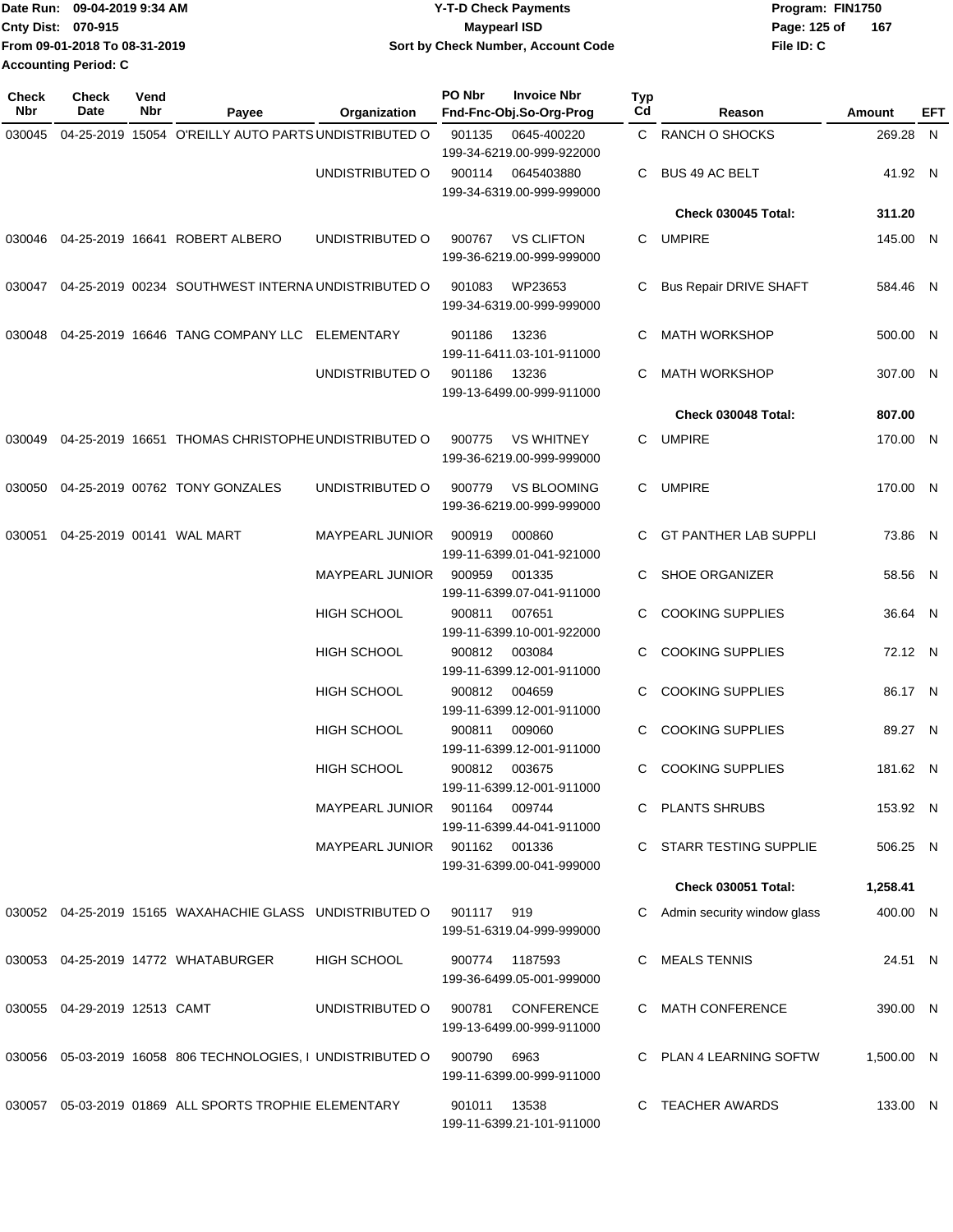| Date Run:                 | 09-04-2019 9:34 AM            | <b>Y-T-D Check Payments</b>        | Program: FIN1750 |     |
|---------------------------|-------------------------------|------------------------------------|------------------|-----|
| <b>Cnty Dist: 070-915</b> |                               | Maypearl ISD                       | Page: 126 of     | 167 |
|                           | From 09-01-2018 To 08-31-2019 | Sort by Check Number, Account Code | File ID: C       |     |
| Accounting Period: C      |                               |                                    |                  |     |

| Check<br><b>Nbr</b> | <b>Check</b><br>Date             | Vend<br>Nbr | Payee                                                 | Organization           | PO Nbr | <b>Invoice Nbr</b><br>Fnd-Fnc-Obj.So-Org-Prog      | Typ<br>Cd | Reason                      | Amount     | EFT |
|---------------------|----------------------------------|-------------|-------------------------------------------------------|------------------------|--------|----------------------------------------------------|-----------|-----------------------------|------------|-----|
| 030058              |                                  |             | 05-03-2019 15616 AT&T CORP.                           | UNDISTRIBUTED O        | 900786 | 435-1720                                           | C.        | SD APRIL LD 435-1720        | 68.11 N    |     |
|                     |                                  |             |                                                       |                        |        | 199-51-6259.02-999-999000                          |           |                             |            |     |
| 030059              |                                  |             | 05-03-2019 00330 BARNES & NOBLE                       | UNDISTRIBUTED O        | 901222 | 8170<br>199-31-6399.00-999-923000                  | С         | <b>BEST PRACTICES</b>       | 239.60 N   |     |
|                     |                                  |             |                                                       | UNDISTRIBUTED O        | 901223 | <b>TRN 8169</b>                                    | C         | <b>BEST PRACTICES</b>       | 1,198.00 N |     |
|                     |                                  |             |                                                       |                        |        | 224-11-6399.18-999-923000                          |           |                             |            |     |
|                     |                                  |             |                                                       |                        |        |                                                    |           | <b>Check 030059 Total:</b>  | 1,437.60   |     |
| 030060              |                                  |             | 05-03-2019 16429 Best Western Pflugeville HIGH SCHOOL |                        | 901039 | state solo<br>199-11-6411.29-001-911B00            | C.        | State Solo-Ensemble Rooms   | 292.98 N   |     |
|                     |                                  |             |                                                       | <b>HIGH SCHOOL</b>     | 901039 | state solo<br>199-11-6412.29-001-911000            |           | State Solo-Ensemble Rooms   | 471.00 N   |     |
|                     |                                  |             |                                                       |                        |        |                                                    |           | Check 030060 Total:         | 763.98     |     |
| 030061              |                                  |             | 05-03-2019 16401 CAMPOS ENGINEERIN UNDISTRIBUTED O    |                        | 900963 | 822236<br>199-51-6219.00-999-999000                | С         | RTU REPLACEMENT             | 6,750.00 N |     |
| 030062              |                                  |             | 05-03-2019 13576 CANON FINANCIAL SE ELEMENTARY        |                        | 900018 | 20010154                                           | C         | <b>ADMIN COPIER</b>         | 458.87 N   |     |
|                     |                                  |             |                                                       |                        |        | 199-11-6269.00-101-999000                          |           |                             |            |     |
| 030063              |                                  |             | 05-03-2019 12294 CLIFTON CARR                         | UNDISTRIBUTED O        | 901274 | <b>CILFF SECURITY</b><br>199-52-6219.01-999-999000 | С         | <b>PROM SECURITY</b>        | 192.50 N   |     |
| 030064              |                                  |             | 05-03-2019 12536 DESOTO JANITORIAL                    | UNDISTRIBUTED O        | 901209 | 191208<br>199-51-6319.01-999-999000                | C         | <b>JANITORIAL SUPPLIES</b>  | 6,888.58 N |     |
| 030065              |                                  |             | 05-03-2019 01547 EICHELBAUM WARDEL DIR COST-ADMINIS   |                        | 900782 | 64883                                              | C         | LEGAL SERVICES APRIL        | 4,744.50 N |     |
|                     |                                  |             |                                                       |                        |        | 199-41-6211.00-720-999000                          |           |                             |            |     |
| 030066              |                                  |             | 05-03-2019 12186 ELLIOTT ELECTRIC SU UNDISTRIBUTED O  |                        | 901228 | 097324201<br>199-51-6319.04-999-999000             | С         | JH Lighting Supplies        | 312.23 N   |     |
| 030067              |                                  |             | 05-03-2019 13336 ELLIS COUNTY MUSIC HIGH SCHOOL       |                        | 901249 | 101075/96612<br>199-11-6219.29-001-911B00          | C         | <b>TUBA BARI SAX</b>        | 60.00 N    |     |
| 030068              |                                  |             | 05-03-2019 16496 ERIC JANSZEN                         | UNDISTRIBUTED O        | 901268 | <b>REIMBURSEMENT</b><br>199-34-6311.01-999-999000  | С         | FUEL FOR ROCKET LAUN        | 61.61 N    |     |
| 030069              |                                  |             | 05-03-2019 16059 FRONTIER SOUTHWE UNDISTRIBUTED O     |                        | 900787 | 972435203809291<br>199-51-6259.02-999-999000       | C         | SD 4/22-05/21/19 435-2038   | 128.22 N   |     |
|                     |                                  |             |                                                       | UNDISTRIBUTED O        |        | 900793 972-435-2019<br>199-51-6259.02-999-999000   |           | C H/S SD04/25-05/24/2019 43 | 128.22 N   |     |
|                     |                                  |             |                                                       |                        |        |                                                    |           | <b>Check 030069 Total:</b>  | 256.44     |     |
|                     |                                  |             | 030070 05-03-2019 14289 TRUDIE HEAD                   | UNDISTRIBUTED O        | 901261 | <b>CONTRACT RTI</b><br>224-11-6219.00-999-923000   |           | C 8TH PAYMENT FOR RTI       | 3,750.00 N |     |
| 030071              |                                  |             | 05-03-2019 00795 ISI COMMERCIAL REF UNDISTRIBUTED O   |                        | 901263 | 403931/403969<br>199-51-6319.35-999-999000         |           | C FREEZER REPAIR            | 661.51 N   |     |
|                     |                                  |             | 030072 05-03-2019 16039 JYRO SIGNS                    | UNDISTRIBUTED O        | 901198 | 6651<br>199-34-6319.00-999-999000                  | C         | MISD Vehicle Logo           | 587.50 N   |     |
|                     |                                  |             | 030073  05-03-2019  16650  MABANK ISD                 | UNDISTRIBUTED O        | 901224 | ALLEN/MAYPEAR<br>199-13-6499.00-999-911000         |           | C TRAINING/KNOW YOUR IM     | 50.00 N    |     |
|                     | 030074  05-03-2019  00079  NASCO |             |                                                       | <b>MAYPEARL JUNIOR</b> | 900946 | 359378<br>199-11-6399.09-041-911000                |           | <b>Science Supplies</b>     | 11.01 N    |     |
|                     |                                  |             | 030075 05-03-2019 15526 NAVARRO COLLEGE B HIGH SCHOOL |                        | 900789 | 1000504<br>199-11-6399.34-001-931000               |           | C MY LITERATURELAB ACC      | 66.35 N    |     |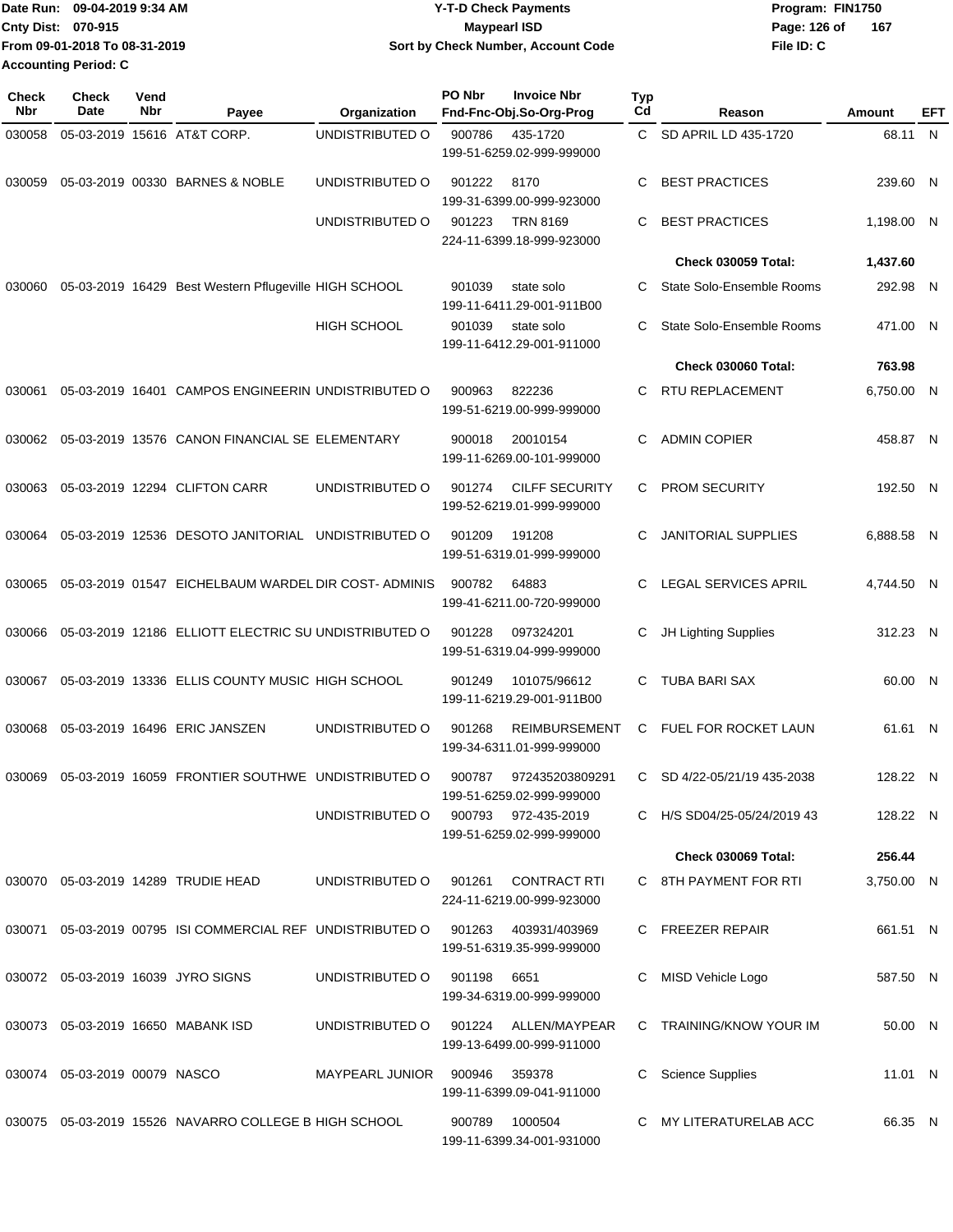| IDate Run: 09-04-2019 9:34 AM | <b>Y-T-D Check Payments</b>        | Program: FIN1750    |
|-------------------------------|------------------------------------|---------------------|
| <b>Cnty Dist: 070-915</b>     | Maypearl ISD                       | 167<br>Page: 127 of |
| From 09-01-2018 To 08-31-2019 | Sort by Check Number, Account Code | File ID: C          |
| <b>Accounting Period: C</b>   |                                    |                     |

| Check<br>Nbr | <b>Check</b><br>Date     | Vend<br>Nbr | Payee                                                          | Organization                      | <b>PO Nbr</b> | <b>Invoice Nbr</b><br>Fnd-Fnc-Obj.So-Org-Prog  | Typ<br>Cd | Reason                       | Amount      | EFT |
|--------------|--------------------------|-------------|----------------------------------------------------------------|-----------------------------------|---------------|------------------------------------------------|-----------|------------------------------|-------------|-----|
| 030076       | 05-03-2019 13608 NELI    |             |                                                                | UNDISTRIBUTED O                   | 901237        | <b>WINNINGHAM</b><br>199-21-6411.00-999-923000 | C.        | 13TH ANNUAL 504 ACADE        | 185.00 N    |     |
| 030077       |                          |             | 05-03-2019 16014 ORKIN PEST CONTRO UNDISTRIBUTED O             |                                   | 900019        | 185072320<br>199-51-6249.00-999-999000         | C.        | MONTHLY PEST CONTRO          | 450.00 N    |     |
| 030078       |                          |             | 05-03-2019 00099 REGION 10/EDUCATIO UNDISTRIBUTED O            |                                   | 901140        | 158729<br>199-34-6219.01-999-999000            | C         | <b>8HR DRIVER RECERTIFIC</b> | 85.00 N     |     |
| 030079       |                          |             | 05-03-2019 14927 REPUBLIC SERVICES                             | UNDISTRIBUTED O                   | 900788        | 307940015843<br>199-51-6219.02-999-999000      | C         | DUMPSTERS FOR REMOV          | 6,323.65 N  |     |
|              |                          |             |                                                                | UNDISTRIBUTED O                   | 900788        | 307940015843<br>199-51-6259.03-999-999000      | C.        | SD 01/01-04/30/19 TRASH      | 3,000.00 N  |     |
|              |                          |             |                                                                |                                   |               |                                                |           | Check 030079 Total:          | 9,323.65    |     |
| 030080       |                          |             | 05-03-2019 01056 RYDIN DECAL                                   | <b>HIGH SCHOOL</b>                | 901154        | 355709<br>199-11-6399.12-001-911000            | C         | 19-20 PARKING DECALS         | 260.00 N    |     |
| 030081       |                          |             | 05-03-2019 00316 SCHOOL SPECIALTY I UNDISTRIBUTED O            |                                   | 900787        | 208122758575<br>224-11-6399.18-999-923000      | C         | <b>MEDICINE BALLS</b>        | 106.49 N    |     |
| 030082       |                          |             | 05-03-2019 15632 SOLID ROCK RESOUR HIGH SCHOOL                 |                                   | 901009        | <b>ASSEMBLY</b><br>199-23-6411.05-001-999000   | C         | HS ASSEMBLY                  | 500.00 N    |     |
| 030083       |                          |             | 05-03-2019 16296 SUPERIOR PEDIATRIC UNDISTRIBUTED O            |                                   | 901236        | 135<br>199-31-6219.02-999-923000               | C         | CONTRACTED PT SERVIC         | 390.00 N    |     |
|              |                          |             |                                                                | UNDISTRIBUTED O                   | 901236        | 135<br>199-31-6219.04-999-923000               | C.        | CONTRACTED OT SERVIC         | 178.75 N    |     |
|              |                          |             |                                                                |                                   |               |                                                |           | Check 030083 Total:          | 568.75      |     |
| 030084       | 05-03-2019 16123 TECHAIR |             |                                                                | UNDISTRIBUTED O                   | 900455        | 04799488<br>199-51-6249.00-999-999000          | C.        | Tech Air - Open PO           | 230.15 N    |     |
| 030085       |                          |             | 05-03-2019 15611 BETH THOMAS                                   | <b>MAYPEARL JUNIOR</b>            | 901050        | STATE SOLO<br>199-11-6219.29-041-911B00        | C         | State solo accompanist       | 200.00 N    |     |
|              | 05-21-2019               |             |                                                                | <b>MAYPEARL JUNIOR</b>            | 901050        | <b>STATE SOLO</b><br>199-11-6219.29-041-911B00 | D         | <b>COULD NOT ATTEND EVE</b>  | $-200.00$ N |     |
|              |                          |             |                                                                |                                   |               |                                                |           | <b>Check 030085 Total:</b>   | .00         |     |
| 030086       | 05-03-2019 00655 VARSITY |             |                                                                | <b>HIGH SCHOOL</b>                | 901266        | REG-0010548066<br>199-36-6499.01-001-999000    | C.        | <b>CHEER CONFERENCE</b>      | 200.00 N    |     |
|              |                          |             | 030087  05-10-2019  16192  ACTION FIRE PROS                    | UNDISTRIBUTED O                   |               | 900017 M1990716<br>199-51-6249.16-999-999000   |           | C QUARTERLY MONITORIN        | 750.00 N    |     |
|              |                          |             | 030088  05-10-2019  00069  ATMOS ENERGY                        | UNDISTRIBUTED O                   | 900794        | 3030380238<br>199-51-6259.00-999-999000        |           | C ADMIN SD 04/02-05/01/201   | 109.33 N    |     |
|              |                          |             |                                                                | UNDISTRIBUTED O 900794 3030380470 |               | 199-51-6259.00-999-999000                      |           | C HIGH SCHO SD 04/02-05/0    | 183.40 N    |     |
|              |                          |             |                                                                | UNDISTRIBUTED O                   |               | 900794 3030318485<br>199-51-6259.00-999-999000 |           | C LSK ELEM SD 04/02-05/01/   | 199.65 N    |     |
|              |                          |             |                                                                | UNDISTRIBUTED O                   |               | 900794 3030318181<br>199-51-6259.00-999-999000 |           | C MIDDLE SC SD 04/02-05/0    | 102.90 N    |     |
|              |                          |             |                                                                |                                   |               |                                                |           | <b>Check 030088 Total:</b>   | 595.28      |     |
|              |                          |             | 030089  05-10-2019  00901  AVENUE FUEL DISTRI  UNDISTRIBUTED O |                                   | 900815        | 68776<br>199-34-6311.01-999-999000             |           | C FUEL FOR DISTRICT          | 2,851.31 N  |     |
|              |                          |             | 030090 05-10-2019 15724 BOBBY E. PARKER, JR. UNDISTRIBUTED O   |                                   | 900804        | 05-02-2019 MISD<br>199-11-6219.00-999-911000   |           | C PSP RELATED O LSK OBS      | 507.94 N    |     |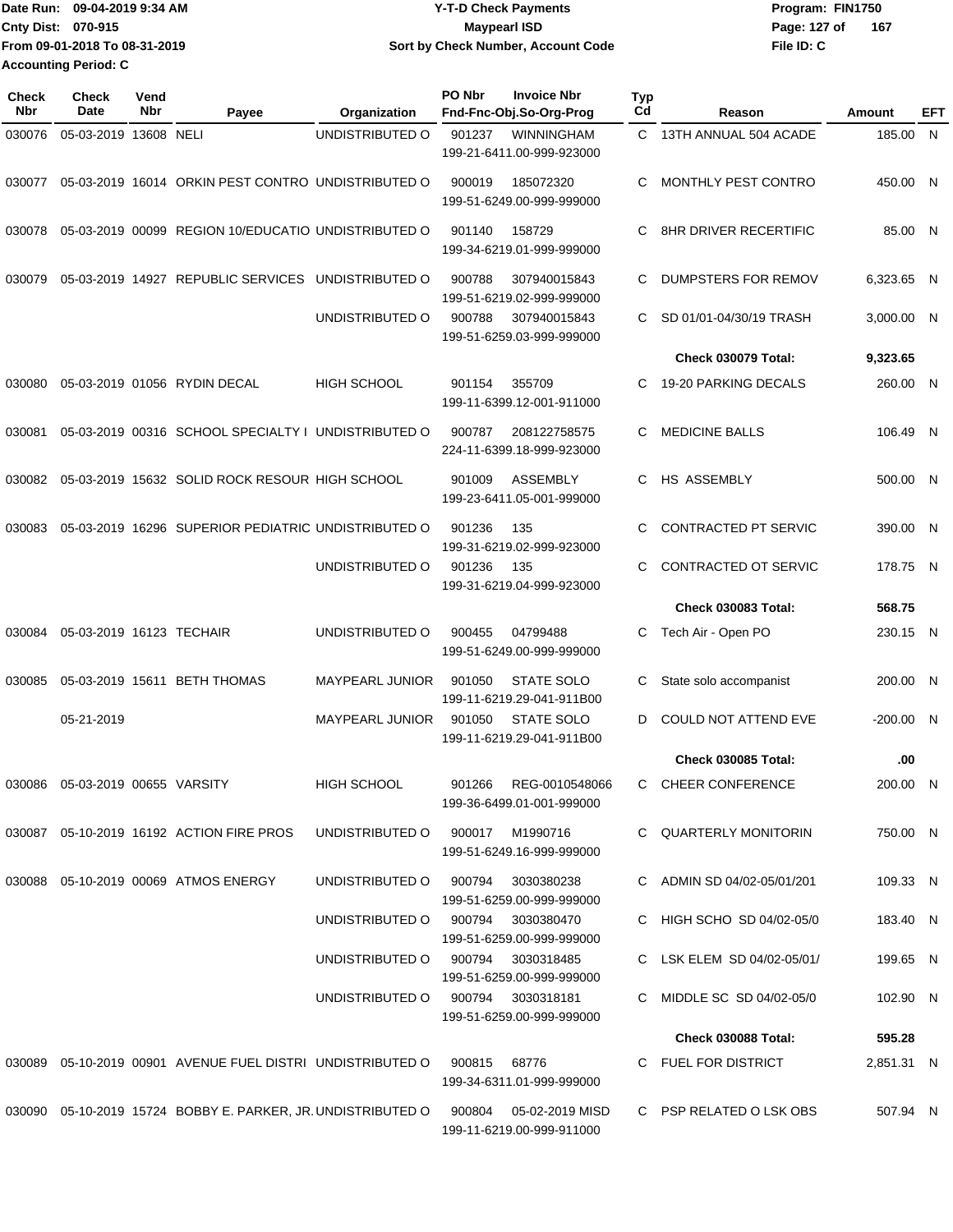| Date Run: 09-04-2019 9:34 AM  | <b>Y-T-D Check Payments</b>        | Program: FIN1750    |  |  |  |
|-------------------------------|------------------------------------|---------------------|--|--|--|
| <b>Cnty Dist: 070-915</b>     | Maypearl ISD                       | 167<br>Page: 128 of |  |  |  |
| From 09-01-2018 To 08-31-2019 | Sort by Check Number, Account Code | File ID: C          |  |  |  |
| <b>Accounting Period: C</b>   |                                    |                     |  |  |  |

**PO Nbr Invoice Nbr**

**Typ**

**Check**

**Check**

**Vend**

| Nbr    | Date                           | Nbr | Payee                                                     | Organization                       | Fnd-Fnc-Obj.So-Org-Prog                                     | Cd       | Reason                                                | Amount               | <b>EFT</b> |
|--------|--------------------------------|-----|-----------------------------------------------------------|------------------------------------|-------------------------------------------------------------|----------|-------------------------------------------------------|----------------------|------------|
| 030091 |                                |     | 05-10-2019 00151 BETSY ROSS FLAG GI HIGH SCHOOL           |                                    | 901257 846621-T<br>199-11-6399.12-001-911000                |          | C US FLAGS                                            | 130.00 N             |            |
|        |                                |     | 030092  05-10-2019  00956  BORDEN DAIRY                   | MAYPEARL JUNIOR                    | 2618688<br>901297<br>240-35-6341.00-041-999000              | C        | MILK JH INTERM                                        | 980.77 N             |            |
|        |                                |     |                                                           | <b>ELEMENTARY</b>                  | 901296<br>2618688<br>240-35-6341.00-101-999000              | C        | <b>MILK ELEM</b>                                      | 1,325.00 N           |            |
|        |                                |     |                                                           | <b>HIGH SCHOOL</b>                 | 2618688<br>901298<br>240-35-6341.01-001-999000              | C.       | MILK H/S                                              | 463.75 N             |            |
|        |                                |     |                                                           |                                    |                                                             |          | <b>Check 030092 Total:</b>                            | 2,769.52             |            |
|        |                                |     | 030093  05-10-2019  00887  BSN SPORTS                     | UNDISTRIBUTED O                    | 905208129<br>901160<br>199-36-6399.01-999-999BHS            | C.       | <b>Boys Basketball Equipment</b>                      | 342.50 N             |            |
| 030094 |                                |     | 05-10-2019 16577 CARTER EVALUATION UNDISTRIBUTED O        |                                    | 901288<br>-4<br>199-31-6219.00-999-923000                   | C        | AU EVALUTION                                          | 787.50 N             |            |
|        |                                |     | 030095 05-10-2019 15873 BRITTANY CHADWICK HIGH SCHOOL     |                                    | 901294<br><b>REIMBURSEMENT</b><br>199-36-6399.12-001-999000 |          | C NHS STOLES                                          | 136.50 N             |            |
|        |                                |     | 030096 05-10-2019 16652 CHRISTOPHER ERICK UNDISTRIBUTED O |                                    | <b>VS CLIFTON</b><br>900809<br>199-36-6219.00-999-999000    |          | C UMPIRE                                              | 170.00 N             |            |
| 030097 |                                |     | 05-10-2019 00217 CITY OF MAYPEARL                         | UNDISTRIBUTED O                    | 900795<br>1081<br>199-51-6259.01-999-999000                 |          | C LSK YARD METER SD 03/2                              | 21.00 N              |            |
|        |                                |     |                                                           | UNDISTRIBUTED O                    | 900795<br>- 80<br>199-51-6259.01-999-999000                 |          | C BFIELD ISD SD 03/27-04/29                           | 21.00 N              |            |
|        |                                |     |                                                           | UNDISTRIBUTED O                    | 900795<br>1394<br>199-51-6259.01-999-999000                 |          | C H/S CONCE BROOM SD 03                               | 46.00 N              |            |
|        |                                |     |                                                           | UNDISTRIBUTED O                    | 900795<br>1618<br>199-51-6259.01-999-999000                 | C.       | ADMIN SD 03/27-04/29/201                              | 62.20 N              |            |
|        |                                |     |                                                           | UNDISTRIBUTED O                    | 900795<br>383<br>199-51-6259.01-999-999000                  |          | C H/S SD 03/27-04/29/2019                             | 95.20 N              |            |
|        |                                |     |                                                           | UNDISTRIBUTED O                    | 900795<br>595<br>199-51-6259.01-999-999000                  |          | J/H SD 03/27-04/29/2019                               | 244.00 N             |            |
|        |                                |     |                                                           | UNDISTRIBUTED O<br>UNDISTRIBUTED O | 900795<br>82<br>199-51-6259.01-999-999000<br>900795<br>574  | C.<br>C. | INT SCH SD 03/27-04/29/20<br>JR HIGH YM SD 03/27-04/2 | 256.00 N<br>419.20 N |            |
|        |                                |     |                                                           | UNDISTRIBUTED O                    | 199-51-6259.01-999-999000<br>900795<br>1080                 |          | C ELEM SD 03/27-04/29/2019                            | 547.60 N             |            |
|        |                                |     |                                                           |                                    | 199-51-6259.01-999-999000                                   |          |                                                       |                      |            |
|        |                                |     |                                                           |                                    |                                                             |          | <b>Check 030097 Total:</b>                            | 1,712.20             |            |
|        |                                |     | 030098  05-10-2019  15282  COLORADO BOXED BE ELEMENTARY   |                                    | 901302<br>8928793<br>240-35-6341.00-101-999000              |          | C USDA FOODS ELEM                                     | 15.78 N              |            |
|        | 030099  05-10-2019  15168  CPI |     |                                                           | UNDISTRIBUTED O                    | 901250<br>CUS0184780<br>199-31-6399.00-999-923000           |          | C NCI BLENDED LEARN ONL                               | 34.00 N              |            |
|        |                                |     | 030100 05-10-2019 16619 DORRIS LUCY WALTE UNDISTRIBUTED O |                                    | 901284 SPED<br>199-11-6219.01-999-923999                    |          | C INITIAL FIE 4-17-18-2019                            | 375.00 N             |            |
|        |                                |     | 030101  05-10-2019  16413  EAST TEXAS COPY                | UNDISTRIBUTED O                    | 900814 LE00138020<br>199-11-6219.00-999-923000              |          | C LEASE SPED FOR MAY BIL                              | 128.23 N             |            |
|        |                                |     |                                                           | HIGH SCHOOL                        | 900814 LE00138020<br>199-11-6269.01-001-911000              |          | C LEASE H/S FOR MAY BILLI                             | 128.24 N             |            |
|        |                                |     |                                                           |                                    |                                                             |          | <b>Check 030101 Total:</b>                            | 256.47               |            |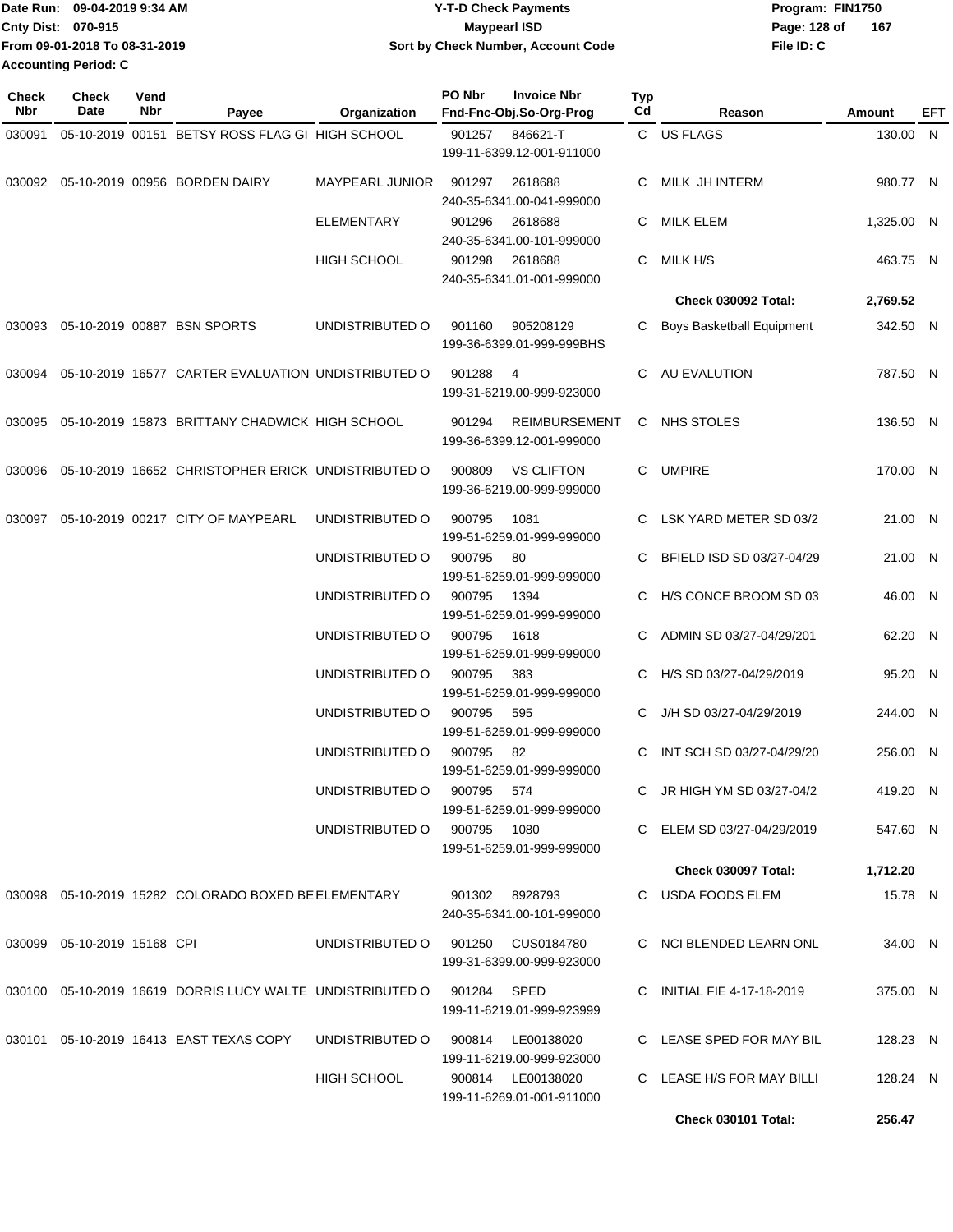|                             | Date Run: 09-04-2019 9:34 AM  | <b>Y-T-D Check Payments</b>        | Program: FIN1750 |     |  |  |
|-----------------------------|-------------------------------|------------------------------------|------------------|-----|--|--|
| <b>Cnty Dist: 070-915</b>   |                               | <b>Mavpearl ISD</b>                | Page: 129 of     | 167 |  |  |
|                             | From 09-01-2018 To 08-31-2019 | Sort by Check Number, Account Code | File ID: C       |     |  |  |
| <b>Accounting Period: C</b> |                               |                                    |                  |     |  |  |

| <b>Check</b><br>Nbr | Check<br>Date                     | Vend<br>Nbr | Payee                                                                 | Organization       | PO Nbr | <b>Invoice Nbr</b><br>Fnd-Fnc-Obj.So-Org-Prog       | <b>Typ</b><br>Cd | Reason                      | Amount      | EFT |
|---------------------|-----------------------------------|-------------|-----------------------------------------------------------------------|--------------------|--------|-----------------------------------------------------|------------------|-----------------------------|-------------|-----|
|                     |                                   |             |                                                                       |                    |        |                                                     |                  |                             |             |     |
| 030102              |                                   |             | 05-10-2019 12186 ELLIOTT ELECTRIC SU UNDISTRIBUTED O                  |                    | 901194 | 09-70502-01<br>199-51-6319.02-999-999000            | C                | Open PO - Elliott Electric  | 126.32 N    |     |
|                     |                                   |             |                                                                       | UNDISTRIBUTED O    | 900799 | 09-72142-02<br>199-51-6319.02-999-999000            | С                | 120-277V PHOT CONTROL       | 161.42 N    |     |
|                     |                                   |             |                                                                       | UNDISTRIBUTED O    | 901194 | 09-70027-02<br>199-51-6319.02-999-999000            | C.               | Open PO - Elliott Electric  | 133.44 N    |     |
|                     |                                   |             |                                                                       | UNDISTRIBUTED O    | 900698 | 09-67436<br>199-51-6319.05-999-999000               | C                | SUPPLIES AG SHOP            | 894.71 N    |     |
|                     |                                   |             |                                                                       |                    |        |                                                     |                  | Check 030102 Total:         | 1,315.89    |     |
| 030103              |                                   |             | 05-10-2019 16649 EMPOWERING WRITE UNDISTRIBUTED O                     |                    | 901218 | HATCHER/DANIEL<br>199-13-6499.00-999-911000         | C                | <b>EXPOSITORY WORKSHOP</b>  | 557.70 N    |     |
| 030104              |                                   |             | 05-10-2019 01005 FAMILY/CONSUMER S HIGH SCHOOL                        |                    | 901275 | 41-6506<br>199-11-6411.04-001-911000                | С                | <b>CAREER PREP TRAINING</b> | 450.00 N    |     |
|                     |                                   |             |                                                                       | <b>HIGH SCHOOL</b> | 901275 | 41-5629<br>199-11-6411.04-001-922000                | C                | <b>CAREER PREP TRAINING</b> | 190.00 N    |     |
|                     |                                   |             |                                                                       | UNDISTRIBUTED O    | 901275 | 41-5629<br>199-13-6499.00-999-911000                | С                | <b>CAREER TRAINING</b>      | 480.00 N    |     |
|                     |                                   |             |                                                                       |                    |        |                                                     |                  | Check 030104 Total:         | 1,120.00    |     |
| 030105              |                                   |             | 05-10-2019 16059 FRONTIER SOUTHWE UNDISTRIBUTED O                     |                    | 900805 | 031814-5<br>199-51-6259.02-999-999000               | С                | 435-1720 SD 04/28-          | 61.61 N     |     |
|                     |                                   |             |                                                                       | UNDISTRIBUTED O    | 900805 | 092515-5<br>199-51-6259.02-999-999000               | С                | 435-2160 SD 04/28-          | 128.22 N    |     |
|                     |                                   |             |                                                                       | UNDISTRIBUTED O    | 900805 | 092815-5<br>199-51-6259.02-999-999000               | С                | 435-2520 SD 04/28-          | 128.22 N    |     |
|                     |                                   |             |                                                                       | UNDISTRIBUTED O    | 900805 | 91206-5<br>199-51-6259.02-999-999000                | С                | 435-1000 SD 04/28-          | 870.95 N    |     |
|                     |                                   |             |                                                                       |                    |        |                                                     |                  | <b>Check 030105 Total:</b>  | 1,189.00    |     |
| 030106              |                                   |             | 05-10-2019 12551 INTERQUEST DETECTI HIGH SCHOOL                       |                    | 900803 | 113095<br>199-11-6219.02-001-924000                 | C                | HDAY BREATHALYZER PR        | 840.00 N    |     |
| 030107              |                                   |             | 05-10-2019 15069 INTERSTATE BILLING UNDISTRIBUTED O                   |                    | 901243 | 1713899018428<br>199-52-6399.00-999-999000          | С                | 3.6V BATTERIES FOR DOO      | 119.94 N    |     |
|                     | 05-23-2019                        |             |                                                                       | UNDISTRIBUTED O    | 901243 | 1713899018428<br>199-52-6399.00-999-999000          |                  | D PO PUT IN FOR THE WRO     | $-119.94$ N |     |
|                     |                                   |             |                                                                       |                    |        |                                                     |                  | <b>Check 030107 Total:</b>  | .00         |     |
|                     |                                   |             | 030108  05-10-2019  01048  LABATT FOOD SERVIC MAYPEARL JUNIOR  901300 |                    |        | 3313443/4073358<br>240-35-6341.00-041-999000        |                  | C JH INTERM GROCERIES       | 6,023.43 N  |     |
|                     |                                   |             |                                                                       | ELEMENTARY         | 901299 | 3313442/4073357<br>240-35-6341.00-101-999000        |                  | C ELEM GROCERIES            | 5,843.91 N  |     |
|                     |                                   |             |                                                                       | HIGH SCHOOL        |        | 901301 3313440/4073355<br>240-35-6341.01-001-999000 |                  | C HS GROCERIES              | 5.673.13 N  |     |
|                     |                                   |             |                                                                       |                    |        |                                                     |                  | <b>Check 030108 Total:</b>  | 17,540.47   |     |
|                     |                                   |             | 030109  05-10-2019  16624  LESSONPIX, INC.                            | HIGH SCHOOL        | 901090 | AUGUSTYN<br>199-11-6399.24-001-924000               |                  | C LESSON PIX USER           | 36.00 N     |     |
|                     | 030110  05-10-2019  15098  LOWE'S |             |                                                                       | UNDISTRIBUTED O    |        | 901075 903753<br>199-51-6319.05-999-999000          |                  | C SUPPLIES                  | 93.16 N     |     |
|                     |                                   |             |                                                                       | UNDISTRIBUTED O    |        | 901075 984958<br>199-51-6319.05-999-999000          |                  | C SUPPLIES                  | 472.10 N    |     |
|                     |                                   |             |                                                                       | UNDISTRIBUTED O    |        | 901075 901810<br>199-51-6319.05-999-999000          |                  | C SUPPLIES                  | 424.95 N    |     |
|                     |                                   |             |                                                                       |                    |        |                                                     |                  | Check 030110 Total:         | 990.21      |     |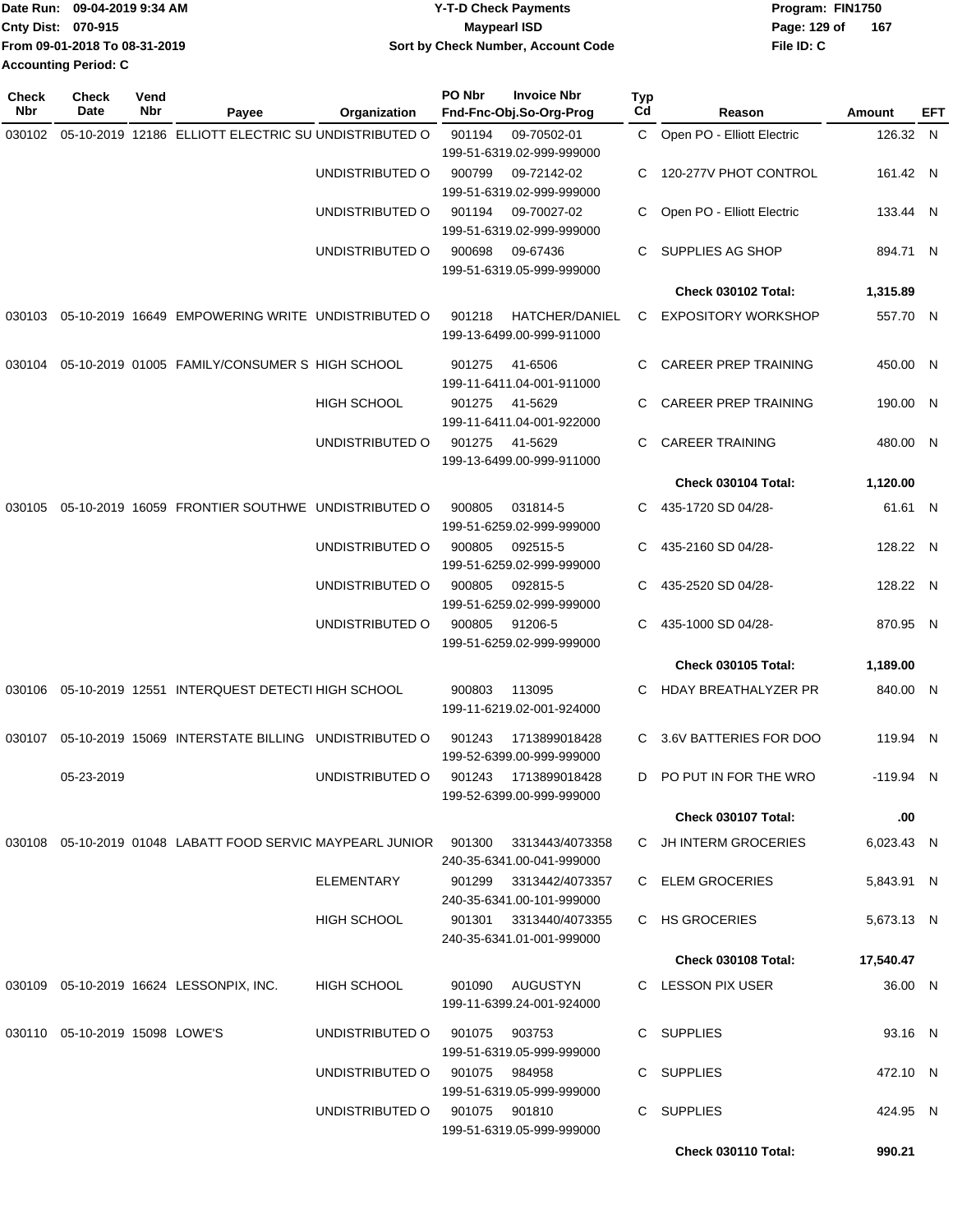| TDate Run: 09-04-2019 9:34 AM | <b>Y-T-D Check Payments</b>        | Program: FIN1750    |
|-------------------------------|------------------------------------|---------------------|
| <b>Cnty Dist: 070-915</b>     | <b>Mavpearl ISD</b>                | 167<br>Page: 130 of |
| From 09-01-2018 To 08-31-2019 | Sort by Check Number, Account Code | File ID: C          |
| <b>Accounting Period: C</b>   |                                    |                     |

| <b>Check</b><br>Nbr | Check<br>Date                      | Vend<br>Nbr | Payee                                                          | Organization           | PO Nbr     | <b>Invoice Nbr</b><br>Fnd-Fnc-Obj.So-Org-Prog  | Typ<br>Cd | Reason                      | Amount     | EFT |
|---------------------|------------------------------------|-------------|----------------------------------------------------------------|------------------------|------------|------------------------------------------------|-----------|-----------------------------|------------|-----|
| 030111              |                                    |             | 05-10-2019 15620 METROPLEX REFRIGE HIGH SCHOOL                 |                        | 901285     | 23178                                          | C         | culunary ice machine        | 212.50 N   |     |
|                     |                                    |             |                                                                |                        |            | 199-11-6639.22-001-922000                      |           |                             |            |     |
|                     |                                    |             | 030112 05-10-2019 15740 MOORE RECYCLING L UNDISTRIBUTED O      |                        | 900807     | 0001520235<br>199-51-6259.03-999-999000        | C         | 1024 W 4TH SD 04/01-04/3    | 82.02 N    |     |
|                     |                                    |             |                                                                | UNDISTRIBUTED O        | 900807     | 0001520237<br>199-51-6259.03-999-999000        | С         | 400 PANTHER SD 04/01-       | 27.67 N    |     |
|                     |                                    |             |                                                                | UNDISTRIBUTED O        | 900807     | 0001520233<br>199-51-6259.03-999-999000        | С         | 600 PHILLIPS SD 04/01-04/   | 28.87 N    |     |
|                     |                                    |             |                                                                | UNDISTRIBUTED O        | 900807     | 0001520234<br>199-51-6259.03-999-999000        | С         | 1025 W 4TH SD 04/01-04/3    | 28.89 N    |     |
|                     |                                    |             |                                                                | UNDISTRIBUTED O        | 900807     | 0001520236<br>199-51-6259.03-999-999000        | С         | 12636 FM 157 SD 4/01-       | 28.92 N    |     |
|                     |                                    |             |                                                                |                        |            |                                                |           | Check 030112 Total:         | 196.37     |     |
|                     |                                    |             | 030113 05-10-2019 13306 MOUNTAIN PEAK SPE UNDISTRIBUTED O      |                        | 900812     | 11078800<br>199-51-6259.79-999-922000          |           | C AG SD 03/05/2019-04/04/20 | 49.56 N    |     |
| 030114              |                                    |             | 05-10-2019 15658 NATUS MEDICAL INCO UNDISTRIBUTED O            |                        | 901134     | Q-00041642<br>199-33-6399.00-999-923000        | С         | <b>CALIBRATION AUDIOMET</b> | 384.00 N   |     |
|                     |                                    |             | 030115  05-10-2019  16289  NEXTLINK BROADBAN UNDISTRIBUTED O   |                        | 900813     | N125089750-24<br>199-11-6399.45-999-999000     | C.        | LEVEL 1 SD 04/30-05/29/20   | 790.00 N   |     |
|                     |                                    |             | 030116  05-10-2019  12087  OAK CLIFF OFFICE SU MAYPEARL JUNIOR |                        | 900800     | 423953-1<br>199-11-6399.00-041-911SUP          | C         | <b>SUPPLIES</b>             | 16.67 N    |     |
| 030117              |                                    |             | 05-10-2019 00287 OFFICE DEPOT                                  | <b>ADMINISTRATIVE</b>  | 901215     | 304353919001<br>199-41-6399.01-701-999000      | С         | OFFICE SUPPLIES             | 24.57 N    |     |
|                     |                                    |             |                                                                | <b>ADMINISTRATIVE</b>  | 901215     | 304353920001<br>199-41-6399.01-701-999000      | С         | OFFICE SUPPLIES             | 18.98 N    |     |
|                     |                                    |             |                                                                | <b>ADMINISTRATIVE</b>  | 901215     | 304352355001<br>199-41-6399.01-701-999000      | C.        | <b>OFFICE SUPPLIES</b>      | 47.99 N    |     |
|                     |                                    |             |                                                                |                        |            |                                                |           | Check 030117 Total:         | 91.54      |     |
| 030118              |                                    |             | 05-10-2019 14574 PERMA-BOUND BOOK ELEMENTARY                   |                        | 900999     | 1817271-00<br>199-11-6399.35-101-911000        | C         | <b>BOOKS</b>                | 314.28 N   |     |
|                     |                                    |             |                                                                | <b>MAYPEARL JUNIOR</b> | 900960     | 1815837-00<br>199-12-6399.05-041-999000        | C         | Library books               | 680.19 N   |     |
|                     |                                    |             |                                                                |                        |            |                                                |           | Check 030118 Total:         | 994.47     |     |
|                     |                                    |             | 030119  05-10-2019  14927  REPUBLIC SERVICES  UNDISTRIBUTED O  |                        | 900801     | 0794-013454190<br>199-51-6259.03-999-999000    |           | C TRASH 05/01-05/31/2019    | 2,794.82 N |     |
|                     |                                    |             | 030120 05-10-2019 00357 SCHOOL HEALTH COR ELEMENTARY           |                        | 901205     | 3589539-00<br>225-11-6399.00-101-923000        |           | C SUPPLIES                  | 73.01 N    |     |
|                     |                                    |             |                                                                | ELEMENTARY             | 901205     | 3589539-02<br>225-11-6399.00-101-923000        |           | C JELLY FISH WIGGLE         | 5.33 N     |     |
|                     |                                    |             |                                                                | ELEMENTARY             |            | 901205 3589539-01<br>225-11-6399.00-101-923000 |           | C SUPPLIES                  | 31.99 N    |     |
|                     |                                    |             |                                                                |                        |            |                                                |           | <b>Check 030120 Total:</b>  | 110.33     |     |
|                     | 030121  05-10-2019  16408  SMARTOX |             |                                                                | UNDISTRIBUTED O        | 900806     | 13511<br>199-36-6219.01-999-999000             |           | C HS DRUG SCREENING         | 459.00 N   |     |
|                     |                                    |             | 030122 05-10-2019 16296 SUPERIOR PEDIATRIC UNDISTRIBUTED O     |                        | 901304     | 136<br>199-31-6219.02-999-923000               |           | C PT SERVICES               | 520.00 N   |     |
|                     |                                    |             |                                                                | UNDISTRIBUTED O        | 901304 136 | 199-31-6219.04-999-923000                      | C.        | OT SERVICES                 | 81.25 N    |     |
|                     |                                    |             |                                                                |                        |            |                                                |           | Check 030122 Total:         | 601.25     |     |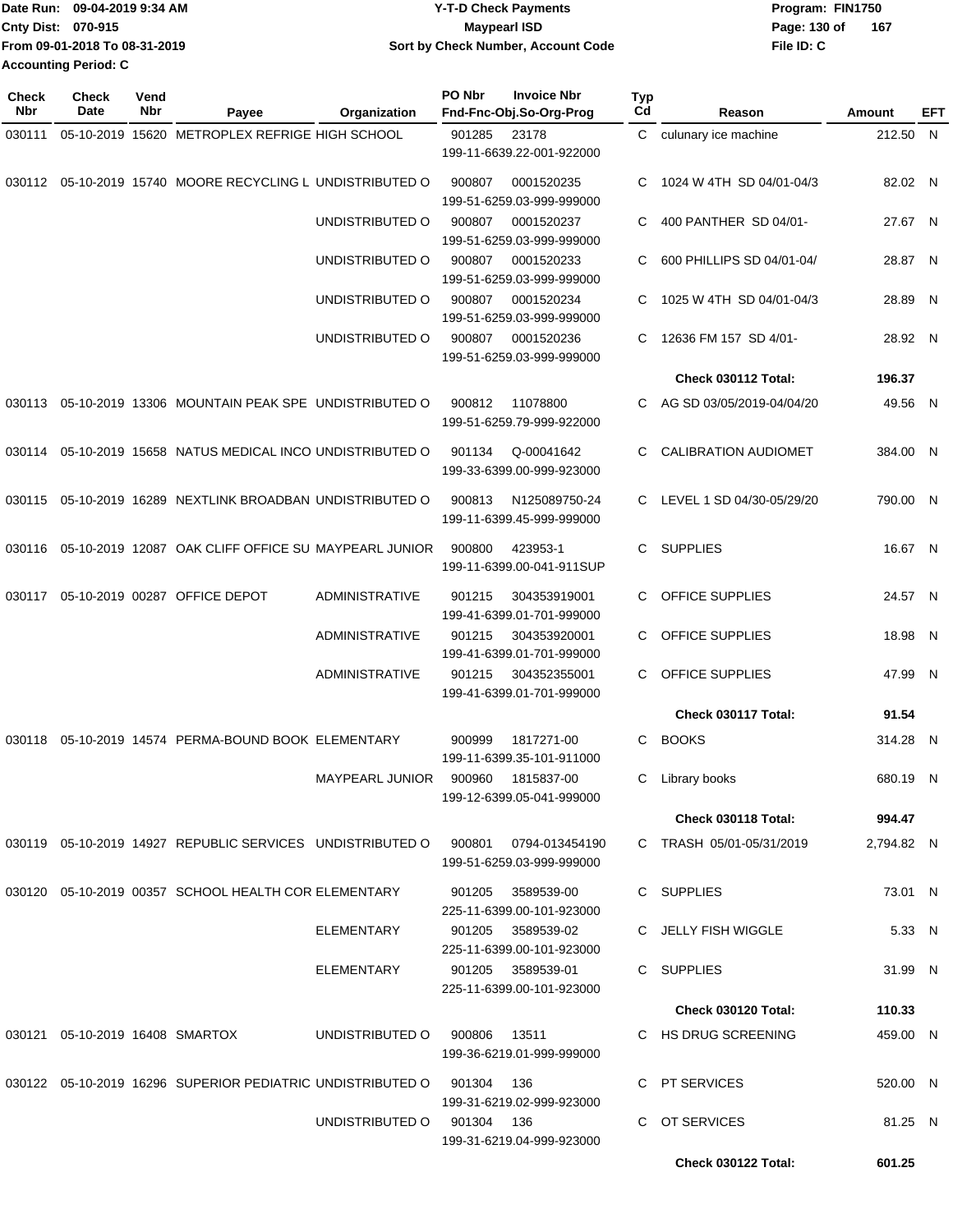| Date Run: 09-04-2019 9:34 AM  | Y-T-D Check Payments               | Program: FIN1750 |     |
|-------------------------------|------------------------------------|------------------|-----|
| <b>Cnty Dist: 070-915</b>     | Maypearl ISD                       | Page: 131 of     | 167 |
| From 09-01-2018 To 08-31-2019 | Sort by Check Number, Account Code | File ID: C       |     |
| <b>Accounting Period: C</b>   |                                    |                  |     |

| Check<br>Nbr | Check<br>Date               | Vend<br>Nbr | Payee                                                       | Organization          | PO Nbr | <b>Invoice Nbr</b><br>Fnd-Fnc-Obj.So-Org-Prog   | <b>Typ</b><br>Cd | Reason                        | Amount      | EFT |
|--------------|-----------------------------|-------------|-------------------------------------------------------------|-----------------------|--------|-------------------------------------------------|------------------|-------------------------------|-------------|-----|
| 030123       |                             |             | 05-10-2019 00973 TARVER TROPHIES                            | UNDISTRIBUTED O       | 901287 | <b>SPORTS</b><br>199-36-6399.05-999-999000      | $\mathbf{C}$     | <b>Sports Banquet Plaques</b> | 988.45 N    |     |
| 030124       | 05-10-2019 00552 TASB, INC. |             |                                                             | UNDISTRIBUTED O       | 900810 | 559626<br>199-51-6249.00-999-999000             | C                | <b>3YR ASBESTOS INSPECTI</b>  | 1,650.00 N  |     |
| 030125       | 05-10-2019 00784 TASBO      |             |                                                             | <b>ADMINISTRATIVE</b> | 901308 | 43413 DELOACH<br>199-41-6499.04-701-999000      | C                | <b>MEMMERSHIPS</b>            | 135.00 N    |     |
| 030126       |                             |             | 05-10-2019 01510 TEXAS GIRLS COACHE HIGH SCHOOL             |                       | 901280 | <b>MEMBERSHIPS</b><br>199-36-6499.05-001-999000 | C                | <b>MEMEBERSHIPS</b>           | 810.00 N    |     |
| 030127       |                             |             | 05-10-2019 13659 TEXAS RESTAURANT HIGH SCHOOL               |                       | 901291 | HELLER<br>199-11-6411.04-001-922000             | C                | <b>MARKET PLACE ASSOSIC</b>   | 45.00 N     |     |
|              | 05-16-2019                  |             |                                                             | <b>HIGH SCHOOL</b>    | 901291 | <b>HELLER</b><br>199-11-6411.04-001-922000      | D                | WE ARE MEMBERS NO CH          | $-45.00$ N  |     |
|              |                             |             |                                                             |                       |        |                                                 |                  | Check 030127 Total:           | .00         |     |
| 030128       |                             |             | 05-10-2019 16651 THOMAS CHRISTOPHE UNDISTRIBUTED O          |                       | 900811 | <b>RIO VISTA</b><br>199-36-6219.00-999-999000   | C                | <b>UMPIRE</b>                 | 170.00 N    |     |
|              |                             |             |                                                             | UNDISTRIBUTED O       | 900808 | <b>VS CLIFTON</b><br>199-36-6219.00-999-999000  | C                | UMPIRE FOR CLIFTON            | 170.00 N    |     |
|              |                             |             |                                                             |                       |        |                                                 |                  | Check 030128 Total:           | 340.00      |     |
| 030129       |                             |             | 05-10-2019 15394 TOYS FOR SPECIAL C UNDISTRIBUTED O         |                       | 901106 | 0449483-IN<br>224-11-6399.18-999-923000         | C                | <b>IDEA B SUPPLIES</b>        | 268.85 N    |     |
| 030130       | 05-10-2019 13882 TRANE      |             |                                                             | UNDISTRIBUTED O       | 901259 | 6142366<br>199-51-6399.05-999-999000            | C                | INT Rm #5 A/C repair          | 1,130.04 N  |     |
| 030131       |                             |             | 05-10-2019 16505 TRINITY 3 TECHNOLO UNDISTRIBUTED O         |                       | 901252 | PSI038474<br>224-11-6639.18-999-923000          | C                | MICROSOFT SURFACE             | 17,360.00 N |     |
| 030132       | 05-10-2019 13063 US BANK    |             |                                                             | UNDISTRIBUTED O       | 900802 | 5342562<br>199-71-6599.00-999-999000            | C                | MTN SERIES 2013               | 450.00 N    |     |
| 030133       |                             |             | 05-10-2019 01145 WELDERS WAREHOUS HIGH SCHOOL               |                       | 900798 | 36640<br>199-11-6399.09-001-922000              | C                | <b>RENTAL FOR MARCH</b>       | 115.00 N    |     |
|              |                             |             |                                                             | HIGH SCHOOL           | 901276 | 624709<br>199-11-6399.09-001-922000             | C                | <b>ARGON CORED WIRE</b>       | 201.10 N    |     |
|              |                             |             |                                                             |                       |        |                                                 |                  | <b>Check 030133 Total:</b>    | 316.10      |     |
|              |                             |             | 030134 05-10-2019 16592 WISS, JANNEY, ELSTN UNDISTRIBUTED O |                       | 900797 | 414020<br>199-51-6219.01-999-999000             |                  | C INTERM SCHOOL GYM           | 20,144.00 N |     |
|              |                             |             |                                                             | UNDISTRIBUTED O       | 900796 | 0416028<br>199-51-6219.01-999-999000            |                  | C PHASE 2 REPAIR OF ROO       | 21,254.75 N |     |
|              |                             |             |                                                             |                       |        |                                                 |                  | Check 030134 Total:           | 41,398.75   |     |
|              |                             |             | 030135  05-17-2019  14674  AEROWAVE                         | UNDISTRIBUTED O       | 901139 | 32058347<br>199-51-6319.04-999-999000           | C.               | Diagnostic fee radio 204      | 25.00 N     |     |
|              |                             |             | 030136  05-17-2019  00004  ALERT SERVICES                   | UNDISTRIBUTED O       | 901295 | 5039481<br>199-36-6399.05-999-999000            | C                | <b>Training Supplies</b>      | 428.95 N    |     |
|              |                             |             | 030137  05-17-2019  01256  AT&T MOBILITY                    | UNDISTRIBUTED O       | 900819 | 824711164X05102<br>199-51-6259.02-999-999000    |                  | C WIRELESS SD 04/03-05/02/    | 108.19 N    |     |
|              |                             |             | 030138  05-17-2019  16479  BANDITS VOLLEYBALL DISTRICT WIDE |                       | 900822 | REFUND<br>199-00-5749.00-000-900000             |                  | C REFUND FOR CARDS AND        | 450.00 N    |     |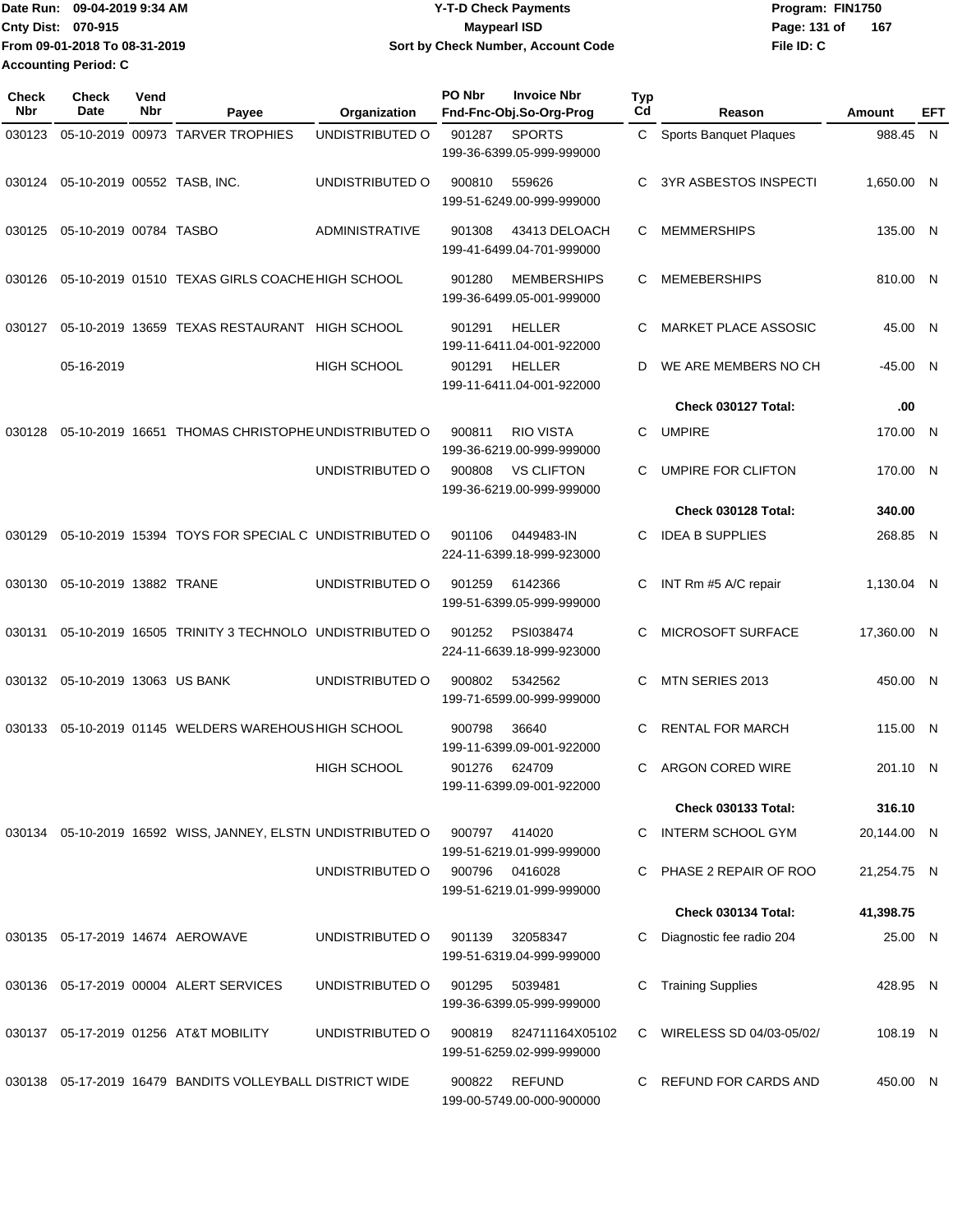| Date Run: 09-04-2019 9:34 AM |                               | <b>Y-T-D Check Payments</b>        | Program: FIN1750 |     |  |
|------------------------------|-------------------------------|------------------------------------|------------------|-----|--|
| <b>Cnty Dist: 070-915</b>    |                               | <b>Mavpearl ISD</b>                | Page: 132 of     | 167 |  |
|                              | From 09-01-2018 To 08-31-2019 | Sort by Check Number, Account Code | File ID: C       |     |  |
| <b>Accounting Period: C</b>  |                               |                                    |                  |     |  |

| <b>Check</b><br>Nbr | <b>Check</b><br>Date                 | Vend<br>Nbr | Payee                                                                          | Organization                           | PO Nbr | <b>Invoice Nbr</b><br>Fnd-Fnc-Obj.So-Org-Prog  | Typ<br>Cd | Reason                           | Amount     | EFT |
|---------------------|--------------------------------------|-------------|--------------------------------------------------------------------------------|----------------------------------------|--------|------------------------------------------------|-----------|----------------------------------|------------|-----|
| 030139              |                                      |             | 05-17-2019 00330 BARNES & NOBLE                                                | UNDISTRIBUTED O                        | 901264 | 3837997                                        |           | C Librarian Book Study for PD    | 82.52 N    |     |
|                     |                                      |             |                                                                                |                                        |        | 199-21-6399.01-999-999000                      |           |                                  |            |     |
| 030140              |                                      |             | 05-17-2019 16051 BARSCO INC.                                                   | UNDISTRIBUTED O                        | 900074 | 2671025<br>199-51-6399.05-999-999000           | С         | <b>BUTANE REFRIGERANT</b>        | 92.37 N    |     |
|                     |                                      |             |                                                                                | UNDISTRIBUTED O                        | 900074 | 2671021                                        | С         | CHLORODIFLUOROMETH               | 1,491.05 N |     |
|                     |                                      |             |                                                                                |                                        |        | 199-51-6399.05-999-999000                      |           |                                  |            |     |
|                     |                                      |             |                                                                                |                                        |        |                                                |           | Check 030140 Total:              | 1,583.42   |     |
| 030141              |                                      |             | 05-17-2019 00871 CARD SERVICE CENT UNDISTRIBUTED O                             |                                        | 900830 | 05436843K2X737                                 | C.        | SEC. DAY FOR STAFF               | 148.41 N   |     |
|                     |                                      |             |                                                                                | UNDISTRIBUTED O                        | 900827 | 199-13-6499.00-999-911000<br>55480772Y60NHN    | C         | <b>BUS 55 TOWING</b>             | 611.00 N   |     |
|                     |                                      |             |                                                                                |                                        |        | 199-34-6219.00-999-999000                      |           |                                  |            |     |
|                     |                                      |             |                                                                                | <b>HIGH SCHOOL</b>                     | 901201 | 754549138S66GG<br>199-36-6499.01-001-999000    |           | C AMERICAS BEST VALUE I          | 137.38 N   |     |
|                     |                                      |             |                                                                                | <b>ADMINISTRATIVE</b>                  | 901213 | 55310203G2DJPH                                 | C         | lighting for admin               | 49.22 N    |     |
|                     |                                      |             |                                                                                | DIR COST- ADMINIS                      | 900829 | 199-41-6399.01-701-999000<br>72306063TS66GT    |           | C ADMIN TRAVEL                   | 19.92 N    |     |
|                     |                                      |             |                                                                                |                                        |        | 199-41-6411.01-720-999000                      |           |                                  |            |     |
|                     |                                      |             |                                                                                | <b>SCHOOL BOARD</b>                    | 900828 | 05436843KHESAH<br>199-41-6419.00-702-999000    |           | C TEXAS ASSN SCHOOL BO           | 4,440.00 N |     |
|                     |                                      |             |                                                                                | <b>SCHOOL BOARD</b>                    | 901231 | 05140483DLM832Z                                | C         | <b>BOARD MEAL</b>                | 165.15 N   |     |
|                     |                                      |             |                                                                                |                                        |        | 199-41-6499.02-702-999000                      |           |                                  |            |     |
|                     |                                      |             |                                                                                | UNDISTRIBUTED O                        | 901230 | 55432863Q5V0LZE<br>199-51-6399.06-999-999000   | C         | ANTI SLIP STEP STOOLS            | 284.85 N   |     |
|                     |                                      |             |                                                                                |                                        |        |                                                |           | Check 030141 Total:              | 5,855.93   |     |
|                     | 030142  05-17-2019  00527  CDWG INC. |             |                                                                                | MAYPEARL JUNIOR                        | 900922 | <b>RDL4529</b><br>199-53-6249.00-041-999000    | C         | <b>Remote Wireless Presenter</b> | 40.84 N    |     |
| 030143              |                                      |             | 05-17-2019 00218 THE COWBOY BANK O HIGH SCHOOL                                 |                                        | 901033 | state solo                                     | С         | State Solo-Ensemble Meals        | 507.29 N   |     |
|                     |                                      |             |                                                                                |                                        |        | 199-11-6411.29-001-911000                      |           |                                  |            |     |
|                     |                                      |             |                                                                                | <b>HIGH SCHOOL</b>                     | 901033 | <b>STATE SOLO</b>                              | C.        | State Solo-Ensemble Meals        | 292.71 N   |     |
|                     |                                      |             |                                                                                |                                        |        | 199-11-6412.29-001-911000                      |           |                                  |            |     |
|                     |                                      |             |                                                                                |                                        |        |                                                |           | Check 030143 Total:              | 800.00     |     |
|                     |                                      |             | 030144  05-17-2019  16657  DALLAS MUSEUM OF  UNDISTRIBUTED O                   |                                        | 901310 | <b>LISA ALLEN</b><br>199-13-6499.00-999-911000 | C.        | MUSEUM FORUM FOR TE              | 250.00 N   |     |
|                     |                                      |             | 030145  05-17-2019  13566  DRUG & ALCOHOL TE UNDISTRIBUTED O  900831  18118706 |                                        |        |                                                |           | C DOT RANDOM TESTING             | 135.71 N   |     |
|                     |                                      |             |                                                                                |                                        |        | 199-34-6219.01-999-999000                      |           |                                  |            |     |
|                     |                                      |             | 030146  05-17-2019  12885  DIRECT ENERGY                                       | UNDISTRIBUTED O 900823 191270038306758 |        | 199-51-6259.04-999-999000                      |           | C SD 03/12-04/09/19 INT PRA      | 15.36 N    |     |
|                     |                                      |             |                                                                                | UNDISTRIBUTED O 900823 191270038306758 |        |                                                |           | C SD 03/12-04/09/19 ARCHIV       | 28.58 N    |     |
|                     |                                      |             |                                                                                | UNDISTRIBUTED O 900823 191270038306758 |        | 199-51-6259.04-999-999000                      |           | C SD 03/12-04/09/19 H/S SOU      | 2,020.03 N |     |
|                     |                                      |             |                                                                                |                                        |        | 199-51-6259.04-999-999000                      |           |                                  |            |     |
|                     |                                      |             |                                                                                | UNDISTRIBUTED O 900823 191270038306758 |        | 199-51-6259.04-999-999000                      |           | C SD 03/12-04/09/19 PORTAB       | 175.54 N   |     |
|                     |                                      |             |                                                                                | UNDISTRIBUTED O 900823 191270038306758 |        |                                                |           | C SD 03/12-04/09/19 GOLF F       | 745.74 N   |     |
|                     |                                      |             |                                                                                | UNDISTRIBUTED O 900823 191270038306758 |        | 199-51-6259.04-999-999000                      |           | C SD 03/12-04/09/19 INT CAF      | 285.83 N   |     |
|                     |                                      |             |                                                                                |                                        |        | 199-51-6259.04-999-999000                      |           |                                  |            |     |
|                     |                                      |             |                                                                                | UNDISTRIBUTED O 900823 191270038306758 |        | 199-51-6259.04-999-999000                      |           | C SD 03/12-04/09/19 QUAD         | 198.86 N   |     |
|                     |                                      |             |                                                                                | UNDISTRIBUTED O 900823 191270038306758 |        | 199-51-6259.04-999-999000                      |           | C SD 03/12-04/09/19 INTERM       | 940.91 N   |     |
|                     |                                      |             |                                                                                |                                        |        |                                                |           | Check 030146 Total:              | 4,410.85   |     |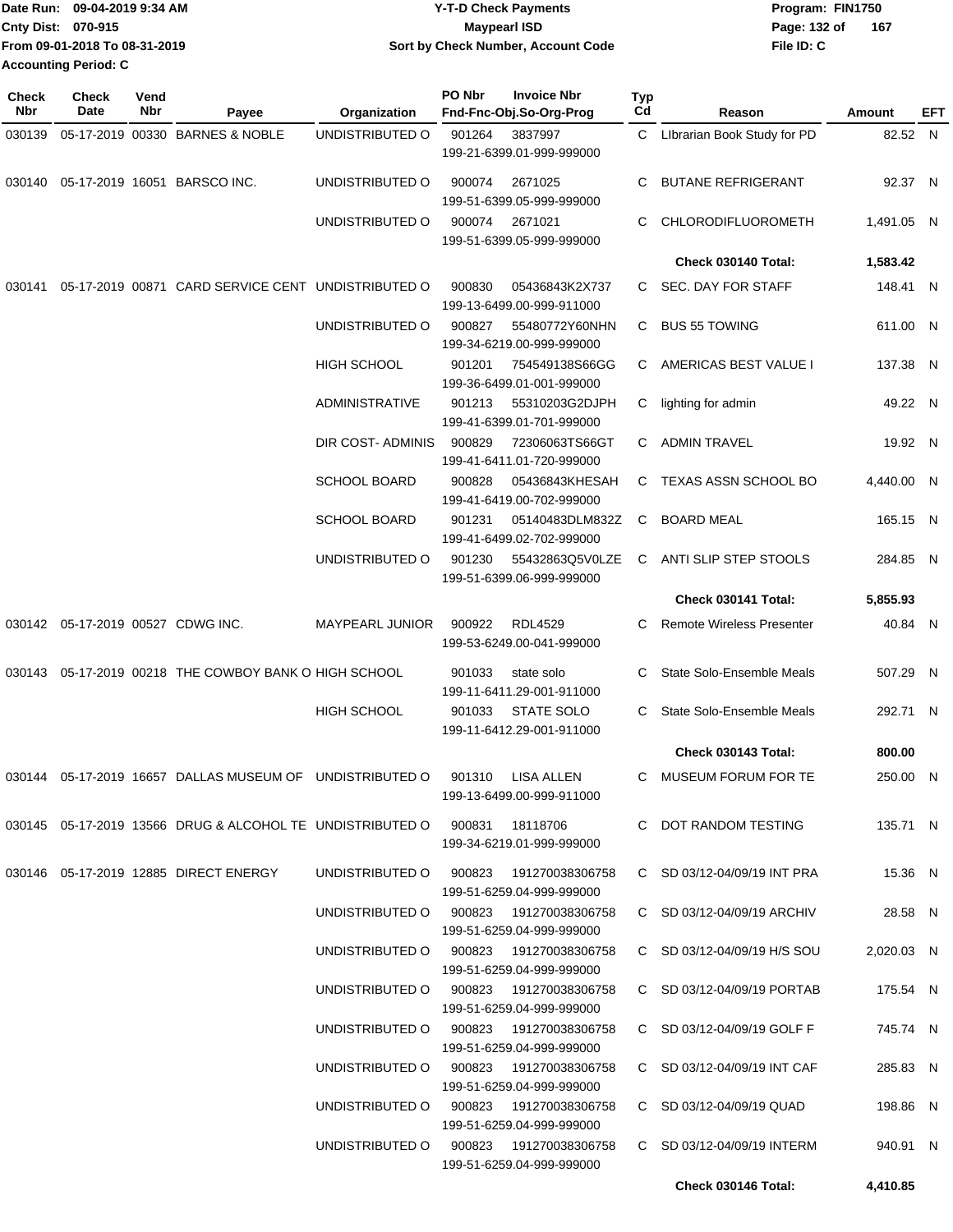| TDate Run: 09-04-2019 9:34 AM  | <b>Y-T-D Check Payments</b>        | Program: FIN1750      |  |  |
|--------------------------------|------------------------------------|-----------------------|--|--|
| <b>Cnty Dist: 070-915</b>      | <b>Mavpearl ISD</b>                | - 167<br>Page: 133 of |  |  |
| lFrom 09-01-2018 To 08-31-2019 | Sort by Check Number, Account Code | File ID: C            |  |  |
| <b>Accounting Period: C</b>    |                                    |                       |  |  |

| <b>Check</b><br>Nbr | Check<br>Date                    | Vend<br>Nbr | Payee                                                                             | Organization               | PO Nbr | <b>Invoice Nbr</b><br>Fnd-Fnc-Obj.So-Org-Prog  | Typ<br>Cd | Reason                      | Amount      | EFT |
|---------------------|----------------------------------|-------------|-----------------------------------------------------------------------------------|----------------------------|--------|------------------------------------------------|-----------|-----------------------------|-------------|-----|
|                     |                                  |             | 030147  05-17-2019  16413  EAST TEXAS COPY                                        | UNDISTRIBUTED O            | 900833 | 1385229<br>199-11-6219.07-999-923000           |           | C SD 04/04-05/03/19 SPED    | 36.13 N     |     |
|                     |                                  |             |                                                                                   | <b>HIGH SCHOOL</b>         | 900833 | 1385229<br>199-11-6269.00-001-911000           |           | SD 04/04-05/03/19 HSP CO    | 24.74 N     |     |
|                     |                                  |             |                                                                                   | <b>MAYPEARL JUNIOR</b>     | 900833 | 1385229<br>199-11-6269.00-041-911000           | C.        | SD 04/04-05/03/19 JHP CO    | 469.70 N    |     |
|                     |                                  |             |                                                                                   | <b>ELEMENTARY</b>          | 900833 | 1385229<br>199-11-6269.00-101-911000           |           | C SD 04/04-05/03/19 ELEM T  | 527.23 N    |     |
|                     |                                  |             |                                                                                   | <b>ELEMENTARY</b>          | 900833 | 1385229<br>199-11-6269.00-101-999000           | C.        | SD 04/04-05/03/19 LSK PRI   | 43.09 N     |     |
|                     |                                  |             |                                                                                   | <b>HIGH SCHOOL</b>         | 900833 | 1385229<br>199-11-6269.01-001-911000           | C.        | SD 04/04-05/03/19 HST CO    | 653.02 N    |     |
|                     |                                  |             |                                                                                   | MAYPEARL JUNIOR            | 900833 | 1385229<br>199-11-6269.01-041-911000           |           | C SD 04/04-05/03/19 JHT CO  | 489.57 N    |     |
|                     |                                  |             |                                                                                   | DIR COST-ADMINIS           | 900833 | 1385229<br>199-41-6249.00-720-999000           |           | C SD 04/04-05/03/19 ADMIN   | 158.93 N    |     |
|                     |                                  |             |                                                                                   |                            |        |                                                |           | Check 030147 Total:         | 2,402.41    |     |
|                     |                                  |             | 030148 05-17-2019 16661 GALLAGHER CONSTR UNDISTRIBUTED O                          |                            | 900837 | 4073<br>199-81-6629.01-999-999000              |           | C 50% CM FEE                | 52,500.00 N |     |
|                     |                                  |             |                                                                                   | UNDISTRIBUTED O            | 900839 | 4079<br>199-81-6629.01-999-999000              | C.        | REIMBURSEMENTS SHIPP        | 679.62 N    |     |
|                     |                                  |             |                                                                                   | UNDISTRIBUTED O            | 900838 | 4080<br>199-81-6629.01-999-999000              |           | C PRINTING REIMBURSEME      | 384.80 N    |     |
|                     |                                  |             |                                                                                   | UNDISTRIBUTED O            | 900839 | 4079<br>199-81-6629.02-999-999000              | C.        | <b>REIMBURSEMENTS SHIPP</b> | 679.62 N    |     |
|                     |                                  |             |                                                                                   | UNDISTRIBUTED O            | 900838 | 4080<br>199-81-6629.02-999-999000              | C.        | PRINTING REIMBURSEME        | 350.98 N    |     |
|                     |                                  |             |                                                                                   | UNDISTRIBUTED O            | 900837 | 4073<br>199-81-6629.02-999-999000              |           | C 50% CM FEE                | 13,125.00 N |     |
|                     |                                  |             |                                                                                   |                            |        |                                                |           | Check 030148 Total:         | 67,720.02   |     |
|                     | 030149  05-17-2019  00243  HILCO |             |                                                                                   | UNDISTRIBUTED O            | 900836 | 487<br>199-51-6259.04-999-999000               |           | C SD 04/04-05/06/19 MARQU   | 54.23 N     |     |
|                     |                                  |             |                                                                                   | UNDISTRIBUTED O            | 900836 | 487<br>199-51-6259.04-999-999000               |           | C SD 04/04-05/06/19 FUEL TA | 34.25 N     |     |
|                     |                                  |             |                                                                                   | UNDISTRIBUTED O            | 900836 | 487<br>199-51-6259.04-999-999000               |           | C SD 04/04-05/06/19 SEC LIG | 37.29 N     |     |
|                     |                                  |             |                                                                                   | UNDISTRIBUTED O            | 900836 | 487<br>199-51-6259.04-999-999000               |           | C SD 04/04-05/06/19 ATH FA  | 412.13 N    |     |
|                     |                                  |             |                                                                                   | UNDISTRIBUTED O            | 900836 | - 487<br>199-51-6259.04-999-999000             |           | C SD 04/04-05/06/19 J/H     | 2,699.60 N  |     |
|                     |                                  |             |                                                                                   | UNDISTRIBUTED O            | 900836 | 487<br>199-51-6259.04-999-999000               |           | C SD 04/04-05/06/19 ELEM    | 3,277.61 N  |     |
|                     |                                  |             |                                                                                   | UNDISTRIBUTED O            | 900836 | 487<br>199-51-6259.04-999-999000               |           | C SD 04/04-05/06/19 HS N WI | 2,342.95 N  |     |
|                     |                                  |             |                                                                                   | UNDISTRIBUTED O 900836 487 |        | 199-51-6259.78-999-922000                      |           | C SD 04/04-05/06/19 AG BUIL | 875.37 N    |     |
|                     |                                  |             |                                                                                   |                            |        |                                                |           | Check 030149 Total:         | 9,733.43    |     |
|                     |                                  |             | 030150  05-17-2019  01844  J.W. PEPPER & SON, I MAYPEARL JUNIOR  900697  05B46507 |                            |        | 199-11-6399.29-041-911000                      |           | Music for JH Region Band    | 34.00 N     |     |
|                     |                                  |             | 030151 05-17-2019 00063 LAKESHORE EQUIPME ELEMENTARY                              |                            |        | 901207 2210470519<br>225-11-6399.00-101-923000 |           | C SUPPLIES                  | 799.12 N    |     |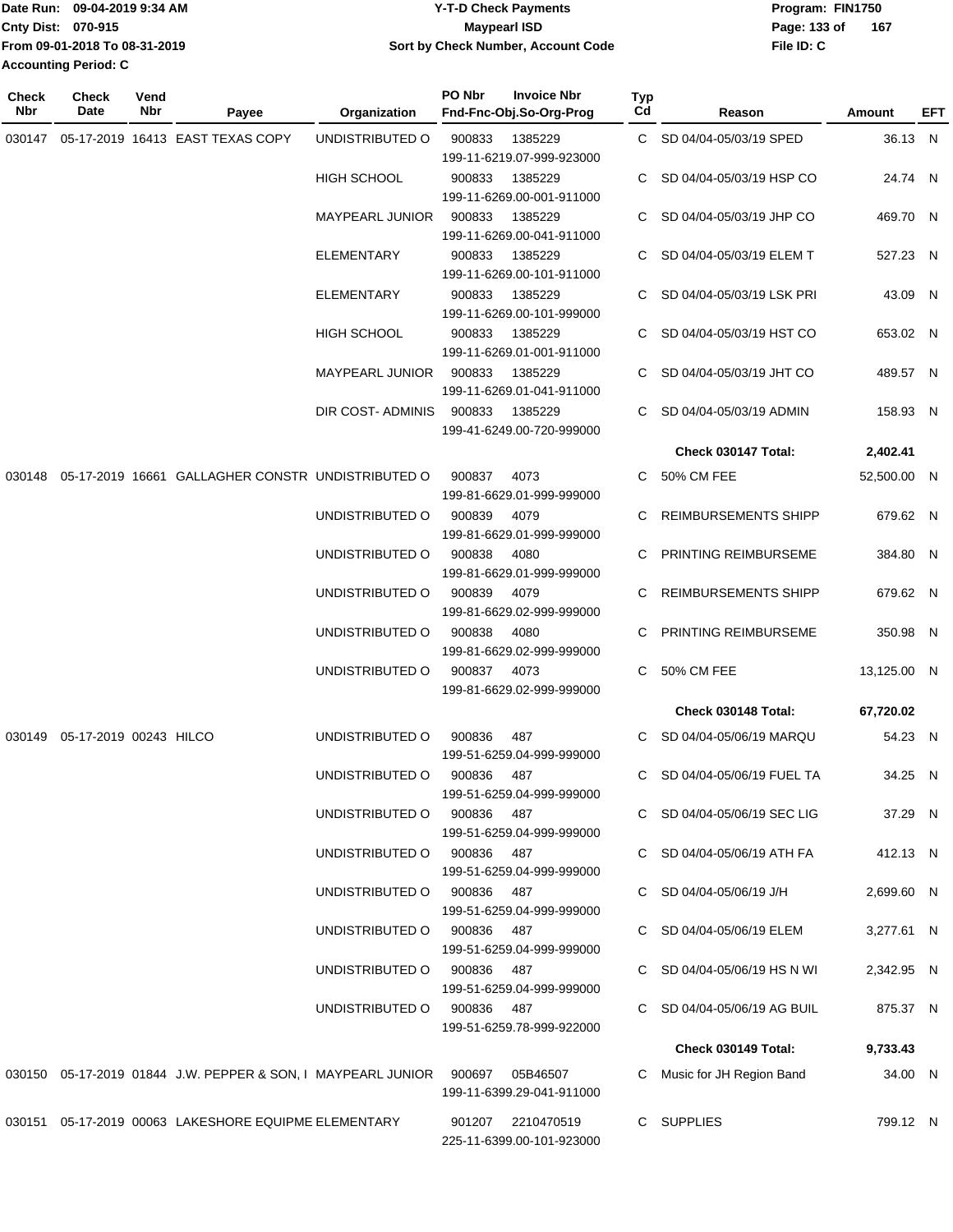| Date Run: 09-04-2019 9:34 AM |                               | Y-T-D Check Payments               | Program: FIN1750    |
|------------------------------|-------------------------------|------------------------------------|---------------------|
| <b>Cnty Dist: 070-915</b>    |                               | <b>Mavpearl ISD</b>                | 167<br>Page: 134 of |
|                              | From 09-01-2018 To 08-31-2019 | Sort by Check Number, Account Code | File ID: C          |
| <b>Accounting Period: C</b>  |                               |                                    |                     |

| <b>Check</b><br><b>Nbr</b> | <b>Check</b><br><b>Date</b> | Vend<br>Nbr | Payee                                                           | Organization       | PO Nbr | <b>Invoice Nbr</b><br>Fnd-Fnc-Obj.So-Org-Prog     | <b>Typ</b><br>Cd | Reason                        | Amount     | EFT |
|----------------------------|-----------------------------|-------------|-----------------------------------------------------------------|--------------------|--------|---------------------------------------------------|------------------|-------------------------------|------------|-----|
| 030152                     |                             |             | 05-17-2019 14712 LEARNING RESOURCE ELEMENTARY                   |                    | 900980 | 3806361<br>199-11-6399.02-101-911000              |                  | C SUPPLIES                    | 60.95 N    |     |
|                            |                             |             | 030153 05-17-2019 15814 NEC FINANCIAL SERVI UNDISTRIBUTED O     |                    | 900825 | 0002210476<br>199-71-6512.00-999-999000           | С                | SV8100 PHONE LEASE MA         | 1.159.20 N |     |
|                            |                             |             |                                                                 | UNDISTRIBUTED O    | 900825 | 0002210476<br>199-71-6522.00-999-999000           | С                | SV1800 PHONE LEASE MA         | 181.07 N   |     |
|                            |                             |             |                                                                 |                    |        |                                                   |                  | <b>Check 030153 Total:</b>    | 1,340.27   |     |
| 030154                     |                             |             | 05-17-2019 00287 OFFICE DEPOT                                   | <b>HIGH SCHOOL</b> | 900835 | 309587410001<br>199-11-6399.12-001-923000         | C.               | <b>STORAGE CUBES</b>          | 179.98 N   |     |
| 030155                     |                             |             | 05-17-2019 15083 OLMSTED-KIRK PAPE UNDISTRIBUTED O              |                    | 901340 | 4249859<br>199-51-6319.04-999-999000              | C                | Floor Scrubber Vacuum Gas     | 26.05 N    |     |
| 030156                     |                             |             | 05-17-2019 14574 PERMA-BOUND BOOK MAYPEARL JUNIOR               |                    | 900960 | 1815837-01<br>199-12-6399.05-041-999000           | С                | Library books                 | 38.80 N    |     |
| 030157                     |                             |             | 05-17-2019 15612 RED OAK ISD                                    | UNDISTRIBUTED O    | 901346 | 18/19 TRAINING<br>199-21-6411.00-999-923000       | С                | <b>AUTISM TRAINING</b>        | 461.80 N   |     |
| 030158                     |                             |             | 05-17-2019 00234 SOUTHWEST INTERNA UNDISTRIBUTED O              |                    | 901323 | D662701<br>199-34-6319.00-999-999000              | С                | Mtr asm w/hdwr strap kit cntr | 1,050.37 N |     |
| 030159                     |                             |             | 05-17-2019 16359 SQUARE-ONE BUSINE ADMINISTRATIVE               |                    | 901306 | 14378<br>199-41-6399.01-701-999000                | C                | <b>INK FOR MACHINE</b>        | 146.00 N   |     |
| 030160                     |                             |             | 05-17-2019 15287 TARLETON STATE UNI HIGH SCHOOL                 |                    | 901311 | <b>CHEER CAMP</b><br>199-36-6499.05-001-999000    | С                | MJH Cheer Camp                | 280.00     | -N  |
| 030161                     |                             |             | 05-17-2019 00973 TARVER TROPHIES                                | UNDISTRIBUTED O    | 901333 | <b>RIEPE PLAYOFF</b><br>199-36-6399.05-999-999000 | С                | <b>Playoff Trophies</b>       | 500.00 N   |     |
|                            |                             |             | 030162  05-17-2019  16037  TEX AIR FILTERS                      | UNDISTRIBUTED O    | 901322 | 351887<br>199-51-6319.04-999-999000               | С                | <b>INT</b> air filters        | 134.04 N   |     |
|                            |                             |             | 030163  05-17-2019  00134  TXU ENERGY                           | UNDISTRIBUTED O    | 900834 | 054277392774<br>199-51-6259.04-999-999000         |                  | SD 04/10-05/09/19 SECU LI     | 327.26 N   |     |
| 030164                     |                             |             | 05-17-2019 00144 WAXAHACHIE DAILY LI UNDISTRIBUTED O            |                    | 900832 | 00107621<br>199-41-6219.02-999-999000             | C                | <b>LEGAL NOTICE AUDITOR</b>   | 230.48 N   |     |
|                            |                             |             | 030165  05-17-2019  00385  WAXAHACHIE ISD                       | <b>HIGH SCHOOL</b> | 900826 | <b>3RD PAYMENT</b><br>199-11-6219.00-001-924000   |                  | C TEEN PARENTING SERVIC       | 951.62 N   |     |
|                            |                             |             | 030166  05-23-2019  16192  ACTION FIRE PROS                     | UNDISTRIBUTED O    | 900850 | A1921071<br>199-51-6249.02-999-999000             |                  | C PHONE LINE FAULT            | 195.00 N   |     |
|                            |                             |             | 030167 05-23-2019 14693 AGILE SPORTS TECHN UNDISTRIBUTED O      |                    | 901289 | INV00493063<br>199-36-6399.01-999-999GHS          | C                | Volleyball Hudl               | 19.50 N    |     |
|                            |                             |             |                                                                 | <b>HIGH SCHOOL</b> | 901289 | INV00493063<br>199-36-6399.11-001-999VOL          | С                | <b>Volleyball Hudl</b>        | 380.50 N   |     |
|                            |                             |             |                                                                 |                    |        |                                                   |                  | Check 030167 Total:           | 400.00     |     |
|                            |                             |             | 030168  05-23-2019  15376  ALL ABOUT TIRES, LLC UNDISTRIBUTED O |                    | 901358 | 38551<br>199-34-6319.00-999-999000                |                  | Switched tires for CDL trn te | 80.00 N    |     |
|                            |                             |             | 030169 05-23-2019 16150 ALVARADO FLEET SE UNDISTRIBUTED O       |                    | 900848 | 00002306<br>199-34-6219.00-999-999000             |                  | SERVICE CALL BUS 49 50        | 139.65 N   |     |
|                            |                             |             |                                                                 | UNDISTRIBUTED O    | 900848 | 00002306<br>199-51-6249.00-999-999000             | C.               | <b>LABOR</b>                  | 458.85 N   |     |
|                            |                             |             |                                                                 |                    |        |                                                   |                  | Check 030169 Total:           | 598.50     |     |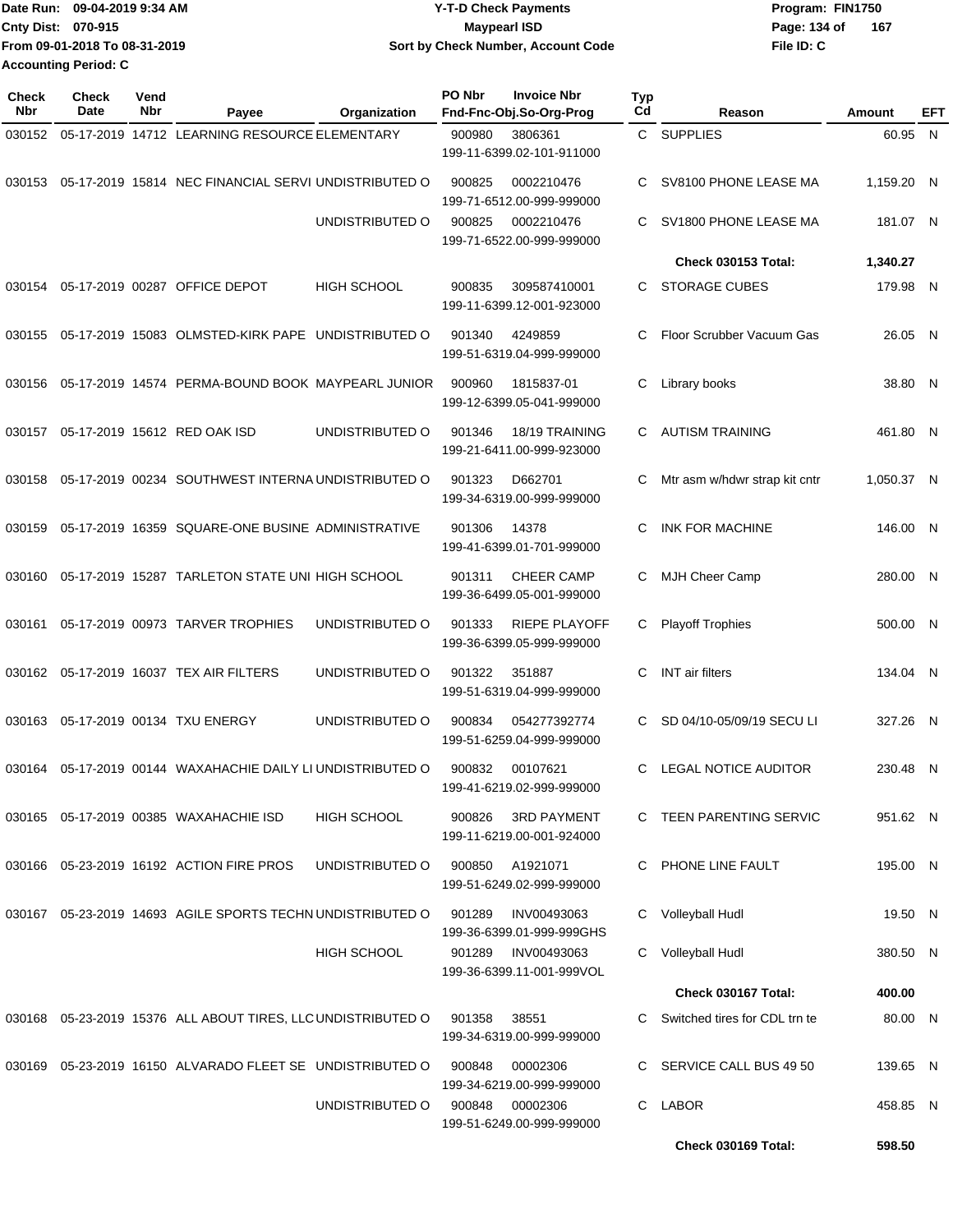| Date Run:                   | 09-04-2019 9:34 AM            | <b>Y-T-D Check Payments</b>        | Program: FIN1750      |  |  |  |
|-----------------------------|-------------------------------|------------------------------------|-----------------------|--|--|--|
| <b>Cnty Dist: 070-915</b>   |                               | Maypearl ISD                       | - 167<br>Page: 135 of |  |  |  |
|                             | From 09-01-2018 To 08-31-2019 | Sort by Check Number, Account Code | File ID: C            |  |  |  |
| <b>Accounting Period: C</b> |                               |                                    |                       |  |  |  |

| <b>Check</b><br><b>Nbr</b> | Check<br>Date              | Vend<br>Nbr | Payee                                                                             | Organization                   | PO Nbr       | <b>Invoice Nbr</b><br>Fnd-Fnc-Obj.So-Org-Prog  | <b>Typ</b><br>Cd | Reason                       | Amount      | EFT |
|----------------------------|----------------------------|-------------|-----------------------------------------------------------------------------------|--------------------------------|--------------|------------------------------------------------|------------------|------------------------------|-------------|-----|
|                            |                            |             |                                                                                   |                                |              |                                                |                  |                              |             |     |
| 030170                     |                            |             | 05-23-2019 00901 AVENUE FUEL DISTRI UNDISTRIBUTED O                               |                                | 900847       | 68860<br>199-34-6311.01-999-999000             |                  | C FUEL FOR DISTRICT          | 1,859.23 N  |     |
| 030171                     |                            |             | 05-23-2019 00887 BSN SPORTS                                                       | UNDISTRIBUTED O                | 900612       | 905286133<br>199-36-6399.01-999-999GHS         | С                | Girls Basketball Pants/Hoodi | 1,120.00 N  |     |
|                            |                            |             | 030172 05-23-2019 13576 CANON FINANCIAL SE ELEMENTARY                             |                                | 900018       | 20099078<br>199-11-6269.00-101-999000          |                  | C LEASE                      | 183.69 N    |     |
|                            |                            |             |                                                                                   | <b>HIGH SCHOOL</b>             | 900018       | 20099078<br>199-11-6269.01-001-911000          |                  | C LEASE                      | 260.05 N    |     |
|                            |                            |             |                                                                                   | <b>MAYPEARL JUNIOR</b>         | 900018       | 20099078<br>199-11-6269.01-041-911000          | C.               | LEASE                        | 856.55 N    |     |
|                            |                            |             |                                                                                   |                                |              |                                                |                  | <b>Check 030172 Total:</b>   | 1,300.29    |     |
|                            |                            |             |                                                                                   |                                |              |                                                | С                |                              |             |     |
| 030173                     | 05-23-2019 00527 CDWG INC. |             |                                                                                   | UNDISTRIBUTED O                | 901271       | <b>SFL2253</b><br>199-11-6399.45-999-999000    |                  | Chrome licenses              | 4,250.00 N  |     |
|                            |                            |             | 030174 05-23-2019 15656 DEPARTMENT OF INF UNDISTRIBUTED O                         |                                | 900843       | 19041290N<br>199-51-6259.02-999-999000         | С                | LONG DISTANC SD 04/01-0      | 51.89 N     |     |
| 030175                     |                            |             | 05-23-2019 12885 DIRECT ENERGY                                                    | UNDISTRIBUTED O                | 900842       | 191350038397997<br>199-51-6259.04-999-999000   | C.               | BUS BARN SD 04-10-05-09-     | 39.75 N     |     |
|                            |                            |             |                                                                                   | UNDISTRIBUTED O                | 900842       | 191340038385114<br>199-51-6259.04-999-999000   | С                | ADMIN SD 04-10-05-09-19      | 308.04 N    |     |
|                            |                            |             |                                                                                   |                                |              |                                                |                  | Check 030175 Total:          | 347.79      |     |
| 030176                     |                            |             | 05-23-2019 16117 EAGLE NATIONAL STE HIGH SCHOOL                                   |                                | 901281       | 918615<br>199-11-6399.09-001-922000            | С                | MATERIAL TRACK ON AG         | 941.11 N    |     |
| 030177                     |                            |             | 05-23-2019 00439 EDUCATIONAL PRODU HIGH SCHOOL                                    |                                | 901071       | A002208002<br>199-31-6399.09-001-999000        | С                | SHIRTS FOR LUNCHEON          | 76.85 N     |     |
|                            |                            |             |                                                                                   | <b>HIGH SCHOOL</b>             | 901071       | A002208003<br>199-31-6399.09-001-999000        | С                | SHIRTS FOR LUNCHEON          | 61.88 N     |     |
|                            |                            |             |                                                                                   | <b>HIGH SCHOOL</b>             | 901071       | A002208006<br>199-31-6399.09-001-999000        | C                | SHIRTS FOR LUNCHEON          | 38.93 N     |     |
|                            |                            |             |                                                                                   | <b>HIGH SCHOOL</b>             | 901071       | A002208007<br>199-31-6399.09-001-999000        | C.               | SHIRTS FOR LUNCHEON          | 29.94 N     |     |
|                            |                            |             |                                                                                   | <b>HIGH SCHOOL</b>             | 901071       | A002208008<br>199-31-6399.09-001-999000        | C                | SHIRTS FOR LUNCHEON          | 19.96 N     |     |
|                            |                            |             |                                                                                   | HIGH SCHOOL                    |              | 901071 A002208005<br>199-31-6399.09-001-999000 |                  | C SHIRTS FOR LUNCHEON        | 14.97 N     |     |
|                            |                            |             |                                                                                   | HIGH SCHOOL                    |              | 901071 A002208004<br>199-31-6399.09-001-999000 |                  | C SHIRTS FOR LUNCHEON        | 4.99 N      |     |
|                            |                            |             |                                                                                   |                                |              |                                                |                  | Check 030177 Total:          | 247.52      |     |
|                            |                            |             | 030178  05-23-2019  16664  EKATERINA CHERNAY MAYPEARL JUNIOR  900845  STATE       |                                |              | 199-11-6219.29-041-911B00                      |                  | C STATE SOLO                 | 200.00 N    |     |
|                            |                            |             | 030179 05-23-2019 16634 HOMER DEAN HUDSO UNDISTRIBUTED O 900844 VS CHISOLM TRAI   |                                |              | 199-36-6219.00-999-999000                      |                  | C UMPIRE                     | 100.00 N    |     |
|                            |                            |             | 030180  05-23-2019  16630  HUNTER KNEPSHIELD UNDISTRIBUTED O                      |                                | 901019 16217 | 199-51-6629.27-999-999000                      |                  | C PRIMARY PLAYGROUND         | 34,072.50 N |     |
|                            |                            |             | 030181  05-23-2019  16598  ALL BATTERY CENTER UNDISTRIBUTED O  900852             |                                |              | 1713899018428<br>199-52-6399.00-999-999000     |                  | C 3.6V 650MAH NIMH           | 119.94 N    |     |
|                            |                            |             | 030182  05-23-2019  00795  ISI COMMERCIAL REF UNDISTRIBUTED   0   901155  0400177 |                                |              | 199-51-6249.00-999-999000                      |                  | C JH Freezer                 | 600.00 N    |     |
|                            |                            |             |                                                                                   | UNDISTRIBUTED O 901155 0400177 |              | 199-51-6319.04-999-999000                      |                  | C JH Freezer                 | 355.00 N    |     |
|                            |                            |             |                                                                                   |                                |              |                                                |                  | Check 030182 Total:          | 955.00      |     |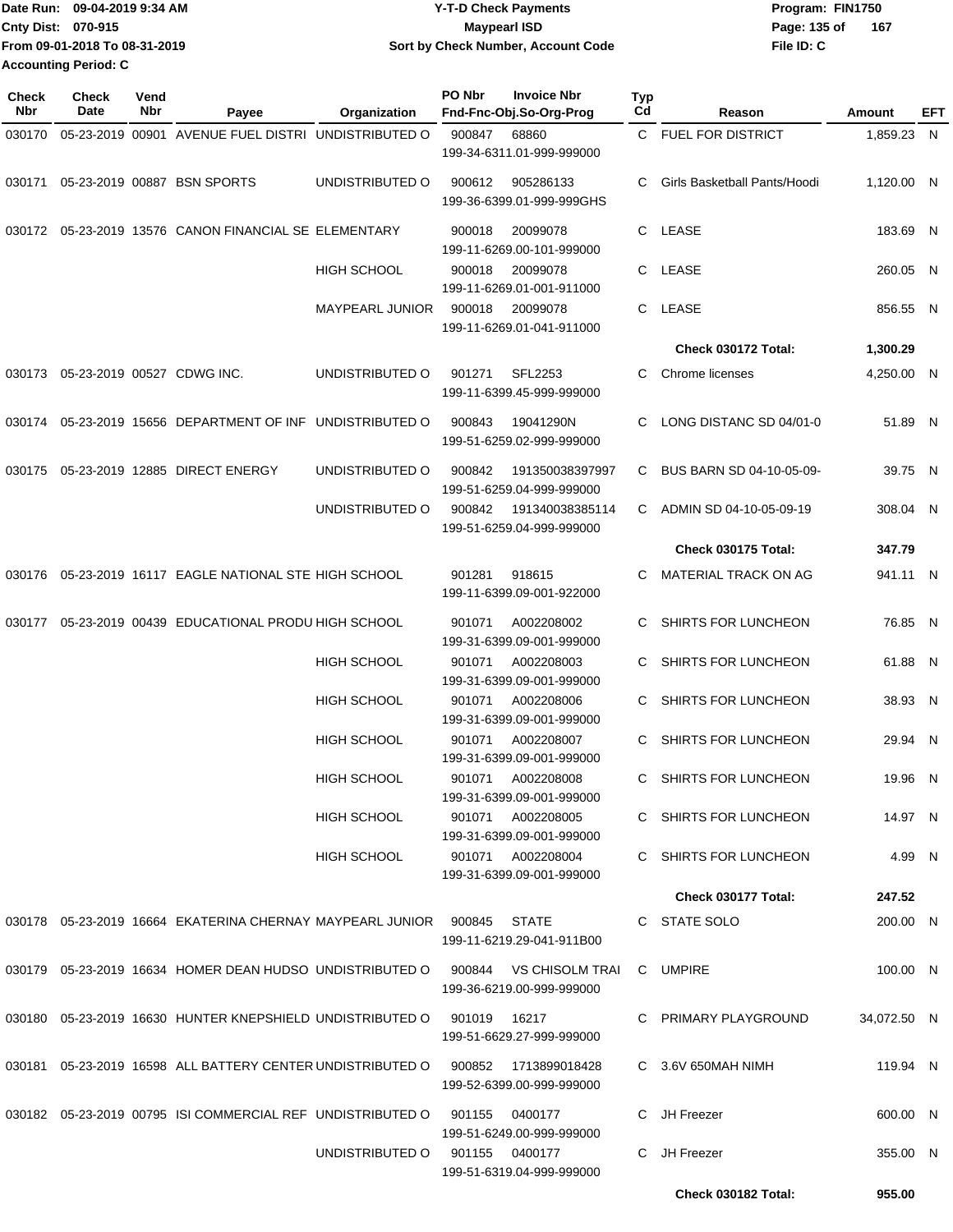| Date Run: 09-04-2019 9:34 AM  | <b>Y-T-D Check Payments</b>        | Program: FIN1750 |     |  |  |
|-------------------------------|------------------------------------|------------------|-----|--|--|
| <b>Cnty Dist: 070-915</b>     | Maypearl ISD                       | Page: 136 of     | 167 |  |  |
| From 09-01-2018 To 08-31-2019 | Sort by Check Number, Account Code | File ID: C       |     |  |  |
| <b>Accounting Period: C</b>   |                                    |                  |     |  |  |

| <b>Check</b><br>Nbr | <b>Check</b><br>Date | Vend<br>Nbr | Payee                                                                        | Organization                                         | PO Nbr<br><b>Invoice Nbr</b><br>Fnd-Fnc-Obj.So-Org-Prog             | Typ<br>Cd            | Reason                       | Amount      | EFT |
|---------------------|----------------------|-------------|------------------------------------------------------------------------------|------------------------------------------------------|---------------------------------------------------------------------|----------------------|------------------------------|-------------|-----|
| 030183              |                      |             | 05-23-2019 16512 KRISTI GUEST                                                | UNDISTRIBUTED O                                      | 901363<br><b>REIMBURSEMENT</b><br>199-13-6399.01-999-999000         | C                    | <b>BUS APPRECIATION</b>      | 169.21 N    |     |
| 030184              |                      |             | 05-23-2019 16205 STEVEN MOSS                                                 | <b>HIGH SCHOOL</b>                                   | <b>TRAINING</b><br>901032<br>199-11-6219.29-001-911BAN              | С                    | Leadership Camp              | 1,000.00 N  |     |
|                     |                      |             |                                                                              | <b>MAYPEARL JUNIOR</b>                               | 901032<br><b>TRAINING</b><br>199-11-6219.29-041-911B00              | С                    | Leadership Camp              | 250.00 N    |     |
|                     |                      |             |                                                                              |                                                      |                                                                     |                      | Check 030184 Total:          | 1,250.00    |     |
|                     |                      |             | 030185 05-23-2019 16014 ORKIN PEST CONTRO UNDISTRIBUTED O                    |                                                      | 900849<br><b>TERMITE</b><br>199-51-6249.00-999-999000               | C                    | <b>TERMITE TREATMENT INT</b> | 750.00 N    |     |
| 030186              |                      |             | 05-23-2019 16029 PRO STAR RENTAL                                             | UNDISTRIBUTED O                                      | 20949<br>900851<br>199-51-6319.02-999-999000                        | С                    | SAW USED FOR LEAK HS         | 161.34 N    |     |
|                     |                      |             | 030187 05-23-2019 15262 SHI GOVERNMENT SO HIGH SCHOOL                        |                                                      | GB00324990<br>901273<br>199-11-6639.49-001-922000                   | C                    | STAYMOBILE 4YR SHI CA        | 17,741.20 N |     |
| 030188              |                      |             | 05-23-2019 00141 WAL MART                                                    | <b>HIGH SCHOOL</b>                                   | 900813<br>006763<br>199-11-6399.12-001-911000                       | C                    | <b>SUPPLIES</b>              | 27.13 N     |     |
|                     |                      |             |                                                                              | <b>HIGH SCHOOL</b>                                   | 901225<br>007788<br>199-11-6399.26-001-911000                       | С                    | <b>SENIOR AWARDS</b>         | 126.84 N    |     |
|                     |                      |             |                                                                              | <b>MAYPEARL JUNIOR</b>                               | 901162<br>006826<br>199-31-6399.00-041-999000                       | C                    | STARR TESTING SUPPLIE        | 490.70 N    |     |
|                     |                      |             |                                                                              | <b>MAYPEARL JUNIOR</b>                               | 901163<br>004100<br>199-31-6399.09-041-999000                       | С                    | supplies for students        | 332.00 N    |     |
|                     |                      |             | MAYPEARL JUNIOR                                                              | 901163<br>004100<br>199-31-6399.10-041-999000        | С                                                                   | SUPPLIES FOR STUDENT | 332.76 N                     |             |     |
|                     |                      |             |                                                                              |                                                      |                                                                     |                      | Check 030188 Total:          | 1,309.43    |     |
| 030189              |                      |             | 05-31-2019 15616 AT&T CORP.                                                  | UNDISTRIBUTED O                                      | 900861<br>0573207983001<br>199-51-6259.02-999-999000                | С                    | LONG DISTNCE SD MAY 2        | 68.11 N     |     |
| 030190              |                      |             | 05-31-2019 16668 BEN LAZCANO                                                 | <b>DISTRICT WIDE</b>                                 | 900863<br><b>REIMBURSEMENT</b><br>240-00-5751.00-000-900000         | C                    | LUNCH REFUND                 | 16.15 N     |     |
| 030191              |                      |             | 05-31-2019 00956 BORDEN DAIRY                                                | <b>MAYPEARL JUNIOR</b>                               | 901375<br>2654314<br>240-35-6341.00-041-999000                      | C                    | MILK                         | 670.44 N    |     |
|                     |                      |             |                                                                              | <b>ELEMENTARY</b>                                    | 901374 2654314<br>240-35-6341.00-101-999000                         |                      | C MILK ELEM                  | 1,018.92 N  |     |
|                     |                      |             |                                                                              | HIGH SCHOOL                                          | 901376 2654314<br>240-35-6341.01-001-999000                         |                      | C MILK H/S                   | 298.12 N    |     |
|                     |                      |             |                                                                              |                                                      |                                                                     |                      | <b>Check 030191 Total:</b>   | 1,987.48    |     |
|                     |                      |             | 030192  05-31-2019  16667  CALDWELL SERVICES UNDISTRIBUTED   0  901372  4171 |                                                      | 199-51-6319.04-999-999000                                           |                      | C REPAIR 3 WATER LINE        | 1,619.50 N  |     |
|                     |                      |             | 030193  05-31-2019  13165  CLINT MORRISON                                    |                                                      | UNDISTRIBUTED O 900868 VS CHISOLM TRAI<br>199-36-6219.00-999-999000 |                      | C UMPIRE                     | 100.00 N    |     |
|                     |                      |             | 030194  05-31-2019  12885  DIRECT ENERGY                                     |                                                      | UNDISTRIBUTED O 900862 191410038455681<br>199-51-6259.04-999-999000 |                      | C INTM PT FID SD 04/10-      | 13.53 N     |     |
|                     |                      |             |                                                                              |                                                      | UNDISTRIBUTED O 900862 191410038455681<br>199-51-6259.04-999-999000 |                      | C ARCHIVE SD 04/10-05/09/1   | 39.89 N     |     |
|                     |                      |             |                                                                              |                                                      | UNDISTRIBUTED O 900862 191410038455681<br>199-51-6259.04-999-999000 |                      | C H/S SOU WING SD 04/10-0    | 1,790.04 N  |     |
|                     |                      |             |                                                                              |                                                      | UNDISTRIBUTED O 900862 191410038455681<br>199-51-6259.04-999-999000 |                      | C QUAD SD 04/10-05/09/19     | 159.11 N    |     |
|                     |                      |             | UNDISTRIBUTED O                                                              | 900862  191410038455681<br>199-51-6259.04-999-999000 |                                                                     | C PORTABLE SD 04/10- | 163.22 N                     |             |     |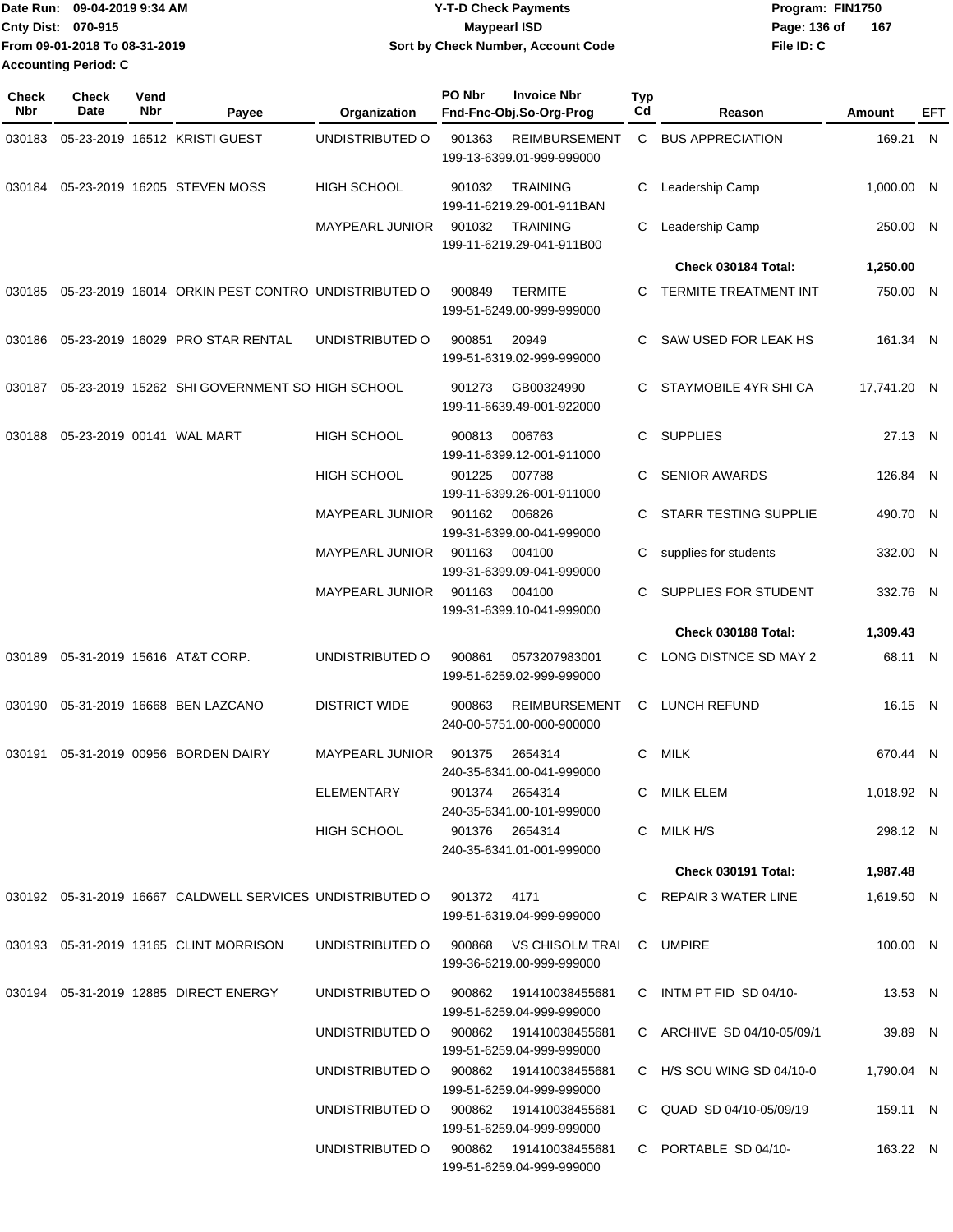| Date Run: 09-04-2019 9:34 AM  | <b>Y-T-D Check Payments</b>        | Program: FIN1750    |  |  |  |
|-------------------------------|------------------------------------|---------------------|--|--|--|
| <b>Cnty Dist: 070-915</b>     | <b>Mavpearl ISD</b>                | 167<br>Page: 137 of |  |  |  |
| From 09-01-2018 To 08-31-2019 | Sort by Check Number, Account Code | File ID: C          |  |  |  |
| <b>Accounting Period: C</b>   |                                    |                     |  |  |  |

| <b>Check</b><br>Nbr | Check<br>Date | Vend<br>Nbr | Payee                                                         | Organization           | PO Nbr         | <b>Invoice Nbr</b><br>Fnd-Fnc-Obj.So-Org-Prog | Typ<br>Cd | Reason                                      | Amount      | EFT |
|---------------------|---------------|-------------|---------------------------------------------------------------|------------------------|----------------|-----------------------------------------------|-----------|---------------------------------------------|-------------|-----|
|                     |               |             |                                                               | UNDISTRIBUTED O        | 900862         | 191410038455681                               |           | C INTERM SD 04/10-05/09/19                  | 1,076.42 N  |     |
|                     |               |             |                                                               |                        |                | 199-51-6259.04-999-999000                     |           |                                             |             |     |
|                     |               |             |                                                               | UNDISTRIBUTED O        | 900862         | 191410038455681                               | C.        | INTM CAFE SD 04/10-05/0                     | 331.62 N    |     |
|                     |               |             |                                                               |                        |                | 199-51-6259.04-999-999000                     |           |                                             |             |     |
|                     |               |             |                                                               | UNDISTRIBUTED O        | 900862         | 191410038455681<br>199-51-6259.04-999-999000  |           | C GOLF FAC SD 04/10-05/09/                  | 311.96 N    |     |
|                     |               |             |                                                               |                        |                |                                               |           |                                             |             |     |
|                     |               |             |                                                               |                        |                |                                               |           | Check 030194 Total:                         | 3,885.79    |     |
|                     |               |             | 030195  05-31-2019  16413  EAST TEXAS COPY                    | UNDISTRIBUTED O        | 900857         | 1391677<br>199-11-6219.07-999-923000          | C.        | SPED SD 04/9-05/08/19 CO                    | 94.30 N     |     |
|                     |               |             |                                                               | HIGH SCHOOL            | 900857         | 1391677                                       | C.        | HSP SD 04/9-05/08/19 COL                    | 106.97 N    |     |
|                     |               |             |                                                               |                        |                | 199-11-6269.00-001-911000                     |           |                                             |             |     |
|                     |               |             |                                                               | <b>MAYPEARL JUNIOR</b> | 900857         | 1391677                                       | C.        | JHP SD 04/9-05/08/19 COL                    | 146.98 N    |     |
|                     |               |             |                                                               |                        |                | 199-11-6269.00-041-911000                     |           |                                             |             |     |
|                     |               |             |                                                               | <b>ELEMENTARY</b>      | 900857         | 1391677                                       | С         | ELEM T SD 04/9-05/08/19 C                   | 101.95 N    |     |
|                     |               |             |                                                               |                        |                | 199-11-6269.00-101-911000                     |           |                                             |             |     |
|                     |               |             |                                                               | <b>ELEMENTARY</b>      | 900857         | 1391677                                       | C         | ELEM P SD 04/9-05/08/19 C                   | 90.70 N     |     |
|                     |               |             |                                                               |                        |                | 199-11-6269.00-101-999000                     |           |                                             |             |     |
|                     |               |             |                                                               | HIGH SCHOOL            | 900857         | 1391677<br>199-11-6269.01-001-911000          | С         | HST SD 04/9-05/08/19 COL                    | 128.80 N    |     |
|                     |               |             |                                                               | <b>MAYPEARL JUNIOR</b> | 900857         | 1391677                                       | C         | JHT SD 04/9-05/08/19 COL                    | 185.30 N    |     |
|                     |               |             |                                                               |                        |                | 199-11-6269.01-041-911000                     |           |                                             |             |     |
|                     |               |             |                                                               | DIR COST- ADMINIS      | 900857         | 1391677                                       | С         | ADMIN SD 04/9-05/08/19 C                    | 70.00 N     |     |
|                     |               |             |                                                               |                        |                | 199-41-6249.00-720-999000                     |           |                                             |             |     |
|                     |               |             |                                                               |                        |                |                                               |           | <b>Check 030195 Total:</b>                  | 925.00      |     |
|                     |               |             | 030196 05-31-2019 01547 EICHELBAUM WARDEL DIR COST-ADMINIS    |                        | 900856         | 65094                                         | С         | LEGAL SERVICES MAY 20                       | 10,297.85 N |     |
|                     |               |             |                                                               |                        |                | 199-41-6211.00-720-999000                     |           |                                             |             |     |
|                     |               |             |                                                               |                        |                |                                               |           |                                             |             |     |
|                     |               |             | 030197  05-31-2019  00038  ELLIS APPRAISAL DISTTAX COLLECTION |                        | 900871         | 2019-13-3<br>199-41-6213.00-703-999000        | С         | 3RD PAYMENT 2019 EAD                        | 8,472.94 N  |     |
|                     |               |             |                                                               |                        |                |                                               |           |                                             |             |     |
|                     |               |             | 030198  05-31-2019  00688  ETA HAND2MIND                      | <b>MAYPEARL JUNIOR</b> | 900863         | 60158171                                      | C         | <b>GT PANTHER LAB SUPPLI</b>                | 139.92 N    |     |
|                     |               |             |                                                               |                        |                | 199-11-6399.01-041-921000                     |           |                                             |             |     |
| 030199              |               |             | 05-31-2019 16059 FRONTIER SOUTHWE UNDISTRIBUTED O             |                        | 900864         | 092915-5                                      | C         | SD 05/22-06/21/19 435/2038                  | 128.22 N    |     |
|                     |               |             |                                                               |                        |                | 199-51-6259.02-999-999000                     |           |                                             |             |     |
|                     |               |             | 030200 05-31-2019 16666 Heather Chandler                      | <b>DISTRICT WIDE</b>   |                |                                               |           | 900855 REIMBURSEMENT C MONEY LEFT ON SENIOR | 24.50 N     |     |
|                     |               |             |                                                               |                        |                | 240-00-5751.01-000-900000                     |           |                                             |             |     |
|                     |               |             |                                                               |                        |                |                                               |           |                                             |             |     |
|                     |               |             | 030201 05-31-2019 16630 HUNTER KNEPSHIELD UNDISTRIBUTED O     |                        | 900965         | 16218                                         |           | C WOOD FIBER DELIVRED I                     | 12,682.95 N |     |
|                     |               |             |                                                               |                        |                | 199-51-6629.27-999-999000                     |           |                                             |             |     |
|                     |               |             | 030202 05-31-2019 01591 J. BRANDT RECOGNITI UNDISTRIBUTED O   |                        | 901282 56472   |                                               |           | C SERVICE AWARDS                            | 539.00 N    |     |
|                     |               |             |                                                               |                        |                | 199-13-6299.00-999-999000                     |           |                                             |             |     |
|                     |               |             | 030203  05-31-2019  15653  M.A.C. ALARMS                      | UNDISTRIBUTED O        | 900865         | 33091A                                        |           | C REPLACED DOOR BELL C                      | 939.00 N    |     |
|                     |               |             |                                                               |                        |                | 199-51-6319.02-999-999000                     |           |                                             |             |     |
|                     |               |             |                                                               | UNDISTRIBUTED O        | 900866  33090A |                                               |           | C REPROGRAMMED REPLA                        | 641.50 N    |     |
|                     |               |             |                                                               |                        |                | 199-51-6319.02-999-999000                     |           |                                             |             |     |
|                     |               |             |                                                               |                        |                |                                               |           | <b>Check 030203 Total:</b>                  | 1,580.50    |     |
|                     |               |             | 030204  05-31-2019  16650  MABANK ISD                         | UNDISTRIBUTED O        | 900858         | ROBERTS/SHEFF                                 |           | C KNOW YOUR IMPACT                          | 100.00 N    |     |
|                     |               |             |                                                               |                        |                | 199-13-6499.00-999-911000                     |           |                                             |             |     |
|                     |               |             | 030205 05-31-2019 15620 METROPLEX REFRIGE HIGH SCHOOL         |                        | 900867 23178   |                                               |           | C CULNIARY ICE MACHINE                      | 9.00 N      |     |
|                     |               |             |                                                               |                        |                | 199-11-6639.22-001-922000                     |           |                                             |             |     |
|                     |               |             |                                                               |                        |                |                                               |           |                                             |             |     |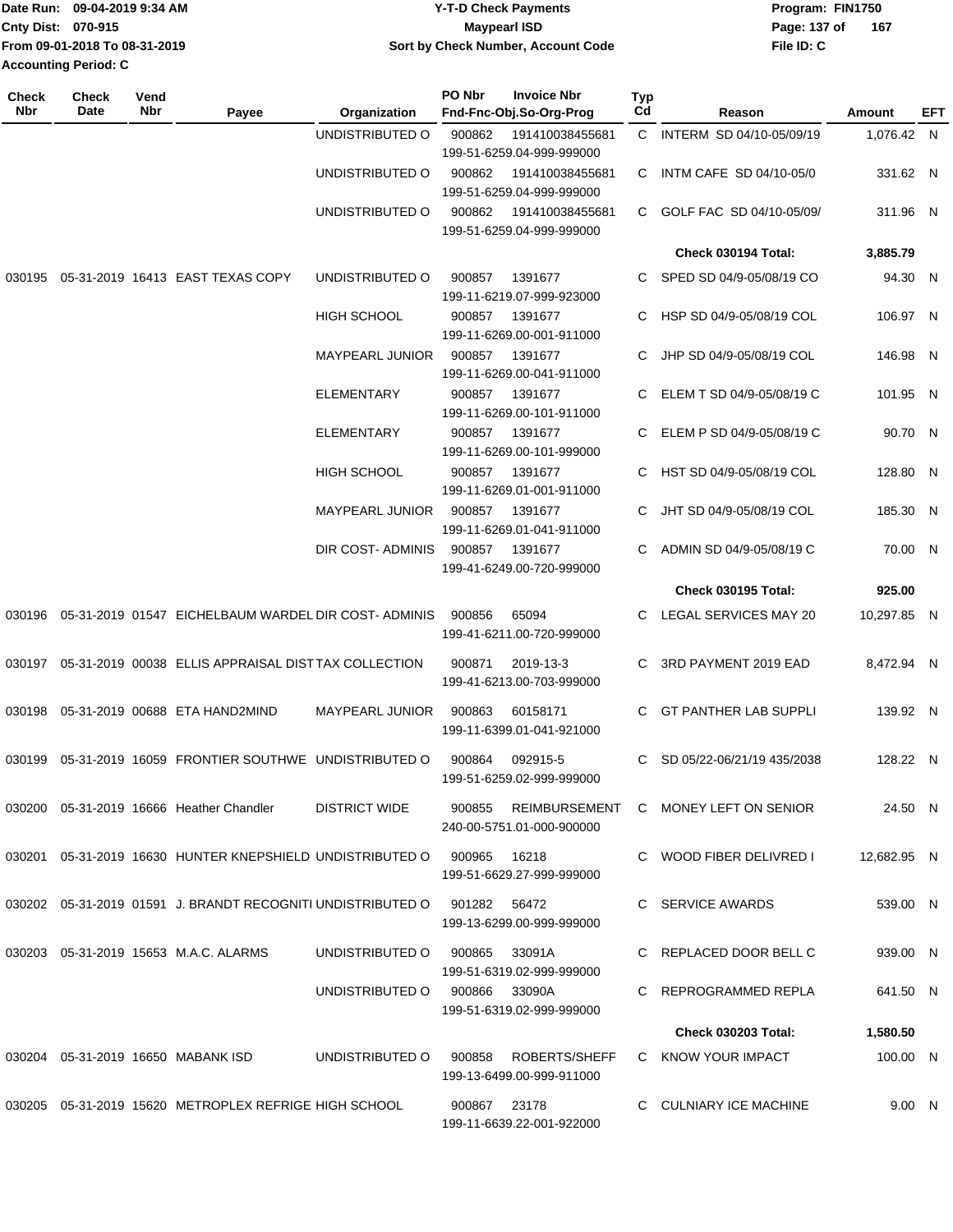| Date Run: 09-04-2019 9:34 AM  | <b>Y-T-D Check Payments</b>        | Program: FIN1750    |  |  |
|-------------------------------|------------------------------------|---------------------|--|--|
| <b>Cnty Dist: 070-915</b>     | <b>Mavpearl ISD</b>                | Page: 138 of<br>167 |  |  |
| From 09-01-2018 To 08-31-2019 | Sort by Check Number, Account Code | File ID: C          |  |  |
| <b>Accounting Period: C</b>   |                                    |                     |  |  |

| <b>Check</b><br>Nbr | <b>Check</b><br>Date | Vend<br>Nbr | Payee                                                      | Organization                        | PO Nbr        | <b>Invoice Nbr</b><br>Fnd-Fnc-Obj.So-Org-Prog       | <b>Typ</b><br>Cd | Reason                       | Amount     | EFT |
|---------------------|----------------------|-------------|------------------------------------------------------------|-------------------------------------|---------------|-----------------------------------------------------|------------------|------------------------------|------------|-----|
| 030206              |                      |             | 05-31-2019 15680 NANCY WIGGINS                             | <b>DIR COST- ADMINIS</b>            | 901369        | <b>REIMBURSEMENT</b><br>199-41-6411.01-720-999000   | C                | <b>TASB CONFERENCE</b>       | 33.00 N    |     |
| 030207              |                      |             | 05-31-2019 16014 ORKIN PEST CONTRO UNDISTRIBUTED O         |                                     | 900019        | 185072324<br>199-51-6249.00-999-999000              | C                | MONTHLY PEST CONTRO          | 450.00 N   |     |
| 030208              |                      |             | 05-31-2019 14604 PEARSON CLINICAL A MAYPEARL JUNIOR        |                                     | 900838        | 4665624<br>199-31-6339.00-041-999000                | C                | GT testing                   | 285.71 N   |     |
| 030209              |                      |             | 05-31-2019 16030 TDINDUSTRIES, INC                         | UNDISTRIBUTED O                     | 900854        | 0001464133<br>199-51-6249.00-999-999000             | C                | <b>LABOR</b>                 | 708.00 N   |     |
|                     |                      |             |                                                            | UNDISTRIBUTED O                     | 900854        | 0001464133<br>199-51-6399.05-999-999000             | C.               | A/C GYM REPAIR               | 243.25 N   |     |
|                     |                      |             |                                                            |                                     |               |                                                     |                  | <b>Check 030209 Total:</b>   | 951.25     |     |
| 030210              |                      |             | 05-31-2019 00132 TEXAS EDUCATIONAL UNDISTRIBUTED O         |                                     | 900870        | 4147<br>199-21-6219.00-999-923000                   | C.               | <b>IDEA PART B PROFESSIO</b> | 1,541.83 N |     |
| 030211              |                      |             | 05-31-2019 16506 TITAN SCHOOL SOLUT UNDISTRIBUTED O        |                                     | 901377        | 998<br>240-35-6342.00-999-999000                    | С                | <b>TERMINAL PRIMARY SCH</b>  | 650.00 N   |     |
| 030212              |                      |             | 05-31-2019 00479 TRACTOR SUPPLY CO UNDISTRIBUTED O         |                                     | 900901        | 100591462<br>199-51-6319.02-999-999000              | C.               | OPEN PO # 2 - TRACTOR        | 44.97 N    |     |
| 030213              |                      |             | 05-31-2019 01145 WELDERS WAREHOUS HIGH SCHOOL              |                                     | 900869        | 36907<br>199-11-6399.09-001-922000                  | C                | APRIL 2019 RENTAL            | 115.00 N   |     |
| 030214              |                      |             | 05-31-2019 16592 WISS, JANNEY, ELSTN UNDISTRIBUTED O       |                                     | 900872        | 0421279<br>199-81-6219.01-999-999000                | C                | PROFESSIONAL SERVICE         | 7,874.86 N |     |
| 030215              |                      |             | 06-06-2019 16401 CAMPOS ENGINEERIN UNDISTRIBUTED O         |                                     | 900877        | 822325<br>199-51-6219.00-999-999000                 | C                | PROFESSIONAL SERVICE         | 1,050.00 N |     |
| 030216              |                      |             | 06-06-2019 13576 CANON FINANCIAL SE DIR COST-ADMINIS       |                                     | 900876        | 20121911<br>199-41-6249.00-720-999000               | C                | <b>ADMIN COPIER</b>          | 458.87 N   |     |
| 030217              | 06-06-2019 15168 CPI |             |                                                            | UNDISTRIBUTED O                     | 901199        | CUS0183527<br>199-11-6411.01-999-923000             | C                | <b>NCI BLENDED</b>           | 34.00 N    |     |
| 030218              |                      |             | 06-06-2019 16059 FRONTIER SOUTHWE UNDISTRIBUTED O          |                                     | 900887        | 4351720031814<br>199-51-6259.02-999-999000          | C.               | 05-28-06-27-19 FAX 435-17    | 61.61 N    |     |
|                     |                      |             |                                                            | UNDISTRIBUTED O                     | 900878        | 43520190930155<br>199-51-6259.02-999-999000         |                  | C SD 05/25-06/24/19 4352019  | 128.22 N   |     |
|                     |                      |             |                                                            | UNDISTRIBUTED O                     | 900887        | 4352160092515<br>199-51-6259.02-999-999000          |                  | C 05-28-06-27-19 LSK 435-21  | 128.22 N   |     |
|                     |                      |             |                                                            | UNDISTRIBUTED O                     |               | 900887 435252009281515<br>199-51-6259.02-999-999000 |                  | C SD 05/25-06/27/19 INTE     | 128.22 N   |     |
|                     |                      |             |                                                            | UNDISTRIBUTED O 900887 435100091206 |               | 199-51-6259.02-999-999000                           |                  | C 05-28-06-27-19 ADMIN       | 872.71 N   |     |
|                     |                      |             |                                                            |                                     |               |                                                     |                  | <b>Check 030218 Total:</b>   | 1,318.98   |     |
|                     |                      |             | 030219 06-06-2019 12551 INTERQUEST DETECTI HIGH SCHOOL     |                                     | 900879 113183 | 199-11-6219.02-001-924000                           |                  | C HALF DAY SERVICE 05/17/    | 280.00 N   |     |
| 030220              |                      |             | 06-06-2019 01048 LABATT FOOD SERVIC MAYPEARL JUNIOR 900882 |                                     |               | 0258/9885<br>240-35-6341.00-041-999000              |                  | C GROCERIES                  | 2,801.70 N |     |
|                     |                      |             |                                                            | ELEMENTARY                          | 900880        | 05050257/9884<br>240-35-6341.00-101-999000          |                  | C GROCERIES                  | 2,172.10 N |     |
|                     |                      |             |                                                            | HIGH SCHOOL                         | 900881        | 0255/9882<br>240-35-6341.01-001-999000              | C.               | <b>GROCERIES</b>             | 1,873.29 N |     |
|                     |                      |             |                                                            |                                     |               |                                                     |                  | Check 030220 Total:          | 6,847.09   |     |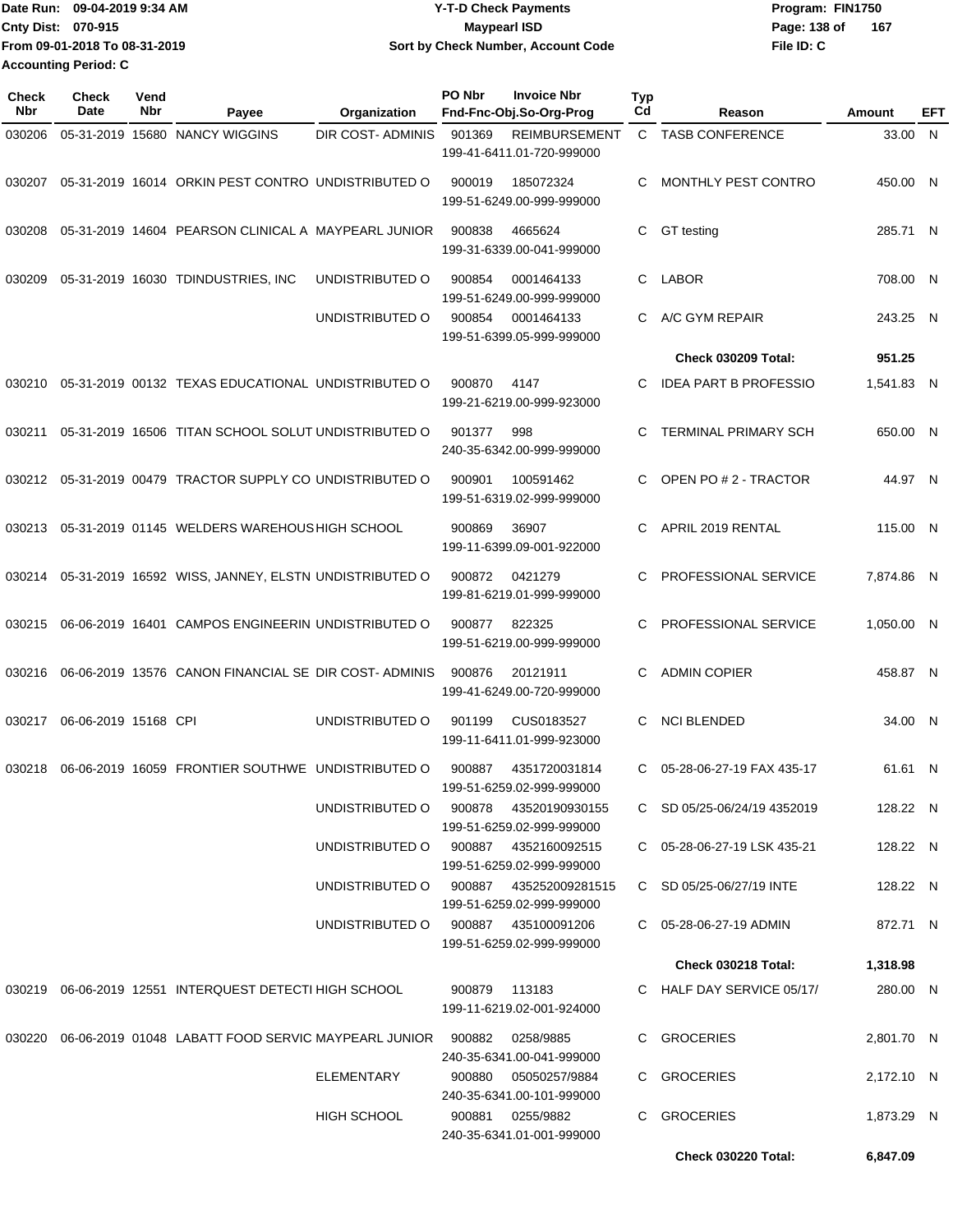| Date Run: 09-04-2019 9:34 AM  | <b>Y-T-D Check Payments</b>        | Program: FIN1750    |
|-------------------------------|------------------------------------|---------------------|
| <b>Cnty Dist: 070-915</b>     | <b>Mavpearl ISD</b>                | 167<br>Page: 139 of |
| From 09-01-2018 To 08-31-2019 | Sort by Check Number, Account Code | File ID: C          |
| <b>Accounting Period: C</b>   |                                    |                     |

| <b>Check</b><br>Nbr | <b>Check</b><br>Date     | Vend<br>Nbr | Payee                                                      | Organization       | PO Nbr                                        | <b>Invoice Nbr</b><br>Fnd-Fnc-Obj.So-Org-Prog | Typ<br>Cd               | Reason                        | Amount     | EFT |
|---------------------|--------------------------|-------------|------------------------------------------------------------|--------------------|-----------------------------------------------|-----------------------------------------------|-------------------------|-------------------------------|------------|-----|
| 030221              |                          |             | 06-06-2019 15740 MOORE RECYCLING L UNDISTRIBUTED O         |                    | 900883                                        | 0001524884                                    | C.                      | RECYC 1025 W 4TH 05/01-/      | 29.00 N    |     |
|                     |                          |             |                                                            |                    |                                               | 199-51-6259.03-999-999000                     |                         |                               |            |     |
|                     |                          |             |                                                            | UNDISTRIBUTED O    | 900884                                        | 0001524887<br>199-51-6259.03-999-999000       | C                       | RECYC 400 PANTHER 05/0        | 29.00 N    |     |
|                     |                          |             |                                                            | UNDISTRIBUTED O    | 900884                                        | 0001524886                                    | C                       | RECYC 12636 FM 157 05/0       | 29.00 N    |     |
|                     |                          |             |                                                            |                    |                                               | 199-51-6259.03-999-999000                     |                         |                               |            |     |
|                     |                          |             |                                                            | UNDISTRIBUTED O    | 900884                                        | 0001524883                                    | C                       | RECYCLE 600 PHILLI 05/01      | 29.00 N    |     |
|                     |                          |             |                                                            |                    |                                               | 199-51-6259.03-999-999000                     |                         |                               |            |     |
|                     |                          |             |                                                            | UNDISTRIBUTED O    | 900884                                        | 0001524885<br>199-51-6259.03-999-999000       | C                       | RECYCLE 1024 W 4 05/01-       | 86.00 N    |     |
|                     |                          |             |                                                            |                    |                                               |                                               |                         | Check 030221 Total:           | 202.00     |     |
| 030222              |                          |             | 06-06-2019 13306 MOUNTAIN PEAK SPE UNDISTRIBUTED O         |                    | 900875                                        | 11078800                                      | C                       | AG SD 04-04/05/05/19          | 36.91 N    |     |
|                     |                          |             |                                                            |                    |                                               | 199-51-6259.79-999-922000                     |                         |                               |            |     |
| 030223              |                          |             | 06-06-2019 16289 NEXTLINK BROADBAN UNDISTRIBUTED O         |                    | 900885                                        | N125089750-25                                 |                         | C LEVEL 1 SD 05/30-06/29/20   | 790.00 N   |     |
|                     |                          |             |                                                            |                    |                                               | 199-11-6399.45-999-999000                     |                         |                               |            |     |
| 030224              |                          |             | 06-06-2019 00287 OFFICE DEPOT                              | UNDISTRIBUTED O    | 901353                                        | 319139946001                                  | C                       | <b>OFFICE SUPPLIES</b>        | 94.84 N    |     |
|                     |                          |             |                                                            |                    |                                               | 199-21-6399.00-999-923000                     |                         |                               |            |     |
| 030225              |                          |             | 06-06-2019 00681 PEPWEAR LLC                               | <b>HIGH SCHOOL</b> | 901283                                        | 82003                                         | C                       | <b>SERVICE AWARDS</b>         | 396.00 N   |     |
|                     |                          |             |                                                            |                    |                                               | 199-11-6399.26-001-911000                     |                         |                               |            |     |
| 030226              |                          |             | 06-06-2019 00234 SOUTHWEST INTERNA UNDISTRIBUTED O         |                    | 900886                                        | 7612                                          | C                       | <b>LABOR CHARGES BUS 48</b>   | 387.50 N   |     |
|                     |                          |             |                                                            |                    |                                               | 199-51-6249.00-999-999000                     |                         |                               |            |     |
| 030227              | 06-06-2019 16123 TECHAIR |             |                                                            | UNDISTRIBUTED O    | 900455                                        | 04865049                                      | C                       | <b>RENTALS MAY2019</b>        | 237.19 N   |     |
|                     |                          |             |                                                            |                    |                                               | 199-51-6249.00-999-999000                     |                         |                               |            |     |
| 030228              |                          |             | 06-06-2019 01049 THYSSENKRUPP ELEV UNDISTRIBUTED O         |                    | 900016                                        | 3004620901                                    | C                       | <b>HS SERVICE ELEVATOR</b>    | 590.50 N   |     |
|                     |                          |             |                                                            |                    |                                               | 199-51-6249.00-999-999000                     |                         |                               |            |     |
|                     |                          |             | UNDISTRIBUTED O                                            | 900016             | 3004620903                                    | C                                             | ELEM SERVICE ELEVATO    | 590.50 N                      |            |     |
|                     |                          |             |                                                            |                    |                                               | 199-51-6249.00-999-999000                     |                         |                               |            |     |
|                     |                          |             |                                                            |                    |                                               |                                               |                         | Check 030228 Total:           | 1,181.00   |     |
| 030229              |                          |             | 06-12-2019 00069 ATMOS ENERGY                              | UNDISTRIBUTED O    | 900891                                        | 3030318181<br>199-51-6259.00-999-999000       | С                       | SD 05/02-06/03/19 MIDDLE      | 77.16 N    |     |
|                     |                          |             |                                                            | UNDISTRIBUTED O    |                                               | 900891 3030318485                             | C.                      | SD 05/02-06/03/19 LSK ELE     | 90.37 N    |     |
|                     |                          |             |                                                            |                    |                                               | 199-51-6259.00-999-999000                     |                         |                               |            |     |
|                     |                          |             |                                                            | UNDISTRIBUTED O    |                                               | 900891 3030380238                             |                         | C SD 05/02-06/03/19 ADMIN     | 85.46 N    |     |
|                     |                          |             |                                                            |                    |                                               | 199-51-6259.00-999-999000                     |                         |                               |            |     |
|                     |                          |             |                                                            | UNDISTRIBUTED O    |                                               | 900891 3030380470                             |                         | C SD 05/02-06/03/19 HIGH SC   | 143.96 N   |     |
|                     |                          |             |                                                            |                    |                                               | 199-51-6259.00-999-999000                     |                         | <b>Check 030229 Total:</b>    | 396.95     |     |
|                     |                          |             |                                                            |                    |                                               |                                               |                         |                               |            |     |
|                     |                          |             | 030230 06-12-2019 00901 AVENUE FUEL DISTRI UNDISTRIBUTED O |                    | 900890                                        | 68971<br>199-34-6311.01-999-999000            |                         | C FUEL FOR DISTRICT           | 2,573.79 N |     |
|                     |                          |             | 030231 06-12-2019 14119 BROOKSHIRE BROTHE HIGH SCHOOL      |                    | 901315 86003                                  |                                               |                         | C STUDENT OF THE MONTH        | 48.10 N    |     |
|                     |                          |             |                                                            |                    |                                               | 199-31-6399.00-001-999000                     |                         |                               |            |     |
|                     |                          |             | 030232 06-12-2019 00887 BSN SPORTS                         | UNDISTRIBUTED O    |                                               | 901387 905374729                              |                         | Gym Water Coolers             | 210.75 N   |     |
|                     |                          |             |                                                            |                    |                                               | 199-36-6399.01-999-999BHS                     |                         |                               |            |     |
|                     |                          |             |                                                            | UNDISTRIBUTED O    |                                               | 901352 905382445                              | C.                      | <b>Girls Weight Equipment</b> | 467.00 N   |     |
|                     |                          |             |                                                            |                    |                                               | 199-36-6399.01-999-999GHS                     |                         |                               |            |     |
|                     |                          |             | UNDISTRIBUTED O                                            |                    | 901387 905374729<br>199-36-6399.01-999-999GHS | C                                             | Gym Water Coolers       | 194.25 N                      |            |     |
|                     |                          |             | UNDISTRIBUTED O                                            |                    | 901386 905397971                              |                                               | C Track Starting Blocks | 450.00 N                      |            |     |
|                     |                          |             |                                                            |                    | 199-36-6399.03-999-999GHS                     |                                               |                         |                               |            |     |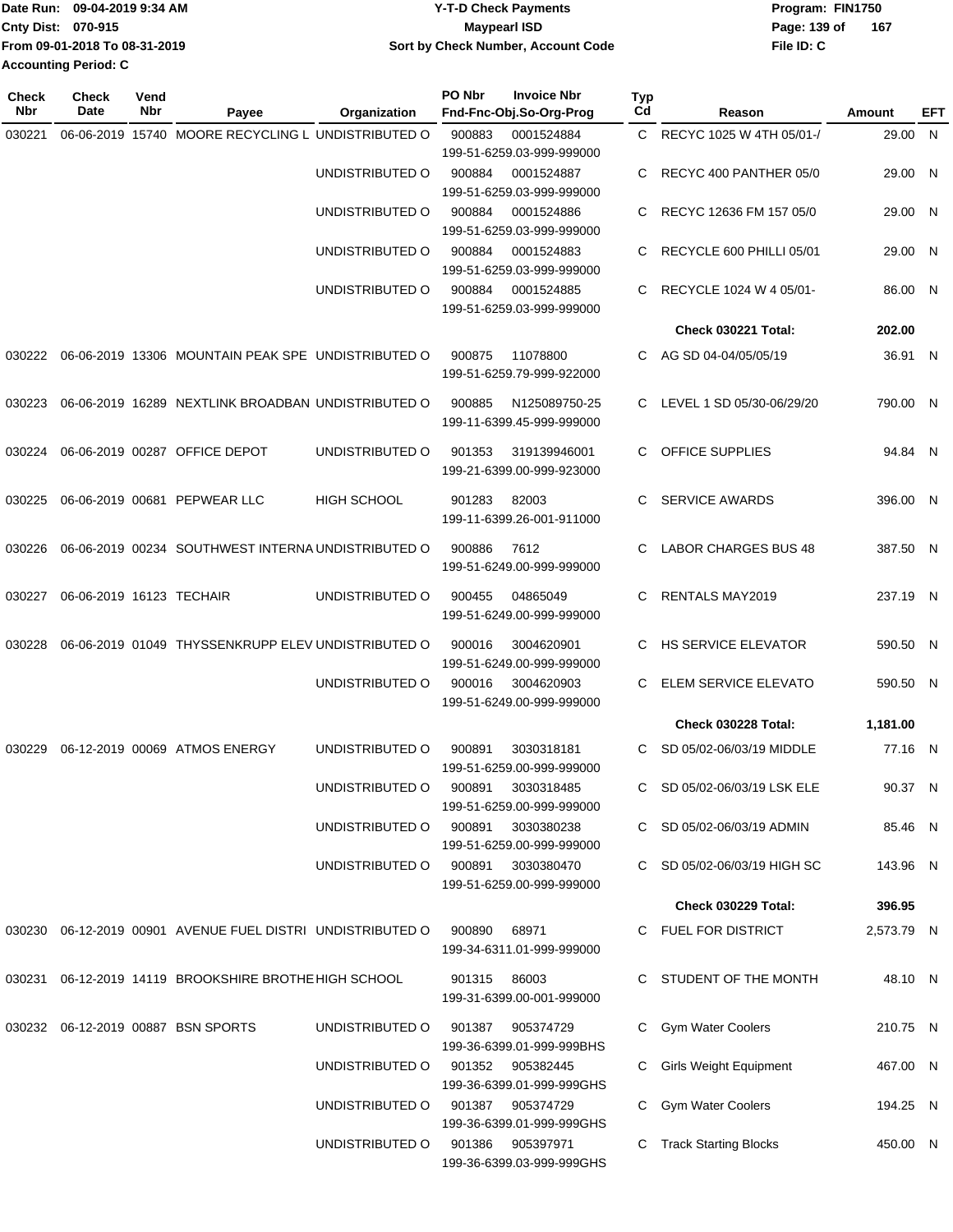| Date Run: 09-04-2019 9:34 AM |                               | <b>Y-T-D Check Payments</b>        | Program: FIN1750    |  |  |  |
|------------------------------|-------------------------------|------------------------------------|---------------------|--|--|--|
| <b>Cnty Dist: 070-915</b>    |                               | Maypearl ISD                       | 167<br>Page: 140 of |  |  |  |
|                              | From 09-01-2018 To 08-31-2019 | Sort by Check Number, Account Code | File ID: C          |  |  |  |
| <b>Accounting Period: C</b>  |                               |                                    |                     |  |  |  |

| <b>Check</b><br><b>Nbr</b> | <b>Check</b><br>Date | Vend<br>Nbr | Payee                                                                     | Organization                | PO Nbr         | <b>Invoice Nbr</b><br>Fnd-Fnc-Obj.So-Org-Prog | Typ<br>Cd | Reason                        | Amount   | EFT |
|----------------------------|----------------------|-------------|---------------------------------------------------------------------------|-----------------------------|----------------|-----------------------------------------------|-----------|-------------------------------|----------|-----|
|                            |                      |             |                                                                           | UNDISTRIBUTED O             | 901197         | 905382433                                     |           | C General Supplies            | 235.00 N |     |
|                            |                      |             |                                                                           | UNDISTRIBUTED O             |                | 199-36-6399.05-999-999000<br>901352 905382445 | С         | <b>Girls Weight Equipment</b> | 308.00 N |     |
|                            |                      |             |                                                                           |                             |                | 199-36-6399.16-999-999000                     |           |                               |          |     |
|                            |                      |             |                                                                           |                             |                |                                               |           | <b>Check 030232 Total:</b>    | 1,865.00 |     |
| 030233                     |                      |             | 06-12-2019 00871 CARD SERVICE CENT MAYPEARL JUNIOR                        |                             | 901309         | 05140483Z<br>199-11-6411.05-041-911000        |           | C RETIREMENT RECEPTION        | 200.00 N |     |
|                            |                      |             |                                                                           | UNDISTRIBUTED O             | 901380         | 05436844M2X6Z<br>199-13-6299.00-999-999000    |           | C WATER END OF YEAR           | 30.00 N  |     |
|                            |                      |             |                                                                           | UNDISTRIBUTED O             | 901279         | 05140483WLM98B<br>199-13-6299.00-999-999000   |           | C TEACHER LUNCHES             | 346.42 N |     |
|                            |                      |             |                                                                           | UNDISTRIBUTED O             | 901309         | 05140483ZLY<br>199-13-6399.01-999-999000      | C.        | RETIREMENT RECEPTION          | 194.15 N |     |
|                            |                      |             |                                                                           | UNDISTRIBUTED O             | 900896         | 05436843W2X7QK<br>199-13-6499.00-999-911000   |           | C LUNCH AT TASB               | 33.75 N  |     |
|                            |                      |             |                                                                           | UNDISTRIBUTED O             | 901364         | 55310204F2DYTR<br>199-33-6399.00-999-999000   |           | C ADULT MANIKINS CPR          | 592.37 N |     |
|                            |                      |             |                                                                           | <b>ADMINISTRATIVE</b>       | 901309         | 05140483ZLY<br>199-41-6399.01-701-999000      | C.        | <b>ECBU MEETING</b>           | 25.42 N  |     |
|                            |                      |             |                                                                           | <b>SCHOOL BOARD</b>         | 901371         | 05436844F8PKY9E<br>199-41-6499.02-702-999000  | C.        | INSENTIVE                     | 25.00 N  |     |
|                            |                      |             |                                                                           | <b>SCHOOL BOARD</b>         | 901309         | 05140483ZLY<br>199-41-6499.02-702-999000      |           | C BOARD SNACKS                | 32.52 N  |     |
|                            |                      |             |                                                                           | <b>SCHOOL BOARD</b>         | 901391         | 05140484RLM99P<br>199-41-6499.02-702-999000   | C.        | BOARD MEAL                    | 42.91 N  |     |
|                            |                      |             |                                                                           | <b>SCHOOL BOARD</b>         | 901380         | 05436844M2X6Z<br>199-41-6499.02-702-999000    |           | C RETIREMENT                  | 100.54 N |     |
|                            |                      |             |                                                                           | <b>ADMINISTRATIVE</b>       | 901371         | 05436844F8PKY9E<br>199-41-6499.04-701-999000  |           | C WATER FOR TRAINING          | 12.50 N  |     |
|                            |                      |             |                                                                           | UNDISTRIBUTED O             | 901309         | 05140483ZLY<br>199-51-6411.00-999-999000      |           | C RETIREMENT AWARDS           | 300.00 N |     |
|                            |                      |             |                                                                           | UNDISTRIBUTED O             | 901307         | 5543286475SZXZ<br>199-52-6399.00-999-999000   |           | C 50 USB FLAH DRIVES          | 117.99 N |     |
|                            |                      |             |                                                                           |                             |                |                                               |           | <b>Check 030233 Total:</b>    | 2,053.57 |     |
|                            |                      |             | 030234 06-12-2019 16577 CARTER EVALUATION UNDISTRIBUTED O 901401 5        |                             |                | 199-31-6219.00-999-923000                     |           | C BEHAVIORAL CONSULTAI        | 382.50 N |     |
|                            |                      |             | 030235 06-12-2019 14076 CDI COMPUTER DEAL HIGH SCHOOL                     |                             | 901356  744628 | 199-53-6399.00-001-999000                     |           | C HP 11 G5 EE KEYBOARD        | 85.00 N  |     |
|                            |                      |             | 030236 06-12-2019 00527 CDWG INC.                                         | ADMINISTRATIVE              |                | 901328 SHM7264<br>199-41-6399.01-701-999000   |           | C DELL VIDEO CONVERTER        | 33.91 N  |     |
|                            |                      |             |                                                                           | ADMINISTRATIVE              |                | 901328 SHM7264<br>199-53-6399.00-701-999000   |           | C DELL VIDEO CONVERTER        | 33.91 N  |     |
|                            |                      |             |                                                                           |                             |                |                                               |           | <b>Check 030236 Total:</b>    | 67.82    |     |
|                            |                      |             | 030237  06-12-2019  00217  CITY OF MAYPEARL  UNDISTRIBUTED   000897  1081 |                             |                | 199-51-6259.01-999-999000                     |           | C SD 04/29-05/29/19 ELEM Y    | 21.00 N  |     |
|                            |                      |             |                                                                           | UNDISTRIBUTED O 900897 1394 |                | 199-51-6259.01-999-999000                     |           | C SD 04/29-05/29/19 CONCE     | 46.00 N  |     |
|                            |                      |             |                                                                           | UNDISTRIBUTED O 900897 1618 |                | 199-51-6259.01-999-999000                     |           | C SD 04/29-05/29/19 ADMIN     | 84.40 N  |     |
|                            |                      |             |                                                                           | UNDISTRIBUTED O 900897 80   |                | 199-51-6259.01-999-999000                     |           | C SD 04/29-05/29/19 BALLFIE   | 61.70 N  |     |
|                            |                      |             |                                                                           | UNDISTRIBUTED O 900897 595  |                | 199-51-6259.01-999-999000                     |           | C SD 04/29-05/29/19 JR HIGH   | 142.00 N |     |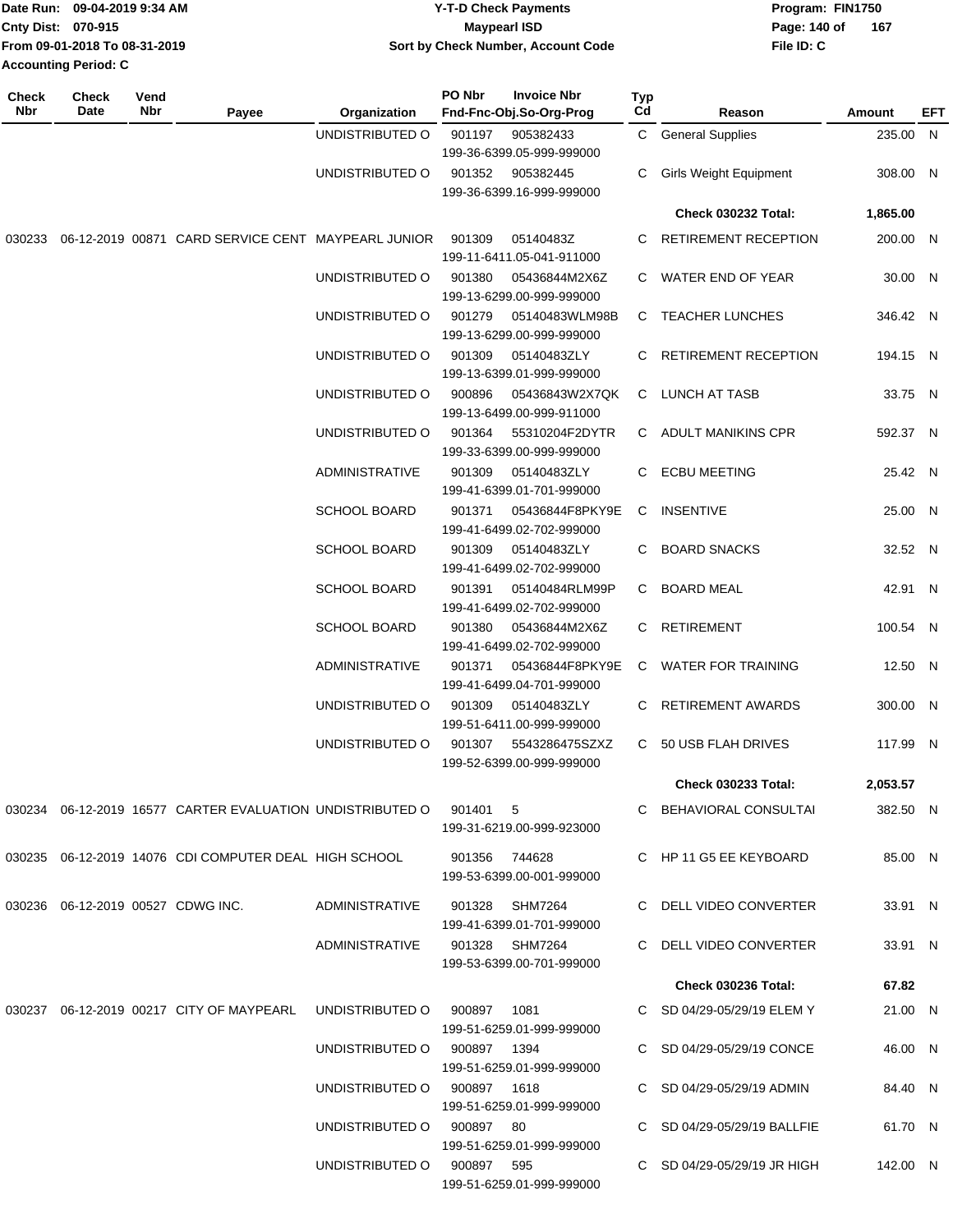|                           | Date Run: 09-04-2019 9:34 AM  | <b>Y-T-D Check Payments</b>        | Program: FIN1750 |     |
|---------------------------|-------------------------------|------------------------------------|------------------|-----|
| <b>Cnty Dist: 070-915</b> |                               | Maypearl ISD                       | Page: 141 of     | 167 |
|                           | From 09-01-2018 To 08-31-2019 | Sort by Check Number, Account Code | File ID: C       |     |
| Accounting Period: C      |                               |                                    |                  |     |

| <b>Check</b><br>Nbr | Check<br>Date                    | Vend<br>Nbr | Payee                            | Organization                  | PO Nbr | <b>Invoice Nbr</b><br>Fnd-Fnc-Obj.So-Org-Prog | Typ<br>Cd | Reason                     | Amount     | EFT |
|---------------------|----------------------------------|-------------|----------------------------------|-------------------------------|--------|-----------------------------------------------|-----------|----------------------------|------------|-----|
|                     |                                  |             |                                  | UNDISTRIBUTED O               | 900897 | 82                                            |           | C SD 04/29-05/29/19 INTERM | 140.20     | - N |
|                     |                                  |             |                                  |                               |        | 199-51-6259.01-999-999000                     |           |                            |            |     |
|                     |                                  |             |                                  | UNDISTRIBUTED O               | 900897 | 1080                                          |           | SD 04/29-05/29/19 ELEM     | 395.20 N   |     |
|                     |                                  |             |                                  |                               |        | 199-51-6259.01-999-999000                     |           |                            |            |     |
|                     |                                  |             |                                  | UNDISTRIBUTED O               | 900897 | 383                                           |           | SD 04/29-05/29/19 HIGH SC  | 127.60 N   |     |
|                     |                                  |             |                                  |                               |        | 199-51-6259.01-999-999000                     |           |                            |            |     |
|                     |                                  |             |                                  | UNDISTRIBUTED O               | 900897 | 574                                           |           | SD 04/29-05/29/19 JR HIGH  | 398.85 N   |     |
|                     |                                  |             |                                  |                               |        | 199-51-6259.01-999-999000                     |           |                            |            |     |
|                     |                                  |             |                                  |                               |        |                                               |           |                            |            |     |
|                     |                                  |             |                                  |                               |        |                                               |           | Check 030237 Total:        | 1,416.95   |     |
| 030238              |                                  |             | 06-12-2019 16413 EAST TEXAS COPY | UNDISTRIBUTED O               | 900894 | LE00138021                                    | C.        | LEASE RENTAL SPED          | 128.23 N   |     |
|                     |                                  |             |                                  |                               |        | 199-11-6219.00-999-923000                     |           |                            |            |     |
|                     |                                  |             |                                  | UNDISTRIBUTED O               | 900893 | 1400380                                       | C         | SD 05/04-06/03/19 SPED     | 33.00 N    |     |
|                     |                                  |             |                                  |                               |        | 199-11-6219.07-999-923000                     |           |                            |            |     |
|                     |                                  |             |                                  | <b>HIGH SCHOOL</b>            | 900893 | 1400380                                       | C         | SD 05/04-06/03/19 HSP      | 19.01 N    |     |
|                     |                                  |             |                                  |                               |        | 199-11-6269.00-001-911000                     |           |                            |            |     |
|                     |                                  |             |                                  | <b>MAYPEARL JUNIOR</b>        | 900893 | 1400380                                       |           | SD 05/04-06/03/19 JHP      | 207.86 N   |     |
|                     |                                  |             |                                  |                               |        | 199-11-6269.00-041-911000                     |           |                            |            |     |
|                     |                                  |             |                                  | ELEMENTARY                    | 900893 | 1400380                                       |           | SD 05/04-06/03/19 ELEM T   | 167.92 N   |     |
|                     |                                  |             |                                  |                               |        | 199-11-6269.00-101-911000                     |           |                            |            |     |
|                     |                                  |             |                                  | <b>ELEMENTARY</b>             |        |                                               |           |                            |            |     |
|                     |                                  |             |                                  |                               | 900893 | 1400380                                       |           | SD 05/04-06/03/19 ELEM P   | 39.98 N    |     |
|                     |                                  |             |                                  |                               |        | 199-11-6269.00-101-999000                     |           |                            |            |     |
|                     |                                  |             |                                  | HIGH SCHOOL                   | 900893 | 1400380                                       |           | SD 05/04-06/03/19 HST      | 395.03 N   |     |
|                     |                                  |             |                                  |                               |        | 199-11-6269.01-001-911000                     |           |                            |            |     |
|                     |                                  |             |                                  | HIGH SCHOOL                   | 900894 | LE00138021                                    | C         | LEASE RENTAL HST           | 128.24 N   |     |
|                     |                                  |             |                                  |                               |        | 199-11-6269.01-001-911000                     |           |                            |            |     |
|                     |                                  |             |                                  | <b>MAYPEARL JUNIOR</b>        | 900893 | 1400380                                       |           | C SD 05/04-06/03/19 JHT    | 238.00 N   |     |
|                     |                                  |             |                                  |                               |        | 199-11-6269.01-041-911000                     |           |                            |            |     |
|                     |                                  |             |                                  | DIR COST- ADMINIS             | 900893 | 1400380                                       | C.        | SD 05/04-06/03/19 ADMIN    | 514.52 N   |     |
|                     |                                  |             |                                  |                               |        | 199-41-6249.00-720-999000                     |           |                            |            |     |
|                     |                                  |             |                                  |                               |        |                                               |           | <b>Check 030238 Total:</b> | 1,871.79   |     |
|                     | 030239 06-12-2019 15098 LOWE'S   |             |                                  | UNDISTRIBUTED O               | 901313 | 902400                                        |           |                            | 33.82 N    |     |
|                     |                                  |             |                                  |                               |        | 199-51-6319.02-999-999000                     | C         | LOWES - OPEN PO supplie    |            |     |
|                     |                                  |             |                                  |                               |        |                                               |           |                            |            |     |
|                     |                                  |             |                                  | UNDISTRIBUTED O               | 901313 | 901347                                        | C         | LOWES - OPEN PO supplie    | 446.46 N   |     |
|                     |                                  |             |                                  |                               |        | 199-51-6319.02-999-999000                     |           |                            |            |     |
|                     |                                  |             |                                  | UNDISTRIBUTED O               | 901313 | 915165                                        |           | C LOWES - OPEN PO supplie  | 139.58 N   |     |
|                     |                                  |             |                                  |                               |        | 199-51-6319.02-999-999000                     |           |                            |            |     |
|                     |                                  |             |                                  | UNDISTRIBUTED O 901313 902977 |        |                                               |           | C LOWES - OPEN PO plumbin  | 360.66 N   |     |
|                     |                                  |             |                                  |                               |        | 199-51-6319.02-999-999000                     |           |                            |            |     |
|                     |                                  |             |                                  | UNDISTRIBUTED O 901232 984920 |        |                                               |           | C SUMMER PAINT             | 2,448.94 N |     |
|                     |                                  |             |                                  |                               |        | 199-51-6319.04-999-999000                     |           |                            |            |     |
|                     |                                  |             |                                  | UNDISTRIBUTED O               | 901075 | 901961                                        |           | C OPEN PO - LOWES paint s  | 839.82 N   |     |
|                     |                                  |             |                                  |                               |        | 199-51-6319.05-999-999000                     |           |                            |            |     |
|                     |                                  |             |                                  | UNDISTRIBUTED O               | 901216 | 901833                                        |           | C PRIMARY CAMPUS child se  | 717.80 N   |     |
|                     |                                  |             |                                  |                               |        | 199-51-6399.06-999-999000                     |           |                            |            |     |
|                     |                                  |             |                                  | UNDISTRIBUTED O               | 901246 | 903969                                        |           | C DELIVERY CHARGE          | 20.00 N    |     |
|                     |                                  |             |                                  |                               |        | 199-51-6629.24-999-999000                     |           |                            |            |     |
|                     |                                  |             |                                  |                               |        |                                               |           |                            |            |     |
|                     |                                  |             |                                  | UNDISTRIBUTED O               |        | 901246 984943                                 |           | C SUPPLIES FOR RAMPS PR    | 4,927.98 N |     |
|                     |                                  |             |                                  |                               |        | 199-51-6629.24-999-999000                     |           |                            |            |     |
|                     |                                  |             |                                  |                               |        |                                               |           | <b>Check 030239 Total:</b> | 9,935.06   |     |
|                     | 030240  06-12-2019  01037  NASSP |             |                                  | HIGH SCHOOL                   | 901400 | 00021520                                      |           | C NHS RENEWAL FEE          | 250.00 N   |     |
|                     |                                  |             |                                  |                               |        | 199-36-6399.10-001-999000                     |           |                            |            |     |
|                     |                                  |             |                                  | HIGH SCHOOL                   |        | 901400 00021520                               |           | C NHS RENEWAL FEE          | 135.00 N   |     |
|                     |                                  |             |                                  |                               |        | 199-36-6499.01-001-999000                     |           |                            |            |     |
|                     |                                  |             |                                  |                               |        |                                               |           | Check 030240 Total:        | 385.00     |     |
|                     |                                  |             |                                  |                               |        |                                               |           |                            |            |     |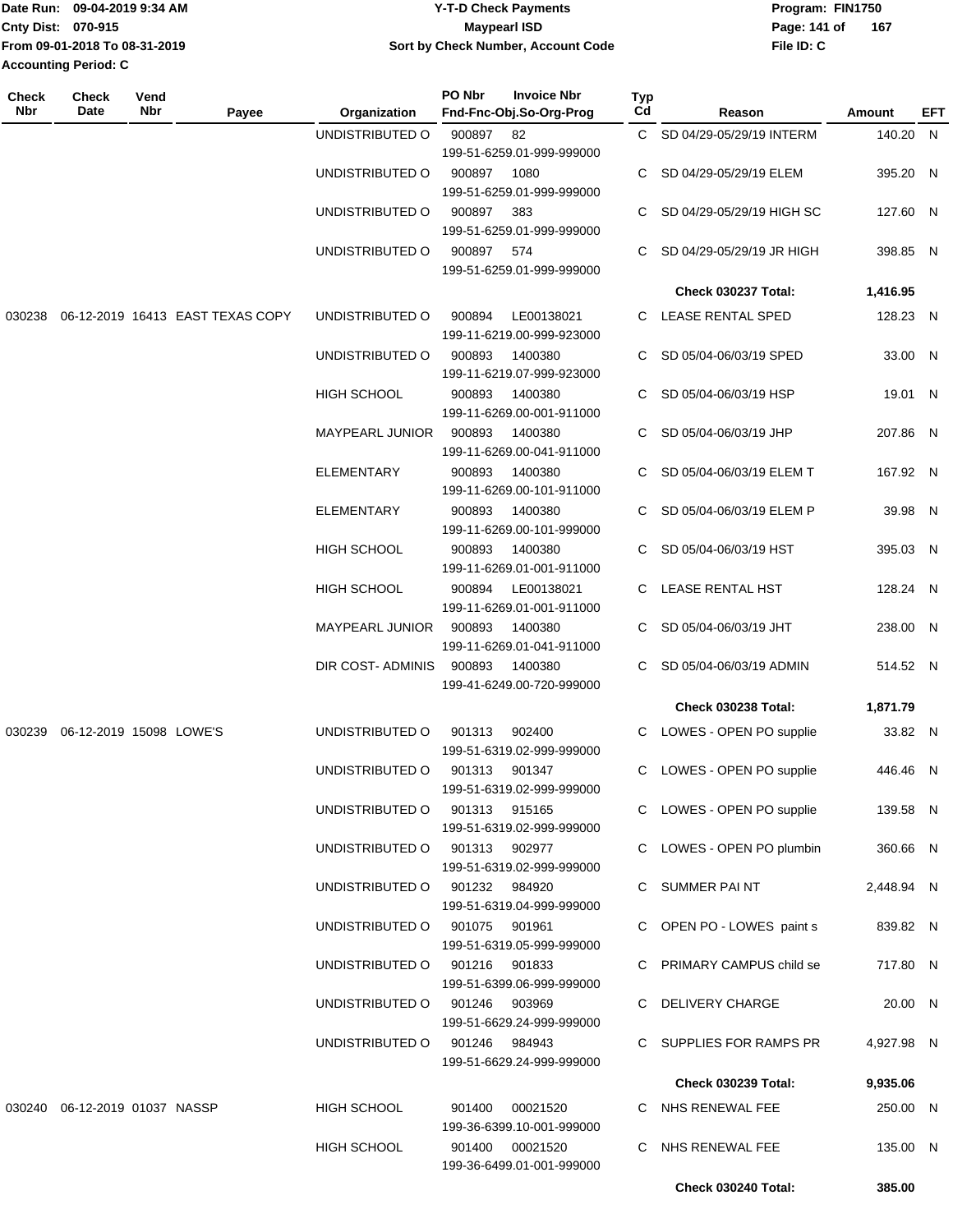|                             | Date Run: 09-04-2019 9:34 AM  | <b>Y-T-D Check Payments</b>        | Program: FIN1750 |     |
|-----------------------------|-------------------------------|------------------------------------|------------------|-----|
| Cnty Dist: 070-915          |                               | <b>Mavpearl ISD</b>                | Page: 142 of     | 167 |
|                             | From 09-01-2018 To 08-31-2019 | Sort by Check Number, Account Code | File ID: C       |     |
| <b>Accounting Period: C</b> |                               |                                    |                  |     |

| <b>Check</b><br>Nbr | <b>Check</b><br>Date            | Vend<br>Nbr | Payee                                                     | Organization       | PO Nbr | <b>Invoice Nbr</b><br>Fnd-Fnc-Obj.So-Org-Prog      | Typ<br>Cd | Reason                      | Amount     | EFT |
|---------------------|---------------------------------|-------------|-----------------------------------------------------------|--------------------|--------|----------------------------------------------------|-----------|-----------------------------|------------|-----|
| 030241              |                                 |             | 06-12-2019 12087 OAK CLIFF OFFICE SU UNDISTRIBUTED O      |                    | 901348 | 425509-0<br>199-12-6399.00-999-911MEF              | C         | DOUBLE SIDED BOOK CA        | 1,008.00 N |     |
| 030242              |                                 |             | 06-12-2019 00287 OFFICE DEPOT                             | UNDISTRIBUTED O    | 901368 | 321749766001<br>199-11-6411.01-999-923000          | C         | <b>JUMP DRIVES FLASH</b>    | 39.93 N    |     |
|                     |                                 |             |                                                           | UNDISTRIBUTED O    | 901368 | 321749971001<br>199-11-6411.01-999-923000          | C.        | <b>JUMP DRIVES FLASH</b>    | 17.98 N    |     |
|                     |                                 |             |                                                           |                    |        |                                                    |           | Check 030242 Total:         | 57.91      |     |
| 030243              |                                 |             | 06-12-2019 16407 PARSONS COMMERCI UNDISTRIBUTED O         |                    | 900888 | 14669<br>199-51-6249.00-999-999000                 | C.        | RESEALED 2 EXHAUST VE       | 315.00 N   |     |
|                     |                                 |             |                                                           | UNDISTRIBUTED O    | 900888 | 14670<br>199-51-6249.00-999-999000                 | C.        | SEALE SCUPPER BICK AN       | 650.00 N   |     |
|                     |                                 |             |                                                           | UNDISTRIBUTED O    | 900888 | 14712<br>199-51-6249.00-999-999000                 | C         | 3 COARSED AROUND SCU        | 750.00 N   |     |
|                     |                                 |             |                                                           |                    |        |                                                    |           | Check 030243 Total:         | 1,715.00   |     |
| 030244              |                                 |             | 06-12-2019 00099 REGION 10/EDUCATIO UNDISTRIBUTED O       |                    | 901394 | WINNINHAM<br>199-11-6411.01-999-923000             | C         | <b>LEARNING CONFERENCE/</b> | 99.00 N    |     |
|                     |                                 |             |                                                           | UNDISTRIBUTED O    | 901247 | PINSON/PETTY<br>199-34-6219.01-999-999000          | C         | 8 HR BUS CERTIFICATION      | 120.00 N   |     |
|                     |                                 |             |                                                           | UNDISTRIBUTED O    | 901248 | <b>D.CHEEK</b><br>199-51-6411.00-999-999000        | C         | Region 10 - Training DCHEE  | 25.00 N    |     |
|                     |                                 |             |                                                           |                    |        |                                                    |           | Check 030244 Total:         | 244.00     |     |
| 030245              |                                 |             | 06-12-2019 14122 LAURI ANN SPRADLIN MAYPEARL JUNIOR       |                    | 901403 | <b>REIMBURSEMENT</b><br>199-36-6399.09-041-999000  | C         | <b>WATER JUGS</b>           | 155.28 N   |     |
| 030246              |                                 |             | 06-12-2019 01214 TEXAS ASSOC. OF SC DIR COST-ADMINIS      |                    | 900889 | 560612<br>199-41-6219.02-720-999000                | C.        | SCHOOL LAW UPDATE NE        | 110.00 N   |     |
| 030247              |                                 |             | 06-12-2019 00460 VINEYARD'S AUTO SU UNDISTRIBUTED O       |                    | 901390 | 207662<br>199-34-6319.00-999-999000                | C.        | Oil Filters for Buses       | 922.55 N   |     |
|                     |                                 |             |                                                           | UNDISTRIBUTED O    | 900073 | 208018<br>199-34-6319.00-999-999000                | C         | 12 VOLT PASS                | 102.99 N   |     |
|                     |                                 |             |                                                           |                    |        |                                                    |           | Check 030247 Total:         | 1,025.54   |     |
| 030248              |                                 |             | 06-12-2019 01078 WILLIAM V. MACGILL & UNDISTRIBUTED O     |                    | 901360 | IN0678520<br>199-33-6399.00-999-999000             | C.        | <b>MANIKINS CPR</b>         | 552.09 N   |     |
|                     |                                 |             | 030249  06-27-2019  14098  AIM FOR SUCCESS                | <b>HIGH SCHOOL</b> | 901399 | AIM FOR SUCESS<br>199-31-6399.00-001-999000        |           | C FOS PARENT AND STUDE      | 879.68 N   |     |
|                     |                                 |             | 030250 06-27-2019 01869 ALL SPORTS TROPHIE ADMINISTRATIVE |                    | 901446 | EST.913<br>199-41-6399.01-701-999000               | C.        | NAME BADGES                 | 30.50 N    |     |
|                     | 030251 06-27-2019 16672 ANIXTER |             |                                                           | UNDISTRIBUTED O    | 901423 | 24K097549<br>199-51-6629.00-999-999000             |           | C VON DUPRIN 99EO US26D     | 911.74 N   |     |
|                     |                                 |             | 030252 06-27-2019 15616 AT&T CORP.                        | UNDISTRIBUTED O    |        | 900918  0573207983001<br>199-51-6259.02-999-999000 |           | C LONG DISTANCE -435-172    | 64.37 N    |     |
|                     |                                 |             | 030253 06-27-2019 01256 AT&T MOBILITY                     | UNDISTRIBUTED O    | 900902 | 824711164X06102<br>199-51-6259.02-999-999000       |           | C SD 05/03-06/02/2019 WIRE  | 108.79 N   |     |
|                     |                                 |             | 030254 06-27-2019 00887 BSN SPORTS                        | UNDISTRIBUTED O    | 901384 | 905484292<br>199-36-6399.02-999-999FOO             | C.        | <b>Football Equipment</b>   | 2,414.00 N |     |
|                     |                                 |             |                                                           | UNDISTRIBUTED O    | 901388 | 905435996<br>199-36-6399.03-999-999GHS             |           | Weight Equipment            | 69.00 N    |     |
|                     |                                 |             |                                                           | UNDISTRIBUTED O    | 901388 | 905435996<br>199-36-6399.04-999-999000             |           | C Weight Equipment          | 576.00 N   |     |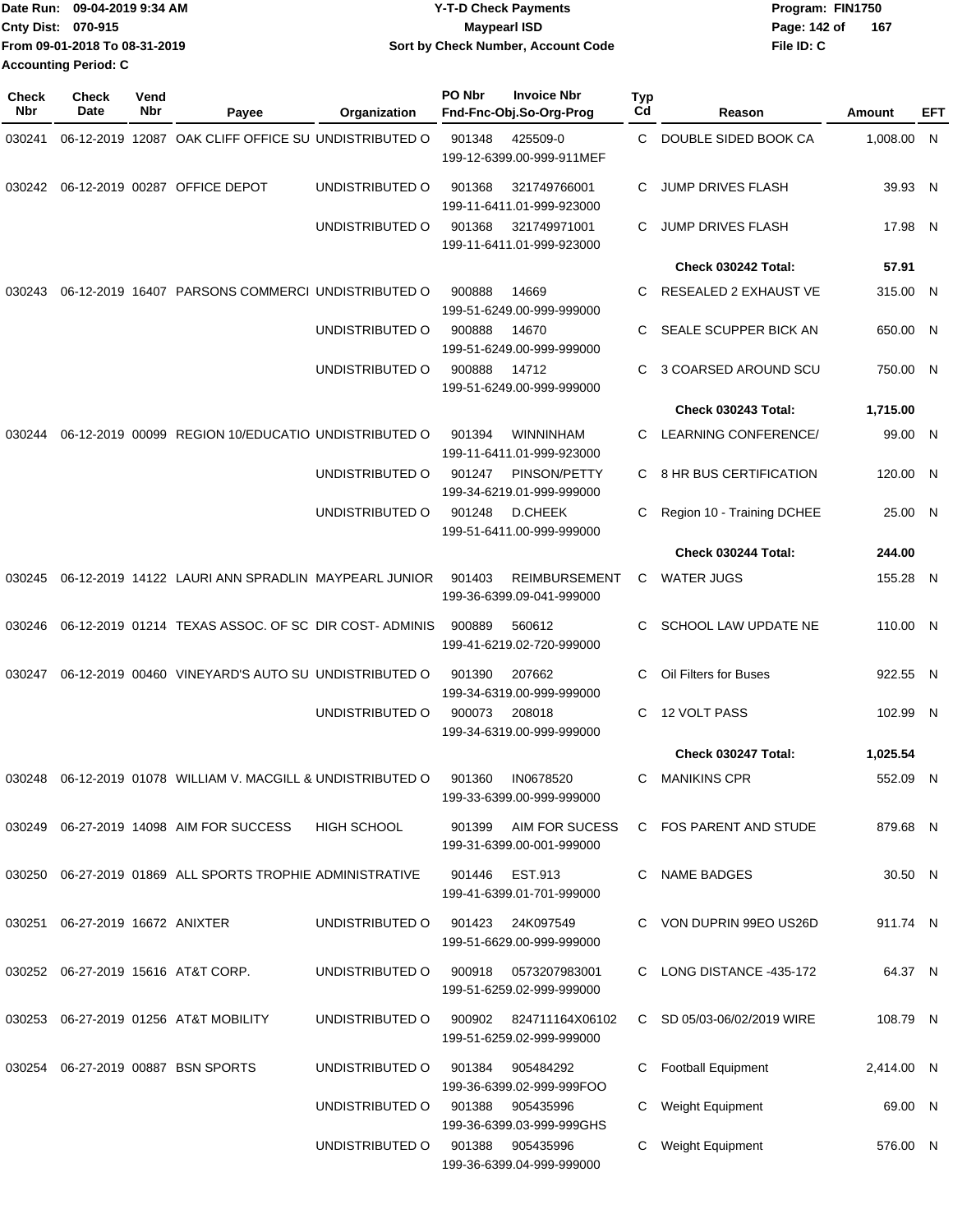| <b>Date Run:</b>            | 09-04-2019 9:34 AM            | Y-T-D Check Payments               | Program: FIN1750 |     |
|-----------------------------|-------------------------------|------------------------------------|------------------|-----|
| <b>Cnty Dist: 070-915</b>   |                               | Maypearl ISD                       | Page: 143 of     | 167 |
|                             | From 09-01-2018 To 08-31-2019 | Sort by Check Number, Account Code | File ID: C       |     |
| <b>Accounting Period: C</b> |                               |                                    |                  |     |

| Check<br>Nbr | <b>Check</b><br>Date | Vend<br>Nbr | Payee                                                 | Organization                           | PO Nbr | <b>Invoice Nbr</b><br>Fnd-Fnc-Obj.So-Org-Prog        | <b>Typ</b><br>Cd | Reason                        | Amount     | EFT |
|--------------|----------------------|-------------|-------------------------------------------------------|----------------------------------------|--------|------------------------------------------------------|------------------|-------------------------------|------------|-----|
|              |                      |             |                                                       | <b>HIGH SCHOOL</b>                     | 901278 | 905470487<br>199-36-6399.11-001-999VOL               |                  | Warm ups Volleyball           | 2,250.00 N |     |
|              |                      |             |                                                       | <b>HIGH SCHOOL</b>                     | 901388 | 905435996<br>199-36-6399.13-001-999000               | С                | Weight Equipment              | 587.00 N   |     |
|              |                      |             |                                                       | UNDISTRIBUTED O                        | 901388 | 905435996<br>199-36-6399.15-999-999000               | С                | Weight Equipment              | 500.00 N   |     |
|              |                      |             |                                                       |                                        |        |                                                      |                  | Check 030254 Total:           | 6,396.00   |     |
| 030255       |                      |             | 06-27-2019 13576 CANON FINANCIAL SE MAYPEARL JUNIOR   |                                        | 900018 | 20211216<br>199-11-6269.01-041-911000                | С                | MONTHLY LEASE 06/01-          | 1,300.29 N |     |
| 030256       |                      |             | 06-27-2019 16673 CLARENCE HUTCHINS UNDISTRIBUTED O    |                                        | 901445 | <b>REIMBURSEMENT</b><br>199-34-6311.01-999-999000    | C                | oil sorb                      | 10.78 N    |     |
| 030257       |                      |             | 06-27-2019 12478 PSAT/NMSQT                           | <b>HIGH SCHOOL</b>                     | 901426 | EA87491960<br>199-31-6399.01-001-921000              | C                | SAT 11TH 12TH GRADE           | 1,932.25 N |     |
| 030258       |                      |             | 06-27-2019 13148 COMMERCIAL EQUIPM UNDISTRIBUTED O    |                                        | 901442 | 112175<br>199-51-6249.00-999-999000                  | C.               | REPLACE BELTS WASHIN          | 347.90 N   |     |
| 030259       |                      |             | 06-27-2019 13571 COOK CHILDREN'S ME HIGH SCHOOL       |                                        | 901447 | <b>NURSE GRIFFIN</b><br>199-33-6411.00-001-999000    | C.               | SCHOOL NURSE SYMPOSI          | 80.00 N    |     |
| 030260       |                      |             | 06-27-2019 15068 CROCKETT HOTEL                       | <b>HIGH SCHOOL</b>                     | 901048 | prof dev<br>199-11-6411.29-001-911000                | C                | TBA Hotel (Summer Prof De     | 59.48 N    |     |
|              |                      |             |                                                       | <b>HIGH SCHOOL</b>                     | 901048 | <b>PROF DEV</b><br>199-11-6411.29-001-911B00         | С                | TBA Hotel (Summer Prof De     | 546.85 N   |     |
|              |                      |             |                                                       | <b>MAYPEARL JUNIOR</b>                 | 901048 | <b>PROF DEV</b><br>199-11-6499.29-041-911000         | C                | TBA Hotel (Summer Prof De     | 2.95 N     |     |
|              |                      |             |                                                       |                                        |        |                                                      |                  | Check 030260 Total:           | 609.28     |     |
| 030261       |                      |             | 06-27-2019 15241 DALLAS DEES                          | UNDISTRIBUTED O                        | 901415 | <b>REIMBURSEMENT</b><br>199-34-6311.01-999-999000    | С                | <b>FUEL</b>                   | 49.58 N    |     |
| 030262       |                      |             | 06-27-2019 15656 DEPARTMENT OF INF UNDISTRIBUTED O    |                                        | 900903 | 1905129ON<br>199-51-6259.02-999-999000               | C                | SD 05/01-06/31/19 LONG DI     | 62.07 N    |     |
| 030263       |                      |             | 06-27-2019 16480 DIAL LURICANTS, INC. UNDISTRIBUTED O |                                        | 901406 | JEFF298050215<br>199-34-6319.00-999-999000           | C                | Drum of Oil for Oil changes   | 847.00 N   |     |
|              |                      |             | 030264   06-27-2019   12885   DIRECT ENERGY           | UNDISTRIBUTED O                        | 900911 | 191650038716153<br>199-51-6259.04-999-999000         |                  | C SD 05-10-06-10-19 INT PRA   | 13.05 N    |     |
|              |                      |             |                                                       | UNDISTRIBUTED O                        |        | 900911  191680038729401<br>199-51-6259.04-999-999000 |                  | C SD 05-10-06-10-19 BUS BA    | 48.37 N    |     |
|              |                      |             |                                                       | UNDISTRIBUTED O                        |        | 900911 191650038716153<br>199-51-6259.04-999-999000  |                  | $C$ SD 05-10-06-10-19 HS S WI | 1,973.00 N |     |
|              |                      |             |                                                       | UNDISTRIBUTED O 900911 191650038716153 |        | 199-51-6259.04-999-999000                            |                  | C SD 05-10-06-10-19 INTERM    | 1,266.05 N |     |
|              |                      |             |                                                       | UNDISTRIBUTED O 900911 191650038716153 |        | 199-51-6259.04-999-999000                            |                  | C SD 05-10-06-10-19 PORTA     | 102.11 N   |     |
|              |                      |             |                                                       | UNDISTRIBUTED O                        |        | 199-51-6259.04-999-999000                            |                  | C SD 05-10-06-10-19 GOLF F    | 328.26 N   |     |
|              |                      |             |                                                       | UNDISTRIBUTED O                        |        | 900911  191650038716153<br>199-51-6259.04-999-999000 |                  | C SD 05-10-06-10-19 INTM C    | 348.40 N   |     |
|              |                      |             |                                                       | UNDISTRIBUTED O                        | 900911 | 191650038716153<br>199-51-6259.04-999-999000         |                  | C SD 05-10-06-10-19 QUAD B    | 166.57 N   |     |
|              |                      |             |                                                       | UNDISTRIBUTED O                        | 900911 | 191680038730634                                      |                  | C SD 05-10-06-10-19 ADMIN     | 246.64 N   |     |
|              |                      |             |                                                       | UNDISTRIBUTED O 900911 191650038716153 |        | 199-51-6259.04-999-999000                            |                  | C SD 05-10-06-10-19 ARCHIV    | 101.66 N   |     |
|              |                      |             |                                                       |                                        |        | 199-51-6259.04-999-999000                            |                  |                               |            |     |
|              |                      |             |                                                       |                                        |        |                                                      |                  | Check 030264 Total:           | 4,594.11   |     |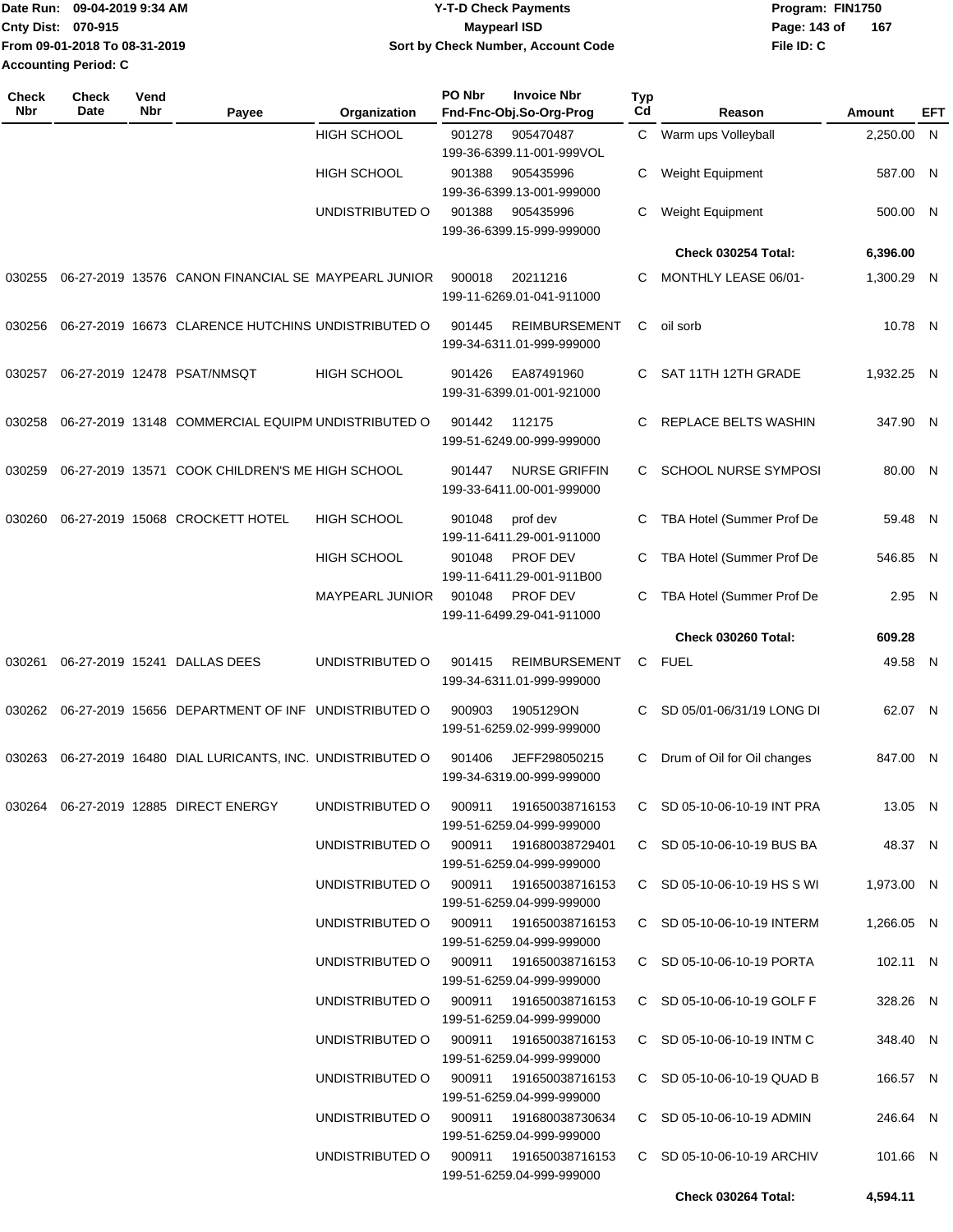Date Run: 09-04-2019 9:34 AM **Date Run:** 09-04-2019 9:34 AM **Program:** FIN1750 **Cnty Dist: 070-915 File ID: C From 09-01-2018 To 08-31-2019 09-04-2019 9:34 AM Y-T-D Check Payments 070-915 Maypearl ISD Sort by Check Number, Account Code** Page: 144 of 167 **Accounting Period: C**

| Check<br><b>Nbr</b> | <b>Check</b><br>Date                | Vend<br><b>Nbr</b> | Payee                                                                           | Organization                       | PO Nbr | <b>Invoice Nbr</b><br>Fnd-Fnc-Obj.So-Org-Prog  | <b>Typ</b><br>Cd | Reason                         | <b>Amount</b> | EFT |
|---------------------|-------------------------------------|--------------------|---------------------------------------------------------------------------------|------------------------------------|--------|------------------------------------------------|------------------|--------------------------------|---------------|-----|
| 030265              |                                     |                    | 06-27-2019 16348 HIRAM E. DODSON                                                | UNDISTRIBUTED O                    | 900910 | 19-118<br>199-51-6629.26-999-999000            |                  | C AWNING PRIMARY               | 9,500.00 N    |     |
| 030266              |                                     |                    | 06-27-2019 16604 DOORMASTERS                                                    | HIGH SCHOOL                        | 900685 | 647<br>199-51-6629.25-001-922900               | C.               | <b>GATE FOR AG</b>             | 4,033.63 N    |     |
| 030267              |                                     |                    | 06-27-2019 16619 DORRIS LUCY WALTE UNDISTRIBUTED O                              |                                    | 901411 | $\overline{2}$<br>199-11-6219.01-999-923999    | C                | <b>REEVALUATIONS</b>           | 775.00 N      |     |
| 030268              |                                     |                    | 06-27-2019 15854 DRURY PLAZA HOTEL UNDISTRIBUTED O                              |                                    | 901256 | <b>SIMPSON</b><br>199-13-6499.00-999-911000    | C                | <b>MATH CONFERENCE</b>         | 567.37 N      |     |
| 030269              |                                     |                    | 06-27-2019 16413 EAST TEXAS COPY                                                | UNDISTRIBUTED O                    | 900912 | 1404913<br>199-11-6219.07-999-923000           | C                | SD05/09-06-08-19 SPED          | 92.63 N       |     |
|                     |                                     |                    |                                                                                 | HIGH SCHOOL                        | 900912 | 1404913<br>199-11-6269.00-001-911000           | C.               | SD05/09-06-08-19 HSP           | 185.42 N      |     |
|                     |                                     |                    |                                                                                 | MAYPEARL JUNIOR                    | 900912 | 1404913<br>199-11-6269.00-041-911000           | C.               | SD05/09-06-08-19 JHP           | 157.63 N      |     |
|                     |                                     |                    |                                                                                 | <b>ELEMENTARY</b>                  | 900912 | 1404913<br>199-11-6269.00-101-911000           |                  | SD05/09-06-08-19 ELEM T        | 123.48 N      |     |
|                     |                                     |                    |                                                                                 | <b>ELEMENTARY</b>                  | 900912 | 1404913<br>199-11-6269.00-101-999000           |                  | SD05/09-06-08-19 ELEM P        | 90.25 N       |     |
|                     |                                     |                    |                                                                                 | <b>HIGH SCHOOL</b>                 | 900912 | 1404913<br>199-11-6269.01-001-911000           | C.               | SD05/09-06-08-19 HST           | 122.81 N      |     |
|                     |                                     |                    |                                                                                 | MAYPEARL JUNIOR                    | 900912 | 1404913<br>199-11-6269.01-041-911000           | C.               | SD05/09-06-08-19 JHT           | 163.93 N      |     |
|                     |                                     |                    |                                                                                 | HIGH SCHOOL                        | 901324 | 1403713<br>199-11-6399.12-001-911000           | C.               | <b>STAPLES</b>                 | 132.44 N      |     |
|                     |                                     |                    |                                                                                 | DIR COST- ADMINIS                  | 900912 | 1404913<br>199-41-6249.00-720-999000           | C.               | SD05/09-06-08-19 ADMIN         | 70.00 N       |     |
|                     |                                     |                    |                                                                                 |                                    |        |                                                |                  | Check 030269 Total:            | 1,138.59      |     |
| 030270              |                                     |                    | 06-27-2019 01547 EICHELBAUM WARDEL DIR COST-ADMINIS                             |                                    | 900919 | 65326<br>199-41-6211.00-720-999000             |                  | C LEGAL SERVICES MAY           | 128.50 N      |     |
| 030271              |                                     |                    | 06-27-2019 12186 ELLIOTT ELECTRIC SU UNDISTRIBUTED O                            |                                    | 901194 | 097649101<br>199-51-6319.02-999-999000         | C                | Open PO - Elliott Electric     | 191.41 N      |     |
|                     | 030272 06-27-2019 15210 FED EX      |                    |                                                                                 | UNDISTRIBUTED O 900913 6-588-94871 |        | 199-41-6399.02-999-999000                      |                  | C POSTAGE RUSH BUS D.C         | 68.10 N       |     |
|                     |                                     |                    | 030273  06-27-2019  16072  FIRE AND SAFETY PR  UNDISTRIBUTED   0  901342  30650 |                                    |        | 199-51-6319.04-999-999000                      |                  | C Annual Fire Ext & Kit Sys Ce | 1,136.00 N    |     |
|                     |                                     |                    | 030274  06-27-2019  00040  FLATT STATIONERS, I ELEMENTARY                       |                                    |        | 901439 292684-00<br>199-11-6399.35-101-911000  |                  | C CRAFT PAPER PRIMARY          | 193.82 N      |     |
|                     |                                     |                    |                                                                                 | ELEMENTARY                         |        | 901439  292684-00<br>199-11-6399.39-101-911000 |                  | C CRAFT PAPER PRIMARY          | 136.88 N      |     |
|                     |                                     |                    |                                                                                 | ELEMENTARY                         |        | 901439 292684-00<br>199-11-6399.41-101-911000  |                  | C CRAFT PAPER PRIMARY          | 34.30 N       |     |
|                     |                                     |                    |                                                                                 |                                    |        |                                                |                  | Check 030274 Total:            | 365.00        |     |
|                     | 030275   06-27-2019   00243   HILCO |                    |                                                                                 | UNDISTRIBUTED O 900914 487         |        | 199-51-6259.04-999-999000                      |                  | C SD 05/06-06/05/19 MARQU      | 53.11 N       |     |
|                     |                                     |                    |                                                                                 | UNDISTRIBUTED O 900914 487         |        | 199-51-6259.04-999-999000                      |                  | C SD 05/06-06/05/19 FUEL TA    | 34.25 N       |     |
|                     |                                     |                    |                                                                                 | UNDISTRIBUTED O 900914 487         |        | 199-51-6259.04-999-999000                      |                  | C SD 05/06-06/05/19 SEC LIG    | 37.29 N       |     |
|                     |                                     |                    |                                                                                 | UNDISTRIBUTED O 900914 487         |        | 199-51-6259.04-999-999000                      |                  | C SD 05/06-06/05/19 JH         | 3,093.14 N    |     |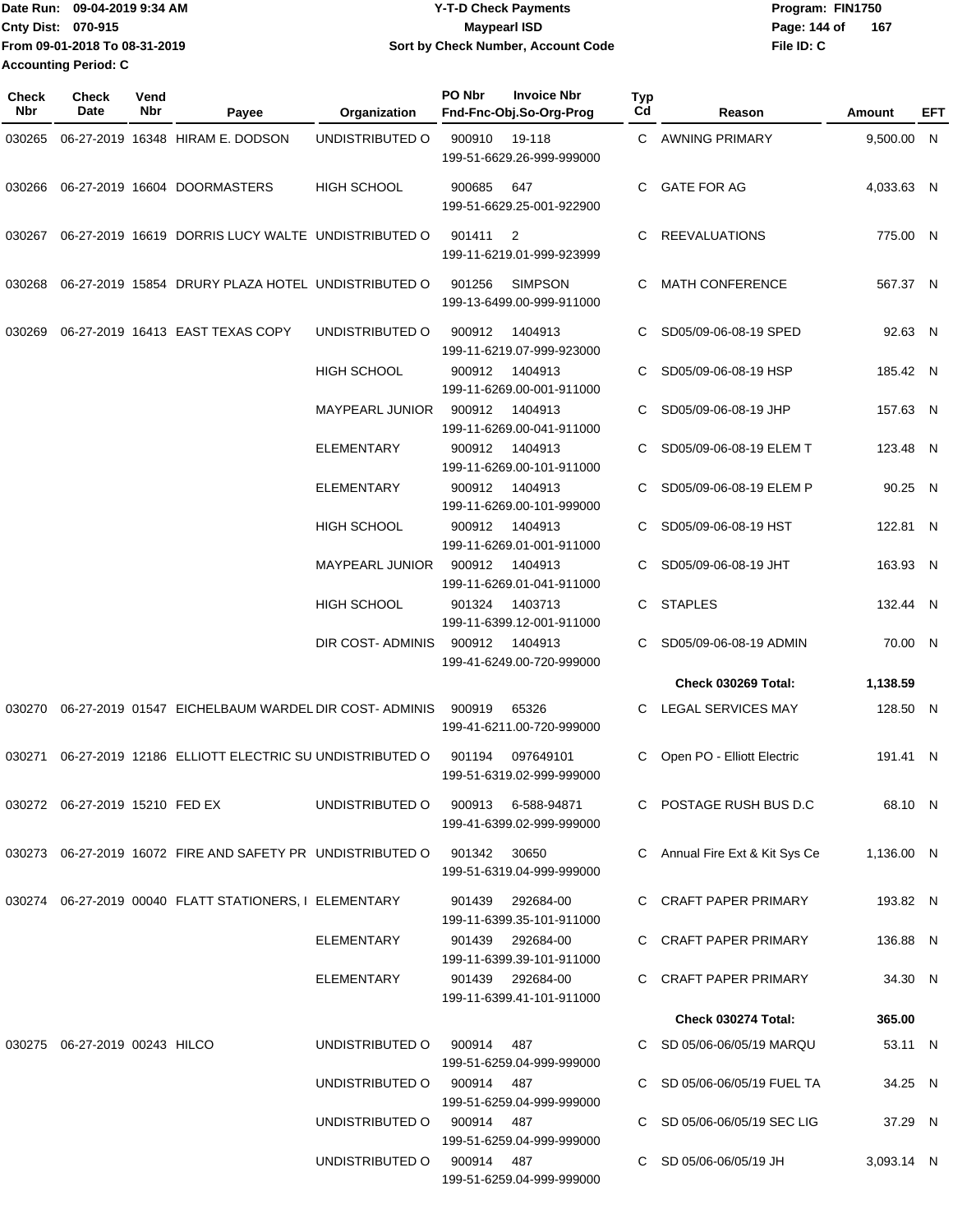|                             | Date Run: 09-04-2019 9:34 AM  | <b>Y-T-D Check Payments</b>        | Program: FIN1750 |     |  |  |
|-----------------------------|-------------------------------|------------------------------------|------------------|-----|--|--|
| Cnty Dist: 070-915          |                               | <b>Mavpearl ISD</b>                | Page: 145 of     | 167 |  |  |
|                             | From 09-01-2018 To 08-31-2019 | Sort by Check Number, Account Code | File ID: C       |     |  |  |
| <b>Accounting Period: C</b> |                               |                                    |                  |     |  |  |

| Check<br><b>Nbr</b> | <b>Check</b><br>Date | Vend<br>Nbr | Payee                                                            | Organization                  | PO Nbr        | <b>Invoice Nbr</b><br>Fnd-Fnc-Obj.So-Org-Prog     | <b>Typ</b><br>Cd | Reason                     | Amount      | EFT |
|---------------------|----------------------|-------------|------------------------------------------------------------------|-------------------------------|---------------|---------------------------------------------------|------------------|----------------------------|-------------|-----|
|                     |                      |             |                                                                  | UNDISTRIBUTED O               | 900914        | 487                                               | C.               | SD 05/06-06/05/19 ATH FA   | 510.52 N    |     |
|                     |                      |             |                                                                  |                               |               | 199-51-6259.04-999-999000                         |                  |                            |             |     |
|                     |                      |             |                                                                  | UNDISTRIBUTED O               | 900914        | 487                                               | C                | SD 05/06-06/05/19 HSN WI   | 2,502.83 N  |     |
|                     |                      |             |                                                                  |                               |               | 199-51-6259.04-999-999000                         |                  |                            |             |     |
|                     |                      |             |                                                                  | UNDISTRIBUTED O               | 900914        | 487<br>199-51-6259.04-999-999000                  | C                | SD 05/06-06/05/19 ELEM     | 3,621.96 N  |     |
|                     |                      |             |                                                                  | UNDISTRIBUTED O               | 900914        | 487                                               | C                | SD 05/06-06/05/19 AG FACI  | 932.76 N    |     |
|                     |                      |             |                                                                  |                               |               | 199-51-6259.78-999-922000                         |                  |                            |             |     |
|                     |                      |             |                                                                  |                               |               |                                                   |                  | <b>Check 030275 Total:</b> | 10,785.86   |     |
| 030276              |                      |             | 06-27-2019 16223 Houston ISD                                     | UNDISTRIBUTED O               | 900904        | 18195122                                          | C.               | SHARS 05/01-05/31/2019     | 227.39 N    |     |
|                     |                      |             |                                                                  |                               |               | 199-31-6299.00-999-923000                         |                  |                            |             |     |
|                     |                      |             |                                                                  |                               | 901425        |                                                   |                  |                            |             |     |
| 030277              |                      |             | 06-27-2019 15385 JUSTIN STINSON                                  | <b>SCHOOL BOARD</b>           |               | <b>REIMBURSEMENT</b><br>199-41-6419.00-702-999000 | C.               | MILEAGE                    | 238.00 N    |     |
|                     |                      |             |                                                                  |                               |               |                                                   |                  |                            |             |     |
| 030278              |                      |             | 06-27-2019 16662 KAT TURF SERVICES, UNDISTRIBUTED O              |                               | 901355        | 1007                                              | C.               | <b>TURF CLEANING</b>       | 4.500.00 N  |     |
|                     |                      |             |                                                                  | UNDISTRIBUTED O               | 901429        | 199-51-6319.03-999-999000<br>1011                 | C                | <b>REPAIR TURF</b>         |             |     |
|                     |                      |             |                                                                  |                               |               | 199-51-6319.03-999-999000                         |                  |                            | 1,655.00 N  |     |
|                     |                      |             |                                                                  |                               |               |                                                   |                  | Check 030278 Total:        | 6,155.00    |     |
| 030279              |                      |             | 06-27-2019 16671 KAYLA SHOOK                                     | UNDISTRIBUTED O               | 901409        | 16457                                             | C.               | <b>WRITING WORKSHOP</b>    | 400.00 N    |     |
|                     |                      |             |                                                                  |                               |               | 199-13-6499.00-999-911000                         |                  |                            |             |     |
|                     |                      |             |                                                                  |                               |               |                                                   |                  |                            |             |     |
| 030280              |                      |             | 06-27-2019 15883 LITERACY EDUCATION UNDISTRIBUTED O              |                               | 901408        | 1887                                              | C.               | SECOND YR THERAPIST T      | 2,500.00 N  |     |
|                     |                      |             |                                                                  |                               |               | 199-13-6399.01-999-999000                         |                  |                            |             |     |
| 030281              |                      |             | 06-27-2019 15814 NEC FINANCIAL SERVI UNDISTRIBUTED O             |                               | 900905        | 0002218475                                        | C                | SV8100 LEASE               | 1,159.20 N  |     |
|                     |                      |             |                                                                  |                               |               | 199-71-6512.00-999-999000                         |                  |                            |             |     |
|                     |                      |             |                                                                  | UNDISTRIBUTED O               | 900905        | 0002218475                                        | C                | SV8100 LEASE               | 181.07 N    |     |
|                     |                      |             |                                                                  |                               |               | 199-71-6522.00-999-999000                         |                  |                            |             |     |
|                     |                      |             |                                                                  |                               |               |                                                   |                  | Check 030281 Total:        | 1,340.27    |     |
| 030282              |                      |             | 06-27-2019 12087 OAK CLIFF OFFICE SU UNDISTRIBUTED O             |                               | 901122        | 425078-0<br>199-51-6399.06-999-999000             | С                | primary supplies           | 7,546.35 N  |     |
|                     |                      |             |                                                                  | UNDISTRIBUTED O               | 901122        | 425078-0                                          | С                | primary sch supplies       | 6,661.35 N  |     |
|                     |                      |             |                                                                  |                               |               | 199-51-6629.00-999-999000                         |                  |                            |             |     |
|                     |                      |             |                                                                  | UNDISTRIBUTED O               | 901251        | 425088-0                                          | C                | PRIMARY SCHOOL LOCKE       | 17,959.00 N |     |
|                     |                      |             |                                                                  |                               |               | 199-51-6629.00-999-999000                         |                  |                            |             |     |
|                     |                      |             |                                                                  |                               |               |                                                   |                  | Check 030282 Total:        | 32,166.70   |     |
|                     |                      |             | 030283 06-27-2019 00287 OFFICE DEPOT                             | ADMINISTRATIVE                |               | 901393 327975088001                               |                  | C OFFICE SUPPLIES          | 82.42 N     |     |
|                     |                      |             |                                                                  |                               |               | 199-41-6399.01-701-999000                         |                  |                            |             |     |
|                     |                      |             | 030284 06-27-2019 00854 PITNEY BOWES GLOB UNDISTRIBUTED O        |                               | 901319        | 800090900973659                                   |                  | C POSTAGE                  | 500.00 N    |     |
|                     |                      |             |                                                                  |                               |               | 199-41-6399.02-999-999000                         |                  |                            |             |     |
|                     |                      |             |                                                                  | UNDISTRIBUTED O               |               | 901392  800090900973659                           |                  | C POSTAGE                  | 500.00 N    |     |
|                     |                      |             |                                                                  |                               |               | 199-41-6399.02-999-999000                         |                  |                            |             |     |
|                     |                      |             |                                                                  |                               |               |                                                   |                  | Check 030284 Total:        | 1,000.00    |     |
|                     |                      |             | 030285 06-27-2019 16029 PRO STAR RENTAL                          | UNDISTRIBUTED O               | 901443        | 20801                                             |                  | C TOOL RENTALS             | 658.00 N    |     |
|                     |                      |             |                                                                  |                               |               | 199-51-6319.04-999-999000                         |                  |                            |             |     |
|                     |                      |             | 030286  06-27-2019  00099  REGION  10/EDUCATIO  UNDISTRIBUTED  O |                               | 901247 159438 |                                                   |                  | C 8 HR BUS CERTIFICATION   | 60.00 N     |     |
|                     |                      |             |                                                                  |                               |               | 199-34-6219.01-999-999000                         |                  |                            |             |     |
|                     |                      |             |                                                                  | UNDISTRIBUTED O               |               | 901404      M. WILLIAMSON                         |                  | C 20 hr cert m williamson  | 130.00 N    |     |
|                     |                      |             |                                                                  |                               |               | 199-34-6219.01-999-999000                         |                  |                            |             |     |
|                     |                      |             |                                                                  | UNDISTRIBUTED 0 901247 159439 |               |                                                   |                  | C 8 HR BUS CERTIFICATION   | 240.00 N    |     |
|                     |                      |             |                                                                  |                               |               | 199-34-6219.01-999-999000                         |                  |                            |             |     |
|                     |                      |             |                                                                  |                               |               |                                                   |                  | Check 030286 Total:        | 430.00      |     |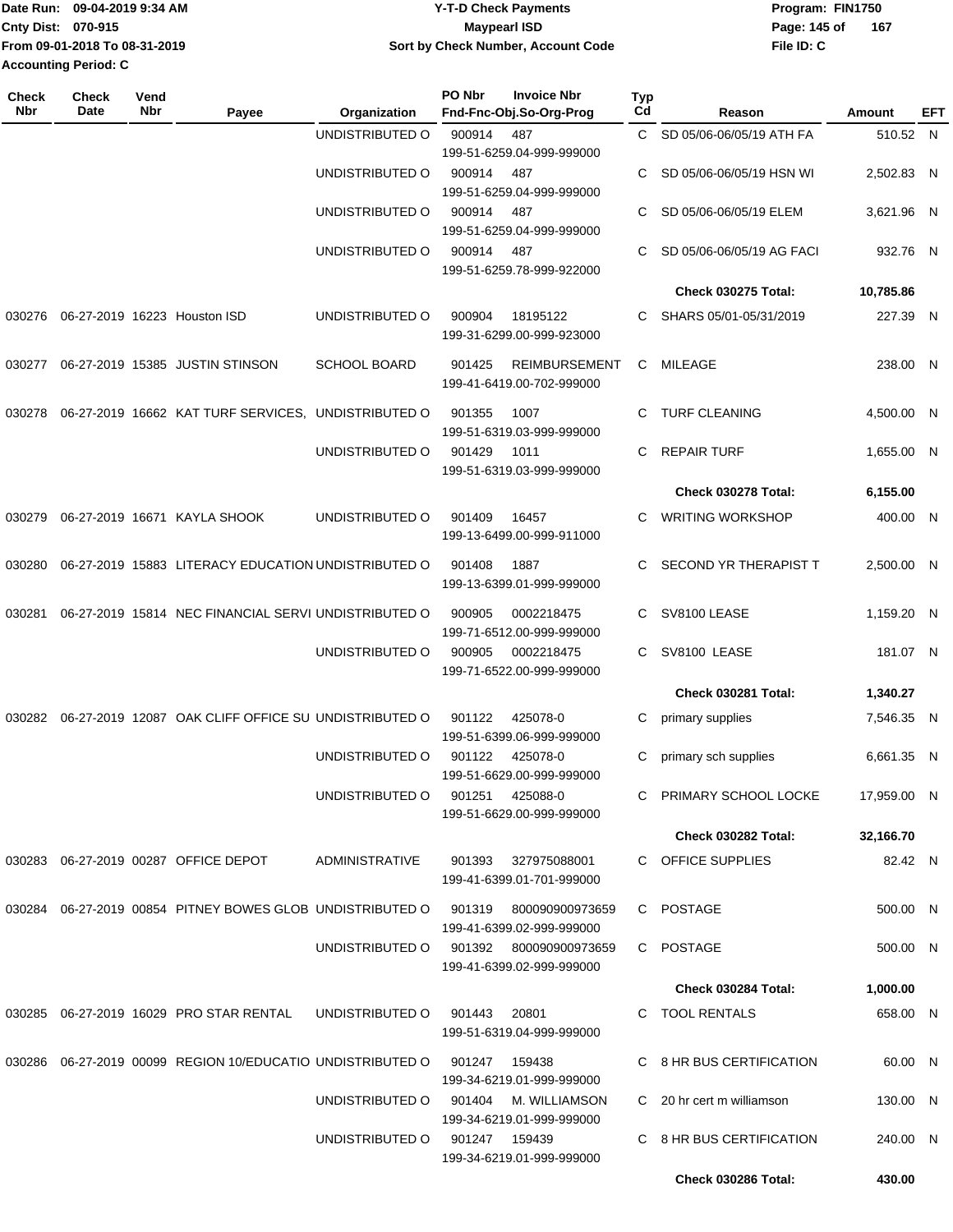| Date Run: 09-04-2019 9:34 AM |                               | <b>Y-T-D Check Payments</b>        | Program: FIN1750      |  |  |  |
|------------------------------|-------------------------------|------------------------------------|-----------------------|--|--|--|
| <b>Cnty Dist: 070-915</b>    |                               | <b>Mavpearl ISD</b>                | - 167<br>Page: 146 of |  |  |  |
|                              | From 09-01-2018 To 08-31-2019 | Sort by Check Number, Account Code | File ID: C            |  |  |  |
| Accounting Period: C         |                               |                                    |                       |  |  |  |

| <b>Check</b><br>Nbr | <b>Check</b><br>Date             | Vend<br>Nbr | Payee                                                       | Organization        | PO Nbr        | <b>Invoice Nbr</b><br>Fnd-Fnc-Obj.So-Org-Prog     | Typ<br>Cd | Reason                       | Amount     | EFT |
|---------------------|----------------------------------|-------------|-------------------------------------------------------------|---------------------|---------------|---------------------------------------------------|-----------|------------------------------|------------|-----|
| 030287              |                                  |             | 06-27-2019 00099 REGION 10/EDUCATIO UNDISTRIBUTED O         |                     | 901413        | <b>H.ROBERSON</b><br>199-13-6499.00-999-911000    |           | C POWER PLAY                 | 85.00 N    |     |
| 030288              |                                  |             | 06-27-2019 14927 REPUBLIC SERVICES UNDISTRIBUTED O          |                     | 900917        | 0794013505838<br>199-51-6259.03-999-999000        | C.        | PICK UP 05/01-/05/31 TRAS    | 6,280.44 N |     |
| 030289              |                                  |             | 06-27-2019 15564 RIDDELL/ALL AMERICA HIGH SCHOOL            |                     | 901389        | 60382006<br>199-36-6399.02-001-999000             | C         | <b>Football Helmets</b>      | 800.00 N   |     |
|                     |                                  |             |                                                             | UNDISTRIBUTED O     | 901389        | 60382006<br>199-36-6399.02-999-999FOO             | C         | <b>Football Helmets</b>      | 1,029.95 N |     |
|                     |                                  |             |                                                             | UNDISTRIBUTED O     | 901370        | 60382401<br>199-36-6399.02-999-999FOO             | С         | <b>Football Helmets</b>      | 5,394.95 N |     |
|                     |                                  |             |                                                             |                     |               |                                                   |           | <b>Check 030289 Total:</b>   | 7,224.90   |     |
| 030290              | 06-27-2019 12855 SAGU            |             |                                                             | <b>HIGH SCHOOL</b>  | 901424        | 2019-0225<br>199-11-6269.02-001-911000            | C         | <b>GRADUATION RENTAL</b>     | 1,500.00 N |     |
| 030291              |                                  |             | 06-27-2019 14122 LAURI ANN SPRADLIN MAYPEARL JUNIOR         |                     | 901414        | <b>REIMBURSEMENT</b><br>199-36-6399.09-041-999000 | C.        | <b>CAMP SUPPLIES</b>         | 22.46 N    |     |
|                     |                                  |             |                                                             | MAYPEARL JUNIOR     | 901412        | <b>REIMBURSEMENT</b><br>199-36-6399.09-041-999000 | C         | <b>RAIN JACKETS STORAGE</b>  | 277.07 N   |     |
|                     |                                  |             |                                                             |                     |               |                                                   |           | Check 030291 Total:          | 299.53     |     |
| 030292              |                                  |             | 06-27-2019 16296 SUPERIOR PEDIATRIC UNDISTRIBUTED O         |                     | 901410        | 137<br>199-31-6219.02-999-923000                  | C         | PT SERVICES 5/03-/05/29      | 1,397.00 N |     |
|                     |                                  |             |                                                             | UNDISTRIBUTED O     | 901410        | 137<br>199-31-6219.04-999-923000                  | C         | OT SERVICES 05/03-05/29      | 698.75 N   |     |
|                     |                                  |             |                                                             |                     |               |                                                   |           | <b>Check 030292 Total:</b>   | 2,095.75   |     |
| 030293              |                                  |             | 06-27-2019 00973 TARVER TROPHIES                            | <b>SCHOOL BOARD</b> | 901434        | 2118<br>199-41-6499.02-702-999000                 | C         | <b>PLAQUES</b>               | 109.30 N   |     |
| 030294              |                                  |             | 06-27-2019 00552 TASB, INC.                                 | DIR COST-ADMINIS    | 900906        | 562333<br>199-41-6219.03-720-999000               | C         | <b>TASB LOCALIZED UPDATE</b> | 616.04 N   |     |
| 030295              |                                  |             | 06-27-2019 16030 TDINDUSTRIES, INC                          | UNDISTRIBUTED O     | 901366        | 0001468431<br>199-51-6399.05-999-999000           | C         | COMPRESSOR/TXV/LIQUI         | 5,566.83 N |     |
|                     |                                  |             |                                                             | UNDISTRIBUTED O     | 901396        | 0001468772<br>199-51-6399.05-999-999000           | C.        | <b>REPLACING AC3</b>         | 886.98 N   |     |
|                     |                                  |             |                                                             |                     |               |                                                   |           | <b>Check 030295 Total:</b>   | 6,453.81   |     |
|                     | 030296  06-27-2019  12163  TCASE |             |                                                             | UNDISTRIBUTED O     | 901427        | 300008016<br>199-31-6399.00-999-923000            |           | C CASE-CEC MEMBER            | 290.00 N   |     |
|                     |                                  |             | 030297  06-27-2019  00134  TXU ENERGY                       | UNDISTRIBUTED O     |               | 900915 055277309248<br>199-51-6259.04-999-999000  |           | C SD 05/10-6/10/19 SEC LIGH  | 327.10 N   |     |
|                     |                                  |             | 030298  06-27-2019  00573  UNITED RENTALS                   | UNDISTRIBUTED O     | 901441        | 169929861<br>199-51-6319.02-999-999000            |           | C SCISSOR LIFT RENTAL        | 840.69 N   |     |
|                     |                                  |             | 030299 06-27-2019 15503 UNIVERSITY BUILDING UNDISTRIBUTED O |                     | 901321        | 0692437-IN<br>199-51-6319.02-999-999000           |           | C JH Lockset                 | 1,400.00 N |     |
|                     |                                  |             |                                                             | UNDISTRIBUTED O     |               | 901234 0692436-IN<br>199-51-6319.04-999-999000    |           | C LOCKSET SEC CLASSROO       | 5,525.00 N |     |
|                     |                                  |             |                                                             |                     |               |                                                   |           | <b>Check 030299 Total:</b>   | 6,925.00   |     |
|                     | 030300 06-27-2019 00141 WAL MART |             |                                                             | HIGH SCHOOL         | 900813        | 004490<br>199-11-6399.12-001-911000               |           | C COOKING SUPPLIES           | 280.77 N   |     |
|                     |                                  |             |                                                             | HIGH SCHOOL         | 901398 006969 | 199-31-6399.00-001-999000                         |           | C FISH CAMP SUPPLIES         | 286.10 N   |     |
|                     |                                  |             |                                                             |                     |               |                                                   |           | <b>Check 030300 Total:</b>   | 566.87     |     |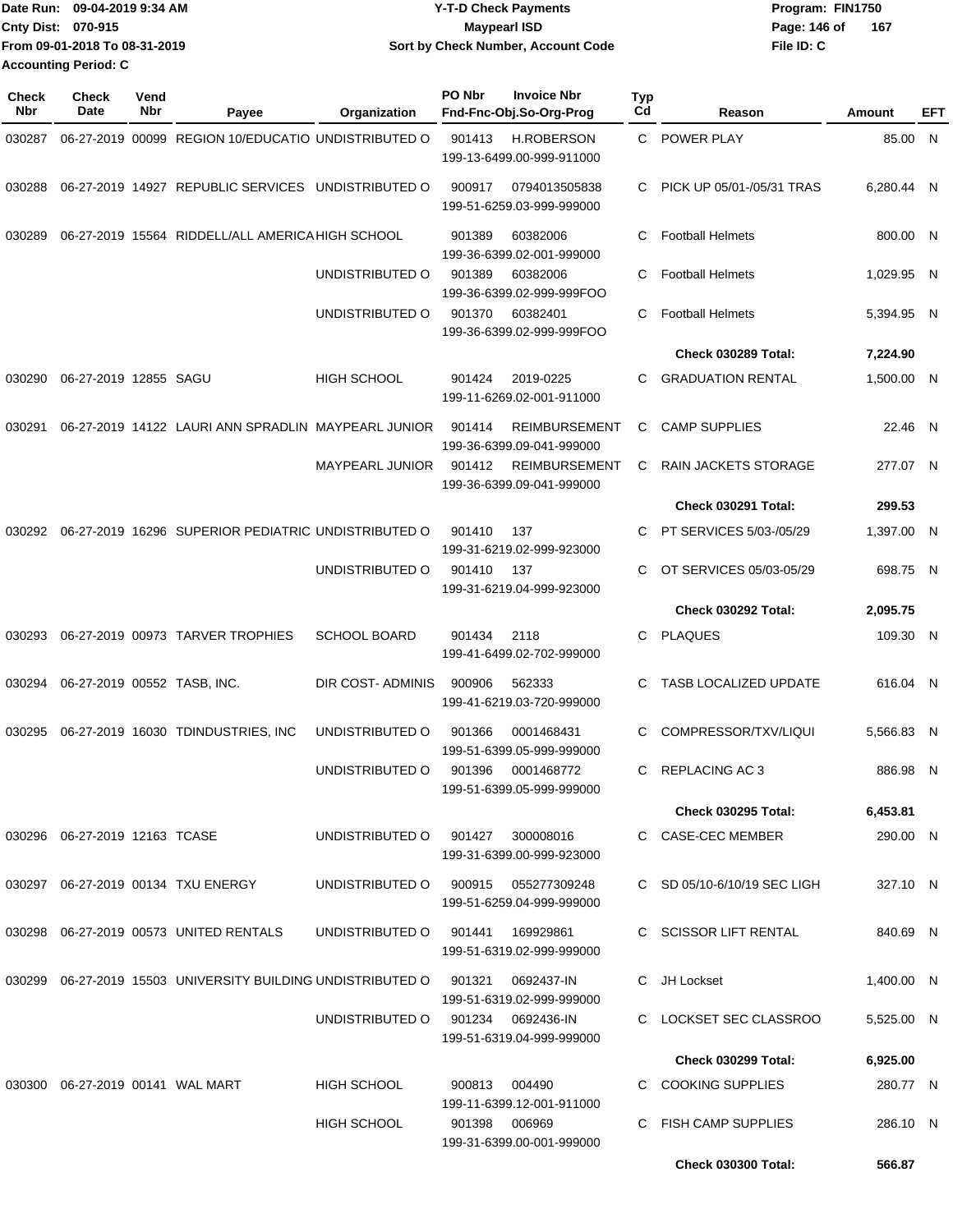| Date Run: 09-04-2019 9:34 AM  | <b>Y-T-D Check Payments</b>        | Program: FIN1750    |  |  |  |
|-------------------------------|------------------------------------|---------------------|--|--|--|
| <b>Cnty Dist: 070-915</b>     | <b>Mavpearl ISD</b>                | 167<br>Page: 147 of |  |  |  |
| From 09-01-2018 To 08-31-2019 | Sort by Check Number, Account Code | File ID: C          |  |  |  |
| <b>Accounting Period: C</b>   |                                    |                     |  |  |  |

| <b>Check</b><br>Nbr | Check<br>Date | Vend<br>Nbr | Payee                                                                           | Organization                   | PO Nbr | <b>Invoice Nbr</b><br>Fnd-Fnc-Obj.So-Org-Prog                                 | <b>Typ</b><br>Cd | Reason                     | Amount      | EFT |
|---------------------|---------------|-------------|---------------------------------------------------------------------------------|--------------------------------|--------|-------------------------------------------------------------------------------|------------------|----------------------------|-------------|-----|
| 030301              |               |             | 06-27-2019 01145 WELDERS WAREHOUS HIGH SCHOOL                                   |                                | 900916 | 37438                                                                         |                  | C SD MAY 2019              | 115.00 N    |     |
|                     |               |             |                                                                                 |                                |        | 199-11-6399.09-001-922000                                                     |                  |                            |             |     |
| 030302              |               |             | 06-27-2019 16348 HIRAM E. DODSON                                                | UNDISTRIBUTED O                | 901451 | <b>CONCRETE</b><br>199-51-6629.00-999-999000                                  | C                | <b>CONCRETE REPAIR WOR</b> | 2,350.00 N  |     |
| 030303              |               |             | 06-27-2019 16661 GALLAGHER CONSTR UNDISTRIBUTED O                               |                                | 901455 | GALLAGHER<br>199-81-6219.01-999-999000                                        | C                | <b>MANAGER FEE</b>         | 26,250.00 N |     |
| 030304              |               |             | 06-27-2019 16675 MART, INC.                                                     | UNDISTRIBUTED O                | 901453 | <b>CONSTRUCTION</b><br>199-81-6629.01-999-999000                              | C.               | CONSTRUCTION               | 48,048.15 N |     |
| 030305              |               |             | 06-27-2019 16674 MPAK CONSTRUCTIO UNDISTRIBUTED O                               |                                | 901454 | <b>CONSTRUCTION</b><br>199-81-6629.01-999-999000                              | C                | <b>CONSTRUCTION</b>        | 35,373.25 N |     |
| 030306              |               |             | 07-11-2019 00069 ATMOS ENERGY                                                   | UNDISTRIBUTED O                | 900925 | 3030318485<br>199-51-6259.00-999-999000                                       | C                | SD 06/04-07/03/19 LSK      | 74.00 N     |     |
|                     |               |             |                                                                                 | UNDISTRIBUTED O                | 900925 | 3030380238<br>199-51-6259.00-999-999000                                       | C                | SD 06/04-07/03/19 ADMIN    | 29.25 N     |     |
|                     |               |             |                                                                                 | UNDISTRIBUTED O                | 900925 | 3030318181<br>199-51-6259.00-999-999000                                       | C                | SD 06/04-07/03/19 MIDDLE   | 49.51 N     |     |
|                     |               |             |                                                                                 | UNDISTRIBUTED O                | 900925 | 3030380470<br>199-51-6259.00-999-999000                                       | C                | SD 06/04-07/03/19 H/S      | 74.88 N     |     |
|                     |               |             |                                                                                 |                                |        |                                                                               |                  | <b>Check 030306 Total:</b> | 227.64      |     |
| 030307              |               |             | 07-11-2019 15980 RITCHIE BOWLING                                                | UNDISTRIBUTED O                | 900938 | <b>REIMBURSEMENT</b><br>199-51-6219.01-999-999000                             | C                | <b>CABINETS PRIMARY</b>    | 180.00 N    |     |
| 030308              |               |             | 07-11-2019 16342 BRAD ROESLER                                                   | SCHOOL BOARD                   | 900921 | <b>REIMBURSEMENT</b><br>199-41-6419.00-702-999000                             |                  | C MILEAGE                  | 238.00 N    |     |
| 030309              |               |             | 07-11-2019 00887 BSN SPORTS                                                     | <b>HIGH SCHOOL</b>             | 901193 | 905543696<br>199-36-6399.02-001-999000                                        | C                | Boys Basketball Uniforms   | 2,400.00 N  |     |
|                     |               |             |                                                                                 | UNDISTRIBUTED O                | 900982 | 905346010<br>199-36-6399.03-999-999GHS                                        | C                | <b>Track Supplies</b>      | 60.00 N     |     |
|                     |               |             |                                                                                 | UNDISTRIBUTED O                | 900982 | 904891876<br>199-36-6399.03-999-999GHS                                        | C                | <b>Track Supplies</b>      | 604.00 N    |     |
|                     |               |             |                                                                                 |                                |        |                                                                               |                  | <b>Check 030309 Total:</b> | 3,064.00    |     |
|                     |               |             | 030310  07-11-2019  16401  CAMPOS ENGINEERIN UNDISTRIBUTED   0   900922  822415 |                                |        | 199-51-6249.00-999-999000                                                     |                  | C ES RTU REPLACEMENT       | 509.07 N    |     |
|                     |               |             | 030311 07-11-2019 13576 CANON FINANCIAL SE DIR COST-ADMINIS 900926 20233596     |                                |        | 199-41-6249.00-720-999000                                                     |                  | C ADMIN COPIER             | 458.87 N    |     |
|                     |               |             | 030312 07-11-2019 13390 CHARLES FRAME                                           | SCHOOL BOARD                   |        | 901456      REIMBURSEMENT     C    MILEAGE/MEALS<br>199-41-6419.00-702-999000 |                  |                            | 314.60 N    |     |
|                     |               |             | 030313 07-11-2019 12530 CHICK-FIL-A                                             | UNDISTRIBUTED O 900924 6451685 |        | 199-13-6299.00-999-999000                                                     |                  | C BRAKFAST FOR DISTRICT    | 1,010.92 N  |     |
|                     |               |             | 030314 07-11-2019 00217 CITY OF MAYPEARL                                        | UNDISTRIBUTED O 900942 574     |        | 199-51-6259.01-999-999000                                                     |                  | C SD 05-29-06/28 JH YARD M | 21.00 N     |     |
|                     |               |             |                                                                                 | UNDISTRIBUTED O 900942 1081    |        | 199-51-6259.01-999-999000                                                     |                  | C SD 05-29-06/28 LSK YARD  | 21.00 N     |     |
|                     |               |             |                                                                                 | UNDISTRIBUTED O 900942 383     |        | 199-51-6259.01-999-999000                                                     |                  | C SD 05-29-06/28 H/S       | 46.00 N     |     |
|                     |               |             |                                                                                 | UNDISTRIBUTED O 900942 1618    |        | 199-51-6259.01-999-999000                                                     |                  | C SD 05-29-06/28 ADMIN     | 46.00 N     |     |
|                     |               |             |                                                                                 | UNDISTRIBUTED O 900942 1080    |        | 199-51-6259.01-999-999000                                                     |                  | C SD 05-29-06/28 ELEM LSK  | 46.00 N     |     |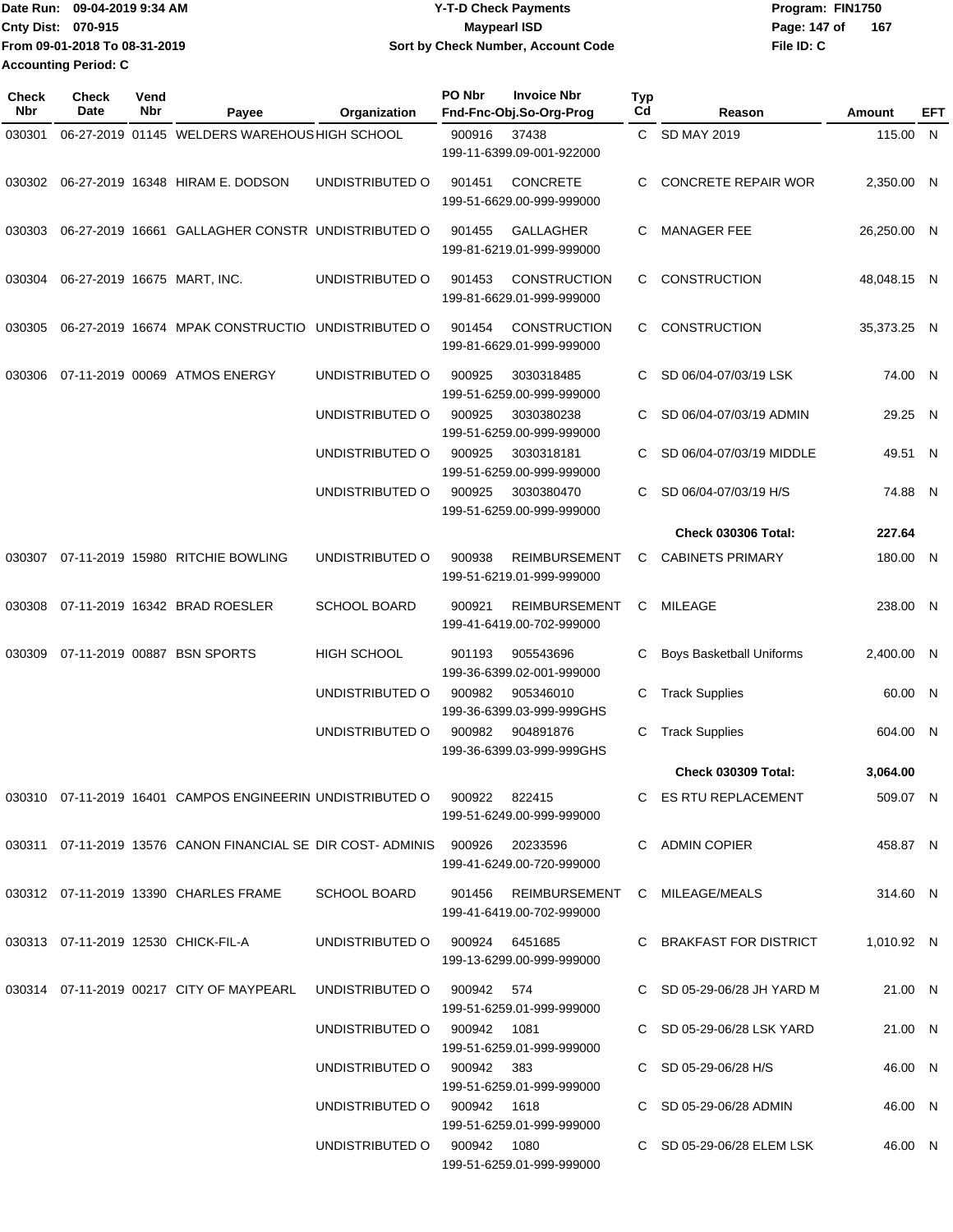| Date Run: 09-04-2019 9:34 AM |                               | Y-T-D Check Payments               | Program: FIN1750    |  |  |
|------------------------------|-------------------------------|------------------------------------|---------------------|--|--|
| <b>Cnty Dist: 070-915</b>    |                               | <b>Mavpearl ISD</b>                | 167<br>Page: 148 of |  |  |
|                              | From 09-01-2018 To 08-31-2019 | Sort by Check Number, Account Code | File ID: C          |  |  |
| <b>Accounting Period: C</b>  |                               |                                    |                     |  |  |

| Check<br>Nbr | Check<br>Date | Vend<br>Nbr | Payee                                                                           | Organization                           | PO Nbr        | <b>Invoice Nbr</b><br>Fnd-Fnc-Obj.So-Org-Prog          | Typ<br>Cd | Reason                        | Amount     | EFT |
|--------------|---------------|-------------|---------------------------------------------------------------------------------|----------------------------------------|---------------|--------------------------------------------------------|-----------|-------------------------------|------------|-----|
|              |               |             |                                                                                 | UNDISTRIBUTED O                        | 900942        | 1394                                                   |           | C SD 05-29-06/28 HS CONCE     | 46.00 N    |     |
|              |               |             |                                                                                 |                                        |               | 199-51-6259.01-999-999000                              |           |                               |            |     |
|              |               |             |                                                                                 | UNDISTRIBUTED O                        | 900942        | 595                                                    |           | SD 05-29-06/28 JH             | 382.60 N   |     |
|              |               |             |                                                                                 |                                        |               | 199-51-6259.01-999-999000                              |           |                               |            |     |
|              |               |             |                                                                                 | UNDISTRIBUTED O                        | 900942        | 82<br>199-51-6259.01-999-999000                        | C.        | SD 05-29-06/28 INTERM SC      | 289.60 N   |     |
|              |               |             |                                                                                 |                                        |               |                                                        |           | Check 030314 Total:           | 898.20     |     |
|              |               |             | 030315 07-11-2019 15305 DELL MARKETING LP ADMINISTRATIVE                        |                                        | 901452        | 10326169272<br>199-53-6399.00-701-999000               |           | C DELL 68 WHR 4 CELL          | 160.78 N   |     |
|              |               |             | 030316 07-11-2019 16480 DIAL LURICANTS, INC. UNDISTRIBUTED O                    |                                        | 900923        | 0523213<br>199-34-6319.00-999-999000                   |           | C OIL AND DELIVERY            | 53.11 N    |     |
|              |               |             | 030317 07-11-2019 16413 EAST TEXAS COPY                                         | UNDISTRIBUTED O                        | 900927        | LE00138022<br>199-11-6219.00-999-923000                |           | C LEASE RENTAL SPED           | 128.23 N   |     |
|              |               |             |                                                                                 | UNDISTRIBUTED O                        | 900939        | 1416975<br>199-11-6219.07-999-923000                   |           | C SD 06/04-07/03/19 SPED      | 15.90 N    |     |
|              |               |             |                                                                                 | <b>HIGH SCHOOL</b>                     | 900939        | 1416975<br>199-11-6269.00-001-911000                   |           | C SD 06/04-07/03/19 HSP       | 28.40 N    |     |
|              |               |             |                                                                                 | <b>MAYPEARL JUNIOR</b>                 | 900939        | 1416975<br>199-11-6269.00-041-911000                   |           | SD 06/04-07/03/19 JHP         | 20.70 N    |     |
|              |               |             |                                                                                 | <b>ELEMENTARY</b>                      | 900939        | 1416975<br>199-11-6269.00-101-911000                   | C.        | SD 06/04-07/03/19 ELEM T      | 3.78 N     |     |
|              |               |             |                                                                                 | <b>ELEMENTARY</b>                      | 900939        | 1416975<br>199-11-6269.00-101-999000                   |           | SD 06/04-07/03/19 ELEM P      | 6.57 N     |     |
|              |               |             |                                                                                 | HIGH SCHOOL                            | 900939        | 1416975<br>199-11-6269.01-001-911000                   |           | C SD 06/04-07/03/19 HST       | 47.90 N    |     |
|              |               |             |                                                                                 | <b>HIGH SCHOOL</b>                     | 900927        | LE00138022<br>199-11-6269.01-001-911000                |           | C LEASE RENTAL HST            | 128.24 N   |     |
|              |               |             |                                                                                 | MAYPEARL JUNIOR                        | 900939        | 1416975<br>199-11-6269.01-041-911000                   | C.        | SD 06/04-07/03/19 JHT         | 20.04 N    |     |
|              |               |             |                                                                                 | <b>DIR COST- ADMINIS</b>               | 900939        | 1416975<br>199-41-6249.00-720-999000                   | C         | SD 06/04-07/03/19 ADMIN       | 94.10 N    |     |
|              |               |             |                                                                                 |                                        |               |                                                        |           | Check 030317 Total:           | 493.86     |     |
|              |               |             | 030318 07-11-2019 12186 ELLIOTT ELECTRIC SU UNDISTRIBUTED O 901194              |                                        |               | 097744701                                              |           | C DELAY ON TIMER              | 9.83 N     |     |
|              |               |             |                                                                                 |                                        |               | 199-51-6319.02-999-999000                              |           |                               |            |     |
|              |               |             |                                                                                 | UNDISTRIBUTED O 901194 097693701       |               | 199-51-6319.02-999-999000                              |           | C SUPPLIES                    | 112.78 N   |     |
|              |               |             |                                                                                 |                                        |               |                                                        |           | <b>Check 030318 Total:</b>    | 122.61     |     |
|              |               |             | 030319  07-11-2019  15650  ESPECIAL NEEDS, LLC ELEMENTARY                       |                                        | 901420 233390 | 225-11-6399.00-101-923000                              |           | C SUPPLIES                    | 4,415.00 N |     |
|              |               |             | 030320 07-11-2019 14347 FLAGHOUSE INC.                                          | UNDISTRIBUTED O 901430 PO82511301030   |               | 224-11-6399.18-999-923000                              |           | C SUPPLIES                    | 89.17 N    |     |
|              |               |             |                                                                                 | UNDISTRIBUTED O 901430 PO82511301048   |               | 224-11-6399.18-999-923000                              |           | C SUPPLIES                    | 78.28 N    |     |
|              |               |             |                                                                                 | UNDISTRIBUTED O 901430 PO82511301022   |               | 224-11-6399.18-999-923000                              |           | C SUPPLIES                    | 254.62 N   |     |
|              |               |             |                                                                                 |                                        |               |                                                        |           | <b>Check 030320 Total:</b>    | 422.07     |     |
|              |               |             | 030321 07-11-2019 16059 FRONTIER SOUTHWE UNDISTRIBUTED O 900928 972435172003181 |                                        |               |                                                        |           | C SD 6/28-07/27/19 435/1720   | 61.61 N    |     |
|              |               |             |                                                                                 | UNDISTRIBUTED O 900928 972435201909301 |               | 199-51-6259.02-999-999000                              |           | C SD $6/28-07/27/19$ 435-2019 | 128.22 N   |     |
|              |               |             |                                                                                 | UNDISTRIBUTED O 900928 972435252009281 |               | 199-51-6259.02-999-999000<br>199-51-6259.02-999-999000 |           | C SD 6/28-07/27/19 435-2520   | 128.22 N   |     |
|              |               |             |                                                                                 |                                        |               |                                                        |           |                               |            |     |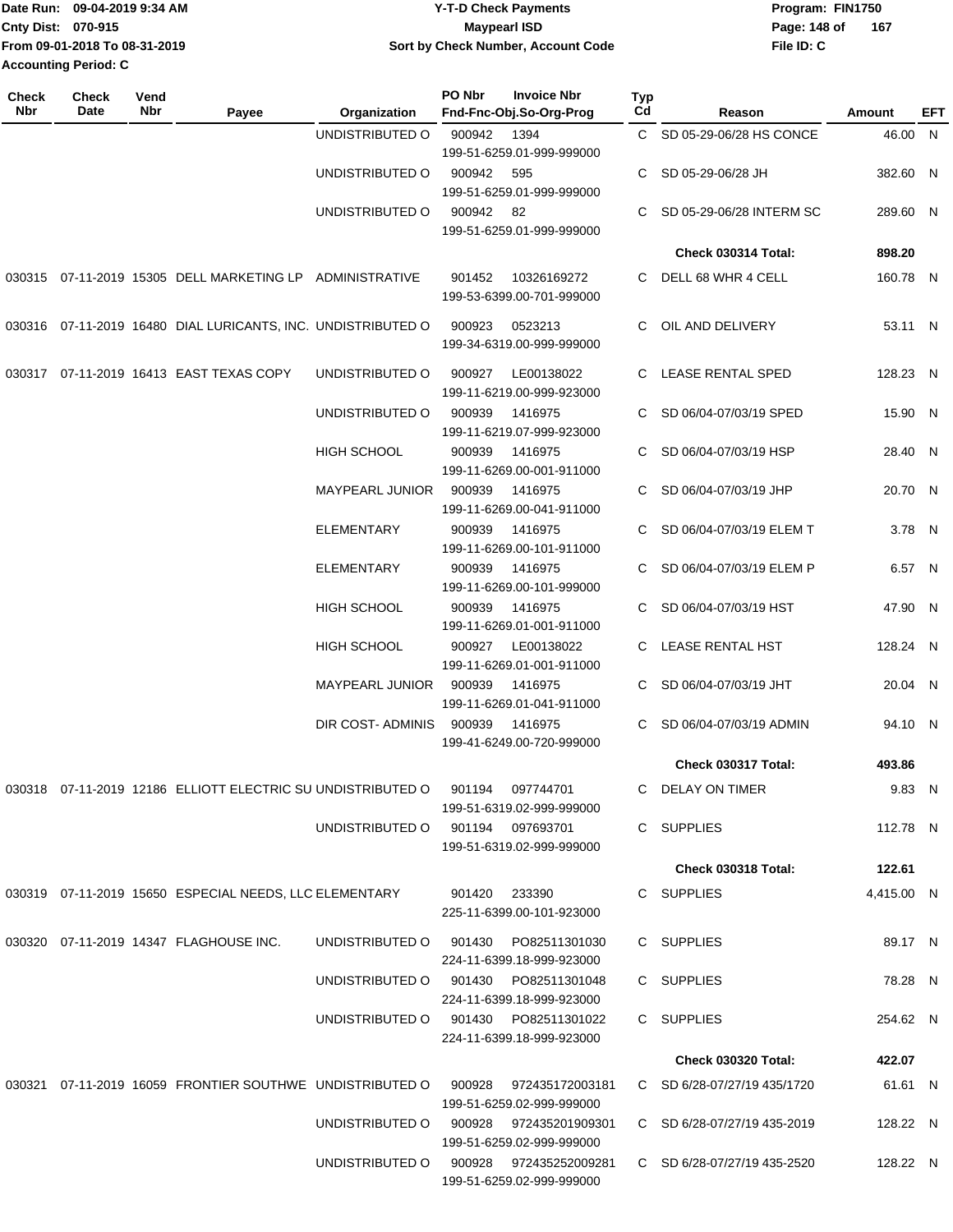| IDate Run: 09-04-2019 9:34 AM | <b>Y-T-D Check Payments</b>        | Program: FIN1750    |  |  |
|-------------------------------|------------------------------------|---------------------|--|--|
| <b>Cnty Dist: 070-915</b>     | <b>Mavpearl ISD</b>                | 167<br>Page: 149 of |  |  |
| From 09-01-2018 To 08-31-2019 | Sort by Check Number, Account Code | File ID: C          |  |  |
| Accounting Period: C          |                                    |                     |  |  |

| Check<br><b>Nbr</b> | Check<br>Date            | Vend<br>Nbr | Payee                                                                             | Organization                      | PO Nbr | <b>Invoice Nbr</b><br>Fnd-Fnc-Obj.So-Org-Prog | Typ<br>Cd    | Reason                      | Amount   | EFT |
|---------------------|--------------------------|-------------|-----------------------------------------------------------------------------------|-----------------------------------|--------|-----------------------------------------------|--------------|-----------------------------|----------|-----|
|                     |                          |             |                                                                                   | UNDISTRIBUTED O                   | 900928 | 972435216009251<br>199-51-6259.02-999-999000  | $\mathbf{C}$ | SD 6/28-07/27/19 435/2160   | 128.22 N |     |
|                     |                          |             |                                                                                   | UNDISTRIBUTED O                   | 900928 | 972435203809291<br>199-51-6259.02-999-999000  | C.           | SD 06/22-07-21-19 435-203   | 128.22 N |     |
|                     |                          |             |                                                                                   | UNDISTRIBUTED O                   | 900928 | 972435100009120<br>199-51-6259.02-999-999000  | C.           | SD 6/28-07/27/19 435-1000   | 901.68 N |     |
|                     |                          |             |                                                                                   |                                   |        |                                               |              | <b>Check 030321 Total:</b>  | 1,476.17 |     |
|                     |                          |             | 030322 07-11-2019 16223 Houston ISD                                               | UNDISTRIBUTED O                   | 900934 | 18194122<br>199-31-6299.00-999-923000         | C.           | SHARS 04/01-04/30/2019      | 55.50 N  |     |
| 030323              |                          |             | 07-11-2019 15069 INTERSTATE BILLING UNDISTRIBUTED O                               |                                   | 900940 | 3015207307<br>199-34-6219.00-999-999000       | C.           | <b>BUS REPAIR DEF CODE</b>  | 187.24 N |     |
| 030324              |                          |             | 07-11-2019 00795 ISI COMMERCIAL REF UNDISTRIBUTED O                               |                                   | 900929 | 0417499<br>199-51-6249.35-999-999000          | C.           | <b>HS FREEZER REPAIR</b>    | 294.25 N |     |
| 030325              | 07-11-2019 14664 JOSTENS |             |                                                                                   | <b>SCHOOL BOARD</b>               | 900941 | 23271982<br>199-41-6499.02-702-999000         | C.           | <b>GRADUATION GOWNS FO</b>  | 280.80 N |     |
| 030326              |                          |             | 07-11-2019 00063 LAKESHORE EQUIPME UNDISTRIBUTED O                                |                                   | 901432 | 3651700619<br>224-11-6399.18-999-923000       | C.           | <b>IDEA B SUPPLIES</b>      | 632.44 N |     |
| 030327              |                          |             | 07-11-2019 14204 LANDMARK EQUIPME UNDISTRIBUTED O                                 |                                   | 900221 | QU5108<br>199-51-6319.03-999-999000           | $\mathbf{C}$ | <b>SUPPLIES</b>             | 76.54 N  |     |
| 030328              | 07-11-2019 15098 LOWE'S  |             |                                                                                   | UNDISTRIBUTED O                   | 901313 | 910455<br>199-51-6319.02-999-999000           | C.           | <b>SUPPLIES</b>             | 58.98 N  |     |
|                     |                          |             |                                                                                   | UNDISTRIBUTED O                   | 901437 | 902472<br>199-51-6319.02-999-999000           |              | 5 GALLON PAINT              | 281.20 N |     |
|                     |                          |             |                                                                                   | UNDISTRIBUTED O                   | 901313 | 902461<br>199-51-6319.02-999-999000           | C.           | <b>SUPPLIES</b>             | 187.55 N |     |
|                     |                          |             |                                                                                   | UNDISTRIBUTED O                   | 901313 | 902128<br>199-51-6319.02-999-999000           | C            | <b>SUPPLIES</b>             | 188.66 N |     |
|                     |                          |             |                                                                                   | UNDISTRIBUTED O                   | 901313 | 902500<br>199-51-6319.02-999-999000           | C            | <b>PAINT SUPPLIES</b>       | 486.71 N |     |
|                     |                          |             |                                                                                   | UNDISTRIBUTED O                   | 901313 | 902703/956287<br>199-51-6319.02-999-999000    | C.           | <b>SUPPLIES</b>             | 467.95 N |     |
|                     |                          |             |                                                                                   |                                   |        |                                               |              | <b>Check 030328 Total:</b>  | 1,671.05 |     |
|                     |                          |             | 030329  07-11-2019  00060  LUCKIES  AUTO  AND T  UNDISTRIBUTED   0  900076  88927 |                                   |        | 199-34-6219.02-999-999000                     |              | C 2015 ford TRANSIT         | 25.50 N  |     |
|                     |                          |             | 030330 07-11-2019 15740 MOORE RECYCLING L UNDISTRIBUTED O                         |                                   | 900933 | 001529163<br>199-51-6259.03-999-999000        |              | C SD 06/01-06/30/19 12636 F | 29.00 N  |     |
|                     |                          |             |                                                                                   | UNDISTRIBUTED O                   | 900933 | 0001529161<br>199-51-6259.03-999-999000       |              | C SD 06/01-06/30/2019 1025  | 29.00 N  |     |
|                     |                          |             |                                                                                   | UNDISTRIBUTED O                   | 900933 | 0001529164<br>199-51-6259.03-999-999000       |              | C SD 06/01-06/30/2019 400 P | 29.00 N  |     |
|                     |                          |             |                                                                                   | UNDISTRIBUTED O                   | 900933 | 0001529160<br>199-51-6259.03-999-999000       |              | C SD 06/01-06/30/2019 600 P | 29.00 N  |     |
|                     |                          |             |                                                                                   | UNDISTRIBUTED O 900933 0001529162 |        | 199-51-6259.03-999-999000                     |              | C SD 06/01-06/30/2019 1024  | 86.00 N  |     |
|                     |                          |             |                                                                                   |                                   |        |                                               |              | <b>Check 030330 Total:</b>  | 202.00   |     |
|                     |                          |             | 030331 07-11-2019 13306 MOUNTAIN PEAK SPE UNDISTRIBUTED O                         |                                   | 900932 | 11078800<br>199-51-6259.79-999-922000         |              | C SD 05/04-06/03/2019 AG    | 37.32 N  |     |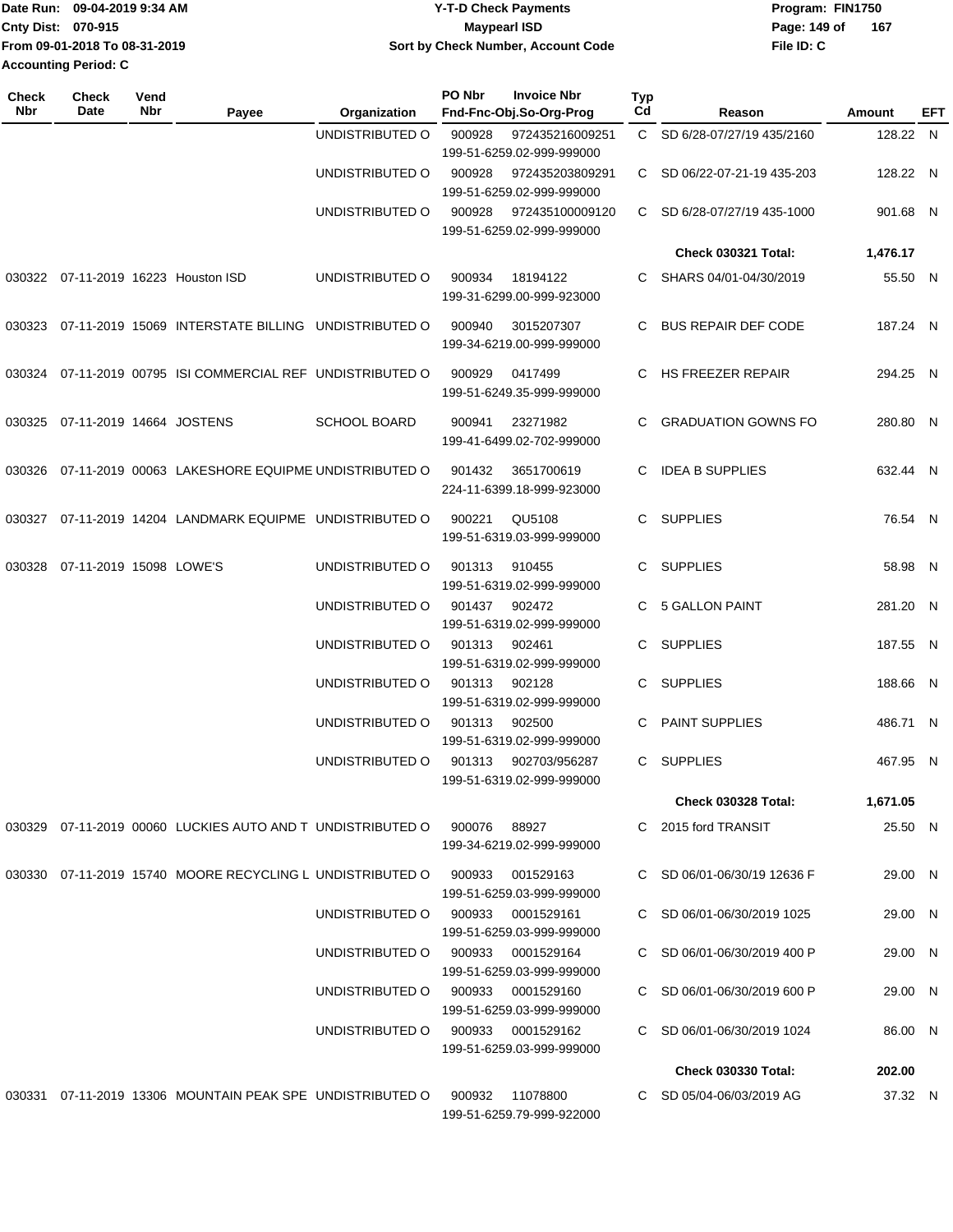| Date Run: 09-04-2019 9:34 AM  | Y-T-D Check Payments               | Program: FIN1750    |  |  |  |
|-------------------------------|------------------------------------|---------------------|--|--|--|
| Cnty Dist: 070-915            | Mavpearl ISD                       | 167<br>Page: 150 of |  |  |  |
| From 09-01-2018 To 08-31-2019 | Sort by Check Number, Account Code | File ID: C          |  |  |  |
| <b>Accounting Period: C</b>   |                                    |                     |  |  |  |

| Check<br>Nbr | <b>Check</b><br>Date            | Vend<br>Nbr | Payee                                                             | Organization                    | PO Nbr | <b>Invoice Nbr</b><br>Fnd-Fnc-Obj.So-Org-Prog | <b>Typ</b><br>Cd | Reason                       | Amount      | EFT |
|--------------|---------------------------------|-------------|-------------------------------------------------------------------|---------------------------------|--------|-----------------------------------------------|------------------|------------------------------|-------------|-----|
| 030332       |                                 |             | 07-11-2019 15814 NEC FINANCIAL SERVI UNDISTRIBUTED O              |                                 | 900935 | 0002226257<br>199-71-6512.00-999-999000       | $\mathbf{C}$     | SV8100 PHONE LEASE           | 1,340.27 N  |     |
| 030333       |                                 |             | 07-11-2019 16289 NEXTLINK BROADBAN UNDISTRIBUTED O                |                                 | 900936 | N125089750-26<br>199-11-6399.45-999-999000    | C.               | LEVEL 1 SD 06/30-07/29/19    | 790.00 N    |     |
| 030334       |                                 |             | 07-11-2019 00287 OFFICE DEPOT                                     | <b>ELEMENTARY</b>               | 901438 | 333619418001<br>199-11-6399.00-101-911000     | C                | <b>PRIMARY SUPPLIES</b>      | 4.82 N      |     |
|              |                                 |             |                                                                   | <b>ELEMENTARY</b>               | 901438 | 333619418001<br>199-11-6399.00-101-911SUP     | C                | primary sch supplies         | 46.00 N     |     |
|              |                                 |             |                                                                   | <b>ELEMENTARY</b>               | 901438 | 333619418001<br>199-11-6399.01-101-911000     | C                | <b>PRIMARY SUPPLIES</b>      | 7.07 N      |     |
|              |                                 |             |                                                                   | <b>ELEMENTARY</b>               | 901438 | 333620933001<br>199-11-6399.04-101-911000     | C.               | <b>SUPPLIES</b>              | 39.39       | N   |
|              |                                 |             |                                                                   | <b>ELEMENTARY</b>               | 901438 | 333620934001<br>199-11-6399.04-101-911000     | C                | <b>SUPPLIES</b>              | 78.69 N     |     |
|              |                                 |             |                                                                   | <b>ELEMENTARY</b>               | 901438 | 333619418001<br>199-11-6399.04-101-911000     | C                | <b>PRIMARY SUPPLIES</b>      | 76.98 N     |     |
|              |                                 |             |                                                                   |                                 |        |                                               |                  | <b>Check 030334 Total:</b>   | 252.95      |     |
| 030335       |                                 |             | 07-11-2019 16407 PARSONS COMMERCI UNDISTRIBUTED O                 |                                 | 901407 | 14833A<br>199-81-6629.01-999-999000           | C                | <b>GYM ROOK</b>              | 20,671.05 N |     |
| 030336       |                                 |             | 07-11-2019 00099 REGION 10/EDUCATIO UNDISTRIBUTED O               |                                 | 901418 | 159639<br>199-13-6399.01-999-999000           | C                | <b>COMPLIANCE TRAINING 1</b> | 910.00 N    |     |
| 030337       |                                 |             | 07-11-2019 00357 SCHOOL HEALTH COR UNDISTRIBUTED O                |                                 | 901428 | 3616152-00<br>224-11-6399.18-999-923000       | C                | <b>FOOT PUMP</b>             | 39.38 N     |     |
| 030338       |                                 |             | 07-11-2019 00316 SCHOOL SPECIALTY I UNDISTRIBUTED O               |                                 | 901431 | 308103318710<br>224-11-6399.18-999-923000     | C.               | <b>SUPPLIES</b>              | 1,575.37 N  |     |
| 030339       |                                 |             | 07-11-2019 15262 SHI GOVERNMENT SO HIGH SCHOOL                    |                                 | 901273 | GB00331446<br>199-11-6639.49-001-911000       | C                | <b>CHROMEBOOKS</b>           | 7,699.00 N  |     |
|              |                                 |             |                                                                   | HIGH SCHOOL                     | 901273 | GB00331446<br>199-11-6639.49-001-922000       | C                | <b>CHROMEBOOKS</b>           | 5,352.80 N  |     |
|              |                                 |             |                                                                   | <b>MAYPEARL JUNIOR</b>          | 901273 | GB00331446<br>199-11-6639.49-041-911000       | C                | <b>CHROMEBOOKS</b>           | 27.307.90 N |     |
|              |                                 |             |                                                                   |                                 |        |                                               |                  | <b>Check 030339 Total:</b>   | 40,359.70   |     |
|              | 030340 07-11-2019 16123 TECHAIR |             |                                                                   | UNDISTRIBUTED 0 900455 04932822 |        | 199-51-6249.00-999-999000                     |                  | C RENTAL JUNE                | 227.15 N    |     |
|              |                                 |             | 030341 07-11-2019 15394 TOYS FOR SPECIAL C UNDISTRIBUTED O 901433 |                                 |        | 0453112-IN<br>224-11-6399.18-999-923000       |                  | C ATL BUNDLE/SAUCER SWI      | 664.85 N    |     |
|              | 030342 07-11-2019 13882 TRANE   |             |                                                                   | UNDISTRIBUTED O                 |        | 900075 6490269<br>199-51-6399.05-999-999000   |                  | C FAN BLOWER ASSEMBLY        | 1.180.95 N  |     |
|              |                                 |             | 030343 07-11-2019 00460 VINEYARD'S AUTO SU UNDISTRIBUTED O        |                                 | 900073 | 208113<br>199-34-6319.00-999-999000           |                  | C FUNNEL                     | 34.03 N     |     |
|              |                                 |             |                                                                   | UNDISTRIBUTED O                 |        | 900073 209707<br>199-34-6319.00-999-999000    |                  | C FILTER WRENCH STEEL C      | 71.23 N     |     |
|              |                                 |             |                                                                   | UNDISTRIBUTED O 900073 209711   |        | 199-34-6319.00-999-999000                     |                  | C OIL FILTER                 | 16.41 N     |     |
|              |                                 |             |                                                                   |                                 |        |                                               |                  | <b>Check 030343 Total:</b>   | 121.67      |     |
|              |                                 |             | 030344 07-11-2019 16669 VISTATURF LLC                             | UNDISTRIBUTED O                 | 901373 | 75695<br>199-51-6219.03-999-999000            |                  | C MOWING 06/10 06/21         | 2,580.00 N  |     |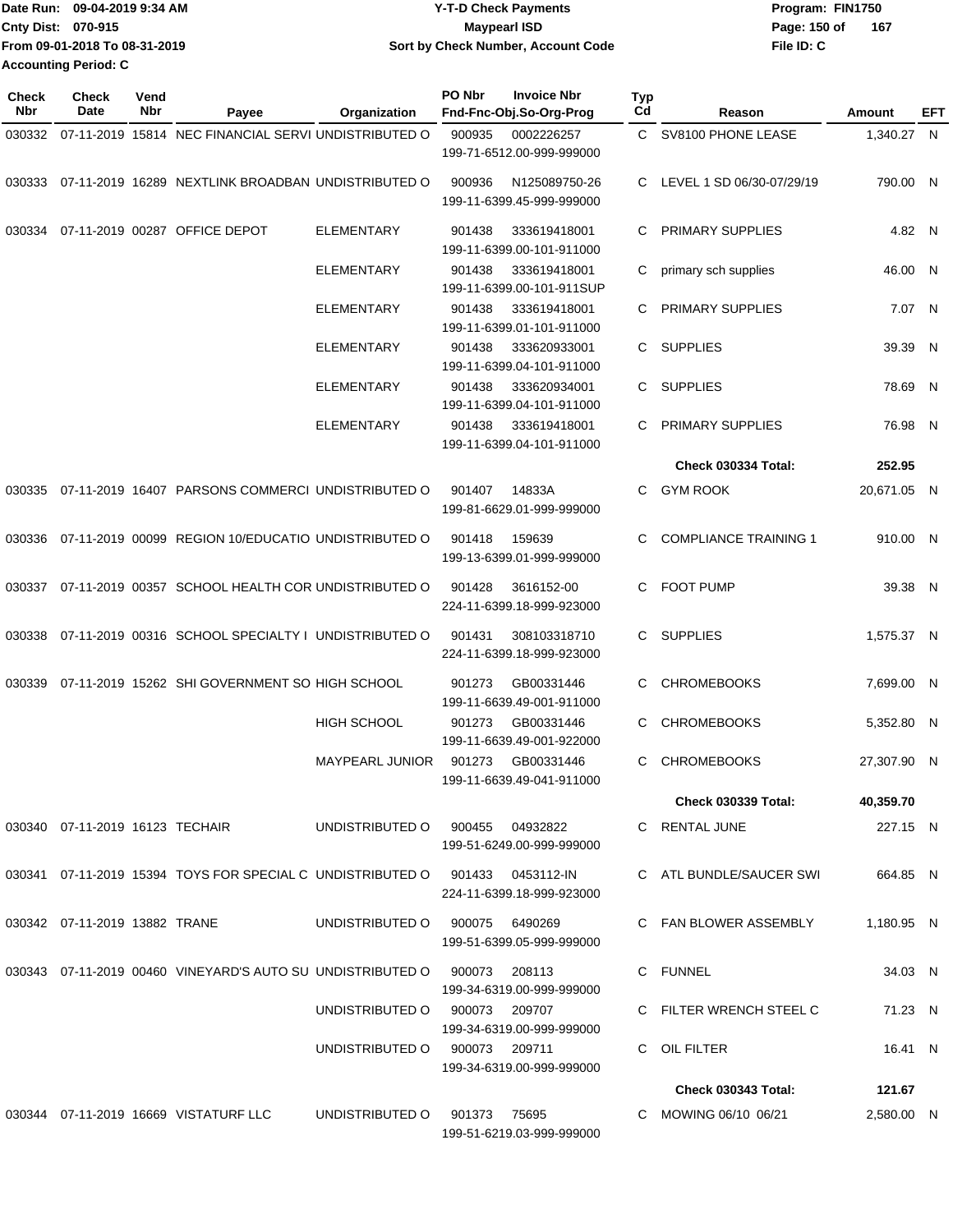|                           | Date Run: 09-04-2019 9:34 AM  | <b>Y-T-D Check Payments</b>        | Program: FIN1750    |
|---------------------------|-------------------------------|------------------------------------|---------------------|
| <b>Cnty Dist: 070-915</b> |                               | <b>Mavpearl ISD</b>                | 167<br>Page: 151 of |
|                           | From 09-01-2018 To 08-31-2019 | Sort by Check Number, Account Code | File ID: C          |
| Accounting Period: C      |                               |                                    |                     |

| <b>Check</b><br>Nbr | <b>Check</b><br>Date          | Vend<br>Nbr | Payee                                                                 | Organization               | PO Nbr | <b>Invoice Nbr</b><br>Fnd-Fnc-Obj.So-Org-Prog  | Typ<br>Cd | Reason                      | Amount      | EFT |
|---------------------|-------------------------------|-------------|-----------------------------------------------------------------------|----------------------------|--------|------------------------------------------------|-----------|-----------------------------|-------------|-----|
|                     |                               |             | 030345 07-11-2019 16592 WISS, JANNEY, ELSTN UNDISTRIBUTED O           |                            | 900937 | 0424345                                        |           | C PROFESSIONAL SERVICE      | 10,292.20 N |     |
|                     |                               |             |                                                                       |                            |        | 199-81-6629.01-999-999000                      |           |                             |             |     |
|                     |                               |             | 030346 07-18-2019 16514 1ST CLASS GRAPHICS UNDISTRIBUTED O            |                            | 901460 | 1529<br>199-51-6399.06-999-999000              | C.        | PRIMARY SCHOOL WINDO        | 4,050.00 N  |     |
|                     |                               |             | 030347 07-18-2019 15614 ADVANTAGE MEDICAL UNDISTRIBUTED O             |                            | 900950 | 4019092<br>199-34-6219.01-999-999000           | C.        | DOT PHYSICAL PETTY          | 82.00 N     |     |
|                     |                               |             | 030348 07-18-2019 01256 AT&T MOBILITY                                 | UNDISTRIBUTED O            | 900951 | 82471164X071020<br>199-51-6259.02-999-999000   |           | C SD 06-03-07-02 WIRLESS    | 110.12 N    |     |
|                     |                               |             | 030349 07-18-2019 16670 BIG GAME SPORTS, IN UNDISTRIBUTED O           |                            | 901405 | 59616<br>199-36-6399.02-999-999FOO             | C.        | Footballs                   | 1,000.40 N  |     |
| 030350              |                               |             | 07-18-2019 00871 CARD SERVICE CENT UNDISTRIBUTED O                    |                            | 900954 | <b>WILLINGHAM</b><br>199-21-6411.00-999-923000 |           | C ROOM                      | 189.49 N    |     |
|                     |                               |             |                                                                       | UNDISTRIBUTED O            | 901395 | ELLIS COUNTY TA<br>199-34-6319.00-999-999000   |           | C Vehicle registrations     | 69.63 N     |     |
|                     |                               |             |                                                                       | ADMINISTRATIVE             | 900959 | 2524780530116KV<br>199-41-6411.01-701-999000   |           | C TRAVEL                    | 34.60 N     |     |
|                     |                               |             |                                                                       | <b>ADMINISTRATIVE</b>      | 900958 | 5543286575V627K<br>199-41-6411.01-701-999000   |           | C TRAVEL                    | 50.60 N     |     |
|                     |                               |             |                                                                       | ADMINISTRATIVE             | 900957 | 3381017101<br>199-41-6411.01-701-999000        |           | C PARKING                   | 64.96 N     |     |
|                     |                               |             |                                                                       | <b>SCHOOL BOARD</b>        | 901422 | <b>BOARD</b><br>199-41-6419.00-702-999000      |           | <b>BOARD ROOMS</b>          | 1,924.08 N  |     |
|                     |                               |             |                                                                       | <b>SCHOOL BOARD</b>        | 901422 | <b>BOARD</b><br>199-41-6419.00-702-999000      | C.        | <b>BOARD</b>                | 3,929.21 N  |     |
|                     |                               |             |                                                                       | <b>SCHOOL BOARD</b>        | 901440 | <b>BOARD MEAL</b><br>199-41-6499.02-702-999000 | C.        | <b>BOARD MEAL</b>           | 55.93 N     |     |
|                     |                               |             |                                                                       | <b>SCHOOL BOARD</b>        | 900956 | <b>BOARD</b><br>199-41-6499.02-702-999000      | C.        | <b>BOARD</b>                | 336.25 N    |     |
|                     |                               |             |                                                                       | UNDISTRIBUTED O            | 901444 | 69634<br>240-35-6342.00-999-999000             | C.        | DELIV TRUCK FOOD            | 450.00 N    |     |
|                     |                               |             |                                                                       |                            |        |                                                |           | <b>Check 030350 Total:</b>  | 7,104.75    |     |
|                     |                               |             | 030351 07-18-2019 16348 HIRAM E. DODSON UNDISTRIBUTED O 901379 19-121 |                            |        | 199-51-6249.00-999-999000                      |           | C CONCRETE REPAIR WOR       | 1,800.00 N  |     |
|                     | 030352 07-18-2019 00243 HILCO |             |                                                                       | UNDISTRIBUTED O 900948 487 |        | 199-51-6259.04-999-999000                      |           | C SD 06/05-07/03 SEC. LIGHT | 37.04 N     |     |
|                     |                               |             |                                                                       | UNDISTRIBUTED O 900948 487 |        | 199-51-6259.04-999-999000                      |           | C SD 06/05-07/03 FUEL TANK  | 34.25 N     |     |
|                     |                               |             |                                                                       | UNDISTRIBUTED O 900948 487 |        | 199-51-6259.04-999-999000                      |           | C SD 06/05-07/03 MARQUEE    | 50.74 N     |     |
|                     |                               |             |                                                                       | UNDISTRIBUTED O 900948 487 |        | 199-51-6259.04-999-999000                      |           | C SD 06/05-07/03 ATH FACI   | 491.05 N    |     |
|                     |                               |             |                                                                       | UNDISTRIBUTED O 900948 487 |        | 199-51-6259.04-999-999000                      |           | C SD 06/05-07/03 JH         | 1,806.16 N  |     |
|                     |                               |             |                                                                       | UNDISTRIBUTED O 900948 487 |        | 199-51-6259.04-999-999000                      |           | C SD 06/05-07/03 ELEM       | 2,099.71 N  |     |
|                     |                               |             |                                                                       | UNDISTRIBUTED O 900948 487 |        | 199-51-6259.04-999-999000                      |           | C SD 06/05-07/03 H/S N. WIN | 1,676.99 N  |     |
|                     |                               |             |                                                                       | UNDISTRIBUTED O 900948 487 |        | 199-51-6259.78-999-922000                      |           | C SD 06/05-07/03 AG FAC     | 866.80 N    |     |
|                     |                               |             |                                                                       |                            |        |                                                |           | <b>Check 030352 Total:</b>  | 7,062.74    |     |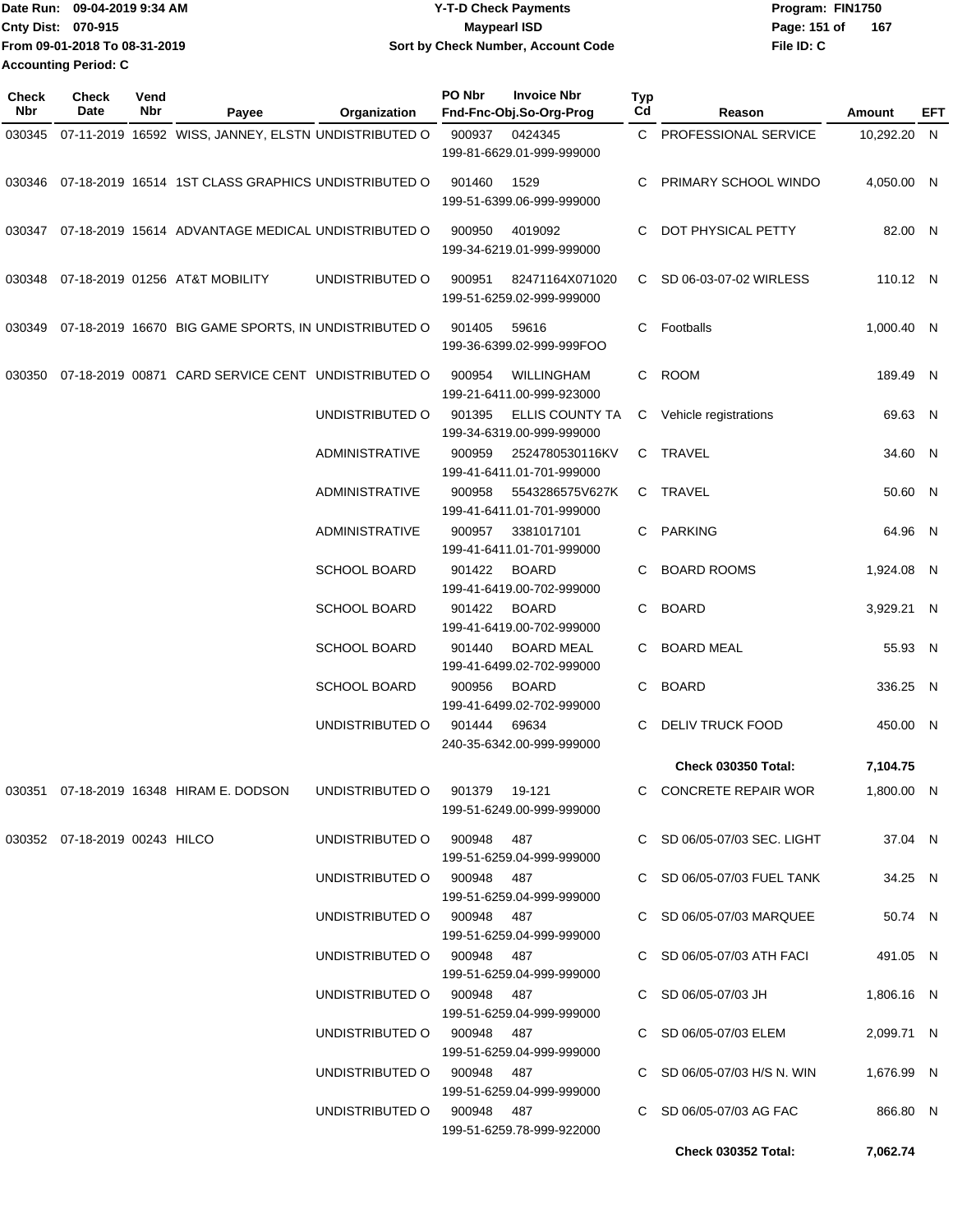Date Run: 09-04-2019 9:34 AM **Date Runity Controller State Payments** Program: FIN1750 **Cnty Dist:** 070-915 **Page:** 152 of **From 09-01-2018 To 08-31-2019 09-04-2019 9:34 AM Y-T-D Check Payments 070-915 Maypearl ISD Sort by Check Number, Account Code Accounting Period: C**

**File ID: C 167**

**Check 030368 Total: 528.00**

| <b>Check</b><br>Nbr | Check<br><b>Date</b>            | Vend<br>Nbr | Payee                                                                           | Organization                    | PO Nbr      | <b>Invoice Nbr</b><br>Fnd-Fnc-Obj.So-Org-Prog     | <b>Typ</b><br>Cd | Reason                     | <b>Amount</b> | EFT |
|---------------------|---------------------------------|-------------|---------------------------------------------------------------------------------|---------------------------------|-------------|---------------------------------------------------|------------------|----------------------------|---------------|-----|
| 030353              |                                 |             | 07-18-2019 00795 ISI COMMERCIAL REF UNDISTRIBUTED O                             |                                 | 900952      | 0419701<br>199-51-6249.00-999-999000              | $\mathsf{C}^-$   | <b>LABOR HS FREEZER</b>    | 138.00 N      |     |
| 030354              |                                 |             | 07-18-2019 00287 OFFICE DEPOT                                                   | <b>ELEMENTARY</b>               | 900946      | 333620935001<br>199-11-6399.04-101-911000         | C                | PROMARY SCHOOL             | 58.38 N       |     |
| 030355              |                                 |             | 07-18-2019 14604 PEARSON CLINICAL A ELEMENTARY                                  |                                 | 901267      | 5096981<br>263-11-6399.00-101-900000              | C.               | 50 STRATEGIES FOR TEA      | 835.41 N      |     |
| 030356              |                                 |             | 07-18-2019 14574 PERMA-BOUND BOOK ELEMENTARY                                    |                                 | 900962      | 1817271-01<br>199-11-6399.35-101-911000           | C.               | <b>BOOKS</b>               | 19.63 N       |     |
| 030357              |                                 |             | 07-18-2019 00854 PITNEY BOWES GLOB UNDISTRIBUTED O                              |                                 | 900953      | 800090900973659<br>199-41-6399.02-999-999000      | C.               | <b>POSTAGE</b>             | 66.84 N       |     |
| 030358              |                                 |             | 07-18-2019 01032 QUICK WAY SIGNS                                                | UNDISTRIBUTED O                 | 901402      | 51207<br>199-51-6629.00-999-999000                | C                | <b>CHANGE NAMES ON SCH</b> | 2,130.00 N    |     |
| 030359              |                                 |             | 07-18-2019 00099 REGION 10/EDUCATIO UNDISTRIBUTED O                             |                                 | 900947      | 159988<br>199-21-6212.00-999-999000               | C                | <b>CURRICULUM ASSESSME</b> | 19,000.00 N   |     |
| 030360              |                                 |             | 07-18-2019 14927 REPUBLIC SERVICES UNDISTRIBUTED O                              |                                 | 900963      | 0794013546356<br>199-51-6259.03-999-999000        | C.               | SD 07/01-/07/31 2019       | 2,716.28 N    |     |
| 030361              |                                 |             | 07-18-2019 00134 TXU ENERGY                                                     | UNDISTRIBUTED O                 | 900960      | 056102084344<br>199-51-6259.04-999-999000         | C.               | SD 06-11-07-10-19 SECURI   | 327.26 N      |     |
| 030362              | 07-18-2019 00421 VATAT          |             |                                                                                 | UNDISTRIBUTED O                 | 901461      | 44448<br>199-13-6499.00-999-911000                | C.               | <b>CONFERENCE FEES</b>     | 300.00 N      |     |
|                     |                                 |             |                                                                                 | UNDISTRIBUTED O                 | 901463      | <b>BURGESS</b><br>199-13-6499.00-999-911000       | C                | <b>CONFERENCE FEES</b>     | 300.00 N      |     |
|                     |                                 |             |                                                                                 |                                 |             |                                                   |                  | Check 030362 Total:        | 600.00        |     |
| 030363              |                                 |             | 07-25-2019 16192 ACTION FIRE PROS                                               | UNDISTRIBUTED O                 | 901318      | S1913168<br>199-51-6319.02-999-999000             | C                | Fire Sprinkler Inspection  | 700.00 N      |     |
|                     |                                 |             |                                                                                 | UNDISTRIBUTED O                 | 901320      | s1913168-1<br>199-51-6319.02-999-999000           | С                | Fire Alarm Inspections     | 3,500.00 N    |     |
|                     |                                 |             |                                                                                 |                                 |             |                                                   |                  | <b>Check 030363 Total:</b> | 4,200.00      |     |
| 030364              |                                 |             | 07-25-2019 16681 APEX FLOORING SER UNDISTRIBUTED O                              |                                 | 900981      | PO 901124<br>199-51-6629.00-999-999000            | C                | <b>FLOORING</b>            | 33,429.44 N   |     |
|                     |                                 |             | 030365  07-25-2019  16553  BRANDY B. KERBOW  ELEMENTARY                         |                                 | 900982 1904 | 211-11-6291.00-101-924SIG                         |                  | C DATA REVIEW 4TH AND      | 875.00 N      |     |
|                     |                                 |             | 030366  07-25-2019  16401  CAMPOS ENGINEERIN UNDISTRIBUTED   0   900966  822499 |                                 |             | 199-81-6629.02-999-999000                         |                  | C RTU REPLACEMENT          | 500.00 N      |     |
|                     |                                 |             | 030367 07-25-2019 13576 CANON FINANCIAL SE UNDISTRIBUTED O 900970 20322718      |                                 |             | 199-11-6219.07-999-923000                         |                  | C ADMIN CONTRACT CHAR      | 781.16 N      |     |
|                     |                                 |             |                                                                                 | MAYPEARL JUNIOR 900969 20322717 |             | 199-11-6269.00-041-911000                         |                  | C SD 07/01-07/31 COPIER    | 1,300.29 N    |     |
|                     |                                 |             |                                                                                 |                                 |             |                                                   |                  | Check 030367 Total:        | 2,081.45      |     |
|                     | 030368  07-25-2019  14724  CASH |             |                                                                                 | <b>DISTRICT WIDE</b>            |             | 900977 ELEM START UP<br>240-00-5751.00-000-900000 |                  | C START UP MONEY 2020      | 214.00 N      |     |
|                     |                                 |             |                                                                                 | DISTRICT WIDE                   |             | 900977 HS START UP<br>240-00-5751.01-000-900000   |                  | C START UP MONEY 2020      | 187.00 N      |     |
|                     |                                 |             |                                                                                 | <b>DISTRICT WIDE</b>            |             | 900977 JH START UP<br>240-00-5751.03-000-900000   |                  | C START UP MONEY 2020      | 127.00 N      |     |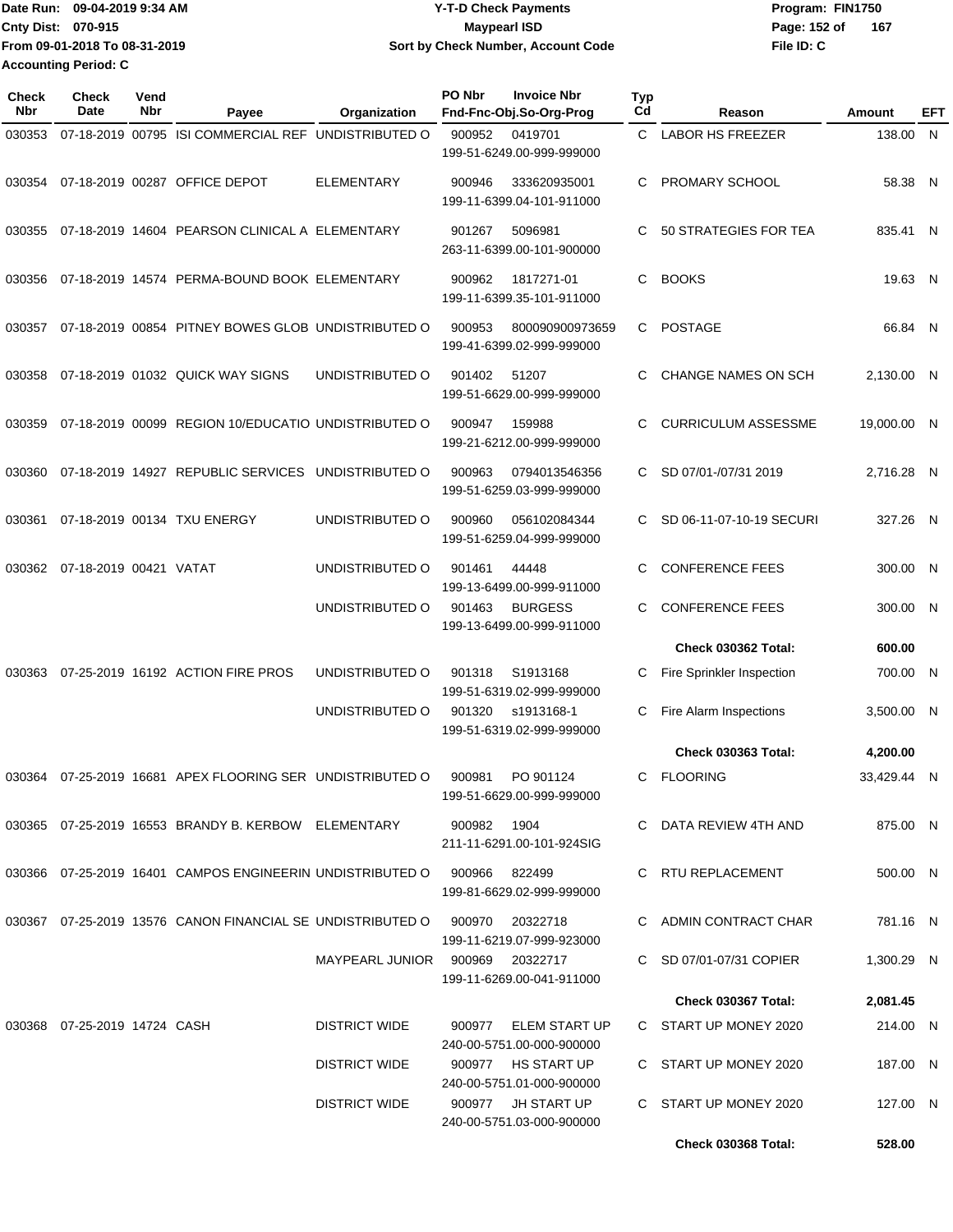|                             | Date Run: 09-04-2019 9:34 AM  | Y-T-D Check Payments               | Program: FIN1750 |     |
|-----------------------------|-------------------------------|------------------------------------|------------------|-----|
| <b>Cnty Dist: 070-915</b>   |                               | <b>Mavpearl ISD</b>                | Page: 153 of     | 167 |
|                             | From 09-01-2018 To 08-31-2019 | Sort by Check Number, Account Code | File ID: C       |     |
| <b>Accounting Period: C</b> |                               |                                    |                  |     |

| Check  | <b>Check</b> | Vend |                                                                              |                                 | PO Nbr          | <b>Invoice Nbr</b>                           | <b>Typ</b> |                             |             |     |
|--------|--------------|------|------------------------------------------------------------------------------|---------------------------------|-----------------|----------------------------------------------|------------|-----------------------------|-------------|-----|
| Nbr    | Date         | Nbr  | Payee                                                                        | <b>Organization</b>             |                 | Fnd-Fnc-Obj.So-Org-Prog                      | Cd         | Reason                      | Amount      | EFT |
| 030369 |              |      | 07-25-2019 13148 COMMERCIAL EQUIPM UNDISTRIBUTED O                           |                                 | 900967          | 112744<br>199-51-6249.00-999-999000          |            | C SERVICE WASHING MACH      | 396.00 N    |     |
|        |              |      | 030370 07-25-2019 15656 DEPARTMENT OF INF UNDISTRIBUTED O                    |                                 | 900965          | 19061290N<br>199-51-6259.02-999-999000       | C.         | SD 06/01-06/30/2019 LONG    | 25.53 N     |     |
| 030371 |              |      | 07-25-2019 12885 DIRECT ENERGY                                               | UNDISTRIBUTED O                 | 900980          | 191970039033041<br>199-51-6259.04-999-999000 |            | C SD 06-11/07-10 19 INT PRA | 12.48 N     |     |
|        |              |      |                                                                              | UNDISTRIBUTED O                 | 900980          | 191980039040945<br>199-51-6259.04-999-999000 |            | C SD 06-11/07-10 19 BUS BA  | 56.76 N     |     |
|        |              |      |                                                                              | UNDISTRIBUTED O                 | 900980          | 191970039033041<br>199-51-6259.04-999-999000 |            | C SD 06-11/07-10 19 ARCHIV  | 122.13 N    |     |
|        |              |      |                                                                              | UNDISTRIBUTED O                 | 900980          | 191970039033041<br>199-51-6259.04-999-999000 |            | C SD 06-11/07-10 19 INT CAF | 259.20 N    |     |
|        |              |      |                                                                              | UNDISTRIBUTED O                 | 900980          | 191970039033041<br>199-51-6259.04-999-999000 |            | C SD 06-11/07-10 19 PORTAB  | 109.33 N    |     |
|        |              |      |                                                                              | UNDISTRIBUTED O                 | 900980          | 191970039033041<br>199-51-6259.04-999-999000 |            | C SD 06-11/07-10 19 QUAD B  | 165.38 N    |     |
|        |              |      |                                                                              | UNDISTRIBUTED O                 | 900980          | 191970039033041<br>199-51-6259.04-999-999000 |            | C SD 06-11/07-10 19 INTERM  | 665.38 N    |     |
|        |              |      |                                                                              | UNDISTRIBUTED O                 | 900980          | 191970039033041<br>199-51-6259.04-999-999000 |            | C SD 06-11/07-10 19 GOLF F  | 366.56 N    |     |
|        |              |      |                                                                              | UNDISTRIBUTED O                 | 900980          | 191970039033041<br>199-51-6259.04-999-999000 |            | C SD 06-11/07-10 19 HS S WI | 1,723.70 N  |     |
|        |              |      |                                                                              | UNDISTRIBUTED O                 | 900980          | 191980039047067<br>199-51-6259.04-999-999000 |            | C SD 06-11/07-10 19 ADMIN   | 264.90 N    |     |
|        |              |      |                                                                              |                                 |                 |                                              |            | <b>Check 030371 Total:</b>  | 3,745.82    |     |
|        |              |      | 030372 07-25-2019 16413 EAST TEXAS COPY                                      | UNDISTRIBUTED O                 | 900976          | 1421171<br>199-11-6219.00-999-923000         |            | C SD 06/09-07/08/19 SPED    | 81.40 N     |     |
|        |              |      |                                                                              | <b>HIGH SCHOOL</b>              | 900976          | 1421171<br>199-11-6269.00-001-911000         |            | SD 06/09-07/08/19 HSP       | 102.10 N    |     |
|        |              |      |                                                                              | MAYPEARL JUNIOR                 | 900976          | 1421171<br>199-11-6269.00-041-911000         | C.         | SD 06/09-07/08/19 JHP       | 140.00 N    |     |
|        |              |      |                                                                              | <b>ELEMENTARY</b>               | 900976          | 1421171<br>199-11-6269.00-101-911000         |            | C SD 06/09-07/08/19 ELEM T  | 70.00 N     |     |
|        |              |      |                                                                              | ELEMENTARY                      |                 | 900976 1421171<br>199-11-6269.00-101-999000  |            | C SD 06/09-07/08/19 ELEM P  | 88.80 N     |     |
|        |              |      |                                                                              | HIGH SCHOOL                     | 900976  1421171 | 199-11-6269.01-001-911000                    |            | C SD 06/09-07/08/19 HST     | 72.94 N     |     |
|        |              |      |                                                                              | MAYPEARL JUNIOR 900976 1421171  |                 | 199-11-6269.01-041-911000                    |            | C SD 06/09-07/08/19 JHT     | 174.06 N    |     |
|        |              |      |                                                                              | DIR COST-ADMINIS 900976 1421171 |                 | 199-41-6249.00-720-999000                    |            | C SD 06/09-07/08/19 ADMIN   | 70.00 N     |     |
|        |              |      |                                                                              |                                 |                 |                                              |            | Check 030372 Total:         | 799.30      |     |
|        |              |      | 030373  07-25-2019  16661  GALLAGHER CONSTR UNDISTRIBUTED   0   900971  4338 |                                 |                 | 199-81-6219.01-999-999000                    |            | C REIMB BUILD PROTECTIO     | 413.10 N    |     |
|        |              |      |                                                                              | UNDISTRIBUTED O 900971 4286     |                 | 199-81-6629.01-999-999000                    |            | C REIMBUR BUILDER RISK      | 59.10 N     |     |
|        |              |      |                                                                              | UNDISTRIBUTED O 900971 4339     |                 | 199-81-6629.01-999-999000                    |            | C CM FEE GYM JULY           | 13,125.00 N |     |
|        |              |      |                                                                              | UNDISTRIBUTED O 900974 4340     |                 | 199-81-6629.02-999-999000                    |            | C REIMB PRINTING            | 63.36 N     |     |
|        |              |      |                                                                              | UNDISTRIBUTED O 900974 4299     |                 | 199-81-6629.02-999-999000                    |            | C REIMB BUILDER RISK JUN    | 60.97 N     |     |
|        |              |      |                                                                              | UNDISTRIBUTED O 900974 4341     |                 | 199-81-6629.02-999-999000                    |            | C CM FEE JULY 19            | 3,281.00 N  |     |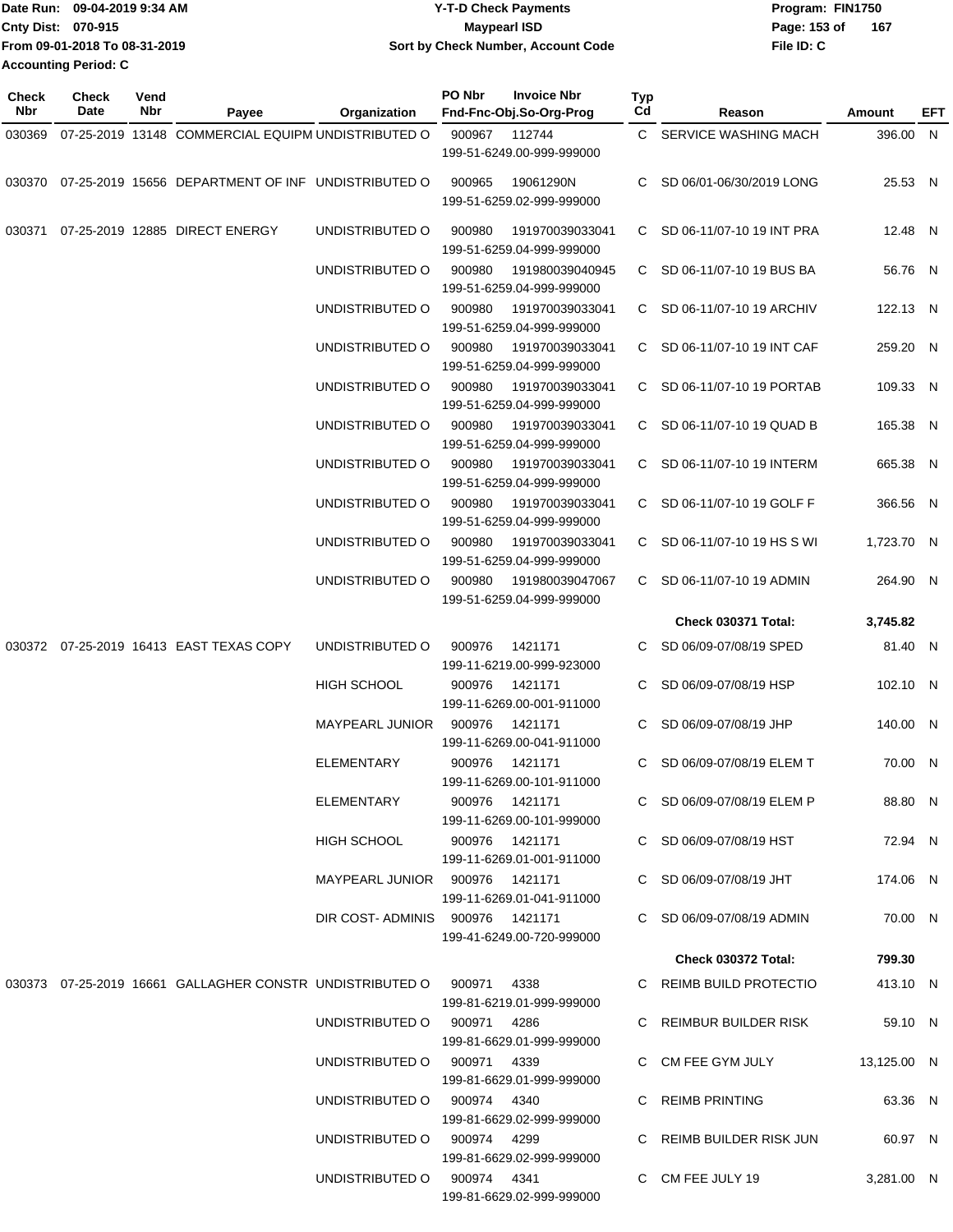| 'Date Run:                  | 09-04-2019 9:34 AM             | <b>Y-T-D Check Payments</b>        | Program: FIN1750 |     |
|-----------------------------|--------------------------------|------------------------------------|------------------|-----|
| <b>Cnty Dist: 070-915</b>   |                                | Maypearl ISD                       | Page: 154 of     | 167 |
|                             | 1From 09-01-2018 To 08-31-2019 | Sort by Check Number, Account Code | File ID: C       |     |
| <b>Accounting Period: C</b> |                                |                                    |                  |     |

| <b>Check</b><br><b>Nbr</b> | Check<br><b>Date</b> | Vend<br><b>Nbr</b> | Payee                                                        | Organization          | PO Nbr | <b>Invoice Nbr</b><br>Fnd-Fnc-Obj.So-Org-Prog       | <b>Typ</b><br>Cd | Reason                      | Amount       | EFT |
|----------------------------|----------------------|--------------------|--------------------------------------------------------------|-----------------------|--------|-----------------------------------------------------|------------------|-----------------------------|--------------|-----|
|                            |                      |                    |                                                              |                       |        |                                                     |                  | <b>Check 030373 Total:</b>  | 17,002.53    |     |
| 030374                     | 07-25-2019 15663 GSF |                    |                                                              | UNDISTRIBUTED O       | 901341 | vent hood<br>199-51-6319.02-999-999000              | C                | Kitchen Vent Hood Cleaning  | 1,117.50 N   |     |
| 030375                     |                      |                    | 07-25-2019 00612 HOME DEPOT CREDIT HIGH SCHOOL               |                       | 901436 | 7532292<br>199-11-6399.09-001-922000                | C                | <b>PAINT</b>                | 86.94 N      |     |
| 030376                     |                      |                    | 07-25-2019 00184 KEENE ISD                                   | <b>HIGH SCHOOL</b>    | 900964 | <b>DISTRICT 17 AAA</b><br>199-36-6499.05-001-999000 | C.               | <b>FINAL BALANCE</b>        | 231.88 N     |     |
| 030377                     |                      |                    | 07-25-2019 16679 LOCHRIDGE PRIEST IN UNDISTRIBUTED O         |                       | 900979 | <b>HVAC</b><br>199-81-6629.02-999-999000            | C.               | <b>HVAC</b>                 | 10,470.90 N  |     |
| 030378                     |                      |                    | 07-25-2019 13549 LONGHORN LOCKER                             | UNDISTRIBUTED O       | 901293 | 19-417<br>199-51-6319.05-999-999000                 | С                | <b>FIELDHOUSE LOCKERS</b>   | 2,885.00 N   |     |
| 030379                     |                      |                    | 07-25-2019 16675 MART, INC.                                  | UNDISTRIBUTED O       | 900973 | <b>GYM REPAIR</b><br>199-81-6629.01-999-999000      | C                | <b>DEMO MASONARY PAINTI</b> | 177,290.90 N |     |
| 030380                     |                      |                    | 07-25-2019 16674 MPAK CONSTRUCTIO                            | UNDISTRIBUTED O       | 900972 | <b>GYM REPAIR</b><br>199-81-6629.01-999-999000      | C                | STUCCO AND WOOD FRA         | 129,499.25 N |     |
| 030381                     |                      |                    | 07-25-2019 00287 OFFICE DEPOT                                | UNDISTRIBUTED O       | 901457 | 339771067001<br>199-51-6399.04-999-999000           | C.               | OFFICE FURNITURE            | 1,035.95 N   |     |
| 030382                     |                      |                    | 07-25-2019 16678 RED ROOF INN & SUIT HIGH SCHOOL             |                       | 900978 | <b>BURGESS</b><br>199-11-6411.04-001-922000         | C                | <b>CONFERENCE AG</b>        | 327.09 N     |     |
| 030383                     |                      |                    | 07-25-2019 00099 REGION 10/EDUCATIO UNDISTRIBUTED O          |                       | 901466 | <b>HOWARD</b><br>199-34-6219.01-999-999000          | C.               | 20 HR CERTIFICATION         | 130.00 N     |     |
|                            |                      |                    |                                                              | <b>ADMINISTRATIVE</b> | 900983 | 160008<br>199-41-6219.10-701-999000                 | C                | <b>BACK GROUND CHECKS</b>   | 111.60 N     |     |
|                            |                      |                    |                                                              |                       |        |                                                     |                  | <b>Check 030383 Total:</b>  | 241.60       |     |
| 030384                     |                      |                    | 07-25-2019 00460 VINEYARD'S AUTO SU UNDISTRIBUTED O          |                       | 900073 | 210742<br>199-34-6319.00-999-999000                 | C                | MOBIL 5W30                  | 256.32 N     |     |
| 030385                     |                      |                    | 07-25-2019 01145 WELDERS WAREHOUS HIGH SCHOOL                |                       | 900984 | 37707<br>199-11-6399.09-001-922000                  | C                | MONTHLY JUNE SERVICE        | 115.00 N     |     |
|                            |                      |                    | 030386  08-02-2019  16150  ALVARADO FLEET SE  DISTRICT WIDE  |                       | 901477 | 00002449<br>199-34-6219.00-999-999000               |                  | Y UNITS 49 50 51 52 ENGINE  | 250.00 N     |     |
|                            |                      |                    |                                                              | <b>DISTRICT WIDE</b>  |        | 901477 00002449<br>199-51-6249.00-999-999000        |                  | Y LABOR                     | 285.00 N     |     |
|                            |                      |                    |                                                              | <b>DISTRICT WIDE</b>  |        | 901478 00002472<br>199-34-6319.00-999-999000        |                  | Y BUS REPAIR                | 305.08 N     |     |
|                            |                      |                    |                                                              | <b>DISTRICT WIDE</b>  |        | 901478 00002472<br>199-34-6219.00-999-999000        |                  | Y BUS LABOR                 | 872.25 N     |     |
|                            |                      |                    |                                                              |                       |        |                                                     |                  | Check 030386 Total:         | 1,712.33     |     |
|                            |                      |                    | 030387 08-02-2019 15616 AT&T CORP.                           | <b>DISTRICT WIDE</b>  | 900985 | 0573207983001<br>199-51-6259.02-999-999000          |                  | Y LONG DISTANCE JULY        | 74.44 N      |     |
|                            |                      |                    | 030388  08-02-2019  00901  AVENUE FUEL DISTRI  DISTRICT WIDE |                       | 900987 | 69332<br>199-34-6311.01-999-999000                  |                  | Y FUEL FOR DISTRICT         | 1,943.93 N   |     |
| 030389                     |                      |                    | 08-02-2019 00887 BSN SPORTS                                  | <b>DISTRICT WIDE</b>  | 901208 | 905702539<br>199-36-6399.02-999-999FOO              | Y                | <b>Football Equipment</b>   | 4,353.00 N   |     |
|                            |                      |                    | 030390 08-02-2019 12530 CHICK-FIL-A                          | <b>DISTRICT WIDE</b>  | 901482 | 6606627<br>199-13-6299.00-999-999000                |                  | Y DISTRICT MEAL             | 1,010.92 N   |     |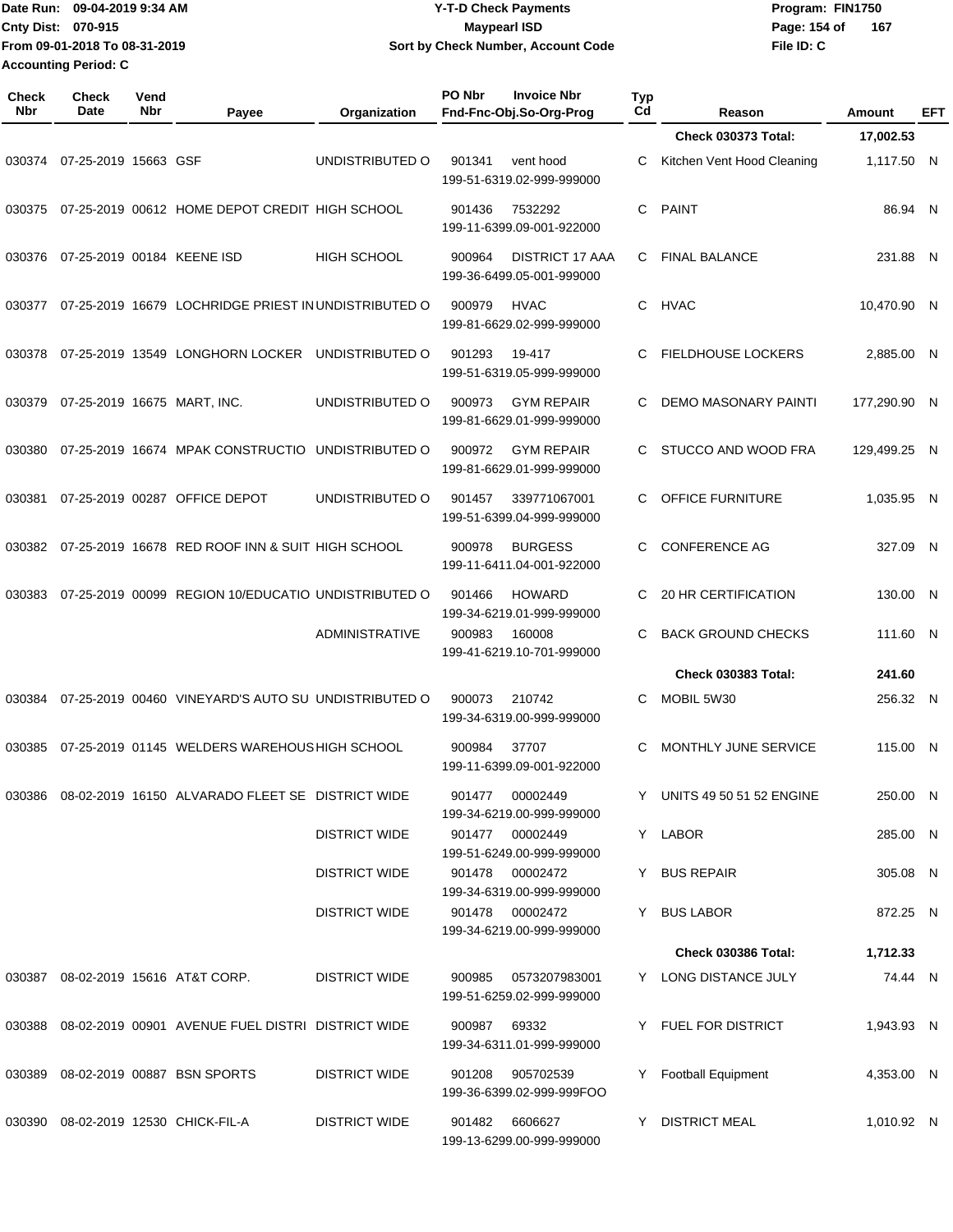|                             | ∎Date Run: 09-04-2019 9:34 AM | Y-T-D Check Payments               | Program: FIN1750    |
|-----------------------------|-------------------------------|------------------------------------|---------------------|
| <b>Cnty Dist: 070-915</b>   |                               | Maypearl ISD                       | 167<br>Page: 155 of |
|                             | From 09-01-2018 To 08-31-2019 | Sort by Check Number, Account Code | File ID: C          |
| <b>Accounting Period: C</b> |                               |                                    |                     |

| Check<br><b>Nbr</b> | Check<br>Date                   | Vend<br>Nbr | Payee                                                    | Organization         | PO Nbr       | <b>Invoice Nbr</b><br>Fnd-Fnc-Obj.So-Org-Prog       | <b>Typ</b><br>Cd | Reason                       | Amount     | EFT |
|---------------------|---------------------------------|-------------|----------------------------------------------------------|----------------------|--------------|-----------------------------------------------------|------------------|------------------------------|------------|-----|
| 030391              |                                 |             | 08-02-2019 13148 COMMERCIAL EQUIPM DISTRICT WIDE         |                      | 900990       | 200857<br>199-51-6249.00-999-999000                 |                  | Y ATHLETICS WASHING MA       | 396.00 N   |     |
| 030392              |                                 |             | 08-02-2019 16677 DATA RECOGNITION C DISTRICT WIDE        |                      | 901458       | 133177<br>199-11-6399.02-041-911000                 | Y.               | <b>ESL SUPPLIES</b>          | 200.00 N   |     |
|                     |                                 |             |                                                          | <b>DISTRICT WIDE</b> | 901458       | 133027<br>199-11-6399.38-041-911000                 | Y                | <b>ESL SUPPLIES</b>          | 300.00 N   |     |
|                     |                                 |             |                                                          | <b>DISTRICT WIDE</b> | 901458       | 133177<br>199-11-6399.23-101-925000                 |                  | Y ESL SUPPLIES               | 131.09 N   |     |
|                     |                                 |             |                                                          | <b>DISTRICT WIDE</b> | 901458       | 133027<br>199-11-6399.35-101-911000                 | Y                | <b>ESL SUPPLIES</b>          | 326.46 N   |     |
|                     |                                 |             |                                                          | <b>DISTRICT WIDE</b> | 901458       | 133177<br>199-11-6399.23-001-925000                 | Y.               | <b>ESL SUPPLIES</b>          | 165.80 N   |     |
|                     |                                 |             |                                                          |                      |              |                                                     |                  | <b>Check 030392 Total:</b>   | 1,123.35   |     |
| 030393              |                                 |             | 08-02-2019 16059 FRONTIER SOUTHWE DISTRICT WIDE          |                      | 900986       | 43520380929155<br>199-51-6259.02-999-999000         |                  | Y SD 07/22-08/21/19 435/2038 | 130.96 N   |     |
|                     |                                 |             |                                                          | <b>DISTRICT WIDE</b> | 900989       | 43520190930155<br>199-51-6259.02-999-999000         |                  | Y SD 07/25-08/24 435/2019 H  | 130.96 N   |     |
|                     |                                 |             |                                                          |                      |              |                                                     |                  | <b>Check 030393 Total:</b>   | 261.92     |     |
| 030394              |                                 |             | 08-02-2019 16223 Houston ISD                             | <b>DISTRICT WIDE</b> | 900988       | 18196114<br>199-31-6299.00-999-923000               |                  | Y SD 06/01-06/30/2019 SHAR   | 74.00 N    |     |
|                     |                                 |             |                                                          | <b>DISTRICT WIDE</b> | 900988       | 18197100<br>199-31-6299.00-999-923000               | Y                | SD 07/01-07/31/19 SHARS      | $1.58$ N   |     |
|                     |                                 |             |                                                          |                      |              |                                                     |                  | <b>Check 030394 Total:</b>   | 75.58      |     |
| 030395              |                                 |             | 08-02-2019 13306 MOUNTAIN PEAK SPE DISTRICT WIDE         |                      | 900994       | 11078800<br>199-51-6259.79-999-922000               |                  | Y AG DEPT SD 06/03-07/03/2   | 79.41 N    |     |
| 030396              |                                 |             | 08-02-2019 16289 NEXTLINK BROADBAN DISTRICT WIDE         |                      | 900995       | N125089750-27<br>199-11-6399.45-999-999000          |                  | Y LEVEL 1 SD 07/30-08/29     | 790.00 N   |     |
| 030397              |                                 |             | 08-02-2019 16014 ORKIN PEST CONTRO DISTRICT WIDE         |                      | 900019       | 185887677<br>199-51-6249.00-999-999000              | Y                | pest control                 | 187.13 N   |     |
| 030398              |                                 |             | 08-02-2019 00099 REGION 10/EDUCATIO DISTRICT WIDE        |                      | 901448       | <b>KEENE</b><br>199-34-6219.01-999-999000           |                  | Y 8 HR CERT KEENE            | 60.00 N    |     |
|                     |                                 |             |                                                          | <b>DISTRICT WIDE</b> |              | 901336 1397 SOUTHARD<br>199-34-6219.01-999-999000   |                  | Y 20HR BUS TRAINING SOU      | 130.00 N   |     |
|                     |                                 |             |                                                          |                      |              |                                                     |                  | <b>Check 030398 Total:</b>   | 190.00     |     |
|                     | 030399 08-02-2019 16123 TECHAIR |             |                                                          | <b>DISTRICT WIDE</b> |              | 900455 04994155<br>199-51-6249.00-999-999000        |                  | Y RENTAL JULY                | 234.19 N   |     |
|                     | 030400 08-02-2019 14795 THSCA   |             |                                                          | <b>DISTRICT WIDE</b> |              | 900996 LIABILITY INSUR<br>199-36-6499.05-001-999000 |                  | Y COACHES LIABILTY           | 490.00 N   |     |
| 030401              |                                 |             | 08-02-2019 16669 VISTATURF LLC                           | DISTRICT WIDE        | 901373 77693 | 199-51-6219.03-999-999000                           |                  | Y MOWING 07/06 07/17 07/31   | 3,870.00 N |     |
|                     | 030402 08-05-2019 14724 CASH    |             |                                                          | DISTRICT WIDE        |              | 900997 GATE BAGS<br>199-00-5752.02-000-900000       |                  | C START UP MONEY FOR G       | 1,500.00 N |     |
|                     |                                 |             |                                                          | <b>DISTRICT WIDE</b> |              | 900997 GATE BAGS<br>199-00-5752.03-000-900000       |                  | C START UP MONEY FOR G       | 500.00 N   |     |
|                     |                                 |             |                                                          |                      |              |                                                     |                  | Check 030402 Total:          | 2,000.00   |     |
|                     |                                 |             | 030403 08-05-2019 00316 SCHOOL SPECIALTY I DISTRICT WIDE |                      | 900993       | 208123368557<br>224-11-6399.18-999-923000           |                  | Y INFLATABLE BALL ROLL       | 36.42 N    |     |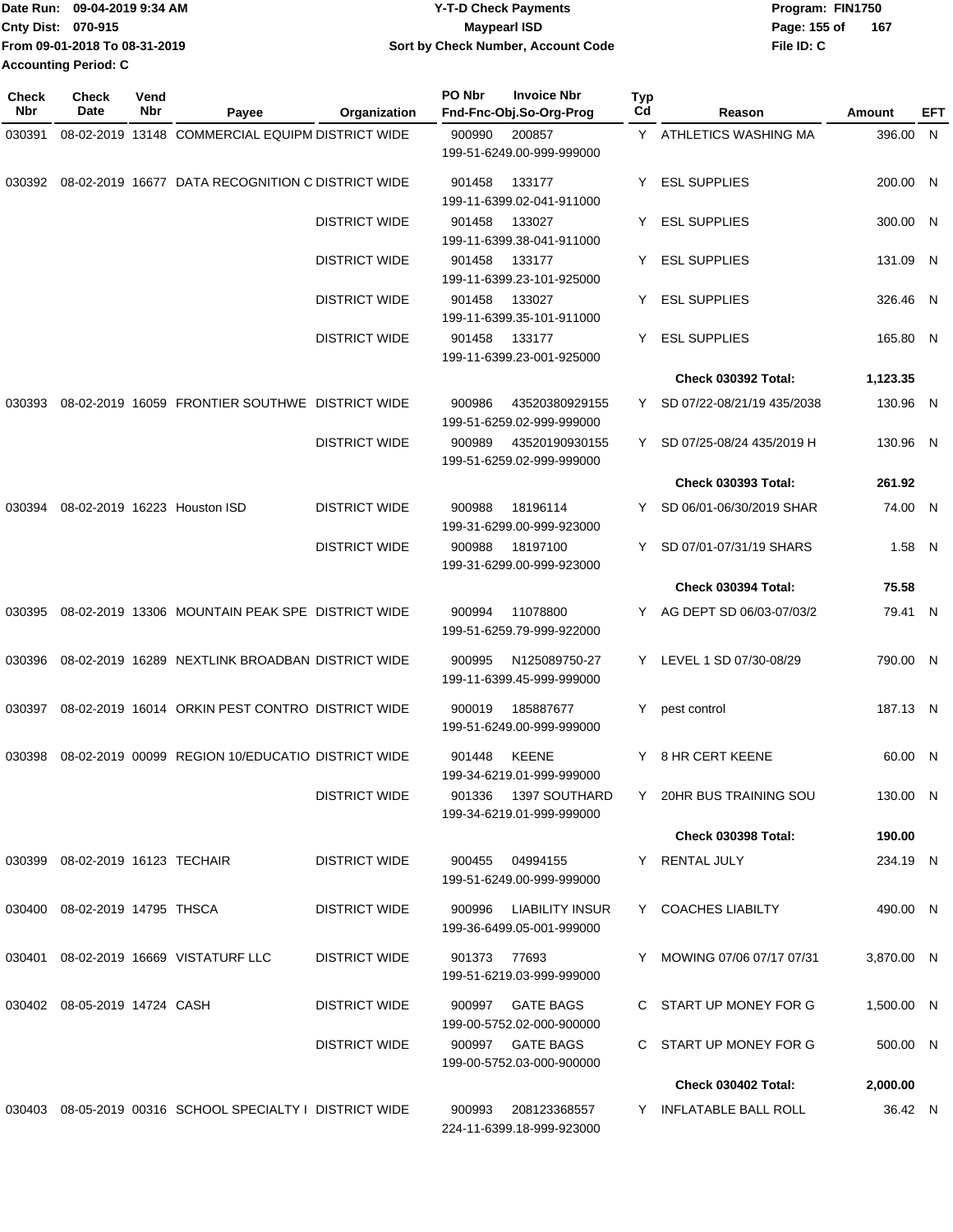|                             | Date Run: 09-04-2019 9:34 AM  | <b>Y-T-D Check Payments</b>        | Program: FIN1750 |     |
|-----------------------------|-------------------------------|------------------------------------|------------------|-----|
| <b>Cnty Dist: 070-915</b>   |                               | Mavpearl ISD                       | Page: 156 of     | 167 |
|                             | From 09-01-2018 To 08-31-2019 | Sort by Check Number, Account Code | File ID: C       |     |
| <b>Accounting Period: C</b> |                               |                                    |                  |     |

| <b>Check</b><br>Nbr | Check<br>Date | Vend<br>Nbr | Payee                                                 | Organization                | PO Nbr | <b>Invoice Nbr</b><br>Fnd-Fnc-Obj.So-Org-Prog     | Typ<br>Cd | Reason                        | Amount      | EFT |
|---------------------|---------------|-------------|-------------------------------------------------------|-----------------------------|--------|---------------------------------------------------|-----------|-------------------------------|-------------|-----|
| 030404              |               |             | 08-09-2019 15376 ALL ABOUT TIRES, LLC UNDISTRIBUTED O |                             | 901019 | SH 27403<br>199-34-6219.00-999-999000             |           | C LABOR PUT ON TIRES          | 40.00 N     |     |
|                     |               |             |                                                       | UNDISTRIBUTED O             | 901019 | SH 27403<br>199-34-6319.00-999-999000             | C         | <b>DISPOSAL FEE</b>           | 12.00 N     |     |
|                     |               |             |                                                       | UNDISTRIBUTED O             | 901019 | SH 27403<br>199-34-6319.00-999-999000             | C         | TIRES FOR POLICE VEHIC        | 660.00 N    |     |
|                     |               |             |                                                       |                             |        |                                                   |           | Check 030404 Total:           | 712.00      |     |
| 030405              |               |             | 08-09-2019 00069 ATMOS ENERGY                         | UNDISTRIBUTED O             | 901008 | 3030380238<br>199-51-6259.00-999-999000           | C         | SD 07/04-08/01 ADMIN          | 59.06 N     |     |
|                     |               |             |                                                       | UNDISTRIBUTED O             | 901008 | 3030318181<br>199-51-6259.00-999-999000           | C.        | MIDDLE SCHOOL SD 07/4-        | 53.27 N     |     |
|                     |               |             |                                                       | UNDISTRIBUTED O             | 901008 | 3030318485<br>199-51-6259.00-999-999000           | C.        | ELEM SD 07/04-08/01           | 77.86 N     |     |
|                     |               |             |                                                       | UNDISTRIBUTED O             | 901008 | 3030380470<br>199-51-6259.00-999-999000           | C.        | SD 07/04-08/01 HIGH SCH       | 117.87 N    |     |
|                     |               |             |                                                       |                             |        |                                                   |           | Check 030405 Total:           | 308.06      |     |
| 030406              |               |             | 08-09-2019 16382 BRITTANY CHADWICK HIGH SCHOOL        |                             | 901021 | <b>REIMBURSEMENT</b><br>199-31-6399.10-001-999000 |           | C REGISTRATION NIGHTS         | 59.48 N     |     |
| 030407              |               |             | 08-09-2019 13576 CANON FINANCIAL SE PRIMARY SCHOOL    |                             | 901017 | RDI526126-6<br>199-11-6269.00-102-911000          |           | C FOR COPIER PRIMARY CO       | 12,503.01 N |     |
| 030408              |               |             | 08-09-2019 00871 CARD SERVICE CENT MAYPEARL JUNIOR    |                             | 901010 | 55431406KJASF3<br>199-11-6399.03-041-911000       | C         | <b>MATH TESTING</b>           | 150.00 N    |     |
|                     |               |             |                                                       | UNDISTRIBUTED O             | 901012 | 5543687617KY816<br>199-13-6499.01-999-911000      | C         | <b>WILKEN WRITING CONFE</b>   | 612.04 N    |     |
|                     |               |             |                                                       | UNDISTRIBUTED O             | 901011 | 75306376M4PNTP<br>199-34-6219.02-999-999000       | C         | 20/MAINT TR AG TR FB TR       | 90.62 N     |     |
|                     |               |             |                                                       | <b>ADMINISTRATIVE</b>       | 901469 | 854509368WGR56<br>199-41-6399.01-701-999000       | C.        | CHIEF INTERVIEW LUNCH         | 73.84 N     |     |
|                     |               |             |                                                       | <b>IND COST-ADM</b>         | 901474 | 85179246EWGNE<br>199-41-6499.01-750-999000        | C         | MAINT/CUSTODIAL LUNCH         | 151.04 N    |     |
|                     |               |             |                                                       | <b>SCHOOL BOARD</b>         | 901013 | 85179246LWGNEH<br>199-41-6499.02-702-999000       | C         | <b>BOARD MEAL</b>             | 73.42 N     |     |
|                     |               |             |                                                       |                             |        |                                                   |           | Check 030408 Total:           | 1,150.96    |     |
|                     |               |             | 030409  08-09-2019  00217  CITY OF MAYPEARL           | UNDISTRIBUTED O             | 900999 | 1081<br>199-51-6259.01-999-999000                 |           | C SD 06/28-07/31/2019 ELEM    | 21.00 N     |     |
|                     |               |             |                                                       | UNDISTRIBUTED O 900999 1080 |        | 199-51-6259.01-999-999000                         |           | C SD 06/28-07/31/2019 ELEM    | 46.00 N     |     |
|                     |               |             |                                                       | UNDISTRIBUTED O 900999 1618 |        | 199-51-6259.01-999-999000                         |           | C SD 06/28-07/31/2019 ADMI    | 46.00 N     |     |
|                     |               |             |                                                       | UNDISTRIBUTED O 900999 1394 |        | 199-51-6259.01-999-999000                         |           | C SD 06/28-07/31/2019 CONS    | 46.00 N     |     |
|                     |               |             |                                                       | UNDISTRIBUTED O 900999 383  |        | 199-51-6259.01-999-999000                         |           | C SD 06/28-07/31/2019 HIGH    | 46.00 N     |     |
|                     |               |             |                                                       | UNDISTRIBUTED O 900999 595  |        | 199-51-6259.01-999-999000                         |           | C SD 06/28-07/31/2019 JH 10   | 52.00 N     |     |
|                     |               |             |                                                       | UNDISTRIBUTED O 900999 80   |        | 199-51-6259.01-999-999000                         |           | C SD $06/28-07/31/2019$ ISD B | 44.10 N     |     |
|                     |               |             |                                                       | UNDISTRIBUTED O 900999 574  |        | 199-51-6259.01-999-999000                         |           | C SD 06/28-07/31/2019 JR HI   | 63.35 N     |     |
|                     |               |             |                                                       | UNDISTRIBUTED O 900999 82   |        | 199-51-6259.01-999-999000                         |           | C SD 06/28-07/31/2019 INTER   | 549.40 N    |     |
|                     |               |             |                                                       |                             |        |                                                   |           | Check 030409 Total:           | 913.85      |     |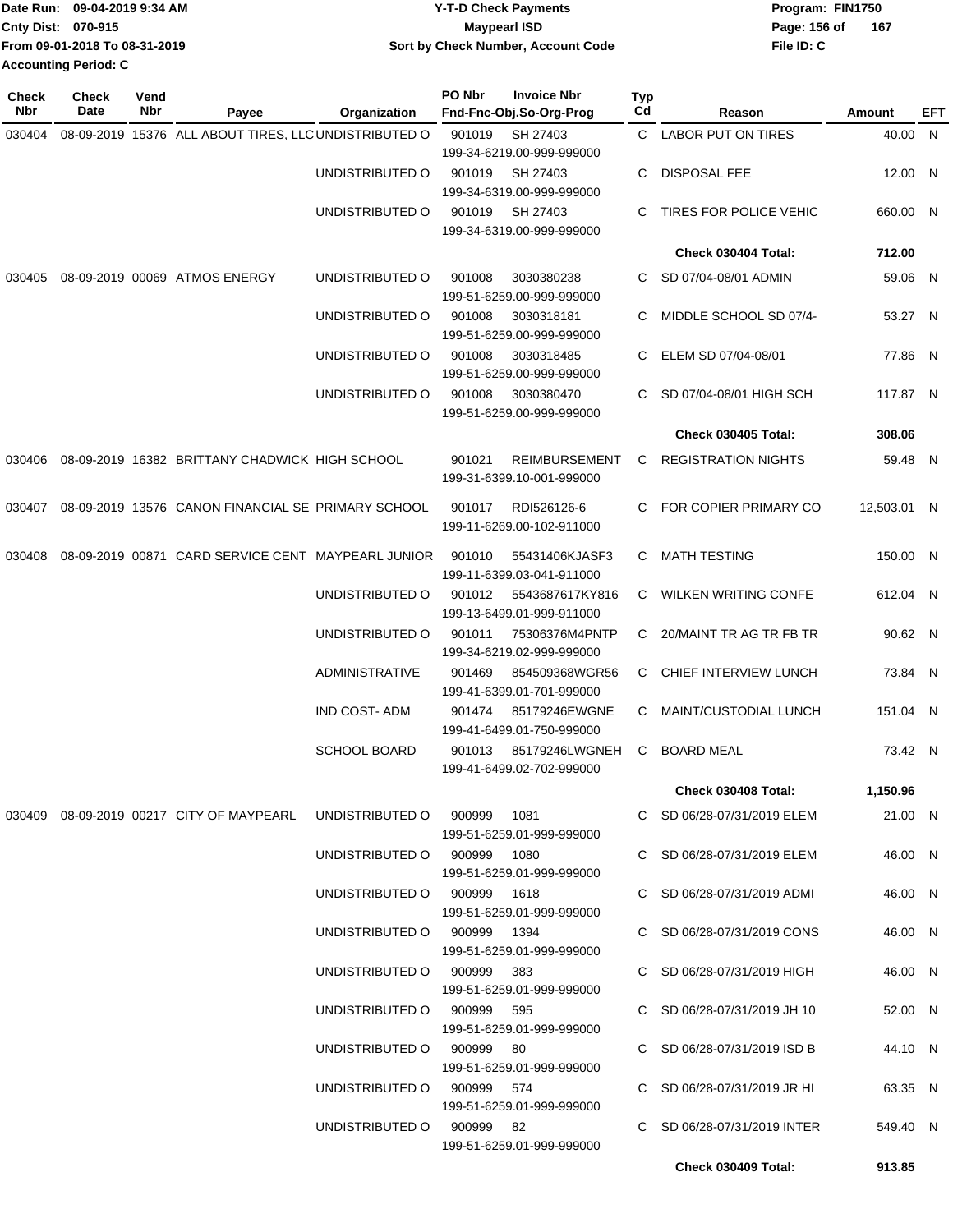|                             | Date Run: 09-04-2019 9:34 AM  | <b>Y-T-D Check Payments</b>        | Program: FIN1750    |
|-----------------------------|-------------------------------|------------------------------------|---------------------|
| <b>Cnty Dist: 070-915</b>   |                               | <b>Mavpearl ISD</b>                | Page: 157 of<br>167 |
|                             | From 09-01-2018 To 08-31-2019 | Sort by Check Number, Account Code | File ID: C          |
| <b>Accounting Period: C</b> |                               |                                    |                     |

| <b>Check</b><br>Nbr | <b>Check</b><br>Date    | Vend<br>Nbr | Payee                                                                             | Organization                    | PO Nbr | <b>Invoice Nbr</b><br>Fnd-Fnc-Obj.So-Org-Prog | <b>Typ</b><br>Cd | Reason                        | Amount     | EFT |
|---------------------|-------------------------|-------------|-----------------------------------------------------------------------------------|---------------------------------|--------|-----------------------------------------------|------------------|-------------------------------|------------|-----|
| 030410              |                         |             | 08-09-2019 13566 DRUG & ALCOHOL TE UNDISTRIBUTED O                                |                                 | 901020 | 18122443                                      |                  | C DOT PRE EMPLOY PETTY        | 57.50 N    |     |
|                     |                         |             |                                                                                   |                                 |        | 199-34-6219.01-999-999000                     |                  |                               |            |     |
| 030411              |                         |             | 08-09-2019 16683 DR. KATHERINE DONA UNDISTRIBUTED O                               |                                 | 901001 | A. WARREN<br>199-13-6219.00-999-999000        | C                | EVALUATION                    | 200.00 N   |     |
| 030412              |                         |             | 08-09-2019 16413 EAST TEXAS COPY                                                  | UNDISTRIBUTED O                 | 901018 | LE00138023<br>199-11-6219.00-999-923000       | C                | <b>COPIER LEASE SPED</b>      | 128.23 N   |     |
|                     |                         |             |                                                                                   | HIGH SCHOOL                     | 901018 | LE00138023<br>199-11-6269.01-001-911000       | C.               | <b>COPIER LEASE HS</b>        | 128.24 N   |     |
|                     |                         |             |                                                                                   |                                 |        |                                               |                  | Check 030412 Total:           | 256.47     |     |
| 030413              |                         |             | 08-09-2019 14347 FLAGHOUSE INC.                                                   | UNDISTRIBUTED O                 | 901430 | PO82511301014<br>224-11-6399.18-999-923000    | C.               | <b>WALL MIRROR</b>            | 356.69 N   |     |
| 030414              |                         |             | 08-09-2019 16059 FRONTIER SOUTHWE UNDISTRIBUTED O                                 |                                 | 901009 | 4351720031814-5<br>199-51-6259.02-999-999000  | C.               | SD 7/28-08/27 435-1720 FA     | 62.98 N    |     |
|                     |                         |             |                                                                                   | UNDISTRIBUTED O                 | 901009 | 4351000091206-5<br>199-51-6259.02-999-999000  | C.               | SD 7/28-08/27 435-1000 AD     | 880.94 N   |     |
|                     |                         |             |                                                                                   | UNDISTRIBUTED O                 | 901009 | 4352160092515-5<br>199-51-6259.02-999-999000  | C.               | SD 7/28-08/27 435-2160 LS     | 130.96 N   |     |
|                     |                         |             |                                                                                   | UNDISTRIBUTED O                 | 901009 | 4352520092815-5<br>199-51-6259.02-999-999000  | C.               | SD 7/28-08/27 435-2520 INT    | 130.96 N   |     |
|                     |                         |             |                                                                                   |                                 |        |                                               |                  | Check 030414 Total:           | 1,205.84   |     |
| 030415              |                         |             | 08-09-2019 16661 GALLAGHER CONSTR UNDISTRIBUTED O                                 |                                 | 901002 | 4224<br>199-81-6629.02-999-999000             | C                | CM FEE RTU MAY 2019           | 3,281.00 N |     |
|                     |                         |             |                                                                                   | UNDISTRIBUTED O                 | 901002 | 4225<br>199-81-6629.02-999-999000             | C                | CM FEE RTU JUNE 2019          | 3,281.00 N |     |
|                     |                         |             |                                                                                   |                                 |        |                                               |                  | Check 030415 Total:           | 6,562.00   |     |
| 030416              |                         |             | 08-09-2019 16091 DANUTA C JACKSON                                                 | UNDISTRIBUTED O                 | 901007 | <b>VS BLUM</b><br>199-36-6219.00-999-999000   | C.               | <b>VOLLEYBALL OFFICIAL VS</b> | 115.00 N   |     |
| 030417              | 08-09-2019 15098 LOWE'S |             |                                                                                   | UNDISTRIBUTED O                 | 901450 | 972822<br>199-36-6399.05-999-999000           | C                | <b>BLOCKING SLEDS</b>         | 273.62 N   |     |
|                     |                         |             |                                                                                   | UNDISTRIBUTED O                 | 900113 | 902303<br>199-51-6319.02-999-999000           | C                | <b>SUPPLIES</b>               | 430.06 N   |     |
|                     |                         |             |                                                                                   | UNDISTRIBUTED O                 |        | 901015 901647<br>199-51-6319.02-999-999000    |                  | C SUPPLIES                    | 410.32 N   |     |
|                     |                         |             |                                                                                   | UNDISTRIBUTED O 900113 902338   |        | 199-51-6319.02-999-999000                     |                  | C SUPPLIES                    | 342.88 N   |     |
|                     |                         |             |                                                                                   | UNDISTRIBUTED O 901016 902669   |        | 199-51-6319.04-999-999000                     |                  | C SUPPLIES                    | 28.50 N    |     |
|                     |                         |             |                                                                                   | UNDISTRIBUTED 0 901246 901650   |        | 199-51-6629.24-999-999000                     |                  | C PRIMARY                     | 42.92 N    |     |
|                     |                         |             |                                                                                   | UNDISTRIBUTED 0 901246 901648   |        | 199-51-6629.24-999-999000                     |                  | C RAMP WALL PRIMARY           | 311.44 N   |     |
|                     |                         |             |                                                                                   | UNDISTRIBUTED O 901246 902041   |        | 199-51-6629.24-999-999000                     |                  | C PAINT AND SUPPLIES          | 115.98 N   |     |
|                     |                         |             |                                                                                   |                                 |        |                                               |                  | Check 030417 Total:           | 1,955.72   |     |
|                     |                         |             | 030418  08-09-2019  00060  LUCKIES  AUTO  AND T  UNDISTRIBUTED   0  901005  89105 |                                 |        | 199-34-6219.01-999-999000                     |                  | C TRUCK 20                    | 40.00 N    |     |
|                     |                         |             |                                                                                   | UNDISTRIBUTED O 901005 89123    |        | 199-34-6219.01-999-999000                     |                  | C FOOTBALL TR                 | 40.00 N    |     |
|                     |                         |             |                                                                                   | UNDISTRIBUTED O 901005 89124    |        | 199-34-6219.01-999-999000                     |                  | C BUS 50 INSPECTION           | 40.00 N    |     |
|                     |                         |             |                                                                                   | UNDISTRIBUTED O 901005 SPRINTER |        | 199-34-6219.01-999-999000                     |                  | C SPRINTER INSPECTION         | 40.00 N    |     |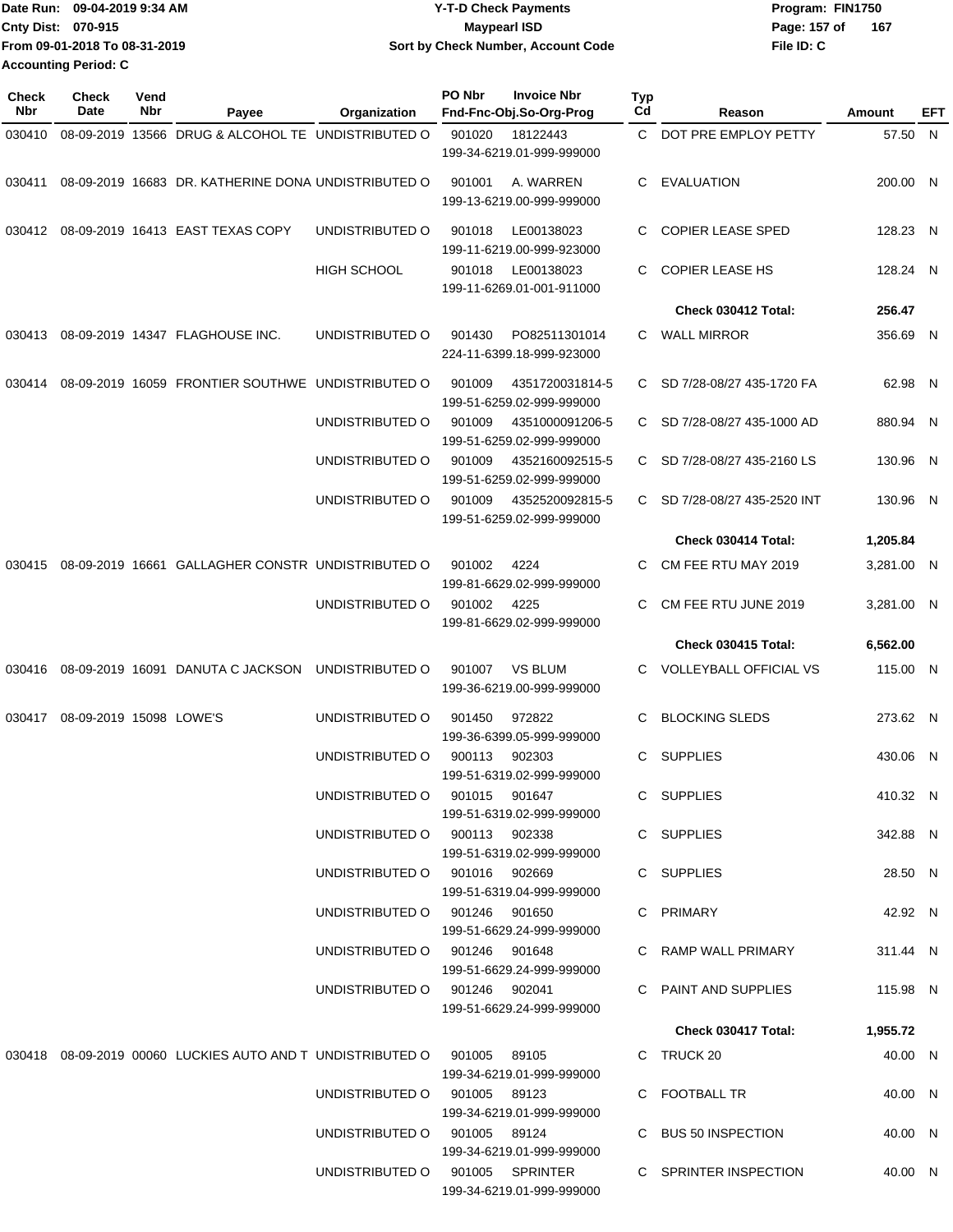|                             | TDate Run: 09-04-2019 9:34 AM | <b>Y-T-D Check Payments</b>        | Program: FIN1750 |     |  |  |
|-----------------------------|-------------------------------|------------------------------------|------------------|-----|--|--|
| Cnty Dist: 070-915          |                               | <b>Mavpearl ISD</b>                | Page: 158 of     | 167 |  |  |
|                             | From 09-01-2018 To 08-31-2019 | Sort by Check Number, Account Code | File ID: C       |     |  |  |
| <b>Accounting Period: C</b> |                               |                                    |                  |     |  |  |

| Check<br>Nbr | Check<br>Date | Vend<br>Nbr | Payee                                                | Organization                   | PO Nbr | <b>Invoice Nbr</b><br>Fnd-Fnc-Obj.So-Org-Prog | Typ<br>Cd | Reason                           | Amount      | EFT   |
|--------------|---------------|-------------|------------------------------------------------------|--------------------------------|--------|-----------------------------------------------|-----------|----------------------------------|-------------|-------|
|              |               |             |                                                      | UNDISTRIBUTED O                | 900076 | 89072                                         |           | C BUS 26                         | 40.00 N     |       |
|              |               |             |                                                      |                                |        | 199-34-6219.02-999-999000                     |           |                                  |             |       |
|              |               |             |                                                      | UNDISTRIBUTED O                | 900076 | 89072<br>199-34-6219.02-999-999000            | C         | <b>BUS 51</b>                    | 40.00 N     |       |
|              |               |             |                                                      |                                |        |                                               |           | Check 030418 Total:              | 240.00      |       |
| 030419       |               |             | 08-09-2019 01781 SYLVIA MILLER                       | UNDISTRIBUTED O                | 901006 | <b>VS BLUM</b><br>199-36-6219.00-999-999000   | C.        | <b>VOLLEYBALL OFFICIAL VS</b>    | 115.00 N    |       |
| 030420       |               |             | 08-09-2019 15814 NEC FINANCIAL SERVI UNDISTRIBUTED O |                                | 901004 | 0002234672<br>199-71-6512.00-999-999000       | C         | SV8100 PHONE                     | 1,159.20 N  |       |
|              |               |             |                                                      | UNDISTRIBUTED O                | 901004 | 0002234672<br>199-71-6522.00-999-999000       | C.        | SV8100 PHONE INTEREST            | 181.07 N    |       |
|              |               |             |                                                      |                                |        |                                               |           | Check 030420 Total:              | 1,340.27    |       |
| 030421       |               |             | 08-09-2019 16656 PONDER COMPANY                      | UNDISTRIBUTED O                | 901317 | 7144-1<br>199-36-6639.02-999-999000           | C.        | OIL BASE FINISH GYM              | 2,157.00 N  |       |
|              |               |             |                                                      | UNDISTRIBUTED O                | 901329 | 7143-2<br>199-51-6629.36-999-999000           | C         | <b>LETTERING</b>                 | 390.00 N    |       |
|              |               |             |                                                      | UNDISTRIBUTED O                | 901329 | 7143-1<br>199-51-6629.36-999-999000           | C         | <b>HS GYM FLOOR</b>              | 17,727.00 N |       |
|              |               |             |                                                      |                                |        |                                               |           | Check 030421 Total:              | 20,274.00   |       |
| 030422       |               |             | 08-09-2019 01071 RICK'S WORLD OF SP UNDISTRIBUTED O  |                                | 901003 | 5851-2<br>199-13-6299.00-999-999000           | C.        | <b>DISTRICT SHIRTS</b>           | 111.00 N    |       |
|              |               |             |                                                      | UNDISTRIBUTED O                | 901476 | 5851<br>199-13-6299.00-999-999000             | C         | <b>DISTRICT SHIRTS</b>           | 1,498.00 N  |       |
|              |               |             |                                                      |                                |        |                                               |           | Check 030422 Total:              | 1,609.00    |       |
| 030423       |               |             | 08-09-2019 00385 WAXAHACHIE ISD                      | <b>HIGH SCHOOL</b>             | 900998 | MAY19 JULY 19<br>199-11-6219.00-001-924000    | C.        | 4TH PAYMENT TEEN PAR             | 450.28 N    |       |
| 030424       |               |             | 08-09-2019 16592 WISS, JANNEY, ELSTN UNDISTRIBUTED O |                                | 901000 | 0425307<br>199-81-6629.02-999-999000          | C.        | PROFESSIONAL SERVICE             | 1,611.25 N  |       |
| 030425       |               |             | 08-16-2019 15614 ADVANTAGE MEDICAL UNDISTRIBUTED O   |                                | 901039 | 4019813<br>199-34-6219.01-999-999000          | C         | DOT PHYSICALS                    | 341.00 N    |       |
| 030426       |               |             | 08-16-2019 01256 AT&T MOBILITY                       | UNDISTRIBUTED O                | 901036 | X08102019<br>199-51-6259.02-999-999000        | C         | SD 07/03-08/02/19 WIRELE         | 110.12 N    |       |
|              |               |             | 030427 08-16-2019 16553 BRANDY B. KERBOW ELEMENTARY  |                                | 901023 | 1905<br>211-11-6291.00-101-924SIG             |           | C PLANNING 7TH 9TH 10TH          | 875.00 N    |       |
|              |               |             | 030428 08-16-2019 00887 BSN SPORTS                   | <b>HIGH SCHOOL</b>             | 901269 | 905805739<br>199-36-6399.02-001-999000        | C.        | <b>Girls Basketball Uniforms</b> | 1,800.00 N  |       |
|              |               |             |                                                      | UNDISTRIBUTED O                |        | 901384 905778836<br>199-36-6399.02-999-999FOO | C         | <b>Football Equipment</b>        | 360.00 N    |       |
|              |               |             |                                                      |                                |        |                                               |           | Check 030428 Total:              | 2,160.00    |       |
| 030429       |               |             | 08-16-2019 16413 EAST TEXAS COPY                     | UNDISTRIBUTED O                | 901022 | 1436100<br>199-11-6219.00-999-923000          |           | C SD 07/04-08/03 SPED            | 6.53 N      |       |
|              |               |             |                                                      | <b>HIGH SCHOOL</b>             |        | 901022 1436100<br>199-11-6269.00-001-911000   |           | C SD 07/04-08/03 HSP COPIE       | 13.83 N     |       |
|              |               |             |                                                      | MAYPEARL JUNIOR 901022 1436100 |        | 199-11-6269.00-041-911000                     |           | C SD 07/04-08/03 JHP COPIE       | 4.13 N      |       |
|              |               |             |                                                      | ELEMENTARY                     | 901022 | 1436100<br>199-11-6269.00-101-911000          |           | C SD 07/04-08/03 ELEM T CO       |             | .55 N |
|              |               |             |                                                      | ELEMENTARY                     |        | 901022 1436100<br>199-11-6269.00-101-999000   |           | SD 07/04-08/03 ELEM P CO         |             | .71 N |
|              |               |             |                                                      | <b>HIGH SCHOOL</b>             |        | 901022 1436100<br>199-11-6269.01-001-911000   |           | C SD 07/04-08/03 HST COPIE       | 50.60 N     |       |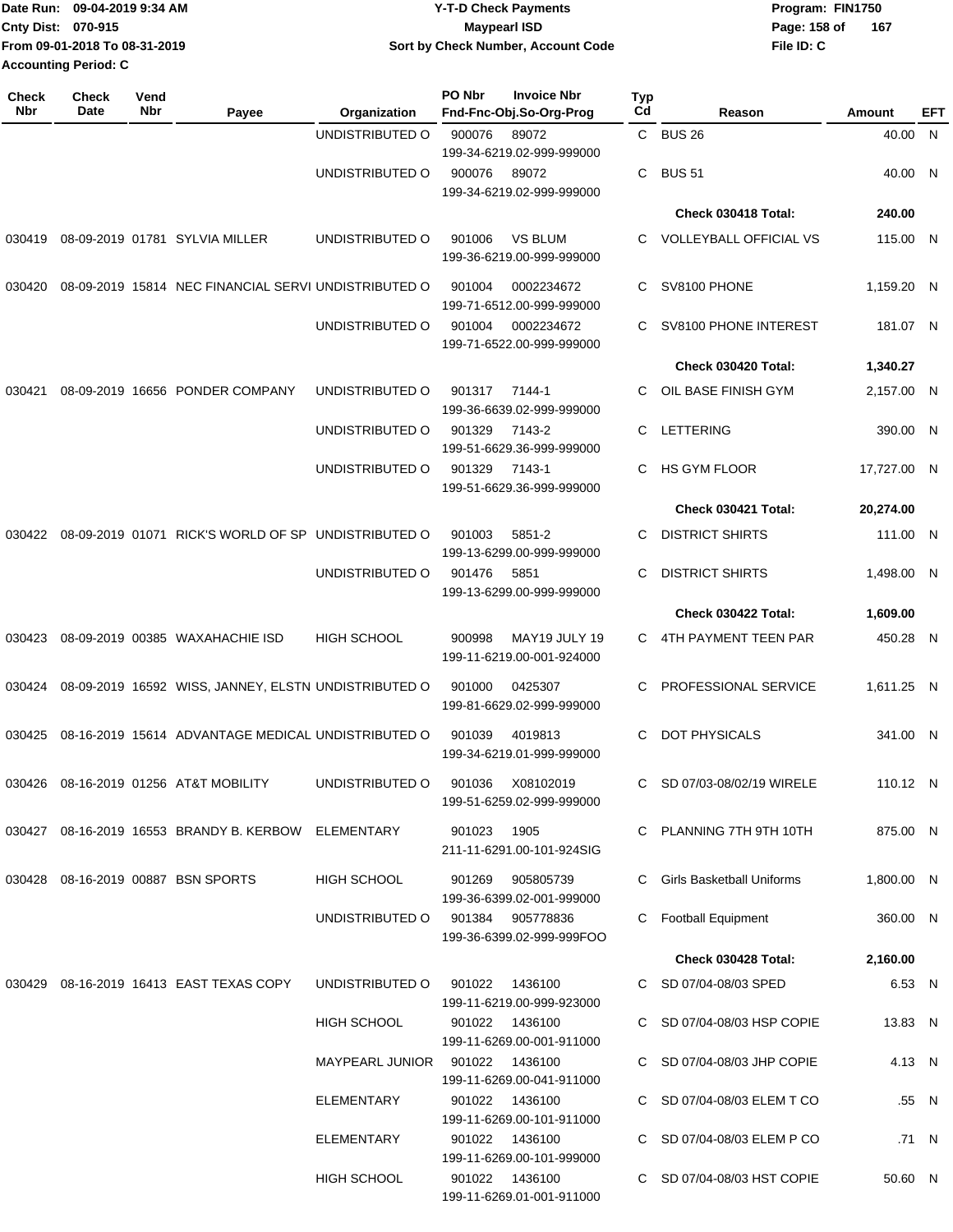| <b>Date Run:</b>            | 09-04-2019 9:34 AM            | <b>Y-T-D Check Payments</b>        | Program: FIN1750      |
|-----------------------------|-------------------------------|------------------------------------|-----------------------|
| <b>Cnty Dist: 070-915</b>   |                               | Maypearl ISD                       | - 167<br>Page: 159 of |
|                             | From 09-01-2018 To 08-31-2019 | Sort by Check Number, Account Code | File ID: C            |
| <b>Accounting Period: C</b> |                               |                                    |                       |

| <b>Check</b><br><b>Nbr</b> | Check<br>Date                         | Vend<br>Nbr | Payee                                                                           | Organization                    | PO Nbr     | <b>Invoice Nbr</b><br>Fnd-Fnc-Obj.So-Org-Prog  | <b>Typ</b><br>Cd | Reason                                    | Amount     | EFT |
|----------------------------|---------------------------------------|-------------|---------------------------------------------------------------------------------|---------------------------------|------------|------------------------------------------------|------------------|-------------------------------------------|------------|-----|
|                            |                                       |             |                                                                                 | MAYPEARL JUNIOR                 | 901022     | 1436100<br>199-11-6269.01-041-911000           |                  | C SD 07/04-08/03 JHT COPIE                | 22.84 N    |     |
|                            |                                       |             |                                                                                 | DIR COST- ADMINIS               | 901022     | 1436100<br>199-41-6249.00-720-999000           |                  | C SD 07/04-08/03 ADMIN CO                 | 235.29 N   |     |
|                            |                                       |             |                                                                                 |                                 |            |                                                |                  | Check 030429 Total:                       | 334.48     |     |
|                            |                                       |             | 030430 08-16-2019 12186 ELLIOTT ELECTRIC SU UNDISTRIBUTED O                     |                                 | 901194     | 098005401<br>199-51-6319.02-999-999000         |                  | C supplies                                | 37.36 N    |     |
| 030431                     | 08-16-2019 00243 HILCO                |             |                                                                                 | UNDISTRIBUTED O                 | 901037     | 487<br>199-51-6259.04-999-999000               | C.               | SD 07/03-08/05/19 FUEL TA                 | 34.25 N    |     |
|                            |                                       |             |                                                                                 | UNDISTRIBUTED O                 | 901037     | 487<br>199-51-6259.04-999-999000               |                  | SD 07/03-08/05/19 MARQU                   | 46.81 N    |     |
|                            |                                       |             |                                                                                 | UNDISTRIBUTED O                 | 901037     | 487<br>199-51-6259.04-999-999000               |                  | SD 07/03-08/05/19 SEC.                    | 36.83 N    |     |
|                            |                                       |             |                                                                                 | UNDISTRIBUTED O                 | 901037     | 487<br>199-51-6259.04-999-999000               | C                | SD 07/03-08/05/19 J.H                     | 2,726.48 N |     |
|                            |                                       |             |                                                                                 | UNDISTRIBUTED O                 | 901037     | 487<br>199-51-6259.04-999-999000               |                  | SD 07/03-08/05/19 ELEM                    | 2,266.57 N |     |
|                            |                                       |             |                                                                                 | UNDISTRIBUTED O                 | 901037     | 487<br>199-51-6259.04-999-999000               |                  | SD 07/03-08/05/19 HS N. WI                | 2,183.63 N |     |
|                            |                                       |             |                                                                                 | UNDISTRIBUTED O                 | 901037     | 487<br>199-51-6259.04-999-999000               | C.               | SD 07/03-08/05/19 ATH FA                  | 724.72 N   |     |
|                            |                                       |             |                                                                                 | UNDISTRIBUTED O                 | 901037 487 | 199-51-6259.78-999-922000                      | C.               | SD 07/03-08/05/19 AG FACI                 | 969.76 N   |     |
|                            |                                       |             |                                                                                 |                                 |            |                                                |                  | Check 030431 Total:                       | 8,989.05   |     |
|                            |                                       |             | 030432 08-16-2019 16684 J.A.R FENCES AND GA UNDISTRIBUTED O                     |                                 | 901487     | 1035<br>199-51-6629.24-999-999000              | C                | <b>BUILDING RAMPS PRIMAR</b>              | 5,925.00 N |     |
| 030433                     | 08-16-2019 16499 JOSTENS              |             |                                                                                 | UNDISTRIBUTED O                 | 901277     | <b>GYM RUNNER</b><br>199-36-6399.01-999-999BHS | C.               | Gym Floor Runner                          | 1,952.64 N |     |
|                            |                                       |             | 030434 08-16-2019 16039 JYRO SIGNS                                              | UNDISTRIBUTED O                 | 901486     | 6819<br>199-51-6399.06-999-999000              |                  | C SIGNS                                   | 153.80 N   |     |
|                            |                                       |             | 030435 08-16-2019 12087 OAK CLIFF OFFICE SU UNDISTRIBUTED O                     |                                 | 901365     | 429185-0<br>199-11-6399.07-999-923000          |                  | C PAPER                                   | 337.50 N   |     |
|                            |                                       |             |                                                                                 | HIGH SCHOOL                     |            | 901365 429178-0<br>199-11-6399.15-001-911000   |                  | C PAPER                                   | 2,025.00 N |     |
|                            |                                       |             |                                                                                 | MAYPEARL JUNIOR 901365 429179-0 |            | 199-11-6399.15-041-911000                      |                  | C PAPER                                   | 1,923.75 N |     |
|                            |                                       |             |                                                                                 | ELEMENTARY                      |            | 901365 429182/183<br>199-11-6399.15-101-911000 |                  | C PAPER                                   | 4,117.50 N |     |
|                            |                                       |             |                                                                                 | ADMINISTRATIVE                  |            | 901365 429185-0<br>199-41-6399.01-701-999000   |                  | C PAPER                                   | 1,586.25 N |     |
|                            |                                       |             |                                                                                 |                                 |            |                                                |                  | <b>Check 030435 Total:</b>                | 9,990.00   |     |
|                            |                                       |             | 030436  08-16-2019  12436  PAM WILSON                                           | ADMINISTRATIVE                  |            | 199-41-6499.04-701-999000                      |                  | 901027 REIMBURSEMENT C WATER FOR TRAINING | 20.94 N    |     |
|                            |                                       |             | 030437 08-16-2019 14927 REPUBLIC SERVICES UNDISTRIBUTED O 901026 0794-013602353 |                                 |            | 199-51-6259.03-999-999000                      |                  | C SD JULY 2019                            | 3,180.32 N |     |
|                            | 030438  08-16-2019  00552  TASB, INC. |             |                                                                                 | DIR COST-ADMINIS 901038 567735  |            | 199-41-6219.02-720-999000                      |                  | C BOARDBOOK SUBSCRIPTI                    | 1,250.00 N |     |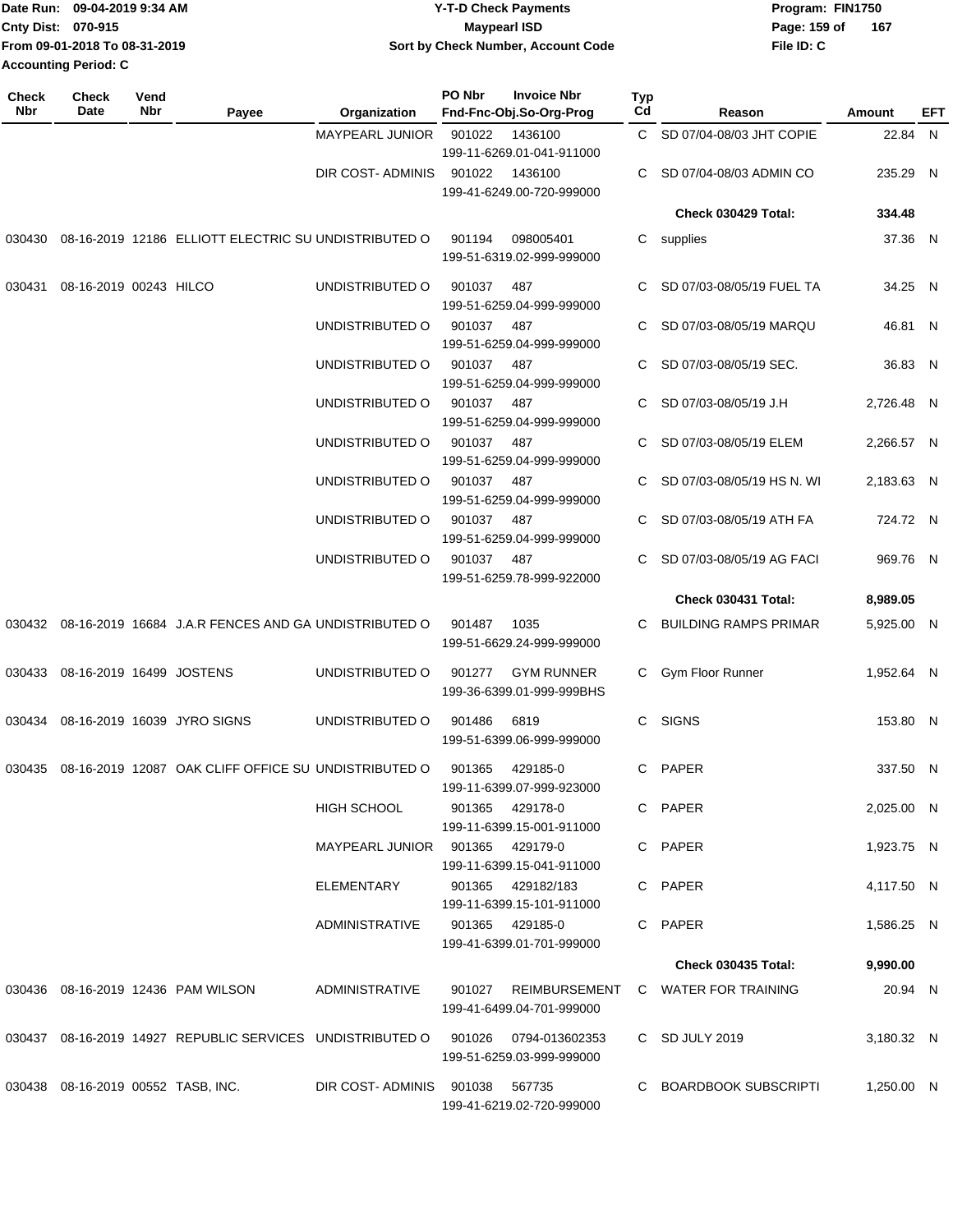| Date Run: 09-04-2019 9:34 AM  | <b>Y-T-D Check Payments</b>        | Program: FIN1750    |
|-------------------------------|------------------------------------|---------------------|
| Cnty Dist: 070-915            | Maypearl ISD                       | Page: 160 of<br>167 |
| From 09-01-2018 To 08-31-2019 | Sort by Check Number, Account Code | File ID: C          |
| <b>Accounting Period: C</b>   |                                    |                     |

| <b>Check</b><br>Nbr | Check<br>Date                   | Vend<br>Nbr | Payee                                                     | Organization             | PO Nbr | <b>Invoice Nbr</b><br>Fnd-Fnc-Obj.So-Org-Prog     | Typ<br>Cd | Reason                       | Amount     | EFT |
|---------------------|---------------------------------|-------------|-----------------------------------------------------------|--------------------------|--------|---------------------------------------------------|-----------|------------------------------|------------|-----|
| 030439              |                                 |             | 08-16-2019 00134 TXU ENERGY                               | UNDISTRIBUTED O          | 901031 | 054652397565<br>199-51-6259.04-999-999000         | C.        | SD 07/11-08/08/2019 SEC.     | 327.26 N   |     |
| 030440              |                                 |             | 08-16-2019 00144 WAXAHACHIE DAILY LI UNDISTRIBUTED O      |                          | 901025 | AD00113440<br>199-41-6491.00-999-900000           | С         | WDL-MAIN PUBL MTG BUD        | 436.80 N   |     |
|                     |                                 |             |                                                           | UNDISTRIBUTED O          | 901024 | AD 00113357<br>199-41-6491.00-999-900000          | С         | RFP GROUNDS MAINT.           | 267.92 N   |     |
|                     |                                 |             |                                                           |                          |        |                                                   |           | Check 030440 Total:          | 704.72     |     |
| 030441              |                                 |             | 08-23-2019 16192 ACTION FIRE PROS                         | UNDISTRIBUTED O          | 901055 | M1991079<br>199-51-6249.00-999-999000             | С         | <b>QUARTERLY MONITORIN</b>   | 750.00 N   |     |
| 030442              |                                 |             | 08-23-2019 16127 ALLIED FLOW SPECIAL UNDISTRIBUTED O      |                          | 901054 | 0724191969<br>199-51-6249.00-999-999000           | C         | <b>GAS PRESSURE TESTING</b>  | 1,800.00 N |     |
| 030443              |                                 |             | 08-23-2019 00887 BSN SPORTS                               | UNDISTRIBUTED O          | 901459 | 905833916<br>199-36-6399.00-999-999000            | С         | <b>COACH FB APPAREL</b>      | 1,999.60 N |     |
|                     |                                 |             |                                                           | UNDISTRIBUTED O          | 901226 | 905844614<br>199-36-6399.02-999-999000            | С         | <b>Helmet Reconditioning</b> | 2,180.00 N |     |
|                     |                                 |             |                                                           | UNDISTRIBUTED O          | 901385 | 301078046<br>199-36-6399.02-999-999FOO            | С         | <b>Football Uniforms</b>     | 6,000.00 N |     |
|                     |                                 |             |                                                           |                          |        |                                                   |           | Check 030443 Total:          | 10,179.60  |     |
| 030444              |                                 |             | 08-23-2019 16401 CAMPOS ENGINEERIN UNDISTRIBUTED O        |                          | 901040 | 822568<br>199-81-6629.02-999-999000               | С         | <b>RTU REPLACEMENTS</b>      | 1,344.67 N |     |
| 030445              |                                 |             | 08-23-2019 13576 CANON FINANCIAL SE HIGH SCHOOL           |                          | 901042 | 20434214<br>199-11-6269.00-001-911000             | С         | SD 07/01-08/31/19            | 744.13 N   |     |
|                     |                                 |             |                                                           | <b>ELEMENTARY</b>        | 901042 | 20434214<br>199-11-6269.00-101-999000             | C         | SD 07/01-08/31/19            | 435.64 N   |     |
|                     |                                 |             |                                                           | <b>DIR COST- ADMINIS</b> | 901042 | 20434214<br>199-41-6249.00-720-999000             | С         | SD 07/01-08/31/19            | 120.52 N   |     |
|                     |                                 |             |                                                           |                          |        |                                                   |           | Check 030445 Total:          | 1,300.29   |     |
| 030446              |                                 |             | 08-23-2019 16673 CLARENCE HUTCHINS UNDISTRIBUTED O        |                          | 901052 | <b>REIMBURSEMENT</b><br>199-34-6219.00-999-999000 | С         | oil for new compressor       | 29.89 N    |     |
| 030447              |                                 |             | 08-23-2019 15656 DEPARTMENT OF INF UNDISTRIBUTED O        |                          | 901047 | 19071290N<br>199-51-6259.02-999-999000            | С         | SD 07/01-07/31/19 LONG DI    | 16.83 N    |     |
|                     |                                 |             | 030448 08-23-2019 12536 DESOTO JANITORIAL UNDISTRIBUTED O |                          | 901492 | 193384<br>199-51-6319.01-999-999000               | С         | Janitorial supplies          | 939.73 N   |     |
| 030449              |                                 |             | 08-23-2019 12885 DIRECT ENERGY                            | UNDISTRIBUTED O          | 901044 | 192250039322410<br>199-51-6259.04-999-999000      |           | C SD 07/11-08/08/19 BUS BA   | 63.68 N    |     |
|                     |                                 |             |                                                           | UNDISTRIBUTED O          | 901044 | 192250039326300<br>199-51-6259.04-999-999000      |           | C SD 07/11-08/08/19 ADMIN    | 305.81 N   |     |
|                     |                                 |             |                                                           |                          |        |                                                   |           | Check 030449 Total:          | 369.49     |     |
|                     |                                 |             | 030450 08-23-2019 00339 GODLEY ATHLETIC BO HIGH SCHOOL    |                          | 901043 | VOLLEYBALL<br>199-36-6499.01-001-999000           | C.        | <b>VOLLEYBALL TOURNAME</b>   | 350.00 N   |     |
| 030451              |                                 |             | 08-23-2019 01304 GRANDVIEW ALL-SPO HIGH SCHOOL            |                          | 901041 | VBALL<br>199-36-6499.01-001-999000                |           | C VOLLEYBALL TOURNAME        | 375.00 N   |     |
|                     |                                 |             | 030452 08-23-2019 00612 HOME DEPOT CREDIT HIGH SCHOOL     |                          | 901464 | 7081271<br>199-11-6399.09-001-922000              | C         | <b>SHOP SUPPLIES</b>         | 1,403.44 N |     |
|                     | 030453 08-23-2019 16499 JOSTENS |             |                                                           | HIGH SCHOOL              | 901286 | letter jackets<br>199-36-6499.05-001-999000       | С         | Letter Jackets               | 1,200.00 N |     |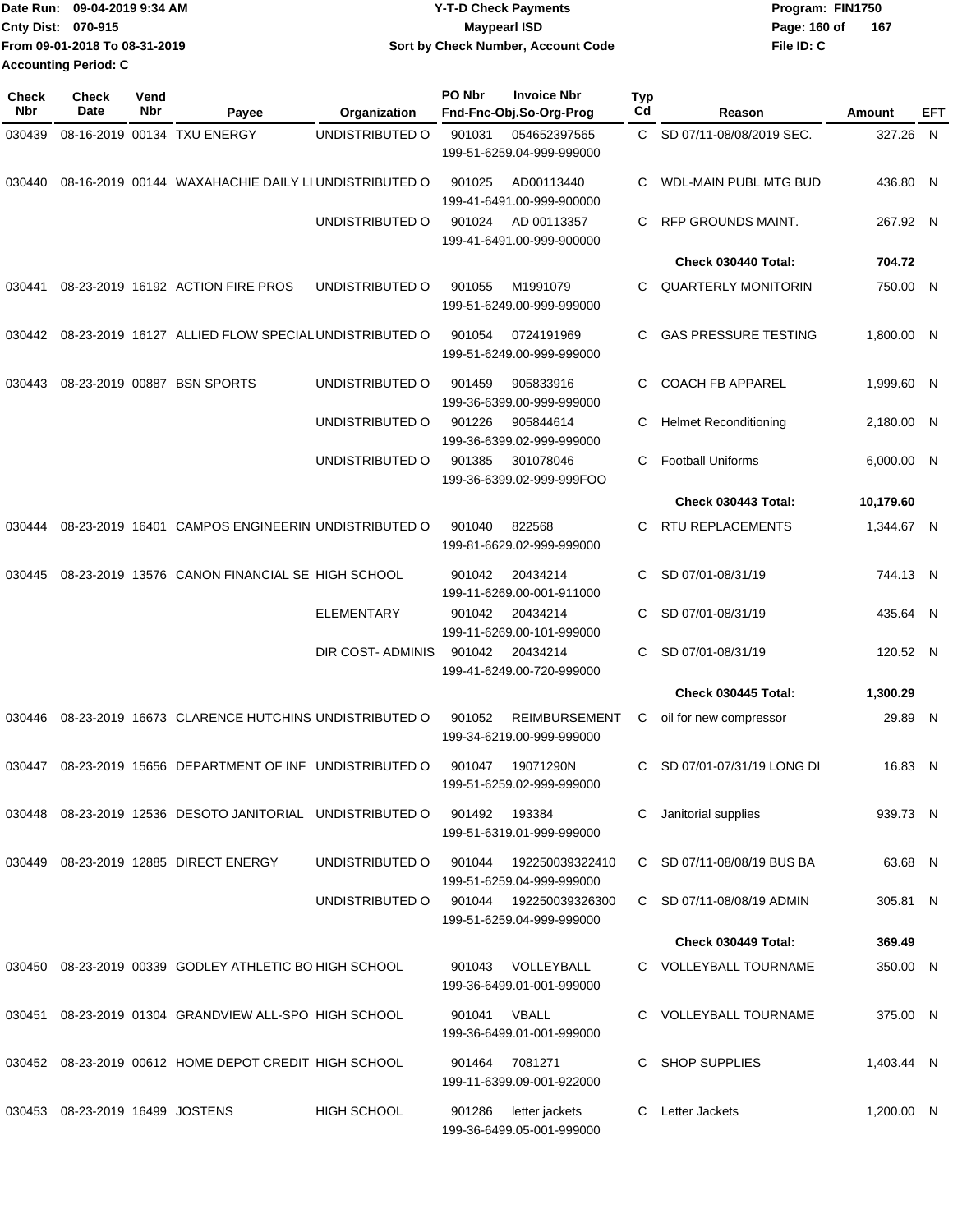Date Run: 09-04-2019 9:34 AM **Date Runity Constructs** Program: FIN1750 **Cnty Dist:** 070-915 **Page:** 161 of **File ID: C From 09-01-2018 To 08-31-2019 09-04-2019 9:34 AM Y-T-D Check Payments 070-915 Maypearl ISD Sort by Check Number, Account Code Accounting Period: C**

**167**

| Check<br><b>Nbr</b> | <b>Check</b><br>Date | Vend<br>Nbr | Payee                                                                | Organization                           | PO Nbr | <b>Invoice Nbr</b><br>Fnd-Fnc-Obj.So-Org-Prog        | Typ<br>Cd    | Reason                        | Amount     | EFT |
|---------------------|----------------------|-------------|----------------------------------------------------------------------|----------------------------------------|--------|------------------------------------------------------|--------------|-------------------------------|------------|-----|
| 030454              |                      |             | 08-23-2019 01781 SYLVIA MILLER                                       | UNDISTRIBUTED O                        | 901048 | <b>VS ENNIS</b><br>199-36-6219.00-999-999000         | $\mathbf{C}$ | <b>VOLLEYBALL OFFICIAL</b>    | 115.00 N   |     |
| 030455              |                      |             | 08-23-2019 16688 MIRANDA HARRIS                                      | UNDISTRIBUTED O                        | 901046 | <b>VS ENNIS</b><br>199-36-6219.00-999-999000         | C.           | <b>VOLLEYBALL OFFICIAL VS</b> | 90.00 N    |     |
| 030456              |                      |             | 08-23-2019 00698 PALMER ISD                                          | UNDISTRIBUTED O                        | 901053 | <b>MEETING</b><br>199-13-6219.00-999-999000          | C            | MEETING AT CIVIC CENTE        | 685.00 N   |     |
| 030457              |                      |             | 08-23-2019 00288 RCI TECHNOLOGIES I                                  | <b>IND COST- ADM</b>                   | 901357 | 40003<br>199-41-6219.08-750-911000                   | C.           | ANNUAL RECORDS UPDA           | 2,360.00 N |     |
| 030458              |                      |             | 08-23-2019 16686 ROYCE B. SWAYNE                                     | UNDISTRIBUTED O                        | 901050 | <b>VS ENNIS</b><br>199-36-6219.00-999-999000         | C.           | VOLLEYBALL                    | 130.00 N   |     |
| 030459              |                      |             | 08-23-2019 14799 TEXAS TOLLWAYS                                      | UNDISTRIBUTED O                        | 901045 | 196271837224<br>199-34-6219.01-999-999000            |              | C PLATE 1358171               | 2.77 N     |     |
| 030460              |                      |             | 08-23-2019 00141 WAL MART                                            | UNDISTRIBUTED O                        | 901475 | 001172<br>199-13-6499.00-999-911000                  | C.           | <b>TEACHER INSERVICE</b>      | 458.04 N   |     |
| 030461              |                      |             | 08-23-2019 16687 WILLIAM RANDY SHAN UNDISTRIBUTED O                  |                                        | 901049 | <b>VS ENNIS</b><br>199-36-6219.00-999-999000         | C.           | <b>VOLLEYBALL OFFICIAL</b>    | 115.00 N   |     |
| 030462              |                      |             | 08-30-2019 16150 ALVARADO FLEET SE UNDISTRIBUTED O                   |                                        | 901072 | 00002573<br>199-34-6219.00-999-999000                | C            | <b>BUS 52 AC SYSTEM</b>       | 1,007.73 N |     |
| 030463              |                      |             | 08-30-2019 15616 AT&T CORP.                                          | UNDISTRIBUTED O                        | 901073 | 0573207983001<br>199-51-6259.02-999-999000           | C.           | LONG DISTANCE 435/1720        | 72.80 N    |     |
| 030464              |                      |             | 08-30-2019 12656 WEBB ELECTRONICS                                    | UNDISTRIBUTED O                        | 901058 | HBD19081501<br>199-36-6219.00-999-999000             |              | C FIX EQUIPMENT TO RECO       | 170.00 N   |     |
| 030465              |                      |             | 08-30-2019 12885 DIRECT ENERGY                                       | UNDISTRIBUTED O                        | 901056 | 192320039388554<br>199-51-6259.04-999-999000         | C            | SD 07/11-08/08/19 INT PRA     | 16.81 N    |     |
|                     |                      |             |                                                                      | UNDISTRIBUTED O                        | 901056 | 192320039388554<br>199-51-6259.04-999-999000         | C.           | SD 07/11-08/08/19 GOLF F      | 479.12 N   |     |
|                     |                      |             |                                                                      | UNDISTRIBUTED O                        | 901056 | 192320039388554<br>199-51-6259.04-999-999000         | C            | SD 07/11-08/08/19 ARCHIV      | 158.21 N   |     |
|                     |                      |             |                                                                      | UNDISTRIBUTED O                        |        | 901056 192320039388554<br>199-51-6259.04-999-999000  | C.           | SD 07/11-08/08/19 PORABL      | 108.26 N   |     |
|                     |                      |             |                                                                      | UNDISTRIBUTED O 901056 192320039388554 |        | 199-51-6259.04-999-999000                            |              | C SD 07/11-08/08/19 QUAD      | 192.55 N   |     |
|                     |                      |             |                                                                      | UNDISTRIBUTED O 901056                 |        | 192320039388554<br>199-51-6259.04-999-999000         |              | C SD 07/11-08/08/19 INTERM    | 1,811.59 N |     |
|                     |                      |             |                                                                      | UNDISTRIBUTED O                        | 901056 | 192320039388554<br>199-51-6259.04-999-999000         |              | C SD 07/11-08/08/19 HS S WI   | 2,490.64 N |     |
|                     |                      |             |                                                                      | UNDISTRIBUTED O                        |        | 901056  192320039388554<br>199-51-6259.04-999-999000 |              | C SD 07/11-08/08/19 INTM CA   | 289.72 N   |     |
|                     |                      |             |                                                                      |                                        |        |                                                      |              | <b>Check 030465 Total:</b>    | 5,546.90   |     |
|                     |                      |             | 030466  08-30-2019  16413  EAST TEXAS COPY                           | ELEMENTARY                             | 901485 | LEASE<br>199-11-6269.00-101-999000                   |              | lease for primary ADV 65551   | 255.37 N   |     |
|                     |                      |             | 030467 08-30-2019 12186 ELLIOTT ELECTRIC SU UNDISTRIBUTED O          |                                        | 901059 | 098005402<br>199-51-6249.00-999-999000               |              | C PARTS                       | 52.38 N    |     |
|                     |                      |             | 030468  08-30-2019  15584  FOLLETT SCHOOL SO MAYPEARL JUNIOR  901479 |                                        |        | LABELS<br>199-12-6399.00-041-999000                  |              | C BARCODES                    | 95.00 N    |     |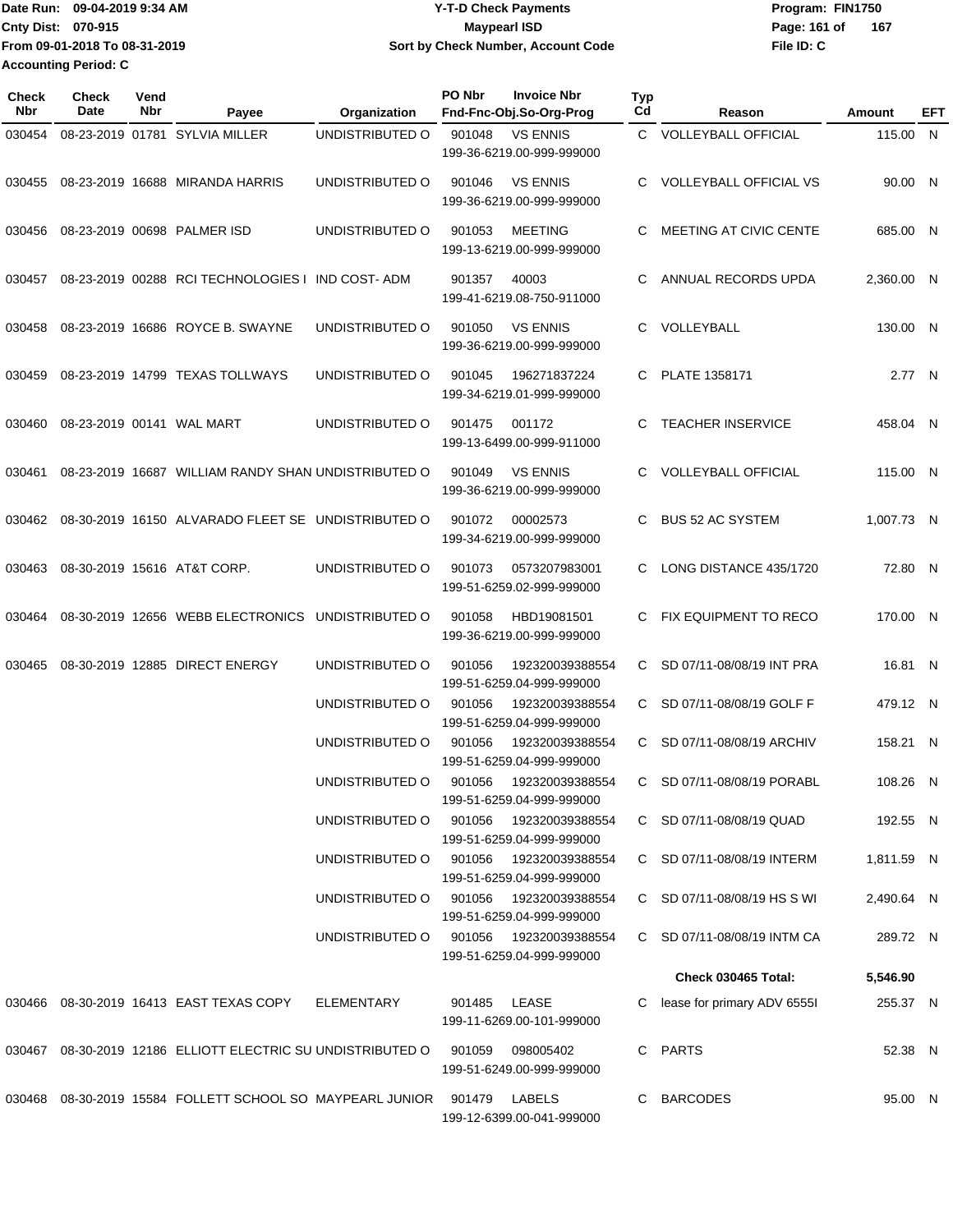| Date Run: 09-04-2019 9:34 AM  | Y-T-D Check Payments | Program: FIN1750                   |     |
|-------------------------------|----------------------|------------------------------------|-----|
| Cnty Dist: 070-915            | Maypearl ISD         | Page: 162 of                       | 167 |
| From 09-01-2018 To 08-31-2019 |                      | File ID: C                         |     |
| <b>Accounting Period: C</b>   |                      |                                    |     |
|                               |                      | Sort by Check Number, Account Code |     |

| <b>Check</b><br>Nbr | <b>Check</b><br>Date                  | Vend<br>Nbr | Payee                                                         | Organization    | PO Nbr       | <b>Invoice Nbr</b><br>Fnd-Fnc-Obj.So-Org-Prog   | <b>Typ</b><br>Cd | Reason                     | Amount       | EFT |
|---------------------|---------------------------------------|-------------|---------------------------------------------------------------|-----------------|--------------|-------------------------------------------------|------------------|----------------------------|--------------|-----|
| 030469              |                                       |             | 08-30-2019 16059 FRONTIER SOUTHWE UNDISTRIBUTED O             |                 | 901063       | 43520380929155<br>199-51-6259.02-999-999000     |                  | C SD 08/22-09-21/19 JH     | 130.96 N     |     |
|                     |                                       |             | 030470 08-30-2019 16661 GALLAGHER CONSTR UNDISTRIBUTED O      |                 | 901069       | 4450<br>199-81-6629.01-999-999000               |                  | <b>REIMBURSEMENT CLOSE</b> | 5,000.00 N   |     |
|                     |                                       |             |                                                               | UNDISTRIBUTED O | 901069       | 4404<br>199-81-6629.01-999-999000               | C.               | BUILDER RISK JULY          | 59.10 N      |     |
|                     |                                       |             |                                                               | UNDISTRIBUTED O | 901069       | 4424<br>199-81-6629.01-999-999000               |                  | CM FEE GYM AUGUST 201      | 13,125.00 N  |     |
|                     |                                       |             |                                                               | UNDISTRIBUTED O | 901068       | 4418<br>199-81-6629.02-999-999000               | C.               | <b>BUILDERS RISK</b>       | 60.97 N      |     |
|                     |                                       |             |                                                               | UNDISTRIBUTED O | 901068       | 4425<br>199-81-6629.02-999-999000               |                  | CM FEE AUGUST 19           | 3,282.00 N   |     |
|                     |                                       |             |                                                               |                 |              |                                                 |                  | Check 030470 Total:        | 21,527.07    |     |
|                     |                                       |             | 030471 08-30-2019 16537 GALLS PARENT HOLDI UNDISTRIBUTED O    |                 | 901488       | OR#13754962-1<br>199-52-6399.01-999-999000      |                  | C OFFICER UNIFORMS         | 577.04 N     |     |
|                     |                                       |             | 030472 08-30-2019 16223 Houston ISD                           | UNDISTRIBUTED O | 901064       | 1819888<br>199-31-6299.00-999-923000            | C.               | SHARS BILLING 08/01-08/3   | 1.48 N       |     |
|                     |                                       |             | 030473 08-30-2019 14961 IMAGE MAKER 4 U,                      | UNDISTRIBUTED O | 901354       | 80812<br>199-36-6399.05-999-999000              | C                | Rec. Boards                | 540.00 N     |     |
|                     |                                       |             | 030474 08-30-2019 16679 LOCHRIDGE PRIEST IN UNDISTRIBUTED O   |                 | 901071       | <b>HVAC</b><br>199-81-6629.02-999-999000        |                  | HVAC REPLACEMENT           | 207,166.50 N |     |
| 030475              | 08-30-2019 15098 LOWE'S               |             |                                                               | UNDISTRIBUTED O | 900657       | 2021635 TRANS#<br>199-51-6249.00-999-999000     |                  | C SUPPLIES                 | 203.70 N     |     |
|                     |                                       |             |                                                               | UNDISTRIBUTED O | 900657       | 88784276 TRANS#<br>199-51-6249.00-999-999000    |                  | C SUPPLIES                 | 114.95 N     |     |
|                     |                                       |             |                                                               | UNDISTRIBUTED O | 901437       | 2473352 trans#<br>199-51-6319.02-999-999000     | C                | primer                     | 91.12 N      |     |
|                     |                                       |             |                                                               | UNDISTRIBUTED O | 901232       | 2759962 trans#<br>199-51-6319.04-999-999000     |                  | C supplies                 | 692.60 N     |     |
|                     |                                       |             |                                                               | UNDISTRIBUTED O | 901232       | 2624924 trans#<br>199-51-6319.04-999-999000     |                  | C supplies                 | 365.95 N     |     |
|                     |                                       |             |                                                               |                 |              |                                                 |                  | Check 030475 Total:        | 1,468.32     |     |
|                     | 030476  08-30-2019  16675  MART, INC. |             |                                                               | UNDISTRIBUTED O |              | 901070 GYM REPAIRS<br>199-81-6629.01-999-999000 |                  | C GYM REPAIRS              | 139,095.20 N |     |
|                     |                                       |             | 030477 08-30-2019 15740 MOORE RECYCLING L UNDISTRIBUTED O     |                 | 901062       | 0001536635<br>199-51-6259.03-999-999000         |                  | C SD 07/31-08/31/19 PRO RA | 106.51 N     |     |
|                     |                                       |             | 030478 08-30-2019 16674 MPAK CONSTRUCTIO UNDISTRIBUTED O      |                 |              | 901067 GYM REPAIRS<br>199-81-6629.01-999-999000 |                  | C GYM REPAIRS              | 53,912.50 N  |     |
|                     |                                       |             | 030479 08-30-2019 14075 NATIONAL TELESYSTE UNDISTRIBUTED O    |                 | 901066       | 341727<br>199-51-6249.02-999-999000             |                  | C ELEM SCHOOL              | 543.10 N     |     |
|                     |                                       |             | 030480  08-30-2019  00854  PITNEY BOWES GLOB  UNDISTRIBUTED O |                 | 901060       | AC#17701053<br>199-41-6399.02-999-999000        |                  | C POSTAGE                  | 500.00 N     |     |
|                     |                                       |             | 030481  08-30-2019  00316  SCHOOL SPECIALTY I ELEMENTARY      |                 | 901065       | 208123768815<br>199-11-6399.01-101-911000       |                  | C WIRELESS MOUSE           | 77.54 N      |     |
|                     |                                       |             | 030482 08-30-2019 01145 WELDERS WAREHOUS HIGH SCHOOL          |                 | 901061 37979 | 199-11-6399.09-001-922000                       |                  | C JULY RENTAL              | 115.00 N     |     |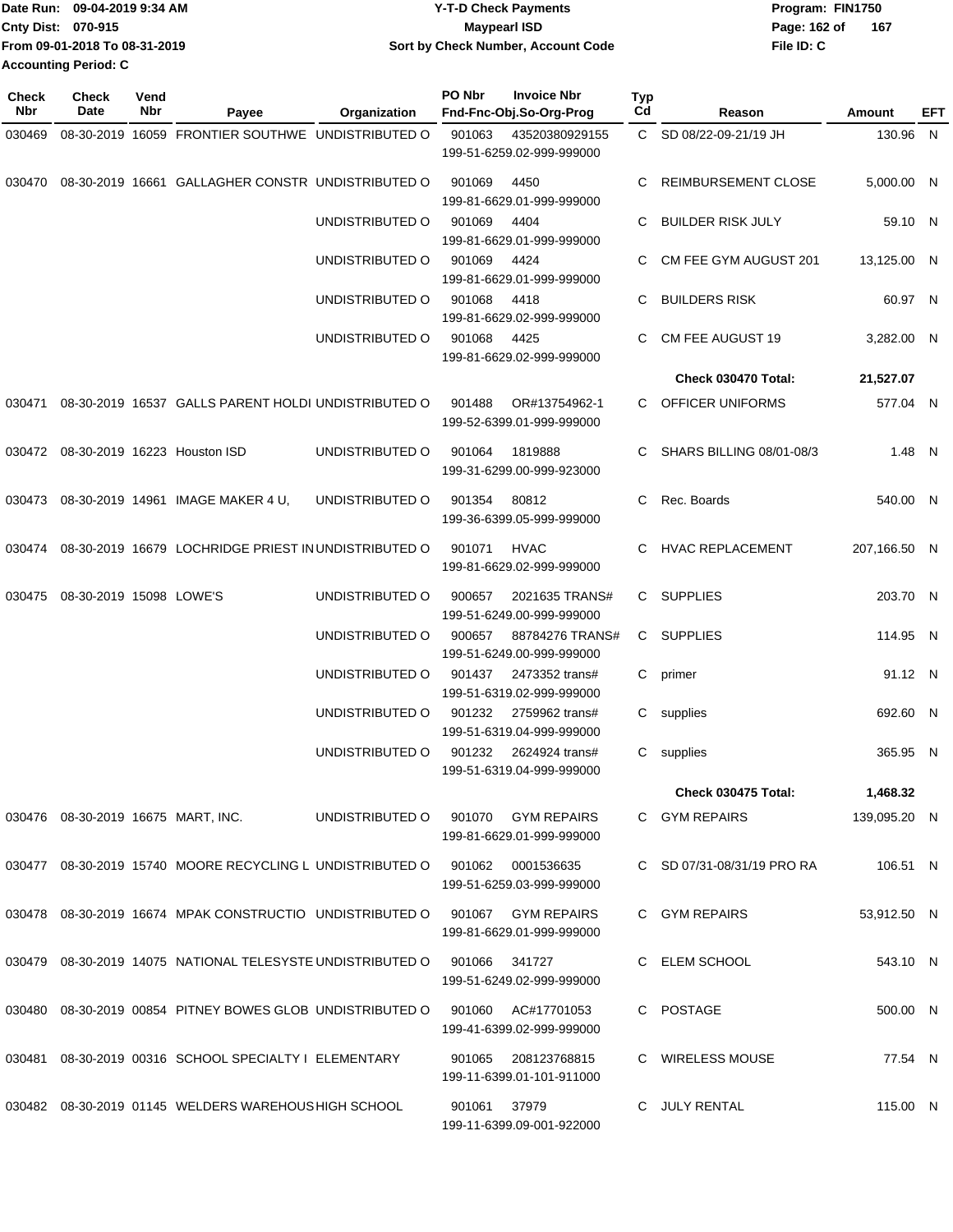| IDate Run: 09-04-2019 9:34 AM | Y-T-D Check Payments               | Program: FIN1750 |     |
|-------------------------------|------------------------------------|------------------|-----|
| <b>Cnty Dist: 070-915</b>     | <b>Mavpearl ISD</b>                | Page: 163 of     | 167 |
| From 09-01-2018 To 08-31-2019 | Sort by Check Number, Account Code | File ID: C       |     |
| <b>Accounting Period: C</b>   |                                    |                  |     |

**PO Nbr Invoice Nbr**

| Check<br>Nbr | <b>Check</b><br><b>Date</b> | Vend<br>Nbr | Payee                                                       | Organization           | PO Nbr | <b>Invoice Nbr</b><br>Fnd-Fnc-Obj.So-Org-Prog | <b>Typ</b><br>C <sub>d</sub> | Reason                     | Amount     | EFT |
|--------------|-----------------------------|-------------|-------------------------------------------------------------|------------------------|--------|-----------------------------------------------|------------------------------|----------------------------|------------|-----|
| 031319       |                             |             | 03-13-2019 00200 CLAIMS ADMINISTRATI ELEMENTARY             |                        | 900669 | 199-11-6143.00-101-911000                     |                              | D WORKERS COMP CHECK       | 15.00 N    |     |
| 031819       |                             |             | 03-18-2019 00200 CLAIMS ADMINISTRATI UNDISTRIBUTED O        |                        | 900670 | 199-51-6143.00-999-999000                     | D                            | <b>WORKERS COMP EPAY</b>   | 639.00 N   |     |
| 032019       |                             |             | 03-20-2019 00200 CLAIMS ADMINISTRATI UNDISTRIBUTED O        |                        | 900682 | 199-51-6143.00-999-999000                     | D                            | <b>WORKERS COMPENSATIO</b> | 150.00 N   |     |
| 040319       |                             |             | 04-03-2019 00200 CLAIMS ADMINISTRATI UNDISTRIBUTED O        |                        | 900720 | 199-51-6143.00-999-999000                     | D                            | <b>WORKERS COMP CHECK</b>  | 1,000.47 N |     |
| 040919       |                             |             | 04-10-2019 00200 CLAIMS ADMINISTRATI UNDISTRIBUTED O        |                        | 900734 | 199-51-6143.00-999-999000                     | D                            | <b>WORKERS COMP EPAY</b>   | 482.00 N   |     |
| 041019       |                             |             | 04-10-2019 00200 CLAIMS ADMINISTRATI MAYPEARL JUNIOR        |                        | 900733 | 199-11-6143.00-041-911000                     | D                            | <b>WORKERS COMP CHECK</b>  | 90.53 N    |     |
|              |                             |             |                                                             | <b>MAYPEARL JUNIOR</b> | 900733 | 199-11-6143.00-041-911000                     | D                            | <b>WORKERS COMP CHECK</b>  | 134.10 N   |     |
|              |                             |             |                                                             |                        |        |                                               |                              | Check 041019 Total:        | 224.63     |     |
| 041619       |                             |             | 04-15-2019 00200 CLAIMS ADMINISTRATI ELEMENTARY             |                        | 900750 | 199-11-6143.00-101-911000                     | D                            | <b>WORKERS COMP CHECK</b>  | 137.24 N   |     |
|              |                             |             |                                                             | UNDISTRIBUTED O        | 900750 | 199-51-6143.00-999-999000                     | D                            | <b>WORKERS COMP CHECK</b>  | 148.37 N   |     |
|              |                             |             |                                                             |                        |        |                                               |                              | Check 041619 Total:        | 285.61     |     |
| 041719       |                             |             | 04-17-2019 00200 CLAIMS ADMINISTRATI UNDISTRIBUTED O        |                        | 900754 | 199-51-6143.00-999-999000                     | D                            | <b>WORKERS COMP EPAY</b>   | 150.00 N   |     |
|              |                             |             |                                                             | UNDISTRIBUTED O        | 900754 | 199-51-6143.00-999-999000                     | D                            | <b>WORKERS COMP EPAY</b>   | 850.00 N   |     |
|              |                             |             |                                                             |                        |        |                                               |                              | Check 041719 Total:        | 1,000.00   |     |
| 041819       |                             |             | 04-18-2019 00200 CLAIMS ADMINISTRATI UNDISTRIBUTED O        |                        | 900760 | 199-51-6143.00-999-999000                     | D                            | <b>WORKERS COMP CHECK</b>  | 74.48 N    |     |
|              |                             |             |                                                             | UNDISTRIBUTED O        | 900760 | 199-51-6143.00-999-999000                     | D                            | <b>WORKERS COMP CHECK</b>  | 244.65 N   |     |
|              |                             |             |                                                             |                        |        |                                               |                              | Check 041819 Total:        | 319.13     |     |
|              |                             |             | 042519 04-23-2019 00200 CLAIMS ADMINISTRATI UNDISTRIBUTED O |                        | 900770 | 199-51-6143.00-999-999000                     |                              | D WORKERS COMP CHECK       | 244.65 N   |     |
|              |                             |             | 042819 04-26-2019 00200 CLAIMS ADMINISTRATI ELEMENTARY      |                        | 900783 | 199-11-6143.00-101-911000                     |                              | D WORKERS COMP CHECK       | 372.15 N   |     |
|              |                             |             |                                                             | UNDISTRIBUTED O        | 900783 | 199-51-6143.00-999-999000                     |                              | D WORKERS COMP CHECK       | 876.49 N   |     |
|              |                             |             |                                                             |                        |        |                                               |                              | Check 042819 Total:        | 1,248.64   |     |
|              |                             |             | 042919 04-29-2019 00200 CLAIMS ADMINISTRATI UNDISTRIBUTED O |                        | 900784 | 199-51-6143.00-999-999000                     |                              | D WCOMP CHKS 3525, 3526,   | 1,269.20 N |     |
|              |                             |             | 043019 04-30-2019 00200 CLAIMS ADMINISTRATI UNDISTRIBUTED O |                        | 900785 | 199-51-6143.00-999-999000                     |                              | D WCOMP CHECK 3528         | 560.57 N   |     |
|              |                             |             | 050919 05-09-2019 00200 CLAIMS ADMINISTRATI UNDISTRIBUTED O |                        | 900816 | 199-51-6143.00-999-999000                     |                              | WORKERS COMP CHECK         | 560.57 N   |     |
|              |                             |             | 051019 05-10-2019 00200 CLAIMS ADMINISTRATI UNDISTRIBUTED O |                        | 900817 | 199-51-6143.00-999-999000                     |                              | D WORKERS COMP EPAY        | 482.00 N   |     |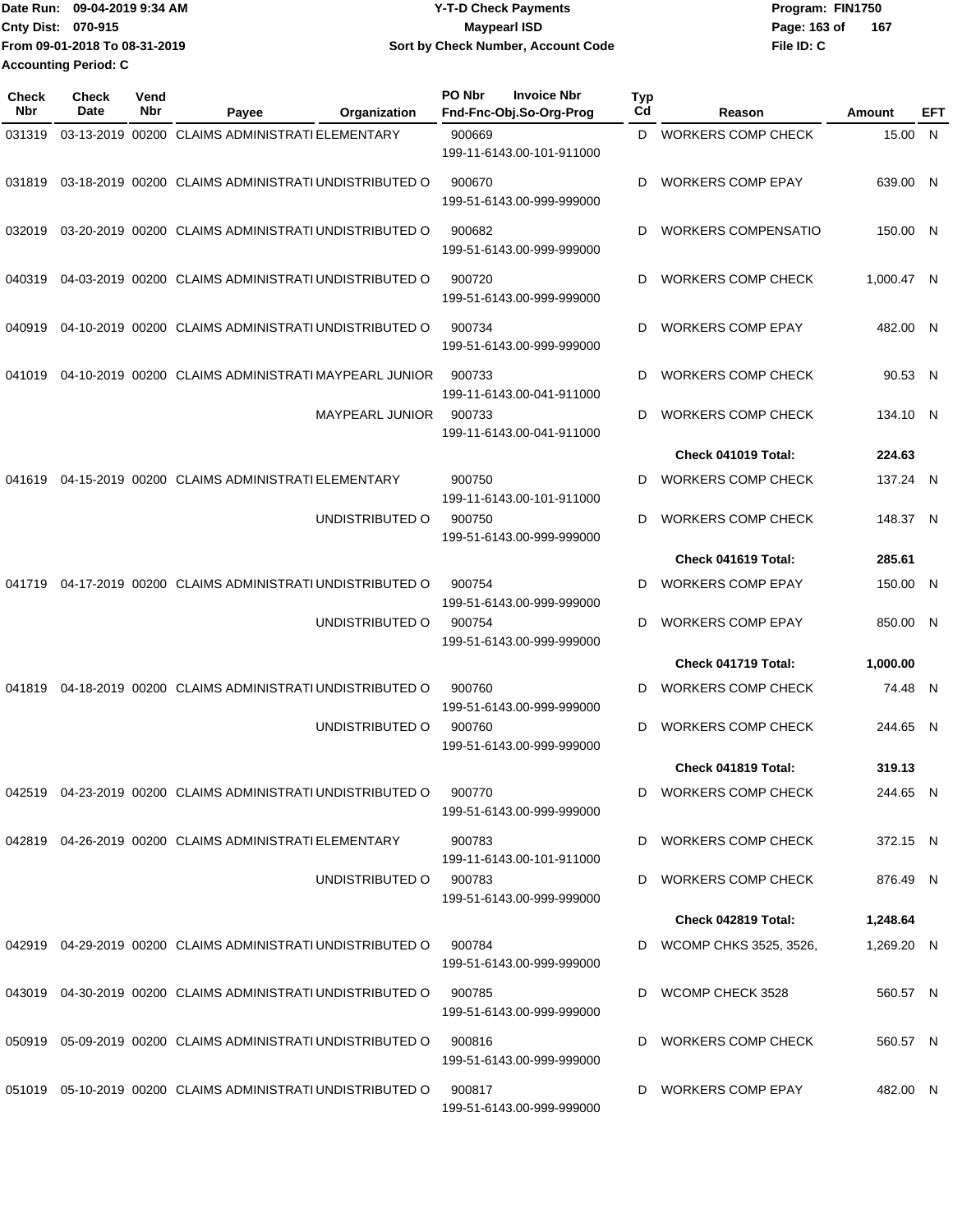| Date Run: 09-04-2019 9:34 AM  | <b>Y-T-D Check Payments</b>        | Program: FIN1750      |  |  |  |
|-------------------------------|------------------------------------|-----------------------|--|--|--|
| <b>Cnty Dist: 070-915</b>     | Maypearl ISD                       | - 167<br>Page: 164 of |  |  |  |
| From 09-01-2018 To 08-31-2019 | Sort by Check Number, Account Code | File ID: C            |  |  |  |
| <b>Accounting Period: C</b>   |                                    |                       |  |  |  |

| <b>Check</b><br>Nbr | <b>Check</b><br>Date     | Vend<br>Nbr | Payee                                                          | Organization    | PO Nbr | <b>Invoice Nbr</b><br>Fnd-Fnc-Obj.So-Org-Prog | Typ<br>Cd | Reason                      | Amount       | EFT |
|---------------------|--------------------------|-------------|----------------------------------------------------------------|-----------------|--------|-----------------------------------------------|-----------|-----------------------------|--------------|-----|
| 051319              |                          |             | 05-13-2019 00200 CLAIMS ADMINISTRATI ELEMENTARY                |                 | 900818 | 199-11-6143.00-101-911000                     | D         | WORKERS COMP #3530          | 171.65 N     |     |
|                     |                          |             |                                                                | UNDISTRIBUTED O | 900818 | 199-51-6143.00-999-999000                     | D         | WORKERS COMP #3531          | 92.99 N      |     |
|                     |                          |             |                                                                | UNDISTRIBUTED O | 900818 | 199-51-6143.00-999-999000                     | D         | WORKERS COMP #3532          | 163.37 N     |     |
|                     |                          |             |                                                                | UNDISTRIBUTED O | 900818 | 199-51-6143.00-999-999000                     | D         | WORKERS COMP #3533          | 853.40 N     |     |
|                     |                          |             |                                                                |                 |        |                                               |           | Check 051319 Total:         | 1,281.41     |     |
| 051619              |                          |             | 05-15-2019 00200 CLAIMS ADMINISTRATI UNDISTRIBUTED O           |                 | 900820 | 199-51-6143.00-999-999000                     | D         | <b>WORKERS COMP CHECK</b>   | 560.57 N     |     |
| 052019              |                          |             | 05-20-2019 00200 CLAIMS ADMINISTRATI UNDISTRIBUTED O           |                 | 900841 | 199-51-6143.00-999-999000                     | D         | <b>WORKERS COMP CHK#35</b>  | 560.57 N     |     |
| 052119              |                          |             | 05-21-2019 00200 CLAIMS ADMINISTRATI UNDISTRIBUTED O           |                 | 900846 | 199-51-6143.00-999-999000                     | D         | <b>WORKERS COMP EPAY</b>    | 150.00 N     |     |
|                     |                          |             |                                                                | UNDISTRIBUTED O | 900846 | 199-51-6143.00-999-999000                     | D         | <b>WORKERS COMP EPAY</b>    | 150.00 N     |     |
|                     |                          |             |                                                                |                 |        |                                               |           | Check 052119 Total:         | 300.00       |     |
| 052819              |                          |             | 05-28-2019 00200 CLAIMS ADMINISTRATI UNDISTRIBUTED O           |                 | 900853 | 199-51-6143.00-999-999000                     | D         | WORKERS COMP CHECK          | 560.57 N     |     |
| 060319              |                          |             | 06-04-2019 00200 CLAIMS ADMINISTRATI UNDISTRIBUTED O           |                 | 900874 | 199-51-6143.00-999-999000                     | D         | <b>WORKERS COMP CHECK</b>   | 560.57 N     |     |
| 061119              |                          |             | 06-11-2019 00200 CLAIMS ADMINISTRATI UNDISTRIBUTED O           |                 | 900892 | 199-51-6143.00-999-999000                     | D         | WORKER COMP CHECK#          | 560.57 N     |     |
| 061219              |                          |             | 06-12-2019 00200 CLAIMS ADMINISTRATI UNDISTRIBUTED O           |                 | 900898 | 199-51-6143.00-999-999000                     | D         | <b>WORKERS COMPENSATIO</b>  | 558.00 N     |     |
| 061519              | 06-15-2019 13063 US BANK |             |                                                                | UNDISTRIBUTED O | 900910 | 06152019<br>199-71-6513.00-999-999000         | D         | Maintenance Tax Note        | 125,000.00 N |     |
|                     |                          |             |                                                                | UNDISTRIBUTED O | 900910 | 06152019<br>199-71-6523.00-999-999000         | D         | <b>Maintenance Tax Note</b> | 4,253.50 N   |     |
|                     |                          |             |                                                                |                 |        |                                               |           | Check 061519 Total:         | 129,253.50   |     |
|                     |                          |             | 061719 06-18-2019 00200 CLAIMS ADMINISTRATI UNDISTRIBUTED O    |                 | 900900 | 199-51-6143.00-999-999000                     | D         | <b>WORKERS COMP CHECK</b>   | 715.15 N     |     |
|                     |                          |             | 061819 06-18-2019 00200 CLAIMS ADMINISTRATI UNDISTRIBUTED O    |                 | 900901 | 199-51-6143.00-999-999000                     | D         | <b>WORKERS COMP CHECK</b>   | 560.57 N     |     |
|                     |                          |             | 062419 06-24-2019 00200 CLAIMS ADMINISTRATI UNDISTRIBUTED O    |                 | 900907 | 199-51-6143.00-999-999000                     | D         | <b>WORKERS COMP CHECK</b>   | 560.57 N     |     |
|                     |                          |             | 070819 07-08-2019 00200 CLAIMS ADMINISTRATI UNDISTRIBUTED O    |                 | 900931 | 199-51-6143.00-999-999000                     | D         | WORKERS COMP CHECK          | 560.57 N     |     |
|                     |                          |             | 071119 07-11-2019 00200 CLAIMS ADMINISTRATI UNDISTRIBUTED O    |                 | 900943 | 199-51-6143.00-999-999000                     | D         | WORKERS COMP CHECK          | 560.57 N     |     |
|                     |                          |             | 071619 07-16-2019 00200 CLAIMS ADMINISTRATI UNDISTRIBUTED O    |                 | 900944 | 199-51-6143.00-999-999000                     | D         | <b>WORKERS COMP EPAY</b>    | 467.00 N     |     |
|                     |                          |             | 071819  07-18-2019  00200  CLAIMS ADMINISTRATI UNDISTRIBUTED O |                 | 900949 | 199-51-6143.00-999-999000                     | D         | WORKERS COMP CHECK          | 560.57 N     |     |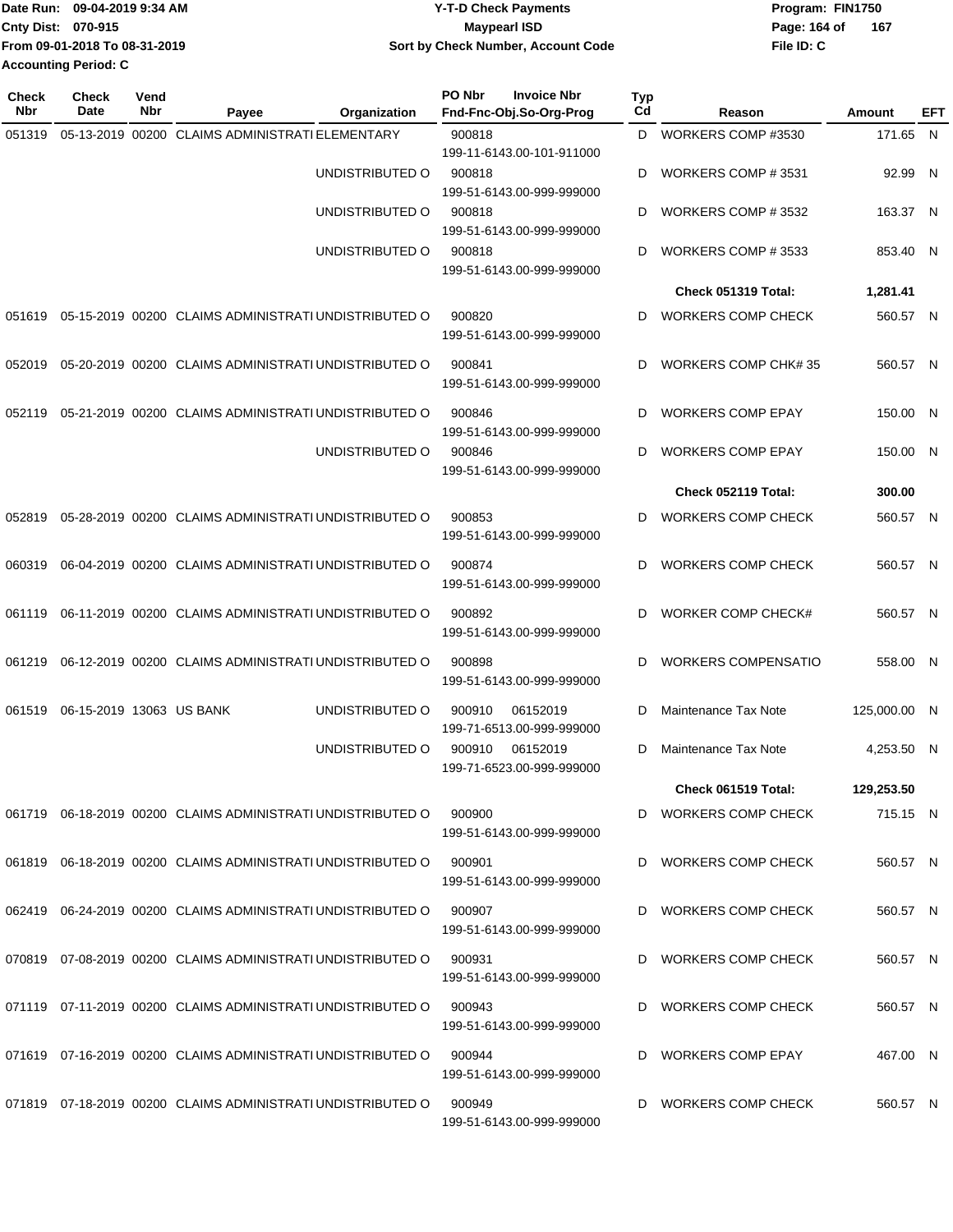| Date Run: 09-04-2019 9:34 AM |                               | <b>Y-T-D Check Payments</b>        | Program: FIN1750      |  |  |  |
|------------------------------|-------------------------------|------------------------------------|-----------------------|--|--|--|
| <b>Cnty Dist: 070-915</b>    |                               | <b>Mavpearl ISD</b>                | Page: 165 of<br>- 167 |  |  |  |
|                              | From 09-01-2018 To 08-31-2019 | Sort by Check Number, Account Code | File ID: C            |  |  |  |
| Accounting Period: C         |                               |                                    |                       |  |  |  |

| Check<br>Nbr | <b>Check</b><br>Date     | Vend<br>Nbr | Organization<br>Payee                                      | PO Nbr                    | <b>Invoice Nbr</b><br>Fnd-Fnc-Obj.So-Org-Prog | Typ<br>Cd | Reason                     | Amount       | EFT |
|--------------|--------------------------|-------------|------------------------------------------------------------|---------------------------|-----------------------------------------------|-----------|----------------------------|--------------|-----|
| 071919       |                          |             | 07-19-2019 00200 CLAIMS ADMINISTRATI UNDISTRIBUTED O       | 900961                    |                                               | D         | <b>WORKERS COMP EPAY</b>   | 150.00 N     |     |
|              |                          |             |                                                            | 199-51-6143.00-999-999000 |                                               |           |                            |              |     |
|              |                          |             | UNDISTRIBUTED O                                            | 900961                    | 199-51-6143.00-999-999000                     | D         | <b>WORKERS COMP CHECK</b>  | 174.55 N     |     |
|              |                          |             |                                                            |                           |                                               |           | Check 071919 Total:        | 324.55       |     |
| 072319       |                          |             | 07-23-2019 00200 CLAIMS ADMINISTRATI UNDISTRIBUTED O       | 900968                    | 199-51-6143.00-999-999000                     | D         | <b>WORKERS COMP CHECK</b>  | 560.57 N     |     |
| 081319       | 08-13-2019 13063 US BANK |             | <b>DISTRICT WIDE</b>                                       | 901028                    | 0152019<br>599-71-6521.00-000-999000          | D         | Debt Serv. Payment         | 18,950.00 N  |     |
|              |                          |             | UNDISTRIBUTED O                                            | 901028                    | 0152019<br>599-71-6521.02-999-999000          | D         | Debt Serv. Payment         | 104,615.63 N |     |
|              |                          |             | UNDISTRIBUTED O                                            | 901028                    | 0152019<br>599-71-6521.03-999-999000          | D         | Debt Serv. Payment         | 4,575.00 N   |     |
|              |                          |             | UNDISTRIBUTED O                                            | 901028                    | 0152019<br>599-71-6521.04-999-999000          | D         | Debt Serv. Payment         | 8,800.00 N   |     |
|              |                          |             | UNDISTRIBUTED O                                            | 901028                    | 0152019<br>599-71-6521.05-999-999000          | D         | Debt Serv. Payment         | 33,910.00 N  |     |
|              |                          |             |                                                            |                           |                                               |           | Check 081319 Total:        | 170,850.63   |     |
| 081419       |                          |             | 08-14-2019 00200 CLAIMS ADMINISTRATI UNDISTRIBUTED O       | 901032                    | 199-51-6143.00-999-999000                     | D         | WORKERS COMP EPAY          | 1,005.00 N   |     |
| 081519       | 08-15-2019 13063 US BANK |             | UNDISTRIBUTED O                                            | 901029                    | 08152019<br>199-71-6523.02-999-999000         | D         | Debt Serv. Payment         | 15,437.50 N  |     |
| 090418       |                          |             | 09-04-2018 00200 CLAIMS ADMINISTRATI HIGH SCHOOL           | 900026                    | 199-11-6143.00-001-911000                     | D         | <b>WORKERS COMPENSATIO</b> | 323.89 N     |     |
| 090618       |                          |             | 09-06-2018 00200 CLAIMS ADMINISTRATI MAYPEARL JUNIOR       | 900027                    | 199-11-6143.00-041-911000                     | D         | <b>WORKERS COMPENSATIO</b> | 412.28 N     |     |
| 091018       |                          |             | 09-10-2018 00200 CLAIMS ADMINISTRATI HIGH SCHOOL           | 900043                    | 199-11-6143.00-001-911000                     | D         | <b>WORKERS COMPENSATIO</b> | 198.16 N     |     |
| 091218       |                          |             | 09-14-2018 00200 CLAIMS ADMINISTRATI MAYPEARL JUNIOR       | 900062                    | 199-11-6143.00-041-911000                     | D         | <b>WORKERS COMPENSATIO</b> | 255.13 N     |     |
|              |                          |             | 091318 09-18-2018 00200 CLAIMS ADMINISTRATI HIGH SCHOOL    | 900066                    | 199-11-6143.00-001-911000                     |           | D WORKERS COMPENSATIO      | 292.00 N     |     |
|              |                          |             | MAYPEARL JUNIOR                                            | 900066                    | 199-11-6143.00-041-911000                     |           | D WORKERS COMPENSATIO      | 292.00 N     |     |
|              |                          |             | ELEMENTARY                                                 | 900066                    | 199-11-6143.00-101-911000                     |           | D WORKERS COMPENSATIO      | 292.00 N     |     |
|              |                          |             |                                                            |                           |                                               |           | Check 091318 Total:        | 876.00       |     |
|              |                          |             | 091718 09-17-2018 00200 CLAIMS ADMINISTRATI HIGH SCHOOL    | 900073                    | 199-11-6143.00-001-911000                     |           | D WORKERS COMPENSATIO      | 396.32 N     |     |
|              |                          |             | 091918  09-21-2018  00200  CLAIMS ADMINISTRATI HIGH SCHOOL | 900091                    | 199-11-6143.00-001-911000                     | D         | WORKERS COMPENSATIO        | 150.00 N     |     |
|              |                          |             | 092418 09-26-2018 00200 CLAIMS ADMINISTRATI HIGH SCHOOL    | 900101                    | 199-11-6143.00-001-911000                     |           | D WORKERS COMPENSATIO      | 556.56 N     |     |
|              |                          |             | MAYPEARL JUNIOR 900101                                     |                           | 199-11-6143.00-041-911000                     |           | D WORKERS COMPENSATIO      | 387.20 N     |     |
|              |                          |             |                                                            |                           |                                               |           | Check 092418 Total:        | 943.76       |     |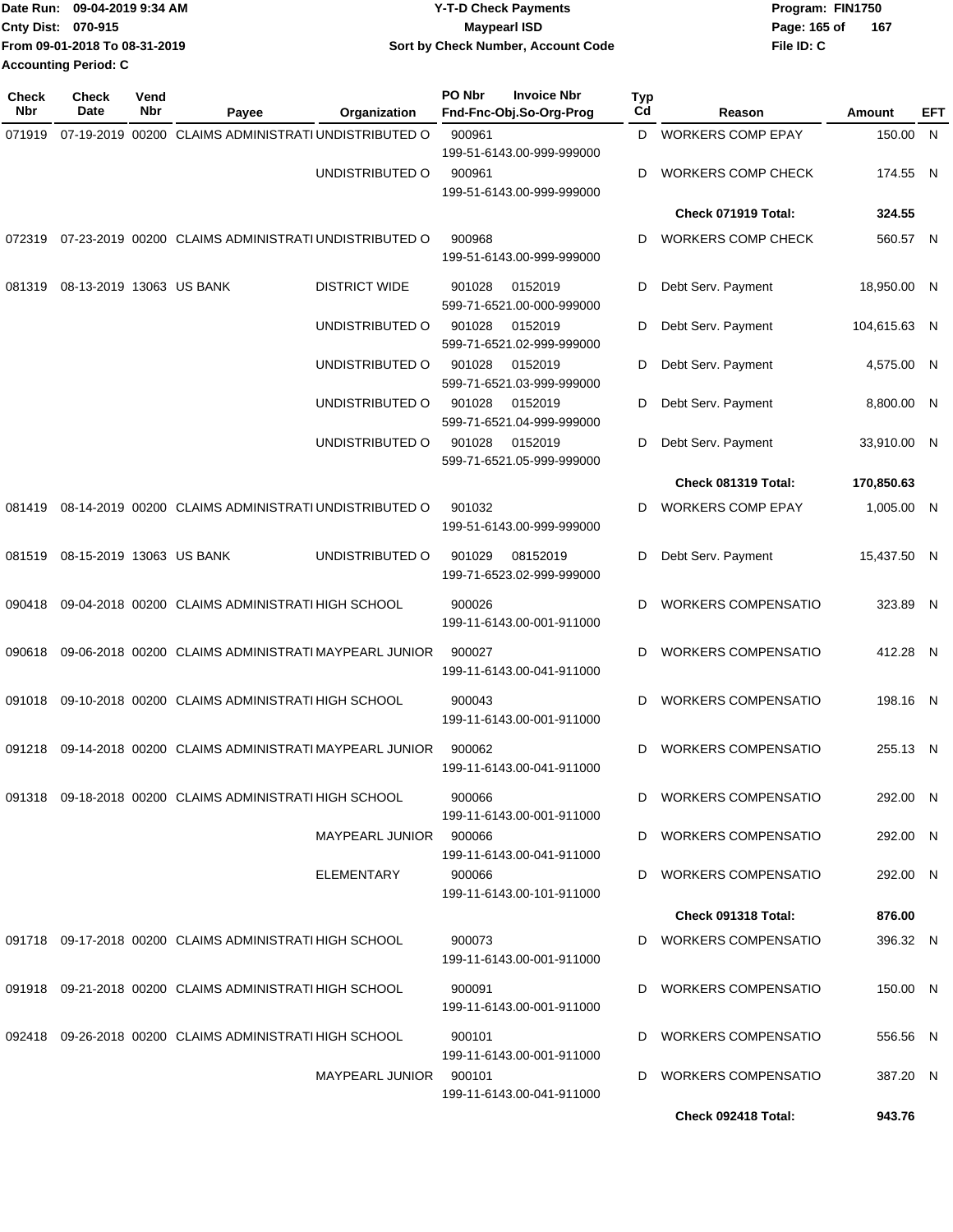| Date Run: 09-04-2019 9:34 AM |                               | <b>Y-T-D Check Payments</b>        | Program: FIN1750      |  |  |  |
|------------------------------|-------------------------------|------------------------------------|-----------------------|--|--|--|
| <b>Cnty Dist: 070-915</b>    |                               | <b>Mavpearl ISD</b>                | - 167<br>Page: 166 of |  |  |  |
|                              | From 09-01-2018 To 08-31-2019 | Sort by Check Number, Account Code | File ID: C            |  |  |  |
| <b>Accounting Period: C</b>  |                               |                                    |                       |  |  |  |

| <b>Check</b><br>Nbr | Check<br>Date | Vend<br>Nbr                                          | Payee                                                                    | Organization    | PO Nbr                    | <b>Invoice Nbr</b><br>Fnd-Fnc-Obj.So-Org-Prog | <b>Typ</b><br>Cd     | Reason                     | Amount      | EFT |
|---------------------|---------------|------------------------------------------------------|--------------------------------------------------------------------------|-----------------|---------------------------|-----------------------------------------------|----------------------|----------------------------|-------------|-----|
| 092818              |               |                                                      | 09-28-2018 00218 THE COWBOY BANK O UNDISTRIBUTED O                       |                 | 900128                    | 09282018<br>199-71-6513.01-999-999000         | D                    | <b>Bus Loan Payment</b>    | 91,764.19 N |     |
|                     |               |                                                      |                                                                          | UNDISTRIBUTED O | 900128                    | 09282018<br>199-71-6523.01-999-999000         | D                    | <b>Bus Loan Interest</b>   | 4,639.31 N  |     |
|                     |               |                                                      |                                                                          |                 |                           |                                               |                      | Check 092818 Total:        | 96,403.50   |     |
| 092918              |               |                                                      | 09-28-2018 00218 THE COWBOY BANK O UNDISTRIBUTED O                       |                 | 900129                    | 09292018<br>199-71-6513.03-999-999000         | D                    | Furniture Loan Payment     | 48,754.94 N |     |
|                     |               |                                                      |                                                                          | UNDISTRIBUTED O | 900129                    | 09292018<br>199-71-6523.03-999-999000         | D                    | Furniture Loan Interest    | 370.64 N    |     |
|                     |               |                                                      |                                                                          |                 |                           |                                               |                      | Check 092918 Total:        | 49,125.58   |     |
| 093018              |               |                                                      | 09-28-2018 00218 THE COWBOY BANK O UNDISTRIBUTED O                       |                 | 900130                    | 093018<br>199-71-6513.04-999-999000           | D                    | Laptop Loan Payment        | 47,718.47 N |     |
|                     |               |                                                      |                                                                          | UNDISTRIBUTED O | 900130                    | 093018<br>199-71-6523.04-999-999000           | D                    | Laptop Loan Payment        | 482.00 N    |     |
|                     |               |                                                      |                                                                          |                 |                           |                                               |                      | Check 093018 Total:        | 48,200.47   |     |
| 100218              |               | 10-03-2018 00200 CLAIMS ADMINISTRATI MAYPEARL JUNIOR |                                                                          | 900209          | 199-11-6143.00-041-911000 | D                                             | WORKDERS COMP #3471  | 133.65 N                   |             |     |
|                     |               |                                                      | UNDISTRIBUTED O                                                          | 900209          | 199-51-6143.00-999-999000 | D                                             | WORKERS COMP #3468-3 | 486.85 N                   |             |     |
|                     |               |                                                      |                                                                          |                 |                           |                                               |                      | Check 100218 Total:        | 620.50      |     |
| 101018              |               |                                                      | 10-12-2018 00200 CLAIMS ADMINISTRATI UNDISTRIBUTED O                     |                 | 900207                    | 199-51-6143.00-999-999000                     | D                    | <b>WORKERS COMPENSATIO</b> | 495.00 N    |     |
| 101118              |               |                                                      | 10-11-2018 00200 CLAIMS ADMINISTRATI HIGH SCHOOL                         |                 | 900208                    | 199-11-6143.00-001-911000                     | D                    | <b>WORKERS COMPENSATIO</b> | 740.00 N    |     |
| 101818              |               |                                                      | 10-19-2018 00200 CLAIMS ADMINISTRATI MAYPEARL JUNIOR                     |                 | 900206                    | 199-11-6143.00-041-911000                     | D                    | <b>WORKERS COMPENSATIO</b> | 560.00 N    |     |
| 102318              |               |                                                      | 10-26-2018 00200 CLAIMS ADMINISTRATI MAYPEARL JUNIOR                     |                 | 900205                    | 199-11-6143.00-041-911000                     | D                    | <b>WORKERS COMPENSATIO</b> | 174.94 N    |     |
| 103018              |               |                                                      | 10-30-2018 00200 CLAIMS ADMINISTRATI MAYPEARL JUNIOR                     |                 | 900243                    | 199-11-6143.00-041-911000                     | D                    | WORKERS COMP CHK #34       | 220.39 N    |     |
|                     |               |                                                      | 110918 11-07-2018 00200 CLAIMS ADMINISTRATI MAYPEARL JUNIOR 900288       |                 |                           | 199-11-6143.00-041-911000                     |                      | WORKERS COMP 3476, 34      | 376.62 N    |     |
|                     |               |                                                      | 111418 11-14-2018 00200 CLAIMS ADMINISTRATI UNDISTRIBUTED O              |                 | 900304                    | 199-53-6143.00-999-999000                     |                      | D WORKERS COMP EPAY        | 812.00 N    |     |
|                     |               |                                                      | 111618 11-14-2018 00200 CLAIMS ADMINISTRATI MAYPEARL JUNIOR 900289       |                 |                           | 199-11-6143.00-041-911000                     |                      | D WORKERS COMP #3478, 3    | 444.31 N    |     |
|                     |               |                                                      | 113018  11-30-2018  00200  CLAIMS  ADMINISTRATI MAYPEARL  JUNIOR  900321 |                 |                           | 199-11-6143.00-041-911000                     |                      | WORKERS COMP EPAY          | 150.00 N    |     |
|                     |               |                                                      | 120618  12-06-2018  00200  CLAIMS ADMINISTRATI MAYPEARL JUNIOR  900358   |                 |                           | 199-11-6143.00-041-911000                     |                      | D WORKERS COMPENSATIO      | 353.60 N    |     |
|                     |               |                                                      | 120718 12-07-2018 00200 CLAIMS ADMINISTRATI MAYPEARL JUNIOR              |                 | 900359                    | 199-11-6143.00-041-911000                     | D                    | WORKERS COMPENSATIO        | 171.58 N    |     |
|                     |               |                                                      |                                                                          | ELEMENTARY      | 900359                    | 199-11-6143.00-101-911000                     | D                    | WORKERS COMPENSATIO        | 240.33 N    |     |
|                     |               |                                                      |                                                                          |                 |                           |                                               |                      | Check 120718 Total:        | 411.91      |     |